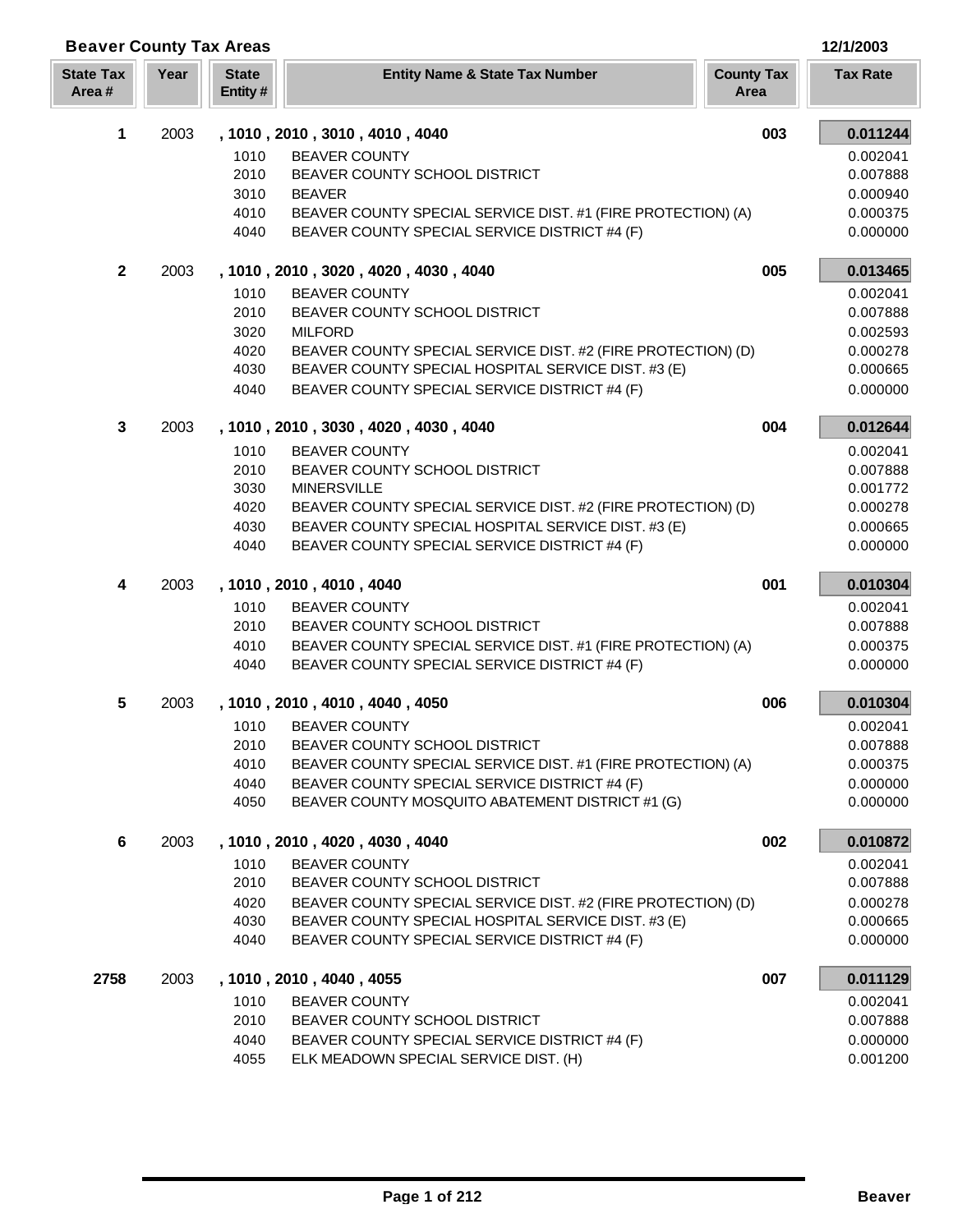| Area#          |      | Entity # |                                                                            | Area |                      |
|----------------|------|----------|----------------------------------------------------------------------------|------|----------------------|
| $\overline{7}$ | 2003 |          | , 1010, 2010, 3010, 4010, 4190, 6010                                       | 102  | 0.009439             |
|                |      | 1010     | <b>BOX ELDER COUNTY</b>                                                    |      | 0.001881             |
|                |      | 2010     | BOX ELDER COUNTY SCHOOL DISTRICT                                           |      | 0.006387             |
|                |      | 3010     | <b>BEAR RIVER CITY</b>                                                     |      | 0.000497             |
|                |      | 4010     | BOX ELDER COUNTY MOSQUITO ABATEMENT DISTRICT (A)                           |      | 0.000327             |
|                |      | 4190     | BEAR RIVER WATER CONSERVANCY DISTRICT (Y)                                  |      | 0.000166             |
|                |      | 6010     | BOX ELDER COUNTY LIBRARY EXCLUDING BRIGHAM CITY, GARLAND AND               |      | 0.000181             |
|                |      |          | TREMONTON)                                                                 |      |                      |
| 9              | 2003 |          | , 1010, 2010, 3020, 4010, 4190                                             | 103  | 0.011362             |
|                |      | 1010     | <b>BOX ELDER COUNTY</b>                                                    |      | 0.001881             |
|                |      | 2010     | BOX ELDER COUNTY SCHOOL DISTRICT                                           |      | 0.006387             |
|                |      | 3020     | <b>BRIGHAM CITY</b>                                                        |      | 0.002601             |
|                |      | 4010     | BOX ELDER COUNTY MOSQUITO ABATEMENT DISTRICT (A)                           |      | 0.000327             |
|                |      | 4190     | BEAR RIVER WATER CONSERVANCY DISTRICT (Y)                                  |      | 0.000166             |
| 10             | 2003 |          | , 1010, 2010, 3020, 4010, 4190, 8010                                       | 193  | 0.011362             |
|                |      | 1010     | <b>BOX ELDER COUNTY</b>                                                    |      | 0.001881             |
|                |      | 2010     | BOX ELDER COUNTY SCHOOL DISTRICT                                           |      | 0.006387             |
|                |      | 3020     | <b>BRIGHAM CITY</b>                                                        |      | 0.002601             |
|                |      | 4010     | BOX ELDER COUNTY MOSQUITO ABATEMENT DISTRICT (A)                           |      | 0.000327             |
|                |      | 4190     | BEAR RIVER WATER CONSERVANCY DISTRICT (Y)                                  |      | 0.000166             |
|                |      | 8010     | OFFICIAL REDEVELOPMENT PROJECT AREA PLAN - BRIGHAM CITY - (A-1)            |      | 0.000000             |
| 11             | 2003 |          | , 1010, 2010, 3020, 4010, 4190, 8020                                       | 193  | 0.011362             |
|                |      | 1010     | <b>BOX ELDER COUNTY</b>                                                    |      | 0.001881             |
|                |      | 2010     | BOX ELDER COUNTY SCHOOL DISTRICT                                           |      | 0.006387             |
|                |      | 3020     | <b>BRIGHAM CITY</b>                                                        |      | 0.002601             |
|                |      | 4010     | BOX ELDER COUNTY MOSQUITO ABATEMENT DISTRICT (A)                           |      | 0.000327             |
|                |      | 4190     | BEAR RIVER WATER CONSERVANCY DISTRICT (Y)                                  |      | 0.000166             |
|                |      | 8020     | OFFICIAL REDEVELOPMENT PROJECT AREA PLAN - BRIGHAM CITY - (A-2)            |      | 0.000000             |
| 12             | 2003 |          | , 1010, 2010, 3020, 4010, 4190, 8021                                       | 195  | 0.011362             |
|                |      |          |                                                                            |      |                      |
|                |      |          | 1010 BOX ELDER COUNTY                                                      |      | 0.001881             |
|                |      | 2010     | BOX ELDER COUNTY SCHOOL DISTRICT                                           |      | 0.006387             |
|                |      | 3020     | <b>BRIGHAM CITY</b>                                                        |      | 0.002601             |
|                |      | 4010     | BOX ELDER COUNTY MOSQUITO ABATEMENT DISTRICT (A)                           |      | 0.000327             |
|                |      | 4190     | BEAR RIVER WATER CONSERVANCY DISTRICT (Y)                                  |      | 0.000166             |
|                |      | 8021     | REDEVELOPMENT PROJECT AREA PLAN #2 -<br>BRIGHAM CITY - (A-3)               |      | 0.000000             |
| 13             | 2003 |          | , 1010, 2010, 3030, 4010, 4100, 4190, 6010                                 | 104  | 0.010625             |
|                |      | 1010     | <b>BOX ELDER COUNTY</b>                                                    |      | 0.001881             |
|                |      | 2010     | BOX ELDER COUNTY SCHOOL DISTRICT                                           |      | 0.006387             |
|                |      | 3030     | <b>CORINNE</b>                                                             |      | 0.001548             |
|                |      | 4010     | BOX ELDER COUNTY MOSQUITO ABATEMENT DISTRICT (A)                           |      | 0.000327             |
|                |      | 4100     | CORINNE CEMETERY MAINTENANCE DISTRICT (N)                                  |      | 0.000135             |
|                |      | 4190     | BEAR RIVER WATER CONSERVANCY DISTRICT (Y)                                  |      | 0.000166             |
|                |      | 6010     | BOX ELDER COUNTY LIBRARY EXCLUDING BRIGHAM CITY, GARLAND AND<br>TREMONTON) |      | 0.000181             |
|                |      |          |                                                                            |      |                      |
| 14             | 2003 | 1010     | , 1010, 2010, 3040, 4010, 4190, 6010<br><b>BOX ELDER COUNTY</b>            | 106  | 0.009192<br>0.001881 |
|                |      |          |                                                                            |      |                      |

**Year Entity Name & State Tax Number County Tax Tax Rate** 

**Box Elder County Tax Areas 12/1/2003**

**State Tax** 

**State**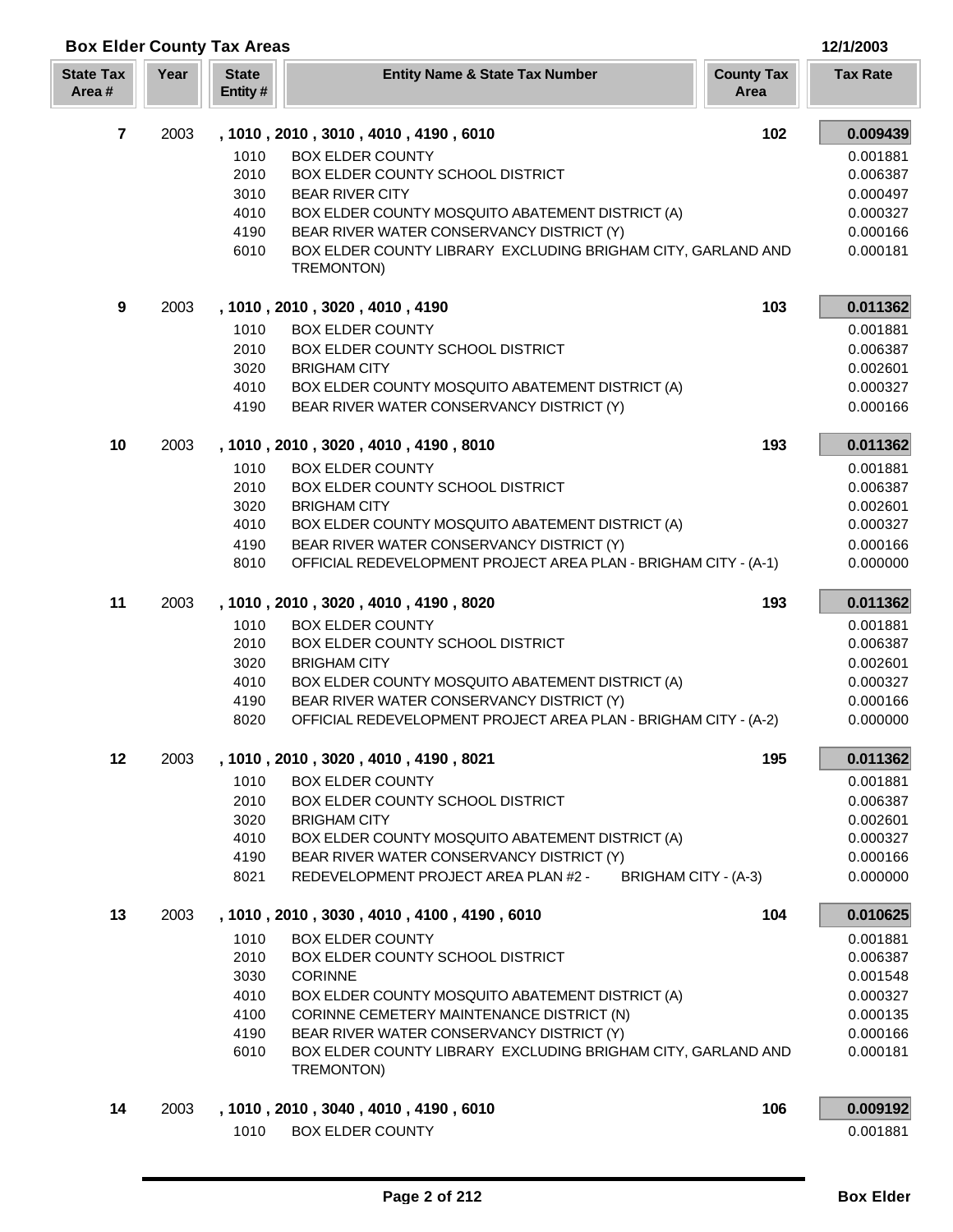|  | 12/1/2003 |  |  |
|--|-----------|--|--|
|  |           |  |  |

## **Box Elder County Tax Areas 12/1/2003 12/2003 12/1/2003 12/1/2003 12/1/2003 12/1/2003 12/1/2003 12/1/2003 12/1/2003 12/1/2003 12/1/2003 12/1/2003 12/1/2003 12/1/2003 12/1/2003 12/1/2003 12**

| <b>State Tax</b><br>Area# | Year | <b>State</b><br>Entity#                              | <b>Entity Name &amp; State Tax Number</b>                                                                                                                                                                                                                                                                                                                 | <b>County Tax</b><br>Area | <b>Tax Rate</b>                                                                              |
|---------------------------|------|------------------------------------------------------|-----------------------------------------------------------------------------------------------------------------------------------------------------------------------------------------------------------------------------------------------------------------------------------------------------------------------------------------------------------|---------------------------|----------------------------------------------------------------------------------------------|
|                           |      | 2010<br>3040<br>4010<br>4190<br>6010                 | BOX ELDER COUNTY SCHOOL DISTRICT<br><b>DEWEYVILLE</b><br>BOX ELDER COUNTY MOSQUITO ABATEMENT DISTRICT (A)<br>BEAR RIVER WATER CONSERVANCY DISTRICT (Y)<br>BOX ELDER COUNTY LIBRARY EXCLUDING BRIGHAM CITY, GARLAND AND<br>TREMONTON)                                                                                                                      |                           | 0.006387<br>0.000250<br>0.000327<br>0.000166<br>0.000181                                     |
| 15                        | 2003 | 1010<br>2010<br>3050                                 | , 1010, 2010, 3050, 4010, 4190, 6010<br><b>BOX ELDER COUNTY</b><br>BOX ELDER COUNTY SCHOOL DISTRICT<br><b>ELWOOD</b>                                                                                                                                                                                                                                      | 108                       | 0.009313<br>0.001881<br>0.006387<br>0.000371                                                 |
|                           |      | 4010<br>4190<br>6010                                 | BOX ELDER COUNTY MOSQUITO ABATEMENT DISTRICT (A)<br>BEAR RIVER WATER CONSERVANCY DISTRICT (Y)<br>BOX ELDER COUNTY LIBRARY EXCLUDING BRIGHAM CITY, GARLAND AND<br>TREMONTON)                                                                                                                                                                               |                           | 0.000327<br>0.000166<br>0.000181                                                             |
| 16                        | 2003 | 1010<br>2010<br>3060<br>4010<br>4030<br>4190<br>6010 | , 1010, 2010, 3060, 4010, 4030, 4190, 6010<br><b>BOX ELDER COUNTY</b><br>BOX ELDER COUNTY SCHOOL DISTRICT<br><b>FIELDING</b><br>BOX ELDER COUNTY MOSQUITO ABATEMENT DISTRICT (A)<br>FIELDING CEMETERY MAINTENANCE DISTRICT (C)<br>BEAR RIVER WATER CONSERVANCY DISTRICT (Y)<br>BOX ELDER COUNTY LIBRARY EXCLUDING BRIGHAM CITY, GARLAND AND<br>TREMONTON) | 111                       | 0.010049<br>0.001881<br>0.006387<br>0.000943<br>0.000327<br>0.000164<br>0.000166<br>0.000181 |
| 17                        | 2003 | 1010<br>2010<br>3070<br>4010<br>4190                 | , 1010, 2010, 3070, 4010, 4190<br><b>BOX ELDER COUNTY</b><br>BOX ELDER COUNTY SCHOOL DISTRICT<br><b>GARLAND</b><br>BOX ELDER COUNTY MOSQUITO ABATEMENT DISTRICT (A)<br>BEAR RIVER WATER CONSERVANCY DISTRICT (Y)                                                                                                                                          | 156                       | 0.012097<br>0.001881<br>0.006387<br>0.003336<br>0.000327<br>0.000166                         |
| 18                        | 2003 | 1010<br>2010<br>3070<br>4010<br>4040<br>4190         | , 1010, 2010, 3070, 4010, 4040, 4190<br><b>BOX ELDER COUNTY</b><br>BOX ELDER COUNTY SCHOOL DISTRICT<br><b>GARLAND</b><br>BOX ELDER COUNTY MOSQUITO ABATEMENT DISTRICT (A)<br>GARLAND CEMETERY MAINTENANCE DISTRICT (D)<br>BEAR RIVER WATER CONSERVANCY DISTRICT (Y)                                                                                       | 113                       | 0.012271<br>0.001881<br>0.006387<br>0.003336<br>0.000327<br>0.000174<br>0.000166             |
| 19                        | 2003 | 1010<br>2010<br>3070<br>4010<br>4040<br>4190<br>8040 | , 1010, 2010, 3070, 4010, 4040, 4190, 8040<br><b>BOX ELDER COUNTY</b><br>BOX ELDER COUNTY SCHOOL DISTRICT<br><b>GARLAND</b><br>BOX ELDER COUNTY MOSQUITO ABATEMENT DISTRICT (A)<br>GARLAND CEMETERY MAINTENANCE DISTRICT (D)<br>BEAR RIVER WATER CONSERVANCY DISTRICT (Y)<br>INDUSTRIAL AREA REDEVELOPMENT PLAN - GARLAND CITY - (C-1)                    | 166                       | 0.012271<br>0.001881<br>0.006387<br>0.003336<br>0.000327<br>0.000174<br>0.000166<br>0.000000 |
| 20                        | 2003 | 1010<br>2010                                         | , 1010, 2010, 3070, 4010, 4040, 4190, 8041<br><b>BOX ELDER COUNTY</b><br>BOX ELDER COUNTY SCHOOL DISTRICT                                                                                                                                                                                                                                                 | 167                       | 0.012271<br>0.001881<br>0.006387                                                             |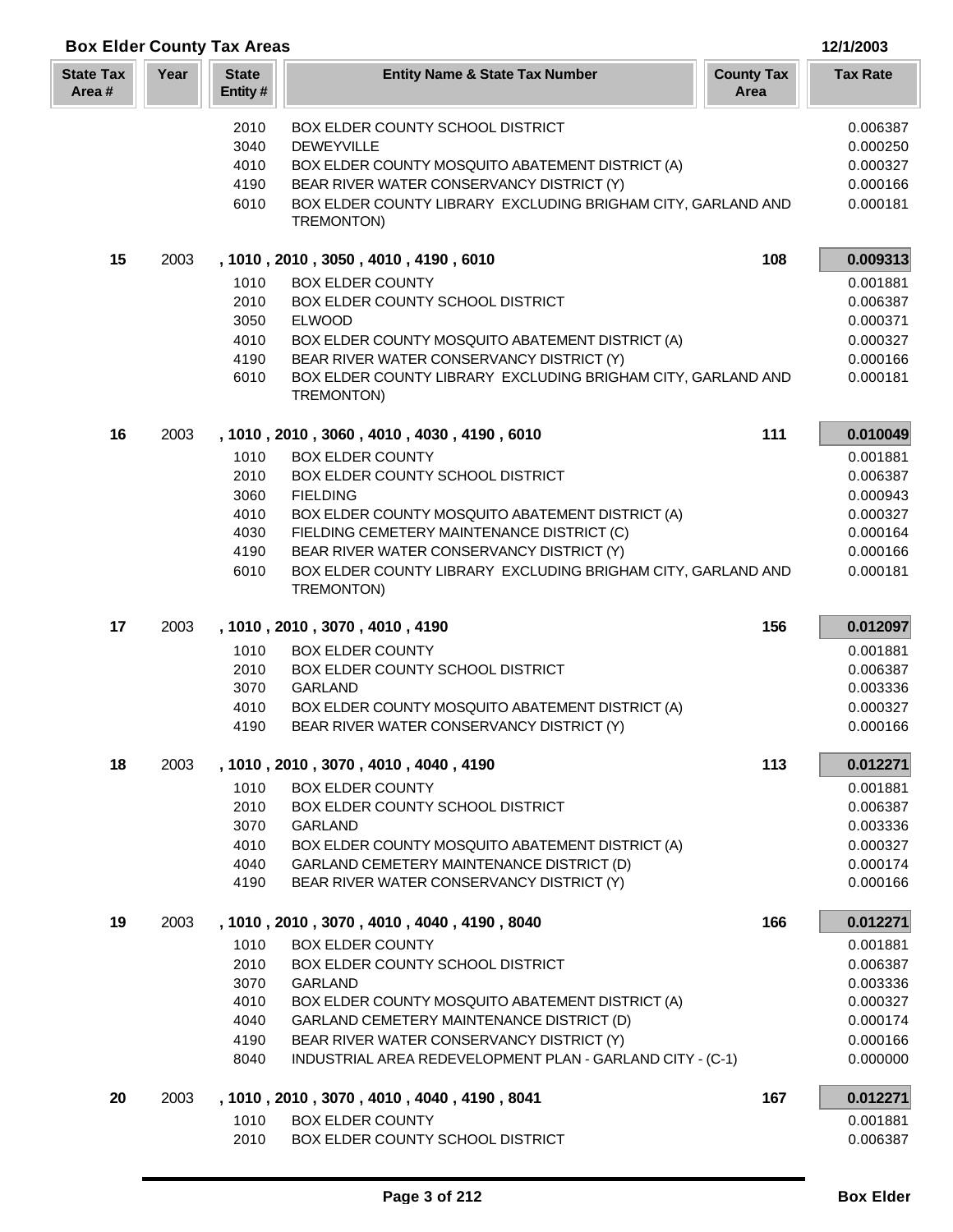|                           | <b>Box Elder County Tax Areas</b><br>12/1/2003 |                                      |                                                                                                                                                                                                                             |                           |                                                          |  |
|---------------------------|------------------------------------------------|--------------------------------------|-----------------------------------------------------------------------------------------------------------------------------------------------------------------------------------------------------------------------------|---------------------------|----------------------------------------------------------|--|
| <b>State Tax</b><br>Area# | Year                                           | <b>State</b><br>Entity#              | <b>Entity Name &amp; State Tax Number</b>                                                                                                                                                                                   | <b>County Tax</b><br>Area | <b>Tax Rate</b>                                          |  |
|                           |                                                | 3070<br>4010<br>4040<br>4190<br>8041 | <b>GARLAND</b><br>BOX ELDER COUNTY MOSQUITO ABATEMENT DISTRICT (A)<br>GARLAND CEMETERY MAINTENANCE DISTRICT (D)<br>BEAR RIVER WATER CONSERVANCY DISTRICT (Y)<br>DOWNTOWN GARLAND BUSINESS DEVELOPMENT PLAN - GARLAND CITY - |                           | 0.003336<br>0.000327<br>0.000174<br>0.000166<br>0.000000 |  |
|                           |                                                |                                      | $(C-2)$                                                                                                                                                                                                                     |                           |                                                          |  |
| 21                        | 2003                                           |                                      | , 1010, 2010, 3080, 4010, 4190, 6010                                                                                                                                                                                        | 117                       | 0.010002                                                 |  |
|                           |                                                | 1010                                 | <b>BOX ELDER COUNTY</b>                                                                                                                                                                                                     |                           | 0.001881                                                 |  |
|                           |                                                | 2010                                 | BOX ELDER COUNTY SCHOOL DISTRICT                                                                                                                                                                                            |                           | 0.006387                                                 |  |
|                           |                                                | 3080                                 | <b>HONEYVILLE</b>                                                                                                                                                                                                           |                           | 0.001060                                                 |  |
|                           |                                                | 4010                                 | BOX ELDER COUNTY MOSQUITO ABATEMENT DISTRICT (A)<br>BEAR RIVER WATER CONSERVANCY DISTRICT (Y)                                                                                                                               |                           | 0.000327<br>0.000166                                     |  |
|                           |                                                | 4190<br>6010                         | BOX ELDER COUNTY LIBRARY EXCLUDING BRIGHAM CITY, GARLAND AND<br>TREMONTON)                                                                                                                                                  |                           | 0.000181                                                 |  |
| 22                        | 2003                                           |                                      | , 1010, 2010, 3090, 4010, 4020, 4190, 6010                                                                                                                                                                                  | 118                       | 0.009242                                                 |  |
|                           |                                                | 1010                                 | <b>BOX ELDER COUNTY</b>                                                                                                                                                                                                     |                           | 0.001881                                                 |  |
|                           |                                                | 2010                                 | BOX ELDER COUNTY SCHOOL DISTRICT                                                                                                                                                                                            |                           | 0.006387                                                 |  |
|                           |                                                | 3090                                 | <b>HOWELL</b>                                                                                                                                                                                                               |                           | 0.000300                                                 |  |
|                           |                                                | 4010                                 | BOX ELDER COUNTY MOSQUITO ABATEMENT DISTRICT (A)                                                                                                                                                                            |                           | 0.000327                                                 |  |
|                           |                                                | 4020                                 | BOX ELDER COUNTY SPECIAL SERVICE AREA #1 (B)                                                                                                                                                                                |                           | 0.000000                                                 |  |
|                           |                                                | 4190                                 | BEAR RIVER WATER CONSERVANCY DISTRICT (Y)                                                                                                                                                                                   |                           | 0.000166                                                 |  |
|                           |                                                | 6010                                 | BOX ELDER COUNTY LIBRARY EXCLUDING BRIGHAM CITY, GARLAND AND<br>TREMONTON)                                                                                                                                                  |                           | 0.000181                                                 |  |
| 23                        | 2003                                           |                                      | , 1010, 2010, 3100, 4010, 4190, 6010                                                                                                                                                                                        | 119                       | 0.011337                                                 |  |
|                           |                                                | 1010                                 | <b>BOX ELDER COUNTY</b>                                                                                                                                                                                                     |                           | 0.001881                                                 |  |
|                           |                                                | 2010                                 | BOX ELDER COUNTY SCHOOL DISTRICT                                                                                                                                                                                            |                           | 0.006387                                                 |  |
|                           |                                                | 3100                                 | <b>MANTUA</b>                                                                                                                                                                                                               |                           | 0.002395                                                 |  |
|                           |                                                | 4010                                 | BOX ELDER COUNTY MOSQUITO ABATEMENT DISTRICT (A)                                                                                                                                                                            |                           | 0.000327                                                 |  |
|                           |                                                | 4190<br>6010                         | BEAR RIVER WATER CONSERVANCY DISTRICT (Y)<br>BOX ELDER COUNTY LIBRARY EXCLUDING BRIGHAM CITY, GARLAND AND<br>TREMONTON)                                                                                                     |                           | 0.000166<br>0.000181                                     |  |
| 24                        | 2003                                           |                                      | , 1010, 2010, 3110, 4010, 4190, 6010                                                                                                                                                                                        | 122                       | 0.010725                                                 |  |
|                           |                                                | 1010                                 | <b>BOX ELDER COUNTY</b>                                                                                                                                                                                                     |                           | 0.001881                                                 |  |
|                           |                                                | 2010                                 | BOX ELDER COUNTY SCHOOL DISTRICT                                                                                                                                                                                            |                           | 0.006387                                                 |  |
|                           |                                                | 3110                                 | PERRY                                                                                                                                                                                                                       |                           | 0.001783                                                 |  |
|                           |                                                | 4010                                 | BOX ELDER COUNTY MOSQUITO ABATEMENT DISTRICT (A)                                                                                                                                                                            |                           | 0.000327                                                 |  |
|                           |                                                | 4190                                 | BEAR RIVER WATER CONSERVANCY DISTRICT (Y)                                                                                                                                                                                   |                           | 0.000166                                                 |  |
|                           |                                                | 6010                                 | BOX ELDER COUNTY LIBRARY EXCLUDING BRIGHAM CITY, GARLAND AND<br>TREMONTON)                                                                                                                                                  |                           | 0.000181                                                 |  |
| 25                        | 2003                                           |                                      | , 1010, 2010, 3110, 4010, 4080, 4180, 4190, 6010                                                                                                                                                                            | 162                       | 0.011301                                                 |  |
|                           |                                                | 1010                                 | <b>BOX ELDER COUNTY</b>                                                                                                                                                                                                     |                           | 0.001881                                                 |  |
|                           |                                                | 2010                                 | BOX ELDER COUNTY SCHOOL DISTRICT                                                                                                                                                                                            |                           | 0.006387                                                 |  |
|                           |                                                | 3110                                 | PERRY                                                                                                                                                                                                                       |                           | 0.001783                                                 |  |
|                           |                                                | 4010                                 | BOX ELDER COUNTY MOSQUITO ABATEMENT DISTRICT (A)                                                                                                                                                                            |                           | 0.000327                                                 |  |
|                           |                                                | 4080                                 | WILLARD PRECINCT CEMETERY MAINTENANCE DISTRICT (K)                                                                                                                                                                          |                           | 0.000188                                                 |  |
|                           |                                                | 4180                                 | BOX ELDER COUNTY & PERRY CITY FLOOD CONTROL & DRAINAGE<br>SPECIAL SERVICE DISTRICT (W)                                                                                                                                      |                           | 0.000388                                                 |  |
|                           |                                                | 4190                                 | BEAR RIVER WATER CONSERVANCY DISTRICT (Y)                                                                                                                                                                                   |                           | 0.000166                                                 |  |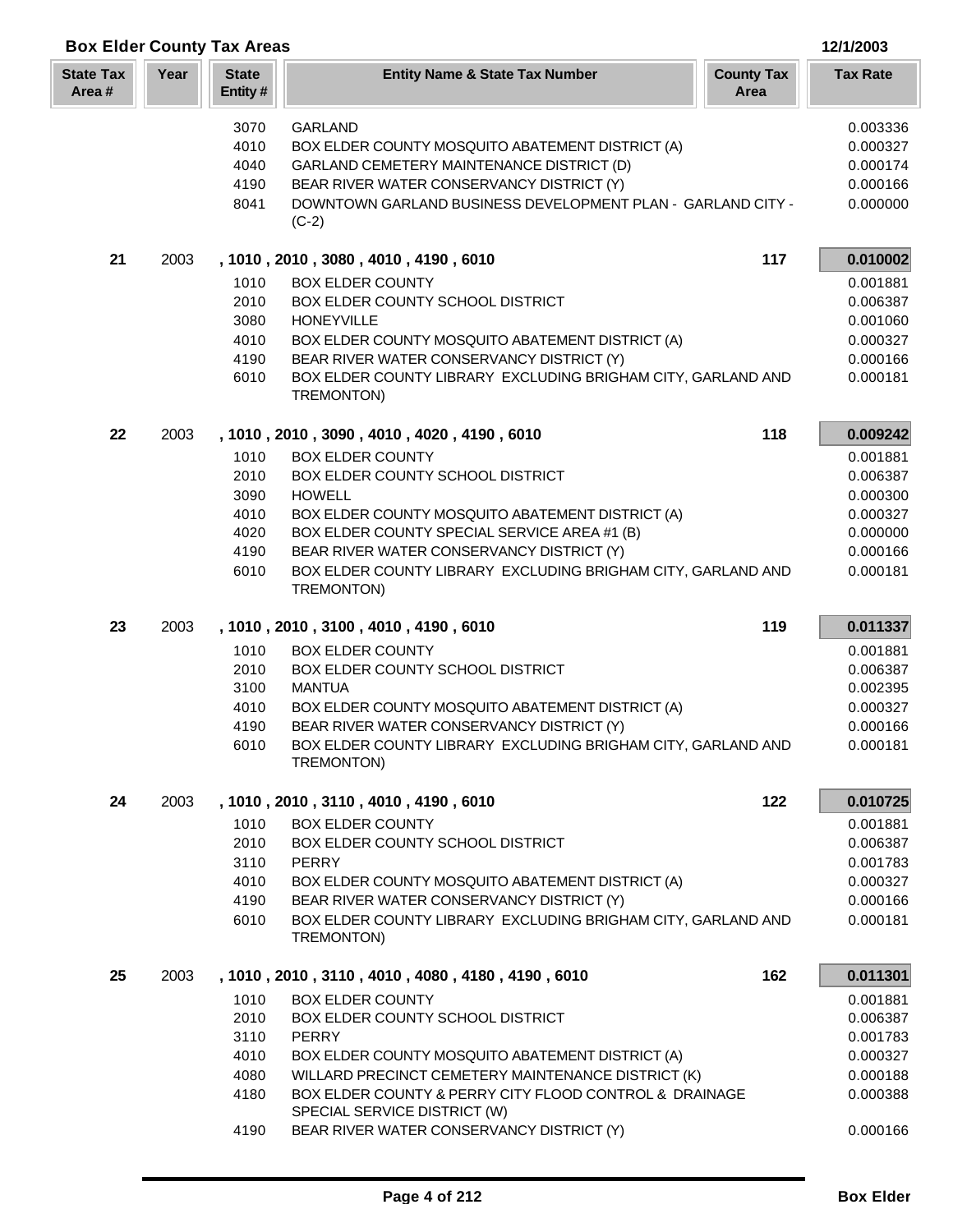| <b>Box Elder County Tax Areas</b> |      |                         |                                                                                                           |                           | 12/1/2003            |
|-----------------------------------|------|-------------------------|-----------------------------------------------------------------------------------------------------------|---------------------------|----------------------|
| <b>State Tax</b><br>Area#         | Year | <b>State</b><br>Entity# | <b>Entity Name &amp; State Tax Number</b>                                                                 | <b>County Tax</b><br>Area | <b>Tax Rate</b>      |
|                                   |      | 6010                    | BOX ELDER COUNTY LIBRARY EXCLUDING BRIGHAM CITY, GARLAND AND<br>TREMONTON)                                |                           | 0.000181             |
| 26                                | 2003 |                         | , 1010, 2010, 3110, 4010, 4180, 4190, 6010                                                                | 157                       | 0.011113             |
|                                   |      | 1010                    | <b>BOX ELDER COUNTY</b>                                                                                   |                           | 0.001881             |
|                                   |      | 2010                    | BOX ELDER COUNTY SCHOOL DISTRICT                                                                          |                           | 0.006387             |
|                                   |      | 3110                    | PERRY                                                                                                     |                           | 0.001783             |
|                                   |      | 4010                    | BOX ELDER COUNTY MOSQUITO ABATEMENT DISTRICT (A)                                                          |                           | 0.000327             |
|                                   |      | 4180                    | BOX ELDER COUNTY & PERRY CITY FLOOD CONTROL & DRAINAGE<br>SPECIAL SERVICE DISTRICT (W)                    |                           | 0.000388             |
|                                   |      | 4190<br>6010            | BEAR RIVER WATER CONSERVANCY DISTRICT (Y)<br>BOX ELDER COUNTY LIBRARY EXCLUDING BRIGHAM CITY, GARLAND AND |                           | 0.000166<br>0.000181 |
|                                   |      |                         | TREMONTON)                                                                                                |                           |                      |
| 27                                | 2003 |                         | , 1010, 2010, 3120, 4010, 4090, 4190, 6010                                                                | 123                       | 0.011218             |
|                                   |      | 1010                    | <b>BOX ELDER COUNTY</b>                                                                                   |                           | 0.001881             |
|                                   |      | 2010                    | BOX ELDER COUNTY SCHOOL DISTRICT                                                                          |                           | 0.006387             |
|                                   |      | 3120<br>4010            | PLYMOUTH<br>BOX ELDER COUNTY MOSQUITO ABATEMENT DISTRICT (A)                                              |                           | 0.002075<br>0.000327 |
|                                   |      | 4090                    | PLYMOUTH CEMETERY MAINTENANCE DISTRICT (L)                                                                |                           | 0.000201             |
|                                   |      | 4190                    | BEAR RIVER WATER CONSERVANCY DISTRICT (Y)                                                                 |                           | 0.000166             |
|                                   |      | 6010                    | BOX ELDER COUNTY LIBRARY EXCLUDING BRIGHAM CITY, GARLAND AND<br>TREMONTON)                                |                           | 0.000181             |
| 28                                | 2003 |                         | , 1010, 2010, 3130, 4010, 4060, 4190, 6010                                                                | 125                       | 0.011027             |
|                                   |      | 1010                    | <b>BOX ELDER COUNTY</b>                                                                                   |                           | 0.001881             |
|                                   |      | 2010                    | BOX ELDER COUNTY SCHOOL DISTRICT                                                                          |                           | 0.006387             |
|                                   |      | 3130                    | <b>PORTAGE</b>                                                                                            |                           | 0.001774             |
|                                   |      | 4010                    | BOX ELDER COUNTY MOSQUITO ABATEMENT DISTRICT (A)                                                          |                           | 0.000327             |
|                                   |      | 4060                    | PORTAGE PRECINCT CEMETERY MAINTENANCE DISTRICT (H)                                                        |                           | 0.000311             |
|                                   |      | 4190<br>6010            | BEAR RIVER WATER CONSERVANCY DISTRICT (Y)<br>BOX ELDER COUNTY LIBRARY EXCLUDING BRIGHAM CITY, GARLAND AND |                           | 0.000166<br>0.000181 |
|                                   |      |                         | TREMONTON)                                                                                                |                           |                      |
| 29                                | 2003 |                         | , 1010, 2010, 3140, 4010, 4190, 6010                                                                      | 129                       | 0.010168             |
|                                   |      | 1010                    | <b>BOX ELDER COUNTY</b>                                                                                   |                           | 0.001881             |
|                                   |      | 2010                    | BOX ELDER COUNTY SCHOOL DISTRICT                                                                          |                           | 0.006387             |
|                                   |      | 3140<br>4010            | SNOWVILLE<br>BOX ELDER COUNTY MOSQUITO ABATEMENT DISTRICT (A)                                             |                           | 0.001226<br>0.000327 |
|                                   |      | 4190                    | BEAR RIVER WATER CONSERVANCY DISTRICT (Y)                                                                 |                           | 0.000166             |
|                                   |      | 6010                    | BOX ELDER COUNTY LIBRARY EXCLUDING BRIGHAM CITY, GARLAND AND<br>TREMONTON)                                |                           | 0.000181             |
| 30                                | 2003 |                         | , 1010, 2010, 3150, 4010, 4190                                                                            | 130                       | 0.011150             |
|                                   |      | 1010                    | <b>BOX ELDER COUNTY</b>                                                                                   |                           | 0.001881             |
|                                   |      | 2010                    | BOX ELDER COUNTY SCHOOL DISTRICT                                                                          |                           | 0.006387             |
|                                   |      | 3150                    | <b>TREMONTON</b>                                                                                          |                           | 0.002389             |
|                                   |      | 4010                    | BOX ELDER COUNTY MOSQUITO ABATEMENT DISTRICT (A)                                                          |                           | 0.000327             |
|                                   |      | 4190                    | BEAR RIVER WATER CONSERVANCY DISTRICT (Y)                                                                 |                           | 0.000166             |
| 31                                | 2003 |                         | , 1010, 2010, 3150, 4010, 4190, 8030                                                                      | 194                       | 0.011150             |
|                                   |      | 1010                    | <b>BOX ELDER COUNTY</b>                                                                                   |                           | 0.001881             |
|                                   |      | 2010                    | BOX ELDER COUNTY SCHOOL DISTRICT                                                                          |                           | 0.006387             |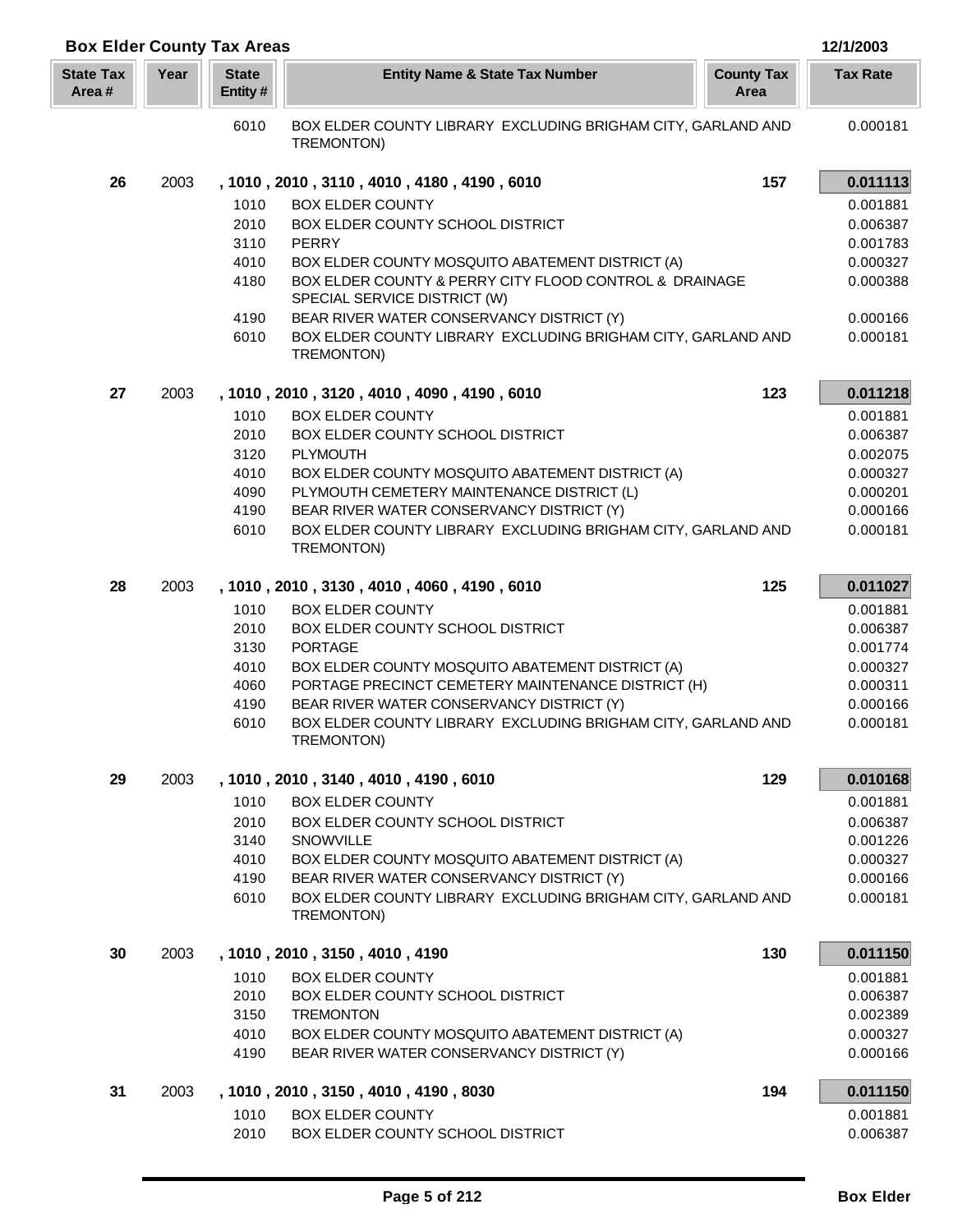| <b>Box Elder County Tax Areas</b> |      |                         |                                                                                              |                           | 12/1/2003       |
|-----------------------------------|------|-------------------------|----------------------------------------------------------------------------------------------|---------------------------|-----------------|
| <b>State Tax</b><br>Area#         | Year | <b>State</b><br>Entity# | <b>Entity Name &amp; State Tax Number</b>                                                    | <b>County Tax</b><br>Area | <b>Tax Rate</b> |
|                                   |      | 3150                    | <b>TREMONTON</b>                                                                             |                           | 0.002389        |
|                                   |      | 4010                    | BOX ELDER COUNTY MOSQUITO ABATEMENT DISTRICT (A)                                             |                           | 0.000327        |
|                                   |      | 4190                    | BEAR RIVER WATER CONSERVANCY DISTRICT (Y)                                                    |                           | 0.000166        |
|                                   |      | 8030                    | OFFICIAL REDEVELOPMENT PROJECT AREA PLAN - TREMONTON CITY -<br>$(B-1)$                       |                           | 0.000000        |
| 33                                | 2003 |                         | , 1010, 2010, 3150, 4010, 4040, 4190                                                         | 151                       | 0.011324        |
|                                   |      | 1010                    | <b>BOX ELDER COUNTY</b>                                                                      |                           | 0.001881        |
|                                   |      | 2010                    | BOX ELDER COUNTY SCHOOL DISTRICT                                                             |                           | 0.006387        |
|                                   |      | 3150                    | <b>TREMONTON</b>                                                                             |                           | 0.002389        |
|                                   |      | 4010                    | BOX ELDER COUNTY MOSQUITO ABATEMENT DISTRICT (A)                                             |                           | 0.000327        |
|                                   |      | 4040                    | GARLAND CEMETERY MAINTENANCE DISTRICT (D)                                                    |                           | 0.000174        |
|                                   |      | 4190                    | BEAR RIVER WATER CONSERVANCY DISTRICT (Y)                                                    |                           | 0.000166        |
| 34                                | 2003 |                         | , 1010, 2010, 3150, 4010, 4040, 4190, 8032                                                   | 197                       | 0.011324        |
|                                   |      | 1010                    | <b>BOX ELDER COUNTY</b>                                                                      |                           | 0.001881        |
|                                   |      | 2010                    | BOX ELDER COUNTY SCHOOL DISTRICT                                                             |                           | 0.006387        |
|                                   |      | 3150                    | <b>TREMONTON</b>                                                                             |                           | 0.002389        |
|                                   |      | 4010                    | BOX ELDER COUNTY MOSQUITO ABATEMENT DISTRICT (A)                                             |                           | 0.000327        |
|                                   |      | 4040                    | GARLAND CEMETERY MAINTENANCE DISTRICT (D)                                                    |                           | 0.000174        |
|                                   |      | 4190                    | BEAR RIVER WATER CONSERVANCY DISTRICT (Y)                                                    |                           | 0.000166        |
|                                   |      | 8032                    | FREEWAY INTERCHANGE NEIGHBORHOOD DEVELOPMENT PLAN -<br>TREMONTON CITY - (B-2)                |                           | 0.000000        |
| 35                                | 2003 |                         | , 1010, 2010, 3160, 4010, 4080, 4150, 4190, 6010                                             | 132                       | 0.010515        |
|                                   |      | 1010                    | <b>BOX ELDER COUNTY</b>                                                                      |                           | 0.001881        |
|                                   |      | 2010                    | BOX ELDER COUNTY SCHOOL DISTRICT                                                             |                           | 0.006387        |
|                                   |      | 3160                    | <b>WILLARD</b>                                                                               |                           | 0.001007        |
|                                   |      | 4010                    | BOX ELDER COUNTY MOSQUITO ABATEMENT DISTRICT (A)                                             |                           | 0.000327        |
|                                   |      | 4080                    | WILLARD PRECINCT CEMETERY MAINTENANCE DISTRICT (K)                                           |                           | 0.000188        |
|                                   |      | 4150                    | BOX ELDER COUNTY AND WILLARD CITY FLOOD CONTROL AND DRAINAGE<br>SPECIAL SERVICE DISTRICT (T) |                           | 0.000378        |
|                                   |      | 4190                    | BEAR RIVER WATER CONSERVANCY DISTRICT (Y)                                                    |                           | 0.000166        |
|                                   |      | 6010                    | BOX ELDER COUNTY LIBRARY EXCLUDING BRIGHAM CITY, GARLAND AND<br>TREMONTON)                   |                           | 0.000181        |
| 36                                | 2003 |                         | , 1010, 2010, 3160, 4010, 4080, 4095, 4150, 4190, 601                                        | 134                       | 0.010711        |
|                                   |      | 1010                    | <b>BOX ELDER COUNTY</b>                                                                      |                           | 0.001881        |
|                                   |      | 2010                    | BOX ELDER COUNTY SCHOOL DISTRICT                                                             |                           | 0.006387        |
|                                   |      | 3160                    | <b>WILLARD</b>                                                                               |                           | 0.001007        |
|                                   |      | 4010                    | BOX ELDER COUNTY MOSQUITO ABATEMENT DISTRICT (A)                                             |                           | 0.000327        |
|                                   |      | 4080                    | WILLARD PRECINCT CEMETERY MAINTENANCE DISTRICT (K)                                           |                           | 0.000188        |
|                                   |      | 4095                    | WEBER BASIN WATER CONSERVANCY DISTRICT (M)                                                   |                           | 0.000196        |
|                                   |      | 4150                    | BOX ELDER COUNTY AND WILLARD CITY FLOOD CONTROL AND DRAINAGE<br>SPECIAL SERVICE DISTRICT (T) |                           | 0.000378        |
|                                   |      | 4190                    | BEAR RIVER WATER CONSERVANCY DISTRICT (Y)                                                    |                           | 0.000166        |
|                                   |      | 6010                    | BOX ELDER COUNTY LIBRARY EXCLUDING BRIGHAM CITY, GARLAND AND<br>TREMONTON)                   |                           | 0.000181        |
| 37                                | 2003 |                         | , 1010, 2010, 4010, 4190, 6010                                                               | 101                       | 0.008942        |
|                                   |      | 1010                    | <b>BOX ELDER COUNTY</b>                                                                      |                           | 0.001881        |
|                                   |      | 2010                    | BOX ELDER COUNTY SCHOOL DISTRICT                                                             |                           | 0.006387        |
|                                   |      | 4010                    | BOX ELDER COUNTY MOSQUITO ABATEMENT DISTRICT (A)                                             |                           | 0.000327        |
|                                   |      | 4190                    | BEAR RIVER WATER CONSERVANCY DISTRICT (Y)                                                    |                           | 0.000166        |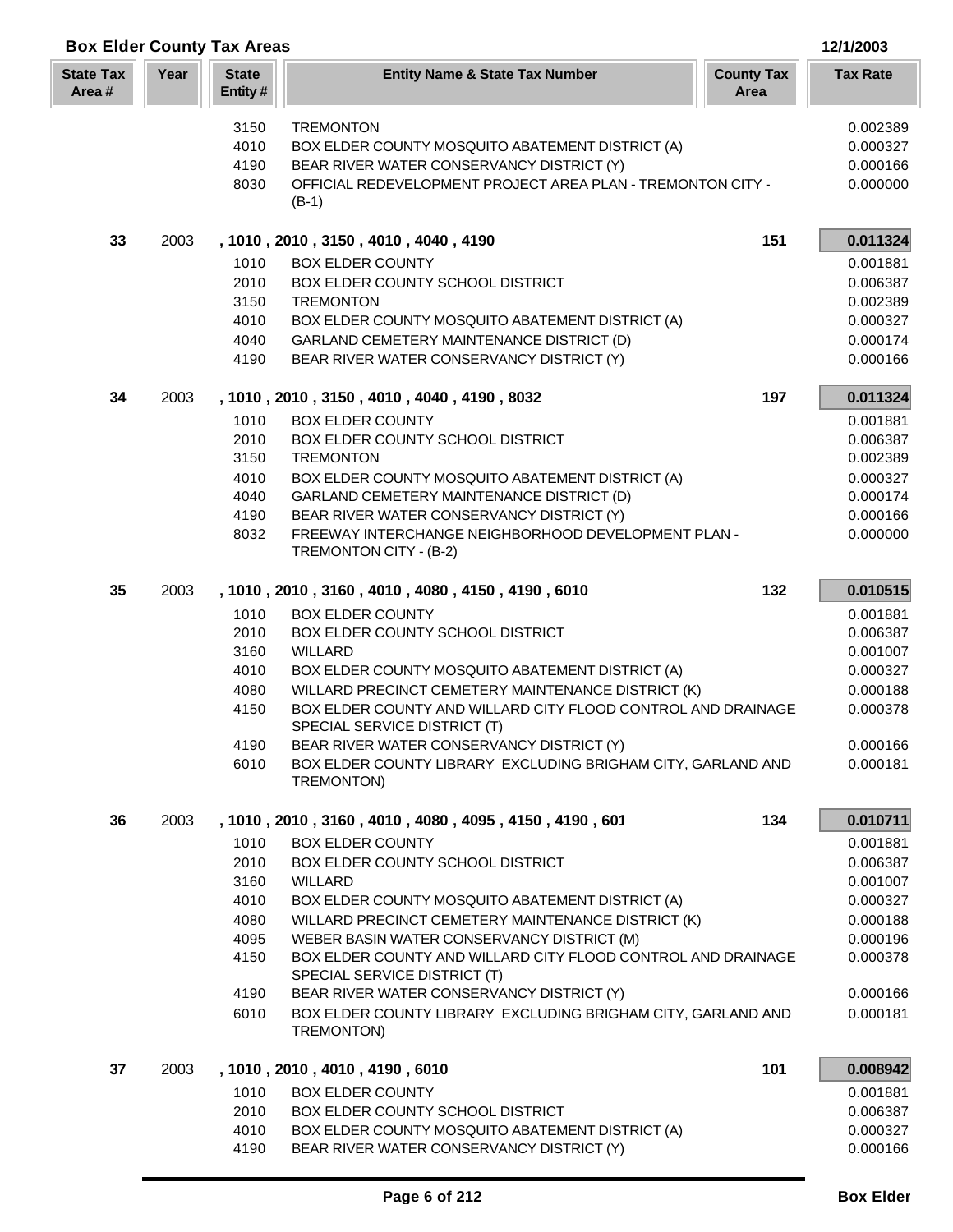|                           |      | <b>Box Elder County Tax Areas</b> |                                                                                                           |     | 12/1/2003            |
|---------------------------|------|-----------------------------------|-----------------------------------------------------------------------------------------------------------|-----|----------------------|
| <b>State Tax</b><br>Area# | Year | <b>State</b><br>Entity#           | <b>Entity Name &amp; State Tax Number</b><br><b>County Tax</b><br>Area                                    |     | <b>Tax Rate</b>      |
|                           |      | 6010                              | BOX ELDER COUNTY LIBRARY EXCLUDING BRIGHAM CITY, GARLAND AND<br>TREMONTON)                                |     | 0.000181             |
| 38                        | 2003 |                                   | , 1010, 2010, 4010, 4020, 4190, 6010                                                                      | 128 | 0.008942             |
|                           |      | 1010                              | <b>BOX ELDER COUNTY</b>                                                                                   |     | 0.001881             |
|                           |      | 2010                              | BOX ELDER COUNTY SCHOOL DISTRICT                                                                          |     | 0.006387             |
|                           |      | 4010                              | BOX ELDER COUNTY MOSQUITO ABATEMENT DISTRICT (A)                                                          |     | 0.000327             |
|                           |      | 4020                              | BOX ELDER COUNTY SPECIAL SERVICE AREA #1 (B)                                                              |     | 0.000000             |
|                           |      | 4190                              | BEAR RIVER WATER CONSERVANCY DISTRICT (Y)                                                                 |     | 0.000166             |
|                           |      | 6010                              | BOX ELDER COUNTY LIBRARY EXCLUDING BRIGHAM CITY, GARLAND AND<br>TREMONTON)                                |     | 0.000181             |
| 39                        | 2003 |                                   | , 1010, 2010, 4010, 4030, 4190, 6010                                                                      | 112 | 0.009106             |
|                           |      | 1010                              | <b>BOX ELDER COUNTY</b>                                                                                   |     | 0.001881             |
|                           |      | 2010                              | BOX ELDER COUNTY SCHOOL DISTRICT                                                                          |     | 0.006387             |
|                           |      | 4010                              | BOX ELDER COUNTY MOSQUITO ABATEMENT DISTRICT (A)                                                          |     | 0.000327             |
|                           |      | 4030                              | FIELDING CEMETERY MAINTENANCE DISTRICT (C)                                                                |     | 0.000164             |
|                           |      | 4190                              | BEAR RIVER WATER CONSERVANCY DISTRICT (Y)                                                                 |     | 0.000166             |
|                           |      | 6010                              | BOX ELDER COUNTY LIBRARY EXCLUDING BRIGHAM CITY, GARLAND AND<br>TREMONTON)                                |     | 0.000181             |
| 40                        | 2003 |                                   | , 1010, 2010, 4010, 4040, 4190, 6010                                                                      | 114 | 0.009116             |
|                           |      | 1010                              | <b>BOX ELDER COUNTY</b>                                                                                   |     | 0.001881             |
|                           |      | 2010                              | BOX ELDER COUNTY SCHOOL DISTRICT                                                                          |     | 0.006387             |
|                           |      | 4010                              | BOX ELDER COUNTY MOSQUITO ABATEMENT DISTRICT (A)                                                          |     | 0.000327             |
|                           |      | 4040                              | GARLAND CEMETERY MAINTENANCE DISTRICT (D)                                                                 |     | 0.000174             |
|                           |      | 4190                              | BEAR RIVER WATER CONSERVANCY DISTRICT (Y)                                                                 |     | 0.000166             |
|                           |      | 6010                              | BOX ELDER COUNTY LIBRARY EXCLUDING BRIGHAM CITY, GARLAND AND<br>TREMONTON)                                |     | 0.000181             |
| 41                        | 2003 |                                   | , 1010, 2010, 4010, 4050, 4190, 6010                                                                      | 121 | 0.009210             |
|                           |      | 1010                              | <b>BOX ELDER COUNTY</b>                                                                                   |     | 0.001881             |
|                           |      | 2010                              | BOX ELDER COUNTY SCHOOL DISTRICT                                                                          |     | 0.006387             |
|                           |      | 4010                              | BOX ELDER COUNTY MOSQUITO ABATEMENT DISTRICT (A)                                                          |     | 0.000327             |
|                           |      | 4050                              | PENROSE CEMETERY MAINTENANCE DISTRICT (E)                                                                 |     | 0.000268             |
|                           |      | 4190<br>6010                      | BEAR RIVER WATER CONSERVANCY DISTRICT (Y)<br>BOX ELDER COUNTY LIBRARY EXCLUDING BRIGHAM CITY, GARLAND AND |     | 0.000166<br>0.000181 |
|                           |      |                                   | TREMONTON)                                                                                                |     |                      |
| 42                        | 2003 |                                   | , 1010, 2010, 4010, 4060, 4190, 6010                                                                      | 126 | 0.009253             |
|                           |      | 1010                              | <b>BOX ELDER COUNTY</b>                                                                                   |     | 0.001881             |
|                           |      | 2010                              | BOX ELDER COUNTY SCHOOL DISTRICT                                                                          |     | 0.006387             |
|                           |      | 4010                              | BOX ELDER COUNTY MOSQUITO ABATEMENT DISTRICT (A)                                                          |     | 0.000327             |
|                           |      | 4060                              | PORTAGE PRECINCT CEMETERY MAINTENANCE DISTRICT (H)                                                        |     | 0.000311             |
|                           |      | 4190<br>6010                      | BEAR RIVER WATER CONSERVANCY DISTRICT (Y)<br>BOX ELDER COUNTY LIBRARY EXCLUDING BRIGHAM CITY, GARLAND AND |     | 0.000166<br>0.000181 |
|                           |      |                                   | TREMONTON)                                                                                                |     |                      |
| 43                        | 2003 |                                   | , 1010, 2010, 4010, 4070, 4190, 6010                                                                      | 127 | 0.009133             |
|                           |      | 1010                              | <b>BOX ELDER COUNTY</b>                                                                                   |     | 0.001881             |
|                           |      | 2010                              | BOX ELDER COUNTY SCHOOL DISTRICT                                                                          |     | 0.006387             |
|                           |      | 4010                              | BOX ELDER COUNTY MOSQUITO ABATEMENT DISTRICT (A)                                                          |     | 0.000327             |
|                           |      | 4070                              | RIVERSIDE CEMETERY MAINTENANCE DISTRICT (J)                                                               |     | 0.000191             |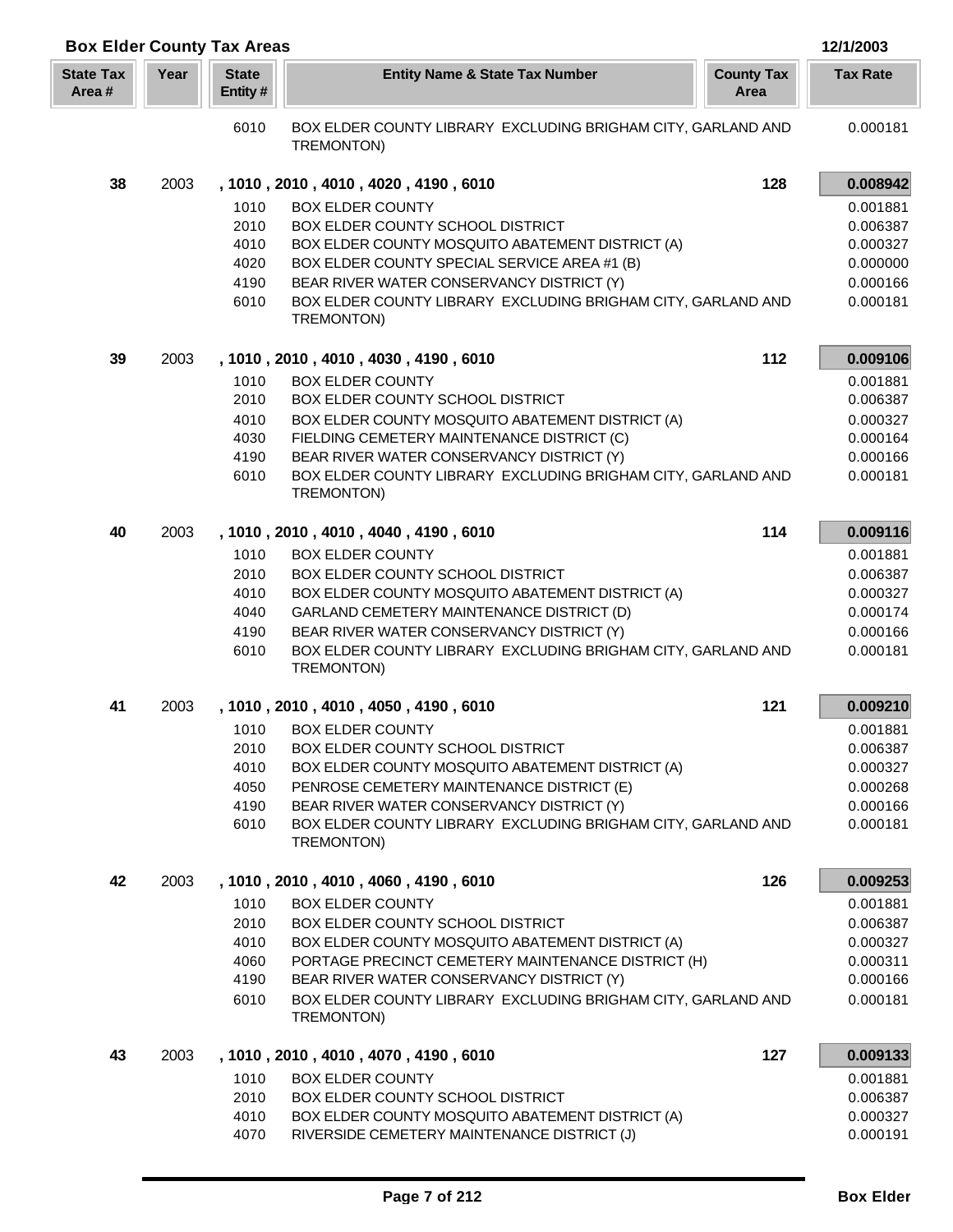| <b>Box Elder County Tax Areas</b> |      |                         |                                                                                              |                           | 12/1/2003       |
|-----------------------------------|------|-------------------------|----------------------------------------------------------------------------------------------|---------------------------|-----------------|
| <b>State Tax</b><br>Area#         | Year | <b>State</b><br>Entity# | <b>Entity Name &amp; State Tax Number</b>                                                    | <b>County Tax</b><br>Area | <b>Tax Rate</b> |
|                                   |      | 4190                    | BEAR RIVER WATER CONSERVANCY DISTRICT (Y)                                                    |                           | 0.000166        |
|                                   |      | 6010                    | BOX ELDER COUNTY LIBRARY EXCLUDING BRIGHAM CITY, GARLAND AND                                 |                           | 0.000181        |
|                                   |      |                         | TREMONTON)                                                                                   |                           |                 |
| 44                                | 2003 |                         | , 1010, 2010, 4010, 4070, 4170, 4190, 6010                                                   | 143                       | 0.009389        |
|                                   |      | 1010                    | <b>BOX ELDER COUNTY</b>                                                                      |                           | 0.001881        |
|                                   |      | 2010                    | BOX ELDER COUNTY SCHOOL DISTRICT                                                             |                           | 0.006387        |
|                                   |      | 4010                    | BOX ELDER COUNTY MOSQUITO ABATEMENT DISTRICT (A)                                             |                           | 0.000327        |
|                                   |      | 4070                    | RIVERSIDE CEMETERY MAINTENANCE DISTRICT (J)                                                  |                           | 0.000191        |
|                                   |      | 4170                    | RIVERSIDE COMMUNITY SPECIAL SERVICE DISTRICT (V)                                             |                           | 0.000256        |
|                                   |      | 4190                    | BEAR RIVER WATER CONSERVANCY DISTRICT (Y)                                                    |                           | 0.000166        |
|                                   |      | 6010                    | BOX ELDER COUNTY LIBRARY EXCLUDING BRIGHAM CITY, GARLAND AND<br>TREMONTON)                   |                           | 0.000181        |
| 45                                | 2003 |                         | , 1010, 2010, 4010, 4080, 4190, 6010                                                         | 133                       | 0.009130        |
|                                   |      | 1010                    | <b>BOX ELDER COUNTY</b>                                                                      |                           | 0.001881        |
|                                   |      | 2010                    | BOX ELDER COUNTY SCHOOL DISTRICT                                                             |                           | 0.006387        |
|                                   |      | 4010                    | BOX ELDER COUNTY MOSQUITO ABATEMENT DISTRICT (A)                                             |                           | 0.000327        |
|                                   |      | 4080                    | WILLARD PRECINCT CEMETERY MAINTENANCE DISTRICT (K)                                           |                           | 0.000188        |
|                                   |      | 4190                    | BEAR RIVER WATER CONSERVANCY DISTRICT (Y)                                                    |                           | 0.000166        |
|                                   |      | 6010                    | BOX ELDER COUNTY LIBRARY EXCLUDING BRIGHAM CITY, GARLAND AND<br>TREMONTON)                   |                           | 0.000181        |
| 46                                | 2003 |                         | , 1010, 2010, 4010, 4080, 4095, 4190, 6010                                                   | 152                       | 0.009326        |
|                                   |      | 1010                    | <b>BOX ELDER COUNTY</b>                                                                      |                           | 0.001881        |
|                                   |      | 2010                    | BOX ELDER COUNTY SCHOOL DISTRICT                                                             |                           | 0.006387        |
|                                   |      | 4010                    | BOX ELDER COUNTY MOSQUITO ABATEMENT DISTRICT (A)                                             |                           | 0.000327        |
|                                   |      | 4080                    | WILLARD PRECINCT CEMETERY MAINTENANCE DISTRICT (K)                                           |                           | 0.000188        |
|                                   |      | 4095                    | WEBER BASIN WATER CONSERVANCY DISTRICT (M)                                                   |                           | 0.000196        |
|                                   |      | 4190                    | BEAR RIVER WATER CONSERVANCY DISTRICT (Y)                                                    |                           | 0.000166        |
|                                   |      | 6010                    | BOX ELDER COUNTY LIBRARY EXCLUDING BRIGHAM CITY, GARLAND AND<br>TREMONTON)                   |                           | 0.000181        |
| 47                                | 2003 |                         | , 1010, 2010, 4010, 4080, 4095, 4150, 4190, 6010                                             | 135                       | 0.009704        |
|                                   |      | 1010                    | <b>BOX ELDER COUNTY</b>                                                                      |                           | 0.001881        |
|                                   |      | 2010                    | BOX ELDER COUNTY SCHOOL DISTRICT                                                             |                           | 0.006387        |
|                                   |      | 4010                    | BOX ELDER COUNTY MOSQUITO ABATEMENT DISTRICT (A)                                             |                           | 0.000327        |
|                                   |      | 4080                    | WILLARD PRECINCT CEMETERY MAINTENANCE DISTRICT (K)                                           |                           | 0.000188        |
|                                   |      | 4095                    | WEBER BASIN WATER CONSERVANCY DISTRICT (M)                                                   |                           | 0.000196        |
|                                   |      | 4150                    | BOX ELDER COUNTY AND WILLARD CITY FLOOD CONTROL AND DRAINAGE<br>SPECIAL SERVICE DISTRICT (T) |                           | 0.000378        |
|                                   |      | 4190                    | BEAR RIVER WATER CONSERVANCY DISTRICT (Y)                                                    |                           | 0.000166        |
|                                   |      | 6010                    | BOX ELDER COUNTY LIBRARY EXCLUDING BRIGHAM CITY, GARLAND AND<br>TREMONTON)                   |                           | 0.000181        |
| 48                                | 2003 |                         | , 1010 , 2010 , 4010 , 4080 , 4095 , 4150 , 4190 , 4200 , 601                                | 136                       | 0.010021        |
|                                   |      | 1010                    | <b>BOX ELDER COUNTY</b>                                                                      |                           | 0.001881        |
|                                   |      | 2010                    | BOX ELDER COUNTY SCHOOL DISTRICT                                                             |                           | 0.006387        |
|                                   |      | 4010                    | BOX ELDER COUNTY MOSQUITO ABATEMENT DISTRICT (A)                                             |                           | 0.000327        |
|                                   |      | 4080                    | WILLARD PRECINCT CEMETERY MAINTENANCE DISTRICT (K)                                           |                           | 0.000188        |
|                                   |      | 4095                    | WEBER BASIN WATER CONSERVANCY DISTRICT (M)                                                   |                           | 0.000196        |
|                                   |      | 4150                    | BOX ELDER COUNTY AND WILLARD CITY FLOOD CONTROL AND DRAINAGE<br>SPECIAL SERVICE DISTRICT (T) |                           | 0.000378        |
|                                   |      | 4190                    | BEAR RIVER WATER CONSERVANCY DISTRICT (Y)                                                    |                           | 0.000166        |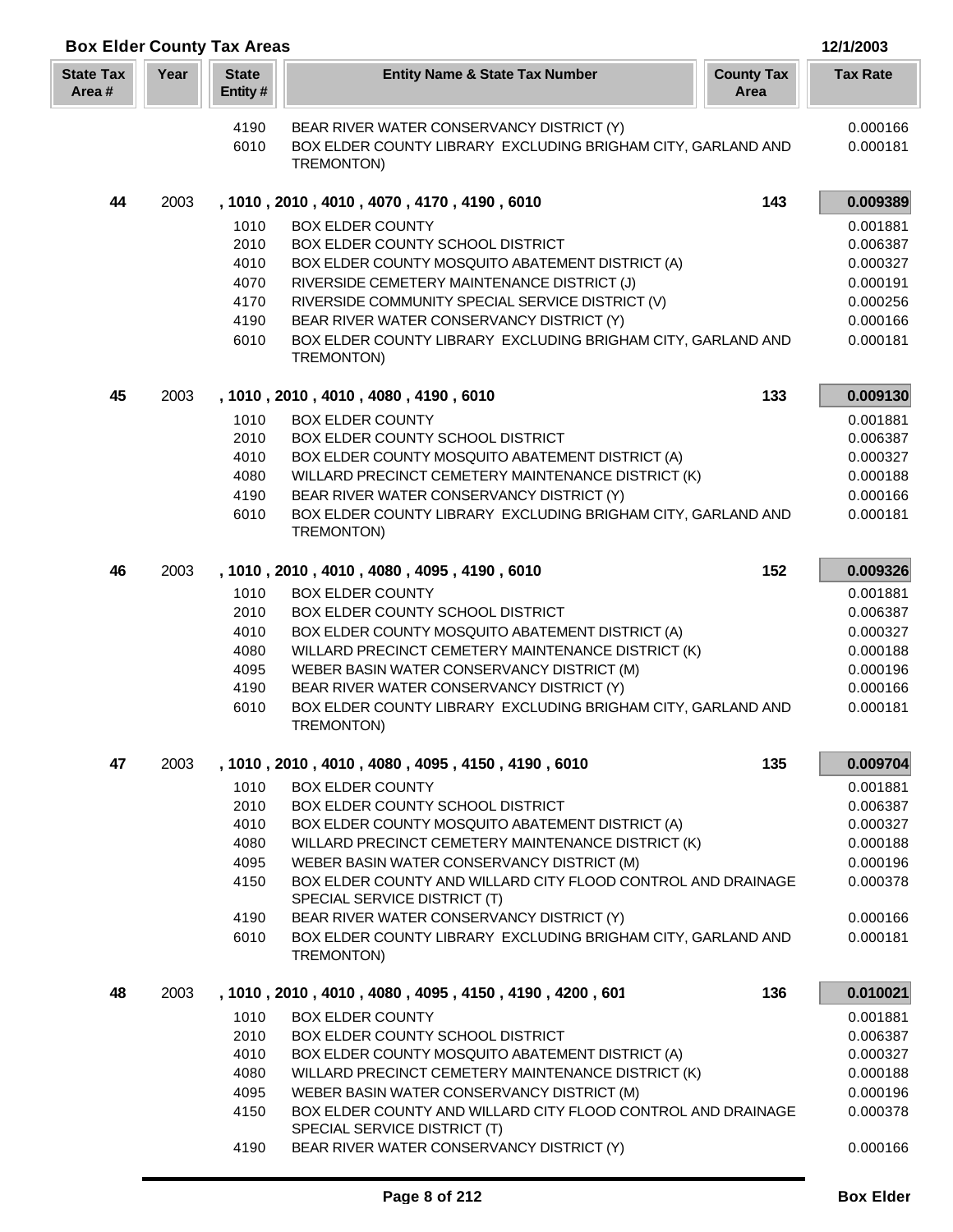| <b>Box Elder County Tax Areas</b> |      |                         |                                                                                                                    |                           | 12/1/2003            |
|-----------------------------------|------|-------------------------|--------------------------------------------------------------------------------------------------------------------|---------------------------|----------------------|
| <b>State Tax</b><br>Area#         | Year | <b>State</b><br>Entity# | <b>Entity Name &amp; State Tax Number</b>                                                                          | <b>County Tax</b><br>Area | <b>Tax Rate</b>      |
|                                   |      | 4200                    | BONA VISTA WATER IMPROVEMENT DISTRICT (Z)                                                                          |                           | 0.000317             |
|                                   |      | 6010                    | BOX ELDER COUNTY LIBRARY EXCLUDING BRIGHAM CITY, GARLAND AND                                                       |                           | 0.000181             |
|                                   |      |                         | TREMONTON)                                                                                                         |                           |                      |
| 49                                | 2003 |                         | , 1010, 2010, 4010, 4080, 4140, 4150, 4190, 6010                                                                   | 148                       | 0.009508             |
|                                   |      | 1010                    | <b>BOX ELDER COUNTY</b>                                                                                            |                           | 0.001881             |
|                                   |      | 2010                    | BOX ELDER COUNTY SCHOOL DISTRICT                                                                                   |                           | 0.006387             |
|                                   |      | 4010                    | BOX ELDER COUNTY MOSQUITO ABATEMENT DISTRICT (A)                                                                   |                           | 0.000327             |
|                                   |      | 4080                    | WILLARD PRECINCT CEMETERY MAINTENANCE DISTRICT (K)                                                                 |                           | 0.000188             |
|                                   |      | 4140<br>4150            | SOUTH WILLARD SPECIAL SERVICE DIST (S)<br>BOX ELDER COUNTY AND WILLARD CITY FLOOD CONTROL AND DRAINAGE             |                           | 0.000000             |
|                                   |      |                         | SPECIAL SERVICE DISTRICT (T)                                                                                       |                           | 0.000378             |
|                                   |      | 4190                    | BEAR RIVER WATER CONSERVANCY DISTRICT (Y)                                                                          |                           | 0.000166             |
|                                   |      | 6010                    | BOX ELDER COUNTY LIBRARY EXCLUDING BRIGHAM CITY, GARLAND AND<br>TREMONTON)                                         |                           | 0.000181             |
| 50                                | 2003 |                         | , 1010, 2010, 4010, 4080, 4150, 4190, 6010                                                                         | 147                       | 0.009508             |
|                                   |      | 1010                    | <b>BOX ELDER COUNTY</b>                                                                                            |                           | 0.001881             |
|                                   |      | 2010                    | BOX ELDER COUNTY SCHOOL DISTRICT                                                                                   |                           | 0.006387             |
|                                   |      | 4010                    | BOX ELDER COUNTY MOSQUITO ABATEMENT DISTRICT (A)                                                                   |                           | 0.000327             |
|                                   |      | 4080                    | WILLARD PRECINCT CEMETERY MAINTENANCE DISTRICT (K)<br>BOX ELDER COUNTY AND WILLARD CITY FLOOD CONTROL AND DRAINAGE |                           | 0.000188             |
|                                   |      | 4150                    | SPECIAL SERVICE DISTRICT (T)                                                                                       |                           | 0.000378             |
|                                   |      | 4190                    | BEAR RIVER WATER CONSERVANCY DISTRICT (Y)                                                                          |                           | 0.000166             |
|                                   |      | 6010                    | BOX ELDER COUNTY LIBRARY EXCLUDING BRIGHAM CITY, GARLAND AND<br>TREMONTON)                                         |                           | 0.000181             |
| 51                                | 2003 |                         | , 1010, 2010, 4010, 4080, 4180, 4190, 6010                                                                         | 159                       | 0.009518             |
|                                   |      | 1010                    | <b>BOX ELDER COUNTY</b>                                                                                            |                           | 0.001881             |
|                                   |      | 2010                    | BOX ELDER COUNTY SCHOOL DISTRICT                                                                                   |                           | 0.006387             |
|                                   |      | 4010                    | BOX ELDER COUNTY MOSQUITO ABATEMENT DISTRICT (A)                                                                   |                           | 0.000327             |
|                                   |      | 4080                    | WILLARD PRECINCT CEMETERY MAINTENANCE DISTRICT (K)                                                                 |                           | 0.000188             |
|                                   |      | 4180                    | BOX ELDER COUNTY & PERRY CITY FLOOD CONTROL & DRAINAGE<br>SPECIAL SERVICE DISTRICT (W)                             |                           | 0.000388             |
|                                   |      | 4190<br>6010            | BEAR RIVER WATER CONSERVANCY DISTRICT (Y)<br>BOX ELDER COUNTY LIBRARY EXCLUDING BRIGHAM CITY, GARLAND AND          |                           | 0.000166<br>0.000181 |
|                                   |      |                         | TREMONTON)                                                                                                         |                           |                      |
| 52                                | 2003 |                         | , 1010, 2010, 4010, 4090, 4190, 6010                                                                               | 124                       | 0.009143             |
|                                   |      | 1010                    | <b>BOX ELDER COUNTY</b>                                                                                            |                           | 0.001881             |
|                                   |      | 2010                    | BOX ELDER COUNTY SCHOOL DISTRICT                                                                                   |                           | 0.006387             |
|                                   |      | 4010                    | BOX ELDER COUNTY MOSQUITO ABATEMENT DISTRICT (A)                                                                   |                           | 0.000327             |
|                                   |      | 4090                    | PLYMOUTH CEMETERY MAINTENANCE DISTRICT (L)                                                                         |                           | 0.000201             |
|                                   |      | 4190                    | BEAR RIVER WATER CONSERVANCY DISTRICT (Y)                                                                          |                           | 0.000166             |
|                                   |      | 6010                    | BOX ELDER COUNTY LIBRARY EXCLUDING BRIGHAM CITY, GARLAND AND<br>TREMONTON)                                         |                           | 0.000181             |
| 53                                | 2003 |                         | , 1010, 2010, 4010, 4095, 4190, 6010                                                                               | 131                       | 0.009138             |
|                                   |      | 1010                    | <b>BOX ELDER COUNTY</b>                                                                                            |                           | 0.001881             |
|                                   |      | 2010                    | BOX ELDER COUNTY SCHOOL DISTRICT                                                                                   |                           | 0.006387             |
|                                   |      | 4010                    | BOX ELDER COUNTY MOSQUITO ABATEMENT DISTRICT (A)                                                                   |                           | 0.000327             |
|                                   |      | 4095                    | WEBER BASIN WATER CONSERVANCY DISTRICT (M)                                                                         |                           | 0.000196             |
|                                   |      | 4190                    | BEAR RIVER WATER CONSERVANCY DISTRICT (Y)                                                                          |                           | 0.000166             |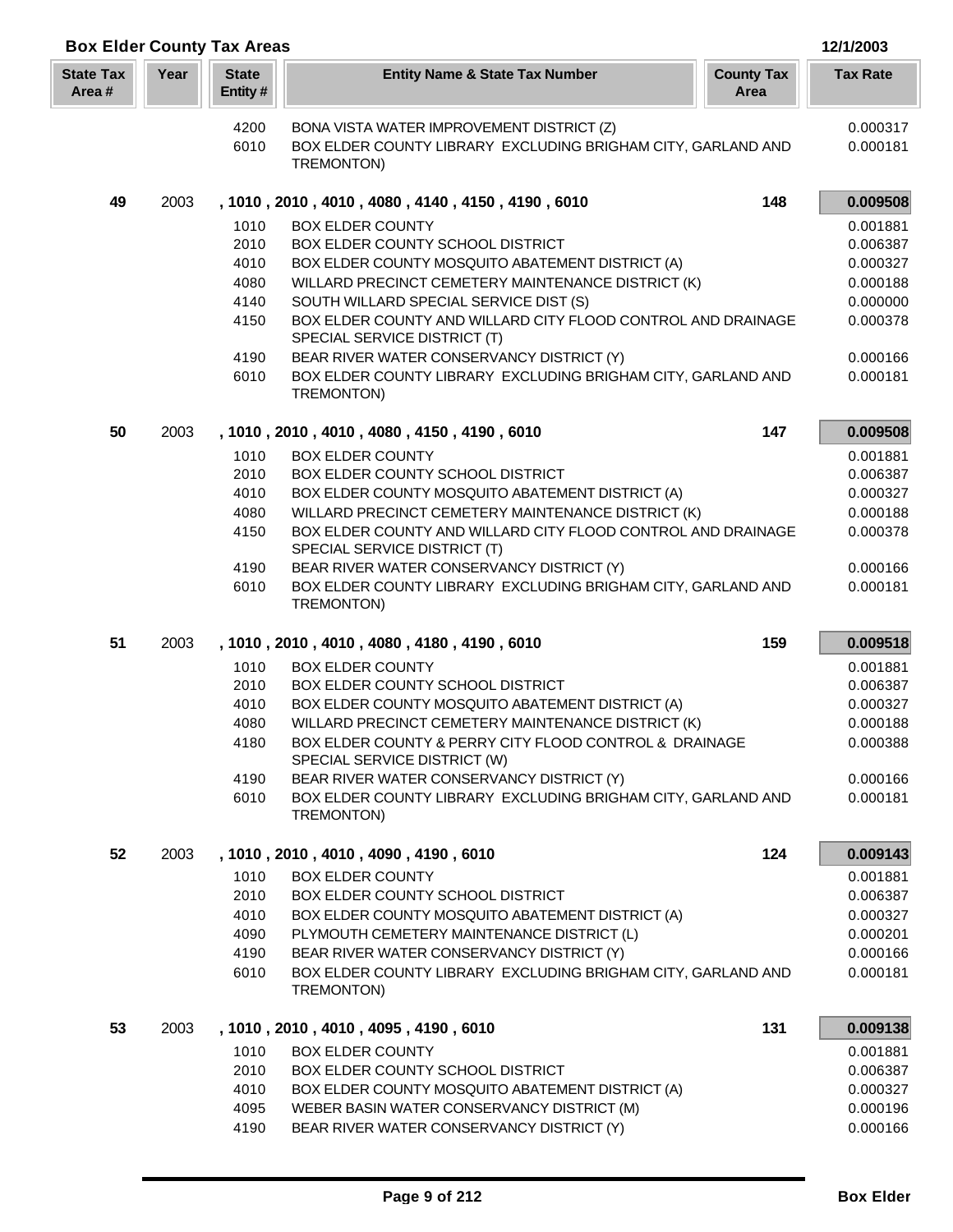|                           |      | <b>Box Elder County Tax Areas</b> |                                                                                        |                           | 12/1/2003       |
|---------------------------|------|-----------------------------------|----------------------------------------------------------------------------------------|---------------------------|-----------------|
| <b>State Tax</b><br>Area# | Year | <b>State</b><br>Entity#           | <b>Entity Name &amp; State Tax Number</b>                                              | <b>County Tax</b><br>Area | <b>Tax Rate</b> |
|                           |      | 6010                              | BOX ELDER COUNTY LIBRARY EXCLUDING BRIGHAM CITY, GARLAND AND<br>TREMONTON)             |                           | 0.000181        |
| 54                        | 2003 |                                   | , 1010, 2010, 4010, 4100, 4190, 6010                                                   | 105                       | 0.009077        |
|                           |      | 1010                              | <b>BOX ELDER COUNTY</b>                                                                |                           | 0.001881        |
|                           |      | 2010                              | BOX ELDER COUNTY SCHOOL DISTRICT                                                       |                           | 0.006387        |
|                           |      | 4010                              | BOX ELDER COUNTY MOSQUITO ABATEMENT DISTRICT (A)                                       |                           | 0.000327        |
|                           |      | 4100                              | CORINNE CEMETERY MAINTENANCE DISTRICT (N)                                              |                           | 0.000135        |
|                           |      | 4190                              | BEAR RIVER WATER CONSERVANCY DISTRICT (Y)                                              |                           | 0.000166        |
|                           |      | 6010                              | BOX ELDER COUNTY LIBRARY EXCLUDING BRIGHAM CITY, GARLAND AND<br>TREMONTON)             |                           | 0.000181        |
| 55                        | 2003 |                                   | , 1010, 2010, 4010, 4120, 4190, 6010                                                   | 116                       | 0.009318        |
|                           |      | 1010                              | <b>BOX ELDER COUNTY</b>                                                                |                           | 0.001881        |
|                           |      | 2010                              | BOX ELDER COUNTY SCHOOL DISTRICT                                                       |                           | 0.006387        |
|                           |      | 4010                              | BOX ELDER COUNTY MOSQUITO ABATEMENT DISTRICT (A)                                       |                           | 0.000327        |
|                           |      | 4120                              | HANSEL VALLEY WATERSHED DISTRICT (P)                                                   |                           | 0.000376        |
|                           |      | 4190                              | BEAR RIVER WATER CONSERVANCY DISTRICT (Y)                                              |                           | 0.000166        |
|                           |      | 6010                              | BOX ELDER COUNTY LIBRARY EXCLUDING BRIGHAM CITY, GARLAND AND<br>TREMONTON)             |                           | 0.000181        |
| 56                        | 2003 |                                   | , 1010, 2010, 4010, 4130, 4190, 6010                                                   | 107                       | 0.009104        |
|                           |      | 1010                              | <b>BOX ELDER COUNTY</b>                                                                |                           | 0.001881        |
|                           |      | 2010                              | BOX ELDER COUNTY SCHOOL DISTRICT                                                       |                           | 0.006387        |
|                           |      | 4010                              | BOX ELDER COUNTY MOSQUITO ABATEMENT DISTRICT (A)                                       |                           | 0.000327        |
|                           |      | 4130                              | EAST GARLAND CEMETERY MAINTENANCE DISTRICT (R)                                         |                           | 0.000162        |
|                           |      | 4190                              | BEAR RIVER WATER CONSERVANCY DISTRICT (Y)                                              |                           | 0.000166        |
|                           |      | 6010                              | BOX ELDER COUNTY LIBRARY EXCLUDING BRIGHAM CITY, GARLAND AND<br>TREMONTON)             |                           | 0.000181        |
| 57                        | 2003 |                                   | , 1010, 2010, 4010, 4160, 4190, 6010                                                   | 146                       | 0.009301        |
|                           |      | 1010                              | <b>BOX ELDER COUNTY</b>                                                                |                           | 0.001881        |
|                           |      | 2010                              | BOX ELDER COUNTY SCHOOL DISTRICT                                                       |                           | 0.006387        |
|                           |      | 4010                              | BOX ELDER COUNTY MOSQUITO ABATEMENT DISTRICT (A)                                       |                           | 0.000327        |
|                           |      | 4160                              | BOX ELDER COUNTY SERVICE AREA #2 (U)                                                   |                           | 0.000359        |
|                           |      | 4190                              | BEAR RIVER WATER CONSERVANCY DISTRICT (Y)                                              |                           | 0.000166        |
|                           |      | 6010                              | BOX ELDER COUNTY LIBRARY EXCLUDING BRIGHAM CITY, GARLAND AND<br>TREMONTON)             |                           | 0.000181        |
| 58                        | 2003 |                                   | , 1010, 2010, 4010, 4180, 4190, 6010                                                   | 158                       | 0.009330        |
|                           |      | 1010                              | <b>BOX ELDER COUNTY</b>                                                                |                           | 0.001881        |
|                           |      | 2010                              | BOX ELDER COUNTY SCHOOL DISTRICT                                                       |                           | 0.006387        |
|                           |      | 4010                              | BOX ELDER COUNTY MOSQUITO ABATEMENT DISTRICT (A)                                       |                           | 0.000327        |
|                           |      | 4180                              | BOX ELDER COUNTY & PERRY CITY FLOOD CONTROL & DRAINAGE<br>SPECIAL SERVICE DISTRICT (W) |                           | 0.000388        |
|                           |      | 4190                              | BEAR RIVER WATER CONSERVANCY DISTRICT (Y)                                              |                           | 0.000166        |
|                           |      | 6010                              | BOX ELDER COUNTY LIBRARY EXCLUDING BRIGHAM CITY, GARLAND AND<br>TREMONTON)             |                           | 0.000181        |
| 2002                      | 2003 |                                   | , 1010, 2010, 4010, 4190, 4220, 6010                                                   | 140                       | 0.009313        |
|                           |      | 1010                              | <b>BOX ELDER COUNTY</b>                                                                |                           | 0.001881        |
|                           |      | 2010                              | BOX ELDER COUNTY SCHOOL DISTRICT                                                       |                           | 0.006387        |
|                           |      | 4010                              | BOX ELDER COUNTY MOSQUITO ABATEMENT DISTRICT (A)                                       |                           | 0.000327        |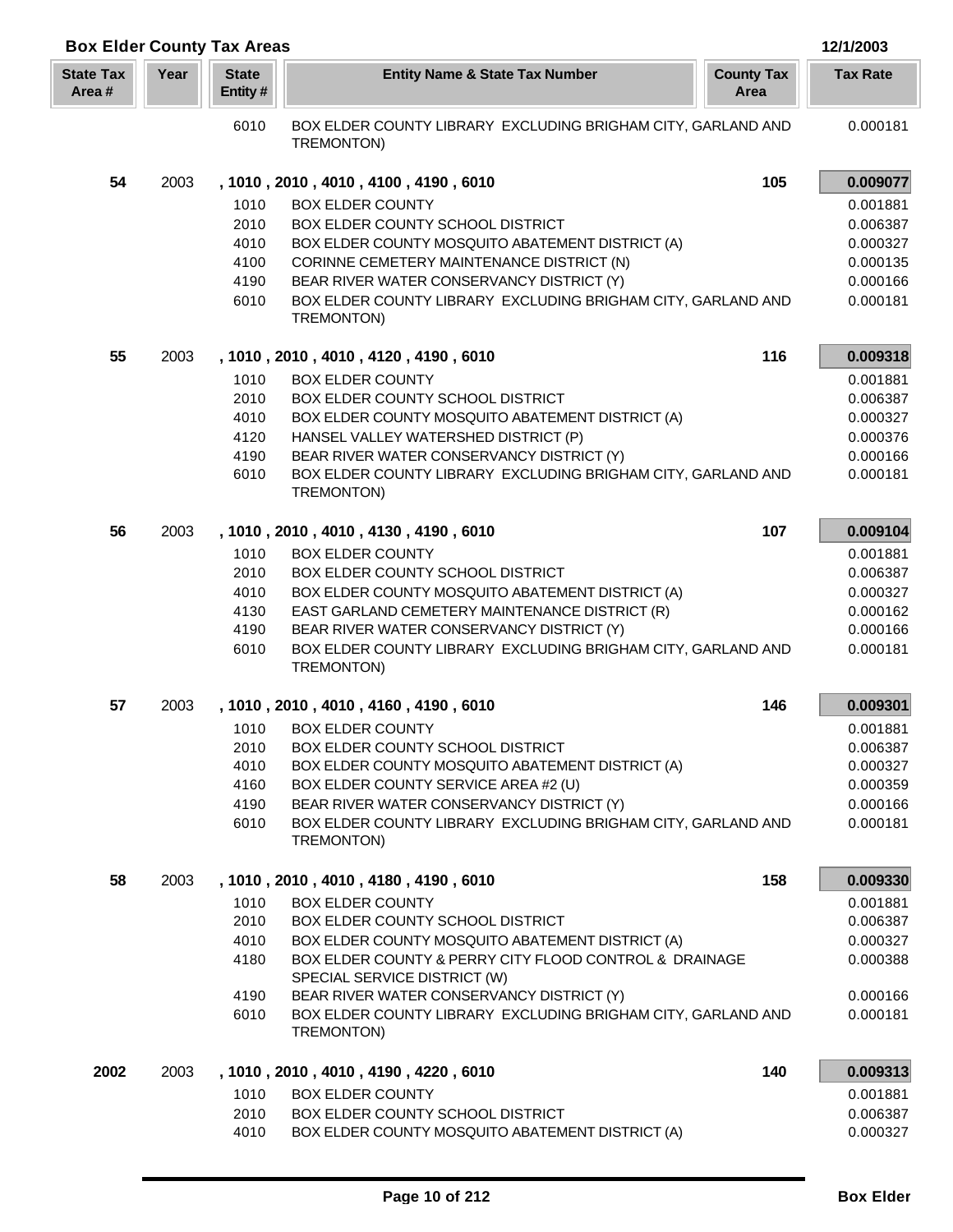| <b>Box Elder County Tax Areas</b> |      |                         |                                                                                               |                           | 12/1/2003            |
|-----------------------------------|------|-------------------------|-----------------------------------------------------------------------------------------------|---------------------------|----------------------|
| <b>State Tax</b><br>Area#         | Year | <b>State</b><br>Entity# | <b>Entity Name &amp; State Tax Number</b>                                                     | <b>County Tax</b><br>Area | <b>Tax Rate</b>      |
|                                   |      | 4190                    | BEAR RIVER WATER CONSERVANCY DISTRICT (Y)                                                     |                           | 0.000166             |
|                                   |      | 4220                    | GROUSE CREEK SPECIAL SERVICE DISTRICT (B-B)                                                   |                           | 0.000371             |
|                                   |      | 6010                    | BOX ELDER COUNTY LIBRARY EXCLUDING BRIGHAM CITY, GARLAND AND                                  |                           | 0.000181             |
|                                   |      |                         | TREMONTON)                                                                                    |                           |                      |
| 2005                              | 2003 |                         | , 1010, 2010, 4010, 4190, 4210, 4220, 6010                                                    | 141                       | 0.009313             |
|                                   |      | 1010                    | <b>BOX ELDER COUNTY</b>                                                                       |                           | 0.001881             |
|                                   |      | 2010                    | BOX ELDER COUNTY SCHOOL DISTRICT                                                              |                           | 0.006387             |
|                                   |      | 4010                    | BOX ELDER COUNTY MOSQUITO ABATEMENT DISTRICT (A)                                              |                           | 0.000327             |
|                                   |      | 4190                    | BEAR RIVER WATER CONSERVANCY DISTRICT (Y)                                                     |                           | 0.000166             |
|                                   |      | 4210                    | GROUSE CREEK CEMETERY MAINTENANCE DISTRICT (A-A)                                              |                           | 0.000000             |
|                                   |      | 4220                    | GROUSE CREEK SPECIAL SERVICE DISTRICT (B-B)                                                   |                           | 0.000371             |
|                                   |      | 6010                    | BOX ELDER COUNTY LIBRARY EXCLUDING BRIGHAM CITY, GARLAND AND<br>TREMONTON)                    |                           | 0.000181             |
| 2010                              | 2003 |                         | , 1010, 2010, 4010, 4160, 4190, 4220, 6010                                                    | 139                       | 0.009672             |
|                                   |      | 1010                    | <b>BOX ELDER COUNTY</b>                                                                       |                           | 0.001881             |
|                                   |      | 2010                    | BOX ELDER COUNTY SCHOOL DISTRICT                                                              |                           | 0.006387             |
|                                   |      | 4010                    | BOX ELDER COUNTY MOSQUITO ABATEMENT DISTRICT (A)                                              |                           | 0.000327             |
|                                   |      | 4160                    | BOX ELDER COUNTY SERVICE AREA #2 (U)                                                          |                           | 0.000359             |
|                                   |      | 4190                    | BEAR RIVER WATER CONSERVANCY DISTRICT (Y)                                                     |                           | 0.000166             |
|                                   |      | 4220                    | GROUSE CREEK SPECIAL SERVICE DISTRICT (B-B)                                                   |                           | 0.000371             |
|                                   |      | 6010                    | BOX ELDER COUNTY LIBRARY EXCLUDING BRIGHAM CITY, GARLAND AND<br>TREMONTON)                    |                           | 0.000181             |
| 2717                              | 2003 |                         | , 1010, 2010, 3020, 4010, 4180, 4190                                                          | 163                       | 0.011750             |
|                                   |      | 1010                    | <b>BOX ELDER COUNTY</b>                                                                       |                           | 0.001881             |
|                                   |      | 2010                    | BOX ELDER COUNTY SCHOOL DISTRICT                                                              |                           | 0.006387             |
|                                   |      | 3020                    | <b>BRIGHAM CITY</b>                                                                           |                           | 0.002601             |
|                                   |      | 4010                    | BOX ELDER COUNTY MOSQUITO ABATEMENT DISTRICT (A)                                              |                           | 0.000327             |
|                                   |      | 4180                    | BOX ELDER COUNTY & PERRY CITY FLOOD CONTROL & DRAINAGE<br>SPECIAL SERVICE DISTRICT (W)        |                           | 0.000388             |
|                                   |      | 4190                    | BEAR RIVER WATER CONSERVANCY DISTRICT (Y)                                                     |                           | 0.000166             |
| 2979                              | 2003 |                         | , 1010, 2010, 3150, 4010, 4040, 4190, 8033                                                    | 196                       | 0.011324             |
|                                   |      | 1010                    | <b>BOX ELDER COUNTY</b>                                                                       |                           | 0.001881             |
|                                   |      | 2010<br>3150            | BOX ELDER COUNTY SCHOOL DISTRICT<br><b>TREMONTON</b>                                          |                           | 0.006387<br>0.002389 |
|                                   |      |                         |                                                                                               |                           |                      |
|                                   |      | 4010<br>4040            | BOX ELDER COUNTY MOSQUITO ABATEMENT DISTRICT (A)<br>GARLAND CEMETERY MAINTENANCE DISTRICT (D) |                           | 0.000327<br>0.000174 |
|                                   |      | 4190                    | BEAR RIVER WATER CONSERVANCY DISTRICT (Y)                                                     |                           | 0.000166             |
|                                   |      | 8033                    | TENTH NORTH ECONOMIC DEVELOPMENT PLAN (B-3)                                                   |                           | 0.000000             |
| 3104                              | 2003 |                         | , 1010, 2010, 4010, 4100, 4190, 6010, 8050                                                    | 168                       | 0.009077             |
|                                   |      | 1010                    | <b>BOX ELDER COUNTY</b>                                                                       |                           | 0.001881             |
|                                   |      | 2010                    | BOX ELDER COUNTY SCHOOL DISTRICT                                                              |                           | 0.006387             |
|                                   |      | 4010                    | BOX ELDER COUNTY MOSQUITO ABATEMENT DISTRICT (A)                                              |                           | 0.000327             |
|                                   |      | 4100                    | CORINNE CEMETERY MAINTENANCE DISTRICT (N)                                                     |                           | 0.000135             |
|                                   |      | 4190                    | BEAR RIVER WATER CONSERVANCY DISTRICT (Y)                                                     |                           | 0.000166             |
|                                   |      | 6010                    | BOX ELDER COUNTY LIBRARY EXCLUDING BRIGHAM CITY, GARLAND AND<br>TREMONTON)                    |                           | 0.000181             |
|                                   |      | 8050                    | WAL-MART ECONOMIC DEV. PROJECT - (D-1)                                                        |                           | 0.000000             |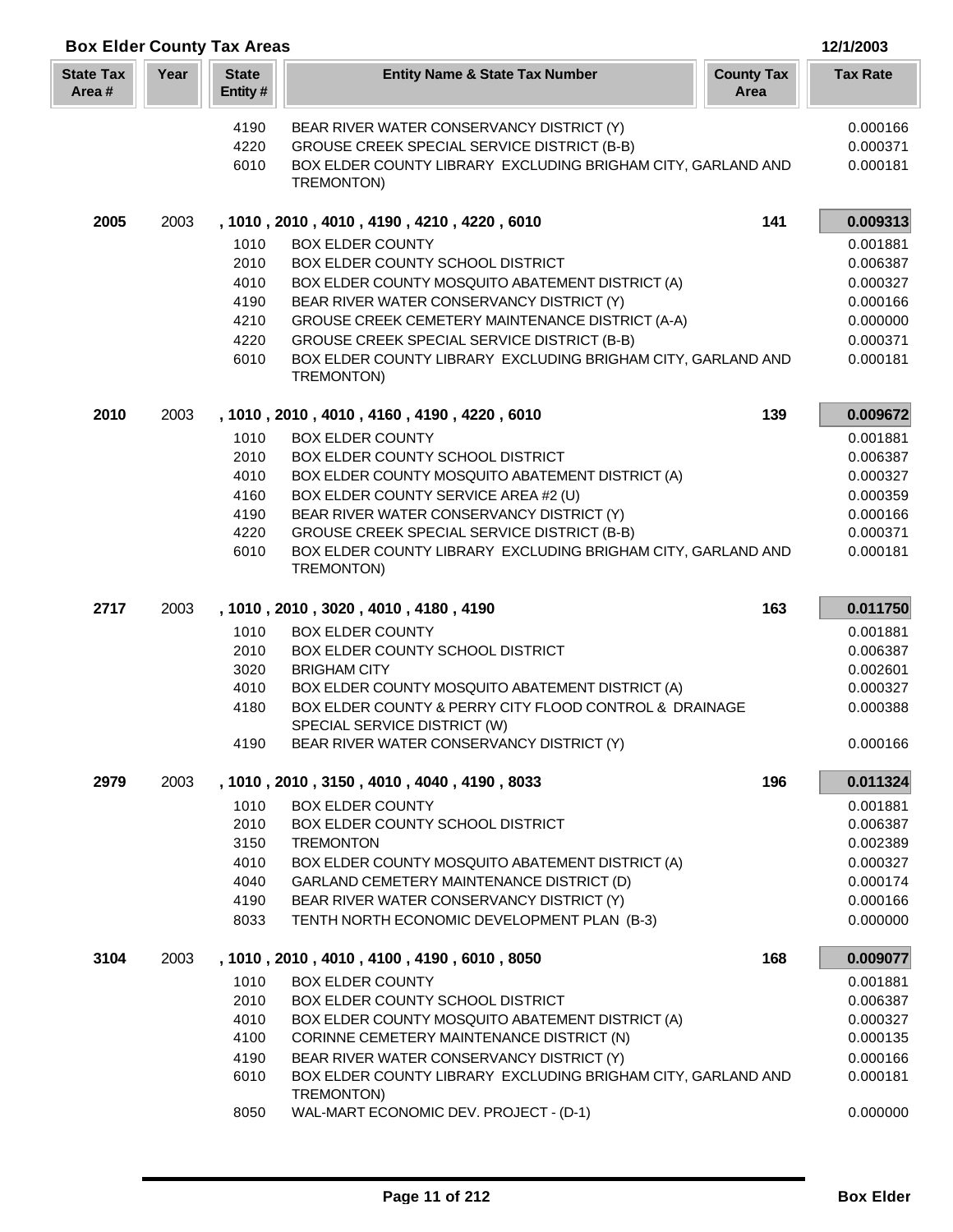|                           | <b>Box Elder County Tax Areas</b> |                         |                                                                               |                           |                 |  |
|---------------------------|-----------------------------------|-------------------------|-------------------------------------------------------------------------------|---------------------------|-----------------|--|
| <b>State Tax</b><br>Area# | Year                              | <b>State</b><br>Entity# | <b>Entity Name &amp; State Tax Number</b>                                     | <b>County Tax</b><br>Area | <b>Tax Rate</b> |  |
| 3196                      | 2003                              |                         | , 1010, 2010, 3030, 4010, 4100, 4190, 6010, 8055                              | 169                       | 0.010625        |  |
|                           |                                   | 1010                    | <b>BOX ELDER COUNTY</b>                                                       |                           | 0.001881        |  |
|                           |                                   | 2010                    | <b>BOX ELDER COUNTY SCHOOL DISTRICT</b>                                       |                           | 0.006387        |  |
|                           |                                   | 3030                    | <b>CORINNE</b>                                                                |                           | 0.001548        |  |
|                           |                                   | 4010                    | BOX ELDER COUNTY MOSQUITO ABATEMENT DISTRICT (A)                              |                           | 0.000327        |  |
|                           |                                   | 4100                    | CORINNE CEMETERY MAINTENANCE DISTRICT (N)                                     |                           | 0.000135        |  |
|                           |                                   | 4190                    | BEAR RIVER WATER CONSERVANCY DISTRICT (Y)                                     |                           | 0.000166        |  |
|                           |                                   | 6010                    | BOX ELDER COUNTY LIBRARY EXCLUDING BRIGHAM CITY, GARLAND AND<br>TREMONTON)    |                           | 0.000181        |  |
|                           |                                   | 8055                    | AGRI-BUSINESS ECONOMIC DEVELOPMENT PLAN                                       |                           | 0.000000        |  |
| 3367                      | 2003                              |                         |                                                                               |                           | 0.011150        |  |
|                           |                                   | 1010                    | <b>BOX ELDER COUNTY</b>                                                       |                           | 0.001881        |  |
|                           |                                   | 2010                    | <b>BOX ELDER COUNTY SCHOOL DISTRICT</b>                                       |                           | 0.006387        |  |
|                           |                                   | 3150                    | <b>TREMONTON</b>                                                              |                           | 0.002389        |  |
|                           |                                   | 4010                    | BOX ELDER COUNTY MOSQUITO ABATEMENT DISTRICT (A)                              |                           | 0.000327        |  |
|                           |                                   | 4190                    | BEAR RIVER WATER CONSERVANCY DISTRICT (Y)                                     |                           | 0.000166        |  |
|                           |                                   | 8032                    | FREEWAY INTERCHANGE NEIGHBORHOOD DEVELOPMENT PLAN -<br>TREMONTON CITY - (B-2) |                           | 0.000000        |  |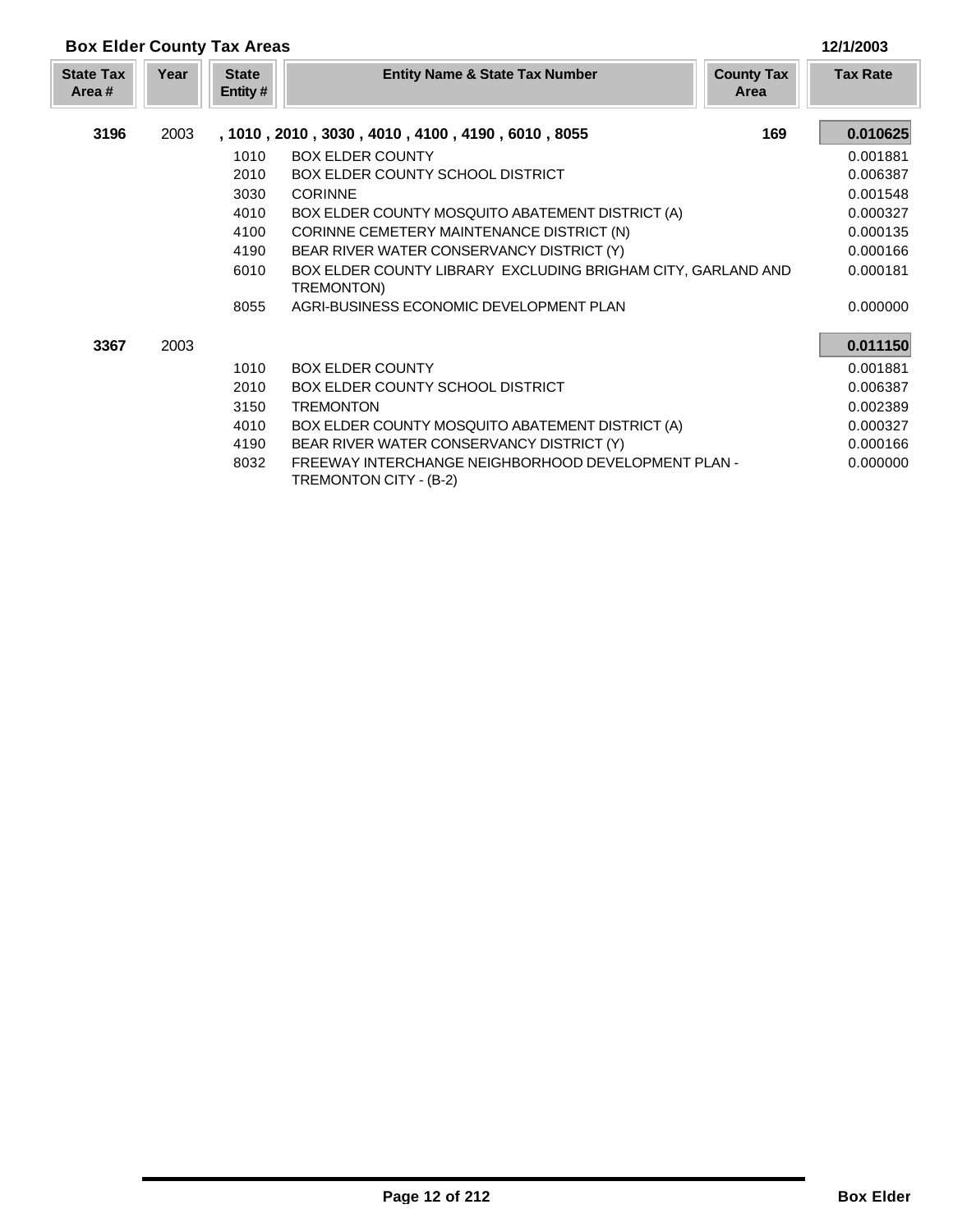| <b>Cache County Tax Areas</b> |      |                                                                               |                           | 12/1/2003            |
|-------------------------------|------|-------------------------------------------------------------------------------|---------------------------|----------------------|
| <b>State Tax</b><br>Area#     | Year | <b>State</b><br><b>Entity Name &amp; State Tax Number</b><br>Entity#          | <b>County Tax</b><br>Area | <b>Tax Rate</b>      |
| 59                            | 2003 | , 1010, 2020, 3010                                                            | 016                       | 0.009241             |
|                               |      | 1010<br><b>CACHE COUNTY</b>                                                   |                           | 0.002258             |
|                               |      | 2020<br>CACHE COUNTY SCHOOL DISTRICT                                          |                           | 0.006477             |
|                               |      | 3010<br><b>AMALGA</b>                                                         |                           | 0.000506             |
| 60                            | 2003 | , 1010, 2020, 3020                                                            | 024                       | 0.009636             |
|                               |      | 1010<br><b>CACHE COUNTY</b>                                                   |                           | 0.002258             |
|                               |      | 2020<br>CACHE COUNTY SCHOOL DISTRICT<br>3020<br><b>CLARKSTON</b>              |                           | 0.006477<br>0.000901 |
|                               |      |                                                                               |                           |                      |
| 61                            | 2003 | , 1010, 2020, 3030, 4010                                                      | 022                       | 0.011182             |
|                               |      | 1010<br><b>CACHE COUNTY</b>                                                   |                           | 0.002258             |
|                               |      | CACHE COUNTY SCHOOL DISTRICT<br>2020                                          |                           | 0.006477             |
|                               |      | 3030<br><b>CORNISH</b><br>4010<br>CORNISH CEMETERY MAINTENANCE DISTRICT (A)   |                           | 0.002081<br>0.000366 |
|                               |      |                                                                               |                           |                      |
| 62                            | 2003 | , 1010, 2020, 3040                                                            | 036                       | 0.009835             |
|                               |      | 1010<br><b>CACHE COUNTY</b><br>2020<br>CACHE COUNTY SCHOOL DISTRICT           |                           | 0.002258<br>0.006477 |
|                               |      | <b>HYDE PARK</b><br>3040                                                      |                           | 0.001100             |
|                               |      |                                                                               |                           |                      |
| 63                            | 2003 | , 1010, 2020, 3040, 4020                                                      | 014                       | 0.010123             |
|                               |      | 1010<br>CACHE COUNTY                                                          |                           | 0.002258             |
|                               |      | 2020<br>CACHE COUNTY SCHOOL DISTRICT<br><b>HYDE PARK</b><br>3040              |                           | 0.006477<br>0.001100 |
|                               |      | 4020<br>HYDE PARK CEMETERY MAINTENANCE DISTRICT (B)                           |                           | 0.000288             |
| 64                            | 2003 | , 1010, 2020, 3050                                                            | 003                       | 0.009852             |
|                               |      | 1010<br>CACHE COUNTY                                                          |                           | 0.002258             |
|                               |      | CACHE COUNTY SCHOOL DISTRICT<br>2020                                          |                           | 0.006477             |
|                               |      | 3050<br><b>HYRUM</b>                                                          |                           | 0.001117             |
| 65                            | 2003 | , 1010, 2020, 3060                                                            | 019                       | 0.010842             |
|                               |      | 1010<br><b>CACHE COUNTY</b>                                                   |                           | 0.002258             |
|                               |      | 2020<br>CACHE COUNTY SCHOOL DISTRICT                                          |                           | 0.006477             |
|                               |      | 3060<br><b>LEWISTON</b>                                                       |                           | 0.002107             |
| 66                            | 2003 | , 1010, 2020, 3060, 4070                                                      | 020                       | 0.010989             |
|                               |      | CACHE COUNTY<br>1010                                                          |                           | 0.002258             |
|                               |      | 2020<br>CACHE COUNTY SCHOOL DISTRICT                                          |                           | 0.006477             |
|                               |      | 3060<br><b>LEWISTON</b><br>4070<br>RICHMOND CEMETERY MAINTENANCE DISTRICT (H) |                           | 0.002107<br>0.000147 |
|                               |      |                                                                               |                           |                      |
| 71                            | 2003 | , 1010, 2010, 3070, 8040                                                      | 427                       | 0.011481             |
|                               |      | 1010<br>CACHE COUNTY<br>2010<br>LOGAN CITY SCHOOL DISTRICT                    |                           | 0.002258<br>0.006926 |
|                               |      | 3070<br><b>LOGAN</b>                                                          |                           | 0.002297             |
|                               |      | 8040<br>LOGAN NORTHWEST REDEVELOPMENT PLAN - LOGAN - (A-4)                    |                           | 0.000000             |
| 72                            | 2003 | , 1010, 2020, 3080                                                            | 005                       | 0.010586             |
|                               |      | 1010<br><b>CACHE COUNTY</b>                                                   |                           | 0.002258             |
|                               |      |                                                                               |                           |                      |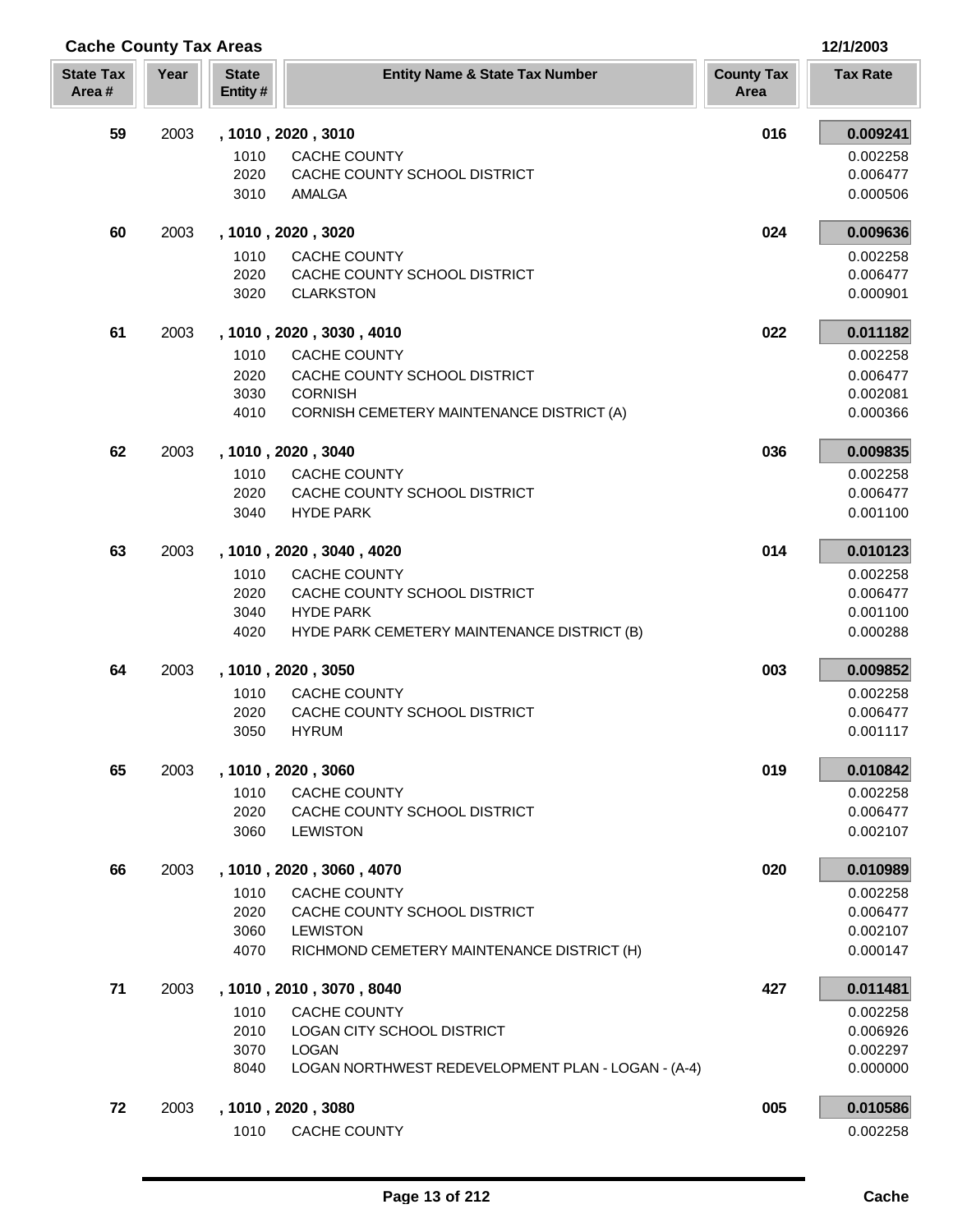| <b>Cache County Tax Areas</b> |      |                         |                                                                        |                           | 12/1/2003            |  |
|-------------------------------|------|-------------------------|------------------------------------------------------------------------|---------------------------|----------------------|--|
| <b>State Tax</b><br>Area#     | Year | <b>State</b><br>Entity# | <b>Entity Name &amp; State Tax Number</b>                              | <b>County Tax</b><br>Area | <b>Tax Rate</b>      |  |
|                               |      | 2020                    | CACHE COUNTY SCHOOL DISTRICT                                           |                           | 0.006477             |  |
|                               |      | 3080                    | <b>MENDON</b>                                                          |                           | 0.001851             |  |
| 73                            | 2003 |                         | , 1010, 2020, 3090                                                     | 033                       | 0.009627             |  |
|                               |      | 1010                    | <b>CACHE COUNTY</b>                                                    |                           | 0.002258             |  |
|                               |      | 2020                    | CACHE COUNTY SCHOOL DISTRICT                                           |                           | 0.006477             |  |
|                               |      | 3090                    | <b>MILLVILLE</b>                                                       |                           | 0.000892             |  |
| 74                            | 2003 |                         | , 1010, 2020, 3090, 4030                                               | 007                       | 0.009755             |  |
|                               |      | 1010                    | <b>CACHE COUNTY</b>                                                    |                           | 0.002258             |  |
|                               |      | 2020                    | CACHE COUNTY SCHOOL DISTRICT                                           |                           | 0.006477             |  |
|                               |      | 3090<br>4030            | <b>MILLVILLE</b><br>MILLVILLE-NIBLEY CEMETERY MAINTENANCE DISTRICT (C) |                           | 0.000892<br>0.000128 |  |
|                               |      |                         |                                                                        |                           |                      |  |
| 75                            | 2003 |                         | , 1010, 2020, 3100, 4040                                               | 026                       | 0.009617             |  |
|                               |      | 1010<br>2020            | <b>CACHE COUNTY</b><br>CACHE COUNTY SCHOOL DISTRICT                    |                           | 0.002258<br>0.006477 |  |
|                               |      | 3100                    | <b>NEWTON</b>                                                          |                           | 0.000775             |  |
|                               |      | 4040                    | NEWTON CEMETERY MAINTENANCE DISTRICT (D)                               |                           | 0.000107             |  |
| 76                            | 2003 |                         | , 1010, 2020, 3110                                                     | 034                       | 0.010396             |  |
|                               |      | 1010                    | <b>CACHE COUNTY</b>                                                    |                           | 0.002258             |  |
|                               |      | 2020                    | CACHE COUNTY SCHOOL DISTRICT                                           |                           | 0.006477             |  |
|                               |      | 3110                    | <b>NIBLEY</b>                                                          |                           | 0.001661             |  |
| 77                            | 2003 |                         | , 1010, 2020, 3110, 4030                                               | 008                       | 0.010524             |  |
|                               |      | 1010                    | <b>CACHE COUNTY</b>                                                    |                           | 0.002258             |  |
|                               |      | 2020<br>3110            | CACHE COUNTY SCHOOL DISTRICT<br><b>NIBLEY</b>                          |                           | 0.006477<br>0.001661 |  |
|                               |      | 4030                    | MILLVILLE-NIBLEY CEMETERY MAINTENANCE DISTRICT (C)                     |                           | 0.000128             |  |
| 78                            | 2003 |                         | , 1010, 2020, 3120                                                     | 011                       | 0.010533             |  |
|                               |      | 1010                    | <b>CACHE COUNTY</b>                                                    |                           | 0.002258             |  |
|                               |      | 2020                    | CACHE COUNTY SCHOOL DISTRICT                                           |                           | 0.006477             |  |
|                               |      | 3120                    | NORTH LOGAN                                                            |                           | 0.001798             |  |
| 79                            | 2003 |                         | , 1010, 2020, 3120, 4020                                               | 013                       | 0.010821             |  |
|                               |      | 1010                    | <b>CACHE COUNTY</b>                                                    |                           | 0.002258             |  |
|                               |      | 2020                    | CACHE COUNTY SCHOOL DISTRICT                                           |                           | 0.006477             |  |
|                               |      | 3120<br>4020            | NORTH LOGAN<br>HYDE PARK CEMETERY MAINTENANCE DISTRICT (B)             |                           | 0.001798<br>0.000288 |  |
|                               |      |                         |                                                                        |                           |                      |  |
| 80                            | 2003 |                         | , 1010, 2020, 3130, 4050                                               | 002                       | 0.009805             |  |
|                               |      | 1010<br>2020            | CACHE COUNTY<br>CACHE COUNTY SCHOOL DISTRICT                           |                           | 0.002258<br>0.006477 |  |
|                               |      | 3130                    | <b>PARADISE</b>                                                        |                           | 0.000961             |  |
|                               |      | 4050                    | PARADISE CEMETERY MAINTENANCE DISTRICT (E)                             |                           | 0.000109             |  |
| 81                            | 2003 |                         | , 1010, 2020, 3140                                                     | 009                       | 0.009970             |  |
|                               |      | 1010                    | <b>CACHE COUNTY</b>                                                    |                           | 0.002258             |  |
|                               |      | 2020                    | CACHE COUNTY SCHOOL DISTRICT                                           |                           | 0.006477             |  |
|                               |      | 3140                    | <b>PROVIDENCE</b>                                                      |                           | 0.001235             |  |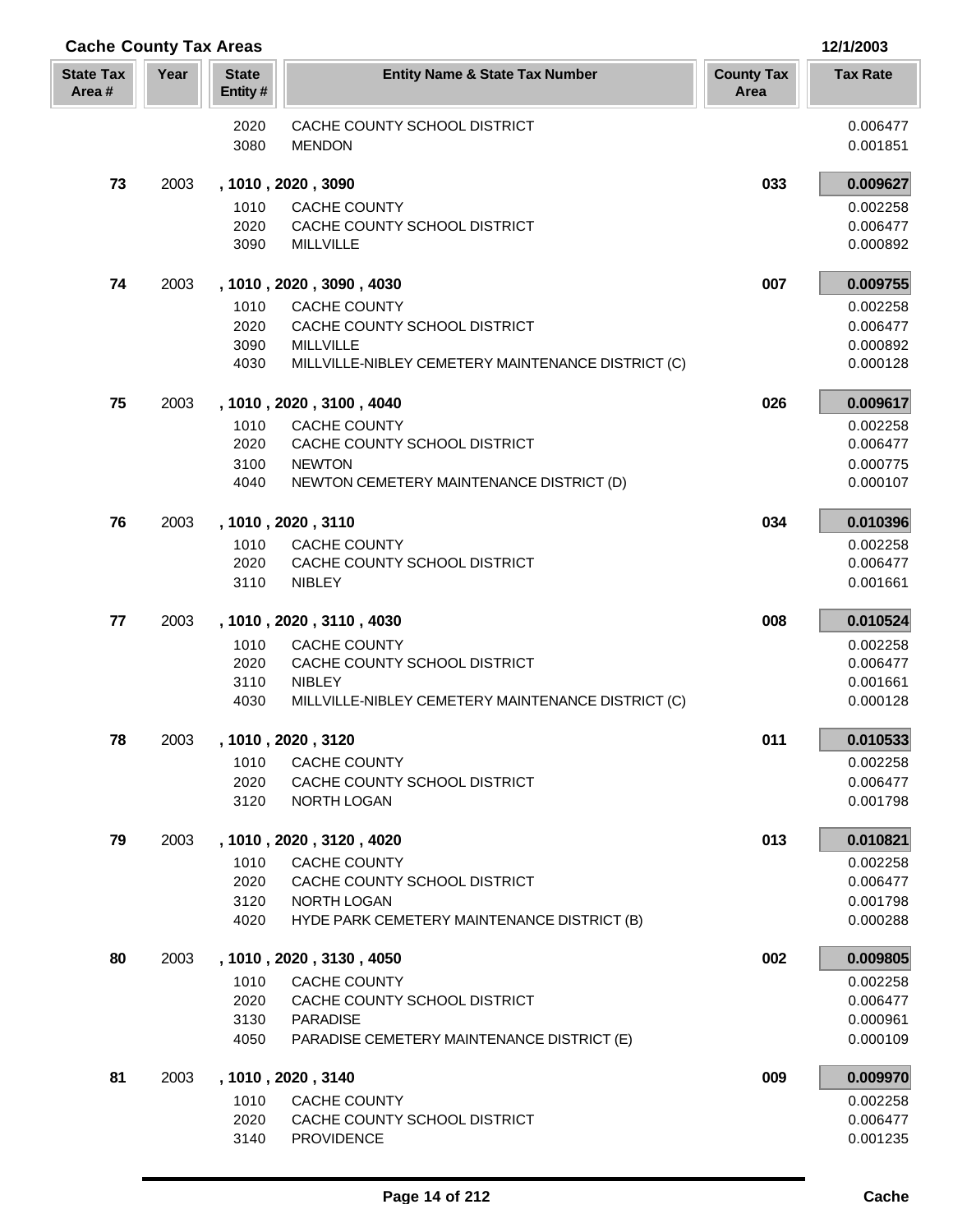| <b>Cache County Tax Areas</b> |      |                         |                                                        |                           |                      |
|-------------------------------|------|-------------------------|--------------------------------------------------------|---------------------------|----------------------|
| <b>State Tax</b><br>Area#     | Year | <b>State</b><br>Entity# | <b>Entity Name &amp; State Tax Number</b>              | <b>County Tax</b><br>Area | <b>Tax Rate</b>      |
| 82                            | 2003 |                         | , 1010, 2020, 3140, 4030                               | 037                       | 0.010098             |
|                               |      | 1010                    | <b>CACHE COUNTY</b>                                    |                           | 0.002258             |
|                               |      | 2020                    | CACHE COUNTY SCHOOL DISTRICT                           |                           | 0.006477             |
|                               |      | 3140                    | <b>PROVIDENCE</b>                                      |                           | 0.001235             |
|                               |      | 4030                    | MILLVILLE-NIBLEY CEMETERY MAINTENANCE DISTRICT (C)     |                           | 0.000128             |
| 83                            | 2003 |                         | , 1010, 2020, 3150, 4070                               | 018                       | 0.010335             |
|                               |      | 1010                    | <b>CACHE COUNTY</b>                                    |                           | 0.002258             |
|                               |      | 2020                    | CACHE COUNTY SCHOOL DISTRICT                           |                           | 0.006477             |
|                               |      | 3150                    | <b>RICHMOND</b>                                        |                           | 0.001453             |
|                               |      | 4070                    | RICHMOND CEMETERY MAINTENANCE DISTRICT (H)             |                           | 0.000147             |
| 84                            | 2003 |                         | , 1010, 2020, 3160                                     | 010                       | 0.009811             |
|                               |      | 1010                    | <b>CACHE COUNTY</b>                                    |                           | 0.002258             |
|                               |      | 2020                    | CACHE COUNTY SCHOOL DISTRICT                           |                           | 0.006477             |
|                               |      | 3160                    | <b>RIVER HEIGHTS</b>                                   |                           | 0.001076             |
| 85                            | 2003 |                         | , 1010, 2020, 3170                                     | 015                       | 0.010687             |
|                               |      | 1010                    | <b>CACHE COUNTY</b>                                    |                           | 0.002258             |
|                               |      | 2020<br>3170            | CACHE COUNTY SCHOOL DISTRICT<br><b>SMITHFIELD</b>      |                           | 0.006477<br>0.001952 |
|                               |      |                         |                                                        |                           |                      |
| 86                            | 2003 |                         | , 1010, 2020, 3170, 8110                               | 115                       | 0.010687             |
|                               |      | 1010                    | <b>CACHE COUNTY</b>                                    |                           | 0.002258             |
|                               |      | 2020<br>3170            | CACHE COUNTY SCHOOL DISTRICT<br><b>SMITHFIELD</b>      |                           | 0.006477<br>0.001952 |
|                               |      | 8110                    | C.B.D. REDEVELOPMENT PROJECT - SMITHFIELD CITY - (B-1) |                           | 0.000000             |
| 87                            | 2003 |                         | , 1010, 2020, 3180                                     | 023                       | 0.009600             |
|                               |      | 1010                    | <b>CACHE COUNTY</b>                                    |                           | 0.002258             |
|                               |      | 2020                    | CACHE COUNTY SCHOOL DISTRICT                           |                           | 0.006477             |
|                               |      | 3180                    | <b>TRENTON</b>                                         |                           | 0.000865             |
| 88                            | 2003 |                         | , 1010, 2020, 3190                                     | 004                       | 0.010143             |
|                               |      | 1010                    | <b>CACHE COUNTY</b>                                    |                           | 0.002258             |
|                               |      | 2020                    | CACHE COUNTY SCHOOL DISTRICT                           |                           | 0.006477             |
|                               |      | 3190                    | WELLSVILLE                                             |                           | 0.001408             |
| 89                            | 2003 |                         | , 1010, 2020, 4010                                     | 021                       | 0.009101             |
|                               |      | 1010                    | <b>CACHE COUNTY</b>                                    |                           | 0.002258             |
|                               |      | 2020                    | CACHE COUNTY SCHOOL DISTRICT                           |                           | 0.006477             |
|                               |      | 4010                    | CORNISH CEMETERY MAINTENANCE DISTRICT (A)              |                           | 0.000366             |
| 90                            | 2003 |                         | , 1010, 2020, 4020                                     | 012                       | 0.009023             |
|                               |      | 1010                    | <b>CACHE COUNTY</b>                                    |                           | 0.002258             |
|                               |      | 2020                    | CACHE COUNTY SCHOOL DISTRICT                           |                           | 0.006477             |
|                               |      | 4020                    | HYDE PARK CEMETERY MAINTENANCE DISTRICT (B)            |                           | 0.000288             |
| 91                            | 2003 |                         | , 1010, 2020, 4030                                     | 006                       | 0.008863             |
|                               |      | 1010                    | <b>CACHE COUNTY</b>                                    |                           | 0.002258             |
|                               |      | 2020                    | CACHE COUNTY SCHOOL DISTRICT                           |                           | 0.006477             |

Ī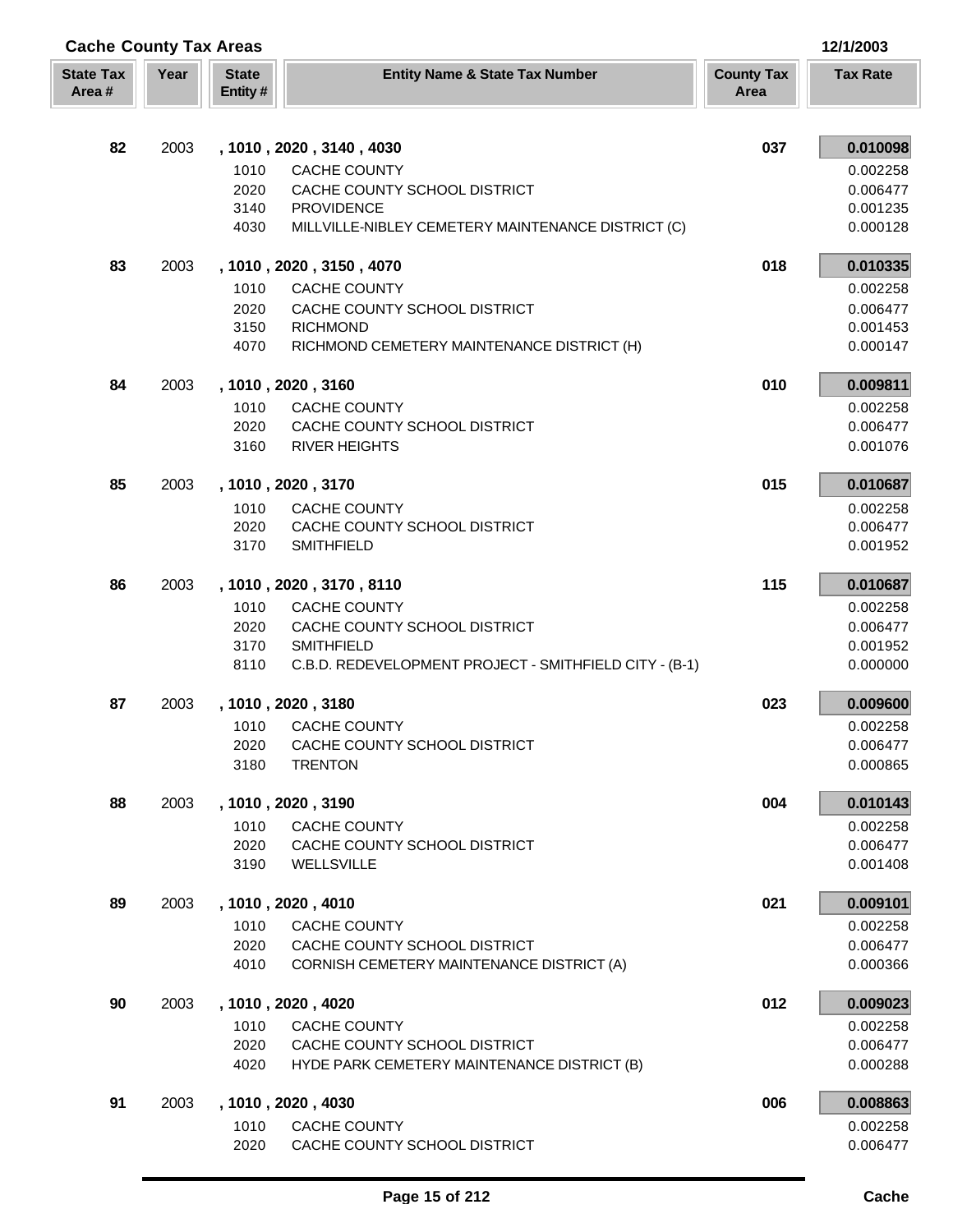| <b>Cache County Tax Areas</b> |      |                         |                                                     | 12/1/2003                 |                 |
|-------------------------------|------|-------------------------|-----------------------------------------------------|---------------------------|-----------------|
| <b>State Tax</b><br>Area#     | Year | <b>State</b><br>Entity# | <b>Entity Name &amp; State Tax Number</b>           | <b>County Tax</b><br>Area | <b>Tax Rate</b> |
|                               |      | 4030                    | MILLVILLE-NIBLEY CEMETERY MAINTENANCE DISTRICT (C)  |                           | 0.000128        |
| 92                            | 2003 |                         | , 1010, 2020, 4030, 4075                            | 106                       | 0.009127        |
|                               |      | 1010                    | CACHE COUNTY                                        |                           | 0.002258        |
|                               |      | 2020                    | CACHE COUNTY SCHOOL DISTRICT                        |                           | 0.006477        |
|                               |      | 4030                    | MILLVILLE-NIBLEY CEMETERY MAINTENANCE DISTRICT (C)  |                           | 0.000128        |
|                               |      | 4075                    | MOSQUITO ABATEMENT DISTRICT NO. 1 (I)               |                           | 0.000264        |
| 93                            | 2003 |                         | , 1010, 2020, 4040                                  | 025                       | 0.008842        |
|                               |      | 1010                    | <b>CACHE COUNTY</b>                                 |                           | 0.002258        |
|                               |      | 2020                    | CACHE COUNTY SCHOOL DISTRICT                        |                           | 0.006477        |
|                               |      | 4040                    | NEWTON CEMETERY MAINTENANCE DISTRICT (D)            |                           | 0.000107        |
| 94                            | 2003 |                         | , 1010, 2020, 4040, 4076                            | 225                       | 0.008842        |
|                               |      | 1010                    | <b>CACHE COUNTY</b>                                 |                           | 0.002258        |
|                               |      | 2020                    | CACHE COUNTY SCHOOL DISTRICT                        |                           | 0.006477        |
|                               |      | 4040                    | NEWTON CEMETERY MAINTENANCE DISTRICT (D)            |                           | 0.000107        |
|                               |      | 4076                    | BENSON CULINARY WATER IMPROVEMENT DISTRICT (J)      |                           | 0.000000        |
| 95                            | 2003 |                         | , 1010, 2020, 4050                                  | 001                       | 0.008844        |
|                               |      | 1010                    | CACHE COUNTY                                        |                           | 0.002258        |
|                               |      | 2020                    | CACHE COUNTY SCHOOL DISTRICT                        |                           | 0.006477        |
|                               |      | 4050                    | PARADISE CEMETERY MAINTENANCE DISTRICT (E)          |                           | 0.000109        |
| 96                            | 2003 |                         | , 1010, 2020, 4060                                  | 031                       | 0.008909        |
|                               |      | 1010                    | <b>CACHE COUNTY</b>                                 |                           | 0.002258        |
|                               |      | 2020                    | CACHE COUNTY SCHOOL DISTRICT                        |                           | 0.006477        |
|                               |      | 4060                    | AVON CEMETERY MAINTENANCE DISTRICT (F)              |                           | 0.000174        |
| 97                            | 2003 |                         | , 1010, 2020, 4060, 4080                            | 032                       | 0.009597        |
|                               |      | 1010                    | <b>CACHE COUNTY</b>                                 |                           | 0.002258        |
|                               |      | 2020                    | CACHE COUNTY SCHOOL DISTRICT                        |                           | 0.006477        |
|                               |      | 4060                    | AVON CEMETERY MAINTENANCE DISTRICT (F)              |                           | 0.000174        |
|                               |      | 4080                    | POWDER MOUNTAIN WATER & SEWER IMPROVEMENT DIST. (R) |                           | 0.000688        |
| 98                            | 2003 |                         | , 1010, 2020, 4070                                  | 017                       | 0.008882        |
|                               |      | 1010                    | <b>CACHE COUNTY</b>                                 |                           | 0.002258        |
|                               |      | 2020                    | CACHE COUNTY SCHOOL DISTRICT                        |                           | 0.006477        |
|                               |      | 4070                    | RICHMOND CEMETERY MAINTENANCE DISTRICT (H)          |                           | 0.000147        |
| 99                            | 2003 |                         | , 1010, 2020, 4075                                  | 128                       | 0.008999        |
|                               |      | 1010                    | CACHE COUNTY                                        |                           | 0.002258        |
|                               |      | 2020                    | CACHE COUNTY SCHOOL DISTRICT                        |                           | 0.006477        |
|                               |      | 4075                    | MOSQUITO ABATEMENT DISTRICT NO. 1 (I)               |                           | 0.000264        |
| 100                           | 2003 |                         | , 1010, 2020, 4076                                  | 228                       | 0.008735        |
|                               |      | 1010                    | <b>CACHE COUNTY</b>                                 |                           | 0.002258        |
|                               |      | 2020                    | CACHE COUNTY SCHOOL DISTRICT                        |                           | 0.006477        |
|                               |      | 4076                    | BENSON CULINARY WATER IMPROVEMENT DISTRICT (J)      |                           | 0.000000        |
| 101                           | 2003 | , 1010, 2020            |                                                     | 028                       | 0.008735        |
|                               |      | 1010                    | <b>CACHE COUNTY</b>                                 |                           | 0.002258        |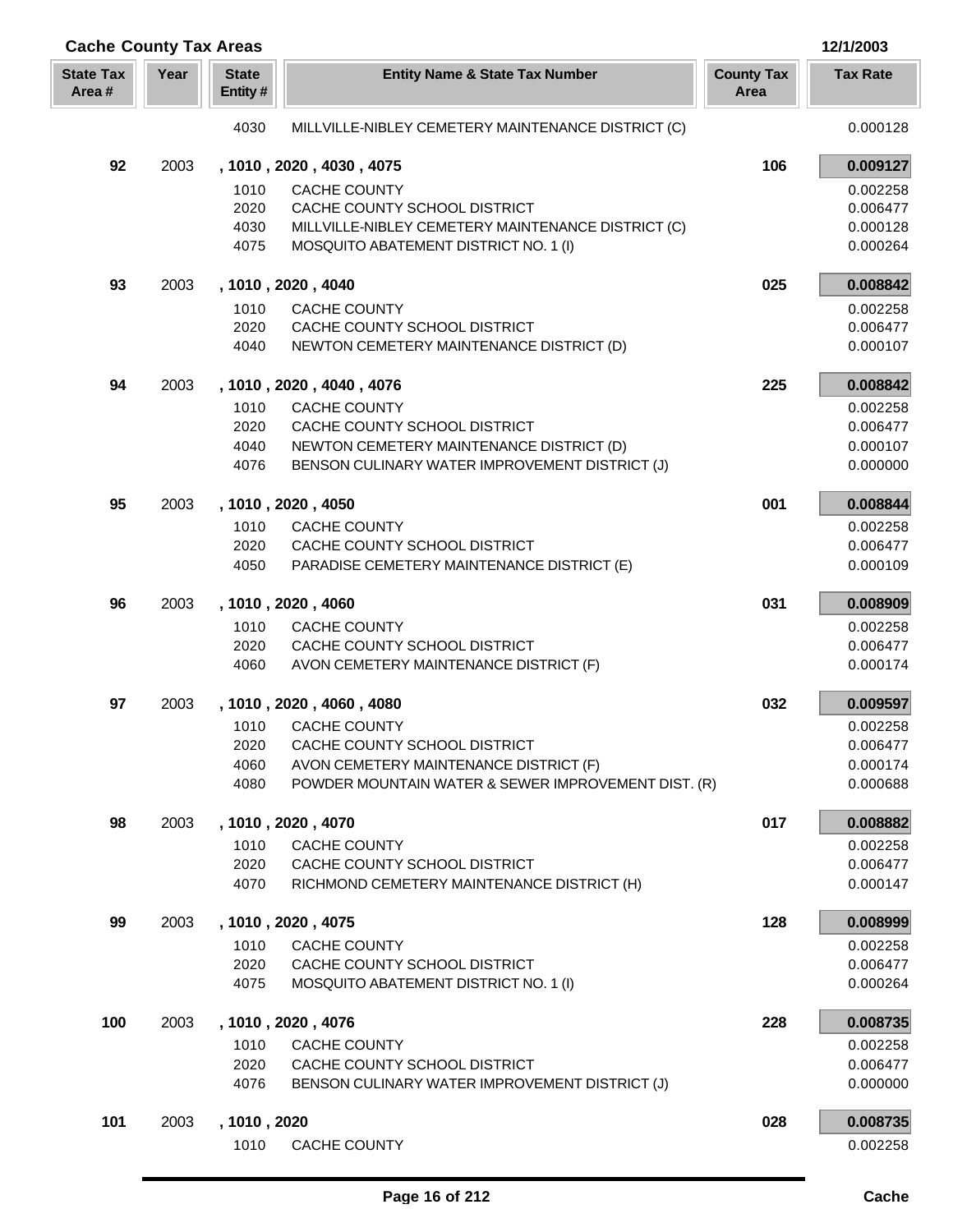| <b>Cache County Tax Areas</b> |      |                         |                                                        |                           | 12/1/2003       |
|-------------------------------|------|-------------------------|--------------------------------------------------------|---------------------------|-----------------|
| <b>State Tax</b><br>Area#     | Year | <b>State</b><br>Entity# | <b>Entity Name &amp; State Tax Number</b>              | <b>County Tax</b><br>Area | <b>Tax Rate</b> |
|                               |      | 2020                    | CACHE COUNTY SCHOOL DISTRICT                           |                           | 0.006477        |
| 2031                          | 2003 |                         | , 1010, 2010, 3070                                     | 027                       | 0.011481        |
|                               |      | 1010                    | CACHE COUNTY                                           |                           | 0.002258        |
|                               |      | 2010                    | LOGAN CITY SCHOOL DISTRICT                             |                           | 0.006926        |
|                               |      | 3070                    | <b>LOGAN</b>                                           |                           | 0.002297        |
| 2034                          | 2003 |                         | , 1010, 2010, 3070, 8010                               | 127                       | 0.011481        |
|                               |      | 1010                    | <b>CACHE COUNTY</b>                                    |                           | 0.002258        |
|                               |      | 2010                    | LOGAN CITY SCHOOL DISTRICT                             |                           | 0.006926        |
|                               |      | 3070                    | <b>LOGAN</b>                                           |                           | 0.002297        |
|                               |      | 8010                    | LOGAN DOWNTOWN REDEVELOPMENT PLAN (A-1)                |                           | 0.000000        |
| 2038                          | 2003 |                         | , 1010, 2010, 3070, 8030                               | 327                       | 0.011481        |
|                               |      | 1010                    | <b>CACHE COUNTY</b>                                    |                           | 0.002258        |
|                               |      | 2010                    | LOGAN CITY SCHOOL DISTRICT                             |                           | 0.006926        |
|                               |      | 3070                    | <b>LOGAN</b>                                           |                           | 0.002297        |
|                               |      | 8030                    | LOGAN SOUTH MAIN REDEVELOPMENT PROJECT - LOGAN - (A-3) |                           | 0.000000        |
| 2040                          | 2003 |                         | , 1010, 2010, 3070, 8020                               | 227                       | 0.011481        |
|                               |      | 1010                    | CACHE COUNTY                                           |                           | 0.002258        |
|                               |      | 2010                    | LOGAN CITY SCHOOL DISTRICT                             |                           | 0.006926        |
|                               |      | 3070                    | <b>LOGAN</b>                                           |                           | 0.002297        |
|                               |      | 8020                    | LOGAN RIVER REDEVELOPMENT PLAN - LOGAN - (A-2)         |                           | 0.000000        |
| 3051                          | 2003 |                         | , 1010, 2010, 3070, 8045                               | 527                       | 0.011481        |
|                               |      | 1010                    | <b>CACHE COUNTY</b>                                    |                           | 0.002258        |
|                               |      | 2010                    | LOGAN CITY SCHOOL DISTRICT                             |                           | 0.006926        |
|                               |      | 3070                    | <b>LOGAN</b>                                           |                           | 0.002297        |
|                               |      | 8045                    | NORTH MAIN STREET REDEVELOPMENT PLAN (A-5)             |                           | 0.000000        |
| 3102                          | 2003 |                         | , 1010, 2010, 3070, 8050                               | 627                       | 0.011481        |
|                               |      | 1010                    | <b>CACHE COUNTY</b>                                    |                           | 0.002258        |
|                               |      | 2010                    | LOGAN CITY SCHOOL DISTRICT                             |                           | 0.006926        |
|                               |      | 3070                    | <b>LOGAN</b>                                           |                           | 0.002297        |
|                               |      | 8050                    | NORTH LOGAN RETAIL REDEV. PLAN (A-6)                   |                           | 0.000000        |

Γ I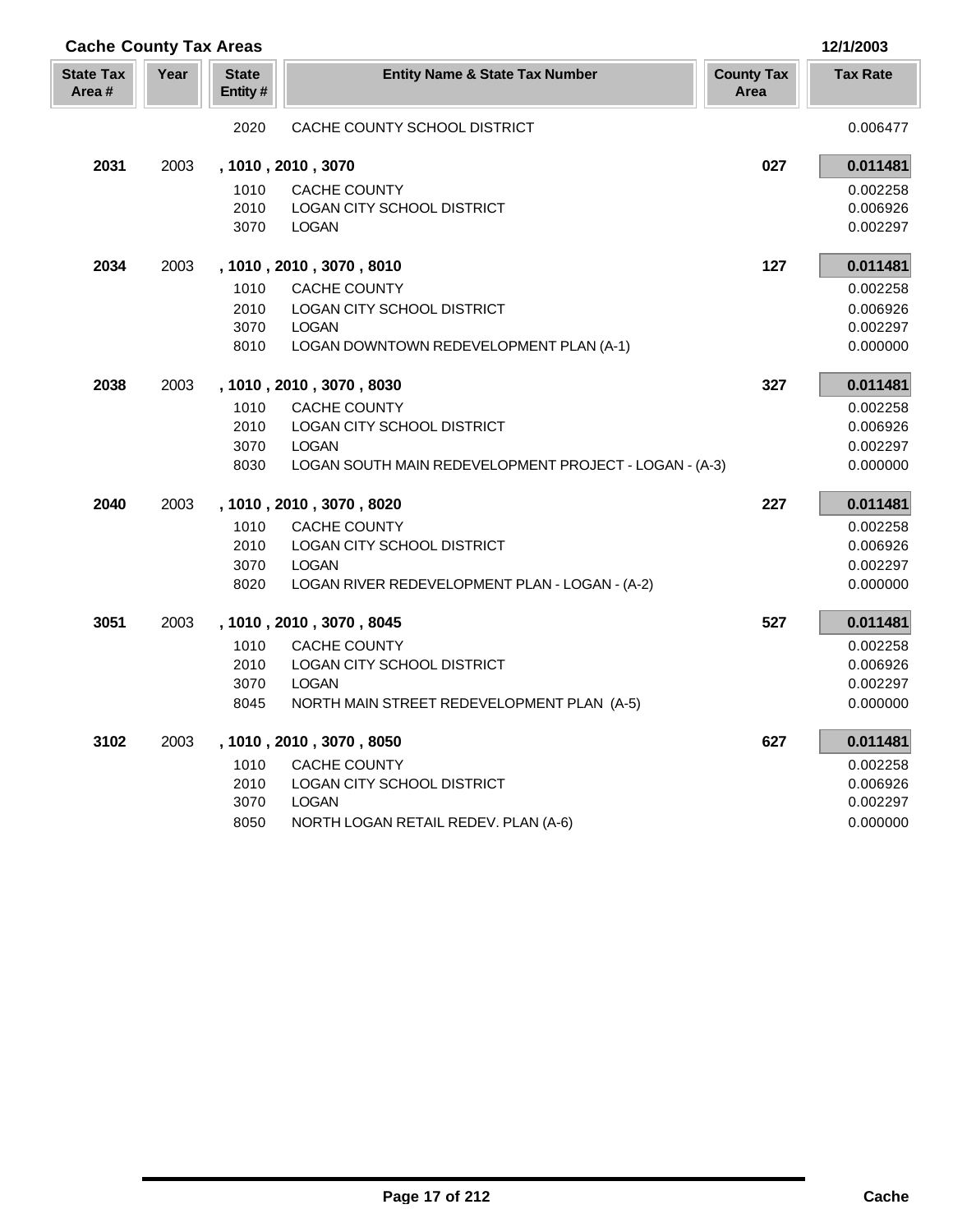| <b>Carbon County Tax Areas</b> |      |                         |                                                                                     |                           | 12/1/2003            |
|--------------------------------|------|-------------------------|-------------------------------------------------------------------------------------|---------------------------|----------------------|
| <b>State Tax</b><br>Area#      | Year | <b>State</b><br>Entity# | <b>Entity Name &amp; State Tax Number</b>                                           | <b>County Tax</b><br>Area | <b>Tax Rate</b>      |
| 102                            | 2003 |                         | , 1010, 2010, 3010, 4010                                                            | 007                       | 0.016134             |
|                                |      | 1010                    | <b>CARBON COUNTY</b>                                                                |                           | 0.002909             |
|                                |      | 2010                    | CARBON COUNTY SCHOOL DISTRICT                                                       |                           | 0.006990             |
|                                |      | 3010                    | <b>EAST CARBON</b>                                                                  |                           | 0.006106             |
|                                |      | 4010                    | CARBON WATER CONSERVANCY DISTRICT (A)                                               |                           | 0.000129             |
| 103                            | 2003 |                         | , 1010, 2010, 3020, 4010, 4020                                                      | 002                       | 0.012563             |
|                                |      | 1010                    | <b>CARBON COUNTY</b>                                                                |                           | 0.002909             |
|                                |      | 2010                    | CARBON COUNTY SCHOOL DISTRICT                                                       |                           | 0.006990             |
|                                |      | 3020                    | <b>HELPER</b>                                                                       |                           | 0.001630             |
|                                |      | 4010<br>4020            | CARBON WATER CONSERVANCY DISTRICT (A)<br>PRICE RIVER WATER IMPROVEMENT DISTRICT (B) |                           | 0.000129<br>0.000905 |
| 104                            | 2003 |                         | , 1010, 2010, 3020, 4010, 4020, 8030                                                | 002                       | 0.012563             |
|                                |      | 1010                    | <b>CARBON COUNTY</b>                                                                |                           | 0.002909             |
|                                |      | 2010                    | CARBON COUNTY SCHOOL DISTRICT                                                       |                           | 0.006990             |
|                                |      | 3020                    | <b>HELPER</b>                                                                       |                           | 0.001630             |
|                                |      | 4010                    | CARBON WATER CONSERVANCY DISTRICT (A)                                               |                           | 0.000129             |
|                                |      | 4020                    | PRICE RIVER WATER IMPROVEMENT DISTRICT (B)                                          |                           | 0.000905             |
|                                |      | 8030                    | HELPER CITY REDEVELOPMENT PROJECT AREA PLAN (B-1)                                   |                           | 0.000000             |
| 105                            | 2003 |                         | , 1010, 2010, 3030, 4010, 4020                                                      | 001                       | 0.013575             |
|                                |      | 1010                    | <b>CARBON COUNTY</b>                                                                |                           | 0.002909             |
|                                |      | 2010                    | CARBON COUNTY SCHOOL DISTRICT                                                       |                           | 0.006990             |
|                                |      | 3030                    | <b>PRICE</b>                                                                        |                           | 0.002642             |
|                                |      | 4010                    | CARBON WATER CONSERVANCY DISTRICT (A)                                               |                           | 0.000129             |
|                                |      | 4020                    | PRICE RIVER WATER IMPROVEMENT DISTRICT (B)                                          |                           | 0.000905             |
| 106                            | 2003 |                         | , 1010, 2010, 3030, 4010, 4020, 8010                                                | 001                       | 0.013575             |
|                                |      | 1010                    | <b>CARBON COUNTY</b>                                                                |                           | 0.002909             |
|                                |      | 2010                    | CARBON COUNTY SCHOOL DISTRICT                                                       |                           | 0.006990             |
|                                |      | 3030<br>4010            | <b>PRICE</b>                                                                        |                           | 0.002642<br>0.000129 |
|                                |      | 4020                    | CARBON WATER CONSERVANCY DISTRICT (A)<br>PRICE RIVER WATER IMPROVEMENT DISTRICT (B) |                           | 0.000905             |
|                                |      | 8010                    | OFFICIAL REDEVELOPMENT PROJECT AREA PLAN - PRICE CITY - (A-1)                       |                           | 0.000000             |
| 108                            | 2003 |                         | , 1010, 2010, 3040, 4010                                                            | 006                       | 0.010741             |
|                                |      | 1010                    | <b>CARBON COUNTY</b>                                                                |                           | 0.002909             |
|                                |      | 2010                    | CARBON COUNTY SCHOOL DISTRICT                                                       |                           | 0.006990             |
|                                |      | 3040                    | <b>SCOFIELD</b>                                                                     |                           | 0.000713             |
|                                |      | 4010                    | CARBON WATER CONSERVANCY DISTRICT (A)                                               |                           | 0.000129             |
| 109                            | 2003 |                         | , 1010, 2010, 3050, 4010                                                            | 004                       | 0.012256             |
|                                |      | 1010                    | <b>CARBON COUNTY</b>                                                                |                           | 0.002909             |
|                                |      | 2010                    | CARBON COUNTY SCHOOL DISTRICT                                                       |                           | 0.006990             |
|                                |      | 3050                    | <b>SUNNYSIDE</b>                                                                    |                           | 0.002228             |
|                                |      | 4010                    | CARBON WATER CONSERVANCY DISTRICT (A)                                               |                           | 0.000129             |
| 110                            | 2003 |                         | , 1010, 2010, 3060, 4010, 4020                                                      | 003                       | 0.013136             |
|                                |      | 1010                    | <b>CARBON COUNTY</b>                                                                |                           | 0.002909             |
|                                |      | 2010<br>3060            | CARBON COUNTY SCHOOL DISTRICT<br><b>WELLINGTON</b>                                  |                           | 0.006990<br>0.002203 |
|                                |      |                         |                                                                                     |                           |                      |

Г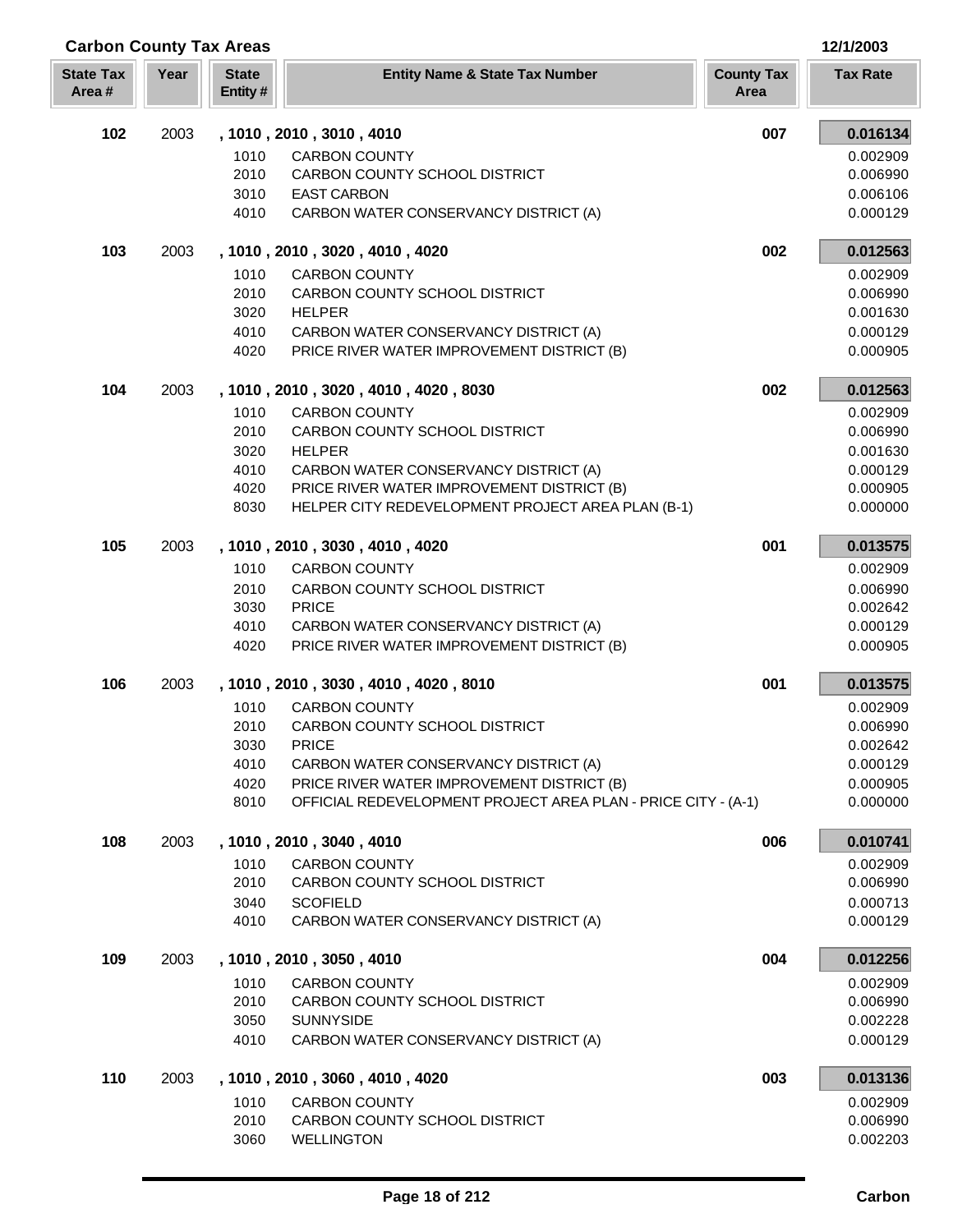| <b>Carbon County Tax Areas</b> |      |                         |                                                                                                                                   | 12/1/2003                 |                      |
|--------------------------------|------|-------------------------|-----------------------------------------------------------------------------------------------------------------------------------|---------------------------|----------------------|
| <b>State Tax</b><br>Area#      | Year | <b>State</b><br>Entity# | <b>Entity Name &amp; State Tax Number</b>                                                                                         | <b>County Tax</b><br>Area | <b>Tax Rate</b>      |
|                                |      | 4010                    | CARBON WATER CONSERVANCY DISTRICT (A)                                                                                             |                           | 0.000129             |
|                                |      | 4020                    | PRICE RIVER WATER IMPROVEMENT DISTRICT (B)                                                                                        |                           | 0.000905             |
| 111                            | 2003 |                         | , 1010, 2010, 4010, 6010                                                                                                          | 009, 019                  | 0.010210             |
|                                |      | 1010                    | <b>CARBON COUNTY</b>                                                                                                              |                           | 0.002909             |
|                                |      | 2010                    | CARBON COUNTY SCHOOL DISTRICT                                                                                                     |                           | 0.006990             |
|                                |      | 4010<br>6010            | CARBON WATER CONSERVANCY DISTRICT (A)<br>MUNICIPAL SERVICES FUND                                                                  |                           | 0.000129<br>0.000182 |
|                                |      |                         |                                                                                                                                   |                           |                      |
| 112                            | 2003 |                         | , 1010, 2010, 4010, 4020, 6010                                                                                                    | 008, 018                  | 0.011115             |
|                                |      | 1010                    | <b>CARBON COUNTY</b>                                                                                                              |                           | 0.002909             |
|                                |      | 2010<br>4010            | CARBON COUNTY SCHOOL DISTRICT<br>CARBON WATER CONSERVANCY DISTRICT (A)                                                            |                           | 0.006990<br>0.000129 |
|                                |      | 4020                    | PRICE RIVER WATER IMPROVEMENT DISTRICT (B)                                                                                        |                           | 0.000905             |
|                                |      | 6010                    | MUNICIPAL SERVICES FUND                                                                                                           |                           | 0.000182             |
| 113                            | 2003 |                         | , 1010, 2010, 4010, 4020, 4030, 6010                                                                                              | 011, 021                  | 0.011115             |
|                                |      | 1010                    | <b>CARBON COUNTY</b>                                                                                                              |                           | 0.002909             |
|                                |      | 2010                    | <b>CARBON COUNTY SCHOOL DISTRICT</b>                                                                                              |                           | 0.006990             |
|                                |      | 4010                    | CARBON WATER CONSERVANCY DISTRICT (A)                                                                                             |                           | 0.000129             |
|                                |      | 4020                    | PRICE RIVER WATER IMPROVEMENT DISTRICT (B)                                                                                        |                           | 0.000905             |
|                                |      | 4030<br>6010            | MILLER CREEK WATER SPECIAL SERVICE DISTRICT (C)<br>MUNICIPAL SERVICES FUND                                                        |                           | 0.000000<br>0.000182 |
|                                |      |                         |                                                                                                                                   |                           |                      |
| 114                            | 2003 |                         | , 1010, 2010, 4010, 4040, 6010                                                                                                    | 012, 022                  | 0.010210             |
|                                |      | 1010                    | <b>CARBON COUNTY</b>                                                                                                              |                           | 0.002909             |
|                                |      | 2010                    | CARBON COUNTY SCHOOL DISTRICT                                                                                                     |                           | 0.006990             |
|                                |      | 4010                    | CARBON WATER CONSERVANCY DISTRICT (A)                                                                                             |                           | 0.000129             |
|                                |      | 4040<br>6010            | SCOFIELD RESERVOIR SPECIAL SERVICE DISTRICT (D)<br>MUNICIPAL SERVICES FUND                                                        |                           | 0.000000<br>0.000182 |
| 2045                           | 2003 |                         | , 1010, 2010, 3030, 4010, 4020, 8010, 8020                                                                                        | 001                       | 0.013575             |
|                                |      | 1010                    | <b>CARBON COUNTY</b>                                                                                                              |                           | 0.002909             |
|                                |      | 2010                    | CARBON COUNTY SCHOOL DISTRICT                                                                                                     |                           | 0.006990             |
|                                |      | 3030                    | <b>PRICE</b>                                                                                                                      |                           | 0.002642             |
|                                |      | 4010                    | CARBON WATER CONSERVANCY DISTRICT (A)                                                                                             |                           | 0.000129             |
|                                |      | 4020                    | PRICE RIVER WATER IMPROVEMENT DISTRICT (B)                                                                                        |                           | 0.000905             |
|                                |      | 8010<br>8020            | OFFICIAL REDEVELOPMENT PROJECT AREA PLAN - PRICE CITY - (A-1)<br>AREA IN OFFICIAL REDEVELOPMENT PROJECT AREA, PRICE CITY, OUTSIDE |                           | 0.000000<br>0.000000 |
|                                |      |                         | 100 ACRE AREA (%)                                                                                                                 |                           |                      |
| 3359                           | 2003 |                         | , 1010, 2010, 3030, 4010, 4020, 8022                                                                                              |                           | 0.013575             |
|                                |      | 1010                    | <b>CARBON COUNTY</b>                                                                                                              |                           | 0.002909             |
|                                |      | 2010                    | CARBON COUNTY SCHOOL DISTRICT                                                                                                     |                           | 0.006990             |
|                                |      | 3030                    | <b>PRICE</b>                                                                                                                      |                           | 0.002642             |
|                                |      | 4010<br>4020            | CARBON WATER CONSERVANCY DISTRICT (A)<br>PRICE RIVER WATER IMPROVEMENT DISTRICT (B)                                               |                           | 0.000129<br>0.000905 |
|                                |      | 8022                    | EAST PRICE RDA PROJECT AREA PLAN (A-2)                                                                                            |                           | 0.000000             |
| 3360                           | 2003 |                         | , 1010, 2010, 4010, 4020, 6010, 8022                                                                                              |                           | 0.011115             |
|                                |      | 1010                    | <b>CARBON COUNTY</b>                                                                                                              |                           | 0.002909             |
|                                |      | 2010                    | CARBON COUNTY SCHOOL DISTRICT                                                                                                     |                           | 0.006990             |
|                                |      | 4010                    | CARBON WATER CONSERVANCY DISTRICT (A)                                                                                             |                           | 0.000129             |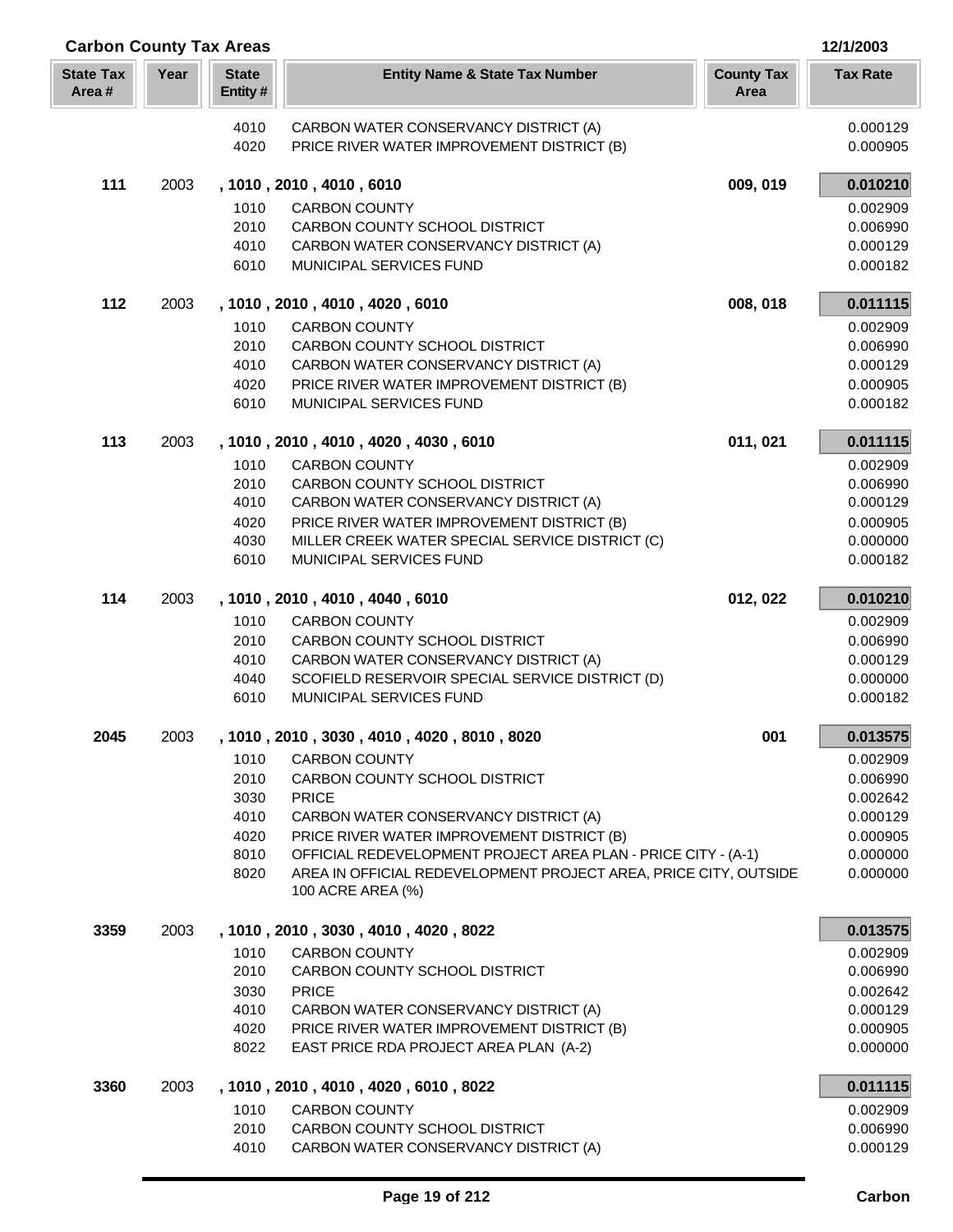| <b>Carbon County Tax Areas</b> |      |                         |                                                            |                           | 12/1/2003       |
|--------------------------------|------|-------------------------|------------------------------------------------------------|---------------------------|-----------------|
| <b>State Tax</b><br>Area#      | Year | <b>State</b><br>Entity# | <b>Entity Name &amp; State Tax Number</b>                  | <b>County Tax</b><br>Area | <b>Tax Rate</b> |
|                                |      | 4020                    | PRICE RIVER WATER IMPROVEMENT DISTRICT (B)                 |                           | 0.000905        |
|                                |      | 6010                    | <b>MUNICIPAL SERVICES FUND</b>                             |                           | 0.000182        |
|                                |      | 8022                    | EAST PRICE RDA PROJECT AREA PLAN (A-2)                     |                           | 0.000000        |
| 3361                           | 2003 |                         | , 1010, 2010, 3060, 4010, 4020, 8040                       |                           | 0.013136        |
|                                |      | 1010                    | <b>CARBON COUNTY</b>                                       |                           | 0.002909        |
|                                |      | 2010                    | CARBON COUNTY SCHOOL DISTRICT                              |                           | 0.006990        |
|                                |      | 3060                    | <b>WELLINGTON</b>                                          |                           | 0.002203        |
|                                |      | 4010                    | CARBON WATER CONSERVANCY DISTRICT (A)                      |                           | 0.000129        |
|                                |      | 4020                    | PRICE RIVER WATER IMPROVEMENT DISTRICT (B)                 |                           | 0.000905        |
|                                |      | 8040                    | WELLINGTON CITY RIDGE ROAD ECONOMIC DEVELOPMENT AREA (C-1) |                           | 0.000000        |
| 3362                           | 2003 |                         | , 1010, 2010, 4010, 4020, 4030, 6010, 8050                 |                           | 0.011115        |
|                                |      | 1010                    | <b>CARBON COUNTY</b>                                       |                           | 0.002909        |
|                                |      | 2010                    | CARBON COUNTY SCHOOL DISTRICT                              |                           | 0.006990        |
|                                |      | 4010                    | CARBON WATER CONSERVANCY DISTRICT (A)                      |                           | 0.000129        |
|                                |      | 4020                    | PRICE RIVER WATER IMPROVEMENT DISTRICT (B)                 |                           | 0.000905        |
|                                |      | 4030                    | MILLER CREEK WATER SPECIAL SERVICE DISTRICT (C)            |                           | 0.000000        |
|                                |      | 6010                    | MUNICIPAL SERVICES FUND                                    |                           | 0.000182        |
|                                |      | 8050                    | CARBON COUNTY RIDGE ROAD ECONOMIC DEVELOPMENT AREA (D-1)   |                           | 0.000000        |
| 3363                           | 2003 |                         | , 1010, 2010, 4010, 6010, 8050                             |                           | 0.010210        |
|                                |      | 1010                    | <b>CARBON COUNTY</b>                                       |                           | 0.002909        |
|                                |      | 2010                    | CARBON COUNTY SCHOOL DISTRICT                              |                           | 0.006990        |
|                                |      | 4010                    | CARBON WATER CONSERVANCY DISTRICT (A)                      |                           | 0.000129        |
|                                |      | 6010                    | <b>MUNICIPAL SERVICES FUND</b>                             |                           | 0.000182        |
|                                |      | 8050                    | CARBON COUNTY RIDGE ROAD ECONOMIC DEVELOPMENT AREA (D-1)   |                           | 0.000000        |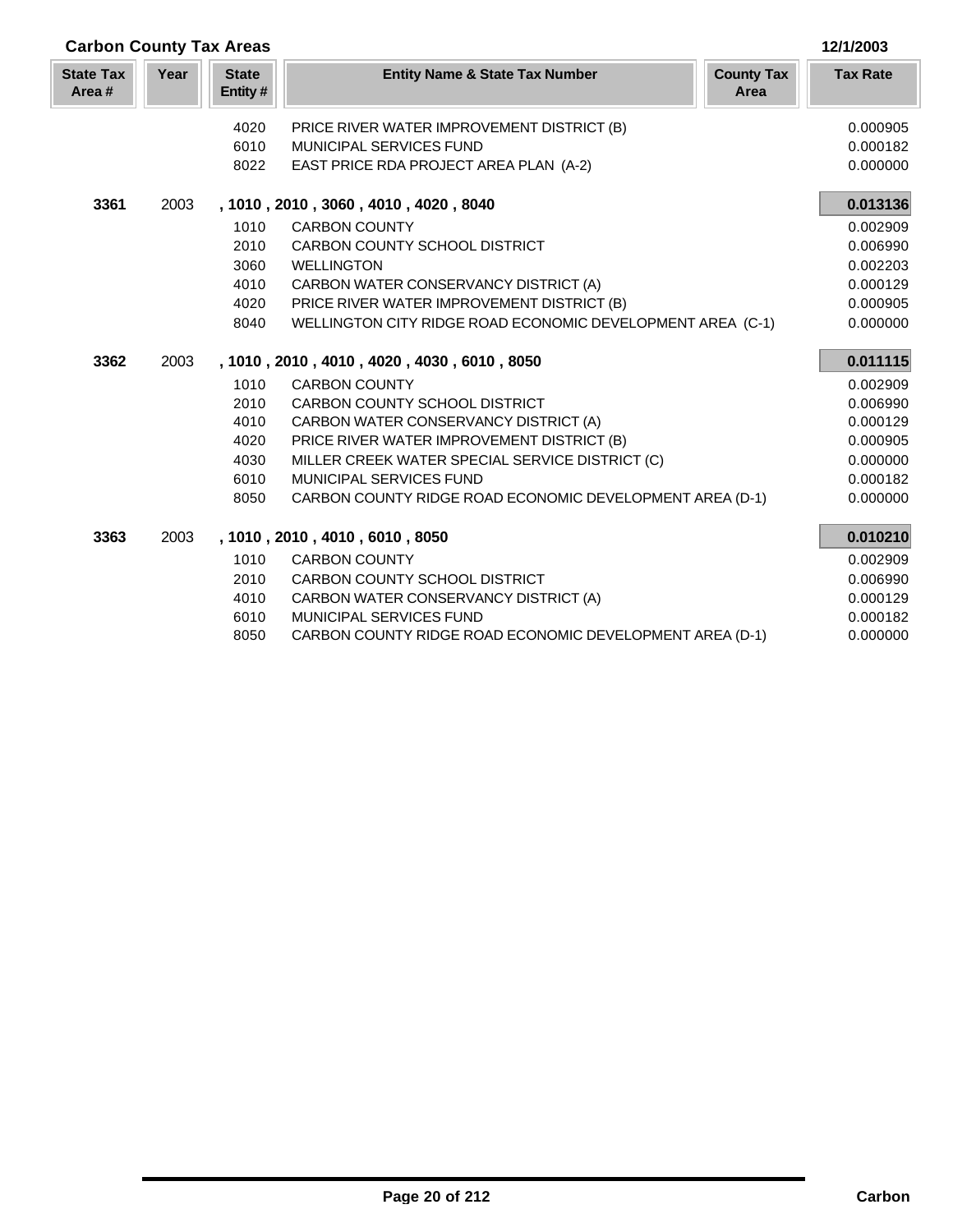| <b>Daggett County Tax Areas</b> |      | 12/1/2003               |                                                |                           |                 |
|---------------------------------|------|-------------------------|------------------------------------------------|---------------------------|-----------------|
| <b>State Tax</b><br>Area#       | Year | <b>State</b><br>Entity# | <b>Entity Name &amp; State Tax Number</b>      | <b>County Tax</b><br>Area | <b>Tax Rate</b> |
| 115                             | 2003 |                         | , 1010, 2010, 3010, 4020                       | 053                       | 0.009477        |
|                                 |      | 1010                    | DAGGETT COUNTY                                 |                           | 0.003571        |
|                                 |      | 2010                    | DAGGETT COUNTY SCHOOL DISTRICT                 |                           | 0.004542        |
|                                 |      | 3010                    | <b>MANILA</b>                                  |                           | 0.001009        |
|                                 |      | 4020                    | DAGGETT COUNTY MOSQUITO ABATEMENT DISTRICT (B) |                           | 0.000355        |
| 116                             | 2003 |                         | , 1010, 2010, 4010                             | 099                       | 0.008829        |
|                                 |      | 1010                    | <b>DAGGETT COUNTY</b>                          |                           | 0.003571        |
|                                 |      | 2010                    | DAGGETT COUNTY SCHOOL DISTRICT                 |                           | 0.004542        |
|                                 |      | 4010                    | DAGGETT COUNTY WATER AND SEWER DISTRICT (A)    |                           | 0.000716        |
| 117                             | 2003 |                         | , 1010, 2010, 4010, 4020                       | 052                       | 0.009184        |
|                                 |      | 1010                    | DAGGETT COUNTY                                 |                           | 0.003571        |
|                                 |      | 2010                    | DAGGETT COUNTY SCHOOL DISTRICT                 |                           | 0.004542        |
|                                 |      | 4010                    | DAGGETT COUNTY WATER AND SEWER DISTRICT (A)    |                           | 0.000716        |
|                                 |      | 4020                    | DAGGETT COUNTY MOSQUITO ABATEMENT DISTRICT (B) |                           | 0.000355        |
| 118                             | 2003 |                         | , 1010, 2010, 4020                             | 054                       | 0.008468        |
|                                 |      | 1010                    | DAGGETT COUNTY                                 |                           | 0.003571        |
|                                 |      | 2010                    | DAGGETT COUNTY SCHOOL DISTRICT                 |                           | 0.004542        |
|                                 |      | 4020                    | DAGGETT COUNTY MOSQUITO ABATEMENT DISTRICT (B) |                           | 0.000355        |
| 119                             | 2003 | , 1010, 2010            |                                                | 051                       | 0.008113        |
|                                 |      | 1010                    | DAGGETT COUNTY                                 |                           | 0.003571        |
|                                 |      | 2010                    | DAGGETT COUNTY SCHOOL DISTRICT                 |                           | 0.004542        |
| 2800                            | 2003 |                         | , 1010, 2010, 4010, 4020, 4025                 | 055                       | 0.010742        |
|                                 |      | 1010                    | DAGGETT COUNTY                                 |                           | 0.003571        |
|                                 |      | 2010                    | DAGGETT COUNTY SCHOOL DISTRICT                 |                           | 0.004542        |
|                                 |      | 4010                    | DAGGETT COUNTY WATER AND SEWER DISTRICT (A)    |                           | 0.000716        |
|                                 |      | 4020                    | DAGGETT COUNTY MOSQUITO ABATEMENT DISTRICT (B) |                           | 0.000355        |
|                                 |      | 4025                    | DAGGETT COUNTY SERVICE AREA NO. 1 (C)          |                           | 0.001558        |

т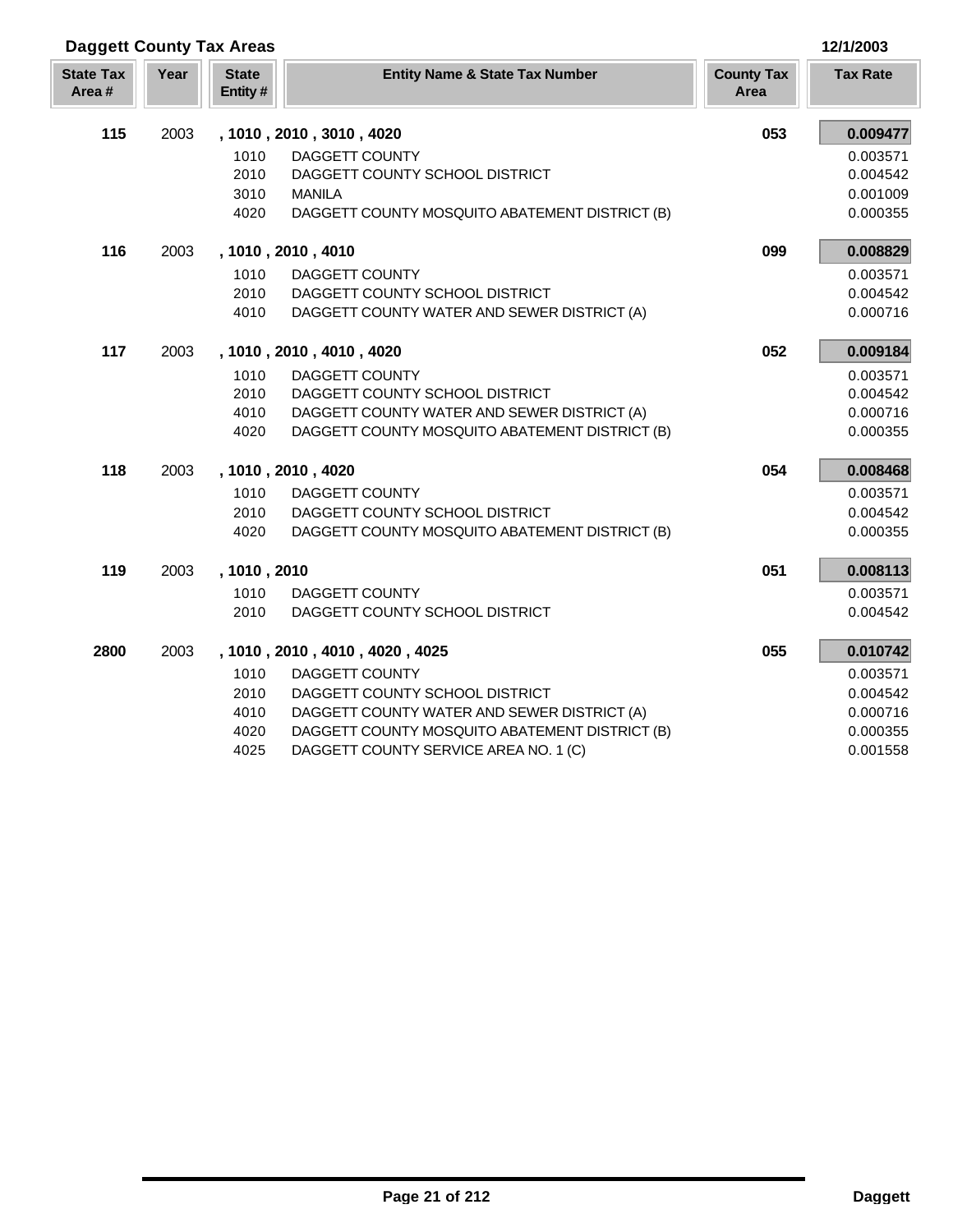| <b>Davis County Tax Areas</b> |      |                         |                                                           |                           | 12/1/2003       |
|-------------------------------|------|-------------------------|-----------------------------------------------------------|---------------------------|-----------------|
| <b>State Tax</b><br>Area#     | Year | <b>State</b><br>Entity# | <b>Entity Name &amp; State Tax Number</b>                 | <b>County Tax</b><br>Area | <b>Tax Rate</b> |
| 122                           | 2003 |                         | , 1010, 2010, 3010, 4005, 4010, 4020, 4030, 4055, 603     | 004                       | 0.012466        |
|                               |      | 1010                    | <b>DAVIS COUNTY</b>                                       |                           | 0.001954        |
|                               |      | 2010                    | DAVIS COUNTY SCHOOL DISTRICT                              |                           | 0.007731        |
|                               |      | 3010                    | <b>BOUNTIFUL</b>                                          |                           | 0.001223        |
|                               |      | 4005                    | WEBER BASIN WATER CONSERVANCY DISTRICT (A)                |                           | 0.000196        |
|                               |      | 4010                    | DAVIS COUNTY MOSQUITO ABATEMENT DISTRICT (B)              |                           | 0.000094        |
|                               |      | 4020                    | BOUNTIFUL WATER SUBCONSERVANCY DISTRICT (D)               |                           | 0.000152        |
|                               |      | 4030                    | SOUTH DAVIS COUNTY WATER IMPROVEMENT DISTRICT (E)         |                           | 0.000318        |
|                               |      | 4055                    | SOUTH DAVIS COUNTY SEWER IMPROVEMENT DISTRICT (J)         |                           | 0.000364        |
|                               |      | 6030                    | COUNTY LIBRARY (EXCLUDE KAYSVILLE)                        |                           | 0.000434        |
| 123                           | 2003 |                         | , 1010, 2010, 3010, 4005, 4010, 4020, 4055, 6030          | 003                       | 0.012148        |
|                               |      | 1010                    | <b>DAVIS COUNTY</b>                                       |                           | 0.001954        |
|                               |      | 2010                    | DAVIS COUNTY SCHOOL DISTRICT                              |                           | 0.007731        |
|                               |      | 3010                    | <b>BOUNTIFUL</b>                                          |                           | 0.001223        |
|                               |      | 4005                    | WEBER BASIN WATER CONSERVANCY DISTRICT (A)                |                           | 0.000196        |
|                               |      | 4010                    | DAVIS COUNTY MOSQUITO ABATEMENT DISTRICT (B)              |                           | 0.000094        |
|                               |      | 4020                    | BOUNTIFUL WATER SUBCONSERVANCY DISTRICT (D)               |                           | 0.000152        |
|                               |      | 4055                    | SOUTH DAVIS COUNTY SEWER IMPROVEMENT DISTRICT (J)         |                           | 0.000364        |
|                               |      | 6030                    | COUNTY LIBRARY (EXCLUDE KAYSVILLE)                        |                           | 0.000434        |
| 124                           | 2003 |                         | , 1010, 2010, 3010, 4005, 4010, 4020, 4055, 6030, 801     | 503                       | 0.012148        |
|                               |      | 1010                    | <b>DAVIS COUNTY</b>                                       |                           | 0.001954        |
|                               |      | 2010                    | DAVIS COUNTY SCHOOL DISTRICT                              |                           | 0.007731        |
|                               |      | 3010                    | <b>BOUNTIFUL</b>                                          |                           | 0.001223        |
|                               |      | 4005                    | WEBER BASIN WATER CONSERVANCY DISTRICT (A)                |                           | 0.000196        |
|                               |      | 4010                    | DAVIS COUNTY MOSQUITO ABATEMENT DISTRICT (B)              |                           | 0.000094        |
|                               |      | 4020                    | BOUNTIFUL WATER SUBCONSERVANCY DISTRICT (D)               |                           | 0.000152        |
|                               |      | 4055                    | SOUTH DAVIS COUNTY SEWER IMPROVEMENT DISTRICT (J)         |                           | 0.000364        |
|                               |      | 6030                    | COUNTY LIBRARY (EXCLUDE KAYSVILLE)                        |                           | 0.000434        |
|                               |      | 8010                    | C.B.D NEIGHBORHOOD REDEVELOPMENT PLAN - BOUNTIFUL - (A-1) |                           | 0.000000        |
| 126                           | 2003 |                         | , 1010, 2010, 3010, 4005, 4010, 4020, 4055, 6030, 802     | 703                       | 0.012148        |
|                               |      | 1010                    | <b>DAVIS COUNTY</b>                                       |                           | 0.001954        |
|                               |      | 2010                    | DAVIS COUNTY SCHOOL DISTRICT                              |                           | 0.007731        |
|                               |      | 3010                    | <b>BOUNTIFUL</b>                                          |                           | 0.001223        |
|                               |      | 4005                    | WEBER BASIN WATER CONSERVANCY DISTRICT (A)                |                           | 0.000196        |
|                               |      | 4010                    | DAVIS COUNTY MOSQUITO ABATEMENT DISTRICT (B)              |                           | 0.000094        |
|                               |      | 4020                    | BOUNTIFUL WATER SUBCONSERVANCY DISTRICT (D)               |                           | 0.000152        |
|                               |      | 4055                    | SOUTH DAVIS COUNTY SEWER IMPROVEMENT DISTRICT (J)         |                           | 0.000364        |
|                               |      | 6030                    | COUNTY LIBRARY (EXCLUDE KAYSVILLE)                        |                           | 0.000434        |
|                               |      | 8020                    | C.B.D NEIGHBORHOOD REDEVELOPMENT PLAN-BOUNTIFUL - (A-2)   |                           | 0.000000        |
| 128                           | 2003 |                         | , 1010, 2010, 3010, 4005, 4010, 4020, 4055, 6030, 803     | 603                       | 0.012148        |
|                               |      | 1010                    | <b>DAVIS COUNTY</b>                                       |                           | 0.001954        |
|                               |      | 2010                    | DAVIS COUNTY SCHOOL DISTRICT                              |                           | 0.007731        |
|                               |      | 3010                    | <b>BOUNTIFUL</b>                                          |                           | 0.001223        |
|                               |      | 4005                    | WEBER BASIN WATER CONSERVANCY DISTRICT (A)                |                           | 0.000196        |
|                               |      | 4010                    | DAVIS COUNTY MOSQUITO ABATEMENT DISTRICT (B)              |                           | 0.000094        |
|                               |      | 4020                    | BOUNTIFUL WATER SUBCONSERVANCY DISTRICT (D)               |                           | 0.000152        |
|                               |      | 4055                    | SOUTH DAVIS COUNTY SEWER IMPROVEMENT DISTRICT (J)         |                           | 0.000364        |
|                               |      | 6030                    | COUNTY LIBRARY (EXCLUDE KAYSVILLE)                        |                           | 0.000434        |

ī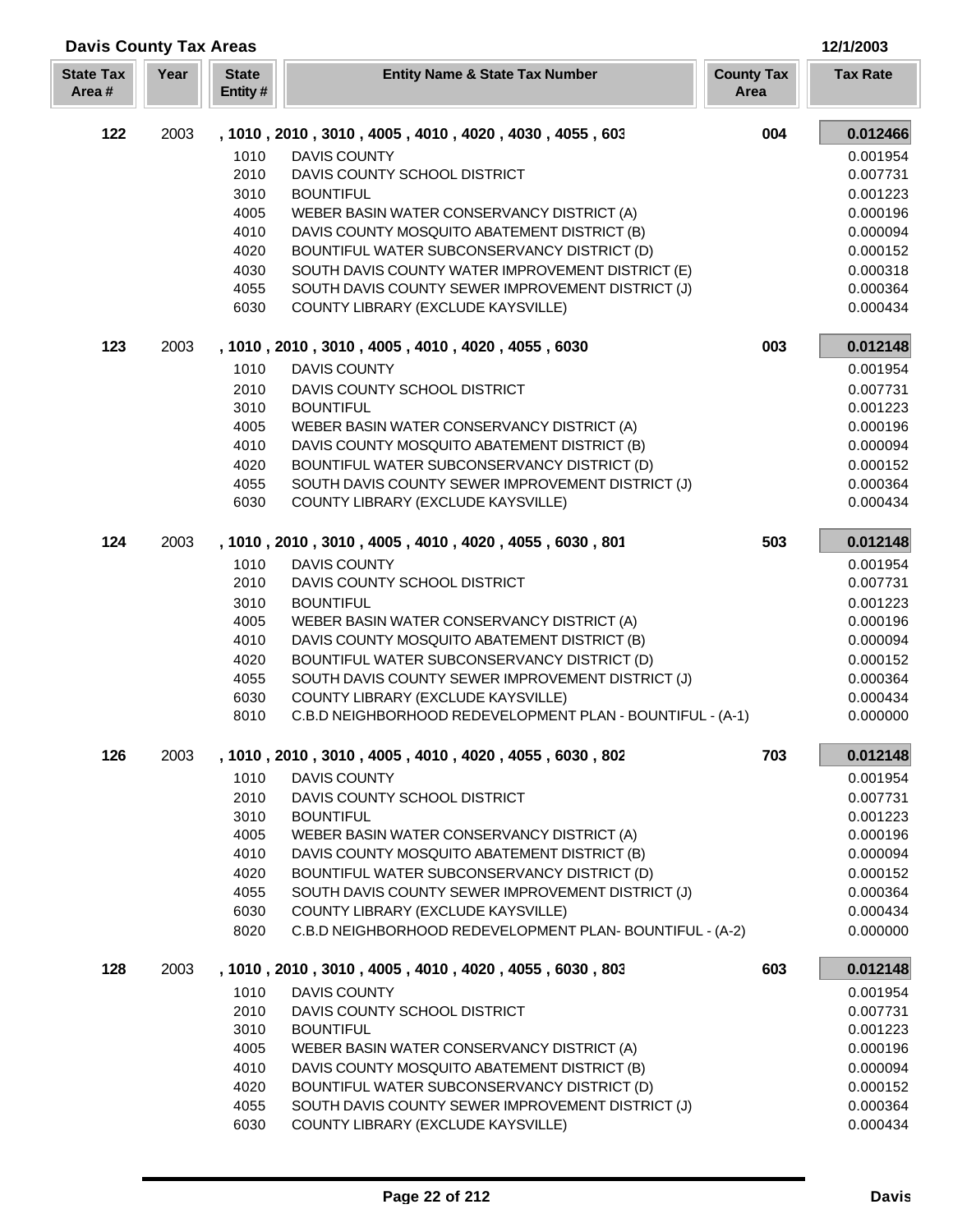| <b>Davis County Tax Areas</b> |      |                         |                                                                                         |                           | 12/1/2003            |
|-------------------------------|------|-------------------------|-----------------------------------------------------------------------------------------|---------------------------|----------------------|
| <b>State Tax</b><br>Area#     | Year | <b>State</b><br>Entity# | <b>Entity Name &amp; State Tax Number</b>                                               | <b>County Tax</b><br>Area | <b>Tax Rate</b>      |
|                               |      | 8035                    | BOUNTIFUL GATEWAY NEIGHBORHOOD DEVELOPMENT PLAN - BOUNTIFUL<br>CITY - (A-3)             |                           | 0.000000             |
| 130                           | 2003 |                         | , 1010, 2010, 3010, 4005, 4010, 4030, 4055, 6030, 801                                   | 505                       | 0.012314             |
|                               |      | 1010                    | <b>DAVIS COUNTY</b>                                                                     |                           | 0.001954             |
|                               |      | 2010                    | DAVIS COUNTY SCHOOL DISTRICT                                                            |                           | 0.007731             |
|                               |      | 3010                    | <b>BOUNTIFUL</b>                                                                        |                           | 0.001223             |
|                               |      | 4005                    | WEBER BASIN WATER CONSERVANCY DISTRICT (A)                                              |                           | 0.000196             |
|                               |      | 4010                    | DAVIS COUNTY MOSQUITO ABATEMENT DISTRICT (B)                                            |                           | 0.000094             |
|                               |      | 4030                    | SOUTH DAVIS COUNTY WATER IMPROVEMENT DISTRICT (E)                                       |                           | 0.000318             |
|                               |      | 4055<br>6030            | SOUTH DAVIS COUNTY SEWER IMPROVEMENT DISTRICT (J)<br>COUNTY LIBRARY (EXCLUDE KAYSVILLE) |                           | 0.000364<br>0.000434 |
|                               |      | 8010                    | C.B.D NEIGHBORHOOD REDEVELOPMENT PLAN - BOUNTIFUL - (A-1)                               |                           | 0.000000             |
|                               |      |                         |                                                                                         |                           |                      |
| 132                           | 2003 |                         | , 1010, 2010, 3010, 4005, 4010, 4055, 6030                                              | 001                       | 0.011996             |
|                               |      | 1010                    | <b>DAVIS COUNTY</b>                                                                     |                           | 0.001954             |
|                               |      | 2010<br>3010            | DAVIS COUNTY SCHOOL DISTRICT<br><b>BOUNTIFUL</b>                                        |                           | 0.007731<br>0.001223 |
|                               |      | 4005                    | WEBER BASIN WATER CONSERVANCY DISTRICT (A)                                              |                           | 0.000196             |
|                               |      | 4010                    | DAVIS COUNTY MOSQUITO ABATEMENT DISTRICT (B)                                            |                           | 0.000094             |
|                               |      | 4055                    | SOUTH DAVIS COUNTY SEWER IMPROVEMENT DISTRICT (J)                                       |                           | 0.000364             |
|                               |      | 6030                    | COUNTY LIBRARY (EXCLUDE KAYSVILLE)                                                      |                           | 0.000434             |
| 133                           | 2003 |                         | , 1010, 2010, 3020, 4005, 4010, 4020, 4055, 6030                                        | 009                       | 0.012395             |
|                               |      | 1010                    | <b>DAVIS COUNTY</b>                                                                     |                           | 0.001954             |
|                               |      | 2010                    | DAVIS COUNTY SCHOOL DISTRICT                                                            |                           | 0.007731             |
|                               |      | 3020                    | <b>CENTERVILLE</b>                                                                      |                           | 0.001470             |
|                               |      | 4005                    | WEBER BASIN WATER CONSERVANCY DISTRICT (A)                                              |                           | 0.000196             |
|                               |      | 4010                    | DAVIS COUNTY MOSQUITO ABATEMENT DISTRICT (B)                                            |                           | 0.000094             |
|                               |      | 4020                    | BOUNTIFUL WATER SUBCONSERVANCY DISTRICT (D)                                             |                           | 0.000152             |
|                               |      | 4055                    | SOUTH DAVIS COUNTY SEWER IMPROVEMENT DISTRICT (J)                                       |                           | 0.000364             |
|                               |      | 6030                    | COUNTY LIBRARY (EXCLUDE KAYSVILLE)                                                      |                           | 0.000434             |
| 134                           | 2003 |                         | , 1010, 2010, 3020, 4005, 4010, 4055, 6030                                              | 008                       | 0.012243             |
|                               |      | 1010                    | <b>DAVIS COUNTY</b>                                                                     |                           | 0.001954             |
|                               |      | 2010                    | DAVIS COUNTY SCHOOL DISTRICT                                                            |                           | 0.007731             |
|                               |      | 3020<br>4005            | <b>CENTERVILLE</b><br>WEBER BASIN WATER CONSERVANCY DISTRICT (A)                        |                           | 0.001470<br>0.000196 |
|                               |      | 4010                    | DAVIS COUNTY MOSQUITO ABATEMENT DISTRICT (B)                                            |                           | 0.000094             |
|                               |      | 4055                    | SOUTH DAVIS COUNTY SEWER IMPROVEMENT DISTRICT (J)                                       |                           | 0.000364             |
|                               |      | 6030                    | COUNTY LIBRARY (EXCLUDE KAYSVILLE)                                                      |                           | 0.000434             |
| 135                           | 2003 |                         | , 1010, 2010, 3020, 4005, 4010, 4055, 6030, 8090                                        | 508                       | 0.012243             |
|                               |      | 1010                    | <b>DAVIS COUNTY</b>                                                                     |                           | 0.001954             |
|                               |      | 2010                    | DAVIS COUNTY SCHOOL DISTRICT                                                            |                           | 0.007731             |
|                               |      | 3020                    | <b>CENTERVILLE</b>                                                                      |                           | 0.001470             |
|                               |      | 4005                    | WEBER BASIN WATER CONSERVANCY DISTRICT (A)                                              |                           | 0.000196             |
|                               |      | 4010                    | DAVIS COUNTY MOSQUITO ABATEMENT DISTRICT (B)                                            |                           | 0.000094             |
|                               |      | 4055                    | SOUTH DAVIS COUNTY SEWER IMPROVEMENT DISTRICT (J)                                       |                           | 0.000364             |
|                               |      | 6030                    | COUNTY LIBRARY (EXCLUDE KAYSVILLE)                                                      |                           | 0.000434             |
|                               |      | 8090                    | PARRISH LANE GATEWAY NEIGHBORHOOD DEVELOPMENT PLAN -<br>CENTERVILLE CITY - (G-1)        |                           | 0.000000             |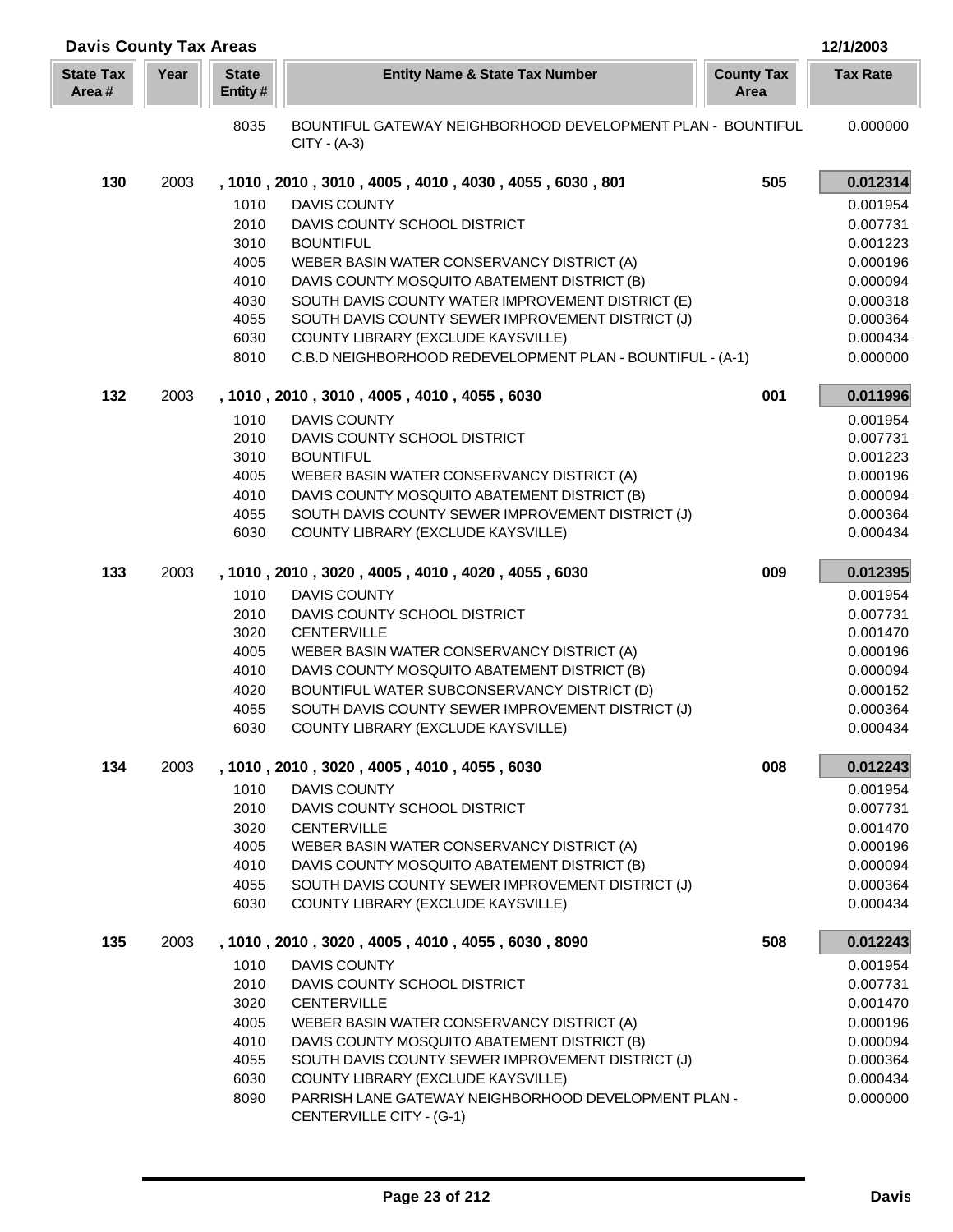| <b>Davis County Tax Areas</b> |      |                         |                                                                                                |                           | 12/1/2003       |
|-------------------------------|------|-------------------------|------------------------------------------------------------------------------------------------|---------------------------|-----------------|
| <b>State Tax</b><br>Area#     | Year | <b>State</b><br>Entity# | <b>Entity Name &amp; State Tax Number</b>                                                      | <b>County Tax</b><br>Area | <b>Tax Rate</b> |
| 137                           | 2003 |                         | , 1010, 2010, 3020, 4005, 4010, 4055, 4072, 6030                                               | 010                       | 0.012243        |
|                               |      | 1010                    | <b>DAVIS COUNTY</b>                                                                            |                           | 0.001954        |
|                               |      | 2010                    | DAVIS COUNTY SCHOOL DISTRICT                                                                   |                           | 0.007731        |
|                               |      | 3020                    | <b>CENTERVILLE</b>                                                                             |                           | 0.001470        |
|                               |      | 4005                    | WEBER BASIN WATER CONSERVANCY DISTRICT (A)                                                     |                           | 0.000196        |
|                               |      | 4010                    | DAVIS COUNTY MOSQUITO ABATEMENT DISTRICT (B)                                                   |                           | 0.000094        |
|                               |      | 4055                    | SOUTH DAVIS COUNTY SEWER IMPROVEMENT DISTRICT (J)                                              |                           | 0.000364        |
|                               |      | 4072                    | CHASE LANE ESTATES/CASA LOMA SPECIAL SERVICE DISTRICT (M)                                      |                           | 0.000000        |
|                               |      | 6030                    | COUNTY LIBRARY (EXCLUDE KAYSVILLE)                                                             |                           | 0.000434        |
| 138                           | 2003 |                         | , 1010, 2010, 3030, 4005, 4010, 4015, 6030                                                     | 013                       | 0.014088        |
|                               |      | 1010                    | <b>DAVIS COUNTY</b>                                                                            |                           | 0.001954        |
|                               |      | 2010                    | DAVIS COUNTY SCHOOL DISTRICT                                                                   |                           | 0.007731        |
|                               |      | 3030                    | <b>CLEARFIELD</b>                                                                              |                           | 0.002916        |
|                               |      | 4005                    | WEBER BASIN WATER CONSERVANCY DISTRICT (A)                                                     |                           | 0.000196        |
|                               |      | 4010                    | DAVIS COUNTY MOSQUITO ABATEMENT DISTRICT (B)                                                   |                           | 0.000094        |
|                               |      | 4015                    | NORTH DAVIS COUNTY SEWER DISTRICT (C)                                                          |                           | 0.000763        |
|                               |      | 6030                    | COUNTY LIBRARY (EXCLUDE KAYSVILLE)                                                             |                           | 0.000434        |
| 139                           | 2003 |                         | , 1010, 2010, 3030, 4005, 4010, 4015, 6030, 8075                                               | 613                       | 0.014088        |
|                               |      | 1010                    | <b>DAVIS COUNTY</b>                                                                            |                           | 0.001954        |
|                               |      | 2010                    | DAVIS COUNTY SCHOOL DISTRICT                                                                   |                           | 0.007731        |
|                               |      | 3030                    | <b>CLEARFIELD</b>                                                                              |                           | 0.002916        |
|                               |      | 4005                    | WEBER BASIN WATER CONSERVANCY DISTRICT (A)                                                     |                           | 0.000196        |
|                               |      | 4010                    | DAVIS COUNTY MOSQUITO ABATEMENT DISTRICT (B)                                                   |                           | 0.000094        |
|                               |      | 4015                    | NORTH DAVIS COUNTY SEWER DISTRICT (C)                                                          |                           | 0.000763        |
|                               |      | 6030                    | COUNTY LIBRARY (EXCLUDE KAYSVILLE)<br>NORTH FREEPORT CENTER EXPANSION AREA NEIGHBORHOOD        |                           | 0.000434        |
|                               |      | 8075                    | DEVELOPMENT PLAN - CLEARFIELD - (E-6)                                                          |                           | 0.000000        |
| 140                           | 2003 |                         | , 1010, 2010, 3030, 4005, 4010, 4015, 6030, 8076                                               | 713                       | 0.014088        |
|                               |      |                         | 1010 DAVIS COUNTY                                                                              |                           | 0.001954        |
|                               |      | 2010                    | DAVIS COUNTY SCHOOL DISTRICT                                                                   |                           | 0.007731        |
|                               |      | 3030                    | <b>CLEARFIELD</b>                                                                              |                           | 0.002916        |
|                               |      | 4005                    | WEBER BASIN WATER CONSERVANCY DISTRICT (A)                                                     |                           | 0.000196        |
|                               |      | 4010                    | DAVIS COUNTY MOSQUITO ABATEMENT DISTRICT (B)                                                   |                           | 0.000094        |
|                               |      | 4015                    | NORTH DAVIS COUNTY SEWER DISTRICT (C)                                                          |                           | 0.000763        |
|                               |      | 6030                    | COUNTY LIBRARY (EXCLUDE KAYSVILLE)                                                             |                           | 0.000434        |
|                               |      | 8076                    | WEST SIDE CENTRAL BUSINESS DISTRICT NEIGHBORHOOD<br>DEVELOPMENT PLAN - CLEARFIELD CITY - (E-7) |                           | 0.000000        |
| 141                           | 2003 |                         | , 1010, 2010, 3030, 4005, 4010, 4015, 6030, 8077                                               | 813                       | 0.014088        |
|                               |      | 1010                    | <b>DAVIS COUNTY</b>                                                                            |                           | 0.001954        |
|                               |      | 2010                    | DAVIS COUNTY SCHOOL DISTRICT                                                                   |                           | 0.007731        |
|                               |      | 3030                    | <b>CLEARFIELD</b>                                                                              |                           | 0.002916        |
|                               |      | 4005                    | WEBER BASIN WATER CONSERVANCY DISTRICT (A)                                                     |                           | 0.000196        |
|                               |      | 4010                    | DAVIS COUNTY MOSQUITO ABATEMENT DISTRICT (B)                                                   |                           | 0.000094        |
|                               |      | 4015                    | NORTH DAVIS COUNTY SEWER DISTRICT (C)                                                          |                           | 0.000763        |
|                               |      | 6030                    | COUNTY LIBRARY (EXCLUDE KAYSVILLE)                                                             |                           | 0.000434        |
|                               |      | 8077                    | NORTH GATE/EAST SIDE CENTRAL BUSINESS DISTRICT NEIGHBORHOOD                                    |                           | 0.000000        |
|                               |      |                         | DEVELOPMENT PLAN - CLEARFIELD (E-8)                                                            |                           |                 |
| 142                           | 2003 |                         | , 1010, 2010, 3030, 4005, 4010, 4015, 6030, 8078                                               | 913                       | 0.014088        |

ī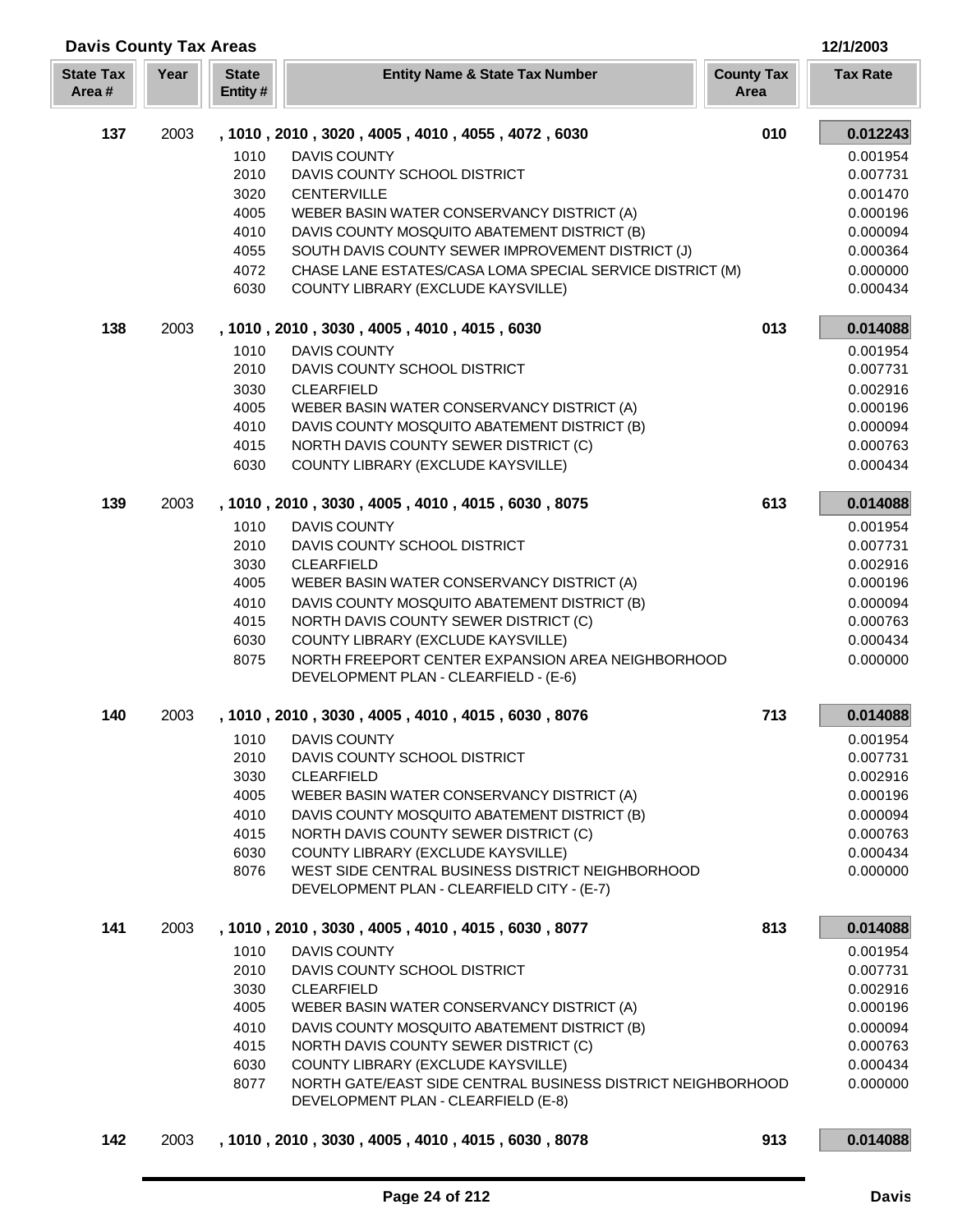| <b>Davis County Tax Areas</b> |      |                         |                                                                                                  | 12/1/2003                 |                      |
|-------------------------------|------|-------------------------|--------------------------------------------------------------------------------------------------|---------------------------|----------------------|
| <b>State Tax</b><br>Area #    | Year | <b>State</b><br>Entity# | <b>Entity Name &amp; State Tax Number</b>                                                        | <b>County Tax</b><br>Area | <b>Tax Rate</b>      |
|                               |      | 1010                    | <b>DAVIS COUNTY</b>                                                                              |                           | 0.001954             |
|                               |      | 2010                    | DAVIS COUNTY SCHOOL DISTRICT                                                                     |                           | 0.007731             |
|                               |      | 3030                    | <b>CLEARFIELD</b>                                                                                |                           | 0.002916             |
|                               |      | 4005                    | WEBER BASIN WATER CONSERVANCY DISTRICT (A)                                                       |                           | 0.000196             |
|                               |      | 4010                    | DAVIS COUNTY MOSQUITO ABATEMENT DISTRICT (B)                                                     |                           | 0.000094             |
|                               |      | 4015                    | NORTH DAVIS COUNTY SEWER DISTRICT (C)                                                            |                           | 0.000763             |
|                               |      | 6030                    | COUNTY LIBRARY (EXCLUDE KAYSVILLE)                                                               |                           | 0.000434             |
|                               |      | 8078                    | 700 SOUTH NEIGHBORHOOD DEVELOPMENT PROJECT AREA - CLEARFIELD<br>CITY - (E-9)                     |                           | 0.000000             |
| 143                           | 2003 |                         | , 1010, 2010, 3030, 4005, 4010, 4015, 6030, 8079                                                 | 113                       | 0.014088             |
|                               |      | 1010                    | <b>DAVIS COUNTY</b>                                                                              |                           | 0.001954             |
|                               |      | 2010                    | DAVIS COUNTY SCHOOL DISTRICT                                                                     |                           | 0.007731             |
|                               |      | 3030                    | <b>CLEARFIELD</b>                                                                                |                           | 0.002916             |
|                               |      | 4005                    | WEBER BASIN WATER CONSERVANCY DISTRICT (A)                                                       |                           | 0.000196             |
|                               |      | 4010                    | DAVIS COUNTY MOSQUITO ABATEMENT DISTRICT (B)                                                     |                           | 0.000094             |
|                               |      | 4015                    | NORTH DAVIS COUNTY SEWER DISTRICT (C)                                                            |                           | 0.000763             |
|                               |      | 6030                    | COUNTY LIBRARY (EXCLUDE KAYSVILLE)<br>SOUTHWEST FREEPORT NEIGHBORHOOD DEVELOPMENT PROJECT AREA - |                           | 0.000434             |
|                               |      | 8079                    | CLEARFIELD CITY - (E-10)                                                                         |                           | 0.000000             |
| 144                           | 2003 |                         | , 1010, 2010, 3040, 4005, 4010, 6030                                                             | 016                       | 0.012659             |
|                               |      | 1010                    | <b>DAVIS COUNTY</b>                                                                              |                           | 0.001954             |
|                               |      | 2010                    | DAVIS COUNTY SCHOOL DISTRICT                                                                     |                           | 0.007731             |
|                               |      | 3040                    | <b>CLINTON</b>                                                                                   |                           | 0.002250             |
|                               |      | 4005                    | WEBER BASIN WATER CONSERVANCY DISTRICT (A)                                                       |                           | 0.000196             |
|                               |      | 4010<br>6030            | DAVIS COUNTY MOSQUITO ABATEMENT DISTRICT (B)<br>COUNTY LIBRARY (EXCLUDE KAYSVILLE)               |                           | 0.000094<br>0.000434 |
| 145                           | 2003 |                         | , 1010, 2010, 3040, 4005, 4010, 4015, 6030                                                       | 017                       | 0.013422             |
|                               |      | 1010                    | <b>DAVIS COUNTY</b>                                                                              |                           | 0.001954             |
|                               |      | 2010                    | DAVIS COUNTY SCHOOL DISTRICT                                                                     |                           | 0.007731             |
|                               |      | 3040                    | <b>CLINTON</b>                                                                                   |                           | 0.002250             |
|                               |      | 4005                    | WEBER BASIN WATER CONSERVANCY DISTRICT (A)                                                       |                           | 0.000196             |
|                               |      | 4010                    | DAVIS COUNTY MOSQUITO ABATEMENT DISTRICT (B)                                                     |                           | 0.000094             |
|                               |      | 4015                    | NORTH DAVIS COUNTY SEWER DISTRICT (C)                                                            |                           | 0.000763             |
|                               |      | 6030                    | COUNTY LIBRARY (EXCLUDE KAYSVILLE)                                                               |                           | 0.000434             |
| 146                           | 2003 |                         | , 1010, 2010, 3040, 4005, 4010, 4015, 6030, 8130                                                 | 517                       | 0.013422             |
|                               |      | 1010<br>2010            | <b>DAVIS COUNTY</b><br>DAVIS COUNTY SCHOOL DISTRICT                                              |                           | 0.001954             |
|                               |      | 3040                    | <b>CLINTON</b>                                                                                   |                           | 0.007731<br>0.002250 |
|                               |      | 4005                    | WEBER BASIN WATER CONSERVANCY DISTRICT (A)                                                       |                           | 0.000196             |
|                               |      | 4010                    | DAVIS COUNTY MOSQUITO ABATEMENT DISTRICT (B)                                                     |                           | 0.000094             |
|                               |      | 4015                    | NORTH DAVIS COUNTY SEWER DISTRICT (C)                                                            |                           | 0.000763             |
|                               |      | 6030                    | COUNTY LIBRARY (EXCLUDE KAYSVILLE)                                                               |                           | 0.000434             |
|                               |      | 8130                    | C.B.D. REDEVELOPMENT PLAN - CLINTON CITY - (K-1)                                                 |                           | 0.000000             |
| 147                           | 2003 |                         | , 1010, 2010, 3050, 4005, 4010, 4050, 6030                                                       | 023                       | 0.013127             |
|                               |      | 1010                    | <b>DAVIS COUNTY</b>                                                                              |                           | 0.001954             |
|                               |      | 2010                    | DAVIS COUNTY SCHOOL DISTRICT                                                                     |                           | 0.007731             |
|                               |      | 3050                    | <b>FARMINGTON</b>                                                                                |                           | 0.002443             |
|                               |      | 4005                    | WEBER BASIN WATER CONSERVANCY DISTRICT (A)                                                       |                           | 0.000196             |

I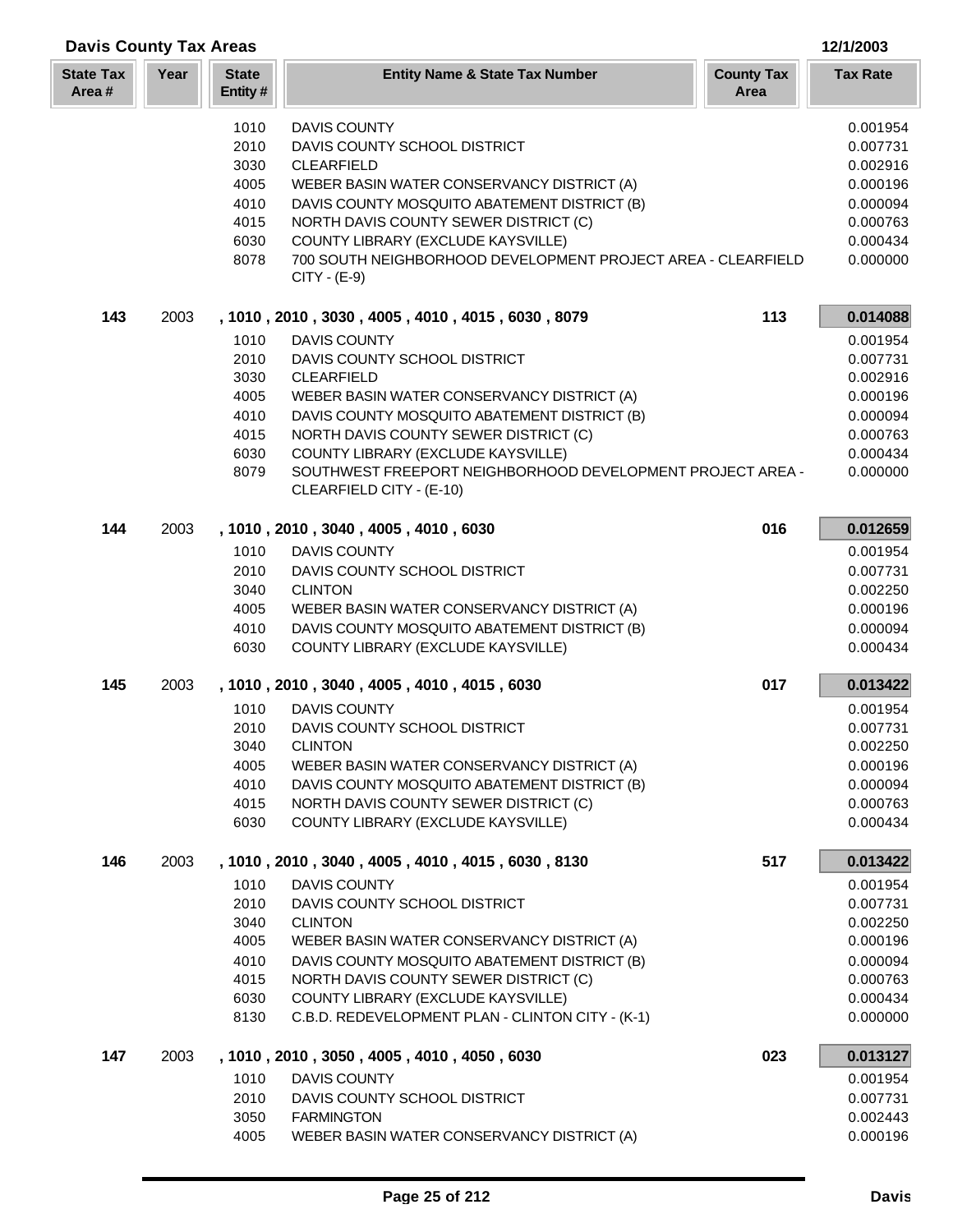| <b>Davis County Tax Areas</b><br>12/1/2003 |      |                         |                                                                                                        |                           |                      |  |
|--------------------------------------------|------|-------------------------|--------------------------------------------------------------------------------------------------------|---------------------------|----------------------|--|
| <b>State Tax</b><br>Area#                  | Year | <b>State</b><br>Entity# | <b>Entity Name &amp; State Tax Number</b>                                                              | <b>County Tax</b><br>Area | <b>Tax Rate</b>      |  |
|                                            |      | 4010                    | DAVIS COUNTY MOSQUITO ABATEMENT DISTRICT (B)                                                           |                           | 0.000094             |  |
|                                            |      | 4050                    | CENTRAL DAVIS COUNTY SEWER DISTRICT (H)                                                                |                           | 0.000275             |  |
|                                            |      | 6030                    | COUNTY LIBRARY (EXCLUDE KAYSVILLE)                                                                     |                           | 0.000434             |  |
| 148                                        | 2003 |                         | , 1010, 2010, 3050, 4005, 4010, 4050, 6030, 8120                                                       | 523                       | 0.013127<br>0.001954 |  |
|                                            |      | 1010<br>2010            | <b>DAVIS COUNTY</b><br>DAVIS COUNTY SCHOOL DISTRICT                                                    |                           | 0.007731             |  |
|                                            |      | 3050                    | <b>FARMINGTON</b>                                                                                      |                           | 0.002443             |  |
|                                            |      | 4005                    | WEBER BASIN WATER CONSERVANCY DISTRICT (A)                                                             |                           | 0.000196             |  |
|                                            |      | 4010                    | DAVIS COUNTY MOSQUITO ABATEMENT DISTRICT (B)                                                           |                           | 0.000094             |  |
|                                            |      | 4050                    | CENTRAL DAVIS COUNTY SEWER DISTRICT (H)                                                                |                           | 0.000275             |  |
|                                            |      | 6030                    | COUNTY LIBRARY (EXCLUDE KAYSVILLE)                                                                     |                           | 0.000434             |  |
|                                            |      | 8120                    | (J-1). U.S. 89 NEIGHBORHOOD DEVELOPMENT PLAN - FARMINGTON CITY -<br>(1990 BASE)                        |                           | 0.000000             |  |
| 149                                        | 2003 |                         | , 1010, 2010, 3050, 4005, 4010, 4050, 4070, 6030                                                       | 024                       | 0.013654             |  |
|                                            |      | 1010                    | <b>DAVIS COUNTY</b>                                                                                    |                           | 0.001954             |  |
|                                            |      | 2010<br>3050            | DAVIS COUNTY SCHOOL DISTRICT<br><b>FARMINGTON</b>                                                      |                           | 0.007731<br>0.002443 |  |
|                                            |      | 4005                    | WEBER BASIN WATER CONSERVANCY DISTRICT (A)                                                             |                           | 0.000196             |  |
|                                            |      | 4010                    | DAVIS COUNTY MOSQUITO ABATEMENT DISTRICT (B)                                                           |                           | 0.000094             |  |
|                                            |      | 4050                    | CENTRAL DAVIS COUNTY SEWER DISTRICT (H)                                                                |                           | 0.000275             |  |
|                                            |      | 4070                    | FARMINGTON AREA PRESSURIZED IRRIGATION DISTRICT (L)                                                    |                           | 0.000527             |  |
|                                            |      | 6030                    | COUNTY LIBRARY (EXCLUDE KAYSVILLE)                                                                     |                           | 0.000434             |  |
| 150                                        | 2003 | 1010                    | , 1010, 2010, 3050, 4005, 4010, 4050, 4070, 6030, 812<br><b>DAVIS COUNTY</b>                           | 524                       | 0.013654<br>0.001954 |  |
|                                            |      | 2010                    | DAVIS COUNTY SCHOOL DISTRICT                                                                           |                           | 0.007731             |  |
|                                            |      | 3050                    | <b>FARMINGTON</b>                                                                                      |                           | 0.002443             |  |
|                                            |      | 4005                    | WEBER BASIN WATER CONSERVANCY DISTRICT (A)                                                             |                           | 0.000196             |  |
|                                            |      | 4010                    | DAVIS COUNTY MOSQUITO ABATEMENT DISTRICT (B)                                                           |                           | 0.000094             |  |
|                                            |      | 4050                    | CENTRAL DAVIS COUNTY SEWER DISTRICT (H)                                                                |                           | 0.000275             |  |
|                                            |      | 4070                    | FARMINGTON AREA PRESSURIZED IRRIGATION DISTRICT (L)                                                    |                           | 0.000527             |  |
|                                            |      | 6030                    | COUNTY LIBRARY (EXCLUDE KAYSVILLE)<br>(J-1). U.S. 89 NEIGHBORHOOD DEVELOPMENT PLAN - FARMINGTON CITY - |                           | 0.000434             |  |
|                                            |      | 8120                    | (1990 BASE)                                                                                            |                           | 0.000000             |  |
| 151                                        | 2003 |                         | , 1010, 2010, 3060, 4005, 4010, 4015, 6030                                                             | 027                       | 0.013090             |  |
|                                            |      | 1010<br>2010            | DAVIS COUNTY<br>DAVIS COUNTY SCHOOL DISTRICT                                                           |                           | 0.001954<br>0.007731 |  |
|                                            |      | 3060                    | <b>FRUIT HEIGHTS</b>                                                                                   |                           | 0.001918             |  |
|                                            |      | 4005                    | WEBER BASIN WATER CONSERVANCY DISTRICT (A)                                                             |                           | 0.000196             |  |
|                                            |      | 4010                    | DAVIS COUNTY MOSQUITO ABATEMENT DISTRICT (B)                                                           |                           | 0.000094             |  |
|                                            |      | 4015                    | NORTH DAVIS COUNTY SEWER DISTRICT (C)                                                                  |                           | 0.000763             |  |
|                                            |      | 6030                    | COUNTY LIBRARY (EXCLUDE KAYSVILLE)                                                                     |                           | 0.000434             |  |
| 152                                        | 2003 |                         | , 1010, 2010, 3060, 4005, 4010, 4050, 6030                                                             | 028                       | 0.012602             |  |
|                                            |      | 1010<br>2010            | <b>DAVIS COUNTY</b><br>DAVIS COUNTY SCHOOL DISTRICT                                                    |                           | 0.001954             |  |
|                                            |      | 3060                    | <b>FRUIT HEIGHTS</b>                                                                                   |                           | 0.007731<br>0.001918 |  |
|                                            |      | 4005                    | WEBER BASIN WATER CONSERVANCY DISTRICT (A)                                                             |                           | 0.000196             |  |
|                                            |      | 4010                    | DAVIS COUNTY MOSQUITO ABATEMENT DISTRICT (B)                                                           |                           | 0.000094             |  |
|                                            |      | 4050                    | CENTRAL DAVIS COUNTY SEWER DISTRICT (H)                                                                |                           | 0.000275             |  |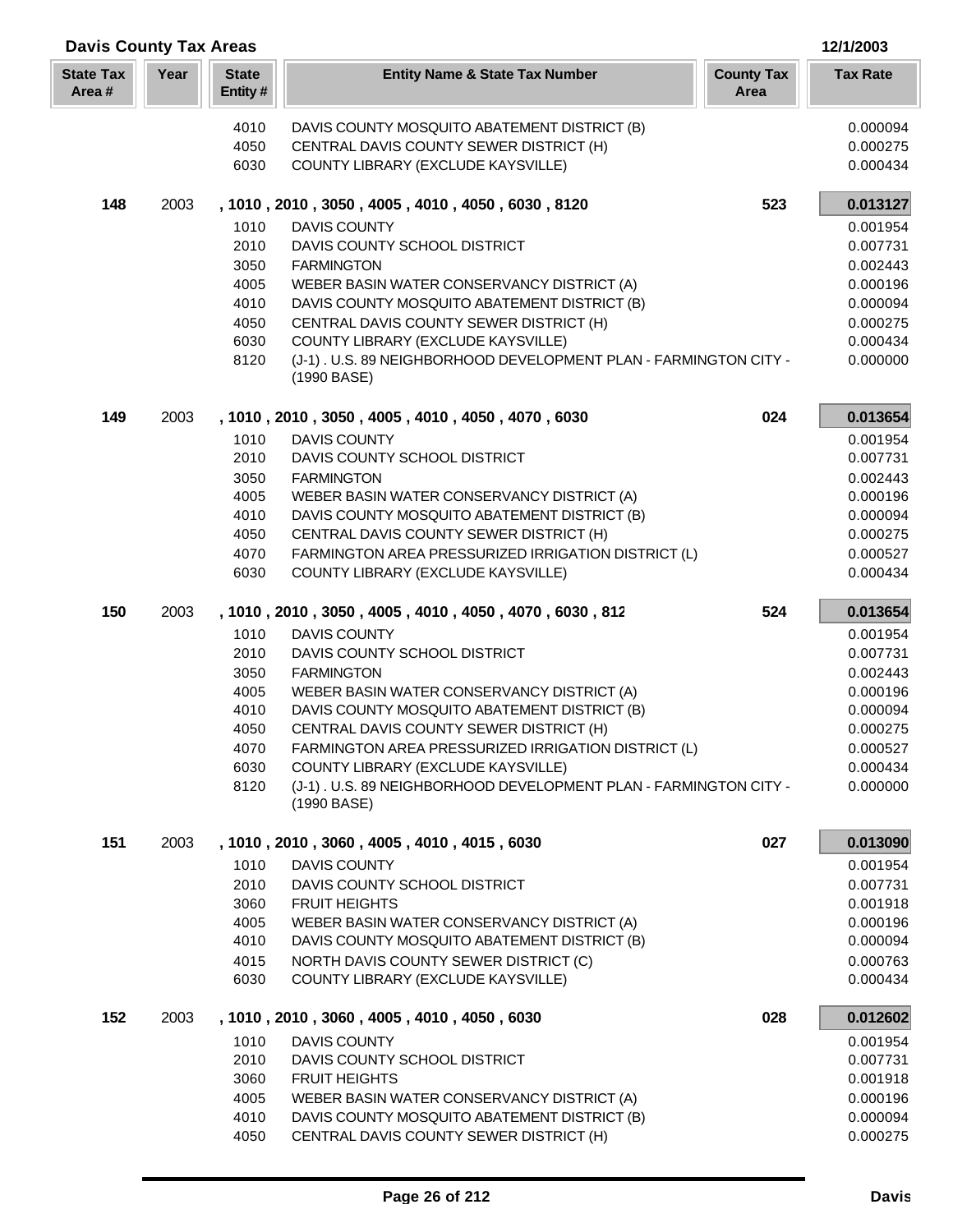| <b>Davis County Tax Areas</b> |      |                         |                                                                                                |                           | 12/1/2003            |
|-------------------------------|------|-------------------------|------------------------------------------------------------------------------------------------|---------------------------|----------------------|
| <b>State Tax</b><br>Area#     | Year | <b>State</b><br>Entity# | <b>Entity Name &amp; State Tax Number</b>                                                      | <b>County Tax</b><br>Area | <b>Tax Rate</b>      |
|                               |      | 6030                    | COUNTY LIBRARY (EXCLUDE KAYSVILLE)                                                             |                           | 0.000434             |
| 153                           | 2003 |                         | , 1010, 2010, 3060, 4005, 4010, 4050, 4070, 6030                                               | 029                       | 0.013129             |
|                               |      | 1010                    | <b>DAVIS COUNTY</b>                                                                            |                           | 0.001954             |
|                               |      | 2010                    | DAVIS COUNTY SCHOOL DISTRICT                                                                   |                           | 0.007731             |
|                               |      | 3060                    | <b>FRUIT HEIGHTS</b>                                                                           |                           | 0.001918             |
|                               |      | 4005                    | WEBER BASIN WATER CONSERVANCY DISTRICT (A)                                                     |                           | 0.000196             |
|                               |      | 4010                    | DAVIS COUNTY MOSQUITO ABATEMENT DISTRICT (B)                                                   |                           | 0.000094             |
|                               |      | 4050                    | CENTRAL DAVIS COUNTY SEWER DISTRICT (H)                                                        |                           | 0.000275             |
|                               |      | 4070                    | FARMINGTON AREA PRESSURIZED IRRIGATION DISTRICT (L)                                            |                           | 0.000527             |
|                               |      | 6030                    | COUNTY LIBRARY (EXCLUDE KAYSVILLE)                                                             |                           | 0.000434             |
| 154                           | 2003 |                         | , 1010, 2010, 3070, 4005, 4010                                                                 | 032                       | 0.011601             |
|                               |      | 1010                    | <b>DAVIS COUNTY</b>                                                                            |                           | 0.001954             |
|                               |      | 2010                    | DAVIS COUNTY SCHOOL DISTRICT                                                                   |                           | 0.007731             |
|                               |      | 3070                    | <b>KAYSVILLE</b>                                                                               |                           | 0.001626             |
|                               |      | 4005                    | WEBER BASIN WATER CONSERVANCY DISTRICT (A)                                                     |                           | 0.000196             |
|                               |      | 4010                    | DAVIS COUNTY MOSQUITO ABATEMENT DISTRICT (B)                                                   |                           | 0.000094             |
| 155                           | 2003 |                         | , 1010, 2010, 3070, 4005, 4010, 4015                                                           | 033                       | 0.012364             |
|                               |      | 1010                    | <b>DAVIS COUNTY</b>                                                                            |                           | 0.001954             |
|                               |      | 2010                    | DAVIS COUNTY SCHOOL DISTRICT                                                                   |                           | 0.007731             |
|                               |      | 3070                    | <b>KAYSVILLE</b>                                                                               |                           | 0.001626             |
|                               |      | 4005                    | WEBER BASIN WATER CONSERVANCY DISTRICT (A)                                                     |                           | 0.000196             |
|                               |      | 4010                    | DAVIS COUNTY MOSQUITO ABATEMENT DISTRICT (B)                                                   |                           | 0.000094             |
|                               |      | 4015                    | NORTH DAVIS COUNTY SEWER DISTRICT (C)                                                          |                           | 0.000763             |
| 156                           | 2003 |                         | , 1010, 2010, 3070, 4005, 4010, 4015, 4060                                                     | 036                       | 0.012364             |
|                               |      | 1010                    | <b>DAVIS COUNTY</b>                                                                            |                           | 0.001954             |
|                               |      | 2010                    | DAVIS COUNTY SCHOOL DISTRICT                                                                   |                           | 0.007731             |
|                               |      | 3070                    | <b>KAYSVILLE</b>                                                                               |                           | 0.001626             |
|                               |      | 4005                    | WEBER BASIN WATER CONSERVANCY DISTRICT (A)                                                     |                           | 0.000196             |
|                               |      | 4010                    | DAVIS COUNTY MOSQUITO ABATEMENT DISTRICT (B)                                                   |                           | 0.000094             |
|                               |      | 4015                    | NORTH DAVIS COUNTY SEWER DISTRICT (C)                                                          |                           | 0.000763             |
|                               |      | 4060                    | MUTTON HOLLOW IMPROVEMENT DISTRICT (K)                                                         |                           | 0.000000             |
| 157                           | 2003 |                         | , 1010, 2010, 3070, 4005, 4010, 4050                                                           | 034                       | 0.011876             |
|                               |      | 1010                    | <b>DAVIS COUNTY</b>                                                                            |                           | 0.001954             |
|                               |      | 2010                    | DAVIS COUNTY SCHOOL DISTRICT                                                                   |                           | 0.007731             |
|                               |      | 3070                    | <b>KAYSVILLE</b>                                                                               |                           | 0.001626             |
|                               |      | 4005                    | WEBER BASIN WATER CONSERVANCY DISTRICT (A)                                                     |                           | 0.000196             |
|                               |      | 4010                    | DAVIS COUNTY MOSQUITO ABATEMENT DISTRICT (B)                                                   |                           | 0.000094             |
|                               |      | 4050                    | CENTRAL DAVIS COUNTY SEWER DISTRICT (H)                                                        |                           | 0.000275             |
| 158                           | 2003 |                         | , 1010, 2010, 3070, 4005, 4010, 4050, 4070                                                     | 035                       | 0.012403             |
|                               |      | 1010                    | <b>DAVIS COUNTY</b>                                                                            |                           | 0.001954             |
|                               |      | 2010                    | DAVIS COUNTY SCHOOL DISTRICT                                                                   |                           | 0.007731             |
|                               |      | 3070                    | <b>KAYSVILLE</b>                                                                               |                           | 0.001626             |
|                               |      | 4005                    | WEBER BASIN WATER CONSERVANCY DISTRICT (A)                                                     |                           | 0.000196             |
|                               |      | 4010                    | DAVIS COUNTY MOSQUITO ABATEMENT DISTRICT (B)                                                   |                           | 0.000094             |
|                               |      | 4050<br>4070            | CENTRAL DAVIS COUNTY SEWER DISTRICT (H)<br>FARMINGTON AREA PRESSURIZED IRRIGATION DISTRICT (L) |                           | 0.000275<br>0.000527 |
|                               |      |                         |                                                                                                |                           |                      |

Ī I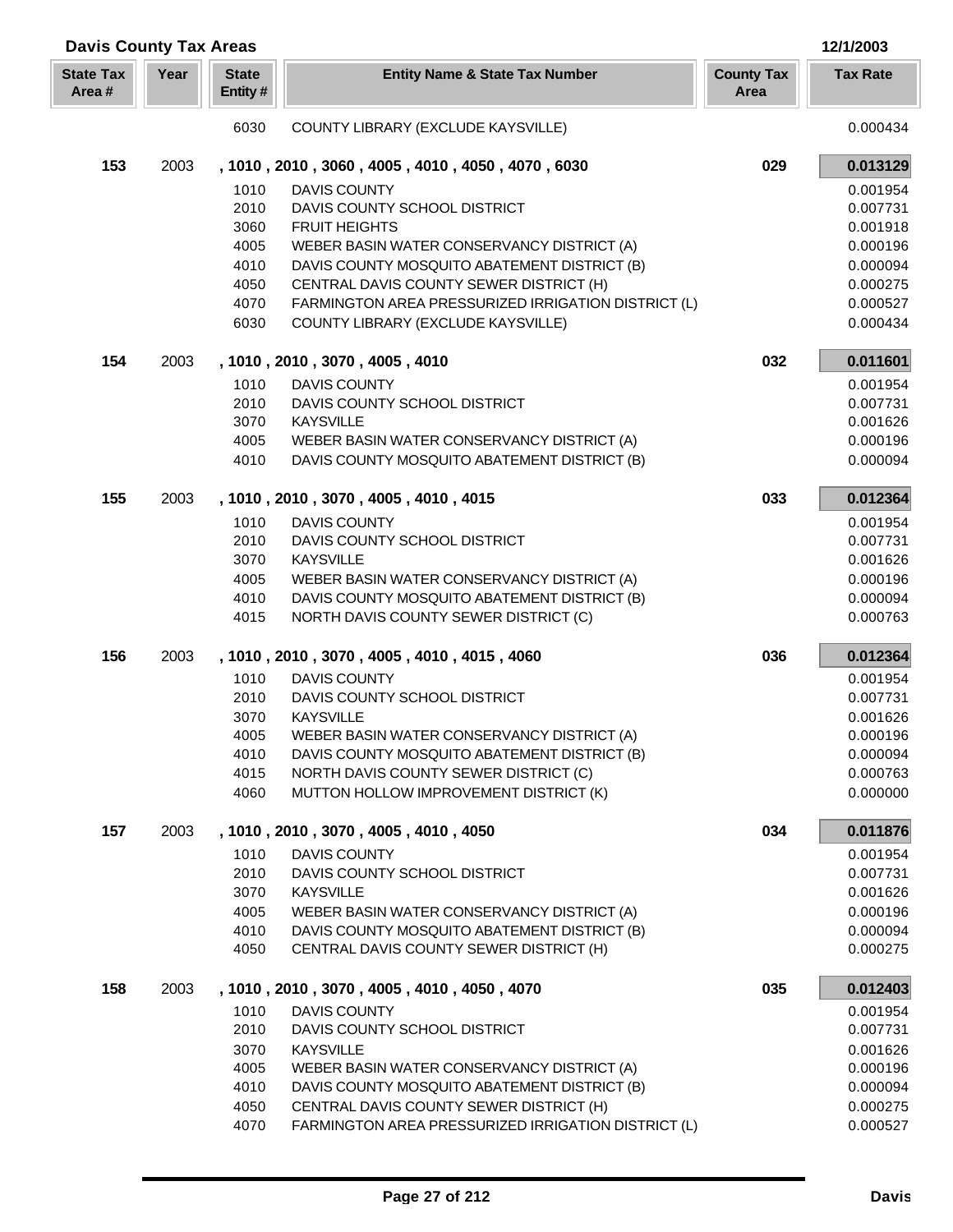| <b>Davis County Tax Areas</b><br>12/1/2003 |      |                         |                                                                                                                    |                           |                      |  |
|--------------------------------------------|------|-------------------------|--------------------------------------------------------------------------------------------------------------------|---------------------------|----------------------|--|
| <b>State Tax</b><br>Area#                  | Year | <b>State</b><br>Entity# | <b>Entity Name &amp; State Tax Number</b>                                                                          | <b>County Tax</b><br>Area | <b>Tax Rate</b>      |  |
| 159                                        | 2003 |                         | , 1010, 2010, 3080, 4005, 4010, 4015, 6030                                                                         | 039                       | 0.013333             |  |
|                                            |      | 1010                    | <b>DAVIS COUNTY</b>                                                                                                |                           | 0.001954             |  |
|                                            |      | 2010                    | DAVIS COUNTY SCHOOL DISTRICT                                                                                       |                           | 0.007731             |  |
|                                            |      | 3080                    | <b>LAYTON</b>                                                                                                      |                           | 0.002161             |  |
|                                            |      | 4005                    | WEBER BASIN WATER CONSERVANCY DISTRICT (A)                                                                         |                           | 0.000196             |  |
|                                            |      | 4010                    | DAVIS COUNTY MOSQUITO ABATEMENT DISTRICT (B)                                                                       |                           | 0.000094             |  |
|                                            |      | 4015<br>6030            | NORTH DAVIS COUNTY SEWER DISTRICT (C)<br>COUNTY LIBRARY (EXCLUDE KAYSVILLE)                                        |                           | 0.000763<br>0.000434 |  |
|                                            |      |                         |                                                                                                                    |                           |                      |  |
| 160                                        | 2003 |                         | , 1010, 2010, 3080, 4005, 4010, 4015, 4060, 6030                                                                   | 040                       | 0.013333             |  |
|                                            |      | 1010                    | <b>DAVIS COUNTY</b>                                                                                                |                           | 0.001954             |  |
|                                            |      | 2010<br>3080            | DAVIS COUNTY SCHOOL DISTRICT<br><b>LAYTON</b>                                                                      |                           | 0.007731             |  |
|                                            |      | 4005                    | WEBER BASIN WATER CONSERVANCY DISTRICT (A)                                                                         |                           | 0.002161<br>0.000196 |  |
|                                            |      | 4010                    | DAVIS COUNTY MOSQUITO ABATEMENT DISTRICT (B)                                                                       |                           | 0.000094             |  |
|                                            |      | 4015                    | NORTH DAVIS COUNTY SEWER DISTRICT (C)                                                                              |                           | 0.000763             |  |
|                                            |      | 4060                    | MUTTON HOLLOW IMPROVEMENT DISTRICT (K)                                                                             |                           | 0.000000             |  |
|                                            |      | 6030                    | COUNTY LIBRARY (EXCLUDE KAYSVILLE)                                                                                 |                           | 0.000434             |  |
| 161                                        | 2003 |                         | , 1010, 2010, 3080, 4005, 4010, 4050, 6030                                                                         | 041                       | 0.012845             |  |
|                                            |      | 1010                    | <b>DAVIS COUNTY</b>                                                                                                |                           | 0.001954             |  |
|                                            |      | 2010                    | DAVIS COUNTY SCHOOL DISTRICT                                                                                       |                           | 0.007731             |  |
|                                            |      | 3080                    | <b>LAYTON</b>                                                                                                      |                           | 0.002161             |  |
|                                            |      | 4005                    | WEBER BASIN WATER CONSERVANCY DISTRICT (A)                                                                         |                           | 0.000196             |  |
|                                            |      | 4010                    | DAVIS COUNTY MOSQUITO ABATEMENT DISTRICT (B)                                                                       |                           | 0.000094             |  |
|                                            |      | 4050<br>6030            | CENTRAL DAVIS COUNTY SEWER DISTRICT (H)<br>COUNTY LIBRARY (EXCLUDE KAYSVILLE)                                      |                           | 0.000275<br>0.000434 |  |
|                                            |      |                         |                                                                                                                    |                           |                      |  |
| 163                                        | 2003 |                         | , 1010, 2010, 3090, 4005, 4010, 4055, 6021, 6030                                                                   | 044                       | 0.012400             |  |
|                                            |      | 1010                    | <b>DAVIS COUNTY</b>                                                                                                |                           | 0.001954             |  |
|                                            |      | 2010                    | DAVIS COUNTY SCHOOL DISTRICT                                                                                       |                           | 0.007731             |  |
|                                            |      | 3090<br>4005            | NORTH SALT LAKE<br>WEBER BASIN WATER CONSERVANCY DISTRICT (A)                                                      |                           | 0.001627<br>0.000196 |  |
|                                            |      | 4010                    | DAVIS COUNTY MOSQUITO ABATEMENT DISTRICT (B)                                                                       |                           | 0.000094             |  |
|                                            |      | 4055                    | SOUTH DAVIS COUNTY SEWER IMPROVEMENT DISTRICT (J)                                                                  |                           | 0.000364             |  |
|                                            |      | 6021                    | WEBER BASIN WATER CONSERVANCY DISTRICT (NORTH SALT LAKE ONLY)                                                      |                           | 0.000000             |  |
|                                            |      | 6030                    | COUNTY LIBRARY (EXCLUDE KAYSVILLE)                                                                                 |                           | 0.000434             |  |
| 164                                        | 2003 |                         | , 1010, 2010, 3090, 4005, 4010, 4055, 6021, 6030, 804                                                              | 544                       | 0.012400             |  |
|                                            |      | 1010                    | <b>DAVIS COUNTY</b>                                                                                                |                           | 0.001954             |  |
|                                            |      | 2010                    | DAVIS COUNTY SCHOOL DISTRICT                                                                                       |                           | 0.007731             |  |
|                                            |      | 3090                    | NORTH SALT LAKE                                                                                                    |                           | 0.001627             |  |
|                                            |      | 4005                    | WEBER BASIN WATER CONSERVANCY DISTRICT (A)                                                                         |                           | 0.000196             |  |
|                                            |      | 4010                    | DAVIS COUNTY MOSQUITO ABATEMENT DISTRICT (B)                                                                       |                           | 0.000094             |  |
|                                            |      | 4055<br>6021            | SOUTH DAVIS COUNTY SEWER IMPROVEMENT DISTRICT (J)<br>WEBER BASIN WATER CONSERVANCY DISTRICT (NORTH SALT LAKE ONLY) |                           | 0.000364<br>0.000000 |  |
|                                            |      | 6030                    | COUNTY LIBRARY (EXCLUDE KAYSVILLE)                                                                                 |                           | 0.000434             |  |
|                                            |      | 8040                    | ECONOMIC DEVELOPMENT PROJECT AREA NO. 1 - NORTH SALT LAKE CITY                                                     |                           | 0.000000             |  |
|                                            |      |                         | $-(B-1)$                                                                                                           |                           |                      |  |
| 165                                        | 2003 |                         | , 1010, 2010, 3090, 4005, 4010, 4055, 6021, 6030, 804                                                              | 644                       | 0.012400             |  |
|                                            |      | 1010                    | <b>DAVIS COUNTY</b>                                                                                                |                           | 0.001954             |  |
|                                            |      | 2010                    | DAVIS COUNTY SCHOOL DISTRICT                                                                                       |                           | 0.007731             |  |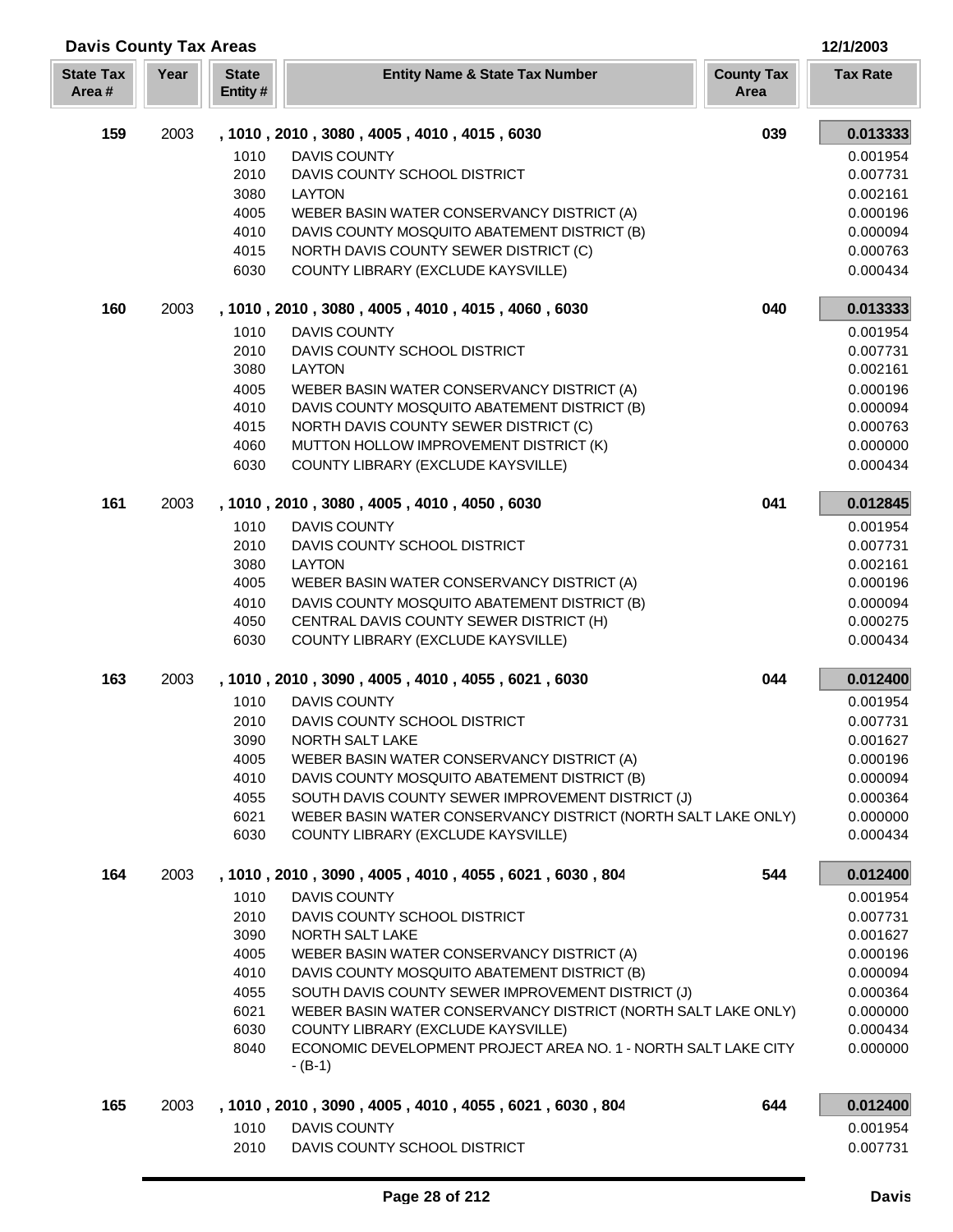| <b>Davis County Tax Areas</b><br>12/1/2003 |      |                         |                                                                                              |                           |                      |  |
|--------------------------------------------|------|-------------------------|----------------------------------------------------------------------------------------------|---------------------------|----------------------|--|
| <b>State Tax</b><br>Area#                  | Year | <b>State</b><br>Entity# | <b>Entity Name &amp; State Tax Number</b>                                                    | <b>County Tax</b><br>Area | <b>Tax Rate</b>      |  |
|                                            |      | 3090                    | <b>NORTH SALT LAKE</b>                                                                       |                           | 0.001627             |  |
|                                            |      | 4005                    | WEBER BASIN WATER CONSERVANCY DISTRICT (A)                                                   |                           | 0.000196             |  |
|                                            |      | 4010                    | DAVIS COUNTY MOSQUITO ABATEMENT DISTRICT (B)                                                 |                           | 0.000094             |  |
|                                            |      | 4055                    | SOUTH DAVIS COUNTY SEWER IMPROVEMENT DISTRICT (J)                                            |                           | 0.000364             |  |
|                                            |      | 6021                    | WEBER BASIN WATER CONSERVANCY DISTRICT (NORTH SALT LAKE ONLY)                                |                           | 0.000000             |  |
|                                            |      | 6030                    | COUNTY LIBRARY (EXCLUDE KAYSVILLE)                                                           |                           | 0.000434             |  |
|                                            |      | 8041                    | ECONOMIC DEVELOPMENT PROJECT AREA NO. 2 - NORTH SALT LAKE CITY -<br>$(B-2)$                  |                           | 0.000000             |  |
| 166                                        | 2003 |                         | , 1010, 2010, 3100, 4005, 4010, 6030                                                         | 048                       | 0.011598             |  |
|                                            |      | 1010                    | <b>DAVIS COUNTY</b>                                                                          |                           | 0.001954             |  |
|                                            |      | 2010                    | DAVIS COUNTY SCHOOL DISTRICT                                                                 |                           | 0.007731             |  |
|                                            |      | 3100                    | <b>SOUTH WEBER</b>                                                                           |                           | 0.001189             |  |
|                                            |      | 4005                    | WEBER BASIN WATER CONSERVANCY DISTRICT (A)                                                   |                           | 0.000196             |  |
|                                            |      | 4010                    | DAVIS COUNTY MOSQUITO ABATEMENT DISTRICT (B)<br>COUNTY LIBRARY (EXCLUDE KAYSVILLE)           |                           | 0.000094             |  |
|                                            |      | 6030                    |                                                                                              |                           | 0.000434             |  |
| 167                                        | 2003 |                         | , 1010, 2010, 3100, 4005, 4010, 4073, 6030                                                   | 046                       | 0.012172             |  |
|                                            |      | 1010                    | <b>DAVIS COUNTY</b>                                                                          |                           | 0.001954             |  |
|                                            |      | 2010<br>3100            | DAVIS COUNTY SCHOOL DISTRICT<br><b>SOUTH WEBER</b>                                           |                           | 0.007731<br>0.001189 |  |
|                                            |      | 4005                    | WEBER BASIN WATER CONSERVANCY DISTRICT (A)                                                   |                           | 0.000196             |  |
|                                            |      | 4010                    | DAVIS COUNTY MOSQUITO ABATEMENT DISTRICT (B)                                                 |                           | 0.000094             |  |
|                                            |      | 4073                    | CENTRAL WEBER SEWER IMPROVEMENT DISTRICT (N)                                                 |                           | 0.000574             |  |
|                                            |      | 6030                    | COUNTY LIBRARY (EXCLUDE KAYSVILLE)                                                           |                           | 0.000434             |  |
| 168                                        | 2003 |                         | , 1010, 2010, 3100, 4005, 4010, 4015, 6030                                                   | 049                       | 0.012361             |  |
|                                            |      | 1010                    | <b>DAVIS COUNTY</b>                                                                          |                           | 0.001954             |  |
|                                            |      | 2010                    | DAVIS COUNTY SCHOOL DISTRICT                                                                 |                           | 0.007731             |  |
|                                            |      | 3100                    | <b>SOUTH WEBER</b>                                                                           |                           | 0.001189             |  |
|                                            |      | 4005<br>4010            | WEBER BASIN WATER CONSERVANCY DISTRICT (A)<br>DAVIS COUNTY MOSQUITO ABATEMENT DISTRICT (B)   |                           | 0.000196<br>0.000094 |  |
|                                            |      | 4015                    | NORTH DAVIS COUNTY SEWER DISTRICT (C)                                                        |                           | 0.000763             |  |
|                                            |      | 6030                    | COUNTY LIBRARY (EXCLUDE KAYSVILLE)                                                           |                           | 0.000434             |  |
| 169                                        | 2003 |                         | , 1010, 2010, 3100, 4005, 4010, 4073, 4080, 6030                                             | 047                       | 0.012769             |  |
|                                            |      | 1010                    | DAVIS COUNTY                                                                                 |                           | 0.001954             |  |
|                                            |      | 2010                    | DAVIS COUNTY SCHOOL DISTRICT                                                                 |                           | 0.007731             |  |
|                                            |      | 3100                    | <b>SOUTH WEBER</b>                                                                           |                           | 0.001189             |  |
|                                            |      | 4005                    | WEBER BASIN WATER CONSERVANCY DISTRICT (A)                                                   |                           | 0.000196             |  |
|                                            |      | 4010<br>4073            | DAVIS COUNTY MOSQUITO ABATEMENT DISTRICT (B)<br>CENTRAL WEBER SEWER IMPROVEMENT DISTRICT (N) |                           | 0.000094<br>0.000574 |  |
|                                            |      | 4080                    | SOUTH WEBER WATER IMPROVEMENT DISTRICT (U)                                                   |                           | 0.000597             |  |
|                                            |      | 6030                    | COUNTY LIBRARY (EXCLUDE KAYSVILLE)                                                           |                           | 0.000434             |  |
| 171                                        | 2003 |                         | , 1010, 2010, 3110, 4005, 4010, 4015, 6020, 6030                                             | 051                       | 0.012584             |  |
|                                            |      | 1010                    | <b>DAVIS COUNTY</b>                                                                          |                           | 0.001954             |  |
|                                            |      | 2010                    | DAVIS COUNTY SCHOOL DISTRICT                                                                 |                           | 0.007731             |  |
|                                            |      | 3110                    | <b>SUNSET</b>                                                                                |                           | 0.001158             |  |
|                                            |      | 4005<br>4010            | WEBER BASIN WATER CONSERVANCY DISTRICT (A)<br>DAVIS COUNTY MOSQUITO ABATEMENT DISTRICT (B)   |                           | 0.000196<br>0.000094 |  |
|                                            |      | 4015                    | NORTH DAVIS COUNTY SEWER DISTRICT (C)                                                        |                           | 0.000763             |  |
|                                            |      | 6020                    | WEBER BASIN WATER CONSERVANCY DISTRICT (SUNSET ONLY)                                         |                           | 0.000254             |  |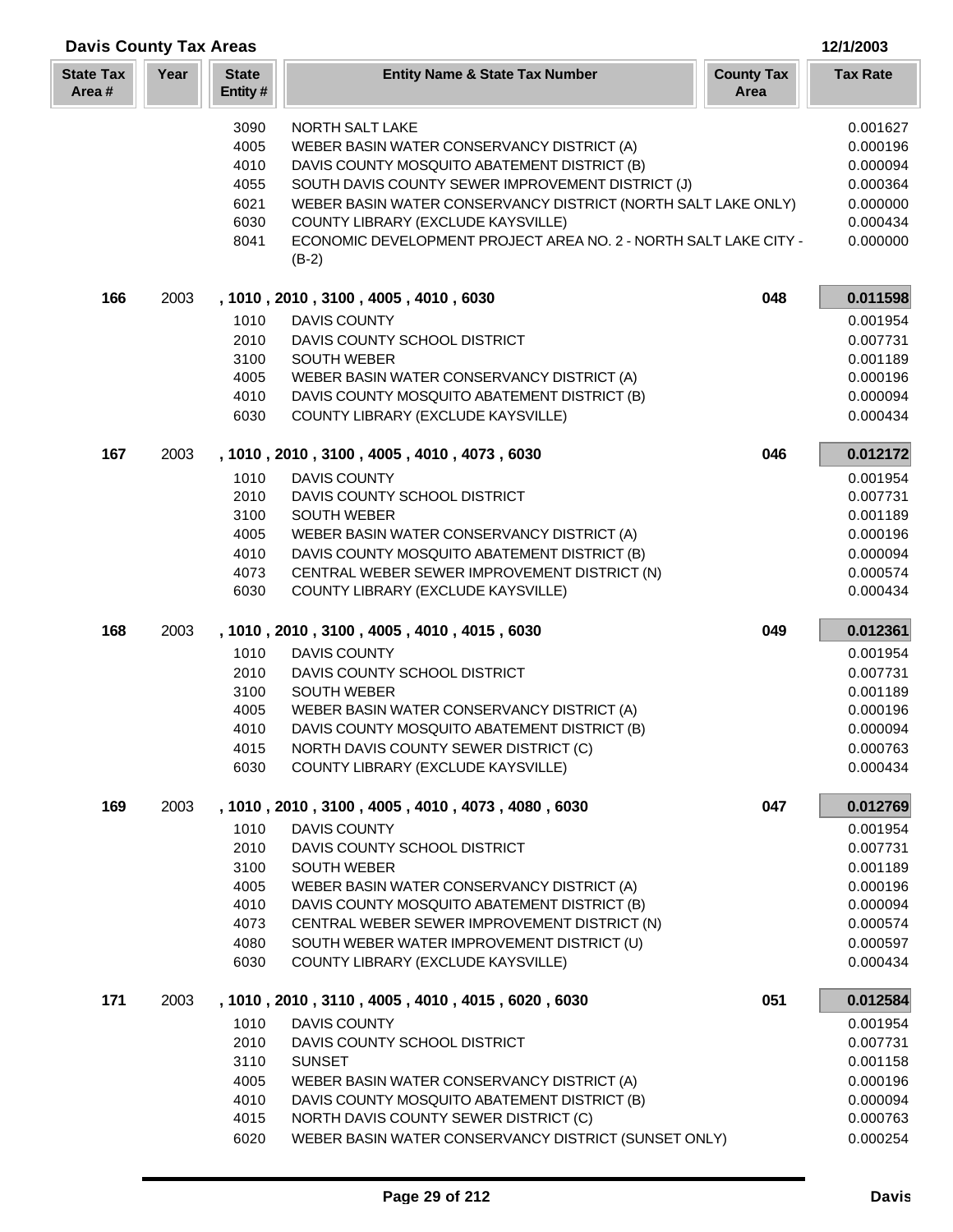| <b>Davis County Tax Areas</b> |      |                          |                                                                                            | 12/1/2003                 |                      |
|-------------------------------|------|--------------------------|--------------------------------------------------------------------------------------------|---------------------------|----------------------|
| <b>State Tax</b><br>Area#     | Year | <b>State</b><br>Entity # | <b>Entity Name &amp; State Tax Number</b>                                                  | <b>County Tax</b><br>Area | <b>Tax Rate</b>      |
|                               |      | 6030                     | COUNTY LIBRARY (EXCLUDE KAYSVILLE)                                                         |                           | 0.000434             |
| 173                           | 2003 |                          | , 1010, 2010, 3120, 4005, 4010, 4015, 6030                                                 | 054                       | 0.012219             |
|                               |      | 1010                     | <b>DAVIS COUNTY</b>                                                                        |                           | 0.001954             |
|                               |      | 2010                     | DAVIS COUNTY SCHOOL DISTRICT                                                               |                           | 0.007731             |
|                               |      | 3120                     | <b>SYRACUSE</b>                                                                            |                           | 0.001047             |
|                               |      | 4005                     | WEBER BASIN WATER CONSERVANCY DISTRICT (A)                                                 |                           | 0.000196             |
|                               |      | 4010                     | DAVIS COUNTY MOSQUITO ABATEMENT DISTRICT (B)                                               |                           | 0.000094             |
|                               |      | 4015                     | NORTH DAVIS COUNTY SEWER DISTRICT (C)                                                      |                           | 0.000763             |
|                               |      | 6030                     | COUNTY LIBRARY (EXCLUDE KAYSVILLE)                                                         |                           | 0.000434             |
| 174                           | 2003 |                          | , 1010, 2010, 3130, 4005, 4010, 4020, 4055, 6030                                           | 058                       | 0.012297             |
|                               |      | 1010                     | <b>DAVIS COUNTY</b>                                                                        |                           | 0.001954             |
|                               |      | 2010                     | DAVIS COUNTY SCHOOL DISTRICT                                                               |                           | 0.007731             |
|                               |      | 3130                     | <b>WEST BOUNTIFUL</b>                                                                      |                           | 0.001372             |
|                               |      | 4005                     | WEBER BASIN WATER CONSERVANCY DISTRICT (A)                                                 |                           | 0.000196             |
|                               |      | 4010                     | DAVIS COUNTY MOSQUITO ABATEMENT DISTRICT (B)                                               |                           | 0.000094             |
|                               |      | 4020                     | BOUNTIFUL WATER SUBCONSERVANCY DISTRICT (D)                                                |                           | 0.000152             |
|                               |      | 4055                     | SOUTH DAVIS COUNTY SEWER IMPROVEMENT DISTRICT (J)                                          |                           | 0.000364             |
|                               |      | 6030                     | COUNTY LIBRARY (EXCLUDE KAYSVILLE)                                                         |                           | 0.000434             |
| 175                           | 2003 |                          | , 1010, 2010, 3130, 4005, 4010, 4020, 4055, 6030, 810                                      | 558                       | 0.012297             |
|                               |      | 1010                     | <b>DAVIS COUNTY</b>                                                                        |                           | 0.001954             |
|                               |      | 2010                     | DAVIS COUNTY SCHOOL DISTRICT                                                               |                           | 0.007731             |
|                               |      | 3130                     | <b>WEST BOUNTIFUL</b>                                                                      |                           | 0.001372             |
|                               |      | 4005                     | WEBER BASIN WATER CONSERVANCY DISTRICT (A)                                                 |                           | 0.000196             |
|                               |      | 4010                     | DAVIS COUNTY MOSQUITO ABATEMENT DISTRICT (B)                                               |                           | 0.000094             |
|                               |      | 4020                     | BOUNTIFUL WATER SUBCONSERVANCY DISTRICT (D)                                                |                           | 0.000152             |
|                               |      | 4055<br>6030             | SOUTH DAVIS COUNTY SEWER IMPROVEMENT DISTRICT (J)<br>COUNTY LIBRARY (EXCLUDE KAYSVILLE)    |                           | 0.000364<br>0.000434 |
|                               |      | 8100                     | WEST BOUNTIFUL GATEWAY NEIGHBORHOOD DEVELOPMENT PLAN -                                     |                           | 0.000000             |
|                               |      |                          | WEST BOUNTIFUL CITY - (H-1)                                                                |                           |                      |
| 176                           | 2003 |                          | , 1010, 2010, 3130, 4005, 4010, 4055, 6030                                                 | 057                       | 0.012145             |
|                               |      | 1010                     | <b>DAVIS COUNTY</b>                                                                        |                           | 0.001954             |
|                               |      | 2010                     | DAVIS COUNTY SCHOOL DISTRICT                                                               |                           | 0.007731             |
|                               |      | 3130                     | <b>WEST BOUNTIFUL</b>                                                                      |                           | 0.001372             |
|                               |      | 4005                     | WEBER BASIN WATER CONSERVANCY DISTRICT (A)                                                 |                           | 0.000196             |
|                               |      | 4010                     | DAVIS COUNTY MOSQUITO ABATEMENT DISTRICT (B)                                               |                           | 0.000094             |
|                               |      | 4055<br>6030             | SOUTH DAVIS COUNTY SEWER IMPROVEMENT DISTRICT (J)<br>COUNTY LIBRARY (EXCLUDE KAYSVILLE)    |                           | 0.000364<br>0.000434 |
|                               |      |                          |                                                                                            |                           |                      |
| 177                           | 2003 |                          | , 1010, 2010, 3130, 4005, 4010, 4055, 6030, 8101                                           | 557                       | 0.012145             |
|                               |      | 1010                     | <b>DAVIS COUNTY</b>                                                                        |                           | 0.001954             |
|                               |      | 2010                     | DAVIS COUNTY SCHOOL DISTRICT                                                               |                           | 0.007731             |
|                               |      | 3130                     | <b>WEST BOUNTIFUL</b>                                                                      |                           | 0.001372             |
|                               |      | 4005<br>4010             | WEBER BASIN WATER CONSERVANCY DISTRICT (A)<br>DAVIS COUNTY MOSQUITO ABATEMENT DISTRICT (B) |                           | 0.000196<br>0.000094 |
|                               |      | 4055                     | SOUTH DAVIS COUNTY SEWER IMPROVEMENT DISTRICT (J)                                          |                           | 0.000364             |
|                               |      | 6030                     | COUNTY LIBRARY (EXCLUDE KAYSVILLE)                                                         |                           | 0.000434             |
|                               |      | 8101                     | 5TH SOUTH REDEVELOPMENT PLAN - WEST BOUNTIFUL CITY - (H-2)                                 |                           | 0.000000             |
|                               |      |                          |                                                                                            |                           |                      |
| 178                           | 2003 |                          | , 1010, 2010, 3140, 4005, 4010, 6030                                                       | 065                       | 0.011957             |

Γ L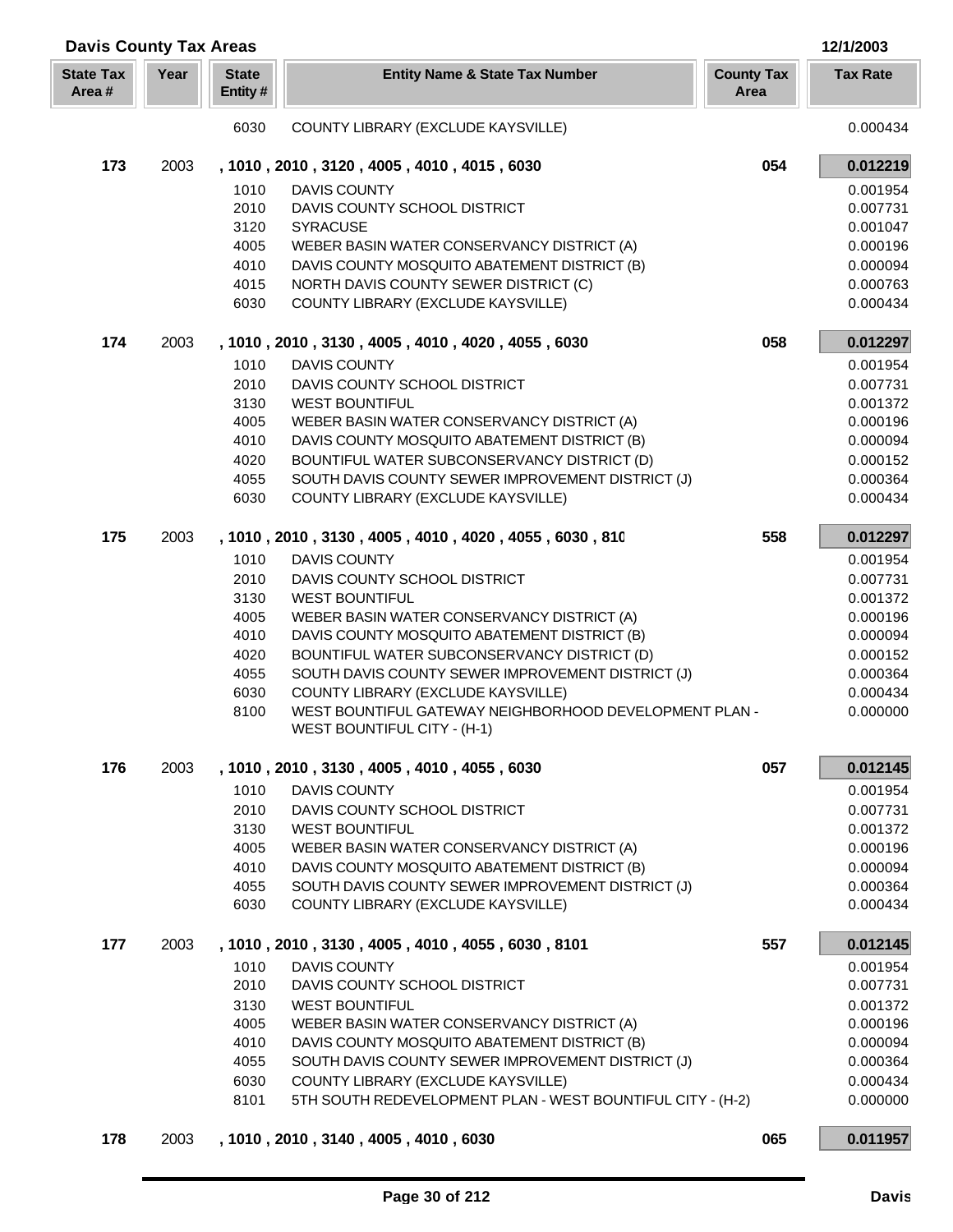| <b>Davis County Tax Areas</b> |      |                         |                                                                                | 12/1/2003                 |                      |  |
|-------------------------------|------|-------------------------|--------------------------------------------------------------------------------|---------------------------|----------------------|--|
| <b>State Tax</b><br>Area#     | Year | <b>State</b><br>Entity# | <b>Entity Name &amp; State Tax Number</b>                                      | <b>County Tax</b><br>Area | <b>Tax Rate</b>      |  |
|                               |      | 1010                    | <b>DAVIS COUNTY</b>                                                            |                           | 0.001954             |  |
|                               |      | 2010                    | DAVIS COUNTY SCHOOL DISTRICT                                                   |                           | 0.007731             |  |
|                               |      | 3140                    | <b>WEST POINT</b>                                                              |                           | 0.001548             |  |
|                               |      | 4005                    | WEBER BASIN WATER CONSERVANCY DISTRICT (A)                                     |                           | 0.000196             |  |
|                               |      | 4010                    | DAVIS COUNTY MOSQUITO ABATEMENT DISTRICT (B)                                   |                           | 0.000094             |  |
|                               |      | 6030                    | COUNTY LIBRARY (EXCLUDE KAYSVILLE)                                             |                           | 0.000434             |  |
| 179                           | 2003 |                         | , 1010, 2010, 3140, 4005, 4010, 4015, 6030                                     | 063                       | 0.012720             |  |
|                               |      | 1010                    | <b>DAVIS COUNTY</b>                                                            |                           | 0.001954             |  |
|                               |      | 2010                    | DAVIS COUNTY SCHOOL DISTRICT                                                   |                           | 0.007731             |  |
|                               |      | 3140                    | <b>WEST POINT</b>                                                              |                           | 0.001548             |  |
|                               |      | 4005                    | WEBER BASIN WATER CONSERVANCY DISTRICT (A)                                     |                           | 0.000196             |  |
|                               |      | 4010                    | DAVIS COUNTY MOSQUITO ABATEMENT DISTRICT (B)                                   |                           | 0.000094             |  |
|                               |      | 4015                    | NORTH DAVIS COUNTY SEWER DISTRICT (C)                                          |                           | 0.000763             |  |
|                               |      | 6030                    | COUNTY LIBRARY (EXCLUDE KAYSVILLE)                                             |                           | 0.000434             |  |
| 180                           | 2003 |                         | , 1010, 2010, 3140, 4005, 4010, 4015, 4075, 6030                               | 064                       | 0.013189             |  |
|                               |      | 1010                    | <b>DAVIS COUNTY</b>                                                            |                           | 0.001954             |  |
|                               |      | 2010                    | DAVIS COUNTY SCHOOL DISTRICT                                                   |                           | 0.007731             |  |
|                               |      | 3140                    | <b>WEST POINT</b>                                                              |                           | 0.001548             |  |
|                               |      | 4005                    | WEBER BASIN WATER CONSERVANCY DISTRICT (A)                                     |                           | 0.000196             |  |
|                               |      | 4010                    | DAVIS COUNTY MOSQUITO ABATEMENT DISTRICT (B)                                   |                           | 0.000094             |  |
|                               |      | 4015<br>4075            | NORTH DAVIS COUNTY SEWER DISTRICT (C)<br>HOOPER WATER IMPROVEMENT DISTRICT (T) |                           | 0.000763<br>0.000469 |  |
|                               |      | 6030                    | COUNTY LIBRARY (EXCLUDE KAYSVILLE)                                             |                           | 0.000434             |  |
| 181                           | 2003 |                         | , 1010, 2010, 3140, 4005, 4010, 4075, 6030                                     | 066                       | 0.012426             |  |
|                               |      | 1010                    | <b>DAVIS COUNTY</b>                                                            |                           | 0.001954             |  |
|                               |      | 2010                    | DAVIS COUNTY SCHOOL DISTRICT                                                   |                           | 0.007731             |  |
|                               |      | 3140                    | <b>WEST POINT</b>                                                              |                           | 0.001548             |  |
|                               |      | 4005                    | WEBER BASIN WATER CONSERVANCY DISTRICT (A)                                     |                           | 0.000196             |  |
|                               |      | 4010                    | DAVIS COUNTY MOSQUITO ABATEMENT DISTRICT (B)                                   |                           | 0.000094             |  |
|                               |      | 4075                    | HOOPER WATER IMPROVEMENT DISTRICT (T)                                          |                           | 0.000469             |  |
|                               |      | 6030                    | COUNTY LIBRARY (EXCLUDE KAYSVILLE)                                             |                           | 0.000434             |  |
| 183                           | 2003 |                         | , 1010, 2010, 3150, 4005, 4010, 4020, 4055, 6030                               | 071                       | 0.011891             |  |
|                               |      | 1010                    | <b>DAVIS COUNTY</b>                                                            |                           | 0.001954             |  |
|                               |      | 2010                    | DAVIS COUNTY SCHOOL DISTRICT                                                   |                           | 0.007731             |  |
|                               |      | 3150                    | WOODS CROSS                                                                    |                           | 0.000966             |  |
|                               |      | 4005                    | WEBER BASIN WATER CONSERVANCY DISTRICT (A)                                     |                           | 0.000196             |  |
|                               |      | 4010                    | DAVIS COUNTY MOSQUITO ABATEMENT DISTRICT (B)                                   |                           | 0.000094             |  |
|                               |      | 4020                    | BOUNTIFUL WATER SUBCONSERVANCY DISTRICT (D)                                    |                           | 0.000152             |  |
|                               |      | 4055                    | SOUTH DAVIS COUNTY SEWER IMPROVEMENT DISTRICT (J)                              |                           | 0.000364             |  |
|                               |      | 6030                    | COUNTY LIBRARY (EXCLUDE KAYSVILLE)                                             |                           | 0.000434             |  |
| 184                           | 2003 |                         | , 1010, 2010, 3150, 4005, 4010, 4020, 4055, 6030, 805                          | 571                       | 0.011891             |  |
|                               |      | 1010                    | <b>DAVIS COUNTY</b>                                                            |                           | 0.001954             |  |
|                               |      | 2010                    | DAVIS COUNTY SCHOOL DISTRICT                                                   |                           | 0.007731             |  |
|                               |      | 3150                    | WOODS CROSS                                                                    |                           | 0.000966             |  |
|                               |      | 4005                    | WEBER BASIN WATER CONSERVANCY DISTRICT (A)                                     |                           | 0.000196             |  |
|                               |      | 4010                    | DAVIS COUNTY MOSQUITO ABATEMENT DISTRICT (B)                                   |                           | 0.000094             |  |
|                               |      | 4020                    | BOUNTIFUL WATER SUBCONSERVANCY DISTRICT (D)                                    |                           | 0.000152             |  |
|                               |      | 4055                    | SOUTH DAVIS COUNTY SEWER IMPROVEMENT DISTRICT (J)                              |                           | 0.000364             |  |

L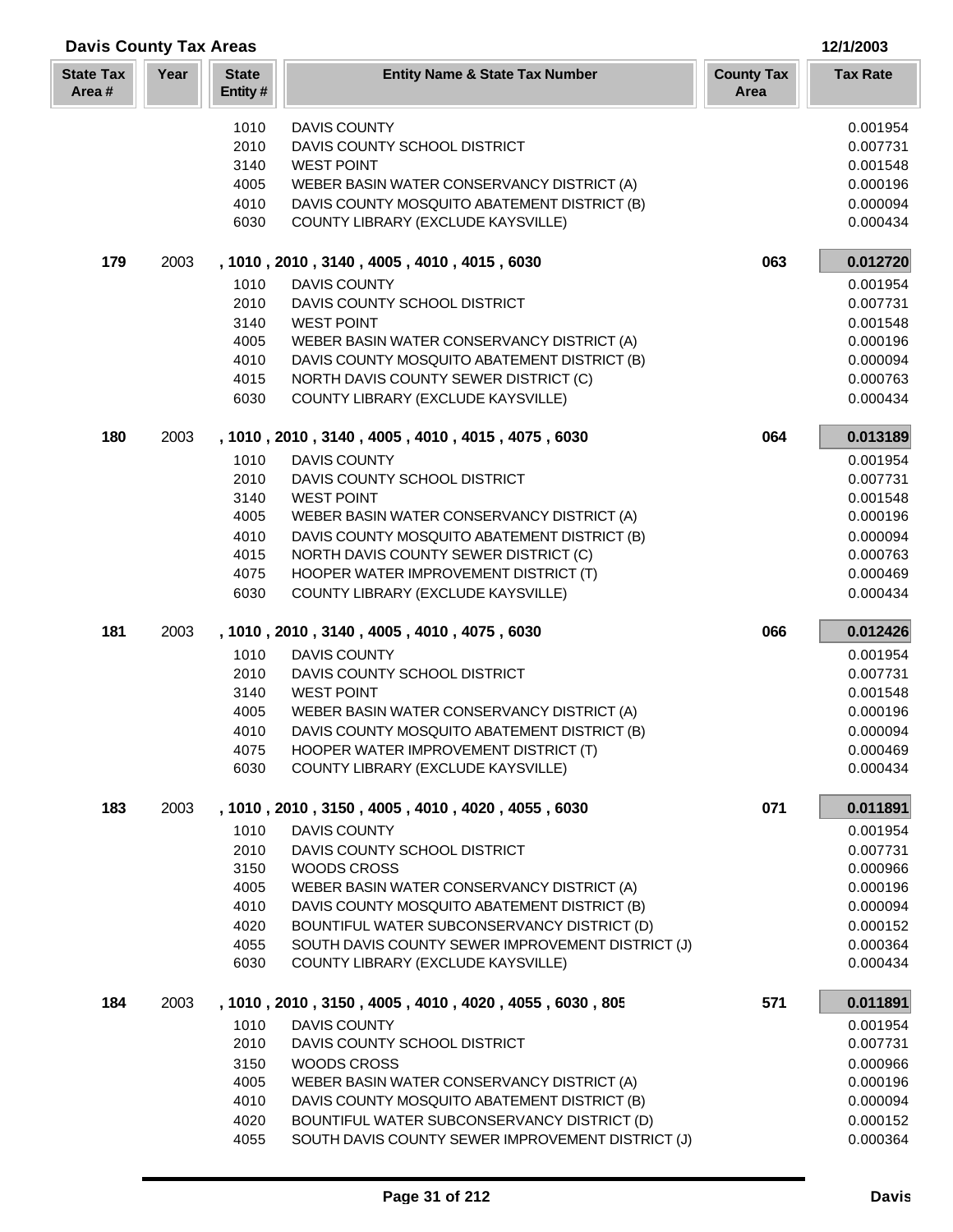| <b>Davis County Tax Areas</b><br>12/1/2003 |      |                         |                                                                                                        |                           |                      |  |
|--------------------------------------------|------|-------------------------|--------------------------------------------------------------------------------------------------------|---------------------------|----------------------|--|
| <b>State Tax</b><br>Area#                  | Year | <b>State</b><br>Entity# | <b>Entity Name &amp; State Tax Number</b>                                                              | <b>County Tax</b><br>Area | <b>Tax Rate</b>      |  |
|                                            |      | 6030                    | COUNTY LIBRARY (EXCLUDE KAYSVILLE)                                                                     |                           | 0.000434             |  |
|                                            |      | 8050                    | WOODS CROSS NEIGHBORHOOD DEVELOPMENT PLAN - (C-1)                                                      |                           | 0.000000             |  |
| 185                                        | 2003 |                         | , 1010, 2010, 3150, 4005, 4010, 4020, 4055, 6030, 806                                                  | 671                       | 0.011891             |  |
|                                            |      | 1010                    | <b>DAVIS COUNTY</b>                                                                                    |                           | 0.001954             |  |
|                                            |      | 2010                    | DAVIS COUNTY SCHOOL DISTRICT                                                                           |                           | 0.007731             |  |
|                                            |      | 3150                    | <b>WOODS CROSS</b>                                                                                     |                           | 0.000966             |  |
|                                            |      | 4005                    | WEBER BASIN WATER CONSERVANCY DISTRICT (A)                                                             |                           | 0.000196             |  |
|                                            |      | 4010<br>4020            | DAVIS COUNTY MOSQUITO ABATEMENT DISTRICT (B)<br>BOUNTIFUL WATER SUBCONSERVANCY DISTRICT (D)            |                           | 0.000094             |  |
|                                            |      | 4055                    | SOUTH DAVIS COUNTY SEWER IMPROVEMENT DISTRICT (J)                                                      |                           | 0.000152<br>0.000364 |  |
|                                            |      | 6030                    | COUNTY LIBRARY (EXCLUDE KAYSVILLE)                                                                     |                           | 0.000434             |  |
|                                            |      | 8060                    | 15TH SOUTH REDEVELOPMENT PROJECT AREA PLAN - WOODS CROSS<br>$CITY - (D-1)$                             |                           | 0.000000             |  |
| 186                                        | 2003 |                         | , 1010, 2010, 3150, 4005, 4010, 4030, 4055, 6030                                                       | 073                       | 0.012057             |  |
|                                            |      | 1010                    | <b>DAVIS COUNTY</b>                                                                                    |                           | 0.001954             |  |
|                                            |      | 2010                    | DAVIS COUNTY SCHOOL DISTRICT                                                                           |                           | 0.007731             |  |
|                                            |      | 3150                    | <b>WOODS CROSS</b>                                                                                     |                           | 0.000966             |  |
|                                            |      | 4005                    | WEBER BASIN WATER CONSERVANCY DISTRICT (A)                                                             |                           | 0.000196             |  |
|                                            |      | 4010                    | DAVIS COUNTY MOSQUITO ABATEMENT DISTRICT (B)                                                           |                           | 0.000094             |  |
|                                            |      | 4030<br>4055            | SOUTH DAVIS COUNTY WATER IMPROVEMENT DISTRICT (E)<br>SOUTH DAVIS COUNTY SEWER IMPROVEMENT DISTRICT (J) |                           | 0.000318<br>0.000364 |  |
|                                            |      | 6030                    | COUNTY LIBRARY (EXCLUDE KAYSVILLE)                                                                     |                           | 0.000434             |  |
| 187                                        | 2003 |                         | , 1010, 2010, 3150, 4005, 4010, 4055, 6030                                                             | 070                       | 0.011739             |  |
|                                            |      | 1010                    | <b>DAVIS COUNTY</b>                                                                                    |                           | 0.001954             |  |
|                                            |      | 2010                    | DAVIS COUNTY SCHOOL DISTRICT                                                                           |                           | 0.007731             |  |
|                                            |      | 3150                    | <b>WOODS CROSS</b>                                                                                     |                           | 0.000966             |  |
|                                            |      | 4005                    | WEBER BASIN WATER CONSERVANCY DISTRICT (A)                                                             |                           | 0.000196             |  |
|                                            |      | 4010<br>4055            | DAVIS COUNTY MOSQUITO ABATEMENT DISTRICT (B)<br>SOUTH DAVIS COUNTY SEWER IMPROVEMENT DISTRICT (J)      |                           | 0.000094<br>0.000364 |  |
|                                            |      | 6030                    | COUNTY LIBRARY (EXCLUDE KAYSVILLE)                                                                     |                           | 0.000434             |  |
| 188                                        | 2003 |                         | , 1010, 2010, 3150, 4005, 4010, 4055, 6030, 8060                                                       | 670                       | 0.011739             |  |
|                                            |      | 1010                    | DAVIS COUNTY                                                                                           |                           | 0.001954             |  |
|                                            |      | 2010                    | DAVIS COUNTY SCHOOL DISTRICT                                                                           |                           | 0.007731             |  |
|                                            |      | 3150                    | WOODS CROSS                                                                                            |                           | 0.000966             |  |
|                                            |      | 4005                    | WEBER BASIN WATER CONSERVANCY DISTRICT (A)                                                             |                           | 0.000196             |  |
|                                            |      | 4010                    | DAVIS COUNTY MOSQUITO ABATEMENT DISTRICT (B)                                                           |                           | 0.000094             |  |
|                                            |      | 4055                    | SOUTH DAVIS COUNTY SEWER IMPROVEMENT DISTRICT (J)                                                      |                           | 0.000364             |  |
|                                            |      | 6030<br>8060            | COUNTY LIBRARY (EXCLUDE KAYSVILLE)<br>15TH SOUTH REDEVELOPMENT PROJECT AREA PLAN - WOODS CROSS         |                           | 0.000434<br>0.000000 |  |
|                                            |      |                         | $CITY - (D-1)$                                                                                         |                           |                      |  |
| 190                                        | 2003 |                         | , 1010, 2010, 4005, 4010, 4015, 4040, 6030                                                             | 081                       | 0.012015             |  |
|                                            |      | 1010                    | <b>DAVIS COUNTY</b>                                                                                    |                           | 0.001954             |  |
|                                            |      | 2010                    | DAVIS COUNTY SCHOOL DISTRICT                                                                           |                           | 0.007731             |  |
|                                            |      | 4005                    | WEBER BASIN WATER CONSERVANCY DISTRICT (A)                                                             |                           | 0.000196             |  |
|                                            |      | 4010                    | DAVIS COUNTY MOSQUITO ABATEMENT DISTRICT (B)                                                           |                           | 0.000094             |  |
|                                            |      | 4015                    | NORTH DAVIS COUNTY SEWER DISTRICT (C)                                                                  |                           | 0.000763             |  |
|                                            |      | 4040                    | DAVIS COUNTY SERVICE AREA #1 (G)                                                                       |                           | 0.000843             |  |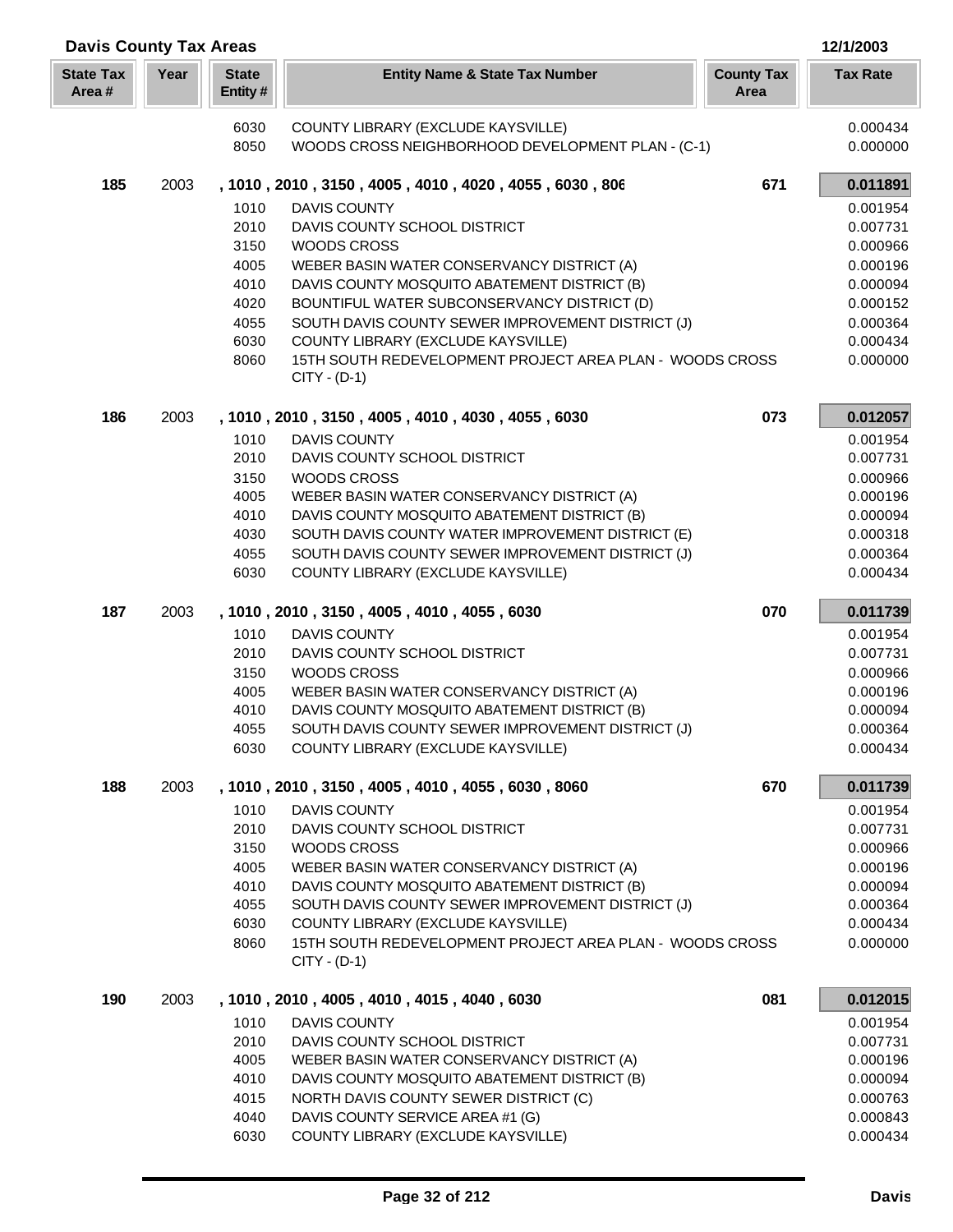| <b>Davis County Tax Areas</b><br>12/1/2003 |      |                         |                                                                                         |                           |                      |  |
|--------------------------------------------|------|-------------------------|-----------------------------------------------------------------------------------------|---------------------------|----------------------|--|
| <b>State Tax</b><br>Area#                  | Year | <b>State</b><br>Entity# | <b>Entity Name &amp; State Tax Number</b>                                               | <b>County Tax</b><br>Area | <b>Tax Rate</b>      |  |
|                                            |      |                         |                                                                                         |                           |                      |  |
| 191                                        | 2003 |                         | , 1010, 2010, 4005, 4010, 4015, 4040, 4060, 6030                                        | 082                       | 0.012015             |  |
|                                            |      | 1010                    | <b>DAVIS COUNTY</b>                                                                     |                           | 0.001954             |  |
|                                            |      | 2010                    | DAVIS COUNTY SCHOOL DISTRICT                                                            |                           | 0.007731             |  |
|                                            |      | 4005                    | WEBER BASIN WATER CONSERVANCY DISTRICT (A)                                              |                           | 0.000196             |  |
|                                            |      | 4010<br>4015            | DAVIS COUNTY MOSQUITO ABATEMENT DISTRICT (B)                                            |                           | 0.000094             |  |
|                                            |      | 4040                    | NORTH DAVIS COUNTY SEWER DISTRICT (C)<br>DAVIS COUNTY SERVICE AREA #1 (G)               |                           | 0.000763<br>0.000843 |  |
|                                            |      | 4060                    | MUTTON HOLLOW IMPROVEMENT DISTRICT (K)                                                  |                           | 0.000000             |  |
|                                            |      | 6030                    | COUNTY LIBRARY (EXCLUDE KAYSVILLE)                                                      |                           | 0.000434             |  |
| 192                                        | 2003 |                         | , 1010, 2010, 4005, 4010, 4015, 4040, 4075, 6030                                        | 083                       | 0.012484             |  |
|                                            |      | 1010                    | <b>DAVIS COUNTY</b>                                                                     |                           | 0.001954             |  |
|                                            |      | 2010                    | DAVIS COUNTY SCHOOL DISTRICT                                                            |                           | 0.007731             |  |
|                                            |      | 4005                    | WEBER BASIN WATER CONSERVANCY DISTRICT (A)                                              |                           | 0.000196             |  |
|                                            |      | 4010                    | DAVIS COUNTY MOSQUITO ABATEMENT DISTRICT (B)                                            |                           | 0.000094             |  |
|                                            |      | 4015                    | NORTH DAVIS COUNTY SEWER DISTRICT (C)                                                   |                           | 0.000763             |  |
|                                            |      | 4040                    | DAVIS COUNTY SERVICE AREA #1 (G)                                                        |                           | 0.000843             |  |
|                                            |      | 4075                    | HOOPER WATER IMPROVEMENT DISTRICT (T)                                                   |                           | 0.000469             |  |
|                                            |      | 6030                    | COUNTY LIBRARY (EXCLUDE KAYSVILLE)                                                      |                           | 0.000434             |  |
| 194                                        | 2003 |                         | , 1010, 2010, 4005, 4010, 4020, 4040, 6030                                              | 084                       | 0.011404             |  |
|                                            |      | 1010                    | <b>DAVIS COUNTY</b>                                                                     |                           | 0.001954             |  |
|                                            |      | 2010                    | DAVIS COUNTY SCHOOL DISTRICT                                                            |                           | 0.007731             |  |
|                                            |      | 4005                    | WEBER BASIN WATER CONSERVANCY DISTRICT (A)                                              |                           | 0.000196             |  |
|                                            |      | 4010                    | DAVIS COUNTY MOSQUITO ABATEMENT DISTRICT (B)                                            |                           | 0.000094             |  |
|                                            |      | 4020                    | BOUNTIFUL WATER SUBCONSERVANCY DISTRICT (D)                                             |                           | 0.000152             |  |
|                                            |      | 4040<br>6030            | DAVIS COUNTY SERVICE AREA #1 (G)<br>COUNTY LIBRARY (EXCLUDE KAYSVILLE)                  |                           | 0.000843<br>0.000434 |  |
|                                            |      |                         |                                                                                         |                           |                      |  |
| 195                                        | 2003 |                         | , 1010, 2010, 4005, 4010, 4020, 4040, 4055, 6030                                        | 085                       | 0.011768             |  |
|                                            |      | 1010                    | DAVIS COUNTY                                                                            |                           | 0.001954             |  |
|                                            |      | 2010<br>4005            | DAVIS COUNTY SCHOOL DISTRICT<br>WEBER BASIN WATER CONSERVANCY DISTRICT (A)              |                           | 0.007731<br>0.000196 |  |
|                                            |      | 4010                    | DAVIS COUNTY MOSQUITO ABATEMENT DISTRICT (B)                                            |                           | 0.000094             |  |
|                                            |      | 4020                    | BOUNTIFUL WATER SUBCONSERVANCY DISTRICT (D)                                             |                           | 0.000152             |  |
|                                            |      | 4040                    | DAVIS COUNTY SERVICE AREA #1 (G)                                                        |                           | 0.000843             |  |
|                                            |      | 4055                    | SOUTH DAVIS COUNTY SEWER IMPROVEMENT DISTRICT (J)                                       |                           | 0.000364             |  |
|                                            |      | 6030                    | COUNTY LIBRARY (EXCLUDE KAYSVILLE)                                                      |                           | 0.000434             |  |
| 196                                        | 2003 |                         | , 1010, 2010, 4005, 4010, 4030, 4040, 4055, 6030                                        | 087                       | 0.011934             |  |
|                                            |      | 1010                    | DAVIS COUNTY                                                                            |                           | 0.001954             |  |
|                                            |      | 2010                    | DAVIS COUNTY SCHOOL DISTRICT                                                            |                           | 0.007731             |  |
|                                            |      | 4005                    | WEBER BASIN WATER CONSERVANCY DISTRICT (A)                                              |                           | 0.000196             |  |
|                                            |      | 4010                    | DAVIS COUNTY MOSQUITO ABATEMENT DISTRICT (B)                                            |                           | 0.000094             |  |
|                                            |      | 4030                    | SOUTH DAVIS COUNTY WATER IMPROVEMENT DISTRICT (E)                                       |                           | 0.000318             |  |
|                                            |      | 4040                    | DAVIS COUNTY SERVICE AREA #1 (G)                                                        |                           | 0.000843             |  |
|                                            |      | 4055<br>6030            | SOUTH DAVIS COUNTY SEWER IMPROVEMENT DISTRICT (J)<br>COUNTY LIBRARY (EXCLUDE KAYSVILLE) |                           | 0.000364<br>0.000434 |  |
|                                            |      |                         |                                                                                         |                           |                      |  |
| 197                                        | 2003 |                         | , 1010, 2010, 4005, 4010, 4040, 6030                                                    | 088                       | 0.011252             |  |
|                                            |      | 1010                    | DAVIS COUNTY                                                                            |                           | 0.001954             |  |
|                                            |      | 2010                    | DAVIS COUNTY SCHOOL DISTRICT                                                            |                           | 0.007731             |  |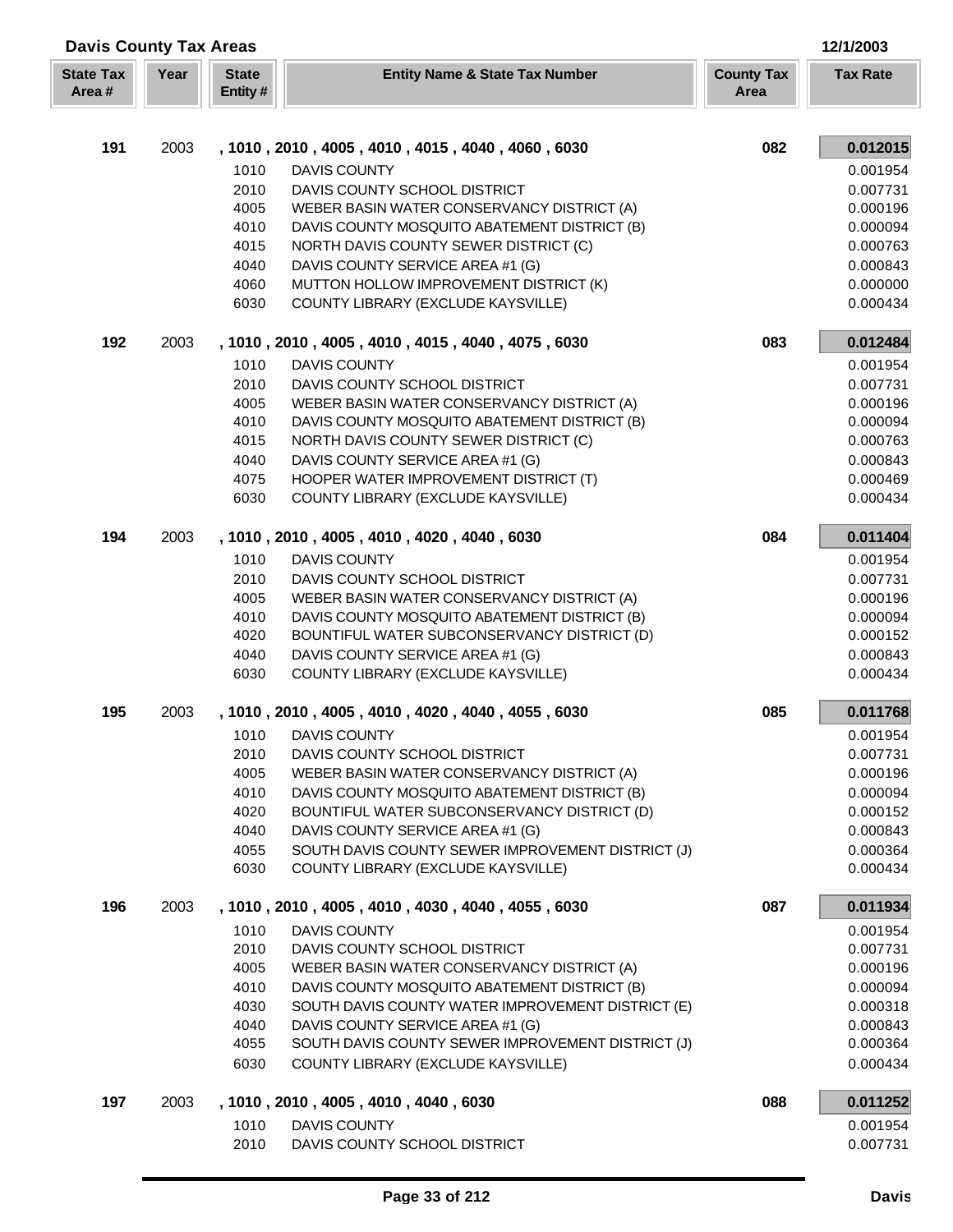| <b>Davis County Tax Areas</b> |      |                         |                                                                                            |                           | 12/1/2003            |  |
|-------------------------------|------|-------------------------|--------------------------------------------------------------------------------------------|---------------------------|----------------------|--|
| <b>State Tax</b><br>Area#     | Year | <b>State</b><br>Entity# | <b>Entity Name &amp; State Tax Number</b>                                                  | <b>County Tax</b><br>Area | <b>Tax Rate</b>      |  |
|                               |      | 4005                    | WEBER BASIN WATER CONSERVANCY DISTRICT (A)                                                 |                           | 0.000196             |  |
|                               |      | 4010                    | DAVIS COUNTY MOSQUITO ABATEMENT DISTRICT (B)                                               |                           | 0.000094             |  |
|                               |      | 4040                    | DAVIS COUNTY SERVICE AREA #1 (G)                                                           |                           | 0.000843             |  |
|                               |      | 6030                    | COUNTY LIBRARY (EXCLUDE KAYSVILLE)                                                         |                           | 0.000434             |  |
| 198                           | 2003 |                         | , 1010, 2010, 4005, 4010, 4040, 4050, 6030                                                 | 077                       | 0.011527             |  |
|                               |      | 1010                    | <b>DAVIS COUNTY</b>                                                                        |                           | 0.001954             |  |
|                               |      | 2010                    | DAVIS COUNTY SCHOOL DISTRICT                                                               |                           | 0.007731             |  |
|                               |      | 4005                    | WEBER BASIN WATER CONSERVANCY DISTRICT (A)                                                 |                           | 0.000196             |  |
|                               |      | 4010                    | DAVIS COUNTY MOSQUITO ABATEMENT DISTRICT (B)                                               |                           | 0.000094             |  |
|                               |      | 4040                    | DAVIS COUNTY SERVICE AREA #1 (G)                                                           |                           | 0.000843             |  |
|                               |      | 4050                    | CENTRAL DAVIS COUNTY SEWER DISTRICT (H)                                                    |                           | 0.000275             |  |
|                               |      | 6030                    | COUNTY LIBRARY (EXCLUDE KAYSVILLE)                                                         |                           | 0.000434             |  |
| 199                           | 2003 |                         | , 1010, 2010, 4005, 4010, 4040, 4050, 4070, 6030                                           | 090                       | 0.012054             |  |
|                               |      | 1010                    | <b>DAVIS COUNTY</b>                                                                        |                           | 0.001954             |  |
|                               |      | 2010                    | DAVIS COUNTY SCHOOL DISTRICT                                                               |                           | 0.007731             |  |
|                               |      | 4005                    | WEBER BASIN WATER CONSERVANCY DISTRICT (A)                                                 |                           | 0.000196             |  |
|                               |      | 4010                    | DAVIS COUNTY MOSQUITO ABATEMENT DISTRICT (B)                                               |                           | 0.000094             |  |
|                               |      | 4040<br>4050            | DAVIS COUNTY SERVICE AREA #1 (G)<br>CENTRAL DAVIS COUNTY SEWER DISTRICT (H)                |                           | 0.000843<br>0.000275 |  |
|                               |      | 4070                    | FARMINGTON AREA PRESSURIZED IRRIGATION DISTRICT (L)                                        |                           | 0.000527             |  |
|                               |      | 6030                    | COUNTY LIBRARY (EXCLUDE KAYSVILLE)                                                         |                           | 0.000434             |  |
| 200                           | 2003 |                         | , 1010, 2010, 4005, 4010, 4040, 4055, 6030                                                 | 078                       | 0.011616             |  |
|                               |      | 1010                    | <b>DAVIS COUNTY</b>                                                                        |                           | 0.001954             |  |
|                               |      | 2010                    | DAVIS COUNTY SCHOOL DISTRICT                                                               |                           | 0.007731             |  |
|                               |      | 4005                    | WEBER BASIN WATER CONSERVANCY DISTRICT (A)                                                 |                           | 0.000196             |  |
|                               |      | 4010                    | DAVIS COUNTY MOSQUITO ABATEMENT DISTRICT (B)                                               |                           | 0.000094             |  |
|                               |      | 4040                    | DAVIS COUNTY SERVICE AREA #1 (G)                                                           |                           | 0.000843             |  |
|                               |      | 4055                    | SOUTH DAVIS COUNTY SEWER IMPROVEMENT DISTRICT (J)                                          |                           | 0.000364             |  |
|                               |      | 6030                    | COUNTY LIBRARY (EXCLUDE KAYSVILLE)                                                         |                           | 0.000434             |  |
| 202                           | 2003 |                         | , 1010, 2010, 4005, 4010, 4040, 4075, 6030                                                 | 080                       | 0.011721             |  |
|                               |      | 1010                    | <b>DAVIS COUNTY</b>                                                                        |                           | 0.001954             |  |
|                               |      | 2010                    | DAVIS COUNTY SCHOOL DISTRICT                                                               |                           | 0.007731             |  |
|                               |      | 4005                    | WEBER BASIN WATER CONSERVANCY DISTRICT (A)                                                 |                           | 0.000196             |  |
|                               |      | 4010                    | DAVIS COUNTY MOSQUITO ABATEMENT DISTRICT (B)                                               |                           | 0.000094             |  |
|                               |      | 4040                    | DAVIS COUNTY SERVICE AREA #1 (G)                                                           |                           | 0.000843             |  |
|                               |      | 4075                    | HOOPER WATER IMPROVEMENT DISTRICT (T)                                                      |                           | 0.000469             |  |
|                               |      | 6030                    | COUNTY LIBRARY (EXCLUDE KAYSVILLE)                                                         |                           | 0.000434             |  |
| 203                           | 2003 |                         | , 1010, 2010, 4005, 4010, 4055, 6030                                                       | 079                       | 0.010773             |  |
|                               |      | 1010                    | <b>DAVIS COUNTY</b>                                                                        |                           | 0.001954             |  |
|                               |      | 2010<br>4005            | DAVIS COUNTY SCHOOL DISTRICT                                                               |                           | 0.007731<br>0.000196 |  |
|                               |      | 4010                    | WEBER BASIN WATER CONSERVANCY DISTRICT (A)<br>DAVIS COUNTY MOSQUITO ABATEMENT DISTRICT (B) |                           | 0.000094             |  |
|                               |      | 4055                    | SOUTH DAVIS COUNTY SEWER IMPROVEMENT DISTRICT (J)                                          |                           | 0.000364             |  |
|                               |      | 6030                    | COUNTY LIBRARY (EXCLUDE KAYSVILLE)                                                         |                           | 0.000434             |  |
| 204                           | 2003 |                         | , 1010, 2010, 6030                                                                         | 091                       | 0.010119             |  |
|                               |      | 1010                    | <b>DAVIS COUNTY</b>                                                                        |                           | 0.001954             |  |
|                               |      | 2010                    | DAVIS COUNTY SCHOOL DISTRICT                                                               |                           | 0.007731             |  |
|                               |      |                         |                                                                                            |                           |                      |  |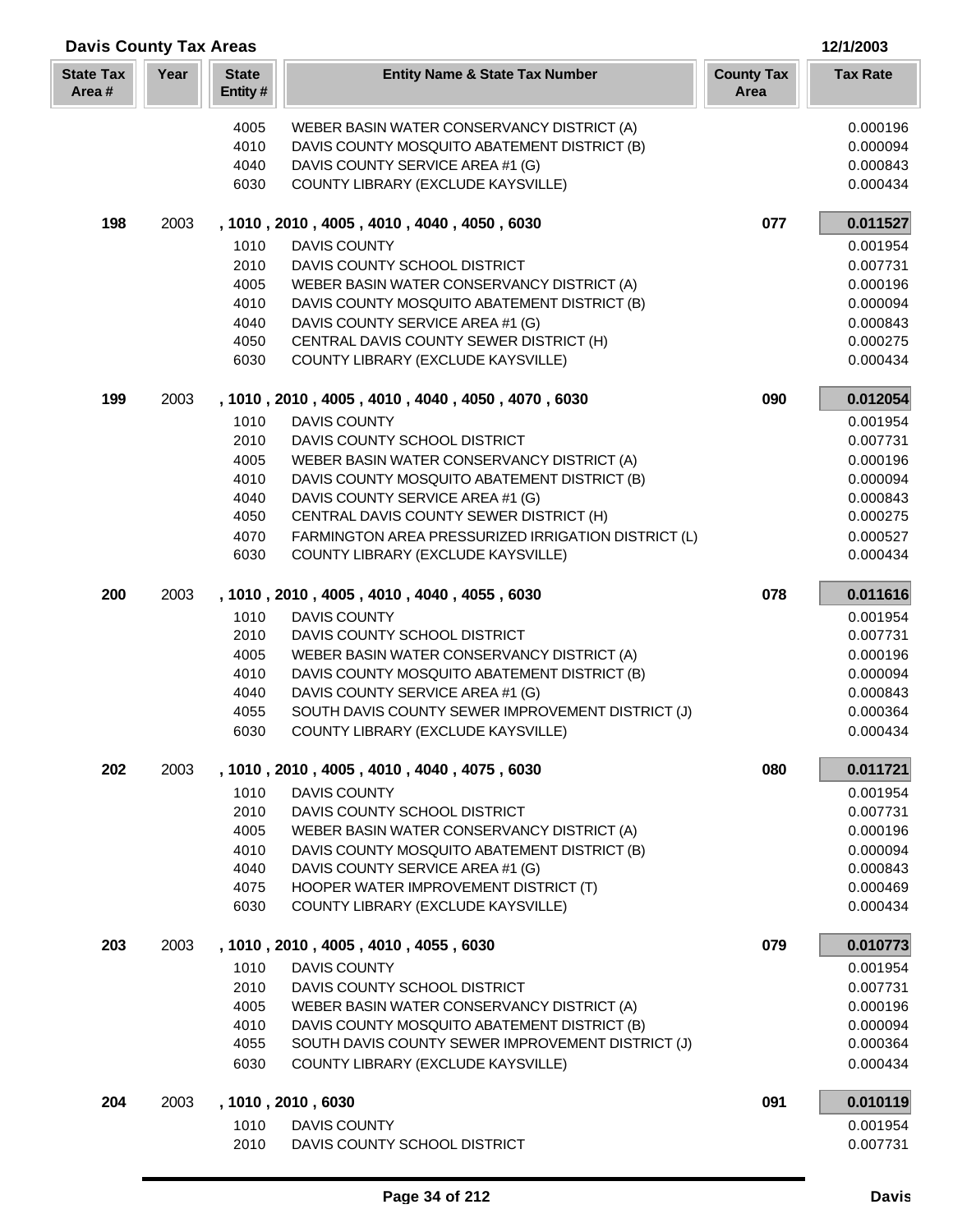| <b>Davis County Tax Areas</b> |      |                         |                                                                                                  |                           | 12/1/2003            |
|-------------------------------|------|-------------------------|--------------------------------------------------------------------------------------------------|---------------------------|----------------------|
| <b>State Tax</b><br>Area#     | Year | <b>State</b><br>Entity# | <b>Entity Name &amp; State Tax Number</b>                                                        | <b>County Tax</b><br>Area | <b>Tax Rate</b>      |
|                               |      | 6030                    | COUNTY LIBRARY (EXCLUDE KAYSVILLE)                                                               |                           | 0.000434             |
| 1024                          | 2003 |                         | , 1010, 2010, 3150, 4005, 4010, 4055, 6030, 8050                                                 | 570                       | 0.011739             |
|                               |      | 1010                    | <b>DAVIS COUNTY</b>                                                                              |                           | 0.001954             |
|                               |      | 2010                    | DAVIS COUNTY SCHOOL DISTRICT                                                                     |                           | 0.007731             |
|                               |      | 3150                    | <b>WOODS CROSS</b>                                                                               |                           | 0.000966             |
|                               |      | 4005                    | WEBER BASIN WATER CONSERVANCY DISTRICT (A)                                                       |                           | 0.000196             |
|                               |      | 4010                    | DAVIS COUNTY MOSQUITO ABATEMENT DISTRICT (B)                                                     |                           | 0.000094             |
|                               |      | 4055                    | SOUTH DAVIS COUNTY SEWER IMPROVEMENT DISTRICT (J)                                                |                           | 0.000364             |
|                               |      | 6030                    | COUNTY LIBRARY (EXCLUDE KAYSVILLE)                                                               |                           | 0.000434             |
|                               |      | 8050                    | WOODS CROSS NEIGHBORHOOD DEVELOPMENT PLAN - (C-1)                                                |                           | 0.000000             |
| 2077                          | 2003 |                         | , 1010, 2010, 3150, 4005, 4010, 4055, 6030, 8061                                                 | 770                       | 0.011739             |
|                               |      | 1010                    | <b>DAVIS COUNTY</b>                                                                              |                           | 0.001954             |
|                               |      | 2010                    | DAVIS COUNTY SCHOOL DISTRICT                                                                     |                           | 0.007731             |
|                               |      | 3150                    | <b>WOODS CROSS</b>                                                                               |                           | 0.000966             |
|                               |      | 4005                    | WEBER BASIN WATER CONSERVANCY DISTRICT (A)                                                       |                           | 0.000196             |
|                               |      | 4010                    | DAVIS COUNTY MOSQUITO ABATEMENT DISTRICT (B)                                                     |                           | 0.000094             |
|                               |      | 4055                    | SOUTH DAVIS COUNTY SEWER IMPROVEMENT DISTRICT (J)                                                |                           | 0.000364             |
|                               |      | 6030                    | COUNTY LIBRARY (EXCLUDE KAYSVILLE)                                                               |                           | 0.000434             |
|                               |      | 8061                    | 5TH SOUTH REDEVELOPMENT PLAN - WOODS CROSS - (D-2)                                               |                           | 0.000000             |
| 2775                          | 2003 |                         | , 1010, 2010, 3010, 4005, 4010, 4030, 4055, 6030                                                 | 005                       | 0.012314             |
|                               |      | 1010                    | <b>DAVIS COUNTY</b>                                                                              |                           | 0.001954             |
|                               |      | 2010                    | DAVIS COUNTY SCHOOL DISTRICT                                                                     |                           | 0.007731             |
|                               |      | 3010                    | <b>BOUNTIFUL</b>                                                                                 |                           | 0.001223             |
|                               |      | 4005                    | WEBER BASIN WATER CONSERVANCY DISTRICT (A)                                                       |                           | 0.000196             |
|                               |      | 4010                    | DAVIS COUNTY MOSQUITO ABATEMENT DISTRICT (B)                                                     |                           | 0.000094             |
|                               |      | 4030                    | SOUTH DAVIS COUNTY WATER IMPROVEMENT DISTRICT (E)                                                |                           | 0.000318             |
|                               |      | 4055                    | SOUTH DAVIS COUNTY SEWER IMPROVEMENT DISTRICT (J)                                                |                           | 0.000364             |
|                               |      | 6030                    | COUNTY LIBRARY (EXCLUDE KAYSVILLE)                                                               |                           | 0.000434             |
| 2785                          | 2003 |                         | , 1010, 2010, 3110, 4005, 4010, 4015, 6020, 6030, 808                                            | 551                       | 0.012584             |
|                               |      | 1010                    | <b>DAVIS COUNTY</b>                                                                              |                           | 0.001954             |
|                               |      | 2010                    | DAVIS COUNTY SCHOOL DISTRICT                                                                     |                           | 0.007731             |
|                               |      | 3110                    | <b>SUNSET</b>                                                                                    |                           | 0.001158             |
|                               |      | 4005                    | WEBER BASIN WATER CONSERVANCY DISTRICT (A)                                                       |                           | 0.000196             |
|                               |      | 4010                    | DAVIS COUNTY MOSQUITO ABATEMENT DISTRICT (B)                                                     |                           | 0.000094             |
|                               |      | 4015                    | NORTH DAVIS COUNTY SEWER DISTRICT (C)                                                            |                           | 0.000763             |
|                               |      | 6020                    | WEBER BASIN WATER CONSERVANCY DISTRICT (SUNSET ONLY)                                             |                           | 0.000254             |
|                               |      | 6030                    | COUNTY LIBRARY (EXCLUDE KAYSVILLE)                                                               |                           | 0.000434             |
|                               |      | 8080                    | SUNSET CITY NEIGH. DEV. PROJECT (F-1)                                                            |                           | 0.000000             |
| 2786                          | 2003 |                         | , 1010, 2010, 3150, 4005, 4010, 4020, 4030, 4055, 603                                            | 072                       | 0.012209             |
|                               |      | 1010                    | <b>DAVIS COUNTY</b>                                                                              |                           | 0.001954             |
|                               |      | 2010                    | DAVIS COUNTY SCHOOL DISTRICT                                                                     |                           | 0.007731             |
|                               |      | 3150                    | <b>WOODS CROSS</b>                                                                               |                           | 0.000966             |
|                               |      | 4005                    | WEBER BASIN WATER CONSERVANCY DISTRICT (A)                                                       |                           | 0.000196             |
|                               |      | 4010                    | DAVIS COUNTY MOSQUITO ABATEMENT DISTRICT (B)                                                     |                           | 0.000094             |
|                               |      | 4020<br>4030            | BOUNTIFUL WATER SUBCONSERVANCY DISTRICT (D)<br>SOUTH DAVIS COUNTY WATER IMPROVEMENT DISTRICT (E) |                           | 0.000152<br>0.000318 |
|                               |      | 4055                    | SOUTH DAVIS COUNTY SEWER IMPROVEMENT DISTRICT (J)                                                |                           | 0.000364             |
|                               |      | 6030                    | COUNTY LIBRARY (EXCLUDE KAYSVILLE)                                                               |                           | 0.000434             |
|                               |      |                         |                                                                                                  |                           |                      |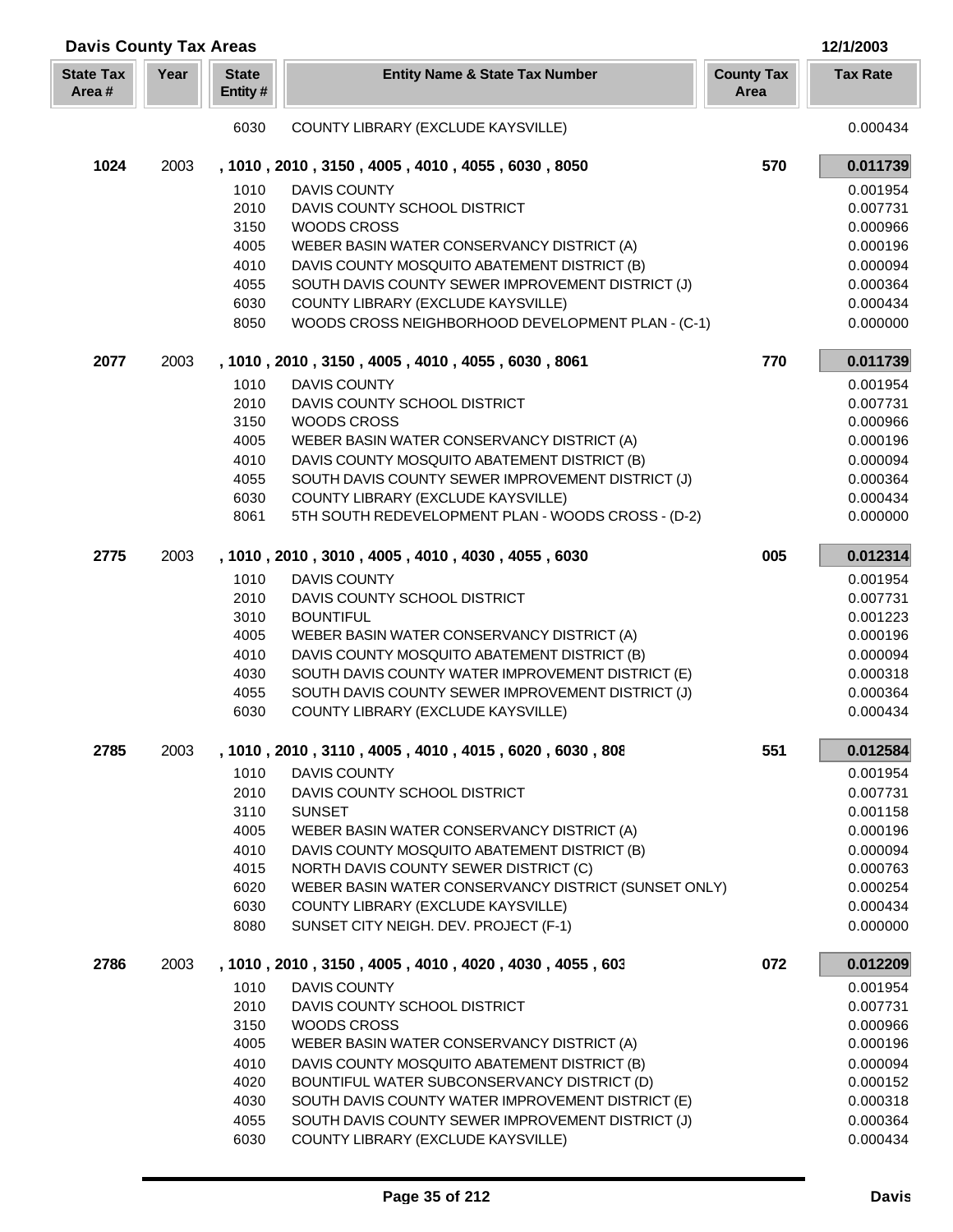| <b>Davis County Tax Areas</b> |      |                          |                                                               |                                  |                 |
|-------------------------------|------|--------------------------|---------------------------------------------------------------|----------------------------------|-----------------|
| <b>State Tax</b><br>Area#     | Year | <b>State</b><br>Entity # | <b>Entity Name &amp; State Tax Number</b>                     | <b>County Tax</b><br><b>Area</b> | <b>Tax Rate</b> |
|                               |      |                          |                                                               |                                  |                 |
| 2788                          | 2003 |                          | , 1010, 2010, 3150, 4005, 4010, 4030, 4055, 6030, 806         | 573                              | 0.012057        |
|                               |      | 1010                     | <b>DAVIS COUNTY</b>                                           |                                  | 0.001954        |
|                               |      | 2010                     | DAVIS COUNTY SCHOOL DISTRICT                                  |                                  | 0.007731        |
|                               |      | 3150                     | <b>WOODS CROSS</b>                                            |                                  | 0.000966        |
|                               |      | 4005                     | WEBER BASIN WATER CONSERVANCY DISTRICT (A)                    |                                  | 0.000196        |
|                               |      | 4010                     | DAVIS COUNTY MOSQUITO ABATEMENT DISTRICT (B)                  |                                  | 0.000094        |
|                               |      | 4030                     | SOUTH DAVIS COUNTY WATER IMPROVEMENT DISTRICT (E)             |                                  | 0.000318        |
|                               |      | 4055                     | SOUTH DAVIS COUNTY SEWER IMPROVEMENT DISTRICT (J)             |                                  | 0.000364        |
|                               |      | 6030                     | COUNTY LIBRARY (EXCLUDE KAYSVILLE)                            |                                  | 0.000434        |
|                               |      | 8061                     | 5TH SOUTH REDEVELOPMENT PLAN - WOODS CROSS - (D-2)            |                                  | 0.000000        |
| 2823                          | 2003 |                          | , 1010, 2010, 3100, 4005, 4010, 4080, 6030                    | 050                              | 0.012195        |
|                               |      | 1010                     | <b>DAVIS COUNTY</b>                                           |                                  | 0.001954        |
|                               |      | 2010                     | DAVIS COUNTY SCHOOL DISTRICT                                  |                                  | 0.007731        |
|                               |      | 3100                     | <b>SOUTH WEBER</b>                                            |                                  | 0.001189        |
|                               |      | 4005                     | WEBER BASIN WATER CONSERVANCY DISTRICT (A)                    |                                  | 0.000196        |
|                               |      | 4010                     | DAVIS COUNTY MOSQUITO ABATEMENT DISTRICT (B)                  |                                  | 0.000094        |
|                               |      | 4080                     | SOUTH WEBER WATER IMPROVEMENT DISTRICT (U)                    |                                  | 0.000597        |
|                               |      | 6030                     | COUNTY LIBRARY (EXCLUDE KAYSVILLE)                            |                                  | 0.000434        |
| 2848                          | 2003 |                          | , 1010, 2010, 3090, 4005, 4010, 4030, 4055, 6021, 603         | 045                              | 0.012718        |
|                               |      | 1010                     | <b>DAVIS COUNTY</b>                                           |                                  | 0.001954        |
|                               |      | 2010                     | DAVIS COUNTY SCHOOL DISTRICT                                  |                                  | 0.007731        |
|                               |      | 3090                     | NORTH SALT LAKE                                               |                                  | 0.001627        |
|                               |      | 4005                     | WEBER BASIN WATER CONSERVANCY DISTRICT (A)                    |                                  | 0.000196        |
|                               |      | 4010                     | DAVIS COUNTY MOSQUITO ABATEMENT DISTRICT (B)                  |                                  | 0.000094        |
|                               |      | 4030                     | SOUTH DAVIS COUNTY WATER IMPROVEMENT DISTRICT (E)             |                                  | 0.000318        |
|                               |      | 4055                     | SOUTH DAVIS COUNTY SEWER IMPROVEMENT DISTRICT (J)             |                                  | 0.000364        |
|                               |      | 6021                     | WEBER BASIN WATER CONSERVANCY DISTRICT (NORTH SALT LAKE ONLY) |                                  | 0.000000        |
|                               |      | 6030                     | COUNTY LIBRARY (EXCLUDE KAYSVILLE)                            |                                  | 0.000434        |
| 3013                          | 2003 |                          | , 1010, 2010, 3050, 4005, 4010, 4050, 4070, 6030, 812         | 624                              | 0.013654        |
|                               |      | 1010                     | <b>DAVIS COUNTY</b>                                           |                                  | 0.001954        |
|                               |      | 2010                     | DAVIS COUNTY SCHOOL DISTRICT                                  |                                  | 0.007731        |
|                               |      | 3050                     | <b>FARMINGTON</b>                                             |                                  | 0.002443        |
|                               |      | 4005                     | WEBER BASIN WATER CONSERVANCY DISTRICT (A)                    |                                  | 0.000196        |
|                               |      | 4010                     | DAVIS COUNTY MOSQUITO ABATEMENT DISTRICT (B)                  |                                  | 0.000094        |
|                               |      | 4050                     | CENTRAL DAVIS COUNTY SEWER DISTRICT (H)                       |                                  | 0.000275        |
|                               |      | 4070                     | FARMINGTON AREA PRESSURIZED IRRIGATION DISTRICT (L)           |                                  | 0.000527        |
|                               |      | 6030                     | COUNTY LIBRARY (EXCLUDE KAYSVILLE)                            |                                  | 0.000434        |
|                               |      | 8121                     | FARMINGTON DOWNTOWN REDEVELOPMENT PROJECT AREA (J-2)          |                                  | 0.000000        |
| 3052                          | 2003 |                          | , 1010, 2010, 3120, 4005, 4010, 4015, 4075, 6030              | 55                               | 0.012688        |
|                               |      | 1010                     | <b>DAVIS COUNTY</b>                                           |                                  | 0.001954        |
|                               |      | 2010                     | DAVIS COUNTY SCHOOL DISTRICT                                  |                                  | 0.007731        |
|                               |      | 3120                     | <b>SYRACUSE</b>                                               |                                  | 0.001047        |
|                               |      | 4005                     | WEBER BASIN WATER CONSERVANCY DISTRICT (A)                    |                                  | 0.000196        |
|                               |      | 4010                     | DAVIS COUNTY MOSQUITO ABATEMENT DISTRICT (B)                  |                                  | 0.000094        |
|                               |      | 4015                     | NORTH DAVIS COUNTY SEWER DISTRICT (C)                         |                                  | 0.000763        |
|                               |      | 4075                     | HOOPER WATER IMPROVEMENT DISTRICT (T)                         |                                  | 0.000469        |
|                               |      | 6030                     | COUNTY LIBRARY (EXCLUDE KAYSVILLE)                            |                                  | 0.000434        |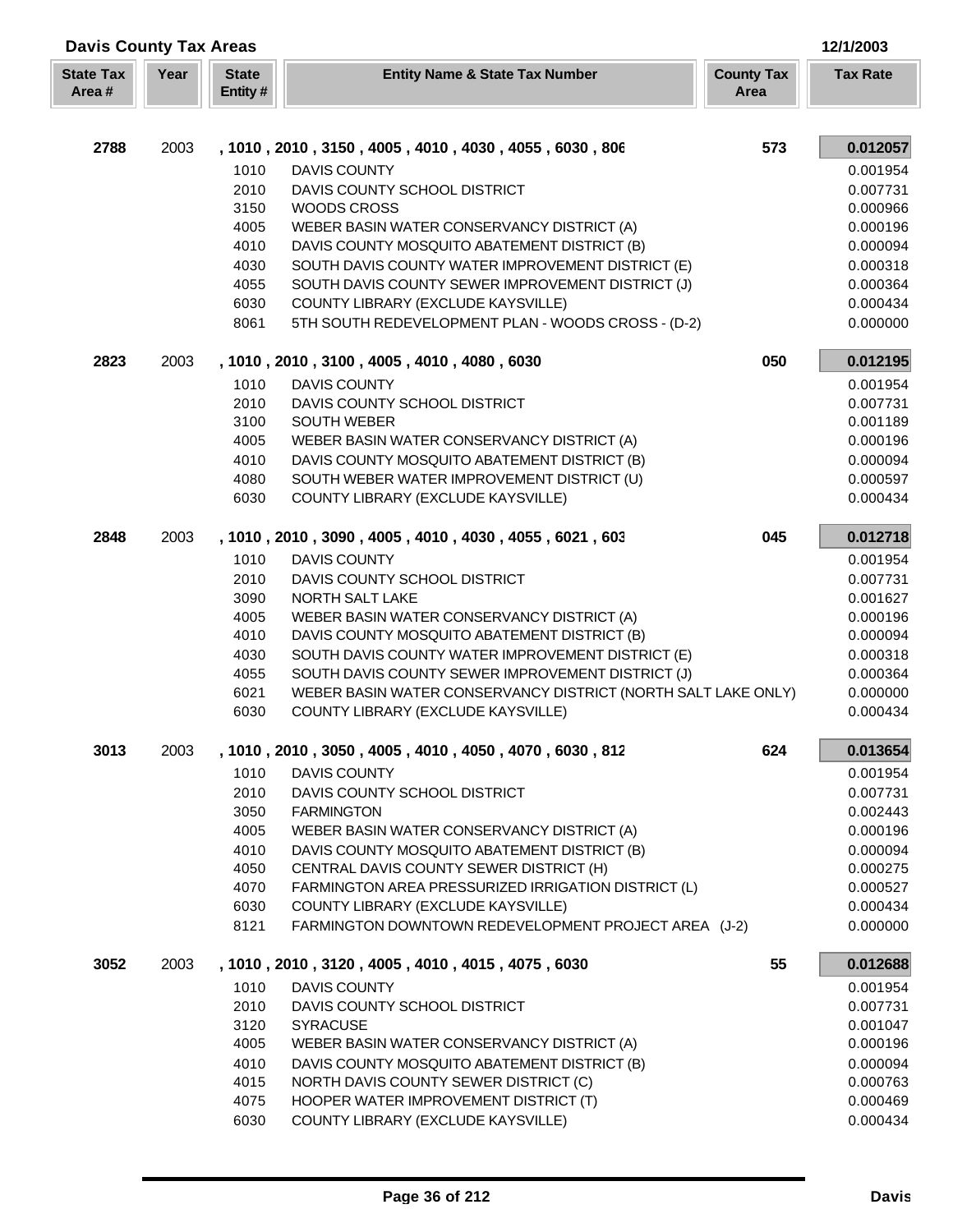| <b>Davis County Tax Areas</b> |      |                         |                                                              |                           | 12/1/2003       |
|-------------------------------|------|-------------------------|--------------------------------------------------------------|---------------------------|-----------------|
| <b>State Tax</b><br>Area#     | Year | <b>State</b><br>Entity# | <b>Entity Name &amp; State Tax Number</b>                    | <b>County Tax</b><br>Area | <b>Tax Rate</b> |
| 3066                          | 2003 |                         | , 1010, 2010, 4005, 4010, 4040, 4073, 6030                   | 092                       | 0.011826        |
|                               |      | 1010                    | <b>DAVIS COUNTY</b>                                          |                           | 0.001954        |
|                               |      | 2010                    | DAVIS COUNTY SCHOOL DISTRICT                                 |                           | 0.007731        |
|                               |      | 4005                    | WEBER BASIN WATER CONSERVANCY DISTRICT (A)                   |                           | 0.000196        |
|                               |      | 4010                    | DAVIS COUNTY MOSQUITO ABATEMENT DISTRICT (B)                 |                           | 0.000094        |
|                               |      | 4040                    | DAVIS COUNTY SERVICE AREA #1 (G)                             |                           | 0.000843        |
|                               |      | 4073                    | CENTRAL WEBER SEWER IMPROVEMENT DISTRICT (N)                 |                           | 0.000574        |
|                               |      | 6030                    | COUNTY LIBRARY (EXCLUDE KAYSVILLE)                           |                           | 0.000434        |
| 3356                          | 2003 |                         | , 1010, 2010, 3080, 4005, 4010, 4015, 6030, 8140             | 539                       | 0.013333        |
|                               |      | 1010                    | <b>DAVIS COUNTY</b>                                          |                           | 0.001954        |
|                               |      | 2010                    | DAVIS COUNTY SCHOOL DISTRICT                                 |                           | 0.007731        |
|                               |      | 3080                    | <b>LAYTON</b>                                                |                           | 0.002161        |
|                               |      | 4005                    | WEBER BASIN WATER CONSERVANCY DISTRICT (A)                   |                           | 0.000196        |
|                               |      | 4010                    | DAVIS COUNTY MOSQUITO ABATEMENT DISTRICT (B)                 |                           | 0.000094        |
|                               |      | 4015                    | NORTH DAVIS COUNTY SEWER DISTRICT (C)                        |                           | 0.000763        |
|                               |      | 6030                    | COUNTY LIBRARY (EXCLUDE KAYSVILLE)                           |                           | 0.000434        |
|                               |      | 8140                    | SOUTH MAIN/SOUTH FORT LANE REDEVELOPMENT PROJECT (L-1)       |                           | 0.000000        |
| 3357                          | 2003 |                         | , 1010, 2010, 3030, 4005, 4010, 4015, 6030, 8074             | 013                       | 0.014088        |
|                               |      | 1010                    | <b>DAVIS COUNTY</b>                                          |                           | 0.001954        |
|                               |      | 2010                    | DAVIS COUNTY SCHOOL DISTRICT                                 |                           | 0.007731        |
|                               |      | 3030                    | <b>CLEARFIELD</b>                                            |                           | 0.002916        |
|                               |      | 4005                    | WEBER BASIN WATER CONSERVANCY DISTRICT (A)                   |                           | 0.000196        |
|                               |      | 4010                    | DAVIS COUNTY MOSQUITO ABATEMENT DISTRICT (B)                 |                           | 0.000094        |
|                               |      | 4015                    | NORTH DAVIS COUNTY SEWER DISTRICT (C)                        |                           | 0.000763        |
|                               |      | 6030                    | COUNTY LIBRARY (EXCLUDE KAYSVILLE)                           |                           | 0.000434        |
|                               |      | 8074                    | COWLEY/ADAMS ECONOMIC DEVELOPMENT AREA (E-5)                 |                           | 0.000000        |
| 3358                          | 2003 |                         | , 1010, 2010, 3030, 4005, 4010, 4015, 6030, 8073             | 013                       | 0.014088        |
|                               |      | 1010                    | DAVIS COUNTY                                                 |                           | 0.001954        |
|                               |      | 2010                    | DAVIS COUNTY SCHOOL DISTRICT                                 |                           | 0.007731        |
|                               |      | 3030                    | <b>CLEARFIELD</b>                                            |                           | 0.002916        |
|                               |      | 4005                    | WEBER BASIN WATER CONSERVANCY DISTRICT (A)                   |                           | 0.000196        |
|                               |      | 4010                    | DAVIS COUNTY MOSQUITO ABATEMENT DISTRICT (B)                 |                           | 0.000094        |
|                               |      | 4015                    | NORTH DAVIS COUNTY SEWER DISTRICT (C)                        |                           | 0.000763        |
|                               |      | 6030                    | COUNTY LIBRARY (EXCLUDE KAYSVILLE)                           |                           | 0.000434        |
|                               |      | 8073                    | 1700 SOUTH ECONOMIC DEVELOPMENT PROJECT - CLEARFIELD - (E-4) |                           | 0.000000        |

Г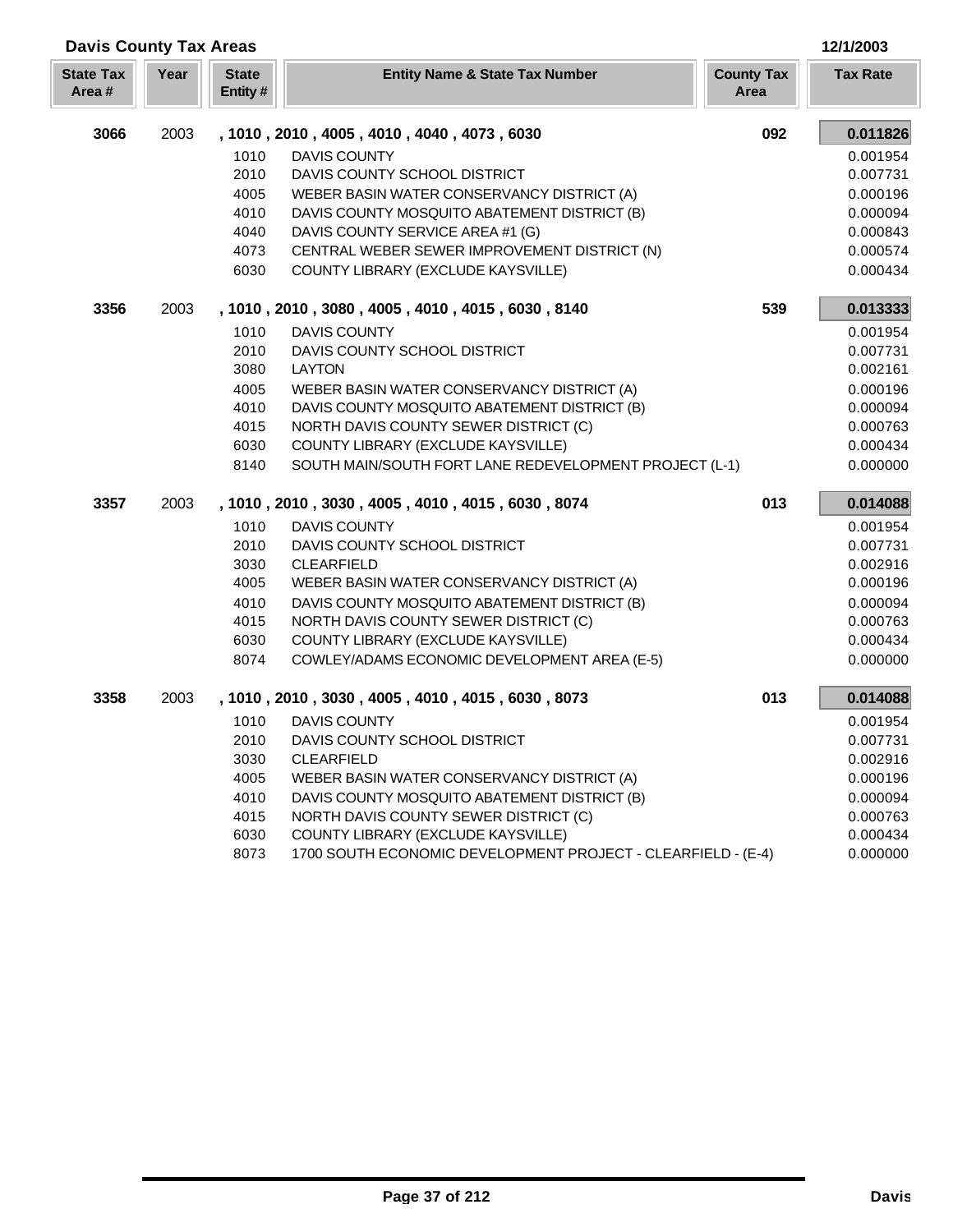| <b>Duchesne County Tax Areas</b> |      |                         |                                                                                                   |                           | 12/1/2003            |
|----------------------------------|------|-------------------------|---------------------------------------------------------------------------------------------------|---------------------------|----------------------|
| <b>State Tax</b><br>Area#        | Year | <b>State</b><br>Entity# | <b>Entity Name &amp; State Tax Number</b>                                                         | <b>County Tax</b><br>Area | <b>Tax Rate</b>      |
| 206                              | 2003 |                         | , 1010, 2010, 3020, 4010, 4080, 4220                                                              | 002                       | 0.015939             |
|                                  |      | 1010                    | DUCHESNE COUNTY                                                                                   |                           | 0.004007             |
|                                  |      | 2010                    | DUCHESNE COUNTY SCHOOL DISTRICT                                                                   |                           | 0.007996             |
|                                  |      | 3020                    | <b>DUCHESNE</b>                                                                                   |                           | 0.002880             |
|                                  |      | 4010<br>4080            | DUCHESNE COUNTY MOSQUITO ABATEMENT DISTRICT (B)<br>DUCHESNE COUNTY WATER CONSERVANCY DISTRICT (J) |                           | 0.000342<br>0.000372 |
|                                  |      | 4220                    | CENTRAL UTAH WATER CONSERVANCY DISTRICT (X)                                                       |                           | 0.000342             |
| 207                              | 2003 |                         | , 1010, 2010, 3030, 4010, 4080, 4220                                                              | 003                       | 0.016580             |
|                                  |      | 1010                    | DUCHESNE COUNTY                                                                                   |                           | 0.004007             |
|                                  |      | 2010                    | DUCHESNE COUNTY SCHOOL DISTRICT                                                                   |                           | 0.007996             |
|                                  |      | 3030                    | <b>MYTON</b>                                                                                      |                           | 0.003521             |
|                                  |      | 4010                    | DUCHESNE COUNTY MOSQUITO ABATEMENT DISTRICT (B)                                                   |                           | 0.000342             |
|                                  |      | 4080<br>4220            | DUCHESNE COUNTY WATER CONSERVANCY DISTRICT (J)<br>CENTRAL UTAH WATER CONSERVANCY DISTRICT (X)     |                           | 0.000372<br>0.000342 |
| 208                              | 2003 |                         | , 1010, 2010, 3030, 4010, 4080, 4220, 4240                                                        | 017                       | 0.017163             |
|                                  |      | 1010                    | DUCHESNE COUNTY                                                                                   |                           | 0.004007             |
|                                  |      | 2010                    | DUCHESNE COUNTY SCHOOL DISTRICT                                                                   |                           | 0.007996             |
|                                  |      | 3030                    | <b>MYTON</b>                                                                                      |                           | 0.003521             |
|                                  |      | 4010                    | DUCHESNE COUNTY MOSQUITO ABATEMENT DISTRICT (B)                                                   |                           | 0.000342             |
|                                  |      | 4080<br>4220            | DUCHESNE COUNTY WATER CONSERVANCY DISTRICT (J)<br>CENTRAL UTAH WATER CONSERVANCY DISTRICT (X)     |                           | 0.000372<br>0.000342 |
|                                  |      | 4240                    | JOHNSON WATER DISTRICT (Z)                                                                        |                           | 0.000583             |
| 209                              | 2003 |                         | , 1010, 2010, 3040, 4010, 4080, 4220                                                              | 004                       | 0.017293             |
|                                  |      | 1010                    | DUCHESNE COUNTY                                                                                   |                           | 0.004007             |
|                                  |      | 2010                    | DUCHESNE COUNTY SCHOOL DISTRICT                                                                   |                           | 0.007996             |
|                                  |      | 3040                    | <b>ROOSEVELT</b>                                                                                  |                           | 0.004234             |
|                                  |      | 4010<br>4080            | DUCHESNE COUNTY MOSQUITO ABATEMENT DISTRICT (B)<br>DUCHESNE COUNTY WATER CONSERVANCY DISTRICT (J) |                           | 0.000342<br>0.000372 |
|                                  |      | 4220                    | CENTRAL UTAH WATER CONSERVANCY DISTRICT (X)                                                       |                           | 0.000342             |
| 210                              | 2003 |                         | , 1010, 2010, 3040, 4010, 4080, 4220, 8010                                                        | 014                       | 0.017293             |
|                                  |      | 1010                    | DUCHESNE COUNTY                                                                                   |                           | 0.004007             |
|                                  |      | 2010                    | DUCHESNE COUNTY SCHOOL DISTRICT                                                                   |                           | 0.007996             |
|                                  |      | 3040                    | <b>ROOSEVELT</b>                                                                                  |                           | 0.004234             |
|                                  |      | 4010<br>4080            | DUCHESNE COUNTY MOSQUITO ABATEMENT DISTRICT (B)<br>DUCHESNE COUNTY WATER CONSERVANCY DISTRICT (J) |                           | 0.000342<br>0.000372 |
|                                  |      | 4220                    | CENTRAL UTAH WATER CONSERVANCY DISTRICT (X)                                                       |                           | 0.000342             |
|                                  |      | 8010                    | OFFICIAL REDEVELOPMENT PROJECT AREA PLAN - ROOSEVELT - (A-1)                                      |                           | 0.000000             |
| 211                              | 2003 |                         | , 1010, 2010, 3040, 4010, 4080, 4220, 8010, 8020                                                  | 014                       | 0.017293             |
|                                  |      | 1010                    | DUCHESNE COUNTY                                                                                   |                           | 0.004007             |
|                                  |      | 2010                    | DUCHESNE COUNTY SCHOOL DISTRICT                                                                   |                           | 0.007996             |
|                                  |      | 3040                    | <b>ROOSEVELT</b>                                                                                  |                           | 0.004234             |
|                                  |      | 4010<br>4080            | DUCHESNE COUNTY MOSQUITO ABATEMENT DISTRICT (B)<br>DUCHESNE COUNTY WATER CONSERVANCY DISTRICT (J) |                           | 0.000342<br>0.000372 |
|                                  |      | 4220                    | CENTRAL UTAH WATER CONSERVANCY DISTRICT (X)                                                       |                           | 0.000342             |
|                                  |      | 8010                    | OFFICIAL REDEVELOPMENT PROJECT AREA PLAN - ROOSEVELT - (A-1)                                      |                           | 0.000000             |
|                                  |      | 8020                    | AREA IN ROOSEVELT REDEVELOPMENT PROJECT AREA, OUTSIDE 100                                         |                           | 0.000000             |
|                                  |      |                         | ACRE AREA (%)                                                                                     |                           |                      |

Г ı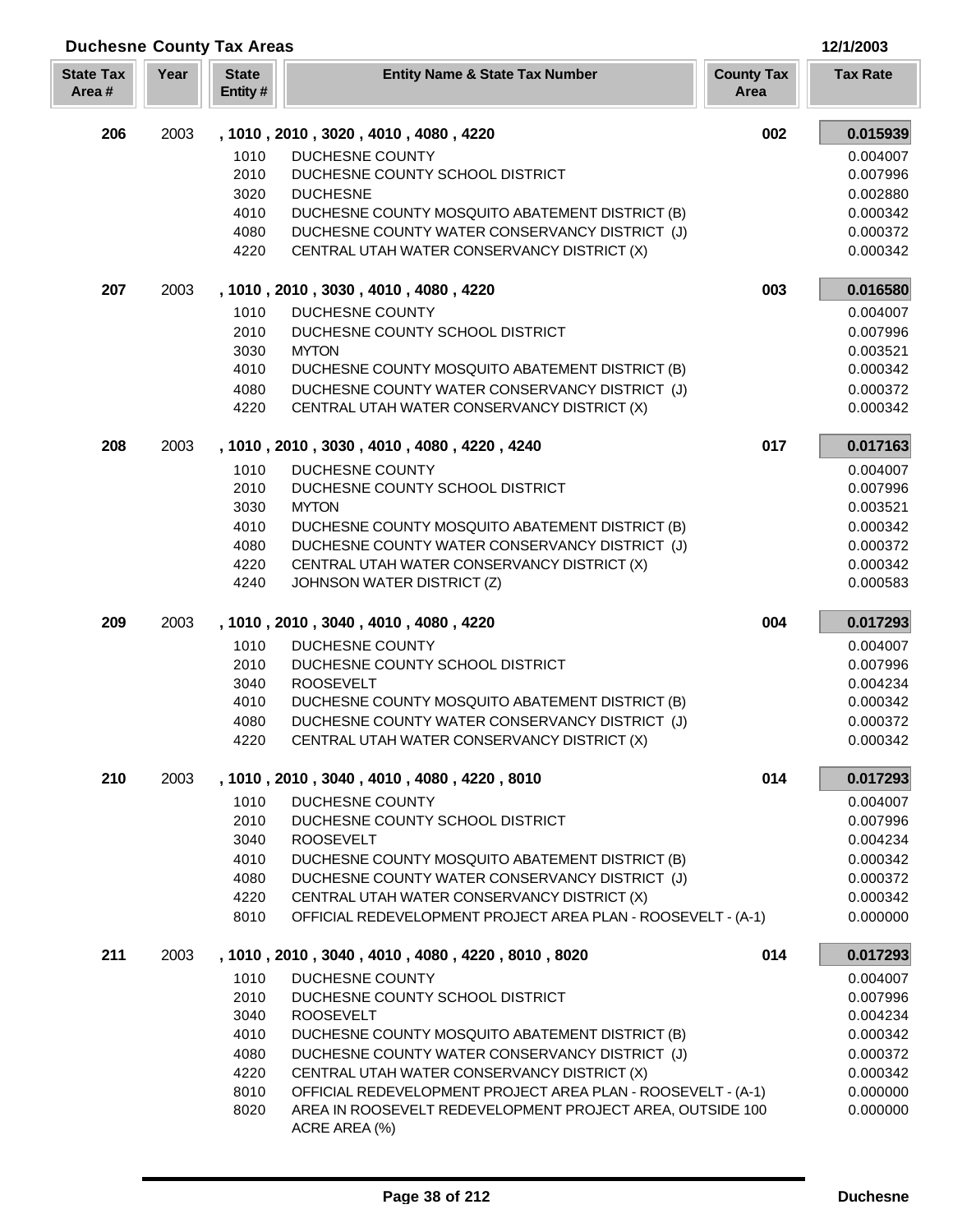| Year<br><b>State</b><br><b>State Tax</b><br><b>Entity Name &amp; State Tax Number</b><br><b>County Tax</b><br>Area#<br>Entity#<br>Area<br>212<br>2003<br>015<br>, 1010, 2010, 3040, 4010, 4080, 4220, 4240<br>DUCHESNE COUNTY<br>1010<br>2010<br>DUCHESNE COUNTY SCHOOL DISTRICT<br><b>ROOSEVELT</b><br>3040<br>4010<br>DUCHESNE COUNTY MOSQUITO ABATEMENT DISTRICT (B)<br>0.000342<br>DUCHESNE COUNTY WATER CONSERVANCY DISTRICT (J)<br>4080<br>4220<br>CENTRAL UTAH WATER CONSERVANCY DISTRICT (X)<br>4240<br>JOHNSON WATER DISTRICT (Z)<br>213<br>005<br>2003<br>, 1010, 2010, 3050, 4010, 4080, 4220<br>1010<br>DUCHESNE COUNTY<br>2010<br>DUCHESNE COUNTY SCHOOL DISTRICT<br>3050<br><b>TABIONA</b><br>4010<br>DUCHESNE COUNTY MOSQUITO ABATEMENT DISTRICT (B)<br>4080<br>DUCHESNE COUNTY WATER CONSERVANCY DISTRICT (J)<br>0.000372<br>4220<br>CENTRAL UTAH WATER CONSERVANCY DISTRICT (X)<br>214<br>2003<br>006<br>, 1010, 2010, 4010, 4020, 4080, 4220<br>1010<br><b>DUCHESNE COUNTY</b><br>2010<br>DUCHESNE COUNTY SCHOOL DISTRICT<br>4010<br>DUCHESNE COUNTY MOSQUITO ABATEMENT DISTRICT (B)<br>4020<br>HANNA WATER & SEWER DISTRICT (C)<br>4080<br>DUCHESNE COUNTY WATER CONSERVANCY DISTRICT (J)<br>4220<br>CENTRAL UTAH WATER CONSERVANCY DISTRICT (X)<br>0.000342<br>215<br>2003<br>020<br>, 1010, 2010, 4010, 4030, 4080, 4220<br>1010<br>DUCHESNE COUNTY<br>0.004007<br>2010<br>DUCHESNE COUNTY SCHOOL DISTRICT<br>0.007996<br>4010<br>DUCHESNE COUNTY MOSQUITO ABATEMENT DISTRICT (B)<br>4030<br>EAST DUCHESNE WATER IMPROVEMENT DISTRICT (D)<br>DUCHESNE COUNTY WATER CONSERVANCY DISTRICT (J)<br>4080<br>CENTRAL UTAH WATER CONSERVANCY DISTRICT (X)<br>4220<br>216<br>2003<br>, 1010, 2010, 4010, 4040, 4070, 4080, 4220<br>019<br>1010<br>DUCHESNE COUNTY<br>2010<br>DUCHESNE COUNTY SCHOOL DISTRICT<br>0.007996<br>4010<br>DUCHESNE COUNTY MOSQUITO ABATEMENT DISTRICT (B)<br>0.000342<br>NEOLA WATER & SEWER DISTRICT (E)<br>4040<br>NEOLA COMMUNITY PARK DISTRICT (H)<br>4070<br>4080<br>DUCHESNE COUNTY WATER CONSERVANCY DISTRICT (J)<br>4220<br>CENTRAL UTAH WATER CONSERVANCY DISTRICT (X)<br>217<br>018<br>2003<br>, 1010, 2010, 4010, 4040, 4080, 4220<br><b>DUCHESNE COUNTY</b><br>1010<br>2010<br>DUCHESNE COUNTY SCHOOL DISTRICT<br>4010<br>DUCHESNE COUNTY MOSQUITO ABATEMENT DISTRICT (B)<br>4040<br>NEOLA WATER & SEWER DISTRICT (E)<br>0.000000<br>4080<br>DUCHESNE COUNTY WATER CONSERVANCY DISTRICT (J)<br>4220<br>CENTRAL UTAH WATER CONSERVANCY DISTRICT (X)<br>218<br>021<br>2003<br>, 1010, 2010, 4010, 4050, 4080, 4220<br>1010<br>DUCHESNE COUNTY | <b>Duchesne County Tax Areas</b> |  |  | 12/1/2003       |
|------------------------------------------------------------------------------------------------------------------------------------------------------------------------------------------------------------------------------------------------------------------------------------------------------------------------------------------------------------------------------------------------------------------------------------------------------------------------------------------------------------------------------------------------------------------------------------------------------------------------------------------------------------------------------------------------------------------------------------------------------------------------------------------------------------------------------------------------------------------------------------------------------------------------------------------------------------------------------------------------------------------------------------------------------------------------------------------------------------------------------------------------------------------------------------------------------------------------------------------------------------------------------------------------------------------------------------------------------------------------------------------------------------------------------------------------------------------------------------------------------------------------------------------------------------------------------------------------------------------------------------------------------------------------------------------------------------------------------------------------------------------------------------------------------------------------------------------------------------------------------------------------------------------------------------------------------------------------------------------------------------------------------------------------------------------------------------------------------------------------------------------------------------------------------------------------------------------------------------------------------------------------------------------------------------------------------------------------------------------------------------------------------------------------------------------------------------------------------------------------------------------------------------------------------------------------------------------------|----------------------------------|--|--|-----------------|
|                                                                                                                                                                                                                                                                                                                                                                                                                                                                                                                                                                                                                                                                                                                                                                                                                                                                                                                                                                                                                                                                                                                                                                                                                                                                                                                                                                                                                                                                                                                                                                                                                                                                                                                                                                                                                                                                                                                                                                                                                                                                                                                                                                                                                                                                                                                                                                                                                                                                                                                                                                                                |                                  |  |  | <b>Tax Rate</b> |
|                                                                                                                                                                                                                                                                                                                                                                                                                                                                                                                                                                                                                                                                                                                                                                                                                                                                                                                                                                                                                                                                                                                                                                                                                                                                                                                                                                                                                                                                                                                                                                                                                                                                                                                                                                                                                                                                                                                                                                                                                                                                                                                                                                                                                                                                                                                                                                                                                                                                                                                                                                                                |                                  |  |  | 0.017876        |
|                                                                                                                                                                                                                                                                                                                                                                                                                                                                                                                                                                                                                                                                                                                                                                                                                                                                                                                                                                                                                                                                                                                                                                                                                                                                                                                                                                                                                                                                                                                                                                                                                                                                                                                                                                                                                                                                                                                                                                                                                                                                                                                                                                                                                                                                                                                                                                                                                                                                                                                                                                                                |                                  |  |  | 0.004007        |
|                                                                                                                                                                                                                                                                                                                                                                                                                                                                                                                                                                                                                                                                                                                                                                                                                                                                                                                                                                                                                                                                                                                                                                                                                                                                                                                                                                                                                                                                                                                                                                                                                                                                                                                                                                                                                                                                                                                                                                                                                                                                                                                                                                                                                                                                                                                                                                                                                                                                                                                                                                                                |                                  |  |  | 0.007996        |
|                                                                                                                                                                                                                                                                                                                                                                                                                                                                                                                                                                                                                                                                                                                                                                                                                                                                                                                                                                                                                                                                                                                                                                                                                                                                                                                                                                                                                                                                                                                                                                                                                                                                                                                                                                                                                                                                                                                                                                                                                                                                                                                                                                                                                                                                                                                                                                                                                                                                                                                                                                                                |                                  |  |  | 0.004234        |
|                                                                                                                                                                                                                                                                                                                                                                                                                                                                                                                                                                                                                                                                                                                                                                                                                                                                                                                                                                                                                                                                                                                                                                                                                                                                                                                                                                                                                                                                                                                                                                                                                                                                                                                                                                                                                                                                                                                                                                                                                                                                                                                                                                                                                                                                                                                                                                                                                                                                                                                                                                                                |                                  |  |  | 0.000372        |
|                                                                                                                                                                                                                                                                                                                                                                                                                                                                                                                                                                                                                                                                                                                                                                                                                                                                                                                                                                                                                                                                                                                                                                                                                                                                                                                                                                                                                                                                                                                                                                                                                                                                                                                                                                                                                                                                                                                                                                                                                                                                                                                                                                                                                                                                                                                                                                                                                                                                                                                                                                                                |                                  |  |  | 0.000342        |
|                                                                                                                                                                                                                                                                                                                                                                                                                                                                                                                                                                                                                                                                                                                                                                                                                                                                                                                                                                                                                                                                                                                                                                                                                                                                                                                                                                                                                                                                                                                                                                                                                                                                                                                                                                                                                                                                                                                                                                                                                                                                                                                                                                                                                                                                                                                                                                                                                                                                                                                                                                                                |                                  |  |  | 0.000583        |
|                                                                                                                                                                                                                                                                                                                                                                                                                                                                                                                                                                                                                                                                                                                                                                                                                                                                                                                                                                                                                                                                                                                                                                                                                                                                                                                                                                                                                                                                                                                                                                                                                                                                                                                                                                                                                                                                                                                                                                                                                                                                                                                                                                                                                                                                                                                                                                                                                                                                                                                                                                                                |                                  |  |  | 0.015077        |
|                                                                                                                                                                                                                                                                                                                                                                                                                                                                                                                                                                                                                                                                                                                                                                                                                                                                                                                                                                                                                                                                                                                                                                                                                                                                                                                                                                                                                                                                                                                                                                                                                                                                                                                                                                                                                                                                                                                                                                                                                                                                                                                                                                                                                                                                                                                                                                                                                                                                                                                                                                                                |                                  |  |  | 0.004007        |
|                                                                                                                                                                                                                                                                                                                                                                                                                                                                                                                                                                                                                                                                                                                                                                                                                                                                                                                                                                                                                                                                                                                                                                                                                                                                                                                                                                                                                                                                                                                                                                                                                                                                                                                                                                                                                                                                                                                                                                                                                                                                                                                                                                                                                                                                                                                                                                                                                                                                                                                                                                                                |                                  |  |  | 0.007996        |
|                                                                                                                                                                                                                                                                                                                                                                                                                                                                                                                                                                                                                                                                                                                                                                                                                                                                                                                                                                                                                                                                                                                                                                                                                                                                                                                                                                                                                                                                                                                                                                                                                                                                                                                                                                                                                                                                                                                                                                                                                                                                                                                                                                                                                                                                                                                                                                                                                                                                                                                                                                                                |                                  |  |  | 0.002018        |
|                                                                                                                                                                                                                                                                                                                                                                                                                                                                                                                                                                                                                                                                                                                                                                                                                                                                                                                                                                                                                                                                                                                                                                                                                                                                                                                                                                                                                                                                                                                                                                                                                                                                                                                                                                                                                                                                                                                                                                                                                                                                                                                                                                                                                                                                                                                                                                                                                                                                                                                                                                                                |                                  |  |  | 0.000342        |
|                                                                                                                                                                                                                                                                                                                                                                                                                                                                                                                                                                                                                                                                                                                                                                                                                                                                                                                                                                                                                                                                                                                                                                                                                                                                                                                                                                                                                                                                                                                                                                                                                                                                                                                                                                                                                                                                                                                                                                                                                                                                                                                                                                                                                                                                                                                                                                                                                                                                                                                                                                                                |                                  |  |  | 0.000342        |
|                                                                                                                                                                                                                                                                                                                                                                                                                                                                                                                                                                                                                                                                                                                                                                                                                                                                                                                                                                                                                                                                                                                                                                                                                                                                                                                                                                                                                                                                                                                                                                                                                                                                                                                                                                                                                                                                                                                                                                                                                                                                                                                                                                                                                                                                                                                                                                                                                                                                                                                                                                                                |                                  |  |  | 0.013859        |
|                                                                                                                                                                                                                                                                                                                                                                                                                                                                                                                                                                                                                                                                                                                                                                                                                                                                                                                                                                                                                                                                                                                                                                                                                                                                                                                                                                                                                                                                                                                                                                                                                                                                                                                                                                                                                                                                                                                                                                                                                                                                                                                                                                                                                                                                                                                                                                                                                                                                                                                                                                                                |                                  |  |  | 0.004007        |
|                                                                                                                                                                                                                                                                                                                                                                                                                                                                                                                                                                                                                                                                                                                                                                                                                                                                                                                                                                                                                                                                                                                                                                                                                                                                                                                                                                                                                                                                                                                                                                                                                                                                                                                                                                                                                                                                                                                                                                                                                                                                                                                                                                                                                                                                                                                                                                                                                                                                                                                                                                                                |                                  |  |  | 0.007996        |
|                                                                                                                                                                                                                                                                                                                                                                                                                                                                                                                                                                                                                                                                                                                                                                                                                                                                                                                                                                                                                                                                                                                                                                                                                                                                                                                                                                                                                                                                                                                                                                                                                                                                                                                                                                                                                                                                                                                                                                                                                                                                                                                                                                                                                                                                                                                                                                                                                                                                                                                                                                                                |                                  |  |  | 0.000342        |
|                                                                                                                                                                                                                                                                                                                                                                                                                                                                                                                                                                                                                                                                                                                                                                                                                                                                                                                                                                                                                                                                                                                                                                                                                                                                                                                                                                                                                                                                                                                                                                                                                                                                                                                                                                                                                                                                                                                                                                                                                                                                                                                                                                                                                                                                                                                                                                                                                                                                                                                                                                                                |                                  |  |  | 0.000800        |
|                                                                                                                                                                                                                                                                                                                                                                                                                                                                                                                                                                                                                                                                                                                                                                                                                                                                                                                                                                                                                                                                                                                                                                                                                                                                                                                                                                                                                                                                                                                                                                                                                                                                                                                                                                                                                                                                                                                                                                                                                                                                                                                                                                                                                                                                                                                                                                                                                                                                                                                                                                                                |                                  |  |  | 0.000372        |
|                                                                                                                                                                                                                                                                                                                                                                                                                                                                                                                                                                                                                                                                                                                                                                                                                                                                                                                                                                                                                                                                                                                                                                                                                                                                                                                                                                                                                                                                                                                                                                                                                                                                                                                                                                                                                                                                                                                                                                                                                                                                                                                                                                                                                                                                                                                                                                                                                                                                                                                                                                                                |                                  |  |  |                 |
|                                                                                                                                                                                                                                                                                                                                                                                                                                                                                                                                                                                                                                                                                                                                                                                                                                                                                                                                                                                                                                                                                                                                                                                                                                                                                                                                                                                                                                                                                                                                                                                                                                                                                                                                                                                                                                                                                                                                                                                                                                                                                                                                                                                                                                                                                                                                                                                                                                                                                                                                                                                                |                                  |  |  | 0.013368        |
|                                                                                                                                                                                                                                                                                                                                                                                                                                                                                                                                                                                                                                                                                                                                                                                                                                                                                                                                                                                                                                                                                                                                                                                                                                                                                                                                                                                                                                                                                                                                                                                                                                                                                                                                                                                                                                                                                                                                                                                                                                                                                                                                                                                                                                                                                                                                                                                                                                                                                                                                                                                                |                                  |  |  |                 |
|                                                                                                                                                                                                                                                                                                                                                                                                                                                                                                                                                                                                                                                                                                                                                                                                                                                                                                                                                                                                                                                                                                                                                                                                                                                                                                                                                                                                                                                                                                                                                                                                                                                                                                                                                                                                                                                                                                                                                                                                                                                                                                                                                                                                                                                                                                                                                                                                                                                                                                                                                                                                |                                  |  |  | 0.000342        |
|                                                                                                                                                                                                                                                                                                                                                                                                                                                                                                                                                                                                                                                                                                                                                                                                                                                                                                                                                                                                                                                                                                                                                                                                                                                                                                                                                                                                                                                                                                                                                                                                                                                                                                                                                                                                                                                                                                                                                                                                                                                                                                                                                                                                                                                                                                                                                                                                                                                                                                                                                                                                |                                  |  |  | 0.000309        |
|                                                                                                                                                                                                                                                                                                                                                                                                                                                                                                                                                                                                                                                                                                                                                                                                                                                                                                                                                                                                                                                                                                                                                                                                                                                                                                                                                                                                                                                                                                                                                                                                                                                                                                                                                                                                                                                                                                                                                                                                                                                                                                                                                                                                                                                                                                                                                                                                                                                                                                                                                                                                |                                  |  |  | 0.000372        |
|                                                                                                                                                                                                                                                                                                                                                                                                                                                                                                                                                                                                                                                                                                                                                                                                                                                                                                                                                                                                                                                                                                                                                                                                                                                                                                                                                                                                                                                                                                                                                                                                                                                                                                                                                                                                                                                                                                                                                                                                                                                                                                                                                                                                                                                                                                                                                                                                                                                                                                                                                                                                |                                  |  |  | 0.000342        |
|                                                                                                                                                                                                                                                                                                                                                                                                                                                                                                                                                                                                                                                                                                                                                                                                                                                                                                                                                                                                                                                                                                                                                                                                                                                                                                                                                                                                                                                                                                                                                                                                                                                                                                                                                                                                                                                                                                                                                                                                                                                                                                                                                                                                                                                                                                                                                                                                                                                                                                                                                                                                |                                  |  |  | 0.013466        |
|                                                                                                                                                                                                                                                                                                                                                                                                                                                                                                                                                                                                                                                                                                                                                                                                                                                                                                                                                                                                                                                                                                                                                                                                                                                                                                                                                                                                                                                                                                                                                                                                                                                                                                                                                                                                                                                                                                                                                                                                                                                                                                                                                                                                                                                                                                                                                                                                                                                                                                                                                                                                |                                  |  |  | 0.004007        |
|                                                                                                                                                                                                                                                                                                                                                                                                                                                                                                                                                                                                                                                                                                                                                                                                                                                                                                                                                                                                                                                                                                                                                                                                                                                                                                                                                                                                                                                                                                                                                                                                                                                                                                                                                                                                                                                                                                                                                                                                                                                                                                                                                                                                                                                                                                                                                                                                                                                                                                                                                                                                |                                  |  |  |                 |
|                                                                                                                                                                                                                                                                                                                                                                                                                                                                                                                                                                                                                                                                                                                                                                                                                                                                                                                                                                                                                                                                                                                                                                                                                                                                                                                                                                                                                                                                                                                                                                                                                                                                                                                                                                                                                                                                                                                                                                                                                                                                                                                                                                                                                                                                                                                                                                                                                                                                                                                                                                                                |                                  |  |  | 0.000000        |
|                                                                                                                                                                                                                                                                                                                                                                                                                                                                                                                                                                                                                                                                                                                                                                                                                                                                                                                                                                                                                                                                                                                                                                                                                                                                                                                                                                                                                                                                                                                                                                                                                                                                                                                                                                                                                                                                                                                                                                                                                                                                                                                                                                                                                                                                                                                                                                                                                                                                                                                                                                                                |                                  |  |  | 0.000407        |
|                                                                                                                                                                                                                                                                                                                                                                                                                                                                                                                                                                                                                                                                                                                                                                                                                                                                                                                                                                                                                                                                                                                                                                                                                                                                                                                                                                                                                                                                                                                                                                                                                                                                                                                                                                                                                                                                                                                                                                                                                                                                                                                                                                                                                                                                                                                                                                                                                                                                                                                                                                                                |                                  |  |  | 0.000372        |
|                                                                                                                                                                                                                                                                                                                                                                                                                                                                                                                                                                                                                                                                                                                                                                                                                                                                                                                                                                                                                                                                                                                                                                                                                                                                                                                                                                                                                                                                                                                                                                                                                                                                                                                                                                                                                                                                                                                                                                                                                                                                                                                                                                                                                                                                                                                                                                                                                                                                                                                                                                                                |                                  |  |  | 0.000342        |
|                                                                                                                                                                                                                                                                                                                                                                                                                                                                                                                                                                                                                                                                                                                                                                                                                                                                                                                                                                                                                                                                                                                                                                                                                                                                                                                                                                                                                                                                                                                                                                                                                                                                                                                                                                                                                                                                                                                                                                                                                                                                                                                                                                                                                                                                                                                                                                                                                                                                                                                                                                                                |                                  |  |  | 0.013059        |
|                                                                                                                                                                                                                                                                                                                                                                                                                                                                                                                                                                                                                                                                                                                                                                                                                                                                                                                                                                                                                                                                                                                                                                                                                                                                                                                                                                                                                                                                                                                                                                                                                                                                                                                                                                                                                                                                                                                                                                                                                                                                                                                                                                                                                                                                                                                                                                                                                                                                                                                                                                                                |                                  |  |  | 0.004007        |
|                                                                                                                                                                                                                                                                                                                                                                                                                                                                                                                                                                                                                                                                                                                                                                                                                                                                                                                                                                                                                                                                                                                                                                                                                                                                                                                                                                                                                                                                                                                                                                                                                                                                                                                                                                                                                                                                                                                                                                                                                                                                                                                                                                                                                                                                                                                                                                                                                                                                                                                                                                                                |                                  |  |  | 0.007996        |
|                                                                                                                                                                                                                                                                                                                                                                                                                                                                                                                                                                                                                                                                                                                                                                                                                                                                                                                                                                                                                                                                                                                                                                                                                                                                                                                                                                                                                                                                                                                                                                                                                                                                                                                                                                                                                                                                                                                                                                                                                                                                                                                                                                                                                                                                                                                                                                                                                                                                                                                                                                                                |                                  |  |  | 0.000342        |
|                                                                                                                                                                                                                                                                                                                                                                                                                                                                                                                                                                                                                                                                                                                                                                                                                                                                                                                                                                                                                                                                                                                                                                                                                                                                                                                                                                                                                                                                                                                                                                                                                                                                                                                                                                                                                                                                                                                                                                                                                                                                                                                                                                                                                                                                                                                                                                                                                                                                                                                                                                                                |                                  |  |  | 0.000372        |
|                                                                                                                                                                                                                                                                                                                                                                                                                                                                                                                                                                                                                                                                                                                                                                                                                                                                                                                                                                                                                                                                                                                                                                                                                                                                                                                                                                                                                                                                                                                                                                                                                                                                                                                                                                                                                                                                                                                                                                                                                                                                                                                                                                                                                                                                                                                                                                                                                                                                                                                                                                                                |                                  |  |  | 0.000342        |
|                                                                                                                                                                                                                                                                                                                                                                                                                                                                                                                                                                                                                                                                                                                                                                                                                                                                                                                                                                                                                                                                                                                                                                                                                                                                                                                                                                                                                                                                                                                                                                                                                                                                                                                                                                                                                                                                                                                                                                                                                                                                                                                                                                                                                                                                                                                                                                                                                                                                                                                                                                                                |                                  |  |  | 0.013059        |
|                                                                                                                                                                                                                                                                                                                                                                                                                                                                                                                                                                                                                                                                                                                                                                                                                                                                                                                                                                                                                                                                                                                                                                                                                                                                                                                                                                                                                                                                                                                                                                                                                                                                                                                                                                                                                                                                                                                                                                                                                                                                                                                                                                                                                                                                                                                                                                                                                                                                                                                                                                                                |                                  |  |  | 0.004007        |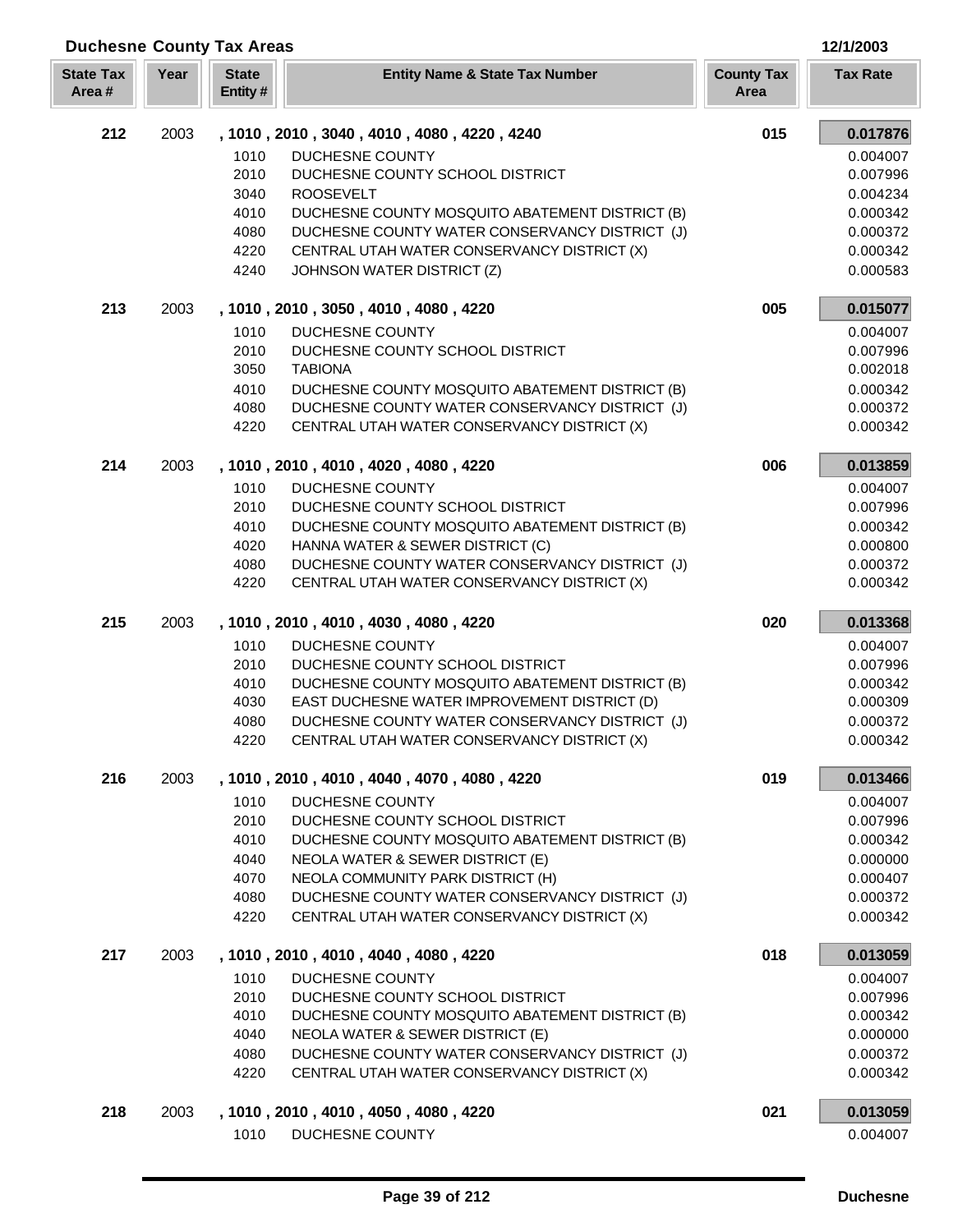| <b>Duchesne County Tax Areas</b> |      | 12/1/2003               |                                                                                                |                           |                      |
|----------------------------------|------|-------------------------|------------------------------------------------------------------------------------------------|---------------------------|----------------------|
| <b>State Tax</b><br>Area#        | Year | <b>State</b><br>Entity# | <b>Entity Name &amp; State Tax Number</b>                                                      | <b>County Tax</b><br>Area | <b>Tax Rate</b>      |
|                                  |      | 2010                    | DUCHESNE COUNTY SCHOOL DISTRICT                                                                |                           | 0.007996             |
|                                  |      | 4010                    | DUCHESNE COUNTY MOSQUITO ABATEMENT DISTRICT (B)                                                |                           | 0.000342             |
|                                  |      | 4050                    | FRUITLAND WATER IMPROVEMENT DISTRICT (F)                                                       |                           | 0.000000             |
|                                  |      | 4080                    | DUCHESNE COUNTY WATER CONSERVANCY DISTRICT (J)                                                 |                           | 0.000372             |
|                                  |      | 4220                    | CENTRAL UTAH WATER CONSERVANCY DISTRICT (X)                                                    |                           | 0.000342             |
| 219                              | 2003 |                         | , 1010, 2010, 4010, 4060, 4080, 4220                                                           | 022                       | 0.015778             |
|                                  |      | 1010                    | <b>DUCHESNE COUNTY</b>                                                                         |                           | 0.004007             |
|                                  |      | 2010                    | DUCHESNE COUNTY SCHOOL DISTRICT                                                                |                           | 0.007996             |
|                                  |      | 4010                    | DUCHESNE COUNTY MOSQUITO ABATEMENT DISTRICT (B)                                                |                           | 0.000342             |
|                                  |      | 4060<br>4080            | UPPER COUNTRY WATER IMPROVEMENT DISTRICT (G)<br>DUCHESNE COUNTY WATER CONSERVANCY DISTRICT (J) |                           | 0.002719<br>0.000372 |
|                                  |      | 4220                    | CENTRAL UTAH WATER CONSERVANCY DISTRICT (X)                                                    |                           | 0.000342             |
|                                  |      |                         |                                                                                                |                           |                      |
| 220                              | 2003 |                         | , 1010, 2010, 4010, 4070, 4080, 4220                                                           | 019                       | 0.013466             |
|                                  |      | 1010                    | <b>DUCHESNE COUNTY</b>                                                                         |                           | 0.004007             |
|                                  |      | 2010                    | DUCHESNE COUNTY SCHOOL DISTRICT                                                                |                           | 0.007996             |
|                                  |      | 4010<br>4070            | DUCHESNE COUNTY MOSQUITO ABATEMENT DISTRICT (B)<br>NEOLA COMMUNITY PARK DISTRICT (H)           |                           | 0.000342             |
|                                  |      | 4080                    | DUCHESNE COUNTY WATER CONSERVANCY DISTRICT (J)                                                 |                           | 0.000407<br>0.000372 |
|                                  |      | 4220                    | CENTRAL UTAH WATER CONSERVANCY DISTRICT (X)                                                    |                           | 0.000342             |
| 221                              |      |                         |                                                                                                |                           |                      |
|                                  | 2003 |                         | , 1010, 2010, 4010, 4080, 4220                                                                 | 091                       | 0.013059             |
|                                  |      | 1010<br>2010            | DUCHESNE COUNTY<br>DUCHESNE COUNTY SCHOOL DISTRICT                                             |                           | 0.004007<br>0.007996 |
|                                  |      | 4010                    | DUCHESNE COUNTY MOSQUITO ABATEMENT DISTRICT (B)                                                |                           | 0.000342             |
|                                  |      | 4080                    | DUCHESNE COUNTY WATER CONSERVANCY DISTRICT (J)                                                 |                           | 0.000372             |
|                                  |      | 4220                    | CENTRAL UTAH WATER CONSERVANCY DISTRICT (X)                                                    |                           | 0.000342             |
| 222                              | 2003 |                         | , 1010, 2010, 4010, 4080, 4220, 4240                                                           | 016                       | 0.013642             |
|                                  |      | 1010                    | DUCHESNE COUNTY                                                                                |                           | 0.004007             |
|                                  |      |                         | 2010 DUCHESNE COUNTY SCHOOL DISTRICT                                                           |                           | 0.007996             |
|                                  |      | 4010                    | DUCHESNE COUNTY MOSQUITO ABATEMENT DISTRICT (B)                                                |                           | 0.000342             |
|                                  |      | 4080                    | DUCHESNE COUNTY WATER CONSERVANCY DISTRICT (J)                                                 |                           | 0.000372             |
|                                  |      | 4220                    | CENTRAL UTAH WATER CONSERVANCY DISTRICT (X)                                                    |                           | 0.000342             |
|                                  |      | 4240                    | JOHNSON WATER DISTRICT (Z)                                                                     |                           | 0.000583             |
| 2088                             | 2003 |                         | , 1010, 2010, 3010, 4010, 4060, 4080, 4220                                                     | 001                       | 0.018722             |
|                                  |      | 1010<br>2010            | DUCHESNE COUNTY<br>DUCHESNE COUNTY SCHOOL DISTRICT                                             |                           | 0.004007             |
|                                  |      | 3010                    | <b>ALTAMONT</b>                                                                                |                           | 0.007996<br>0.002944 |
|                                  |      | 4010                    | DUCHESNE COUNTY MOSQUITO ABATEMENT DISTRICT (B)                                                |                           | 0.000342             |
|                                  |      | 4060                    | UPPER COUNTRY WATER IMPROVEMENT DISTRICT (G)                                                   |                           | 0.002719             |
|                                  |      | 4080                    | DUCHESNE COUNTY WATER CONSERVANCY DISTRICT (J)                                                 |                           | 0.000372             |
|                                  |      | 4220                    | CENTRAL UTAH WATER CONSERVANCY DISTRICT (X)                                                    |                           | 0.000342             |
| 2769                             | 2003 |                         | , 1010, 2010, 4010, 4075, 4080, 4220                                                           | 023                       | 0.013446             |
|                                  |      | 1010                    | DUCHESNE COUNTY                                                                                |                           | 0.004007             |
|                                  |      | 2010                    | DUCHESNE COUNTY SCHOOL DISTRICT                                                                |                           | 0.007996             |
|                                  |      | 4010                    | DUCHESNE COUNTY MOSQUITO ABATEMENT DISTRICT (B)                                                |                           | 0.000342             |
|                                  |      | 4075<br>4080            | PINON FOREST SPECIAL SERVICE DIST (I)<br>DUCHESNE COUNTY WATER CONSERVANCY DISTRICT (J)        |                           | 0.000387<br>0.000372 |
|                                  |      | 4220                    | CENTRAL UTAH WATER CONSERVANCY DISTRICT (X)                                                    |                           | 0.000342             |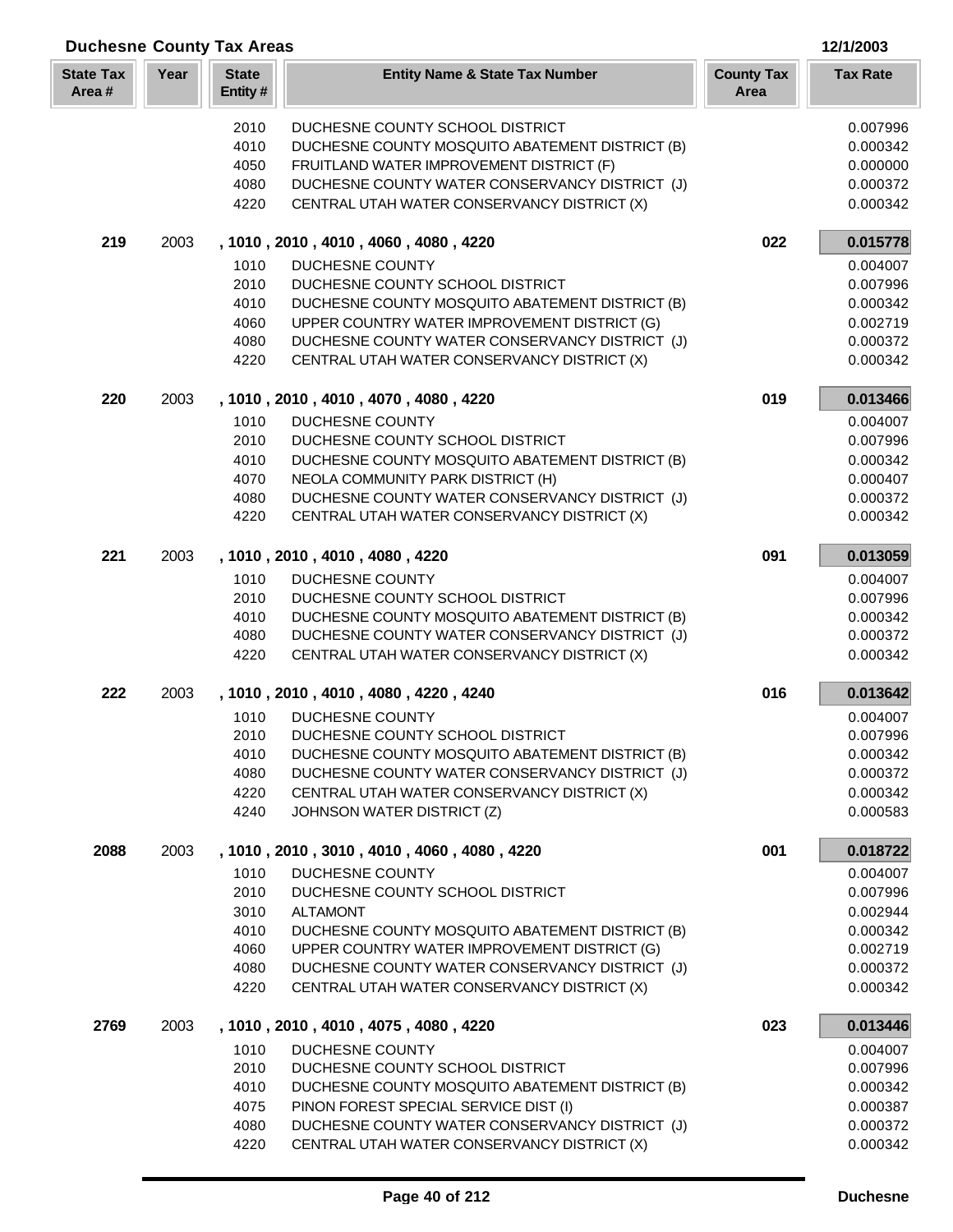## **Duchesne County Tax Areas 12/1/2003**

| <b>State Tax</b> | Year | <b>State</b> | <b>Entity Name &amp; State Tax Number</b> | <b>County Tax</b> | <b>Tax Rate</b> |
|------------------|------|--------------|-------------------------------------------|-------------------|-----------------|
| Area#            |      | Entity #     |                                           | Area              |                 |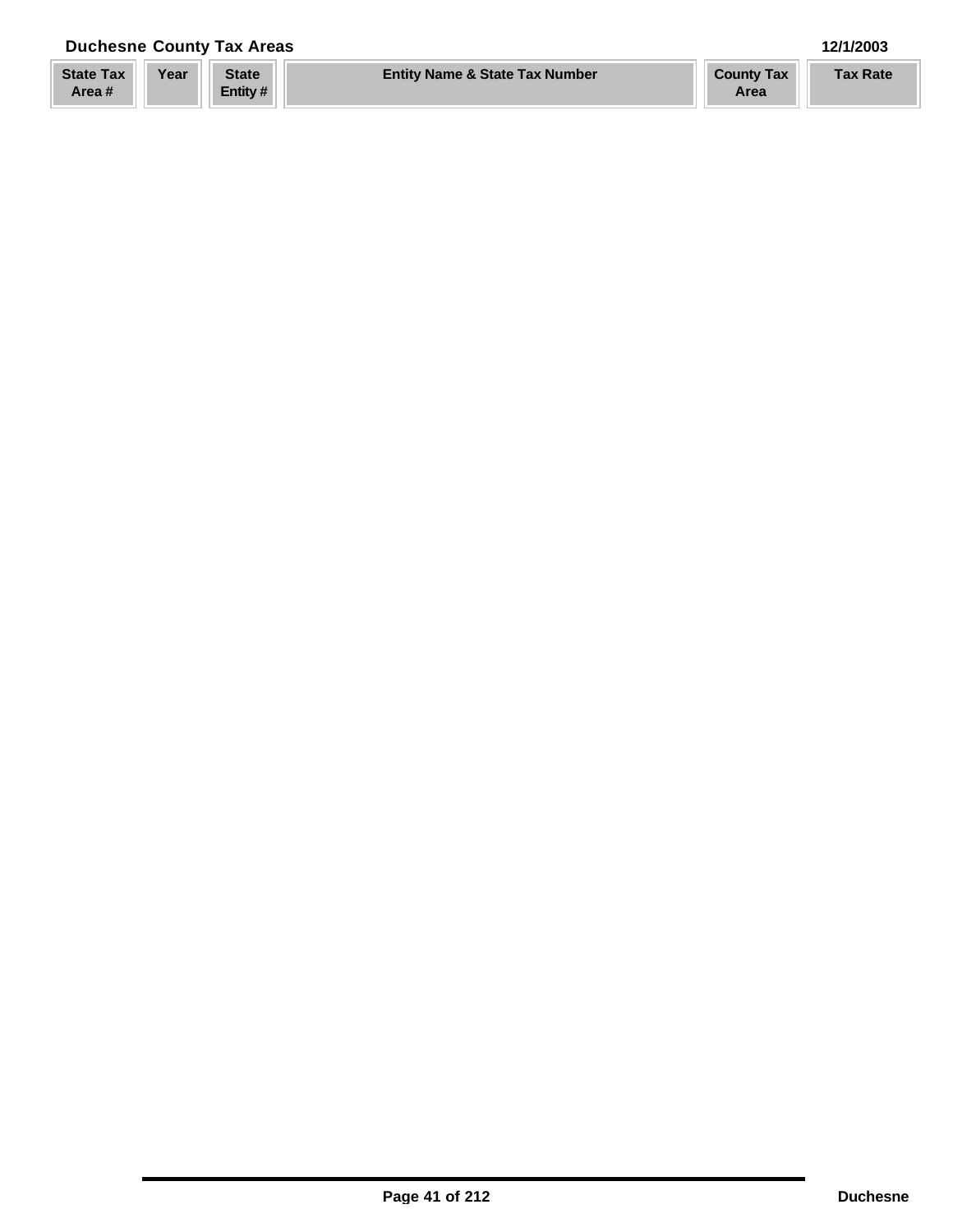| <b>Emery County Tax Areas</b> |      |                         |                                                                                                                    |                           | 12/1/2003            |
|-------------------------------|------|-------------------------|--------------------------------------------------------------------------------------------------------------------|---------------------------|----------------------|
| <b>State Tax</b><br>Area#     | Year | <b>State</b><br>Entity# | <b>Entity Name &amp; State Tax Number</b>                                                                          | <b>County Tax</b><br>Area | <b>Tax Rate</b>      |
| 223                           | 2003 |                         | , 1010, 2010, 3010, 4010, 4020, 4050, 4060                                                                         | 001                       | 0.015391             |
|                               |      | 1010                    | <b>EMERY COUNTY</b>                                                                                                |                           | 0.004558             |
|                               |      | 2010                    | <b>EMERY COUNTY SCHOOL DISTRICT</b>                                                                                |                           | 0.006228             |
|                               |      | 3010                    | <b>CASTLE DALE</b>                                                                                                 |                           | 0.001857             |
|                               |      | 4010                    | EMERY WATER CONSERVANCY DISTRICT (A)                                                                               |                           | 0.000368             |
|                               |      | 4020                    | CASTLE VALLEY SPECIAL SERVICE DISTRICT (B)                                                                         |                           | 0.002380             |
|                               |      | 4050<br>4060            | EMERY COUNTY RECREATION SPECIAL SERVICE DISTRICT (E)<br>EMERY COUNTY FIRE PROTECTION SPECIAL SERVICE DISTRICT (F)) |                           | 0.000000<br>0.000000 |
| 225                           | 2003 |                         | , 1010, 2010, 3030, 4010, 4020, 4050, 4060                                                                         | 002                       | 0.014843             |
|                               |      | 1010                    | <b>EMERY COUNTY</b>                                                                                                |                           | 0.004558             |
|                               |      | 2010                    | EMERY COUNTY SCHOOL DISTRICT                                                                                       |                           | 0.006228             |
|                               |      | 3030                    | <b>CLEVELAND</b>                                                                                                   |                           | 0.001309             |
|                               |      | 4010                    | EMERY WATER CONSERVANCY DISTRICT (A)                                                                               |                           | 0.000368             |
|                               |      | 4020                    | CASTLE VALLEY SPECIAL SERVICE DISTRICT (B)                                                                         |                           | 0.002380             |
|                               |      | 4050                    | EMERY COUNTY RECREATION SPECIAL SERVICE DISTRICT (E)                                                               |                           | 0.000000             |
|                               |      | 4060                    | EMERY COUNTY FIRE PROTECTION SPECIAL SERVICE DISTRICT (F))                                                         |                           | 0.000000             |
| 226                           | 2003 |                         | , 1010, 2010, 3040, 4010, 4020, 4050, 4060                                                                         | 003                       | 0.015564             |
|                               |      | 1010                    | <b>EMERY COUNTY</b>                                                                                                |                           | 0.004558             |
|                               |      | 2010                    | EMERY COUNTY SCHOOL DISTRICT                                                                                       |                           | 0.006228             |
|                               |      | 3040<br>4010            | <b>ELMO</b><br>EMERY WATER CONSERVANCY DISTRICT (A)                                                                |                           | 0.002030<br>0.000368 |
|                               |      | 4020                    | CASTLE VALLEY SPECIAL SERVICE DISTRICT (B)                                                                         |                           | 0.002380             |
|                               |      | 4050                    | EMERY COUNTY RECREATION SPECIAL SERVICE DISTRICT (E)                                                               |                           | 0.000000             |
|                               |      | 4060                    | EMERY COUNTY FIRE PROTECTION SPECIAL SERVICE DISTRICT (F))                                                         |                           | 0.000000             |
| 227                           | 2003 |                         | , 1010, 2010, 3050, 4010, 4020, 4030, 4050, 4060                                                                   | 004                       | 0.015707             |
|                               |      | 1010                    | <b>EMERY COUNTY</b>                                                                                                |                           | 0.004558             |
|                               |      | 2010                    | EMERY COUNTY SCHOOL DISTRICT                                                                                       |                           | 0.006228             |
|                               |      | 3050                    | <b>EMERY</b>                                                                                                       |                           | 0.002173             |
|                               |      | 4010                    | EMERY WATER CONSERVANCY DISTRICT (A)                                                                               |                           | 0.000368             |
|                               |      | 4020<br>4030            | CASTLE VALLEY SPECIAL SERVICE DISTRICT (B)<br>SOUTH EMERY WATER CONSERVANCY DISTRICT (C)                           |                           | 0.002380<br>0.000000 |
|                               |      | 4050                    | EMERY COUNTY RECREATION SPECIAL SERVICE DISTRICT (E)                                                               |                           | 0.000000             |
|                               |      | 4060                    | EMERY COUNTY FIRE PROTECTION SPECIAL SERVICE DISTRICT (F))                                                         |                           | 0.000000             |
| 228                           | 2003 |                         | , 1010, 2010, 3060, 4010, 4020, 4050, 4060                                                                         | 005                       | 0.015801             |
|                               |      | 1010                    | <b>EMERY COUNTY</b>                                                                                                |                           | 0.004558             |
|                               |      | 2010                    | EMERY COUNTY SCHOOL DISTRICT                                                                                       |                           | 0.006228             |
|                               |      | 3060                    | <b>FERRON</b>                                                                                                      |                           | 0.002267             |
|                               |      | 4010                    | EMERY WATER CONSERVANCY DISTRICT (A)                                                                               |                           | 0.000368             |
|                               |      | 4020                    | CASTLE VALLEY SPECIAL SERVICE DISTRICT (B)                                                                         |                           | 0.002380             |
|                               |      | 4050                    | EMERY COUNTY RECREATION SPECIAL SERVICE DISTRICT (E)                                                               |                           | 0.000000             |
|                               |      | 4060                    | EMERY COUNTY FIRE PROTECTION SPECIAL SERVICE DISTRICT (F))                                                         |                           | 0.000000             |
| 229                           | 2003 |                         | , 1010, 2010, 3062, 4050, 4060                                                                                     | 006                       | 0.010786             |
|                               |      | 1010<br>2010            | <b>EMERY COUNTY</b><br>EMERY COUNTY SCHOOL DISTRICT                                                                |                           | 0.004558<br>0.006228 |
|                               |      | 3062                    | <b>GREEN RIVER</b>                                                                                                 |                           | 0.000000             |
|                               |      | 4050                    | EMERY COUNTY RECREATION SPECIAL SERVICE DISTRICT (E)                                                               |                           | 0.000000             |
|                               |      | 4060                    | EMERY COUNTY FIRE PROTECTION SPECIAL SERVICE DISTRICT (F))                                                         |                           | 0.000000             |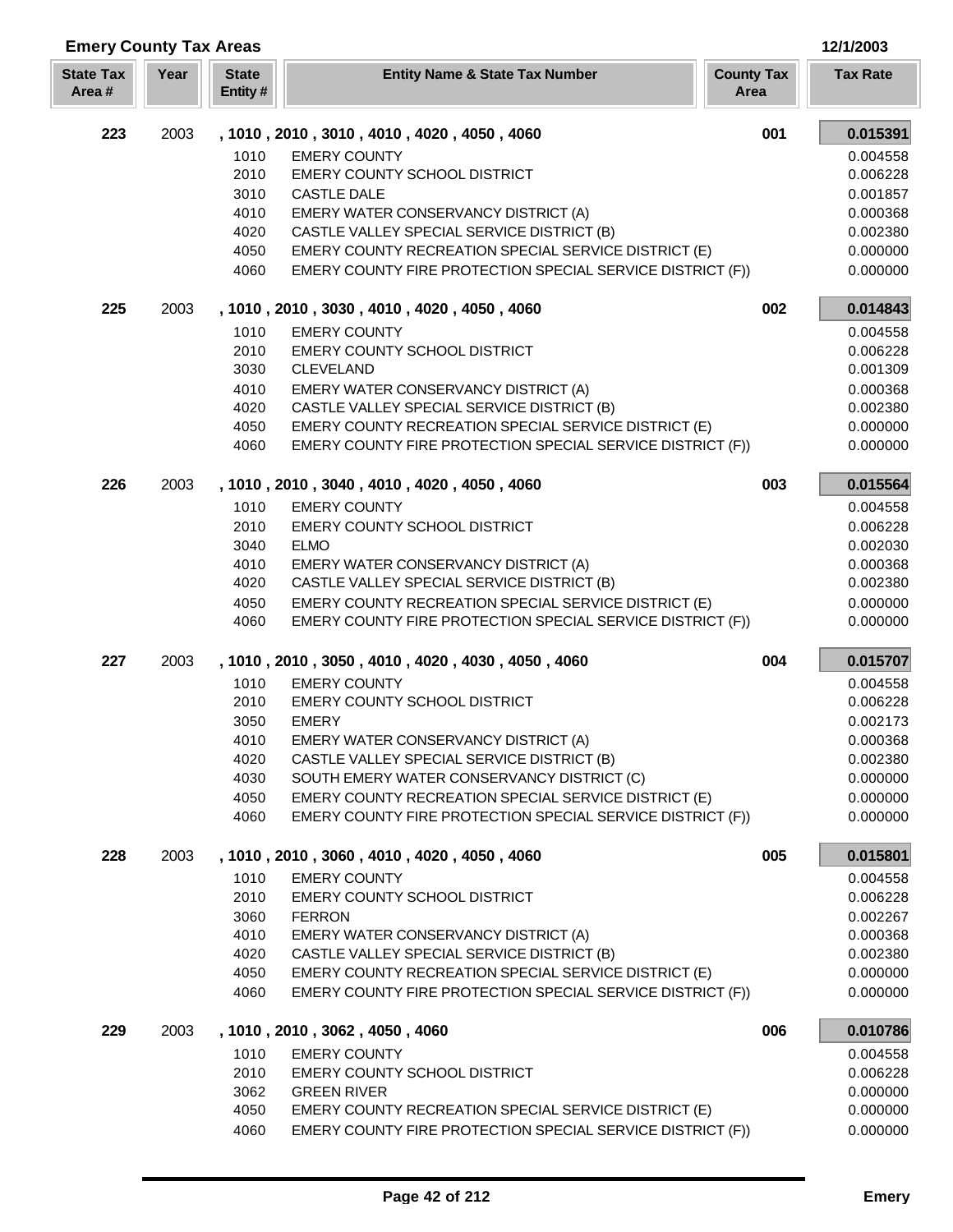| <b>Emery County Tax Areas</b> |      |                         |                                                                                                    |                           | 12/1/2003            |
|-------------------------------|------|-------------------------|----------------------------------------------------------------------------------------------------|---------------------------|----------------------|
| <b>State Tax</b><br>Area#     | Year | <b>State</b><br>Entity# | <b>Entity Name &amp; State Tax Number</b>                                                          | <b>County Tax</b><br>Area | <b>Tax Rate</b>      |
| 230                           | 2003 |                         | , 1010, 2010, 3070, 4010, 4020, 4050, 4060                                                         | 007                       | 0.015309             |
|                               |      | 1010                    | <b>EMERY COUNTY</b>                                                                                |                           | 0.004558             |
|                               |      | 2010                    | EMERY COUNTY SCHOOL DISTRICT                                                                       |                           | 0.006228             |
|                               |      | 3070                    | <b>HUNTINGTON</b>                                                                                  |                           | 0.001775             |
|                               |      | 4010                    | EMERY WATER CONSERVANCY DISTRICT (A)                                                               |                           | 0.000368             |
|                               |      | 4020<br>4050            | CASTLE VALLEY SPECIAL SERVICE DISTRICT (B)<br>EMERY COUNTY RECREATION SPECIAL SERVICE DISTRICT (E) |                           | 0.002380<br>0.000000 |
|                               |      | 4060                    | EMERY COUNTY FIRE PROTECTION SPECIAL SERVICE DISTRICT (F))                                         |                           | 0.000000             |
| 231                           | 2003 |                         | , 1010, 2010, 3080, 4010, 4020, 4050, 4060                                                         | 008                       | 0.015736             |
|                               |      | 1010                    | <b>EMERY COUNTY</b>                                                                                |                           | 0.004558             |
|                               |      | 2010                    | <b>EMERY COUNTY SCHOOL DISTRICT</b>                                                                |                           | 0.006228             |
|                               |      | 3080                    | ORANGEVILLE                                                                                        |                           | 0.002202             |
|                               |      | 4010                    | EMERY WATER CONSERVANCY DISTRICT (A)                                                               |                           | 0.000368             |
|                               |      | 4020                    | CASTLE VALLEY SPECIAL SERVICE DISTRICT (B)                                                         |                           | 0.002380             |
|                               |      | 4050                    | EMERY COUNTY RECREATION SPECIAL SERVICE DISTRICT (E)                                               |                           | 0.000000             |
|                               |      | 4060                    | EMERY COUNTY FIRE PROTECTION SPECIAL SERVICE DISTRICT (F))                                         |                           | 0.000000             |
| 232                           | 2003 |                         | , 1010, 2010, 4010, 4040, 4050, 4060                                                               | 009                       | 0.011154             |
|                               |      | 1010                    | <b>EMERY COUNTY</b>                                                                                |                           | 0.004558             |
|                               |      | 2010<br>4010            | EMERY COUNTY SCHOOL DISTRICT<br>EMERY WATER CONSERVANCY DISTRICT (A)                               |                           | 0.006228<br>0.000368 |
|                               |      | 4040                    | EMERY COUNTY SPECIAL SERVICE DISTRICT NO. 1 (D)                                                    |                           | 0.000000             |
|                               |      | 4050                    | EMERY COUNTY RECREATION SPECIAL SERVICE DISTRICT (E)                                               |                           | 0.000000             |
|                               |      | 4060                    | EMERY COUNTY FIRE PROTECTION SPECIAL SERVICE DISTRICT (F))                                         |                           | 0.000000             |
| 233                           | 2003 |                         | , 1010, 2010, 4010, 4020, 4050, 4060                                                               | 020                       | 0.013534             |
|                               |      | 1010                    | <b>EMERY COUNTY</b>                                                                                |                           | 0.004558             |
|                               |      | 2010                    | EMERY COUNTY SCHOOL DISTRICT                                                                       |                           | 0.006228             |
|                               |      | 4010                    | EMERY WATER CONSERVANCY DISTRICT (A)                                                               |                           | 0.000368             |
|                               |      | 4020<br>4050            | CASTLE VALLEY SPECIAL SERVICE DISTRICT (B)<br>EMERY COUNTY RECREATION SPECIAL SERVICE DISTRICT (E) |                           | 0.002380<br>0.000000 |
|                               |      | 4060                    | EMERY COUNTY FIRE PROTECTION SPECIAL SERVICE DISTRICT (F))                                         |                           | 0.000000             |
| 234                           | 2003 |                         | , 1010, 2010, 4010, 4030, 4040, 4050, 4060                                                         | 049                       | 0.011154             |
|                               |      | 1010                    | <b>EMERY COUNTY</b>                                                                                |                           | 0.004558             |
|                               |      | 2010                    | EMERY COUNTY SCHOOL DISTRICT                                                                       |                           | 0.006228             |
|                               |      | 4010                    | EMERY WATER CONSERVANCY DISTRICT (A)                                                               |                           | 0.000368             |
|                               |      | 4030                    | SOUTH EMERY WATER CONSERVANCY DISTRICT (C)                                                         |                           | 0.000000             |
|                               |      | 4040                    | EMERY COUNTY SPECIAL SERVICE DISTRICT NO. 1 (D)                                                    |                           | 0.000000             |
|                               |      | 4050                    | EMERY COUNTY RECREATION SPECIAL SERVICE DISTRICT (E)                                               |                           | 0.000000             |
|                               |      | 4060                    | EMERY COUNTY FIRE PROTECTION SPECIAL SERVICE DISTRICT (F))                                         |                           | 0.000000             |
| 235                           | 2003 |                         | , 1010, 2010, 4040, 4050, 4060                                                                     | 019                       | 0.010786             |
|                               |      | 1010                    | <b>EMERY COUNTY</b>                                                                                |                           | 0.004558             |
|                               |      | 2010<br>4040            | <b>EMERY COUNTY SCHOOL DISTRICT</b><br>EMERY COUNTY SPECIAL SERVICE DISTRICT NO. 1 (D)             |                           | 0.006228<br>0.000000 |
|                               |      | 4050                    | EMERY COUNTY RECREATION SPECIAL SERVICE DISTRICT (E)                                               |                           | 0.000000             |
|                               |      | 4060                    | EMERY COUNTY FIRE PROTECTION SPECIAL SERVICE DISTRICT (F))                                         |                           | 0.000000             |
| 1025                          | 2003 |                         | , 1010, 2010, 3020, 4010, 4020, 4050, 4060                                                         | 030                       | 0.014381             |
|                               |      | 1010                    | <b>EMERY COUNTY</b>                                                                                |                           | 0.004558             |
|                               |      |                         |                                                                                                    |                           |                      |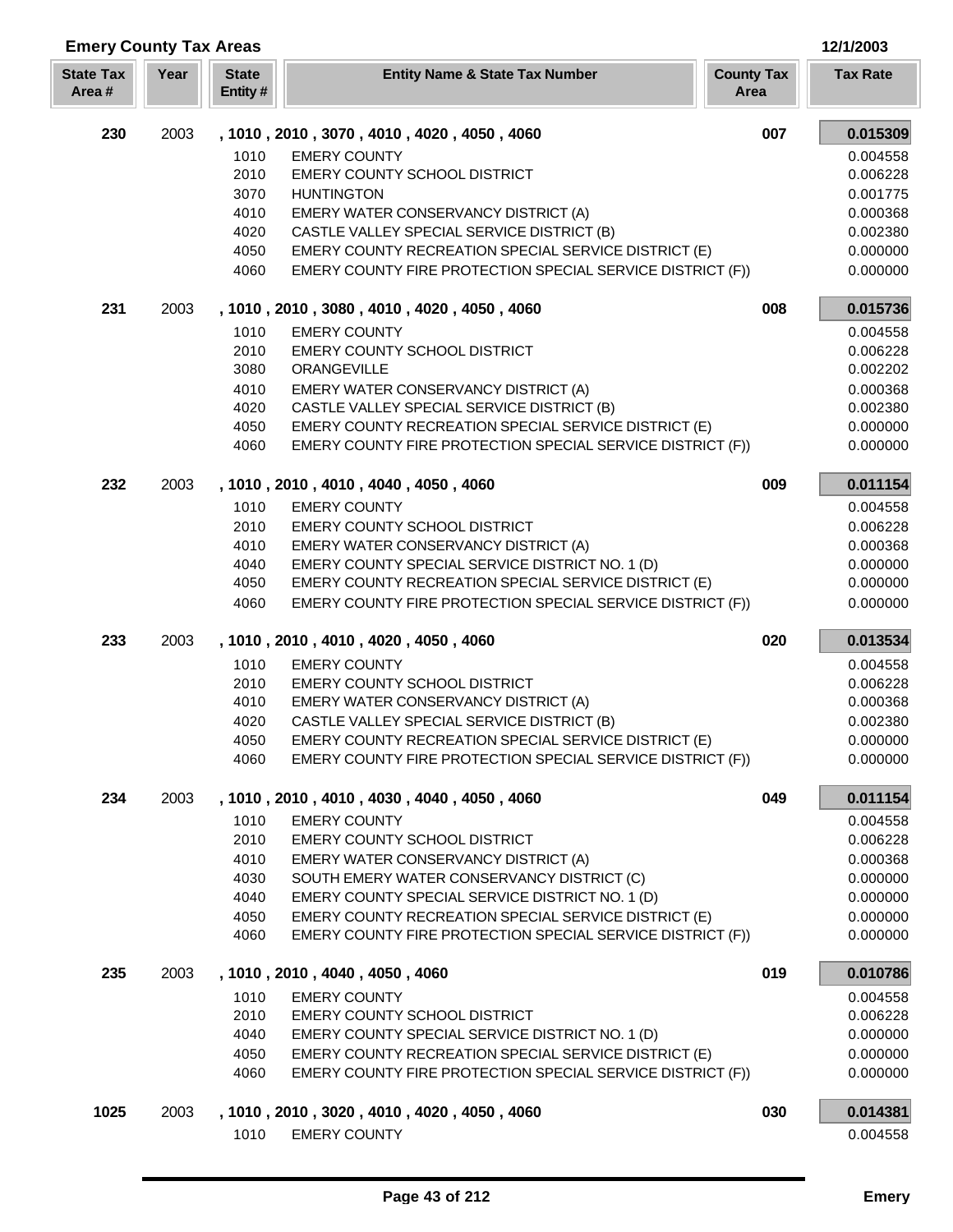| <b>Emery County Tax Areas</b> |      |                          |                                                            |                           | 12/1/2003       |
|-------------------------------|------|--------------------------|------------------------------------------------------------|---------------------------|-----------------|
| <b>State Tax</b><br>Area#     | Year | <b>State</b><br>Entity # | <b>Entity Name &amp; State Tax Number</b>                  | <b>County Tax</b><br>Area | <b>Tax Rate</b> |
|                               |      | 2010                     | EMERY COUNTY SCHOOL DISTRICT                               |                           | 0.006228        |
|                               |      | 3020                     | <b>CLAWSON</b>                                             |                           | 0.000847        |
|                               |      | 4010                     | EMERY WATER CONSERVANCY DISTRICT (A)                       |                           | 0.000368        |
|                               |      | 4020                     | CASTLE VALLEY SPECIAL SERVICE DISTRICT (B)                 |                           | 0.002380        |
|                               |      | 4050                     | EMERY COUNTY RECREATION SPECIAL SERVICE DISTRICT (E)       |                           | 0.000000        |
|                               |      | 4060                     | EMERY COUNTY FIRE PROTECTION SPECIAL SERVICE DISTRICT (F)) |                           | 0.000000        |
| 2104                          | 2003 |                          | , 1010, 2010, 3080, 4010, 4050, 4060                       | 018                       | 0.013356        |
|                               |      | 1010                     | <b>EMERY COUNTY</b>                                        |                           | 0.004558        |
|                               |      | 2010                     | EMERY COUNTY SCHOOL DISTRICT                               |                           | 0.006228        |
|                               |      | 3080                     | ORANGEVILLE                                                |                           | 0.002202        |
|                               |      | 4010                     | EMERY WATER CONSERVANCY DISTRICT (A)                       |                           | 0.000368        |
|                               |      | 4050                     | EMERY COUNTY RECREATION SPECIAL SERVICE DISTRICT (E)       |                           | 0.000000        |
|                               |      | 4060                     | EMERY COUNTY FIRE PROTECTION SPECIAL SERVICE DISTRICT (F)) |                           | 0.000000        |
| 2106                          | 2003 |                          | , 1010, 2010, 3010, 4010, 4050, 4060                       | 011                       | 0.013011        |
|                               |      | 1010                     | <b>EMERY COUNTY</b>                                        |                           | 0.004558        |
|                               |      | 2010                     | EMERY COUNTY SCHOOL DISTRICT                               |                           | 0.006228        |
|                               |      | 3010                     | <b>CASTLE DALE</b>                                         |                           | 0.001857        |
|                               |      | 4010                     | EMERY WATER CONSERVANCY DISTRICT (A)                       |                           | 0.000368        |
|                               |      | 4050                     | EMERY COUNTY RECREATION SPECIAL SERVICE DISTRICT (E)       |                           | 0.000000        |
|                               |      | 4060                     | EMERY COUNTY FIRE PROTECTION SPECIAL SERVICE DISTRICT (F)) |                           | 0.000000        |
| 3365                          | 2003 |                          |                                                            |                           | 0.010786        |
|                               |      | 1010                     | <b>EMERY COUNTY</b>                                        |                           | 0.004558        |
|                               |      | 2010                     | <b>EMERY COUNTY SCHOOL DISTRICT</b>                        |                           | 0.006228        |
|                               |      | 3062                     | <b>GREEN RIVER</b>                                         |                           | 0.000000        |
|                               |      | 4050                     | EMERY COUNTY RECREATION SPECIAL SERVICE DISTRICT (E)       |                           | 0.000000        |
|                               |      | 4060                     | EMERY COUNTY FIRE PROTECTION SPECIAL SERVICE DISTRICT (F)) |                           | 0.000000        |
|                               |      | 6010                     | BOND REPAY - GRAND COUNTY WATER CONSERVANCY DISTRICT       |                           |                 |
|                               |      | 6020                     | BOND REPAY - GRAND COUNTY SPECIAL SERVICE WATER DISTRICT   |                           |                 |
|                               |      | 6030                     | <b>BOND REPAY - GRAND COUNTY</b>                           |                           |                 |
|                               |      | 6040                     | BOND REPAY - GRAND COUNTY SCHOOL DISTRICT                  |                           |                 |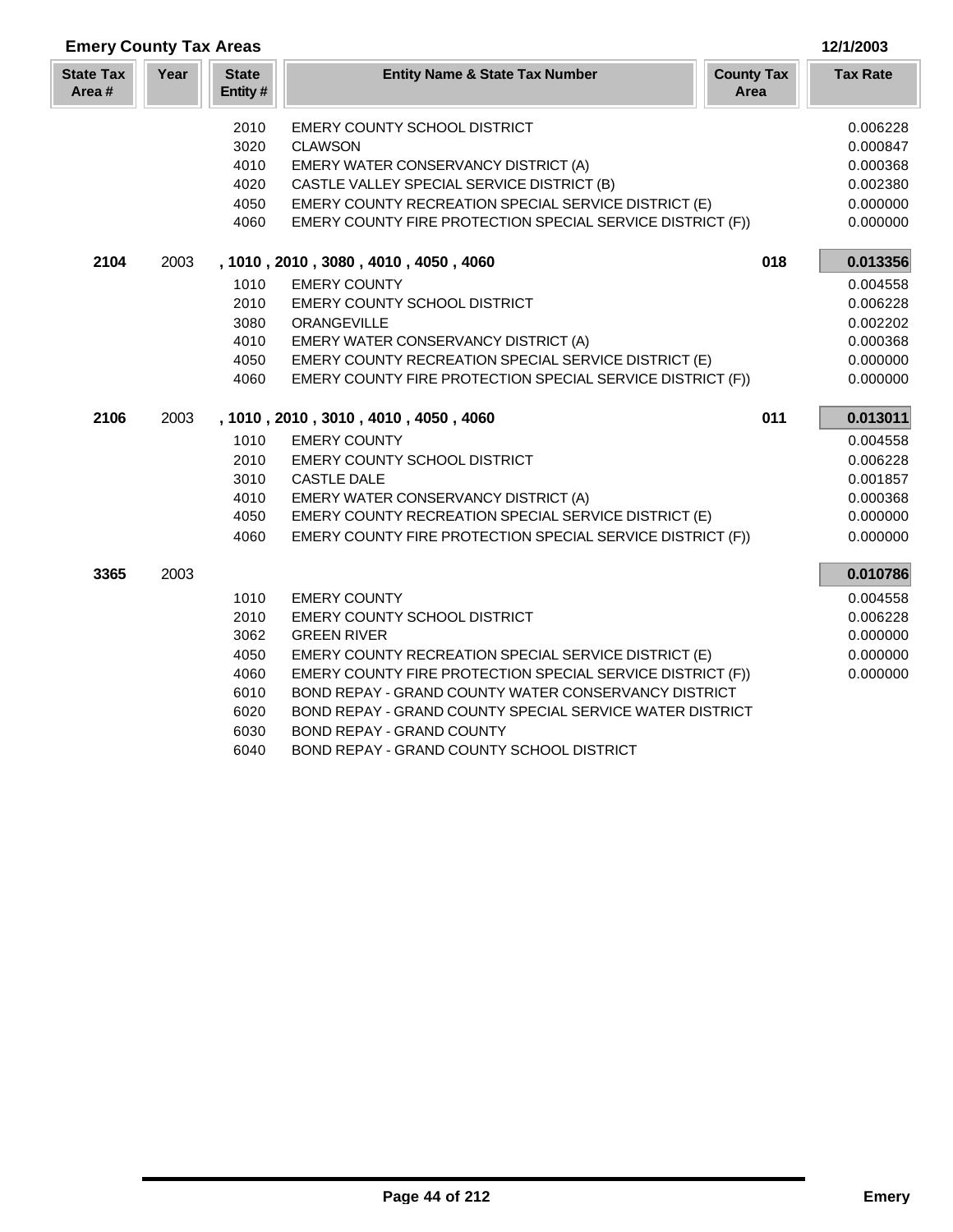| <b>Garfield County Tax Areas</b> |      |                         |                                                   |                           | 12/1/2003       |
|----------------------------------|------|-------------------------|---------------------------------------------------|---------------------------|-----------------|
| <b>State Tax</b><br>Area#        | Year | <b>State</b><br>Entity# | <b>Entity Name &amp; State Tax Number</b>         | <b>County Tax</b><br>Area | <b>Tax Rate</b> |
| 236                              | 2003 |                         | , 1010, 2010, 3010, 4010, 4100, 4270              | 001                       | 0.011398        |
|                                  |      | 1010                    | <b>GARFIELD COUNTY</b>                            |                           | 0.001417        |
|                                  |      | 2010                    | <b>GARFIELD COUNTY SCHOOL DISTRICT</b>            |                           | 0.008454        |
|                                  |      | 3010                    | <b>ANTIMONY</b>                                   |                           | 0.000918        |
|                                  |      | 4010                    | ANTIMONY CEMETERY IMPROVEMENT DISTRICT (A)        |                           | 0.000204        |
|                                  |      | 4100                    | UPPER SEVIER RIVER WATER CONSERVANCY DISTRICT (J) |                           | 0.000047        |
|                                  |      | 4270                    | CENTRAL UTAH WATER CONSERVANCY DISTRICT (X)       |                           | 0.000358        |
| 237                              | 2003 |                         | , 1010, 2010, 3020                                | 002                       | 0.010240        |
|                                  |      | 1010                    | <b>GARFIELD COUNTY</b>                            |                           | 0.001417        |
|                                  |      | 2010                    | <b>GARFIELD COUNTY SCHOOL DISTRICT</b>            |                           | 0.008454        |
|                                  |      | 3020                    | <b>BOULDER</b>                                    |                           | 0.000369        |
| 238                              | 2003 |                         | , 1010, 2010, 3030, 4060                          | 003                       | 0.013644        |
|                                  |      | 1010                    | <b>GARFIELD COUNTY</b>                            |                           | 0.001417        |
|                                  |      | 2010                    | <b>GARFIELD COUNTY SCHOOL DISTRICT</b>            |                           | 0.008454        |
|                                  |      | 3030                    | CANNONVILLE                                       |                           | 0.003469        |
|                                  |      | 4060                    | CANNONVILLE CEMETERY MAINTENANCE DISTRICT (F)     |                           | 0.000304        |
| 239                              | 2003 |                         | , 1010, 2010, 3040, 4080, 4090                    | 004                       | 0.013433        |
|                                  |      | 1010                    | <b>GARFIELD COUNTY</b>                            |                           | 0.001417        |
|                                  |      | 2010                    | GARFIELD COUNTY SCHOOL DISTRICT                   |                           | 0.008454        |
|                                  |      | 3040                    | <b>ESCALANTE</b>                                  |                           | 0.003341        |
|                                  |      | 4080                    | ESCALANTE CEMETERY MAINTENANCE DISTRICT (H)       |                           | 0.000221        |
|                                  |      | 4090                    | WIDE HOLLOW WATER CONSERVANCY DISTRICT (I)        |                           | 0.000000        |
| 240                              | 2003 |                         | , 1010, 2010, 3050, 4030, 4100, 4270              | 005                       | 0.011404        |
|                                  |      | 1010                    | <b>GARFIELD COUNTY</b>                            |                           | 0.001417        |
|                                  |      | 2010                    | GARFIELD COUNTY SCHOOL DISTRICT                   |                           | 0.008454        |
|                                  |      | 3050                    | <b>HATCH</b>                                      |                           | 0.001063        |
|                                  |      | 4030                    | HATCH TOWN CEMETERY MAINTENANCE DISTRICT (C)      |                           | 0.000065        |
|                                  |      | 4100                    | UPPER SEVIER RIVER WATER CONSERVANCY DISTRICT (J) |                           | 0.000047        |
|                                  |      | 4270                    | CENTRAL UTAH WATER CONSERVANCY DISTRICT (X)       |                           | 0.000358        |
| 241                              | 2003 |                         | , 1010, 2010, 3060, 4070                          | 006                       | 0.010961        |
|                                  |      | 1010                    | <b>GARFIELD COUNTY</b>                            |                           | 0.001417        |
|                                  |      | 2010                    | <b>GARFIELD COUNTY SCHOOL DISTRICT</b>            |                           | 0.008454        |
|                                  |      | 3060                    | <b>HENRIEVILLE</b>                                |                           | 0.000934        |
|                                  |      | 4070                    | HENRIEVILLE CEMETERY MAINTENANCE DISTRICT (G)     |                           | 0.000156        |
| 242                              | 2003 |                         | , 1010, 2010, 3070, 4020, 4100, 4270              | 007                       | 0.013147        |
|                                  |      | 1010                    | <b>GARFIELD COUNTY</b>                            |                           | 0.001417        |
|                                  |      | 2010                    | <b>GARFIELD COUNTY SCHOOL DISTRICT</b>            |                           | 0.008454        |
|                                  |      | 3070                    | <b>PANGUITCH</b>                                  |                           | 0.002652        |
|                                  |      | 4020                    | PANGUITCH CEMETERY MAINTENANCE DISTRICT (B)       |                           | 0.000219        |
|                                  |      | 4100                    | UPPER SEVIER RIVER WATER CONSERVANCY DISTRICT (J) |                           | 0.000047        |
|                                  |      | 4270                    | CENTRAL UTAH WATER CONSERVANCY DISTRICT (X)       |                           | 0.000358        |
| 243                              | 2003 |                         | , 1010, 2010, 3080, 4050, 4100, 4270              | 008                       | 0.011218        |
|                                  |      | 1010                    | <b>GARFIELD COUNTY</b>                            |                           | 0.001417        |
|                                  |      | 2010                    | <b>GARFIELD COUNTY SCHOOL DISTRICT</b>            |                           | 0.008454        |
|                                  |      | 3080                    | <b>TROPIC</b>                                     |                           | 0.000777        |

Γ L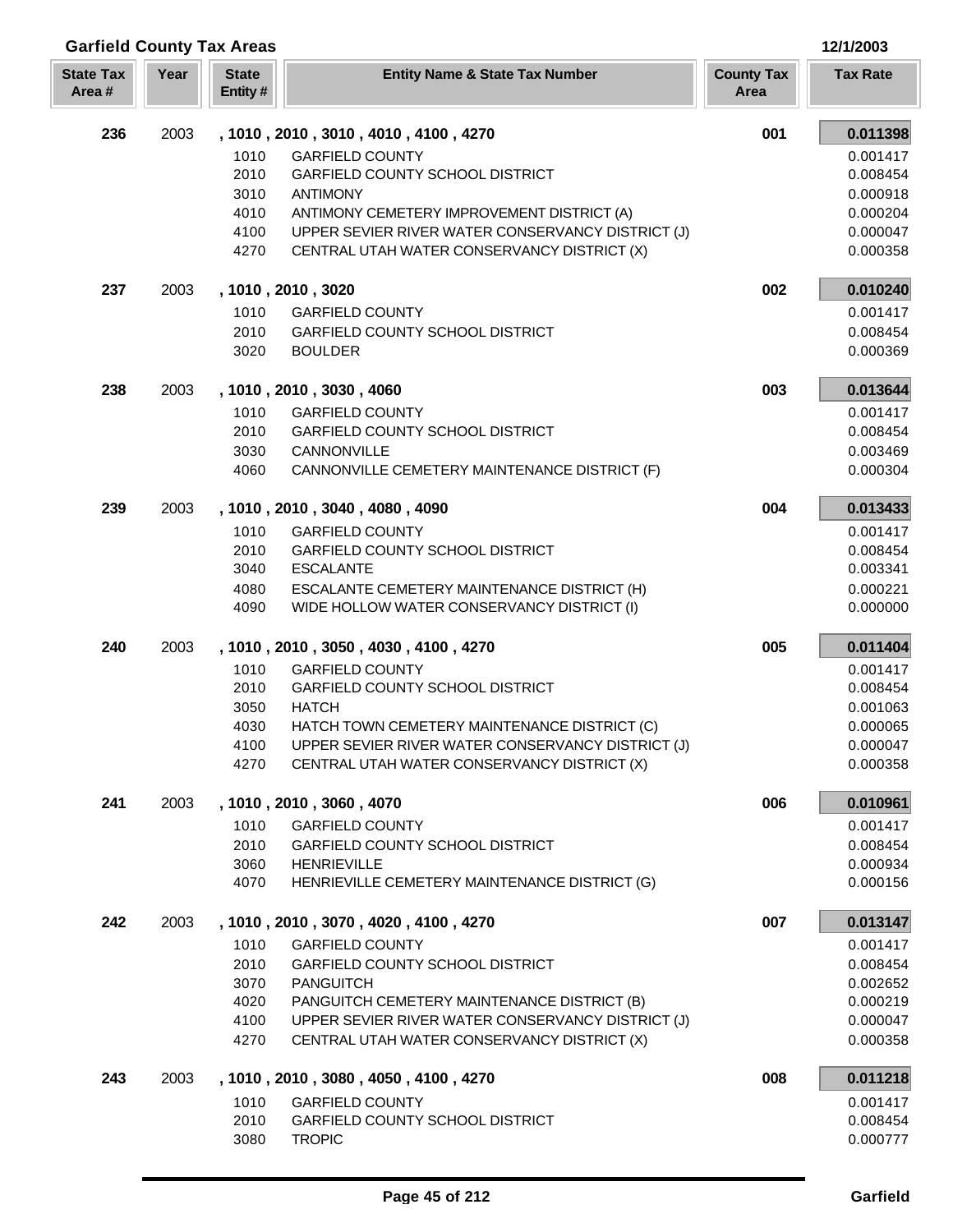| Year<br><b>State</b><br><b>State Tax</b><br><b>Entity Name &amp; State Tax Number</b><br><b>County Tax</b><br><b>Tax Rate</b><br>Area#<br>Entity#<br>Area<br>0.000165<br>4050<br>TROPIC CEMETERY MAINTENANCE DISTRICT (E)<br>4100<br>UPPER SEVIER RIVER WATER CONSERVANCY DISTRICT (J)<br>0.000047<br>4270<br>CENTRAL UTAH WATER CONSERVANCY DISTRICT (X)<br>0.000358<br>0.010480<br>244<br>2003<br>009<br>, 1010, 2010, 4010, 4100, 4270<br>1010<br><b>GARFIELD COUNTY</b><br>0.001417<br>2010<br><b>GARFIELD COUNTY SCHOOL DISTRICT</b><br>0.008454<br>4010<br>ANTIMONY CEMETERY IMPROVEMENT DISTRICT (A)<br>0.000204<br>4100<br>UPPER SEVIER RIVER WATER CONSERVANCY DISTRICT (J)<br>0.000047<br>4270<br>CENTRAL UTAH WATER CONSERVANCY DISTRICT (X)<br>0.000358<br>245<br>2003<br>, 1010, 2010, 4020, 4100, 4270<br>014<br>0.010495<br>1010<br><b>GARFIELD COUNTY</b><br>0.001417<br>2010<br>GARFIELD COUNTY SCHOOL DISTRICT<br>0.008454<br>4020<br>PANGUITCH CEMETERY MAINTENANCE DISTRICT (B)<br>0.000219<br>4100<br>UPPER SEVIER RIVER WATER CONSERVANCY DISTRICT (J)<br>0.000047<br>4270<br>CENTRAL UTAH WATER CONSERVANCY DISTRICT (X)<br>0.000358 |  |
|-------------------------------------------------------------------------------------------------------------------------------------------------------------------------------------------------------------------------------------------------------------------------------------------------------------------------------------------------------------------------------------------------------------------------------------------------------------------------------------------------------------------------------------------------------------------------------------------------------------------------------------------------------------------------------------------------------------------------------------------------------------------------------------------------------------------------------------------------------------------------------------------------------------------------------------------------------------------------------------------------------------------------------------------------------------------------------------------------------------------------------------------------------------|--|
|                                                                                                                                                                                                                                                                                                                                                                                                                                                                                                                                                                                                                                                                                                                                                                                                                                                                                                                                                                                                                                                                                                                                                             |  |
|                                                                                                                                                                                                                                                                                                                                                                                                                                                                                                                                                                                                                                                                                                                                                                                                                                                                                                                                                                                                                                                                                                                                                             |  |
|                                                                                                                                                                                                                                                                                                                                                                                                                                                                                                                                                                                                                                                                                                                                                                                                                                                                                                                                                                                                                                                                                                                                                             |  |
|                                                                                                                                                                                                                                                                                                                                                                                                                                                                                                                                                                                                                                                                                                                                                                                                                                                                                                                                                                                                                                                                                                                                                             |  |
|                                                                                                                                                                                                                                                                                                                                                                                                                                                                                                                                                                                                                                                                                                                                                                                                                                                                                                                                                                                                                                                                                                                                                             |  |
|                                                                                                                                                                                                                                                                                                                                                                                                                                                                                                                                                                                                                                                                                                                                                                                                                                                                                                                                                                                                                                                                                                                                                             |  |
|                                                                                                                                                                                                                                                                                                                                                                                                                                                                                                                                                                                                                                                                                                                                                                                                                                                                                                                                                                                                                                                                                                                                                             |  |
|                                                                                                                                                                                                                                                                                                                                                                                                                                                                                                                                                                                                                                                                                                                                                                                                                                                                                                                                                                                                                                                                                                                                                             |  |
|                                                                                                                                                                                                                                                                                                                                                                                                                                                                                                                                                                                                                                                                                                                                                                                                                                                                                                                                                                                                                                                                                                                                                             |  |
|                                                                                                                                                                                                                                                                                                                                                                                                                                                                                                                                                                                                                                                                                                                                                                                                                                                                                                                                                                                                                                                                                                                                                             |  |
|                                                                                                                                                                                                                                                                                                                                                                                                                                                                                                                                                                                                                                                                                                                                                                                                                                                                                                                                                                                                                                                                                                                                                             |  |
|                                                                                                                                                                                                                                                                                                                                                                                                                                                                                                                                                                                                                                                                                                                                                                                                                                                                                                                                                                                                                                                                                                                                                             |  |
|                                                                                                                                                                                                                                                                                                                                                                                                                                                                                                                                                                                                                                                                                                                                                                                                                                                                                                                                                                                                                                                                                                                                                             |  |
|                                                                                                                                                                                                                                                                                                                                                                                                                                                                                                                                                                                                                                                                                                                                                                                                                                                                                                                                                                                                                                                                                                                                                             |  |
|                                                                                                                                                                                                                                                                                                                                                                                                                                                                                                                                                                                                                                                                                                                                                                                                                                                                                                                                                                                                                                                                                                                                                             |  |
|                                                                                                                                                                                                                                                                                                                                                                                                                                                                                                                                                                                                                                                                                                                                                                                                                                                                                                                                                                                                                                                                                                                                                             |  |
| 246<br>2003<br>012<br>0.010341<br>, 1010, 2010, 4030, 4100, 4270                                                                                                                                                                                                                                                                                                                                                                                                                                                                                                                                                                                                                                                                                                                                                                                                                                                                                                                                                                                                                                                                                            |  |
| <b>GARFIELD COUNTY</b><br>0.001417<br>1010                                                                                                                                                                                                                                                                                                                                                                                                                                                                                                                                                                                                                                                                                                                                                                                                                                                                                                                                                                                                                                                                                                                  |  |
| 2010<br>GARFIELD COUNTY SCHOOL DISTRICT<br>0.008454                                                                                                                                                                                                                                                                                                                                                                                                                                                                                                                                                                                                                                                                                                                                                                                                                                                                                                                                                                                                                                                                                                         |  |
| 4030<br>HATCH TOWN CEMETERY MAINTENANCE DISTRICT (C)<br>0.000065                                                                                                                                                                                                                                                                                                                                                                                                                                                                                                                                                                                                                                                                                                                                                                                                                                                                                                                                                                                                                                                                                            |  |
| 4100<br>UPPER SEVIER RIVER WATER CONSERVANCY DISTRICT (J)<br>0.000047                                                                                                                                                                                                                                                                                                                                                                                                                                                                                                                                                                                                                                                                                                                                                                                                                                                                                                                                                                                                                                                                                       |  |
| 4270<br>CENTRAL UTAH WATER CONSERVANCY DISTRICT (X)<br>0.000358                                                                                                                                                                                                                                                                                                                                                                                                                                                                                                                                                                                                                                                                                                                                                                                                                                                                                                                                                                                                                                                                                             |  |
| 247<br>0.009871<br>2003<br>, 1010, 2010, 4040<br>020                                                                                                                                                                                                                                                                                                                                                                                                                                                                                                                                                                                                                                                                                                                                                                                                                                                                                                                                                                                                                                                                                                        |  |
| 1010<br><b>GARFIELD COUNTY</b><br>0.001417                                                                                                                                                                                                                                                                                                                                                                                                                                                                                                                                                                                                                                                                                                                                                                                                                                                                                                                                                                                                                                                                                                                  |  |
| 2010<br><b>GARFIELD COUNTY SCHOOL DISTRICT</b><br>0.008454                                                                                                                                                                                                                                                                                                                                                                                                                                                                                                                                                                                                                                                                                                                                                                                                                                                                                                                                                                                                                                                                                                  |  |
| 4040<br>GARFIELD COUNTY TICABOO SPECIAL SERVICE DIST. #1 (D)<br>0.000000                                                                                                                                                                                                                                                                                                                                                                                                                                                                                                                                                                                                                                                                                                                                                                                                                                                                                                                                                                                                                                                                                    |  |
| 0.010036<br>248<br>2003<br>, 1010, 2010, 4050<br>021                                                                                                                                                                                                                                                                                                                                                                                                                                                                                                                                                                                                                                                                                                                                                                                                                                                                                                                                                                                                                                                                                                        |  |
| 1010 GARFIELD COUNTY<br>0.001417                                                                                                                                                                                                                                                                                                                                                                                                                                                                                                                                                                                                                                                                                                                                                                                                                                                                                                                                                                                                                                                                                                                            |  |
| 2010<br><b>GARFIELD COUNTY SCHOOL DISTRICT</b><br>0.008454                                                                                                                                                                                                                                                                                                                                                                                                                                                                                                                                                                                                                                                                                                                                                                                                                                                                                                                                                                                                                                                                                                  |  |
| 4050<br>TROPIC CEMETERY MAINTENANCE DISTRICT (E)<br>0.000165                                                                                                                                                                                                                                                                                                                                                                                                                                                                                                                                                                                                                                                                                                                                                                                                                                                                                                                                                                                                                                                                                                |  |
| 015<br>249<br>2003<br>0.010441<br>, 1010, 2010, 4050, 4100, 4270                                                                                                                                                                                                                                                                                                                                                                                                                                                                                                                                                                                                                                                                                                                                                                                                                                                                                                                                                                                                                                                                                            |  |
| 1010<br><b>GARFIELD COUNTY</b><br>0.001417                                                                                                                                                                                                                                                                                                                                                                                                                                                                                                                                                                                                                                                                                                                                                                                                                                                                                                                                                                                                                                                                                                                  |  |
| 2010<br><b>GARFIELD COUNTY SCHOOL DISTRICT</b><br>0.008454<br>4050<br>TROPIC CEMETERY MAINTENANCE DISTRICT (E)<br>0.000165                                                                                                                                                                                                                                                                                                                                                                                                                                                                                                                                                                                                                                                                                                                                                                                                                                                                                                                                                                                                                                  |  |
| 4100<br>UPPER SEVIER RIVER WATER CONSERVANCY DISTRICT (J)<br>0.000047                                                                                                                                                                                                                                                                                                                                                                                                                                                                                                                                                                                                                                                                                                                                                                                                                                                                                                                                                                                                                                                                                       |  |
| 4270<br>CENTRAL UTAH WATER CONSERVANCY DISTRICT (X)<br>0.000358                                                                                                                                                                                                                                                                                                                                                                                                                                                                                                                                                                                                                                                                                                                                                                                                                                                                                                                                                                                                                                                                                             |  |
|                                                                                                                                                                                                                                                                                                                                                                                                                                                                                                                                                                                                                                                                                                                                                                                                                                                                                                                                                                                                                                                                                                                                                             |  |
| 250<br>010<br>0.010175<br>2003<br>, 1010, 2010, 4060                                                                                                                                                                                                                                                                                                                                                                                                                                                                                                                                                                                                                                                                                                                                                                                                                                                                                                                                                                                                                                                                                                        |  |
| 1010<br><b>GARFIELD COUNTY</b><br>0.001417                                                                                                                                                                                                                                                                                                                                                                                                                                                                                                                                                                                                                                                                                                                                                                                                                                                                                                                                                                                                                                                                                                                  |  |
| 2010<br><b>GARFIELD COUNTY SCHOOL DISTRICT</b><br>0.008454<br>CANNONVILLE CEMETERY MAINTENANCE DISTRICT (F)<br>0.000304<br>4060                                                                                                                                                                                                                                                                                                                                                                                                                                                                                                                                                                                                                                                                                                                                                                                                                                                                                                                                                                                                                             |  |
|                                                                                                                                                                                                                                                                                                                                                                                                                                                                                                                                                                                                                                                                                                                                                                                                                                                                                                                                                                                                                                                                                                                                                             |  |
| 013<br>0.010027<br>251<br>2003<br>, 1010, 2010, 4070                                                                                                                                                                                                                                                                                                                                                                                                                                                                                                                                                                                                                                                                                                                                                                                                                                                                                                                                                                                                                                                                                                        |  |
| 1010<br><b>GARFIELD COUNTY</b><br>0.001417                                                                                                                                                                                                                                                                                                                                                                                                                                                                                                                                                                                                                                                                                                                                                                                                                                                                                                                                                                                                                                                                                                                  |  |
| 2010<br><b>GARFIELD COUNTY SCHOOL DISTRICT</b><br>0.008454<br>HENRIEVILLE CEMETERY MAINTENANCE DISTRICT (G)<br>0.000156<br>4070                                                                                                                                                                                                                                                                                                                                                                                                                                                                                                                                                                                                                                                                                                                                                                                                                                                                                                                                                                                                                             |  |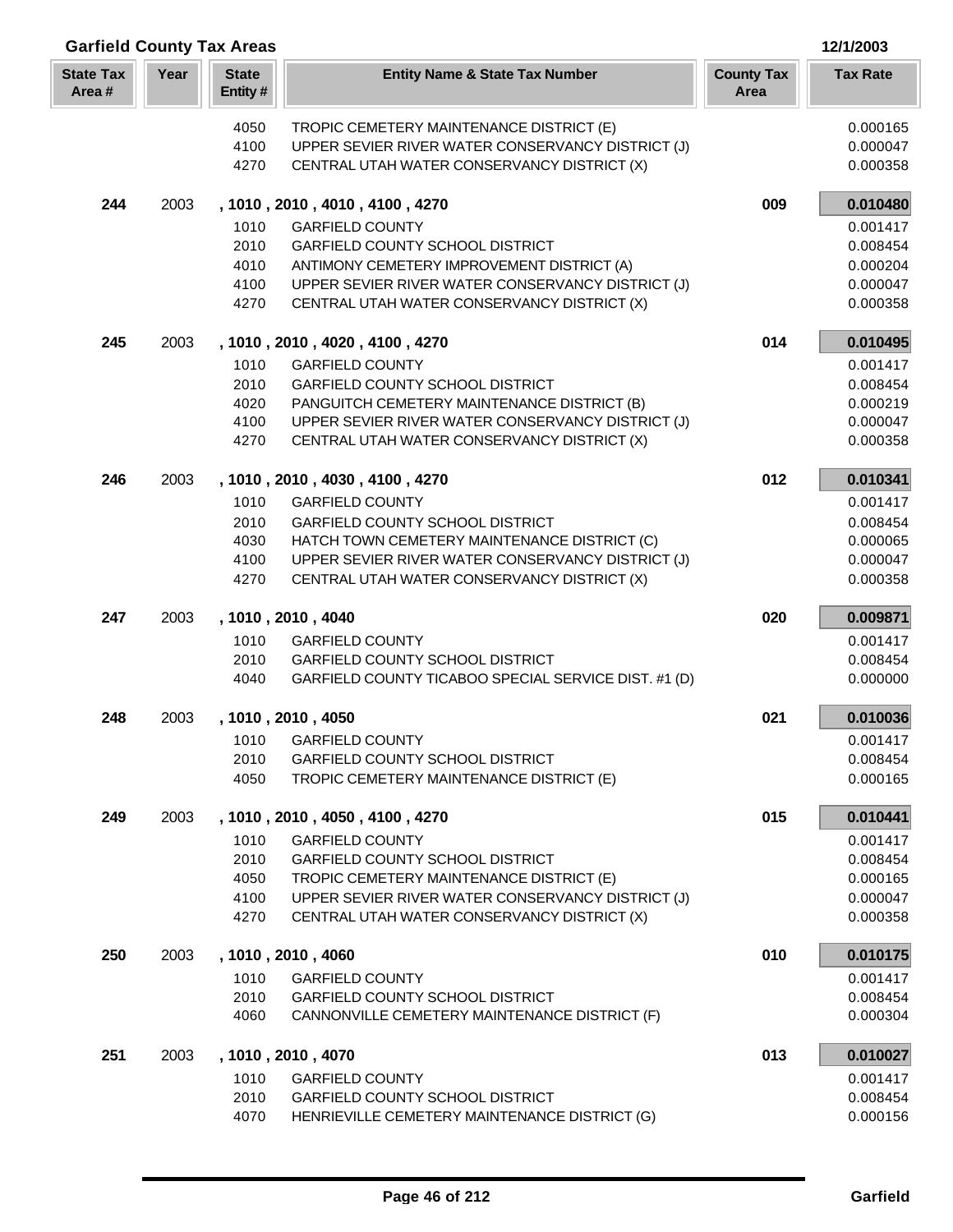| <b>Garfield County Tax Areas</b> |      |                         |                                                                                               |                           | 12/1/2003            |
|----------------------------------|------|-------------------------|-----------------------------------------------------------------------------------------------|---------------------------|----------------------|
| <b>State Tax</b><br>Area#        | Year | <b>State</b><br>Entity# | <b>Entity Name &amp; State Tax Number</b>                                                     | <b>County Tax</b><br>Area | <b>Tax Rate</b>      |
| 252                              | 2003 |                         | , 1010, 2010, 4080                                                                            | 019                       | 0.010092             |
|                                  |      | 1010                    | <b>GARFIELD COUNTY</b>                                                                        |                           | 0.001417             |
|                                  |      | 2010                    | GARFIELD COUNTY SCHOOL DISTRICT                                                               |                           | 0.008454             |
|                                  |      | 4080                    | ESCALANTE CEMETERY MAINTENANCE DISTRICT (H)                                                   |                           | 0.000221             |
| 253                              | 2003 |                         | , 1010, 2010, 4080, 4090                                                                      | 011                       | 0.010092             |
|                                  |      | 1010                    | <b>GARFIELD COUNTY</b>                                                                        |                           | 0.001417             |
|                                  |      | 2010                    | <b>GARFIELD COUNTY SCHOOL DISTRICT</b>                                                        |                           | 0.008454             |
|                                  |      | 4080                    | ESCALANTE CEMETERY MAINTENANCE DISTRICT (H)                                                   |                           | 0.000221             |
|                                  |      | 4090                    | WIDE HOLLOW WATER CONSERVANCY DISTRICT (I)                                                    |                           | 0.000000             |
| 254                              | 2003 |                         | , 1010, 2010, 4090                                                                            | 018                       | 0.009871             |
|                                  |      | 1010                    | <b>GARFIELD COUNTY</b>                                                                        |                           | 0.001417             |
|                                  |      | 2010                    | <b>GARFIELD COUNTY SCHOOL DISTRICT</b>                                                        |                           | 0.008454             |
|                                  |      | 4090                    | WIDE HOLLOW WATER CONSERVANCY DISTRICT (I)                                                    |                           | 0.000000             |
| 255                              | 2003 |                         | , 1010, 2010, 4100, 4270                                                                      | 016                       | 0.010276             |
|                                  |      | 1010                    | <b>GARFIELD COUNTY</b>                                                                        |                           | 0.001417             |
|                                  |      | 2010                    | <b>GARFIELD COUNTY SCHOOL DISTRICT</b>                                                        |                           | 0.008454             |
|                                  |      | 4100                    | UPPER SEVIER RIVER WATER CONSERVANCY DISTRICT (J)                                             |                           | 0.000047             |
|                                  |      | 4270                    | CENTRAL UTAH WATER CONSERVANCY DISTRICT (X)                                                   |                           | 0.000358             |
| 256                              | 2003 | , 1010, 2010            |                                                                                               | 017                       | 0.009871             |
|                                  |      | 1010                    | <b>GARFIELD COUNTY</b>                                                                        |                           | 0.001417             |
|                                  |      | 2010                    | <b>GARFIELD COUNTY SCHOOL DISTRICT</b>                                                        |                           | 0.008454             |
| 2989                             | 2003 |                         | , 1010, 2010, 4050, 4100, 4110, 4270                                                          | 022                       | 0.010441             |
|                                  |      | 1010                    | <b>GARFIELD COUNTY</b>                                                                        |                           | 0.001417             |
|                                  |      | 2010                    | <b>GARFIELD COUNTY SCHOOL DISTRICT</b>                                                        |                           | 0.008454             |
|                                  |      | 4050                    | TROPIC CEMETERY MAINTENANCE DISTRICT (E)                                                      |                           | 0.000165             |
|                                  |      | 4100                    | UPPER SEVIER RIVER WATER CONSERVANCY DISTRICT (J)                                             |                           | 0.000047             |
|                                  |      | 4110                    | BRISTLECONE WATER IMPROVEMENT DISTRICT (K)                                                    |                           | 0.000000             |
|                                  |      | 4270                    | CENTRAL UTAH WATER CONSERVANCY DISTRICT (X)                                                   |                           | 0.000358             |
| 3101                             | 2003 |                         | , 1010, 2010, 4100, 4120, 4270                                                                | 023                       | 0.010776             |
|                                  |      | 1010                    | <b>GARFIELD COUNTY</b>                                                                        |                           | 0.001417             |
|                                  |      | 2010                    | <b>GARFIELD COUNTY SCHOOL DISTRICT</b>                                                        |                           | 0.008454             |
|                                  |      | 4100                    | UPPER SEVIER RIVER WATER CONSERVANCY DISTRICT (J)                                             |                           | 0.000047             |
|                                  |      | 4120                    | PANGUITCH LAKE FIRE PROTECTION DIST (L)                                                       |                           | 0.000500             |
|                                  |      | 4270                    | CENTRAL UTAH WATER CONSERVANCY DISTRICT (X)                                                   |                           | 0.000358             |
| 3354                             | 2003 |                         | , 1010, 2010, 3030, 4050, 4100, 4270                                                          | 024                       | 0.013910             |
|                                  |      | 1010                    | <b>GARFIELD COUNTY</b>                                                                        |                           | 0.001417             |
|                                  |      | 2010                    | GARFIELD COUNTY SCHOOL DISTRICT                                                               |                           | 0.008454             |
|                                  |      | 3030                    | CANNONVILLE                                                                                   |                           | 0.003469             |
|                                  |      | 4050<br>4100            | TROPIC CEMETERY MAINTENANCE DISTRICT (E)<br>UPPER SEVIER RIVER WATER CONSERVANCY DISTRICT (J) |                           | 0.000165<br>0.000047 |
|                                  |      | 4270                    | CENTRAL UTAH WATER CONSERVANCY DISTRICT (X)                                                   |                           | 0.000358             |
| 3355                             | 2003 |                         | , 1010, 2010, 4100, 4130, 4270                                                                | 025                       | 0.010974             |
|                                  |      | 1010                    | <b>GARFIELD COUNTY</b>                                                                        |                           | 0.001417             |
|                                  |      | 2010                    | GARFIELD COUNTY SCHOOL DISTRICT                                                               |                           | 0.008454             |
|                                  |      |                         |                                                                                               |                           |                      |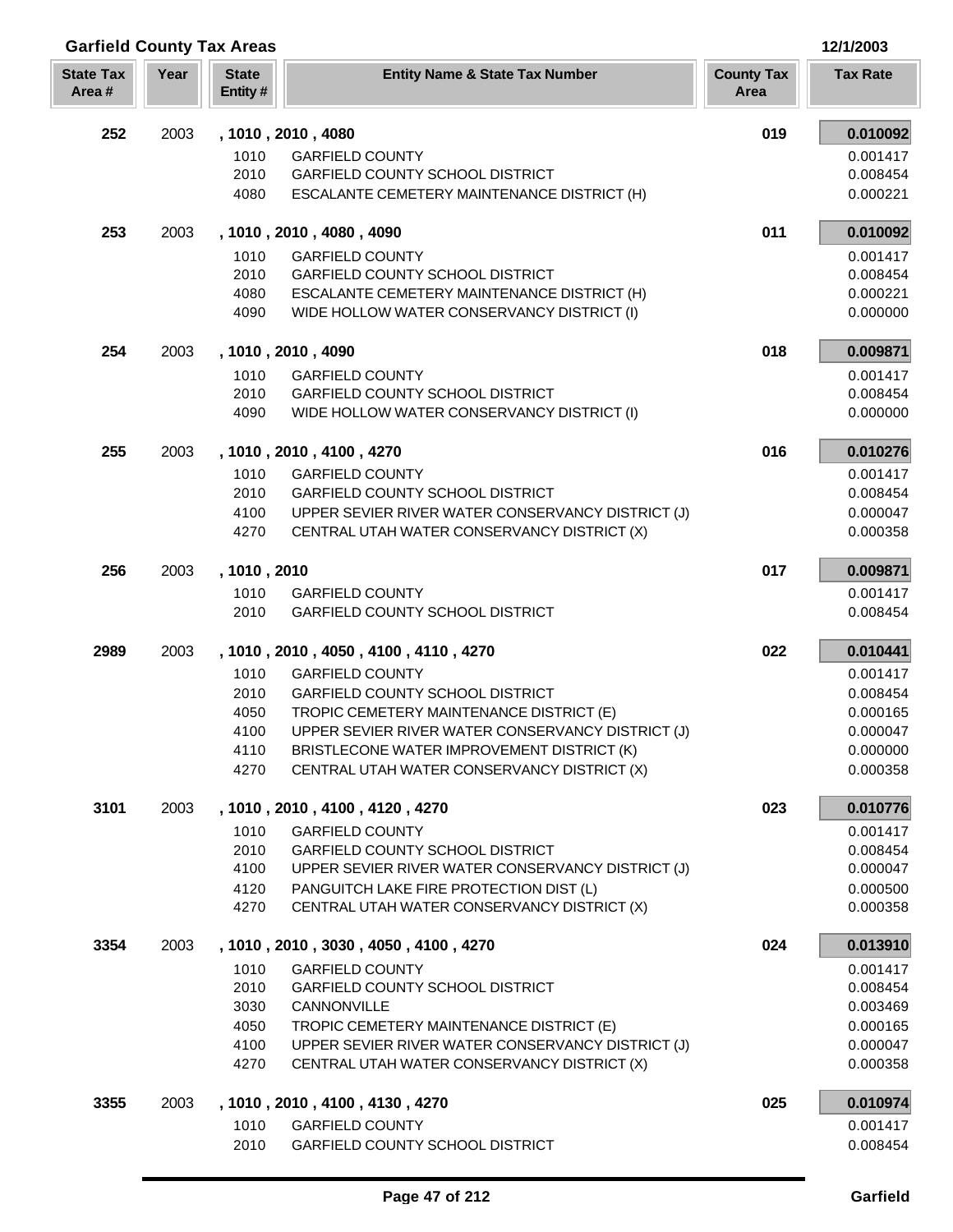| <b>Garfield County Tax Areas</b> |      |                          |                                                                                                                     |                           | 12/1/2003            |
|----------------------------------|------|--------------------------|---------------------------------------------------------------------------------------------------------------------|---------------------------|----------------------|
| <b>State Tax</b><br>Area#        | Year | <b>State</b><br>Entity # | <b>Entity Name &amp; State Tax Number</b>                                                                           | <b>County Tax</b><br>Area | <b>Tax Rate</b>      |
|                                  |      | 4100<br>4130             | UPPER SEVIER RIVER WATER CONSERVANCY DISTRICT (J)<br>MAMMOTH CREEK SPECIAL SERVICE DISTRICT FOR FIRE PROTECTION (M) |                           | 0.000047<br>0.000698 |

4270 CENTRAL UTAH WATER CONSERVANCY DISTRICT (X) 0.000358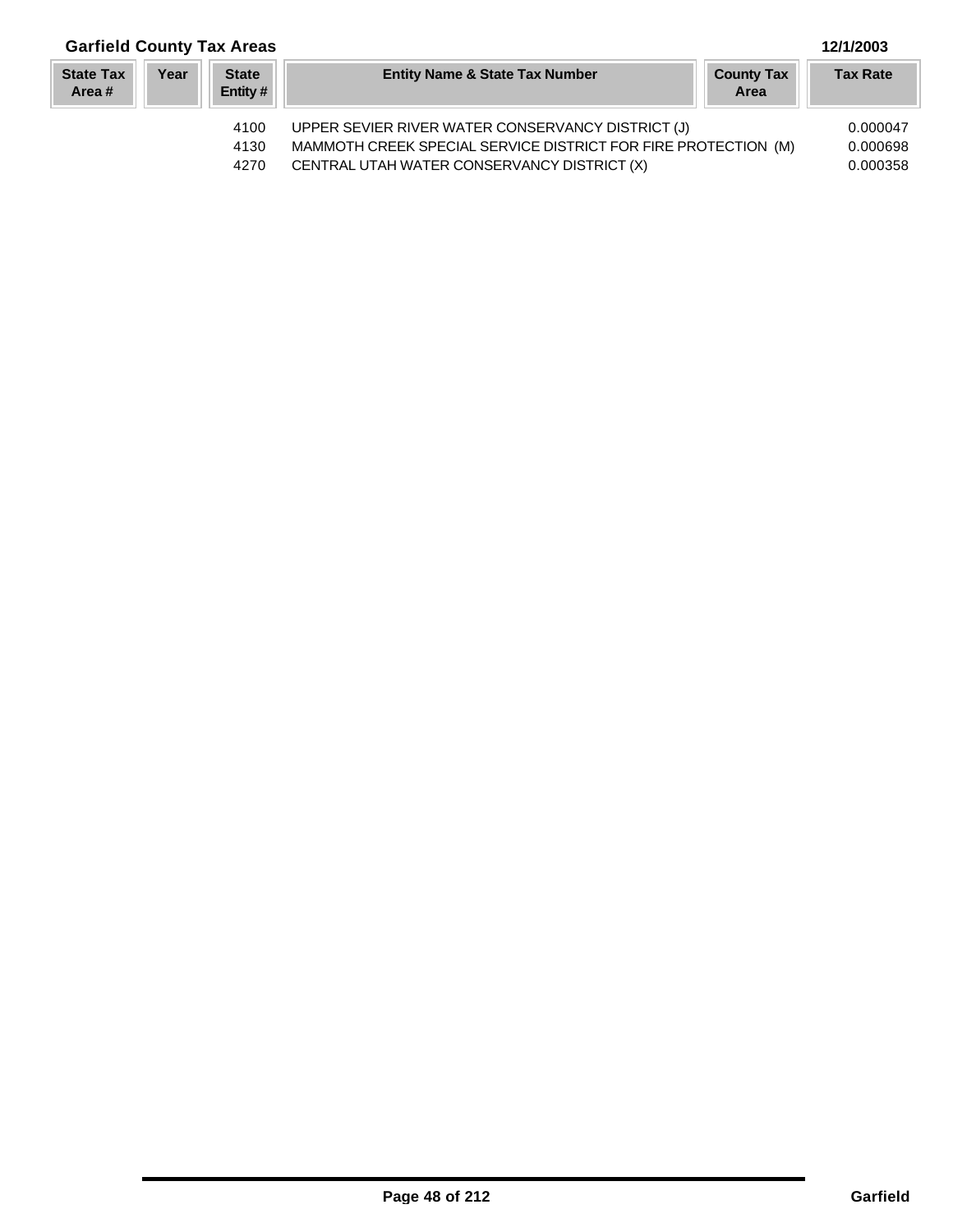| <b>Grand County Tax Areas</b> |      |                         |                                                                                                                                      |                           | 12/1/2003            |
|-------------------------------|------|-------------------------|--------------------------------------------------------------------------------------------------------------------------------------|---------------------------|----------------------|
| <b>State Tax</b><br>Area#     | Year | <b>State</b><br>Entity# | <b>Entity Name &amp; State Tax Number</b>                                                                                            | <b>County Tax</b><br>Area | <b>Tax Rate</b>      |
| 257                           | 2003 |                         | , 1010 , 2010 , 3010 , 4030 , 4050 , 4070 , 4090 , 4100 , 411                                                                        | 009                       | 0.011856             |
|                               |      | 1010                    | <b>GRAND COUNTY</b>                                                                                                                  |                           | 0.002753             |
|                               |      | 2010                    | <b>GRAND COUNTY SCHOOL DISTRICT</b>                                                                                                  |                           | 0.006022             |
|                               |      | 3010                    | <b>CASTLE VALLEY</b>                                                                                                                 |                           | 0.002031             |
|                               |      | 4030                    | GRAND COUNTY CEMETERY MAINTENANCE DISTRICT (C)                                                                                       |                           | 0.000224             |
|                               |      | 4050                    | GRAND COUNTY WATER CONSERVANCY DISTRICT (E)                                                                                          |                           | 0.000129             |
|                               |      | 4070                    | GRAND COUNTY SPECIAL SERVICE WATER DISTRICT (H)                                                                                      |                           | 0.000267             |
|                               |      | 4090                    | GRAND COUNTY SERVICE AREA FOR THE CASTLE VALLEY FIRE<br>PROTECTION DISTRICT (K)                                                      |                           | 0.000430             |
|                               |      | 4100                    | THE GRAND COUNTY HOSPITAL SERVICE DISTRICT (L)                                                                                       |                           | 0.000000             |
|                               |      | 4115<br>4120            | GRAND COUNTY RECREATION SPECIAL SERVICE DIST. NO. 1 (N)<br>GRAND COUNTY SOLID WASTE MANAGEMENT SPECIAL SERVICE<br>DISTRICT NO. 1 (O) |                           | 0.000000<br>0.000000 |
|                               |      | 4130                    | GRAND COUNTY MULTI-PURPOSE SPECIAL SERVICE DIST. NO 1 (P)                                                                            |                           | 0.000000             |
| 261                           | 2003 |                         | , 1010, 2010, 3020, 4010, 4030, 4040, 4050, 4060, 407                                                                                | 011                       | 0.010495             |
|                               |      | 1010                    | <b>GRAND COUNTY</b>                                                                                                                  |                           | 0.002753             |
|                               |      | 2010                    | <b>GRAND COUNTY SCHOOL DISTRICT</b>                                                                                                  |                           | 0.006022             |
|                               |      | 3020                    | <b>MOAB</b>                                                                                                                          |                           | 0.000000             |
|                               |      | 4010                    | MOAB MOSQUITO ABATEMENT DISTRICT (A)                                                                                                 |                           | 0.000280             |
|                               |      | 4030                    | GRAND COUNTY CEMETERY MAINTENANCE DISTRICT (C)                                                                                       |                           | 0.000224             |
|                               |      | 4040                    | MOAB VALLEY FIRE PROTECTION DISTRICT (D)                                                                                             |                           | 0.000592             |
|                               |      | 4050                    | GRAND COUNTY WATER CONSERVANCY DISTRICT (E)                                                                                          |                           | 0.000129             |
|                               |      | 4060                    | SPANISH VALLEY WATER & SEWER IMPROVEMENT DISTRICT (F)                                                                                |                           | 0.000228             |
|                               |      | 4070                    | GRAND COUNTY SPECIAL SERVICE WATER DISTRICT (H)                                                                                      |                           | 0.000267             |
|                               |      | 4100                    | THE GRAND COUNTY HOSPITAL SERVICE DISTRICT (L)                                                                                       |                           | 0.000000             |
|                               |      | 4115                    | GRAND COUNTY RECREATION SPECIAL SERVICE DIST. NO. 1 (N)                                                                              |                           | 0.000000             |
|                               |      | 4120                    | GRAND COUNTY SOLID WASTE MANAGEMENT SPECIAL SERVICE<br>DISTRICT NO. 1 (O)                                                            |                           | 0.000000             |
|                               |      | 4130                    | GRAND COUNTY MULTI-PURPOSE SPECIAL SERVICE DIST. NO 1 (P)                                                                            |                           | 0.000000             |
| 262                           | 2003 |                         | , 1010, 2010, 3020, 4010, 4030, 4040, 4050, 4070, 410                                                                                | 001                       | 0.010267             |
|                               |      | 1010                    | <b>GRAND COUNTY</b>                                                                                                                  |                           | 0.002753             |
|                               |      | 2010                    | <b>GRAND COUNTY SCHOOL DISTRICT</b>                                                                                                  |                           | 0.006022             |
|                               |      | 3020<br>4010            | <b>MOAB</b>                                                                                                                          |                           | 0.000000             |
|                               |      | 4030                    | MOAB MOSQUITO ABATEMENT DISTRICT (A)<br>GRAND COUNTY CEMETERY MAINTENANCE DISTRICT (C)                                               |                           | 0.000280<br>0.000224 |
|                               |      | 4040                    | MOAB VALLEY FIRE PROTECTION DISTRICT (D)                                                                                             |                           | 0.000592             |
|                               |      | 4050                    | GRAND COUNTY WATER CONSERVANCY DISTRICT (E)                                                                                          |                           | 0.000129             |
|                               |      | 4070                    | GRAND COUNTY SPECIAL SERVICE WATER DISTRICT (H)                                                                                      |                           | 0.000267             |
|                               |      | 4100                    | THE GRAND COUNTY HOSPITAL SERVICE DISTRICT (L)                                                                                       |                           | 0.000000             |
|                               |      | 4115                    | GRAND COUNTY RECREATION SPECIAL SERVICE DIST. NO. 1 (N)                                                                              |                           | 0.000000             |
|                               |      | 4120                    | GRAND COUNTY SOLID WASTE MANAGEMENT SPECIAL SERVICE                                                                                  |                           | 0.000000             |
|                               |      |                         | DISTRICT NO. 1 (O)                                                                                                                   |                           |                      |
|                               |      | 4130                    | GRAND COUNTY MULTI-PURPOSE SPECIAL SERVICE DIST. NO 1 (P)                                                                            |                           | 0.000000             |
| 263                           | 2003 |                         | , 1010, 2010, 4010, 4030, 4040, 4050, 4060, 4070, 410                                                                                | 002                       | 0.010495             |
|                               |      | 1010                    | <b>GRAND COUNTY</b>                                                                                                                  |                           | 0.002753             |
|                               |      | 2010                    | <b>GRAND COUNTY SCHOOL DISTRICT</b>                                                                                                  |                           | 0.006022             |
|                               |      | 4010                    | MOAB MOSQUITO ABATEMENT DISTRICT (A)                                                                                                 |                           | 0.000280             |
|                               |      | 4030                    | GRAND COUNTY CEMETERY MAINTENANCE DISTRICT (C)                                                                                       |                           | 0.000224             |
|                               |      | 4040<br>4050            | MOAB VALLEY FIRE PROTECTION DISTRICT (D)<br>GRAND COUNTY WATER CONSERVANCY DISTRICT (E)                                              |                           | 0.000592<br>0.000129 |
|                               |      |                         |                                                                                                                                      |                           |                      |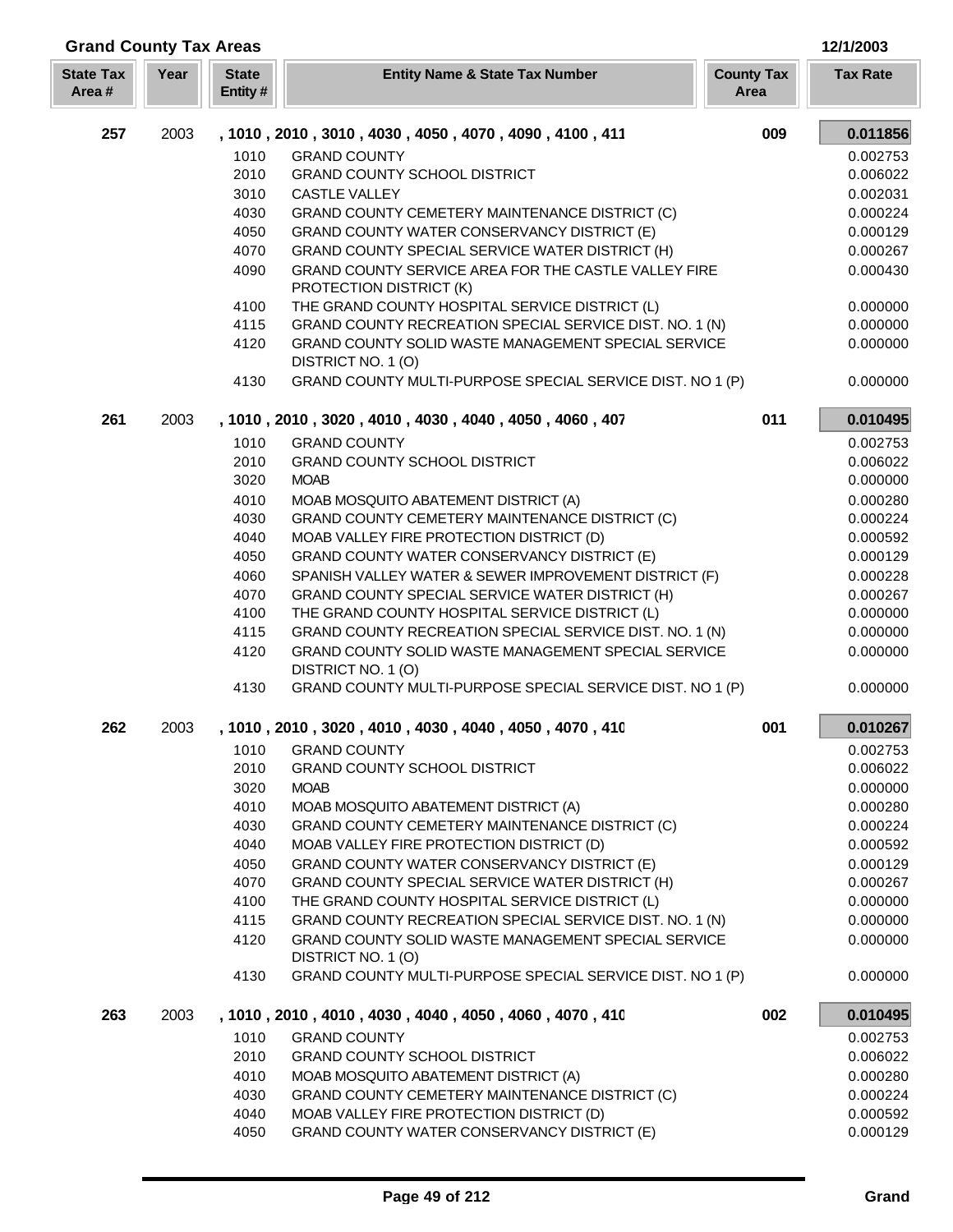| <b>Grand County Tax Areas</b> |      |                         |                                                                                  |                           | 12/1/2003       |
|-------------------------------|------|-------------------------|----------------------------------------------------------------------------------|---------------------------|-----------------|
| <b>State Tax</b><br>Area#     | Year | <b>State</b><br>Entity# | <b>Entity Name &amp; State Tax Number</b>                                        | <b>County Tax</b><br>Area | <b>Tax Rate</b> |
|                               |      | 4060                    | SPANISH VALLEY WATER & SEWER IMPROVEMENT DISTRICT (F)                            |                           | 0.000228        |
|                               |      | 4070                    | GRAND COUNTY SPECIAL SERVICE WATER DISTRICT (H)                                  |                           | 0.000267        |
|                               |      | 4100                    | THE GRAND COUNTY HOSPITAL SERVICE DISTRICT (L)                                   |                           | 0.000000        |
|                               |      | 4115                    | GRAND COUNTY RECREATION SPECIAL SERVICE DIST. NO. 1 (N)                          |                           | 0.000000        |
|                               |      | 4120                    | GRAND COUNTY SOLID WASTE MANAGEMENT SPECIAL SERVICE                              |                           | 0.000000        |
|                               |      |                         | DISTRICT NO. 1 (O)                                                               |                           |                 |
|                               |      | 4130                    | GRAND COUNTY MULTI-PURPOSE SPECIAL SERVICE DIST. NO 1 (P)                        |                           | 0.000000        |
| 264                           | 2003 |                         | , 1010, 2010, 4010, 4030, 4040, 4050, 4070, 4100, 411                            | 003                       | 0.010267        |
|                               |      | 1010                    | <b>GRAND COUNTY</b>                                                              |                           | 0.002753        |
|                               |      | 2010                    | <b>GRAND COUNTY SCHOOL DISTRICT</b>                                              |                           | 0.006022        |
|                               |      | 4010                    | MOAB MOSQUITO ABATEMENT DISTRICT (A)                                             |                           | 0.000280        |
|                               |      | 4030                    | GRAND COUNTY CEMETERY MAINTENANCE DISTRICT (C)                                   |                           | 0.000224        |
|                               |      | 4040                    | MOAB VALLEY FIRE PROTECTION DISTRICT (D)                                         |                           | 0.000592        |
|                               |      | 4050                    | GRAND COUNTY WATER CONSERVANCY DISTRICT (E)                                      |                           | 0.000129        |
|                               |      | 4070                    | GRAND COUNTY SPECIAL SERVICE WATER DISTRICT (H)                                  |                           | 0.000267        |
|                               |      | 4100                    | THE GRAND COUNTY HOSPITAL SERVICE DISTRICT (L)                                   |                           | 0.000000        |
|                               |      | 4115                    | GRAND COUNTY RECREATION SPECIAL SERVICE DIST. NO. 1 (N)                          |                           | 0.000000        |
|                               |      | 4120                    | GRAND COUNTY SOLID WASTE MANAGEMENT SPECIAL SERVICE<br>DISTRICT NO. 1 (O)        |                           | 0.000000        |
|                               |      | 4130                    | GRAND COUNTY MULTI-PURPOSE SPECIAL SERVICE DIST. NO 1 (P)                        |                           | 0.000000        |
| 265                           | 2003 |                         | , 1010, 2010, 4020, 4030, 4050, 4070, 4100, 4115, 412                            | 005                       | 0.009395        |
|                               |      | 1010                    | <b>GRAND COUNTY</b>                                                              |                           | 0.002753        |
|                               |      | 2010                    | <b>GRAND COUNTY SCHOOL DISTRICT</b>                                              |                           | 0.006022        |
|                               |      | 4020                    | ELGIN MOSQUITO ABATEMENT DISTRICT (B)                                            |                           | 0.000000        |
|                               |      | 4030                    | GRAND COUNTY CEMETERY MAINTENANCE DISTRICT (C)                                   |                           | 0.000224        |
|                               |      | 4050                    | GRAND COUNTY WATER CONSERVANCY DISTRICT (E)                                      |                           | 0.000129        |
|                               |      | 4070                    | GRAND COUNTY SPECIAL SERVICE WATER DISTRICT (H)                                  |                           | 0.000267        |
|                               |      | 4100                    | THE GRAND COUNTY HOSPITAL SERVICE DISTRICT (L)                                   |                           | 0.000000        |
|                               |      | 4115                    | GRAND COUNTY RECREATION SPECIAL SERVICE DIST. NO. 1 (N)                          |                           | 0.000000        |
|                               |      | 4120                    | <b>GRAND COUNTY SOLID WASTE MANAGEMENT SPECIAL SERVICE</b><br>DISTRICT NO. 1 (O) |                           | 0.000000        |
|                               |      | 4130                    | GRAND COUNTY MULTI-PURPOSE SPECIAL SERVICE DIST. NO 1 (P)                        |                           | 0.000000        |
| 266                           | 2003 |                         | , 1010, 2010, 4030, 4050, 4060, 4070, 4100, 4115, 412                            | 012                       | 0.009623        |
|                               |      | 1010                    | <b>GRAND COUNTY</b>                                                              |                           | 0.002753        |
|                               |      | 2010                    | <b>GRAND COUNTY SCHOOL DISTRICT</b>                                              |                           | 0.006022        |
|                               |      | 4030                    | GRAND COUNTY CEMETERY MAINTENANCE DISTRICT (C)                                   |                           | 0.000224        |
|                               |      | 4050                    | GRAND COUNTY WATER CONSERVANCY DISTRICT (E)                                      |                           | 0.000129        |
|                               |      | 4060                    | SPANISH VALLEY WATER & SEWER IMPROVEMENT DISTRICT (F)                            |                           | 0.000228        |
|                               |      | 4070                    | GRAND COUNTY SPECIAL SERVICE WATER DISTRICT (H)                                  |                           | 0.000267        |
|                               |      | 4100                    | THE GRAND COUNTY HOSPITAL SERVICE DISTRICT (L)                                   |                           | 0.000000        |
|                               |      | 4115                    | GRAND COUNTY RECREATION SPECIAL SERVICE DIST. NO. 1 (N)                          |                           | 0.000000        |
|                               |      | 4120                    | GRAND COUNTY SOLID WASTE MANAGEMENT SPECIAL SERVICE<br>DISTRICT NO. 1 (O)        |                           | 0.000000        |
|                               |      | 4130                    | GRAND COUNTY MULTI-PURPOSE SPECIAL SERVICE DIST. NO 1 (P)                        |                           | 0.000000        |
| 267                           | 2003 |                         | , 1010 , 2010 , 4030 , 4050 , 4070 , 4090 , 4100 , 4115 , 412                    | 006                       | 0.009825        |
|                               |      | 1010                    | <b>GRAND COUNTY</b>                                                              |                           | 0.002753        |
|                               |      | 2010                    | <b>GRAND COUNTY SCHOOL DISTRICT</b>                                              |                           | 0.006022        |
|                               |      | 4030                    | GRAND COUNTY CEMETERY MAINTENANCE DISTRICT (C)                                   |                           | 0.000224        |
|                               |      | 4050                    | GRAND COUNTY WATER CONSERVANCY DISTRICT (E)                                      |                           | 0.000129        |
|                               |      | 4070                    | GRAND COUNTY SPECIAL SERVICE WATER DISTRICT (H)                                  |                           | 0.000267        |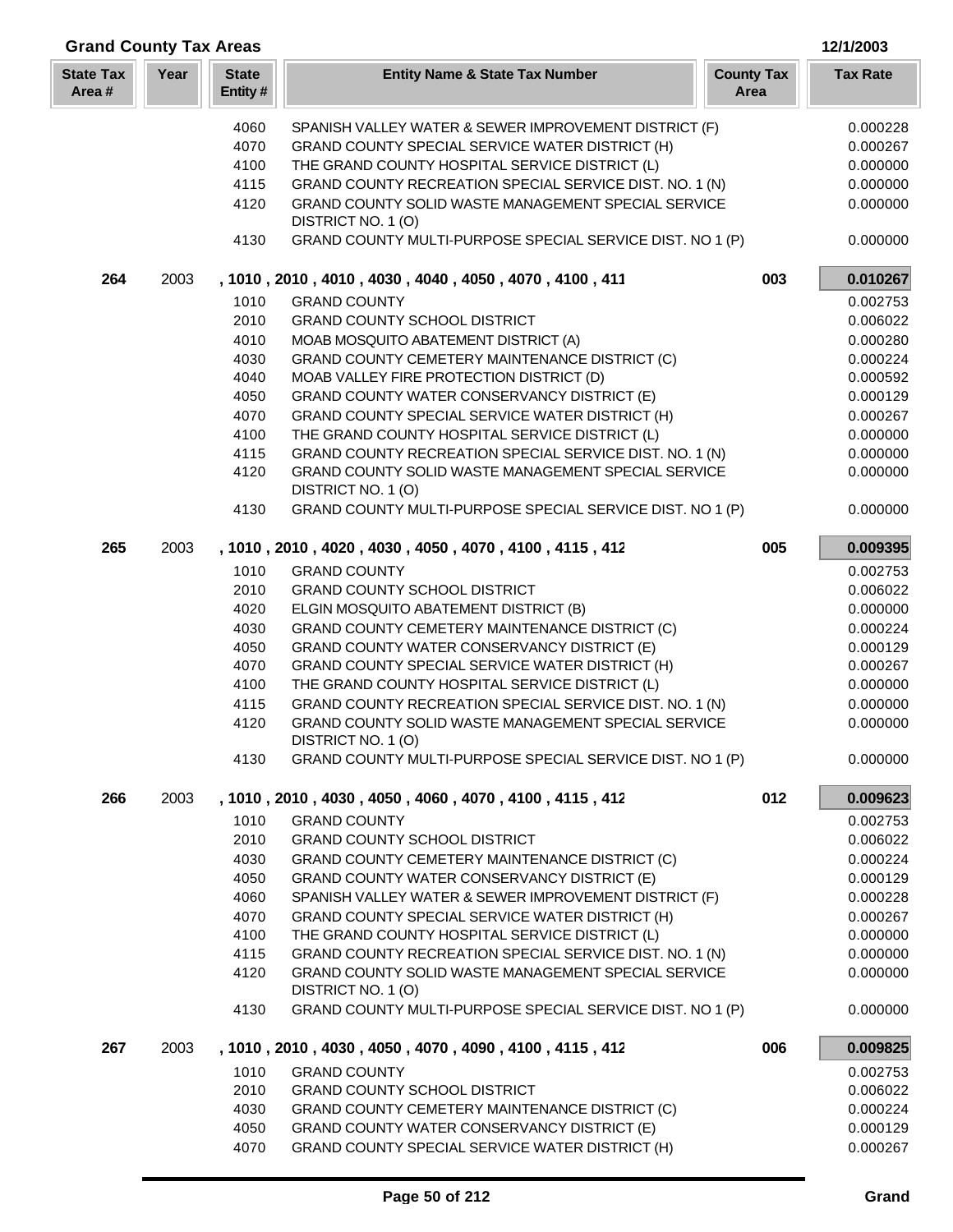| <b>Grand County Tax Areas</b> |      |                         |                                                                                 |                           | 12/1/2003       |
|-------------------------------|------|-------------------------|---------------------------------------------------------------------------------|---------------------------|-----------------|
| <b>State Tax</b><br>Area#     | Year | <b>State</b><br>Entity# | <b>Entity Name &amp; State Tax Number</b>                                       | <b>County Tax</b><br>Area | <b>Tax Rate</b> |
|                               |      | 4090                    | GRAND COUNTY SERVICE AREA FOR THE CASTLE VALLEY FIRE<br>PROTECTION DISTRICT (K) |                           | 0.000430        |
|                               |      | 4100                    | THE GRAND COUNTY HOSPITAL SERVICE DISTRICT (L)                                  |                           | 0.000000        |
|                               |      | 4115                    | GRAND COUNTY RECREATION SPECIAL SERVICE DIST. NO. 1 (N)                         |                           | 0.000000        |
|                               |      | 4120                    | GRAND COUNTY SOLID WASTE MANAGEMENT SPECIAL SERVICE<br>DISTRICT NO. 1 (O)       |                           | 0.000000        |
|                               |      | 4130                    | GRAND COUNTY MULTI-PURPOSE SPECIAL SERVICE DIST. NO 1 (P)                       |                           | 0.000000        |
| 268                           | 2003 |                         | , 1010, 2010, 4030, 4050, 4070, 4100, 4115, 4120, 413                           | 004                       | 0.009395        |
|                               |      | 1010                    | <b>GRAND COUNTY</b>                                                             |                           | 0.002753        |
|                               |      | 2010                    | <b>GRAND COUNTY SCHOOL DISTRICT</b>                                             |                           | 0.006022        |
|                               |      | 4030                    | GRAND COUNTY CEMETERY MAINTENANCE DISTRICT (C)                                  |                           | 0.000224        |
|                               |      | 4050                    | GRAND COUNTY WATER CONSERVANCY DISTRICT (E)                                     |                           | 0.000129        |
|                               |      | 4070                    | <b>GRAND COUNTY SPECIAL SERVICE WATER DISTRICT (H)</b>                          |                           | 0.000267        |
|                               |      | 4100                    | THE GRAND COUNTY HOSPITAL SERVICE DISTRICT (L)                                  |                           | 0.000000        |
|                               |      | 4115                    | GRAND COUNTY RECREATION SPECIAL SERVICE DIST. NO. 1 (N)                         |                           | 0.000000        |
|                               |      | 4120                    | GRAND COUNTY SOLID WASTE MANAGEMENT SPECIAL SERVICE<br>DISTRICT NO. 1 (O)       |                           | 0.000000        |
|                               |      | 4130                    | GRAND COUNTY MULTI-PURPOSE SPECIAL SERVICE DIST. NO 1 (P)                       |                           | 0.000000        |
| 3352                          | 2003 |                         | , 1010, 2010, 4030, 4050, 4080, 4100, 4115, 4120, 413                           | 007                       | 0.009128        |
|                               |      | 1010                    | <b>GRAND COUNTY</b>                                                             |                           | 0.002753        |
|                               |      | 2010                    | <b>GRAND COUNTY SCHOOL DISTRICT</b>                                             |                           | 0.006022        |
|                               |      | 4030                    | GRAND COUNTY CEMETERY MAINTENANCE DISTRICT (C)                                  |                           | 0.000224        |
|                               |      | 4050                    | GRAND COUNTY WATER CONSERVANCY DISTRICT (E)                                     |                           | 0.000129        |
|                               |      | 4080                    | THOMPSON WATER IMPROVEMENT DISTRICT (J)                                         |                           | 0.000000        |
|                               |      | 4100                    | THE GRAND COUNTY HOSPITAL SERVICE DISTRICT (L)                                  |                           | 0.000000        |
|                               |      | 4115                    | GRAND COUNTY RECREATION SPECIAL SERVICE DIST. NO. 1 (N)                         |                           | 0.000000        |
|                               |      | 4120                    | GRAND COUNTY SOLID WASTE MANAGEMENT SPECIAL SERVICE<br>DISTRICT NO. 1 (O)       |                           | 0.000000        |
|                               |      | 4130                    | GRAND COUNTY MULTI-PURPOSE SPECIAL SERVICE DIST. NO 1 (P)                       |                           | 0.000000        |
|                               |      | 4140                    | THOMPSON SPRINGS SPECIAL SERVICE FIRE DISTRICT (Q)                              |                           | 0.000000        |
| 3353                          | 2003 |                         | , 1010, 2010, 4030, 4050, 4070, 4100, 4115, 4120, 413                           |                           | 0.009395        |
|                               |      | 1010                    | <b>GRAND COUNTY</b>                                                             |                           | 0.002753        |
|                               |      | 2010                    | <b>GRAND COUNTY SCHOOL DISTRICT</b>                                             |                           | 0.006022        |
|                               |      | 4030                    | GRAND COUNTY CEMETERY MAINTENANCE DISTRICT (C)                                  |                           | 0.000224        |
|                               |      | 4050                    | GRAND COUNTY WATER CONSERVANCY DISTRICT (E)                                     |                           | 0.000129        |
|                               |      | 4070                    | GRAND COUNTY SPECIAL SERVICE WATER DISTRICT (H)                                 |                           | 0.000267        |
|                               |      | 4100                    | THE GRAND COUNTY HOSPITAL SERVICE DISTRICT (L)                                  |                           | 0.000000        |
|                               |      | 4115                    | GRAND COUNTY RECREATION SPECIAL SERVICE DIST. NO. 1 (N)                         |                           | 0.000000        |
|                               |      | 4120                    | GRAND COUNTY SOLID WASTE MANAGEMENT SPECIAL SERVICE<br>DISTRICT NO. 1(O)        |                           | 0.000000        |
|                               |      | 4130                    | GRAND COUNTY MULTI-PURPOSE SPECIAL SERVICE DIST. NO 1 (P)                       |                           | 0.000000        |
|                               |      | 4140                    | THOMPSON SPRINGS SPECIAL SERVICE FIRE DISTRICT (Q)                              |                           | 0.000000        |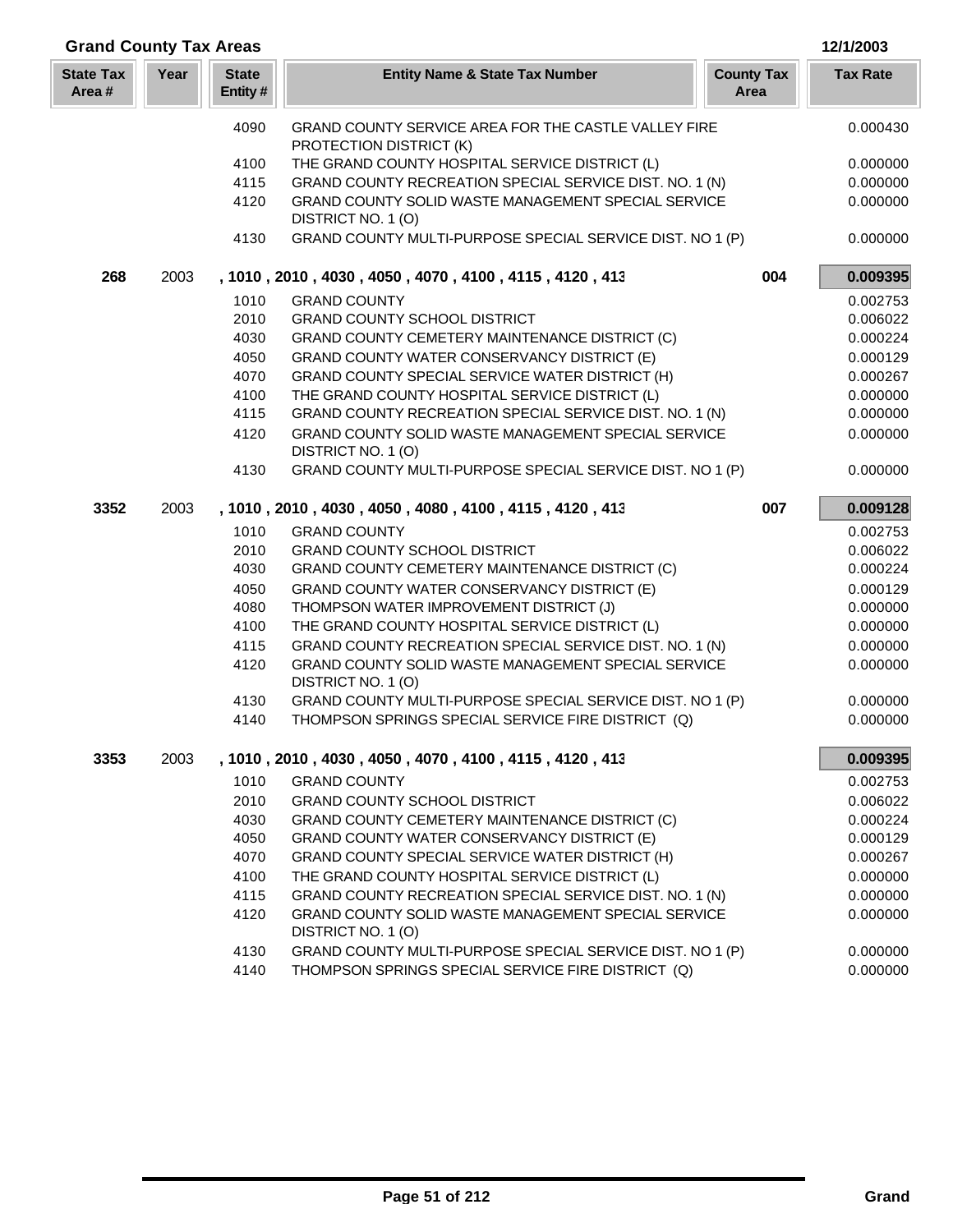| <b>Iron County Tax Areas</b> |      |                         |                                                                              |                           | 12/1/2003            |  |
|------------------------------|------|-------------------------|------------------------------------------------------------------------------|---------------------------|----------------------|--|
| <b>State Tax</b><br>Area#    | Year | <b>State</b><br>Entity# | <b>Entity Name &amp; State Tax Number</b>                                    | <b>County Tax</b><br>Area | <b>Tax Rate</b>      |  |
| 270                          | 2003 |                         | , 1010, 2010, 3010                                                           | 005                       | 0.015276             |  |
|                              |      | 1010                    | <b>IRON COUNTY</b>                                                           |                           | 0.001970             |  |
|                              |      | 2010                    | <b>IRON COUNTY SCHOOL DISTRICT</b>                                           |                           | 0.007521             |  |
|                              |      | 3010                    | <b>BRIAN HEAD</b>                                                            |                           | 0.005785             |  |
| 271                          | 2003 |                         | , 1010, 2010, 3020, 4015                                                     | 006                       | 0.012851             |  |
|                              |      | 1010                    | <b>IRON COUNTY</b>                                                           |                           | 0.001970             |  |
|                              |      | 2010                    | <b>IRON COUNTY SCHOOL DISTRICT</b>                                           |                           | 0.007521             |  |
|                              |      | 3020                    | <b>CEDAR CITY</b>                                                            |                           | 0.003266             |  |
|                              |      | 4015                    | CENTRAL IRON CO WATER CONS. DIST (B)                                         |                           | 0.000094             |  |
| 272                          | 2003 |                         | , 1010, 2010, 3020, 4015, 8010                                               | 008                       | 0.012851             |  |
|                              |      | 1010                    | <b>IRON COUNTY</b>                                                           |                           | 0.001970             |  |
|                              |      | 2010                    | <b>IRON COUNTY SCHOOL DISTRICT</b>                                           |                           | 0.007521             |  |
|                              |      | 3020                    | <b>CEDAR CITY</b>                                                            |                           | 0.003266             |  |
|                              |      | 4015                    | CENTRAL IRON CO WATER CONS. DIST (B)                                         |                           | 0.000094             |  |
|                              |      | 8010                    | CEDAR CITY REDEVELOPMENT PROJECT AREA (A-1)                                  |                           | 0.000000             |  |
| 273                          | 2003 |                         | , 1010, 2010, 3020, 4015, 8010, 8020                                         | 009                       | 0.012851             |  |
|                              |      | 1010                    | <b>IRON COUNTY</b>                                                           |                           | 0.001970             |  |
|                              |      | 2010                    | IRON COUNTY SCHOOL DISTRICT                                                  |                           | 0.007521             |  |
|                              |      | 3020                    | <b>CEDAR CITY</b>                                                            |                           | 0.003266             |  |
|                              |      | 4015                    | CENTRAL IRON CO WATER CONS. DIST (B)                                         |                           | 0.000094             |  |
|                              |      | 8010                    | CEDAR CITY REDEVELOPMENT PROJECT AREA (A-1)                                  |                           | 0.000000             |  |
|                              |      | 8020                    | AREA IN CEDAR CITY REDEVELOPMENT PROJECT AREA OUT- SIDE 100<br>ACRE AREA (%) |                           | 0.000000             |  |
| 274                          | 2003 |                         | , 1010, 2010, 3030, 4015                                                     | 004                       | 0.011693             |  |
|                              |      | 1010                    | <b>IRON COUNTY</b>                                                           |                           | 0.001970             |  |
|                              |      | 2010                    | <b>IRON COUNTY SCHOOL DISTRICT</b>                                           |                           | 0.007521             |  |
|                              |      | 3030                    | <b>ENOCH</b>                                                                 |                           | 0.002108             |  |
|                              |      | 4015                    | CENTRAL IRON CO WATER CONS. DIST (B)                                         |                           | 0.000094             |  |
| 275                          | 2003 |                         | , 1010, 2010, 3040, 4015                                                     | 003                       | 0.010329             |  |
|                              |      | 1010                    | <b>IRON COUNTY</b>                                                           |                           | 0.001970             |  |
|                              |      | 2010                    | IRON COUNTY SCHOOL DISTRICT                                                  |                           | 0.007521             |  |
|                              |      | 3040<br>4015            | KANARRAVILLE<br>CENTRAL IRON CO WATER CONS. DIST (B)                         |                           | 0.000744<br>0.000094 |  |
|                              |      |                         |                                                                              |                           |                      |  |
| 276                          | 2003 |                         | , 1010, 2010, 3050                                                           | 002                       | 0.010850             |  |
|                              |      | 1010                    | <b>IRON COUNTY</b>                                                           |                           | 0.001970             |  |
|                              |      | 2010                    | <b>IRON COUNTY SCHOOL DISTRICT</b>                                           |                           | 0.007521             |  |
|                              |      | 3050                    | PARAGONAH                                                                    |                           | 0.001359             |  |
| 277                          | 2003 |                         | , 1010, 2010, 3060                                                           | 001                       | 0.011085             |  |
|                              |      | 1010                    | <b>IRON COUNTY</b>                                                           |                           | 0.001970             |  |
|                              |      | 2010                    | <b>IRON COUNTY SCHOOL DISTRICT</b>                                           |                           | 0.007521             |  |
|                              |      | 3060                    | <b>PAROWAN</b>                                                               |                           | 0.001594             |  |
| 278                          | 2003 |                         | , 1010, 2010, 4010, 4015                                                     | 010                       | 0.009585             |  |
|                              |      | 1010                    | <b>IRON COUNTY</b>                                                           |                           | 0.001970             |  |
|                              |      | 2010                    | IRON COUNTY SCHOOL DISTRICT                                                  |                           | 0.007521             |  |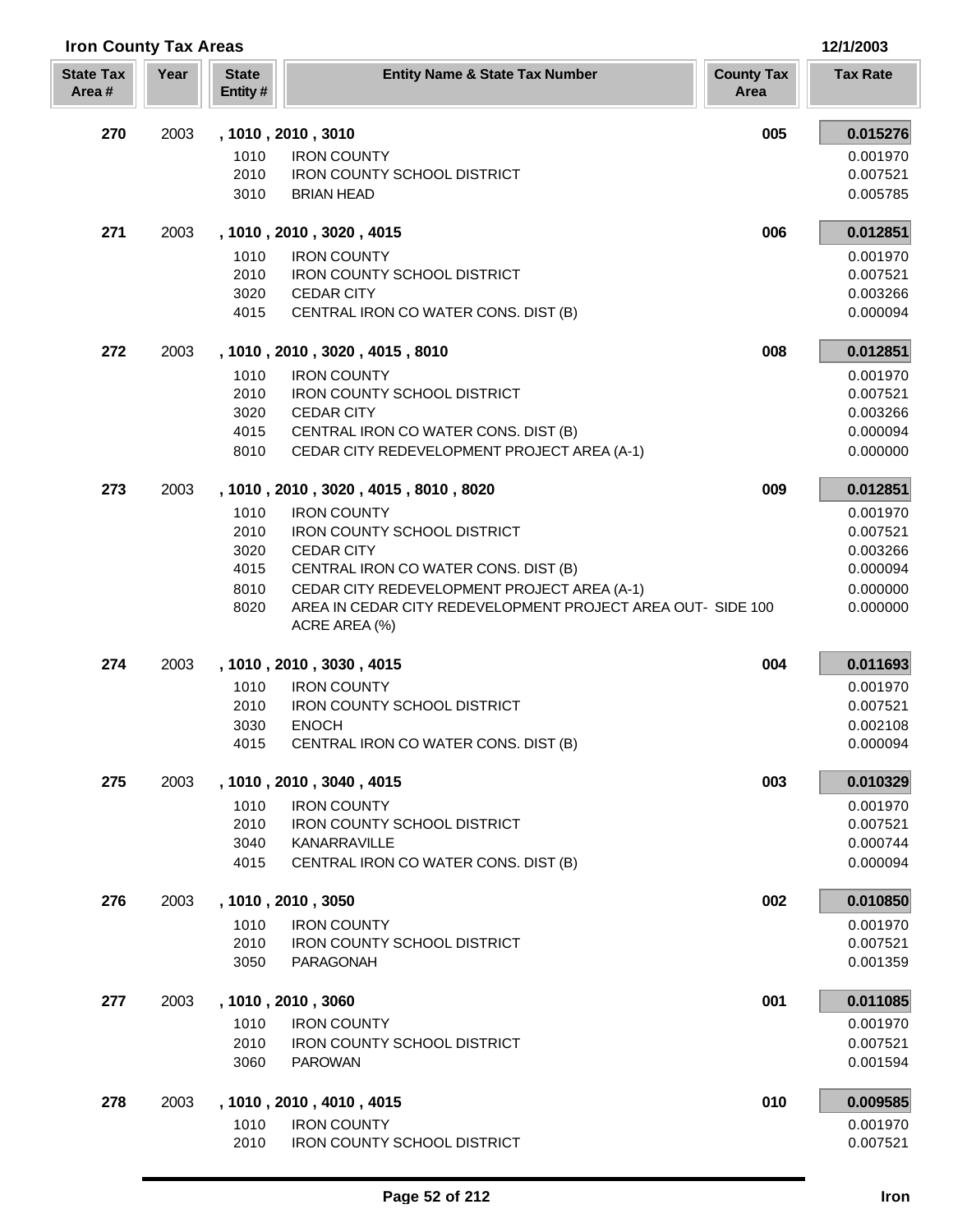| <b>Iron County Tax Areas</b> |      |                         |                                           |                           | 12/1/2003       |
|------------------------------|------|-------------------------|-------------------------------------------|---------------------------|-----------------|
| <b>State Tax</b><br>Area #   | Year | <b>State</b><br>Entity# | <b>Entity Name &amp; State Tax Number</b> | <b>County Tax</b><br>Area | <b>Tax Rate</b> |
|                              |      | 4010                    | IRON COUNTY SERVICE AREA NO. 2 (A)        |                           | 0.000000        |
|                              |      | 4015                    | CENTRAL IRON CO WATER CONS. DIST (B)      |                           | 0.000094        |
| 279                          | 2003 | , 1010 , 2010           |                                           | 007                       | 0.009491        |
|                              |      | 1010                    | <b>IRON COUNTY</b>                        |                           | 0.001970        |
|                              |      | 2010                    | <b>IRON COUNTY SCHOOL DISTRICT</b>        |                           | 0.007521        |
| 2757                         | 2003 |                         | , 1010, 2010, 4015                        | 010                       | 0.009585        |
|                              |      | 1010                    | <b>IRON COUNTY</b>                        |                           | 0.001970        |
|                              |      | 2010                    | <b>IRON COUNTY SCHOOL DISTRICT</b>        |                           | 0.007521        |
|                              |      | 4015                    | CENTRAL IRON CO WATER CONS. DIST (B)      |                           | 0.000094        |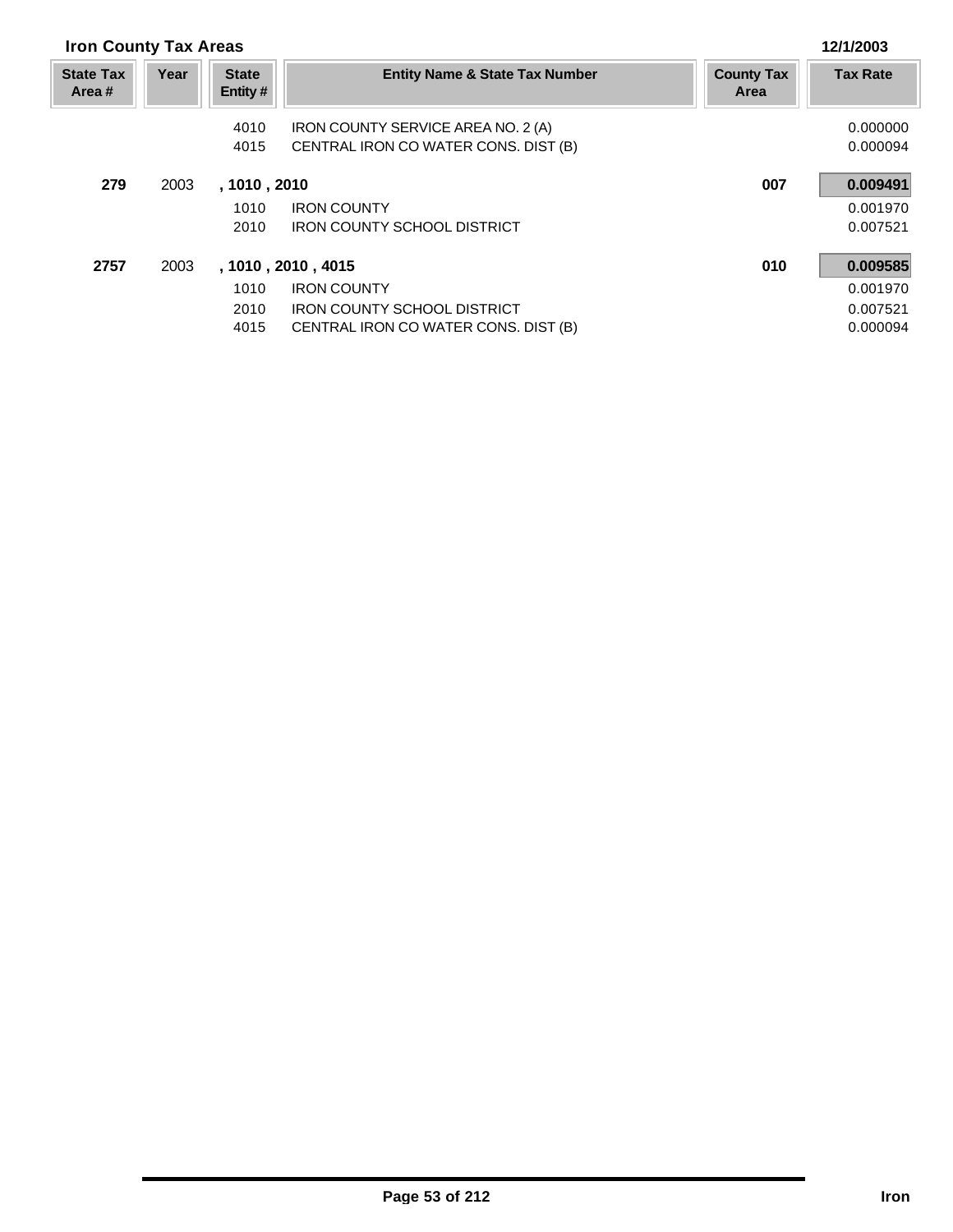| <b>Juab County Tax Areas</b> |      |                         |                                                                                    | 12/1/2003                 |                      |
|------------------------------|------|-------------------------|------------------------------------------------------------------------------------|---------------------------|----------------------|
| <b>State Tax</b><br>Area#    | Year | <b>State</b><br>Entity# | <b>Entity Name &amp; State Tax Number</b>                                          | <b>County Tax</b><br>Area | <b>Tax Rate</b>      |
| 286                          | 2003 |                         | , 1010, 2020, 4015, 4270                                                           | 009                       | 0.013438             |
|                              |      | 1010                    | <b>JUAB COUNTY</b>                                                                 |                           | 0.002818             |
|                              |      | 2020                    | TINTIC SCHOOL DISTRICT                                                             |                           | 0.009462             |
|                              |      | 4015                    | JUAB CO FIRE PROTECTION SSD (B)                                                    |                           | 0.000800             |
|                              |      | 4270                    | CENTRAL UTAH WATER CONSERVANCY DISTRICT (X)                                        |                           | 0.000358             |
| 287                          | 2003 |                         | , 1010, 2020, 4015                                                                 | 010                       | 0.013080             |
|                              |      | 1010                    | <b>JUAB COUNTY</b>                                                                 |                           | 0.002818             |
|                              |      | 2020                    | TINTIC SCHOOL DISTRICT                                                             |                           | 0.009462             |
|                              |      | 4015                    | JUAB CO FIRE PROTECTION SSD (B)                                                    |                           | 0.000800             |
| 2670                         | 2003 |                         | , 1010, 2020, 3010, 4015, 4270                                                     | 008                       | 0.016337             |
|                              |      | 1010                    | <b>JUAB COUNTY</b>                                                                 |                           | 0.002818             |
|                              |      | 2020                    | TINTIC SCHOOL DISTRICT                                                             |                           | 0.009462             |
|                              |      | 3010<br>4015            | <b>EUREKA</b><br>JUAB CO FIRE PROTECTION SSD (B)                                   |                           | 0.002899<br>0.000800 |
|                              |      | 4270                    | CENTRAL UTAH WATER CONSERVANCY DISTRICT (X)                                        |                           | 0.000358             |
|                              |      |                         |                                                                                    |                           |                      |
| 2671                         | 2003 |                         | , 1010, 2010, 4010, 4015, 4270                                                     | 004 & 012                 | 0.011520             |
|                              |      | 1010                    | <b>JUAB COUNTY</b>                                                                 |                           | 0.002818             |
|                              |      | 2010                    | JUAB COUNTY SCHOOL DISTRICT                                                        |                           | 0.007312             |
|                              |      | 4010<br>4015            | EAST JUAB COUNTY WATER CONSERVANCY DISTRICT (A)<br>JUAB CO FIRE PROTECTION SSD (B) |                           | 0.000232<br>0.000800 |
|                              |      | 4270                    | CENTRAL UTAH WATER CONSERVANCY DISTRICT (X)                                        |                           | 0.000358             |
|                              |      |                         |                                                                                    |                           |                      |
| 2672                         | 2003 |                         | , 1010, 2010, 3030, 4010, 4015, 4270                                               | 003                       | 0.012651             |
|                              |      | 1010                    | <b>JUAB COUNTY</b>                                                                 |                           | 0.002818             |
|                              |      | 2010<br>3030            | JUAB COUNTY SCHOOL DISTRICT<br><b>MONA</b>                                         |                           | 0.007312<br>0.001131 |
|                              |      | 4010                    | EAST JUAB COUNTY WATER CONSERVANCY DISTRICT (A)                                    |                           | 0.000232             |
|                              |      | 4015                    | JUAB CO FIRE PROTECTION SSD (B)                                                    |                           | 0.000800             |
|                              |      | 4270                    | CENTRAL UTAH WATER CONSERVANCY DISTRICT (X)                                        |                           | 0.000358             |
| 2673                         | 2003 |                         | , 1010, 2010, 3040, 4010, 4015, 4270                                               | 001                       | 0.012999             |
|                              |      | 1010                    | <b>JUAB COUNTY</b>                                                                 |                           | 0.002818             |
|                              |      | 2010                    | JUAB COUNTY SCHOOL DISTRICT                                                        |                           | 0.007312             |
|                              |      | 3040                    | <b>NEPHI</b>                                                                       |                           | 0.001479             |
|                              |      | 4010                    | EAST JUAB COUNTY WATER CONSERVANCY DISTRICT (A)                                    |                           | 0.000232             |
|                              |      | 4015                    | JUAB CO FIRE PROTECTION SSD (B)                                                    |                           | 0.000800             |
|                              |      | 4270                    | CENTRAL UTAH WATER CONSERVANCY DISTRICT (X)                                        |                           | 0.000358             |
| 2675                         | 2003 |                         | , 1010, 2010, 3020, 4015, 4270                                                     | 002                       | 0.012481             |
|                              |      | 1010                    | <b>JUAB COUNTY</b>                                                                 |                           | 0.002818             |
|                              |      | 2010                    | JUAB COUNTY SCHOOL DISTRICT                                                        |                           | 0.007312             |
|                              |      | 3020<br>4015            | <b>LEVAN</b>                                                                       |                           | 0.001193             |
|                              |      | 4270                    | JUAB CO FIRE PROTECTION SSD (B)<br>CENTRAL UTAH WATER CONSERVANCY DISTRICT (X)     |                           | 0.000800<br>0.000358 |
|                              |      |                         |                                                                                    |                           |                      |
| 2715                         | 2003 |                         | , 1010, 2010, 4015, 4270                                                           | 5, 6 & 11                 | 0.011288             |
|                              |      | 1010                    | <b>JUAB COUNTY</b>                                                                 |                           | 0.002818             |
|                              |      | 2010                    | JUAB COUNTY SCHOOL DISTRICT                                                        |                           | 0.007312             |
|                              |      | 4015                    | JUAB CO FIRE PROTECTION SSD (B)                                                    |                           | 0.000800             |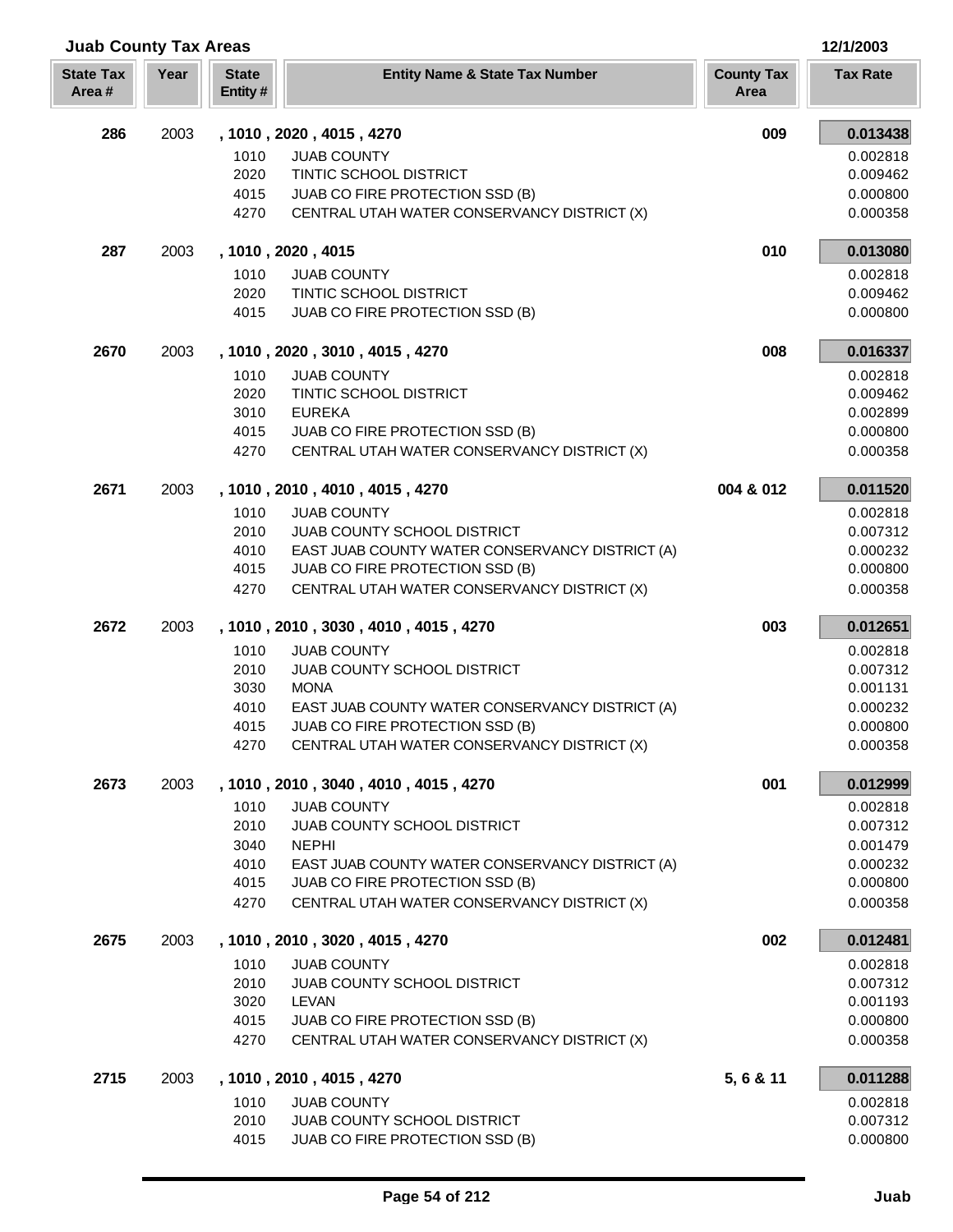| <b>Juab County Tax Areas</b> |      |                         |                                                 |                           | 12/1/2003       |
|------------------------------|------|-------------------------|-------------------------------------------------|---------------------------|-----------------|
| <b>State Tax</b><br>Area#    | Year | <b>State</b><br>Entity# | <b>Entity Name &amp; State Tax Number</b>       | <b>County Tax</b><br>Area | <b>Tax Rate</b> |
|                              |      | 4270                    | CENTRAL UTAH WATER CONSERVANCY DISTRICT (X)     |                           | 0.000358        |
| 2716                         | 2003 |                         | , 1010, 2010, 4015                              | 007                       | 0.010930        |
|                              |      | 1010                    | <b>JUAB COUNTY</b>                              |                           | 0.002818        |
|                              |      | 2010                    | <b>JUAB COUNTY SCHOOL DISTRICT</b>              |                           | 0.007312        |
|                              |      | 4015                    | JUAB CO FIRE PROTECTION SSD (B)                 |                           | 0.000800        |
| 2763                         | 2003 |                         | , 1010, 2010, 3080, 4010, 4015, 4270            | 013                       | 0.013872        |
|                              |      | 1010                    | <b>JUAB COUNTY</b>                              |                           | 0.002818        |
|                              |      | 2010                    | <b>JUAB COUNTY SCHOOL DISTRICT</b>              |                           | 0.007312        |
|                              |      | 3080                    | <b>ROCKY RIDGE TOWN</b>                         |                           | 0.002352        |
|                              |      | 4010                    | EAST JUAB COUNTY WATER CONSERVANCY DISTRICT (A) |                           | 0.000232        |
|                              |      | 4015                    | JUAB CO FIRE PROTECTION SSD (B)                 |                           | 0.000800        |
|                              |      | 4270                    | CENTRAL UTAH WATER CONSERVANCY DISTRICT (X)     |                           | 0.000358        |
| 3152                         | 2003 |                         | , 1010, 2010, 3040, 4015, 4270                  |                           | 0.012767        |
|                              |      | 1010                    | <b>JUAB COUNTY</b>                              |                           | 0.002818        |
|                              |      | 2010                    | <b>JUAB COUNTY SCHOOL DISTRICT</b>              |                           | 0.007312        |
|                              |      | 3040                    | <b>NEPHI</b>                                    |                           | 0.001479        |
|                              |      | 4015                    | JUAB CO FIRE PROTECTION SSD (B)                 |                           | 0.000800        |
|                              |      | 4270                    | CENTRAL UTAH WATER CONSERVANCY DISTRICT (X)     |                           | 0.000358        |
| 3168                         | 2003 |                         | , 1010 , 2010 , 3090 , 4010 , 4015 , 4270       | 014                       | 0.013479        |
|                              |      | 1010                    | <b>JUAB COUNTY</b>                              |                           | 0.002818        |
|                              |      | 2010                    | <b>JUAB COUNTY SCHOOL DISTRICT</b>              |                           | 0.007312        |
|                              |      | 3090                    | <b>SANTAQUIN</b>                                |                           | 0.001959        |
|                              |      | 4010                    | EAST JUAB COUNTY WATER CONSERVANCY DISTRICT (A) |                           | 0.000232        |
|                              |      | 4015                    | JUAB CO FIRE PROTECTION SSD (B)                 |                           | 0.000800        |
|                              |      | 4270                    | CENTRAL UTAH WATER CONSERVANCY DISTRICT (X)     |                           | 0.000358        |

Г L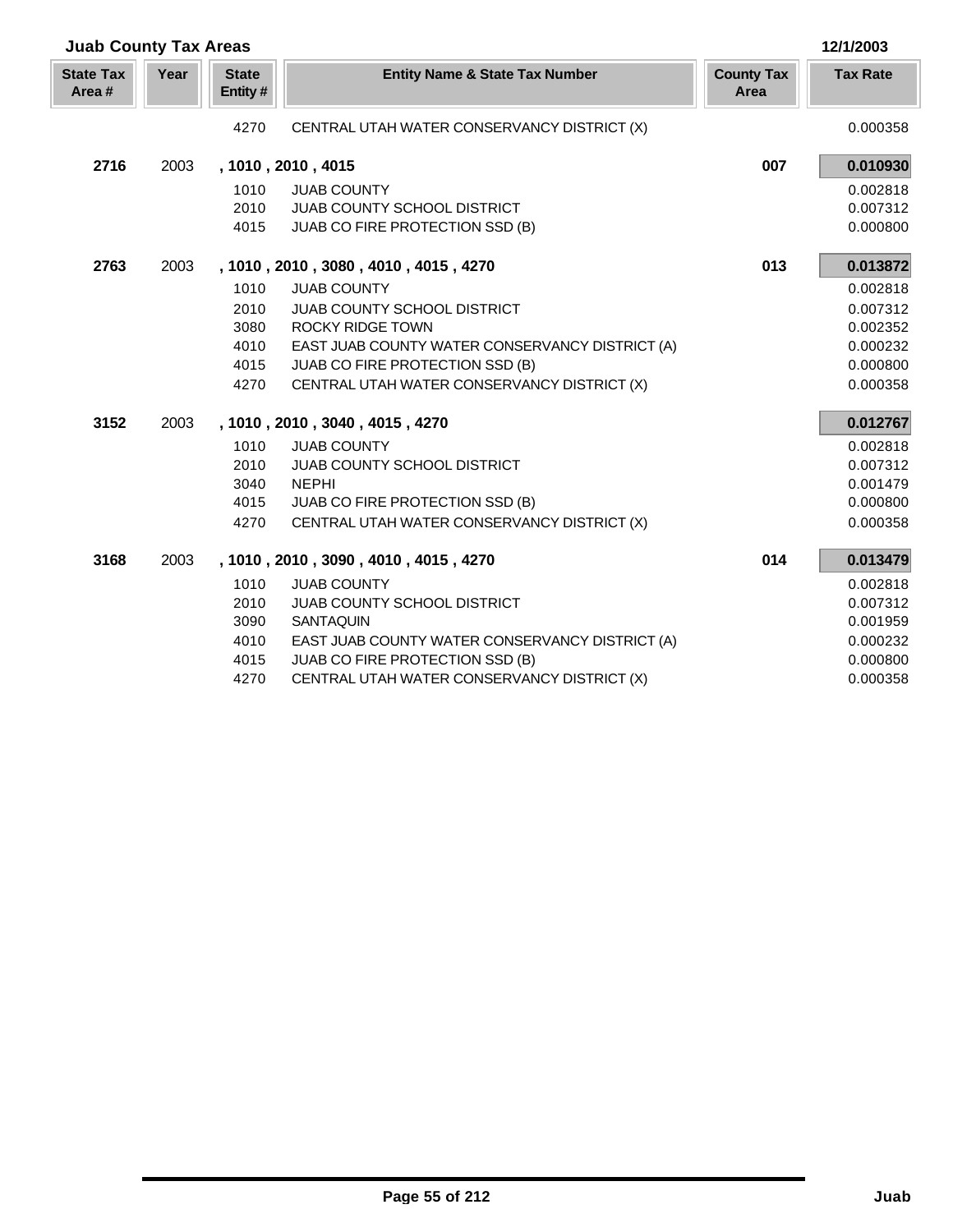| <b>Kane County Tax Areas</b> |      |                         |                                                                                                                         |                           | 12/1/2003            |
|------------------------------|------|-------------------------|-------------------------------------------------------------------------------------------------------------------------|---------------------------|----------------------|
| <b>State Tax</b><br>Area#    | Year | <b>State</b><br>Entity# | <b>Entity Name &amp; State Tax Number</b>                                                                               | <b>County Tax</b><br>Area | <b>Tax Rate</b>      |
| 288                          | 2003 |                         | , 1010, 2010, 3010, 4030, 4050, 4065                                                                                    | 005                       | 0.011904             |
|                              |      | 1010                    | <b>KANE COUNTY</b>                                                                                                      |                           | 0.002216             |
|                              |      | 2010                    | KANE COUNTY SCHOOL DISTRICT                                                                                             |                           | 0.005145             |
|                              |      | 3010<br>4030            | <b>ALTON</b><br>WESTERN KANE COUNTY SPECIAL SERVICE DISTRICT #1 (D)                                                     |                           | 0.003675<br>0.000000 |
|                              |      | 4050                    | KANE COUNTY WATER CONSERVANCY DISTRICT (F)                                                                              |                           | 0.000868             |
|                              |      | 4065                    | KANE CO RECREATION & TRANSPORTAION SPECIAL SERVICE DIST (H)                                                             |                           | 0.000000             |
| 289                          | 2003 |                         | , 1010, 2010, 3020, 4010, 4050, 4065                                                                                    | 010                       | 0.009889             |
|                              |      | 1010                    | <b>KANE COUNTY</b>                                                                                                      |                           | 0.002216             |
|                              |      | 2010                    | KANE COUNTY SCHOOL DISTRICT                                                                                             |                           | 0.005145             |
|                              |      | 3020                    | <b>BIG WATER</b>                                                                                                        |                           | 0.001660             |
|                              |      | 4010                    | GLEN CANYON CITY SPECIAL SERVICE DISTRICT (A)                                                                           |                           | 0.000000             |
|                              |      | 4050<br>4065            | KANE COUNTY WATER CONSERVANCY DISTRICT (F)<br>KANE CO RECREATION & TRANSPORTAION SPECIAL SERVICE DIST (H)               |                           | 0.000868<br>0.000000 |
|                              |      |                         |                                                                                                                         |                           |                      |
| 290                          | 2003 |                         | , 1010, 2010, 3030, 4020, 4030, 4050, 4060, 4065                                                                        | 004                       | 0.010713             |
|                              |      | 1010                    | <b>KANE COUNTY</b>                                                                                                      |                           | 0.002216             |
|                              |      | 2010                    | KANE COUNTY SCHOOL DISTRICT                                                                                             |                           | 0.005145             |
|                              |      | 3030                    | <b>GLENDALE</b>                                                                                                         |                           | 0.002484             |
|                              |      | 4020<br>4030            | LONG VALLEY SEWER IMPROVEMENT DISTRICT (C)<br>WESTERN KANE COUNTY SPECIAL SERVICE DISTRICT #1 (D)                       |                           | 0.000000<br>0.000000 |
|                              |      | 4050                    | KANE COUNTY WATER CONSERVANCY DISTRICT (F)                                                                              |                           | 0.000868             |
|                              |      | 4060                    | KANE COUNTY HUMAN RESOURCES SPECIAL SERVICE DISTRICT (G)                                                                |                           | 0.000000             |
|                              |      | 4065                    | KANE CO RECREATION & TRANSPORTAION SPECIAL SERVICE DIST (H)                                                             |                           | 0.000000             |
| 292                          | 2003 |                         | , 1010, 2010, 3040, 4030, 4050, 4060, 4065                                                                              | 002                       | 0.010202             |
|                              |      | 1010                    | <b>KANE COUNTY</b>                                                                                                      |                           | 0.002216             |
|                              |      | 2010                    | KANE COUNTY SCHOOL DISTRICT                                                                                             |                           | 0.005145             |
|                              |      | 3040                    | <b>KANAB</b>                                                                                                            |                           | 0.001973             |
|                              |      | 4030                    | WESTERN KANE COUNTY SPECIAL SERVICE DISTRICT #1 (D)                                                                     |                           | 0.000000             |
|                              |      | 4050<br>4060            | KANE COUNTY WATER CONSERVANCY DISTRICT (F)<br>KANE COUNTY HUMAN RESOURCES SPECIAL SERVICE DISTRICT (G)                  |                           | 0.000868<br>0.000000 |
|                              |      | 4065                    | KANE CO RECREATION & TRANSPORTAION SPECIAL SERVICE DIST (H)                                                             |                           | 0.000000             |
| 293                          | 2003 |                         | , 1010, 2010, 3050, 4020, 4030, 4050, 4060, 4065                                                                        | 003                       | 0.010426             |
|                              |      | 1010                    | <b>KANE COUNTY</b>                                                                                                      |                           | 0.002216             |
|                              |      | 2010                    | KANE COUNTY SCHOOL DISTRICT                                                                                             |                           | 0.005145             |
|                              |      | 3050                    | ORDERVILLE                                                                                                              |                           | 0.002197             |
|                              |      | 4020                    | LONG VALLEY SEWER IMPROVEMENT DISTRICT (C)                                                                              |                           | 0.000000             |
|                              |      | 4030                    | WESTERN KANE COUNTY SPECIAL SERVICE DISTRICT #1 (D)                                                                     |                           | 0.000000             |
|                              |      | 4050                    | KANE COUNTY WATER CONSERVANCY DISTRICT (F)                                                                              |                           | 0.000868             |
|                              |      | 4060<br>4065            | KANE COUNTY HUMAN RESOURCES SPECIAL SERVICE DISTRICT (G)<br>KANE CO RECREATION & TRANSPORTAION SPECIAL SERVICE DIST (H) |                           | 0.000000<br>0.000000 |
| 294                          | 2003 |                         | , 1010, 2010, 4020, 4030, 4050, 4060, 4065                                                                              | 006                       | 0.008229             |
|                              |      | 1010                    | <b>KANE COUNTY</b>                                                                                                      |                           | 0.002216             |
|                              |      | 2010                    | KANE COUNTY SCHOOL DISTRICT                                                                                             |                           | 0.005145             |
|                              |      | 4020                    | LONG VALLEY SEWER IMPROVEMENT DISTRICT (C)                                                                              |                           | 0.000000             |
|                              |      | 4030                    | WESTERN KANE COUNTY SPECIAL SERVICE DISTRICT #1 (D)                                                                     |                           | 0.000000             |
|                              |      | 4050                    | KANE COUNTY WATER CONSERVANCY DISTRICT (F)                                                                              |                           | 0.000868             |
|                              |      | 4060                    | KANE COUNTY HUMAN RESOURCES SPECIAL SERVICE DISTRICT (G)                                                                |                           | 0.000000             |
|                              |      | 4065                    | KANE CO RECREATION & TRANSPORTAION SPECIAL SERVICE DIST (H)                                                             |                           | 0.000000             |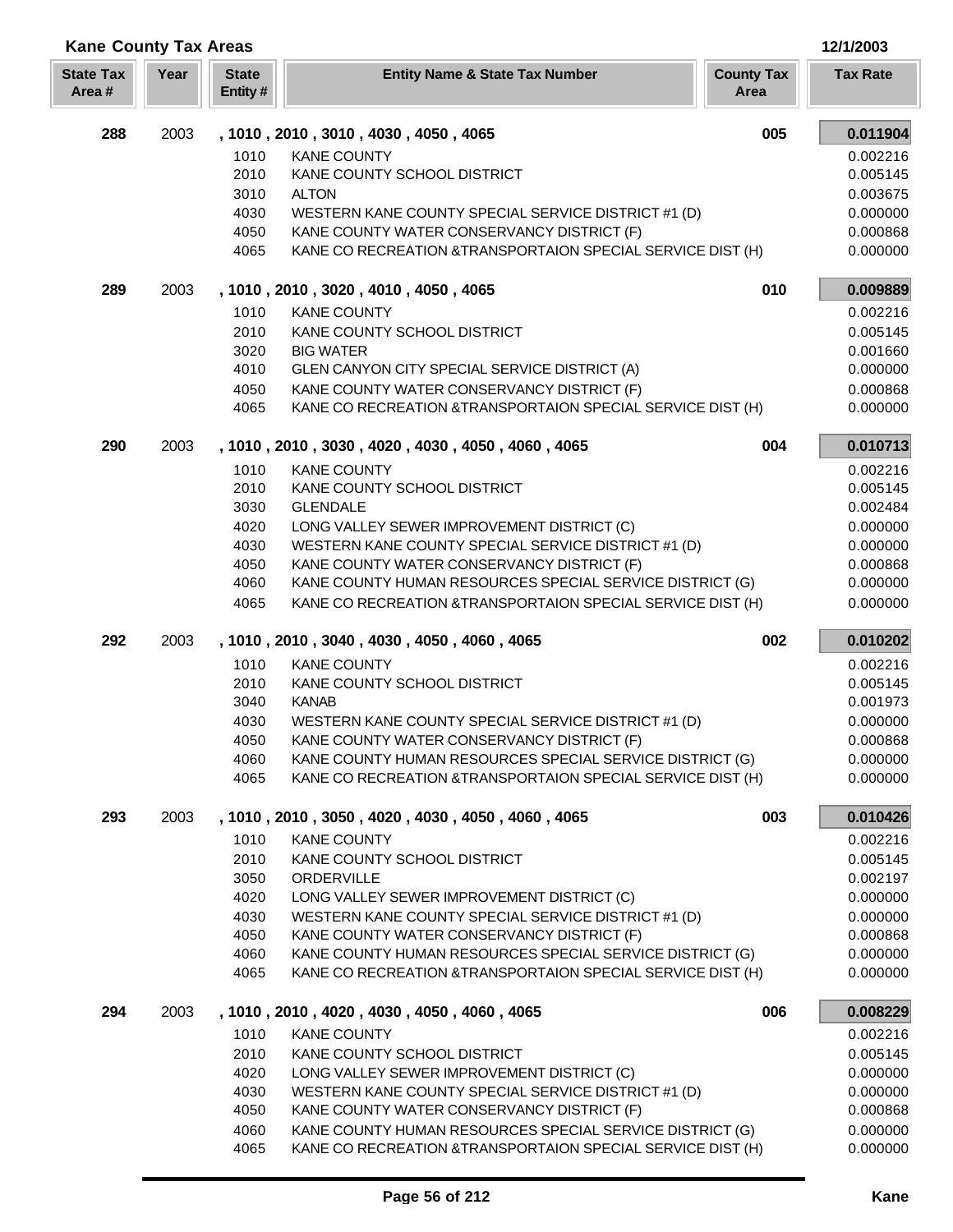| <b>Kane County Tax Areas</b> |      |                         |                                                                                                                         |                           | 12/1/2003            |
|------------------------------|------|-------------------------|-------------------------------------------------------------------------------------------------------------------------|---------------------------|----------------------|
| <b>State Tax</b><br>Area#    | Year | <b>State</b><br>Entity# | <b>Entity Name &amp; State Tax Number</b>                                                                               | <b>County Tax</b><br>Area | <b>Tax Rate</b>      |
|                              |      |                         |                                                                                                                         |                           |                      |
| 295                          | 2003 |                         | , 1010, 2010, 4030, 4050, 4060, 4065                                                                                    | 007                       | 0.008229             |
|                              |      | 1010                    | <b>KANE COUNTY</b>                                                                                                      |                           | 0.002216             |
|                              |      | 2010                    | KANE COUNTY SCHOOL DISTRICT                                                                                             |                           | 0.005145             |
|                              |      | 4030                    | WESTERN KANE COUNTY SPECIAL SERVICE DISTRICT #1 (D)                                                                     |                           | 0.000000             |
|                              |      | 4050                    | KANE COUNTY WATER CONSERVANCY DISTRICT (F)                                                                              |                           | 0.000868             |
|                              |      | 4060<br>4065            | KANE COUNTY HUMAN RESOURCES SPECIAL SERVICE DISTRICT (G)<br>KANE CO RECREATION & TRANSPORTAION SPECIAL SERVICE DIST (H) |                           | 0.000000<br>0.000000 |
| 296                          | 2003 |                         | , 1010, 2010, 4040, 4050, 4060, 4065                                                                                    | 011                       | 0.008709             |
|                              |      | 1010                    | <b>KANE COUNTY</b>                                                                                                      |                           | 0.002216             |
|                              |      | 2010                    | KANE COUNTY SCHOOL DISTRICT                                                                                             |                           | 0.005145             |
|                              |      | 4040                    | CHURCH WELLS SPECIAL SERVICE DISTRICT (E)                                                                               |                           | 0.000480             |
|                              |      | 4050                    | KANE COUNTY WATER CONSERVANCY DISTRICT (F)                                                                              |                           | 0.000868             |
|                              |      | 4060                    | KANE COUNTY HUMAN RESOURCES SPECIAL SERVICE DISTRICT (G)                                                                |                           | 0.000000             |
|                              |      | 4065                    | KANE CO RECREATION & TRANSPORTAION SPECIAL SERVICE DIST (H)                                                             |                           | 0.000000             |
| 297                          | 2003 |                         | , 1010, 2010, 4050, 4060, 4065                                                                                          | 001, 8, 9                 | 0.008229             |
|                              |      | 1010                    | <b>KANE COUNTY</b>                                                                                                      |                           | 0.002216             |
|                              |      | 2010                    | KANE COUNTY SCHOOL DISTRICT                                                                                             |                           | 0.005145             |
|                              |      | 4050                    | KANE COUNTY WATER CONSERVANCY DISTRICT (F)                                                                              |                           | 0.000868             |
|                              |      | 4060                    | KANE COUNTY HUMAN RESOURCES SPECIAL SERVICE DISTRICT (G)                                                                |                           | 0.000000             |
|                              |      | 4065                    | KANE CO RECREATION & TRANSPORTAION SPECIAL SERVICE DIST (H)                                                             |                           | 0.000000             |
| 2720                         | 2003 |                         | , 1010, 2010, 3030, 4030, 4050, 4060, 4065                                                                              | 004                       | 0.010713             |
|                              |      | 1010                    | <b>KANE COUNTY</b>                                                                                                      |                           | 0.002216             |
|                              |      | 2010                    | KANE COUNTY SCHOOL DISTRICT                                                                                             |                           | 0.005145             |
|                              |      | 3030                    | <b>GLENDALE</b>                                                                                                         |                           | 0.002484             |
|                              |      | 4030                    | WESTERN KANE COUNTY SPECIAL SERVICE DISTRICT #1 (D)                                                                     |                           | 0.000000             |
|                              |      | 4050                    | KANE COUNTY WATER CONSERVANCY DISTRICT (F)                                                                              |                           | 0.000868             |
|                              |      | 4060                    | KANE COUNTY HUMAN RESOURCES SPECIAL SERVICE DISTRICT (G)                                                                |                           | 0.000000             |
|                              |      | 4065                    | KANE CO RECREATION & TRANSPORTAION SPECIAL SERVICE DIST (H)                                                             |                           | 0.000000             |
| 3197                         | 2003 |                         | , 1010, 2010, 4030, 4050, 4060, 4065, 4070                                                                              | 012                       | 0.015229             |
|                              |      | 1010                    | <b>KANE COUNTY</b>                                                                                                      |                           | 0.002216             |
|                              |      | 2010                    | KANE COUNTY SCHOOL DISTRICT                                                                                             |                           | 0.005145             |
|                              |      | 4030                    | WESTERN KANE COUNTY SPECIAL SERVICE DISTRICT #1 (D)                                                                     |                           | 0.000000             |
|                              |      | 4050<br>4060            | KANE COUNTY WATER CONSERVANCY DISTRICT (F)<br>KANE COUNTY HUMAN RESOURCES SPECIAL SERVICE DISTRICT (G)                  |                           | 0.000868<br>0.000000 |
|                              |      | 4065                    | KANE CO RECREATION & TRANSPORTAION SPECIAL SERVICE DIST (H)                                                             |                           | 0.000000             |
|                              |      | 4070                    | EAST ZION SPECIAL SERVICE DISTRICT (I)                                                                                  |                           | 0.007000             |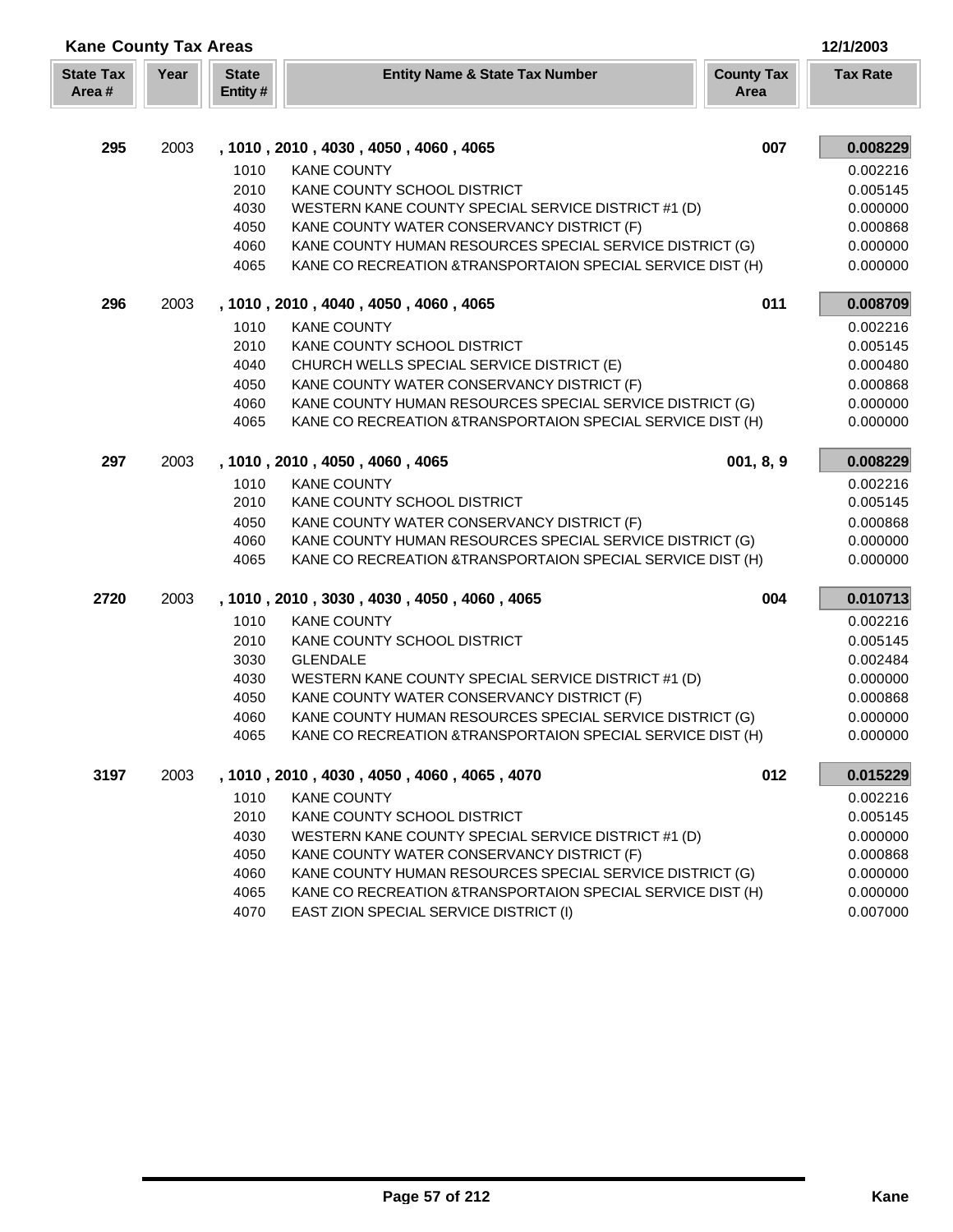| <b>Millard County Tax Areas</b> |      |                         |                                                                                           |                           | 12/1/2003            |
|---------------------------------|------|-------------------------|-------------------------------------------------------------------------------------------|---------------------------|----------------------|
| <b>State Tax</b><br>Area#       | Year | <b>State</b><br>Entity# | <b>Entity Name &amp; State Tax Number</b>                                                 | <b>County Tax</b><br>Area | <b>Tax Rate</b>      |
| 298                             | 2003 |                         | , 1010, 2010, 3010, 4010, 4040, 4050, 4090                                                | 007                       | 0.013893             |
|                                 |      | 1010                    | MILLARD COUNTY                                                                            |                           | 0.003767             |
|                                 |      | 2010                    | MILLARD COUNTY SCHOOL DISTRICT                                                            |                           | 0.005883             |
|                                 |      | 3010                    | <b>DELTA</b>                                                                              |                           | 0.003710             |
|                                 |      | 4010                    | DELTA-SUTHERLAND-OASIS CEMETERY MAINTENANCE DISTRICT (A)                                  |                           | 0.000162             |
|                                 |      | 4040                    | WEST MILLARD MOSQUITO ABATEMENT DISTRICT (D)                                              |                           | 0.000158             |
|                                 |      | 4050<br>4090            | MILLARD COUNTY WATER CONSERVANCY DISTRICT (E)<br>MILLARD COUNTY FIRE SERVICE DISTRICT (K) |                           | 0.000000<br>0.000213 |
| 299                             | 2003 |                         | , 1010, 2010, 3020, 4050, 4090                                                            | 001                       | 0.011334             |
|                                 |      |                         |                                                                                           |                           |                      |
|                                 |      | 1010<br>2010            | MILLARD COUNTY<br>MILLARD COUNTY SCHOOL DISTRICT                                          |                           | 0.003767<br>0.005883 |
|                                 |      | 3020                    | <b>FILLMORE</b>                                                                           |                           | 0.001471             |
|                                 |      | 4050                    | MILLARD COUNTY WATER CONSERVANCY DISTRICT (E)                                             |                           | 0.000000             |
|                                 |      | 4090                    | MILLARD COUNTY FIRE SERVICE DISTRICT (K)                                                  |                           | 0.000213             |
| 301                             | 2003 |                         | , 1010, 2010, 3030, 4020, 4040, 4050, 4090                                                | 008                       | 0.011276             |
|                                 |      | 1010                    | MILLARD COUNTY                                                                            |                           | 0.003767             |
|                                 |      | 2010                    | MILLARD COUNTY SCHOOL DISTRICT                                                            |                           | 0.005883             |
|                                 |      | 3030                    | <b>HINCKLEY</b>                                                                           |                           | 0.000996             |
|                                 |      | 4020                    | HINCKLEY-DESERET CEMETERY MAINTENANCE DISTRICT (B)                                        |                           | 0.000259             |
|                                 |      | 4040                    | WEST MILLARD MOSQUITO ABATEMENT DISTRICT (D)                                              |                           | 0.000158             |
|                                 |      | 4050                    | MILLARD COUNTY WATER CONSERVANCY DISTRICT (E)                                             |                           | 0.000000             |
|                                 |      | 4090                    | MILLARD COUNTY FIRE SERVICE DISTRICT (K)                                                  |                           | 0.000213             |
| 302                             | 2003 |                         | , 1010, 2010, 3040, 4050, 4090                                                            | 002                       | 0.010742             |
|                                 |      | 1010                    | MILLARD COUNTY                                                                            |                           | 0.003767             |
|                                 |      | 2010                    | MILLARD COUNTY SCHOOL DISTRICT                                                            |                           | 0.005883             |
|                                 |      | 3040                    | <b>HOLDEN</b>                                                                             |                           | 0.000879             |
|                                 |      | 4050                    | MILLARD COUNTY WATER CONSERVANCY DISTRICT (E)                                             |                           | 0.000000             |
|                                 |      | 4090                    | MILLARD COUNTY FIRE SERVICE DISTRICT (K)                                                  |                           | 0.000213             |
| 303                             | 2003 |                         | , 1010, 2010, 3050, 4050, 4090                                                            | 003                       | 0.010250             |
|                                 |      | 1010                    | MILLARD COUNTY                                                                            |                           | 0.003767             |
|                                 |      | 2010                    | MILLARD COUNTY SCHOOL DISTRICT                                                            |                           | 0.005883             |
|                                 |      | 3050                    | <b>KANOSH</b>                                                                             |                           | 0.000387             |
|                                 |      | 4050<br>4090            | MILLARD COUNTY WATER CONSERVANCY DISTRICT (E)<br>MILLARD COUNTY FIRE SERVICE DISTRICT (K) |                           | 0.000000<br>0.000213 |
| 304                             | 2003 |                         | , 1010, 2010, 3060, 4040, 4050, 4090                                                      | 011                       | 0.011137             |
|                                 |      |                         |                                                                                           |                           |                      |
|                                 |      | 1010<br>2010            | MILLARD COUNTY<br>MILLARD COUNTY SCHOOL DISTRICT                                          |                           | 0.003767<br>0.005883 |
|                                 |      | 3060                    | <b>LEAMINGTON</b>                                                                         |                           | 0.001116             |
|                                 |      | 4040                    | WEST MILLARD MOSQUITO ABATEMENT DISTRICT (D)                                              |                           | 0.000158             |
|                                 |      | 4050                    | MILLARD COUNTY WATER CONSERVANCY DISTRICT (E)                                             |                           | 0.000000             |
|                                 |      | 4090                    | MILLARD COUNTY FIRE SERVICE DISTRICT (K)                                                  |                           | 0.000213             |
| 305                             | 2003 |                         | , 1010, 2010, 3070, 4040, 4050, 4090                                                      | 010                       | 0.011705             |
|                                 |      | 1010                    | MILLARD COUNTY                                                                            |                           | 0.003767             |
|                                 |      | 2010                    | MILLARD COUNTY SCHOOL DISTRICT                                                            |                           | 0.005883             |
|                                 |      | 3070                    | LYNNDYL                                                                                   |                           | 0.001684             |
|                                 |      | 4040                    | WEST MILLARD MOSQUITO ABATEMENT DISTRICT (D)                                              |                           | 0.000158             |

Г L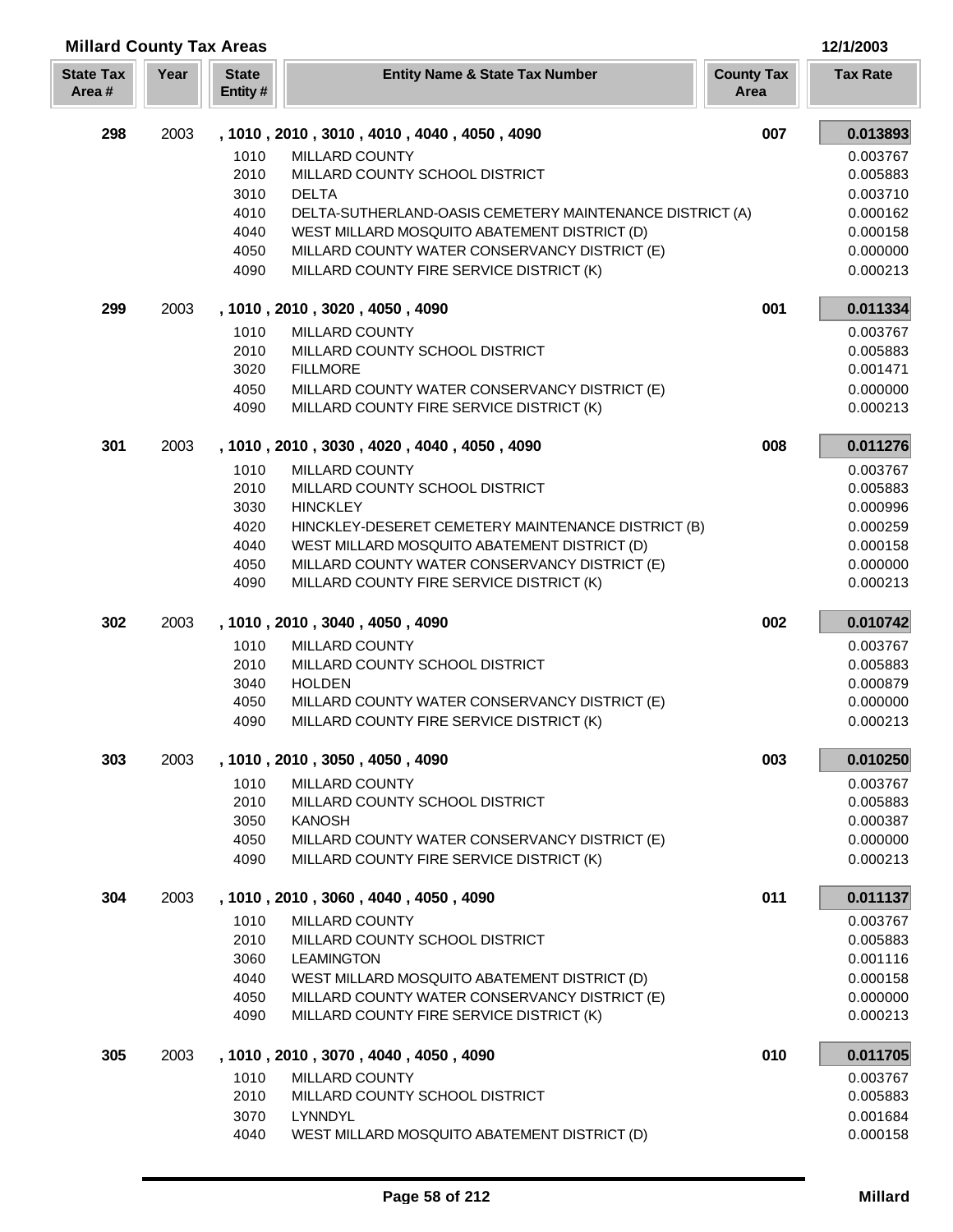| <b>Millard County Tax Areas</b> |      |                         |                                                                                               | 12/1/2003                 |                      |
|---------------------------------|------|-------------------------|-----------------------------------------------------------------------------------------------|---------------------------|----------------------|
| <b>State Tax</b><br>Area#       | Year | <b>State</b><br>Entity# | <b>Entity Name &amp; State Tax Number</b>                                                     | <b>County Tax</b><br>Area | <b>Tax Rate</b>      |
|                                 |      | 4050                    | MILLARD COUNTY WATER CONSERVANCY DISTRICT (E)                                                 |                           | 0.000000             |
|                                 |      | 4090                    | MILLARD COUNTY FIRE SERVICE DISTRICT (K)                                                      |                           | 0.000213             |
| 306                             | 2003 |                         | , 1010, 2010, 3080, 4050, 4090                                                                | 004                       | 0.010770             |
|                                 |      | 1010                    | MILLARD COUNTY                                                                                |                           | 0.003767             |
|                                 |      | 2010                    | MILLARD COUNTY SCHOOL DISTRICT                                                                |                           | 0.005883             |
|                                 |      | 3080                    | <b>MEADOW</b>                                                                                 |                           | 0.000907             |
|                                 |      | 4050                    | MILLARD COUNTY WATER CONSERVANCY DISTRICT (E)                                                 |                           | 0.000000             |
|                                 |      | 4090                    | MILLARD COUNTY FIRE SERVICE DISTRICT (K)                                                      |                           | 0.000213             |
| 307                             | 2003 |                         | , 1010, 2010, 3090, 4050, 4090                                                                | 009                       | 0.010982             |
|                                 |      | 1010                    | MILLARD COUNTY                                                                                |                           | 0.003767             |
|                                 |      | 2010                    | MILLARD COUNTY SCHOOL DISTRICT                                                                |                           | 0.005883             |
|                                 |      | 3090<br>4050            | <b>OAK CITY</b>                                                                               |                           | 0.001119             |
|                                 |      | 4090                    | MILLARD COUNTY WATER CONSERVANCY DISTRICT (E)<br>MILLARD COUNTY FIRE SERVICE DISTRICT (K)     |                           | 0.000000<br>0.000213 |
| 308                             | 2003 |                         | , 1010, 2010, 3100, 4050, 4090                                                                | 005                       | 0.010649             |
|                                 |      | 1010                    | MILLARD COUNTY                                                                                |                           | 0.003767             |
|                                 |      | 2010                    | MILLARD COUNTY SCHOOL DISTRICT                                                                |                           | 0.005883             |
|                                 |      | 3100                    | <b>SCIPIO</b>                                                                                 |                           | 0.000786             |
|                                 |      | 4050                    | MILLARD COUNTY WATER CONSERVANCY DISTRICT (E)                                                 |                           | 0.000000             |
|                                 |      | 4090                    | MILLARD COUNTY FIRE SERVICE DISTRICT (K)                                                      |                           | 0.000213             |
| 309                             | 2003 |                         | , 1010, 2010, 4010, 4040, 4050, 4090                                                          | 012                       | 0.010183             |
|                                 |      | 1010                    | MILLARD COUNTY                                                                                |                           | 0.003767             |
|                                 |      | 2010                    | MILLARD COUNTY SCHOOL DISTRICT                                                                |                           | 0.005883             |
|                                 |      | 4010                    | DELTA-SUTHERLAND-OASIS CEMETERY MAINTENANCE DISTRICT (A)                                      |                           | 0.000162             |
|                                 |      | 4040                    | WEST MILLARD MOSQUITO ABATEMENT DISTRICT (D)                                                  |                           | 0.000158             |
|                                 |      | 4050                    | MILLARD COUNTY WATER CONSERVANCY DISTRICT (E)                                                 |                           | 0.000000             |
|                                 |      | 4090                    | MILLARD COUNTY FIRE SERVICE DISTRICT (K)                                                      |                           | 0.000213             |
| 310                             | 2003 |                         | , 1010, 2010, 4020, 4040, 4050, 4090                                                          | 013                       | 0.010280             |
|                                 |      | 1010                    | MILLARD COUNTY                                                                                |                           | 0.003767             |
|                                 |      | 2010                    | MILLARD COUNTY SCHOOL DISTRICT                                                                |                           | 0.005883             |
|                                 |      | 4020                    | HINCKLEY-DESERET CEMETERY MAINTENANCE DISTRICT (B)                                            |                           | 0.000259             |
|                                 |      | 4040<br>4050            | WEST MILLARD MOSQUITO ABATEMENT DISTRICT (D)<br>MILLARD COUNTY WATER CONSERVANCY DISTRICT (E) |                           | 0.000158<br>0.000000 |
|                                 |      | 4090                    | MILLARD COUNTY FIRE SERVICE DISTRICT (K)                                                      |                           | 0.000213             |
| 311                             | 2003 |                         | , 1010, 2010, 4040, 4050, 4090                                                                | 015                       | 0.010021             |
|                                 |      | 1010                    | MILLARD COUNTY                                                                                |                           | 0.003767             |
|                                 |      | 2010                    | MILLARD COUNTY SCHOOL DISTRICT                                                                |                           | 0.005883             |
|                                 |      | 4040                    | WEST MILLARD MOSQUITO ABATEMENT DISTRICT (D)                                                  |                           | 0.000158             |
|                                 |      | 4050                    | MILLARD COUNTY WATER CONSERVANCY DISTRICT (E)                                                 |                           | 0.000000             |
|                                 |      | 4090                    | MILLARD COUNTY FIRE SERVICE DISTRICT (K)                                                      |                           | 0.000213             |
| 312                             | 2003 |                         | , 1010, 2010, 4050, 4090                                                                      | 006                       | 0.009863             |
|                                 |      | 1010                    | MILLARD COUNTY                                                                                |                           | 0.003767             |
|                                 |      | 2010                    | MILLARD COUNTY SCHOOL DISTRICT                                                                |                           | 0.005883             |
|                                 |      | 4050                    | MILLARD COUNTY WATER CONSERVANCY DISTRICT (E)                                                 |                           | 0.000000             |
|                                 |      | 4090                    | MILLARD COUNTY FIRE SERVICE DISTRICT (K)                                                      |                           | 0.000213             |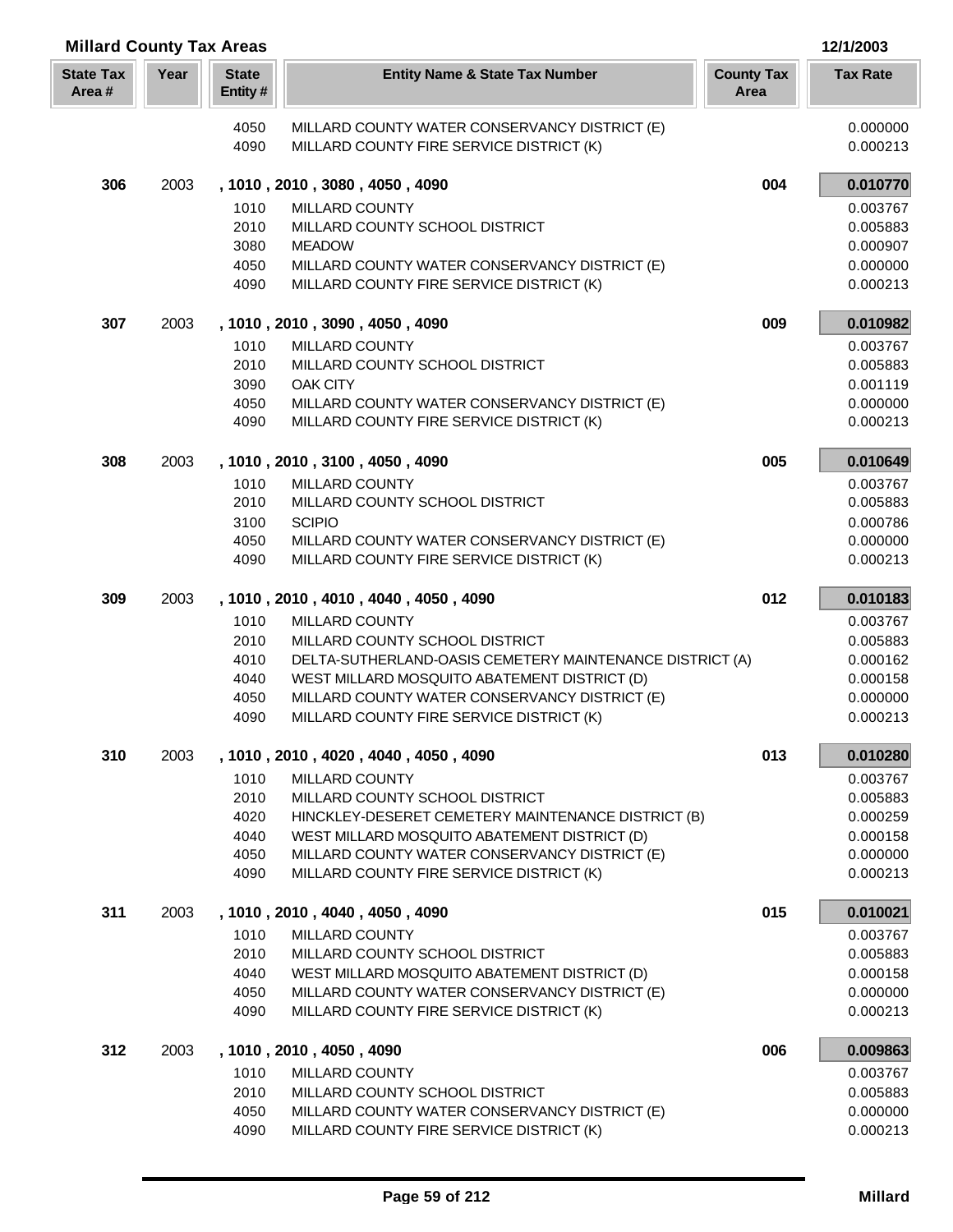| <b>Millard County Tax Areas</b> |      |                         |                                                   |                                  | 12/1/2003       |
|---------------------------------|------|-------------------------|---------------------------------------------------|----------------------------------|-----------------|
| <b>State Tax</b><br>Area #      | Year | <b>State</b><br>Entity# | <b>Entity Name &amp; State Tax Number</b>         | <b>County Tax</b><br><b>Area</b> | <b>Tax Rate</b> |
| 3198                            | 2003 |                         | , 1010, 2010, 3020, 4050, 4090, 8001              |                                  | 0.011334        |
|                                 |      | 1010                    | MILLARD COUNTY                                    |                                  | 0.003767        |
|                                 |      | 2010                    | MILLARD COUNTY SCHOOL DISTRICT                    |                                  | 0.005883        |
|                                 |      | 3020                    | <b>FILLMORE</b>                                   |                                  | 0.001471        |
|                                 |      | 4050                    | MILLARD COUNTY WATER CONSERVANCY DISTRICT (E)     |                                  | 0.000000        |
|                                 |      | 4090                    | MILLARD COUNTY FIRE SERVICE DISTRICT (K)          |                                  | 0.000213        |
|                                 |      | 8001                    | 1400 SOUTH ECONOMIC DEVELOPMENT PLAN (A-1) (2002) |                                  | 0.000000        |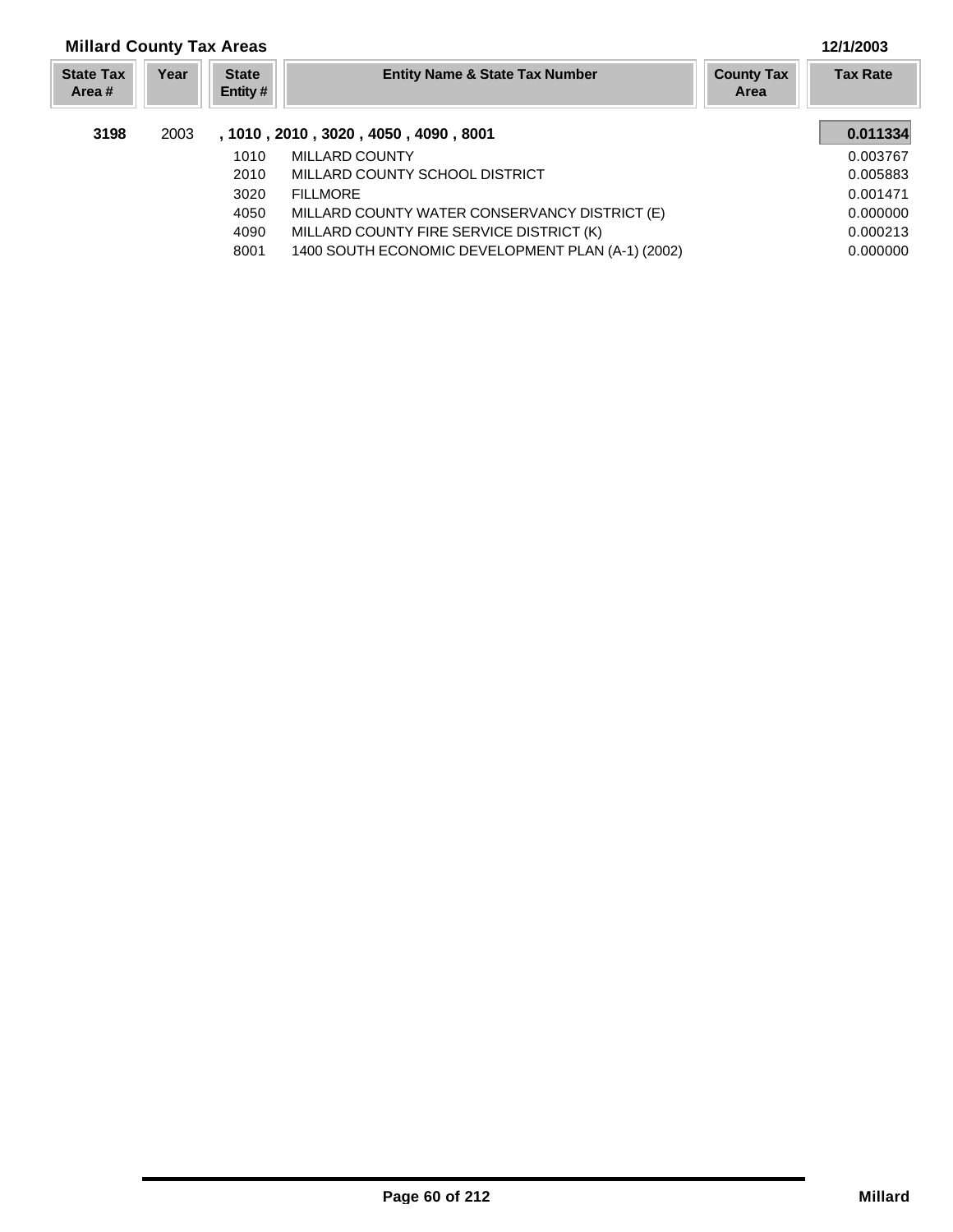|  | 12/1/2003 |  |  |
|--|-----------|--|--|

|                           | <b>Morgan County Tax Areas</b> |                         |                                                                              |                           | 12/1/2003       |
|---------------------------|--------------------------------|-------------------------|------------------------------------------------------------------------------|---------------------------|-----------------|
| <b>State Tax</b><br>Area# | Year                           | <b>State</b><br>Entity# | <b>Entity Name &amp; State Tax Number</b>                                    | <b>County Tax</b><br>Area | <b>Tax Rate</b> |
| 313                       | 2003                           |                         | , 1010, 2010, 3010, 4005                                                     | 004                       | 0.010415        |
|                           |                                | 1010                    | <b>MORGAN COUNTY</b>                                                         |                           | 0.003154        |
|                           |                                | 2010                    | MORGAN COUNTY SCHOOL DISTRICT                                                |                           | 0.005694        |
|                           |                                | 3010                    | <b>MORGAN</b>                                                                |                           | 0.001371        |
|                           |                                | 4005                    | WEBER BASIN WATER CONSERVANCY DISTRICT (A)                                   |                           | 0.000196        |
| 314                       | 2003                           |                         | , 1010, 2010, 3010, 4005, 8010                                               | 005                       | 0.010415        |
|                           |                                | 1010                    | <b>MORGAN COUNTY</b>                                                         |                           | 0.003154        |
|                           |                                | 2010                    | MORGAN COUNTY SCHOOL DISTRICT                                                |                           | 0.005694        |
|                           |                                | 3010                    | <b>MORGAN</b>                                                                |                           | 0.001371        |
|                           |                                | 4005                    | WEBER BASIN WATER CONSERVANCY DISTRICT (A)                                   |                           | 0.000196        |
|                           |                                | 8010                    | COMMERCIAL STREET REDEVELOPMENT PROJECT, PROJECT #1 -<br>MORGAN CITY - (A-1) |                           | 0.000000        |
| 315                       | 2003                           |                         | , 1010, 2010, 4005                                                           | 001                       | 0.009044        |
|                           |                                | 1010                    | <b>MORGAN COUNTY</b>                                                         |                           | 0.003154        |
|                           |                                | 2010                    | MORGAN COUNTY SCHOOL DISTRICT                                                |                           | 0.005694        |
|                           |                                | 4005                    | WEBER BASIN WATER CONSERVANCY DISTRICT (A)                                   |                           | 0.000196        |
| 316                       | 2003                           |                         | , 1010, 2010, 4005, 4010                                                     | 002                       | 0.009502        |
|                           |                                | 1010                    | <b>MORGAN COUNTY</b>                                                         |                           | 0.003154        |
|                           |                                | 2010                    | MORGAN COUNTY SCHOOL DISTRICT                                                |                           | 0.005694        |
|                           |                                | 4005                    | WEBER BASIN WATER CONSERVANCY DISTRICT (A)                                   |                           | 0.000196        |
|                           |                                | 4010                    | MOUNTAIN GREEN FIRE PROTECTION DISTRICT (B)                                  |                           | 0.000458        |
| 317                       | 2003                           |                         | , 1010, 2010, 4005, 4010, 4020                                               | 003                       | 0.009722        |
|                           |                                | 1010                    | <b>MORGAN COUNTY</b>                                                         |                           | 0.003154        |
|                           |                                | 2010                    | MORGAN COUNTY SCHOOL DISTRICT                                                |                           | 0.005694        |
|                           |                                | 4005                    | WEBER BASIN WATER CONSERVANCY DISTRICT (A)                                   |                           | 0.000196        |
|                           |                                | 4010                    | MOUNTAIN GREEN FIRE PROTECTION DISTRICT (B)                                  |                           | 0.000458        |
|                           |                                | 4020                    | MOUNTAIN GREEN SEWER IMPROVEMENT DISTRICT (C)                                |                           | 0.000220        |

т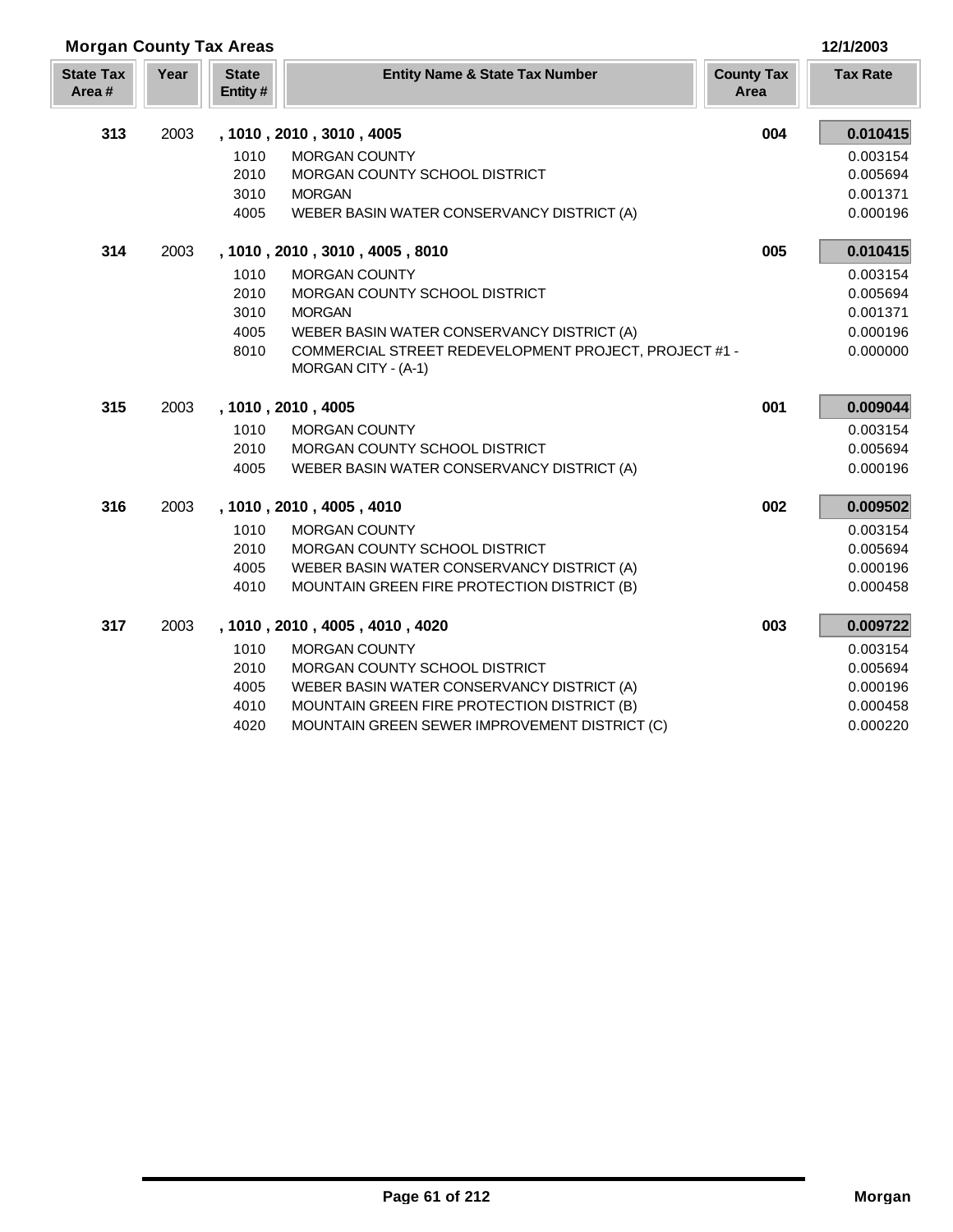| <b>Piute County Tax Areas</b> |      |                         |                                                   |                           |                 |  |
|-------------------------------|------|-------------------------|---------------------------------------------------|---------------------------|-----------------|--|
| <b>State Tax</b><br>Area#     | Year | <b>State</b><br>Entity# | <b>Entity Name &amp; State Tax Number</b>         | <b>County Tax</b><br>Area | <b>Tax Rate</b> |  |
| 318                           | 2003 |                         | , 1010, 2010, 3010, 4010, 4270                    | 001                       | 0.009403        |  |
|                               |      | 1010                    | PIUTE COUNTY                                      |                           | 0.002411        |  |
|                               |      | 2010                    | PIUTE COUNTY SCHOOL DISTRICT                      |                           | 0.005895        |  |
|                               |      | 3010                    | <b>CIRCLEVILLE</b>                                |                           | 0.000692        |  |
|                               |      | 4010                    | UPPER SEVIER RIVER WATER CONSERVANCY DISTRICT (A) |                           | 0.000047        |  |
|                               |      | 4270                    | CENTRAL UTAH WATER CONSERVANCY DISTRICT (X)       |                           | 0.000358        |  |
| 319                           | 2003 |                         | , 1010, 2010, 3020, 4010, 4270                    | 002                       | 0.011245        |  |
|                               |      | 1010                    | PIUTE COUNTY                                      |                           | 0.002411        |  |
|                               |      | 2010                    | PIUTE COUNTY SCHOOL DISTRICT                      |                           | 0.005895        |  |
|                               |      | 3020                    | <b>JUNCTION</b>                                   |                           | 0.002534        |  |
|                               |      | 4010                    | UPPER SEVIER RIVER WATER CONSERVANCY DISTRICT (A) |                           | 0.000047        |  |
|                               |      | 4270                    | CENTRAL UTAH WATER CONSERVANCY DISTRICT (X)       |                           | 0.000358        |  |
| 320                           | 2003 |                         | , 1010, 2010, 3030, 4010, 4270                    | 003                       | 0.010382        |  |
|                               |      | 1010                    | PIUTE COUNTY                                      |                           | 0.002411        |  |
|                               |      | 2010                    | PIUTE COUNTY SCHOOL DISTRICT                      |                           | 0.005895        |  |
|                               |      | 3030                    | <b>KINGSTON</b>                                   |                           | 0.001671        |  |
|                               |      | 4010                    | UPPER SEVIER RIVER WATER CONSERVANCY DISTRICT (A) |                           | 0.000047        |  |
|                               |      | 4270                    | CENTRAL UTAH WATER CONSERVANCY DISTRICT (X)       |                           | 0.000358        |  |
| 321                           | 2003 |                         | , 1010, 2010, 3040, 4010, 4270                    | 004                       | 0.009443        |  |
|                               |      | 1010                    | PIUTE COUNTY                                      |                           | 0.002411        |  |
|                               |      | 2010                    | PIUTE COUNTY SCHOOL DISTRICT                      |                           | 0.005895        |  |
|                               |      | 3040                    | <b>MARYSVALE</b>                                  |                           | 0.000732        |  |
|                               |      | 4010                    | UPPER SEVIER RIVER WATER CONSERVANCY DISTRICT (A) |                           | 0.000047        |  |
|                               |      | 4270                    | CENTRAL UTAH WATER CONSERVANCY DISTRICT (X)       |                           | 0.000358        |  |
| 322                           | 2003 |                         | , 1010, 2010, 4010, 4270                          | 005                       | 0.008711        |  |
|                               |      | 1010                    | PIUTE COUNTY                                      |                           | 0.002411        |  |
|                               |      | 2010                    | PIUTE COUNTY SCHOOL DISTRICT                      |                           | 0.005895        |  |
|                               |      | 4010                    | UPPER SEVIER RIVER WATER CONSERVANCY DISTRICT (A) |                           | 0.000047        |  |
|                               |      | 4270                    | CENTRAL UTAH WATER CONSERVANCY DISTRICT (X)       |                           | 0.000358        |  |

Γ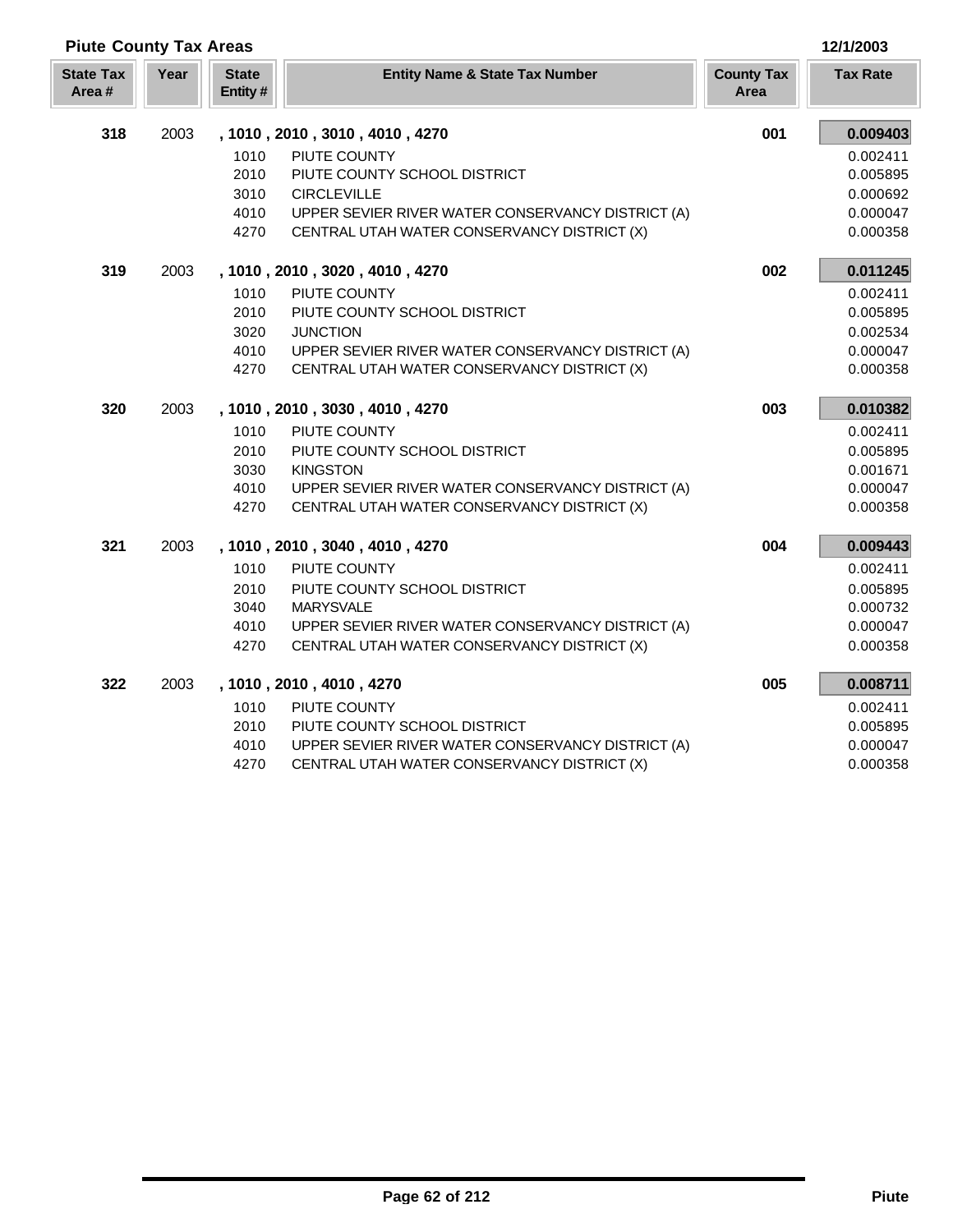| <b>Rich County Tax Areas</b> |      |                         |                                                                                                        | 12/1/2003                 |                      |
|------------------------------|------|-------------------------|--------------------------------------------------------------------------------------------------------|---------------------------|----------------------|
| <b>State Tax</b><br>Area #   | Year | <b>State</b><br>Entity# | <b>Entity Name &amp; State Tax Number</b>                                                              | <b>County Tax</b><br>Area | <b>Tax Rate</b>      |
| 323                          | 2003 |                         | , 1010, 2010, 3010, 4010, 4050                                                                         | 014                       | 0.007676             |
|                              |      | 1010                    | <b>RICH COUNTY</b>                                                                                     |                           | 0.001815             |
|                              |      | 2010                    | RICH COUNTY SCHOOL DISTRICT                                                                            |                           | 0.005214             |
|                              |      | 3010                    | <b>GARDEN CITY</b>                                                                                     |                           | 0.000370             |
|                              |      | 4010                    | GARDEN CITY - PICKLEVILLE CEMETERY DISTRICT (A)                                                        |                           | 0.000102             |
|                              |      | 4050                    | GARDEN CITY - PICKLEVILLE FIRE DISTRICT (F)                                                            |                           | 0.000175             |
| 324                          | 2003 |                         | , 1010, 2010, 3010, 4010, 4050, 8010                                                                   | 024                       | 0.007676             |
|                              |      | 1010                    | <b>RICH COUNTY</b>                                                                                     |                           | 0.001815             |
|                              |      | 2010                    | RICH COUNTY SCHOOL DISTRICT                                                                            |                           | 0.005214             |
|                              |      | 3010                    | <b>GARDEN CITY</b>                                                                                     |                           | 0.000370             |
|                              |      | 4010                    | GARDEN CITY - PICKLEVILLE CEMETERY DISTRICT (A)                                                        |                           | 0.000102             |
|                              |      | 4050                    | GARDEN CITY - PICKLEVILLE FIRE DISTRICT (F)                                                            |                           | 0.000175             |
|                              |      | 8010                    | BEAR LAKE BOULEVARD REDEVELOPMENT PROJECT AREA - GARDEN CITY<br>- (A-1)                                |                           | 0.000000             |
| 325                          | 2003 |                         | , 1010, 2010, 3010, 4010, 4050, 4100                                                                   | 015                       | 0.007676             |
|                              |      | 1010                    | <b>RICH COUNTY</b>                                                                                     |                           | 0.001815             |
|                              |      | 2010                    | RICH COUNTY SCHOOL DISTRICT                                                                            |                           | 0.005214             |
|                              |      | 3010                    | <b>GARDEN CITY</b>                                                                                     |                           | 0.000370             |
|                              |      | 4010                    | GARDEN CITY - PICKLEVILLE CEMETERY DISTRICT (A)                                                        |                           | 0.000102             |
|                              |      | 4050                    | GARDEN CITY - PICKLEVILLE FIRE DISTRICT (F)                                                            |                           | 0.000175             |
|                              |      | 4100                    | BEAR LAKE SPECIAL SERVICE DISTRICT (K)                                                                 |                           | 0.000000             |
| 326                          | 2003 |                         | , 1010, 2010, 3010, 4010, 4050, 4100, 8010                                                             | 025                       | 0.007676             |
|                              |      | 1010                    | <b>RICH COUNTY</b>                                                                                     |                           | 0.001815             |
|                              |      | 2010                    | RICH COUNTY SCHOOL DISTRICT                                                                            |                           | 0.005214             |
|                              |      | 3010                    | <b>GARDEN CITY</b>                                                                                     |                           | 0.000370             |
|                              |      | 4010                    | GARDEN CITY - PICKLEVILLE CEMETERY DISTRICT (A)                                                        |                           | 0.000102             |
|                              |      | 4050                    | GARDEN CITY - PICKLEVILLE FIRE DISTRICT (F)                                                            |                           | 0.000175             |
|                              |      | 4100<br>8010            | BEAR LAKE SPECIAL SERVICE DISTRICT (K)<br>BEAR LAKE BOULEVARD REDEVELOPMENT PROJECT AREA - GARDEN CITY |                           | 0.000000<br>0.000000 |
|                              |      |                         | - (A-1)                                                                                                |                           |                      |
| 327                          | 2003 |                         | , 1010, 2010, 3020, 4030, 4070                                                                         | 013                       | 0.008500             |
|                              |      | 1010                    | <b>RICH COUNTY</b>                                                                                     |                           | 0.001815             |
|                              |      | 2010                    | RICH COUNTY SCHOOL DISTRICT                                                                            |                           | 0.005214             |
|                              |      | 3020                    | <b>LAKETOWN</b>                                                                                        |                           | 0.001068             |
|                              |      | 4030                    | LAKETOWN CEMETERY MAINTENANCE DISTRICT (C)                                                             |                           | 0.000146             |
|                              |      | 4070                    | LAKETOWN FIRE DISTRICT (H)                                                                             |                           | 0.000257             |
| 328                          | 2003 |                         | , 1010, 2010, 3030, 4020, 4060                                                                         | 012                       | 0.009688             |
|                              |      | 1010                    | <b>RICH COUNTY</b>                                                                                     |                           | 0.001815             |
|                              |      | 2010                    | RICH COUNTY SCHOOL DISTRICT                                                                            |                           | 0.005214             |
|                              |      | 3030                    | <b>RANDOLPH</b>                                                                                        |                           | 0.001696             |
|                              |      | 4020                    | RANDOLPH CEMETERY MAINTENANCE DISTRICT (B)                                                             |                           | 0.000418             |
|                              |      | 4060                    | RANDOLPH FIRE DISTRICT (G)                                                                             |                           | 0.000545             |
| 329                          | 2003 |                         | , 1010, 2010, 3040, 4040, 4080                                                                         | 011                       | 0.009502             |
|                              |      | 1010                    | <b>RICH COUNTY</b>                                                                                     |                           | 0.001815             |
|                              |      | 2010                    | RICH COUNTY SCHOOL DISTRICT                                                                            |                           | 0.005214             |
|                              |      | 3040                    | <b>WOODRUFF</b>                                                                                        |                           | 0.001565             |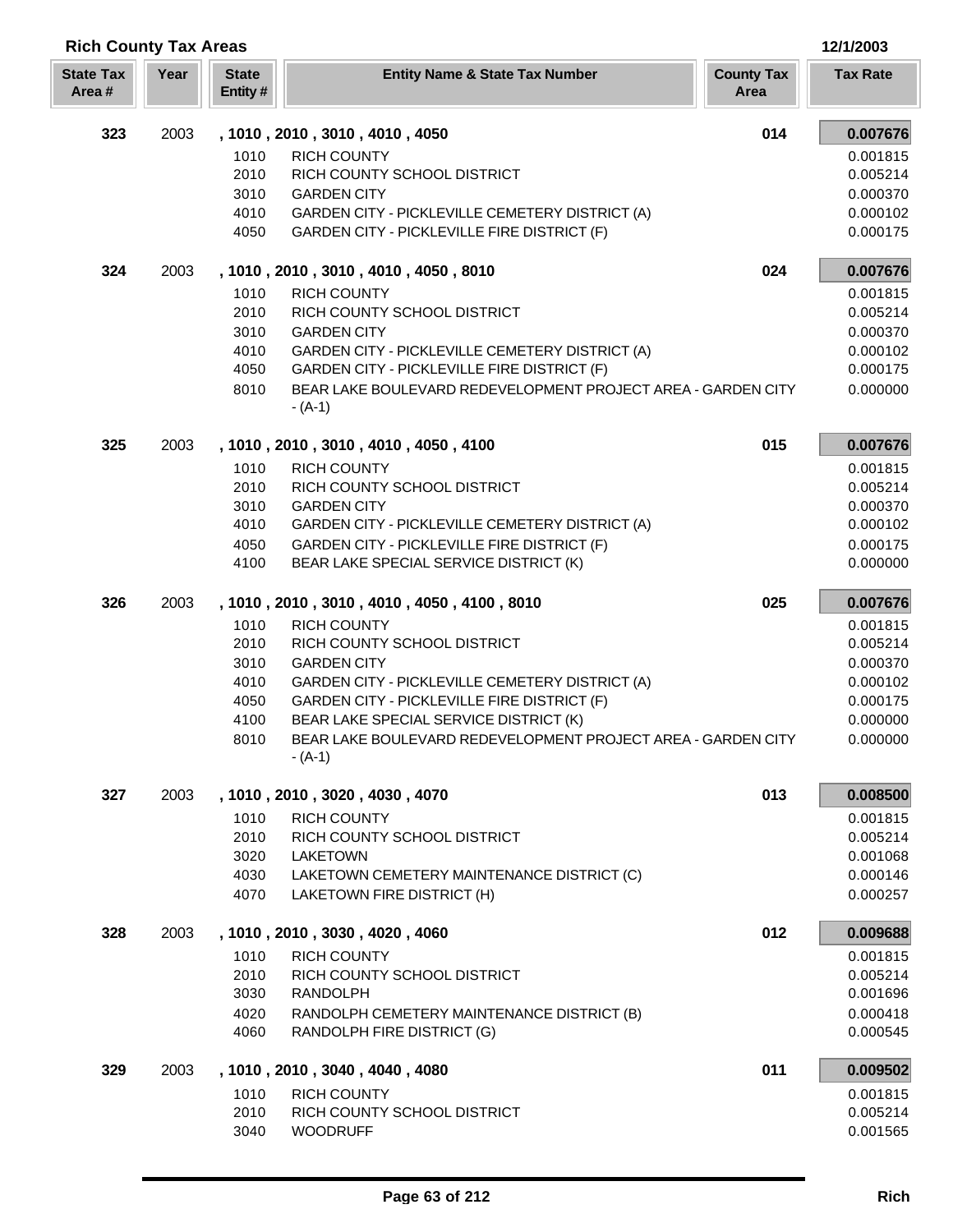| <b>Rich County Tax Areas</b><br>12/1/2003 |      |                         |                                                                                                |                           |                      |
|-------------------------------------------|------|-------------------------|------------------------------------------------------------------------------------------------|---------------------------|----------------------|
| <b>State Tax</b><br>Area#                 | Year | <b>State</b><br>Entity# | <b>Entity Name &amp; State Tax Number</b>                                                      | <b>County Tax</b><br>Area | <b>Tax Rate</b>      |
|                                           |      | 4040<br>4080            | WOODRUFF CEMETERY MAINTENANCE DISTRICT (D)<br>WOODRUFF FIRE DISTRICT (I)                       |                           | 0.000322<br>0.000586 |
| 330                                       | 2003 |                         | , 1010, 2010, 4010, 4050                                                                       | 114                       | 0.007306             |
|                                           |      | 1010                    | <b>RICH COUNTY</b>                                                                             |                           | 0.001815             |
|                                           |      | 2010                    | RICH COUNTY SCHOOL DISTRICT                                                                    |                           | 0.005214             |
|                                           |      | 4010<br>4050            | GARDEN CITY - PICKLEVILLE CEMETERY DISTRICT (A)<br>GARDEN CITY - PICKLEVILLE FIRE DISTRICT (F) |                           | 0.000102<br>0.000175 |
| 331                                       | 2003 |                         | , 1010, 2010, 4010, 4050, 4100                                                                 | 115                       | 0.007306             |
|                                           |      | 1010                    | <b>RICH COUNTY</b>                                                                             |                           | 0.001815             |
|                                           |      | 2010<br>4010            | RICH COUNTY SCHOOL DISTRICT<br>GARDEN CITY - PICKLEVILLE CEMETERY DISTRICT (A)                 |                           | 0.005214<br>0.000102 |
|                                           |      | 4050                    | GARDEN CITY - PICKLEVILLE FIRE DISTRICT (F)                                                    |                           | 0.000175             |
|                                           |      | 4100                    | BEAR LAKE SPECIAL SERVICE DISTRICT (K)                                                         |                           | 0.000000             |
| 332                                       | 2003 |                         | , 1010, 2010, 4020, 4060                                                                       | 112                       | 0.007992             |
|                                           |      | 1010                    | <b>RICH COUNTY</b>                                                                             |                           | 0.001815             |
|                                           |      | 2010                    | RICH COUNTY SCHOOL DISTRICT                                                                    |                           | 0.005214             |
|                                           |      | 4020                    | RANDOLPH CEMETERY MAINTENANCE DISTRICT (B)                                                     |                           | 0.000418             |
|                                           |      | 4060                    | RANDOLPH FIRE DISTRICT (G)                                                                     |                           | 0.000545             |
| 333                                       | 2003 |                         | , 1010, 2010, 4030, 4070                                                                       | 113                       | 0.007432             |
|                                           |      | 1010                    | <b>RICH COUNTY</b>                                                                             |                           | 0.001815             |
|                                           |      | 2010<br>4030            | RICH COUNTY SCHOOL DISTRICT<br>LAKETOWN CEMETERY MAINTENANCE DISTRICT (C)                      |                           | 0.005214<br>0.000146 |
|                                           |      | 4070                    | LAKETOWN FIRE DISTRICT (H)                                                                     |                           | 0.000257             |
| 334                                       | 2003 |                         | , 1010, 2010, 4040, 4080                                                                       | 111                       | 0.007937             |
|                                           |      | 1010                    | <b>RICH COUNTY</b>                                                                             |                           | 0.001815             |
|                                           |      | 2010                    | RICH COUNTY SCHOOL DISTRICT                                                                    |                           | 0.005214             |
|                                           |      | 4040                    | WOODRUFF CEMETERY MAINTENANCE DISTRICT (D)                                                     |                           | 0.000322             |
|                                           |      | 4080                    | <b>WOODRUFF FIRE DISTRICT (I)</b>                                                              |                           | 0.000586             |
| 335                                       | 2003 |                         | , 1010, 2010, 4040, 4080, 4090                                                                 | 118                       | 0.007937             |
|                                           |      | 1010                    | <b>RICH COUNTY</b>                                                                             |                           | 0.001815             |
|                                           |      | 2010<br>4040            | RICH COUNTY SCHOOL DISTRICT<br>WOODRUFF CEMETERY MAINTENANCE DISTRICT (D)                      |                           | 0.005214<br>0.000322 |
|                                           |      | 4080                    | WOODRUFF FIRE DISTRICT (I)                                                                     |                           | 0.000586             |
|                                           |      | 4090                    | EAGLE SPRINGS SPECIAL SERVICE DISTRICT (J)                                                     |                           | 0.000000             |
| 1028                                      | 2003 |                         | , 1010, 2010, 4020, 4060, 4110                                                                 | 112                       | 0.007992             |
|                                           |      | 1010                    | <b>RICH COUNTY</b>                                                                             |                           | 0.001815             |
|                                           |      | 2010                    | RICH COUNTY SCHOOL DISTRICT                                                                    |                           | 0.005214             |
|                                           |      | 4020<br>4060            | RANDOLPH CEMETERY MAINTENANCE DISTRICT (B)<br>RANDOLPH FIRE DISTRICT (G)                       |                           | 0.000418<br>0.000545 |
|                                           |      | 4110                    | MOUNTAIN MEADOW IMPROVEMENT DISTRICT (L)                                                       |                           | 0.000000             |
| 2229                                      | 2003 | , 1010, 2010            |                                                                                                | <b>LAKE</b>               | 0.007029             |
|                                           |      | 1010                    | <b>RICH COUNTY</b>                                                                             |                           | 0.001815             |
|                                           |      | 2010                    | RICH COUNTY SCHOOL DISTRICT                                                                    |                           | 0.005214             |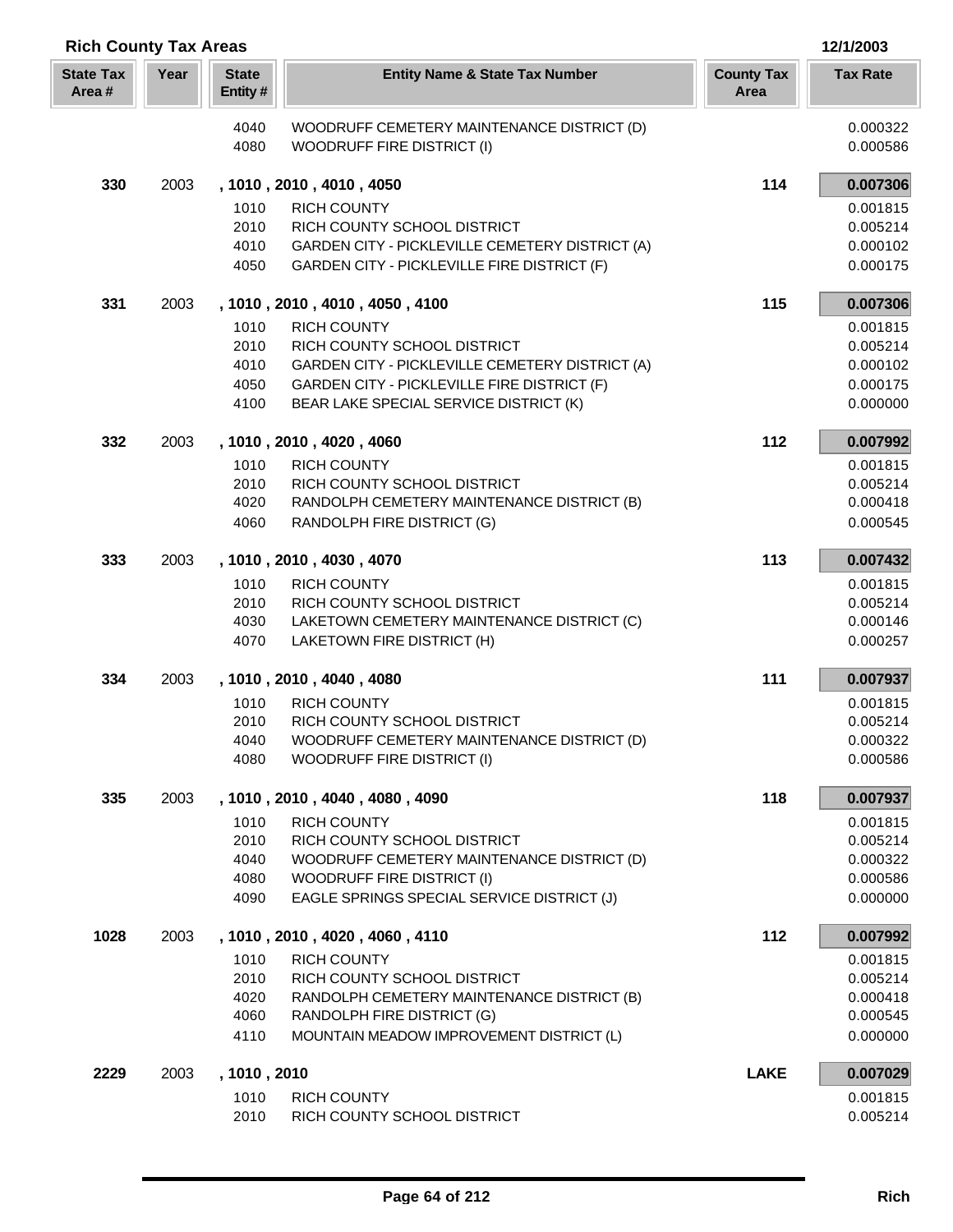| <b>Salt Lake County Tax Areas</b> |      |                         |                                                                                |                           | 12/1/2003            |
|-----------------------------------|------|-------------------------|--------------------------------------------------------------------------------|---------------------------|----------------------|
| <b>State Tax</b><br>Area#         | Year | <b>State</b><br>Entity# | <b>Entity Name &amp; State Tax Number</b>                                      | <b>County Tax</b><br>Area | <b>Tax Rate</b>      |
| 338                               | 2003 |                         | , 1010, 2040, 3010, 4040, 4185, 4260, 6030                                     | <b>40N</b>                | 0.013671             |
|                                   |      | 1010                    | SALT LAKE COUNTY                                                               |                           | 0.002868             |
|                                   |      | 2040                    | JORDAN SCHOOL DISTRICT                                                         |                           | 0.008366             |
|                                   |      | 3010                    | <b>ALTA</b>                                                                    |                           | 0.001298             |
|                                   |      | 4040                    | SOUTH SALT LAKEVALLEY MOSQUITO ABATEMENT DISTRICT (D)                          |                           | 0.000034             |
|                                   |      | 4185                    | CENTRAL UTAH WATER CONSERVANCY DISTRICT (X)                                    |                           | 0.000358             |
|                                   |      | 4260                    | ALTA SPECIAL SERVICE DISTRICT (G-G)                                            |                           | 0.000000             |
|                                   |      | 6030                    | SALT LAKE COUNTY LIBRARY                                                       |                           | 0.000747             |
| 340                               | 2003 |                         | , 1010, 2040, 3020, 4040, 4045, 4150, 4185, 6030                               | 045                       | 0.014545             |
|                                   |      | 1010                    | <b>SALT LAKE COUNTY</b>                                                        |                           | 0.002868             |
|                                   |      | 2040                    | <b>JORDAN SCHOOL DISTRICT</b>                                                  |                           | 0.008366             |
|                                   |      | 3020                    | <b>BLUFFDALE</b>                                                               |                           | 0.001260             |
|                                   |      | 4040                    | SOUTH SALT LAKEVALLEY MOSQUITO ABATEMENT DISTRICT (D)                          |                           | 0.000034             |
|                                   |      | 4045                    | JORDAN VALLEY WATER CONSERVANCY DIST. (E)<br>SOUTH VALLEY SEWER DISTRICT (T)   |                           | 0.000397             |
|                                   |      | 4150<br>4185            | CENTRAL UTAH WATER CONSERVANCY DISTRICT (X)                                    |                           | 0.000515<br>0.000358 |
|                                   |      | 6030                    | SALT LAKE COUNTY LIBRARY                                                       |                           | 0.000747             |
| 341                               | 2003 |                         | , 1010, 2040, 3020, 4040, 4045, 4185, 6030                                     | 45B                       | 0.014030             |
|                                   |      | 1010                    | <b>SALT LAKE COUNTY</b>                                                        |                           | 0.002868             |
|                                   |      | 2040                    | JORDAN SCHOOL DISTRICT                                                         |                           | 0.008366             |
|                                   |      | 3020                    | <b>BLUFFDALE</b>                                                               |                           | 0.001260             |
|                                   |      | 4040                    | SOUTH SALT LAKEVALLEY MOSQUITO ABATEMENT DISTRICT (D)                          |                           | 0.000034             |
|                                   |      | 4045                    | JORDAN VALLEY WATER CONSERVANCY DIST. (E)                                      |                           | 0.000397             |
|                                   |      | 4185                    | CENTRAL UTAH WATER CONSERVANCY DISTRICT (X)                                    |                           | 0.000358             |
|                                   |      | 6030                    | SALT LAKE COUNTY LIBRARY                                                       |                           | 0.000747             |
| 342                               | 2003 |                         | , 1010, 2040, 3020, 4040, 4150, 4185, 6030                                     | 046                       | 0.014148             |
|                                   |      | 1010                    | <b>SALT LAKE COUNTY</b>                                                        |                           | 0.002868             |
|                                   |      | 2040                    | JORDAN SCHOOL DISTRICT                                                         |                           | 0.008366             |
|                                   |      | 3020                    | <b>BLUFFDALE</b>                                                               |                           | 0.001260             |
|                                   |      | 4040                    | SOUTH SALT LAKEVALLEY MOSQUITO ABATEMENT DISTRICT (D)                          |                           | 0.000034             |
|                                   |      | 4150                    | SOUTH VALLEY SEWER DISTRICT (T)                                                |                           | 0.000515             |
|                                   |      | 4185                    | CENTRAL UTAH WATER CONSERVANCY DISTRICT (X)<br><b>SALT LAKE COUNTY LIBRARY</b> |                           | 0.000358             |
|                                   |      | 6030                    |                                                                                |                           | 0.000747             |
| 343                               | 2003 |                         | , 1010, 2040, 3020, 4040, 4185, 6030                                           | 46A & 047                 | 0.013633             |
|                                   |      | 1010                    | <b>SALT LAKE COUNTY</b>                                                        |                           | 0.002868             |
|                                   |      | 2040                    | JORDAN SCHOOL DISTRICT                                                         |                           | 0.008366             |
|                                   |      | 3020<br>4040            | <b>BLUFFDALE</b><br>SOUTH SALT LAKEVALLEY MOSQUITO ABATEMENT DISTRICT (D)      |                           | 0.001260<br>0.000034 |
|                                   |      | 4185                    | CENTRAL UTAH WATER CONSERVANCY DISTRICT (X)                                    |                           | 0.000358             |
|                                   |      | 6030                    | SALT LAKE COUNTY LIBRARY                                                       |                           | 0.000747             |
| 344                               | 2003 |                         | , 1010, 2040, 3030, 4040, 4045, 4150, 4160, 4185, 603                          | 051                       | 0.014669             |
|                                   |      | 1010                    | <b>SALT LAKE COUNTY</b>                                                        |                           | 0.002868             |
|                                   |      | 2040                    | JORDAN SCHOOL DISTRICT                                                         |                           | 0.008366             |
|                                   |      | 3030                    | <b>DRAPER</b>                                                                  |                           | 0.001354             |
|                                   |      | 4040                    | SOUTH SALT LAKEVALLEY MOSQUITO ABATEMENT DISTRICT (D)                          |                           | 0.000034             |
|                                   |      | 4045                    | JORDAN VALLEY WATER CONSERVANCY DIST. (E)                                      |                           | 0.000397             |
|                                   |      | 4150                    | SOUTH VALLEY SEWER DISTRICT (T)                                                |                           | 0.000515             |
|                                   |      | 4160                    | CRESCENT CEMETERY MAINTENANCE DISTRICT (U)                                     |                           | 0.000030             |

Г L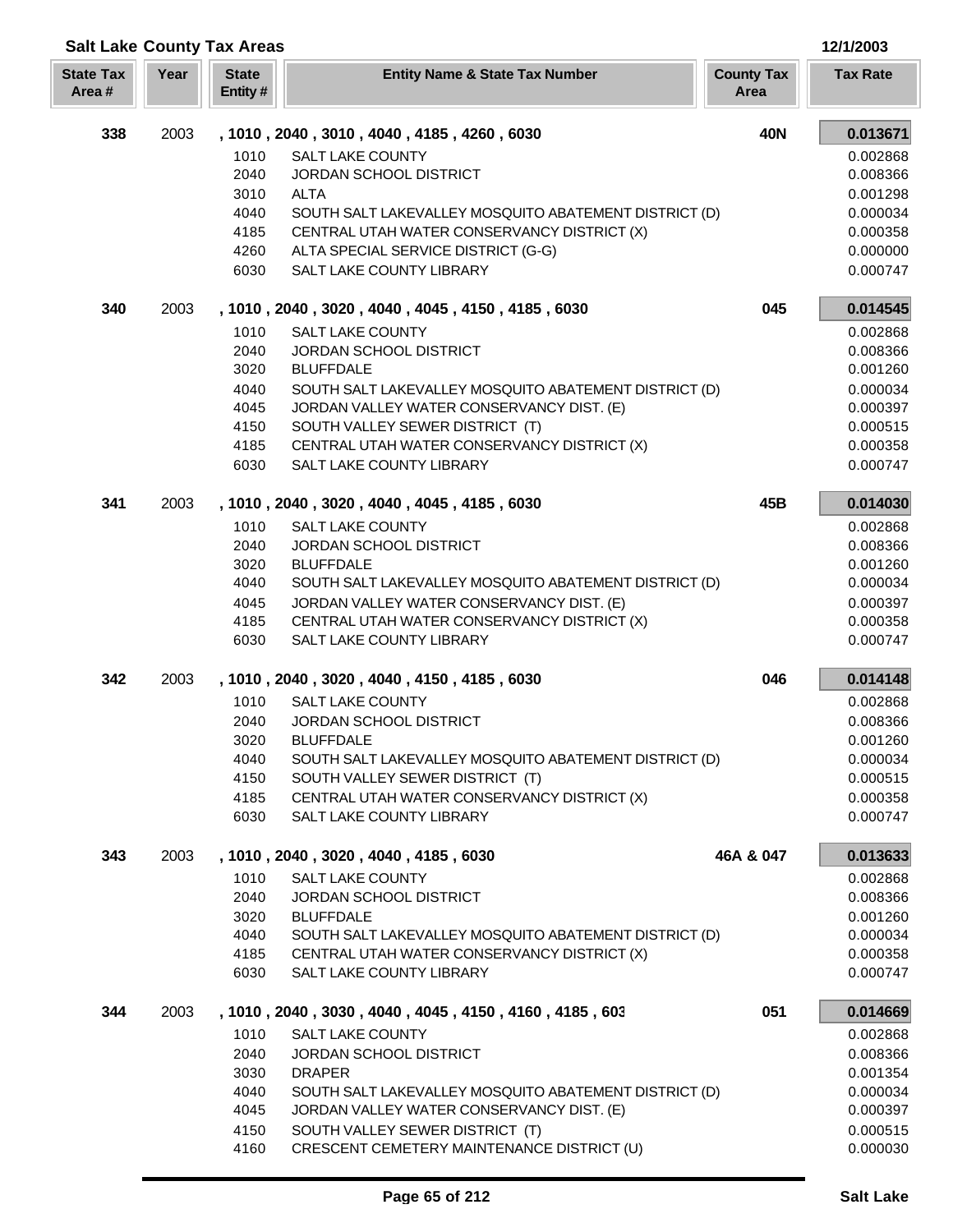| <b>Salt Lake County Tax Areas</b> |      |                         |                                                                                          |                           | 12/1/2003            |
|-----------------------------------|------|-------------------------|------------------------------------------------------------------------------------------|---------------------------|----------------------|
| <b>State Tax</b><br>Area#         | Year | <b>State</b><br>Entity# | <b>Entity Name &amp; State Tax Number</b>                                                | <b>County Tax</b><br>Area | <b>Tax Rate</b>      |
|                                   |      | 4185                    | CENTRAL UTAH WATER CONSERVANCY DISTRICT (X)                                              |                           | 0.000358             |
|                                   |      | 6030                    | SALT LAKE COUNTY LIBRARY                                                                 |                           | 0.000747             |
| 345                               | 2003 |                         | , 1010 , 2040 , 3030 , 4040 , 4045 , 4150 , 4160 , 4185 , 603                            | 51A                       | 0.014669             |
|                                   |      | 1010                    | SALT LAKE COUNTY                                                                         |                           | 0.002868             |
|                                   |      | 2040                    | JORDAN SCHOOL DISTRICT                                                                   |                           | 0.008366             |
|                                   |      | 3030                    | <b>DRAPER</b>                                                                            |                           | 0.001354             |
|                                   |      | 4040                    | SOUTH SALT LAKEVALLEY MOSQUITO ABATEMENT DISTRICT (D)                                    |                           | 0.000034             |
|                                   |      | 4045                    | JORDAN VALLEY WATER CONSERVANCY DIST. (E)                                                |                           | 0.000397             |
|                                   |      | 4150                    | SOUTH VALLEY SEWER DISTRICT (T)                                                          |                           | 0.000515             |
|                                   |      | 4160                    | CRESCENT CEMETERY MAINTENANCE DISTRICT (U)                                               |                           | 0.000030             |
|                                   |      | 4185                    | CENTRAL UTAH WATER CONSERVANCY DISTRICT (X)                                              |                           | 0.000358             |
|                                   |      | 6030<br>8403            | SALT LAKE COUNTY LIBRARY<br>CRESCENT NEIGHBORHOOD DEVELOPMENT PLAN - DRAPER CITY - (K-3) |                           | 0.000747<br>0.000000 |
| 346                               | 2003 |                         | , 1010, 2040, 3030, 4040, 4045, 4150, 4185, 6030                                         | 050                       | 0.014639             |
|                                   |      | 1010                    | <b>SALT LAKE COUNTY</b>                                                                  |                           | 0.002868             |
|                                   |      | 2040                    | <b>JORDAN SCHOOL DISTRICT</b>                                                            |                           | 0.008366             |
|                                   |      | 3030                    | <b>DRAPER</b>                                                                            |                           | 0.001354             |
|                                   |      | 4040                    | SOUTH SALT LAKEVALLEY MOSQUITO ABATEMENT DISTRICT (D)                                    |                           | 0.000034             |
|                                   |      | 4045                    | JORDAN VALLEY WATER CONSERVANCY DIST. (E)                                                |                           | 0.000397             |
|                                   |      | 4150                    | SOUTH VALLEY SEWER DISTRICT (T)                                                          |                           | 0.000515             |
|                                   |      | 4185                    | CENTRAL UTAH WATER CONSERVANCY DISTRICT (X)                                              |                           | 0.000358             |
|                                   |      | 6030                    | SALT LAKE COUNTY LIBRARY                                                                 |                           | 0.000747             |
| 347                               | 2003 |                         | , 1010, 2040, 3030, 4040, 4045, 4150, 4185, 6030, 840                                    | 52A                       | 0.014639             |
|                                   |      | 1010                    | <b>SALT LAKE COUNTY</b>                                                                  |                           | 0.002868             |
|                                   |      | 2040                    | JORDAN SCHOOL DISTRICT                                                                   |                           | 0.008366             |
|                                   |      | 3030                    | <b>DRAPER</b>                                                                            |                           | 0.001354             |
|                                   |      | 4040                    | SOUTH SALT LAKEVALLEY MOSQUITO ABATEMENT DISTRICT (D)                                    |                           | 0.000034             |
|                                   |      | 4045                    | JORDAN VALLEY WATER CONSERVANCY DIST. (E)                                                |                           | 0.000397             |
|                                   |      | 4150                    | SOUTH VALLEY SEWER DISTRICT (T)                                                          |                           | 0.000515             |
|                                   |      | 4185                    | CENTRAL UTAH WATER CONSERVANCY DISTRICT (X)                                              |                           | 0.000358             |
|                                   |      | 6030<br>8401            | SALT LAKE COUNTY LIBRARY<br>WEST FREEWAY NEIGHBORHOOD DEVELOPMENT - DRAPER CITY - (K-1)  |                           | 0.000747<br>0.000000 |
|                                   |      |                         |                                                                                          |                           |                      |
| 350                               | 2003 | 1010                    | , 1010, 2040, 3030, 4040, 4045, 4185, 6030<br><b>SALT LAKE COUNTY</b>                    | 054                       | 0.014124<br>0.002868 |
|                                   |      | 2040                    | JORDAN SCHOOL DISTRICT                                                                   |                           | 0.008366             |
|                                   |      | 3030                    | <b>DRAPER</b>                                                                            |                           | 0.001354             |
|                                   |      | 4040                    | SOUTH SALT LAKEVALLEY MOSQUITO ABATEMENT DISTRICT (D)                                    |                           | 0.000034             |
|                                   |      | 4045                    | JORDAN VALLEY WATER CONSERVANCY DIST. (E)                                                |                           | 0.000397             |
|                                   |      | 4185                    | CENTRAL UTAH WATER CONSERVANCY DISTRICT (X)                                              |                           | 0.000358             |
|                                   |      | 6030                    | SALT LAKE COUNTY LIBRARY                                                                 |                           | 0.000747             |
| 352                               | 2003 |                         | , 1010, 2040, 3040, 4040, 4045, 4070, 4185, 6030                                         | 30A                       | 0.015022             |
|                                   |      | 1010                    | <b>SALT LAKE COUNTY</b>                                                                  |                           | 0.002868             |
|                                   |      | 2040                    | JORDAN SCHOOL DISTRICT                                                                   |                           | 0.008366             |
|                                   |      | 3040                    | <b>MIDVALE</b>                                                                           |                           | 0.002252             |
|                                   |      | 4040                    | SOUTH SALT LAKEVALLEY MOSQUITO ABATEMENT DISTRICT (D)                                    |                           | 0.000034             |
|                                   |      | 4045                    | JORDAN VALLEY WATER CONSERVANCY DIST. (E)                                                |                           | 0.000397             |
|                                   |      | 4070                    | SALT LAKE CITY SUBURBAN SANITARY DISTRICT #2 (H)                                         |                           | 0.000000             |
|                                   |      | 4185                    | CENTRAL UTAH WATER CONSERVANCY DISTRICT (X)                                              |                           | 0.000358             |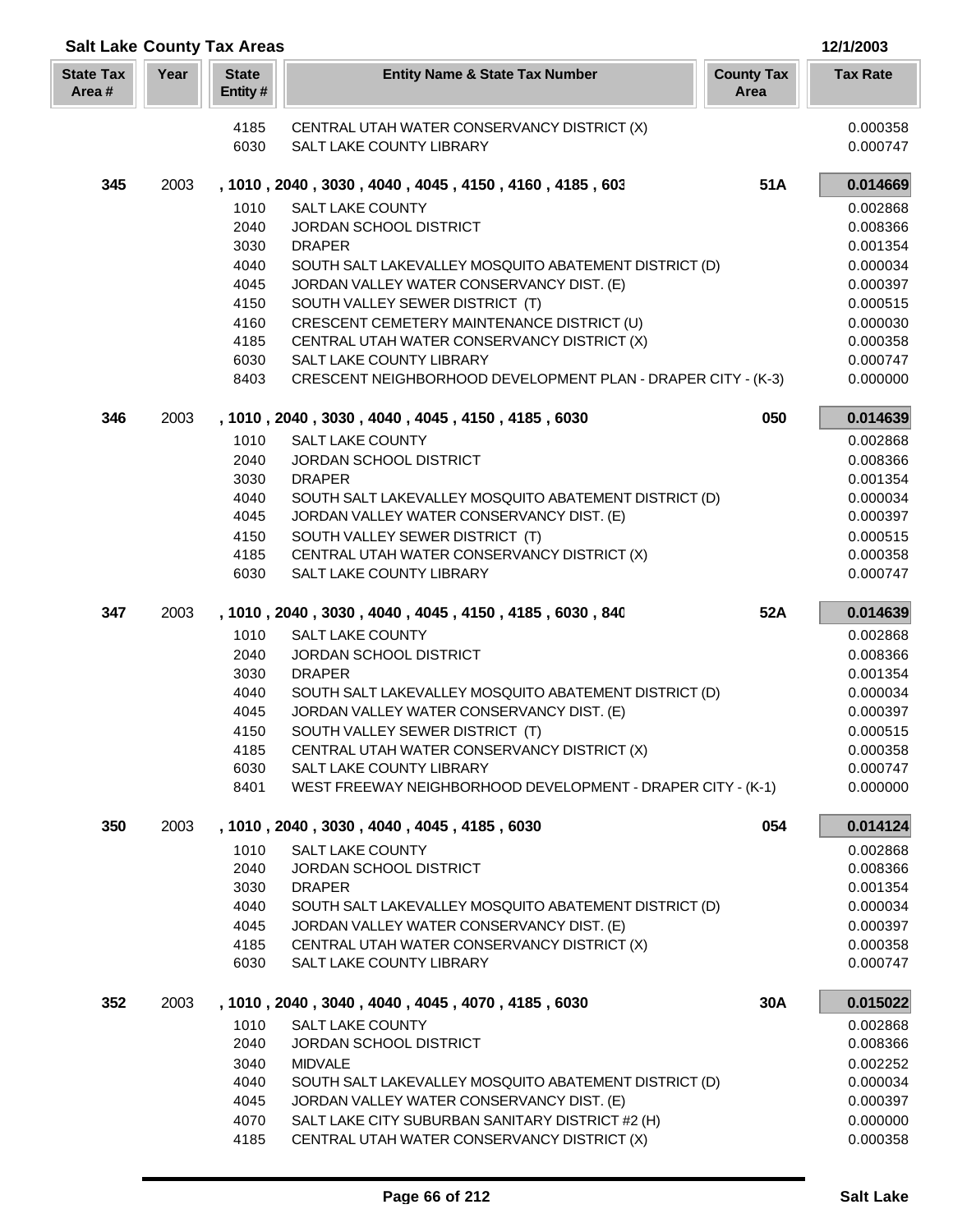| <b>Salt Lake County Tax Areas</b> |      |                         |                                                                                                                          |                           | 12/1/2003            |
|-----------------------------------|------|-------------------------|--------------------------------------------------------------------------------------------------------------------------|---------------------------|----------------------|
| <b>State Tax</b><br>Area#         | Year | <b>State</b><br>Entity# | <b>Entity Name &amp; State Tax Number</b>                                                                                | <b>County Tax</b><br>Area | <b>Tax Rate</b>      |
|                                   |      | 6030                    | SALT LAKE COUNTY LIBRARY                                                                                                 |                           | 0.000747             |
| 353                               | 2003 |                         | , 1010, 2040, 3040, 4040, 4045, 4140, 4185, 6030                                                                         | 30B                       | 0.016122             |
|                                   |      | 1010                    | <b>SALT LAKE COUNTY</b>                                                                                                  |                           | 0.002868             |
|                                   |      | 2040                    | <b>JORDAN SCHOOL DISTRICT</b>                                                                                            |                           | 0.008366             |
|                                   |      | 3040                    | <b>MIDVALE</b>                                                                                                           |                           | 0.002252             |
|                                   |      | 4040                    | SOUTH SALT LAKEVALLEY MOSQUITO ABATEMENT DISTRICT (D)                                                                    |                           | 0.000034             |
|                                   |      | 4045                    | JORDAN VALLEY WATER CONSERVANCY DIST. (E)                                                                                |                           | 0.000397             |
|                                   |      | 4140                    | SANDY SUBURBAN IMPROVEMENT DISTRICT (R)                                                                                  |                           | 0.001100             |
|                                   |      | 4185                    | CENTRAL UTAH WATER CONSERVANCY DISTRICT (X)                                                                              |                           | 0.000358             |
|                                   |      | 6030                    | SALT LAKE COUNTY LIBRARY                                                                                                 |                           | 0.000747             |
| 354                               | 2003 |                         | , 1010, 2040, 3040, 4040, 4045, 4185, 6030                                                                               | 030                       | 0.015022             |
|                                   |      | 1010                    | <b>SALT LAKE COUNTY</b>                                                                                                  |                           | 0.002868             |
|                                   |      | 2040                    | <b>JORDAN SCHOOL DISTRICT</b>                                                                                            |                           | 0.008366             |
|                                   |      | 3040                    | <b>MIDVALE</b>                                                                                                           |                           | 0.002252             |
|                                   |      | 4040                    | SOUTH SALT LAKEVALLEY MOSQUITO ABATEMENT DISTRICT (D)                                                                    |                           | 0.000034             |
|                                   |      | 4045                    | JORDAN VALLEY WATER CONSERVANCY DIST. (E)                                                                                |                           | 0.000397             |
|                                   |      | 4185                    | CENTRAL UTAH WATER CONSERVANCY DISTRICT (X)                                                                              |                           | 0.000358             |
|                                   |      | 6030                    | SALT LAKE COUNTY LIBRARY                                                                                                 |                           | 0.000747             |
| 355                               | 2003 |                         | , 1010, 2040, 3040, 4040, 4045, 4185, 6030, 8251                                                                         | 30C                       | 0.015022             |
|                                   |      | 1010                    | <b>SALT LAKE COUNTY</b>                                                                                                  |                           | 0.002868             |
|                                   |      | 2040                    | JORDAN SCHOOL DISTRICT                                                                                                   |                           | 0.008366             |
|                                   |      | 3040                    | <b>MIDVALE</b>                                                                                                           |                           | 0.002252             |
|                                   |      | 4040                    | SOUTH SALT LAKEVALLEY MOSQUITO ABATEMENT DISTRICT (D)                                                                    |                           | 0.000034             |
|                                   |      | 4045                    | JORDAN VALLEY WATER CONSERVANCY DIST. (E)                                                                                |                           | 0.000397             |
|                                   |      | 4185                    | CENTRAL UTAH WATER CONSERVANCY DISTRICT (X)                                                                              |                           | 0.000358             |
|                                   |      | 6030                    | SALT LAKE COUNTY LIBRARY                                                                                                 |                           | 0.000747             |
|                                   |      | 8251                    | MIDVALE NEIGHBORHOOD DEVELOPMENT PLAN - MIDVALE CITY - (F-1)                                                             |                           | 0.000000             |
| 360                               | 2003 |                         | , 1010 , 2020 , 3050 , 4040 , 4090 , 4185 , 8101 , 8102                                                                  | 21T                       | 0.011957             |
|                                   |      | 1010                    | <b>SALT LAKE COUNTY</b>                                                                                                  |                           | 0.002868             |
|                                   |      | 2020                    | MURRAY CITY SCHOOL DISTRICT                                                                                              |                           | 0.006514             |
|                                   |      | 3050                    | <b>MURRAY</b>                                                                                                            |                           | 0.001886             |
|                                   |      | 4040                    | SOUTH SALT LAKEVALLEY MOSQUITO ABATEMENT DISTRICT (D)                                                                    |                           | 0.000034             |
|                                   |      | 4090                    | SALT LAKE COUNTY COTTONWOOD SANITARY DISTRICT (M)                                                                        |                           | 0.000297             |
|                                   |      | 4185                    | CENTRAL UTAH WATER CONSERVANCY DISTRICT (X)                                                                              |                           | 0.000358             |
|                                   |      | 8101<br>8102            | REDEVELOPMENT AGENCY OF MURRAY CITY - MURRAY CITY - (C-1)<br>AREA IN (C-1) REDEVELOPMENT AREA, OUTSIDE 100 ACRE AREA (%) |                           | 0.000000<br>0.000000 |
|                                   |      |                         |                                                                                                                          |                           |                      |
| 368                               | 2003 |                         | , 1010, 2020, 3050, 4040, 4185, 8104                                                                                     | 21L                       | 0.011660             |
|                                   |      | 1010                    | <b>SALT LAKE COUNTY</b>                                                                                                  |                           | 0.002868             |
|                                   |      | 2020                    | MURRAY CITY SCHOOL DISTRICT                                                                                              |                           | 0.006514             |
|                                   |      | 3050                    | <b>MURRAY</b>                                                                                                            |                           | 0.001886             |
|                                   |      | 4040                    | SOUTH SALT LAKEVALLEY MOSQUITO ABATEMENT DISTRICT (D)                                                                    |                           | 0.000034             |
|                                   |      | 4185<br>8104            | CENTRAL UTAH WATER CONSERVANCY DISTRICT (X)<br>EAST VINE STREET NEIGHBORHOOD DEVELOPMENT PLAN - MURRAY CITY -            |                           | 0.000358<br>0.000000 |
|                                   |      |                         | $(C-3)$                                                                                                                  |                           |                      |
| 369                               | 2003 |                         | , 1010, 2040, 3060, 4040, 4045, 4150, 4185, 6030                                                                         | 042 & 45A                 | 0.014810             |
|                                   |      | 1010                    | <b>SALT LAKE COUNTY</b>                                                                                                  |                           | 0.002868             |
|                                   |      | 2040                    | JORDAN SCHOOL DISTRICT                                                                                                   |                           | 0.008366             |
|                                   |      |                         |                                                                                                                          |                           |                      |

Г L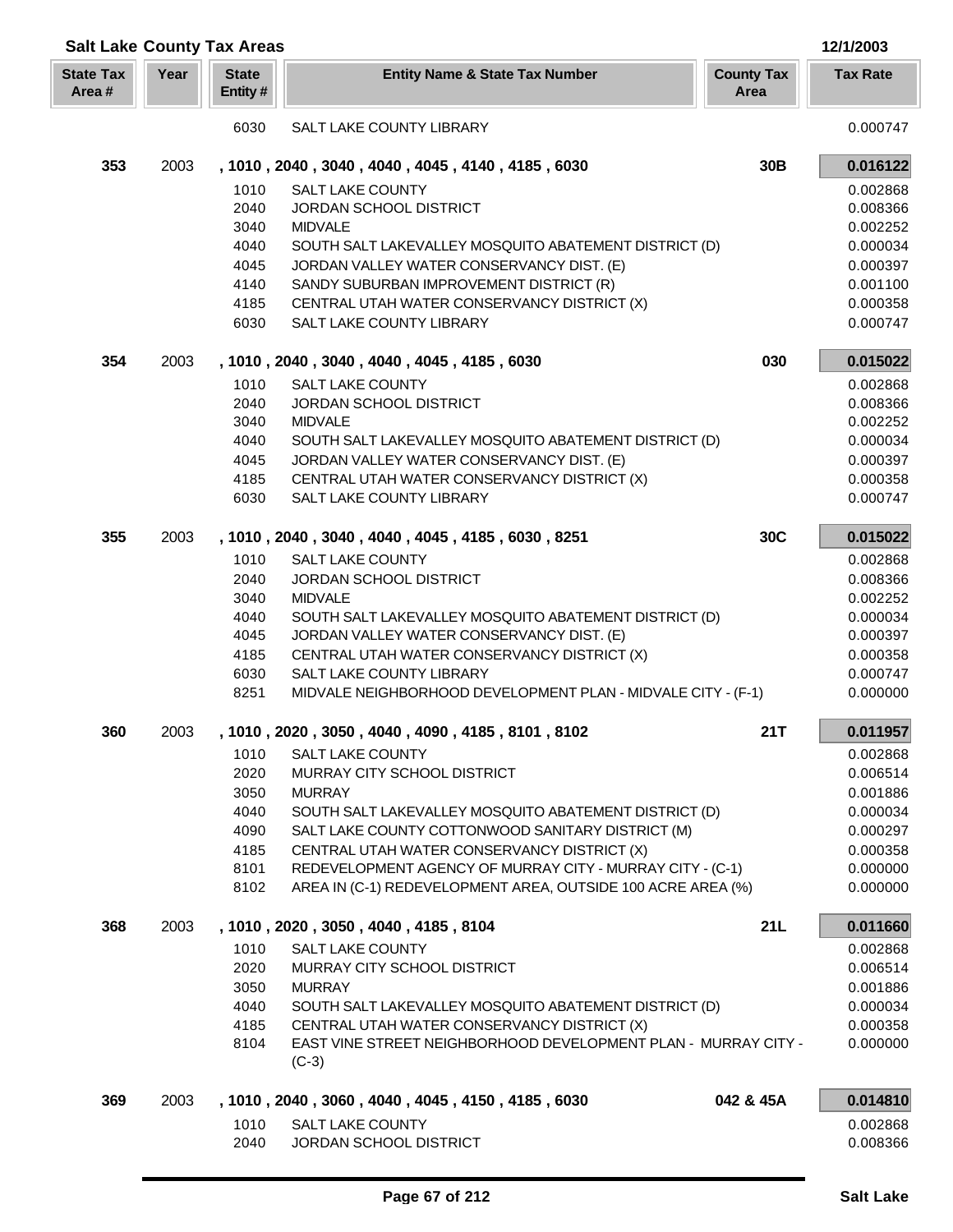| <b>Salt Lake County Tax Areas</b><br>12/1/2003 |      |                         |                                                                                            |                           |                 |
|------------------------------------------------|------|-------------------------|--------------------------------------------------------------------------------------------|---------------------------|-----------------|
| <b>State Tax</b><br>Area#                      | Year | <b>State</b><br>Entity# | <b>Entity Name &amp; State Tax Number</b>                                                  | <b>County Tax</b><br>Area | <b>Tax Rate</b> |
|                                                |      | 3060                    | <b>RIVERTON</b>                                                                            |                           | 0.001525        |
|                                                |      | 4040                    | SOUTH SALT LAKEVALLEY MOSQUITO ABATEMENT DISTRICT (D)                                      |                           | 0.000034        |
|                                                |      | 4045                    | JORDAN VALLEY WATER CONSERVANCY DIST. (E)                                                  |                           | 0.000397        |
|                                                |      | 4150                    | SOUTH VALLEY SEWER DISTRICT (T)                                                            |                           | 0.000515        |
|                                                |      | 4185                    | CENTRAL UTAH WATER CONSERVANCY DISTRICT (X)                                                |                           | 0.000358        |
|                                                |      | 6030                    | SALT LAKE COUNTY LIBRARY                                                                   |                           | 0.000747        |
| 371                                            | 2003 |                         | , 1010, 2040, 3060, 4040, 4150, 4185, 6030                                                 | 45D                       | 0.014413        |
|                                                |      | 1010                    | SALT LAKE COUNTY                                                                           |                           | 0.002868        |
|                                                |      | 2040                    | JORDAN SCHOOL DISTRICT                                                                     |                           | 0.008366        |
|                                                |      | 3060                    | <b>RIVERTON</b>                                                                            |                           | 0.001525        |
|                                                |      | 4040                    | SOUTH SALT LAKEVALLEY MOSQUITO ABATEMENT DISTRICT (D)                                      |                           | 0.000034        |
|                                                |      | 4150                    | SOUTH VALLEY SEWER DISTRICT (T)                                                            |                           | 0.000515        |
|                                                |      | 4185                    | CENTRAL UTAH WATER CONSERVANCY DISTRICT (X)                                                |                           | 0.000358        |
|                                                |      | 6030                    | SALT LAKE COUNTY LIBRARY                                                                   |                           | 0.000747        |
| 384                                            | 2003 |                         | , 1010, 2010, 3070, 4010, 4020, 4185, 8011                                                 | 13H                       | 0.015043        |
|                                                |      | 1010                    | <b>SALT LAKE COUNTY</b>                                                                    |                           | 0.002868        |
|                                                |      | 2010                    | SALT LAKE CITY SCHOOL DISTRICT                                                             |                           | 0.006018        |
|                                                |      | 3070                    | <b>SALT LAKE CITY</b>                                                                      |                           | 0.005458        |
|                                                |      | 4010                    | SALT LAKE CITY METROPOLITAN WATER DISTRICT (A)                                             |                           | 0.000269        |
|                                                |      | 4020                    | SALT LAKE CITY MOSQUITO ABATEMENT DISTRICT (B)                                             |                           | 0.000072        |
|                                                |      | 4185                    | CENTRAL UTAH WATER CONSERVANCY DISTRICT (X)                                                |                           | 0.000358        |
|                                                |      | 8011                    | BASEBALL STADIUM NEIGHBORHOOD DEVELOPMENT PLAN - SALT LAKE<br>CITY - (A-8)                 |                           | 0.000000        |
| 388                                            | 2003 |                         | , 1010, 2010, 3070, 4010, 4040, 4060, 4185, 6020                                           | 13B                       | 0.015257        |
|                                                |      | 1010                    | <b>SALT LAKE COUNTY</b>                                                                    |                           | 0.002868        |
|                                                |      | 2010                    | SALT LAKE CITY SCHOOL DISTRICT                                                             |                           | 0.006018        |
|                                                |      | 3070                    | <b>SALT LAKE CITY</b>                                                                      |                           | 0.005458        |
|                                                |      | 4010                    | SALT LAKE CITY METROPOLITAN WATER DISTRICT (A)                                             |                           | 0.000269        |
|                                                |      | 4040                    | SOUTH SALT LAKEVALLEY MOSQUITO ABATEMENT DISTRICT (D)                                      |                           | 0.000034        |
|                                                |      | 4060                    | SALT LAKE CITY SUBURBAN SANITARY DISTRICT (G)                                              |                           | 0.000252        |
|                                                |      | 4185                    | CENTRAL UTAH WATER CONSERVANCY DISTRICT (X)                                                |                           | 0.000358        |
|                                                |      | 6020                    | AREA EXCLUDED FROM SALT LAKE COUNTY WATER CONSERVANCY<br>DISTRICT WILL REMAIN SUBJECT (II) |                           | 0.000000        |
| 409                                            | 2003 |                         | , 1010, 2040, 3090, 4040, 4045, 4140, 4160, 4185, 603                                      | 39D                       | 0.015833        |
|                                                |      | 1010                    | <b>SALT LAKE COUNTY</b>                                                                    |                           | 0.002868        |
|                                                |      | 2040                    | JORDAN SCHOOL DISTRICT                                                                     |                           | 0.008366        |
|                                                |      | 3090                    | SOUTH JORDAN                                                                               |                           | 0.001933        |
|                                                |      | 4040                    | SOUTH SALT LAKEVALLEY MOSQUITO ABATEMENT DISTRICT (D)                                      |                           | 0.000034        |
|                                                |      | 4045                    | JORDAN VALLEY WATER CONSERVANCY DIST. (E)                                                  |                           | 0.000397        |
|                                                |      | 4140                    | SANDY SUBURBAN IMPROVEMENT DISTRICT (R)                                                    |                           | 0.001100        |
|                                                |      | 4160                    | CRESCENT CEMETERY MAINTENANCE DISTRICT (U)                                                 |                           | 0.000030        |
|                                                |      | 4185                    | CENTRAL UTAH WATER CONSERVANCY DISTRICT (X)                                                |                           | 0.000358        |
|                                                |      | 6030                    | SALT LAKE COUNTY LIBRARY                                                                   |                           | 0.000747        |
| 410                                            | 2003 |                         | , 1010 , 2040 , 3090 , 4040 , 4045 , 4150 , 4160 , 4185 , 603                              | 39E                       | 0.015248        |
|                                                |      | 1010                    | <b>SALT LAKE COUNTY</b>                                                                    |                           | 0.002868        |
|                                                |      | 2040                    | <b>JORDAN SCHOOL DISTRICT</b>                                                              |                           | 0.008366        |
|                                                |      | 3090                    | SOUTH JORDAN                                                                               |                           | 0.001933        |
|                                                |      | 4040                    | SOUTH SALT LAKEVALLEY MOSQUITO ABATEMENT DISTRICT (D)                                      |                           | 0.000034        |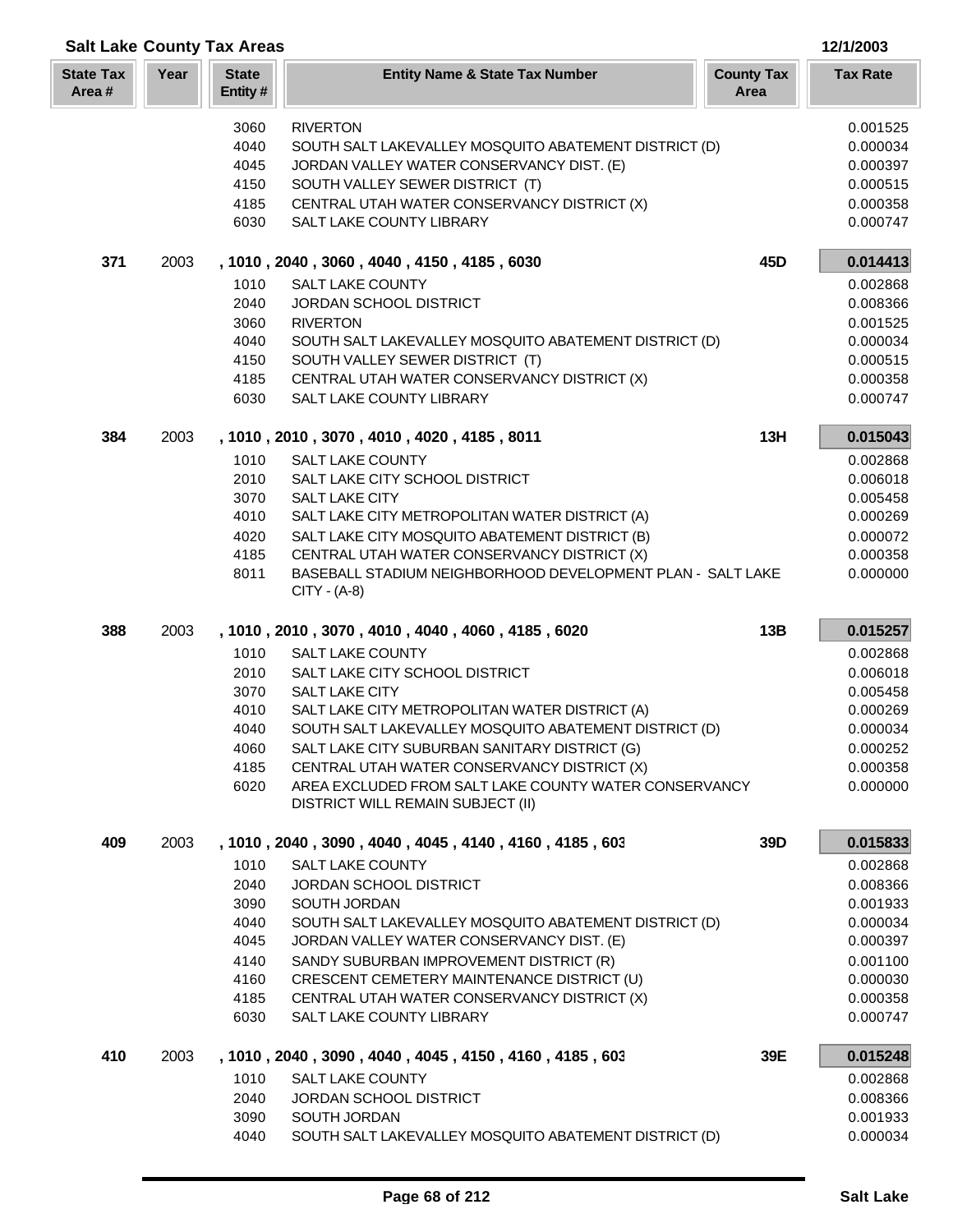| <b>Salt Lake County Tax Areas</b><br>12/1/2003 |      |                         |                                                                                              |                           |                      |
|------------------------------------------------|------|-------------------------|----------------------------------------------------------------------------------------------|---------------------------|----------------------|
| <b>State Tax</b><br>Area#                      | Year | <b>State</b><br>Entity# | <b>Entity Name &amp; State Tax Number</b>                                                    | <b>County Tax</b><br>Area | <b>Tax Rate</b>      |
|                                                |      | 4045                    | JORDAN VALLEY WATER CONSERVANCY DIST. (E)                                                    |                           | 0.000397             |
|                                                |      | 4150                    | SOUTH VALLEY SEWER DISTRICT (T)                                                              |                           | 0.000515             |
|                                                |      | 4160                    | CRESCENT CEMETERY MAINTENANCE DISTRICT (U)                                                   |                           | 0.000030             |
|                                                |      | 4185                    | CENTRAL UTAH WATER CONSERVANCY DISTRICT (X)                                                  |                           | 0.000358             |
|                                                |      | 6030                    | SALT LAKE COUNTY LIBRARY                                                                     |                           | 0.000747             |
| 411                                            | 2003 |                         | , 1010, 2040, 3090, 4040, 4045, 4150, 4160, 4185, 603                                        | 39G                       | 0.015248             |
|                                                |      | 1010                    | <b>SALT LAKE COUNTY</b>                                                                      |                           | 0.002868             |
|                                                |      | 2040                    | JORDAN SCHOOL DISTRICT                                                                       |                           | 0.008366             |
|                                                |      | 3090                    | SOUTH JORDAN                                                                                 |                           | 0.001933             |
|                                                |      | 4040                    | SOUTH SALT LAKEVALLEY MOSQUITO ABATEMENT DISTRICT (D)                                        |                           | 0.000034             |
|                                                |      | 4045                    | JORDAN VALLEY WATER CONSERVANCY DIST. (E)                                                    |                           | 0.000397             |
|                                                |      | 4150                    | SOUTH VALLEY SEWER DISTRICT (T)                                                              |                           | 0.000515             |
|                                                |      | 4160                    | CRESCENT CEMETERY MAINTENANCE DISTRICT (U)                                                   |                           | 0.000030             |
|                                                |      | 4185                    | CENTRAL UTAH WATER CONSERVANCY DISTRICT (X)                                                  |                           | 0.000358             |
|                                                |      | 6030                    | SALT LAKE COUNTY LIBRARY                                                                     |                           | 0.000747             |
|                                                |      | 8501                    | SOUTH JORDAN PROJECT AREA NO. 1 NEIGHBORHOOD DEVELOPMENT<br>PLAN - SOUTH JORDAN CITY - (M-1) |                           | 0.000000             |
| 412                                            | 2003 |                         | , 1010, 2040, 3090, 4040, 4045, 4150, 4185, 6030                                             | 038                       | 0.015218             |
|                                                |      | 1010                    | <b>SALT LAKE COUNTY</b>                                                                      |                           | 0.002868             |
|                                                |      | 2040                    | JORDAN SCHOOL DISTRICT                                                                       |                           | 0.008366             |
|                                                |      | 3090                    | SOUTH JORDAN                                                                                 |                           | 0.001933             |
|                                                |      | 4040                    | SOUTH SALT LAKEVALLEY MOSQUITO ABATEMENT DISTRICT (D)                                        |                           | 0.000034             |
|                                                |      | 4045                    | JORDAN VALLEY WATER CONSERVANCY DIST. (E)                                                    |                           | 0.000397             |
|                                                |      | 4150                    | SOUTH VALLEY SEWER DISTRICT (T)                                                              |                           | 0.000515             |
|                                                |      | 4185                    | CENTRAL UTAH WATER CONSERVANCY DISTRICT (X)                                                  |                           | 0.000358             |
|                                                |      | 6030                    | SALT LAKE COUNTY LIBRARY                                                                     |                           | 0.000747             |
| 413                                            | 2003 |                         | , 1010, 2040, 3090, 4040, 4045, 4150, 4185, 4250, 603                                        | 38A                       | 0.015218             |
|                                                |      | 1010                    | <b>SALT LAKE COUNTY</b>                                                                      |                           | 0.002868             |
|                                                |      |                         | 2040 JORDAN SCHOOL DISTRICT                                                                  |                           | 0.008366             |
|                                                |      | 3090                    | SOUTH JORDAN                                                                                 |                           | 0.001933             |
|                                                |      | 4040                    | SOUTH SALT LAKEVALLEY MOSQUITO ABATEMENT DISTRICT (D)                                        |                           | 0.000034             |
|                                                |      | 4045                    | JORDAN VALLEY WATER CONSERVANCY DIST. (E)                                                    |                           | 0.000397             |
|                                                |      | 4150                    | SOUTH VALLEY SEWER DISTRICT (T)                                                              |                           | 0.000515             |
|                                                |      | 4185                    | CENTRAL UTAH WATER CONSERVANCY DISTRICT (X)                                                  |                           | 0.000358             |
|                                                |      | 4250                    | <b>GLENMOOR SPECIAL SERVICE DISTRICT (F-F)</b>                                               |                           | 0.000000             |
|                                                |      | 6030                    | SALT LAKE COUNTY LIBRARY                                                                     |                           | 0.000747             |
| 414                                            | 2003 |                         | , 1010, 2040, 3090, 4040, 4045, 4185, 6030                                                   | 39A                       | 0.014703             |
|                                                |      | 1010                    | <b>SALT LAKE COUNTY</b>                                                                      |                           | 0.002868             |
|                                                |      | 2040                    | JORDAN SCHOOL DISTRICT                                                                       |                           | 0.008366             |
|                                                |      | 3090                    | SOUTH JORDAN                                                                                 |                           | 0.001933             |
|                                                |      | 4040                    | SOUTH SALT LAKEVALLEY MOSQUITO ABATEMENT DISTRICT (D)                                        |                           | 0.000034             |
|                                                |      | 4045                    | JORDAN VALLEY WATER CONSERVANCY DIST. (E)                                                    |                           | 0.000397             |
|                                                |      | 4185<br>6030            | CENTRAL UTAH WATER CONSERVANCY DISTRICT (X)<br>SALT LAKE COUNTY LIBRARY                      |                           | 0.000358<br>0.000747 |
| 415                                            | 2003 |                         | , 1010, 2040, 3090, 4040, 4150, 4185, 6030                                                   | 039 & 39B                 | 0.014821             |
|                                                |      | 1010                    | <b>SALT LAKE COUNTY</b>                                                                      |                           | 0.002868             |
|                                                |      | 2040                    | <b>JORDAN SCHOOL DISTRICT</b>                                                                |                           | 0.008366             |
|                                                |      | 3090                    | SOUTH JORDAN                                                                                 |                           | 0.001933             |

L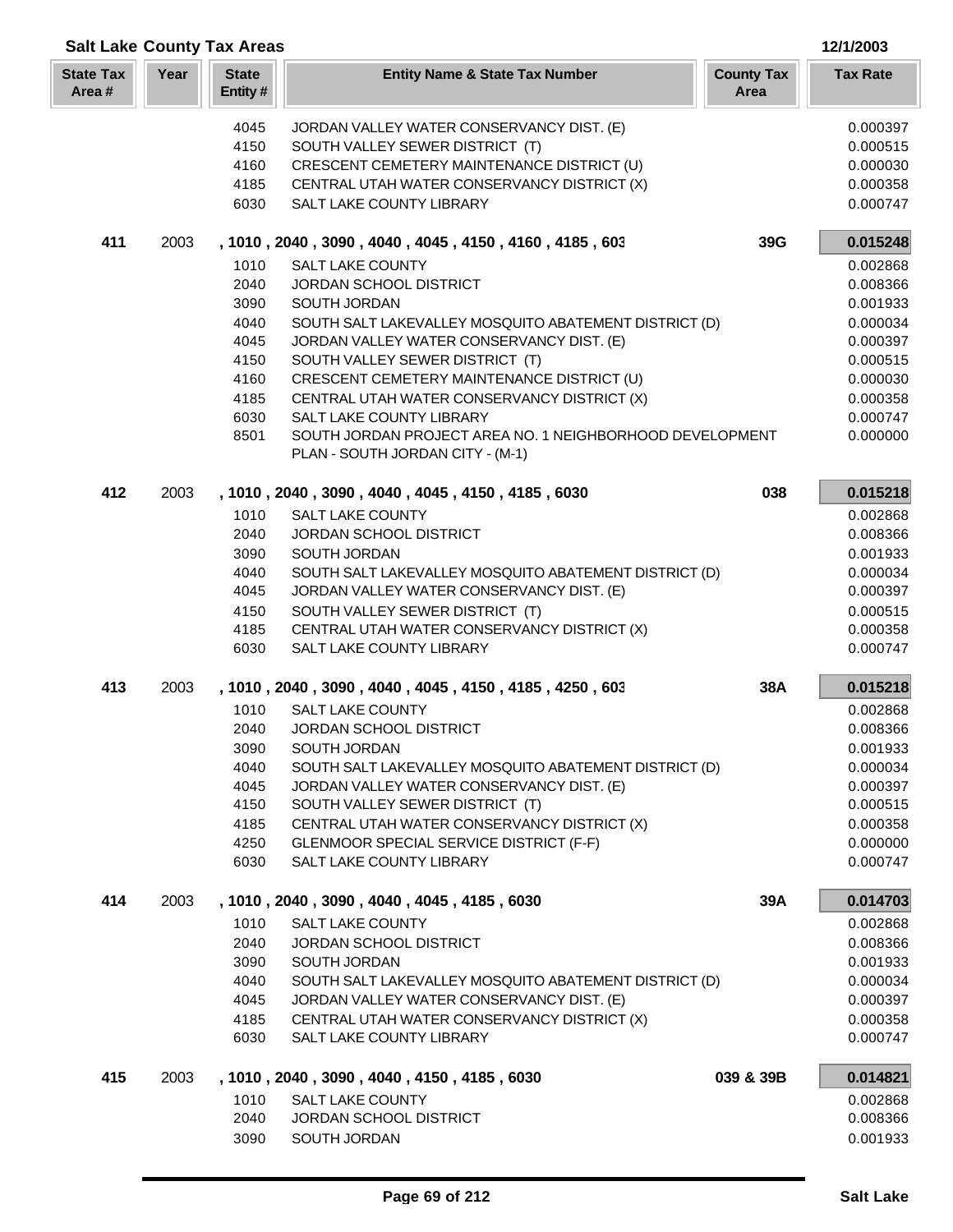|                           |      | <b>Salt Lake County Tax Areas</b> |                                                            |                           | 12/1/2003            |
|---------------------------|------|-----------------------------------|------------------------------------------------------------|---------------------------|----------------------|
| <b>State Tax</b><br>Area# | Year | <b>State</b><br>Entity#           | <b>Entity Name &amp; State Tax Number</b>                  | <b>County Tax</b><br>Area | <b>Tax Rate</b>      |
|                           |      | 4040                              | SOUTH SALT LAKEVALLEY MOSQUITO ABATEMENT DISTRICT (D)      |                           | 0.000034             |
|                           |      | 4150                              | SOUTH VALLEY SEWER DISTRICT (T)                            |                           | 0.000515             |
|                           |      | 4185                              | CENTRAL UTAH WATER CONSERVANCY DISTRICT (X)                |                           | 0.000358             |
|                           |      | 6030                              | SALT LAKE COUNTY LIBRARY                                   |                           | 0.000747             |
| 416                       | 2003 |                                   | , 1010, 2040, 3090, 4040, 4185, 6030                       | 39F                       | 0.014306             |
|                           |      | 1010                              | <b>SALT LAKE COUNTY</b>                                    |                           | 0.002868             |
|                           |      | 2040                              | JORDAN SCHOOL DISTRICT                                     |                           | 0.008366             |
|                           |      | 3090                              | SOUTH JORDAN                                               |                           | 0.001933             |
|                           |      | 4040                              | SOUTH SALT LAKEVALLEY MOSQUITO ABATEMENT DISTRICT (D)      |                           | 0.000034             |
|                           |      | 4185                              | CENTRAL UTAH WATER CONSERVANCY DISTRICT (X)                |                           | 0.000358             |
|                           |      | 6030                              | SALT LAKE COUNTY LIBRARY                                   |                           | 0.000747             |
| 417                       | 2003 |                                   | , 1010, 2030, 3100, 4040, 4045, 4050, 4185, 6030           | 14G                       | 0.013347             |
|                           |      | 1010<br>2030                      | <b>SALT LAKE COUNTY</b><br><b>GRANITE SCHOOL DISTRICT</b>  |                           | 0.002868             |
|                           |      | 3100                              | SOUTH SALT LAKE                                            |                           | 0.006740<br>0.001403 |
|                           |      | 4040                              | SOUTH SALT LAKEVALLEY MOSQUITO ABATEMENT DISTRICT (D)      |                           | 0.000034             |
|                           |      | 4045                              | JORDAN VALLEY WATER CONSERVANCY DIST. (E)                  |                           | 0.000397             |
|                           |      | 4050                              | GRANGER - HUNTER IMPROVEMENT DISTRICT (F)                  |                           | 0.000800             |
|                           |      | 4185                              | CENTRAL UTAH WATER CONSERVANCY DISTRICT (X)                |                           | 0.000358             |
|                           |      | 6030                              | SALT LAKE COUNTY LIBRARY                                   |                           | 0.000747             |
| 418                       | 2003 |                                   | , 1010, 2030, 3100, 4040, 4045, 4060, 4185, 6030           | 14B                       | 0.012799             |
|                           |      | 1010                              | <b>SALT LAKE COUNTY</b>                                    |                           | 0.002868             |
|                           |      | 2030                              | <b>GRANITE SCHOOL DISTRICT</b>                             |                           | 0.006740             |
|                           |      | 3100                              | SOUTH SALT LAKE                                            |                           | 0.001403             |
|                           |      | 4040                              | SOUTH SALT LAKEVALLEY MOSQUITO ABATEMENT DISTRICT (D)      |                           | 0.000034             |
|                           |      | 4045                              | JORDAN VALLEY WATER CONSERVANCY DIST. (E)                  |                           | 0.000397             |
|                           |      | 4060                              | SALT LAKE CITY SUBURBAN SANITARY DISTRICT (G)              |                           | 0.000252             |
|                           |      | 4185                              | CENTRAL UTAH WATER CONSERVANCY DISTRICT (X)                |                           | 0.000358             |
|                           |      | 6030                              | SALT LAKE COUNTY LIBRARY                                   |                           | 0.000747             |
| 420                       | 2003 |                                   | , 1010, 2030, 3100, 4040, 4045, 4060, 4185, 6030, 805      | <b>14l</b>                | 0.012799             |
|                           |      | 1010<br>2030                      | <b>SALT LAKE COUNTY</b><br><b>GRANITE SCHOOL DISTRICT</b>  |                           | 0.002868<br>0.006740 |
|                           |      | 3100                              | SOUTH SALT LAKE                                            |                           | 0.001403             |
|                           |      | 4040                              | SOUTH SALT LAKEVALLEY MOSQUITO ABATEMENT DISTRICT (D)      |                           | 0.000034             |
|                           |      | 4045                              | JORDAN VALLEY WATER CONSERVANCY DIST. (E)                  |                           | 0.000397             |
|                           |      | 4060                              | SALT LAKE CITY SUBURBAN SANITARY DISTRICT (G)              |                           | 0.000252             |
|                           |      | 4185                              | CENTRAL UTAH WATER CONSERVANCY DISTRICT (X)                |                           | 0.000358             |
|                           |      | 6030                              | SALT LAKE COUNTY LIBRARY                                   |                           | 0.000747             |
|                           |      | 8054                              | UPPER MILLCREEK NEIGHBORHOOD DEVELOPMENT PLAN - SOUTH SALT |                           | 0.000000             |
|                           |      |                                   | LAKE - (B-4)                                               |                           |                      |
| 422                       | 2003 |                                   | , 1010, 2030, 3100, 4040, 4045, 4185, 6030                 | 14A & 14C                 | 0.012547             |
|                           |      | 1010                              | <b>SALT LAKE COUNTY</b>                                    |                           | 0.002868             |
|                           |      | 2030                              | <b>GRANITE SCHOOL DISTRICT</b>                             |                           | 0.006740             |
|                           |      | 3100                              | SOUTH SALT LAKE                                            |                           | 0.001403             |
|                           |      | 4040                              | SOUTH SALT LAKEVALLEY MOSQUITO ABATEMENT DISTRICT (D)      |                           | 0.000034             |
|                           |      | 4045                              | JORDAN VALLEY WATER CONSERVANCY DIST. (E)                  |                           | 0.000397             |
|                           |      | 4185                              | CENTRAL UTAH WATER CONSERVANCY DISTRICT (X)                |                           | 0.000358             |
|                           |      | 6030                              | SALT LAKE COUNTY LIBRARY                                   |                           | 0.000747             |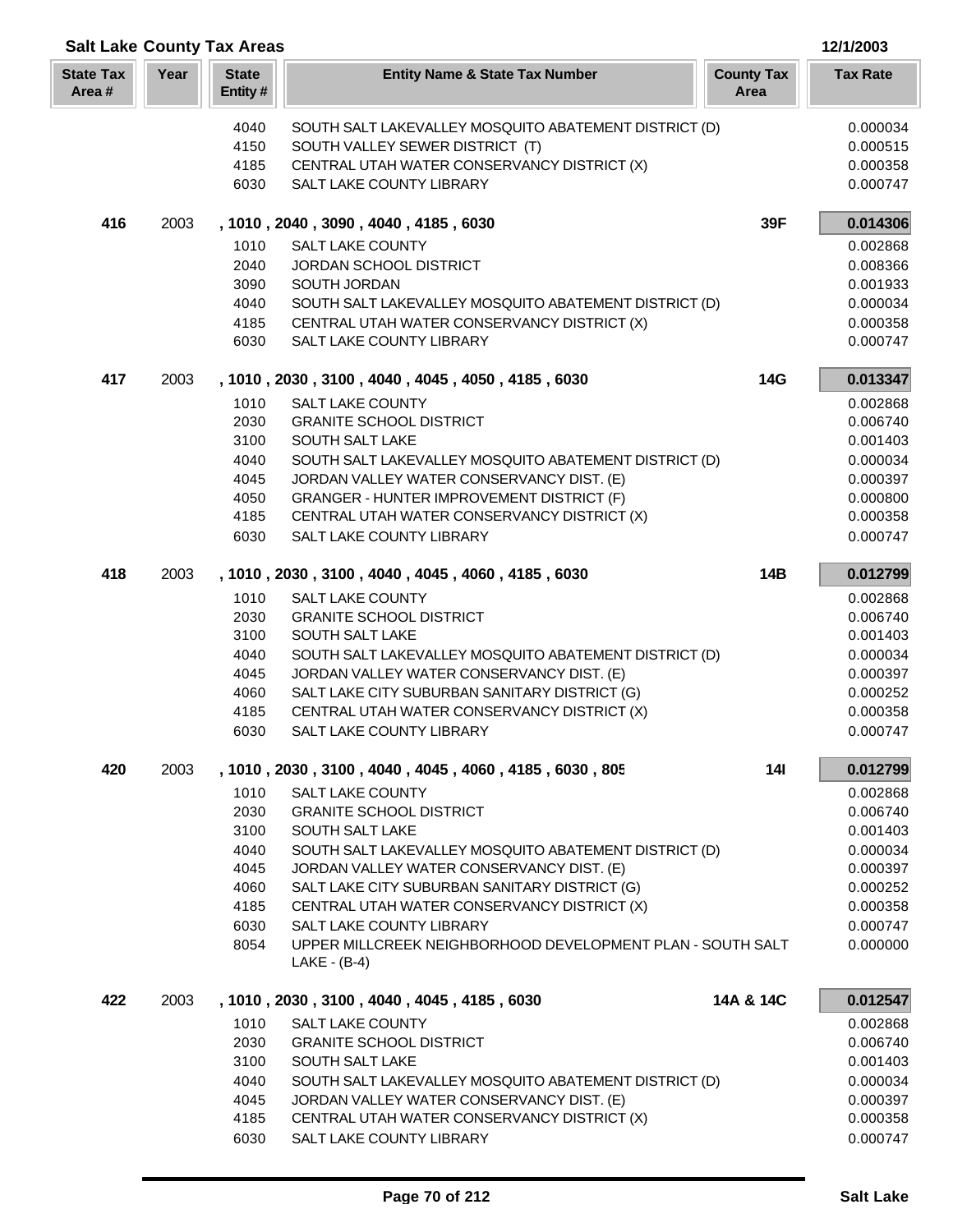| <b>Salt Lake County Tax Areas</b> |      |                         |                                                                                            |                           | 12/1/2003       |
|-----------------------------------|------|-------------------------|--------------------------------------------------------------------------------------------|---------------------------|-----------------|
| <b>State Tax</b><br>Area#         | Year | <b>State</b><br>Entity# | <b>Entity Name &amp; State Tax Number</b>                                                  | <b>County Tax</b><br>Area | <b>Tax Rate</b> |
|                                   |      |                         |                                                                                            |                           |                 |
| 423                               | 2003 |                         | , 1010, 2030, 3100, 4040, 4060, 4185, 6020, 6030                                           | <b>14D</b>                | 0.012402        |
|                                   |      | 1010                    | <b>SALT LAKE COUNTY</b>                                                                    |                           | 0.002868        |
|                                   |      | 2030                    | <b>GRANITE SCHOOL DISTRICT</b>                                                             |                           | 0.006740        |
|                                   |      | 3100                    | SOUTH SALT LAKE                                                                            |                           | 0.001403        |
|                                   |      | 4040                    | SOUTH SALT LAKEVALLEY MOSQUITO ABATEMENT DISTRICT (D)                                      |                           | 0.000034        |
|                                   |      | 4060                    | SALT LAKE CITY SUBURBAN SANITARY DISTRICT (G)                                              |                           | 0.000252        |
|                                   |      | 4185                    | CENTRAL UTAH WATER CONSERVANCY DISTRICT (X)                                                |                           | 0.000358        |
|                                   |      | 6020                    | AREA EXCLUDED FROM SALT LAKE COUNTY WATER CONSERVANCY                                      |                           | 0.000000        |
|                                   |      |                         | <b>DISTRICT WILL REMAIN SUBJECT (II)</b>                                                   |                           |                 |
|                                   |      | 6030                    | SALT LAKE COUNTY LIBRARY                                                                   |                           | 0.000747        |
| 424                               | 2003 |                         | , 1010 , 2030 , 3100 , 4040 , 4060 , 4185 , 6020 , 6030 , 805                              | 14J                       | 0.012402        |
|                                   |      | 1010                    | <b>SALT LAKE COUNTY</b>                                                                    |                           | 0.002868        |
|                                   |      | 2030                    | <b>GRANITE SCHOOL DISTRICT</b>                                                             |                           | 0.006740        |
|                                   |      | 3100                    | SOUTH SALT LAKE                                                                            |                           | 0.001403        |
|                                   |      | 4040                    | SOUTH SALT LAKEVALLEY MOSQUITO ABATEMENT DISTRICT (D)                                      |                           | 0.000034        |
|                                   |      | 4060                    | SALT LAKE CITY SUBURBAN SANITARY DISTRICT (G)                                              |                           | 0.000252        |
|                                   |      | 4185                    | CENTRAL UTAH WATER CONSERVANCY DISTRICT (X)                                                |                           | 0.000358        |
|                                   |      | 6020                    | AREA EXCLUDED FROM SALT LAKE COUNTY WATER CONSERVANCY<br>DISTRICT WILL REMAIN SUBJECT (II) |                           | 0.000000        |
|                                   |      | 6030                    | SALT LAKE COUNTY LIBRARY                                                                   |                           | 0.000747        |
|                                   |      | 8054                    | UPPER MILLCREEK NEIGHBORHOOD DEVELOPMENT PLAN - SOUTH SALT<br>$LAKE - (B-4)$               |                           | 0.000000        |
| 425                               | 2003 |                         | , 1010, 2030, 3100, 4040, 4185, 6030                                                       | 014                       | 0.012150        |
|                                   |      | 1010                    | <b>SALT LAKE COUNTY</b>                                                                    |                           | 0.002868        |
|                                   |      | 2030                    | <b>GRANITE SCHOOL DISTRICT</b>                                                             |                           | 0.006740        |
|                                   |      | 3100                    | SOUTH SALT LAKE                                                                            |                           | 0.001403        |
|                                   |      | 4040                    | SOUTH SALT LAKEVALLEY MOSQUITO ABATEMENT DISTRICT (D)                                      |                           | 0.000034        |
|                                   |      | 4185                    | CENTRAL UTAH WATER CONSERVANCY DISTRICT (X)                                                |                           | 0.000358        |
|                                   |      | 6030                    | SALT LAKE COUNTY LIBRARY                                                                   |                           | 0.000747        |
| 426                               | 2003 |                         | , 1010, 2030, 3100, 4040, 4185, 6030, 8051                                                 | 14F                       | 0.012150        |
|                                   |      | 1010                    | <b>SALT LAKE COUNTY</b>                                                                    |                           | 0.002868        |
|                                   |      | 2030                    | <b>GRANITE SCHOOL DISTRICT</b>                                                             |                           | 0.006740        |
|                                   |      | 3100                    | SOUTH SALT LAKE                                                                            |                           | 0.001403        |
|                                   |      | 4040                    | SOUTH SALT LAKEVALLEY MOSQUITO ABATEMENT DISTRICT (D)                                      |                           | 0.000034        |
|                                   |      | 4185                    | CENTRAL UTAH WATER CONSERVANCY DISTRICT (X)                                                |                           | 0.000358        |
|                                   |      | 6030                    | <b>SALT LAKE COUNTY LIBRARY</b>                                                            |                           | 0.000747        |
|                                   |      | 8051                    | EDISON STREET NEIGHBORHOOD DEVELOPMENT PLAN - SOUTH SALT<br>LAKE - (B-1)                   |                           | 0.000000        |
| 427                               | 2003 |                         | , 1010, 2030, 3100, 4040, 4185, 6030, 8052                                                 | 14E                       | 0.012150        |
|                                   |      | 1010                    | <b>SALT LAKE COUNTY</b>                                                                    |                           | 0.002868        |
|                                   |      | 2030                    | <b>GRANITE SCHOOL DISTRICT</b>                                                             |                           | 0.006740        |
|                                   |      | 3100                    | <b>SOUTH SALT LAKE</b>                                                                     |                           | 0.001403        |
|                                   |      | 4040                    | SOUTH SALT LAKEVALLEY MOSQUITO ABATEMENT DISTRICT (D)                                      |                           | 0.000034        |
|                                   |      | 4185                    | CENTRAL UTAH WATER CONSERVANCY DISTRICT (X)                                                |                           | 0.000358        |
|                                   |      | 6030                    | <b>SALT LAKE COUNTY LIBRARY</b>                                                            |                           | 0.000747        |
|                                   |      | 8052                    | BURTON PLACE BUSINESS DISTRICT DEVELOPMENT PLAN - SOUTH SALT<br>$LAKE - (B-2)$             |                           | 0.000000        |

Г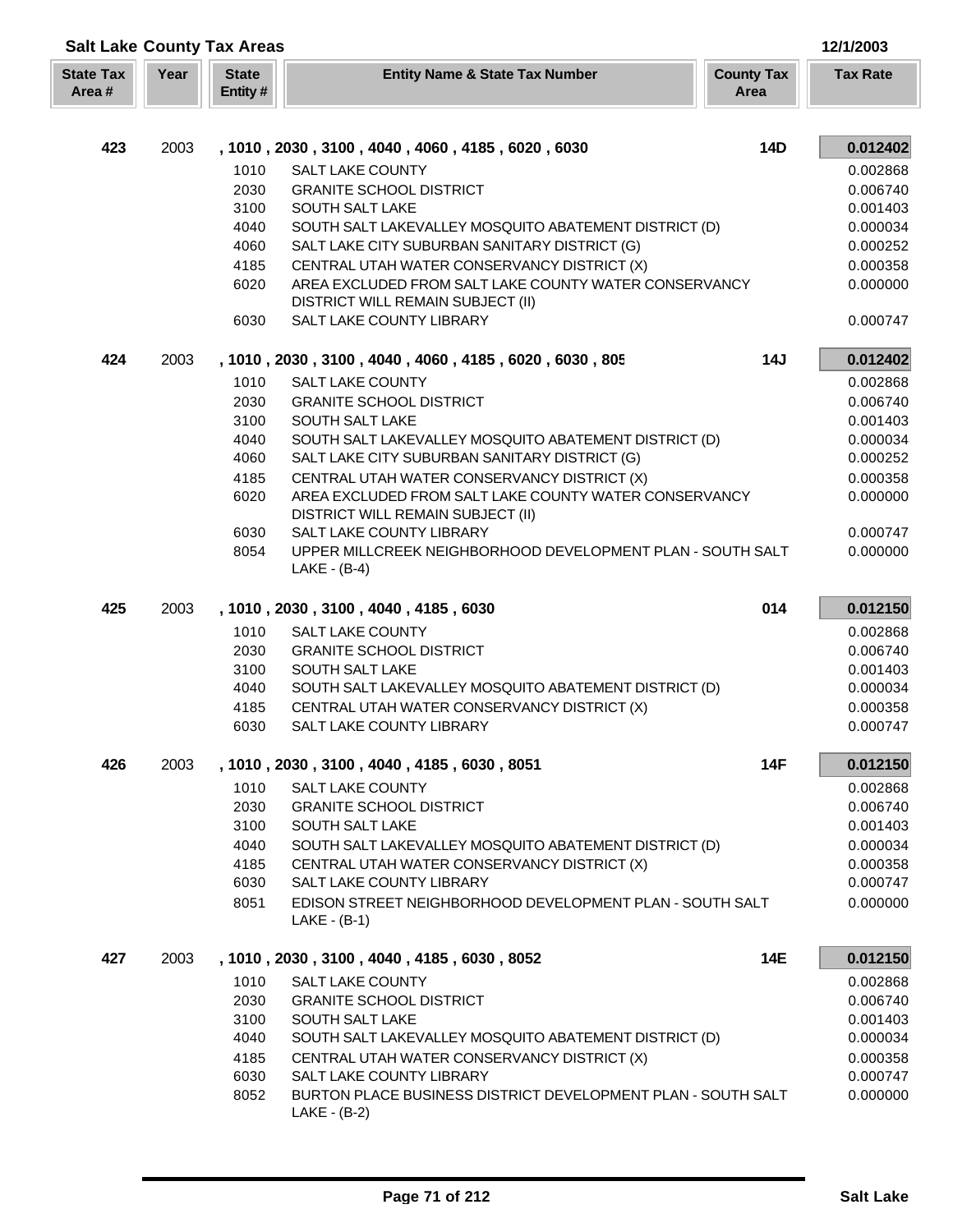|                           | <b>Salt Lake County Tax Areas</b> |                                                          |                                                                                           |                           | 12/1/2003            |
|---------------------------|-----------------------------------|----------------------------------------------------------|-------------------------------------------------------------------------------------------|---------------------------|----------------------|
| <b>State Tax</b><br>Area# | Year                              | <b>State</b><br>Entity#                                  | <b>Entity Name &amp; State Tax Number</b>                                                 | <b>County Tax</b><br>Area | <b>Tax Rate</b>      |
| 429                       | 2003                              | <b>14M</b><br>, 1010, 2030, 3100, 4040, 4185, 6030, 8056 |                                                                                           |                           |                      |
|                           |                                   | 1010                                                     | <b>SALT LAKE COUNTY</b>                                                                   |                           | 0.002868             |
|                           |                                   | 2030                                                     | <b>GRANITE SCHOOL DISTRICT</b>                                                            |                           | 0.006740             |
|                           |                                   | 3100                                                     | SOUTH SALT LAKE                                                                           |                           | 0.001403             |
|                           |                                   | 4040                                                     | SOUTH SALT LAKEVALLEY MOSQUITO ABATEMENT DISTRICT (D)                                     |                           | 0.000034             |
|                           |                                   | 4185                                                     | CENTRAL UTAH WATER CONSERVANCY DISTRICT (X)                                               |                           | 0.000358             |
|                           |                                   | 6030<br>8056                                             | SALT LAKE COUNTY LIBRARY<br>METRO-CENTER NEIGHBORHOOD DEVELOPMENT PLAN - SOUTH SALT       |                           | 0.000747<br>0.000000 |
|                           |                                   |                                                          | $LAKE - (B-6)$                                                                            |                           |                      |
| 430                       | 2003                              |                                                          | , 1010, 2030, 3100, 4040, 4185, 6030, 8057                                                | <b>14N</b>                | 0.012150             |
|                           |                                   | 1010                                                     | <b>SALT LAKE COUNTY</b>                                                                   |                           | 0.002868             |
|                           |                                   | 2030                                                     | <b>GRANITE SCHOOL DISTRICT</b>                                                            |                           | 0.006740             |
|                           |                                   | 3100                                                     | SOUTH SALT LAKE                                                                           |                           | 0.001403             |
|                           |                                   | 4040                                                     | SOUTH SALT LAKEVALLEY MOSQUITO ABATEMENT DISTRICT (D)                                     |                           | 0.000034             |
|                           |                                   | 4185                                                     | CENTRAL UTAH WATER CONSERVANCY DISTRICT (X)                                               |                           | 0.000358             |
|                           |                                   | 6030                                                     | SALT LAKE COUNTY LIBRARY                                                                  |                           | 0.000747             |
|                           |                                   | 8057                                                     | AMENDED SOUTH STATE STREET NEIGHBORHOOD DEVELOPMENT PLAN -<br>SOUTH SALT LAKE - (B-7)     |                           | 0.000000             |
| 431                       | 2003                              |                                                          | , 1010, 2030, 3100, 4040, 4185, 6030, 8058                                                | <b>14P</b>                | 0.012150             |
|                           |                                   | 1010                                                     | <b>SALT LAKE COUNTY</b>                                                                   |                           | 0.002868             |
|                           |                                   | 2030                                                     | <b>GRANITE SCHOOL DISTRICT</b>                                                            |                           | 0.006740             |
|                           |                                   | 3100<br>4040                                             | SOUTH SALT LAKE<br>SOUTH SALT LAKEVALLEY MOSQUITO ABATEMENT DISTRICT (D)                  |                           | 0.001403             |
|                           |                                   | 4185                                                     | CENTRAL UTAH WATER CONSERVANCY DISTRICT (X)                                               |                           | 0.000034<br>0.000358 |
|                           |                                   | 6030                                                     | SALT LAKE COUNTY LIBRARY                                                                  |                           | 0.000747             |
|                           |                                   | 8058                                                     | MADISON SCHOOL NEIGHBORHOOD DEVELOPMENT PLAN - SOUTH SALT<br>LAKE - (B-8)                 |                           | 0.000000             |
| 432                       | 2003                              | , 1010, 2030, 3100, 4040, 4185, 6030, 8059               |                                                                                           | 14Q                       | 0.012150             |
|                           |                                   |                                                          | 1010 SALT LAKE COUNTY                                                                     |                           | 0.002868             |
|                           |                                   | 2030                                                     | <b>GRANITE SCHOOL DISTRICT</b>                                                            |                           | 0.006740             |
|                           |                                   | 3100                                                     | SOUTH SALT LAKE                                                                           |                           | 0.001403             |
|                           |                                   | 4040                                                     | SOUTH SALT LAKEVALLEY MOSQUITO ABATEMENT DISTRICT (D)                                     |                           | 0.000034             |
|                           |                                   | 4185                                                     | CENTRAL UTAH WATER CONSERVANCY DISTRICT (X)                                               |                           | 0.000358             |
|                           |                                   | 6030<br>8059                                             | SALT LAKE COUNTY LIBRARY<br>THREE HUNDRED WEST STREET NEIGHBORHOOD DEVELOPMENT PLAN -     |                           | 0.000747<br>0.000000 |
|                           |                                   |                                                          | SOUTH SALT LAKE - (B-9)                                                                   |                           |                      |
| 433                       | 2003                              | , 1010, 2030, 3110, 4040, 4045, 4110, 4180, 4185, 603    |                                                                                           | 24P                       | 0.015362             |
|                           |                                   | 1010                                                     | <b>SALT LAKE COUNTY</b>                                                                   |                           | 0.002868             |
|                           |                                   | 2030                                                     | <b>GRANITE SCHOOL DISTRICT</b>                                                            |                           | 0.006740             |
|                           |                                   | 3110                                                     | <b>WEST JORDAN</b>                                                                        |                           | 0.002466             |
|                           |                                   | 4040                                                     | SOUTH SALT LAKEVALLEY MOSQUITO ABATEMENT DISTRICT (D)                                     |                           | 0.000034             |
|                           |                                   | 4045                                                     | JORDAN VALLEY WATER CONSERVANCY DIST. (E)                                                 |                           | 0.000397             |
|                           |                                   | 4110<br>4180                                             | TAYLORSVILLE - BENNION IMPROVEMENT DISTRICT (O)<br>SALT LAKE CO REGIONAL SERVICE AREA (W) |                           | 0.000210<br>0.001542 |
|                           |                                   | 4185                                                     | CENTRAL UTAH WATER CONSERVANCY DISTRICT (X)                                               |                           | 0.000358             |
|                           |                                   | 6030                                                     | SALT LAKE COUNTY LIBRARY                                                                  |                           | 0.000747             |
| 434                       | 2003                              |                                                          | , 1010, 2030, 3110, 4040, 4045, 4110, 4185, 6030                                          | 24A                       | 0.013820             |
|                           |                                   | 1010                                                     | SALT LAKE COUNTY                                                                          |                           | 0.002868             |

Г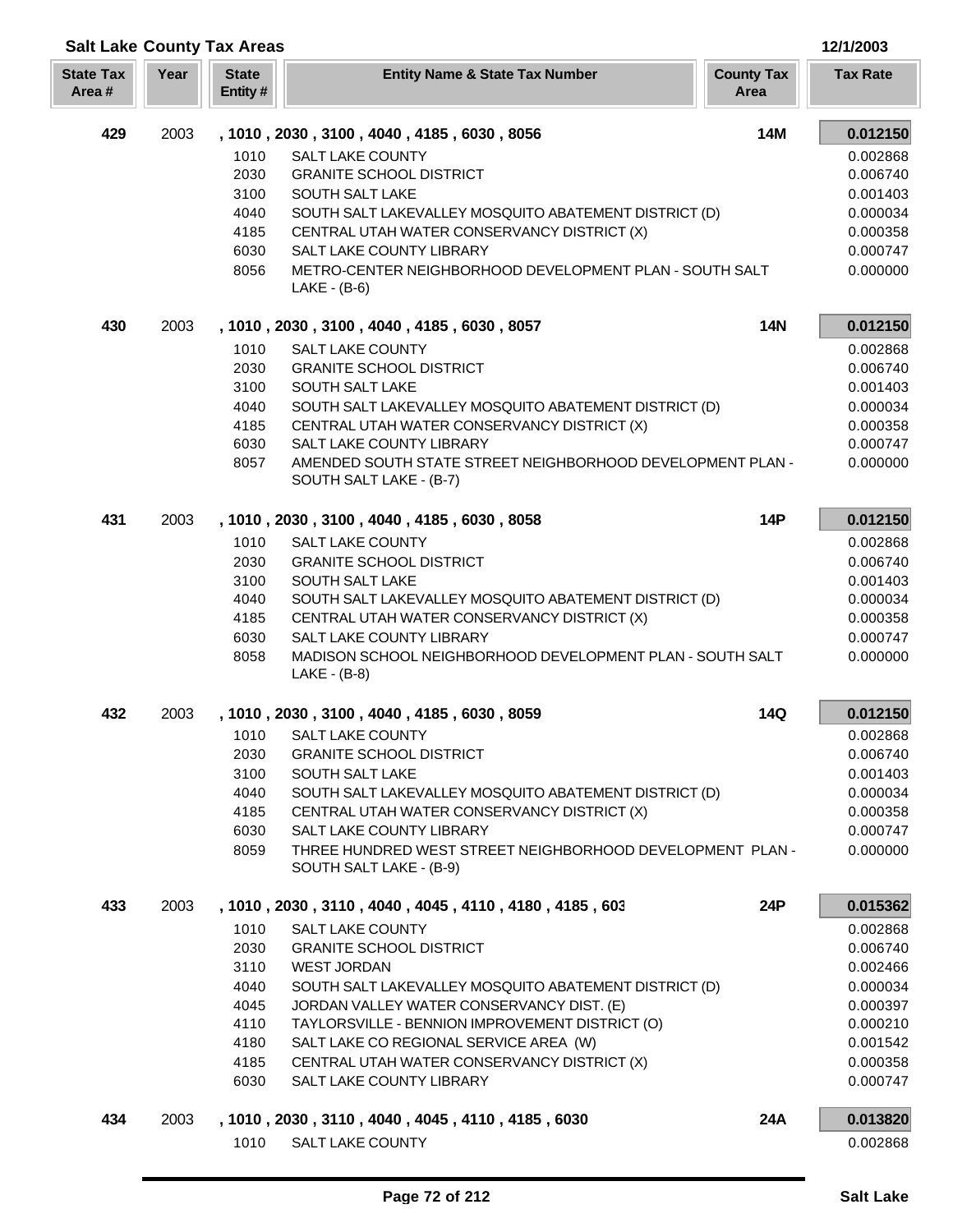| <b>Salt Lake County Tax Areas</b><br>12/1/2003 |      |                         |                                                                                                    |                           |                      |
|------------------------------------------------|------|-------------------------|----------------------------------------------------------------------------------------------------|---------------------------|----------------------|
| <b>State Tax</b><br>Area#                      | Year | <b>State</b><br>Entity# | <b>Entity Name &amp; State Tax Number</b>                                                          | <b>County Tax</b><br>Area | <b>Tax Rate</b>      |
|                                                |      | 2030                    | <b>GRANITE SCHOOL DISTRICT</b>                                                                     |                           | 0.006740             |
|                                                |      | 3110                    | <b>WEST JORDAN</b>                                                                                 |                           | 0.002466             |
|                                                |      | 4040                    | SOUTH SALT LAKEVALLEY MOSQUITO ABATEMENT DISTRICT (D)                                              |                           | 0.000034             |
|                                                |      | 4045                    | JORDAN VALLEY WATER CONSERVANCY DIST. (E)                                                          |                           | 0.000397             |
|                                                |      | 4110                    | TAYLORSVILLE - BENNION IMPROVEMENT DISTRICT (O)                                                    |                           | 0.000210             |
|                                                |      | 4185                    | CENTRAL UTAH WATER CONSERVANCY DISTRICT (X)                                                        |                           | 0.000358             |
|                                                |      | 6030                    | SALT LAKE COUNTY LIBRARY                                                                           |                           | 0.000747             |
| 437                                            | 2003 |                         | , 1010, 2040, 3110, 4040, 4045, 4150, 4185, 6030                                                   | 37G & 37H                 | 0.015751             |
|                                                |      | 1010                    | <b>SALT LAKE COUNTY</b>                                                                            |                           | 0.002868             |
|                                                |      | 2040                    | JORDAN SCHOOL DISTRICT                                                                             |                           | 0.008366             |
|                                                |      | 3110                    | <b>WEST JORDAN</b>                                                                                 |                           | 0.002466             |
|                                                |      | 4040                    | SOUTH SALT LAKEVALLEY MOSQUITO ABATEMENT DISTRICT (D)                                              |                           | 0.000034             |
|                                                |      | 4045                    | JORDAN VALLEY WATER CONSERVANCY DIST. (E)                                                          |                           | 0.000397             |
|                                                |      | 4150                    | SOUTH VALLEY SEWER DISTRICT (T)                                                                    |                           | 0.000515             |
|                                                |      | 4185<br>6030            | CENTRAL UTAH WATER CONSERVANCY DISTRICT (X)<br>SALT LAKE COUNTY LIBRARY                            |                           | 0.000358             |
|                                                |      |                         |                                                                                                    |                           | 0.000747             |
| 438                                            | 2003 |                         | , 1010, 2040, 3110, 4040, 4045, 4185, 6030                                                         | 37 & 37C                  | 0.015236             |
|                                                |      | 1010                    | <b>SALT LAKE COUNTY</b>                                                                            |                           | 0.002868             |
|                                                |      | 2040                    | JORDAN SCHOOL DISTRICT                                                                             |                           | 0.008366             |
|                                                |      | 3110                    | <b>WEST JORDAN</b>                                                                                 |                           | 0.002466             |
|                                                |      | 4040<br>4045            | SOUTH SALT LAKEVALLEY MOSQUITO ABATEMENT DISTRICT (D)<br>JORDAN VALLEY WATER CONSERVANCY DIST. (E) |                           | 0.000034<br>0.000397 |
|                                                |      | 4185                    | CENTRAL UTAH WATER CONSERVANCY DISTRICT (X)                                                        |                           | 0.000358             |
|                                                |      | 6030                    | SALT LAKE COUNTY LIBRARY                                                                           |                           | 0.000747             |
| 439                                            | 2003 |                         | , 1010, 2040, 3110, 4040, 4045, 4185, 6027, 6030                                                   | 37K                       | 0.015236             |
|                                                |      | 1010                    | <b>SALT LAKE COUNTY</b>                                                                            |                           | 0.002868             |
|                                                |      | 2040                    | JORDAN SCHOOL DISTRICT                                                                             |                           | 0.008366             |
|                                                |      | 3110                    | <b>WEST JORDAN</b>                                                                                 |                           | 0.002466             |
|                                                |      | 4040                    | SOUTH SALT LAKEVALLEY MOSQUITO ABATEMENT DISTRICT (D)                                              |                           | 0.000034             |
|                                                |      | 4045                    | JORDAN VALLEY WATER CONSERVANCY DIST. (E)                                                          |                           | 0.000397             |
|                                                |      | 4185                    | CENTRAL UTAH WATER CONSERVANCY DISTRICT (X)                                                        |                           | 0.000358             |
|                                                |      | 6027                    | AREA EXCLUDED FROM SALT LAKE COUNTY SEWERAGE IMPROVEMENT<br>DISTRICT #1 (V)                        |                           | 0.000000             |
|                                                |      | 6030                    | SALT LAKE COUNTY LIBRARY                                                                           |                           | 0.000747             |
| 440                                            | 2003 |                         | , 1010, 2040, 3110, 4040, 4045, 4185, 4280, 6030                                                   | 37J                       | 0.016570             |
|                                                |      | 1010                    | <b>SALT LAKE COUNTY</b>                                                                            |                           | 0.002868             |
|                                                |      | 2040                    | JORDAN SCHOOL DISTRICT                                                                             |                           | 0.008366             |
|                                                |      | 3110                    | <b>WEST JORDAN</b>                                                                                 |                           | 0.002466             |
|                                                |      | 4040                    | SOUTH SALT LAKEVALLEY MOSQUITO ABATEMENT DISTRICT (D)                                              |                           | 0.000034             |
|                                                |      | 4045                    | JORDAN VALLEY WATER CONSERVANCY DIST. (E)                                                          |                           | 0.000397             |
|                                                |      | 4185                    | CENTRAL UTAH WATER CONSERVANCY DISTRICT (X)                                                        |                           | 0.000358             |
|                                                |      | 4280                    | WEST JORDAN FAIRWAY ESTATES SPECIAL SERVICE RECREATION<br>DISTRICT (I-I)                           |                           | 0.001334             |
|                                                |      | 6030                    | SALT LAKE COUNTY LIBRARY                                                                           |                           | 0.000747             |
| 441                                            | 2003 |                         | , 1010, 2030, 3110, 4040, 4045, 4185, 6025, 6030                                                   | 24J                       | 0.013610             |
|                                                |      | 1010                    | SALT LAKE COUNTY                                                                                   |                           | 0.002868             |
|                                                |      | 2030                    | <b>GRANITE SCHOOL DISTRICT</b>                                                                     |                           | 0.006740             |
|                                                |      | 3110                    | <b>WEST JORDAN</b>                                                                                 |                           | 0.002466             |

I.

L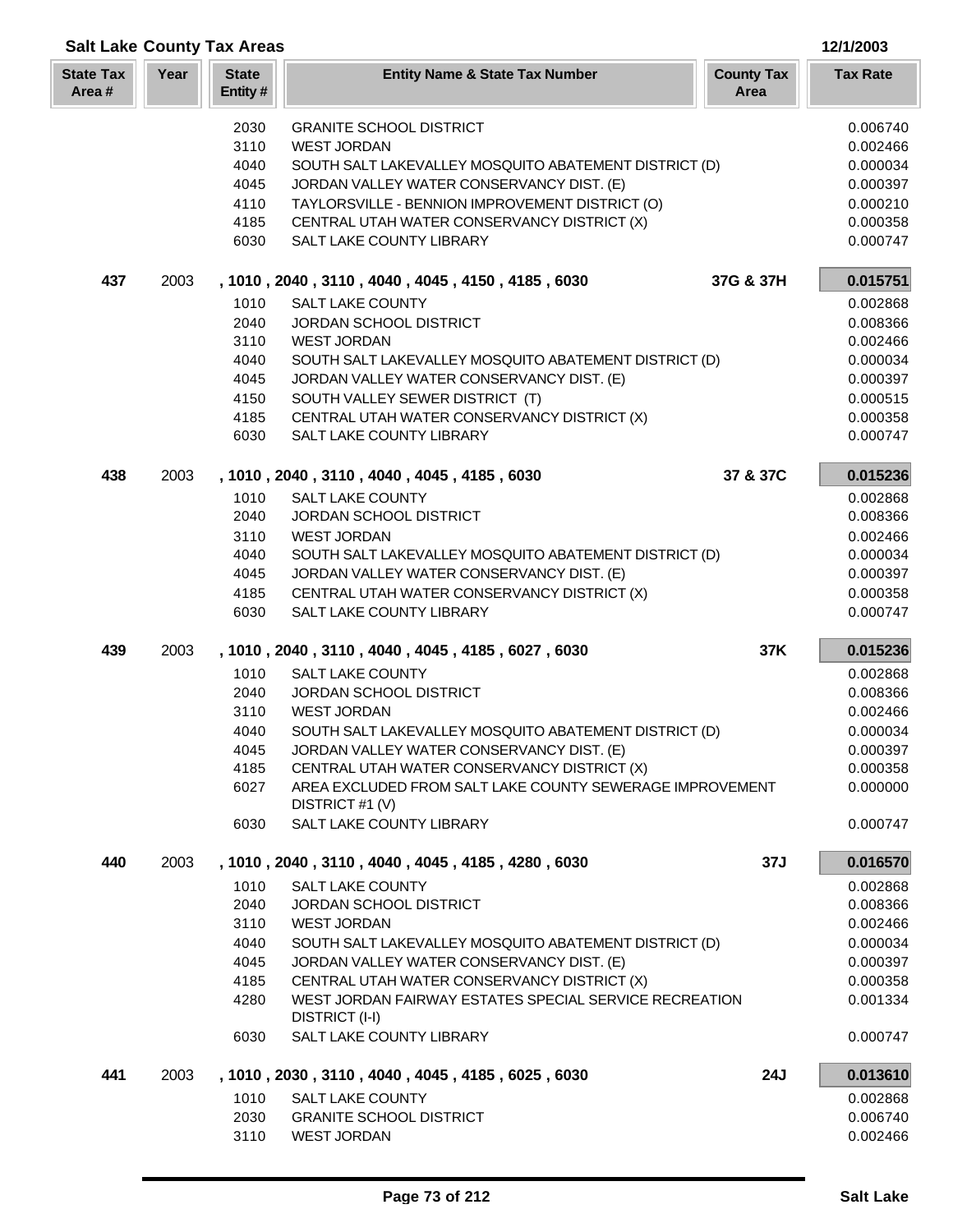| <b>Salt Lake County Tax Areas</b> |      |                         |                                                                               |                           | 12/1/2003            |
|-----------------------------------|------|-------------------------|-------------------------------------------------------------------------------|---------------------------|----------------------|
| <b>State Tax</b><br>Area#         | Year | <b>State</b><br>Entity# | <b>Entity Name &amp; State Tax Number</b>                                     | <b>County Tax</b><br>Area | <b>Tax Rate</b>      |
|                                   |      | 4040                    | SOUTH SALT LAKEVALLEY MOSQUITO ABATEMENT DISTRICT (D)                         |                           | 0.000034             |
|                                   |      | 4045                    | JORDAN VALLEY WATER CONSERVANCY DIST. (E)                                     |                           | 0.000397             |
|                                   |      | 4185                    | CENTRAL UTAH WATER CONSERVANCY DISTRICT (X)                                   |                           | 0.000358             |
|                                   |      | 6025                    | AREA IN WEST JORDAN WITHDRAWN FROM TAYLORSVILLE-BENNION<br>IMPRV. DIST. (III) |                           | 0.000000             |
|                                   |      | 6030                    | SALT LAKE COUNTY LIBRARY                                                      |                           | 0.000747             |
| 442                               | 2003 |                         | , 1010, 2040, 3110, 4040, 4045, 4185, 6030, 8351                              | 37P                       | 0.015236             |
|                                   |      | 1010                    | <b>SALT LAKE COUNTY</b>                                                       |                           | 0.002868             |
|                                   |      | 2040                    | JORDAN SCHOOL DISTRICT                                                        |                           | 0.008366             |
|                                   |      | 3110                    | <b>WEST JORDAN</b>                                                            |                           | 0.002466             |
|                                   |      | 4040                    | SOUTH SALT LAKEVALLEY MOSQUITO ABATEMENT DISTRICT (D)                         |                           | 0.000034             |
|                                   |      | 4045                    | JORDAN VALLEY WATER CONSERVANCY DIST. (E)                                     |                           | 0.000397             |
|                                   |      | 4185<br>6030            | CENTRAL UTAH WATER CONSERVANCY DISTRICT (X)<br>SALT LAKE COUNTY LIBRARY       |                           | 0.000358<br>0.000747 |
|                                   |      | 8351                    | 6600 SOUTH - 7000 SOUTH REDWOOD ROAD NEIGHBORHOOD                             |                           | 0.000000             |
|                                   |      |                         | DEVELOPMENT PLAN - WEST JORDAN CITY - (J-1)                                   |                           |                      |
| 443                               | 2003 |                         | , 1010, 2040, 3110, 4040, 4045, 4185, 6030, 8352                              | 37M                       | 0.015236             |
|                                   |      | 1010                    | <b>SALT LAKE COUNTY</b>                                                       |                           | 0.002868             |
|                                   |      | 2040                    | <b>JORDAN SCHOOL DISTRICT</b>                                                 |                           | 0.008366             |
|                                   |      | 3110                    | <b>WEST JORDAN</b>                                                            |                           | 0.002466             |
|                                   |      | 4040                    | SOUTH SALT LAKEVALLEY MOSQUITO ABATEMENT DISTRICT (D)                         |                           | 0.000034             |
|                                   |      | 4045                    | JORDAN VALLEY WATER CONSERVANCY DIST. (E)                                     |                           | 0.000397             |
|                                   |      | 4185<br>6030            | CENTRAL UTAH WATER CONSERVANCY DISTRICT (X)<br>SALT LAKE COUNTY LIBRARY       |                           | 0.000358<br>0.000747 |
|                                   |      | 8352                    | 1300 WEST - 1600 WEST 7800 SOUTH NEIGHBORHOOD DEVELOPMENT -                   |                           | 0.000000             |
|                                   |      |                         | WEST JORDAN CITY - (J-2                                                       |                           |                      |
| 444                               | 2003 |                         | , 1010, 2040, 3110, 4040, 4045, 4185, 6030, 8353                              | 37N                       | 0.015236             |
|                                   |      | 1010                    | <b>SALT LAKE COUNTY</b>                                                       |                           | 0.002868             |
|                                   |      | 2040                    | <b>JORDAN SCHOOL DISTRICT</b>                                                 |                           | 0.008366             |
|                                   |      | 3110                    | <b>WEST JORDAN</b>                                                            |                           | 0.002466             |
|                                   |      | 4040                    | SOUTH SALT LAKEVALLEY MOSQUITO ABATEMENT DISTRICT (D)                         |                           | 0.000034             |
|                                   |      | 4045                    | JORDAN VALLEY WATER CONSERVANCY DIST. (E)                                     |                           | 0.000397             |
|                                   |      | 4185<br>6030            | CENTRAL UTAH WATER CONSERVANCY DISTRICT (X)<br>SALT LAKE COUNTY LIBRARY       |                           | 0.000358<br>0.000747 |
|                                   |      | 8353                    | 3200 WEST - 3600 WEST 8600 SOUTH NEIGHBORHOOD DEVELOPMENT -                   |                           | 0.000000             |
|                                   |      |                         | WEST JORDAN CITY - (J-3)                                                      |                           |                      |
| 445                               | 2003 |                         | , 1010, 2040, 3110, 4040, 4045, 4185, 6030, 8354                              | 37Q                       | 0.015236             |
|                                   |      | 1010                    | SALT LAKE COUNTY                                                              |                           | 0.002868             |
|                                   |      | 2040                    | JORDAN SCHOOL DISTRICT                                                        |                           | 0.008366             |
|                                   |      | 3110                    | <b>WEST JORDAN</b>                                                            |                           | 0.002466             |
|                                   |      | 4040                    | SOUTH SALT LAKEVALLEY MOSQUITO ABATEMENT DISTRICT (D)                         |                           | 0.000034             |
|                                   |      | 4045                    | JORDAN VALLEY WATER CONSERVANCY DIST. (E)                                     |                           | 0.000397             |
|                                   |      | 4185<br>6030            | CENTRAL UTAH WATER CONSERVANCY DISTRICT (X)<br>SALT LAKE COUNTY LIBRARY       |                           | 0.000358             |
|                                   |      | 8354                    | 1300 - 1700 WEST 9000 SOUTH NEIGHBORHOOD DEVELOPMENT PLAN -                   |                           | 0.000747<br>0.000000 |
|                                   |      |                         | WEST JORDAN CITY - (J-4)                                                      |                           |                      |
| 446                               | 2003 |                         | , 1010, 2040, 3110, 4040, 4045, 4185, 6030, 8355                              | 37R                       | 0.015236             |
|                                   |      | 1010                    | SALT LAKE COUNTY                                                              |                           | 0.002868             |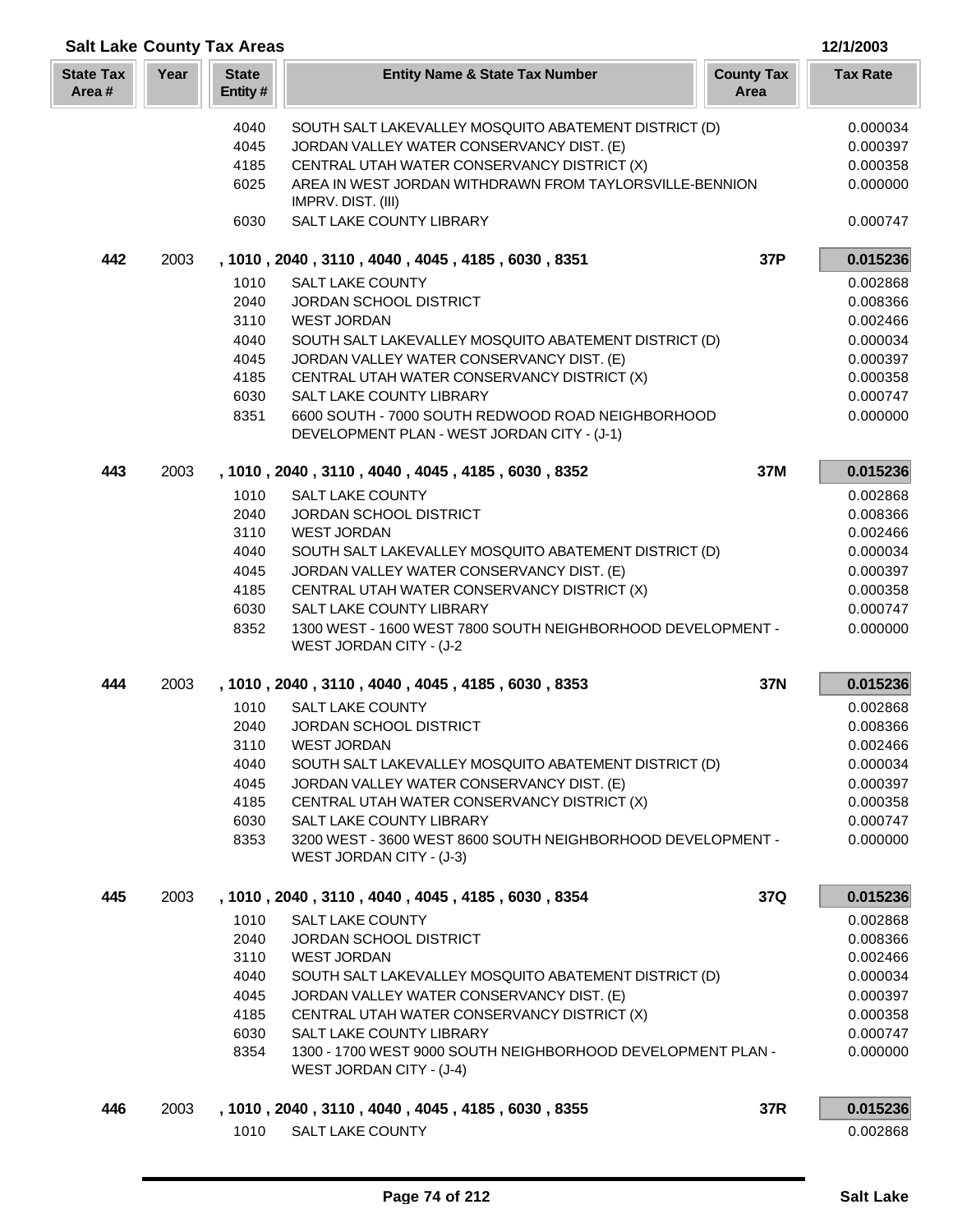|                           |      | <b>Salt Lake County Tax Areas</b> |                                                                                            |                           | 12/1/2003            |
|---------------------------|------|-----------------------------------|--------------------------------------------------------------------------------------------|---------------------------|----------------------|
| <b>State Tax</b><br>Area# | Year | <b>State</b><br>Entity#           | <b>Entity Name &amp; State Tax Number</b>                                                  | <b>County Tax</b><br>Area | <b>Tax Rate</b>      |
|                           |      | 2040                              | JORDAN SCHOOL DISTRICT                                                                     |                           | 0.008366             |
|                           |      | 3110                              | <b>WEST JORDAN</b>                                                                         |                           | 0.002466             |
|                           |      | 4040                              | SOUTH SALT LAKEVALLEY MOSQUITO ABATEMENT DISTRICT (D)                                      |                           | 0.000034             |
|                           |      | 4045                              | JORDAN VALLEY WATER CONSERVANCY DIST. (E)                                                  |                           | 0.000397             |
|                           |      | 4185                              | CENTRAL UTAH WATER CONSERVANCY DISTRICT (X)                                                |                           | 0.000358             |
|                           |      | 6030                              | SALT LAKE COUNTY LIBRARY                                                                   |                           | 0.000747             |
|                           |      | 8355                              | 1700-1900 WEST 7600-7900 SOUTH NEIGHBORHOOD DEVELOPMENT PLAN<br>- WEST JORDAN CITY - (J-5) |                           | 0.000000             |
| 447                       | 2003 |                                   | , 1010, 2040, 3110, 4040, 4045, 4185, 6030, 8356                                           | <b>37S</b>                | 0.015236             |
|                           |      | 1010                              | <b>SALT LAKE COUNTY</b>                                                                    |                           | 0.002868             |
|                           |      | 2040                              | JORDAN SCHOOL DISTRICT                                                                     |                           | 0.008366             |
|                           |      | 3110                              | <b>WEST JORDAN</b>                                                                         |                           | 0.002466             |
|                           |      | 4040                              | SOUTH SALT LAKEVALLEY MOSQUITO ABATEMENT DISTRICT (D)                                      |                           | 0.000034             |
|                           |      | 4045<br>4185                      | JORDAN VALLEY WATER CONSERVANCY DIST. (E)<br>CENTRAL UTAH WATER CONSERVANCY DISTRICT (X)   |                           | 0.000397<br>0.000358 |
|                           |      | 6030                              | <b>SALT LAKE COUNTY LIBRARY</b>                                                            |                           | 0.000747             |
|                           |      | 8356                              | 6200 WEST - 9280 SOUTH ECONOMIC DEVELOPMENT PLAN - WEST JORDAN                             |                           | 0.000000             |
|                           |      |                                   | CITY - (J-6)                                                                               |                           |                      |
| 448                       | 2003 |                                   | , 1010, 2040, 3110, 4040, 4045, 4185, 6027, 6030, 835                                      | 37T                       | 0.015236             |
|                           |      | 1010                              | <b>SALT LAKE COUNTY</b>                                                                    |                           | 0.002868             |
|                           |      | 2040<br>3110                      | JORDAN SCHOOL DISTRICT<br><b>WEST JORDAN</b>                                               |                           | 0.008366<br>0.002466 |
|                           |      | 4040                              | SOUTH SALT LAKEVALLEY MOSQUITO ABATEMENT DISTRICT (D)                                      |                           | 0.000034             |
|                           |      | 4045                              | JORDAN VALLEY WATER CONSERVANCY DIST. (E)                                                  |                           | 0.000397             |
|                           |      | 4185                              | CENTRAL UTAH WATER CONSERVANCY DISTRICT (X)                                                |                           | 0.000358             |
|                           |      | 6027                              | AREA EXCLUDED FROM SALT LAKE COUNTY SEWERAGE IMPROVEMENT<br>DISTRICT #1 (V)                |                           | 0.000000             |
|                           |      | 6030                              | SALT LAKE COUNTY LIBRARY                                                                   |                           | 0.000747             |
|                           |      | 8356                              | 6200 WEST - 9280 SOUTH ECONOMIC DEVELOPMENT PLAN - WEST JORDAN<br>CITY - (J-6)             |                           | 0.000000             |
| 451                       | 2003 |                                   | , 1010, 2040, 3110, 4040, 4150, 4185, 6030                                                 | 37D & 37E                 | 0.015354             |
|                           |      | 1010                              | SALT LAKE COUNTY                                                                           |                           | 0.002868             |
|                           |      | 2040                              | JORDAN SCHOOL DISTRICT                                                                     |                           | 0.008366             |
|                           |      | 3110<br>4040                      | <b>WEST JORDAN</b><br>SOUTH SALT LAKEVALLEY MOSQUITO ABATEMENT DISTRICT (D)                |                           | 0.002466<br>0.000034 |
|                           |      | 4150                              | SOUTH VALLEY SEWER DISTRICT (T)                                                            |                           | 0.000515             |
|                           |      | 4185                              | CENTRAL UTAH WATER CONSERVANCY DISTRICT (X)                                                |                           | 0.000358             |
|                           |      | 6030                              | SALT LAKE COUNTY LIBRARY                                                                   |                           | 0.000747             |
| 452                       | 2003 |                                   | , 1010, 2040, 3110, 4040, 4185, 6030                                                       | 37A37B37I                 | 0.014839             |
|                           |      | 1010                              | <b>SALT LAKE COUNTY</b>                                                                    |                           | 0.002868             |
|                           |      | 2040                              | JORDAN SCHOOL DISTRICT                                                                     |                           | 0.008366             |
|                           |      | 3110<br>4040                      | <b>WEST JORDAN</b><br>SOUTH SALT LAKEVALLEY MOSQUITO ABATEMENT DISTRICT (D)                |                           | 0.002466<br>0.000034 |
|                           |      | 4185                              | CENTRAL UTAH WATER CONSERVANCY DISTRICT (X)                                                |                           | 0.000358             |
|                           |      | 6030                              | SALT LAKE COUNTY LIBRARY                                                                   |                           | 0.000747             |
| 453                       | 2003 |                                   | , 1010, 2040, 3110, 4040, 4185, 6027, 6030                                                 | 37L                       | 0.014839             |
|                           |      | 1010                              | SALT LAKE COUNTY                                                                           |                           | 0.002868             |
|                           |      | 2040                              | JORDAN SCHOOL DISTRICT                                                                     |                           | 0.008366             |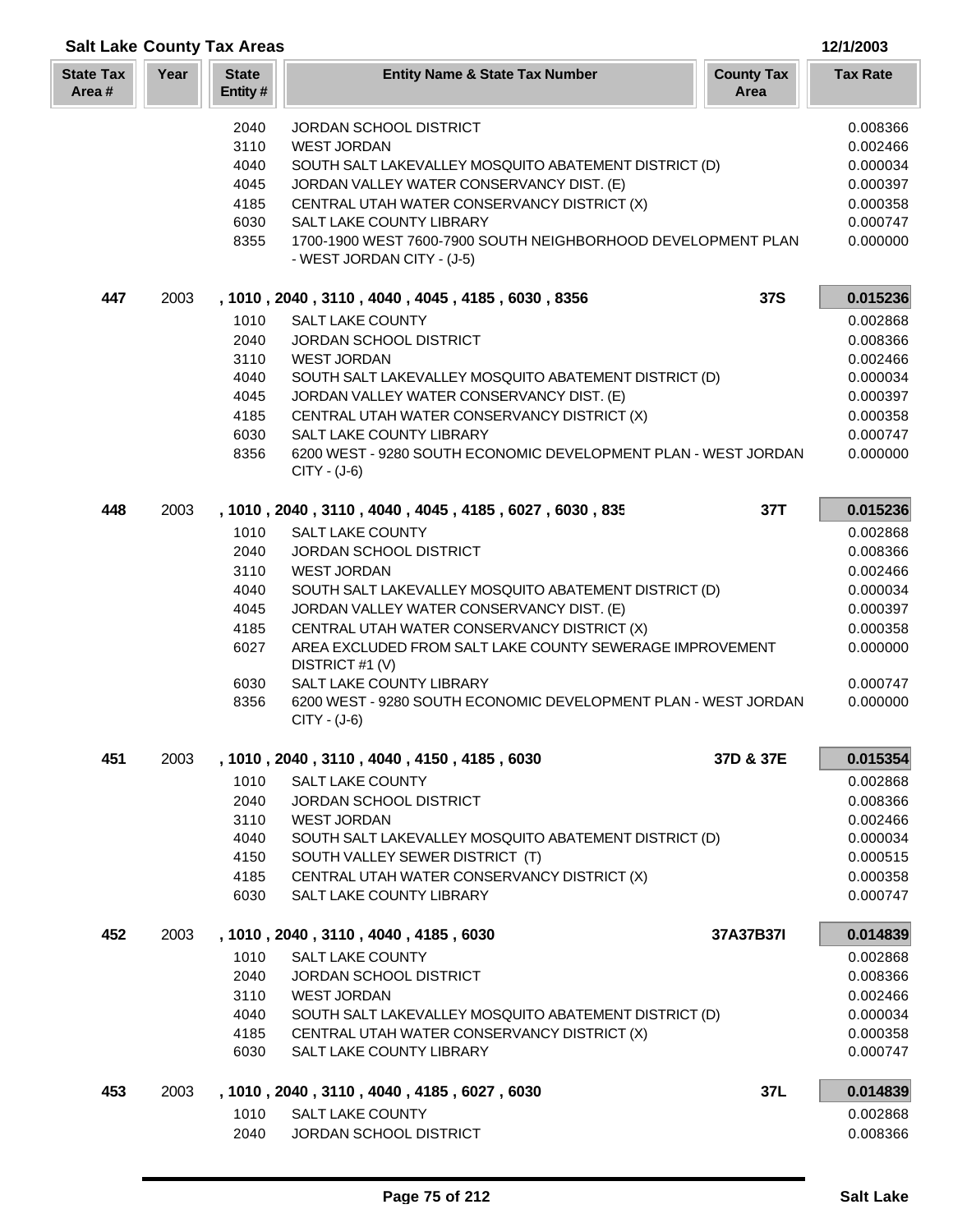| <b>Salt Lake County Tax Areas</b><br>12/1/2003 |      |                         |                                                                                                 |                           |                      |
|------------------------------------------------|------|-------------------------|-------------------------------------------------------------------------------------------------|---------------------------|----------------------|
| <b>State Tax</b><br>Area#                      | Year | <b>State</b><br>Entity# | <b>Entity Name &amp; State Tax Number</b>                                                       | <b>County Tax</b><br>Area | <b>Tax Rate</b>      |
|                                                |      | 3110                    | <b>WEST JORDAN</b>                                                                              |                           | 0.002466             |
|                                                |      | 4040                    | SOUTH SALT LAKEVALLEY MOSQUITO ABATEMENT DISTRICT (D)                                           |                           | 0.000034             |
|                                                |      | 4185                    | CENTRAL UTAH WATER CONSERVANCY DISTRICT (X)                                                     |                           | 0.000358             |
|                                                |      | 6027                    | AREA EXCLUDED FROM SALT LAKE COUNTY SEWERAGE IMPROVEMENT<br>DISTRICT #1 (V)                     |                           | 0.000000             |
|                                                |      | 6030                    | SALT LAKE COUNTY LIBRARY                                                                        |                           | 0.000747             |
| 454                                            | 2003 |                         | , 1010, 2030, 3120, 4030, 4045, 4050, 4185, 6030                                                | 029                       | 0.014676             |
|                                                |      | 1010                    | <b>SALT LAKE COUNTY</b>                                                                         |                           | 0.002868             |
|                                                |      | 2030                    | <b>GRANITE SCHOOL DISTRICT</b>                                                                  |                           | 0.006740             |
|                                                |      | 3120                    | <b>WEST VALLEY</b>                                                                              |                           | 0.002703             |
|                                                |      | 4030                    | MAGNA MOSQUITO ABATEMENT DISTRICT (C)                                                           |                           | 0.000063             |
|                                                |      | 4045                    | JORDAN VALLEY WATER CONSERVANCY DIST. (E)                                                       |                           | 0.000397<br>0.000800 |
|                                                |      | 4050<br>4185            | <b>GRANGER - HUNTER IMPROVEMENT DISTRICT (F)</b><br>CENTRAL UTAH WATER CONSERVANCY DISTRICT (X) |                           | 0.000358             |
|                                                |      | 6030                    | SALT LAKE COUNTY LIBRARY                                                                        |                           | 0.000747             |
| 455                                            | 2003 |                         | , 1010, 2030, 3120, 4030, 4045, 4080, 4185, 6030                                                | 29B                       | 0.015441             |
|                                                |      | 1010                    | <b>SALT LAKE COUNTY</b>                                                                         |                           | 0.002868             |
|                                                |      | 2030                    | <b>GRANITE SCHOOL DISTRICT</b>                                                                  |                           | 0.006740             |
|                                                |      | 3120                    | <b>WEST VALLEY</b>                                                                              |                           | 0.002703             |
|                                                |      | 4030                    | MAGNA MOSQUITO ABATEMENT DISTRICT (C)                                                           |                           | 0.000063             |
|                                                |      | 4045                    | JORDAN VALLEY WATER CONSERVANCY DIST. (E)                                                       |                           | 0.000397             |
|                                                |      | 4080                    | MAGNA WATER COMPANY (AN IMPROVEMENT DISTRICT) (K)                                               |                           | 0.001565             |
|                                                |      | 4185                    | CENTRAL UTAH WATER CONSERVANCY DISTRICT (X)                                                     |                           | 0.000358             |
|                                                |      | 6030                    | SALT LAKE COUNTY LIBRARY                                                                        |                           | 0.000747             |
| 456                                            | 2003 |                         | , 1010, 2030, 3120, 4030, 4045, 4185, 6030                                                      | 29A                       | 0.013876             |
|                                                |      | 1010                    | <b>SALT LAKE COUNTY</b>                                                                         |                           | 0.002868             |
|                                                |      | 2030                    | <b>GRANITE SCHOOL DISTRICT</b>                                                                  |                           | 0.006740             |
|                                                |      | 3120                    | <b>WEST VALLEY</b>                                                                              |                           | 0.002703             |
|                                                |      | 4030                    | MAGNA MOSQUITO ABATEMENT DISTRICT (C)                                                           |                           | 0.000063             |
|                                                |      | 4045                    | JORDAN VALLEY WATER CONSERVANCY DIST. (E)                                                       |                           | 0.000397             |
|                                                |      | 4185<br>6030            | CENTRAL UTAH WATER CONSERVANCY DISTRICT (X)<br>SALT LAKE COUNTY LIBRARY                         |                           | 0.000358<br>0.000747 |
| 457                                            | 2003 |                         | , 1010 , 2030 , 3120 , 4030 , 4045 , 4120 , 4180 , 4185 , 603                                   | 29E                       | 0.016218             |
|                                                |      | 1010                    | SALT LAKE COUNTY                                                                                |                           | 0.002868             |
|                                                |      | 2030                    | <b>GRANITE SCHOOL DISTRICT</b>                                                                  |                           | 0.006740             |
|                                                |      | 3120                    | <b>WEST VALLEY</b>                                                                              |                           | 0.002703             |
|                                                |      | 4030                    | MAGNA MOSQUITO ABATEMENT DISTRICT (C)                                                           |                           | 0.000063             |
|                                                |      | 4045                    | JORDAN VALLEY WATER CONSERVANCY DIST. (E)                                                       |                           | 0.000397             |
|                                                |      | 4120                    | <b>KEARNS IMPROVEMENT DISTRICT (P)</b>                                                          |                           | 0.000800             |
|                                                |      | 4180                    | SALT LAKE CO REGIONAL SERVICE AREA (W)                                                          |                           | 0.001542             |
|                                                |      | 4185                    | CENTRAL UTAH WATER CONSERVANCY DISTRICT (X)                                                     |                           | 0.000358             |
|                                                |      | 6030                    | SALT LAKE COUNTY LIBRARY                                                                        |                           | 0.000747             |
| 458                                            | 2003 |                         | , 1010, 2030, 3120, 4030, 4120, 4180, 4185, 6030                                                | 29F 29I                   | 0.015821             |
|                                                |      | 1010                    | SALT LAKE COUNTY                                                                                |                           | 0.002868             |
|                                                |      | 2030                    | <b>GRANITE SCHOOL DISTRICT</b>                                                                  |                           | 0.006740             |
|                                                |      | 3120                    | <b>WEST VALLEY</b>                                                                              |                           | 0.002703             |
|                                                |      | 4030<br>4120            | MAGNA MOSQUITO ABATEMENT DISTRICT (C)<br>KEARNS IMPROVEMENT DISTRICT (P)                        |                           | 0.000063<br>0.000800 |
|                                                |      |                         |                                                                                                 |                           |                      |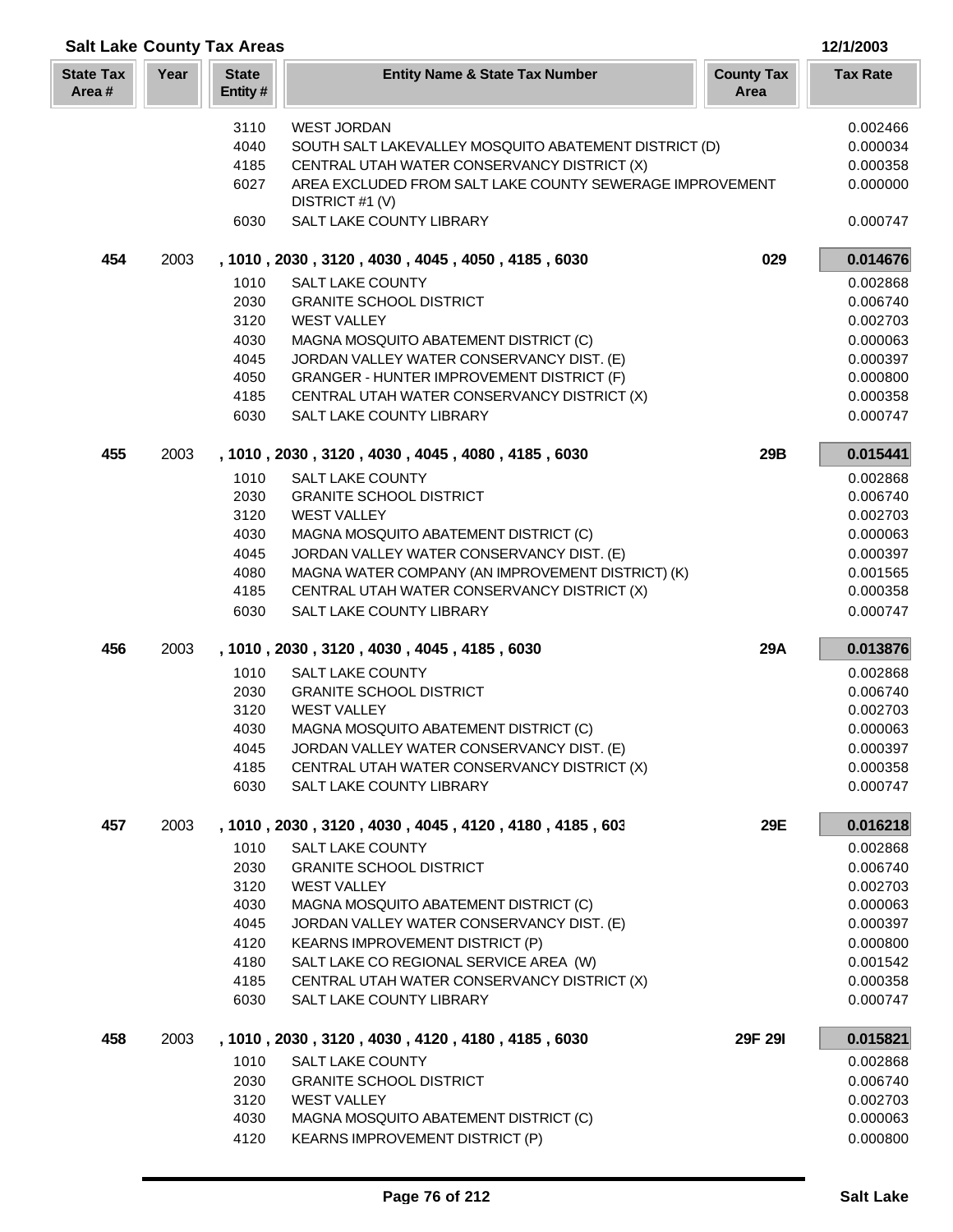| <b>Salt Lake County Tax Areas</b> |      |                         |                                                                             |                           | 12/1/2003            |
|-----------------------------------|------|-------------------------|-----------------------------------------------------------------------------|---------------------------|----------------------|
| <b>State Tax</b><br>Area#         | Year | <b>State</b><br>Entity# | <b>Entity Name &amp; State Tax Number</b>                                   | <b>County Tax</b><br>Area | <b>Tax Rate</b>      |
|                                   |      | 4180                    | SALT LAKE CO REGIONAL SERVICE AREA (W)                                      |                           | 0.001542             |
|                                   |      | 4185                    | CENTRAL UTAH WATER CONSERVANCY DISTRICT (X)                                 |                           | 0.000358             |
|                                   |      | 6030                    | SALT LAKE COUNTY LIBRARY                                                    |                           | 0.000747             |
| 459                               | 2003 |                         | , 1010, 2030, 3120, 4030, 4185, 6030                                        | 29D                       | 0.013479             |
|                                   |      | 1010                    | <b>SALT LAKE COUNTY</b>                                                     |                           | 0.002868             |
|                                   |      | 2030                    | <b>GRANITE SCHOOL DISTRICT</b>                                              |                           | 0.006740             |
|                                   |      | 3120                    | <b>WEST VALLEY</b>                                                          |                           | 0.002703             |
|                                   |      | 4030                    | MAGNA MOSQUITO ABATEMENT DISTRICT (C)                                       |                           | 0.000063             |
|                                   |      | 4185                    | CENTRAL UTAH WATER CONSERVANCY DISTRICT (X)                                 |                           | 0.000358             |
|                                   |      | 6030                    | <b>SALT LAKE COUNTY LIBRARY</b>                                             |                           | 0.000747             |
| 460                               | 2003 |                         | , 1010, 2030, 3120, 4040, 4045, 4050, 4185, 6030                            | 23 & 24                   | 0.014647             |
|                                   |      | 1010                    | <b>SALT LAKE COUNTY</b>                                                     |                           | 0.002868             |
|                                   |      | 2030                    | <b>GRANITE SCHOOL DISTRICT</b>                                              |                           | 0.006740             |
|                                   |      | 3120                    | <b>WEST VALLEY</b>                                                          |                           | 0.002703             |
|                                   |      | 4040                    | SOUTH SALT LAKEVALLEY MOSQUITO ABATEMENT DISTRICT (D)                       |                           | 0.000034             |
|                                   |      | 4045                    | JORDAN VALLEY WATER CONSERVANCY DIST. (E)                                   |                           | 0.000397             |
|                                   |      | 4050                    | GRANGER - HUNTER IMPROVEMENT DISTRICT (F)                                   |                           | 0.000800             |
|                                   |      | 4185                    | CENTRAL UTAH WATER CONSERVANCY DISTRICT (X)                                 |                           | 0.000358             |
|                                   |      | 6030                    | SALT LAKE COUNTY LIBRARY                                                    |                           | 0.000747             |
| 461                               | 2003 |                         | , 1010, 2030, 3120, 4040, 4045, 4050, 4185, 6030, 815                       | <b>29C</b>                | 0.014647             |
|                                   |      | 1010                    | <b>SALT LAKE COUNTY</b>                                                     |                           | 0.002868             |
|                                   |      | 2030                    | <b>GRANITE SCHOOL DISTRICT</b>                                              |                           | 0.006740             |
|                                   |      | 3120<br>4040            | <b>WEST VALLEY</b><br>SOUTH SALT LAKEVALLEY MOSQUITO ABATEMENT DISTRICT (D) |                           | 0.002703<br>0.000034 |
|                                   |      | 4045                    | JORDAN VALLEY WATER CONSERVANCY DIST. (E)                                   |                           | 0.000397             |
|                                   |      | 4050                    | GRANGER - HUNTER IMPROVEMENT DISTRICT (F)                                   |                           | 0.000800             |
|                                   |      | 4185                    | CENTRAL UTAH WATER CONSERVANCY DISTRICT (X)                                 |                           | 0.000358             |
|                                   |      | 6030                    | SALT LAKE COUNTY LIBRARY                                                    |                           | 0.000747             |
|                                   |      | 8151                    | REDWOOD NEIGHBORHOOD DEVELOPMENT PLAN - WEST VALLEY CITY -<br>$(D-1)$       |                           | 0.000000             |
| 462                               | 2003 |                         | , 1010, 2030, 3120, 4040, 4045, 4050, 4185, 6030, 815                       | 24K                       | 0.014647             |
|                                   |      | 1010                    | <b>SALT LAKE COUNTY</b>                                                     |                           | 0.002868             |
|                                   |      | 2030                    | <b>GRANITE SCHOOL DISTRICT</b>                                              |                           | 0.006740             |
|                                   |      | 3120                    | <b>WEST VALLEY</b>                                                          |                           | 0.002703             |
|                                   |      | 4040                    | SOUTH SALT LAKEVALLEY MOSQUITO ABATEMENT DISTRICT (D)                       |                           | 0.000034             |
|                                   |      | 4045                    | JORDAN VALLEY WATER CONSERVANCY DIST. (E)                                   |                           | 0.000397             |
|                                   |      | 4050                    | <b>GRANGER - HUNTER IMPROVEMENT DISTRICT (F)</b>                            |                           | 0.000800             |
|                                   |      | 4185                    | CENTRAL UTAH WATER CONSERVANCY DISTRICT (X)                                 |                           | 0.000358             |
|                                   |      | 6030                    | <b>SALT LAKE COUNTY LIBRARY</b>                                             |                           | 0.000747             |
|                                   |      | 8152                    | MARKET STREET NEIGHBORHOOD DEVELOPMENT PLAN - WEST VALLEY<br>$CITY - (D-2)$ |                           | 0.000000             |
| 463                               | 2003 |                         | , 1010, 2030, 3120, 4040, 4045, 4050, 4185, 6030, 815                       | <b>24L</b>                | 0.014647             |
|                                   |      | 1010                    | <b>SALT LAKE COUNTY</b>                                                     |                           | 0.002868             |
|                                   |      | 2030                    | <b>GRANITE SCHOOL DISTRICT</b>                                              |                           | 0.006740             |
|                                   |      | 3120                    | <b>WEST VALLEY</b>                                                          |                           | 0.002703             |
|                                   |      | 4040                    | SOUTH SALT LAKEVALLEY MOSQUITO ABATEMENT DISTRICT (D)                       |                           | 0.000034             |
|                                   |      | 4045                    | JORDAN VALLEY WATER CONSERVANCY DIST. (E)                                   |                           | 0.000397             |
|                                   |      | 4050                    | GRANGER - HUNTER IMPROVEMENT DISTRICT (F)                                   |                           | 0.000800             |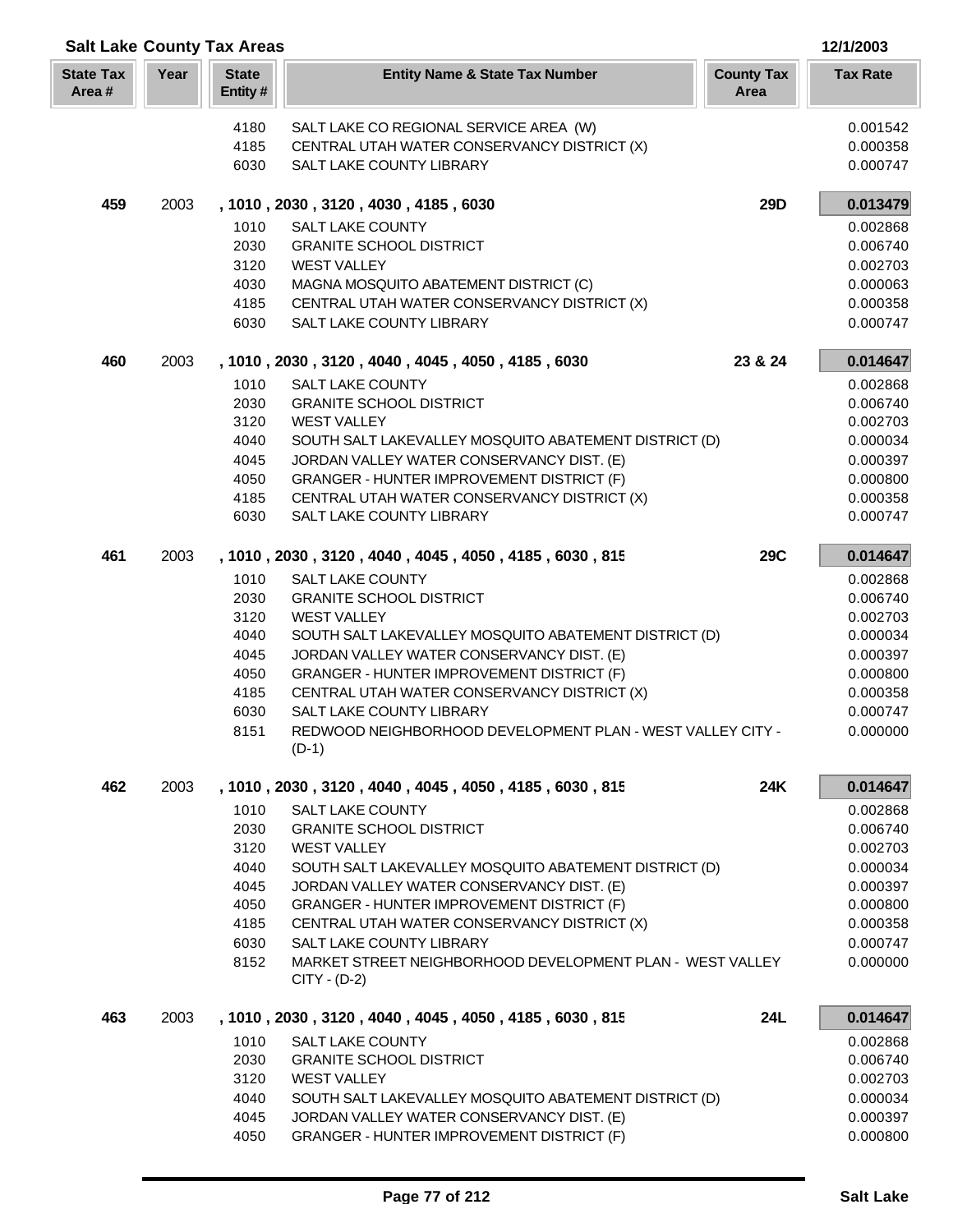|                           | <b>Salt Lake County Tax Areas</b><br>12/1/2003 |                         |                                                                                       |                           |                      |
|---------------------------|------------------------------------------------|-------------------------|---------------------------------------------------------------------------------------|---------------------------|----------------------|
| <b>State Tax</b><br>Area# | Year                                           | <b>State</b><br>Entity# | <b>Entity Name &amp; State Tax Number</b>                                             | <b>County Tax</b><br>Area | <b>Tax Rate</b>      |
|                           |                                                | 4185                    | CENTRAL UTAH WATER CONSERVANCY DISTRICT (X)                                           |                           | 0.000358             |
|                           |                                                | 6030                    | SALT LAKE COUNTY LIBRARY                                                              |                           | 0.000747             |
|                           |                                                | 8153                    | WILLOW WOOD CENTER NEIGHBORHOOD DEVELOPMENT PLAN - WEST<br>VALLEY CITY - (D-3)        |                           | 0.000000             |
| 464                       | 2003                                           |                         | , 1010, 2030, 3120, 4040, 4045, 4050, 4185, 6030, 815                                 | 23A                       | 0.014647             |
|                           |                                                | 1010                    | <b>SALT LAKE COUNTY</b>                                                               |                           | 0.002868             |
|                           |                                                | 2030                    | <b>GRANITE SCHOOL DISTRICT</b>                                                        |                           | 0.006740             |
|                           |                                                | 3120<br>4040            | <b>WEST VALLEY</b><br>SOUTH SALT LAKEVALLEY MOSQUITO ABATEMENT DISTRICT (D)           |                           | 0.002703<br>0.000034 |
|                           |                                                | 4045                    | JORDAN VALLEY WATER CONSERVANCY DIST. (E)                                             |                           | 0.000397             |
|                           |                                                | 4050                    | GRANGER - HUNTER IMPROVEMENT DISTRICT (F)                                             |                           | 0.000800             |
|                           |                                                | 4185                    | CENTRAL UTAH WATER CONSERVANCY DISTRICT (X)                                           |                           | 0.000358             |
|                           |                                                | 6030                    | SALT LAKE COUNTY LIBRARY                                                              |                           | 0.000747             |
|                           |                                                | 8154                    | DECKER LAKE ECONOMIC DEVELOPMENT PLAN - WEST VALLEY CITY - (D-4)                      |                           | 0.000000             |
| 465                       | 2003                                           |                         | , 1010, 2030, 3120, 4030, 4045, 4120, 4180, 4185, 603                                 | <b>29G</b>                | 0.016218             |
|                           |                                                | 1010                    | <b>SALT LAKE COUNTY</b>                                                               |                           | 0.002868             |
|                           |                                                | 2030                    | <b>GRANITE SCHOOL DISTRICT</b>                                                        |                           | 0.006740             |
|                           |                                                | 3120                    | <b>WEST VALLEY</b>                                                                    |                           | 0.002703             |
|                           |                                                | 4030                    | MAGNA MOSQUITO ABATEMENT DISTRICT (C)                                                 |                           | 0.000063             |
|                           |                                                | 4045                    | JORDAN VALLEY WATER CONSERVANCY DIST. (E)                                             |                           | 0.000397             |
|                           |                                                | 4120                    | KEARNS IMPROVEMENT DISTRICT (P)                                                       |                           | 0.000800             |
|                           |                                                | 4180<br>4185            | SALT LAKE CO REGIONAL SERVICE AREA (W)<br>CENTRAL UTAH WATER CONSERVANCY DISTRICT (X) |                           | 0.001542<br>0.000358 |
|                           |                                                | 6030                    | <b>SALT LAKE COUNTY LIBRARY</b>                                                       |                           | 0.000747             |
|                           |                                                | 8155                    | HERCULES HILL PARCEL A NEIGHBORHOOD DEVELOPMENT PLAN - WEST<br>VALLEY CITY - (D-5)    |                           | 0.000000             |
| 466                       | 2003                                           |                         | , 1010, 2030, 3120, 4030, 4045, 4120, 4180, 4185, 603                                 | 29H                       | 0.016218             |
|                           |                                                | 1010                    | <b>SALT LAKE COUNTY</b>                                                               |                           | 0.002868             |
|                           |                                                | 2030                    | <b>GRANITE SCHOOL DISTRICT</b>                                                        |                           | 0.006740             |
|                           |                                                | 3120                    | <b>WEST VALLEY</b>                                                                    |                           | 0.002703             |
|                           |                                                | 4030                    | MAGNA MOSQUITO ABATEMENT DISTRICT (C)                                                 |                           | 0.000063             |
|                           |                                                | 4045                    | JORDAN VALLEY WATER CONSERVANCY DIST. (E)                                             |                           | 0.000397             |
|                           |                                                | 4120<br>4180            | KEARNS IMPROVEMENT DISTRICT (P)                                                       |                           | 0.000800             |
|                           |                                                | 4185                    | SALT LAKE CO REGIONAL SERVICE AREA (W)<br>CENTRAL UTAH WATER CONSERVANCY DISTRICT (X) |                           | 0.001542<br>0.000358 |
|                           |                                                | 6030                    | SALT LAKE COUNTY LIBRARY                                                              |                           | 0.000747             |
|                           |                                                | 8156                    | HERCULES HILL PARCEL B NEIGHBORHOOD DEVELOPMENT PLAN - WEST<br>VALLEY CITY - (D-6)    |                           | 0.000000             |
| 467                       | 2003                                           |                         | , 1010, 2030, 3120, 4040, 4045, 4110, 4185, 6030                                      | 24E                       | 0.014057             |
|                           |                                                | 1010                    | SALT LAKE COUNTY                                                                      |                           | 0.002868             |
|                           |                                                | 2030                    | <b>GRANITE SCHOOL DISTRICT</b>                                                        |                           | 0.006740             |
|                           |                                                | 3120                    | <b>WEST VALLEY</b>                                                                    |                           | 0.002703             |
|                           |                                                | 4040                    | SOUTH SALT LAKEVALLEY MOSQUITO ABATEMENT DISTRICT (D)                                 |                           | 0.000034             |
|                           |                                                | 4045                    | JORDAN VALLEY WATER CONSERVANCY DIST. (E)                                             |                           | 0.000397             |
|                           |                                                | 4110                    | TAYLORSVILLE - BENNION IMPROVEMENT DISTRICT (O)                                       |                           | 0.000210             |
|                           |                                                | 4185                    | CENTRAL UTAH WATER CONSERVANCY DISTRICT (X)                                           |                           | 0.000358             |
|                           |                                                | 6030                    | SALT LAKE COUNTY LIBRARY                                                              |                           | 0.000747             |
| 468                       | 2003                                           |                         | , 1010, 2030, 3120, 4040, 4045, 4120, 4180, 4185, 603                                 | <b>241</b>                | 0.016189             |

П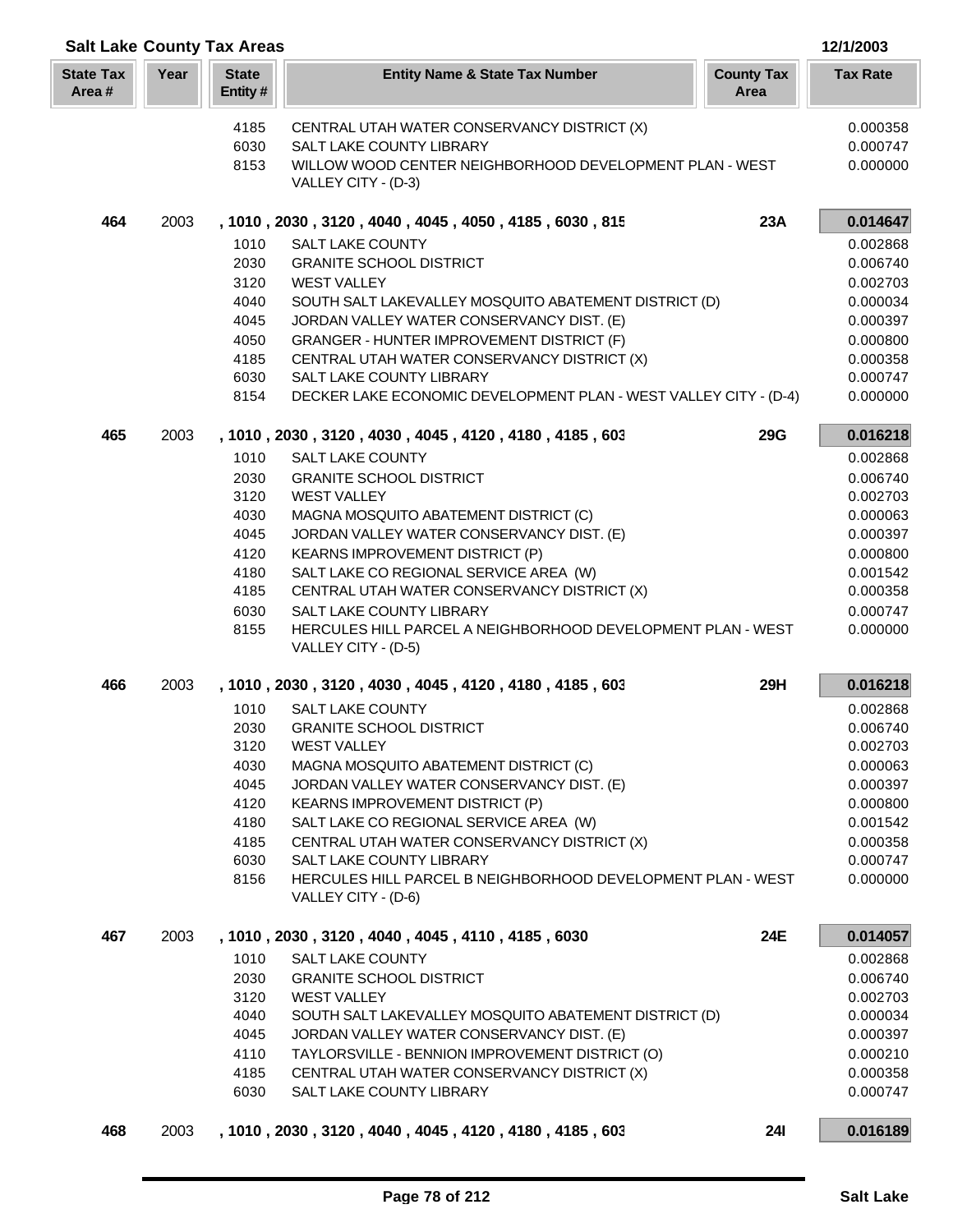|                           |      | <b>Salt Lake County Tax Areas</b> |                                                                                                |                           | 12/1/2003            |
|---------------------------|------|-----------------------------------|------------------------------------------------------------------------------------------------|---------------------------|----------------------|
| <b>State Tax</b><br>Area# | Year | <b>State</b><br>Entity#           | <b>Entity Name &amp; State Tax Number</b>                                                      | <b>County Tax</b><br>Area | <b>Tax Rate</b>      |
|                           |      | 1010                              | <b>SALT LAKE COUNTY</b>                                                                        |                           | 0.002868             |
|                           |      | 2030                              | <b>GRANITE SCHOOL DISTRICT</b>                                                                 |                           | 0.006740             |
|                           |      | 3120                              | <b>WEST VALLEY</b>                                                                             |                           | 0.002703             |
|                           |      | 4040                              | SOUTH SALT LAKEVALLEY MOSQUITO ABATEMENT DISTRICT (D)                                          |                           | 0.000034             |
|                           |      | 4045                              | JORDAN VALLEY WATER CONSERVANCY DIST. (E)                                                      |                           | 0.000397             |
|                           |      | 4120                              | <b>KEARNS IMPROVEMENT DISTRICT (P)</b>                                                         |                           | 0.000800             |
|                           |      | 4180                              | SALT LAKE CO REGIONAL SERVICE AREA (W)                                                         |                           | 0.001542             |
|                           |      | 4185                              | CENTRAL UTAH WATER CONSERVANCY DISTRICT (X)                                                    |                           | 0.000358             |
|                           |      | 6030                              | SALT LAKE COUNTY LIBRARY                                                                       |                           | 0.000747             |
| 469                       | 2003 |                                   | , 1010, 2030, 3120, 4040, 4045, 4185, 6030                                                     | 24F                       | 0.013847             |
|                           |      | 1010                              | <b>SALT LAKE COUNTY</b>                                                                        |                           | 0.002868             |
|                           |      | 2030                              | <b>GRANITE SCHOOL DISTRICT</b>                                                                 |                           | 0.006740             |
|                           |      | 3120                              | <b>WEST VALLEY</b>                                                                             |                           | 0.002703             |
|                           |      | 4040                              | SOUTH SALT LAKEVALLEY MOSQUITO ABATEMENT DISTRICT (D)                                          |                           | 0.000034             |
|                           |      | 4045                              | JORDAN VALLEY WATER CONSERVANCY DIST. (E)                                                      |                           | 0.000397             |
|                           |      | 4185                              | CENTRAL UTAH WATER CONSERVANCY DISTRICT (X)                                                    |                           | 0.000358             |
|                           |      | 6030                              | SALT LAKE COUNTY LIBRARY                                                                       |                           | 0.000747             |
| 470                       | 2003 |                                   | , 1010, 2030, 4030, 4045, 4080, 4185, 4210, 4220, 603                                          | 26 & 28A                  | 0.015650             |
|                           |      | 1010                              | <b>SALT LAKE COUNTY</b>                                                                        |                           | 0.002868             |
|                           |      | 2030                              | <b>GRANITE SCHOOL DISTRICT</b>                                                                 |                           | 0.006740             |
|                           |      | 4030                              | MAGNA MOSQUITO ABATEMENT DISTRICT (C)                                                          |                           | 0.000063             |
|                           |      | 4045                              | JORDAN VALLEY WATER CONSERVANCY DIST. (E)                                                      |                           | 0.000397             |
|                           |      | 4080                              | MAGNA WATER COMPANY (AN IMPROVEMENT DISTRICT) (K)                                              |                           | 0.001565             |
|                           |      | 4185                              | CENTRAL UTAH WATER CONSERVANCY DISTRICT (X)                                                    |                           | 0.000358             |
|                           |      | 4210                              | SALT LAKE COUNTY SPECIAL DISTRICT #1 (A-A)                                                     |                           | 0.000000             |
|                           |      | 4220                              | SALT LAKE COUNTY MUNICIPAL-TYPE SERVICES DISTRICT (B-B)                                        |                           | 0.002912             |
|                           |      | 6030                              | SALT LAKE COUNTY LIBRARY                                                                       |                           | 0.000747             |
| 472                       | 2003 |                                   | , 1010, 2030, 4030, 4045, 4080, 4185, 4210, 4220, 603                                          | 26B                       | 0.015650             |
|                           |      | 1010                              | SALT LAKE COUNTY                                                                               |                           | 0.002868             |
|                           |      | 2030                              | <b>GRANITE SCHOOL DISTRICT</b>                                                                 |                           | 0.006740             |
|                           |      | 4030                              | MAGNA MOSQUITO ABATEMENT DISTRICT (C)                                                          |                           | 0.000063             |
|                           |      | 4045                              | JORDAN VALLEY WATER CONSERVANCY DIST. (E)<br>MAGNA WATER COMPANY (AN IMPROVEMENT DISTRICT) (K) |                           | 0.000397             |
|                           |      | 4080<br>4185                      | CENTRAL UTAH WATER CONSERVANCY DISTRICT (X)                                                    |                           | 0.001565<br>0.000358 |
|                           |      | 4210                              | SALT LAKE COUNTY SPECIAL DISTRICT #1 (A-A)                                                     |                           | 0.000000             |
|                           |      | 4220                              | SALT LAKE COUNTY MUNICIPAL-TYPE SERVICES DISTRICT (B-B)                                        |                           | 0.002912             |
|                           |      | 6030                              | SALT LAKE COUNTY LIBRARY                                                                       |                           | 0.000747             |
|                           |      | 8453                              | ARBOR PARK NEIGHBORHOOD DEVELOPMENT PLAN - SALT LAKE - (L-3)                                   |                           | 0.000000             |
| 473                       | 2003 |                                   | , 1010, 2030, 4030, 4045, 4120, 4180, 4185, 4210, 422                                          | 25B                       | 0.016427             |
|                           |      | 1010                              | <b>SALT LAKE COUNTY</b>                                                                        |                           | 0.002868             |
|                           |      | 2030                              | <b>GRANITE SCHOOL DISTRICT</b>                                                                 |                           | 0.006740             |
|                           |      | 4030                              | MAGNA MOSQUITO ABATEMENT DISTRICT (C)                                                          |                           | 0.000063             |
|                           |      | 4045                              | JORDAN VALLEY WATER CONSERVANCY DIST. (E)                                                      |                           | 0.000397             |
|                           |      | 4120                              | <b>KEARNS IMPROVEMENT DISTRICT (P)</b>                                                         |                           | 0.000800             |
|                           |      | 4180                              | SALT LAKE CO REGIONAL SERVICE AREA (W)                                                         |                           | 0.001542             |
|                           |      | 4185                              | CENTRAL UTAH WATER CONSERVANCY DISTRICT (X)                                                    |                           | 0.000358             |
|                           |      | 4210                              | SALT LAKE COUNTY SPECIAL DISTRICT #1 (A-A)                                                     |                           | 0.000000             |
|                           |      | 4220                              | SALT LAKE COUNTY MUNICIPAL-TYPE SERVICES DISTRICT (B-B)                                        |                           | 0.002912             |
|                           |      | 6030                              | SALT LAKE COUNTY LIBRARY                                                                       |                           | 0.000747             |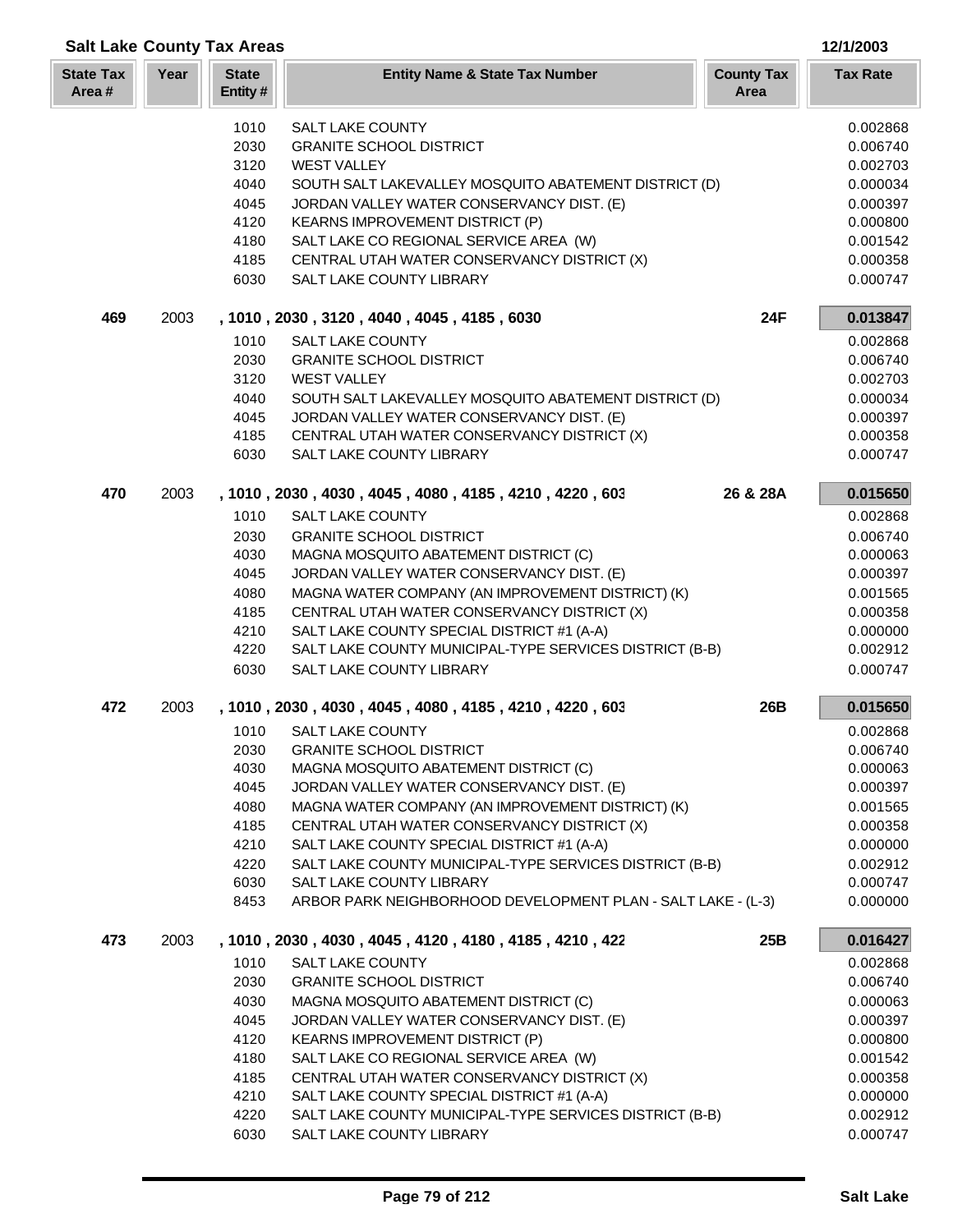| <b>Salt Lake County Tax Areas</b> |      |                         |                                                                                            |                           | 12/1/2003            |
|-----------------------------------|------|-------------------------|--------------------------------------------------------------------------------------------|---------------------------|----------------------|
| <b>State Tax</b><br>Area#         | Year | <b>State</b><br>Entity# | <b>Entity Name &amp; State Tax Number</b>                                                  | <b>County Tax</b><br>Area | <b>Tax Rate</b>      |
| 474                               | 2003 |                         | , 1010, 2030, 4030, 4045, 4185, 4210, 4220, 6030                                           | 028                       | 0.014085             |
|                                   |      | 1010                    | <b>SALT LAKE COUNTY</b>                                                                    |                           | 0.002868             |
|                                   |      | 2030                    | <b>GRANITE SCHOOL DISTRICT</b>                                                             |                           | 0.006740             |
|                                   |      | 4030                    | MAGNA MOSQUITO ABATEMENT DISTRICT (C)                                                      |                           | 0.000063             |
|                                   |      | 4045                    | JORDAN VALLEY WATER CONSERVANCY DIST. (E)                                                  |                           | 0.000397             |
|                                   |      | 4185                    | CENTRAL UTAH WATER CONSERVANCY DISTRICT (X)                                                |                           | 0.000358             |
|                                   |      | 4210                    | SALT LAKE COUNTY SPECIAL DISTRICT #1 (A-A)                                                 |                           | 0.000000             |
|                                   |      | 4220                    | SALT LAKE COUNTY MUNICIPAL-TYPE SERVICES DISTRICT (B-B)                                    |                           | 0.002912             |
|                                   |      | 6030                    | SALT LAKE COUNTY LIBRARY                                                                   |                           | 0.000747             |
| 476                               | 2003 |                         | , 1010, 2030, 4030, 4045, 4120, 4185, 4210, 4220, 603                                      | <b>25C</b>                | 0.014885             |
|                                   |      | 1010                    | <b>SALT LAKE COUNTY</b>                                                                    |                           | 0.002868             |
|                                   |      | 2030                    | <b>GRANITE SCHOOL DISTRICT</b>                                                             |                           | 0.006740             |
|                                   |      | 4030                    | MAGNA MOSQUITO ABATEMENT DISTRICT (C)                                                      |                           | 0.000063             |
|                                   |      | 4045                    | JORDAN VALLEY WATER CONSERVANCY DIST. (E)                                                  |                           | 0.000397             |
|                                   |      | 4120                    | KEARNS IMPROVEMENT DISTRICT (P)                                                            |                           | 0.000800             |
|                                   |      | 4185                    | CENTRAL UTAH WATER CONSERVANCY DISTRICT (X)                                                |                           | 0.000358             |
|                                   |      | 4210                    | SALT LAKE COUNTY SPECIAL DISTRICT #1 (A-A)                                                 |                           | 0.000000             |
|                                   |      | 4220                    | SALT LAKE COUNTY MUNICIPAL-TYPE SERVICES DISTRICT (B-B)                                    |                           | 0.002912             |
|                                   |      | 6030                    | SALT LAKE COUNTY LIBRARY                                                                   |                           | 0.000747             |
| 478                               | 2003 |                         | , 1010, 2030, 4030, 4185, 4210, 4220, 6030                                                 | 027                       | 0.013688             |
|                                   |      | 1010                    | <b>SALT LAKE COUNTY</b>                                                                    |                           | 0.002868             |
|                                   |      | 2030                    | <b>GRANITE SCHOOL DISTRICT</b>                                                             |                           | 0.006740             |
|                                   |      | 4030                    | MAGNA MOSQUITO ABATEMENT DISTRICT (C)                                                      |                           | 0.000063             |
|                                   |      | 4185                    | CENTRAL UTAH WATER CONSERVANCY DISTRICT (X)                                                |                           | 0.000358             |
|                                   |      | 4210                    | SALT LAKE COUNTY SPECIAL DISTRICT #1 (A-A)                                                 |                           | 0.000000             |
|                                   |      | 4220                    | SALT LAKE COUNTY MUNICIPAL-TYPE SERVICES DISTRICT (B-B)                                    |                           | 0.002912             |
|                                   |      | 6030                    | SALT LAKE COUNTY LIBRARY                                                                   |                           | 0.000747             |
| 479                               | 2003 |                         | , 1010, 2030, 4040, 4045, 4050, 4185, 4210, 4220, 603                                      | 24H                       | 0.014856             |
|                                   |      |                         | 1010 SALT LAKE COUNTY                                                                      |                           | 0.002868             |
|                                   |      | 2030                    | <b>GRANITE SCHOOL DISTRICT</b>                                                             |                           | 0.006740             |
|                                   |      | 4040                    | SOUTH SALT LAKEVALLEY MOSQUITO ABATEMENT DISTRICT (D)                                      |                           | 0.000034             |
|                                   |      | 4045                    | JORDAN VALLEY WATER CONSERVANCY DIST. (E)                                                  |                           | 0.000397             |
|                                   |      | 4050                    | <b>GRANGER - HUNTER IMPROVEMENT DISTRICT (F)</b>                                           |                           | 0.000800             |
|                                   |      | 4185                    | CENTRAL UTAH WATER CONSERVANCY DISTRICT (X)                                                |                           | 0.000358             |
|                                   |      | 4210                    | SALT LAKE COUNTY SPECIAL DISTRICT #1 (A-A)                                                 |                           | 0.000000             |
|                                   |      | 4220<br>6030            | SALT LAKE COUNTY MUNICIPAL-TYPE SERVICES DISTRICT (B-B)<br><b>SALT LAKE COUNTY LIBRARY</b> |                           | 0.002912<br>0.000747 |
| 480                               | 2003 |                         | , 1010, 2030, 4040, 4045, 4060, 4185, 4210, 4220, 603                                      | 16 16A 17B                | 0.014308             |
|                                   |      | 1010                    | <b>SALT LAKE COUNTY</b>                                                                    |                           | 0.002868             |
|                                   |      | 2030                    | <b>GRANITE SCHOOL DISTRICT</b>                                                             |                           | 0.006740             |
|                                   |      | 4040                    | SOUTH SALT LAKEVALLEY MOSQUITO ABATEMENT DISTRICT (D)                                      |                           | 0.000034             |
|                                   |      | 4045                    | JORDAN VALLEY WATER CONSERVANCY DIST. (E)                                                  |                           | 0.000397             |
|                                   |      | 4060                    | SALT LAKE CITY SUBURBAN SANITARY DISTRICT (G)                                              |                           | 0.000252             |
|                                   |      | 4185                    | CENTRAL UTAH WATER CONSERVANCY DISTRICT (X)                                                |                           | 0.000358             |
|                                   |      | 4210                    | SALT LAKE COUNTY SPECIAL DISTRICT #1 (A-A)                                                 |                           | 0.000000             |
|                                   |      | 4220                    | SALT LAKE COUNTY MUNICIPAL-TYPE SERVICES DISTRICT (B-B)                                    |                           | 0.002912             |
|                                   |      | 6030                    | SALT LAKE COUNTY LIBRARY                                                                   |                           | 0.000747             |
| 482                               | 2003 |                         | , 1010, 2030, 4040, 4045, 4090, 4185, 4210, 4220, 603                                      | <b>15A</b>                | 0.014353             |

Γ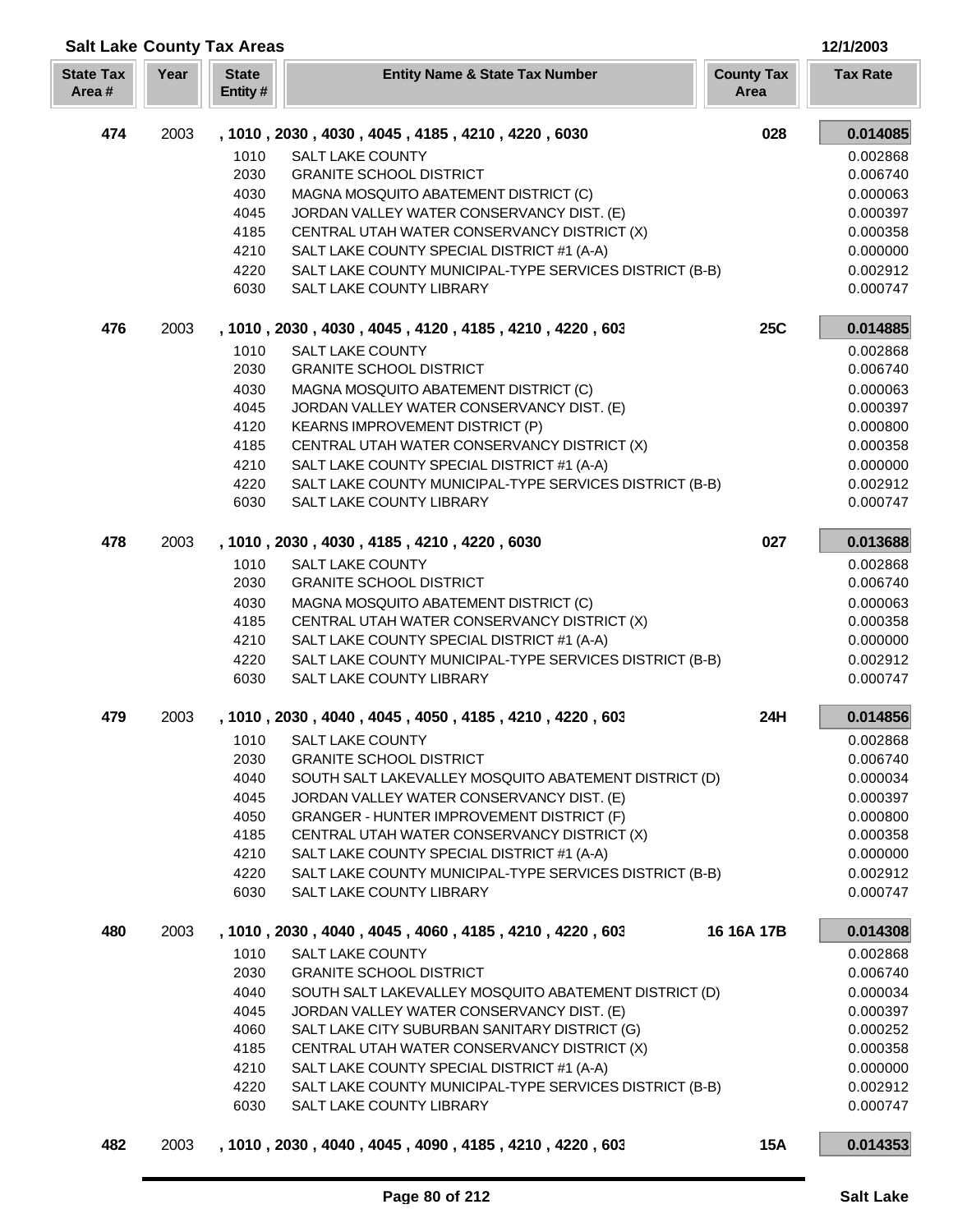|                           |      | <b>Salt Lake County Tax Areas</b> |                                                                                                       |                           | 12/1/2003            |
|---------------------------|------|-----------------------------------|-------------------------------------------------------------------------------------------------------|---------------------------|----------------------|
| <b>State Tax</b><br>Area# | Year | <b>State</b><br>Entity#           | <b>Entity Name &amp; State Tax Number</b>                                                             | <b>County Tax</b><br>Area | <b>Tax Rate</b>      |
|                           |      | 1010                              | <b>SALT LAKE COUNTY</b>                                                                               |                           | 0.002868             |
|                           |      | 2030                              | <b>GRANITE SCHOOL DISTRICT</b>                                                                        |                           | 0.006740             |
|                           |      | 4040                              | SOUTH SALT LAKEVALLEY MOSQUITO ABATEMENT DISTRICT (D)                                                 |                           | 0.000034             |
|                           |      | 4045                              | JORDAN VALLEY WATER CONSERVANCY DIST. (E)                                                             |                           | 0.000397             |
|                           |      | 4090                              | SALT LAKE COUNTY COTTONWOOD SANITARY DISTRICT (M)                                                     |                           | 0.000297             |
|                           |      | 4185                              | CENTRAL UTAH WATER CONSERVANCY DISTRICT (X)                                                           |                           | 0.000358             |
|                           |      | 4210                              | SALT LAKE COUNTY SPECIAL DISTRICT #1 (A-A)                                                            |                           | 0.000000             |
|                           |      | 4220                              | SALT LAKE COUNTY MUNICIPAL-TYPE SERVICES DISTRICT (B-B)                                               |                           | 0.002912             |
|                           |      | 6030                              | SALT LAKE COUNTY LIBRARY                                                                              |                           | 0.000747             |
| 484                       | 2003 |                                   | , 1010 , 2030 , 4040 , 4045 , 4110 , 4180 , 4185 , 4210 , 422                                         | 24M                       | 0.015808             |
|                           |      | 1010                              | <b>SALT LAKE COUNTY</b>                                                                               |                           | 0.002868             |
|                           |      | 2030                              | <b>GRANITE SCHOOL DISTRICT</b>                                                                        |                           | 0.006740             |
|                           |      | 4040                              | SOUTH SALT LAKEVALLEY MOSQUITO ABATEMENT DISTRICT (D)                                                 |                           | 0.000034             |
|                           |      | 4045                              | JORDAN VALLEY WATER CONSERVANCY DIST. (E)                                                             |                           | 0.000397             |
|                           |      | 4110                              | TAYLORSVILLE - BENNION IMPROVEMENT DISTRICT (O)                                                       |                           | 0.000210             |
|                           |      | 4180                              | SALT LAKE CO REGIONAL SERVICE AREA (W)                                                                |                           | 0.001542             |
|                           |      | 4185                              | CENTRAL UTAH WATER CONSERVANCY DISTRICT (X)                                                           |                           | 0.000358             |
|                           |      | 4210<br>4220                      | SALT LAKE COUNTY SPECIAL DISTRICT #1 (A-A)<br>SALT LAKE COUNTY MUNICIPAL-TYPE SERVICES DISTRICT (B-B) |                           | 0.000000<br>0.002912 |
|                           |      | 6030                              | SALT LAKE COUNTY LIBRARY                                                                              |                           | 0.000747             |
| 486                       | 2003 |                                   | , 1010, 2030, 4040, 4045, 4120, 4180, 4185, 4210, 422                                                 | 025                       | 0.016398             |
|                           |      | 1010                              | <b>SALT LAKE COUNTY</b>                                                                               |                           | 0.002868             |
|                           |      | 2030                              | <b>GRANITE SCHOOL DISTRICT</b>                                                                        |                           | 0.006740             |
|                           |      | 4040                              | SOUTH SALT LAKEVALLEY MOSQUITO ABATEMENT DISTRICT (D)                                                 |                           | 0.000034             |
|                           |      | 4045                              | JORDAN VALLEY WATER CONSERVANCY DIST. (E)                                                             |                           | 0.000397             |
|                           |      | 4120                              | KEARNS IMPROVEMENT DISTRICT (P)                                                                       |                           | 0.000800             |
|                           |      | 4180                              | SALT LAKE CO REGIONAL SERVICE AREA (W)                                                                |                           | 0.001542             |
|                           |      | 4185                              | CENTRAL UTAH WATER CONSERVANCY DISTRICT (X)                                                           |                           | 0.000358             |
|                           |      | 4210                              | SALT LAKE COUNTY SPECIAL DISTRICT #1 (A-A)                                                            |                           | 0.000000             |
|                           |      | 4220                              | SALT LAKE COUNTY MUNICIPAL-TYPE SERVICES DISTRICT (B-B)                                               |                           | 0.002912             |
|                           |      | 6030                              | SALT LAKE COUNTY LIBRARY                                                                              |                           | 0.000747             |
| 487                       | 2003 |                                   | , 1010, 2030, 4040, 4045, 4185, 4210, 4220, 6030                                                      | 015                       | 0.014056             |
|                           |      | 1010                              | <b>SALT LAKE COUNTY</b>                                                                               |                           | 0.002868             |
|                           |      | 2030                              | <b>GRANITE SCHOOL DISTRICT</b>                                                                        |                           | 0.006740             |
|                           |      | 4040                              | SOUTH SALT LAKEVALLEY MOSQUITO ABATEMENT DISTRICT (D)                                                 |                           | 0.000034             |
|                           |      | 4045                              | JORDAN VALLEY WATER CONSERVANCY DIST. (E)                                                             |                           | 0.000397             |
|                           |      | 4185                              | CENTRAL UTAH WATER CONSERVANCY DISTRICT (X)                                                           |                           | 0.000358             |
|                           |      | 4210<br>4220                      | SALT LAKE COUNTY SPECIAL DISTRICT #1 (A-A)<br>SALT LAKE COUNTY MUNICIPAL-TYPE SERVICES DISTRICT (B-B) |                           | 0.000000             |
|                           |      | 6030                              | SALT LAKE COUNTY LIBRARY                                                                              |                           | 0.002912<br>0.000747 |
| 488                       | 2003 |                                   | , 1010, 2030, 4040, 4060, 4185, 4210, 4220, 6030                                                      | 018 & 019                 | 0.013911             |
|                           |      | 1010                              | <b>SALT LAKE COUNTY</b>                                                                               |                           | 0.002868             |
|                           |      | 2030                              | <b>GRANITE SCHOOL DISTRICT</b>                                                                        |                           | 0.006740             |
|                           |      | 4040                              | SOUTH SALT LAKEVALLEY MOSQUITO ABATEMENT DISTRICT (D)                                                 |                           | 0.000034             |
|                           |      | 4060                              | SALT LAKE CITY SUBURBAN SANITARY DISTRICT (G)                                                         |                           | 0.000252             |
|                           |      | 4185                              | CENTRAL UTAH WATER CONSERVANCY DISTRICT (X)                                                           |                           | 0.000358             |
|                           |      | 4210                              | SALT LAKE COUNTY SPECIAL DISTRICT #1 (A-A)                                                            |                           | 0.000000             |
|                           |      | 4220                              | SALT LAKE COUNTY MUNICIPAL-TYPE SERVICES DISTRICT (B-B)                                               |                           | 0.002912             |
|                           |      | 6030                              | SALT LAKE COUNTY LIBRARY                                                                              |                           | 0.000747             |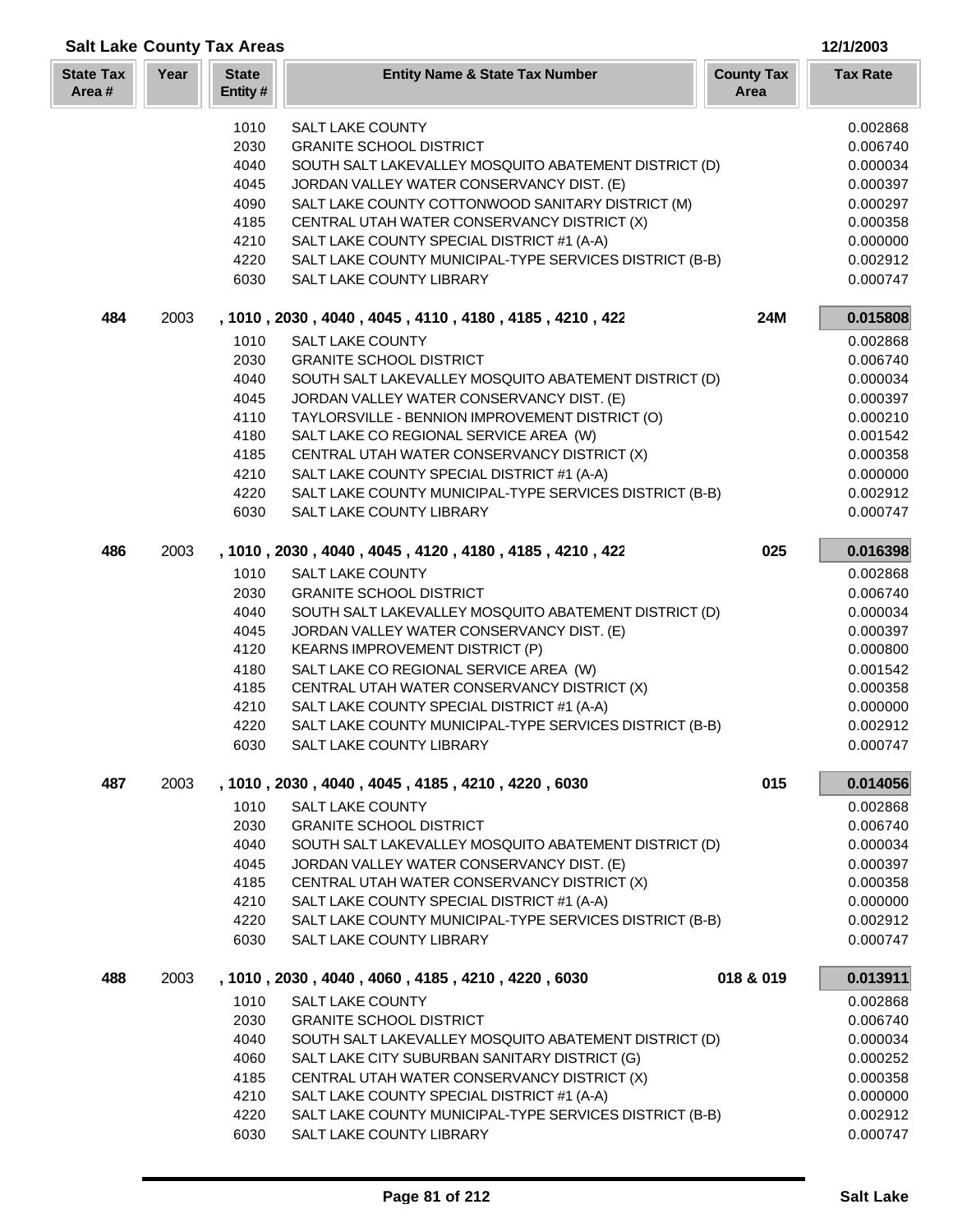| <b>Salt Lake County Tax Areas</b> |      |                         |                                                               |                           | 12/1/2003       |
|-----------------------------------|------|-------------------------|---------------------------------------------------------------|---------------------------|-----------------|
| <b>State Tax</b><br>Area#         | Year | <b>State</b><br>Entity# | <b>Entity Name &amp; State Tax Number</b>                     | <b>County Tax</b><br>Area | <b>Tax Rate</b> |
| 489                               | 2003 |                         | , 1010, 2030, 4040, 4060, 4185, 4210, 4220, 6020, 603         | 017 & 17A                 | 0.013911        |
|                                   |      | 1010                    | <b>SALT LAKE COUNTY</b>                                       |                           | 0.002868        |
|                                   |      | 2030                    | <b>GRANITE SCHOOL DISTRICT</b>                                |                           | 0.006740        |
|                                   |      | 4040                    | SOUTH SALT LAKEVALLEY MOSQUITO ABATEMENT DISTRICT (D)         |                           | 0.000034        |
|                                   |      | 4060                    | SALT LAKE CITY SUBURBAN SANITARY DISTRICT (G)                 |                           | 0.000252        |
|                                   |      | 4185                    | CENTRAL UTAH WATER CONSERVANCY DISTRICT (X)                   |                           | 0.000358        |
|                                   |      | 4210                    | SALT LAKE COUNTY SPECIAL DISTRICT #1 (A-A)                    |                           | 0.000000        |
|                                   |      | 4220                    | SALT LAKE COUNTY MUNICIPAL-TYPE SERVICES DISTRICT (B-B)       |                           | 0.002912        |
|                                   |      | 6020                    | AREA EXCLUDED FROM SALT LAKE COUNTY WATER CONSERVANCY         |                           | 0.000000        |
|                                   |      | 6030                    | DISTRICT WILL REMAIN SUBJECT (II)<br>SALT LAKE COUNTY LIBRARY |                           | 0.000747        |
| 491                               | 2003 |                         | , 1010, 2030, 4040, 4090, 4185, 4210, 4220, 6030              | 022                       | 0.013956        |
|                                   |      | 1010                    | <b>SALT LAKE COUNTY</b>                                       |                           | 0.002868        |
|                                   |      | 2030                    | <b>GRANITE SCHOOL DISTRICT</b>                                |                           | 0.006740        |
|                                   |      | 4040                    | SOUTH SALT LAKEVALLEY MOSQUITO ABATEMENT DISTRICT (D)         |                           | 0.000034        |
|                                   |      | 4090                    | SALT LAKE COUNTY COTTONWOOD SANITARY DISTRICT (M)             |                           | 0.000297        |
|                                   |      | 4185                    | CENTRAL UTAH WATER CONSERVANCY DISTRICT (X)                   |                           | 0.000358        |
|                                   |      | 4210                    | SALT LAKE COUNTY SPECIAL DISTRICT #1 (A-A)                    |                           | 0.000000        |
|                                   |      | 4220                    | SALT LAKE COUNTY MUNICIPAL-TYPE SERVICES DISTRICT (B-B)       |                           | 0.002912        |
|                                   |      | 6030                    | SALT LAKE COUNTY LIBRARY                                      |                           | 0.000747        |
| 492                               | 2003 |                         | , 1010, 2030, 4040, 4090, 4185, 4210, 4220, 6020, 603         | <b>15C</b>                | 0.013956        |
|                                   |      | 1010                    | <b>SALT LAKE COUNTY</b>                                       |                           | 0.002868        |
|                                   |      | 2030                    | <b>GRANITE SCHOOL DISTRICT</b>                                |                           | 0.006740        |
|                                   |      | 4040                    | SOUTH SALT LAKEVALLEY MOSQUITO ABATEMENT DISTRICT (D)         |                           | 0.000034        |
|                                   |      | 4090                    | SALT LAKE COUNTY COTTONWOOD SANITARY DISTRICT (M)             |                           | 0.000297        |
|                                   |      | 4185                    | CENTRAL UTAH WATER CONSERVANCY DISTRICT (X)                   |                           | 0.000358        |
|                                   |      | 4210                    | SALT LAKE COUNTY SPECIAL DISTRICT #1 (A-A)                    |                           | 0.000000        |
|                                   |      | 4220                    | SALT LAKE COUNTY MUNICIPAL-TYPE SERVICES DISTRICT (B-B)       |                           | 0.002912        |
|                                   |      | 6020                    | AREA EXCLUDED FROM SALT LAKE COUNTY WATER CONSERVANCY         |                           | 0.000000        |
|                                   |      | 6030                    | DISTRICT WILL REMAIN SUBJECT (II)<br>SALT LAKE COUNTY LIBRARY |                           | 0.000747        |
| 493                               | 2003 |                         | , 1010, 2030, 4040, 4090, 4185, 4200, 4210, 4220, 603         | 22B                       | 0.015223        |
|                                   |      | 1010                    | <b>SALT LAKE COUNTY</b>                                       |                           | 0.002868        |
|                                   |      | 2030                    | <b>GRANITE SCHOOL DISTRICT</b>                                |                           | 0.006740        |
|                                   |      | 4040                    | SOUTH SALT LAKEVALLEY MOSQUITO ABATEMENT DISTRICT (D)         |                           | 0.000034        |
|                                   |      | 4090                    | SALT LAKE COUNTY COTTONWOOD SANITARY DISTRICT (M)             |                           | 0.000297        |
|                                   |      | 4185                    | CENTRAL UTAH WATER CONSERVANCY DISTRICT (X)                   |                           | 0.000358        |
|                                   |      | 4200                    | SALT LAKE COUNTY SERVICE AREA #2 (Z)                          |                           | 0.001267        |
|                                   |      | 4210                    | SALT LAKE COUNTY SPECIAL DISTRICT #1 (A-A)                    |                           | 0.000000        |
|                                   |      | 4220                    | SALT LAKE COUNTY MUNICIPAL-TYPE SERVICES DISTRICT (B-B)       |                           | 0.002912        |
|                                   |      | 6030                    | SALT LAKE COUNTY LIBRARY                                      |                           | 0.000747        |
| 495                               | 2003 |                         | , 1010, 2030, 4040, 4185, 4210, 4220, 6030                    | 22A & 22C                 | 0.013659        |
|                                   |      | 1010                    | <b>SALT LAKE COUNTY</b>                                       |                           | 0.002868        |
|                                   |      | 2030                    | <b>GRANITE SCHOOL DISTRICT</b>                                |                           | 0.006740        |
|                                   |      | 4040                    | SOUTH SALT LAKEVALLEY MOSQUITO ABATEMENT DISTRICT (D)         |                           | 0.000034        |
|                                   |      | 4185                    | CENTRAL UTAH WATER CONSERVANCY DISTRICT (X)                   |                           | 0.000358        |
|                                   |      | 4210                    | SALT LAKE COUNTY SPECIAL DISTRICT #1 (A-A)                    |                           | 0.000000        |
|                                   |      | 4220                    | SALT LAKE COUNTY MUNICIPAL-TYPE SERVICES DISTRICT (B-B)       |                           | 0.002912        |
|                                   |      | 6030                    | SALT LAKE COUNTY LIBRARY                                      |                           | 0.000747        |

Γ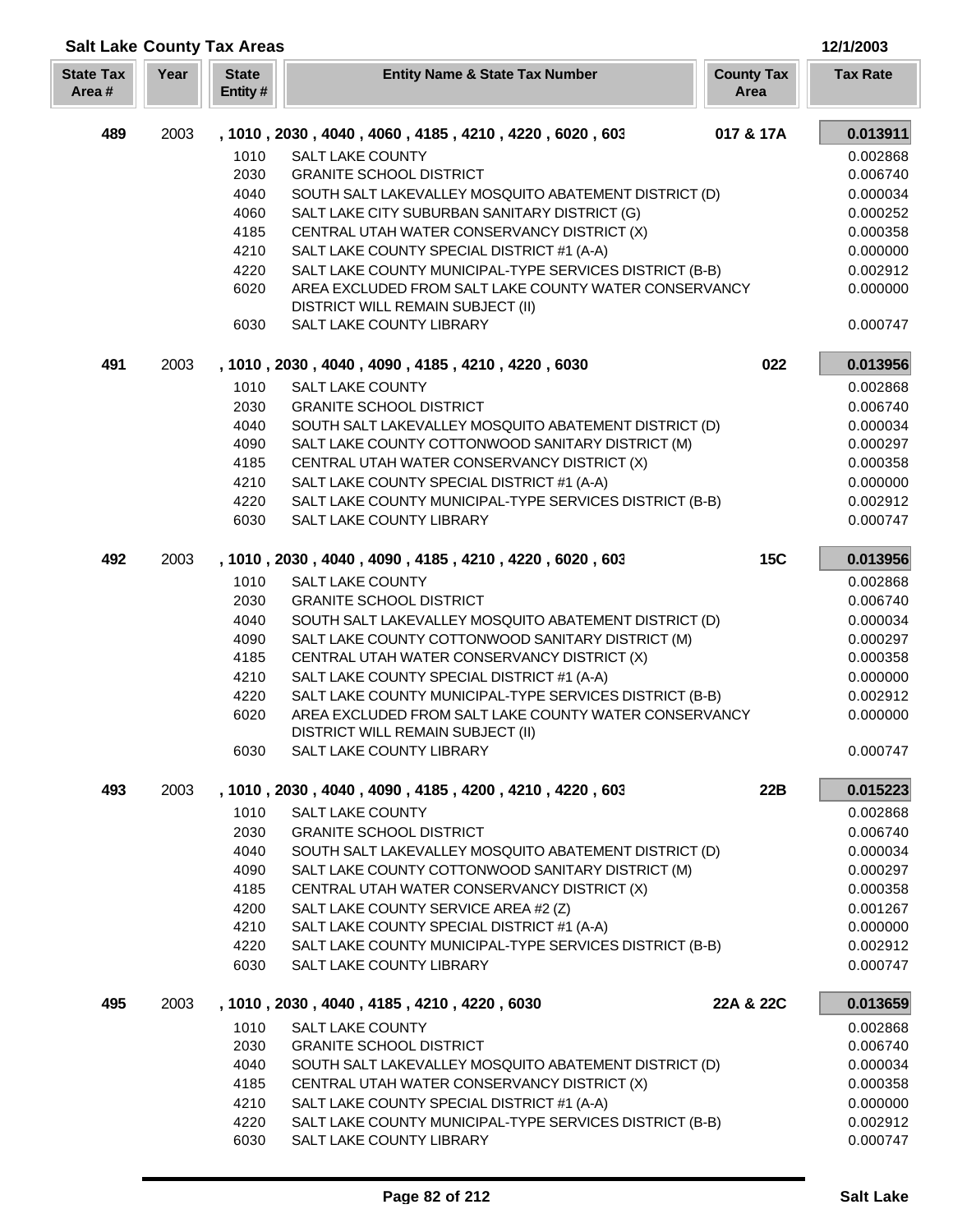| <b>Salt Lake County Tax Areas</b> |      |                         |                                                                                                    |                           | 12/1/2003            |
|-----------------------------------|------|-------------------------|----------------------------------------------------------------------------------------------------|---------------------------|----------------------|
| <b>State Tax</b><br>Area#         | Year | <b>State</b><br>Entity# | <b>Entity Name &amp; State Tax Number</b>                                                          | <b>County Tax</b><br>Area | <b>Tax Rate</b>      |
|                                   |      |                         |                                                                                                    |                           |                      |
| 496                               | 2003 |                         | , 1010, 2030, 4040, 4185, 4210, 4220, 6020, 6030                                                   | 15B                       | 0.013659             |
|                                   |      | 1010                    | <b>SALT LAKE COUNTY</b>                                                                            |                           | 0.002868             |
|                                   |      | 2030                    | <b>GRANITE SCHOOL DISTRICT</b>                                                                     |                           | 0.006740             |
|                                   |      | 4040                    | SOUTH SALT LAKEVALLEY MOSQUITO ABATEMENT DISTRICT (D)                                              |                           | 0.000034             |
|                                   |      | 4185<br>4210            | CENTRAL UTAH WATER CONSERVANCY DISTRICT (X)<br>SALT LAKE COUNTY SPECIAL DISTRICT #1 (A-A)          |                           | 0.000358             |
|                                   |      | 4220                    | SALT LAKE COUNTY MUNICIPAL-TYPE SERVICES DISTRICT (B-B)                                            |                           | 0.000000<br>0.002912 |
|                                   |      | 6020                    | AREA EXCLUDED FROM SALT LAKE COUNTY WATER CONSERVANCY                                              |                           | 0.000000             |
|                                   |      |                         | DISTRICT WILL REMAIN SUBJECT (II)                                                                  |                           |                      |
|                                   |      | 6030                    | SALT LAKE COUNTY LIBRARY                                                                           |                           | 0.000747             |
| 498                               | 2003 |                         | , 1010, 2030, 4185, 4210, 4220, 6030                                                               | 19A & 20                  | 0.013625             |
|                                   |      | 1010                    | <b>SALT LAKE COUNTY</b>                                                                            |                           | 0.002868             |
|                                   |      | 2030                    | <b>GRANITE SCHOOL DISTRICT</b>                                                                     |                           | 0.006740             |
|                                   |      | 4185                    | CENTRAL UTAH WATER CONSERVANCY DISTRICT (X)                                                        |                           | 0.000358             |
|                                   |      | 4210                    | SALT LAKE COUNTY SPECIAL DISTRICT #1 (A-A)                                                         |                           | 0.000000             |
|                                   |      | 4220                    | SALT LAKE COUNTY MUNICIPAL-TYPE SERVICES DISTRICT (B-B)                                            |                           | 0.002912             |
|                                   |      | 6030                    | SALT LAKE COUNTY LIBRARY                                                                           |                           | 0.000747             |
| 499                               | 2003 |                         | , 1010, 2040, 4040, 4045, 4070, 4185, 4210, 4220, 603                                              | 032                       | 0.015682             |
|                                   |      | 1010                    | <b>SALT LAKE COUNTY</b>                                                                            |                           | 0.002868             |
|                                   |      | 2040                    | JORDAN SCHOOL DISTRICT                                                                             |                           | 0.008366             |
|                                   |      | 4040                    | SOUTH SALT LAKEVALLEY MOSQUITO ABATEMENT DISTRICT (D)                                              |                           | 0.000034             |
|                                   |      | 4045                    | JORDAN VALLEY WATER CONSERVANCY DIST. (E)                                                          |                           | 0.000397             |
|                                   |      | 4070                    | SALT LAKE CITY SUBURBAN SANITARY DISTRICT #2 (H)                                                   |                           | 0.000000             |
|                                   |      | 4185                    | CENTRAL UTAH WATER CONSERVANCY DISTRICT (X)                                                        |                           | 0.000358             |
|                                   |      | 4210                    | SALT LAKE COUNTY SPECIAL DISTRICT #1 (A-A)                                                         |                           | 0.000000             |
|                                   |      | 4220                    | SALT LAKE COUNTY MUNICIPAL-TYPE SERVICES DISTRICT (B-B)                                            |                           | 0.002912             |
|                                   |      | 6030                    | SALT LAKE COUNTY LIBRARY                                                                           |                           | 0.000747             |
| 501                               | 2003 |                         | 1010, 2040, 4040, 4045, 4090, 4185, 4210, 4220, 603                                                | 33B & 34                  | 0.015979             |
|                                   |      | 1010                    | SALT LAKE COUNTY                                                                                   |                           | 0.002868             |
|                                   |      | 2040                    | JORDAN SCHOOL DISTRICT                                                                             |                           | 0.008366             |
|                                   |      | 4040                    | SOUTH SALT LAKEVALLEY MOSQUITO ABATEMENT DISTRICT (D)                                              |                           | 0.000034             |
|                                   |      | 4045                    | JORDAN VALLEY WATER CONSERVANCY DIST. (E)                                                          |                           | 0.000397             |
|                                   |      | 4090                    | SALT LAKE COUNTY COTTONWOOD SANITARY DISTRICT (M)                                                  |                           | 0.000297             |
|                                   |      | 4185                    | CENTRAL UTAH WATER CONSERVANCY DISTRICT (X)                                                        |                           | 0.000358             |
|                                   |      | 4210                    | SALT LAKE COUNTY SPECIAL DISTRICT #1 (A-A)                                                         |                           | 0.000000             |
|                                   |      | 4220<br>6030            | SALT LAKE COUNTY MUNICIPAL-TYPE SERVICES DISTRICT (B-B)<br>SALT LAKE COUNTY LIBRARY                |                           | 0.002912<br>0.000747 |
|                                   |      |                         |                                                                                                    |                           |                      |
| 502                               | 2003 |                         | , 1010 , 2040 , 4040 , 4045 , 4090 , 4185 , 4210 , 4220 , 603                                      | <b>331</b>                | 0.015979             |
|                                   |      | 1010                    | <b>SALT LAKE COUNTY</b>                                                                            |                           | 0.002868             |
|                                   |      | 2040                    | JORDAN SCHOOL DISTRICT                                                                             |                           | 0.008366             |
|                                   |      | 4040<br>4045            | SOUTH SALT LAKEVALLEY MOSQUITO ABATEMENT DISTRICT (D)<br>JORDAN VALLEY WATER CONSERVANCY DIST. (E) |                           | 0.000034<br>0.000397 |
|                                   |      | 4090                    | SALT LAKE COUNTY COTTONWOOD SANITARY DISTRICT (M)                                                  |                           | 0.000297             |
|                                   |      | 4185                    | CENTRAL UTAH WATER CONSERVANCY DISTRICT (X)                                                        |                           | 0.000358             |
|                                   |      | 4210                    | SALT LAKE COUNTY SPECIAL DISTRICT #1 (A-A)                                                         |                           | 0.000000             |
|                                   |      | 4220                    | SALT LAKE COUNTY MUNICIPAL-TYPE SERVICES DISTRICT (B-B)                                            |                           | 0.002912             |
|                                   |      | 6030                    | SALT LAKE COUNTY LIBRARY                                                                           |                           | 0.000747             |
|                                   |      | 8451                    | FORT UNION NEIGHBORHOOD DEVELOPMENT - SALT LAKE COUNTY - (L-1)                                     |                           | 0.000000             |
|                                   |      |                         |                                                                                                    |                           |                      |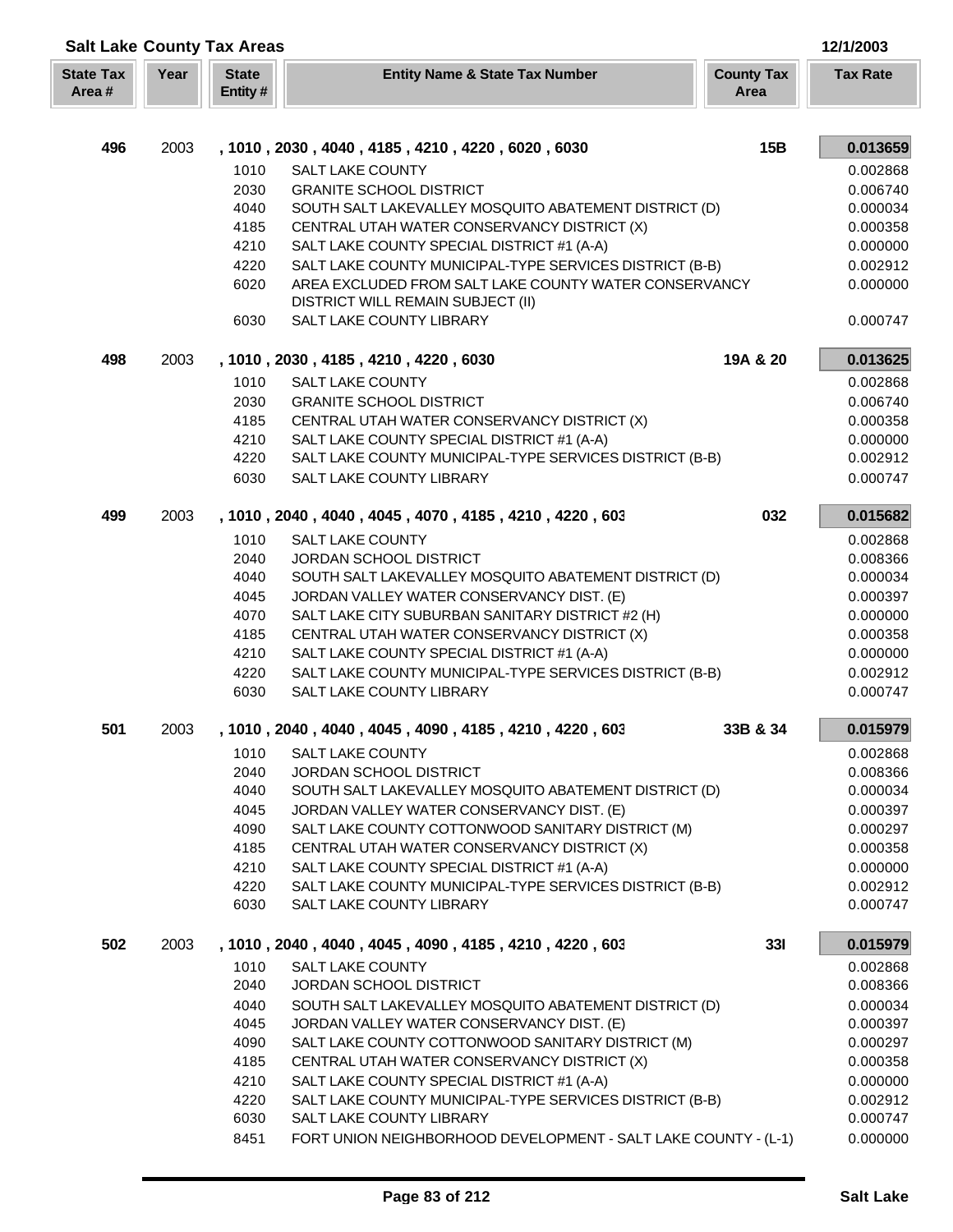| <b>Salt Lake County Tax Areas</b> |      |                         |                                                               |                           | 12/1/2003       |
|-----------------------------------|------|-------------------------|---------------------------------------------------------------|---------------------------|-----------------|
| <b>State Tax</b><br>Area#         | Year | <b>State</b><br>Entity# | <b>Entity Name &amp; State Tax Number</b>                     | <b>County Tax</b><br>Area | <b>Tax Rate</b> |
|                                   |      |                         |                                                               |                           |                 |
| 505                               | 2003 |                         | , 1010 , 2040 , 4040 , 4045 , 4090 , 4185 , 4200 , 4210 , 422 | 33 & 34B                  | 0.017246        |
|                                   |      | 1010                    | <b>SALT LAKE COUNTY</b>                                       |                           | 0.002868        |
|                                   |      | 2040                    | JORDAN SCHOOL DISTRICT                                        |                           | 0.008366        |
|                                   |      | 4040                    | SOUTH SALT LAKEVALLEY MOSQUITO ABATEMENT DISTRICT (D)         |                           | 0.000034        |
|                                   |      | 4045                    | JORDAN VALLEY WATER CONSERVANCY DIST. (E)                     |                           | 0.000397        |
|                                   |      | 4090                    | SALT LAKE COUNTY COTTONWOOD SANITARY DISTRICT (M)             |                           | 0.000297        |
|                                   |      | 4185                    | CENTRAL UTAH WATER CONSERVANCY DISTRICT (X)                   |                           | 0.000358        |
|                                   |      | 4200                    | SALT LAKE COUNTY SERVICE AREA #2 (Z)                          |                           | 0.001267        |
|                                   |      | 4210                    | SALT LAKE COUNTY SPECIAL DISTRICT #1 (A-A)                    |                           | 0.000000        |
|                                   |      | 4220                    | SALT LAKE COUNTY MUNICIPAL-TYPE SERVICES DISTRICT (B-B)       |                           | 0.002912        |
|                                   |      | 6030                    | SALT LAKE COUNTY LIBRARY                                      |                           | 0.000747        |
| 507                               | 2003 |                         | , 1010, 2040, 4040, 4045, 4120, 4180, 4185, 4210, 422         | 41B                       | 0.018024        |
|                                   |      | 1010                    | <b>SALT LAKE COUNTY</b>                                       |                           | 0.002868        |
|                                   |      | 2040                    | JORDAN SCHOOL DISTRICT                                        |                           | 0.008366        |
|                                   |      | 4040                    | SOUTH SALT LAKEVALLEY MOSQUITO ABATEMENT DISTRICT (D)         |                           | 0.000034        |
|                                   |      | 4045                    | JORDAN VALLEY WATER CONSERVANCY DIST. (E)                     |                           | 0.000397        |
|                                   |      | 4120                    | KEARNS IMPROVEMENT DISTRICT (P)                               |                           | 0.000800        |
|                                   |      | 4180                    | SALT LAKE CO REGIONAL SERVICE AREA (W)                        |                           | 0.001542        |
|                                   |      | 4185                    | CENTRAL UTAH WATER CONSERVANCY DISTRICT (X)                   |                           | 0.000358        |
|                                   |      | 4210                    | SALT LAKE COUNTY SPECIAL DISTRICT #1 (A-A)                    |                           | 0.000000        |
|                                   |      | 4220                    | SALT LAKE COUNTY MUNICIPAL-TYPE SERVICES DISTRICT (B-B)       |                           | 0.002912        |
|                                   |      | 6030                    | SALT LAKE COUNTY LIBRARY                                      |                           | 0.000747        |
| 509                               | 2003 |                         | , 1010, 2040, 4040, 4045, 4140, 4160, 4185, 4210, 422         | 35C                       | 0.016812        |
|                                   |      | 1010                    | <b>SALT LAKE COUNTY</b>                                       |                           | 0.002868        |
|                                   |      | 2040                    | JORDAN SCHOOL DISTRICT                                        |                           | 0.008366        |
|                                   |      | 4040                    | SOUTH SALT LAKEVALLEY MOSQUITO ABATEMENT DISTRICT (D)         |                           | 0.000034        |
|                                   |      | 4045                    | JORDAN VALLEY WATER CONSERVANCY DIST. (E)                     |                           | 0.000397        |
|                                   |      | 4140                    | SANDY SUBURBAN IMPROVEMENT DISTRICT (R)                       |                           | 0.001100        |
|                                   |      | 4160                    | CRESCENT CEMETERY MAINTENANCE DISTRICT (U)                    |                           | 0.000030        |
|                                   |      | 4185                    | CENTRAL UTAH WATER CONSERVANCY DISTRICT (X)                   |                           | 0.000358        |
|                                   |      | 4210                    | SALT LAKE COUNTY SPECIAL DISTRICT #1 (A-A)                    |                           | 0.000000        |
|                                   |      | 4220                    | SALT LAKE COUNTY MUNICIPAL-TYPE SERVICES DISTRICT (B-B)       |                           | 0.002912        |
|                                   |      | 6030                    | <b>SALT LAKE COUNTY LIBRARY</b>                               |                           | 0.000747        |
| 511                               | 2003 |                         | , 1010, 2040, 4040, 4045, 4140, 4185, 4210, 4220, 603         | 35A & 43C                 | 0.016782        |
|                                   |      | 1010                    | <b>SALT LAKE COUNTY</b>                                       |                           | 0.002868        |
|                                   |      | 2040                    | JORDAN SCHOOL DISTRICT                                        |                           | 0.008366        |
|                                   |      | 4040                    | SOUTH SALT LAKEVALLEY MOSQUITO ABATEMENT DISTRICT (D)         |                           | 0.000034        |
|                                   |      | 4045                    | JORDAN VALLEY WATER CONSERVANCY DIST. (E)                     |                           | 0.000397        |
|                                   |      | 4140                    | SANDY SUBURBAN IMPROVEMENT DISTRICT (R)                       |                           | 0.001100        |
|                                   |      | 4185                    | CENTRAL UTAH WATER CONSERVANCY DISTRICT (X)                   |                           | 0.000358        |
|                                   |      | 4210                    | SALT LAKE COUNTY SPECIAL DISTRICT #1 (A-A)                    |                           | 0.000000        |
|                                   |      | 4220                    | SALT LAKE COUNTY MUNICIPAL-TYPE SERVICES DISTRICT (B-B)       |                           | 0.002912        |
|                                   |      | 6030                    | SALT LAKE COUNTY LIBRARY                                      |                           | 0.000747        |
| 513                               | 2003 |                         | , 1010, 2040, 4040, 4045, 4150, 4160, 4185, 4210, 422         | 36A                       | 0.016227        |
|                                   |      | 1010                    | <b>SALT LAKE COUNTY</b>                                       |                           | 0.002868        |
|                                   |      | 2040                    | JORDAN SCHOOL DISTRICT                                        |                           | 0.008366        |
|                                   |      | 4040                    | SOUTH SALT LAKEVALLEY MOSQUITO ABATEMENT DISTRICT (D)         |                           | 0.000034        |
|                                   |      | 4045                    | JORDAN VALLEY WATER CONSERVANCY DIST. (E)                     |                           | 0.000397        |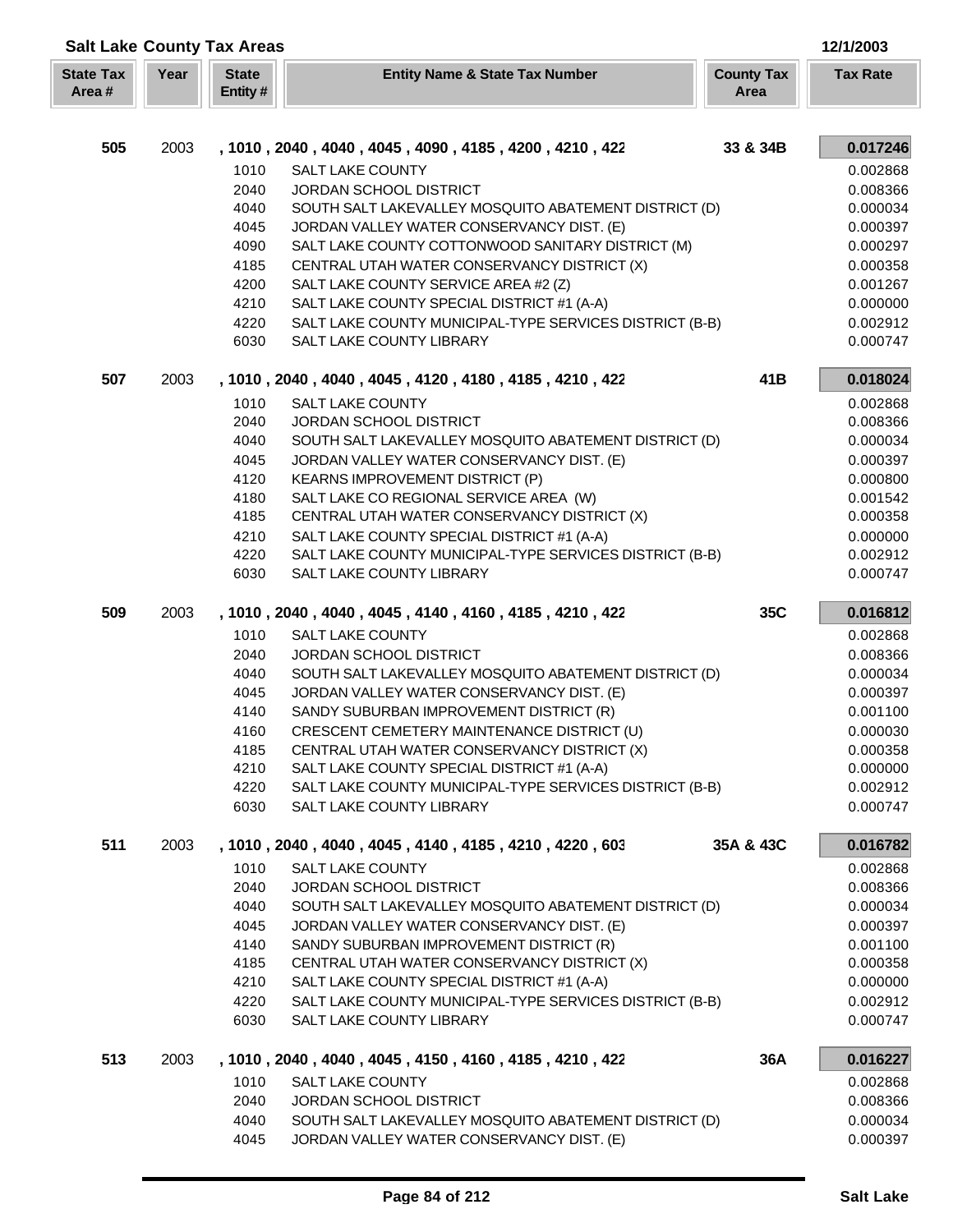| <b>Salt Lake County Tax Areas</b><br>12/1/2003 |      |                         |                                                                                                        |                           |                      |
|------------------------------------------------|------|-------------------------|--------------------------------------------------------------------------------------------------------|---------------------------|----------------------|
| <b>State Tax</b><br>Area#                      | Year | <b>State</b><br>Entity# | <b>Entity Name &amp; State Tax Number</b>                                                              | <b>County Tax</b><br>Area | <b>Tax Rate</b>      |
|                                                |      | 4150                    | SOUTH VALLEY SEWER DISTRICT (T)                                                                        |                           | 0.000515             |
|                                                |      | 4160                    | CRESCENT CEMETERY MAINTENANCE DISTRICT (U)                                                             |                           | 0.000030             |
|                                                |      | 4185                    | CENTRAL UTAH WATER CONSERVANCY DISTRICT (X)                                                            |                           | 0.000358             |
|                                                |      | 4210                    | SALT LAKE COUNTY SPECIAL DISTRICT #1 (A-A)                                                             |                           | 0.000000             |
|                                                |      | 4220                    | SALT LAKE COUNTY MUNICIPAL-TYPE SERVICES DISTRICT (B-B)                                                |                           | 0.002912             |
|                                                |      | 6030                    | SALT LAKE COUNTY LIBRARY                                                                               |                           | 0.000747             |
| 514                                            | 2003 |                         | , 1010, 2040, 4040, 4045, 4150, 4185, 4210, 4220, 603                                                  | 36B & 40J                 | 0.016197             |
|                                                |      | 1010<br>2040            | <b>SALT LAKE COUNTY</b><br>JORDAN SCHOOL DISTRICT                                                      |                           | 0.002868<br>0.008366 |
|                                                |      | 4040                    | SOUTH SALT LAKEVALLEY MOSQUITO ABATEMENT DISTRICT (D)                                                  |                           | 0.000034             |
|                                                |      | 4045                    | JORDAN VALLEY WATER CONSERVANCY DIST. (E)                                                              |                           | 0.000397             |
|                                                |      | 4150                    | SOUTH VALLEY SEWER DISTRICT (T)                                                                        |                           | 0.000515             |
|                                                |      | 4185                    | CENTRAL UTAH WATER CONSERVANCY DISTRICT (X)                                                            |                           | 0.000358             |
|                                                |      | 4210                    | SALT LAKE COUNTY SPECIAL DISTRICT #1 (A-A)                                                             |                           | 0.000000             |
|                                                |      | 4220                    | SALT LAKE COUNTY MUNICIPAL-TYPE SERVICES DISTRICT (B-B)                                                |                           | 0.002912             |
|                                                |      | 6030                    | SALT LAKE COUNTY LIBRARY                                                                               |                           | 0.000747             |
| 515                                            | 2003 |                         | , 1010, 2040, 4040, 4045, 4185, 4210, 4220, 6030                                                       | 36 & 41D                  | 0.015682             |
|                                                |      | 1010                    | <b>SALT LAKE COUNTY</b>                                                                                |                           | 0.002868             |
|                                                |      | 2040<br>4040            | JORDAN SCHOOL DISTRICT<br>SOUTH SALT LAKEVALLEY MOSQUITO ABATEMENT DISTRICT (D)                        |                           | 0.008366<br>0.000034 |
|                                                |      | 4045                    | JORDAN VALLEY WATER CONSERVANCY DIST. (E)                                                              |                           | 0.000397             |
|                                                |      | 4185                    | CENTRAL UTAH WATER CONSERVANCY DISTRICT (X)                                                            |                           | 0.000358             |
|                                                |      | 4210                    | SALT LAKE COUNTY SPECIAL DISTRICT #1 (A-A)                                                             |                           | 0.000000             |
|                                                |      | 4220                    | SALT LAKE COUNTY MUNICIPAL-TYPE SERVICES DISTRICT (B-B)                                                |                           | 0.002912             |
|                                                |      | 6030                    | SALT LAKE COUNTY LIBRARY                                                                               |                           | 0.000747             |
| 516                                            | 2003 |                         | , 1010, 2040, 4040, 4060, 4185, 4210, 4220, 6030                                                       | 40R                       | 0.015537             |
|                                                |      | 1010                    | <b>SALT LAKE COUNTY</b>                                                                                |                           | 0.002868             |
|                                                |      | 2040                    | JORDAN SCHOOL DISTRICT                                                                                 |                           | 0.008366             |
|                                                |      | 4040<br>4060            | SOUTH SALT LAKEVALLEY MOSQUITO ABATEMENT DISTRICT (D)<br>SALT LAKE CITY SUBURBAN SANITARY DISTRICT (G) |                           | 0.000034<br>0.000252 |
|                                                |      | 4185                    | CENTRAL UTAH WATER CONSERVANCY DISTRICT (X)                                                            |                           | 0.000358             |
|                                                |      | 4210                    | SALT LAKE COUNTY SPECIAL DISTRICT #1 (A-A)                                                             |                           | 0.000000             |
|                                                |      | 4220                    | SALT LAKE COUNTY MUNICIPAL-TYPE SERVICES DISTRICT (B-B)                                                |                           | 0.002912             |
|                                                |      | 6030                    | SALT LAKE COUNTY LIBRARY                                                                               |                           | 0.000747             |
| 517                                            | 2003 |                         | , 1010, 2040, 4040, 4090, 4185, 4210, 4220, 6030                                                       | 33C                       | 0.015582             |
|                                                |      | 1010                    | <b>SALT LAKE COUNTY</b>                                                                                |                           | 0.002868             |
|                                                |      | 2040                    | JORDAN SCHOOL DISTRICT                                                                                 |                           | 0.008366             |
|                                                |      | 4040                    | SOUTH SALT LAKEVALLEY MOSQUITO ABATEMENT DISTRICT (D)                                                  |                           | 0.000034             |
|                                                |      | 4090<br>4185            | SALT LAKE COUNTY COTTONWOOD SANITARY DISTRICT (M)<br>CENTRAL UTAH WATER CONSERVANCY DISTRICT (X)       |                           | 0.000297<br>0.000358 |
|                                                |      | 4210                    | SALT LAKE COUNTY SPECIAL DISTRICT #1 (A-A)                                                             |                           | 0.000000             |
|                                                |      | 4220                    | SALT LAKE COUNTY MUNICIPAL-TYPE SERVICES DISTRICT (B-B)                                                |                           | 0.002912             |
|                                                |      | 6030                    | SALT LAKE COUNTY LIBRARY                                                                               |                           | 0.000747             |
| 518                                            | 2003 |                         | , 1010, 2040, 4040, 4090, 4185, 4210, 4220, 6020, 603                                                  | 33E & 33G                 | 0.015582             |
|                                                |      | 1010                    | <b>SALT LAKE COUNTY</b>                                                                                |                           | 0.002868             |
|                                                |      | 2040                    | JORDAN SCHOOL DISTRICT                                                                                 |                           | 0.008366             |
|                                                |      | 4040                    | SOUTH SALT LAKEVALLEY MOSQUITO ABATEMENT DISTRICT (D)                                                  |                           | 0.000034             |
|                                                |      | 4090                    | SALT LAKE COUNTY COTTONWOOD SANITARY DISTRICT (M)                                                      |                           | 0.000297             |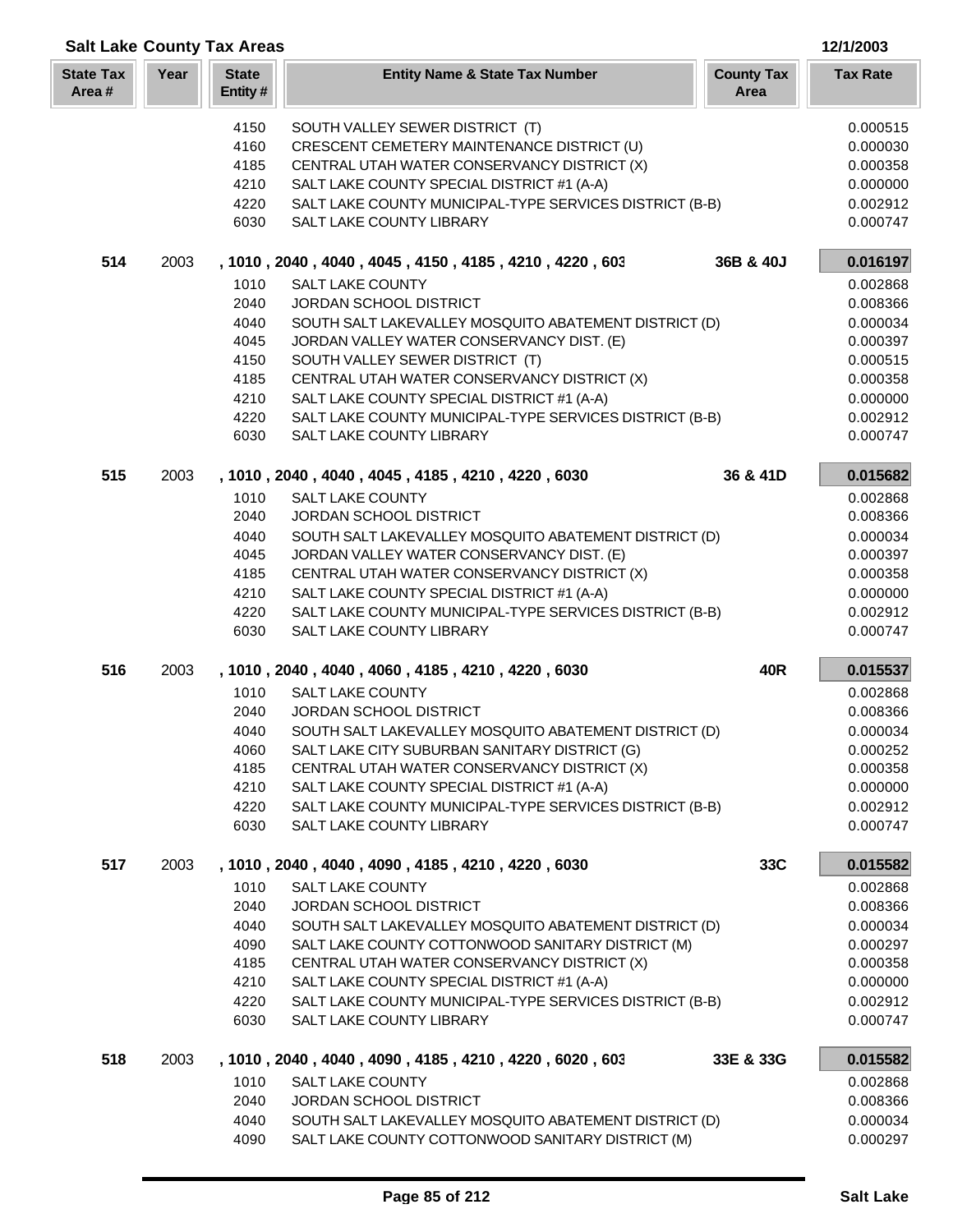| <b>Salt Lake County Tax Areas</b> |      |                         |                                                                                                       |                           | 12/1/2003            |
|-----------------------------------|------|-------------------------|-------------------------------------------------------------------------------------------------------|---------------------------|----------------------|
| <b>State Tax</b><br>Area#         | Year | <b>State</b><br>Entity# | <b>Entity Name &amp; State Tax Number</b>                                                             | <b>County Tax</b><br>Area | <b>Tax Rate</b>      |
|                                   |      | 4185                    | CENTRAL UTAH WATER CONSERVANCY DISTRICT (X)                                                           |                           | 0.000358             |
|                                   |      | 4210                    | SALT LAKE COUNTY SPECIAL DISTRICT #1 (A-A)                                                            |                           | 0.000000             |
|                                   |      | 4220                    | SALT LAKE COUNTY MUNICIPAL-TYPE SERVICES DISTRICT (B-B)                                               |                           | 0.002912             |
|                                   |      | 6020                    | AREA EXCLUDED FROM SALT LAKE COUNTY WATER CONSERVANCY<br>DISTRICT WILL REMAIN SUBJECT (II)            |                           | 0.000000             |
|                                   |      | 6030                    | SALT LAKE COUNTY LIBRARY                                                                              |                           | 0.000747             |
| 519                               | 2003 |                         | , 1010, 2040, 4040, 4090, 4185, 4200, 4210, 4220, 603                                                 | 031 & 33A                 | 0.016849             |
|                                   |      | 1010                    | <b>SALT LAKE COUNTY</b>                                                                               |                           | 0.002868             |
|                                   |      | 2040                    | JORDAN SCHOOL DISTRICT                                                                                |                           | 0.008366             |
|                                   |      | 4040                    | SOUTH SALT LAKEVALLEY MOSQUITO ABATEMENT DISTRICT (D)                                                 |                           | 0.000034             |
|                                   |      | 4090<br>4185            | SALT LAKE COUNTY COTTONWOOD SANITARY DISTRICT (M)<br>CENTRAL UTAH WATER CONSERVANCY DISTRICT (X)      |                           | 0.000297<br>0.000358 |
|                                   |      | 4200                    | SALT LAKE COUNTY SERVICE AREA #2 (Z)                                                                  |                           | 0.001267             |
|                                   |      | 4210                    | SALT LAKE COUNTY SPECIAL DISTRICT #1 (A-A)                                                            |                           | 0.000000             |
|                                   |      | 4220                    | SALT LAKE COUNTY MUNICIPAL-TYPE SERVICES DISTRICT (B-B)                                               |                           | 0.002912             |
|                                   |      | 6030                    | SALT LAKE COUNTY LIBRARY                                                                              |                           | 0.000747             |
| 520                               | 2003 |                         | , 1010, 2040, 4040, 4090, 4185, 4200, 4210, 4220, 602                                                 | 31A & 33F                 | 0.016849             |
|                                   |      | 1010                    | <b>SALT LAKE COUNTY</b>                                                                               |                           | 0.002868             |
|                                   |      | 2040                    | JORDAN SCHOOL DISTRICT                                                                                |                           | 0.008366             |
|                                   |      | 4040                    | SOUTH SALT LAKEVALLEY MOSQUITO ABATEMENT DISTRICT (D)                                                 |                           | 0.000034             |
|                                   |      | 4090                    | SALT LAKE COUNTY COTTONWOOD SANITARY DISTRICT (M)                                                     |                           | 0.000297             |
|                                   |      | 4185                    | CENTRAL UTAH WATER CONSERVANCY DISTRICT (X)                                                           |                           | 0.000358             |
|                                   |      | 4200                    | SALT LAKE COUNTY SERVICE AREA #2 (Z)                                                                  |                           | 0.001267             |
|                                   |      | 4210<br>4220            | SALT LAKE COUNTY SPECIAL DISTRICT #1 (A-A)<br>SALT LAKE COUNTY MUNICIPAL-TYPE SERVICES DISTRICT (B-B) |                           | 0.000000             |
|                                   |      | 6020                    | AREA EXCLUDED FROM SALT LAKE COUNTY WATER CONSERVANCY                                                 |                           | 0.002912<br>0.000000 |
|                                   |      |                         | DISTRICT WILL REMAIN SUBJECT (II)                                                                     |                           |                      |
|                                   |      | 6030                    | SALT LAKE COUNTY LIBRARY                                                                              |                           | 0.000747             |
| 521                               | 2003 |                         | , 1010, 2040, 4040, 4100, 4150, 4185, 4210, 4220, 603                                                 | 41G                       | 0.016600             |
|                                   |      | 1010                    | <b>SALT LAKE COUNTY</b>                                                                               |                           | 0.002868             |
|                                   |      | 2040                    | <b>JORDAN SCHOOL DISTRICT</b>                                                                         |                           | 0.008366             |
|                                   |      | 4040                    | SOUTH SALT LAKEVALLEY MOSQUITO ABATEMENT DISTRICT (D)                                                 |                           | 0.000034             |
|                                   |      | 4100                    | COPPERTON IMPROVEMENT DISTRICT (N)                                                                    |                           | 0.000800             |
|                                   |      | 4150                    | SOUTH VALLEY SEWER DISTRICT (T)                                                                       |                           | 0.000515             |
|                                   |      | 4185<br>4210            | CENTRAL UTAH WATER CONSERVANCY DISTRICT (X)<br>SALT LAKE COUNTY SPECIAL DISTRICT #1 (A-A)             |                           | 0.000358<br>0.000000 |
|                                   |      | 4220                    | SALT LAKE COUNTY MUNICIPAL-TYPE SERVICES DISTRICT (B-B)                                               |                           | 0.002912             |
|                                   |      | 6030                    | SALT LAKE COUNTY LIBRARY                                                                              |                           | 0.000747             |
| 522                               | 2003 |                         | , 1010, 2040, 4040, 4100, 4185, 4210, 4220, 6030                                                      | 41 <sub>C</sub>           | 0.016085             |
|                                   |      | 1010                    | <b>SALT LAKE COUNTY</b>                                                                               |                           | 0.002868             |
|                                   |      | 2040                    | JORDAN SCHOOL DISTRICT                                                                                |                           | 0.008366             |
|                                   |      | 4040                    | SOUTH SALT LAKEVALLEY MOSQUITO ABATEMENT DISTRICT (D)                                                 |                           | 0.000034             |
|                                   |      | 4100                    | COPPERTON IMPROVEMENT DISTRICT (N)                                                                    |                           | 0.000800             |
|                                   |      | 4185                    | CENTRAL UTAH WATER CONSERVANCY DISTRICT (X)                                                           |                           | 0.000358             |
|                                   |      | 4210                    | SALT LAKE COUNTY SPECIAL DISTRICT #1 (A-A)                                                            |                           | 0.000000             |
|                                   |      | 4220                    | SALT LAKE COUNTY MUNICIPAL-TYPE SERVICES DISTRICT (B-B)                                               |                           | 0.002912             |
|                                   |      | 6030                    | SALT LAKE COUNTY LIBRARY                                                                              |                           | 0.000747             |
| 523                               | 2003 |                         | , 1010, 2040, 4040, 4120, 4180, 4185, 4210, 4220, 603                                                 | 41A                       | 0.017627             |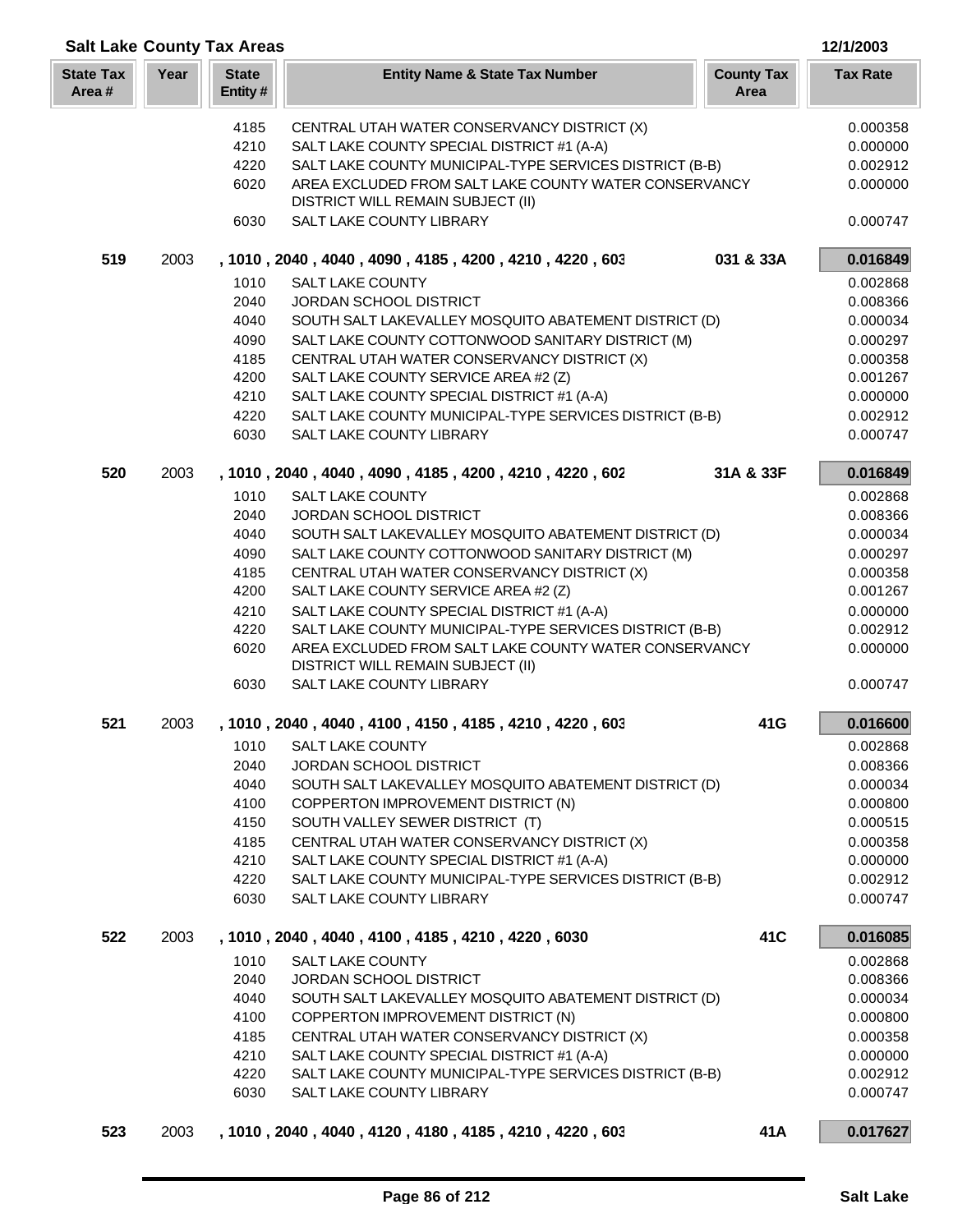|                           |      | <b>Salt Lake County Tax Areas</b> |                                                                                                |                           | 12/1/2003            |
|---------------------------|------|-----------------------------------|------------------------------------------------------------------------------------------------|---------------------------|----------------------|
| <b>State Tax</b><br>Area# | Year | <b>State</b><br>Entity#           | <b>Entity Name &amp; State Tax Number</b>                                                      | <b>County Tax</b><br>Area | <b>Tax Rate</b>      |
|                           |      | 1010                              | <b>SALT LAKE COUNTY</b>                                                                        |                           | 0.002868             |
|                           |      | 2040                              | JORDAN SCHOOL DISTRICT                                                                         |                           | 0.008366             |
|                           |      | 4040                              | SOUTH SALT LAKEVALLEY MOSQUITO ABATEMENT DISTRICT (D)                                          |                           | 0.000034             |
|                           |      | 4120                              | <b>KEARNS IMPROVEMENT DISTRICT (P)</b>                                                         |                           | 0.000800             |
|                           |      | 4180                              | SALT LAKE CO REGIONAL SERVICE AREA (W)                                                         |                           | 0.001542             |
|                           |      | 4185                              | CENTRAL UTAH WATER CONSERVANCY DISTRICT (X)                                                    |                           | 0.000358             |
|                           |      | 4210                              | SALT LAKE COUNTY SPECIAL DISTRICT #1 (A-A)                                                     |                           | 0.000000             |
|                           |      | 4220                              | SALT LAKE COUNTY MUNICIPAL-TYPE SERVICES DISTRICT (B-B)                                        |                           | 0.002912             |
|                           |      | 6030                              | SALT LAKE COUNTY LIBRARY                                                                       |                           | 0.000747             |
| 524                       | 2003 |                                   | , 1010, 2040, 4040, 4130, 4185, 4210, 4220, 6030                                               | 40G                       | 0.015285             |
|                           |      | 1010                              | <b>SALT LAKE COUNTY</b>                                                                        |                           | 0.002868             |
|                           |      | 2040                              | JORDAN SCHOOL DISTRICT                                                                         |                           | 0.008366             |
|                           |      | 4040                              | SOUTH SALT LAKEVALLEY MOSQUITO ABATEMENT DISTRICT (D)                                          |                           | 0.000034             |
|                           |      | 4130                              | LITTLE COTTONWOOD IMPROVEMENT DISTRICT (Q)                                                     |                           | 0.000000             |
|                           |      | 4185                              | CENTRAL UTAH WATER CONSERVANCY DISTRICT (X)                                                    |                           | 0.000358             |
|                           |      | 4210                              | SALT LAKE COUNTY SPECIAL DISTRICT #1 (A-A)                                                     |                           | 0.000000             |
|                           |      | 4220                              | SALT LAKE COUNTY MUNICIPAL-TYPE SERVICES DISTRICT (B-B)                                        |                           | 0.002912             |
|                           |      | 6030                              | SALT LAKE COUNTY LIBRARY                                                                       |                           | 0.000747             |
| 526                       | 2003 |                                   | , 1010, 2040, 4040, 4130, 4185, 4190, 4210, 4220, 603                                          | 40P                       | 0.015439             |
|                           |      | 1010                              | <b>SALT LAKE COUNTY</b>                                                                        |                           | 0.002868             |
|                           |      | 2040                              | JORDAN SCHOOL DISTRICT                                                                         |                           | 0.008366             |
|                           |      | 4040                              | SOUTH SALT LAKEVALLEY MOSQUITO ABATEMENT DISTRICT (D)                                          |                           | 0.000034             |
|                           |      | 4130                              | LITTLE COTTONWOOD IMPROVEMENT DISTRICT (Q)                                                     |                           | 0.000000             |
|                           |      | 4185<br>4190                      | CENTRAL UTAH WATER CONSERVANCY DISTRICT (X)<br>SALT LAKE COUNTY SERVICE AREA #3 - SNOWBIRD (Y) |                           | 0.000358<br>0.000154 |
|                           |      | 4210                              | SALT LAKE COUNTY SPECIAL DISTRICT #1 (A-A)                                                     |                           | 0.000000             |
|                           |      | 4220                              | SALT LAKE COUNTY MUNICIPAL-TYPE SERVICES DISTRICT (B-B)                                        |                           | 0.002912             |
|                           |      | 6030                              | SALT LAKE COUNTY LIBRARY                                                                       |                           | 0.000747             |
|                           |      |                                   |                                                                                                |                           |                      |
| 528                       | 2003 |                                   | , 1010, 2040, 4040, 4140, 4185, 4210, 4220, 6030                                               | 043                       | 0.016385             |
|                           |      | 1010                              | <b>SALT LAKE COUNTY</b>                                                                        |                           | 0.002868             |
|                           |      | 2040                              | JORDAN SCHOOL DISTRICT                                                                         |                           | 0.008366             |
|                           |      | 4040                              | SOUTH SALT LAKEVALLEY MOSQUITO ABATEMENT DISTRICT (D)                                          |                           | 0.000034             |
|                           |      | 4140<br>4185                      | SANDY SUBURBAN IMPROVEMENT DISTRICT (R)<br>CENTRAL UTAH WATER CONSERVANCY DISTRICT (X)         |                           | 0.001100<br>0.000358 |
|                           |      | 4210                              | SALT LAKE COUNTY SPECIAL DISTRICT #1 (A-A)                                                     |                           | 0.000000             |
|                           |      | 4220                              | SALT LAKE COUNTY MUNICIPAL-TYPE SERVICES DISTRICT (B-B)                                        |                           | 0.002912             |
|                           |      | 6030                              | SALT LAKE COUNTY LIBRARY                                                                       |                           | 0.000747             |
| 529                       | 2003 |                                   | , 1010 , 2040 , 4040 , 4150 , 4185 , 4210 , 4220 , 6030                                        | 40A 44C 44                | 0.015800             |
|                           |      | 1010                              | <b>SALT LAKE COUNTY</b>                                                                        |                           | 0.002868             |
|                           |      | 2040                              | JORDAN SCHOOL DISTRICT                                                                         |                           | 0.008366             |
|                           |      | 4040                              | SOUTH SALT LAKEVALLEY MOSQUITO ABATEMENT DISTRICT (D)                                          |                           | 0.000034             |
|                           |      | 4150                              | SOUTH VALLEY SEWER DISTRICT (T)                                                                |                           | 0.000515             |
|                           |      | 4185                              | CENTRAL UTAH WATER CONSERVANCY DISTRICT (X)                                                    |                           | 0.000358             |
|                           |      | 4210                              | SALT LAKE COUNTY SPECIAL DISTRICT #1 (A-A)                                                     |                           | 0.000000             |
|                           |      | 4220                              | SALT LAKE COUNTY MUNICIPAL-TYPE SERVICES DISTRICT (B-B)                                        |                           | 0.002912             |
|                           |      | 6030                              | SALT LAKE COUNTY LIBRARY                                                                       |                           | 0.000747             |
| 531                       | 2003 |                                   | , 1010, 2040, 3110, 4040, 4045, 4180, 4185, 6030                                               | 41J                       | 0.016778             |
|                           |      | 1010                              | <b>SALT LAKE COUNTY</b>                                                                        |                           | 0.002868             |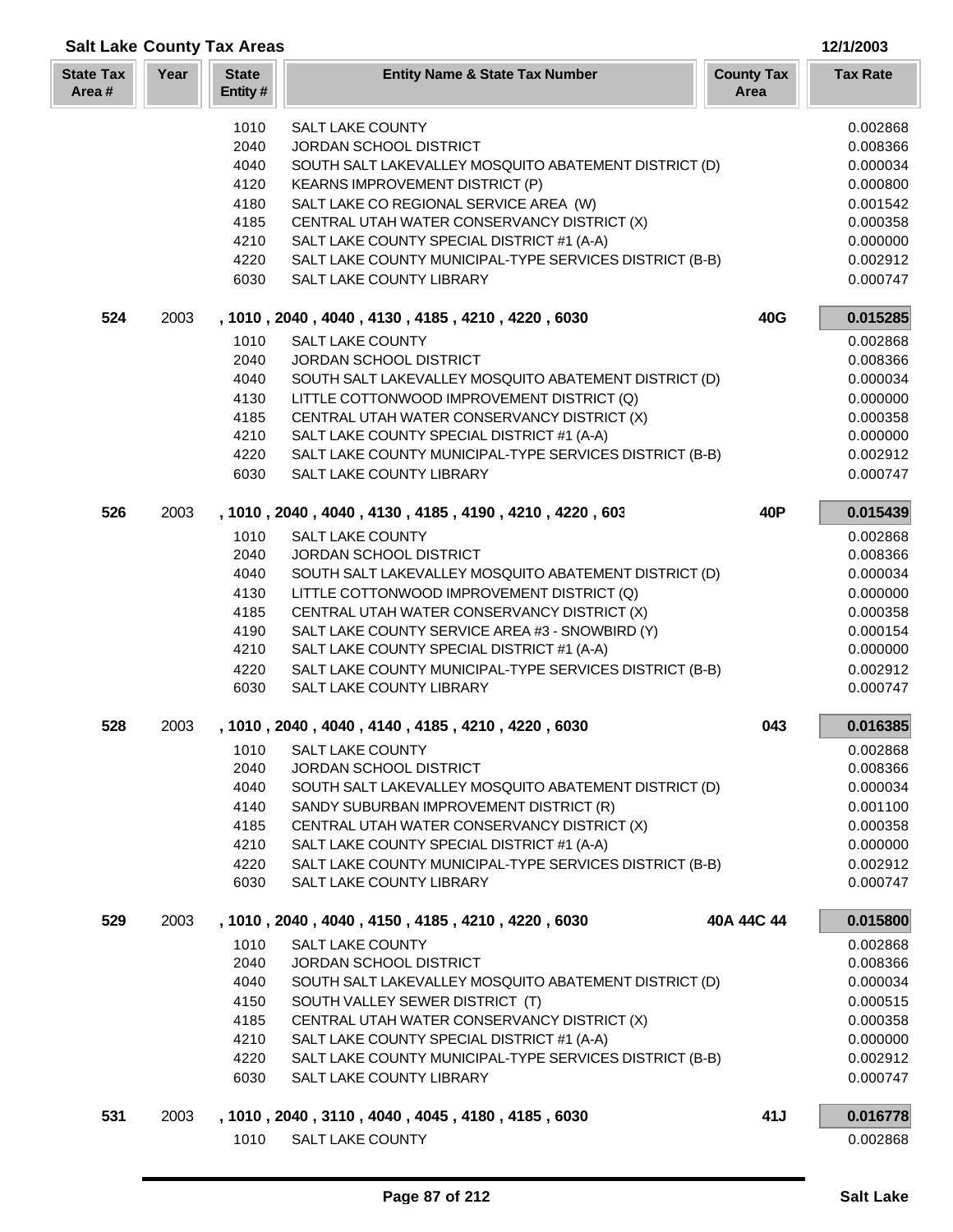| <b>Salt Lake County Tax Areas</b> |      |                         |                                                                                           |                           | 12/1/2003            |
|-----------------------------------|------|-------------------------|-------------------------------------------------------------------------------------------|---------------------------|----------------------|
| <b>State Tax</b><br>Area#         | Year | <b>State</b><br>Entity# | <b>Entity Name &amp; State Tax Number</b>                                                 | <b>County Tax</b><br>Area | <b>Tax Rate</b>      |
|                                   |      | 2040                    | <b>JORDAN SCHOOL DISTRICT</b>                                                             |                           | 0.008366             |
|                                   |      | 3110                    | <b>WEST JORDAN</b>                                                                        |                           | 0.002466             |
|                                   |      | 4040                    | SOUTH SALT LAKEVALLEY MOSQUITO ABATEMENT DISTRICT (D)                                     |                           | 0.000034             |
|                                   |      | 4045                    | JORDAN VALLEY WATER CONSERVANCY DIST. (E)                                                 |                           | 0.000397             |
|                                   |      | 4180                    | SALT LAKE CO REGIONAL SERVICE AREA (W)                                                    |                           | 0.001542             |
|                                   |      | 4185                    | CENTRAL UTAH WATER CONSERVANCY DISTRICT (X)                                               |                           | 0.000358             |
|                                   |      | 6030                    | SALT LAKE COUNTY LIBRARY                                                                  |                           | 0.000747             |
| 532                               | 2003 |                         | , 1010, 2040, 4040, 4185, 4210, 4220, 6030                                                | 040                       | 0.015285             |
|                                   |      | 1010                    | SALT LAKE COUNTY                                                                          |                           | 0.002868             |
|                                   |      | 2040                    | JORDAN SCHOOL DISTRICT                                                                    |                           | 0.008366             |
|                                   |      | 4040                    | SOUTH SALT LAKEVALLEY MOSQUITO ABATEMENT DISTRICT (D)                                     |                           | 0.000034             |
|                                   |      | 4185                    | CENTRAL UTAH WATER CONSERVANCY DISTRICT (X)                                               |                           | 0.000358             |
|                                   |      | 4210                    | SALT LAKE COUNTY SPECIAL DISTRICT #1 (A-A)                                                |                           | 0.000000             |
|                                   |      | 4220                    | SALT LAKE COUNTY MUNICIPAL-TYPE SERVICES DISTRICT (B-B)                                   |                           | 0.002912             |
|                                   |      | 6030                    | SALT LAKE COUNTY LIBRARY                                                                  |                           | 0.000747             |
| 533                               | 2003 |                         | , 1010, 2040, 4040, 4185, 4210, 4220, 6026, 6030                                          | 41F                       | 0.015285             |
|                                   |      | 1010                    | <b>SALT LAKE COUNTY</b>                                                                   |                           | 0.002868             |
|                                   |      | 2040                    | JORDAN SCHOOL DISTRICT                                                                    |                           | 0.008366             |
|                                   |      | 4040                    | SOUTH SALT LAKEVALLEY MOSQUITO ABATEMENT DISTRICT (D)                                     |                           | 0.000034             |
|                                   |      | 4185<br>4210            | CENTRAL UTAH WATER CONSERVANCY DISTRICT (X)<br>SALT LAKE COUNTY SPECIAL DISTRICT #1 (A-A) |                           | 0.000358<br>0.000000 |
|                                   |      | 4220                    | SALT LAKE COUNTY MUNICIPAL-TYPE SERVICES DISTRICT (B-B)                                   |                           | 0.002912             |
|                                   |      | 6026                    | AREA EXCLUDED FROM SALT LAKE COUNTY WATER CONSERVANCY                                     |                           | 0.000000             |
|                                   |      |                         | DISTRICT WILL REMAIN SUBJECT (IV)                                                         |                           |                      |
|                                   |      | 6030                    | SALT LAKE COUNTY LIBRARY                                                                  |                           | 0.000747             |
| 534                               | 2003 |                         | , 1010, 2040, 4040, 4185, 4210, 4220, 4230, 6030                                          | 40K                       | 0.015285             |
|                                   |      | 1010                    | <b>SALT LAKE COUNTY</b>                                                                   |                           | 0.002868             |
|                                   |      | 2040                    | JORDAN SCHOOL DISTRICT                                                                    |                           | 0.008366             |
|                                   |      | 4040                    | SOUTH SALT LAKEVALLEY MOSQUITO ABATEMENT DISTRICT (D)                                     |                           | 0.000034             |
|                                   |      | 4185                    | CENTRAL UTAH WATER CONSERVANCY DISTRICT (X)                                               |                           | 0.000358             |
|                                   |      | 4210                    | SALT LAKE COUNTY SPECIAL DISTRICT #1 (A-A)                                                |                           | 0.000000             |
|                                   |      | 4220                    | SALT LAKE COUNTY MUNICIPAL-TYPE SERVICES DISTRICT (B-B)                                   |                           | 0.002912             |
|                                   |      | 4230                    | THE SOLITUDE IMPROVEMENT DISTRICT (D-D)<br>SALT LAKE COUNTY LIBRARY                       |                           | 0.000000             |
|                                   |      | 6030                    |                                                                                           |                           | 0.000747             |
| 1031                              | 2003 |                         | , 1010, 2040, 3105, 4040, 4045, 4110, 4185, 6030                                          | 066                       | 0.014912             |
|                                   |      | 1010                    | <b>SALT LAKE COUNTY</b>                                                                   |                           | 0.002868             |
|                                   |      | 2040<br>3105            | <b>JORDAN SCHOOL DISTRICT</b><br><b>TAYLORSVILLE</b>                                      |                           | 0.008366<br>0.001932 |
|                                   |      | 4040                    | SOUTH SALT LAKEVALLEY MOSQUITO ABATEMENT DISTRICT (D)                                     |                           | 0.000034             |
|                                   |      | 4045                    | JORDAN VALLEY WATER CONSERVANCY DIST. (E)                                                 |                           | 0.000397             |
|                                   |      | 4110                    | TAYLORSVILLE - BENNION IMPROVEMENT DISTRICT (O)                                           |                           | 0.000210             |
|                                   |      | 4185                    | CENTRAL UTAH WATER CONSERVANCY DISTRICT (X)                                               |                           | 0.000358             |
|                                   |      | 6030                    | SALT LAKE COUNTY LIBRARY                                                                  |                           | 0.000747             |
| 1032                              | 2003 |                         | , 1010, 2030, 3105, 4040, 4045, 4050, 4185, 6030                                          | 062                       | 0.013876             |
|                                   |      | 1010                    | SALT LAKE COUNTY                                                                          |                           | 0.002868             |
|                                   |      | 2030                    | <b>GRANITE SCHOOL DISTRICT</b>                                                            |                           | 0.006740             |
|                                   |      | 3105                    | <b>TAYLORSVILLE</b>                                                                       |                           | 0.001932             |
|                                   |      | 4040                    | SOUTH SALT LAKEVALLEY MOSQUITO ABATEMENT DISTRICT (D)                                     |                           | 0.000034             |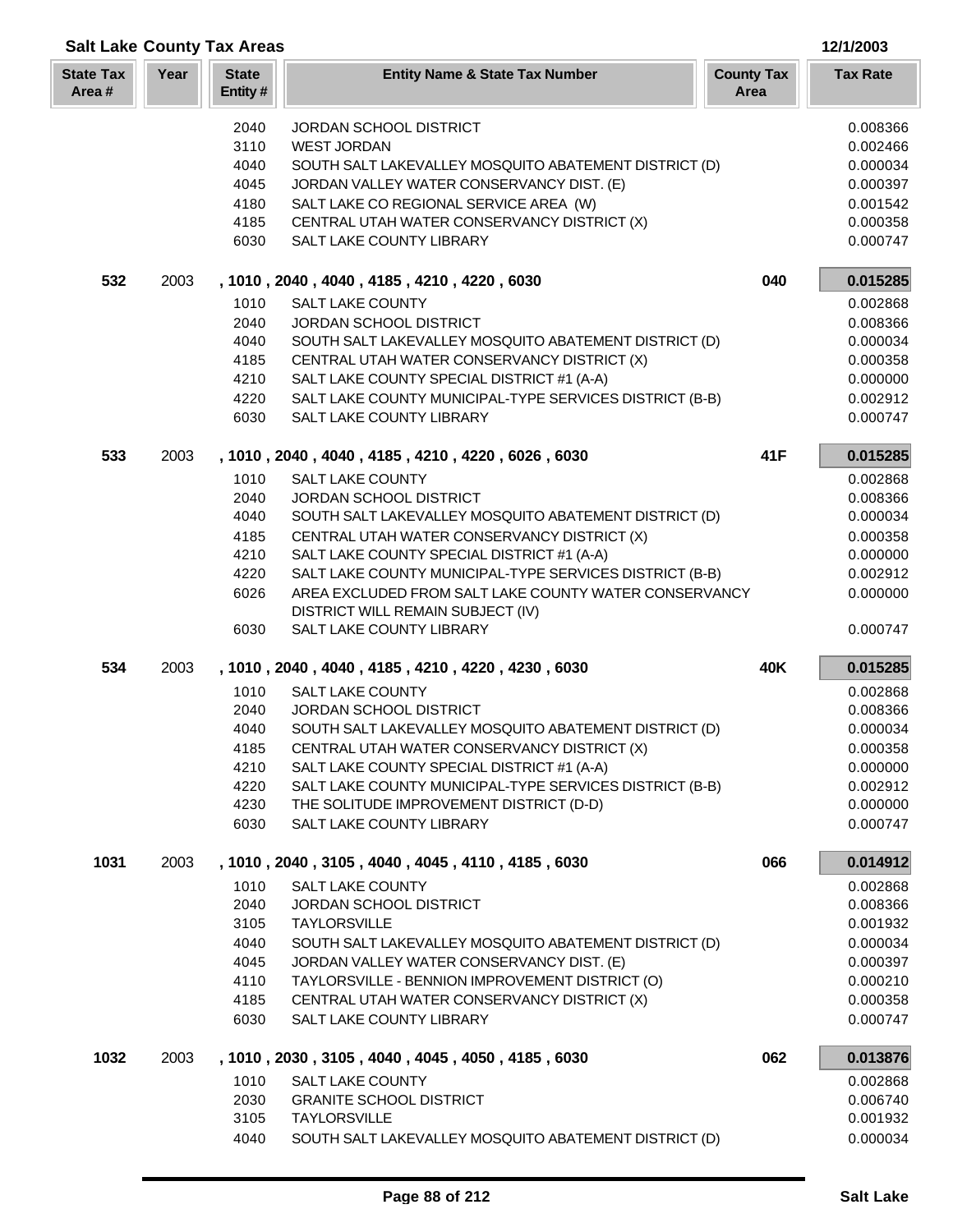| <b>Salt Lake County Tax Areas</b><br>12/1/2003 |      |                         |                                                                                                    |                           |                      |
|------------------------------------------------|------|-------------------------|----------------------------------------------------------------------------------------------------|---------------------------|----------------------|
| <b>State Tax</b><br>Area#                      | Year | <b>State</b><br>Entity# | <b>Entity Name &amp; State Tax Number</b>                                                          | <b>County Tax</b><br>Area | <b>Tax Rate</b>      |
|                                                |      | 4045                    | JORDAN VALLEY WATER CONSERVANCY DIST. (E)                                                          |                           | 0.000397             |
|                                                |      | 4050                    | GRANGER - HUNTER IMPROVEMENT DISTRICT (F)                                                          |                           | 0.000800             |
|                                                |      | 4185                    | CENTRAL UTAH WATER CONSERVANCY DISTRICT (X)                                                        |                           | 0.000358             |
|                                                |      | 6030                    | SALT LAKE COUNTY LIBRARY                                                                           |                           | 0.000747             |
| 1033                                           | 2003 |                         | , 1010, 2030, 3105, 4040, 4045, 4110, 4180, 4185, 603                                              | 063                       | 0.014828             |
|                                                |      | 1010                    | <b>SALT LAKE COUNTY</b>                                                                            |                           | 0.002868             |
|                                                |      | 2030                    | <b>GRANITE SCHOOL DISTRICT</b>                                                                     |                           | 0.006740             |
|                                                |      | 3105                    | <b>TAYLORSVILLE</b>                                                                                |                           | 0.001932             |
|                                                |      | 4040                    | SOUTH SALT LAKEVALLEY MOSQUITO ABATEMENT DISTRICT (D)                                              |                           | 0.000034             |
|                                                |      | 4045                    | JORDAN VALLEY WATER CONSERVANCY DIST. (E)                                                          |                           | 0.000397             |
|                                                |      | 4110                    | TAYLORSVILLE - BENNION IMPROVEMENT DISTRICT (O)                                                    |                           | 0.000210             |
|                                                |      | 4180                    | SALT LAKE CO REGIONAL SERVICE AREA (W)                                                             |                           | 0.001542             |
|                                                |      | 4185                    | CENTRAL UTAH WATER CONSERVANCY DISTRICT (X)                                                        |                           | 0.000358             |
|                                                |      | 6030                    | SALT LAKE COUNTY LIBRARY                                                                           |                           | 0.000747             |
| 1034                                           | 2003 |                         | , 1010, 2030, 3105, 4040, 4045, 4120, 4180, 4185, 603                                              | 064                       | 0.015418             |
|                                                |      | 1010                    | <b>SALT LAKE COUNTY</b>                                                                            |                           | 0.002868             |
|                                                |      | 2030                    | <b>GRANITE SCHOOL DISTRICT</b>                                                                     |                           | 0.006740             |
|                                                |      | 3105<br>4040            | <b>TAYLORSVILLE</b>                                                                                |                           | 0.001932<br>0.000034 |
|                                                |      | 4045                    | SOUTH SALT LAKEVALLEY MOSQUITO ABATEMENT DISTRICT (D)<br>JORDAN VALLEY WATER CONSERVANCY DIST. (E) |                           | 0.000397             |
|                                                |      | 4120                    | <b>KEARNS IMPROVEMENT DISTRICT (P)</b>                                                             |                           | 0.000800             |
|                                                |      | 4180                    | SALT LAKE CO REGIONAL SERVICE AREA (W)                                                             |                           | 0.001542             |
|                                                |      | 4185                    | CENTRAL UTAH WATER CONSERVANCY DISTRICT (X)                                                        |                           | 0.000358             |
|                                                |      | 6030                    | SALT LAKE COUNTY LIBRARY                                                                           |                           | 0.000747             |
| 1035                                           | 2003 |                         | , 1010, 2040, 3105, 4040, 4045, 4185, 6030                                                         | 065                       | 0.014702             |
|                                                |      | 1010                    | <b>SALT LAKE COUNTY</b>                                                                            |                           | 0.002868             |
|                                                |      | 2040                    | JORDAN SCHOOL DISTRICT                                                                             |                           | 0.008366             |
|                                                |      | 3105                    | <b>TAYLORSVILLE</b>                                                                                |                           | 0.001932             |
|                                                |      | 4040                    | SOUTH SALT LAKEVALLEY MOSQUITO ABATEMENT DISTRICT (D)                                              |                           | 0.000034             |
|                                                |      | 4045                    | JORDAN VALLEY WATER CONSERVANCY DIST. (E)                                                          |                           | 0.000397             |
|                                                |      | 4185                    | CENTRAL UTAH WATER CONSERVANCY DISTRICT (X)                                                        |                           | 0.000358             |
|                                                |      | 6030                    | <b>SALT LAKE COUNTY LIBRARY</b>                                                                    |                           | 0.000747             |
| 1036                                           | 2003 |                         | , 1010, 2030, 3105, 4040, 4045, 4110, 4185, 6030                                                   | 061                       | 0.013286             |
|                                                |      | 1010                    | <b>SALT LAKE COUNTY</b>                                                                            |                           | 0.002868             |
|                                                |      | 2030                    | <b>GRANITE SCHOOL DISTRICT</b>                                                                     |                           | 0.006740             |
|                                                |      | 3105                    | <b>TAYLORSVILLE</b>                                                                                |                           | 0.001932             |
|                                                |      | 4040                    | SOUTH SALT LAKEVALLEY MOSQUITO ABATEMENT DISTRICT (D)                                              |                           | 0.000034             |
|                                                |      | 4045                    | JORDAN VALLEY WATER CONSERVANCY DIST. (E)                                                          |                           | 0.000397             |
|                                                |      | 4110<br>4185            | TAYLORSVILLE - BENNION IMPROVEMENT DISTRICT (O)<br>CENTRAL UTAH WATER CONSERVANCY DISTRICT (X)     |                           | 0.000210             |
|                                                |      | 6030                    | SALT LAKE COUNTY LIBRARY                                                                           |                           | 0.000358<br>0.000747 |
| 1037                                           | 2003 |                         | , 1010, 2040, 3110, 4040, 4150, 4180, 4185, 6030                                                   | 37W                       | 0.016896             |
|                                                |      | 1010                    | <b>SALT LAKE COUNTY</b>                                                                            |                           | 0.002868             |
|                                                |      | 2040                    | <b>JORDAN SCHOOL DISTRICT</b>                                                                      |                           | 0.008366             |
|                                                |      | 3110                    | <b>WEST JORDAN</b>                                                                                 |                           | 0.002466             |
|                                                |      | 4040                    | SOUTH SALT LAKEVALLEY MOSQUITO ABATEMENT DISTRICT (D)                                              |                           | 0.000034             |
|                                                |      | 4150                    | SOUTH VALLEY SEWER DISTRICT (T)                                                                    |                           | 0.000515             |
|                                                |      | 4180                    | SALT LAKE CO REGIONAL SERVICE AREA (W)                                                             |                           | 0.001542             |

П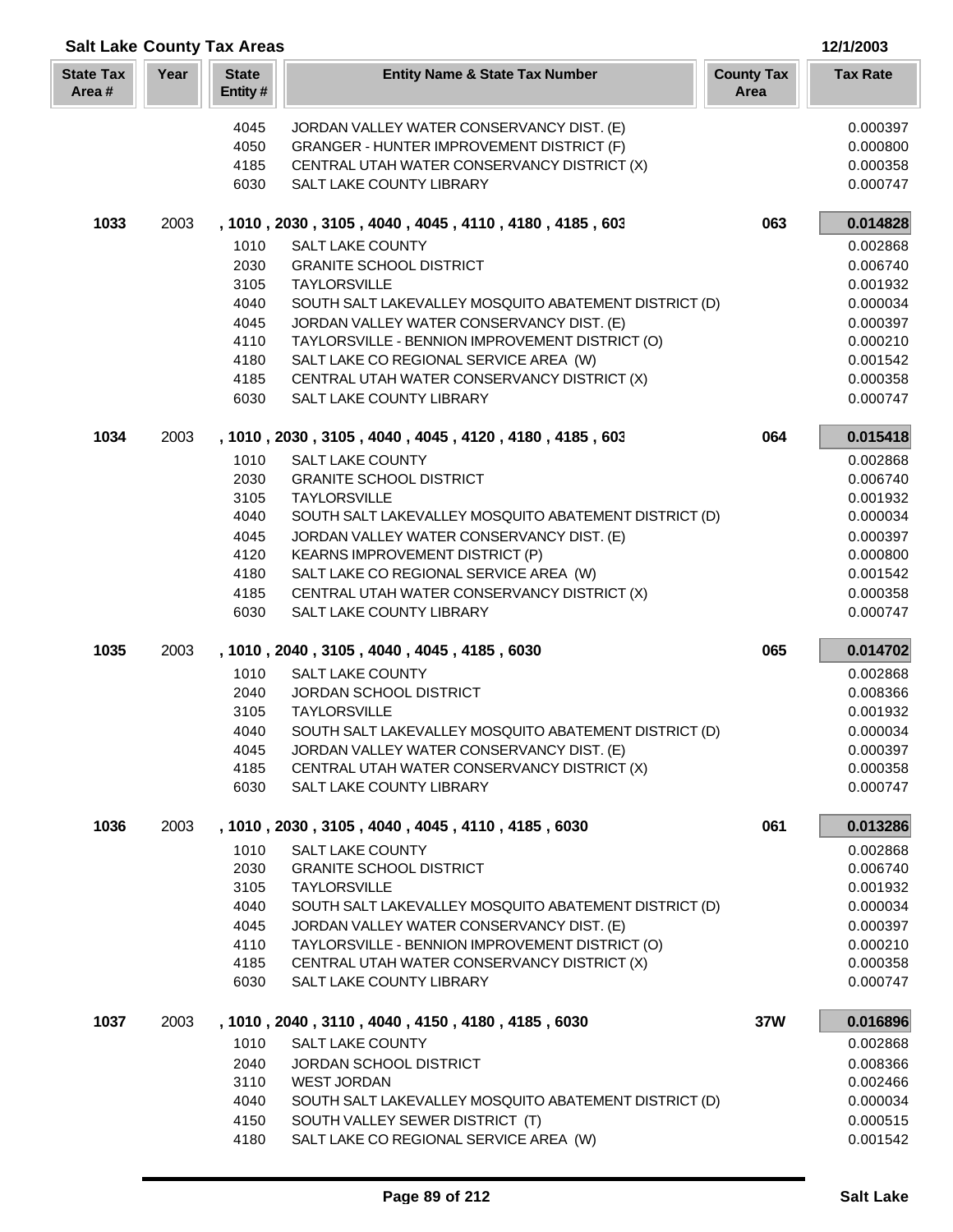| <b>Salt Lake County Tax Areas</b> |      |                         |                                                                                                  |                           | 12/1/2003            |
|-----------------------------------|------|-------------------------|--------------------------------------------------------------------------------------------------|---------------------------|----------------------|
| <b>State Tax</b><br>Area#         | Year | <b>State</b><br>Entity# | <b>Entity Name &amp; State Tax Number</b>                                                        | <b>County Tax</b><br>Area | <b>Tax Rate</b>      |
|                                   |      | 4185                    | CENTRAL UTAH WATER CONSERVANCY DISTRICT (X)                                                      |                           | 0.000358             |
|                                   |      | 6030                    | SALT LAKE COUNTY LIBRARY                                                                         |                           | 0.000747             |
| 2237                              | 2003 |                         | , 1010, 2010, 3070, 4010, 4020, 4185                                                             | $001 - 013$               | 0.015043             |
|                                   |      | 1010                    | <b>SALT LAKE COUNTY</b>                                                                          |                           | 0.002868             |
|                                   |      | 2010                    | SALT LAKE CITY SCHOOL DISTRICT                                                                   |                           | 0.006018             |
|                                   |      | 3070                    | <b>SALT LAKE CITY</b>                                                                            |                           | 0.005458             |
|                                   |      | 4010                    | SALT LAKE CITY METROPOLITAN WATER DISTRICT (A)                                                   |                           | 0.000269             |
|                                   |      | 4020<br>4185            | SALT LAKE CITY MOSQUITO ABATEMENT DISTRICT (B)<br>CENTRAL UTAH WATER CONSERVANCY DISTRICT (X)    |                           | 0.000072<br>0.000358 |
|                                   |      |                         |                                                                                                  |                           |                      |
| 2242                              | 2003 |                         | , 1010, 2010, 3070, 4010, 4020, 4145, 4185                                                       | <b>13C</b>                | 0.015043             |
|                                   |      | 1010                    | SALT LAKE COUNTY                                                                                 |                           | 0.002868             |
|                                   |      | 2010                    | SALT LAKE CITY SCHOOL DISTRICT                                                                   |                           | 0.006018             |
|                                   |      | 3070                    | SALT LAKE CITY                                                                                   |                           | 0.005458             |
|                                   |      | 4010<br>4020            | SALT LAKE CITY METROPOLITAN WATER DISTRICT (A)<br>SALT LAKE CITY MOSQUITO ABATEMENT DISTRICT (B) |                           | 0.000269             |
|                                   |      | 4145                    | SOUTH DAVIS COUNTY SEWER IMPROVEMENT DISTRICT (S)                                                |                           | 0.000072<br>0.000000 |
|                                   |      | 4185                    | CENTRAL UTAH WATER CONSERVANCY DISTRICT (X)                                                      |                           | 0.000358             |
| 2243                              | 2003 |                         | , 1010, 2030, 4170, 4185, 4210, 4220, 6030                                                       | 19B                       | 0.014257             |
|                                   |      | 1010                    | <b>SALT LAKE COUNTY</b>                                                                          |                           | 0.002868             |
|                                   |      | 2030                    | <b>GRANITE SCHOOL DISTRICT</b>                                                                   |                           | 0.006740             |
|                                   |      | 4170                    | EMIGRATION IMPROVEMENT DISTRICT (V)                                                              |                           | 0.000632             |
|                                   |      | 4185                    | CENTRAL UTAH WATER CONSERVANCY DISTRICT (X)                                                      |                           | 0.000358             |
|                                   |      | 4210                    | SALT LAKE COUNTY SPECIAL DISTRICT #1 (A-A)                                                       |                           | 0.000000             |
|                                   |      | 4220                    | SALT LAKE COUNTY MUNICIPAL-TYPE SERVICES DISTRICT (B-B)                                          |                           | 0.002912             |
|                                   |      | 6030                    | SALT LAKE COUNTY LIBRARY                                                                         |                           | 0.000747             |
| 2244                              | 2003 |                         | , 1010, 2010, 3070, 4010, 4020, 4185, 8012                                                       | 01M                       | 0.015043             |
|                                   |      | 1010                    | <b>SALT LAKE COUNTY</b>                                                                          |                           | 0.002868             |
|                                   |      | 2010                    | SALT LAKE CITY SCHOOL DISTRICT                                                                   |                           | 0.006018             |
|                                   |      | 3070<br>4010            | SALT LAKE CITY                                                                                   |                           | 0.005458<br>0.000269 |
|                                   |      | 4020                    | SALT LAKE CITY METROPOLITAN WATER DISTRICT (A)<br>SALT LAKE CITY MOSQUITO ABATEMENT DISTRICT (B) |                           | 0.000072             |
|                                   |      | 4185                    | CENTRAL UTAH WATER CONSERVANCY DISTRICT (X)                                                      |                           | 0.000358             |
|                                   |      | 8012                    | WEST CAPITOL HILL REDEVELOPMENT PLAN - SALT LAKE CITY - (A-9)                                    |                           | 0.000000             |
| 2245                              | 2003 |                         | , 1010, 2010, 3070, 4010, 4030, 4185                                                             | 13E                       | 0.015034             |
|                                   |      | 1010                    | <b>SALT LAKE COUNTY</b>                                                                          |                           | 0.002868             |
|                                   |      | 2010                    | SALT LAKE CITY SCHOOL DISTRICT                                                                   |                           | 0.006018             |
|                                   |      | 3070                    | <b>SALT LAKE CITY</b>                                                                            |                           | 0.005458             |
|                                   |      | 4010                    | SALT LAKE CITY METROPOLITAN WATER DISTRICT (A)                                                   |                           | 0.000269             |
|                                   |      | 4030<br>4185            | MAGNA MOSQUITO ABATEMENT DISTRICT (C)<br>CENTRAL UTAH WATER CONSERVANCY DISTRICT (X)             |                           | 0.000063<br>0.000358 |
| 2247                              | 2003 |                         | , 1010, 2010, 3070, 4010, 4020, 4185, 8005                                                       | 01C                       | 0.015043             |
|                                   |      | 1010                    | <b>SALT LAKE COUNTY</b>                                                                          |                           | 0.002868             |
|                                   |      | 2010                    | SALT LAKE CITY SCHOOL DISTRICT                                                                   |                           | 0.006018             |
|                                   |      | 3070                    | SALT LAKE CITY                                                                                   |                           | 0.005458             |
|                                   |      | 4010                    | SALT LAKE CITY METROPOLITAN WATER DISTRICT (A)                                                   |                           | 0.000269             |
|                                   |      | 4020                    | SALT LAKE CITY MOSQUITO ABATEMENT DISTRICT (B)                                                   |                           | 0.000072             |
|                                   |      | 4185                    | CENTRAL UTAH WATER CONSERVANCY DISTRICT (X)                                                      |                           | 0.000358             |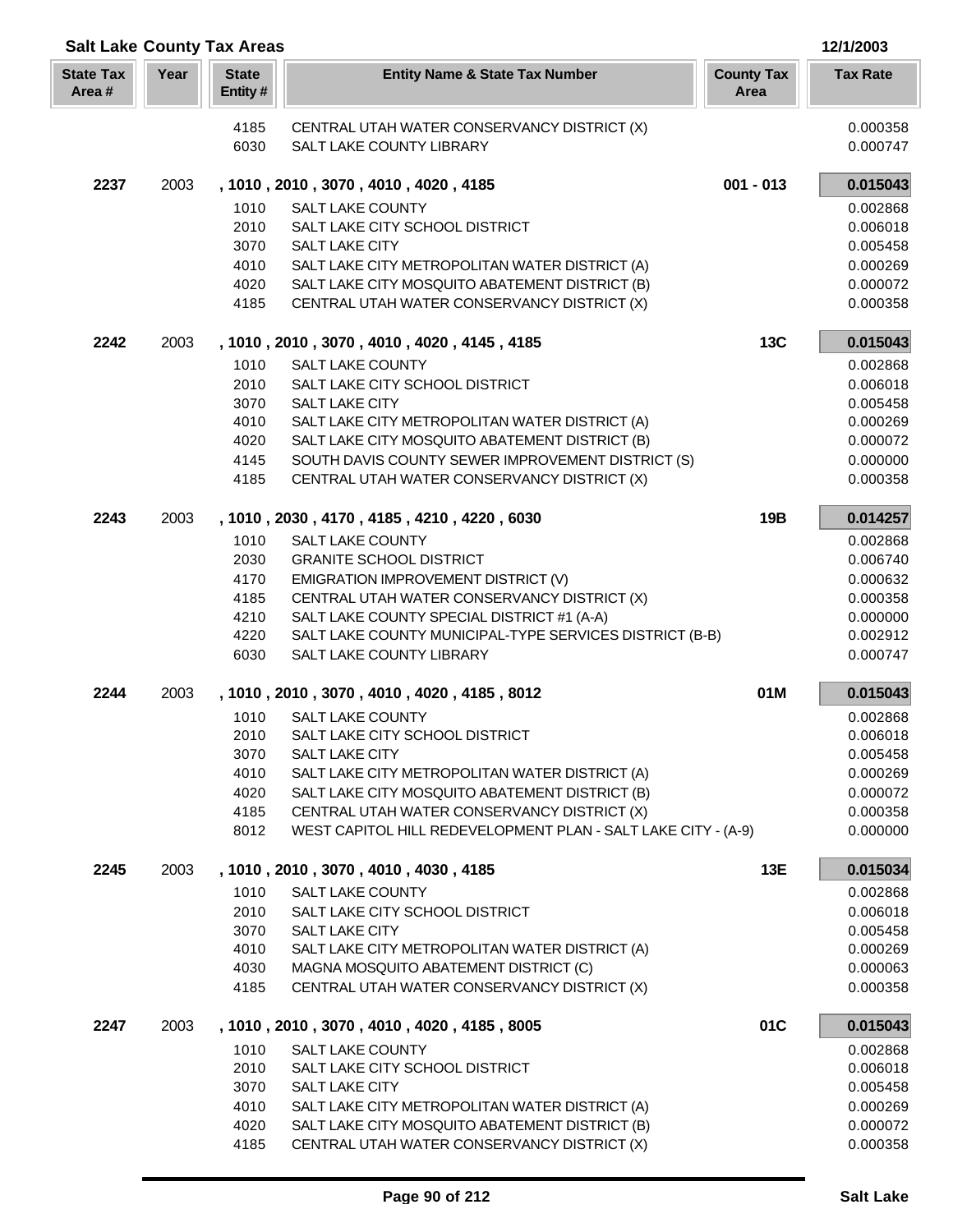| <b>Salt Lake County Tax Areas</b> |      |                         |                                                                                                      |                           | 12/1/2003            |
|-----------------------------------|------|-------------------------|------------------------------------------------------------------------------------------------------|---------------------------|----------------------|
| <b>State Tax</b><br>Area#         | Year | <b>State</b><br>Entity# | <b>Entity Name &amp; State Tax Number</b>                                                            | <b>County Tax</b><br>Area | <b>Tax Rate</b>      |
|                                   |      | 8005                    | CBD NEIGHBORHOOD DEVELOPMENT PLAN - SALT LAKE - (A-3)                                                |                           | 0.000000             |
| 2248                              | 2003 |                         | , 1010, 2010, 3070, 4010, 4020, 4185, 8006, 8007                                                     | 01H                       | 0.015043             |
|                                   |      | 1010                    | <b>SALT LAKE COUNTY</b>                                                                              |                           | 0.002868             |
|                                   |      | 2010                    | SALT LAKE CITY SCHOOL DISTRICT                                                                       |                           | 0.006018             |
|                                   |      | 3070                    | <b>SALT LAKE CITY</b>                                                                                |                           | 0.005458             |
|                                   |      | 4010                    | SALT LAKE CITY METROPOLITAN WATER DISTRICT (A)                                                       |                           | 0.000269             |
|                                   |      | 4020                    | SALT LAKE CITY MOSQUITO ABATEMENT DISTRICT (B)                                                       |                           | 0.000072             |
|                                   |      | 4185                    | CENTRAL UTAH WATER CONSERVANCY DISTRICT (X)                                                          |                           | 0.000358             |
|                                   |      | 8006                    | CBD NEIGHBORHOOD DEVELOPMENT PLAN - SALT LAKE - (A-4)                                                |                           | 0.000000             |
|                                   |      | 8007                    | AREA IN (A-4) REDEVELOPMENT AREA, OUTSIDE 100 ACRE AREA (%)                                          |                           | 0.000000             |
| 2249                              | 2003 |                         | , 1010, 2010, 3070, 4010, 4020, 4185, 8006                                                           | 01E                       | 0.015043             |
|                                   |      | 1010                    | <b>SALT LAKE COUNTY</b>                                                                              |                           | 0.002868             |
|                                   |      | 2010                    | SALT LAKE CITY SCHOOL DISTRICT                                                                       |                           | 0.006018             |
|                                   |      | 3070                    | <b>SALT LAKE CITY</b>                                                                                |                           | 0.005458             |
|                                   |      | 4010                    | SALT LAKE CITY METROPOLITAN WATER DISTRICT (A)                                                       |                           | 0.000269             |
|                                   |      | 4020                    | SALT LAKE CITY MOSQUITO ABATEMENT DISTRICT (B)                                                       |                           | 0.000072             |
|                                   |      | 4185                    | CENTRAL UTAH WATER CONSERVANCY DISTRICT (X)                                                          |                           | 0.000358             |
|                                   |      | 8006                    | CBD NEIGHBORHOOD DEVELOPMENT PLAN - SALT LAKE - (A-4)                                                |                           | 0.000000             |
| 2250                              | 2003 |                         | , 1010, 2010, 3070, 4010, 4020, 4185, 8001                                                           | 01A                       | 0.015043             |
|                                   |      | 1010                    | <b>SALT LAKE COUNTY</b>                                                                              |                           | 0.002868             |
|                                   |      | 2010                    | SALT LAKE CITY SCHOOL DISTRICT                                                                       |                           | 0.006018             |
|                                   |      | 3070                    | <b>SALT LAKE CITY</b>                                                                                |                           | 0.005458             |
|                                   |      | 4010                    | SALT LAKE CITY METROPOLITAN WATER DISTRICT (A)                                                       |                           | 0.000269             |
|                                   |      | 4020                    | SALT LAKE CITY MOSQUITO ABATEMENT DISTRICT (B)                                                       |                           | 0.000072             |
|                                   |      | 4185                    | CENTRAL UTAH WATER CONSERVANCY DISTRICT (X)                                                          |                           | 0.000358             |
|                                   |      | 8001                    | CBD NEIGHBORHOOD DEVELOPMENT PLAN - SALT LAKE - (A-1))                                               |                           | 0.000000             |
| 2251                              | 2003 |                         | , 1010, 2010, 3070, 4010, 4020, 4185, 8001, 8002                                                     | 01F                       | 0.015043             |
|                                   |      |                         | 1010 SALT LAKE COUNTY                                                                                |                           | 0.002868             |
|                                   |      | 2010                    | SALT LAKE CITY SCHOOL DISTRICT                                                                       |                           | 0.006018             |
|                                   |      | 3070                    | SALT LAKE CITY                                                                                       |                           | 0.005458             |
|                                   |      | 4010                    | SALT LAKE CITY METROPOLITAN WATER DISTRICT (A)                                                       |                           | 0.000269             |
|                                   |      | 4020                    | SALT LAKE CITY MOSQUITO ABATEMENT DISTRICT (B)                                                       |                           | 0.000072             |
|                                   |      | 4185                    | CENTRAL UTAH WATER CONSERVANCY DISTRICT (X)                                                          |                           | 0.000358             |
|                                   |      | 8001                    | CBD NEIGHBORHOOD DEVELOPMENT PLAN - SALT LAKE - (A-1))                                               |                           | 0.000000             |
|                                   |      | 8002                    | %) AREA IN (A-1) REDEVELOPMENT AREA, OUTSIDE 100 ACRE AREA (%)                                       |                           | 0.000000             |
| 2252                              | 2003 |                         | , 1010, 2010, 3070, 4010, 4020, 4185, 8003, 8004                                                     | 01G                       | 0.015043             |
|                                   |      | 1010                    | <b>SALT LAKE COUNTY</b>                                                                              |                           | 0.002868             |
|                                   |      | 2010                    | SALT LAKE CITY SCHOOL DISTRICT                                                                       |                           | 0.006018             |
|                                   |      | 3070                    | SALT LAKE CITY                                                                                       |                           | 0.005458             |
|                                   |      | 4010                    | SALT LAKE CITY METROPOLITAN WATER DISTRICT (A)                                                       |                           | 0.000269             |
|                                   |      | 4020                    | SALT LAKE CITY MOSQUITO ABATEMENT DISTRICT (B)                                                       |                           | 0.000072             |
|                                   |      | 4185<br>8003            | CENTRAL UTAH WATER CONSERVANCY DISTRICT (X)<br>CBD NEIGHBORHOOD DEVELOPMENT PLAN - SALT LAKE - (A-2) |                           | 0.000358<br>0.000000 |
|                                   |      | 8004                    | AREA IN (A-2) REDEVELOPMENT AREA, OUTSIDE 100 ACRE AREA (%)                                          |                           | 0.000000             |
|                                   |      |                         |                                                                                                      |                           |                      |
| 2253                              | 2003 |                         | , 1010, 2010, 3070, 4010, 4020, 4185, 8003                                                           | 01B                       | 0.015043             |
|                                   |      | 1010<br>2010            | <b>SALT LAKE COUNTY</b><br>SALT LAKE CITY SCHOOL DISTRICT                                            |                           | 0.002868<br>0.006018 |
|                                   |      |                         |                                                                                                      |                           |                      |

Γ I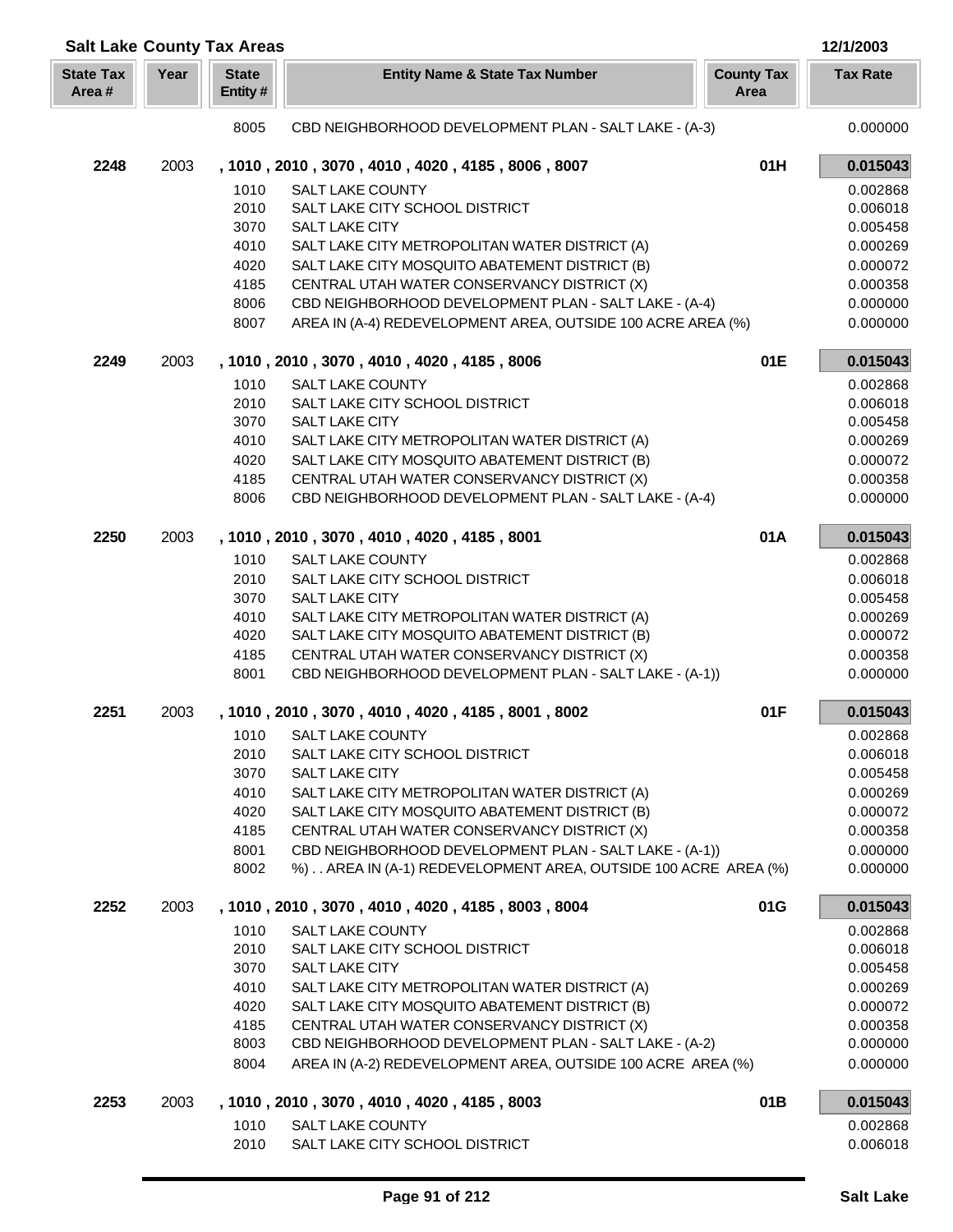| <b>Salt Lake County Tax Areas</b> |      |                         |                                                                                                                 |                           | 12/1/2003            |
|-----------------------------------|------|-------------------------|-----------------------------------------------------------------------------------------------------------------|---------------------------|----------------------|
| <b>State Tax</b><br>Area#         | Year | <b>State</b><br>Entity# | <b>Entity Name &amp; State Tax Number</b>                                                                       | <b>County Tax</b><br>Area | <b>Tax Rate</b>      |
|                                   |      | 3070                    | SALT LAKE CITY                                                                                                  |                           | 0.005458             |
|                                   |      | 4010                    | SALT LAKE CITY METROPOLITAN WATER DISTRICT (A)                                                                  |                           | 0.000269             |
|                                   |      | 4020                    | SALT LAKE CITY MOSQUITO ABATEMENT DISTRICT (B)                                                                  |                           | 0.000072             |
|                                   |      | 4185                    | CENTRAL UTAH WATER CONSERVANCY DISTRICT (X)                                                                     |                           | 0.000358             |
|                                   |      | 8003                    | CBD NEIGHBORHOOD DEVELOPMENT PLAN - SALT LAKE - (A-2)                                                           |                           | 0.000000             |
| 2254                              | 2003 |                         | , 1010, 2010, 3070, 4010, 4020, 4185, 8008                                                                      | 01D                       | 0.015043             |
|                                   |      | 1010                    | <b>SALT LAKE COUNTY</b>                                                                                         |                           | 0.002868             |
|                                   |      | 2010                    | SALT LAKE CITY SCHOOL DISTRICT                                                                                  |                           | 0.006018             |
|                                   |      | 3070                    | <b>SALT LAKE CITY</b>                                                                                           |                           | 0.005458             |
|                                   |      | 4010                    | SALT LAKE CITY METROPOLITAN WATER DISTRICT (A)                                                                  |                           | 0.000269             |
|                                   |      | 4020                    | SALT LAKE CITY MOSQUITO ABATEMENT DISTRICT (B)                                                                  |                           | 0.000072             |
|                                   |      | 4185<br>8008            | CENTRAL UTAH WATER CONSERVANCY DISTRICT (X)<br>CENTRAL CITY NEIGHBORHOOD REDEVELOPMENT PLAN - SALT LAKE - (A-5) |                           | 0.000358<br>0.000000 |
|                                   |      |                         |                                                                                                                 |                           |                      |
| 2255                              | 2003 |                         | , 1010, 2010, 3070, 4010, 4020, 4185, 8010                                                                      | 01K                       | 0.015043             |
|                                   |      | 1010                    | <b>SALT LAKE COUNTY</b>                                                                                         |                           | 0.002868             |
|                                   |      | 2010                    | SALT LAKE CITY SCHOOL DISTRICT                                                                                  |                           | 0.006018             |
|                                   |      | 3070                    | <b>SALT LAKE CITY</b>                                                                                           |                           | 0.005458             |
|                                   |      | 4010                    | SALT LAKE CITY METROPOLITAN WATER DISTRICT (A)                                                                  |                           | 0.000269             |
|                                   |      | 4020                    | SALT LAKE CITY MOSQUITO ABATEMENT DISTRICT (B)                                                                  |                           | 0.000072             |
|                                   |      | 4185                    | CENTRAL UTAH WATER CONSERVANCY DISTRICT (X)                                                                     |                           | 0.000358             |
|                                   |      | 8010                    | WEST TEMPLE GATEWAY NEIGHBORHOOD DEVELOPMENT PLAN - SALT<br>LAKE CITY - (A-7)                                   |                           | 0.000000             |
| 2257                              | 2003 |                         | , 1010, 2010, 3070, 4010, 4040, 4185, 6020                                                                      | <b>13A</b>                | 0.015005             |
|                                   |      | 1010                    | <b>SALT LAKE COUNTY</b>                                                                                         |                           | 0.002868             |
|                                   |      | 2010                    | SALT LAKE CITY SCHOOL DISTRICT                                                                                  |                           | 0.006018             |
|                                   |      | 3070                    | SALT LAKE CITY                                                                                                  |                           | 0.005458             |
|                                   |      | 4010                    | SALT LAKE CITY METROPOLITAN WATER DISTRICT (A)                                                                  |                           | 0.000269             |
|                                   |      | 4040                    | SOUTH SALT LAKEVALLEY MOSQUITO ABATEMENT DISTRICT (D)                                                           |                           | 0.000034             |
|                                   |      | 4185<br>6020            | CENTRAL UTAH WATER CONSERVANCY DISTRICT (X)<br>AREA EXCLUDED FROM SALT LAKE COUNTY WATER CONSERVANCY            |                           | 0.000358<br>0.000000 |
|                                   |      |                         | DISTRICT WILL REMAIN SUBJECT (II)                                                                               |                           |                      |
| 2260                              | 2003 |                         | , 1010, 2010, 3070, 4010, 4020, 4185, 8009                                                                      | 01J                       | 0.015043             |
|                                   |      | 1010                    | SALT LAKE COUNTY                                                                                                |                           | 0.002868             |
|                                   |      | 2010                    | SALT LAKE CITY SCHOOL DISTRICT                                                                                  |                           | 0.006018             |
|                                   |      | 3070                    | SALT LAKE CITY                                                                                                  |                           | 0.005458             |
|                                   |      | 4010                    | SALT LAKE CITY METROPOLITAN WATER DISTRICT (A)                                                                  |                           | 0.000269             |
|                                   |      | 4020                    | SALT LAKE CITY MOSQUITO ABATEMENT DISTRICT (B)                                                                  |                           | 0.000072             |
|                                   |      | 4185                    | CENTRAL UTAH WATER CONSERVANCY DISTRICT (X)                                                                     |                           | 0.000358             |
|                                   |      | 8009                    | SUGAR HOUSE NEIGHBORHOOD DEVLEOPMENT PLAN - SALT LAKE CITY -<br>$(A-6)$                                         |                           | 0.000000             |
| 2276                              | 2003 |                         | , 1010, 2030, 3100, 4040, 4185, 6030, 8060                                                                      | <b>14R</b>                | 0.012150             |
|                                   |      | 1010                    | <b>SALT LAKE COUNTY</b>                                                                                         |                           | 0.002868             |
|                                   |      | 2030                    | <b>GRANITE SCHOOL DISTRICT</b>                                                                                  |                           | 0.006740             |
|                                   |      | 3100                    | SOUTH SALT LAKE                                                                                                 |                           | 0.001403             |
|                                   |      | 4040                    | SOUTH SALT LAKEVALLEY MOSQUITO ABATEMENT DISTRICT (D)                                                           |                           | 0.000034             |
|                                   |      | 4185                    | CENTRAL UTAH WATER CONSERVANCY DISTRICT (X)                                                                     |                           | 0.000358             |
|                                   |      | 6030                    | SALT LAKE COUNTY LIBRARY                                                                                        |                           | 0.000747             |
|                                   |      | 8060                    | 2100 SOUTH REDEVELOPMENT PROJECT AREA - SOUTH SALT LAKE - (B-10)                                                |                           | 0.000000             |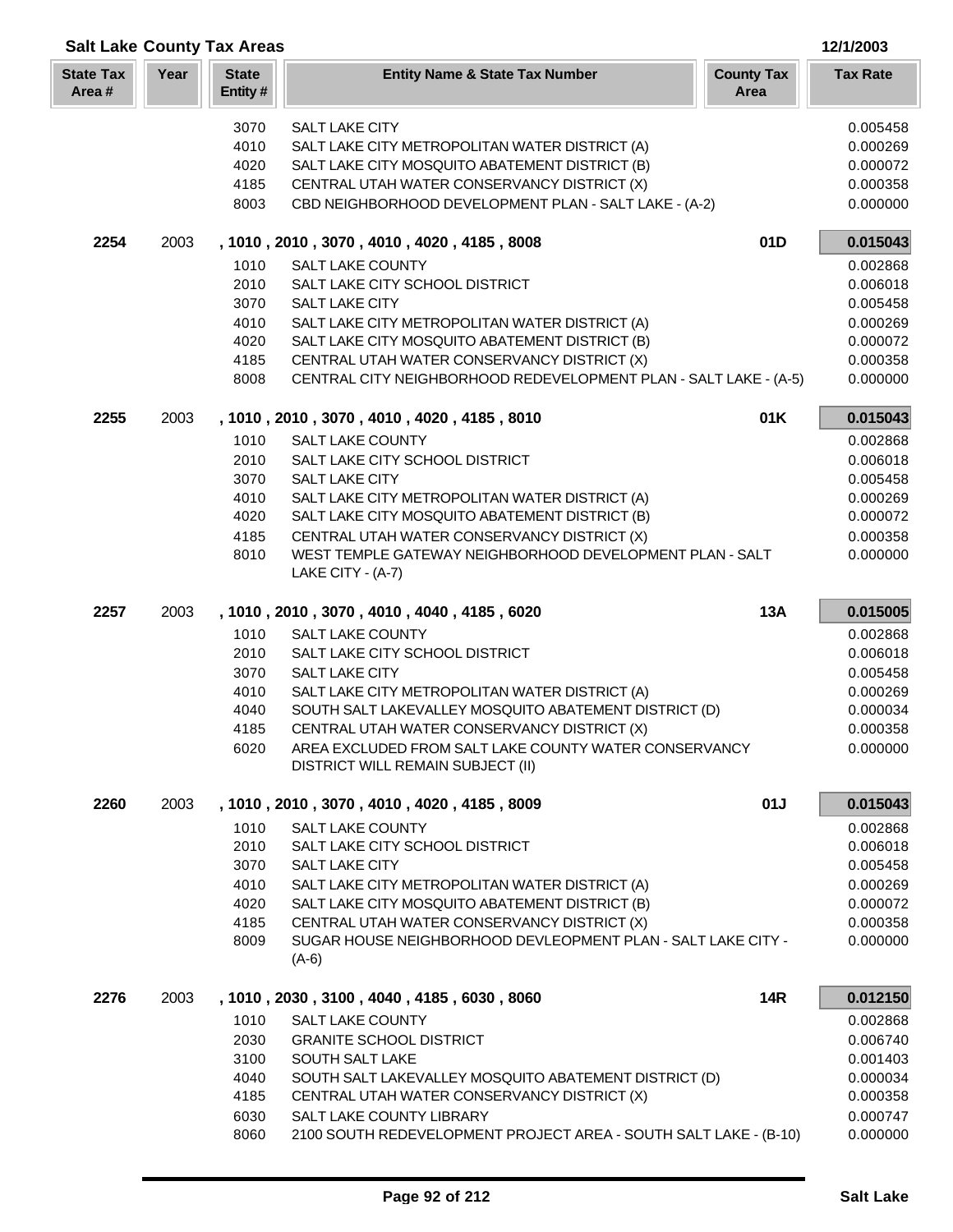| <b>Salt Lake County Tax Areas</b> |      |                         |                                                                                               |                           | 12/1/2003            |
|-----------------------------------|------|-------------------------|-----------------------------------------------------------------------------------------------|---------------------------|----------------------|
| <b>State Tax</b><br>Area#         | Year | <b>State</b><br>Entity# | <b>Entity Name &amp; State Tax Number</b>                                                     | <b>County Tax</b><br>Area | <b>Tax Rate</b>      |
| 2277                              | 2003 |                         | , 1010, 2010, 3070, 4010, 4040, 4045, 4050, 4185                                              | 13D                       | 0.016202             |
|                                   |      | 1010                    | <b>SALT LAKE COUNTY</b>                                                                       |                           | 0.002868             |
|                                   |      | 2010                    | SALT LAKE CITY SCHOOL DISTRICT                                                                |                           | 0.006018             |
|                                   |      | 3070                    | <b>SALT LAKE CITY</b>                                                                         |                           | 0.005458             |
|                                   |      | 4010                    | SALT LAKE CITY METROPOLITAN WATER DISTRICT (A)                                                |                           | 0.000269             |
|                                   |      | 4040                    | SOUTH SALT LAKEVALLEY MOSQUITO ABATEMENT DISTRICT (D)                                         |                           | 0.000034             |
|                                   |      | 4045<br>4050            | JORDAN VALLEY WATER CONSERVANCY DIST. (E)<br><b>GRANGER - HUNTER IMPROVEMENT DISTRICT (F)</b> |                           | 0.000397<br>0.000800 |
|                                   |      | 4185                    | CENTRAL UTAH WATER CONSERVANCY DISTRICT (X)                                                   |                           | 0.000358             |
| 2278                              | 2003 |                         | , 1010, 2030, 4030, 4045, 4080, 4185, 4210, 4220, 603                                         | 26A                       | 0.015650             |
|                                   |      | 1010                    | <b>SALT LAKE COUNTY</b>                                                                       |                           | 0.002868             |
|                                   |      | 2030                    | <b>GRANITE SCHOOL DISTRICT</b>                                                                |                           | 0.006740             |
|                                   |      | 4030                    | MAGNA MOSQUITO ABATEMENT DISTRICT (C)                                                         |                           | 0.000063             |
|                                   |      | 4045                    | JORDAN VALLEY WATER CONSERVANCY DIST. (E)                                                     |                           | 0.000397             |
|                                   |      | 4080                    | MAGNA WATER COMPANY (AN IMPROVEMENT DISTRICT) (K)                                             |                           | 0.001565             |
|                                   |      | 4185                    | CENTRAL UTAH WATER CONSERVANCY DISTRICT (X)                                                   |                           | 0.000358             |
|                                   |      | 4210                    | SALT LAKE COUNTY SPECIAL DISTRICT #1 (A-A)                                                    |                           | 0.000000             |
|                                   |      | 4220                    | SALT LAKE COUNTY MUNICIPAL-TYPE SERVICES DISTRICT (B-B)                                       |                           | 0.002912             |
|                                   |      | 6030                    | SALT LAKE COUNTY LIBRARY                                                                      |                           | 0.000747             |
|                                   |      | 8301                    | MAGNA WEST MAIN STREET NEIGHBORHOOD DEVELOPMENT PLAN -<br>$(H-1)$                             |                           | 0.000000             |
| 2291                              | 2003 |                         | , 1010, 2030, 3100, 4040, 4045, 4060, 4185, 6030, 805                                         | 14H                       | 0.012799             |
|                                   |      | 1010                    | <b>SALT LAKE COUNTY</b>                                                                       |                           | 0.002868             |
|                                   |      | 2030                    | <b>GRANITE SCHOOL DISTRICT</b>                                                                |                           | 0.006740             |
|                                   |      | 3100                    | SOUTH SALT LAKE                                                                               |                           | 0.001403             |
|                                   |      | 4040                    | SOUTH SALT LAKEVALLEY MOSQUITO ABATEMENT DISTRICT (D)                                         |                           | 0.000034             |
|                                   |      | 4045                    | JORDAN VALLEY WATER CONSERVANCY DIST. (E)                                                     |                           | 0.000397             |
|                                   |      | 4060                    | SALT LAKE CITY SUBURBAN SANITARY DISTRICT (G)                                                 |                           | 0.000252             |
|                                   |      | 4185                    | CENTRAL UTAH WATER CONSERVANCY DISTRICT (X)                                                   |                           | 0.000358             |
|                                   |      | 6030                    | SALT LAKE COUNTY LIBRARY                                                                      |                           | 0.000747             |
|                                   |      | 8053                    | POST OFFICE PLACE NEIGHBORHOOD DEVELOPMENT PLAN - SOUTH SALT<br>LAKE - (B-3)                  |                           | 0.000000             |
| 2292                              | 2003 |                         | , 1010, 2030, 3100, 4040, 4185, 6030, 8055                                                    | <b>14K</b>                | 0.012150             |
|                                   |      | 1010                    | SALT LAKE COUNTY                                                                              |                           | 0.002868             |
|                                   |      | 2030                    | <b>GRANITE SCHOOL DISTRICT</b>                                                                |                           | 0.006740             |
|                                   |      | 3100                    | SOUTH SALT LAKE                                                                               |                           | 0.001403             |
|                                   |      | 4040                    | SOUTH SALT LAKEVALLEY MOSQUITO ABATEMENT DISTRICT (D)                                         |                           | 0.000034             |
|                                   |      | 4185                    | CENTRAL UTAH WATER CONSERVANCY DISTRICT (X)                                                   |                           | 0.000358             |
|                                   |      | 6030                    | SALT LAKE COUNTY LIBRARY                                                                      |                           | 0.000747             |
|                                   |      | 8055                    | THIRD EAST NEIGHBORHOOD DEVELOPMENT PLAN - SOUTH SALT LAKE -<br>$(B-5)$                       |                           | 0.000000             |
| 2295                              | 2003 |                         | , 1010 , 2030 , 3120 , 4040 , 4045 , 4050 , 4185 , 6030 , 815                                 | 23B                       | 0.014647             |
|                                   |      | 1010                    | <b>SALT LAKE COUNTY</b>                                                                       |                           | 0.002868             |
|                                   |      | 2030                    | <b>GRANITE SCHOOL DISTRICT</b>                                                                |                           | 0.006740             |
|                                   |      | 3120                    | <b>WEST VALLEY</b>                                                                            |                           | 0.002703             |
|                                   |      | 4040                    | SOUTH SALT LAKEVALLEY MOSQUITO ABATEMENT DISTRICT (D)                                         |                           | 0.000034             |
|                                   |      | 4045                    | JORDAN VALLEY WATER CONSERVANCY DIST. (E)                                                     |                           | 0.000397             |
|                                   |      | 4050                    | <b>GRANGER - HUNTER IMPROVEMENT DISTRICT (F)</b>                                              |                           | 0.000800             |
|                                   |      | 4185                    | CENTRAL UTAH WATER CONSERVANCY DISTRICT (X)                                                   |                           | 0.000358             |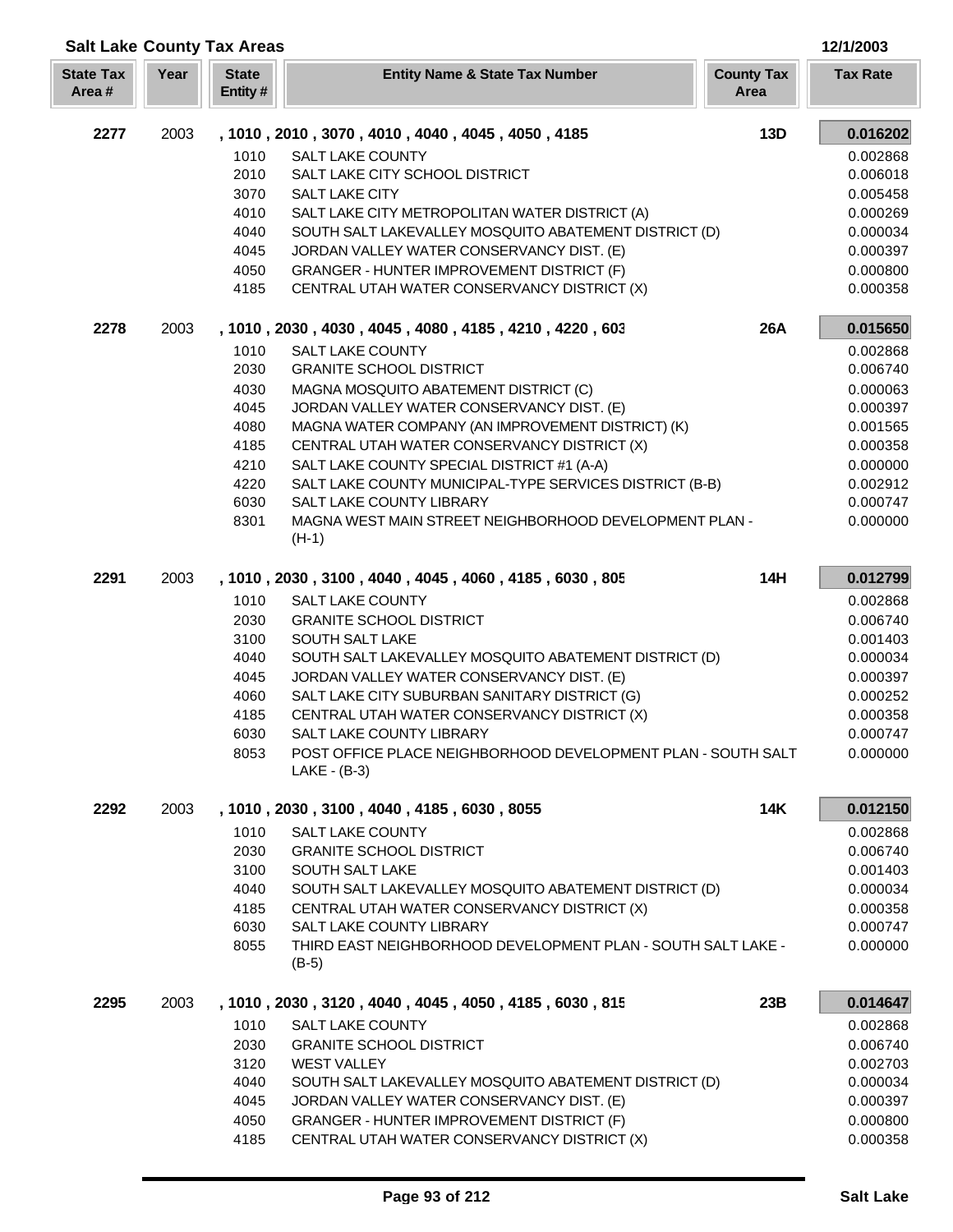| <b>Salt Lake County Tax Areas</b> |      |                         |                                                                                                            |                           | 12/1/2003            |
|-----------------------------------|------|-------------------------|------------------------------------------------------------------------------------------------------------|---------------------------|----------------------|
| <b>State Tax</b><br>Area#         | Year | <b>State</b><br>Entity# | <b>Entity Name &amp; State Tax Number</b>                                                                  | <b>County Tax</b><br>Area | <b>Tax Rate</b>      |
|                                   |      | 6030                    | <b>SALT LAKE COUNTY LIBRARY</b>                                                                            |                           | 0.000747             |
|                                   |      | 8157                    | MULTIPURPOSE EVENT CENTER ECONOMIC DEVELOPMENT PLAN - WEST                                                 |                           | 0.000000             |
|                                   |      |                         | VALLEY CITY - (D-7)                                                                                        |                           |                      |
| 2308                              | 2003 |                         | , 1010, 2020, 3050, 4040, 4045, 4090, 4185                                                                 | 21A                       | 0.012354             |
|                                   |      | 1010                    | <b>SALT LAKE COUNTY</b>                                                                                    |                           | 0.002868             |
|                                   |      | 2020                    | MURRAY CITY SCHOOL DISTRICT                                                                                |                           | 0.006514             |
|                                   |      | 3050<br>4040            | <b>MURRAY</b><br>SOUTH SALT LAKEVALLEY MOSQUITO ABATEMENT DISTRICT (D)                                     |                           | 0.001886<br>0.000034 |
|                                   |      | 4045                    | JORDAN VALLEY WATER CONSERVANCY DIST. (E)                                                                  |                           | 0.000397             |
|                                   |      | 4090                    | SALT LAKE COUNTY COTTONWOOD SANITARY DISTRICT (M)                                                          |                           | 0.000297             |
|                                   |      | 4185                    | CENTRAL UTAH WATER CONSERVANCY DISTRICT (X)                                                                |                           | 0.000358             |
| 2310                              | 2003 |                         | , 1010, 2020, 3050, 4040, 4185                                                                             | 021                       | 0.011660             |
|                                   |      | 1010                    | <b>SALT LAKE COUNTY</b>                                                                                    |                           | 0.002868             |
|                                   |      | 2020                    | MURRAY CITY SCHOOL DISTRICT                                                                                |                           | 0.006514             |
|                                   |      | 3050                    | <b>MURRAY</b>                                                                                              |                           | 0.001886             |
|                                   |      | 4040<br>4185            | SOUTH SALT LAKEVALLEY MOSQUITO ABATEMENT DISTRICT (D)<br>CENTRAL UTAH WATER CONSERVANCY DISTRICT (X)       |                           | 0.000034<br>0.000358 |
|                                   |      |                         |                                                                                                            |                           |                      |
| 2312                              | 2003 |                         | , 1010, 2020, 3050, 4040, 4045, 4185                                                                       | 21C, 21E                  | 0.012057             |
|                                   |      | 1010                    | <b>SALT LAKE COUNTY</b>                                                                                    |                           | 0.002868             |
|                                   |      | 2020                    | MURRAY CITY SCHOOL DISTRICT                                                                                |                           | 0.006514             |
|                                   |      | 3050                    | <b>MURRAY</b>                                                                                              |                           | 0.001886             |
|                                   |      | 4040<br>4045            | SOUTH SALT LAKEVALLEY MOSQUITO ABATEMENT DISTRICT (D)<br>JORDAN VALLEY WATER CONSERVANCY DIST. (E)         |                           | 0.000034<br>0.000397 |
|                                   |      | 4185                    | CENTRAL UTAH WATER CONSERVANCY DISTRICT (X)                                                                |                           | 0.000358             |
| 2318                              | 2003 |                         | , 1010, 2020, 3050, 4040, 4185, 8103                                                                       | 21K                       | 0.011660             |
|                                   |      | 1010                    | SALT LAKE COUNTY                                                                                           |                           | 0.002868             |
|                                   |      | 2020                    | MURRAY CITY SCHOOL DISTRICT                                                                                |                           | 0.006514             |
|                                   |      | 3050                    | <b>MURRAY</b>                                                                                              |                           | 0.001886             |
|                                   |      | 4040                    | SOUTH SALT LAKEVALLEY MOSQUITO ABATEMENT DISTRICT (D)                                                      |                           | 0.000034             |
|                                   |      | 4185<br>8103            | CENTRAL UTAH WATER CONSERVANCY DISTRICT (X)<br>CHERRY STREET NEIGHBORHOOD DEVELOPMENT PLAN - MURRAY CITY - |                           | 0.000358<br>0.000000 |
|                                   |      |                         | $(C-2)$                                                                                                    |                           |                      |
| 2328                              | 2003 |                         | , 1010, 2020, 3050, 4040, 4045, 4110, 4185                                                                 | 21F                       | 0.012267             |
|                                   |      | 1010                    | <b>SALT LAKE COUNTY</b>                                                                                    |                           | 0.002868             |
|                                   |      | 2020                    | MURRAY CITY SCHOOL DISTRICT                                                                                |                           | 0.006514             |
|                                   |      | 3050<br>4040            | <b>MURRAY</b><br>SOUTH SALT LAKEVALLEY MOSQUITO ABATEMENT DISTRICT (D)                                     |                           | 0.001886<br>0.000034 |
|                                   |      | 4045                    | JORDAN VALLEY WATER CONSERVANCY DIST. (E)                                                                  |                           | 0.000397             |
|                                   |      | 4110                    | TAYLORSVILLE - BENNION IMPROVEMENT DISTRICT (O)                                                            |                           | 0.000210             |
|                                   |      | 4185                    | CENTRAL UTAH WATER CONSERVANCY DISTRICT (X)                                                                |                           | 0.000358             |
| 2331                              | 2003 |                         | , 1010, 2030, 3120, 4030, 4120, 4185, 6030                                                                 | 29K                       | 0.014279             |
|                                   |      | 1010                    | <b>SALT LAKE COUNTY</b>                                                                                    |                           | 0.002868             |
|                                   |      | 2030                    | <b>GRANITE SCHOOL DISTRICT</b>                                                                             |                           | 0.006740             |
|                                   |      | 3120                    | <b>WEST VALLEY</b>                                                                                         |                           | 0.002703             |
|                                   |      | 4030<br>4120            | MAGNA MOSQUITO ABATEMENT DISTRICT (C)<br><b>KEARNS IMPROVEMENT DISTRICT (P)</b>                            |                           | 0.000063<br>0.000800 |
|                                   |      | 4185                    | CENTRAL UTAH WATER CONSERVANCY DISTRICT (X)                                                                |                           | 0.000358             |
|                                   |      |                         |                                                                                                            |                           |                      |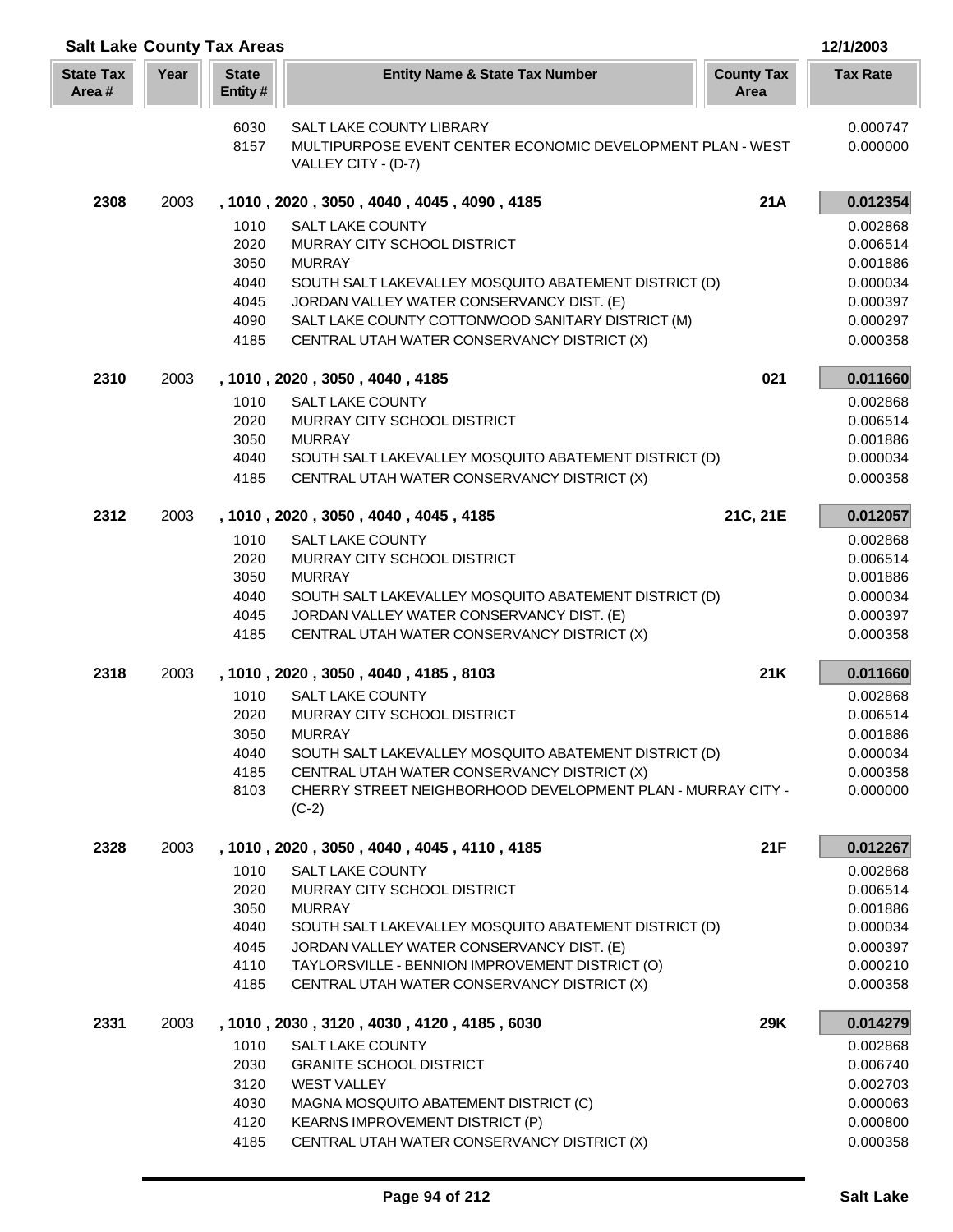|                           | <b>Salt Lake County Tax Areas</b> |                         |                                                                                                                   |                           |                      |
|---------------------------|-----------------------------------|-------------------------|-------------------------------------------------------------------------------------------------------------------|---------------------------|----------------------|
| <b>State Tax</b><br>Area# | Year                              | <b>State</b><br>Entity# | <b>Entity Name &amp; State Tax Number</b>                                                                         | <b>County Tax</b><br>Area | <b>Tax Rate</b>      |
|                           |                                   | 6030                    | SALT LAKE COUNTY LIBRARY                                                                                          |                           | 0.000747             |
| 2345                      | 2003                              |                         | , 1010, 2040, 3110, 4040, 4120, 4185, 6030                                                                        | 37F                       | 0.015639             |
|                           |                                   | 1010                    | <b>SALT LAKE COUNTY</b>                                                                                           |                           | 0.002868             |
|                           |                                   | 2040                    | <b>JORDAN SCHOOL DISTRICT</b>                                                                                     |                           | 0.008366             |
|                           |                                   | 3110                    | <b>WEST JORDAN</b>                                                                                                |                           | 0.002466             |
|                           |                                   | 4040                    | SOUTH SALT LAKEVALLEY MOSQUITO ABATEMENT DISTRICT (D)                                                             |                           | 0.000034             |
|                           |                                   | 4120                    | <b>KEARNS IMPROVEMENT DISTRICT (P)</b>                                                                            |                           | 0.000800             |
|                           |                                   | 4185                    | CENTRAL UTAH WATER CONSERVANCY DISTRICT (X)                                                                       |                           | 0.000358             |
|                           |                                   | 6030                    | SALT LAKE COUNTY LIBRARY                                                                                          |                           | 0.000747             |
| 2370                      | 2003                              |                         | , 1010, 2040, 3080, 4040, 4090, 4185, 4290, 6030                                                                  | 33H35D35J                 | 0.014796             |
|                           |                                   | 1010                    | <b>SALT LAKE COUNTY</b>                                                                                           |                           | 0.002868             |
|                           |                                   | 2040                    | <b>JORDAN SCHOOL DISTRICT</b>                                                                                     |                           | 0.008366             |
|                           |                                   | 3080                    | <b>SANDY</b>                                                                                                      |                           | 0.001890             |
|                           |                                   | 4040                    | SOUTH SALT LAKEVALLEY MOSQUITO ABATEMENT DISTRICT (D)                                                             |                           | 0.000034             |
|                           |                                   | 4090                    | SALT LAKE COUNTY COTTONWOOD SANITARY DISTRICT (M)                                                                 |                           | 0.000297             |
|                           |                                   | 4185                    | CENTRAL UTAH WATER CONSERVANCY DISTRICT (X)<br>SALT LAKE CITY METROPOLITAN WATER DISTRICT - SANDY CITY ONLY (J-J) |                           | 0.000358             |
|                           |                                   | 4290<br>6030            | SALT LAKE COUNTY LIBRARY                                                                                          |                           | 0.000236<br>0.000747 |
|                           |                                   |                         |                                                                                                                   |                           |                      |
| 2371                      | 2003                              |                         | , 1010, 2040, 3080, 4040, 4070, 4185, 4290, 6030                                                                  | 35B                       | 0.014499             |
|                           |                                   | 1010                    | <b>SALT LAKE COUNTY</b>                                                                                           |                           | 0.002868             |
|                           |                                   | 2040                    | <b>JORDAN SCHOOL DISTRICT</b>                                                                                     |                           | 0.008366             |
|                           |                                   | 3080                    | <b>SANDY</b>                                                                                                      |                           | 0.001890             |
|                           |                                   | 4040<br>4070            | SOUTH SALT LAKEVALLEY MOSQUITO ABATEMENT DISTRICT (D)<br>SALT LAKE CITY SUBURBAN SANITARY DISTRICT #2 (H)         |                           | 0.000034<br>0.000000 |
|                           |                                   | 4185                    | CENTRAL UTAH WATER CONSERVANCY DISTRICT (X)                                                                       |                           | 0.000358             |
|                           |                                   | 4290                    | SALT LAKE CITY METROPOLITAN WATER DISTRICT - SANDY CITY ONLY (J-J)                                                |                           | 0.000236             |
|                           |                                   | 6030                    | SALT LAKE COUNTY LIBRARY                                                                                          |                           | 0.000747             |
| 2377                      | 2003                              |                         | 1010, 2040, 3080, 4040, 4090, 4185, 4240, 4290, 603                                                               | 35E, 33D                  | 0.015041             |
|                           |                                   | 1010                    | SALT LAKE COUNTY                                                                                                  |                           | 0.002868             |
|                           |                                   | 2040                    | JORDAN SCHOOL DISTRICT                                                                                            |                           | 0.008366             |
|                           |                                   | 3080                    | <b>SANDY</b>                                                                                                      |                           | 0.001890             |
|                           |                                   | 4040                    | SOUTH SALT LAKEVALLEY MOSQUITO ABATEMENT DISTRICT (D)                                                             |                           | 0.000034             |
|                           |                                   | 4090                    | SALT LAKE COUNTY COTTONWOOD SANITARY DISTRICT (M)                                                                 |                           | 0.000297             |
|                           |                                   | 4185                    | CENTRAL UTAH WATER CONSERVANCY DISTRICT (X)                                                                       |                           | 0.000358             |
|                           |                                   | 4240                    | ALTA CANYON RECREATION SPECIAL SERVICE DISTRICT (E-E)                                                             |                           | 0.000245             |
|                           |                                   | 4290<br>6030            | SALT LAKE CITY METROPOLITAN WATER DISTRICT - SANDY CITY ONLY (J-J)<br>SALT LAKE COUNTY LIBRARY                    |                           | 0.000236<br>0.000747 |
|                           |                                   |                         |                                                                                                                   |                           |                      |
| 2378                      | 2003                              |                         | , 1010, 2040, 3080, 4040, 4185, 4290, 6030                                                                        | 35H, 35G                  | 0.014499             |
|                           |                                   | 1010                    | <b>SALT LAKE COUNTY</b>                                                                                           |                           | 0.002868             |
|                           |                                   | 2040                    | JORDAN SCHOOL DISTRICT                                                                                            |                           | 0.008366             |
|                           |                                   | 3080                    | <b>SANDY</b><br>SOUTH SALT LAKEVALLEY MOSQUITO ABATEMENT DISTRICT (D)                                             |                           | 0.001890             |
|                           |                                   | 4040<br>4185            | CENTRAL UTAH WATER CONSERVANCY DISTRICT (X)                                                                       |                           | 0.000034<br>0.000358 |
|                           |                                   | 4290                    | SALT LAKE CITY METROPOLITAN WATER DISTRICT - SANDY CITY ONLY (J-J)                                                |                           | 0.000236             |
|                           |                                   | 6030                    | SALT LAKE COUNTY LIBRARY                                                                                          |                           | 0.000747             |
|                           |                                   |                         |                                                                                                                   |                           |                      |
| 2382                      | 2003                              |                         | , 1010, 2040, 3080, 4040, 4140, 4185, 4290, 6030                                                                  | 34A                       | 0.015599             |
|                           |                                   | 1010                    | SALT LAKE COUNTY                                                                                                  |                           | 0.002868             |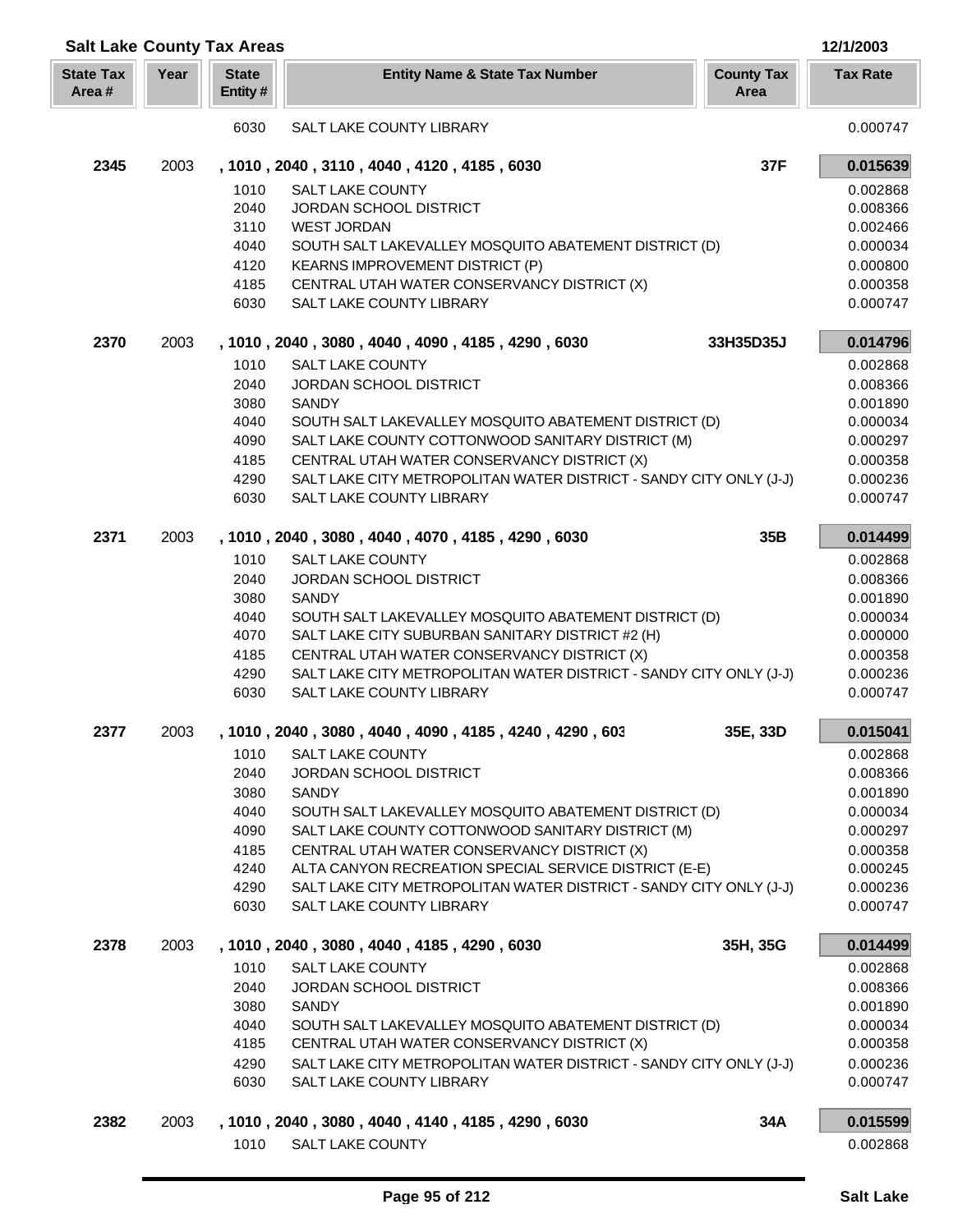| <b>Salt Lake County Tax Areas</b> |      |                         |                                                                                                | 12/1/2003            |
|-----------------------------------|------|-------------------------|------------------------------------------------------------------------------------------------|----------------------|
| <b>State Tax</b><br>Area#         | Year | <b>State</b><br>Entity# | <b>County Tax</b><br><b>Entity Name &amp; State Tax Number</b><br>Area                         | <b>Tax Rate</b>      |
|                                   |      | 2040                    | <b>JORDAN SCHOOL DISTRICT</b>                                                                  | 0.008366             |
|                                   |      | 3080                    | <b>SANDY</b>                                                                                   | 0.001890             |
|                                   |      | 4040                    | SOUTH SALT LAKEVALLEY MOSQUITO ABATEMENT DISTRICT (D)                                          | 0.000034             |
|                                   |      | 4140                    | SANDY SUBURBAN IMPROVEMENT DISTRICT (R)                                                        | 0.001100             |
|                                   |      | 4185                    | CENTRAL UTAH WATER CONSERVANCY DISTRICT (X)                                                    | 0.000358             |
|                                   |      | 4290<br>6030            | SALT LAKE CITY METROPOLITAN WATER DISTRICT - SANDY CITY ONLY (J-J)<br>SALT LAKE COUNTY LIBRARY | 0.000236<br>0.000747 |
| 2385                              | 2003 |                         | <b>401</b><br>, 1010, 2040, 3010, 4040, 4185, 4190, 6030                                       | 0.013825             |
|                                   |      | 1010                    | <b>SALT LAKE COUNTY</b>                                                                        | 0.002868             |
|                                   |      | 2040                    | JORDAN SCHOOL DISTRICT                                                                         | 0.008366             |
|                                   |      | 3010                    | <b>ALTA</b>                                                                                    | 0.001298             |
|                                   |      | 4040                    | SOUTH SALT LAKEVALLEY MOSQUITO ABATEMENT DISTRICT (D)                                          | 0.000034             |
|                                   |      | 4185                    | CENTRAL UTAH WATER CONSERVANCY DISTRICT (X)                                                    | 0.000358             |
|                                   |      | 4190<br>6030            | SALT LAKE COUNTY SERVICE AREA #3 - SNOWBIRD (Y)<br>SALT LAKE COUNTY LIBRARY                    | 0.000154<br>0.000747 |
|                                   |      |                         |                                                                                                |                      |
| 2386                              | 2003 |                         | 40L<br>, 1010, 2040, 3010, 4040, 4130, 4185, 4190, 6030<br><b>SALT LAKE COUNTY</b>             | 0.013825             |
|                                   |      | 1010<br>2040            | JORDAN SCHOOL DISTRICT                                                                         | 0.002868<br>0.008366 |
|                                   |      | 3010                    | <b>ALTA</b>                                                                                    | 0.001298             |
|                                   |      | 4040                    | SOUTH SALT LAKEVALLEY MOSQUITO ABATEMENT DISTRICT (D)                                          | 0.000034             |
|                                   |      | 4130                    | LITTLE COTTONWOOD IMPROVEMENT DISTRICT (Q)                                                     | 0.000000             |
|                                   |      | 4185                    | CENTRAL UTAH WATER CONSERVANCY DISTRICT (X)                                                    | 0.000358             |
|                                   |      | 4190                    | SALT LAKE COUNTY SERVICE AREA #3 - SNOWBIRD (Y)                                                | 0.000154             |
|                                   |      | 6030                    | SALT LAKE COUNTY LIBRARY                                                                       | 0.000747             |
| 2399                              | 2003 |                         | , 1010, 2040, 3080, 4040, 4140, 4185, 4290, 4300, 603<br>34D                                   | 0.015599             |
|                                   |      | 1010                    | <b>SALT LAKE COUNTY</b>                                                                        | 0.002868             |
|                                   |      | 2040                    | JORDAN SCHOOL DISTRICT                                                                         | 0.008366             |
|                                   |      | 3080                    | SANDY                                                                                          | 0.001890             |
|                                   |      | 4040                    | SOUTH SALT LAKEVALLEY MOSQUITO ABATEMENT DISTRICT (D)                                          | 0.000034             |
|                                   |      | 4140<br>4185            | SANDY SUBURBAN IMPROVEMENT DISTRICT (R)<br>CENTRAL UTAH WATER CONSERVANCY DISTRICT (X)         | 0.001100             |
|                                   |      | 4290                    | SALT LAKE CITY METROPOLITAN WATER DISTRICT - SANDY CITY ONLY (J-J)                             | 0.000358<br>0.000236 |
|                                   |      | 4300                    | WHITE CITY WATER IMPROVEMENT DISTRICT (K-K)                                                    | 0.000000             |
|                                   |      | 6030                    | SALT LAKE COUNTY LIBRARY                                                                       | 0.000747             |
| 2400                              | 2003 |                         | , 1010, 2040, 3080, 4040, 4150, 4185, 4290, 6030<br>36E40F40H                                  | 0.015014             |
|                                   |      | 1010                    | <b>SALT LAKE COUNTY</b>                                                                        | 0.002868             |
|                                   |      | 2040                    | <b>JORDAN SCHOOL DISTRICT</b>                                                                  | 0.008366             |
|                                   |      | 3080                    | <b>SANDY</b>                                                                                   | 0.001890             |
|                                   |      | 4040                    | SOUTH SALT LAKEVALLEY MOSQUITO ABATEMENT DISTRICT (D)                                          | 0.000034             |
|                                   |      | 4150                    | SOUTH VALLEY SEWER DISTRICT (T)                                                                | 0.000515             |
|                                   |      | 4185                    | CENTRAL UTAH WATER CONSERVANCY DISTRICT (X)                                                    | 0.000358             |
|                                   |      | 4290<br>6030            | SALT LAKE CITY METROPOLITAN WATER DISTRICT - SANDY CITY ONLY (J-J)<br>SALT LAKE COUNTY LIBRARY | 0.000236<br>0.000747 |
|                                   |      |                         |                                                                                                |                      |
| 2402                              | 2003 |                         | 35N<br>, 1010, 2040, 3080, 4040, 4090, 4185, 4290, 4300, 603                                   | 0.014796             |
|                                   |      | 1010                    | <b>SALT LAKE COUNTY</b>                                                                        | 0.002868             |
|                                   |      | 2040<br>3080            | JORDAN SCHOOL DISTRICT<br><b>SANDY</b>                                                         | 0.008366<br>0.001890 |
|                                   |      | 4040                    | SOUTH SALT LAKEVALLEY MOSQUITO ABATEMENT DISTRICT (D)                                          | 0.000034             |
|                                   |      |                         |                                                                                                |                      |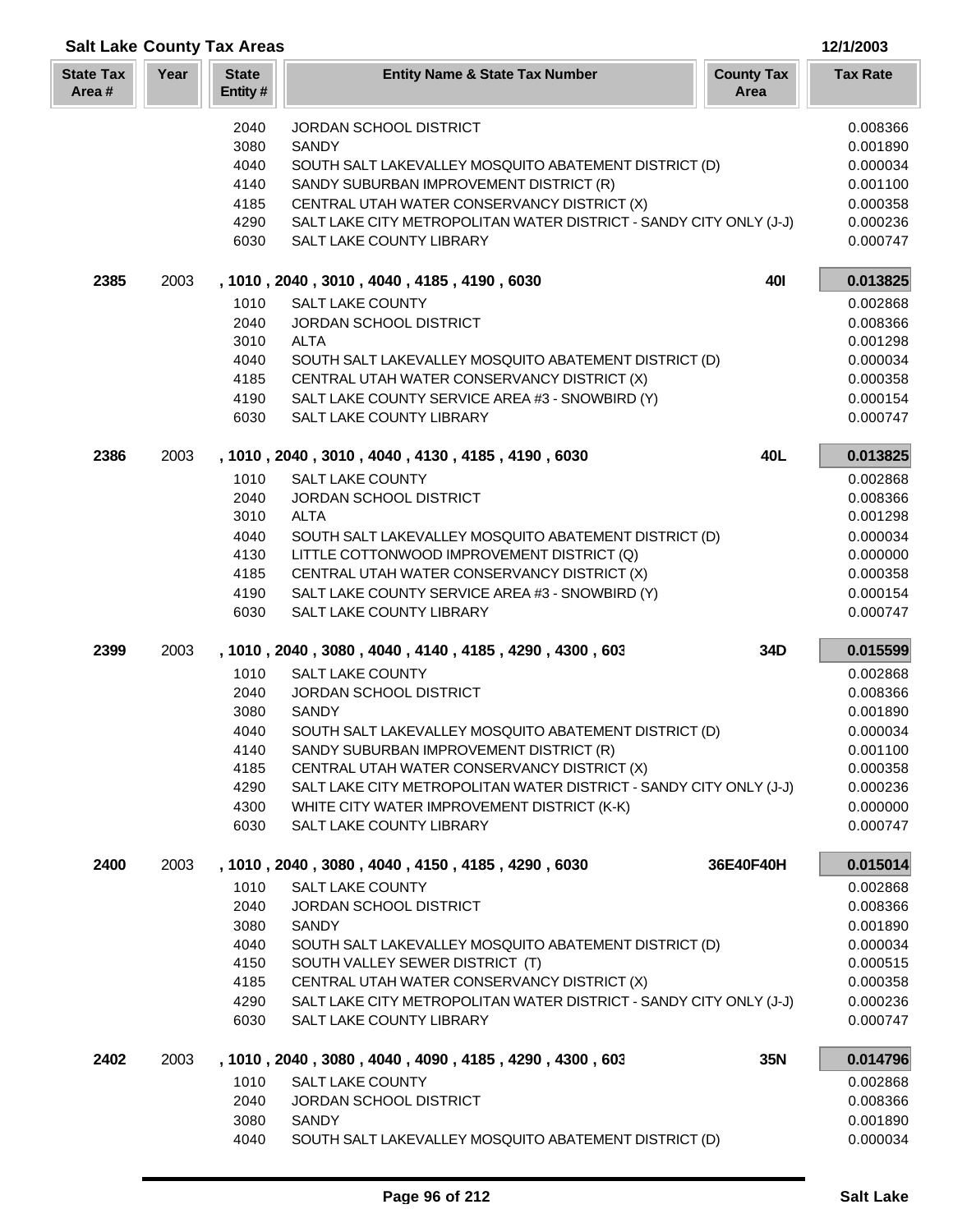| <b>Salt Lake County Tax Areas</b><br>12/1/2003 |      |                         |                                                                          |                      |  |
|------------------------------------------------|------|-------------------------|--------------------------------------------------------------------------|----------------------|--|
| <b>State Tax</b><br>Area#                      | Year | <b>State</b><br>Entity# | <b>County Tax</b><br><b>Entity Name &amp; State Tax Number</b><br>Area   | <b>Tax Rate</b>      |  |
|                                                |      | 4090                    | SALT LAKE COUNTY COTTONWOOD SANITARY DISTRICT (M)                        | 0.000297             |  |
|                                                |      | 4185                    | CENTRAL UTAH WATER CONSERVANCY DISTRICT (X)                              | 0.000358             |  |
|                                                |      | 4290                    | SALT LAKE CITY METROPOLITAN WATER DISTRICT - SANDY CITY ONLY (J-J)       | 0.000236             |  |
|                                                |      | 4300                    | WHITE CITY WATER IMPROVEMENT DISTRICT (K-K)                              | 0.000000             |  |
|                                                |      | 6030                    | SALT LAKE COUNTY LIBRARY                                                 | 0.000747             |  |
| 2403                                           | 2003 |                         | , 1010, 2040, 3080, 4040, 4140, 4185, 4240, 4290, 430<br>43F             | 0.015844             |  |
|                                                |      | 1010                    | <b>SALT LAKE COUNTY</b>                                                  | 0.002868             |  |
|                                                |      | 2040                    | JORDAN SCHOOL DISTRICT                                                   | 0.008366             |  |
|                                                |      | 3080                    | <b>SANDY</b>                                                             | 0.001890             |  |
|                                                |      | 4040                    | SOUTH SALT LAKEVALLEY MOSQUITO ABATEMENT DISTRICT (D)                    | 0.000034             |  |
|                                                |      | 4140                    | SANDY SUBURBAN IMPROVEMENT DISTRICT (R)                                  | 0.001100             |  |
|                                                |      | 4185                    | CENTRAL UTAH WATER CONSERVANCY DISTRICT (X)                              | 0.000358             |  |
|                                                |      | 4240                    | ALTA CANYON RECREATION SPECIAL SERVICE DISTRICT (E-E)                    | 0.000245             |  |
|                                                |      | 4290                    | SALT LAKE CITY METROPOLITAN WATER DISTRICT - SANDY CITY ONLY (J-J)       | 0.000236             |  |
|                                                |      | 4300                    | WHITE CITY WATER IMPROVEMENT DISTRICT (K-K)                              | 0.000000             |  |
|                                                |      | 6030                    | SALT LAKE COUNTY LIBRARY                                                 | 0.000747             |  |
| 2405                                           | 2003 |                         | 35I, 35F<br>, 1010, 2040, 3080, 4040, 4140, 4160, 4185, 4290, 603        | 0.015629             |  |
|                                                |      | 1010                    | <b>SALT LAKE COUNTY</b>                                                  | 0.002868             |  |
|                                                |      | 2040                    | JORDAN SCHOOL DISTRICT                                                   | 0.008366             |  |
|                                                |      | 3080                    | <b>SANDY</b>                                                             | 0.001890             |  |
|                                                |      | 4040                    | SOUTH SALT LAKEVALLEY MOSQUITO ABATEMENT DISTRICT (D)                    | 0.000034             |  |
|                                                |      | 4140                    | SANDY SUBURBAN IMPROVEMENT DISTRICT (R)                                  | 0.001100             |  |
|                                                |      | 4160                    | CRESCENT CEMETERY MAINTENANCE DISTRICT (U)                               | 0.000030             |  |
|                                                |      | 4185                    | CENTRAL UTAH WATER CONSERVANCY DISTRICT (X)                              | 0.000358             |  |
|                                                |      | 4290                    | SALT LAKE CITY METROPOLITAN WATER DISTRICT - SANDY CITY ONLY (J-J)       | 0.000236             |  |
|                                                |      | 6030                    | SALT LAKE COUNTY LIBRARY                                                 | 0.000747             |  |
| 2408                                           | 2003 |                         | 35K<br>, 1010, 2040, 3080, 4040, 4140, 4160, 4185, 4290, 603             | 0.015629             |  |
|                                                |      | 1010                    | <b>SALT LAKE COUNTY</b>                                                  | 0.002868             |  |
|                                                |      |                         | 2040 JORDAN SCHOOL DISTRICT                                              | 0.008366             |  |
|                                                |      | 3080                    | <b>SANDY</b>                                                             | 0.001890             |  |
|                                                |      | 4040                    | SOUTH SALT LAKEVALLEY MOSQUITO ABATEMENT DISTRICT (D)                    | 0.000034             |  |
|                                                |      | 4140                    | SANDY SUBURBAN IMPROVEMENT DISTRICT (R)                                  | 0.001100             |  |
|                                                |      | 4160                    | CRESCENT CEMETERY MAINTENANCE DISTRICT (U)                               | 0.000030             |  |
|                                                |      | 4185                    | CENTRAL UTAH WATER CONSERVANCY DISTRICT (X)                              | 0.000358             |  |
|                                                |      | 4290                    | SALT LAKE CITY METROPOLITAN WATER DISTRICT - SANDY CITY ONLY (J-J)       | 0.000236             |  |
|                                                |      | 6030                    | SALT LAKE COUNTY LIBRARY                                                 | 0.000747             |  |
|                                                |      | 8202                    | CIVIC CENTER NORTH NEIGHBORHOOD DEVELOPMENT PLAN - SANDY CITY<br>- (E-2) | 0.000000             |  |
| 2409                                           | 2003 |                         | 36D<br>, 1010, 2040, 3080, 4040, 4150, 4160, 4185, 4290, 603             | 0.015044             |  |
|                                                |      | 1010                    | SALT LAKE COUNTY                                                         |                      |  |
|                                                |      | 2040                    | <b>JORDAN SCHOOL DISTRICT</b>                                            | 0.002868<br>0.008366 |  |
|                                                |      | 3080                    | <b>SANDY</b>                                                             | 0.001890             |  |
|                                                |      | 4040                    | SOUTH SALT LAKEVALLEY MOSQUITO ABATEMENT DISTRICT (D)                    | 0.000034             |  |
|                                                |      | 4150                    | SOUTH VALLEY SEWER DISTRICT (T)                                          | 0.000515             |  |
|                                                |      | 4160                    | CRESCENT CEMETERY MAINTENANCE DISTRICT (U)                               | 0.000030             |  |
|                                                |      | 4185                    | CENTRAL UTAH WATER CONSERVANCY DISTRICT (X)                              | 0.000358             |  |
|                                                |      | 4290                    | SALT LAKE CITY METROPOLITAN WATER DISTRICT - SANDY CITY ONLY (J-J)       | 0.000236             |  |
|                                                |      | 6030                    | SALT LAKE COUNTY LIBRARY                                                 | 0.000747             |  |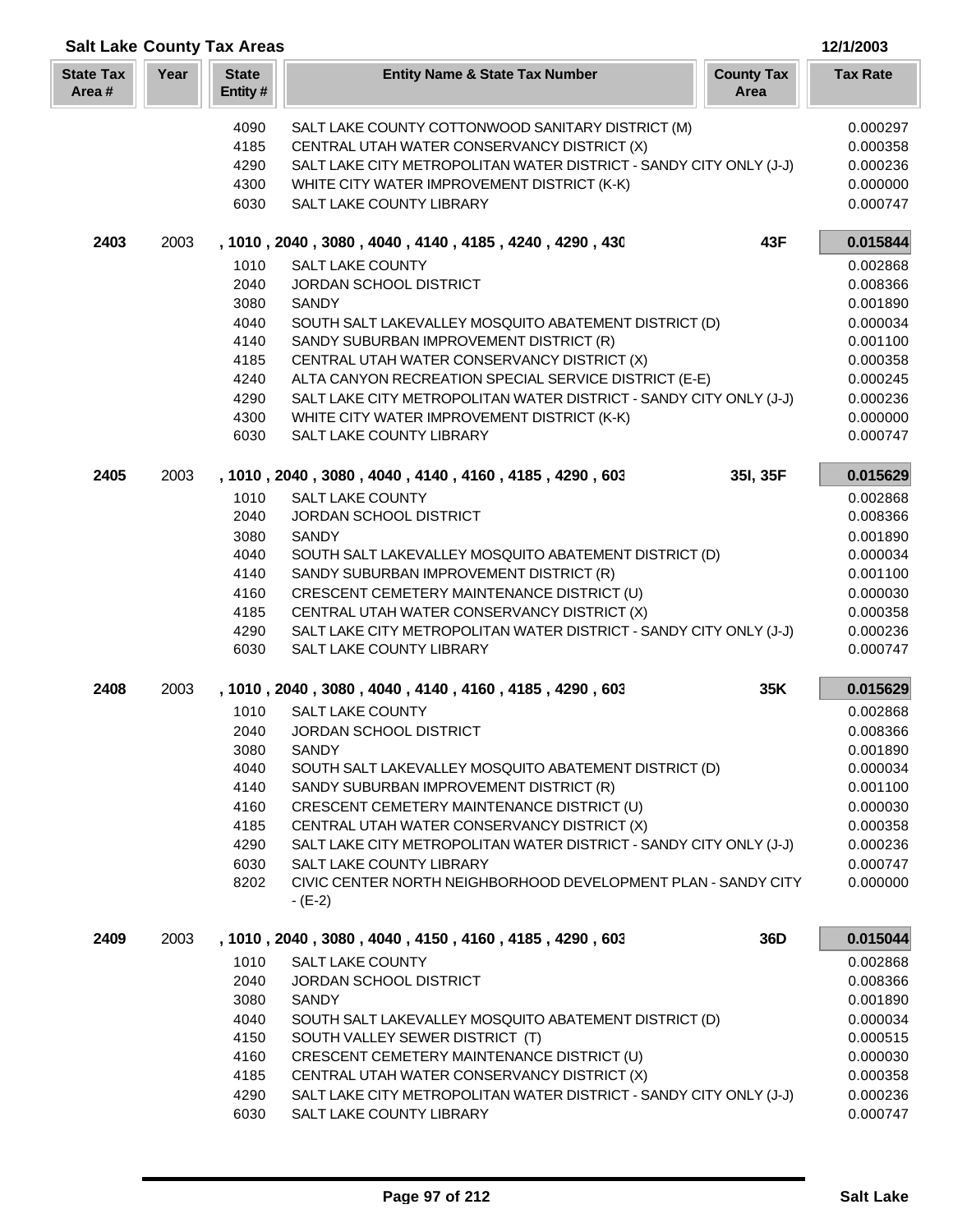| <b>Salt Lake County Tax Areas</b> |      |                         |                                                                                                                             |                           | 12/1/2003            |
|-----------------------------------|------|-------------------------|-----------------------------------------------------------------------------------------------------------------------------|---------------------------|----------------------|
| <b>State Tax</b><br>Area#         | Year | <b>State</b><br>Entity# | <b>Entity Name &amp; State Tax Number</b>                                                                                   | <b>County Tax</b><br>Area | <b>Tax Rate</b>      |
| 2410                              | 2003 |                         | , 1010, 2040, 3080, 4040, 4150, 4160, 4185, 4290, 603                                                                       | 36H                       | 0.015044             |
|                                   |      | 1010                    | <b>SALT LAKE COUNTY</b>                                                                                                     |                           | 0.002868             |
|                                   |      | 2040                    | <b>JORDAN SCHOOL DISTRICT</b>                                                                                               |                           | 0.008366             |
|                                   |      | 3080                    | <b>SANDY</b>                                                                                                                |                           | 0.001890             |
|                                   |      | 4040                    | SOUTH SALT LAKEVALLEY MOSQUITO ABATEMENT DISTRICT (D)                                                                       |                           | 0.000034             |
|                                   |      | 4150                    | SOUTH VALLEY SEWER DISTRICT (T)                                                                                             |                           | 0.000515             |
|                                   |      | 4160                    | CRESCENT CEMETERY MAINTENANCE DISTRICT (U)                                                                                  |                           | 0.000030             |
|                                   |      | 4185                    | CENTRAL UTAH WATER CONSERVANCY DISTRICT (X)                                                                                 |                           | 0.000358             |
|                                   |      | 4290                    | SALT LAKE CITY METROPOLITAN WATER DISTRICT - SANDY CITY ONLY (J-J)<br>SALT LAKE COUNTY LIBRARY                              |                           | 0.000236             |
|                                   |      | 6030<br>8202            | CIVIC CENTER NORTH NEIGHBORHOOD DEVELOPMENT PLAN - SANDY CITY                                                               |                           | 0.000747<br>0.000000 |
|                                   |      |                         | $- (E-2)$                                                                                                                   |                           |                      |
| 2414                              | 2003 |                         | , 1010, 2040, 3080, 4040, 4140, 4185, 4240, 4290, 603                                                                       | 43D, 43E                  | 0.015844             |
|                                   |      | 1010                    | <b>SALT LAKE COUNTY</b>                                                                                                     |                           | 0.002868             |
|                                   |      | 2040                    | <b>JORDAN SCHOOL DISTRICT</b>                                                                                               |                           | 0.008366             |
|                                   |      | 3080                    | <b>SANDY</b>                                                                                                                |                           | 0.001890             |
|                                   |      | 4040                    | SOUTH SALT LAKEVALLEY MOSQUITO ABATEMENT DISTRICT (D)                                                                       |                           | 0.000034             |
|                                   |      | 4140                    | SANDY SUBURBAN IMPROVEMENT DISTRICT (R)                                                                                     |                           | 0.001100             |
|                                   |      | 4185                    | CENTRAL UTAH WATER CONSERVANCY DISTRICT (X)                                                                                 |                           | 0.000358             |
|                                   |      | 4240<br>4290            | ALTA CANYON RECREATION SPECIAL SERVICE DISTRICT (E-E)<br>SALT LAKE CITY METROPOLITAN WATER DISTRICT - SANDY CITY ONLY (J-J) |                           | 0.000245             |
|                                   |      | 6030                    | SALT LAKE COUNTY LIBRARY                                                                                                    |                           | 0.000236<br>0.000747 |
| 2421                              | 2003 |                         | , 1010, 2040, 3080, 4040, 4150, 4160, 4185, 4290, 603                                                                       | 36F                       | 0.015044             |
|                                   |      | 1010                    | <b>SALT LAKE COUNTY</b>                                                                                                     |                           | 0.002868             |
|                                   |      | 2040                    | <b>JORDAN SCHOOL DISTRICT</b>                                                                                               |                           | 0.008366             |
|                                   |      | 3080                    | SANDY                                                                                                                       |                           | 0.001890             |
|                                   |      | 4040                    | SOUTH SALT LAKEVALLEY MOSQUITO ABATEMENT DISTRICT (D)                                                                       |                           | 0.000034             |
|                                   |      | 4150                    | SOUTH VALLEY SEWER DISTRICT (T)                                                                                             |                           | 0.000515             |
|                                   |      | 4160                    | CRESCENT CEMETERY MAINTENANCE DISTRICT (U)                                                                                  |                           | 0.000030             |
|                                   |      | 4185                    | CENTRAL UTAH WATER CONSERVANCY DISTRICT (X)                                                                                 |                           | 0.000358             |
|                                   |      | 4290                    | SALT LAKE CITY METROPOLITAN WATER DISTRICT - SANDY CITY ONLY (J-J)                                                          |                           | 0.000236             |
|                                   |      | 6030                    | SALT LAKE COUNTY LIBRARY                                                                                                    |                           | 0.000747             |
|                                   |      | 8201                    | CITY CENTER COMMUNITY REDEVELOPMENT PLAN - SANDY CITY - (E-1)                                                               |                           | 0.000000             |
| 2423                              | 2003 |                         | , 1010, 2040, 3080, 4040, 4140, 4160, 4185, 4290, 430                                                                       | 35M                       | 0.015629             |
|                                   |      | 1010                    | SALT LAKE COUNTY                                                                                                            |                           | 0.002868             |
|                                   |      | 2040                    | JORDAN SCHOOL DISTRICT                                                                                                      |                           | 0.008366             |
|                                   |      | 3080                    | <b>SANDY</b>                                                                                                                |                           | 0.001890             |
|                                   |      | 4040                    | SOUTH SALT LAKEVALLEY MOSQUITO ABATEMENT DISTRICT (D)                                                                       |                           | 0.000034             |
|                                   |      | 4140                    | SANDY SUBURBAN IMPROVEMENT DISTRICT (R)                                                                                     |                           | 0.001100             |
|                                   |      | 4160                    | CRESCENT CEMETERY MAINTENANCE DISTRICT (U)                                                                                  |                           | 0.000030             |
|                                   |      | 4185<br>4290            | CENTRAL UTAH WATER CONSERVANCY DISTRICT (X)<br>SALT LAKE CITY METROPOLITAN WATER DISTRICT - SANDY CITY ONLY (J-J)           |                           | 0.000358<br>0.000236 |
|                                   |      | 4300                    | WHITE CITY WATER IMPROVEMENT DISTRICT (K-K)                                                                                 |                           | 0.000000             |
|                                   |      | 6030                    | SALT LAKE COUNTY LIBRARY                                                                                                    |                           | 0.000747             |
| 2425                              | 2003 |                         | , 1010, 2040, 3080, 4040, 4150, 4160, 4185, 4290, 603                                                                       | 36G                       | 0.015044             |
|                                   |      | 1010                    | <b>SALT LAKE COUNTY</b>                                                                                                     |                           | 0.002868             |
|                                   |      | 2040                    | JORDAN SCHOOL DISTRICT                                                                                                      |                           | 0.008366             |
|                                   |      | 3080                    | SANDY                                                                                                                       |                           | 0.001890             |
|                                   |      | 4040                    | SOUTH SALT LAKEVALLEY MOSQUITO ABATEMENT DISTRICT (D)                                                                       |                           | 0.000034             |

ī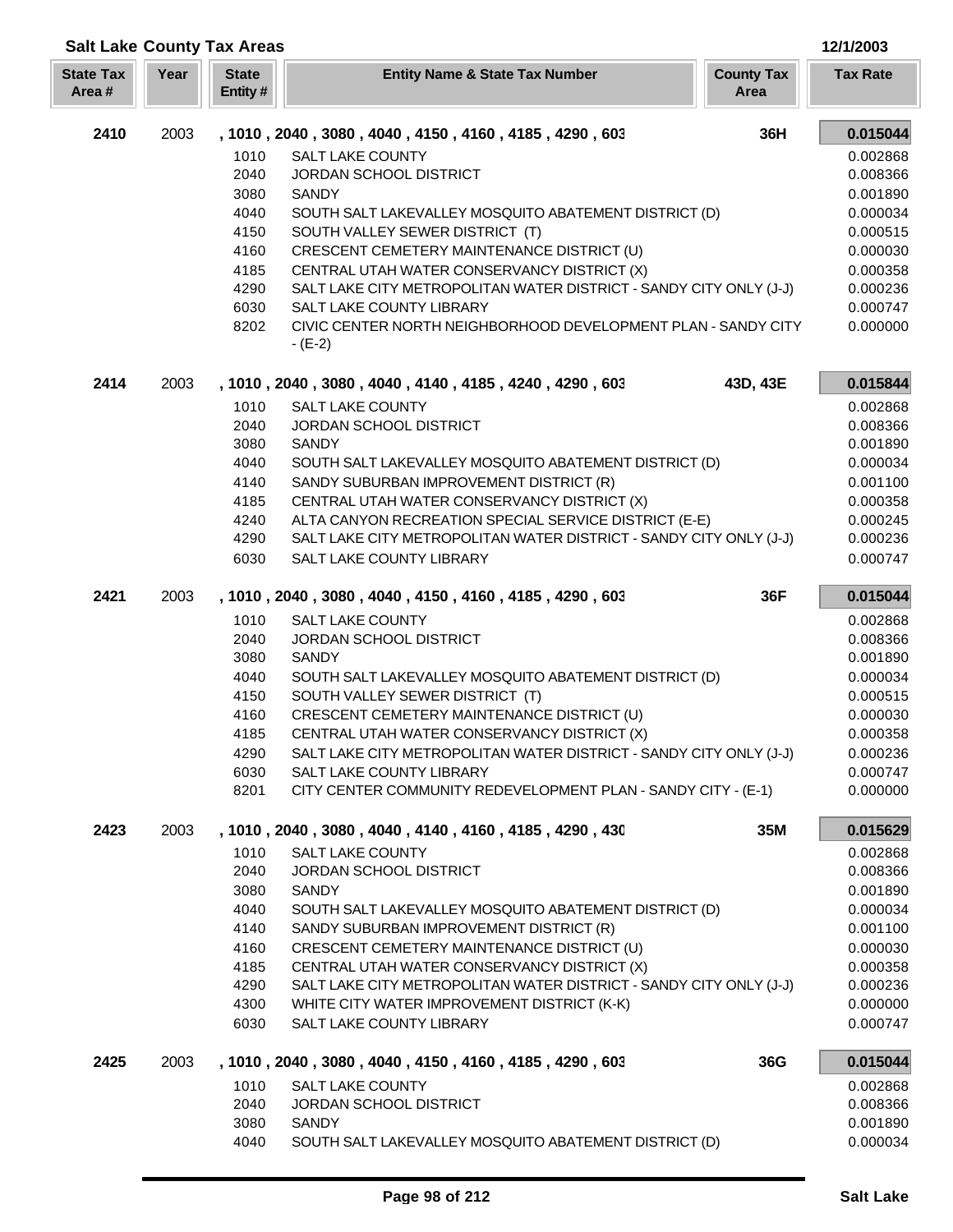|                            |              | <b>Salt Lake County Tax Areas</b>                                                                                                            |                                                                                                                                                                                                                                                                                                                                                                                                                                                                                                                                                                                                                                                                                                                                                                                                                                                             |                           | 12/1/2003                                                                                                                                                                                                                                    |
|----------------------------|--------------|----------------------------------------------------------------------------------------------------------------------------------------------|-------------------------------------------------------------------------------------------------------------------------------------------------------------------------------------------------------------------------------------------------------------------------------------------------------------------------------------------------------------------------------------------------------------------------------------------------------------------------------------------------------------------------------------------------------------------------------------------------------------------------------------------------------------------------------------------------------------------------------------------------------------------------------------------------------------------------------------------------------------|---------------------------|----------------------------------------------------------------------------------------------------------------------------------------------------------------------------------------------------------------------------------------------|
| <b>State Tax</b><br>Area # | Year         | <b>State</b><br>Entity#                                                                                                                      | <b>Entity Name &amp; State Tax Number</b>                                                                                                                                                                                                                                                                                                                                                                                                                                                                                                                                                                                                                                                                                                                                                                                                                   | <b>County Tax</b><br>Area | <b>Tax Rate</b>                                                                                                                                                                                                                              |
|                            |              | 4150<br>4160<br>4185<br>4290<br>6030<br>8203                                                                                                 | SOUTH VALLEY SEWER DISTRICT (T)<br>CRESCENT CEMETERY MAINTENANCE DISTRICT (U)<br>CENTRAL UTAH WATER CONSERVANCY DISTRICT (X)<br>SALT LAKE CITY METROPOLITAN WATER DISTRICT - SANDY CITY ONLY (J-J)<br><b>SALT LAKE COUNTY LIBRARY</b><br>CIVIC CENTER SOUTH NEIGHBORHOOD DEVELOPMENT PLAN - SANDY CITY<br>$- (E-3)$                                                                                                                                                                                                                                                                                                                                                                                                                                                                                                                                         |                           | 0.000515<br>0.000030<br>0.000358<br>0.000236<br>0.000747<br>0.000000                                                                                                                                                                         |
| 2432                       | 2003         |                                                                                                                                              | , 1010, 2040, 3030, 4040, 4045, 4150, 4185, 6030, 840                                                                                                                                                                                                                                                                                                                                                                                                                                                                                                                                                                                                                                                                                                                                                                                                       | 55B                       | 0.014639                                                                                                                                                                                                                                     |
|                            |              | 1010<br>2040<br>3030<br>4040<br>4045<br>4150<br>4185<br>6030<br>8403                                                                         | SALT LAKE COUNTY<br>JORDAN SCHOOL DISTRICT<br><b>DRAPER</b><br>SOUTH SALT LAKEVALLEY MOSQUITO ABATEMENT DISTRICT (D)<br>JORDAN VALLEY WATER CONSERVANCY DIST. (E)<br>SOUTH VALLEY SEWER DISTRICT (T)<br>CENTRAL UTAH WATER CONSERVANCY DISTRICT (X)<br>SALT LAKE COUNTY LIBRARY<br>CRESCENT NEIGHBORHOOD DEVELOPMENT PLAN - DRAPER CITY - (K-3)                                                                                                                                                                                                                                                                                                                                                                                                                                                                                                             |                           | 0.002868<br>0.008366<br>0.001354<br>0.000034<br>0.000397<br>0.000515<br>0.000358<br>0.000747<br>0.000000                                                                                                                                     |
|                            |              |                                                                                                                                              |                                                                                                                                                                                                                                                                                                                                                                                                                                                                                                                                                                                                                                                                                                                                                                                                                                                             |                           |                                                                                                                                                                                                                                              |
| 2438<br>2865               | 2003<br>2003 | 1010<br>2040<br>3030<br>4040<br>4045<br>4150<br>4185<br>6030<br>8402<br>1010<br>2030<br>3100<br>4040<br>4045<br>4060<br>4185<br>6030<br>8055 | , 1010, 2040, 3030, 4040, 4045, 4150, 4185, 6030, 840<br><b>SALT LAKE COUNTY</b><br>JORDAN SCHOOL DISTRICT<br><b>DRAPER</b><br>SOUTH SALT LAKEVALLEY MOSQUITO ABATEMENT DISTRICT (D)<br>JORDAN VALLEY WATER CONSERVANCY DIST. (E)<br>SOUTH VALLEY SEWER DISTRICT (T)<br>CENTRAL UTAH WATER CONSERVANCY DISTRICT (X)<br>SALT LAKE COUNTY LIBRARY<br>SAND HILLS NEIGHBORHOOD DEVELOPMENT - DRAPER CITY - (K-2)<br>, 1010, 2030, 3100, 4040, 4045, 4060, 4185, 6030, 805<br>SALT LAKE COUNTY<br><b>GRANITE SCHOOL DISTRICT</b><br>SOUTH SALT LAKE<br>SOUTH SALT LAKEVALLEY MOSQUITO ABATEMENT DISTRICT (D)<br>JORDAN VALLEY WATER CONSERVANCY DIST. (E)<br>SALT LAKE CITY SUBURBAN SANITARY DISTRICT (G)<br>CENTRAL UTAH WATER CONSERVANCY DISTRICT (X)<br>SALT LAKE COUNTY LIBRARY<br>THIRD EAST NEIGHBORHOOD DEVELOPMENT PLAN - SOUTH SALT LAKE -<br>$(B-5)$ | 55A<br><b>14L</b>         | 0.014639<br>0.002868<br>0.008366<br>0.001354<br>0.000034<br>0.000397<br>0.000515<br>0.000358<br>0.000747<br>0.000000<br>0.012799<br>0.002868<br>0.006740<br>0.001403<br>0.000034<br>0.000397<br>0.000252<br>0.000358<br>0.000747<br>0.000000 |
| 2867                       | 2003         | 1010<br>2020<br>3050<br>4040<br>4045<br>4060<br>4185                                                                                         | , 1010, 2020, 3050, 4040, 4045, 4060, 4185<br>SALT LAKE COUNTY<br>MURRAY CITY SCHOOL DISTRICT<br><b>MURRAY</b><br>SOUTH SALT LAKEVALLEY MOSQUITO ABATEMENT DISTRICT (D)<br>JORDAN VALLEY WATER CONSERVANCY DIST. (E)<br>SALT LAKE CITY SUBURBAN SANITARY DISTRICT (G)<br>CENTRAL UTAH WATER CONSERVANCY DISTRICT (X)                                                                                                                                                                                                                                                                                                                                                                                                                                                                                                                                        | 21D                       | 0.012309<br>0.002868<br>0.006514<br>0.001886<br>0.000034<br>0.000397<br>0.000252<br>0.000358                                                                                                                                                 |
| 2871                       | 2003         | 1010                                                                                                                                         | , 1010, 2020, 3050, 4040, 4070, 4185<br>SALT LAKE COUNTY                                                                                                                                                                                                                                                                                                                                                                                                                                                                                                                                                                                                                                                                                                                                                                                                    | <b>21R</b>                | 0.011660<br>0.002868                                                                                                                                                                                                                         |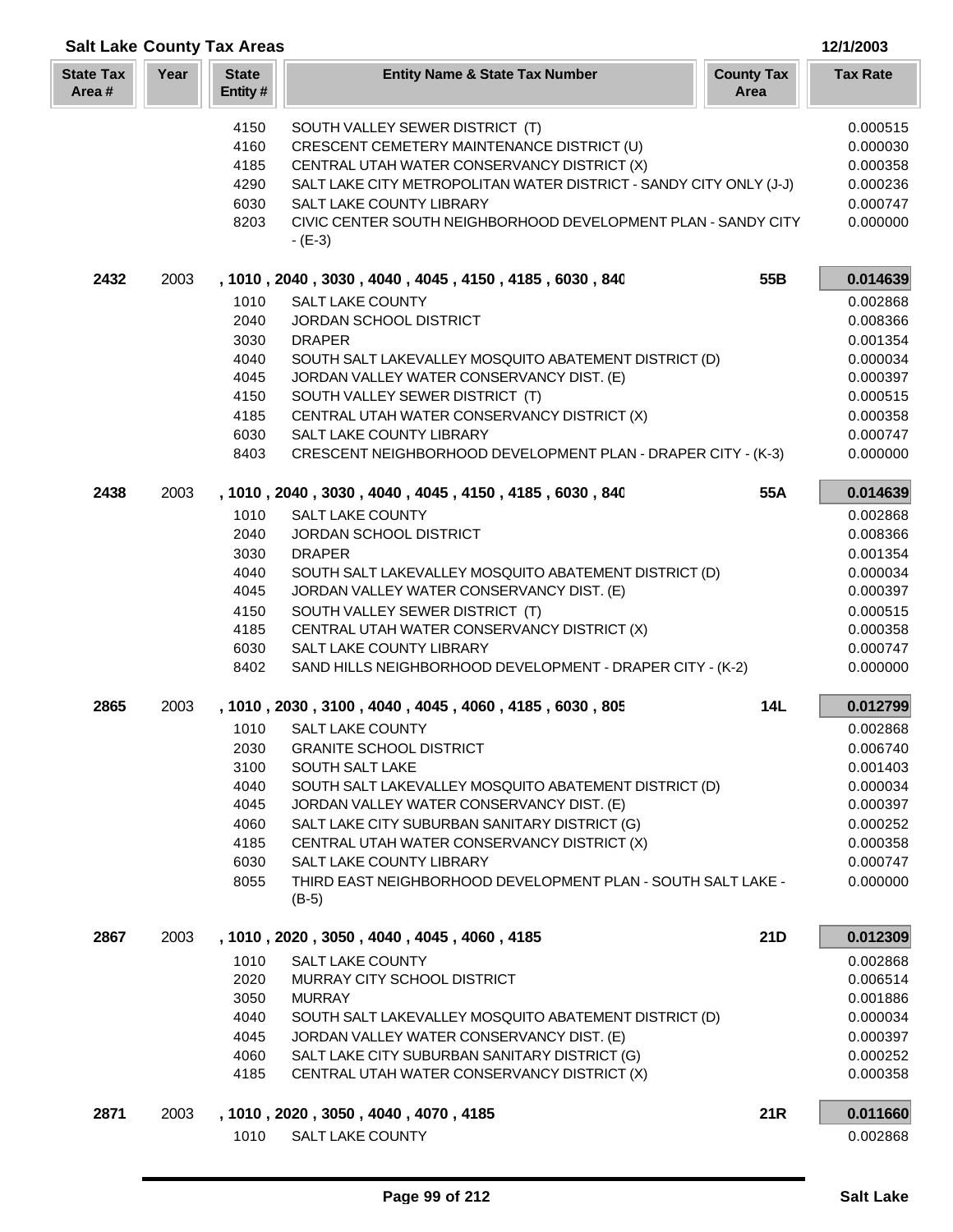| <b>Salt Lake County Tax Areas</b> |      |                         |                                                         |                           | 12/1/2003       |
|-----------------------------------|------|-------------------------|---------------------------------------------------------|---------------------------|-----------------|
| <b>State Tax</b><br>Area#         | Year | <b>State</b><br>Entity# | <b>Entity Name &amp; State Tax Number</b>               | <b>County Tax</b><br>Area | <b>Tax Rate</b> |
|                                   |      | 2020                    | MURRAY CITY SCHOOL DISTRICT                             |                           | 0.006514        |
|                                   |      | 3050                    | <b>MURRAY</b>                                           |                           | 0.001886        |
|                                   |      | 4040                    | SOUTH SALT LAKEVALLEY MOSQUITO ABATEMENT DISTRICT (D)   |                           | 0.000034        |
|                                   |      | 4070                    | SALT LAKE CITY SUBURBAN SANITARY DISTRICT #2 (H)        |                           | 0.000000        |
|                                   |      | 4185                    | CENTRAL UTAH WATER CONSERVANCY DISTRICT (X)             |                           | 0.000358        |
| 2876                              | 2003 |                         | , 1010, 2040, 4040, 4045, 4140, 4185, 4210, 4220, 430   | 44D                       | 0.016782        |
|                                   |      | 1010                    | <b>SALT LAKE COUNTY</b>                                 |                           | 0.002868        |
|                                   |      | 2040                    | <b>JORDAN SCHOOL DISTRICT</b>                           |                           | 0.008366        |
|                                   |      | 4040                    | SOUTH SALT LAKEVALLEY MOSQUITO ABATEMENT DISTRICT (D)   |                           | 0.000034        |
|                                   |      | 4045                    | JORDAN VALLEY WATER CONSERVANCY DIST. (E)               |                           | 0.000397        |
|                                   |      | 4140                    | SANDY SUBURBAN IMPROVEMENT DISTRICT (R)                 |                           | 0.001100        |
|                                   |      | 4185                    | CENTRAL UTAH WATER CONSERVANCY DISTRICT (X)             |                           | 0.000358        |
|                                   |      | 4210                    | SALT LAKE COUNTY SPECIAL DISTRICT #1 (A-A)              |                           | 0.000000        |
|                                   |      | 4220                    | SALT LAKE COUNTY MUNICIPAL-TYPE SERVICES DISTRICT (B-B) |                           | 0.002912        |
|                                   |      | 4300                    | WHITE CITY WATER IMPROVEMENT DISTRICT (K-K)             |                           | 0.000000        |
|                                   |      | 6030                    | SALT LAKE COUNTY LIBRARY                                |                           | 0.000747        |
| 2878                              | 2003 |                         | , 1010, 2040, 4040, 4045, 4140, 4160, 4185, 4210, 422   | 35P                       | 0.016812        |
|                                   |      | 1010                    | <b>SALT LAKE COUNTY</b>                                 |                           | 0.002868        |
|                                   |      | 2040                    | <b>JORDAN SCHOOL DISTRICT</b>                           |                           | 0.008366        |
|                                   |      | 4040                    | SOUTH SALT LAKEVALLEY MOSQUITO ABATEMENT DISTRICT (D)   |                           | 0.000034        |
|                                   |      | 4045                    | JORDAN VALLEY WATER CONSERVANCY DIST. (E)               |                           | 0.000397        |
|                                   |      | 4140                    | SANDY SUBURBAN IMPROVEMENT DISTRICT (R)                 |                           | 0.001100        |
|                                   |      | 4160                    | CRESCENT CEMETERY MAINTENANCE DISTRICT (U)              |                           | 0.000030        |
|                                   |      | 4185                    | CENTRAL UTAH WATER CONSERVANCY DISTRICT (X)             |                           | 0.000358        |
|                                   |      | 4210                    | SALT LAKE COUNTY SPECIAL DISTRICT #1 (A-A)              |                           | 0.000000        |
|                                   |      | 4220                    | SALT LAKE COUNTY MUNICIPAL-TYPE SERVICES DISTRICT (B-B) |                           | 0.002912        |
|                                   |      | 4300                    | WHITE CITY WATER IMPROVEMENT DISTRICT (K-K)             |                           | 0.000000        |
|                                   |      | 6030                    | SALT LAKE COUNTY LIBRARY                                |                           | 0.000747        |
| 2890                              | 2003 |                         | , 1010 , 2010 , 3070 , 4010 , 4030 , 4045 , 4080 , 4185 | 13G                       | 0.016996        |
|                                   |      | 1010                    | SALT LAKE COUNTY                                        |                           | 0.002868        |
|                                   |      | 2010                    | SALT LAKE CITY SCHOOL DISTRICT                          |                           | 0.006018        |
|                                   |      | 3070                    | SALT LAKE CITY                                          |                           | 0.005458        |
|                                   |      | 4010                    | SALT LAKE CITY METROPOLITAN WATER DISTRICT (A)          |                           | 0.000269        |
|                                   |      | 4030                    | MAGNA MOSQUITO ABATEMENT DISTRICT (C)                   |                           | 0.000063        |
|                                   |      | 4045                    | JORDAN VALLEY WATER CONSERVANCY DIST. (E)               |                           | 0.000397        |
|                                   |      | 4080                    | MAGNA WATER COMPANY (AN IMPROVEMENT DISTRICT) (K)       |                           | 0.001565        |
|                                   |      | 4185                    | CENTRAL UTAH WATER CONSERVANCY DISTRICT (X)             |                           | 0.000358        |
| 2907                              | 2003 |                         | , 1010, 2040, 4040, 4045, 4090, 4185, 4210, 4220, 430   | 34E                       | 0.015979        |
|                                   |      | 1010                    | <b>SALT LAKE COUNTY</b>                                 |                           | 0.002868        |
|                                   |      | 2040                    | <b>JORDAN SCHOOL DISTRICT</b>                           |                           | 0.008366        |
|                                   |      | 4040                    | SOUTH SALT LAKEVALLEY MOSQUITO ABATEMENT DISTRICT (D)   |                           | 0.000034        |
|                                   |      | 4045                    | JORDAN VALLEY WATER CONSERVANCY DIST. (E)               |                           | 0.000397        |
|                                   |      | 4090                    | SALT LAKE COUNTY COTTONWOOD SANITARY DISTRICT (M)       |                           | 0.000297        |
|                                   |      | 4185                    | CENTRAL UTAH WATER CONSERVANCY DISTRICT (X)             |                           | 0.000358        |
|                                   |      | 4210                    | SALT LAKE COUNTY SPECIAL DISTRICT #1 (A-A)              |                           | 0.000000        |
|                                   |      | 4220                    | SALT LAKE COUNTY MUNICIPAL-TYPE SERVICES DISTRICT (B-B) |                           | 0.002912        |
|                                   |      | 4300                    | WHITE CITY WATER IMPROVEMENT DISTRICT (K-K)             |                           | 0.000000        |
|                                   |      | 6030                    | SALT LAKE COUNTY LIBRARY                                |                           | 0.000747        |

ı L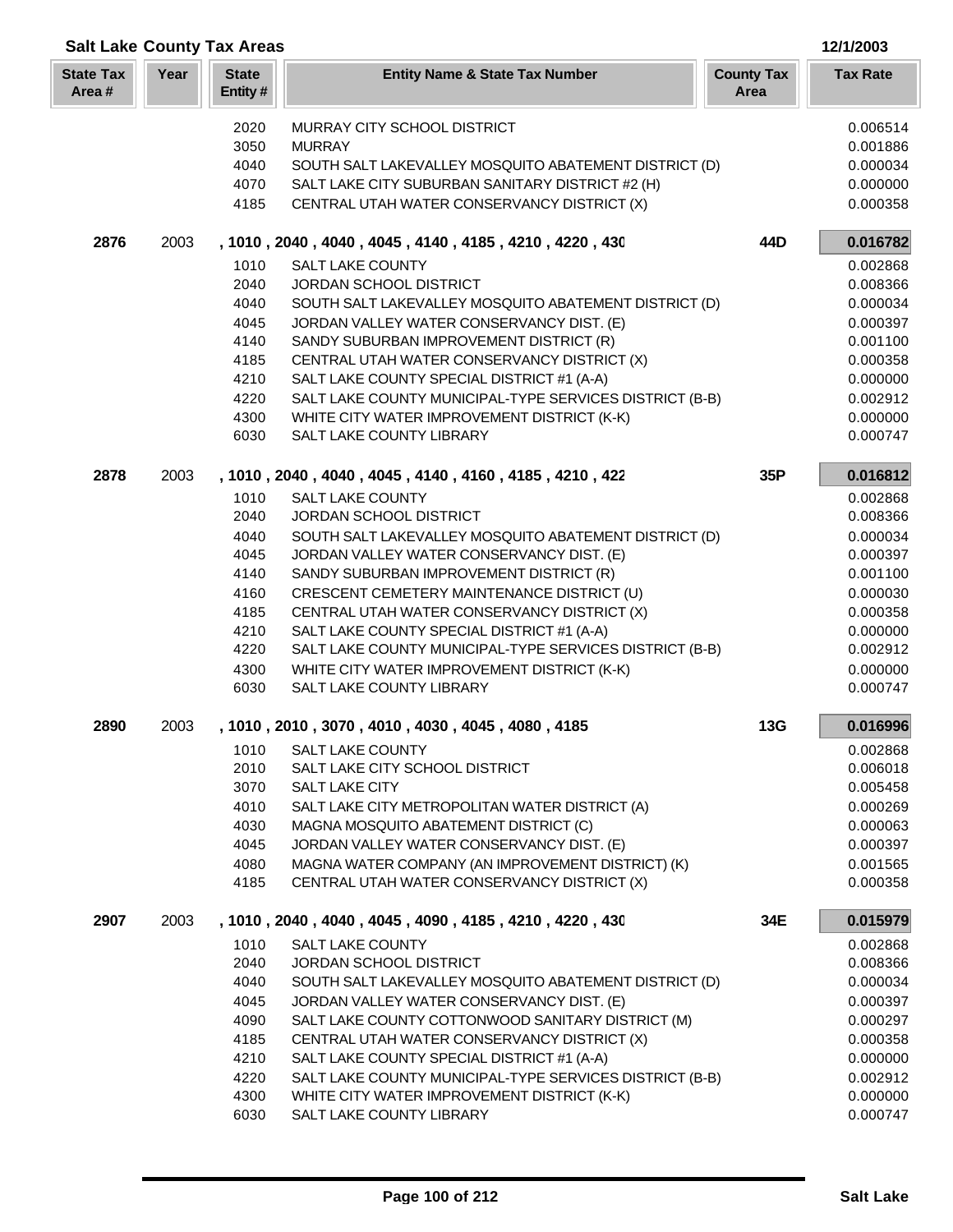| <b>Salt Lake County Tax Areas</b> |      |                         |                                                                                  |                           | 12/1/2003            |
|-----------------------------------|------|-------------------------|----------------------------------------------------------------------------------|---------------------------|----------------------|
| <b>State Tax</b><br>Area#         | Year | <b>State</b><br>Entity# | <b>Entity Name &amp; State Tax Number</b>                                        | <b>County Tax</b><br>Area | <b>Tax Rate</b>      |
| 2909                              | 2003 |                         | , 1010, 2040, 3080, 4040, 4090, 4185, 4240, 4290, 430                            | 35L                       | 0.015041             |
|                                   |      | 1010                    | SALT LAKE COUNTY                                                                 |                           | 0.002868             |
|                                   |      | 2040                    | JORDAN SCHOOL DISTRICT                                                           |                           | 0.008366             |
|                                   |      | 3080                    | <b>SANDY</b>                                                                     |                           | 0.001890             |
|                                   |      | 4040                    | SOUTH SALT LAKEVALLEY MOSQUITO ABATEMENT DISTRICT (D)                            |                           | 0.000034             |
|                                   |      | 4090                    | SALT LAKE COUNTY COTTONWOOD SANITARY DISTRICT (M)                                |                           | 0.000297             |
|                                   |      | 4185                    | CENTRAL UTAH WATER CONSERVANCY DISTRICT (X)                                      |                           | 0.000358             |
|                                   |      | 4240                    | ALTA CANYON RECREATION SPECIAL SERVICE DISTRICT (E-E)                            |                           | 0.000245             |
|                                   |      | 4290                    | SALT LAKE CITY METROPOLITAN WATER DISTRICT - SANDY CITY ONLY (J-J)               |                           | 0.000236             |
|                                   |      | 4300<br>6030            | WHITE CITY WATER IMPROVEMENT DISTRICT (K-K)<br>SALT LAKE COUNTY LIBRARY          |                           | 0.000000<br>0.000747 |
| 2910                              | 2003 |                         | , 1010, 2010, 3070, 4010, 4185                                                   | 13F                       | 0.014971             |
|                                   |      | 1010                    | <b>SALT LAKE COUNTY</b>                                                          |                           | 0.002868             |
|                                   |      | 2010                    | SALT LAKE CITY SCHOOL DISTRICT                                                   |                           | 0.006018             |
|                                   |      | 3070                    | <b>SALT LAKE CITY</b>                                                            |                           | 0.005458             |
|                                   |      | 4010                    | SALT LAKE CITY METROPOLITAN WATER DISTRICT (A)                                   |                           | 0.000269             |
|                                   |      | 4185                    | CENTRAL UTAH WATER CONSERVANCY DISTRICT (X)                                      |                           | 0.000358             |
| 2913                              | 2003 |                         | , 1010, 2030, 3110, 4040, 4045, 4120, 4180, 4185, 603                            | <b>24N</b>                | 0.015952             |
|                                   |      | 1010                    | <b>SALT LAKE COUNTY</b>                                                          |                           | 0.002868             |
|                                   |      | 2030                    | <b>GRANITE SCHOOL DISTRICT</b>                                                   |                           | 0.006740             |
|                                   |      | 3110                    | <b>WEST JORDAN</b>                                                               |                           | 0.002466             |
|                                   |      | 4040                    | SOUTH SALT LAKEVALLEY MOSQUITO ABATEMENT DISTRICT (D)                            |                           | 0.000034             |
|                                   |      | 4045                    | JORDAN VALLEY WATER CONSERVANCY DIST. (E)                                        |                           | 0.000397             |
|                                   |      | 4120<br>4180            | <b>KEARNS IMPROVEMENT DISTRICT (P)</b><br>SALT LAKE CO REGIONAL SERVICE AREA (W) |                           | 0.000800<br>0.001542 |
|                                   |      | 4185                    | CENTRAL UTAH WATER CONSERVANCY DISTRICT (X)                                      |                           | 0.000358             |
|                                   |      | 6030                    | SALT LAKE COUNTY LIBRARY                                                         |                           | 0.000747             |
| 2914                              | 2003 |                         | , 1010, 2040, 3060, 4040, 4045, 4185, 6030                                       | 45C                       | 0.014295             |
|                                   |      |                         | 1010 SALT LAKE COUNTY                                                            |                           | 0.002868             |
|                                   |      | 2040                    | <b>JORDAN SCHOOL DISTRICT</b>                                                    |                           | 0.008366             |
|                                   |      | 3060                    | <b>RIVERTON</b>                                                                  |                           | 0.001525             |
|                                   |      | 4040                    | SOUTH SALT LAKEVALLEY MOSQUITO ABATEMENT DISTRICT (D)                            |                           | 0.000034             |
|                                   |      | 4045                    | JORDAN VALLEY WATER CONSERVANCY DIST. (E)                                        |                           | 0.000397             |
|                                   |      | 4185                    | CENTRAL UTAH WATER CONSERVANCY DISTRICT (X)                                      |                           | 0.000358             |
|                                   |      | 6030                    | SALT LAKE COUNTY LIBRARY                                                         |                           | 0.000747             |
| 2917                              | 2003 |                         | , 1010, 2040, 4040, 4045, 4110, 4185, 4210, 4220, 603                            | 36C                       | 0.015892             |
|                                   |      | 1010<br>2040            | <b>SALT LAKE COUNTY</b><br>JORDAN SCHOOL DISTRICT                                |                           | 0.002868             |
|                                   |      | 4040                    | SOUTH SALT LAKEVALLEY MOSQUITO ABATEMENT DISTRICT (D)                            |                           | 0.008366<br>0.000034 |
|                                   |      | 4045                    | JORDAN VALLEY WATER CONSERVANCY DIST. (E)                                        |                           | 0.000397             |
|                                   |      | 4110                    | TAYLORSVILLE - BENNION IMPROVEMENT DISTRICT (O)                                  |                           | 0.000210             |
|                                   |      | 4185                    | CENTRAL UTAH WATER CONSERVANCY DISTRICT (X)                                      |                           | 0.000358             |
|                                   |      | 4210                    | SALT LAKE COUNTY SPECIAL DISTRICT #1 (A-A)                                       |                           | 0.000000             |
|                                   |      | 4220                    | SALT LAKE COUNTY MUNICIPAL-TYPE SERVICES DISTRICT (B-B)                          |                           | 0.002912             |
|                                   |      | 6030                    | SALT LAKE COUNTY LIBRARY                                                         |                           | 0.000747             |
| 2918                              | 2003 |                         | , 1010, 2040, 4040, 4180, 4185, 4210, 4220, 6030                                 | 41H                       | 0.016827             |
|                                   |      | 1010                    | <b>SALT LAKE COUNTY</b>                                                          |                           | 0.002868             |
|                                   |      | 2040                    | <b>JORDAN SCHOOL DISTRICT</b>                                                    |                           | 0.008366             |

Γ I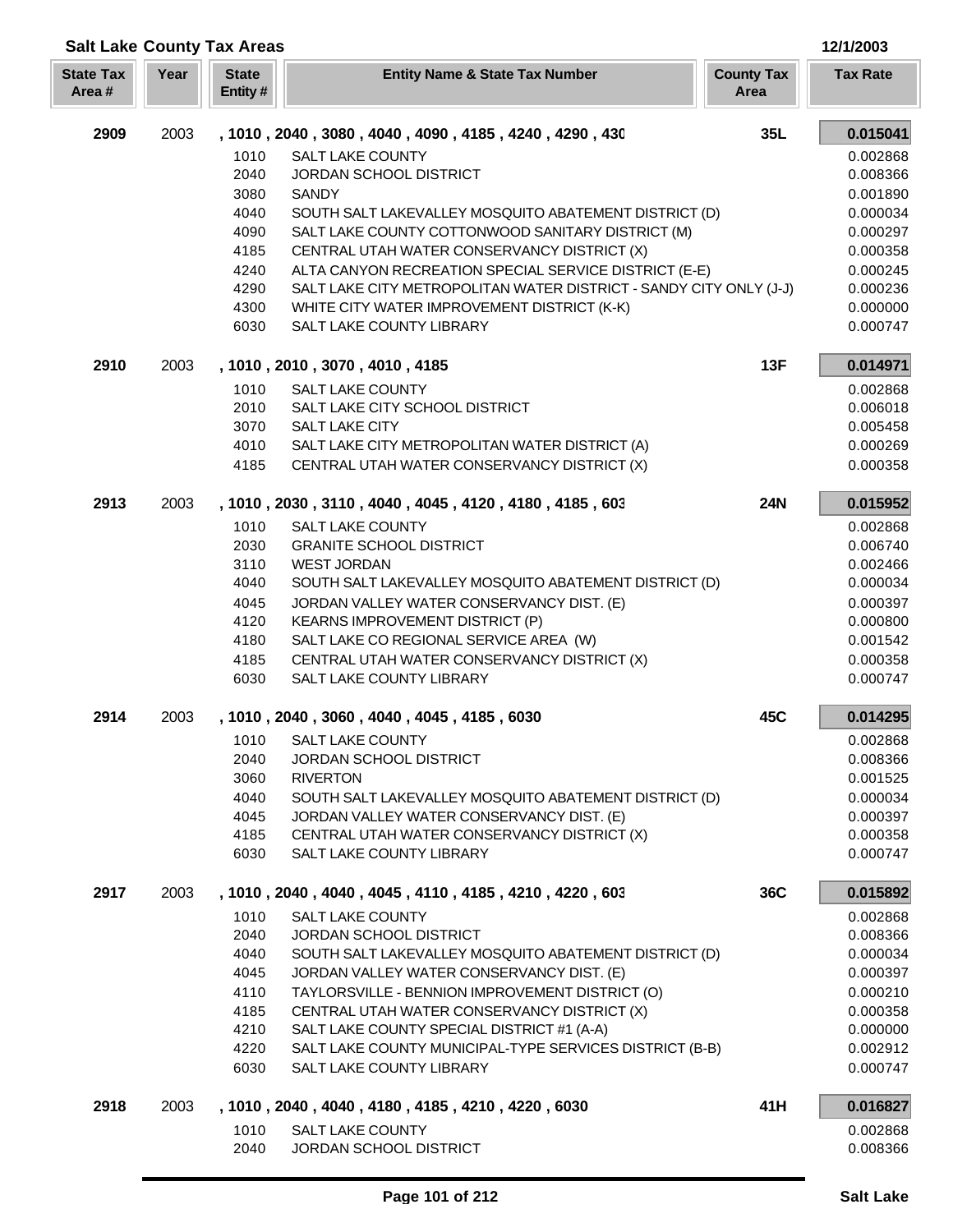| <b>Salt Lake County Tax Areas</b> |      |                                                                      |                                                                                                                                                                                                                                                                                                                                                                                                |                           | 12/1/2003                                                                                                |
|-----------------------------------|------|----------------------------------------------------------------------|------------------------------------------------------------------------------------------------------------------------------------------------------------------------------------------------------------------------------------------------------------------------------------------------------------------------------------------------------------------------------------------------|---------------------------|----------------------------------------------------------------------------------------------------------|
| <b>State Tax</b><br>Area#         | Year | <b>State</b><br>Entity#                                              | <b>Entity Name &amp; State Tax Number</b>                                                                                                                                                                                                                                                                                                                                                      | <b>County Tax</b><br>Area | <b>Tax Rate</b>                                                                                          |
|                                   |      | 4040<br>4180<br>4185<br>4210<br>4220<br>6030                         | SOUTH SALT LAKEVALLEY MOSQUITO ABATEMENT DISTRICT (D)<br>SALT LAKE CO REGIONAL SERVICE AREA (W)<br>CENTRAL UTAH WATER CONSERVANCY DISTRICT (X)<br>SALT LAKE COUNTY SPECIAL DISTRICT #1 (A-A)<br>SALT LAKE COUNTY MUNICIPAL-TYPE SERVICES DISTRICT (B-B)<br>SALT LAKE COUNTY LIBRARY                                                                                                            |                           | 0.000034<br>0.001542<br>0.000358<br>0.000000<br>0.002912<br>0.000747                                     |
| 2931                              | 2003 |                                                                      | , 1010, 2020, 3050, 4040, 4060, 4185, 6020                                                                                                                                                                                                                                                                                                                                                     | 21J                       | 0.011912                                                                                                 |
|                                   |      | 1010<br>2020<br>3050<br>4040<br>4060<br>4185<br>6020                 | <b>SALT LAKE COUNTY</b><br>MURRAY CITY SCHOOL DISTRICT<br><b>MURRAY</b><br>SOUTH SALT LAKEVALLEY MOSQUITO ABATEMENT DISTRICT (D)<br>SALT LAKE CITY SUBURBAN SANITARY DISTRICT (G)<br>CENTRAL UTAH WATER CONSERVANCY DISTRICT (X)<br>AREA EXCLUDED FROM SALT LAKE COUNTY WATER CONSERVANCY<br><b>DISTRICT WILL REMAIN SUBJECT (II)</b>                                                          |                           | 0.002868<br>0.006514<br>0.001886<br>0.000034<br>0.000252<br>0.000358<br>0.000000                         |
| 2939                              | 2003 |                                                                      | , 1010, 2040, 3040, 4040, 4045, 4090, 4185, 6030                                                                                                                                                                                                                                                                                                                                               | 30E                       | 0.015319                                                                                                 |
|                                   |      | 1010<br>2040<br>3040<br>4040<br>4045<br>4090<br>4185<br>6030         | <b>SALT LAKE COUNTY</b><br>JORDAN SCHOOL DISTRICT<br><b>MIDVALE</b><br>SOUTH SALT LAKEVALLEY MOSQUITO ABATEMENT DISTRICT (D)<br>JORDAN VALLEY WATER CONSERVANCY DIST. (E)<br>SALT LAKE COUNTY COTTONWOOD SANITARY DISTRICT (M)<br>CENTRAL UTAH WATER CONSERVANCY DISTRICT (X)<br>SALT LAKE COUNTY LIBRARY                                                                                      |                           | 0.002868<br>0.008366<br>0.002252<br>0.000034<br>0.000397<br>0.000297<br>0.000358<br>0.000747             |
| 2940                              | 2003 |                                                                      | , 1010, 2040, 3040, 4040, 4045, 4090, 4185, 6030, 845                                                                                                                                                                                                                                                                                                                                          | 30G                       | 0.015319                                                                                                 |
|                                   |      | 1010<br>2040<br>3040<br>4040<br>4045<br>4090<br>4185<br>6030<br>8452 | <b>SALT LAKE COUNTY</b><br>JORDAN SCHOOL DISTRICT<br><b>MIDVALE</b><br>SOUTH SALT LAKEVALLEY MOSQUITO ABATEMENT DISTRICT (D)<br>JORDAN VALLEY WATER CONSERVANCY DIST. (E)<br>SALT LAKE COUNTY COTTONWOOD SANITARY DISTRICT (M)<br>CENTRAL UTAH WATER CONSERVANCY DISTRICT (X)<br>SALT LAKE COUNTY LIBRARY<br>UNION FORT NEIGHBORHOOD DEVELOPMENT PLAN AS AMENDED -<br>SALT LAKE COUNTY - (L-2) |                           | 0.002868<br>0.008366<br>0.002252<br>0.000034<br>0.000397<br>0.000297<br>0.000358<br>0.000747<br>0.000000 |
| 2941                              | 2003 |                                                                      | , 1010, 2040, 3040, 4040, 4045, 4070, 4185, 6030, 845                                                                                                                                                                                                                                                                                                                                          | 30F                       | 0.015022                                                                                                 |
|                                   |      | 1010<br>2040<br>3040<br>4040<br>4045<br>4070<br>4185<br>6030<br>8452 | SALT LAKE COUNTY<br>JORDAN SCHOOL DISTRICT<br><b>MIDVALE</b><br>SOUTH SALT LAKEVALLEY MOSQUITO ABATEMENT DISTRICT (D)<br>JORDAN VALLEY WATER CONSERVANCY DIST. (E)<br>SALT LAKE CITY SUBURBAN SANITARY DISTRICT #2 (H)<br>CENTRAL UTAH WATER CONSERVANCY DISTRICT (X)<br>SALT LAKE COUNTY LIBRARY<br>UNION FORT NEIGHBORHOOD DEVELOPMENT PLAN AS AMENDED -<br>SALT LAKE COUNTY - (L-2)         |                           | 0.002868<br>0.008366<br>0.002252<br>0.000034<br>0.000397<br>0.000000<br>0.000358<br>0.000747<br>0.000000 |
| 2951                              | 2003 | 1010                                                                 | , 1010, 2040, 3060, 4040, 4045, 4150, 4185, 6030, 860<br><b>SALT LAKE COUNTY</b>                                                                                                                                                                                                                                                                                                               | 42A                       | 0.014810<br>0.002868                                                                                     |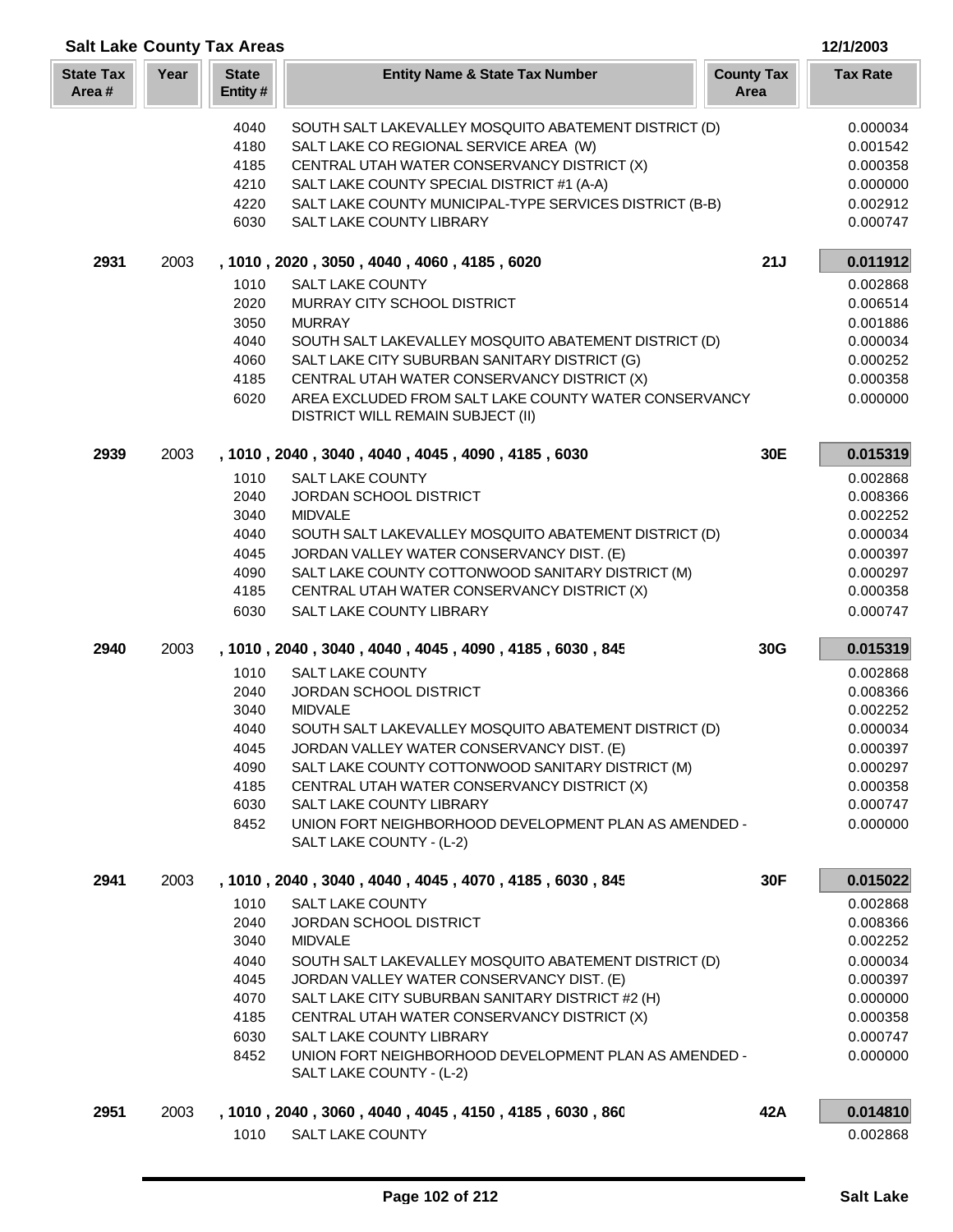|                           |      | <b>Salt Lake County Tax Areas</b> |                                                                               |                           | 12/1/2003            |
|---------------------------|------|-----------------------------------|-------------------------------------------------------------------------------|---------------------------|----------------------|
| <b>State Tax</b><br>Area# | Year | <b>State</b><br>Entity#           | <b>Entity Name &amp; State Tax Number</b>                                     | <b>County Tax</b><br>Area | <b>Tax Rate</b>      |
|                           |      | 2040                              | JORDAN SCHOOL DISTRICT                                                        |                           | 0.008366             |
|                           |      | 3060                              | <b>RIVERTON</b>                                                               |                           | 0.001525             |
|                           |      | 4040                              | SOUTH SALT LAKEVALLEY MOSQUITO ABATEMENT DISTRICT (D)                         |                           | 0.000034             |
|                           |      | 4045                              | JORDAN VALLEY WATER CONSERVANCY DIST. (E)                                     |                           | 0.000397             |
|                           |      | 4150                              | SOUTH VALLEY SEWER DISTRICT (T)                                               |                           | 0.000515             |
|                           |      | 4185                              | CENTRAL UTAH WATER CONSERVANCY DISTRICT (X)                                   |                           | 0.000358             |
|                           |      | 6030                              | SALT LAKE COUNTY LIBRARY                                                      |                           | 0.000747             |
|                           |      | 8601                              | REDWOOD ROAD SOUTH NEIGH. DEV. PLAN - RIVERTON CITY - (N-1)                   |                           | 0.000000             |
| 3015                      | 2003 |                                   | , 1010, 2040, 3060, 4040, 4045, 4150, 4185, 6030, 860                         | 45E                       | 0.014810             |
|                           |      | 1010                              | <b>SALT LAKE COUNTY</b>                                                       |                           | 0.002868             |
|                           |      | 2040                              | JORDAN SCHOOL DISTRICT                                                        |                           | 0.008366             |
|                           |      | 3060                              | <b>RIVERTON</b>                                                               |                           | 0.001525             |
|                           |      | 4040                              | SOUTH SALT LAKEVALLEY MOSQUITO ABATEMENT DISTRICT (D)                         |                           | 0.000034             |
|                           |      | 4045                              | JORDAN VALLEY WATER CONSERVANCY DIST. (E)                                     |                           | 0.000397             |
|                           |      | 4150                              | SOUTH VALLEY SEWER DISTRICT (T)                                               |                           | 0.000515             |
|                           |      | 4185<br>6030                      | CENTRAL UTAH WATER CONSERVANCY DISTRICT (X)<br>SALT LAKE COUNTY LIBRARY       |                           | 0.000358<br>0.000747 |
|                           |      | 8602                              | 13400 SOUTH BANGERTER HIGHWAY ECONOMIC DEVELOPMENT PLAN                       |                           | 0.000000             |
|                           |      |                                   | $(N-2)$                                                                       |                           |                      |
| 3025                      | 2003 |                                   | , 1010, 2040, 3090, 4040, 4045, 4150, 4185, 6030, 851                         | 38B                       | 0.015218             |
|                           |      | 1010                              | <b>SALT LAKE COUNTY</b>                                                       |                           | 0.002868             |
|                           |      | 2040                              | JORDAN SCHOOL DISTRICT                                                        |                           | 0.008366             |
|                           |      | 3090                              | SOUTH JORDAN                                                                  |                           | 0.001933             |
|                           |      | 4040                              | SOUTH SALT LAKEVALLEY MOSQUITO ABATEMENT DISTRICT (D)                         |                           | 0.000034             |
|                           |      | 4045                              | JORDAN VALLEY WATER CONSERVANCY DIST. (E)                                     |                           | 0.000397             |
|                           |      | 4150                              | SOUTH VALLEY SEWER DISTRICT (T)                                               |                           | 0.000515             |
|                           |      | 4185                              | CENTRAL UTAH WATER CONSERVANCY DISTRICT (X)                                   |                           | 0.000358             |
|                           |      | 6030                              | <b>SALT LAKE COUNTY LIBRARY</b>                                               |                           | 0.000747             |
|                           |      | 8510                              | 1600-1700 WEST 10300-10600 SOUTH NEIGHBORHOOD DEVELOPMENT<br>PLAN (M-2)       |                           | 0.000000             |
| 3026                      | 2003 |                                   | , 1010 , 2010 , 3070 , 4010 , 4020 , 4185 , 8013                              | 01N                       | 0.015043             |
|                           |      | 1010                              | <b>SALT LAKE COUNTY</b>                                                       |                           | 0.002868             |
|                           |      | 2010                              | SALT LAKE CITY SCHOOL DISTRICT                                                |                           | 0.006018             |
|                           |      | 3070                              | SALT LAKE CITY                                                                |                           | 0.005458             |
|                           |      | 4010                              | SALT LAKE CITY METROPOLITAN WATER DISTRICT (A)                                |                           | 0.000269             |
|                           |      | 4020                              | SALT LAKE CITY MOSQUITO ABATEMENT DISTRICT (B)                                |                           | 0.000072             |
|                           |      | 4185                              | CENTRAL UTAH WATER CONSERVANCY DISTRICT (X)                                   |                           | 0.000358             |
|                           |      | 8013                              | DEPOT DISTRICT RDA PLAN - (A-10)                                              |                           | 0.000000             |
| 3027                      | 2003 |                                   | , 1010, 2040, 3090, 4040, 4045, 4150, 4160, 4185, 603                         | 39H                       | 0.015248             |
|                           |      | 1010                              | SALT LAKE COUNTY                                                              |                           | 0.002868             |
|                           |      | 2040                              | JORDAN SCHOOL DISTRICT                                                        |                           | 0.008366             |
|                           |      | 3090                              | SOUTH JORDAN                                                                  |                           | 0.001933             |
|                           |      | 4040                              | SOUTH SALT LAKEVALLEY MOSQUITO ABATEMENT DISTRICT (D)                         |                           | 0.000034             |
|                           |      | 4045<br>4150                      | JORDAN VALLEY WATER CONSERVANCY DIST. (E)                                     |                           | 0.000397<br>0.000515 |
|                           |      | 4160                              | SOUTH VALLEY SEWER DISTRICT (T)<br>CRESCENT CEMETERY MAINTENANCE DISTRICT (U) |                           | 0.000030             |
|                           |      | 4185                              | CENTRAL UTAH WATER CONSERVANCY DISTRICT (X)                                   |                           | 0.000358             |
|                           |      | 6030                              | <b>SALT LAKE COUNTY LIBRARY</b>                                               |                           | 0.000747             |
|                           |      | 8505                              | SOUTH GATE ECONOMIC DEVELOPMENT PLAN (M-3)                                    |                           | 0.000000             |

п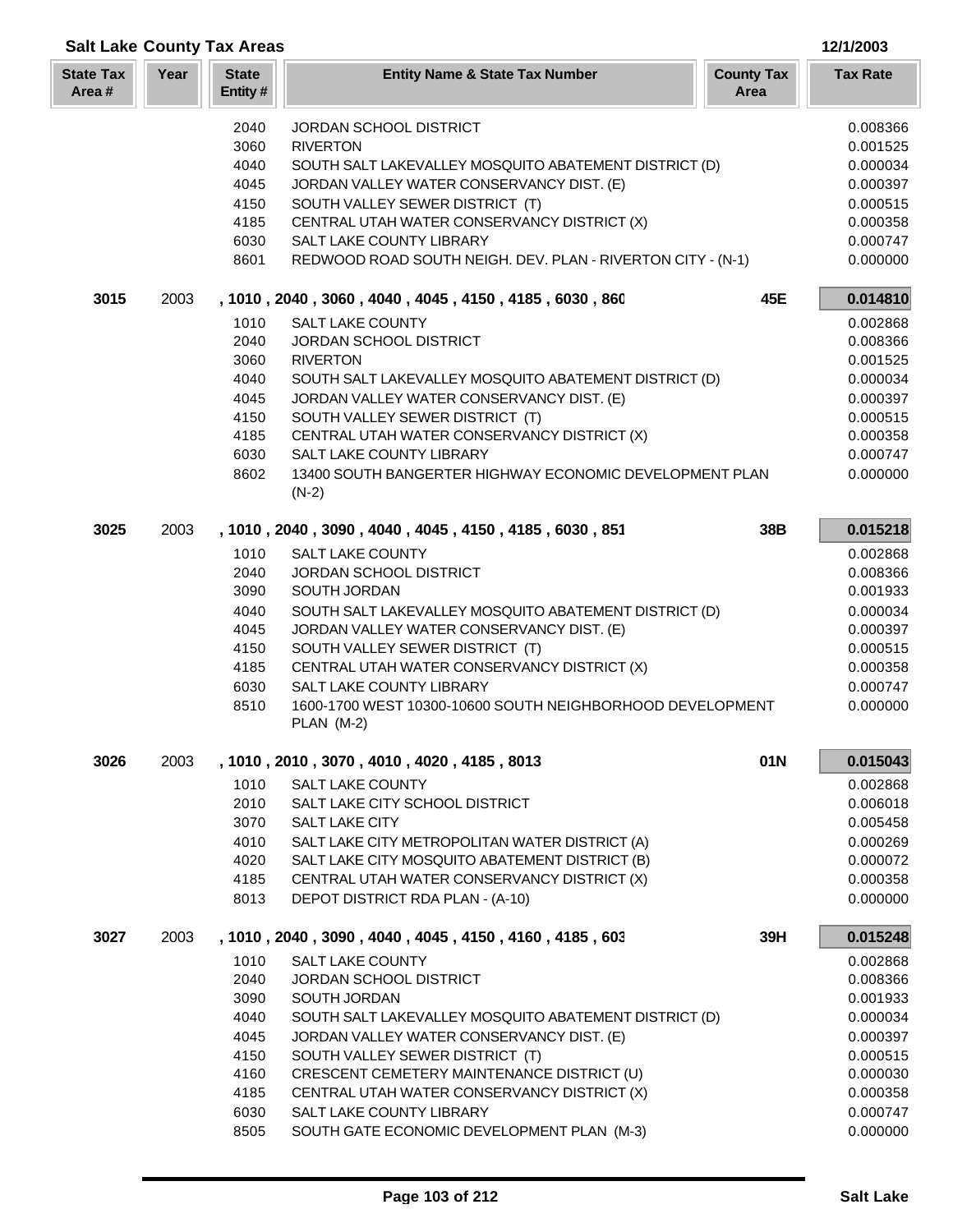| <b>Salt Lake County Tax Areas</b> |      |                         |                                                                                                       |                           | 12/1/2003            |
|-----------------------------------|------|-------------------------|-------------------------------------------------------------------------------------------------------|---------------------------|----------------------|
| <b>State Tax</b><br>Area#         | Year | <b>State</b><br>Entity# | <b>Entity Name &amp; State Tax Number</b>                                                             | <b>County Tax</b><br>Area | <b>Tax Rate</b>      |
| 3028                              | 2003 |                         | , 1010 , 2030 , 4040 , 4060 , 4185 , 4210 , 4220 , 6030 , 845                                         | 18B                       | 0.013911             |
|                                   |      | 1010                    | <b>SALT LAKE COUNTY</b>                                                                               |                           | 0.002868             |
|                                   |      | 2030                    | <b>GRANITE SCHOOL DISTRICT</b>                                                                        |                           | 0.006740             |
|                                   |      | 4040                    | SOUTH SALT LAKEVALLEY MOSQUITO ABATEMENT DISTRICT (D)                                                 |                           | 0.000034             |
|                                   |      | 4060                    | SALT LAKE CITY SUBURBAN SANITARY DISTRICT (G)                                                         |                           | 0.000252             |
|                                   |      | 4185                    | CENTRAL UTAH WATER CONSERVANCY DISTRICT (X)                                                           |                           | 0.000358             |
|                                   |      | 4210                    | SALT LAKE COUNTY SPECIAL DISTRICT #1 (A-A)                                                            |                           | 0.000000             |
|                                   |      | 4220                    | SALT LAKE COUNTY MUNICIPAL-TYPE SERVICES DISTRICT (B-B)                                               |                           | 0.002912             |
|                                   |      | 6030                    | SALT LAKE COUNTY LIBRARY                                                                              |                           | 0.000747             |
|                                   |      | 8454                    | COTTONWOOD CORPORATE CENTER EDA PROJECT (L-4)                                                         |                           | 0.000000             |
| 3029                              | 2003 |                         | , 1010, 2030, 4040, 4090, 4185, 4210, 4220, 6030, 845                                                 | <b>22D</b>                | 0.013956             |
|                                   |      | 1010                    | <b>SALT LAKE COUNTY</b>                                                                               |                           | 0.002868             |
|                                   |      | 2030                    | <b>GRANITE SCHOOL DISTRICT</b>                                                                        |                           | 0.006740             |
|                                   |      | 4040                    | SOUTH SALT LAKEVALLEY MOSQUITO ABATEMENT DISTRICT (D)                                                 |                           | 0.000034             |
|                                   |      | 4090                    | SALT LAKE COUNTY COTTONWOOD SANITARY DISTRICT (M)                                                     |                           | 0.000297             |
|                                   |      | 4185                    | CENTRAL UTAH WATER CONSERVANCY DISTRICT (X)                                                           |                           | 0.000358             |
|                                   |      | 4210<br>4220            | SALT LAKE COUNTY SPECIAL DISTRICT #1 (A-A)<br>SALT LAKE COUNTY MUNICIPAL-TYPE SERVICES DISTRICT (B-B) |                           | 0.000000<br>0.002912 |
|                                   |      | 6030                    | SALT LAKE COUNTY LIBRARY                                                                              |                           | 0.000747             |
|                                   |      | 8454                    | COTTONWOOD CORPORATE CENTER EDA PROJECT (L-4)                                                         |                           | 0.000000             |
| 3030                              | 2003 |                         | , 1010, 2040, 4040, 4090, 4185, 4210, 4220, 6030, 845                                                 |                           | 0.015582             |
|                                   |      | 1010                    | SALT LAKE COUNTY                                                                                      |                           | 0.002868             |
|                                   |      | 2040                    | JORDAN SCHOOL DISTRICT                                                                                |                           | 0.008366             |
|                                   |      | 4040                    | SOUTH SALT LAKEVALLEY MOSQUITO ABATEMENT DISTRICT (D)                                                 |                           | 0.000034             |
|                                   |      | 4090                    | SALT LAKE COUNTY COTTONWOOD SANITARY DISTRICT (M)                                                     |                           | 0.000297             |
|                                   |      | 4185                    | CENTRAL UTAH WATER CONSERVANCY DISTRICT (X)                                                           |                           | 0.000358             |
|                                   |      | 4210                    | SALT LAKE COUNTY SPECIAL DISTRICT #1 (A-A)                                                            |                           | 0.000000             |
|                                   |      | 4220                    | SALT LAKE COUNTY MUNICIPAL-TYPE SERVICES DISTRICT (B-B)                                               |                           | 0.002912             |
|                                   |      | 6030                    | SALT LAKE COUNTY LIBRARY                                                                              |                           | 0.000747             |
|                                   |      | 8454                    | COTTONWOOD CORPORATE CENTER EDA PROJECT (L-4)                                                         |                           | 0.000000             |
| 3031                              | 2003 |                         | , 1010, 2040, 4040, 4090, 4185, 4200, 4210, 4220, 603                                                 |                           | 0.016849             |
|                                   |      | 1010                    | <b>SALT LAKE COUNTY</b>                                                                               |                           | 0.002868             |
|                                   |      | 2040                    | <b>JORDAN SCHOOL DISTRICT</b>                                                                         |                           | 0.008366             |
|                                   |      | 4040                    | SOUTH SALT LAKEVALLEY MOSQUITO ABATEMENT DISTRICT (D)                                                 |                           | 0.000034             |
|                                   |      | 4090                    | SALT LAKE COUNTY COTTONWOOD SANITARY DISTRICT (M)                                                     |                           | 0.000297             |
|                                   |      | 4185                    | CENTRAL UTAH WATER CONSERVANCY DISTRICT (X)                                                           |                           | 0.000358             |
|                                   |      | 4200                    | SALT LAKE COUNTY SERVICE AREA #2 (Z)                                                                  |                           | 0.001267             |
|                                   |      | 4210                    | SALT LAKE COUNTY SPECIAL DISTRICT #1 (A-A)                                                            |                           | 0.000000             |
|                                   |      | 4220                    | SALT LAKE COUNTY MUNICIPAL-TYPE SERVICES DISTRICT (B-B)                                               |                           | 0.002912             |
|                                   |      | 6030<br>8454            | SALT LAKE COUNTY LIBRARY<br>COTTONWOOD CORPORATE CENTER EDA PROJECT (L-4)                             |                           | 0.000747<br>0.000000 |
| 3080                              | 2003 |                         | , 1010 , 2030 , 3120 , 4040 , 4045 , 4050 , 4185 , 6030 , 815                                         | 23C                       | 0.014647             |
|                                   |      |                         |                                                                                                       |                           |                      |
|                                   |      | 1010<br>2030            | <b>SALT LAKE COUNTY</b>                                                                               |                           | 0.002868             |
|                                   |      | 3120                    | <b>GRANITE SCHOOL DISTRICT</b><br><b>WEST VALLEY</b>                                                  |                           | 0.006740<br>0.002703 |
|                                   |      | 4040                    | SOUTH SALT LAKEVALLEY MOSQUITO ABATEMENT DISTRICT (D)                                                 |                           | 0.000034             |
|                                   |      | 4045                    | JORDAN VALLEY WATER CONSERVANCY DIST. (E)                                                             |                           | 0.000397             |
|                                   |      | 4050                    | GRANGER - HUNTER IMPROVEMENT DISTRICT (F)                                                             |                           | 0.000800             |
|                                   |      | 4185                    | CENTRAL UTAH WATER CONSERVANCY DISTRICT (X)                                                           |                           | 0.000358             |

Γ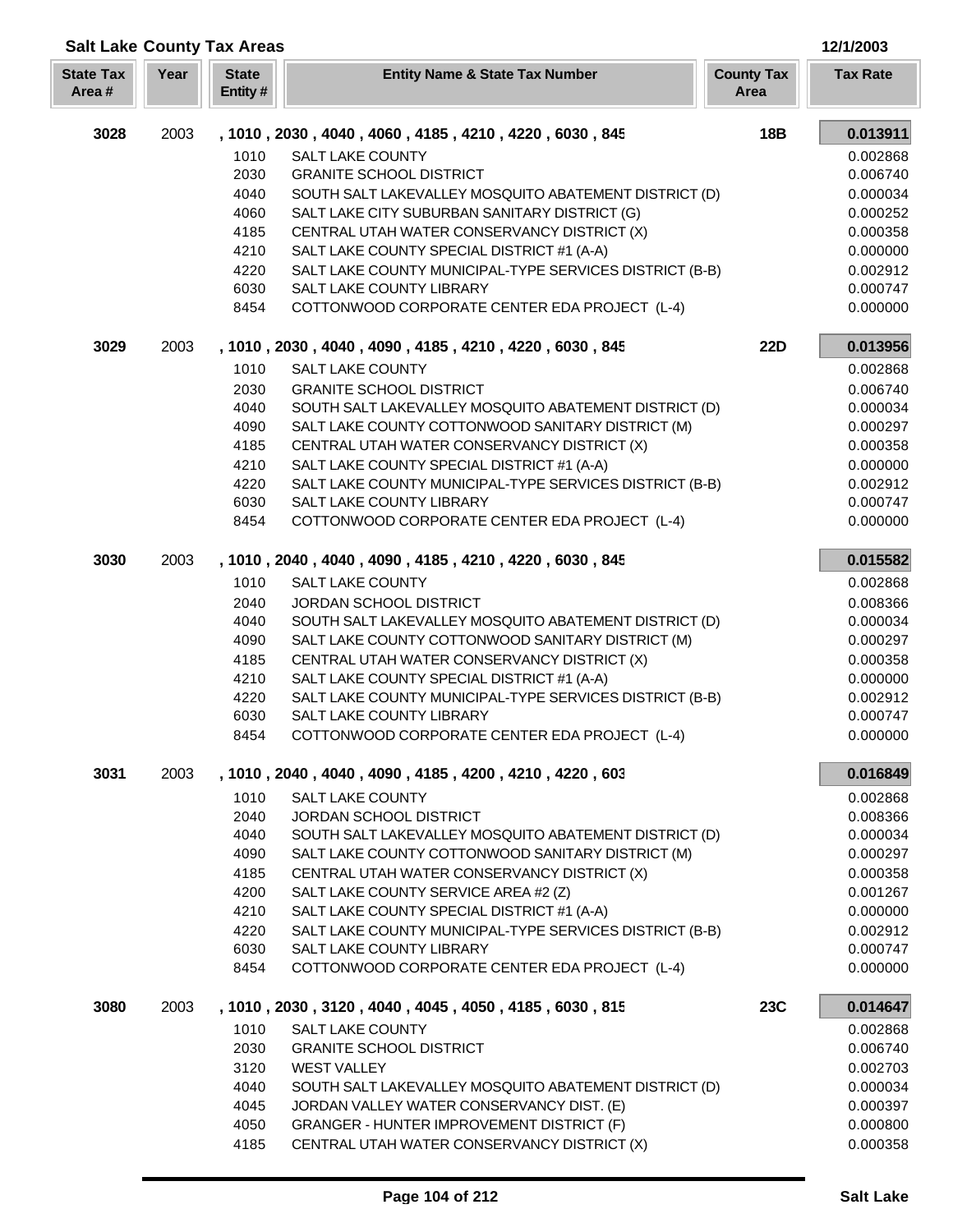| <b>Salt Lake County Tax Areas</b> |      |                         |                                                                                         |                           | 12/1/2003            |
|-----------------------------------|------|-------------------------|-----------------------------------------------------------------------------------------|---------------------------|----------------------|
| <b>State Tax</b><br>Area#         | Year | <b>State</b><br>Entity# | <b>Entity Name &amp; State Tax Number</b>                                               | <b>County Tax</b><br>Area | <b>Tax Rate</b>      |
|                                   |      | 6030                    | SALT LAKE COUNTY LIBRARY                                                                |                           | 0.000747             |
|                                   |      | 8158                    | EAST 3500 S NEIGHBORHOOD DEV PLAN (D-8)                                                 |                           | 0.000000             |
| 3081                              | 2003 |                         | , 1010, 2010, 3070, 4010, 4020, 4185, 8014                                              | 02A                       | 0.015043             |
|                                   |      | 1010                    | <b>SALT LAKE COUNTY</b>                                                                 |                           | 0.002868             |
|                                   |      | 2010                    | SALT LAKE CITY SCHOOL DISTRICT                                                          |                           | 0.006018             |
|                                   |      | 3070                    | <b>SALT LAKE CITY</b>                                                                   |                           | 0.005458             |
|                                   |      | 4010                    | SALT LAKE CITY METROPOLITAN WATER DISTRICT (A)                                          |                           | 0.000269             |
|                                   |      | 4020                    | SALT LAKE CITY MOSQUITO ABATEMENT DISTRICT (B)                                          |                           | 0.000072             |
|                                   |      | 4185<br>8014            | CENTRAL UTAH WATER CONSERVANCY DISTRICT (X)<br>GRANARY DIST. RDA PROJECT P[LAN - (A-11) |                           | 0.000358<br>0.000000 |
| 3085                              | 2003 |                         | , 1010, 2040, 3035, 4040, 4150, 4185, 6030                                              | 71                        | 0.015122             |
|                                   |      | 1010                    | <b>SALT LAKE COUNTY</b>                                                                 |                           | 0.002868             |
|                                   |      | 2040                    | JORDAN SCHOOL DISTRICT                                                                  |                           | 0.008366             |
|                                   |      | 3035                    | <b>HERRIMAN</b>                                                                         |                           | 0.002234             |
|                                   |      | 4040                    | SOUTH SALT LAKEVALLEY MOSQUITO ABATEMENT DISTRICT (D)                                   |                           | 0.000034             |
|                                   |      | 4150                    | SOUTH VALLEY SEWER DISTRICT (T)                                                         |                           | 0.000515             |
|                                   |      | 4185                    | CENTRAL UTAH WATER CONSERVANCY DISTRICT (X)                                             |                           | 0.000358             |
|                                   |      | 6030                    | SALT LAKE COUNTY LIBRARY                                                                |                           | 0.000747             |
| 3086                              | 2003 |                         | , 1010, 2040, 3035, 4040, 4045, 4150, 4185, 6030                                        | 70                        | 0.015519             |
|                                   |      | 1010                    | <b>SALT LAKE COUNTY</b>                                                                 |                           | 0.002868             |
|                                   |      | 2040                    | JORDAN SCHOOL DISTRICT                                                                  |                           | 0.008366             |
|                                   |      | 3035                    | <b>HERRIMAN</b>                                                                         |                           | 0.002234             |
|                                   |      | 4040                    | SOUTH SALT LAKEVALLEY MOSQUITO ABATEMENT DISTRICT (D)                                   |                           | 0.000034             |
|                                   |      | 4045                    | JORDAN VALLEY WATER CONSERVANCY DIST. (E)                                               |                           | 0.000397             |
|                                   |      | 4150                    | SOUTH VALLEY SEWER DISTRICT (T)                                                         |                           | 0.000515             |
|                                   |      | 4185<br>6030            | CENTRAL UTAH WATER CONSERVANCY DISTRICT (X)<br>SALT LAKE COUNTY LIBRARY                 |                           | 0.000358<br>0.000747 |
| 3087                              | 2003 |                         | 1010, 2040, 3035, 4040, 4185, 6030                                                      | 72                        | 0.014607             |
|                                   |      | 1010                    | SALT LAKE COUNTY                                                                        |                           | 0.002868             |
|                                   |      | 2040                    | JORDAN SCHOOL DISTRICT                                                                  |                           | 0.008366             |
|                                   |      | 3035                    | <b>HERRIMAN</b>                                                                         |                           | 0.002234             |
|                                   |      | 4040                    | SOUTH SALT LAKEVALLEY MOSQUITO ABATEMENT DISTRICT (D)                                   |                           | 0.000034             |
|                                   |      | 4185                    | CENTRAL UTAH WATER CONSERVANCY DISTRICT (X)                                             |                           | 0.000358             |
|                                   |      | 6030                    | SALT LAKE COUNTY LIBRARY                                                                |                           | 0.000747             |
| 3088                              | 2003 |                         | , 1010, 2020, 3050, 4040, 4185, 8105                                                    | <b>21N</b>                | 0.011660             |
|                                   |      | 1010                    | <b>SALT LAKE COUNTY</b>                                                                 |                           | 0.002868             |
|                                   |      | 2020                    | MURRAY CITY SCHOOL DISTRICT                                                             |                           | 0.006514             |
|                                   |      | 3050                    | <b>MURRAY</b>                                                                           |                           | 0.001886             |
|                                   |      | 4040                    | SOUTH SALT LAKEVALLEY MOSQUITO ABATEMENT DISTRICT (D)                                   |                           | 0.000034             |
|                                   |      | 4185<br>8105            | CENTRAL UTAH WATER CONSERVANCY DISTRICT (X)<br>SMELTER SITE NBRHOOD DEV PLAN (C-4)      |                           | 0.000358<br>0.000000 |
| 3089                              | 2003 |                         | , 1010, 2020, 3050, 4040, 4185, 8101, 8102                                              | 211                       | 0.011660             |
|                                   |      | 1010                    | <b>SALT LAKE COUNTY</b>                                                                 |                           | 0.002868             |
|                                   |      | 2020                    | MURRAY CITY SCHOOL DISTRICT                                                             |                           | 0.006514             |
|                                   |      | 3050                    | <b>MURRAY</b>                                                                           |                           | 0.001886             |
|                                   |      | 4040                    | SOUTH SALT LAKEVALLEY MOSQUITO ABATEMENT DISTRICT (D)                                   |                           | 0.000034             |
|                                   |      | 4185                    | CENTRAL UTAH WATER CONSERVANCY DISTRICT (X)                                             |                           | 0.000358             |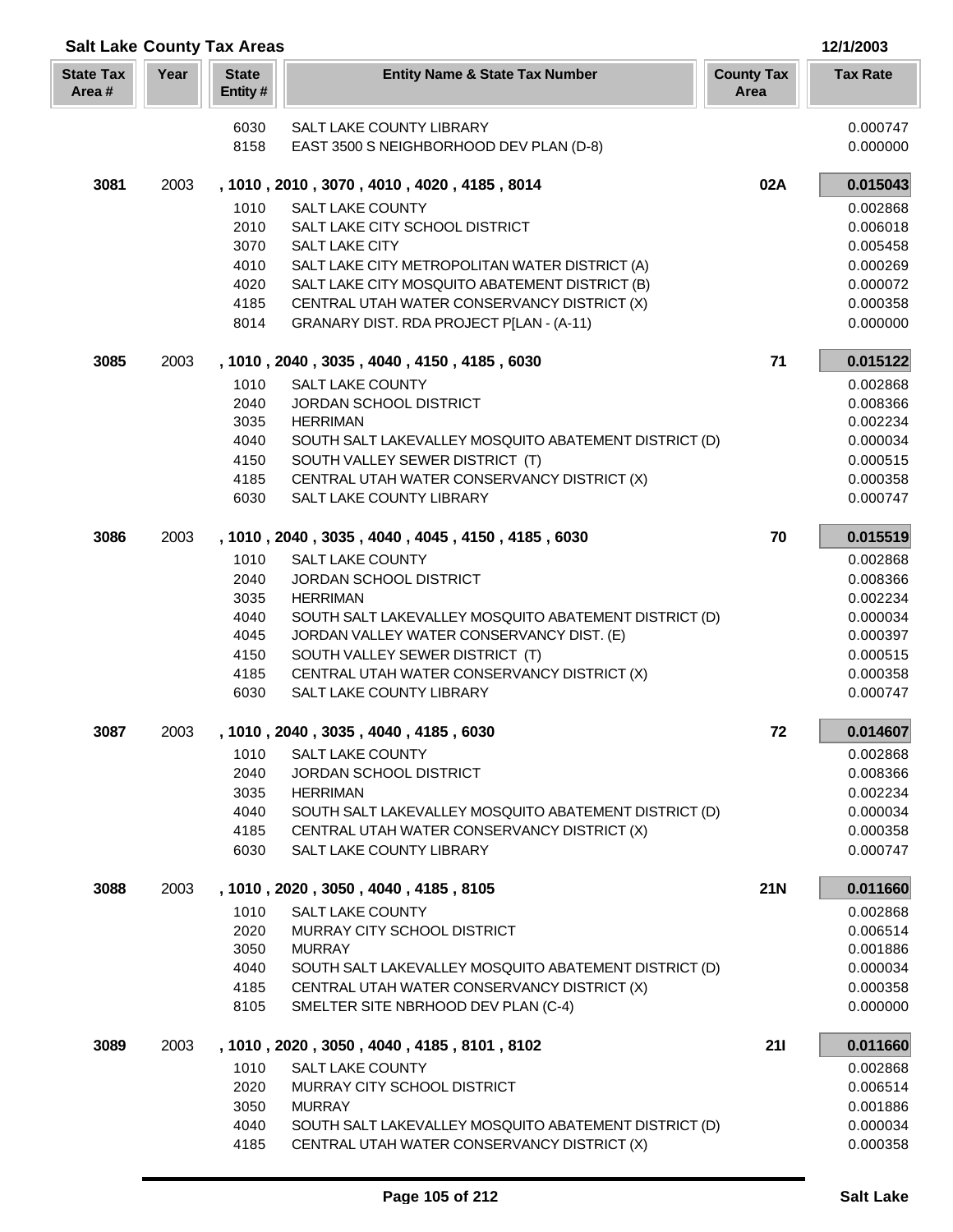| <b>Salt Lake County Tax Areas</b> |      |                         |                                                                                            |                           | 12/1/2003            |
|-----------------------------------|------|-------------------------|--------------------------------------------------------------------------------------------|---------------------------|----------------------|
| <b>State Tax</b><br>Area#         | Year | <b>State</b><br>Entity# | <b>Entity Name &amp; State Tax Number</b>                                                  | <b>County Tax</b><br>Area | <b>Tax Rate</b>      |
|                                   |      | 8101                    | REDEVELOPMENT AGENCY OF MURRAY CITY - MURRAY CITY - (C-1)                                  |                           | 0.000000             |
|                                   |      | 8102                    | AREA IN (C-1) REDEVELOPMENT AREA, OUTSIDE 100 ACRE AREA (%)                                |                           | 0.000000             |
| 3103                              | 2003 |                         | , 1010, 2040, 3090, 4040, 4045, 4150, 4160, 4185, 603                                      | 38C                       | 0.015248             |
|                                   |      | 1010                    | <b>SALT LAKE COUNTY</b>                                                                    |                           | 0.002868             |
|                                   |      | 2040                    | <b>JORDAN SCHOOL DISTRICT</b>                                                              |                           | 0.008366             |
|                                   |      | 3090                    | SOUTH JORDAN                                                                               |                           | 0.001933             |
|                                   |      | 4040                    | SOUTH SALT LAKEVALLEY MOSQUITO ABATEMENT DISTRICT (D)                                      |                           | 0.000034             |
|                                   |      | 4045                    | JORDAN VALLEY WATER CONSERVANCY DIST. (E)                                                  |                           | 0.000397             |
|                                   |      | 4150                    | SOUTH VALLEY SEWER DISTRICT (T)                                                            |                           | 0.000515             |
|                                   |      | 4160<br>4185            | CRESCENT CEMETERY MAINTENANCE DISTRICT (U)<br>CENTRAL UTAH WATER CONSERVANCY DISTRICT (X)  |                           | 0.000030<br>0.000358 |
|                                   |      | 6030                    | <b>SALT LAKE COUNTY LIBRARY</b>                                                            |                           | 0.000747             |
|                                   |      | 8512                    | SO. I-15 FRONTAGE NBRHD DEV PLAN (M-4)                                                     |                           | 0.000000             |
| 3105                              | 2003 |                         | , 1010, 2030, 3036, 4040, 4060, 4185, 6020, 6030                                           | 81                        | 0.013161             |
|                                   |      | 1010                    | <b>SALT LAKE COUNTY</b>                                                                    |                           | 0.002868             |
|                                   |      | 2030                    | <b>GRANITE SCHOOL DISTRICT</b>                                                             |                           | 0.006740             |
|                                   |      | 3036                    | <b>HOLLADAY</b>                                                                            |                           | 0.002162             |
|                                   |      | 4040                    | SOUTH SALT LAKEVALLEY MOSQUITO ABATEMENT DISTRICT (D)                                      |                           | 0.000034             |
|                                   |      | 4060                    | SALT LAKE CITY SUBURBAN SANITARY DISTRICT (G)                                              |                           | 0.000252             |
|                                   |      | 4185                    | CENTRAL UTAH WATER CONSERVANCY DISTRICT (X)                                                |                           | 0.000358             |
|                                   |      | 6020                    | AREA EXCLUDED FROM SALT LAKE COUNTY WATER CONSERVANCY<br>DISTRICT WILL REMAIN SUBJECT (II) |                           | 0.000000             |
|                                   |      | 6030                    | SALT LAKE COUNTY LIBRARY                                                                   |                           | 0.000747             |
| 3106                              | 2003 |                         | , 1010, 2030, 3036, 4040, 4060, 4185, 6030                                                 | 82                        | 0.013161             |
|                                   |      | 1010                    | <b>SALT LAKE COUNTY</b>                                                                    |                           | 0.002868             |
|                                   |      | 2030                    | <b>GRANITE SCHOOL DISTRICT</b>                                                             |                           | 0.006740             |
|                                   |      | 3036                    | <b>HOLLADAY</b>                                                                            |                           | 0.002162             |
|                                   |      | 4040                    | SOUTH SALT LAKEVALLEY MOSQUITO ABATEMENT DISTRICT (D)                                      |                           | 0.000034             |
|                                   |      | 4060                    | SALT LAKE CITY SUBURBAN SANITARY DISTRICT (G)                                              |                           | 0.000252             |
|                                   |      | 4185                    | CENTRAL UTAH WATER CONSERVANCY DISTRICT (X)                                                |                           | 0.000358             |
|                                   |      | 6030                    | SALT LAKE COUNTY LIBRARY                                                                   |                           | 0.000747             |
| 3107                              | 2003 |                         | , 1010, 2030, 3036, 4040, 4045, 4060, 4185, 6030                                           | 80                        | 0.013558             |
|                                   |      | 1010<br>2030            | <b>SALT LAKE COUNTY</b><br><b>GRANITE SCHOOL DISTRICT</b>                                  |                           | 0.002868             |
|                                   |      | 3036                    | <b>HOLLADAY</b>                                                                            |                           | 0.006740<br>0.002162 |
|                                   |      | 4040                    | SOUTH SALT LAKEVALLEY MOSQUITO ABATEMENT DISTRICT (D)                                      |                           | 0.000034             |
|                                   |      | 4045                    | JORDAN VALLEY WATER CONSERVANCY DIST. (E)                                                  |                           | 0.000397             |
|                                   |      | 4060                    | SALT LAKE CITY SUBURBAN SANITARY DISTRICT (G)                                              |                           | 0.000252             |
|                                   |      | 4185                    | CENTRAL UTAH WATER CONSERVANCY DISTRICT (X)                                                |                           | 0.000358             |
|                                   |      | 6030                    | SALT LAKE COUNTY LIBRARY                                                                   |                           | 0.000747             |
| 3108                              | 2003 |                         | , 1010, 2030, 3036, 4040, 4090, 4185, 6030                                                 | 83                        | 0.013206             |
|                                   |      | 1010                    | <b>SALT LAKE COUNTY</b>                                                                    |                           | 0.002868             |
|                                   |      | 2030                    | <b>GRANITE SCHOOL DISTRICT</b>                                                             |                           | 0.006740             |
|                                   |      | 3036                    | <b>HOLLADAY</b>                                                                            |                           | 0.002162             |
|                                   |      | 4040                    | SOUTH SALT LAKEVALLEY MOSQUITO ABATEMENT DISTRICT (D)                                      |                           | 0.000034             |
|                                   |      | 4090                    | SALT LAKE COUNTY COTTONWOOD SANITARY DISTRICT (M)                                          |                           | 0.000297             |
|                                   |      | 4185                    | CENTRAL UTAH WATER CONSERVANCY DISTRICT (X)                                                |                           | 0.000358             |
|                                   |      | 6030                    | SALT LAKE COUNTY LIBRARY                                                                   |                           | 0.000747             |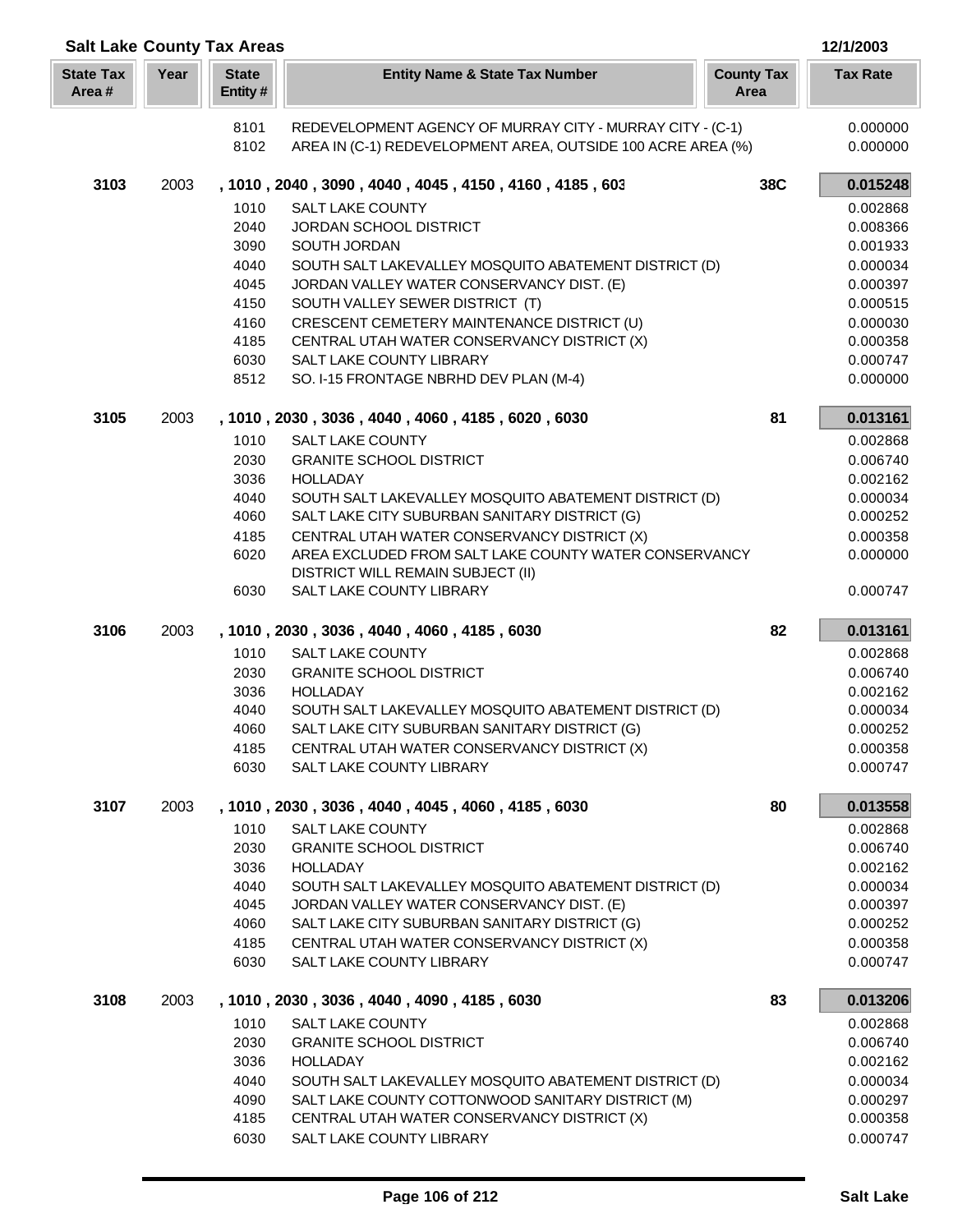| <b>Salt Lake County Tax Areas</b><br>12/1/2003 |      |                         |                                                                                                    |                           |                      |
|------------------------------------------------|------|-------------------------|----------------------------------------------------------------------------------------------------|---------------------------|----------------------|
| <b>State Tax</b><br>Area#                      | Year | <b>State</b><br>Entity# | <b>Entity Name &amp; State Tax Number</b>                                                          | <b>County Tax</b><br>Area | <b>Tax Rate</b>      |
| 3109                                           | 2003 |                         | , 1010, 2030, 3036, 4040, 4090, 4185, 4200, 6030                                                   | 84                        | 0.014473             |
|                                                |      | 1010                    | <b>SALT LAKE COUNTY</b>                                                                            |                           | 0.002868             |
|                                                |      | 2030                    | <b>GRANITE SCHOOL DISTRICT</b>                                                                     |                           | 0.006740             |
|                                                |      | 3036                    | <b>HOLLADAY</b>                                                                                    |                           | 0.002162             |
|                                                |      | 4040                    | SOUTH SALT LAKEVALLEY MOSQUITO ABATEMENT DISTRICT (D)                                              |                           | 0.000034             |
|                                                |      | 4090                    | SALT LAKE COUNTY COTTONWOOD SANITARY DISTRICT (M)                                                  |                           | 0.000297             |
|                                                |      | 4185                    | CENTRAL UTAH WATER CONSERVANCY DISTRICT (X)                                                        |                           | 0.000358             |
|                                                |      | 4200                    | SALT LAKE COUNTY SERVICE AREA #2 (Z)                                                               |                           | 0.001267             |
|                                                |      | 6030                    | SALT LAKE COUNTY LIBRARY                                                                           |                           | 0.000747             |
| 3110                                           | 2003 |                         | , 1010, 2040, 3030, 4040, 4045, 4150, 4185, 4310, 603                                              | 54B                       | 0.017759             |
|                                                |      | 1010                    | <b>SALT LAKE COUNTY</b>                                                                            |                           | 0.002868             |
|                                                |      | 2040                    | JORDAN SCHOOL DISTRICT                                                                             |                           | 0.008366             |
|                                                |      | 3030                    | <b>DRAPER</b>                                                                                      |                           | 0.001354             |
|                                                |      | 4040                    | SOUTH SALT LAKEVALLEY MOSQUITO ABATEMENT DISTRICT (D)                                              |                           | 0.000034             |
|                                                |      | 4045                    | JORDAN VALLEY WATER CONSERVANCY DIST. (E)                                                          |                           | 0.000397             |
|                                                |      | 4150                    | SOUTH VALLEY SEWER DISTRICT (T)                                                                    |                           | 0.000515             |
|                                                |      | 4185<br>4310            | CENTRAL UTAH WATER CONSERVANCY DISTRICT (X)<br>TRAVERS RIDGE SSD (L-L)                             |                           | 0.000358<br>0.003120 |
|                                                |      | 6030                    | SALT LAKE COUNTY LIBRARY                                                                           |                           | 0.000747             |
| 3111                                           | 2003 |                         | , 1010, 2040, 3030, 4040, 4045, 4185, 4310, 6030                                                   | 54A                       | 0.017244             |
|                                                |      | 1010                    | <b>SALT LAKE COUNTY</b>                                                                            |                           | 0.002868             |
|                                                |      | 2040                    | JORDAN SCHOOL DISTRICT                                                                             |                           | 0.008366             |
|                                                |      | 3030                    | <b>DRAPER</b>                                                                                      |                           | 0.001354             |
|                                                |      | 4040                    | SOUTH SALT LAKEVALLEY MOSQUITO ABATEMENT DISTRICT (D)                                              |                           | 0.000034             |
|                                                |      | 4045                    | JORDAN VALLEY WATER CONSERVANCY DIST. (E)                                                          |                           | 0.000397             |
|                                                |      | 4185                    | CENTRAL UTAH WATER CONSERVANCY DISTRICT (X)                                                        |                           | 0.000358             |
|                                                |      | 4310                    | TRAVERS RIDGE SSD (L-L)                                                                            |                           | 0.003120             |
|                                                |      | 6030                    | SALT LAKE COUNTY LIBRARY                                                                           |                           | 0.000747             |
| 3114                                           | 2003 |                         | , 1010, 2040, 3020, 4040, 4045, 4150, 4185, 6030, 870                                              | 46B                       | 0.014545             |
|                                                |      | 1010                    | SALT LAKE COUNTY                                                                                   |                           | 0.002868             |
|                                                |      | 2040                    | JORDAN SCHOOL DISTRICT                                                                             |                           | 0.008366             |
|                                                |      | 3020<br>4040            | <b>BLUFFDALE</b>                                                                                   |                           | 0.001260             |
|                                                |      | 4045                    | SOUTH SALT LAKEVALLEY MOSQUITO ABATEMENT DISTRICT (D)<br>JORDAN VALLEY WATER CONSERVANCY DIST. (E) |                           | 0.000034<br>0.000397 |
|                                                |      | 4150                    | SOUTH VALLEY SEWER DISTRICT (T)                                                                    |                           | 0.000515             |
|                                                |      | 4185                    | CENTRAL UTAH WATER CONSERVANCY DISTRICT (X)                                                        |                           | 0.000358             |
|                                                |      | 6030                    | SALT LAKE COUNTY LIBRARY                                                                           |                           | 0.000747             |
|                                                |      | 8701                    | EASTERN BLUFFDALE ECONOMIC DEV (O-1)                                                               |                           | 0.000000             |
| 3128                                           | 2003 |                         | , 1010, 2020, 3050, 4040, 4185, 8101                                                               | 21G                       | 0.011660             |
|                                                |      | 1010                    | <b>SALT LAKE COUNTY</b>                                                                            |                           | 0.002868             |
|                                                |      | 2020                    | MURRAY CITY SCHOOL DISTRICT                                                                        |                           | 0.006514             |
|                                                |      | 3050                    | <b>MURRAY</b>                                                                                      |                           | 0.001886             |
|                                                |      | 4040                    | SOUTH SALT LAKEVALLEY MOSQUITO ABATEMENT DISTRICT (D)                                              |                           | 0.000034             |
|                                                |      | 4185                    | CENTRAL UTAH WATER CONSERVANCY DISTRICT (X)                                                        |                           | 0.000358             |
|                                                |      | 8101                    | REDEVELOPMENT AGENCY OF MURRAY CITY - MURRAY CITY - (C-1)                                          |                           | 0.000000             |
| 3132                                           | 2003 |                         | , 1010, 2020, 3050, 4040, 4090, 4185                                                               | 21P                       | 0.011957             |
|                                                |      | 1010                    | <b>SALT LAKE COUNTY</b>                                                                            |                           | 0.002868             |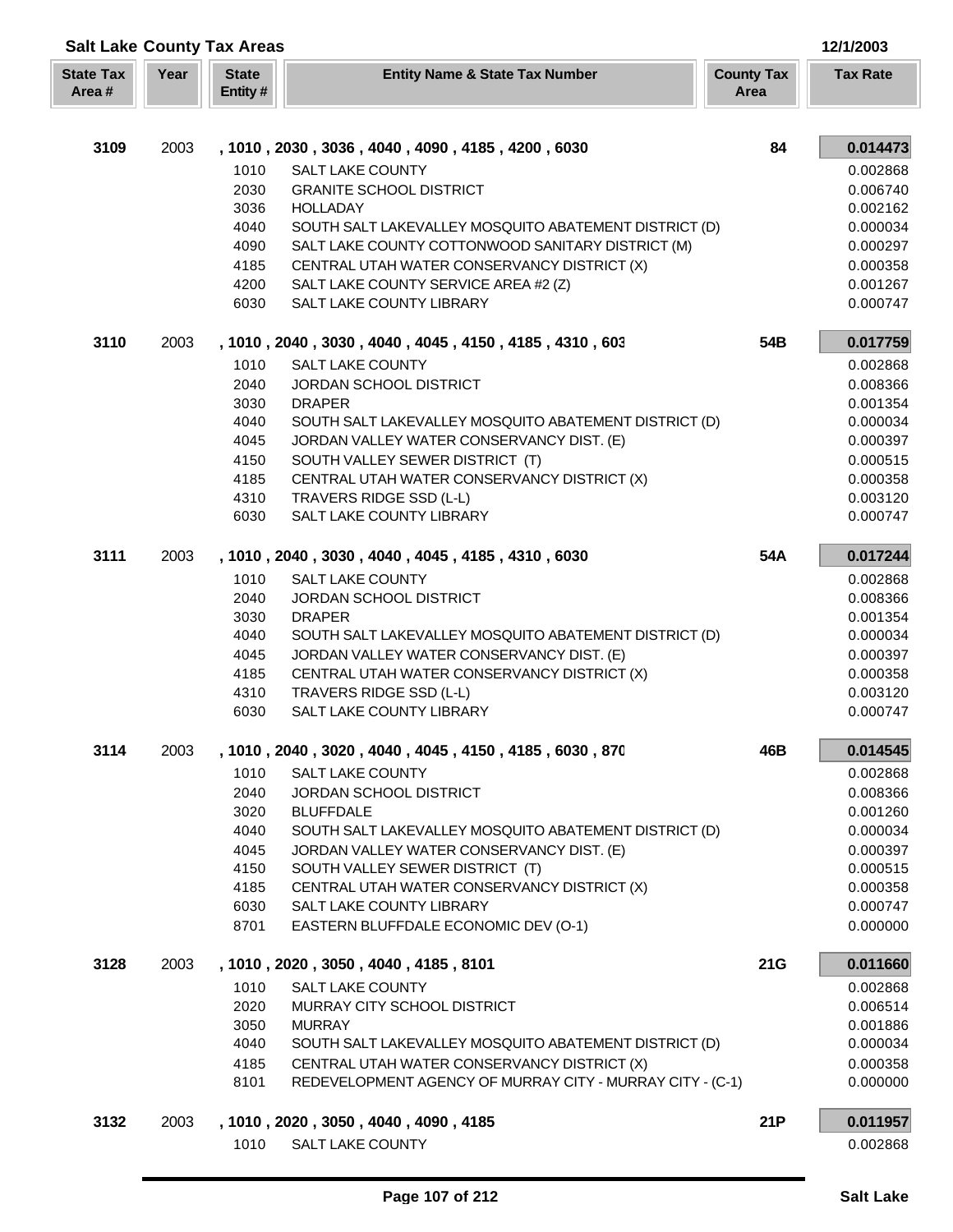| <b>Salt Lake County Tax Areas</b><br>12/1/2003 |      |                                                                      |                                                                                                                                                                                                                                                                                                                                                                                         |                           |                                                                                                                      |
|------------------------------------------------|------|----------------------------------------------------------------------|-----------------------------------------------------------------------------------------------------------------------------------------------------------------------------------------------------------------------------------------------------------------------------------------------------------------------------------------------------------------------------------------|---------------------------|----------------------------------------------------------------------------------------------------------------------|
| <b>State Tax</b><br>Area#                      | Year | <b>State</b><br>Entity#                                              | <b>Entity Name &amp; State Tax Number</b>                                                                                                                                                                                                                                                                                                                                               | <b>County Tax</b><br>Area | <b>Tax Rate</b>                                                                                                      |
|                                                |      | 2020<br>3050<br>4040<br>4090<br>4185                                 | MURRAY CITY SCHOOL DISTRICT<br><b>MURRAY</b><br>SOUTH SALT LAKEVALLEY MOSQUITO ABATEMENT DISTRICT (D)<br>SALT LAKE COUNTY COTTONWOOD SANITARY DISTRICT (M)<br>CENTRAL UTAH WATER CONSERVANCY DISTRICT (X)                                                                                                                                                                               |                           | 0.006514<br>0.001886<br>0.000034<br>0.000297<br>0.000358                                                             |
| 3133                                           | 2003 |                                                                      | , 1010, 2020, 3050, 4040, 4110, 4185                                                                                                                                                                                                                                                                                                                                                    | <b>21Q</b>                | 0.011870                                                                                                             |
|                                                |      | 1010<br>2020<br>3050<br>4040<br>4110<br>4185                         | <b>SALT LAKE COUNTY</b><br>MURRAY CITY SCHOOL DISTRICT<br><b>MURRAY</b><br>SOUTH SALT LAKEVALLEY MOSQUITO ABATEMENT DISTRICT (D)<br>TAYLORSVILLE - BENNION IMPROVEMENT DISTRICT (O)<br>CENTRAL UTAH WATER CONSERVANCY DISTRICT (X)                                                                                                                                                      |                           | 0.002868<br>0.006514<br>0.001886<br>0.000034<br>0.000210<br>0.000358                                                 |
| 3134                                           | 2003 |                                                                      | , 1010, 2020, 3050, 4040, 4060, 4185                                                                                                                                                                                                                                                                                                                                                    | <b>21U</b>                | 0.011912                                                                                                             |
|                                                |      | 1010<br>2020<br>3050<br>4040<br>4060<br>4185                         | <b>SALT LAKE COUNTY</b><br>MURRAY CITY SCHOOL DISTRICT<br><b>MURRAY</b><br>SOUTH SALT LAKEVALLEY MOSQUITO ABATEMENT DISTRICT (D)<br>SALT LAKE CITY SUBURBAN SANITARY DISTRICT (G)<br>CENTRAL UTAH WATER CONSERVANCY DISTRICT (X)                                                                                                                                                        |                           | 0.002868<br>0.006514<br>0.001886<br>0.000034<br>0.000252<br>0.000358                                                 |
| 3151                                           | 2003 |                                                                      | , 1010, 2040, 3020, 4040, 4045, 4150, 4185, 6030, 870                                                                                                                                                                                                                                                                                                                                   | 45F                       | 0.014545                                                                                                             |
|                                                |      | 1010<br>2040<br>3020<br>4040<br>4045<br>4150<br>4185<br>6030<br>8703 | <b>SALT LAKE COUNTY</b><br>JORDAN SCHOOL DISTRICT<br><b>BLUFFDALE</b><br>SOUTH SALT LAKEVALLEY MOSQUITO ABATEMENT DISTRICT (D)<br>JORDAN VALLEY WATER CONSERVANCY DIST. (E)<br>SOUTH VALLEY SEWER DISTRICT (T)<br>CENTRAL UTAH WATER CONSERVANCY DISTRICT (X)<br>SALT LAKE COUNTY LIBRARY<br>JORDAN NARROWS ECONOMIC DEV - (O-3)                                                        |                           | 0.002868<br>0.008366<br>0.001260<br>0.000034<br>0.000397<br>0.000515<br>0.000358<br>0.000747<br>0.000000             |
| 3154                                           | 2003 | 1010<br>2040<br>3090<br>4040<br>4045<br>4150<br>4185<br>6030<br>8515 | , 1010, 2040, 3090, 4040, 4045, 4150, 4185, 6030, 851<br>SALT LAKE COUNTY<br>JORDAN SCHOOL DISTRICT<br>SOUTH JORDAN<br>SOUTH SALT LAKEVALLEY MOSQUITO ABATEMENT DISTRICT (D)<br>JORDAN VALLEY WATER CONSERVANCY DIST. (E)<br>SOUTH VALLEY SEWER DISTRICT (T)<br>CENTRAL UTAH WATER CONSERVANCY DISTRICT (X)<br><b>SALT LAKE COUNTY LIBRARY</b><br>SO. JORDAN PRKWY NBRHD DEV PLAN (M-5) | 38E                       | 0.015218<br>0.002868<br>0.008366<br>0.001933<br>0.000034<br>0.000397<br>0.000515<br>0.000358<br>0.000747<br>0.000000 |
| 3155                                           | 2003 |                                                                      | , 1010, 2040, 3090, 4040, 4045, 4150, 4160, 4185, 603                                                                                                                                                                                                                                                                                                                                   | 38D                       | 0.015248                                                                                                             |
|                                                |      | 1010<br>2040<br>3090<br>4040<br>4045<br>4150<br>4160<br>4185         | <b>SALT LAKE COUNTY</b><br>JORDAN SCHOOL DISTRICT<br>SOUTH JORDAN<br>SOUTH SALT LAKEVALLEY MOSQUITO ABATEMENT DISTRICT (D)<br>JORDAN VALLEY WATER CONSERVANCY DIST. (E)<br>SOUTH VALLEY SEWER DISTRICT (T)<br>CRESCENT CEMETERY MAINTENANCE DISTRICT (U)<br>CENTRAL UTAH WATER CONSERVANCY DISTRICT (X)                                                                                 |                           | 0.002868<br>0.008366<br>0.001933<br>0.000034<br>0.000397<br>0.000515<br>0.000030<br>0.000358                         |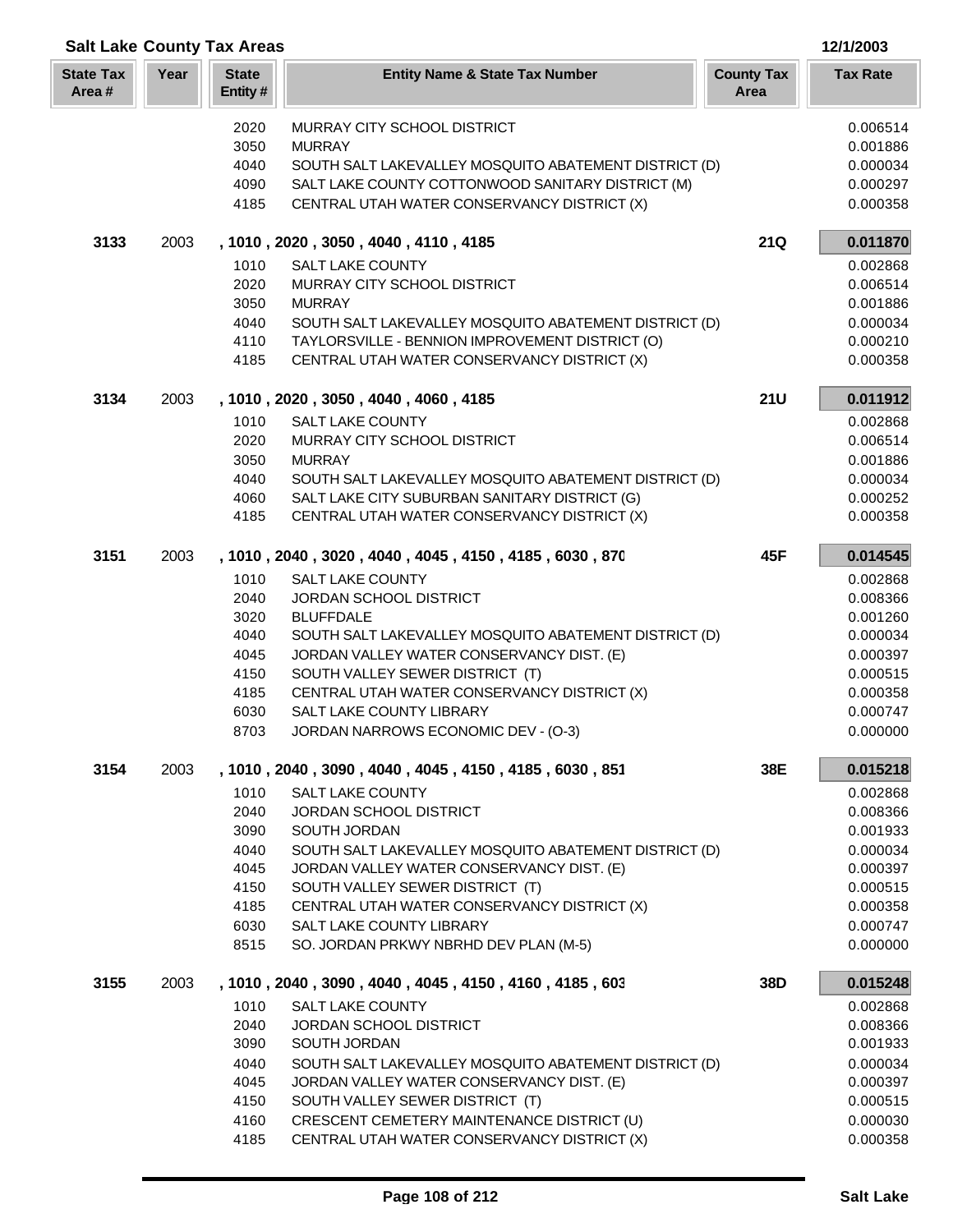| <b>Salt Lake County Tax Areas</b> |      |                         |                                                                                                    |                           |                      |
|-----------------------------------|------|-------------------------|----------------------------------------------------------------------------------------------------|---------------------------|----------------------|
| <b>State Tax</b><br>Area#         | Year | <b>State</b><br>Entity# | <b>Entity Name &amp; State Tax Number</b>                                                          | <b>County Tax</b><br>Area | <b>Tax Rate</b>      |
|                                   |      | 6030                    | SALT LAKE COUNTY LIBRARY                                                                           |                           | 0.000747             |
|                                   |      | 8520                    | 10200 SO. JORDAN GATEWAY DEV PLAN (M-6)                                                            |                           | 0.000000             |
| 3156                              | 2003 |                         | , 1010, 2040, 3080, 4040, 4140, 4185, 4290, 6030, 820                                              | 43G                       | 0.015599             |
|                                   |      | 1010                    | <b>SALT LAKE COUNTY</b>                                                                            |                           | 0.002868             |
|                                   |      | 2040                    | JORDAN SCHOOL DISTRICT                                                                             |                           | 0.008366             |
|                                   |      | 3080                    | <b>SANDY</b>                                                                                       |                           | 0.001890             |
|                                   |      | 4040                    | SOUTH SALT LAKEVALLEY MOSQUITO ABATEMENT DISTRICT (D)                                              |                           | 0.000034             |
|                                   |      | 4140                    | SANDY SUBURBAN IMPROVEMENT DISTRICT (R)                                                            |                           | 0.001100             |
|                                   |      | 4185                    | CENTRAL UTAH WATER CONSERVANCY DISTRICT (X)                                                        |                           | 0.000358             |
|                                   |      | 4290                    | SALT LAKE CITY METROPOLITAN WATER DISTRICT - SANDY CITY ONLY (J-J)                                 |                           | 0.000236             |
|                                   |      | 6030                    | SALT LAKE COUNTY LIBRARY                                                                           |                           | 0.000747             |
|                                   |      | 8204                    | SOUTH TOWN RIDGE ECONOMIC DEV (E-4)                                                                |                           | 0.000000             |
| 3157                              | 2003 |                         | , 1010, 2040, 3080, 4040, 4140, 4160, 4185, 4290, 603                                              | 43H                       | 0.015629             |
|                                   |      | 1010                    | <b>SALT LAKE COUNTY</b>                                                                            |                           | 0.002868             |
|                                   |      | 2040                    | JORDAN SCHOOL DISTRICT                                                                             |                           | 0.008366             |
|                                   |      | 3080                    | SANDY                                                                                              |                           | 0.001890             |
|                                   |      | 4040                    | SOUTH SALT LAKEVALLEY MOSQUITO ABATEMENT DISTRICT (D)                                              |                           | 0.000034             |
|                                   |      | 4140<br>4160            | SANDY SUBURBAN IMPROVEMENT DISTRICT (R)<br>CRESCENT CEMETERY MAINTENANCE DISTRICT (U)              |                           | 0.001100<br>0.000030 |
|                                   |      | 4185                    | CENTRAL UTAH WATER CONSERVANCY DISTRICT (X)                                                        |                           | 0.000358             |
|                                   |      | 4290                    | SALT LAKE CITY METROPOLITAN WATER DISTRICT - SANDY CITY ONLY (J-J)                                 |                           | 0.000236             |
|                                   |      | 6030                    | SALT LAKE COUNTY LIBRARY                                                                           |                           | 0.000747             |
|                                   |      | 8204                    | SOUTH TOWN RIDGE ECONOMIC DEV (E-4)                                                                |                           | 0.000000             |
| 3159                              | 2003 |                         | , 1010, 2030, 3120, 4040, 4045, 4050, 4185, 6030, 815                                              | 23D                       | 0.014647             |
|                                   |      | 1010                    | <b>SALT LAKE COUNTY</b>                                                                            |                           | 0.002868             |
|                                   |      | 2030                    | <b>GRANITE SCHOOL DISTRICT</b>                                                                     |                           | 0.006740             |
|                                   |      | 3120                    | <b>WEST VALLEY</b>                                                                                 |                           | 0.002703             |
|                                   |      | 4040                    | SOUTH SALT LAKEVALLEY MOSQUITO ABATEMENT DISTRICT (D)                                              |                           | 0.000034             |
|                                   |      | 4045                    | JORDAN VALLEY WATER CONSERVANCY DIST. (E)                                                          |                           | 0.000397             |
|                                   |      | 4050                    | <b>GRANGER - HUNTER IMPROVEMENT DISTRICT (F)</b>                                                   |                           | 0.000800             |
|                                   |      | 4185                    | CENTRAL UTAH WATER CONSERVANCY DISTRICT (X)                                                        |                           | 0.000358             |
|                                   |      | 6030                    | SALT LAKE COUNTY LIBRARY                                                                           |                           | 0.000747             |
|                                   |      | 8159                    | JORDAN RIVER NEIGHBORHOOD DEV (D-9)                                                                |                           | 0.000000             |
| 3161                              | 2003 |                         | , 1010, 2040, 3090, 4040, 4045, 4150, 4160, 4185, 603                                              | <b>391</b>                | 0.015248             |
|                                   |      | 1010                    | <b>SALT LAKE COUNTY</b>                                                                            |                           | 0.002868             |
|                                   |      | 2040                    | JORDAN SCHOOL DISTRICT                                                                             |                           | 0.008366             |
|                                   |      | 3090                    | SOUTH JORDAN                                                                                       |                           | 0.001933             |
|                                   |      | 4040<br>4045            | SOUTH SALT LAKEVALLEY MOSQUITO ABATEMENT DISTRICT (D)<br>JORDAN VALLEY WATER CONSERVANCY DIST. (E) |                           | 0.000034<br>0.000397 |
|                                   |      | 4150                    | SOUTH VALLEY SEWER DISTRICT (T)                                                                    |                           | 0.000515             |
|                                   |      | 4160                    | CRESCENT CEMETERY MAINTENANCE DISTRICT (U)                                                         |                           | 0.000030             |
|                                   |      | 4185                    | CENTRAL UTAH WATER CONSERVANCY DISTRICT (X)                                                        |                           | 0.000358             |
|                                   |      | 6030                    | SALT LAKE COUNTY LIBRARY                                                                           |                           | 0.000747             |
|                                   |      | 8525                    | NO. JORDAN GATEWAY DEV. PLAN (M-7)                                                                 |                           | 0.000000             |
| 3163                              | 2003 |                         | , 1010, 2030, 3110, 4030, 4045, 4120, 4180, 4185, 603                                              | 24Q                       | 0.015981             |
|                                   |      | 1010                    | <b>SALT LAKE COUNTY</b>                                                                            |                           | 0.002868             |
|                                   |      | 2030                    | <b>GRANITE SCHOOL DISTRICT</b>                                                                     |                           | 0.006740             |
|                                   |      | 3110                    | <b>WEST JORDAN</b>                                                                                 |                           | 0.002466             |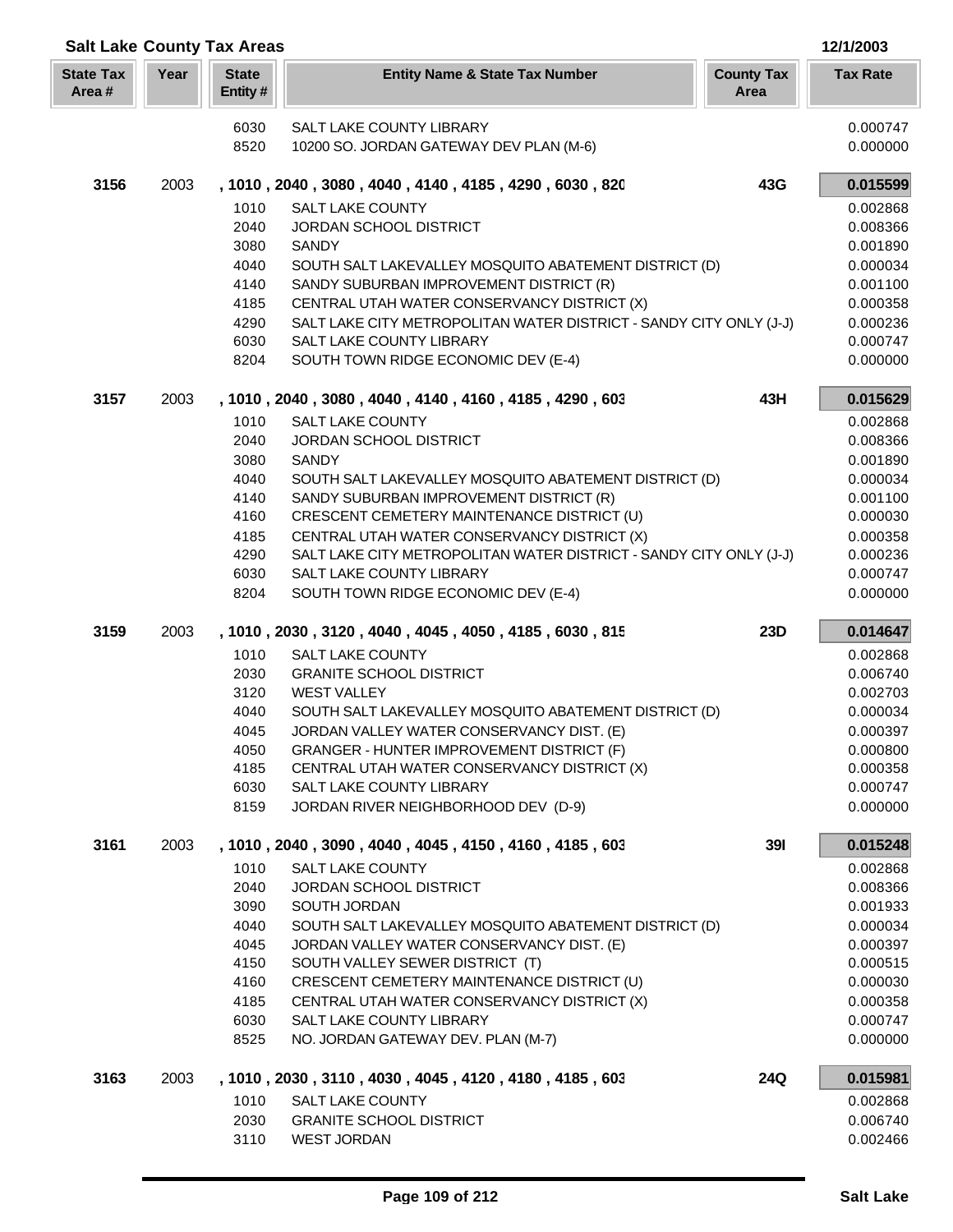| <b>Salt Lake County Tax Areas</b><br>12/1/2003 |      |                         |                                                                         |                           |                      |  |
|------------------------------------------------|------|-------------------------|-------------------------------------------------------------------------|---------------------------|----------------------|--|
| <b>State Tax</b><br>Area#                      | Year | <b>State</b><br>Entity# | <b>Entity Name &amp; State Tax Number</b>                               | <b>County Tax</b><br>Area | <b>Tax Rate</b>      |  |
|                                                |      | 4030                    | MAGNA MOSQUITO ABATEMENT DISTRICT (C)                                   |                           | 0.000063             |  |
|                                                |      | 4045                    | JORDAN VALLEY WATER CONSERVANCY DIST. (E)                               |                           | 0.000397             |  |
|                                                |      | 4120                    | KEARNS IMPROVEMENT DISTRICT (P)                                         |                           | 0.000800             |  |
|                                                |      | 4180                    | SALT LAKE CO REGIONAL SERVICE AREA (W)                                  |                           | 0.001542             |  |
|                                                |      | 4185                    | CENTRAL UTAH WATER CONSERVANCY DISTRICT (X)                             |                           | 0.000358             |  |
|                                                |      | 6030                    | SALT LAKE COUNTY LIBRARY                                                |                           | 0.000747             |  |
| 3165                                           | 2003 |                         | , 1010, 2040, 3110, 4040, 4045, 4120, 4180, 4185, 603                   | 37Z                       | 0.017578             |  |
|                                                |      | 1010                    | <b>SALT LAKE COUNTY</b>                                                 |                           | 0.002868             |  |
|                                                |      | 2040                    | JORDAN SCHOOL DISTRICT                                                  |                           | 0.008366             |  |
|                                                |      | 3110                    | <b>WEST JORDAN</b>                                                      |                           | 0.002466             |  |
|                                                |      | 4040                    | SOUTH SALT LAKEVALLEY MOSQUITO ABATEMENT DISTRICT (D)                   |                           | 0.000034             |  |
|                                                |      | 4045                    | JORDAN VALLEY WATER CONSERVANCY DIST. (E)                               |                           | 0.000397             |  |
|                                                |      | 4120                    | <b>KEARNS IMPROVEMENT DISTRICT (P)</b>                                  |                           | 0.000800             |  |
|                                                |      | 4180                    | SALT LAKE CO REGIONAL SERVICE AREA (W)                                  |                           | 0.001542             |  |
|                                                |      | 4185                    | CENTRAL UTAH WATER CONSERVANCY DISTRICT (X)                             |                           | 0.000358             |  |
|                                                |      | 6030                    | SALT LAKE COUNTY LIBRARY                                                |                           | 0.000747             |  |
| 3166                                           | 2003 |                         | , 1010, 2040, 3110, 4040, 4180, 4185, 6030                              | 37X                       | 0.016381             |  |
|                                                |      | 1010                    | <b>SALT LAKE COUNTY</b>                                                 |                           | 0.002868             |  |
|                                                |      | 2040                    | JORDAN SCHOOL DISTRICT                                                  |                           | 0.008366             |  |
|                                                |      | 3110                    | <b>WEST JORDAN</b>                                                      |                           | 0.002466             |  |
|                                                |      | 4040                    | SOUTH SALT LAKEVALLEY MOSQUITO ABATEMENT DISTRICT (D)                   |                           | 0.000034             |  |
|                                                |      | 4180                    | SALT LAKE CO REGIONAL SERVICE AREA (W)                                  |                           | 0.001542             |  |
|                                                |      | 4185<br>6030            | CENTRAL UTAH WATER CONSERVANCY DISTRICT (X)<br>SALT LAKE COUNTY LIBRARY |                           | 0.000358<br>0.000747 |  |
| 3167                                           | 2003 |                         | , 1010 , 2040 , 3020 , 4040 , 4045 , 4150 , 4185 , 6030 , 870           | 45G                       | 0.014545             |  |
|                                                |      | 1010                    | <b>SALT LAKE COUNTY</b>                                                 |                           | 0.002868             |  |
|                                                |      | 2040                    | JORDAN SCHOOL DISTRICT                                                  |                           | 0.008366             |  |
|                                                |      | 3020                    | <b>BLUFFDALE</b>                                                        |                           | 0.001260             |  |
|                                                |      | 4040                    | SOUTH SALT LAKEVALLEY MOSQUITO ABATEMENT DISTRICT (D)                   |                           | 0.000034             |  |
|                                                |      | 4045                    | JORDAN VALLEY WATER CONSERVANCY DIST. (E)                               |                           | 0.000397             |  |
|                                                |      | 4150                    | SOUTH VALLEY SEWER DISTRICT (T)                                         |                           | 0.000515             |  |
|                                                |      | 4185                    | CENTRAL UTAH WATER CONSERVANCY DISTRICT (X)                             |                           | 0.000358             |  |
|                                                |      | 6030                    | SALT LAKE COUNTY LIBRARY                                                |                           | 0.000747             |  |
|                                                |      | 8702                    | BLUFFDALE GATEWAY RDA - (O-2)                                           |                           | 0.000000             |  |
| 3195                                           | 2003 |                         | , 1010, 2040, 3035, 4040, 4045, 4185, 6030                              | 73                        | 0.015004             |  |
|                                                |      | 1010                    | <b>SALT LAKE COUNTY</b>                                                 |                           | 0.002868             |  |
|                                                |      | 2040                    | <b>JORDAN SCHOOL DISTRICT</b>                                           |                           | 0.008366             |  |
|                                                |      | 3035                    | <b>HERRIMAN</b>                                                         |                           | 0.002234             |  |
|                                                |      | 4040                    | SOUTH SALT LAKEVALLEY MOSQUITO ABATEMENT DISTRICT (D)                   |                           | 0.000034             |  |
|                                                |      | 4045                    | JORDAN VALLEY WATER CONSERVANCY DIST. (E)                               |                           | 0.000397             |  |
|                                                |      | 4185                    | CENTRAL UTAH WATER CONSERVANCY DISTRICT (X)                             |                           | 0.000358             |  |
|                                                |      | 6030                    | SALT LAKE COUNTY LIBRARY                                                |                           | 0.000747             |  |
| 3199                                           | 2003 |                         | , 1010, 2040, 4040, 4045, 4090, 4185, 4210, 4220, 424                   |                           | 0.016224             |  |
|                                                |      | 1010                    | <b>SALT LAKE COUNTY</b>                                                 |                           | 0.002868             |  |
|                                                |      | 2040                    | JORDAN SCHOOL DISTRICT                                                  |                           | 0.008366             |  |
|                                                |      | 4040                    | SOUTH SALT LAKEVALLEY MOSQUITO ABATEMENT DISTRICT (D)                   |                           | 0.000034             |  |
|                                                |      | 4045                    | JORDAN VALLEY WATER CONSERVANCY DIST. (E)                               |                           | 0.000397             |  |
|                                                |      | 4090                    | SALT LAKE COUNTY COTTONWOOD SANITARY DISTRICT (M)                       |                           | 0.000297             |  |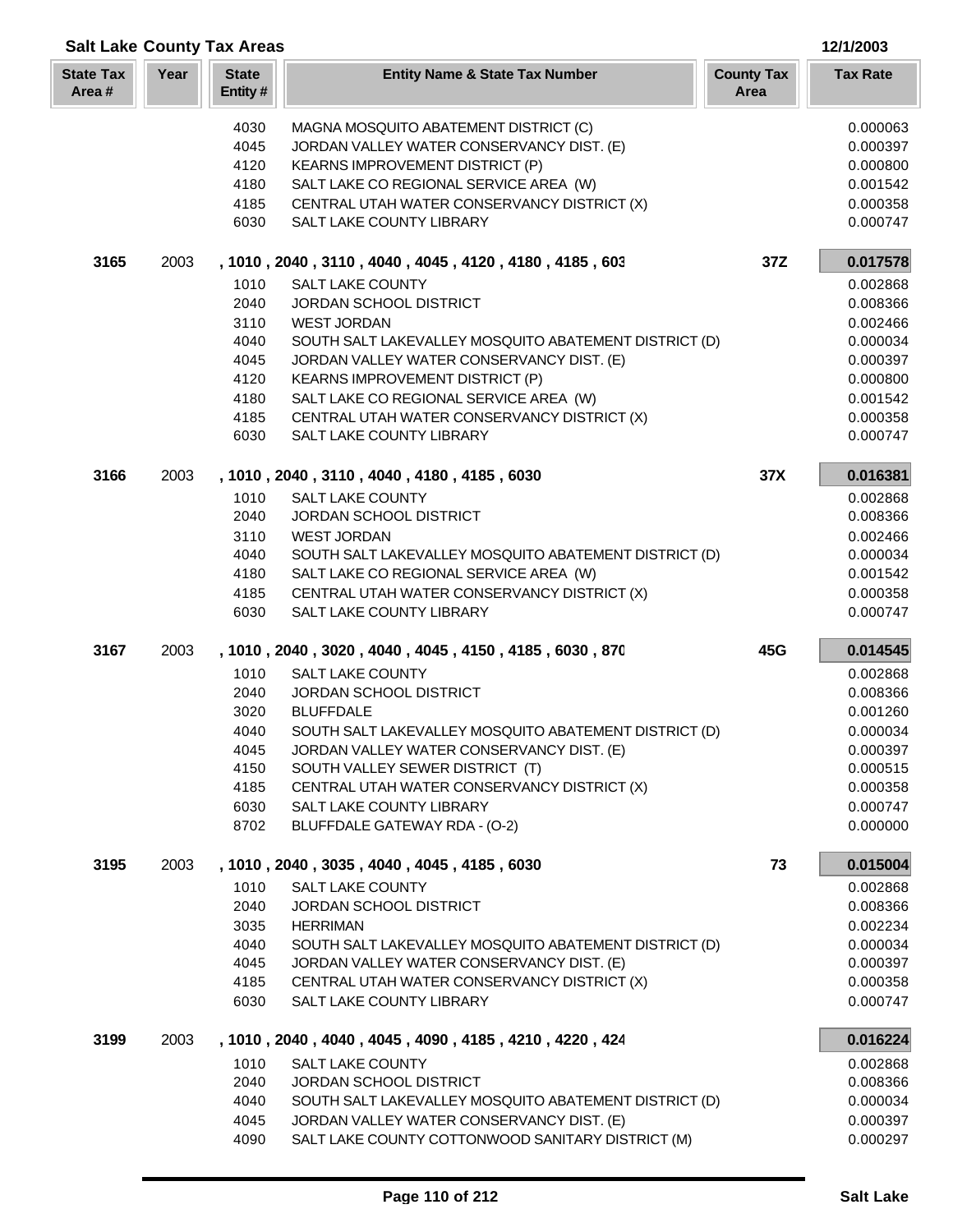|                           |      | <b>Salt Lake County Tax Areas</b> |                                                                                           |                           | 12/1/2003            |
|---------------------------|------|-----------------------------------|-------------------------------------------------------------------------------------------|---------------------------|----------------------|
| <b>State Tax</b><br>Area# | Year | <b>State</b><br>Entity#           | <b>Entity Name &amp; State Tax Number</b>                                                 | <b>County Tax</b><br>Area | <b>Tax Rate</b>      |
|                           |      | 4185                              | CENTRAL UTAH WATER CONSERVANCY DISTRICT (X)                                               |                           | 0.000358             |
|                           |      | 4210                              | SALT LAKE COUNTY SPECIAL DISTRICT #1 (A-A)                                                |                           | 0.000000             |
|                           |      | 4220                              | SALT LAKE COUNTY MUNICIPAL-TYPE SERVICES DISTRICT (B-B)                                   |                           | 0.002912             |
|                           |      | 4240                              | ALTA CANYON RECREATION SPECIAL SERVICE DISTRICT (E-E)                                     |                           | 0.000245             |
|                           |      | 4300                              | WHITE CITY WATER IMPROVEMENT DISTRICT (K-K)                                               |                           | 0.000000             |
|                           |      | 6030                              | SALT LAKE COUNTY LIBRARY                                                                  |                           | 0.000747             |
| 3200                      | 2003 |                                   | , 1010, 2040, 4040, 4045, 4090, 4185, 4210, 4220, 424                                     | 34F                       | 0.016224             |
|                           |      | 1010<br>2040                      | <b>SALT LAKE COUNTY</b><br><b>JORDAN SCHOOL DISTRICT</b>                                  |                           | 0.002868<br>0.008366 |
|                           |      | 4040                              | SOUTH SALT LAKEVALLEY MOSQUITO ABATEMENT DISTRICT (D)                                     |                           | 0.000034             |
|                           |      | 4045                              | JORDAN VALLEY WATER CONSERVANCY DIST. (E)                                                 |                           | 0.000397             |
|                           |      | 4090                              | SALT LAKE COUNTY COTTONWOOD SANITARY DISTRICT (M)                                         |                           | 0.000297             |
|                           |      | 4185                              | CENTRAL UTAH WATER CONSERVANCY DISTRICT (X)                                               |                           | 0.000358             |
|                           |      | 4210                              | SALT LAKE COUNTY SPECIAL DISTRICT #1 (A-A)                                                |                           | 0.000000             |
|                           |      | 4220                              | SALT LAKE COUNTY MUNICIPAL-TYPE SERVICES DISTRICT (B-B)                                   |                           | 0.002912             |
|                           |      | 4240                              | ALTA CANYON RECREATION SPECIAL SERVICE DISTRICT (E-E)                                     |                           | 0.000245             |
|                           |      | 6030                              | SALT LAKE COUNTY LIBRARY                                                                  |                           | 0.000747             |
| 3201                      | 2003 |                                   | , 1010, 2040, 4040, 4090, 4185, 4210, 4220, 4240, 603                                     |                           | 0.015827             |
|                           |      | 1010                              | <b>SALT LAKE COUNTY</b>                                                                   |                           | 0.002868             |
|                           |      | 2040                              | <b>JORDAN SCHOOL DISTRICT</b>                                                             |                           | 0.008366             |
|                           |      | 4040                              | SOUTH SALT LAKEVALLEY MOSQUITO ABATEMENT DISTRICT (D)                                     |                           | 0.000034             |
|                           |      | 4090                              | SALT LAKE COUNTY COTTONWOOD SANITARY DISTRICT (M)                                         |                           | 0.000297             |
|                           |      | 4185<br>4210                      | CENTRAL UTAH WATER CONSERVANCY DISTRICT (X)<br>SALT LAKE COUNTY SPECIAL DISTRICT #1 (A-A) |                           | 0.000358<br>0.000000 |
|                           |      | 4220                              | SALT LAKE COUNTY MUNICIPAL-TYPE SERVICES DISTRICT (B-B)                                   |                           | 0.002912             |
|                           |      | 4240                              | ALTA CANYON RECREATION SPECIAL SERVICE DISTRICT (E-E)                                     |                           | 0.000245             |
|                           |      | 6030                              | <b>SALT LAKE COUNTY LIBRARY</b>                                                           |                           | 0.000747             |
| 3202                      | 2003 |                                   | , 1010, 2030, 3120, 4030, 4045, 4080, 4185, 6030, 816                                     | <b>29J</b>                | 0.015441             |
|                           |      | 1010                              | <b>SALT LAKE COUNTY</b>                                                                   |                           | 0.002868             |
|                           |      | 2030                              | <b>GRANITE SCHOOL DISTRICT</b>                                                            |                           | 0.006740             |
|                           |      | 3120                              | <b>WEST VALLEY</b>                                                                        |                           | 0.002703             |
|                           |      | 4030<br>4045                      | MAGNA MOSQUITO ABATEMENT DISTRICT (C)<br>JORDAN VALLEY WATER CONSERVANCY DIST. (E)        |                           | 0.000063<br>0.000397 |
|                           |      | 4080                              | MAGNA WATER COMPANY (AN IMPROVEMENT DISTRICT) (K)                                         |                           | 0.001565             |
|                           |      | 4185                              | CENTRAL UTAH WATER CONSERVANCY DISTRICT (X)                                               |                           | 0.000358             |
|                           |      | 6030                              | <b>SALT LAKE COUNTY LIBRARY</b>                                                           |                           | 0.000747             |
|                           |      | 8160                              | 5600 WEST GATEWAY NEIGHBORHOOD DEVELOPMENT PLAN - WEST<br>VALLEY (D10)                    |                           | 0.000000             |
| 3335                      | 2003 |                                   | , 1010, 2030, 3070, 4010, 4185                                                            | 13I                       | 0.015693             |
|                           |      | 1010                              | SALT LAKE COUNTY                                                                          |                           | 0.002868             |
|                           |      | 2030                              | <b>GRANITE SCHOOL DISTRICT</b>                                                            |                           | 0.006740             |
|                           |      | 3070                              | SALT LAKE CITY                                                                            |                           | 0.005458             |
|                           |      | 4010                              | SALT LAKE CITY METROPOLITAN WATER DISTRICT (A)                                            |                           | 0.000269             |
|                           |      | 4185                              | CENTRAL UTAH WATER CONSERVANCY DISTRICT (X)                                               |                           | 0.000358             |
| 3338                      | 2003 |                                   | , 1010, 2030, 3050, 4040, 4045, 4060, 4185                                                | <b>21W</b>                | 0.012535             |
|                           |      | 1010                              | <b>SALT LAKE COUNTY</b>                                                                   |                           | 0.002868             |
|                           |      | 2030                              | <b>GRANITE SCHOOL DISTRICT</b>                                                            |                           | 0.006740             |
|                           |      | 3050                              | <b>MURRAY</b>                                                                             |                           | 0.001886             |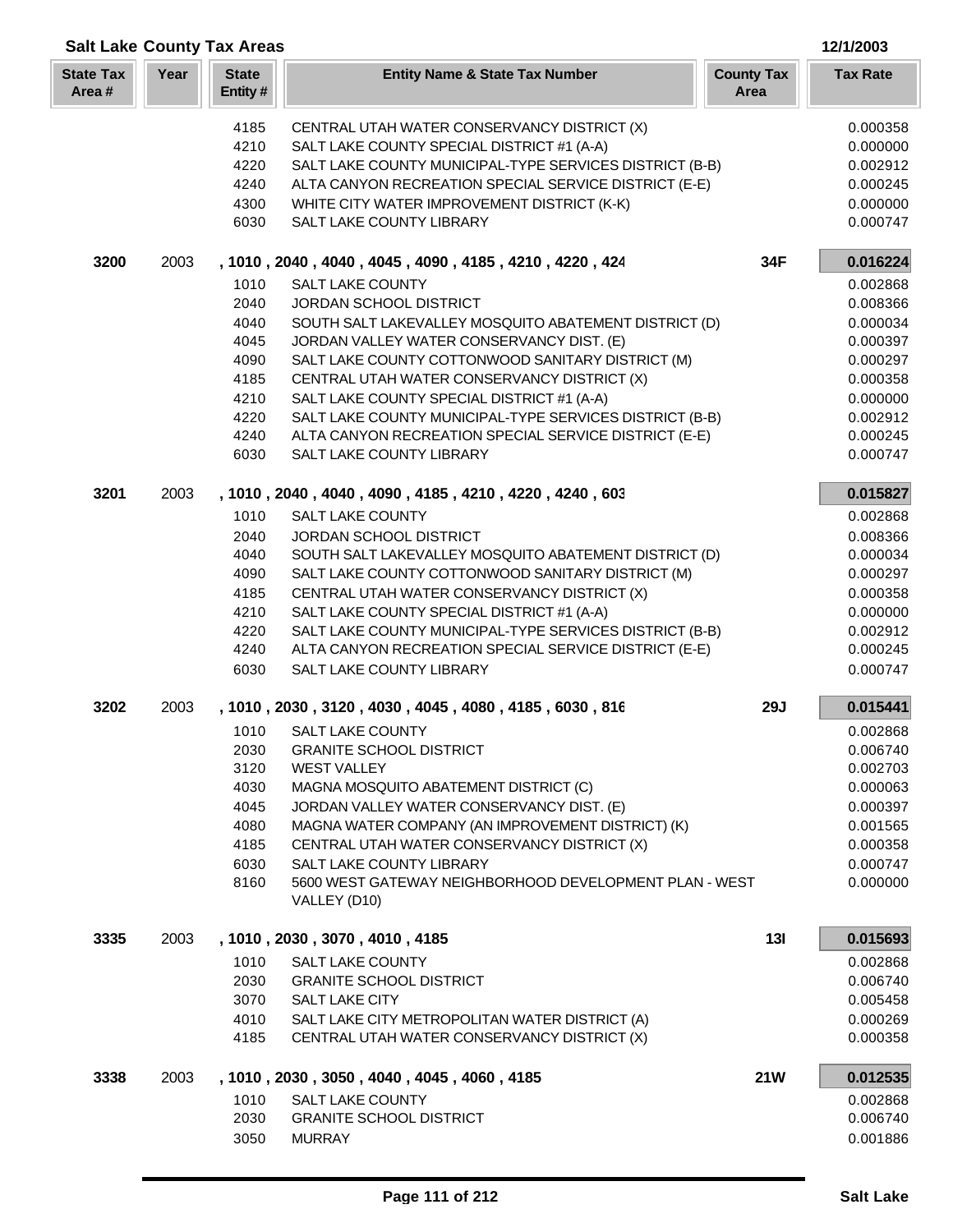| <b>Salt Lake County Tax Areas</b> |      |                         |                                                                                              |                           |                      |
|-----------------------------------|------|-------------------------|----------------------------------------------------------------------------------------------|---------------------------|----------------------|
| <b>State Tax</b><br>Area#         | Year | <b>State</b><br>Entity# | <b>Entity Name &amp; State Tax Number</b>                                                    | <b>County Tax</b><br>Area | <b>Tax Rate</b>      |
|                                   |      | 4040                    | SOUTH SALT LAKEVALLEY MOSQUITO ABATEMENT DISTRICT (D)                                        |                           | 0.000034             |
|                                   |      | 4045                    | JORDAN VALLEY WATER CONSERVANCY DIST. (E)                                                    |                           | 0.000397             |
|                                   |      | 4060                    | SALT LAKE CITY SUBURBAN SANITARY DISTRICT (G)                                                |                           | 0.000252             |
|                                   |      | 4185                    | CENTRAL UTAH WATER CONSERVANCY DISTRICT (X)                                                  |                           | 0.000358             |
| 3339                              | 2003 |                         | , 1010, 2030, 3050, 4040, 4060, 4185                                                         | 90C                       | 0.012138             |
|                                   |      | 1010                    | <b>SALT LAKE COUNTY</b>                                                                      |                           | 0.002868             |
|                                   |      | 2030                    | <b>GRANITE SCHOOL DISTRICT</b>                                                               |                           | 0.006740             |
|                                   |      | 3050                    | <b>MURRAY</b>                                                                                |                           | 0.001886             |
|                                   |      | 4040                    | SOUTH SALT LAKEVALLEY MOSQUITO ABATEMENT DISTRICT (D)                                        |                           | 0.000034             |
|                                   |      | 4060<br>4185            | SALT LAKE CITY SUBURBAN SANITARY DISTRICT (G)<br>CENTRAL UTAH WATER CONSERVANCY DISTRICT (X) |                           | 0.000252<br>0.000358 |
| 3340                              | 2003 |                         | , 1010, 2040, 3050, 4040, 4045, 4070, 4185                                                   | 90                        | 0.013909             |
|                                   |      | 1010                    | <b>SALT LAKE COUNTY</b>                                                                      |                           | 0.002868             |
|                                   |      | 2040                    | JORDAN SCHOOL DISTRICT                                                                       |                           | 0.008366             |
|                                   |      | 3050                    | <b>MURRAY</b>                                                                                |                           | 0.001886             |
|                                   |      | 4040                    | SOUTH SALT LAKEVALLEY MOSQUITO ABATEMENT DISTRICT (D)                                        |                           | 0.000034             |
|                                   |      | 4045                    | JORDAN VALLEY WATER CONSERVANCY DIST. (E)                                                    |                           | 0.000397             |
|                                   |      | 4070                    | SALT LAKE CITY SUBURBAN SANITARY DISTRICT #2 (H)                                             |                           | 0.000000             |
|                                   |      | 4185                    | CENTRAL UTAH WATER CONSERVANCY DISTRICT (X)                                                  |                           | 0.000358             |
| 3342                              | 2003 |                         | , 1010, 2040, 3050, 4040, 4045, 4090, 4185, 4200                                             | 90 <sub>B</sub>           | 0.015473             |
|                                   |      | 1010                    | <b>SALT LAKE COUNTY</b>                                                                      |                           | 0.002868             |
|                                   |      | 2040                    | JORDAN SCHOOL DISTRICT                                                                       |                           | 0.008366             |
|                                   |      | 3050                    | <b>MURRAY</b>                                                                                |                           | 0.001886             |
|                                   |      | 4040                    | SOUTH SALT LAKEVALLEY MOSQUITO ABATEMENT DISTRICT (D)                                        |                           | 0.000034             |
|                                   |      | 4045                    | JORDAN VALLEY WATER CONSERVANCY DIST. (E)                                                    |                           | 0.000397             |
|                                   |      | 4090                    | SALT LAKE COUNTY COTTONWOOD SANITARY DISTRICT (M)                                            |                           | 0.000297             |
|                                   |      | 4185<br>4200            | CENTRAL UTAH WATER CONSERVANCY DISTRICT (X)<br>SALT LAKE COUNTY SERVICE AREA #2 (Z)          |                           | 0.000358<br>0.001267 |
| 3343                              | 2003 |                         | , 1010, 2040, 3050, 4040, 4090, 4185, 4200                                                   | 90 <sub>D</sub>           | 0.015076             |
|                                   |      | 1010                    | <b>SALT LAKE COUNTY</b>                                                                      |                           | 0.002868             |
|                                   |      | 2040                    | <b>JORDAN SCHOOL DISTRICT</b>                                                                |                           | 0.008366             |
|                                   |      | 3050                    | <b>MURRAY</b>                                                                                |                           | 0.001886             |
|                                   |      | 4040                    | SOUTH SALT LAKEVALLEY MOSQUITO ABATEMENT DISTRICT (D)                                        |                           | 0.000034             |
|                                   |      | 4090                    | SALT LAKE COUNTY COTTONWOOD SANITARY DISTRICT (M)                                            |                           | 0.000297             |
|                                   |      | 4185                    | CENTRAL UTAH WATER CONSERVANCY DISTRICT (X)                                                  |                           | 0.000358             |
|                                   |      | 4200                    | SALT LAKE COUNTY SERVICE AREA #2 (Z)                                                         |                           | 0.001267             |
| 3344                              | 2003 |                         | , 1010, 2040, 3050, 4040, 4045, 4090, 4185                                                   | 90E                       | 0.014206             |
|                                   |      | 1010                    | <b>SALT LAKE COUNTY</b>                                                                      |                           | 0.002868             |
|                                   |      | 2040                    | JORDAN SCHOOL DISTRICT                                                                       |                           | 0.008366             |
|                                   |      | 3050                    | <b>MURRAY</b>                                                                                |                           | 0.001886             |
|                                   |      | 4040                    | SOUTH SALT LAKEVALLEY MOSQUITO ABATEMENT DISTRICT (D)                                        |                           | 0.000034             |
|                                   |      | 4045                    | JORDAN VALLEY WATER CONSERVANCY DIST. (E)                                                    |                           | 0.000397             |
|                                   |      | 4090                    | SALT LAKE COUNTY COTTONWOOD SANITARY DISTRICT (M)                                            |                           | 0.000297             |
|                                   |      | 4185                    | CENTRAL UTAH WATER CONSERVANCY DISTRICT (X)                                                  |                           | 0.000358             |
| 3345                              | 2003 |                         | , 1010, 2030, 3050, 4040, 4045, 4090, 4185, 4200                                             | 90A                       | 0.013847             |
|                                   |      | 1010                    | <b>SALT LAKE COUNTY</b>                                                                      |                           | 0.002868             |
|                                   |      | 2030                    | <b>GRANITE SCHOOL DISTRICT</b>                                                               |                           | 0.006740             |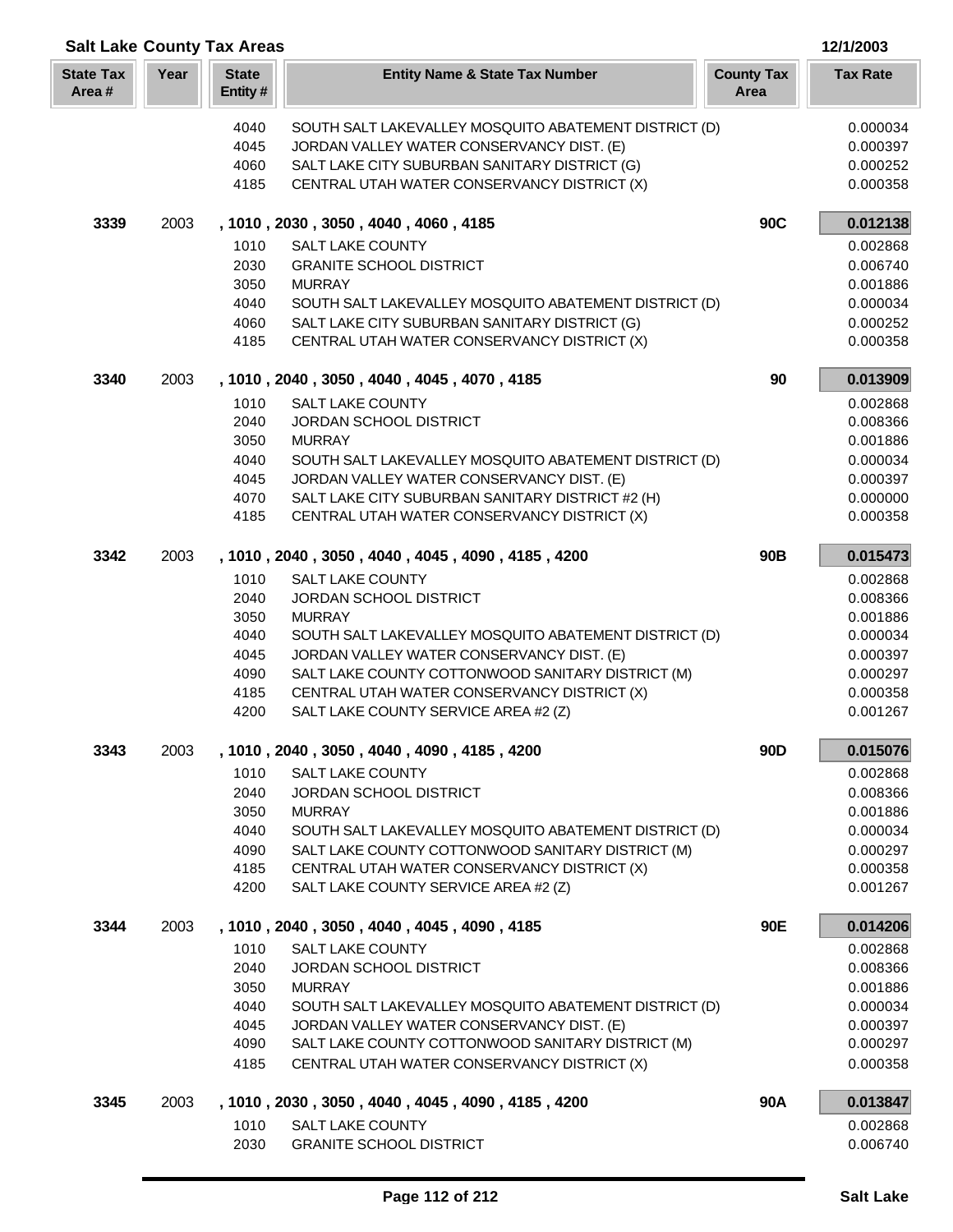| <b>Salt Lake County Tax Areas</b><br>12/1/2003 |      |                         |                                                                                        |                           |                      |  |
|------------------------------------------------|------|-------------------------|----------------------------------------------------------------------------------------|---------------------------|----------------------|--|
| <b>State Tax</b><br>Area#                      | Year | <b>State</b><br>Entity# | <b>Entity Name &amp; State Tax Number</b>                                              | <b>County Tax</b><br>Area | <b>Tax Rate</b>      |  |
|                                                |      | 3050                    | <b>MURRAY</b>                                                                          |                           | 0.001886             |  |
|                                                |      | 4040                    | SOUTH SALT LAKEVALLEY MOSQUITO ABATEMENT DISTRICT (D)                                  |                           | 0.000034             |  |
|                                                |      | 4045                    | JORDAN VALLEY WATER CONSERVANCY DIST. (E)                                              |                           | 0.000397             |  |
|                                                |      | 4090                    | SALT LAKE COUNTY COTTONWOOD SANITARY DISTRICT (M)                                      |                           | 0.000297             |  |
|                                                |      | 4185                    | CENTRAL UTAH WATER CONSERVANCY DISTRICT (X)                                            |                           | 0.000358             |  |
|                                                |      | 4200                    | SALT LAKE COUNTY SERVICE AREA #2 (Z)                                                   |                           | 0.001267             |  |
| 3346                                           | 2003 |                         | , 1010, 2030, 3050, 4040, 4045, 4090, 4185                                             | <b>21Y</b>                | 0.012580             |  |
|                                                |      | 1010                    | SALT LAKE COUNTY                                                                       |                           | 0.002868             |  |
|                                                |      | 2030                    | <b>GRANITE SCHOOL DISTRICT</b>                                                         |                           | 0.006740             |  |
|                                                |      | 3050                    | <b>MURRAY</b>                                                                          |                           | 0.001886             |  |
|                                                |      | 4040                    | SOUTH SALT LAKEVALLEY MOSQUITO ABATEMENT DISTRICT (D)                                  |                           | 0.000034             |  |
|                                                |      | 4045                    | JORDAN VALLEY WATER CONSERVANCY DIST. (E)                                              |                           | 0.000397             |  |
|                                                |      | 4090                    | SALT LAKE COUNTY COTTONWOOD SANITARY DISTRICT (M)                                      |                           | 0.000297             |  |
|                                                |      | 4185                    | CENTRAL UTAH WATER CONSERVANCY DISTRICT (X)                                            |                           | 0.000358             |  |
| 3347                                           | 2003 |                         | , 1010, 2030, 3050, 4040, 4090, 4185                                                   | 21Z                       | 0.012183             |  |
|                                                |      | 1010                    | <b>SALT LAKE COUNTY</b>                                                                |                           | 0.002868             |  |
|                                                |      | 2030                    | <b>GRANITE SCHOOL DISTRICT</b>                                                         |                           | 0.006740             |  |
|                                                |      | 3050                    | <b>MURRAY</b>                                                                          |                           | 0.001886             |  |
|                                                |      | 4040                    | SOUTH SALT LAKEVALLEY MOSQUITO ABATEMENT DISTRICT (D)                                  |                           | 0.000034             |  |
|                                                |      | 4090                    | SALT LAKE COUNTY COTTONWOOD SANITARY DISTRICT (M)                                      |                           | 0.000297             |  |
|                                                |      | 4185                    | CENTRAL UTAH WATER CONSERVANCY DISTRICT (X)                                            |                           | 0.000358             |  |
| 3348                                           | 2003 |                         | , 1010, 2040, 3030, 4040, 4045, 4150, 4185, 6030, 840                                  |                           | 0.014639             |  |
|                                                |      | 1010                    | <b>SALT LAKE COUNTY</b>                                                                |                           | 0.002868             |  |
|                                                |      | 2040                    | JORDAN SCHOOL DISTRICT                                                                 |                           | 0.008366             |  |
|                                                |      | 3030                    | <b>DRAPER</b>                                                                          |                           | 0.001354             |  |
|                                                |      | 4040                    | SOUTH SALT LAKEVALLEY MOSQUITO ABATEMENT DISTRICT (D)                                  |                           | 0.000034             |  |
|                                                |      | 4045                    | JORDAN VALLEY WATER CONSERVANCY DIST. (E)                                              |                           | 0.000397             |  |
|                                                |      | 4150                    | SOUTH VALLEY SEWER DISTRICT (T)                                                        |                           | 0.000515             |  |
|                                                |      | 4185                    | CENTRAL UTAH WATER CONSERVANCY DISTRICT (X)                                            |                           | 0.000358             |  |
|                                                |      | 6030<br>8404            | SALT LAKE COUNTY LIBRARY<br>EAST BANGERTER NEIGHBORHOOD DEVELOPMENT PROJECT AREA (K-4) |                           | 0.000747             |  |
|                                                |      |                         |                                                                                        |                           | 0.000000             |  |
| 3351                                           | 2003 |                         | , 1010, 2030, 4030, 4120, 4185, 4210, 4220, 6030                                       | 27A                       | 0.014488             |  |
|                                                |      | 1010                    | <b>SALT LAKE COUNTY</b><br><b>GRANITE SCHOOL DISTRICT</b>                              |                           | 0.002868             |  |
|                                                |      | 2030                    |                                                                                        |                           | 0.006740<br>0.000063 |  |
|                                                |      | 4030<br>4120            | MAGNA MOSQUITO ABATEMENT DISTRICT (C)<br>KEARNS IMPROVEMENT DISTRICT (P)               |                           | 0.000800             |  |
|                                                |      | 4185                    | CENTRAL UTAH WATER CONSERVANCY DISTRICT (X)                                            |                           | 0.000358             |  |
|                                                |      | 4210                    | SALT LAKE COUNTY SPECIAL DISTRICT #1 (A-A)                                             |                           | 0.000000             |  |
|                                                |      | 4220                    | SALT LAKE COUNTY MUNICIPAL-TYPE SERVICES DISTRICT (B-B)                                |                           | 0.002912             |  |
|                                                |      | 6030                    | SALT LAKE COUNTY LIBRARY                                                               |                           | 0.000747             |  |
|                                                |      |                         |                                                                                        |                           |                      |  |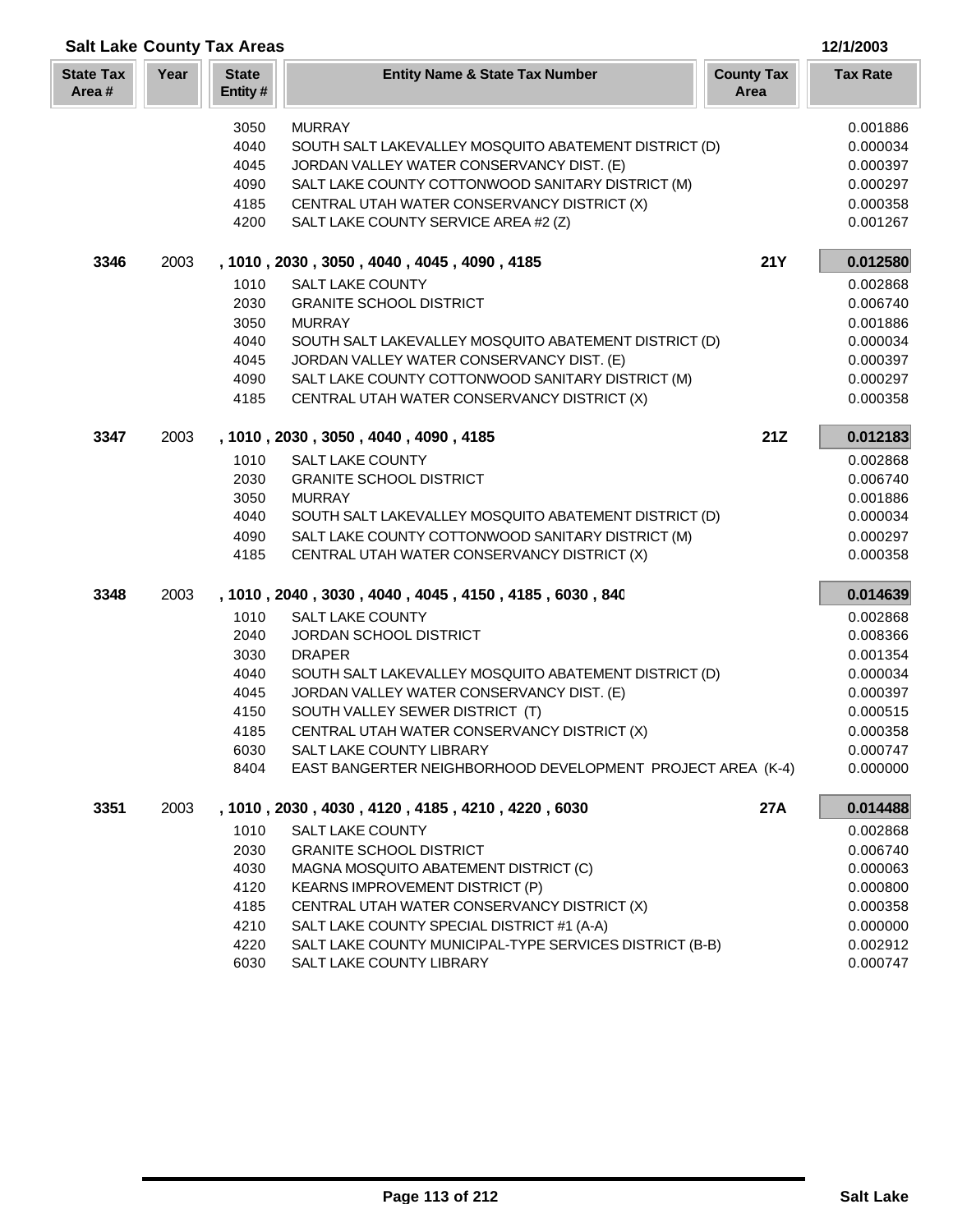| <b>San Juan County Tax Areas</b> |      |                                                                      |                           |                 |  |
|----------------------------------|------|----------------------------------------------------------------------|---------------------------|-----------------|--|
| <b>State Tax</b><br>Area#        | Year | <b>State</b><br><b>Entity Name &amp; State Tax Number</b><br>Entity# | <b>County Tax</b><br>Area | <b>Tax Rate</b> |  |
| 537                              | 2003 | , 1010, 2010, 3010, 4020, 4030, 4050                                 | 005                       | 0.018931        |  |
|                                  |      | <b>SAN JUAN COUNTY</b><br>1010                                       |                           | 0.004176        |  |
|                                  |      | 2010<br>SAN JUAN COUNTY SCHOOL DISTRICT                              |                           | 0.008835        |  |
|                                  |      | 3010<br><b>BLANDING</b>                                              |                           | 0.004100        |  |
|                                  |      | 4020<br>BLANDING CEMETERY MAINTENANCE DISTRICT (B)                   |                           | 0.000252        |  |
|                                  |      | SAN JUAN COUNTY WATER CONSERVANCY DISTRICT (C)<br>4030               |                           | 0.000568        |  |
|                                  |      | SAN JUAN COUNTY HEALTH SERVICE'S DISTRICT (E)<br>4050                |                           | 0.001000        |  |
| 538                              | 2003 | , 1010, 2010, 3020, 4010, 4030, 4050                                 | 004                       | 0.017993        |  |
|                                  |      | 1010<br><b>SAN JUAN COUNTY</b>                                       |                           | 0.004176        |  |
|                                  |      | 2010<br>SAN JUAN COUNTY SCHOOL DISTRICT                              |                           | 0.008835        |  |
|                                  |      | 3020<br><b>MONTICELLO</b>                                            |                           | 0.003084        |  |
|                                  |      | 4010<br>MONTICELLO CEMETERY MAINTENANCE DISTRICT (A)                 |                           | 0.000330        |  |
|                                  |      | 4030<br>SAN JUAN COUNTY WATER CONSERVANCY DISTRICT (C)               |                           | 0.000568        |  |
|                                  |      | 4050<br>SAN JUAN COUNTY HEALTH SERVICE'S DISTRICT (E)                |                           | 0.001000        |  |
| 539                              | 2003 | , 1010, 2010, 4010, 4030, 4050                                       | 002                       | 0.014909        |  |
|                                  |      | 1010<br><b>SAN JUAN COUNTY</b>                                       |                           | 0.004176        |  |
|                                  |      | 2010<br>SAN JUAN COUNTY SCHOOL DISTRICT                              |                           | 0.008835        |  |
|                                  |      | 4010<br>MONTICELLO CEMETERY MAINTENANCE DISTRICT (A)                 |                           | 0.000330        |  |
|                                  |      | 4030<br>SAN JUAN COUNTY WATER CONSERVANCY DISTRICT (C)               |                           | 0.000568        |  |
|                                  |      | 4050<br>SAN JUAN COUNTY HEALTH SERVICE'S DISTRICT (E)                |                           | 0.001000        |  |
| 540                              | 2003 | , 1010, 2010, 4020, 4030, 4050                                       | 003                       | 0.014831        |  |
|                                  |      | 1010<br><b>SAN JUAN COUNTY</b>                                       |                           | 0.004176        |  |
|                                  |      | 2010<br>SAN JUAN COUNTY SCHOOL DISTRICT                              |                           | 0.008835        |  |
|                                  |      | 4020<br>BLANDING CEMETERY MAINTENANCE DISTRICT (B)                   |                           | 0.000252        |  |
|                                  |      | 4030<br>SAN JUAN COUNTY WATER CONSERVANCY DISTRICT (C)               |                           | 0.000568        |  |
|                                  |      | 4050<br>SAN JUAN COUNTY HEALTH SERVICE'S DISTRICT (E)                |                           | 0.001000        |  |
| 541                              | 2003 | , 1010, 2010, 4030, 4050                                             | 001                       | 0.014579        |  |
|                                  |      | <b>SAN JUAN COUNTY</b><br>1010                                       |                           | 0.004176        |  |
|                                  |      | 2010<br>SAN JUAN COUNTY SCHOOL DISTRICT                              |                           | 0.008835        |  |
|                                  |      | 4030<br>SAN JUAN COUNTY WATER CONSERVANCY DISTRICT (C)               |                           | 0.000568        |  |
|                                  |      | 4050<br>SAN JUAN COUNTY HEALTH SERVICE'S DISTRICT (E)                |                           | 0.001000        |  |
| 542                              | 2003 | , 1010, 2010, 4030, 4040, 4050                                       | 006                       | 0.014846        |  |
|                                  |      | 1010<br><b>SAN JUAN COUNTY</b>                                       |                           | 0.004176        |  |
|                                  |      | 2010<br>SAN JUAN COUNTY SCHOOL DISTRICT                              |                           | 0.008835        |  |
|                                  |      | 4030<br>SAN JUAN COUNTY WATER CONSERVANCY DISTRICT (C)               |                           | 0.000568        |  |
|                                  |      | 4040<br>GRAND COUNTY SPECIAL SERVICE WATER DISTRICT (D)              |                           | 0.000267        |  |
|                                  |      | 4050<br>SAN JUAN COUNTY HEALTH SERVICE'S DISTRICT (E)                |                           | 0.001000        |  |
| 543                              | 2003 | , 1010, 2010, 4030, 4040, 4050, 4060                                 | 007                       | 0.014974        |  |
|                                  |      | 1010<br><b>SAN JUAN COUNTY</b>                                       |                           | 0.004176        |  |
|                                  |      | 2010<br>SAN JUAN COUNTY SCHOOL DISTRICT                              |                           | 0.008835        |  |
|                                  |      | 4030<br>SAN JUAN COUNTY WATER CONSERVANCY DISTRICT (C)               |                           | 0.000568        |  |
|                                  |      | 4040<br>GRAND COUNTY SPECIAL SERVICE WATER DISTRICT (D)              |                           | 0.000267        |  |
|                                  |      | 4050<br>SAN JUAN COUNTY HEALTH SERVICE'S DISTRICT (E)                |                           | 0.001000        |  |
|                                  |      | 4060<br>GRAND COUNTY WATER CONSERVANCY DISTRICT (F)                  |                           | 0.000128        |  |
| 544                              | 2003 | , 1010, 2010, 4030, 4050, 4060                                       | 008                       | 0.014707        |  |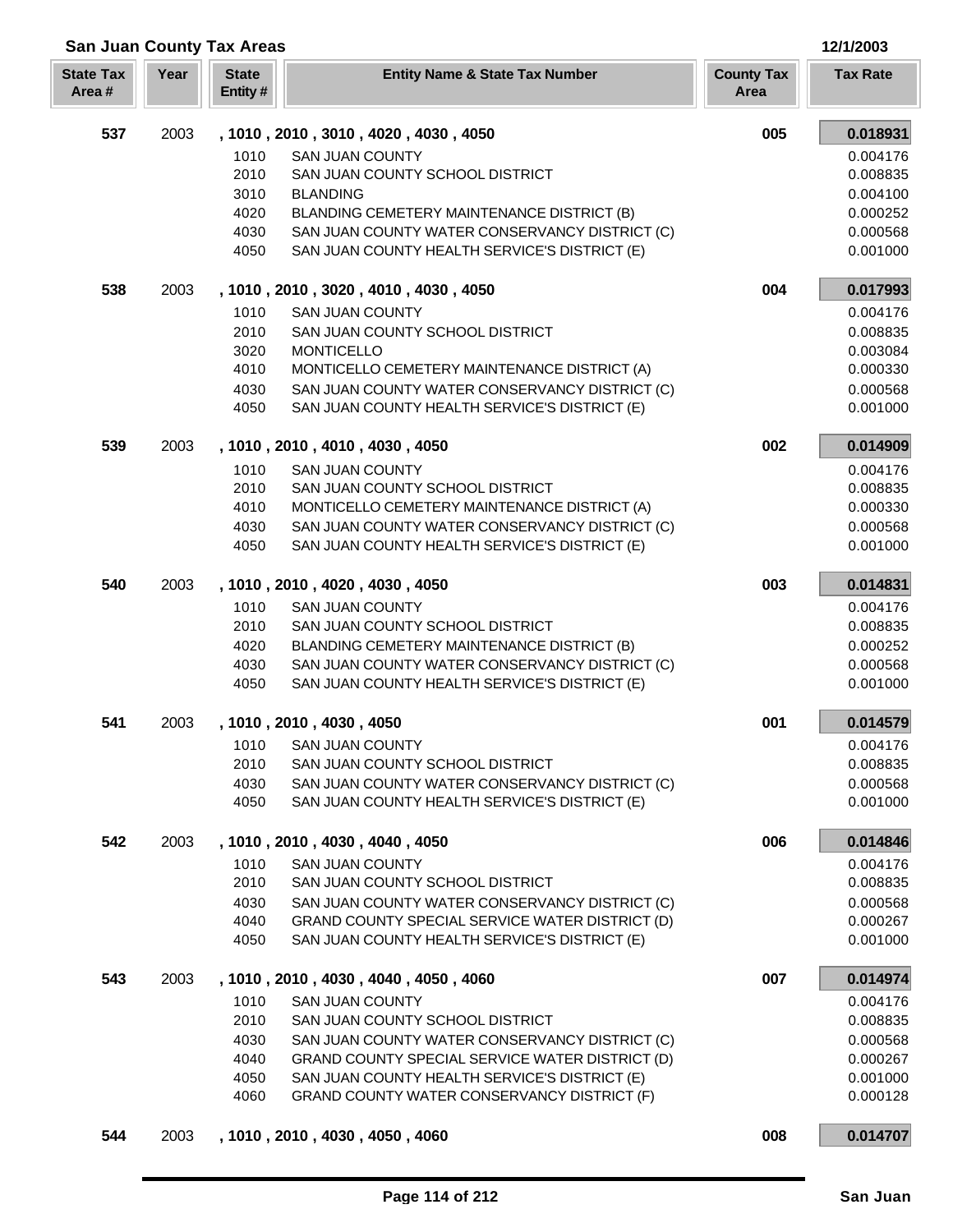| <b>San Juan County Tax Areas</b> |      | 12/1/2003               |                                                    |                                  |                 |
|----------------------------------|------|-------------------------|----------------------------------------------------|----------------------------------|-----------------|
| <b>State Tax</b><br>Area #       | Year | <b>State</b><br>Entity# | <b>Entity Name &amp; State Tax Number</b>          | <b>County Tax</b><br><b>Area</b> | <b>Tax Rate</b> |
|                                  |      | 1010                    | <b>SAN JUAN COUNTY</b>                             |                                  | 0.004176        |
|                                  |      | 2010                    | SAN JUAN COUNTY SCHOOL DISTRICT                    |                                  | 0.008835        |
|                                  |      | 4030                    | SAN JUAN COUNTY WATER CONSERVANCY DISTRICT (C)     |                                  | 0.000568        |
|                                  |      | 4050                    | SAN JUAN COUNTY HEALTH SERVICE'S DISTRICT (E)      |                                  | 0.001000        |
|                                  |      | 4060                    | <b>GRAND COUNTY WATER CONSERVANCY DISTRICT (F)</b> |                                  | 0.000128        |
| 545                              | 2003 |                         | , 1010, 2010, 4030, 4050, 4070                     | 009                              | 0.015476        |
|                                  |      | 1010                    | <b>SAN JUAN COUNTY</b>                             |                                  | 0.004176        |
|                                  |      | 2010                    | SAN JUAN COUNTY SCHOOL DISTRICT                    |                                  | 0.008835        |
|                                  |      | 4030                    | SAN JUAN COUNTY WATER CONSERVANCY DISTRICT (C)     |                                  | 0.000568        |
|                                  |      | 4050                    | SAN JUAN COUNTY HEALTH SERVICE'S DISTRICT (E)      |                                  | 0.001000        |
|                                  |      | 4070                    | SAN JUAN COUNTY SERVICE AREA NO. 1 (G)             |                                  | 0.000897        |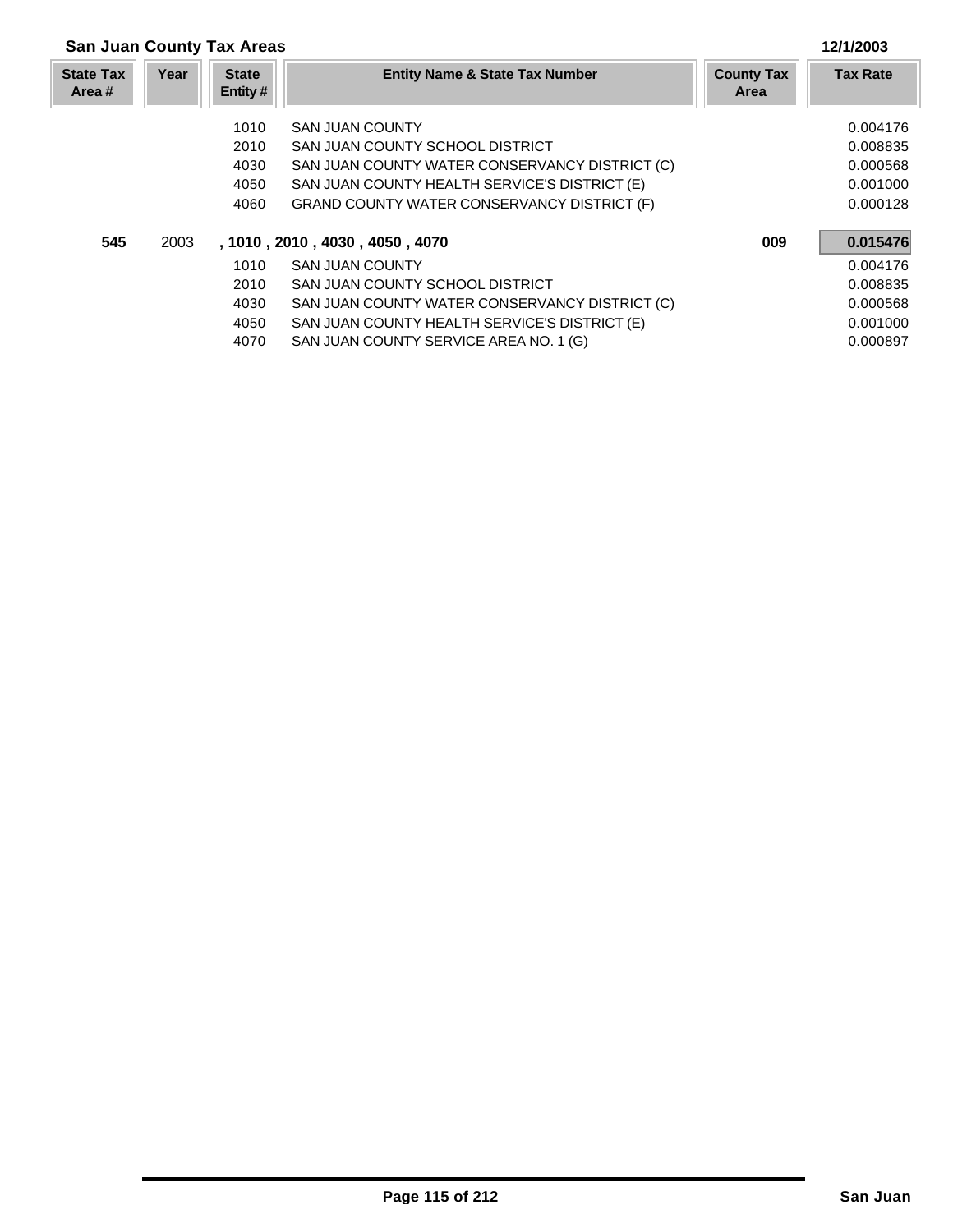| <b>Sanpete County Tax Areas</b> |      | 12/1/2003                                                            |                           |                 |
|---------------------------------|------|----------------------------------------------------------------------|---------------------------|-----------------|
| <b>State Tax</b><br>Area#       | Year | <b>State</b><br><b>Entity Name &amp; State Tax Number</b><br>Entity# | <b>County Tax</b><br>Area | <b>Tax Rate</b> |
| 547                             | 2003 | , 1010, 2020, 3020, 4010, 4270                                       | 001                       | 0.012548        |
|                                 |      | SANPETE COUNTY<br>1010                                               |                           | 0.001498        |
|                                 |      | 2020<br>SOUTH SANPETE SCHOOL DISTRICT                                |                           | 0.008104        |
|                                 |      | 3020<br><b>EPHRAIM</b>                                               |                           | 0.002245        |
|                                 |      | 4010<br>SANPETE COUNTY WATER CONSERVANCY DISTRICT (A)                |                           | 0.000343        |
|                                 |      | 4270<br>CENTRAL UTAH WATER CONSERVANCY DISTRICT (X)                  |                           | 0.000358        |
| 548                             | 2003 | , 1010, 2020, 3020, 4010, 4270, 8020                                 | 050                       | 0.012548        |
|                                 |      | 1010<br>SANPETE COUNTY                                               |                           | 0.001498        |
|                                 |      | 2020<br>SOUTH SANPETE SCHOOL DISTRICT                                |                           | 0.008104        |
|                                 |      | 3020<br><b>EPHRAIM</b>                                               |                           | 0.002245        |
|                                 |      | 4010<br>SANPETE COUNTY WATER CONSERVANCY DISTRICT (A)                |                           | 0.000343        |
|                                 |      | 4270<br>CENTRAL UTAH WATER CONSERVANCY DISTRICT (X)                  |                           | 0.000358        |
|                                 |      | 8020<br>REDEVELOPMENT PROJECT AREA NO. 1 - EPHRAIM - (B-1))          |                           | 0.000000        |
| 549                             | 2003 | , 1010, 2010, 3030, 4010, 4270                                       | 009                       | 0.010231        |
|                                 |      | 1010<br>SANPETE COUNTY                                               |                           | 0.001498        |
|                                 |      | 2010<br>NORTH SANPETE SCHOOL DISTRICT                                |                           | 0.006425        |
|                                 |      | 3030<br><b>FAIRVIEW</b>                                              |                           | 0.001607        |
|                                 |      | 4010<br>SANPETE COUNTY WATER CONSERVANCY DISTRICT (A)                |                           | 0.000343        |
|                                 |      | 4270<br>CENTRAL UTAH WATER CONSERVANCY DISTRICT (X)                  |                           | 0.000358        |
| 551                             | 2003 | , 1010, 2010, 3050, 4010, 4270                                       | 012                       | 0.010256        |
|                                 |      | 1010<br>SANPETE COUNTY                                               |                           | 0.001498        |
|                                 |      | 2010<br>NORTH SANPETE SCHOOL DISTRICT                                |                           | 0.006425        |
|                                 |      | 3050<br><b>FOUNTAIN GREEN</b>                                        |                           | 0.001632        |
|                                 |      | 4010<br>SANPETE COUNTY WATER CONSERVANCY DISTRICT (A)                |                           | 0.000343        |
|                                 |      | 4270<br>CENTRAL UTAH WATER CONSERVANCY DISTRICT (X)                  |                           | 0.000358        |
| 553                             | 2003 | , 1010, 2020, 3070, 4010, 4270                                       | 002                       | 0.012060        |
|                                 |      | 1010<br>SANPETE COUNTY                                               |                           | 0.001498        |
|                                 |      | 2020<br>SOUTH SANPETE SCHOOL DISTRICT                                |                           | 0.008104        |
|                                 |      | 3070<br><b>MANTI</b>                                                 |                           | 0.001757        |
|                                 |      | SANPETE COUNTY WATER CONSERVANCY DISTRICT (A)<br>4010                |                           | 0.000343        |
|                                 |      | 4270<br>CENTRAL UTAH WATER CONSERVANCY DISTRICT (X)                  |                           | 0.000358        |
| 555                             | 2003 | , 1010, 2010, 3090, 4010, 4270                                       | 013                       | 0.012326        |
|                                 |      | 1010<br>SANPETE COUNTY                                               |                           | 0.001498        |
|                                 |      | 2010<br>NORTH SANPETE SCHOOL DISTRICT                                |                           | 0.006425        |
|                                 |      | 3090<br><b>MORONI</b>                                                |                           | 0.003702        |
|                                 |      | 4010<br>SANPETE COUNTY WATER CONSERVANCY DISTRICT (A)                |                           | 0.000343        |
|                                 |      | CENTRAL UTAH WATER CONSERVANCY DISTRICT (X)<br>4270                  |                           | 0.000358        |
| 556                             | 2003 | , 1010, 2010, 3100, 4010, 4020, 4270                                 | 010                       | 0.011263        |
|                                 |      | 1010<br>SANPETE COUNTY                                               |                           | 0.001498        |
|                                 |      | 2010<br>NORTH SANPETE SCHOOL DISTRICT                                |                           | 0.006425        |
|                                 |      | 3100<br>MOUNT PLEASANT                                               |                           | 0.002639        |
|                                 |      | SANPETE COUNTY WATER CONSERVANCY DISTRICT (A)<br>4010                |                           | 0.000343        |
|                                 |      | MT. PLEASANT FLOOD CONTROL & DRAINAGE DISTRICT (B)<br>4020           |                           | 0.000000        |
|                                 |      | CENTRAL UTAH WATER CONSERVANCY DISTRICT (X)<br>4270                  |                           | 0.000358        |
| 557                             | 2003 | , 1010 , 2010 , 3100 , 4010 , 4020 , 4270 , 8010                     | 075                       | 0.011263        |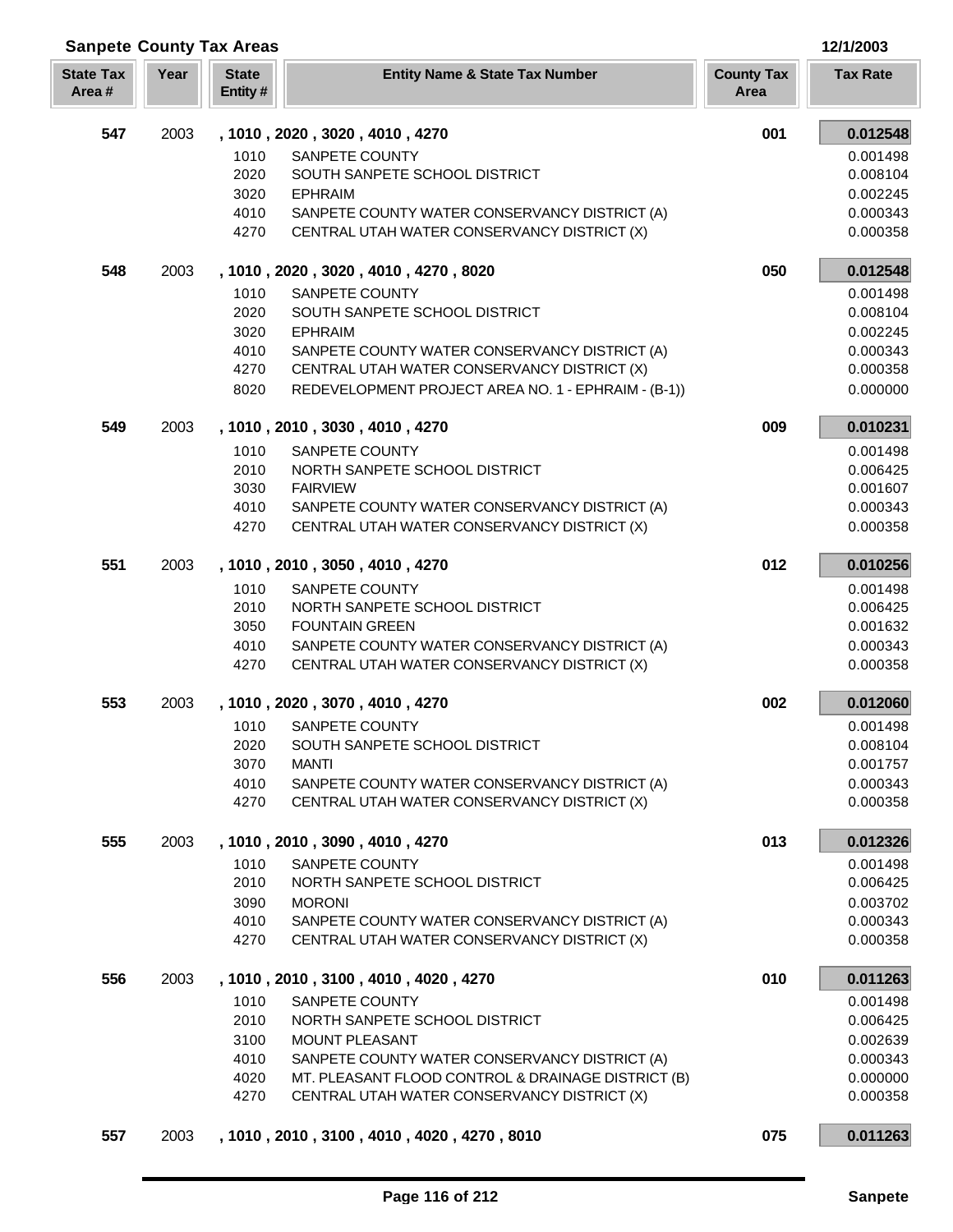| <b>Sanpete County Tax Areas</b> |      |                         |                                                                                              |                           | 12/1/2003            |
|---------------------------------|------|-------------------------|----------------------------------------------------------------------------------------------|---------------------------|----------------------|
| <b>State Tax</b><br>Area#       | Year | <b>State</b><br>Entity# | <b>Entity Name &amp; State Tax Number</b>                                                    | <b>County Tax</b><br>Area | <b>Tax Rate</b>      |
|                                 |      | 1010                    | <b>SANPETE COUNTY</b>                                                                        |                           | 0.001498             |
|                                 |      | 2010                    | NORTH SANPETE SCHOOL DISTRICT                                                                |                           | 0.006425             |
|                                 |      | 3100                    | <b>MOUNT PLEASANT</b>                                                                        |                           | 0.002639             |
|                                 |      | 4010                    | SANPETE COUNTY WATER CONSERVANCY DISTRICT (A)                                                |                           | 0.000343             |
|                                 |      | 4020                    | MT. PLEASANT FLOOD CONTROL & DRAINAGE DISTRICT (B)                                           |                           | 0.000000             |
|                                 |      | 4270                    | CENTRAL UTAH WATER CONSERVANCY DISTRICT (X)                                                  |                           | 0.000358             |
|                                 |      | 8010                    | MT. PLEASANT NEIGHBORHOOD DEVELOPMENT PLAN - MT.PLEASANT -<br>$(A-1)$                        |                           | 0.000000             |
| 558                             | 2003 |                         | , 1010, 2010, 3110, 4010, 4270                                                               | 011                       | 0.010496             |
|                                 |      | 1010                    | SANPETE COUNTY                                                                               |                           | 0.001498             |
|                                 |      | 2010                    | NORTH SANPETE SCHOOL DISTRICT                                                                |                           | 0.006425             |
|                                 |      | 3110                    | <b>SPRING CITY</b>                                                                           |                           | 0.001872             |
|                                 |      | 4010<br>4270            | SANPETE COUNTY WATER CONSERVANCY DISTRICT (A)<br>CENTRAL UTAH WATER CONSERVANCY DISTRICT (X) |                           | 0.000343<br>0.000358 |
|                                 |      |                         |                                                                                              |                           |                      |
| 559                             | 2003 |                         | , 1010, 2020, 3120, 4010, 4270                                                               | 003                       | 0.011386             |
|                                 |      | 1010                    | SANPETE COUNTY                                                                               |                           | 0.001498             |
|                                 |      | 2020                    | SOUTH SANPETE SCHOOL DISTRICT                                                                |                           | 0.008104             |
|                                 |      | 3120                    | <b>STERLING</b>                                                                              |                           | 0.001083             |
|                                 |      | 4010                    | SANPETE COUNTY WATER CONSERVANCY DISTRICT (A)                                                |                           | 0.000343             |
|                                 |      | 4270                    | CENTRAL UTAH WATER CONSERVANCY DISTRICT (X)                                                  |                           | 0.000358             |
| 560                             | 2003 |                         | , 1010, 2010, 3130, 4010, 4270                                                               | 014                       | 0.009107             |
|                                 |      | 1010                    | SANPETE COUNTY                                                                               |                           | 0.001498             |
|                                 |      | 2010                    | NORTH SANPETE SCHOOL DISTRICT                                                                |                           | 0.006425             |
|                                 |      | 3130<br>4010            | <b>WALES</b><br>SANPETE COUNTY WATER CONSERVANCY DISTRICT (A)                                |                           | 0.000483<br>0.000343 |
|                                 |      | 4270                    | CENTRAL UTAH WATER CONSERVANCY DISTRICT (X)                                                  |                           | 0.000358             |
|                                 |      |                         |                                                                                              |                           |                      |
| 561                             | 2003 |                         | , 1010, 2010, 4010, 4270                                                                     | 015                       | 0.008624             |
|                                 |      |                         | 1010 SANPETE COUNTY                                                                          |                           | 0.001498             |
|                                 |      | 2010                    | NORTH SANPETE SCHOOL DISTRICT                                                                |                           | 0.006425             |
|                                 |      | 4010<br>4270            | SANPETE COUNTY WATER CONSERVANCY DISTRICT (A)<br>CENTRAL UTAH WATER CONSERVANCY DISTRICT (X) |                           | 0.000343<br>0.000358 |
|                                 |      |                         |                                                                                              |                           |                      |
| 562                             | 2003 |                         | , 1010, 2020, 4010, 4270                                                                     | 008                       | 0.010303             |
|                                 |      | 1010                    | SANPETE COUNTY                                                                               |                           | 0.001498             |
|                                 |      | 2020<br>4010            | SOUTH SANPETE SCHOOL DISTRICT<br>SANPETE COUNTY WATER CONSERVANCY DISTRICT (A)               |                           | 0.008104<br>0.000343 |
|                                 |      | 4270                    | CENTRAL UTAH WATER CONSERVANCY DISTRICT (X)                                                  |                           | 0.000358             |
| 3068                            | 2003 |                         | , 1010, 2010, 4010, 4030, 4270                                                               | 021                       | 0.008624             |
|                                 |      | 1010                    | SANPETE COUNTY                                                                               |                           | 0.001498             |
|                                 |      | 2010                    | NORTH SANPETE SCHOOL DISTRICT                                                                |                           | 0.006425             |
|                                 |      | 4010                    | SANPETE COUNTY WATER CONSERVANCY DISTRICT (A)                                                |                           | 0.000343             |
|                                 |      | 4030                    | SKYLINE MOUNTAIN SSD (C)                                                                     |                           | 0.000000             |
|                                 |      | 4270                    | CENTRAL UTAH WATER CONSERVANCY DISTRICT (X)                                                  |                           | 0.000358             |
| 3072                            | 2003 |                         | , 1010, 2010, 4010, 4040, 4270                                                               | 020                       | 0.008624             |
|                                 |      | 1010                    | SANPETE COUNTY                                                                               |                           | 0.001498             |
|                                 |      | 2010                    | NORTH SANPETE SCHOOL DISTRICT                                                                |                           | 0.006425             |
|                                 |      | 4010                    | SANPETE COUNTY WATER CONSERVANCY DISTRICT (A)                                                |                           | 0.000343             |

ī L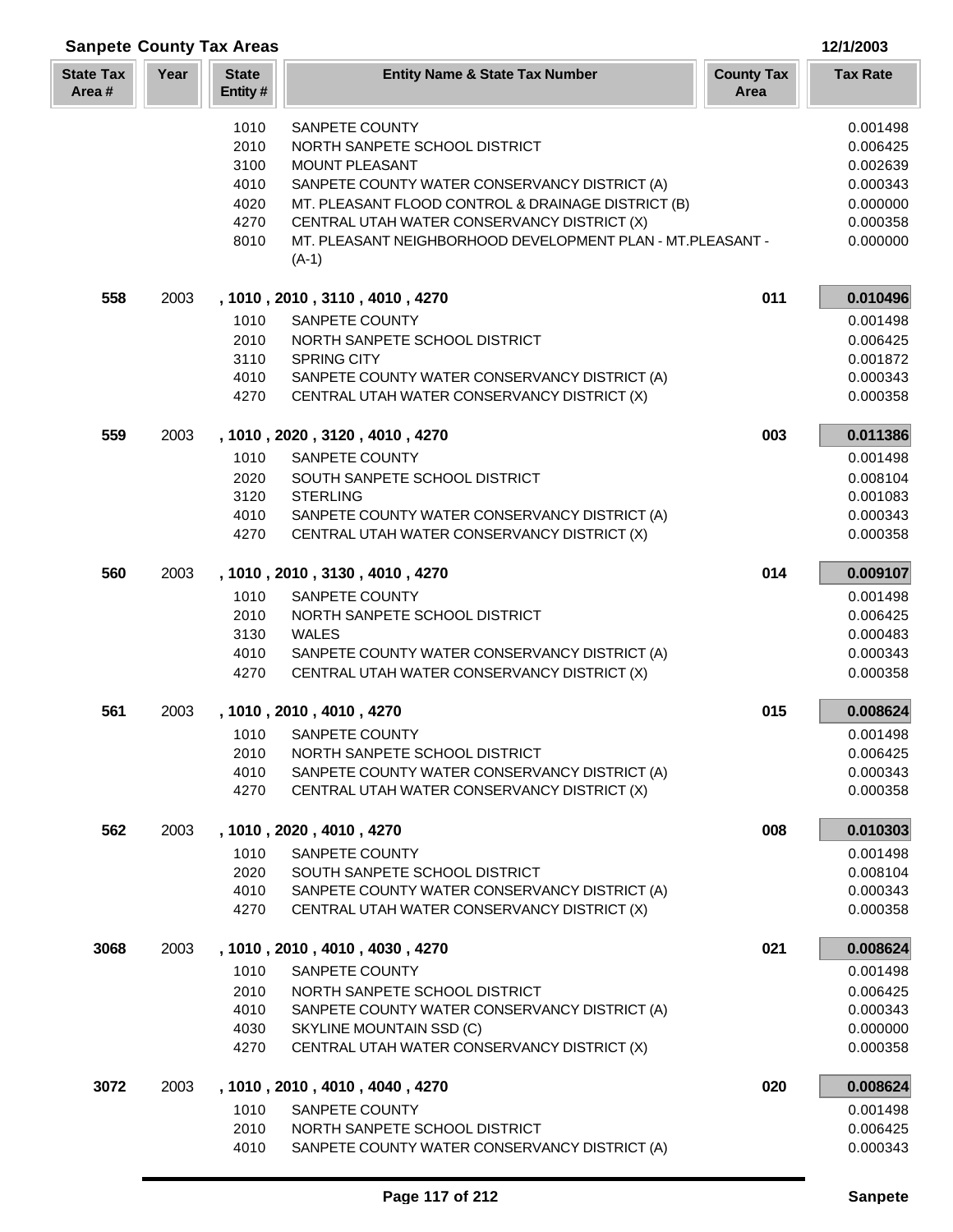| <b>Sanpete County Tax Areas</b> |      |                         |                                               |                           | 12/1/2003       |
|---------------------------------|------|-------------------------|-----------------------------------------------|---------------------------|-----------------|
| <b>State Tax</b><br>Area#       | Year | <b>State</b><br>Entity# | <b>Entity Name &amp; State Tax Number</b>     | <b>County Tax</b><br>Area | <b>Tax Rate</b> |
|                                 |      | 4040                    | INDIAN RIDGE WATER CONS. DIST (D)             |                           | 0.000000        |
|                                 |      | 4270                    | CENTRAL UTAH WATER CONSERVANCY DISTRICT (X)   |                           | 0.000358        |
| 3203                            | 2003 |                         | , 1010, 2020, 3040, 4010, 4270                | 007                       | 0.011146        |
|                                 |      | 1010                    | SANPETE COUNTY                                |                           | 0.001498        |
|                                 |      | 2020                    | SOUTH SANPETE SCHOOL DISTRICT                 |                           | 0.008104        |
|                                 |      | 3040                    | <b>FAYETTE</b>                                |                           | 0.000843        |
|                                 |      | 4010                    | SANPETE COUNTY WATER CONSERVANCY DISTRICT (A) |                           | 0.000343        |
|                                 |      | 4270                    | CENTRAL UTAH WATER CONSERVANCY DISTRICT (X)   |                           | 0.000358        |
| 3204                            | 2003 |                         | , 1010, 2020, 3060, 4010, 4270                | 004                       | 0.011940        |
|                                 |      | 1010                    | SANPETE COUNTY                                |                           | 0.001498        |
|                                 |      | 2020                    | SOUTH SANPETE SCHOOL DISTRICT                 |                           | 0.008104        |
|                                 |      | 3060                    | <b>GUNNISON</b>                               |                           | 0.001637        |
|                                 |      | 4010                    | SANPETE COUNTY WATER CONSERVANCY DISTRICT (A) |                           | 0.000343        |
|                                 |      | 4270                    | CENTRAL UTAH WATER CONSERVANCY DISTRICT (X)   |                           | 0.000358        |
| 3205                            | 2003 |                         | , 1010, 2020, 3010, 4010, 4270                | 005                       | 0.011133        |
|                                 |      | 1010                    | SANPETE COUNTY                                |                           | 0.001498        |
|                                 |      | 2020                    | SOUTH SANPETE SCHOOL DISTRICT                 |                           | 0.008104        |
|                                 |      | 3010                    | <b>CENTERFIELD</b>                            |                           | 0.000830        |
|                                 |      | 4010                    | SANPETE COUNTY WATER CONSERVANCY DISTRICT (A) |                           | 0.000343        |
|                                 |      | 4270                    | CENTRAL UTAH WATER CONSERVANCY DISTRICT (X)   |                           | 0.000358        |
| 3206                            | 2003 |                         | , 1010, 2020, 3080, 4010, 4270                | 006                       | 0.011202        |
|                                 |      | 1010                    | SANPETE COUNTY                                |                           | 0.001498        |
|                                 |      | 2020                    | SOUTH SANPETE SCHOOL DISTRICT                 |                           | 0.008104        |
|                                 |      | 3080                    | <b>MAYFIELD</b>                               |                           | 0.000899        |
|                                 |      | 4010                    | SANPETE COUNTY WATER CONSERVANCY DISTRICT (A) |                           | 0.000343        |
|                                 |      | 4270                    | CENTRAL UTAH WATER CONSERVANCY DISTRICT (X)   |                           | 0.000358        |

Ī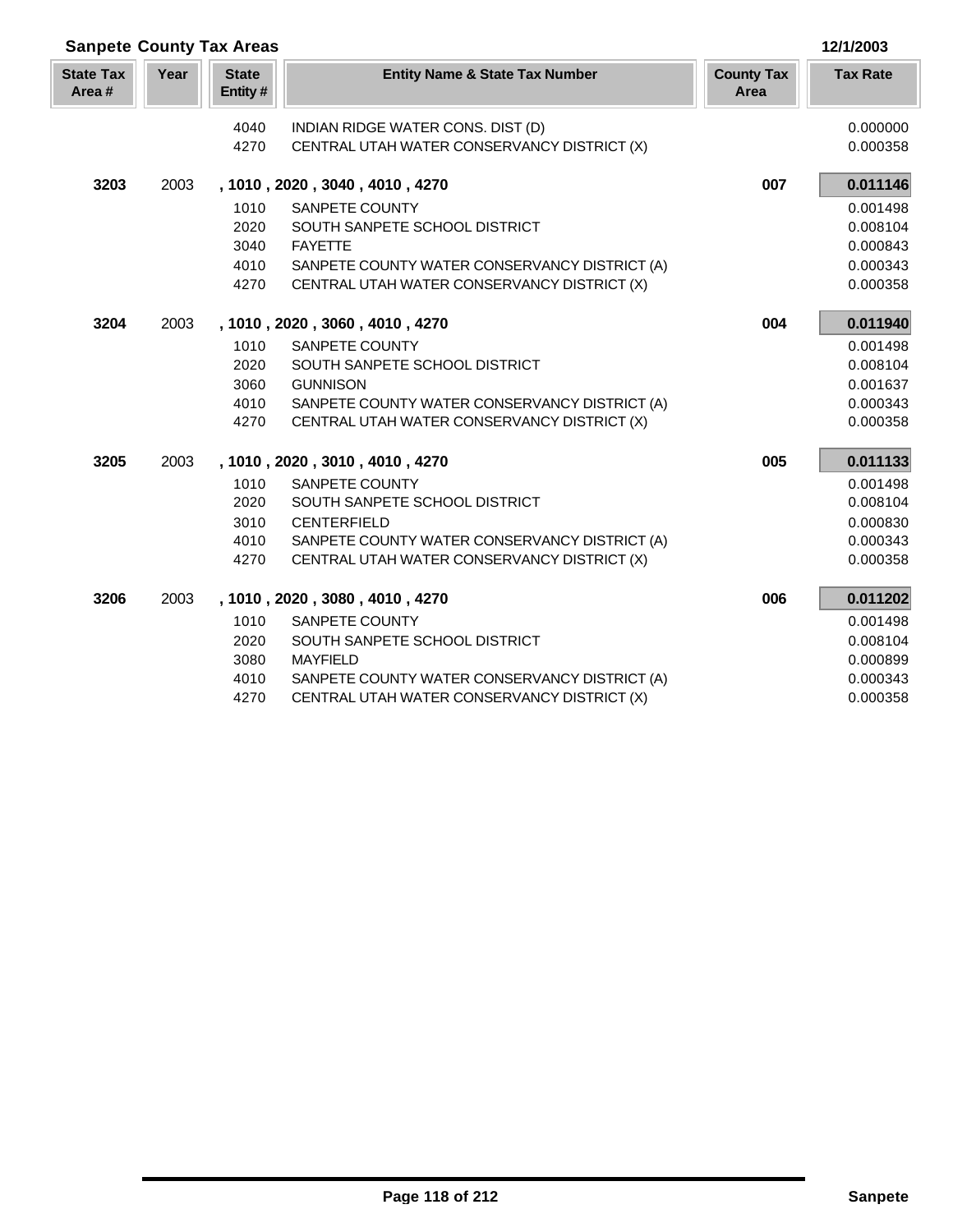| <b>Sevier County Tax Areas</b> |      |                         |                                                                             |                           | 12/1/2003            |
|--------------------------------|------|-------------------------|-----------------------------------------------------------------------------|---------------------------|----------------------|
| <b>State Tax</b><br>Area#      | Year | <b>State</b><br>Entity# | <b>Entity Name &amp; State Tax Number</b>                                   | <b>County Tax</b><br>Area | <b>Tax Rate</b>      |
| 564                            | 2003 |                         | , 1010, 2010, 3020                                                          | 003                       | 0.012920             |
|                                |      | 1010                    | <b>SEVIER COUNTY</b>                                                        |                           | 0.003808             |
|                                |      | 2010                    | SEVIER COUNTY SCHOOL DISTRICT                                               |                           | 0.007470             |
|                                |      | 3020                    | <b>AURORA</b>                                                               |                           | 0.001642             |
| 566                            | 2003 |                         | , 1010, 2010, 3040                                                          | 005                       | 0.012150             |
|                                |      | 1010                    | <b>SEVIER COUNTY</b>                                                        |                           | 0.003808             |
|                                |      | 2010                    | SEVIER COUNTY SCHOOL DISTRICT                                               |                           | 0.007470             |
|                                |      | 3040                    | <b>GLENWOOD</b>                                                             |                           | 0.000872             |
| 567                            | 2003 |                         | , 1010, 2010, 3050                                                          | 006                       | 0.012028             |
|                                |      | 1010                    | <b>SEVIER COUNTY</b>                                                        |                           | 0.003808             |
|                                |      | 2010                    | SEVIER COUNTY SCHOOL DISTRICT                                               |                           | 0.007470             |
|                                |      | 3050                    | <b>JOSEPH</b>                                                               |                           | 0.000750             |
| 568                            | 2003 |                         | , 1010, 2010, 3060                                                          | 007                       | 0.011866             |
|                                |      | 1010                    | <b>SEVIER COUNTY</b>                                                        |                           | 0.003808             |
|                                |      | 2010                    | SEVIER COUNTY SCHOOL DISTRICT                                               |                           | 0.007470             |
|                                |      | 3060                    | <b>KOOSHAREM</b>                                                            |                           | 0.000588             |
| 570                            | 2003 |                         | , 1010, 2010, 3080                                                          | 009                       | 0.012914             |
|                                |      | 1010                    | <b>SEVIER COUNTY</b>                                                        |                           | 0.003808             |
|                                |      | 2010                    | SEVIER COUNTY SCHOOL DISTRICT                                               |                           | 0.007470             |
|                                |      | 3080                    | <b>REDMOND</b>                                                              |                           | 0.001636             |
| 571                            | 2003 |                         | , 1010, 2010, 3090                                                          | 010                       | 0.013735             |
|                                |      | 1010                    | <b>SEVIER COUNTY</b>                                                        |                           | 0.003808             |
|                                |      | 2010                    | SEVIER COUNTY SCHOOL DISTRICT                                               |                           | 0.007470             |
|                                |      | 3090                    | <b>RICHFIELD</b>                                                            |                           | 0.002457             |
| 572                            | 2003 |                         | 1010, 2010, 3090, 8010                                                      | 021                       | 0.013735             |
|                                |      | 1010                    | <b>SEVIER COUNTY</b>                                                        |                           | 0.003808             |
|                                |      | 2010                    | SEVIER COUNTY SCHOOL DISTRICT                                               |                           | 0.007470             |
|                                |      | 3090                    | <b>RICHFIELD</b>                                                            |                           | 0.002457             |
|                                |      | 8010                    | RICHFIELD REDEVELOPMENT PROJECT AREA NUMBER ONE - (A-1)                     |                           | 0.000000             |
| 573                            | 2003 |                         | , 1010, 2010, 3090, 8010, 8015                                              | 022                       | 0.013735             |
|                                |      | 1010                    | <b>SEVIER COUNTY</b>                                                        |                           | 0.003808             |
|                                |      | 2010                    | SEVIER COUNTY SCHOOL DISTRICT                                               |                           | 0.007470             |
|                                |      | 3090<br>8010            | <b>RICHFIELD</b><br>RICHFIELD REDEVELOPMENT PROJECT AREA NUMBER ONE - (A-1) |                           | 0.002457<br>0.000000 |
|                                |      | 8015                    | AREA IN RICHFIELD REDEVELOPMENT PROJECT AREA NUMBER ONE,                    |                           | 0.000000             |
|                                |      |                         | OUTSIDE 100 ACRES - (%)                                                     |                           |                      |
| 574                            | 2003 |                         | , 1010, 2010, 3100                                                          | 011                       | 0.013672             |
|                                |      | 1010                    | <b>SEVIER COUNTY</b>                                                        |                           | 0.003808             |
|                                |      | 2010                    | SEVIER COUNTY SCHOOL DISTRICT                                               |                           | 0.007470             |
|                                |      | 3100                    | <b>SALINA</b>                                                               |                           | 0.002394             |
| 575                            | 2003 |                         | , 1010, 2010, 3110                                                          | 012                       | 0.012492             |
|                                |      | 1010                    | <b>SEVIER COUNTY</b>                                                        |                           | 0.003808             |
|                                |      | 2010                    | SEVIER COUNTY SCHOOL DISTRICT                                               |                           | 0.007470             |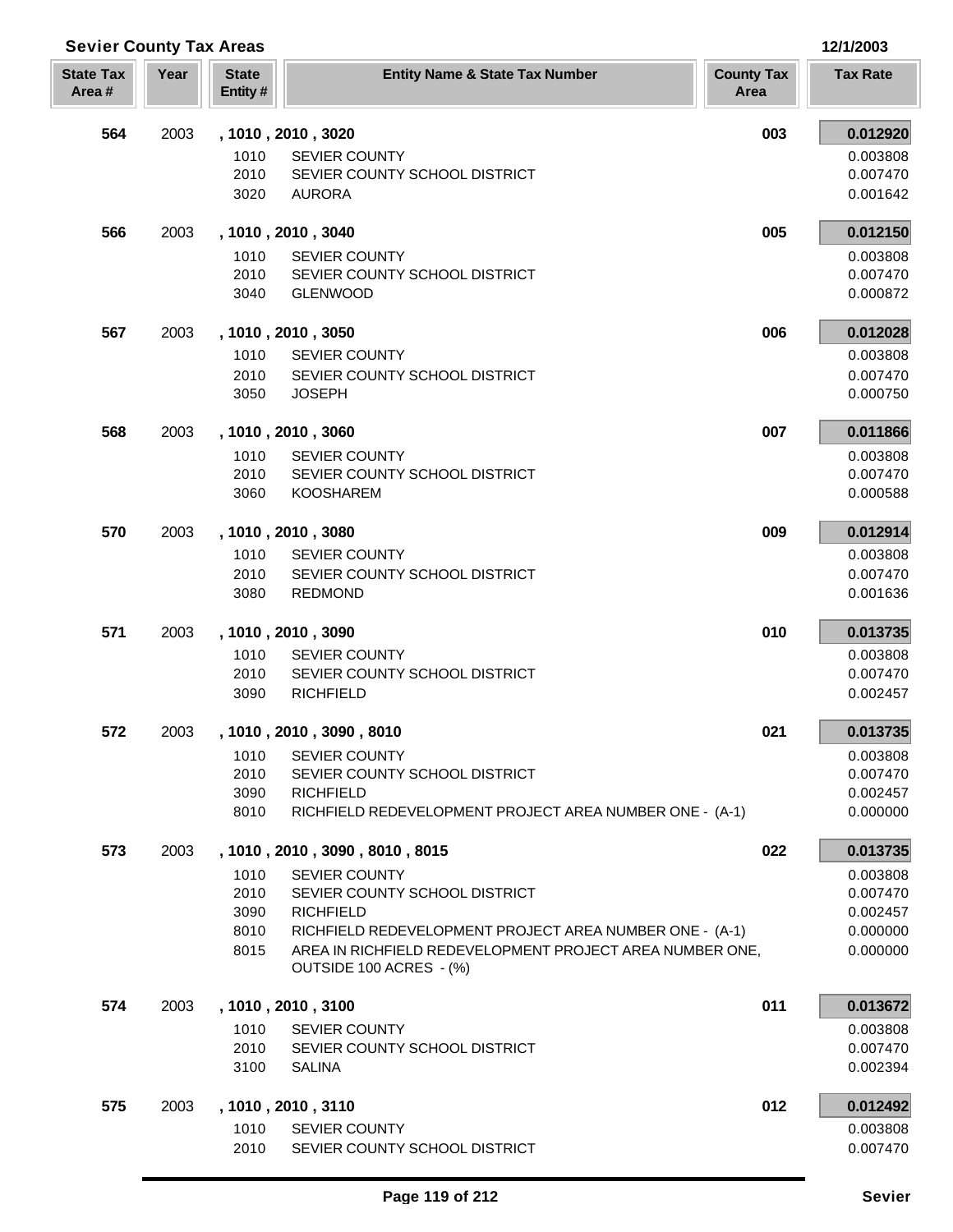| <b>Sevier County Tax Areas</b> |      |                         |                                           |                           | 12/1/2003       |
|--------------------------------|------|-------------------------|-------------------------------------------|---------------------------|-----------------|
| <b>State Tax</b><br>Area#      | Year | <b>State</b><br>Entity# | <b>Entity Name &amp; State Tax Number</b> | <b>County Tax</b><br>Area | <b>Tax Rate</b> |
|                                |      | 3110                    | <b>SIGURD</b>                             |                           | 0.001214        |
| 576                            | 2003 | , 1010, 2010            |                                           | $013 - 020$               | 0.011278        |
|                                |      | 1010                    | <b>SEVIER COUNTY</b>                      |                           | 0.003808        |
|                                |      | 2010                    | SEVIER COUNTY SCHOOL DISTRICT             |                           | 0.007470        |
| 3331                           | 2003 |                         | , 1010, 2010, 3010, 4010                  | 002                       | 0.012380        |
|                                |      | 1010                    | <b>SEVIER COUNTY</b>                      |                           | 0.003808        |
|                                |      | 2010                    | SEVIER COUNTY SCHOOL DISTRICT             |                           | 0.007470        |
|                                |      | 3010                    | ANNABELLA                                 |                           | 0.001102        |
|                                |      | 4010                    | SOUTH SEVIER SPECIAL SERVICE DIST (A)     |                           | 0.000000        |
| 3332                           | 2003 |                         | , 1010, 2010, 3070, 4010                  | 008                       | 0.012853        |
|                                |      | 1010                    | <b>SEVIER COUNTY</b>                      |                           | 0.003808        |
|                                |      | 2010                    | SEVIER COUNTY SCHOOL DISTRICT             |                           | 0.007470        |
|                                |      | 3070                    | <b>MONROE</b>                             |                           | 0.001575        |
|                                |      | 4010                    | SOUTH SEVIER SPECIAL SERVICE DIST (A)     |                           | 0.000000        |
| 3333                           | 2003 |                         | , 1010, 2010, 3030, 4010                  | 004                       | 0.013312        |
|                                |      | 1010                    | <b>SEVIER COUNTY</b>                      |                           | 0.003808        |
|                                |      | 2010                    | SEVIER COUNTY SCHOOL DISTRICT             |                           | 0.007470        |
|                                |      | 3030                    | <b>ELSINORE</b>                           |                           | 0.002034        |
|                                |      | 4010                    | SOUTH SEVIER SPECIAL SERVICE DIST (A)     |                           | 0.000000        |
| 3334                           | 2003 |                         | , 1010, 2010, 4010                        |                           | 0.011278        |
|                                |      | 1010                    | <b>SEVIER COUNTY</b>                      |                           | 0.003808        |
|                                |      | 2010                    | SEVIER COUNTY SCHOOL DISTRICT             |                           | 0.007470        |
|                                |      | 4010                    | SOUTH SEVIER SPECIAL SERVICE DIST (A)     |                           | 0.000000        |

Īī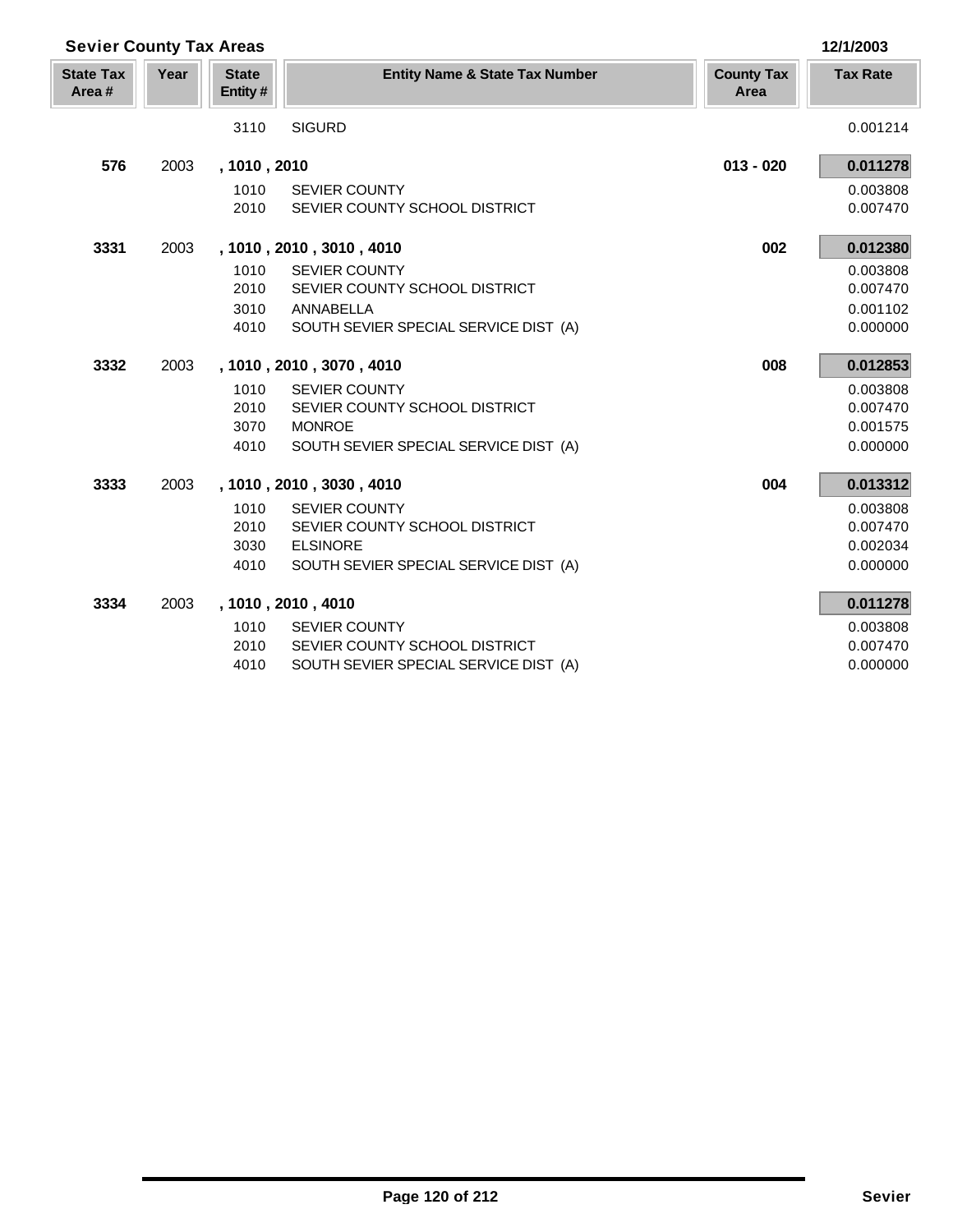| <b>Summit County Tax Areas</b> |      |                         |                                                                                             |                           | 12/1/2003            |
|--------------------------------|------|-------------------------|---------------------------------------------------------------------------------------------|---------------------------|----------------------|
| <b>State Tax</b><br>Area#      | Year | <b>State</b><br>Entity# | <b>Entity Name &amp; State Tax Number</b>                                                   | <b>County Tax</b><br>Area | <b>Tax Rate</b>      |
| 577                            | 2003 |                         | , 1010, 2020, 3010, 4005, 4030, 4150                                                        | 001                       | 0.012062             |
|                                |      | 1010                    | SUMMIT COUNTY                                                                               |                           | 0.001523             |
|                                |      | 2020                    | NORTH SUMMIT SCHOOL DISTRICT                                                                |                           | 0.006096             |
|                                |      | 3010<br>4005            | <b>COALVILLE</b><br>WEBER BASIN WATER CONSERVANCY DISTRICT (A)                              |                           | 0.003685<br>0.000198 |
|                                |      | 4030                    | NORTH SUMMIT FIRE PROTECTION DISTRICT (D)                                                   |                           | 0.000361             |
|                                |      | 4150                    | NORTH SUMMIT MOSQUITO ABATEMENT DISTRICT (U)                                                |                           | 0.000199             |
| 580                            | 2003 |                         | , 1010, 2030, 3020, 4010, 4020, 4270                                                        | 002                       | 0.010836             |
|                                |      | 1010                    | <b>SUMMIT COUNTY</b>                                                                        |                           | 0.001523             |
|                                |      | 2030                    | SOUTH SUMMIT SCHOOL DISTRICT                                                                |                           | 0.006107             |
|                                |      | 3020                    | <b>FRANCIS</b>                                                                              |                           | 0.002405             |
|                                |      | 4010<br>4020            | SOUTH SUMMIT CEMETERY MAINTENANCE DISTRICT (B)<br>SOUTH SUMMIT FIRE PROTECTION DISTRICT (C) |                           | 0.000089<br>0.000353 |
|                                |      | 4270                    | CENTRAL UTAH WATER CONSERVANCY DISTRICT (X)                                                 |                           | 0.000359             |
| 581                            | 2003 |                         | , 1010, 2020, 3030, 4005, 4030, 4150                                                        | 003                       | 0.009616             |
|                                |      | 1010                    | <b>SUMMIT COUNTY</b>                                                                        |                           | 0.001523             |
|                                |      | 2020                    | NORTH SUMMIT SCHOOL DISTRICT                                                                |                           | 0.006096             |
|                                |      | 3030                    | <b>HENEFER</b>                                                                              |                           | 0.001239             |
|                                |      | 4005                    | WEBER BASIN WATER CONSERVANCY DISTRICT (A)                                                  |                           | 0.000198             |
|                                |      | 4030<br>4150            | NORTH SUMMIT FIRE PROTECTION DISTRICT (D)<br>NORTH SUMMIT MOSQUITO ABATEMENT DISTRICT (U)   |                           | 0.000361<br>0.000199 |
| 582                            | 2003 |                         | , 1010, 2030, 3040, 4005, 4010, 4020                                                        | 004                       | 0.010055             |
|                                |      | 1010                    | SUMMIT COUNTY                                                                               |                           | 0.001523             |
|                                |      | 2030                    | SOUTH SUMMIT SCHOOL DISTRICT                                                                |                           | 0.006107             |
|                                |      | 3040                    | <b>KAMAS</b>                                                                                |                           | 0.001785             |
|                                |      | 4005                    | WEBER BASIN WATER CONSERVANCY DISTRICT (A)                                                  |                           | 0.000198             |
|                                |      | 4010                    | SOUTH SUMMIT CEMETERY MAINTENANCE DISTRICT (B)                                              |                           | 0.000089             |
|                                |      | 4020                    | SOUTH SUMMIT FIRE PROTECTION DISTRICT (C)                                                   |                           | 0.000353             |
| 583                            | 2003 |                         | , 1010, 2030, 3050, 4005, 4010, 4020                                                        | 005                       | 0.009363             |
|                                |      | 1010                    | <b>SUMMIT COUNTY</b>                                                                        |                           | 0.001523             |
|                                |      | 2030<br>3050            | SOUTH SUMMIT SCHOOL DISTRICT<br><b>OAKLEY</b>                                               |                           | 0.006107<br>0.001093 |
|                                |      | 4005                    | WEBER BASIN WATER CONSERVANCY DISTRICT (A)                                                  |                           | 0.000198             |
|                                |      | 4010                    | SOUTH SUMMIT CEMETERY MAINTENANCE DISTRICT (B)                                              |                           | 0.000089             |
|                                |      | 4020                    | SOUTH SUMMIT FIRE PROTECTION DISTRICT (C)                                                   |                           | 0.000353             |
| 584                            | 2003 |                         | , 1010, 2010, 3060, 4005, 4050, 4060, 4305                                                  | 007                       | 0.010545             |
|                                |      | 1010                    | <b>SUMMIT COUNTY</b>                                                                        |                           | 0.001523             |
|                                |      | 2010                    | PARK CITY SCHOOL DISTRICT                                                                   |                           | 0.005672             |
|                                |      | 3060                    | <b>PARK CITY</b>                                                                            |                           | 0.002267             |
|                                |      | 4005<br>4050            | WEBER BASIN WATER CONSERVANCY DISTRICT (A)<br>SNYDERVILLE BASIN WATER RECLA DIST (J)        |                           | 0.000198<br>0.000000 |
|                                |      | 4060                    | PARK CITY FIRE SERVICE DISTRICT (K)                                                         |                           | 0.000885             |
|                                |      | 4305                    | PARK CITY WATER SERVICE DISTRICT (D-D)                                                      |                           | 0.000000             |
| 585                            | 2003 |                         | , 1010, 2010, 3060, 4005, 4050, 4060, 4305, 8010                                            | 009                       | 0.010545             |
|                                |      | 1010                    | <b>SUMMIT COUNTY</b>                                                                        |                           | 0.001523             |
|                                |      | 2010                    | PARK CITY SCHOOL DISTRICT                                                                   |                           | 0.005672             |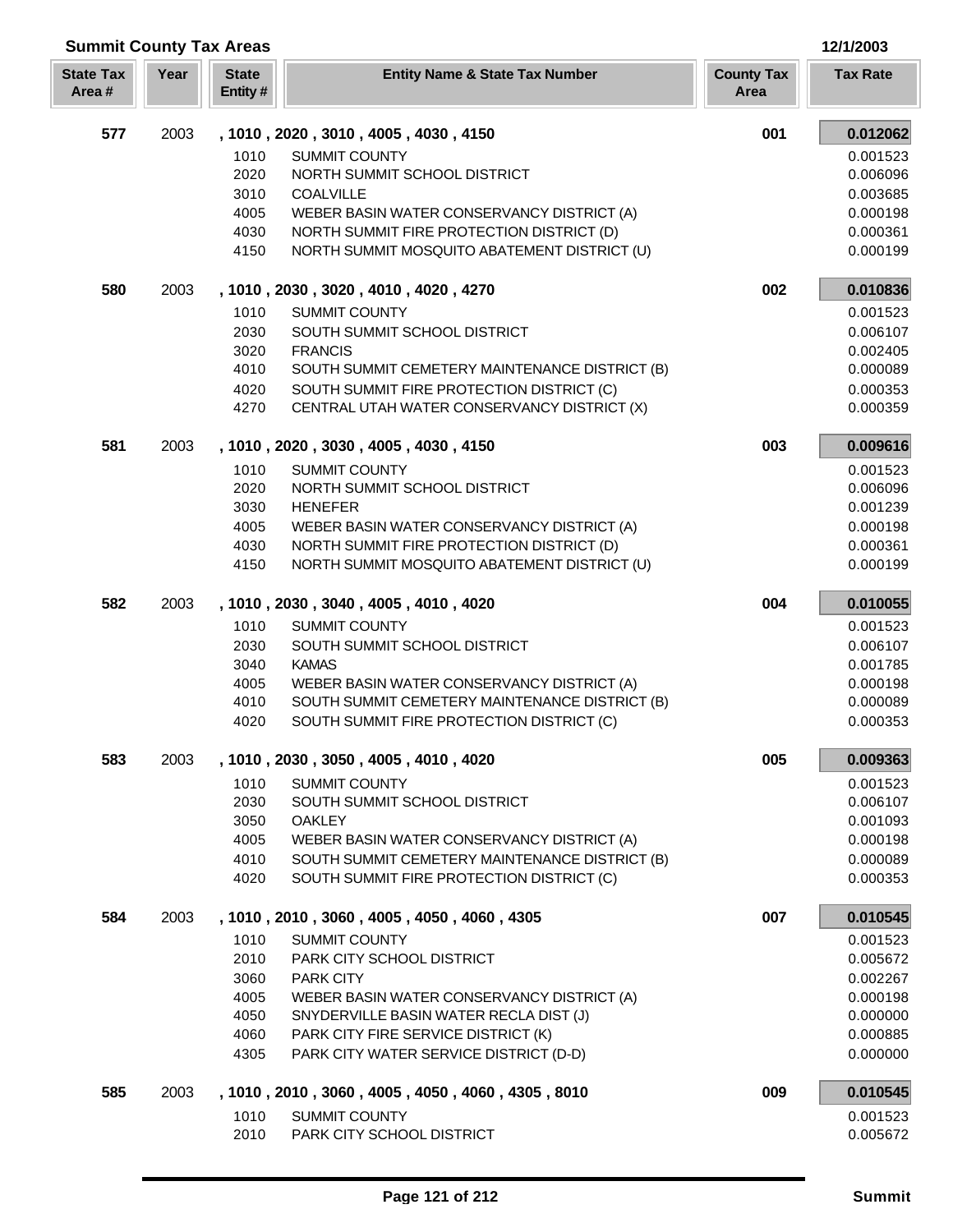| <b>Summit County Tax Areas</b> |      |                         |                                                                                            |                           | 12/1/2003            |
|--------------------------------|------|-------------------------|--------------------------------------------------------------------------------------------|---------------------------|----------------------|
| <b>State Tax</b><br>Area#      | Year | <b>State</b><br>Entity# | <b>Entity Name &amp; State Tax Number</b>                                                  | <b>County Tax</b><br>Area | <b>Tax Rate</b>      |
|                                |      | 3060                    | <b>PARK CITY</b>                                                                           |                           | 0.002267             |
|                                |      | 4005                    | WEBER BASIN WATER CONSERVANCY DISTRICT (A)                                                 |                           | 0.000198             |
|                                |      | 4050                    | SNYDERVILLE BASIN WATER RECLA DIST (J)                                                     |                           | 0.000000             |
|                                |      | 4060                    | PARK CITY FIRE SERVICE DISTRICT (K)                                                        |                           | 0.000885             |
|                                |      | 4305                    | PARK CITY WATER SERVICE DISTRICT (D-D)                                                     |                           | 0.000000             |
|                                |      | 8010                    | MAIN STREET NEIGHBORHOOD DEVELOPMENT PROGRAM - PARK CITY -<br>$(A-1)$                      |                           | 0.000000             |
| 588                            | 2003 |                         | , 1010, 2010, 3060, 4050, 4060, 4305                                                       | 008                       | 0.010347             |
|                                |      | 1010                    | <b>SUMMIT COUNTY</b>                                                                       |                           | 0.001523             |
|                                |      | 2010                    | PARK CITY SCHOOL DISTRICT                                                                  |                           | 0.005672             |
|                                |      | 3060                    | <b>PARK CITY</b>                                                                           |                           | 0.002267             |
|                                |      | 4050                    | SNYDERVILLE BASIN WATER RECLA DIST (J)                                                     |                           | 0.000000             |
|                                |      | 4060                    | PARK CITY FIRE SERVICE DISTRICT (K)                                                        |                           | 0.000885             |
|                                |      | 4305                    | PARK CITY WATER SERVICE DISTRICT (D-D)                                                     |                           | 0.000000             |
| 2608                           | 2003 |                         | , 1010, 2030, 4170, 4300, 6010                                                             | 038                       | 0.008189             |
|                                |      | 1010                    | <b>SUMMIT COUNTY</b>                                                                       |                           | 0.001523             |
|                                |      | 2030                    | SOUTH SUMMIT SCHOOL DISTRICT                                                               |                           | 0.006107             |
|                                |      | 4170                    | SUMMIT COUNTY WILDLAND FIRE SERVICE AREA (Y)                                               |                           | 0.000006             |
|                                |      | 4300                    | SUMMIT COUNTY SPECIAL SERVICE DISTRICT NO. 1 (C-C)                                         |                           | 0.000000             |
|                                |      | 6010                    | SUMMIT COUNTY MUNICIPAL SERVICE FUND                                                       |                           | 0.000553             |
| 2610                           | 2003 |                         | , 1010, 2020, 4030, 4130, 4150, 4300, 6010                                                 | 019                       | 0.010302             |
|                                |      | 1010                    | <b>SUMMIT COUNTY</b>                                                                       |                           | 0.001523             |
|                                |      | 2020                    | NORTH SUMMIT SCHOOL DISTRICT                                                               |                           | 0.006096             |
|                                |      | 4030                    | NORTH SUMMIT FIRE PROTECTION DISTRICT (D)                                                  |                           | 0.000361             |
|                                |      | 4130                    | SUMMIT COUNTY SERVICE AREA #8 (S)                                                          |                           | 0.001570             |
|                                |      | 4150                    | NORTH SUMMIT MOSQUITO ABATEMENT DISTRICT (U)                                               |                           | 0.000199             |
|                                |      | 4300                    | SUMMIT COUNTY SPECIAL SERVICE DISTRICT NO. 1 (C-C)                                         |                           | 0.000000             |
|                                |      | 6010                    | SUMMIT COUNTY MUNICIPAL SERVICE FUND                                                       |                           | 0.000553             |
| 2612                           | 2003 |                         | , 1010, 2030, 4010, 4170, 4300, 6010                                                       | 036                       | 0.008278             |
|                                |      | 1010                    | <b>SUMMIT COUNTY</b>                                                                       |                           | 0.001523             |
|                                |      | 2030                    | SOUTH SUMMIT SCHOOL DISTRICT                                                               |                           | 0.006107             |
|                                |      | 4010                    | SOUTH SUMMIT CEMETERY MAINTENANCE DISTRICT (B)                                             |                           | 0.000089             |
|                                |      | 4170                    | SUMMIT COUNTY WILDLAND FIRE SERVICE AREA (Y)                                               |                           | 0.000006             |
|                                |      | 4300                    | SUMMIT COUNTY SPECIAL SERVICE DISTRICT NO. 1 (C-C)                                         |                           | 0.000000             |
|                                |      | 6010                    | SUMMIT COUNTY MUNICIPAL SERVICE FUND                                                       |                           | 0.000553             |
| 2613                           | 2003 |                         | , 1010, 2030, 4005, 4010, 4170, 4300, 6010                                                 | 024                       | 0.008476             |
|                                |      | 1010                    | <b>SUMMIT COUNTY</b>                                                                       |                           | 0.001523             |
|                                |      | 2030                    | SOUTH SUMMIT SCHOOL DISTRICT                                                               |                           | 0.006107             |
|                                |      | 4005                    | WEBER BASIN WATER CONSERVANCY DISTRICT (A)                                                 |                           | 0.000198             |
|                                |      | 4010                    | SOUTH SUMMIT CEMETERY MAINTENANCE DISTRICT (B)                                             |                           | 0.000089             |
|                                |      | 4170                    | SUMMIT COUNTY WILDLAND FIRE SERVICE AREA (Y)                                               |                           | 0.000006             |
|                                |      | 4300<br>6010            | SUMMIT COUNTY SPECIAL SERVICE DISTRICT NO. 1 (C-C)<br>SUMMIT COUNTY MUNICIPAL SERVICE FUND |                           | 0.000000<br>0.000553 |
| 2614                           | 2003 |                         | , 1010, 2020, 4005, 4010, 4030, 4130, 4150, 4300, 601                                      | 015                       | 0.010589             |
|                                |      | 1010                    | <b>SUMMIT COUNTY</b>                                                                       |                           | 0.001523             |
|                                |      | 2020                    | NORTH SUMMIT SCHOOL DISTRICT                                                               |                           | 0.006096             |
|                                |      |                         |                                                                                            |                           |                      |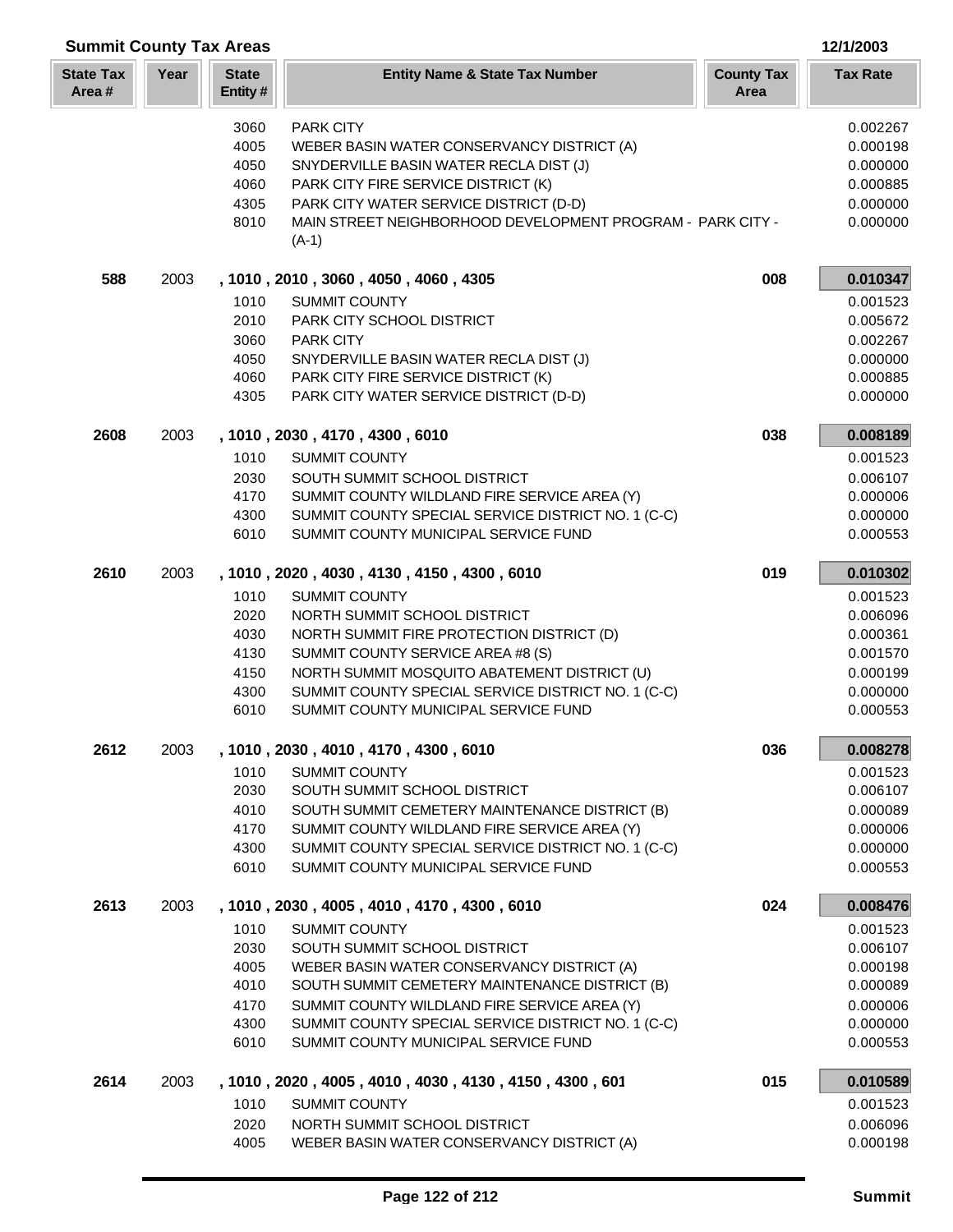| <b>Summit County Tax Areas</b><br>12/1/2003 |      |                         |                                                                                                   |                           |                      |  |
|---------------------------------------------|------|-------------------------|---------------------------------------------------------------------------------------------------|---------------------------|----------------------|--|
| <b>State Tax</b><br>Area#                   | Year | <b>State</b><br>Entity# | <b>Entity Name &amp; State Tax Number</b>                                                         | <b>County Tax</b><br>Area | <b>Tax Rate</b>      |  |
|                                             |      | 4010                    | SOUTH SUMMIT CEMETERY MAINTENANCE DISTRICT (B)                                                    |                           | 0.000089             |  |
|                                             |      | 4030                    | NORTH SUMMIT FIRE PROTECTION DISTRICT (D)                                                         |                           | 0.000361             |  |
|                                             |      | 4130                    | SUMMIT COUNTY SERVICE AREA #8 (S)                                                                 |                           | 0.001570             |  |
|                                             |      | 4150                    | NORTH SUMMIT MOSQUITO ABATEMENT DISTRICT (U)                                                      |                           | 0.000199             |  |
|                                             |      | 4300                    | SUMMIT COUNTY SPECIAL SERVICE DISTRICT NO. 1 (C-C)                                                |                           | 0.000000             |  |
|                                             |      | 6010                    | SUMMIT COUNTY MUNICIPAL SERVICE FUND                                                              |                           | 0.000553             |  |
| 2615                                        | 2003 |                         | , 1010, 2020, 4005, 4030, 4130, 4300, 6010                                                        | 021                       | 0.010301             |  |
|                                             |      | 1010                    | <b>SUMMIT COUNTY</b>                                                                              |                           | 0.001523             |  |
|                                             |      | 2020                    | NORTH SUMMIT SCHOOL DISTRICT                                                                      |                           | 0.006096             |  |
|                                             |      | 4005                    | WEBER BASIN WATER CONSERVANCY DISTRICT (A)                                                        |                           | 0.000198             |  |
|                                             |      | 4030                    | NORTH SUMMIT FIRE PROTECTION DISTRICT (D)                                                         |                           | 0.000361             |  |
|                                             |      | 4130                    | SUMMIT COUNTY SERVICE AREA #8 (S)                                                                 |                           | 0.001570             |  |
|                                             |      | 4300                    | SUMMIT COUNTY SPECIAL SERVICE DISTRICT NO. 1 (C-C)                                                |                           | 0.000000             |  |
|                                             |      | 6010                    | SUMMIT COUNTY MUNICIPAL SERVICE FUND                                                              |                           | 0.000553             |  |
| 2616                                        | 2003 |                         | , 1010, 2030, 4005, 4170, 4300, 6010                                                              | 031                       | 0.008387             |  |
|                                             |      | 1010                    | <b>SUMMIT COUNTY</b>                                                                              |                           | 0.001523             |  |
|                                             |      | 2030                    | SOUTH SUMMIT SCHOOL DISTRICT                                                                      |                           | 0.006107             |  |
|                                             |      | 4005                    | WEBER BASIN WATER CONSERVANCY DISTRICT (A)                                                        |                           | 0.000198             |  |
|                                             |      | 4170                    | SUMMIT COUNTY WILDLAND FIRE SERVICE AREA (Y)                                                      |                           | 0.000006             |  |
|                                             |      | 4300                    | SUMMIT COUNTY SPECIAL SERVICE DISTRICT NO. 1 (C-C)                                                |                           | 0.000000             |  |
|                                             |      | 6010                    | SUMMIT COUNTY MUNICIPAL SERVICE FUND                                                              |                           | 0.000553             |  |
| 2619                                        | 2003 |                         | , 1010, 2020, 4005, 4030, 4150, 4300, 6010                                                        | 020, 017                  | 0.008930             |  |
|                                             |      | 1010                    | <b>SUMMIT COUNTY</b>                                                                              |                           | 0.001523             |  |
|                                             |      | 2020                    | NORTH SUMMIT SCHOOL DISTRICT                                                                      |                           | 0.006096             |  |
|                                             |      | 4005                    | WEBER BASIN WATER CONSERVANCY DISTRICT (A)                                                        |                           | 0.000198             |  |
|                                             |      | 4030                    | NORTH SUMMIT FIRE PROTECTION DISTRICT (D)                                                         |                           | 0.000361             |  |
|                                             |      | 4150                    | NORTH SUMMIT MOSQUITO ABATEMENT DISTRICT (U)                                                      |                           | 0.000199             |  |
|                                             |      | 4300                    | SUMMIT COUNTY SPECIAL SERVICE DISTRICT NO. 1 (C-C)                                                |                           | 0.000000             |  |
|                                             |      | 6010                    | SUMMIT COUNTY MUNICIPAL SERVICE FUND                                                              |                           | 0.000553             |  |
| 2623                                        | 2003 |                         | , 1010, 2020, 4005, 4030, 4150, 4295, 4300, 6010                                                  | 047                       | 0.008930             |  |
|                                             |      | 1010                    | <b>SUMMIT COUNTY</b>                                                                              |                           | 0.001523             |  |
|                                             |      | 2020                    | NORTH SUMMIT SCHOOL DISTRICT                                                                      |                           | 0.006096             |  |
|                                             |      | 4005                    | WEBER BASIN WATER CONSERVANCY DISTRICT (A)                                                        |                           | 0.000198             |  |
|                                             |      | 4030                    | NORTH SUMMIT FIRE PROTECTION DISTRICT (D)                                                         |                           | 0.000361             |  |
|                                             |      | 4150<br>4295            | NORTH SUMMIT MOSQUITO ABATEMENT DISTRICT (U)<br>ECHO CREEK RANCHES SPECIAL SERVICE DISTRICT (B-B) |                           | 0.000199<br>0.000000 |  |
|                                             |      | 4300                    | SUMMIT COUNTY SPECIAL SERVICE DISTRICT NO. 1 (C-C)                                                |                           | 0.000000             |  |
|                                             |      | 6010                    | SUMMIT COUNTY MUNICIPAL SERVICE FUND                                                              |                           | 0.000553             |  |
| 2625                                        | 2003 |                         | , 1010, 2020, 4005, 4030, 4130, 4150, 4300, 6010                                                  | 045                       | 0.010500             |  |
|                                             |      | 1010                    | <b>SUMMIT COUNTY</b>                                                                              |                           | 0.001523             |  |
|                                             |      | 2020                    | NORTH SUMMIT SCHOOL DISTRICT                                                                      |                           | 0.006096             |  |
|                                             |      | 4005                    | WEBER BASIN WATER CONSERVANCY DISTRICT (A)                                                        |                           | 0.000198             |  |
|                                             |      | 4030                    | NORTH SUMMIT FIRE PROTECTION DISTRICT (D)                                                         |                           | 0.000361             |  |
|                                             |      | 4130                    | SUMMIT COUNTY SERVICE AREA #8 (S)                                                                 |                           | 0.001570             |  |
|                                             |      | 4150                    | NORTH SUMMIT MOSQUITO ABATEMENT DISTRICT (U)                                                      |                           | 0.000199             |  |
|                                             |      | 4300                    | SUMMIT COUNTY SPECIAL SERVICE DISTRICT NO. 1 (C-C)                                                |                           | 0.000000             |  |
|                                             |      | 6010                    | SUMMIT COUNTY MUNICIPAL SERVICE FUND                                                              |                           | 0.000553             |  |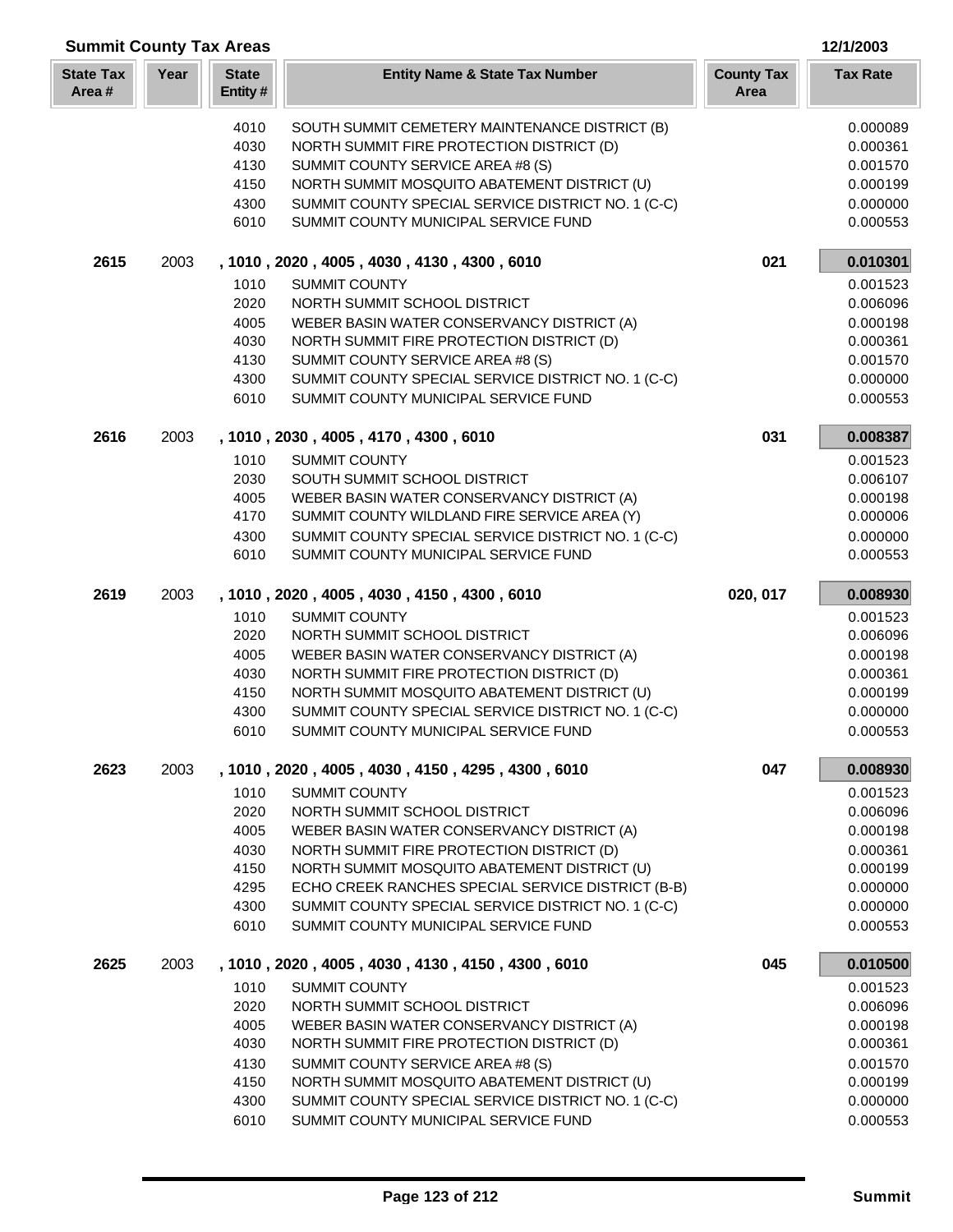| <b>Summit County Tax Areas</b> |      |                         |                                                                                            |                           | 12/1/2003            |
|--------------------------------|------|-------------------------|--------------------------------------------------------------------------------------------|---------------------------|----------------------|
| <b>State Tax</b><br>Area#      | Year | <b>State</b><br>Entity# | <b>Entity Name &amp; State Tax Number</b>                                                  | <b>County Tax</b><br>Area | <b>Tax Rate</b>      |
| 2626                           | 2003 |                         | , 1010, 2020, 4005, 4030, 4150, 4160, 4300, 6010                                           | 046                       | 0.008997             |
|                                |      | 1010                    | <b>SUMMIT COUNTY</b>                                                                       |                           | 0.001523             |
|                                |      | 2020                    | NORTH SUMMIT SCHOOL DISTRICT                                                               |                           | 0.006096             |
|                                |      | 4005                    | WEBER BASIN WATER CONSERVANCY DISTRICT (A)                                                 |                           | 0.000198             |
|                                |      | 4030                    | NORTH SUMMIT FIRE PROTECTION DISTRICT (D)                                                  |                           | 0.000361             |
|                                |      | 4150                    | NORTH SUMMIT MOSQUITO ABATEMENT DISTRICT (U)                                               |                           | 0.000199             |
|                                |      | 4160                    | HOYTSVILLE CEMETERY MAINTENANCE DISTRICT (V)                                               |                           | 0.000067             |
|                                |      | 4300<br>6010            | SUMMIT COUNTY SPECIAL SERVICE DISTRICT NO. 1 (C-C)<br>SUMMIT COUNTY MUNICIPAL SERVICE FUND |                           | 0.000000<br>0.000553 |
| 2627                           | 2003 |                         |                                                                                            | 026                       |                      |
|                                |      |                         | , 1010, 2030, 4005, 4020, 4300, 6010                                                       |                           | 0.008734             |
|                                |      | 1010<br>2030            | <b>SUMMIT COUNTY</b><br>SOUTH SUMMIT SCHOOL DISTRICT                                       |                           | 0.001523             |
|                                |      | 4005                    | WEBER BASIN WATER CONSERVANCY DISTRICT (A)                                                 |                           | 0.006107<br>0.000198 |
|                                |      | 4020                    | SOUTH SUMMIT FIRE PROTECTION DISTRICT (C)                                                  |                           | 0.000353             |
|                                |      | 4300                    | SUMMIT COUNTY SPECIAL SERVICE DISTRICT NO. 1 (C-C)                                         |                           | 0.000000             |
|                                |      | 6010                    | SUMMIT COUNTY MUNICIPAL SERVICE FUND                                                       |                           | 0.000553             |
| 2628                           | 2003 |                         | , 1010, 2030, 4005, 4010, 4020, 4300, 6010                                                 | 023                       | 0.008823             |
|                                |      | 1010                    | <b>SUMMIT COUNTY</b>                                                                       |                           | 0.001523             |
|                                |      | 2030                    | SOUTH SUMMIT SCHOOL DISTRICT                                                               |                           | 0.006107             |
|                                |      | 4005                    | WEBER BASIN WATER CONSERVANCY DISTRICT (A)                                                 |                           | 0.000198             |
|                                |      | 4010                    | SOUTH SUMMIT CEMETERY MAINTENANCE DISTRICT (B)                                             |                           | 0.000089             |
|                                |      | 4020                    | SOUTH SUMMIT FIRE PROTECTION DISTRICT (C)                                                  |                           | 0.000353             |
|                                |      | 4300                    | SUMMIT COUNTY SPECIAL SERVICE DISTRICT NO. 1 (C-C)                                         |                           | 0.000000             |
|                                |      | 6010                    | SUMMIT COUNTY MUNICIPAL SERVICE FUND                                                       |                           | 0.000553             |
| 2630                           | 2003 |                         | , 1010, 2020, 4005, 4030, 4120, 4150, 4300, 6010                                           | 018                       | 0.009005             |
|                                |      | 1010                    | <b>SUMMIT COUNTY</b>                                                                       |                           | 0.001523             |
|                                |      | 2020                    | NORTH SUMMIT SCHOOL DISTRICT                                                               |                           | 0.006096             |
|                                |      | 4005                    | WEBER BASIN WATER CONSERVANCY DISTRICT (A)                                                 |                           | 0.000198             |
|                                |      | 4030                    | NORTH SUMMIT FIRE PROTECTION DISTRICT (D)                                                  |                           | 0.000361             |
|                                |      | 4120                    | WANSHIP CEMETERY MAINTENANCE DISTRICT (R)                                                  |                           | 0.000075             |
|                                |      | 4150                    | NORTH SUMMIT MOSQUITO ABATEMENT DISTRICT (U)                                               |                           | 0.000199             |
|                                |      | 4300                    | SUMMIT COUNTY SPECIAL SERVICE DISTRICT NO. 1 (C-C)                                         |                           | 0.000000             |
|                                |      | 6010                    | SUMMIT COUNTY MUNICIPAL SERVICE FUND                                                       |                           | 0.000553             |
| 2631                           | 2003 |                         | , 1010, 2010, 4005, 4050, 4060, 4300, 4310, 6010                                           | 010                       | 0.009861             |
|                                |      | 1010                    | <b>SUMMIT COUNTY</b><br>PARK CITY SCHOOL DISTRICT                                          |                           | 0.001523             |
|                                |      | 2010<br>4005            |                                                                                            |                           | 0.005672             |
|                                |      | 4050                    | WEBER BASIN WATER CONSERVANCY DISTRICT (A)<br>SNYDERVILLE BASIN WATER RECLA DIST (J)       |                           | 0.000198<br>0.000000 |
|                                |      | 4060                    | PARK CITY FIRE SERVICE DISTRICT (K)                                                        |                           | 0.000885             |
|                                |      | 4300                    | SUMMIT COUNTY SPECIAL SERVICE DISTRICT NO. 1 (C-C)                                         |                           | 0.000000             |
|                                |      | 4310                    | SNYDERVILLE BASIN SPECIAL RECREATION DISTRICT (E-E)                                        |                           | 0.001030             |
|                                |      | 6010                    | SUMMIT COUNTY MUNICIPAL SERVICE FUND                                                       |                           | 0.000553             |
| 2634                           | 2003 |                         | , 1010, 2010, 4005, 4040, 4170, 4300, 6010                                                 | 022                       | 0.009352             |
|                                |      | 1010                    | <b>SUMMIT COUNTY</b>                                                                       |                           | 0.001523             |
|                                |      | 2010                    | PARK CITY SCHOOL DISTRICT                                                                  |                           | 0.005672             |
|                                |      | 4005                    | WEBER BASIN WATER CONSERVANCY DISTRICT (A)                                                 |                           | 0.000198             |
|                                |      | 4040                    | SUMMIT COUNTY SERVICE AREA #3<br>(SILVER CREEK SERVICE AREA) (H)                           |                           | 0.001400             |
|                                |      | 4170                    | SUMMIT COUNTY WILDLAND FIRE SERVICE AREA (Y)                                               |                           | 0.000006             |

I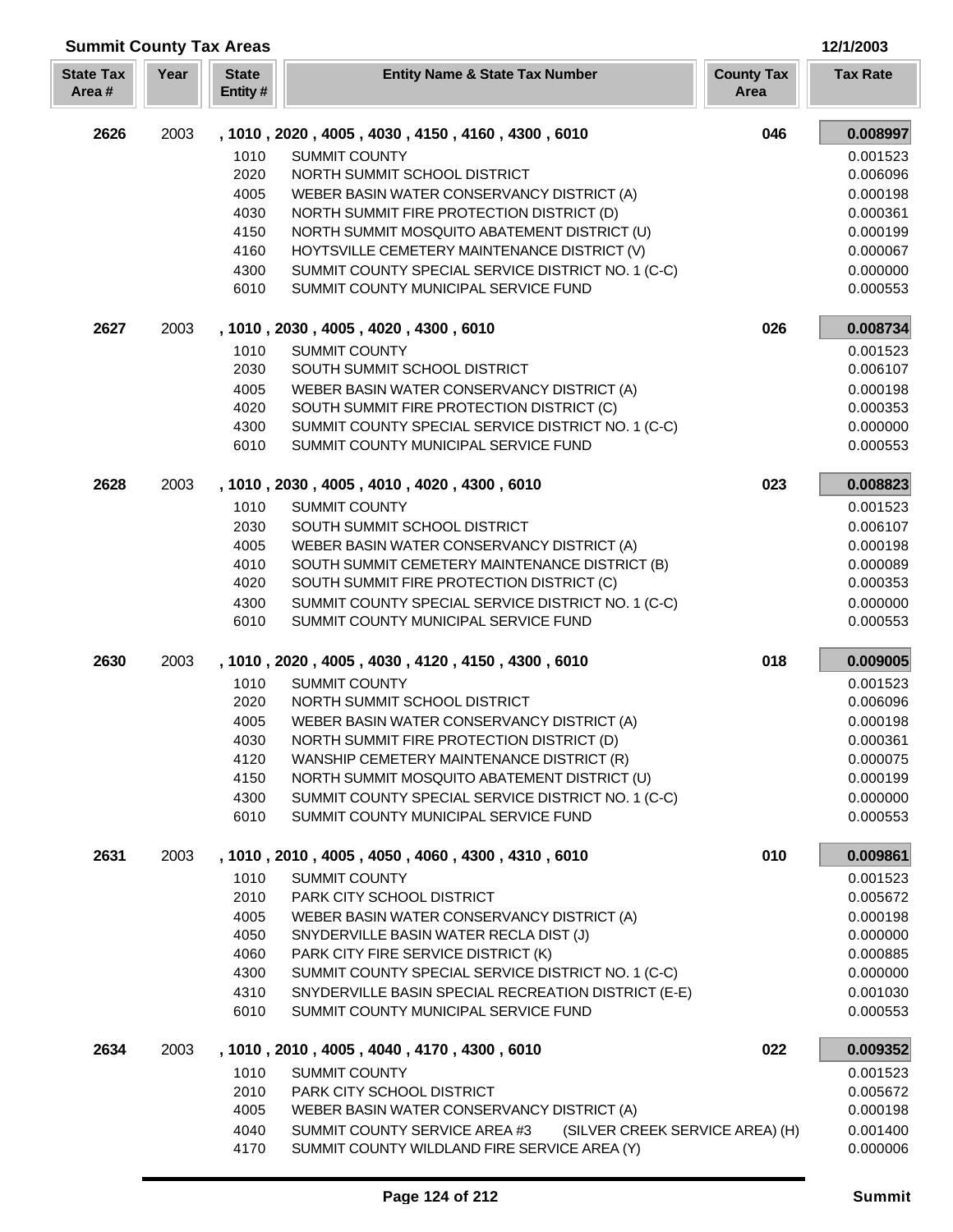| <b>Summit County Tax Areas</b> |      |                         |                                                                               |                           | 12/1/2003            |
|--------------------------------|------|-------------------------|-------------------------------------------------------------------------------|---------------------------|----------------------|
| <b>State Tax</b><br>Area#      | Year | <b>State</b><br>Entity# | <b>Entity Name &amp; State Tax Number</b>                                     | <b>County Tax</b><br>Area | <b>Tax Rate</b>      |
|                                |      | 4300                    | SUMMIT COUNTY SPECIAL SERVICE DISTRICT NO. 1 (C-C)                            |                           | 0.000000             |
|                                |      | 6010                    | SUMMIT COUNTY MUNICIPAL SERVICE FUND                                          |                           | 0.000553             |
| 2637                           | 2003 |                         | , 1010, 2030, 4010, 4020, 4300, 6010                                          | 033                       | 0.008625             |
|                                |      | 1010                    | <b>SUMMIT COUNTY</b>                                                          |                           | 0.001523             |
|                                |      | 2030                    | SOUTH SUMMIT SCHOOL DISTRICT                                                  |                           | 0.006107             |
|                                |      | 4010                    | SOUTH SUMMIT CEMETERY MAINTENANCE DISTRICT (B)                                |                           | 0.000089             |
|                                |      | 4020                    | SOUTH SUMMIT FIRE PROTECTION DISTRICT (C)                                     |                           | 0.000353             |
|                                |      | 4300                    | SUMMIT COUNTY SPECIAL SERVICE DISTRICT NO. 1 (C-C)                            |                           | 0.000000             |
|                                |      | 6010                    | SUMMIT COUNTY MUNICIPAL SERVICE FUND                                          |                           | 0.000553             |
| 2638                           | 2003 |                         | , 1010, 2010, 4005, 4040, 4050, 4060, 4300, 4310, 601                         | 027                       | 0.011261             |
|                                |      | 1010                    | <b>SUMMIT COUNTY</b>                                                          |                           | 0.001523             |
|                                |      | 2010                    | PARK CITY SCHOOL DISTRICT                                                     |                           | 0.005672             |
|                                |      | 4005                    | WEBER BASIN WATER CONSERVANCY DISTRICT (A)                                    |                           | 0.000198             |
|                                |      | 4040<br>4050            | SUMMIT COUNTY SERVICE AREA #3<br>(SILVER CREEK SERVICE AREA) (H)              |                           | 0.001400             |
|                                |      | 4060                    | SNYDERVILLE BASIN WATER RECLA DIST (J)<br>PARK CITY FIRE SERVICE DISTRICT (K) |                           | 0.000000             |
|                                |      | 4300                    | SUMMIT COUNTY SPECIAL SERVICE DISTRICT NO. 1 (C-C)                            |                           | 0.000885<br>0.000000 |
|                                |      | 4310                    | SNYDERVILLE BASIN SPECIAL RECREATION DISTRICT (E-E)                           |                           | 0.001030             |
|                                |      | 6010                    | SUMMIT COUNTY MUNICIPAL SERVICE FUND                                          |                           | 0.000553             |
| 2643                           | 2003 |                         | , 1010, 2010, 4005, 4050, 4060, 4090, 4300, 4310, 601                         | 013                       | 0.010534             |
|                                |      | 1010                    | <b>SUMMIT COUNTY</b>                                                          |                           | 0.001523             |
|                                |      | 2010                    | PARK CITY SCHOOL DISTRICT                                                     |                           | 0.005672             |
|                                |      | 4005                    | WEBER BASIN WATER CONSERVANCY DISTRICT (A)                                    |                           | 0.000198             |
|                                |      | 4050                    | SNYDERVILLE BASIN WATER RECLA DIST (J)                                        |                           | 0.000000             |
|                                |      | 4060                    | PARK CITY FIRE SERVICE DISTRICT (K)                                           |                           | 0.000885             |
|                                |      | 4090                    | SUMMIT COUNTY SERVICE AREA #6 (N)                                             |                           | 0.000673             |
|                                |      | 4300                    | SUMMIT COUNTY SPECIAL SERVICE DISTRICT NO. 1 (C-C)                            |                           | 0.000000             |
|                                |      | 4310                    | SNYDERVILLE BASIN SPECIAL RECREATION DISTRICT (E-E)                           |                           | 0.001030             |
|                                |      | 6010                    | SUMMIT COUNTY MUNICIPAL SERVICE FUND                                          |                           | 0.000553             |
| 2647                           | 2003 |                         | , 1010, 2010, 4005, 4050, 4060, 4090, 4100, 4290, 430                         | 029                       | 0.010534             |
|                                |      | 1010                    | <b>SUMMIT COUNTY</b>                                                          |                           | 0.001523             |
|                                |      | 2010                    | <b>PARK CITY SCHOOL DISTRICT</b>                                              |                           | 0.005672             |
|                                |      | 4005                    | WEBER BASIN WATER CONSERVANCY DISTRICT (A)                                    |                           | 0.000198             |
|                                |      | 4050<br>4060            | SNYDERVILLE BASIN WATER RECLA DIST (J)<br>PARK CITY FIRE SERVICE DISTRICT (K) |                           | 0.000000<br>0.000885 |
|                                |      | 4090                    | SUMMIT COUNTY SERVICE AREA #6 (N)                                             |                           | 0.000673             |
|                                |      | 4100                    | SUMMIT PARK SEWER DISTRICT (O)                                                |                           | 0.000000             |
|                                |      | 4290                    | SUMMIT PARK WATER SPECIAL SERVICE DISTRICT (A-A)                              |                           | 0.000000             |
|                                |      | 4300                    | SUMMIT COUNTY SPECIAL SERVICE DISTRICT NO. 1 (C-C)                            |                           | 0.000000             |
|                                |      | 4310                    | SNYDERVILLE BASIN SPECIAL RECREATION DISTRICT (E-E)                           |                           | 0.001030             |
|                                |      | 6010                    | SUMMIT COUNTY MUNICIPAL SERVICE FUND                                          |                           | 0.000553             |
| 2648                           | 2003 |                         | , 1010, 2010, 4005, 4050, 4060, 4280, 4300, 4310, 601                         | 011                       | 0.009861             |
|                                |      | 1010                    | <b>SUMMIT COUNTY</b>                                                          |                           | 0.001523             |
|                                |      | 2010                    | PARK CITY SCHOOL DISTRICT                                                     |                           | 0.005672             |
|                                |      | 4005                    | WEBER BASIN WATER CONSERVANCY DISTRICT (A)                                    |                           | 0.000198             |
|                                |      | 4050                    | SNYDERVILLE BASIN WATER RECLA DIST (J)                                        |                           | 0.000000             |
|                                |      | 4060                    | PARK CITY FIRE SERVICE DISTRICT (K)                                           |                           | 0.000885             |
|                                |      | 4280                    | TIMBERLINE WATER SERVICE DISTRICT (Z)                                         |                           | 0.000000             |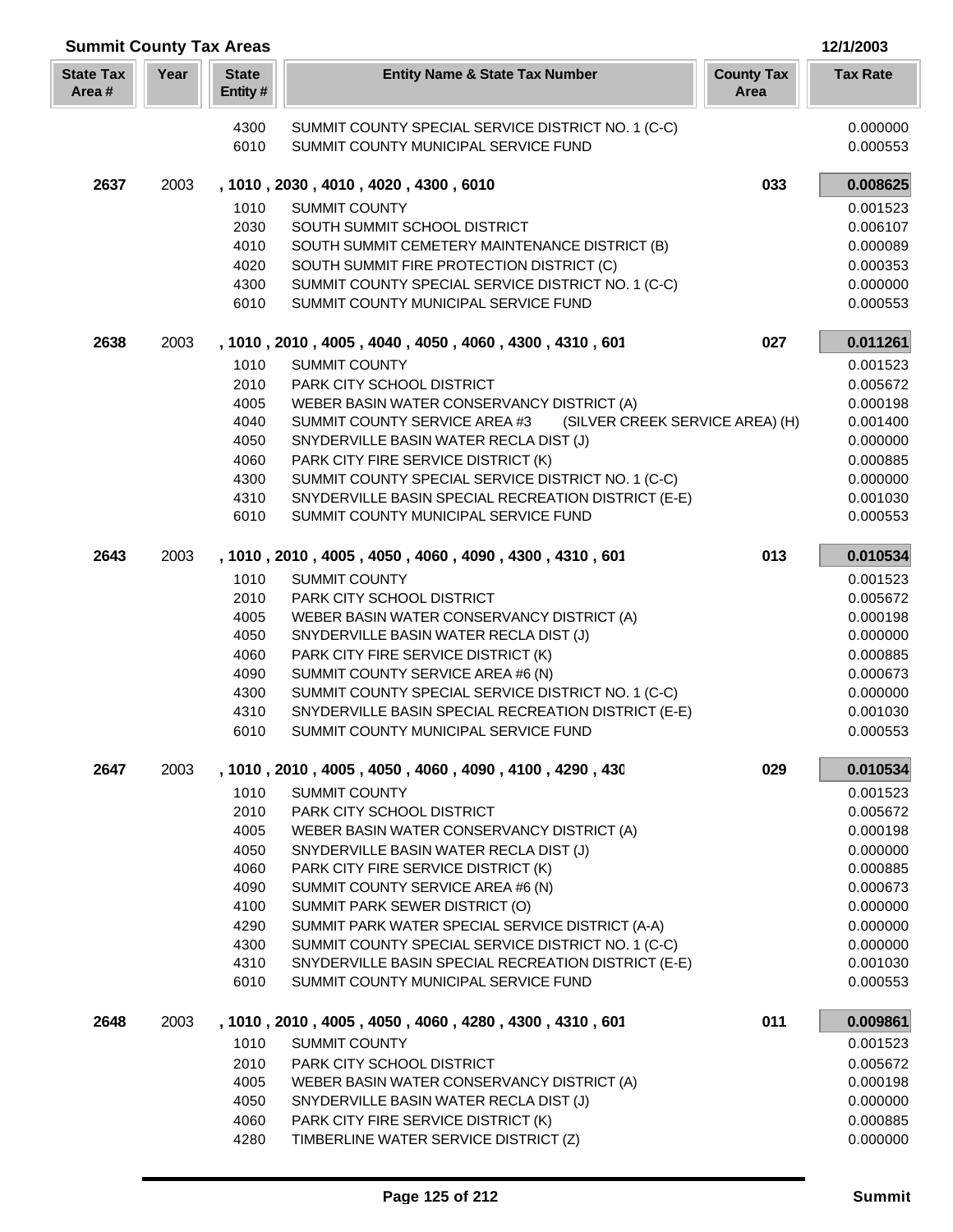|                           | <b>Summit County Tax Areas</b><br>12/1/2003 |                         |                                                                                 |                           |                      |  |  |
|---------------------------|---------------------------------------------|-------------------------|---------------------------------------------------------------------------------|---------------------------|----------------------|--|--|
| <b>State Tax</b><br>Area# | Year                                        | <b>State</b><br>Entity# | <b>Entity Name &amp; State Tax Number</b>                                       | <b>County Tax</b><br>Area | <b>Tax Rate</b>      |  |  |
|                           |                                             | 4300                    | SUMMIT COUNTY SPECIAL SERVICE DISTRICT NO. 1 (C-C)                              |                           | 0.000000             |  |  |
|                           |                                             | 4310                    | SNYDERVILLE BASIN SPECIAL RECREATION DISTRICT (E-E)                             |                           | 0.001030             |  |  |
|                           |                                             | 6010                    | SUMMIT COUNTY MUNICIPAL SERVICE FUND                                            |                           | 0.000553             |  |  |
|                           |                                             |                         |                                                                                 |                           |                      |  |  |
| 2655                      | 2003                                        |                         | , 1010, 2010, 4005, 4050, 4060, 4140, 4300, 4310, 601                           | 028                       | 0.009861             |  |  |
|                           |                                             | 1010                    | <b>SUMMIT COUNTY</b>                                                            |                           | 0.001523             |  |  |
|                           |                                             | 2010                    | PARK CITY SCHOOL DISTRICT                                                       |                           | 0.005672             |  |  |
|                           |                                             | 4005                    | WEBER BASIN WATER CONSERVANCY DISTRICT (A)                                      |                           | 0.000198             |  |  |
|                           |                                             | 4050<br>4060            | SNYDERVILLE BASIN WATER RECLA DIST (J)<br>PARK CITY FIRE SERVICE DISTRICT (K)   |                           | 0.000000             |  |  |
|                           |                                             |                         |                                                                                 |                           | 0.000885             |  |  |
|                           |                                             | 4140<br>4300            | MT REGIONAL WATER SSD (T)<br>SUMMIT COUNTY SPECIAL SERVICE DISTRICT NO. 1 (C-C) |                           | 0.000000<br>0.000000 |  |  |
|                           |                                             | 4310                    | SNYDERVILLE BASIN SPECIAL RECREATION DISTRICT (E-E)                             |                           | 0.001030             |  |  |
|                           |                                             | 6010                    | SUMMIT COUNTY MUNICIPAL SERVICE FUND                                            |                           | 0.000553             |  |  |
|                           |                                             |                         |                                                                                 |                           |                      |  |  |
| 2657                      | 2003                                        |                         | , 1010, 2010, 4005, 4050, 4060, 4090, 4140, 4300, 431                           | 030                       | 0.010534             |  |  |
|                           |                                             | 1010                    | <b>SUMMIT COUNTY</b>                                                            |                           | 0.001523             |  |  |
|                           |                                             | 2010                    | PARK CITY SCHOOL DISTRICT                                                       |                           | 0.005672             |  |  |
|                           |                                             | 4005                    | WEBER BASIN WATER CONSERVANCY DISTRICT (A)                                      |                           | 0.000198             |  |  |
|                           |                                             | 4050                    | SNYDERVILLE BASIN WATER RECLA DIST (J)                                          |                           | 0.000000             |  |  |
|                           |                                             | 4060                    | PARK CITY FIRE SERVICE DISTRICT (K)                                             |                           | 0.000885             |  |  |
|                           |                                             | 4090                    | SUMMIT COUNTY SERVICE AREA #6 (N)                                               |                           | 0.000673             |  |  |
|                           |                                             | 4140                    | MT REGIONAL WATER SSD (T)                                                       |                           | 0.000000             |  |  |
|                           |                                             | 4300                    | SUMMIT COUNTY SPECIAL SERVICE DISTRICT NO. 1 (C-C)                              |                           | 0.000000             |  |  |
|                           |                                             | 4310                    | SNYDERVILLE BASIN SPECIAL RECREATION DISTRICT (E-E)                             |                           | 0.001030             |  |  |
|                           |                                             | 6010                    | SUMMIT COUNTY MUNICIPAL SERVICE FUND                                            |                           | 0.000553             |  |  |
| 2660                      | 2003                                        |                         | , 1010, 2010, 4050, 4060, 4300, 4310, 6010                                      | 012                       | 0.009663             |  |  |
|                           |                                             | 1010                    | <b>SUMMIT COUNTY</b>                                                            |                           | 0.001523             |  |  |
|                           |                                             | 2010                    | PARK CITY SCHOOL DISTRICT                                                       |                           | 0.005672             |  |  |
|                           |                                             | 4050                    | SNYDERVILLE BASIN WATER RECLA DIST (J)                                          |                           | 0.000000             |  |  |
|                           |                                             | 4060                    | PARK CITY FIRE SERVICE DISTRICT (K)                                             |                           | 0.000885             |  |  |
|                           |                                             | 4300                    | SUMMIT COUNTY SPECIAL SERVICE DISTRICT NO. 1 (C-C)                              |                           | 0.000000             |  |  |
|                           |                                             | 4310                    | SNYDERVILLE BASIN SPECIAL RECREATION DISTRICT (E-E)                             |                           | 0.001030             |  |  |
|                           |                                             | 6010                    | SUMMIT COUNTY MUNICIPAL SERVICE FUND                                            |                           | 0.000553             |  |  |
| 2661                      | 2003                                        |                         | , 1010, 2030, 4010, 4020, 4270, 4300, 6010                                      | 034                       | 0.008984             |  |  |
|                           |                                             | 1010                    | <b>SUMMIT COUNTY</b>                                                            |                           | 0.001523             |  |  |
|                           |                                             | 2030                    | SOUTH SUMMIT SCHOOL DISTRICT                                                    |                           | 0.006107             |  |  |
|                           |                                             | 4010                    | SOUTH SUMMIT CEMETERY MAINTENANCE DISTRICT (B)                                  |                           | 0.000089             |  |  |
|                           |                                             | 4020                    | SOUTH SUMMIT FIRE PROTECTION DISTRICT (C)                                       |                           | 0.000353             |  |  |
|                           |                                             | 4270                    | CENTRAL UTAH WATER CONSERVANCY DISTRICT (X)                                     |                           | 0.000359             |  |  |
|                           |                                             | 4300                    | SUMMIT COUNTY SPECIAL SERVICE DISTRICT NO. 1 (C-C)                              |                           | 0.000000             |  |  |
|                           |                                             | 6010                    | SUMMIT COUNTY MUNICIPAL SERVICE FUND                                            |                           | 0.000553             |  |  |
| 2662                      | 2003                                        |                         | , 1010, 2030, 4170, 4270, 4300, 6010                                            |                           | 0.008548             |  |  |
|                           |                                             | 1010                    | <b>SUMMIT COUNTY</b>                                                            |                           | 0.001523             |  |  |
|                           |                                             | 2030                    | SOUTH SUMMIT SCHOOL DISTRICT                                                    |                           | 0.006107             |  |  |
|                           |                                             | 4170                    | SUMMIT COUNTY WILDLAND FIRE SERVICE AREA (Y)                                    |                           | 0.000006             |  |  |
|                           |                                             | 4270                    | CENTRAL UTAH WATER CONSERVANCY DISTRICT (X)                                     |                           | 0.000359             |  |  |
|                           |                                             | 4300                    | SUMMIT COUNTY SPECIAL SERVICE DISTRICT NO. 1 (C-C)                              |                           | 0.000000             |  |  |
|                           |                                             | 6010                    | SUMMIT COUNTY MUNICIPAL SERVICE FUND                                            |                           | 0.000553             |  |  |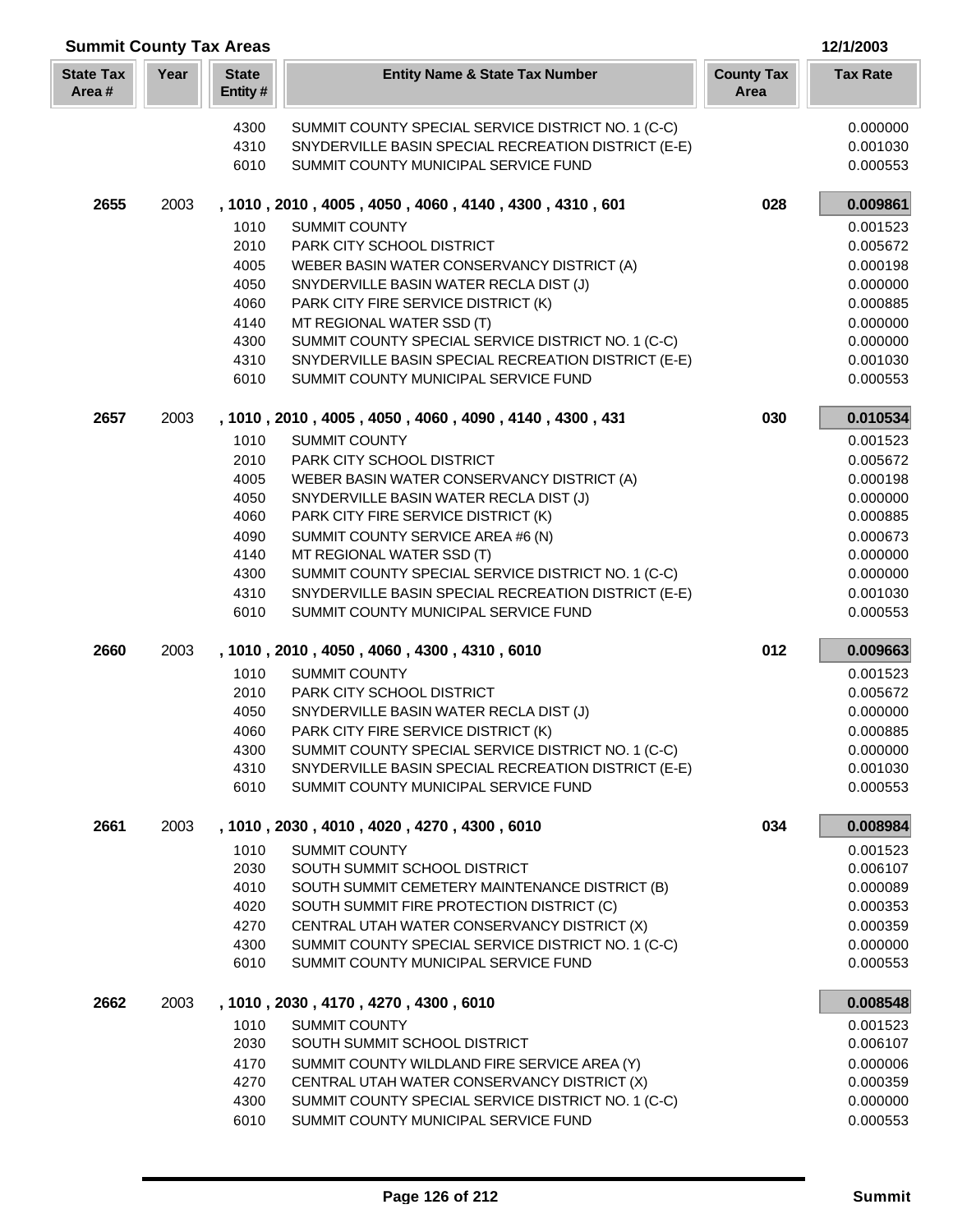| <b>Summit County Tax Areas</b> |      |                         |                                                                                                            |                           | 12/1/2003            |
|--------------------------------|------|-------------------------|------------------------------------------------------------------------------------------------------------|---------------------------|----------------------|
| <b>State Tax</b><br>Area#      | Year | <b>State</b><br>Entity# | <b>Entity Name &amp; State Tax Number</b>                                                                  | <b>County Tax</b><br>Area | <b>Tax Rate</b>      |
| 2664                           | 2003 |                         | , 1010, 2010, 3060, 4005, 4050, 4060, 4305, 8015                                                           | 060                       | 0.010545             |
|                                |      | 1010                    | <b>SUMMIT COUNTY</b>                                                                                       |                           | 0.001523             |
|                                |      | 2010                    | PARK CITY SCHOOL DISTRICT                                                                                  |                           | 0.005672             |
|                                |      | 3060                    | <b>PARK CITY</b>                                                                                           |                           | 0.002267             |
|                                |      | 4005                    | WEBER BASIN WATER CONSERVANCY DISTRICT (A)                                                                 |                           | 0.000198             |
|                                |      | 4050                    | SNYDERVILLE BASIN WATER RECLA DIST (J)                                                                     |                           | 0.000000             |
|                                |      | 4060                    | PARK CITY FIRE SERVICE DISTRICT (K)                                                                        |                           | 0.000885             |
|                                |      | 4305<br>8015            | PARK CITY WATER SERVICE DISTRICT (D-D)<br>LOWER PARK AVENUE REDEVELOPMENT PROJECT AREA - PARK CITY - (A-2) |                           | 0.000000<br>0.000000 |
| 2665                           | 2003 |                         | , 1010, 2010, 3060, 4005, 4050, 4060, 4305, 8010, 802                                                      | 006                       | 0.010545             |
|                                |      | 1010                    | <b>SUMMIT COUNTY</b>                                                                                       |                           | 0.001523             |
|                                |      | 2010                    | PARK CITY SCHOOL DISTRICT                                                                                  |                           | 0.005672             |
|                                |      | 3060                    | <b>PARK CITY</b>                                                                                           |                           | 0.002267             |
|                                |      | 4005                    | WEBER BASIN WATER CONSERVANCY DISTRICT (A)                                                                 |                           | 0.000198             |
|                                |      | 4050                    | SNYDERVILLE BASIN WATER RECLA DIST (J)                                                                     |                           | 0.000000             |
|                                |      | 4060                    | PARK CITY FIRE SERVICE DISTRICT (K)                                                                        |                           | 0.000885             |
|                                |      | 4305                    | PARK CITY WATER SERVICE DISTRICT (D-D)                                                                     |                           | 0.000000             |
|                                |      | 8010                    | MAIN STREET NEIGHBORHOOD DEVELOPMENT PROGRAM - PARK CITY -<br>$(A-1)$                                      |                           | 0.000000             |
|                                |      | 8020                    | AREA IN PARK CITY REDEVELOPMENT PROJECT AREA OUTSIDE 100 ACRE<br>AREA - (%)                                |                           | 0.000000             |
| 2668                           | 2003 |                         | , 1010, 2030, 4005, 4010, 4020, 4090, 4300, 6010                                                           | 040                       | 0.009496             |
|                                |      | 1010                    | <b>SUMMIT COUNTY</b>                                                                                       |                           | 0.001523             |
|                                |      | 2030                    | SOUTH SUMMIT SCHOOL DISTRICT                                                                               |                           | 0.006107             |
|                                |      | 4005                    | WEBER BASIN WATER CONSERVANCY DISTRICT (A)                                                                 |                           | 0.000198             |
|                                |      | 4010                    | SOUTH SUMMIT CEMETERY MAINTENANCE DISTRICT (B)                                                             |                           | 0.000089             |
|                                |      | 4020                    | SOUTH SUMMIT FIRE PROTECTION DISTRICT (C)                                                                  |                           | 0.000353             |
|                                |      | 4090                    | SUMMIT COUNTY SERVICE AREA #6 (N)                                                                          |                           | 0.000673             |
|                                |      | 4300                    | SUMMIT COUNTY SPECIAL SERVICE DISTRICT NO. 1 (C-C)                                                         |                           | 0.000000             |
|                                |      | 6010                    | SUMMIT COUNTY MUNICIPAL SERVICE FUND                                                                       |                           | 0.000553             |
| 2749                           | 2003 |                         | , 1010, 2030, 4130, 4170, 4300, 6010                                                                       | 039                       | 0.009759             |
|                                |      | 1010                    | <b>SUMMIT COUNTY</b>                                                                                       |                           | 0.001523             |
|                                |      | 2030                    | SOUTH SUMMIT SCHOOL DISTRICT                                                                               |                           | 0.006107             |
|                                |      | 4130                    | SUMMIT COUNTY SERVICE AREA #8 (S)                                                                          |                           | 0.001570             |
|                                |      | 4170<br>4300            | SUMMIT COUNTY WILDLAND FIRE SERVICE AREA (Y)<br>SUMMIT COUNTY SPECIAL SERVICE DISTRICT NO. 1 (C-C)         |                           | 0.000006<br>0.000000 |
|                                |      | 6010                    | SUMMIT COUNTY MUNICIPAL SERVICE FUND                                                                       |                           | 0.000553             |
| 2751                           | 2003 |                         | , 1010, 2030, 4010, 4130, 4170, 4300, 6010                                                                 | 037                       | 0.009848             |
|                                |      | 1010                    | <b>SUMMIT COUNTY</b>                                                                                       |                           | 0.001523             |
|                                |      | 2030                    | SOUTH SUMMIT SCHOOL DISTRICT                                                                               |                           | 0.006107             |
|                                |      | 4010                    | SOUTH SUMMIT CEMETERY MAINTENANCE DISTRICT (B)                                                             |                           | 0.000089             |
|                                |      | 4130                    | SUMMIT COUNTY SERVICE AREA #8 (S)                                                                          |                           | 0.001570             |
|                                |      | 4170                    | SUMMIT COUNTY WILDLAND FIRE SERVICE AREA (Y)                                                               |                           | 0.000006             |
|                                |      | 4300                    | SUMMIT COUNTY SPECIAL SERVICE DISTRICT NO. 1 (C-C)                                                         |                           | 0.000000             |
|                                |      | 6010                    | SUMMIT COUNTY MUNICIPAL SERVICE FUND                                                                       |                           | 0.000553             |
| 2752                           | 2003 |                         | , 1010, 2030, 4005, 4130, 4170, 4300, 6010                                                                 | 032                       | 0.009957             |
|                                |      | 1010                    | <b>SUMMIT COUNTY</b>                                                                                       |                           | 0.001523             |
|                                |      | 2030                    | SOUTH SUMMIT SCHOOL DISTRICT                                                                               |                           | 0.006107             |

Г L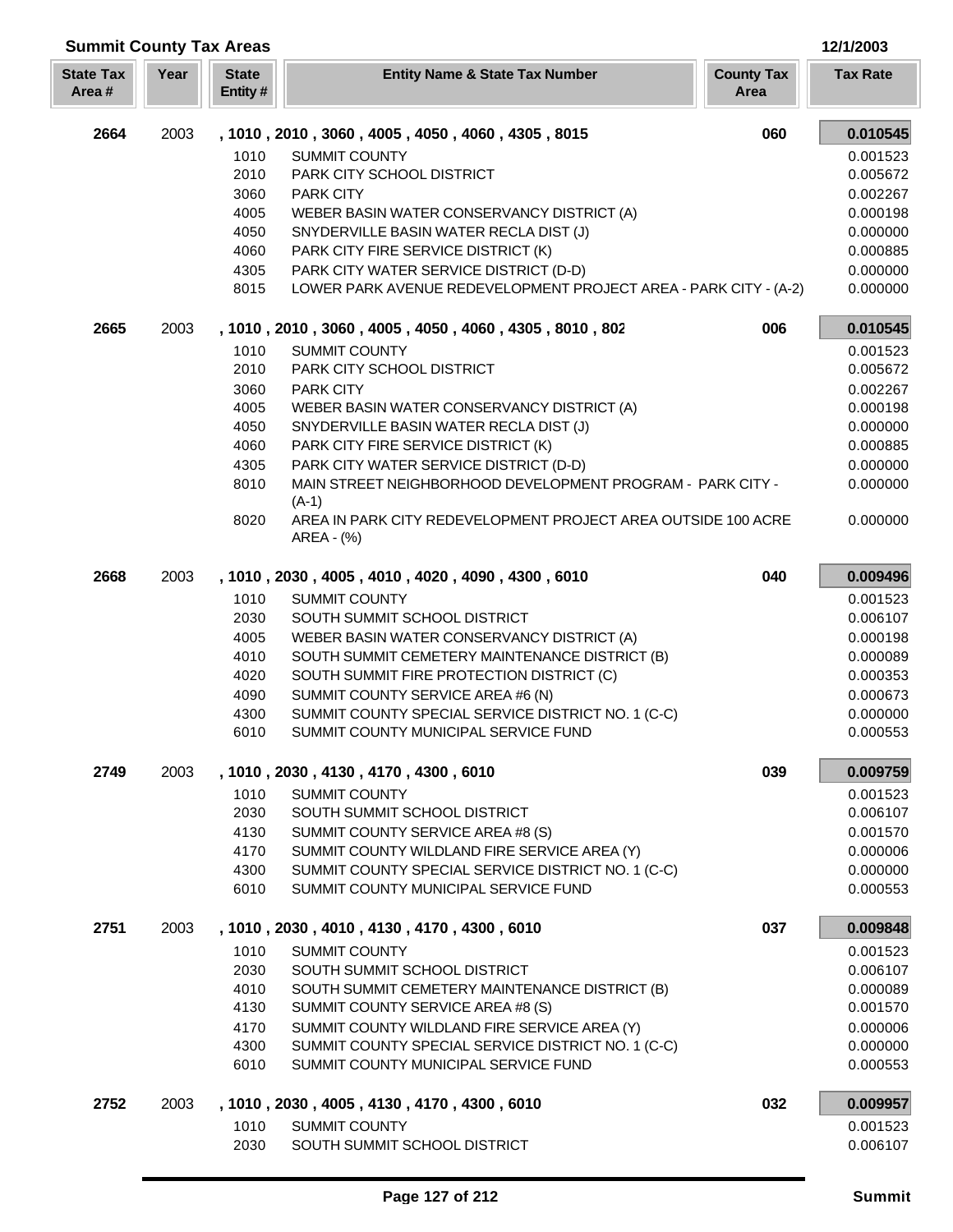| <b>Summit County Tax Areas</b><br>12/1/2003 |      |                         |                                                                                            |                           |                      |
|---------------------------------------------|------|-------------------------|--------------------------------------------------------------------------------------------|---------------------------|----------------------|
| <b>State Tax</b><br>Area#                   | Year | <b>State</b><br>Entity# | <b>Entity Name &amp; State Tax Number</b>                                                  | <b>County Tax</b><br>Area | <b>Tax Rate</b>      |
|                                             |      | 4005                    | WEBER BASIN WATER CONSERVANCY DISTRICT (A)                                                 |                           | 0.000198             |
|                                             |      | 4130                    | SUMMIT COUNTY SERVICE AREA #8 (S)                                                          |                           | 0.001570             |
|                                             |      | 4170                    | SUMMIT COUNTY WILDLAND FIRE SERVICE AREA (Y)                                               |                           | 0.000006             |
|                                             |      | 4300                    | SUMMIT COUNTY SPECIAL SERVICE DISTRICT NO. 1 (C-C)                                         |                           | 0.000000             |
|                                             |      | 6010                    | SUMMIT COUNTY MUNICIPAL SERVICE FUND                                                       |                           | 0.000553             |
| 2753                                        | 2003 |                         | , 1010, 2030, 4005, 4010, 4130, 4170, 4300, 6010                                           | 025                       | 0.010046             |
|                                             |      | 1010                    | <b>SUMMIT COUNTY</b>                                                                       |                           | 0.001523             |
|                                             |      | 2030                    | SOUTH SUMMIT SCHOOL DISTRICT                                                               |                           | 0.006107             |
|                                             |      | 4005                    | WEBER BASIN WATER CONSERVANCY DISTRICT (A)                                                 |                           | 0.000198             |
|                                             |      | 4010                    | SOUTH SUMMIT CEMETERY MAINTENANCE DISTRICT (B)                                             |                           | 0.000089             |
|                                             |      | 4130                    | SUMMIT COUNTY SERVICE AREA #8 (S)                                                          |                           | 0.001570             |
|                                             |      | 4170                    | SUMMIT COUNTY WILDLAND FIRE SERVICE AREA (Y)                                               |                           | 0.000006             |
|                                             |      | 4300                    | SUMMIT COUNTY SPECIAL SERVICE DISTRICT NO. 1 (C-C)                                         |                           | 0.000000             |
|                                             |      | 6010                    | SUMMIT COUNTY MUNICIPAL SERVICE FUND                                                       |                           | 0.000553             |
| 2764                                        | 2003 |                         | , 1010, 2020, 4005, 4030, 4070, 4120, 4150, 4300, 601                                      | 016                       | 0.009695             |
|                                             |      | 1010                    | <b>SUMMIT COUNTY</b>                                                                       |                           | 0.001523             |
|                                             |      | 2020                    | NORTH SUMMIT SCHOOL DISTRICT                                                               |                           | 0.006096             |
|                                             |      | 4005                    | WEBER BASIN WATER CONSERVANCY DISTRICT (A)                                                 |                           | 0.000198             |
|                                             |      | 4030                    | NORTH SUMMIT FIRE PROTECTION DISTRICT (D)                                                  |                           | 0.000361             |
|                                             |      | 4070                    | SUMMIT COUNTY SERVICE AREA #5 (L)                                                          |                           | 0.000690             |
|                                             |      | 4120                    | WANSHIP CEMETERY MAINTENANCE DISTRICT (R)                                                  |                           | 0.000075             |
|                                             |      | 4150                    | NORTH SUMMIT MOSQUITO ABATEMENT DISTRICT (U)                                               |                           | 0.000199             |
|                                             |      | 4300<br>6010            | SUMMIT COUNTY SPECIAL SERVICE DISTRICT NO. 1 (C-C)<br>SUMMIT COUNTY MUNICIPAL SERVICE FUND |                           | 0.000000<br>0.000553 |
| 2765                                        | 2003 |                         | , 1010, 2030, 4010, 4020, 4090, 4270, 4300, 6010                                           | 035                       | 0.009657             |
|                                             |      | 1010                    | SUMMIT COUNTY                                                                              |                           | 0.001523             |
|                                             |      | 2030                    | SOUTH SUMMIT SCHOOL DISTRICT                                                               |                           | 0.006107             |
|                                             |      | 4010                    | SOUTH SUMMIT CEMETERY MAINTENANCE DISTRICT (B)                                             |                           | 0.000089             |
|                                             |      | 4020                    | SOUTH SUMMIT FIRE PROTECTION DISTRICT (C)                                                  |                           | 0.000353             |
|                                             |      | 4090                    | SUMMIT COUNTY SERVICE AREA #6 (N)                                                          |                           | 0.000673             |
|                                             |      | 4270                    | CENTRAL UTAH WATER CONSERVANCY DISTRICT (X)                                                |                           | 0.000359             |
|                                             |      | 4300                    | SUMMIT COUNTY SPECIAL SERVICE DISTRICT NO. 1 (C-C)                                         |                           | 0.000000             |
|                                             |      | 6010                    | SUMMIT COUNTY MUNICIPAL SERVICE FUND                                                       |                           | 0.000553             |
| 2993                                        | 2003 |                         | , 1010, 2030, 4005, 4010, 4020, 4300, 4315, 6010                                           |                           | 0.008823             |
|                                             |      | 1010                    | SUMMIT COUNTY                                                                              |                           | 0.001523             |
|                                             |      | 2030                    | SOUTH SUMMIT SCHOOL DISTRICT                                                               |                           | 0.006107             |
|                                             |      | 4005                    | WEBER BASIN WATER CONSERVANCY DISTRICT (A)                                                 |                           | 0.000198             |
|                                             |      | 4010                    | SOUTH SUMMIT CEMETERY MAINTENANCE DISTRICT (B)                                             |                           | 0.000089             |
|                                             |      | 4020                    | SOUTH SUMMIT FIRE PROTECTION DISTRICT (C)                                                  |                           | 0.000353             |
|                                             |      | 4300                    | SUMMIT COUNTY SPECIAL SERVICE DISTRICT NO. 1 (C-C)                                         |                           | 0.000000             |
|                                             |      | 4315                    | PEOA RECREATION SPECIAL SERVICE DISTRICT (F-F)                                             |                           | 0.000000             |
|                                             |      | 6010                    | SUMMIT COUNTY MUNICIPAL SERVICE FUND                                                       |                           | 0.000553             |
| 3119                                        | 2003 |                         | , 1010, 2010, 4005, 4170, 4300, 6010                                                       | 056                       | 0.007952             |
|                                             |      | 1010                    | <b>SUMMIT COUNTY</b>                                                                       |                           | 0.001523             |
|                                             |      | 2010                    | PARK CITY SCHOOL DISTRICT                                                                  |                           | 0.005672             |
|                                             |      | 4005                    | WEBER BASIN WATER CONSERVANCY DISTRICT (A)                                                 |                           | 0.000198             |
|                                             |      | 4170                    | SUMMIT COUNTY WILDLAND FIRE SERVICE AREA (Y)                                               |                           | 0.000006             |
|                                             |      | 4300                    | SUMMIT COUNTY SPECIAL SERVICE DISTRICT NO. 1 (C-C)                                         |                           | 0.000000             |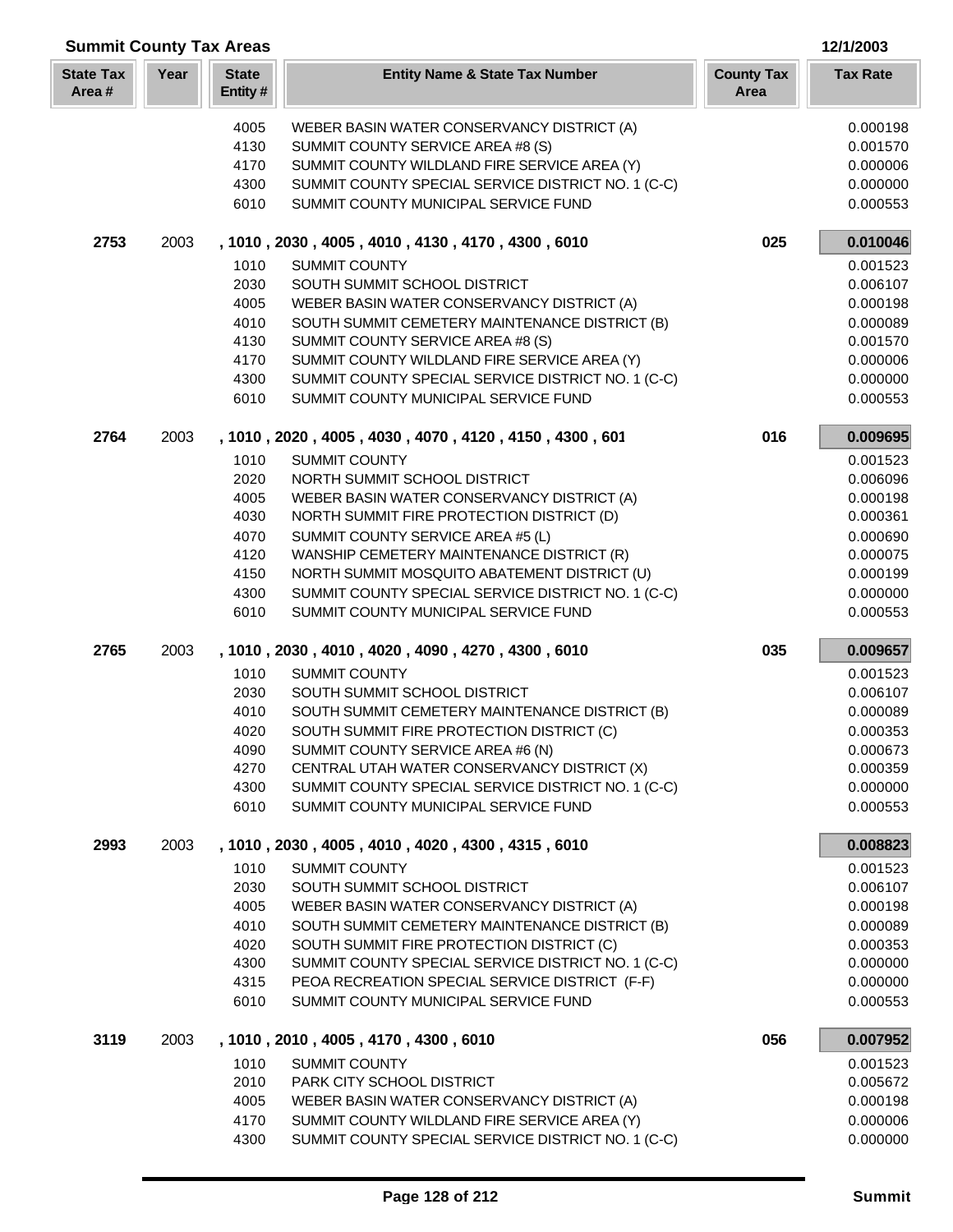| Year<br><b>State</b><br><b>County Tax</b><br><b>Tax Rate</b><br><b>State Tax</b><br><b>Entity Name &amp; State Tax Number</b><br>Area#<br>Entity #<br>Area<br>0.000553<br>6010<br>SUMMIT COUNTY MUNICIPAL SERVICE FUND<br>3120<br>2003<br>0.008941<br>, 1010, 2030, 4005, 4030, 4150, 4300, 6010<br>1010<br><b>SUMMIT COUNTY</b><br>0.001523<br>2030<br>SOUTH SUMMIT SCHOOL DISTRICT<br>0.006107<br>4005<br>WEBER BASIN WATER CONSERVANCY DISTRICT (A)<br>0.000198<br>4030<br>NORTH SUMMIT FIRE PROTECTION DISTRICT (D)<br>0.000361<br>NORTH SUMMIT MOSQUITO ABATEMENT DISTRICT (U)<br>4150<br>0.000199<br>SUMMIT COUNTY SPECIAL SERVICE DISTRICT NO. 1 (C-C)<br>0.000000<br>4300<br>SUMMIT COUNTY MUNICIPAL SERVICE FUND<br>6010<br>0.000553<br>3121<br>2003<br>0.009016<br>041<br>, 1010, 2030, 4005, 4030, 4120, 4150, 4300, 6010<br>1010<br><b>SUMMIT COUNTY</b><br>0.001523<br>2030<br>SOUTH SUMMIT SCHOOL DISTRICT<br>0.006107<br>4005<br>WEBER BASIN WATER CONSERVANCY DISTRICT (A)<br>0.000198<br>4030<br>NORTH SUMMIT FIRE PROTECTION DISTRICT (D)<br>0.000361<br>4120<br>0.000075<br>WANSHIP CEMETERY MAINTENANCE DISTRICT (R)<br>4150<br>NORTH SUMMIT MOSQUITO ABATEMENT DISTRICT (U)<br>0.000199<br>4300<br>SUMMIT COUNTY SPECIAL SERVICE DISTRICT NO. 1 (C-C)<br>0.000000<br>6010<br>SUMMIT COUNTY MUNICIPAL SERVICE FUND<br>0.000553<br>3122<br>2003<br>, 1010, 2030, 4005, 4040, 4050, 4060, 4300, 4310, 601<br>0.011696<br>1010<br><b>SUMMIT COUNTY</b><br>0.001523<br>2030<br>SOUTH SUMMIT SCHOOL DISTRICT<br>0.006107<br>4005<br>0.000198<br>WEBER BASIN WATER CONSERVANCY DISTRICT (A)<br>4040<br>(SILVER CREEK SERVICE AREA) (H)<br>SUMMIT COUNTY SERVICE AREA #3<br>0.001400<br>4050<br>SNYDERVILLE BASIN WATER RECLA DIST (J)<br>0.000000<br>PARK CITY FIRE SERVICE DISTRICT (K)<br>4060<br>0.000885<br>SUMMIT COUNTY SPECIAL SERVICE DISTRICT NO. 1 (C-C)<br>4300<br>0.000000<br>4310<br>SNYDERVILLE BASIN SPECIAL RECREATION DISTRICT (E-E)<br>0.001030<br>6010<br>SUMMIT COUNTY MUNICIPAL SERVICE FUND<br>0.000553<br>3123<br>, 1010, 2030, 4005, 4050, 4060, 4300, 4310, 6010<br>2003<br>0.010296<br>1010<br>SUMMIT COUNTY<br>0.001523<br>2030<br>SOUTH SUMMIT SCHOOL DISTRICT<br>0.006107<br>4005<br>WEBER BASIN WATER CONSERVANCY DISTRICT (A)<br>0.000198<br>4050<br>SNYDERVILLE BASIN WATER RECLA DIST (J)<br>0.000000<br>4060<br>PARK CITY FIRE SERVICE DISTRICT (K)<br>0.000885<br>4300<br>SUMMIT COUNTY SPECIAL SERVICE DISTRICT NO. 1 (C-C)<br>0.000000<br>4310<br>SNYDERVILLE BASIN SPECIAL RECREATION DISTRICT (E-E)<br>0.001030<br>6010<br>SUMMIT COUNTY MUNICIPAL SERVICE FUND<br>0.000553<br>3124<br>, 1010, 2030, 4005, 4050, 4060, 4140, 4300, 4310, 601<br>2003<br>042<br>0.010296<br>1010<br><b>SUMMIT COUNTY</b><br>0.001523<br>2030<br>0.006107<br>SOUTH SUMMIT SCHOOL DISTRICT<br>4005<br>WEBER BASIN WATER CONSERVANCY DISTRICT (A)<br>0.000198<br>4050<br>SNYDERVILLE BASIN WATER RECLA DIST (J)<br>0.000000<br>4060<br>PARK CITY FIRE SERVICE DISTRICT (K)<br>0.000885<br>4140<br>MT REGIONAL WATER SSD (T)<br>0.000000<br>4300<br>SUMMIT COUNTY SPECIAL SERVICE DISTRICT NO. 1 (C-C)<br>0.000000<br>4310<br>SNYDERVILLE BASIN SPECIAL RECREATION DISTRICT (E-E)<br>0.001030<br>6010<br>SUMMIT COUNTY MUNICIPAL SERVICE FUND<br>0.000553 | <b>Summit County Tax Areas</b> |  |  | 12/1/2003 |
|-------------------------------------------------------------------------------------------------------------------------------------------------------------------------------------------------------------------------------------------------------------------------------------------------------------------------------------------------------------------------------------------------------------------------------------------------------------------------------------------------------------------------------------------------------------------------------------------------------------------------------------------------------------------------------------------------------------------------------------------------------------------------------------------------------------------------------------------------------------------------------------------------------------------------------------------------------------------------------------------------------------------------------------------------------------------------------------------------------------------------------------------------------------------------------------------------------------------------------------------------------------------------------------------------------------------------------------------------------------------------------------------------------------------------------------------------------------------------------------------------------------------------------------------------------------------------------------------------------------------------------------------------------------------------------------------------------------------------------------------------------------------------------------------------------------------------------------------------------------------------------------------------------------------------------------------------------------------------------------------------------------------------------------------------------------------------------------------------------------------------------------------------------------------------------------------------------------------------------------------------------------------------------------------------------------------------------------------------------------------------------------------------------------------------------------------------------------------------------------------------------------------------------------------------------------------------------------------------------------------------------------------------------------------------------------------------------------------------------------------------------------------------------------------------------------------------------------------------------------------------------------------------------------------------------------------------------------------------------------------------------------------------------------------------------------------------------------------------------------------------------------------------------------------------------------------------------------------------------------------------------------------------------------------|--------------------------------|--|--|-----------|
|                                                                                                                                                                                                                                                                                                                                                                                                                                                                                                                                                                                                                                                                                                                                                                                                                                                                                                                                                                                                                                                                                                                                                                                                                                                                                                                                                                                                                                                                                                                                                                                                                                                                                                                                                                                                                                                                                                                                                                                                                                                                                                                                                                                                                                                                                                                                                                                                                                                                                                                                                                                                                                                                                                                                                                                                                                                                                                                                                                                                                                                                                                                                                                                                                                                                                           |                                |  |  |           |
|                                                                                                                                                                                                                                                                                                                                                                                                                                                                                                                                                                                                                                                                                                                                                                                                                                                                                                                                                                                                                                                                                                                                                                                                                                                                                                                                                                                                                                                                                                                                                                                                                                                                                                                                                                                                                                                                                                                                                                                                                                                                                                                                                                                                                                                                                                                                                                                                                                                                                                                                                                                                                                                                                                                                                                                                                                                                                                                                                                                                                                                                                                                                                                                                                                                                                           |                                |  |  |           |
|                                                                                                                                                                                                                                                                                                                                                                                                                                                                                                                                                                                                                                                                                                                                                                                                                                                                                                                                                                                                                                                                                                                                                                                                                                                                                                                                                                                                                                                                                                                                                                                                                                                                                                                                                                                                                                                                                                                                                                                                                                                                                                                                                                                                                                                                                                                                                                                                                                                                                                                                                                                                                                                                                                                                                                                                                                                                                                                                                                                                                                                                                                                                                                                                                                                                                           |                                |  |  |           |
|                                                                                                                                                                                                                                                                                                                                                                                                                                                                                                                                                                                                                                                                                                                                                                                                                                                                                                                                                                                                                                                                                                                                                                                                                                                                                                                                                                                                                                                                                                                                                                                                                                                                                                                                                                                                                                                                                                                                                                                                                                                                                                                                                                                                                                                                                                                                                                                                                                                                                                                                                                                                                                                                                                                                                                                                                                                                                                                                                                                                                                                                                                                                                                                                                                                                                           |                                |  |  |           |
|                                                                                                                                                                                                                                                                                                                                                                                                                                                                                                                                                                                                                                                                                                                                                                                                                                                                                                                                                                                                                                                                                                                                                                                                                                                                                                                                                                                                                                                                                                                                                                                                                                                                                                                                                                                                                                                                                                                                                                                                                                                                                                                                                                                                                                                                                                                                                                                                                                                                                                                                                                                                                                                                                                                                                                                                                                                                                                                                                                                                                                                                                                                                                                                                                                                                                           |                                |  |  |           |
|                                                                                                                                                                                                                                                                                                                                                                                                                                                                                                                                                                                                                                                                                                                                                                                                                                                                                                                                                                                                                                                                                                                                                                                                                                                                                                                                                                                                                                                                                                                                                                                                                                                                                                                                                                                                                                                                                                                                                                                                                                                                                                                                                                                                                                                                                                                                                                                                                                                                                                                                                                                                                                                                                                                                                                                                                                                                                                                                                                                                                                                                                                                                                                                                                                                                                           |                                |  |  |           |
|                                                                                                                                                                                                                                                                                                                                                                                                                                                                                                                                                                                                                                                                                                                                                                                                                                                                                                                                                                                                                                                                                                                                                                                                                                                                                                                                                                                                                                                                                                                                                                                                                                                                                                                                                                                                                                                                                                                                                                                                                                                                                                                                                                                                                                                                                                                                                                                                                                                                                                                                                                                                                                                                                                                                                                                                                                                                                                                                                                                                                                                                                                                                                                                                                                                                                           |                                |  |  |           |
|                                                                                                                                                                                                                                                                                                                                                                                                                                                                                                                                                                                                                                                                                                                                                                                                                                                                                                                                                                                                                                                                                                                                                                                                                                                                                                                                                                                                                                                                                                                                                                                                                                                                                                                                                                                                                                                                                                                                                                                                                                                                                                                                                                                                                                                                                                                                                                                                                                                                                                                                                                                                                                                                                                                                                                                                                                                                                                                                                                                                                                                                                                                                                                                                                                                                                           |                                |  |  |           |
|                                                                                                                                                                                                                                                                                                                                                                                                                                                                                                                                                                                                                                                                                                                                                                                                                                                                                                                                                                                                                                                                                                                                                                                                                                                                                                                                                                                                                                                                                                                                                                                                                                                                                                                                                                                                                                                                                                                                                                                                                                                                                                                                                                                                                                                                                                                                                                                                                                                                                                                                                                                                                                                                                                                                                                                                                                                                                                                                                                                                                                                                                                                                                                                                                                                                                           |                                |  |  |           |
|                                                                                                                                                                                                                                                                                                                                                                                                                                                                                                                                                                                                                                                                                                                                                                                                                                                                                                                                                                                                                                                                                                                                                                                                                                                                                                                                                                                                                                                                                                                                                                                                                                                                                                                                                                                                                                                                                                                                                                                                                                                                                                                                                                                                                                                                                                                                                                                                                                                                                                                                                                                                                                                                                                                                                                                                                                                                                                                                                                                                                                                                                                                                                                                                                                                                                           |                                |  |  |           |
|                                                                                                                                                                                                                                                                                                                                                                                                                                                                                                                                                                                                                                                                                                                                                                                                                                                                                                                                                                                                                                                                                                                                                                                                                                                                                                                                                                                                                                                                                                                                                                                                                                                                                                                                                                                                                                                                                                                                                                                                                                                                                                                                                                                                                                                                                                                                                                                                                                                                                                                                                                                                                                                                                                                                                                                                                                                                                                                                                                                                                                                                                                                                                                                                                                                                                           |                                |  |  |           |
|                                                                                                                                                                                                                                                                                                                                                                                                                                                                                                                                                                                                                                                                                                                                                                                                                                                                                                                                                                                                                                                                                                                                                                                                                                                                                                                                                                                                                                                                                                                                                                                                                                                                                                                                                                                                                                                                                                                                                                                                                                                                                                                                                                                                                                                                                                                                                                                                                                                                                                                                                                                                                                                                                                                                                                                                                                                                                                                                                                                                                                                                                                                                                                                                                                                                                           |                                |  |  |           |
|                                                                                                                                                                                                                                                                                                                                                                                                                                                                                                                                                                                                                                                                                                                                                                                                                                                                                                                                                                                                                                                                                                                                                                                                                                                                                                                                                                                                                                                                                                                                                                                                                                                                                                                                                                                                                                                                                                                                                                                                                                                                                                                                                                                                                                                                                                                                                                                                                                                                                                                                                                                                                                                                                                                                                                                                                                                                                                                                                                                                                                                                                                                                                                                                                                                                                           |                                |  |  |           |
|                                                                                                                                                                                                                                                                                                                                                                                                                                                                                                                                                                                                                                                                                                                                                                                                                                                                                                                                                                                                                                                                                                                                                                                                                                                                                                                                                                                                                                                                                                                                                                                                                                                                                                                                                                                                                                                                                                                                                                                                                                                                                                                                                                                                                                                                                                                                                                                                                                                                                                                                                                                                                                                                                                                                                                                                                                                                                                                                                                                                                                                                                                                                                                                                                                                                                           |                                |  |  |           |
|                                                                                                                                                                                                                                                                                                                                                                                                                                                                                                                                                                                                                                                                                                                                                                                                                                                                                                                                                                                                                                                                                                                                                                                                                                                                                                                                                                                                                                                                                                                                                                                                                                                                                                                                                                                                                                                                                                                                                                                                                                                                                                                                                                                                                                                                                                                                                                                                                                                                                                                                                                                                                                                                                                                                                                                                                                                                                                                                                                                                                                                                                                                                                                                                                                                                                           |                                |  |  |           |
|                                                                                                                                                                                                                                                                                                                                                                                                                                                                                                                                                                                                                                                                                                                                                                                                                                                                                                                                                                                                                                                                                                                                                                                                                                                                                                                                                                                                                                                                                                                                                                                                                                                                                                                                                                                                                                                                                                                                                                                                                                                                                                                                                                                                                                                                                                                                                                                                                                                                                                                                                                                                                                                                                                                                                                                                                                                                                                                                                                                                                                                                                                                                                                                                                                                                                           |                                |  |  |           |
|                                                                                                                                                                                                                                                                                                                                                                                                                                                                                                                                                                                                                                                                                                                                                                                                                                                                                                                                                                                                                                                                                                                                                                                                                                                                                                                                                                                                                                                                                                                                                                                                                                                                                                                                                                                                                                                                                                                                                                                                                                                                                                                                                                                                                                                                                                                                                                                                                                                                                                                                                                                                                                                                                                                                                                                                                                                                                                                                                                                                                                                                                                                                                                                                                                                                                           |                                |  |  |           |
|                                                                                                                                                                                                                                                                                                                                                                                                                                                                                                                                                                                                                                                                                                                                                                                                                                                                                                                                                                                                                                                                                                                                                                                                                                                                                                                                                                                                                                                                                                                                                                                                                                                                                                                                                                                                                                                                                                                                                                                                                                                                                                                                                                                                                                                                                                                                                                                                                                                                                                                                                                                                                                                                                                                                                                                                                                                                                                                                                                                                                                                                                                                                                                                                                                                                                           |                                |  |  |           |
|                                                                                                                                                                                                                                                                                                                                                                                                                                                                                                                                                                                                                                                                                                                                                                                                                                                                                                                                                                                                                                                                                                                                                                                                                                                                                                                                                                                                                                                                                                                                                                                                                                                                                                                                                                                                                                                                                                                                                                                                                                                                                                                                                                                                                                                                                                                                                                                                                                                                                                                                                                                                                                                                                                                                                                                                                                                                                                                                                                                                                                                                                                                                                                                                                                                                                           |                                |  |  |           |
|                                                                                                                                                                                                                                                                                                                                                                                                                                                                                                                                                                                                                                                                                                                                                                                                                                                                                                                                                                                                                                                                                                                                                                                                                                                                                                                                                                                                                                                                                                                                                                                                                                                                                                                                                                                                                                                                                                                                                                                                                                                                                                                                                                                                                                                                                                                                                                                                                                                                                                                                                                                                                                                                                                                                                                                                                                                                                                                                                                                                                                                                                                                                                                                                                                                                                           |                                |  |  |           |
|                                                                                                                                                                                                                                                                                                                                                                                                                                                                                                                                                                                                                                                                                                                                                                                                                                                                                                                                                                                                                                                                                                                                                                                                                                                                                                                                                                                                                                                                                                                                                                                                                                                                                                                                                                                                                                                                                                                                                                                                                                                                                                                                                                                                                                                                                                                                                                                                                                                                                                                                                                                                                                                                                                                                                                                                                                                                                                                                                                                                                                                                                                                                                                                                                                                                                           |                                |  |  |           |
|                                                                                                                                                                                                                                                                                                                                                                                                                                                                                                                                                                                                                                                                                                                                                                                                                                                                                                                                                                                                                                                                                                                                                                                                                                                                                                                                                                                                                                                                                                                                                                                                                                                                                                                                                                                                                                                                                                                                                                                                                                                                                                                                                                                                                                                                                                                                                                                                                                                                                                                                                                                                                                                                                                                                                                                                                                                                                                                                                                                                                                                                                                                                                                                                                                                                                           |                                |  |  |           |
|                                                                                                                                                                                                                                                                                                                                                                                                                                                                                                                                                                                                                                                                                                                                                                                                                                                                                                                                                                                                                                                                                                                                                                                                                                                                                                                                                                                                                                                                                                                                                                                                                                                                                                                                                                                                                                                                                                                                                                                                                                                                                                                                                                                                                                                                                                                                                                                                                                                                                                                                                                                                                                                                                                                                                                                                                                                                                                                                                                                                                                                                                                                                                                                                                                                                                           |                                |  |  |           |
|                                                                                                                                                                                                                                                                                                                                                                                                                                                                                                                                                                                                                                                                                                                                                                                                                                                                                                                                                                                                                                                                                                                                                                                                                                                                                                                                                                                                                                                                                                                                                                                                                                                                                                                                                                                                                                                                                                                                                                                                                                                                                                                                                                                                                                                                                                                                                                                                                                                                                                                                                                                                                                                                                                                                                                                                                                                                                                                                                                                                                                                                                                                                                                                                                                                                                           |                                |  |  |           |
|                                                                                                                                                                                                                                                                                                                                                                                                                                                                                                                                                                                                                                                                                                                                                                                                                                                                                                                                                                                                                                                                                                                                                                                                                                                                                                                                                                                                                                                                                                                                                                                                                                                                                                                                                                                                                                                                                                                                                                                                                                                                                                                                                                                                                                                                                                                                                                                                                                                                                                                                                                                                                                                                                                                                                                                                                                                                                                                                                                                                                                                                                                                                                                                                                                                                                           |                                |  |  |           |
|                                                                                                                                                                                                                                                                                                                                                                                                                                                                                                                                                                                                                                                                                                                                                                                                                                                                                                                                                                                                                                                                                                                                                                                                                                                                                                                                                                                                                                                                                                                                                                                                                                                                                                                                                                                                                                                                                                                                                                                                                                                                                                                                                                                                                                                                                                                                                                                                                                                                                                                                                                                                                                                                                                                                                                                                                                                                                                                                                                                                                                                                                                                                                                                                                                                                                           |                                |  |  |           |
|                                                                                                                                                                                                                                                                                                                                                                                                                                                                                                                                                                                                                                                                                                                                                                                                                                                                                                                                                                                                                                                                                                                                                                                                                                                                                                                                                                                                                                                                                                                                                                                                                                                                                                                                                                                                                                                                                                                                                                                                                                                                                                                                                                                                                                                                                                                                                                                                                                                                                                                                                                                                                                                                                                                                                                                                                                                                                                                                                                                                                                                                                                                                                                                                                                                                                           |                                |  |  |           |
|                                                                                                                                                                                                                                                                                                                                                                                                                                                                                                                                                                                                                                                                                                                                                                                                                                                                                                                                                                                                                                                                                                                                                                                                                                                                                                                                                                                                                                                                                                                                                                                                                                                                                                                                                                                                                                                                                                                                                                                                                                                                                                                                                                                                                                                                                                                                                                                                                                                                                                                                                                                                                                                                                                                                                                                                                                                                                                                                                                                                                                                                                                                                                                                                                                                                                           |                                |  |  |           |
|                                                                                                                                                                                                                                                                                                                                                                                                                                                                                                                                                                                                                                                                                                                                                                                                                                                                                                                                                                                                                                                                                                                                                                                                                                                                                                                                                                                                                                                                                                                                                                                                                                                                                                                                                                                                                                                                                                                                                                                                                                                                                                                                                                                                                                                                                                                                                                                                                                                                                                                                                                                                                                                                                                                                                                                                                                                                                                                                                                                                                                                                                                                                                                                                                                                                                           |                                |  |  |           |
|                                                                                                                                                                                                                                                                                                                                                                                                                                                                                                                                                                                                                                                                                                                                                                                                                                                                                                                                                                                                                                                                                                                                                                                                                                                                                                                                                                                                                                                                                                                                                                                                                                                                                                                                                                                                                                                                                                                                                                                                                                                                                                                                                                                                                                                                                                                                                                                                                                                                                                                                                                                                                                                                                                                                                                                                                                                                                                                                                                                                                                                                                                                                                                                                                                                                                           |                                |  |  |           |
|                                                                                                                                                                                                                                                                                                                                                                                                                                                                                                                                                                                                                                                                                                                                                                                                                                                                                                                                                                                                                                                                                                                                                                                                                                                                                                                                                                                                                                                                                                                                                                                                                                                                                                                                                                                                                                                                                                                                                                                                                                                                                                                                                                                                                                                                                                                                                                                                                                                                                                                                                                                                                                                                                                                                                                                                                                                                                                                                                                                                                                                                                                                                                                                                                                                                                           |                                |  |  |           |
|                                                                                                                                                                                                                                                                                                                                                                                                                                                                                                                                                                                                                                                                                                                                                                                                                                                                                                                                                                                                                                                                                                                                                                                                                                                                                                                                                                                                                                                                                                                                                                                                                                                                                                                                                                                                                                                                                                                                                                                                                                                                                                                                                                                                                                                                                                                                                                                                                                                                                                                                                                                                                                                                                                                                                                                                                                                                                                                                                                                                                                                                                                                                                                                                                                                                                           |                                |  |  |           |
|                                                                                                                                                                                                                                                                                                                                                                                                                                                                                                                                                                                                                                                                                                                                                                                                                                                                                                                                                                                                                                                                                                                                                                                                                                                                                                                                                                                                                                                                                                                                                                                                                                                                                                                                                                                                                                                                                                                                                                                                                                                                                                                                                                                                                                                                                                                                                                                                                                                                                                                                                                                                                                                                                                                                                                                                                                                                                                                                                                                                                                                                                                                                                                                                                                                                                           |                                |  |  |           |
|                                                                                                                                                                                                                                                                                                                                                                                                                                                                                                                                                                                                                                                                                                                                                                                                                                                                                                                                                                                                                                                                                                                                                                                                                                                                                                                                                                                                                                                                                                                                                                                                                                                                                                                                                                                                                                                                                                                                                                                                                                                                                                                                                                                                                                                                                                                                                                                                                                                                                                                                                                                                                                                                                                                                                                                                                                                                                                                                                                                                                                                                                                                                                                                                                                                                                           |                                |  |  |           |
|                                                                                                                                                                                                                                                                                                                                                                                                                                                                                                                                                                                                                                                                                                                                                                                                                                                                                                                                                                                                                                                                                                                                                                                                                                                                                                                                                                                                                                                                                                                                                                                                                                                                                                                                                                                                                                                                                                                                                                                                                                                                                                                                                                                                                                                                                                                                                                                                                                                                                                                                                                                                                                                                                                                                                                                                                                                                                                                                                                                                                                                                                                                                                                                                                                                                                           |                                |  |  |           |
|                                                                                                                                                                                                                                                                                                                                                                                                                                                                                                                                                                                                                                                                                                                                                                                                                                                                                                                                                                                                                                                                                                                                                                                                                                                                                                                                                                                                                                                                                                                                                                                                                                                                                                                                                                                                                                                                                                                                                                                                                                                                                                                                                                                                                                                                                                                                                                                                                                                                                                                                                                                                                                                                                                                                                                                                                                                                                                                                                                                                                                                                                                                                                                                                                                                                                           |                                |  |  |           |
|                                                                                                                                                                                                                                                                                                                                                                                                                                                                                                                                                                                                                                                                                                                                                                                                                                                                                                                                                                                                                                                                                                                                                                                                                                                                                                                                                                                                                                                                                                                                                                                                                                                                                                                                                                                                                                                                                                                                                                                                                                                                                                                                                                                                                                                                                                                                                                                                                                                                                                                                                                                                                                                                                                                                                                                                                                                                                                                                                                                                                                                                                                                                                                                                                                                                                           |                                |  |  |           |
|                                                                                                                                                                                                                                                                                                                                                                                                                                                                                                                                                                                                                                                                                                                                                                                                                                                                                                                                                                                                                                                                                                                                                                                                                                                                                                                                                                                                                                                                                                                                                                                                                                                                                                                                                                                                                                                                                                                                                                                                                                                                                                                                                                                                                                                                                                                                                                                                                                                                                                                                                                                                                                                                                                                                                                                                                                                                                                                                                                                                                                                                                                                                                                                                                                                                                           |                                |  |  |           |
|                                                                                                                                                                                                                                                                                                                                                                                                                                                                                                                                                                                                                                                                                                                                                                                                                                                                                                                                                                                                                                                                                                                                                                                                                                                                                                                                                                                                                                                                                                                                                                                                                                                                                                                                                                                                                                                                                                                                                                                                                                                                                                                                                                                                                                                                                                                                                                                                                                                                                                                                                                                                                                                                                                                                                                                                                                                                                                                                                                                                                                                                                                                                                                                                                                                                                           |                                |  |  |           |
|                                                                                                                                                                                                                                                                                                                                                                                                                                                                                                                                                                                                                                                                                                                                                                                                                                                                                                                                                                                                                                                                                                                                                                                                                                                                                                                                                                                                                                                                                                                                                                                                                                                                                                                                                                                                                                                                                                                                                                                                                                                                                                                                                                                                                                                                                                                                                                                                                                                                                                                                                                                                                                                                                                                                                                                                                                                                                                                                                                                                                                                                                                                                                                                                                                                                                           |                                |  |  |           |
|                                                                                                                                                                                                                                                                                                                                                                                                                                                                                                                                                                                                                                                                                                                                                                                                                                                                                                                                                                                                                                                                                                                                                                                                                                                                                                                                                                                                                                                                                                                                                                                                                                                                                                                                                                                                                                                                                                                                                                                                                                                                                                                                                                                                                                                                                                                                                                                                                                                                                                                                                                                                                                                                                                                                                                                                                                                                                                                                                                                                                                                                                                                                                                                                                                                                                           |                                |  |  |           |
|                                                                                                                                                                                                                                                                                                                                                                                                                                                                                                                                                                                                                                                                                                                                                                                                                                                                                                                                                                                                                                                                                                                                                                                                                                                                                                                                                                                                                                                                                                                                                                                                                                                                                                                                                                                                                                                                                                                                                                                                                                                                                                                                                                                                                                                                                                                                                                                                                                                                                                                                                                                                                                                                                                                                                                                                                                                                                                                                                                                                                                                                                                                                                                                                                                                                                           |                                |  |  |           |
|                                                                                                                                                                                                                                                                                                                                                                                                                                                                                                                                                                                                                                                                                                                                                                                                                                                                                                                                                                                                                                                                                                                                                                                                                                                                                                                                                                                                                                                                                                                                                                                                                                                                                                                                                                                                                                                                                                                                                                                                                                                                                                                                                                                                                                                                                                                                                                                                                                                                                                                                                                                                                                                                                                                                                                                                                                                                                                                                                                                                                                                                                                                                                                                                                                                                                           |                                |  |  |           |
|                                                                                                                                                                                                                                                                                                                                                                                                                                                                                                                                                                                                                                                                                                                                                                                                                                                                                                                                                                                                                                                                                                                                                                                                                                                                                                                                                                                                                                                                                                                                                                                                                                                                                                                                                                                                                                                                                                                                                                                                                                                                                                                                                                                                                                                                                                                                                                                                                                                                                                                                                                                                                                                                                                                                                                                                                                                                                                                                                                                                                                                                                                                                                                                                                                                                                           |                                |  |  |           |
|                                                                                                                                                                                                                                                                                                                                                                                                                                                                                                                                                                                                                                                                                                                                                                                                                                                                                                                                                                                                                                                                                                                                                                                                                                                                                                                                                                                                                                                                                                                                                                                                                                                                                                                                                                                                                                                                                                                                                                                                                                                                                                                                                                                                                                                                                                                                                                                                                                                                                                                                                                                                                                                                                                                                                                                                                                                                                                                                                                                                                                                                                                                                                                                                                                                                                           |                                |  |  |           |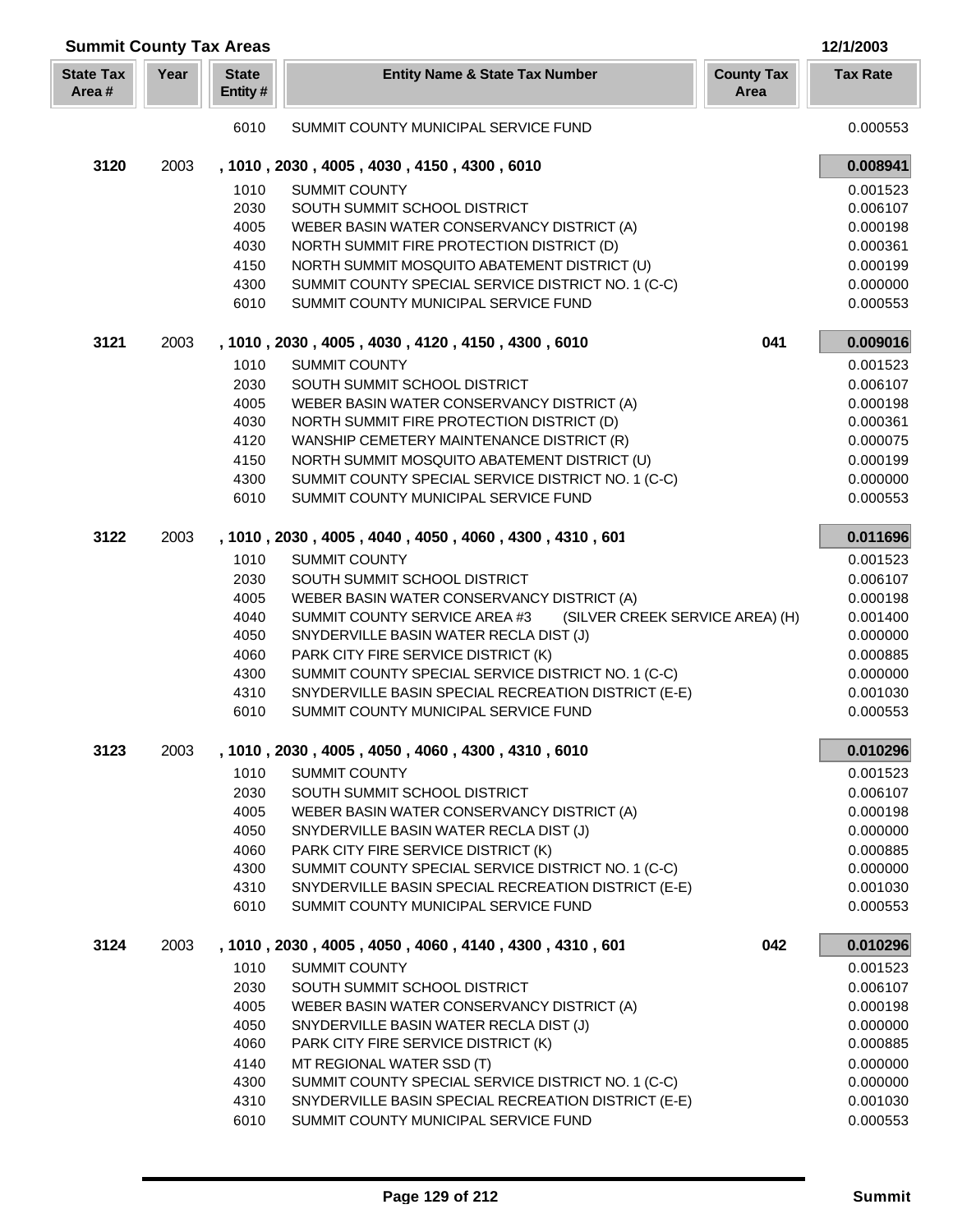| Year<br><b>State Tax</b><br><b>State</b><br><b>County Tax</b><br><b>Entity Name &amp; State Tax Number</b><br><b>Tax Rate</b><br>Area#<br>Entity#<br>Area<br>3125<br>043<br>2003<br>0.010296<br>, 1010, 2030, 4005, 4050, 4060, 4140, 4300, 4310, 601<br>1010<br><b>SUMMIT COUNTY</b><br>0.001523<br>2030<br>SOUTH SUMMIT SCHOOL DISTRICT<br>0.006107<br>4005<br>WEBER BASIN WATER CONSERVANCY DISTRICT (A)<br>0.000198<br>0.000000<br>4050<br>SNYDERVILLE BASIN WATER RECLA DIST (J)<br>4060<br>PARK CITY FIRE SERVICE DISTRICT (K)<br>0.000885<br>4140<br>MT REGIONAL WATER SSD (T)<br>0.000000<br>SUMMIT COUNTY SPECIAL SERVICE DISTRICT NO. 1 (C-C)<br>0.000000<br>4300<br>SNYDERVILLE BASIN SPECIAL RECREATION DISTRICT (E-E)<br>4310<br>0.001030<br>6010<br>SUMMIT COUNTY MUNICIPAL SERVICE FUND<br>0.000553<br>8030<br>SILVER CREEK INDUSTRIAL REDEVELOPMENT PROJECT AREA - (B-1)<br>0.000000<br>3126<br>2003<br>048<br>0.008376<br>, 1010, 2020, 4005, 4170, 4300, 6010<br>1010<br><b>SUMMIT COUNTY</b><br>0.001523<br>2020<br>NORTH SUMMIT SCHOOL DISTRICT<br>0.006096<br>4005<br>WEBER BASIN WATER CONSERVANCY DISTRICT (A)<br>0.000198<br>4170<br>SUMMIT COUNTY WILDLAND FIRE SERVICE AREA (Y)<br>0.000006<br>SUMMIT COUNTY SPECIAL SERVICE DISTRICT NO. 1 (C-C)<br>4300<br>0.000000<br>6010<br>SUMMIT COUNTY MUNICIPAL SERVICE FUND<br>0.000553<br>0.009776<br>3127<br>2003<br>049<br>, 1010, 2020, 4005, 4040, 4170, 4300, 6010<br>1010<br><b>SUMMIT COUNTY</b><br>0.001523<br>2020<br>NORTH SUMMIT SCHOOL DISTRICT<br>0.006096<br>4005<br>WEBER BASIN WATER CONSERVANCY DISTRICT (A)<br>0.000198<br>SUMMIT COUNTY SERVICE AREA #3<br>4040<br>(SILVER CREEK SERVICE AREA) (H)<br>0.001400<br>4170<br>SUMMIT COUNTY WILDLAND FIRE SERVICE AREA (Y)<br>0.000006<br>SUMMIT COUNTY SPECIAL SERVICE DISTRICT NO. 1 (C-C)<br>0.000000<br>4300<br>SUMMIT COUNTY MUNICIPAL SERVICE FUND<br>6010<br>0.000553<br>3153<br>2003<br>0.009663<br>, 1010, 2010, 4050, 4060, 4300, 4305, 4310, 6010<br>1010<br><b>SUMMIT COUNTY</b><br>0.001523<br>PARK CITY SCHOOL DISTRICT<br>0.005672<br>2010<br>4050<br>SNYDERVILLE BASIN WATER RECLA DIST (J)<br>0.000000<br>4060<br>PARK CITY FIRE SERVICE DISTRICT (K)<br>0.000885<br>4300<br>SUMMIT COUNTY SPECIAL SERVICE DISTRICT NO. 1 (C-C)<br>0.000000<br>4305<br>PARK CITY WATER SERVICE DISTRICT (D-D)<br>0.000000<br>4310<br>SNYDERVILLE BASIN SPECIAL RECREATION DISTRICT (E-E)<br>0.001030<br>6010<br>SUMMIT COUNTY MUNICIPAL SERVICE FUND<br>0.000553<br>3208<br>2003<br>, 1010, 2020, 4005, 4030, 4120, 4140, 4150, 4300, 601<br>0.009005<br>1010<br><b>SUMMIT COUNTY</b><br>0.001523<br>2020<br>NORTH SUMMIT SCHOOL DISTRICT<br>0.006096<br>4005<br>WEBER BASIN WATER CONSERVANCY DISTRICT (A)<br>0.000198<br>4030<br>NORTH SUMMIT FIRE PROTECTION DISTRICT (D)<br>0.000361<br>4120<br>WANSHIP CEMETERY MAINTENANCE DISTRICT (R)<br>0.000075<br>4140<br>MT REGIONAL WATER SSD (T)<br>0.000000<br>NORTH SUMMIT MOSQUITO ABATEMENT DISTRICT (U)<br>4150<br>0.000199<br>4300<br>SUMMIT COUNTY SPECIAL SERVICE DISTRICT NO. 1 (C-C)<br>0.000000<br>6010<br>SUMMIT COUNTY MUNICIPAL SERVICE FUND<br>0.000553<br>3209<br>2003<br>, 1010, 2020, 4005, 4140, 4170, 4300, 6010<br>0.008376<br>1010<br><b>SUMMIT COUNTY</b><br>0.001523<br>2020<br>NORTH SUMMIT SCHOOL DISTRICT<br>0.006096 | <b>Summit County Tax Areas</b> |  |  | 12/1/2003 |
|-------------------------------------------------------------------------------------------------------------------------------------------------------------------------------------------------------------------------------------------------------------------------------------------------------------------------------------------------------------------------------------------------------------------------------------------------------------------------------------------------------------------------------------------------------------------------------------------------------------------------------------------------------------------------------------------------------------------------------------------------------------------------------------------------------------------------------------------------------------------------------------------------------------------------------------------------------------------------------------------------------------------------------------------------------------------------------------------------------------------------------------------------------------------------------------------------------------------------------------------------------------------------------------------------------------------------------------------------------------------------------------------------------------------------------------------------------------------------------------------------------------------------------------------------------------------------------------------------------------------------------------------------------------------------------------------------------------------------------------------------------------------------------------------------------------------------------------------------------------------------------------------------------------------------------------------------------------------------------------------------------------------------------------------------------------------------------------------------------------------------------------------------------------------------------------------------------------------------------------------------------------------------------------------------------------------------------------------------------------------------------------------------------------------------------------------------------------------------------------------------------------------------------------------------------------------------------------------------------------------------------------------------------------------------------------------------------------------------------------------------------------------------------------------------------------------------------------------------------------------------------------------------------------------------------------------------------------------------------------------------------------------------------------------------------------------------------------------------------------------------------------------------------------------------------------------------------------------------------------------------------------------------------------------------------------------------------------|--------------------------------|--|--|-----------|
|                                                                                                                                                                                                                                                                                                                                                                                                                                                                                                                                                                                                                                                                                                                                                                                                                                                                                                                                                                                                                                                                                                                                                                                                                                                                                                                                                                                                                                                                                                                                                                                                                                                                                                                                                                                                                                                                                                                                                                                                                                                                                                                                                                                                                                                                                                                                                                                                                                                                                                                                                                                                                                                                                                                                                                                                                                                                                                                                                                                                                                                                                                                                                                                                                                                                                                                                     |                                |  |  |           |
|                                                                                                                                                                                                                                                                                                                                                                                                                                                                                                                                                                                                                                                                                                                                                                                                                                                                                                                                                                                                                                                                                                                                                                                                                                                                                                                                                                                                                                                                                                                                                                                                                                                                                                                                                                                                                                                                                                                                                                                                                                                                                                                                                                                                                                                                                                                                                                                                                                                                                                                                                                                                                                                                                                                                                                                                                                                                                                                                                                                                                                                                                                                                                                                                                                                                                                                                     |                                |  |  |           |
|                                                                                                                                                                                                                                                                                                                                                                                                                                                                                                                                                                                                                                                                                                                                                                                                                                                                                                                                                                                                                                                                                                                                                                                                                                                                                                                                                                                                                                                                                                                                                                                                                                                                                                                                                                                                                                                                                                                                                                                                                                                                                                                                                                                                                                                                                                                                                                                                                                                                                                                                                                                                                                                                                                                                                                                                                                                                                                                                                                                                                                                                                                                                                                                                                                                                                                                                     |                                |  |  |           |
|                                                                                                                                                                                                                                                                                                                                                                                                                                                                                                                                                                                                                                                                                                                                                                                                                                                                                                                                                                                                                                                                                                                                                                                                                                                                                                                                                                                                                                                                                                                                                                                                                                                                                                                                                                                                                                                                                                                                                                                                                                                                                                                                                                                                                                                                                                                                                                                                                                                                                                                                                                                                                                                                                                                                                                                                                                                                                                                                                                                                                                                                                                                                                                                                                                                                                                                                     |                                |  |  |           |
|                                                                                                                                                                                                                                                                                                                                                                                                                                                                                                                                                                                                                                                                                                                                                                                                                                                                                                                                                                                                                                                                                                                                                                                                                                                                                                                                                                                                                                                                                                                                                                                                                                                                                                                                                                                                                                                                                                                                                                                                                                                                                                                                                                                                                                                                                                                                                                                                                                                                                                                                                                                                                                                                                                                                                                                                                                                                                                                                                                                                                                                                                                                                                                                                                                                                                                                                     |                                |  |  |           |
|                                                                                                                                                                                                                                                                                                                                                                                                                                                                                                                                                                                                                                                                                                                                                                                                                                                                                                                                                                                                                                                                                                                                                                                                                                                                                                                                                                                                                                                                                                                                                                                                                                                                                                                                                                                                                                                                                                                                                                                                                                                                                                                                                                                                                                                                                                                                                                                                                                                                                                                                                                                                                                                                                                                                                                                                                                                                                                                                                                                                                                                                                                                                                                                                                                                                                                                                     |                                |  |  |           |
|                                                                                                                                                                                                                                                                                                                                                                                                                                                                                                                                                                                                                                                                                                                                                                                                                                                                                                                                                                                                                                                                                                                                                                                                                                                                                                                                                                                                                                                                                                                                                                                                                                                                                                                                                                                                                                                                                                                                                                                                                                                                                                                                                                                                                                                                                                                                                                                                                                                                                                                                                                                                                                                                                                                                                                                                                                                                                                                                                                                                                                                                                                                                                                                                                                                                                                                                     |                                |  |  |           |
|                                                                                                                                                                                                                                                                                                                                                                                                                                                                                                                                                                                                                                                                                                                                                                                                                                                                                                                                                                                                                                                                                                                                                                                                                                                                                                                                                                                                                                                                                                                                                                                                                                                                                                                                                                                                                                                                                                                                                                                                                                                                                                                                                                                                                                                                                                                                                                                                                                                                                                                                                                                                                                                                                                                                                                                                                                                                                                                                                                                                                                                                                                                                                                                                                                                                                                                                     |                                |  |  |           |
|                                                                                                                                                                                                                                                                                                                                                                                                                                                                                                                                                                                                                                                                                                                                                                                                                                                                                                                                                                                                                                                                                                                                                                                                                                                                                                                                                                                                                                                                                                                                                                                                                                                                                                                                                                                                                                                                                                                                                                                                                                                                                                                                                                                                                                                                                                                                                                                                                                                                                                                                                                                                                                                                                                                                                                                                                                                                                                                                                                                                                                                                                                                                                                                                                                                                                                                                     |                                |  |  |           |
|                                                                                                                                                                                                                                                                                                                                                                                                                                                                                                                                                                                                                                                                                                                                                                                                                                                                                                                                                                                                                                                                                                                                                                                                                                                                                                                                                                                                                                                                                                                                                                                                                                                                                                                                                                                                                                                                                                                                                                                                                                                                                                                                                                                                                                                                                                                                                                                                                                                                                                                                                                                                                                                                                                                                                                                                                                                                                                                                                                                                                                                                                                                                                                                                                                                                                                                                     |                                |  |  |           |
|                                                                                                                                                                                                                                                                                                                                                                                                                                                                                                                                                                                                                                                                                                                                                                                                                                                                                                                                                                                                                                                                                                                                                                                                                                                                                                                                                                                                                                                                                                                                                                                                                                                                                                                                                                                                                                                                                                                                                                                                                                                                                                                                                                                                                                                                                                                                                                                                                                                                                                                                                                                                                                                                                                                                                                                                                                                                                                                                                                                                                                                                                                                                                                                                                                                                                                                                     |                                |  |  |           |
|                                                                                                                                                                                                                                                                                                                                                                                                                                                                                                                                                                                                                                                                                                                                                                                                                                                                                                                                                                                                                                                                                                                                                                                                                                                                                                                                                                                                                                                                                                                                                                                                                                                                                                                                                                                                                                                                                                                                                                                                                                                                                                                                                                                                                                                                                                                                                                                                                                                                                                                                                                                                                                                                                                                                                                                                                                                                                                                                                                                                                                                                                                                                                                                                                                                                                                                                     |                                |  |  |           |
|                                                                                                                                                                                                                                                                                                                                                                                                                                                                                                                                                                                                                                                                                                                                                                                                                                                                                                                                                                                                                                                                                                                                                                                                                                                                                                                                                                                                                                                                                                                                                                                                                                                                                                                                                                                                                                                                                                                                                                                                                                                                                                                                                                                                                                                                                                                                                                                                                                                                                                                                                                                                                                                                                                                                                                                                                                                                                                                                                                                                                                                                                                                                                                                                                                                                                                                                     |                                |  |  |           |
|                                                                                                                                                                                                                                                                                                                                                                                                                                                                                                                                                                                                                                                                                                                                                                                                                                                                                                                                                                                                                                                                                                                                                                                                                                                                                                                                                                                                                                                                                                                                                                                                                                                                                                                                                                                                                                                                                                                                                                                                                                                                                                                                                                                                                                                                                                                                                                                                                                                                                                                                                                                                                                                                                                                                                                                                                                                                                                                                                                                                                                                                                                                                                                                                                                                                                                                                     |                                |  |  |           |
|                                                                                                                                                                                                                                                                                                                                                                                                                                                                                                                                                                                                                                                                                                                                                                                                                                                                                                                                                                                                                                                                                                                                                                                                                                                                                                                                                                                                                                                                                                                                                                                                                                                                                                                                                                                                                                                                                                                                                                                                                                                                                                                                                                                                                                                                                                                                                                                                                                                                                                                                                                                                                                                                                                                                                                                                                                                                                                                                                                                                                                                                                                                                                                                                                                                                                                                                     |                                |  |  |           |
|                                                                                                                                                                                                                                                                                                                                                                                                                                                                                                                                                                                                                                                                                                                                                                                                                                                                                                                                                                                                                                                                                                                                                                                                                                                                                                                                                                                                                                                                                                                                                                                                                                                                                                                                                                                                                                                                                                                                                                                                                                                                                                                                                                                                                                                                                                                                                                                                                                                                                                                                                                                                                                                                                                                                                                                                                                                                                                                                                                                                                                                                                                                                                                                                                                                                                                                                     |                                |  |  |           |
|                                                                                                                                                                                                                                                                                                                                                                                                                                                                                                                                                                                                                                                                                                                                                                                                                                                                                                                                                                                                                                                                                                                                                                                                                                                                                                                                                                                                                                                                                                                                                                                                                                                                                                                                                                                                                                                                                                                                                                                                                                                                                                                                                                                                                                                                                                                                                                                                                                                                                                                                                                                                                                                                                                                                                                                                                                                                                                                                                                                                                                                                                                                                                                                                                                                                                                                                     |                                |  |  |           |
|                                                                                                                                                                                                                                                                                                                                                                                                                                                                                                                                                                                                                                                                                                                                                                                                                                                                                                                                                                                                                                                                                                                                                                                                                                                                                                                                                                                                                                                                                                                                                                                                                                                                                                                                                                                                                                                                                                                                                                                                                                                                                                                                                                                                                                                                                                                                                                                                                                                                                                                                                                                                                                                                                                                                                                                                                                                                                                                                                                                                                                                                                                                                                                                                                                                                                                                                     |                                |  |  |           |
|                                                                                                                                                                                                                                                                                                                                                                                                                                                                                                                                                                                                                                                                                                                                                                                                                                                                                                                                                                                                                                                                                                                                                                                                                                                                                                                                                                                                                                                                                                                                                                                                                                                                                                                                                                                                                                                                                                                                                                                                                                                                                                                                                                                                                                                                                                                                                                                                                                                                                                                                                                                                                                                                                                                                                                                                                                                                                                                                                                                                                                                                                                                                                                                                                                                                                                                                     |                                |  |  |           |
|                                                                                                                                                                                                                                                                                                                                                                                                                                                                                                                                                                                                                                                                                                                                                                                                                                                                                                                                                                                                                                                                                                                                                                                                                                                                                                                                                                                                                                                                                                                                                                                                                                                                                                                                                                                                                                                                                                                                                                                                                                                                                                                                                                                                                                                                                                                                                                                                                                                                                                                                                                                                                                                                                                                                                                                                                                                                                                                                                                                                                                                                                                                                                                                                                                                                                                                                     |                                |  |  |           |
|                                                                                                                                                                                                                                                                                                                                                                                                                                                                                                                                                                                                                                                                                                                                                                                                                                                                                                                                                                                                                                                                                                                                                                                                                                                                                                                                                                                                                                                                                                                                                                                                                                                                                                                                                                                                                                                                                                                                                                                                                                                                                                                                                                                                                                                                                                                                                                                                                                                                                                                                                                                                                                                                                                                                                                                                                                                                                                                                                                                                                                                                                                                                                                                                                                                                                                                                     |                                |  |  |           |
|                                                                                                                                                                                                                                                                                                                                                                                                                                                                                                                                                                                                                                                                                                                                                                                                                                                                                                                                                                                                                                                                                                                                                                                                                                                                                                                                                                                                                                                                                                                                                                                                                                                                                                                                                                                                                                                                                                                                                                                                                                                                                                                                                                                                                                                                                                                                                                                                                                                                                                                                                                                                                                                                                                                                                                                                                                                                                                                                                                                                                                                                                                                                                                                                                                                                                                                                     |                                |  |  |           |
|                                                                                                                                                                                                                                                                                                                                                                                                                                                                                                                                                                                                                                                                                                                                                                                                                                                                                                                                                                                                                                                                                                                                                                                                                                                                                                                                                                                                                                                                                                                                                                                                                                                                                                                                                                                                                                                                                                                                                                                                                                                                                                                                                                                                                                                                                                                                                                                                                                                                                                                                                                                                                                                                                                                                                                                                                                                                                                                                                                                                                                                                                                                                                                                                                                                                                                                                     |                                |  |  |           |
|                                                                                                                                                                                                                                                                                                                                                                                                                                                                                                                                                                                                                                                                                                                                                                                                                                                                                                                                                                                                                                                                                                                                                                                                                                                                                                                                                                                                                                                                                                                                                                                                                                                                                                                                                                                                                                                                                                                                                                                                                                                                                                                                                                                                                                                                                                                                                                                                                                                                                                                                                                                                                                                                                                                                                                                                                                                                                                                                                                                                                                                                                                                                                                                                                                                                                                                                     |                                |  |  |           |
|                                                                                                                                                                                                                                                                                                                                                                                                                                                                                                                                                                                                                                                                                                                                                                                                                                                                                                                                                                                                                                                                                                                                                                                                                                                                                                                                                                                                                                                                                                                                                                                                                                                                                                                                                                                                                                                                                                                                                                                                                                                                                                                                                                                                                                                                                                                                                                                                                                                                                                                                                                                                                                                                                                                                                                                                                                                                                                                                                                                                                                                                                                                                                                                                                                                                                                                                     |                                |  |  |           |
|                                                                                                                                                                                                                                                                                                                                                                                                                                                                                                                                                                                                                                                                                                                                                                                                                                                                                                                                                                                                                                                                                                                                                                                                                                                                                                                                                                                                                                                                                                                                                                                                                                                                                                                                                                                                                                                                                                                                                                                                                                                                                                                                                                                                                                                                                                                                                                                                                                                                                                                                                                                                                                                                                                                                                                                                                                                                                                                                                                                                                                                                                                                                                                                                                                                                                                                                     |                                |  |  |           |
|                                                                                                                                                                                                                                                                                                                                                                                                                                                                                                                                                                                                                                                                                                                                                                                                                                                                                                                                                                                                                                                                                                                                                                                                                                                                                                                                                                                                                                                                                                                                                                                                                                                                                                                                                                                                                                                                                                                                                                                                                                                                                                                                                                                                                                                                                                                                                                                                                                                                                                                                                                                                                                                                                                                                                                                                                                                                                                                                                                                                                                                                                                                                                                                                                                                                                                                                     |                                |  |  |           |
|                                                                                                                                                                                                                                                                                                                                                                                                                                                                                                                                                                                                                                                                                                                                                                                                                                                                                                                                                                                                                                                                                                                                                                                                                                                                                                                                                                                                                                                                                                                                                                                                                                                                                                                                                                                                                                                                                                                                                                                                                                                                                                                                                                                                                                                                                                                                                                                                                                                                                                                                                                                                                                                                                                                                                                                                                                                                                                                                                                                                                                                                                                                                                                                                                                                                                                                                     |                                |  |  |           |
|                                                                                                                                                                                                                                                                                                                                                                                                                                                                                                                                                                                                                                                                                                                                                                                                                                                                                                                                                                                                                                                                                                                                                                                                                                                                                                                                                                                                                                                                                                                                                                                                                                                                                                                                                                                                                                                                                                                                                                                                                                                                                                                                                                                                                                                                                                                                                                                                                                                                                                                                                                                                                                                                                                                                                                                                                                                                                                                                                                                                                                                                                                                                                                                                                                                                                                                                     |                                |  |  |           |
|                                                                                                                                                                                                                                                                                                                                                                                                                                                                                                                                                                                                                                                                                                                                                                                                                                                                                                                                                                                                                                                                                                                                                                                                                                                                                                                                                                                                                                                                                                                                                                                                                                                                                                                                                                                                                                                                                                                                                                                                                                                                                                                                                                                                                                                                                                                                                                                                                                                                                                                                                                                                                                                                                                                                                                                                                                                                                                                                                                                                                                                                                                                                                                                                                                                                                                                                     |                                |  |  |           |
|                                                                                                                                                                                                                                                                                                                                                                                                                                                                                                                                                                                                                                                                                                                                                                                                                                                                                                                                                                                                                                                                                                                                                                                                                                                                                                                                                                                                                                                                                                                                                                                                                                                                                                                                                                                                                                                                                                                                                                                                                                                                                                                                                                                                                                                                                                                                                                                                                                                                                                                                                                                                                                                                                                                                                                                                                                                                                                                                                                                                                                                                                                                                                                                                                                                                                                                                     |                                |  |  |           |
|                                                                                                                                                                                                                                                                                                                                                                                                                                                                                                                                                                                                                                                                                                                                                                                                                                                                                                                                                                                                                                                                                                                                                                                                                                                                                                                                                                                                                                                                                                                                                                                                                                                                                                                                                                                                                                                                                                                                                                                                                                                                                                                                                                                                                                                                                                                                                                                                                                                                                                                                                                                                                                                                                                                                                                                                                                                                                                                                                                                                                                                                                                                                                                                                                                                                                                                                     |                                |  |  |           |
|                                                                                                                                                                                                                                                                                                                                                                                                                                                                                                                                                                                                                                                                                                                                                                                                                                                                                                                                                                                                                                                                                                                                                                                                                                                                                                                                                                                                                                                                                                                                                                                                                                                                                                                                                                                                                                                                                                                                                                                                                                                                                                                                                                                                                                                                                                                                                                                                                                                                                                                                                                                                                                                                                                                                                                                                                                                                                                                                                                                                                                                                                                                                                                                                                                                                                                                                     |                                |  |  |           |
|                                                                                                                                                                                                                                                                                                                                                                                                                                                                                                                                                                                                                                                                                                                                                                                                                                                                                                                                                                                                                                                                                                                                                                                                                                                                                                                                                                                                                                                                                                                                                                                                                                                                                                                                                                                                                                                                                                                                                                                                                                                                                                                                                                                                                                                                                                                                                                                                                                                                                                                                                                                                                                                                                                                                                                                                                                                                                                                                                                                                                                                                                                                                                                                                                                                                                                                                     |                                |  |  |           |
|                                                                                                                                                                                                                                                                                                                                                                                                                                                                                                                                                                                                                                                                                                                                                                                                                                                                                                                                                                                                                                                                                                                                                                                                                                                                                                                                                                                                                                                                                                                                                                                                                                                                                                                                                                                                                                                                                                                                                                                                                                                                                                                                                                                                                                                                                                                                                                                                                                                                                                                                                                                                                                                                                                                                                                                                                                                                                                                                                                                                                                                                                                                                                                                                                                                                                                                                     |                                |  |  |           |
|                                                                                                                                                                                                                                                                                                                                                                                                                                                                                                                                                                                                                                                                                                                                                                                                                                                                                                                                                                                                                                                                                                                                                                                                                                                                                                                                                                                                                                                                                                                                                                                                                                                                                                                                                                                                                                                                                                                                                                                                                                                                                                                                                                                                                                                                                                                                                                                                                                                                                                                                                                                                                                                                                                                                                                                                                                                                                                                                                                                                                                                                                                                                                                                                                                                                                                                                     |                                |  |  |           |
|                                                                                                                                                                                                                                                                                                                                                                                                                                                                                                                                                                                                                                                                                                                                                                                                                                                                                                                                                                                                                                                                                                                                                                                                                                                                                                                                                                                                                                                                                                                                                                                                                                                                                                                                                                                                                                                                                                                                                                                                                                                                                                                                                                                                                                                                                                                                                                                                                                                                                                                                                                                                                                                                                                                                                                                                                                                                                                                                                                                                                                                                                                                                                                                                                                                                                                                                     |                                |  |  |           |
|                                                                                                                                                                                                                                                                                                                                                                                                                                                                                                                                                                                                                                                                                                                                                                                                                                                                                                                                                                                                                                                                                                                                                                                                                                                                                                                                                                                                                                                                                                                                                                                                                                                                                                                                                                                                                                                                                                                                                                                                                                                                                                                                                                                                                                                                                                                                                                                                                                                                                                                                                                                                                                                                                                                                                                                                                                                                                                                                                                                                                                                                                                                                                                                                                                                                                                                                     |                                |  |  |           |
|                                                                                                                                                                                                                                                                                                                                                                                                                                                                                                                                                                                                                                                                                                                                                                                                                                                                                                                                                                                                                                                                                                                                                                                                                                                                                                                                                                                                                                                                                                                                                                                                                                                                                                                                                                                                                                                                                                                                                                                                                                                                                                                                                                                                                                                                                                                                                                                                                                                                                                                                                                                                                                                                                                                                                                                                                                                                                                                                                                                                                                                                                                                                                                                                                                                                                                                                     |                                |  |  |           |
|                                                                                                                                                                                                                                                                                                                                                                                                                                                                                                                                                                                                                                                                                                                                                                                                                                                                                                                                                                                                                                                                                                                                                                                                                                                                                                                                                                                                                                                                                                                                                                                                                                                                                                                                                                                                                                                                                                                                                                                                                                                                                                                                                                                                                                                                                                                                                                                                                                                                                                                                                                                                                                                                                                                                                                                                                                                                                                                                                                                                                                                                                                                                                                                                                                                                                                                                     |                                |  |  |           |
|                                                                                                                                                                                                                                                                                                                                                                                                                                                                                                                                                                                                                                                                                                                                                                                                                                                                                                                                                                                                                                                                                                                                                                                                                                                                                                                                                                                                                                                                                                                                                                                                                                                                                                                                                                                                                                                                                                                                                                                                                                                                                                                                                                                                                                                                                                                                                                                                                                                                                                                                                                                                                                                                                                                                                                                                                                                                                                                                                                                                                                                                                                                                                                                                                                                                                                                                     |                                |  |  |           |
|                                                                                                                                                                                                                                                                                                                                                                                                                                                                                                                                                                                                                                                                                                                                                                                                                                                                                                                                                                                                                                                                                                                                                                                                                                                                                                                                                                                                                                                                                                                                                                                                                                                                                                                                                                                                                                                                                                                                                                                                                                                                                                                                                                                                                                                                                                                                                                                                                                                                                                                                                                                                                                                                                                                                                                                                                                                                                                                                                                                                                                                                                                                                                                                                                                                                                                                                     |                                |  |  |           |
|                                                                                                                                                                                                                                                                                                                                                                                                                                                                                                                                                                                                                                                                                                                                                                                                                                                                                                                                                                                                                                                                                                                                                                                                                                                                                                                                                                                                                                                                                                                                                                                                                                                                                                                                                                                                                                                                                                                                                                                                                                                                                                                                                                                                                                                                                                                                                                                                                                                                                                                                                                                                                                                                                                                                                                                                                                                                                                                                                                                                                                                                                                                                                                                                                                                                                                                                     |                                |  |  |           |
|                                                                                                                                                                                                                                                                                                                                                                                                                                                                                                                                                                                                                                                                                                                                                                                                                                                                                                                                                                                                                                                                                                                                                                                                                                                                                                                                                                                                                                                                                                                                                                                                                                                                                                                                                                                                                                                                                                                                                                                                                                                                                                                                                                                                                                                                                                                                                                                                                                                                                                                                                                                                                                                                                                                                                                                                                                                                                                                                                                                                                                                                                                                                                                                                                                                                                                                                     |                                |  |  |           |
|                                                                                                                                                                                                                                                                                                                                                                                                                                                                                                                                                                                                                                                                                                                                                                                                                                                                                                                                                                                                                                                                                                                                                                                                                                                                                                                                                                                                                                                                                                                                                                                                                                                                                                                                                                                                                                                                                                                                                                                                                                                                                                                                                                                                                                                                                                                                                                                                                                                                                                                                                                                                                                                                                                                                                                                                                                                                                                                                                                                                                                                                                                                                                                                                                                                                                                                                     |                                |  |  |           |
|                                                                                                                                                                                                                                                                                                                                                                                                                                                                                                                                                                                                                                                                                                                                                                                                                                                                                                                                                                                                                                                                                                                                                                                                                                                                                                                                                                                                                                                                                                                                                                                                                                                                                                                                                                                                                                                                                                                                                                                                                                                                                                                                                                                                                                                                                                                                                                                                                                                                                                                                                                                                                                                                                                                                                                                                                                                                                                                                                                                                                                                                                                                                                                                                                                                                                                                                     |                                |  |  |           |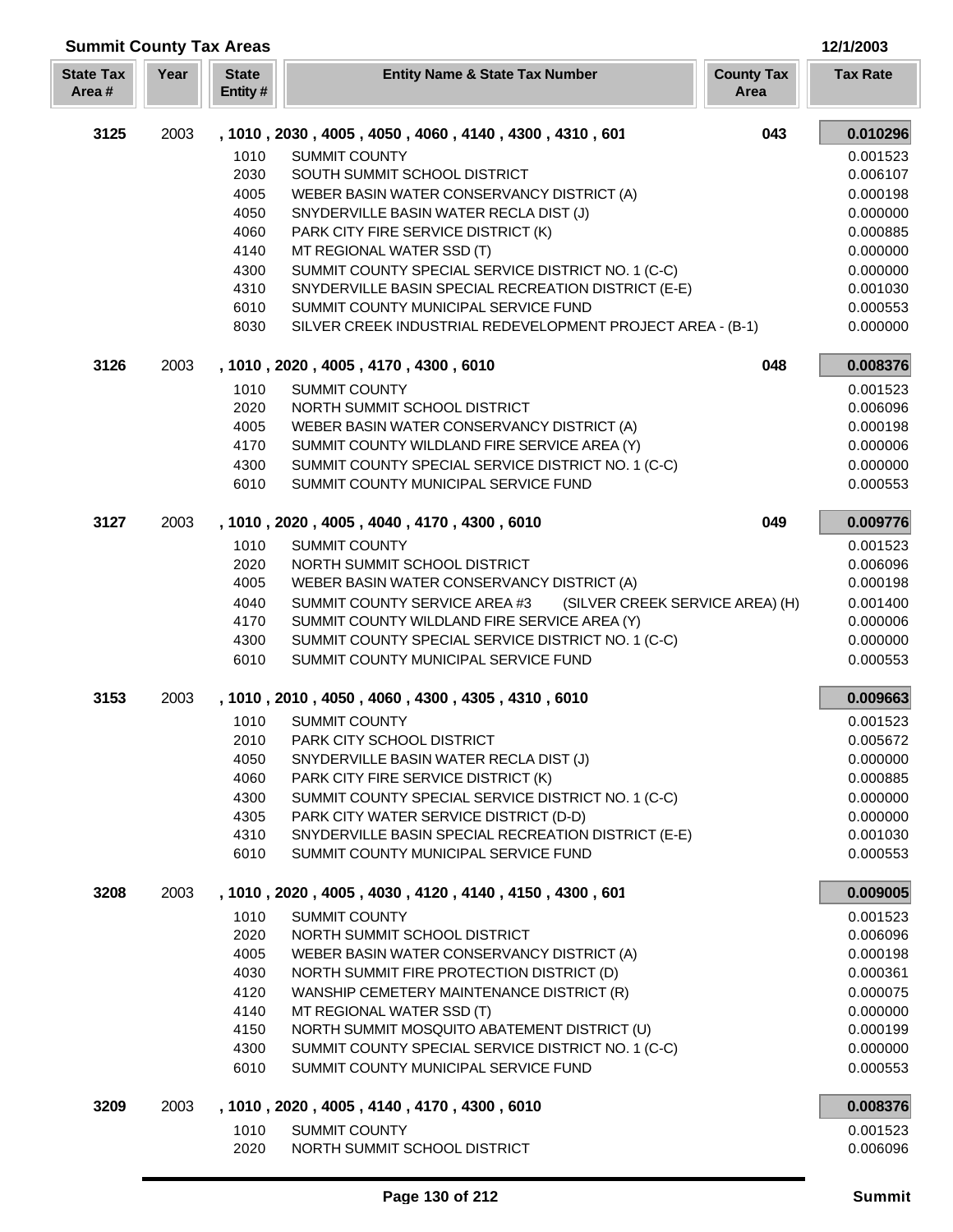| <b>Summit County Tax Areas</b><br>12/1/2003 |      |                         |                                                                  |                                              |  |
|---------------------------------------------|------|-------------------------|------------------------------------------------------------------|----------------------------------------------|--|
| <b>State Tax</b><br>Area#                   | Year | <b>State</b><br>Entity# | <b>Entity Name &amp; State Tax Number</b>                        | <b>County Tax</b><br><b>Tax Rate</b><br>Area |  |
|                                             |      | 4005                    | WEBER BASIN WATER CONSERVANCY DISTRICT (A)                       | 0.000198                                     |  |
|                                             |      | 4140                    | MT REGIONAL WATER SSD (T)                                        | 0.000000                                     |  |
|                                             |      | 4170                    | SUMMIT COUNTY WILDLAND FIRE SERVICE AREA (Y)                     | 0.000006                                     |  |
|                                             |      | 4300                    | SUMMIT COUNTY SPECIAL SERVICE DISTRICT NO. 1 (C-C)               | 0.000000                                     |  |
|                                             |      | 6010                    | SUMMIT COUNTY MUNICIPAL SERVICE FUND                             | 0.000553                                     |  |
|                                             |      |                         |                                                                  |                                              |  |
| 3210                                        | 2003 |                         | , 1010, 2020, 4005, 4030, 4050, 4060, 4120, 4140, 415            | 0.010920                                     |  |
|                                             |      | 1010                    | <b>SUMMIT COUNTY</b>                                             | 0.001523                                     |  |
|                                             |      | 2020                    | NORTH SUMMIT SCHOOL DISTRICT                                     | 0.006096                                     |  |
|                                             |      | 4005                    | WEBER BASIN WATER CONSERVANCY DISTRICT (A)                       | 0.000198                                     |  |
|                                             |      | 4030                    | NORTH SUMMIT FIRE PROTECTION DISTRICT (D)                        | 0.000361                                     |  |
|                                             |      | 4050                    | SNYDERVILLE BASIN WATER RECLA DIST (J)                           | 0.000000                                     |  |
|                                             |      | 4060                    | PARK CITY FIRE SERVICE DISTRICT (K)                              | 0.000885                                     |  |
|                                             |      | 4120                    | WANSHIP CEMETERY MAINTENANCE DISTRICT (R)                        | 0.000075                                     |  |
|                                             |      | 4140                    | MT REGIONAL WATER SSD (T)                                        | 0.000000                                     |  |
|                                             |      | 4150                    | NORTH SUMMIT MOSQUITO ABATEMENT DISTRICT (U)                     | 0.000199                                     |  |
|                                             |      | 4300                    | SUMMIT COUNTY SPECIAL SERVICE DISTRICT NO. 1 (C-C)               | 0.000000                                     |  |
|                                             |      | 4310                    | SNYDERVILLE BASIN SPECIAL RECREATION DISTRICT (E-E)              | 0.001030                                     |  |
|                                             |      | 6010                    | SUMMIT COUNTY MUNICIPAL SERVICE FUND                             | 0.000553                                     |  |
| 3212                                        | 2003 |                         | , 1010, 2020, 4005, 4040, 4060, 4140, 4170, 4300, 431            | 0.011691                                     |  |
|                                             |      | 1010                    | <b>SUMMIT COUNTY</b>                                             | 0.001523                                     |  |
|                                             |      | 2020                    | NORTH SUMMIT SCHOOL DISTRICT                                     | 0.006096                                     |  |
|                                             |      | 4005                    | WEBER BASIN WATER CONSERVANCY DISTRICT (A)                       | 0.000198                                     |  |
|                                             |      | 4040                    | SUMMIT COUNTY SERVICE AREA #3<br>(SILVER CREEK SERVICE AREA) (H) | 0.001400                                     |  |
|                                             |      | 4060                    | PARK CITY FIRE SERVICE DISTRICT (K)                              | 0.000885                                     |  |
|                                             |      | 4140                    | MT REGIONAL WATER SSD (T)                                        | 0.000000                                     |  |
|                                             |      | 4170                    | SUMMIT COUNTY WILDLAND FIRE SERVICE AREA (Y)                     | 0.000006                                     |  |
|                                             |      | 4300                    | SUMMIT COUNTY SPECIAL SERVICE DISTRICT NO. 1 (C-C)               | 0.000000                                     |  |
|                                             |      | 4310                    | SNYDERVILLE BASIN SPECIAL RECREATION DISTRICT (E-E)              | 0.001030                                     |  |
|                                             |      | 6010                    | SUMMIT COUNTY MUNICIPAL SERVICE FUND                             | 0.000553                                     |  |
| 3213                                        | 2003 |                         | , 1010, 2030, 4005, 4050, 4060, 4140, 4170, 4300, 431            | 0.010302                                     |  |
|                                             |      | 1010                    | <b>SUMMIT COUNTY</b>                                             | 0.001523                                     |  |
|                                             |      | 2030                    | SOUTH SUMMIT SCHOOL DISTRICT                                     | 0.006107                                     |  |
|                                             |      | 4005                    | WEBER BASIN WATER CONSERVANCY DISTRICT (A)                       | 0.000198                                     |  |
|                                             |      | 4050                    | SNYDERVILLE BASIN WATER RECLA DIST (J)                           | 0.000000                                     |  |
|                                             |      | 4060                    | PARK CITY FIRE SERVICE DISTRICT (K)                              | 0.000885                                     |  |
|                                             |      | 4140                    | MT REGIONAL WATER SSD (T)                                        | 0.000000                                     |  |
|                                             |      | 4170                    | SUMMIT COUNTY WILDLAND FIRE SERVICE AREA (Y)                     | 0.000006                                     |  |
|                                             |      | 4300                    | SUMMIT COUNTY SPECIAL SERVICE DISTRICT NO. 1 (C-C)               | 0.000000                                     |  |
|                                             |      | 4310                    | SNYDERVILLE BASIN SPECIAL RECREATION DISTRICT (E-E)              | 0.001030                                     |  |
|                                             |      | 6010                    | SUMMIT COUNTY MUNICIPAL SERVICE FUND                             | 0.000553                                     |  |
| 3214                                        | 2003 |                         | , 1010, 2010, 4005, 4050, 4060, 4140, 4300, 4310, 432            | 0.009861                                     |  |
|                                             |      | 1010                    | <b>SUMMIT COUNTY</b>                                             | 0.001523                                     |  |
|                                             |      | 2010                    | PARK CITY SCHOOL DISTRICT                                        | 0.005672                                     |  |
|                                             |      | 4005                    | WEBER BASIN WATER CONSERVANCY DISTRICT (A)                       | 0.000198                                     |  |
|                                             |      | 4050                    | SNYDERVILLE BASIN WATER RECLA DIST (J)                           | 0.000000                                     |  |
|                                             |      | 4060                    | PARK CITY FIRE SERVICE DISTRICT (K)                              | 0.000885                                     |  |
|                                             |      | 4140                    | MT REGIONAL WATER SSD (T)                                        | 0.000000                                     |  |
|                                             |      | 4300                    | SUMMIT COUNTY SPECIAL SERVICE DISTRICT NO. 1 (C-C)               | 0.000000                                     |  |
|                                             |      | 4310                    | SNYDERVILLE BASIN SPECIAL RECREATION DISTRICT (E-E)              | 0.001030                                     |  |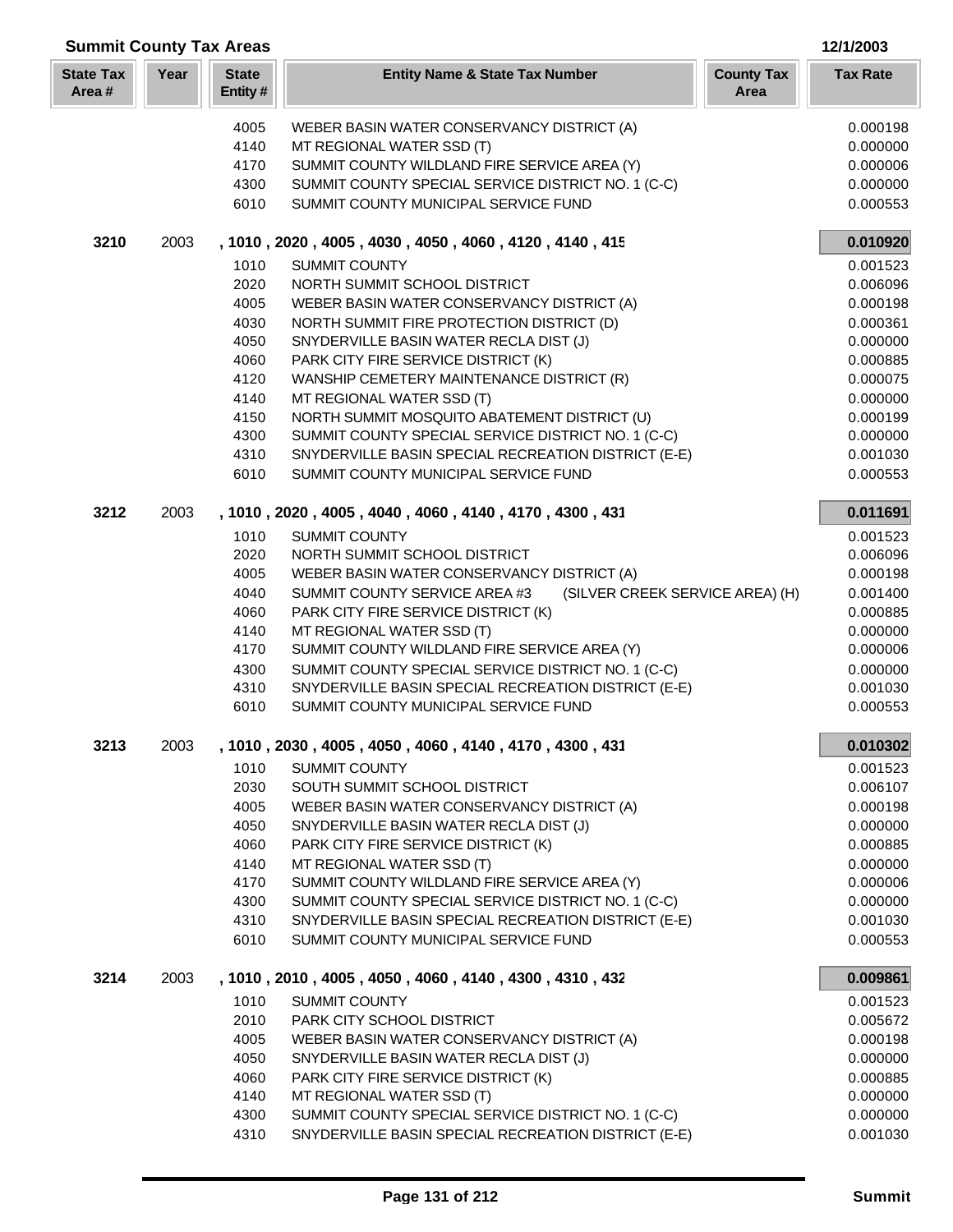| <b>Summit County Tax Areas</b><br>12/1/2003 |      |                         |                                                                                                           |                           |                      |  |
|---------------------------------------------|------|-------------------------|-----------------------------------------------------------------------------------------------------------|---------------------------|----------------------|--|
| <b>State Tax</b><br>Area#                   | Year | <b>State</b><br>Entity# | <b>Entity Name &amp; State Tax Number</b>                                                                 | <b>County Tax</b><br>Area | <b>Tax Rate</b>      |  |
|                                             |      | 4320                    | KIMBALL TRANSPORTATION SPECIAL SERVICE DISTRICT (G-G)                                                     |                           | 0.000000             |  |
|                                             |      | 6010                    | SUMMIT COUNTY MUNICIPAL SERVICE FUND                                                                      |                           | 0.000553             |  |
| 3215                                        | 2003 |                         | , 1010, 2010, 4005, 4050, 4060, 4090, 4300, 4310, 432                                                     |                           | 0.010534             |  |
|                                             |      | 1010                    | SUMMIT COUNTY                                                                                             |                           | 0.001523             |  |
|                                             |      | 2010                    | PARK CITY SCHOOL DISTRICT                                                                                 |                           | 0.005672             |  |
|                                             |      | 4005                    | WEBER BASIN WATER CONSERVANCY DISTRICT (A)                                                                |                           | 0.000198             |  |
|                                             |      | 4050                    | SNYDERVILLE BASIN WATER RECLA DIST (J)                                                                    |                           | 0.000000             |  |
|                                             |      | 4060<br>4090            | PARK CITY FIRE SERVICE DISTRICT (K)<br>SUMMIT COUNTY SERVICE AREA #6 (N)                                  |                           | 0.000885             |  |
|                                             |      | 4300                    | SUMMIT COUNTY SPECIAL SERVICE DISTRICT NO. 1 (C-C)                                                        |                           | 0.000673             |  |
|                                             |      | 4310                    | SNYDERVILLE BASIN SPECIAL RECREATION DISTRICT (E-E)                                                       |                           | 0.000000<br>0.001030 |  |
|                                             |      | 4320                    | KIMBALL TRANSPORTATION SPECIAL SERVICE DISTRICT (G-G)                                                     |                           | 0.000000             |  |
|                                             |      | 6010                    | SUMMIT COUNTY MUNICIPAL SERVICE FUND                                                                      |                           | 0.000553             |  |
| 3216                                        | 2003 |                         | , 1010 , 2010 , 4005 , 4050 , 4060 , 4300 , 4310 , 4320 , 601                                             |                           | 0.009861             |  |
|                                             |      | 1010                    | <b>SUMMIT COUNTY</b>                                                                                      |                           | 0.001523             |  |
|                                             |      | 2010                    | PARK CITY SCHOOL DISTRICT                                                                                 |                           | 0.005672             |  |
|                                             |      | 4005                    | WEBER BASIN WATER CONSERVANCY DISTRICT (A)                                                                |                           | 0.000198             |  |
|                                             |      | 4050                    | SNYDERVILLE BASIN WATER RECLA DIST (J)                                                                    |                           | 0.000000             |  |
|                                             |      | 4060                    | PARK CITY FIRE SERVICE DISTRICT (K)                                                                       |                           | 0.000885             |  |
|                                             |      | 4300<br>4310            | SUMMIT COUNTY SPECIAL SERVICE DISTRICT NO. 1 (C-C)<br>SNYDERVILLE BASIN SPECIAL RECREATION DISTRICT (E-E) |                           | 0.000000             |  |
|                                             |      | 4320                    | KIMBALL TRANSPORTATION SPECIAL SERVICE DISTRICT (G-G)                                                     |                           | 0.001030<br>0.000000 |  |
|                                             |      | 6010                    | SUMMIT COUNTY MUNICIPAL SERVICE FUND                                                                      |                           | 0.000553             |  |
| 3217                                        | 2003 |                         | , 1010, 2010, 4050, 4060, 4140, 4300, 4305, 4310, 432                                                     |                           | 0.009663             |  |
|                                             |      | 1010                    | <b>SUMMIT COUNTY</b>                                                                                      |                           | 0.001523             |  |
|                                             |      | 2010                    | PARK CITY SCHOOL DISTRICT                                                                                 |                           | 0.005672             |  |
|                                             |      | 4050                    | SNYDERVILLE BASIN WATER RECLA DIST (J)                                                                    |                           | 0.000000             |  |
|                                             |      | 4060                    | PARK CITY FIRE SERVICE DISTRICT (K)                                                                       |                           | 0.000885             |  |
|                                             |      | 4140                    | MT REGIONAL WATER SSD (T)<br>SUMMIT COUNTY SPECIAL SERVICE DISTRICT NO. 1 (C-C)                           |                           | 0.000000             |  |
|                                             |      | 4300<br>4305            | PARK CITY WATER SERVICE DISTRICT (D-D)                                                                    |                           | 0.000000<br>0.000000 |  |
|                                             |      | 4310                    | SNYDERVILLE BASIN SPECIAL RECREATION DISTRICT (E-E)                                                       |                           | 0.001030             |  |
|                                             |      | 4320                    | KIMBALL TRANSPORTATION SPECIAL SERVICE DISTRICT (G-G)                                                     |                           | 0.000000             |  |
|                                             |      | 6010                    | SUMMIT COUNTY MUNICIPAL SERVICE FUND                                                                      |                           | 0.000553             |  |
| 3218                                        | 2003 |                         | , 1010, 2010, 4050, 4060, 4140, 4300, 4310, 4320, 601                                                     |                           | 0.009663             |  |
|                                             |      | 1010                    | <b>SUMMIT COUNTY</b>                                                                                      |                           | 0.001523             |  |
|                                             |      | 2010                    | PARK CITY SCHOOL DISTRICT                                                                                 |                           | 0.005672             |  |
|                                             |      | 4050                    | SNYDERVILLE BASIN WATER RECLA DIST (J)                                                                    |                           | 0.000000             |  |
|                                             |      | 4060<br>4140            | PARK CITY FIRE SERVICE DISTRICT (K)<br>MT REGIONAL WATER SSD (T)                                          |                           | 0.000885<br>0.000000 |  |
|                                             |      | 4300                    | SUMMIT COUNTY SPECIAL SERVICE DISTRICT NO. 1 (C-C)                                                        |                           | 0.000000             |  |
|                                             |      | 4310                    | SNYDERVILLE BASIN SPECIAL RECREATION DISTRICT (E-E)                                                       |                           | 0.001030             |  |
|                                             |      | 4320                    | KIMBALL TRANSPORTATION SPECIAL SERVICE DISTRICT (G-G)                                                     |                           | 0.000000             |  |
|                                             |      | 6010                    | SUMMIT COUNTY MUNICIPAL SERVICE FUND                                                                      |                           | 0.000553             |  |
| 3219                                        | 2003 |                         | , 1010, 2010, 4050, 4060, 4140, 4300, 4310, 6010                                                          |                           | 0.009663             |  |
|                                             |      | 1010                    | SUMMIT COUNTY                                                                                             |                           | 0.001523             |  |
|                                             |      | 2010                    | PARK CITY SCHOOL DISTRICT                                                                                 |                           | 0.005672             |  |
|                                             |      | 4050                    | SNYDERVILLE BASIN WATER RECLA DIST (J)                                                                    |                           | 0.000000             |  |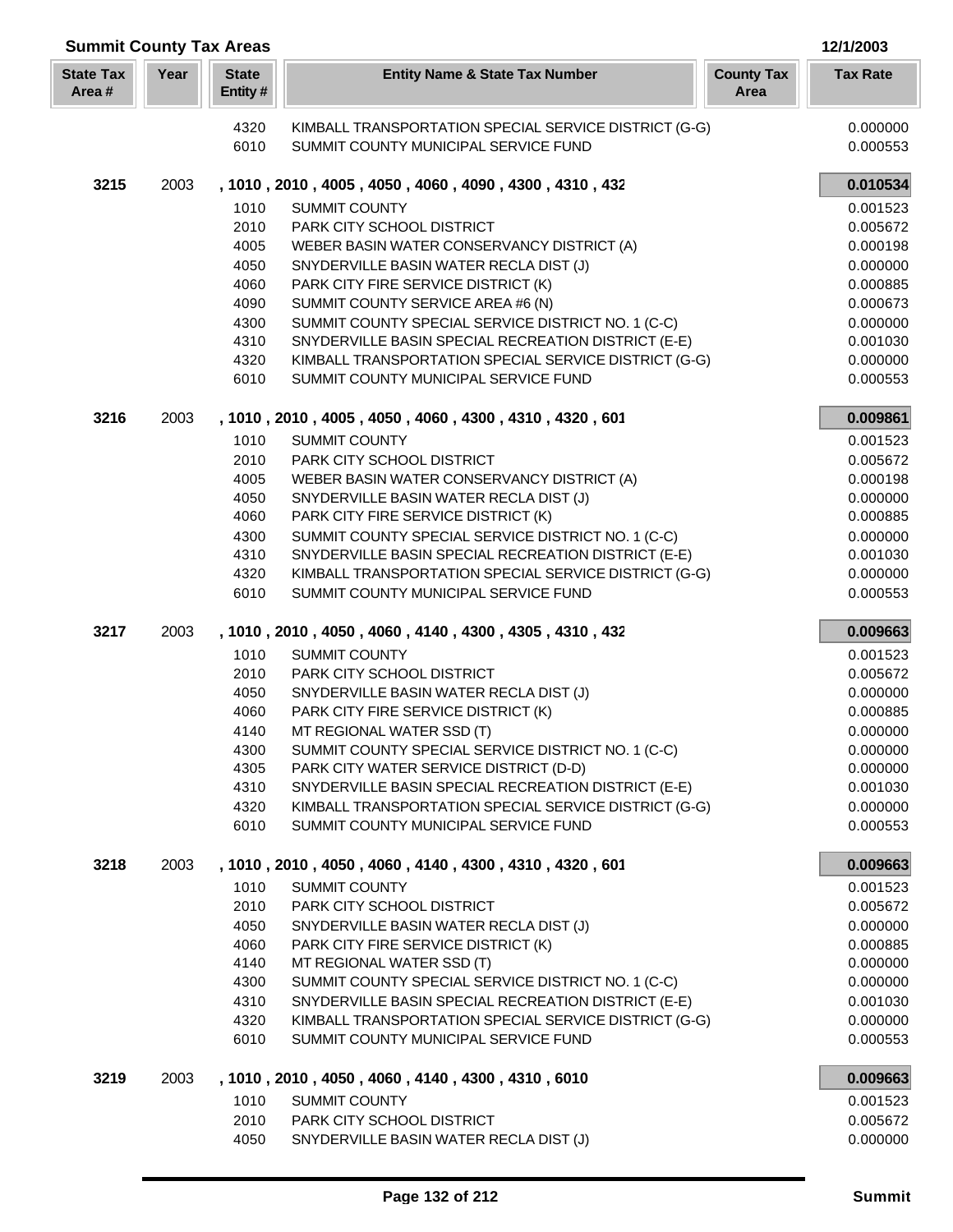| <b>Summit County Tax Areas</b> |      |                         |                                                       |                           | 12/1/2003       |
|--------------------------------|------|-------------------------|-------------------------------------------------------|---------------------------|-----------------|
| <b>State Tax</b><br>Area#      | Year | <b>State</b><br>Entity# | <b>Entity Name &amp; State Tax Number</b>             | <b>County Tax</b><br>Area | <b>Tax Rate</b> |
|                                |      | 4060                    | PARK CITY FIRE SERVICE DISTRICT (K)                   |                           | 0.000885        |
|                                |      | 4140                    | MT REGIONAL WATER SSD (T)                             |                           | 0.000000        |
|                                |      | 4300                    | SUMMIT COUNTY SPECIAL SERVICE DISTRICT NO. 1 (C-C)    |                           | 0.000000        |
|                                |      | 4310                    | SNYDERVILLE BASIN SPECIAL RECREATION DISTRICT (E-E)   |                           | 0.001030        |
|                                |      | 6010                    | SUMMIT COUNTY MUNICIPAL SERVICE FUND                  |                           | 0.000553        |
| 3220                           | 2003 |                         | , 1010, 2010, 4050, 4060, 4300, 4305, 4310, 4320, 601 |                           | 0.009663        |
|                                |      | 1010                    | <b>SUMMIT COUNTY</b>                                  |                           | 0.001523        |
|                                |      | 2010                    | <b>PARK CITY SCHOOL DISTRICT</b>                      |                           | 0.005672        |
|                                |      | 4050                    | SNYDERVILLE BASIN WATER RECLA DIST (J)                |                           | 0.000000        |
|                                |      | 4060                    | PARK CITY FIRE SERVICE DISTRICT (K)                   |                           | 0.000885        |
|                                |      | 4300                    | SUMMIT COUNTY SPECIAL SERVICE DISTRICT NO. 1 (C-C)    |                           | 0.000000        |
|                                |      | 4305                    | PARK CITY WATER SERVICE DISTRICT (D-D)                |                           | 0.000000        |
|                                |      | 4310                    | SNYDERVILLE BASIN SPECIAL RECREATION DISTRICT (E-E)   |                           | 0.001030        |
|                                |      | 4320                    | KIMBALL TRANSPORTATION SPECIAL SERVICE DISTRICT (G-G) |                           | 0.000000        |
|                                |      | 6010                    | SUMMIT COUNTY MUNICIPAL SERVICE FUND                  |                           | 0.000553        |
| 3221                           | 2003 |                         | , 1010, 2010, 4050, 4060, 4300, 4310, 4320, 6010      |                           | 0.009663        |
|                                |      | 1010                    | <b>SUMMIT COUNTY</b>                                  |                           | 0.001523        |
|                                |      | 2010                    | <b>PARK CITY SCHOOL DISTRICT</b>                      |                           | 0.005672        |
|                                |      | 4050                    | SNYDERVILLE BASIN WATER RECLA DIST (J)                |                           | 0.000000        |
|                                |      | 4060                    | PARK CITY FIRE SERVICE DISTRICT (K)                   |                           | 0.000885        |
|                                |      | 4300                    | SUMMIT COUNTY SPECIAL SERVICE DISTRICT NO. 1 (C-C)    |                           | 0.000000        |
|                                |      | 4310                    | SNYDERVILLE BASIN SPECIAL RECREATION DISTRICT (E-E)   |                           | 0.001030        |
|                                |      | 4320                    | KIMBALL TRANSPORTATION SPECIAL SERVICE DISTRICT (G-G) |                           | 0.000000        |
|                                |      | 6010                    | SUMMIT COUNTY MUNICIPAL SERVICE FUND                  |                           | 0.000553        |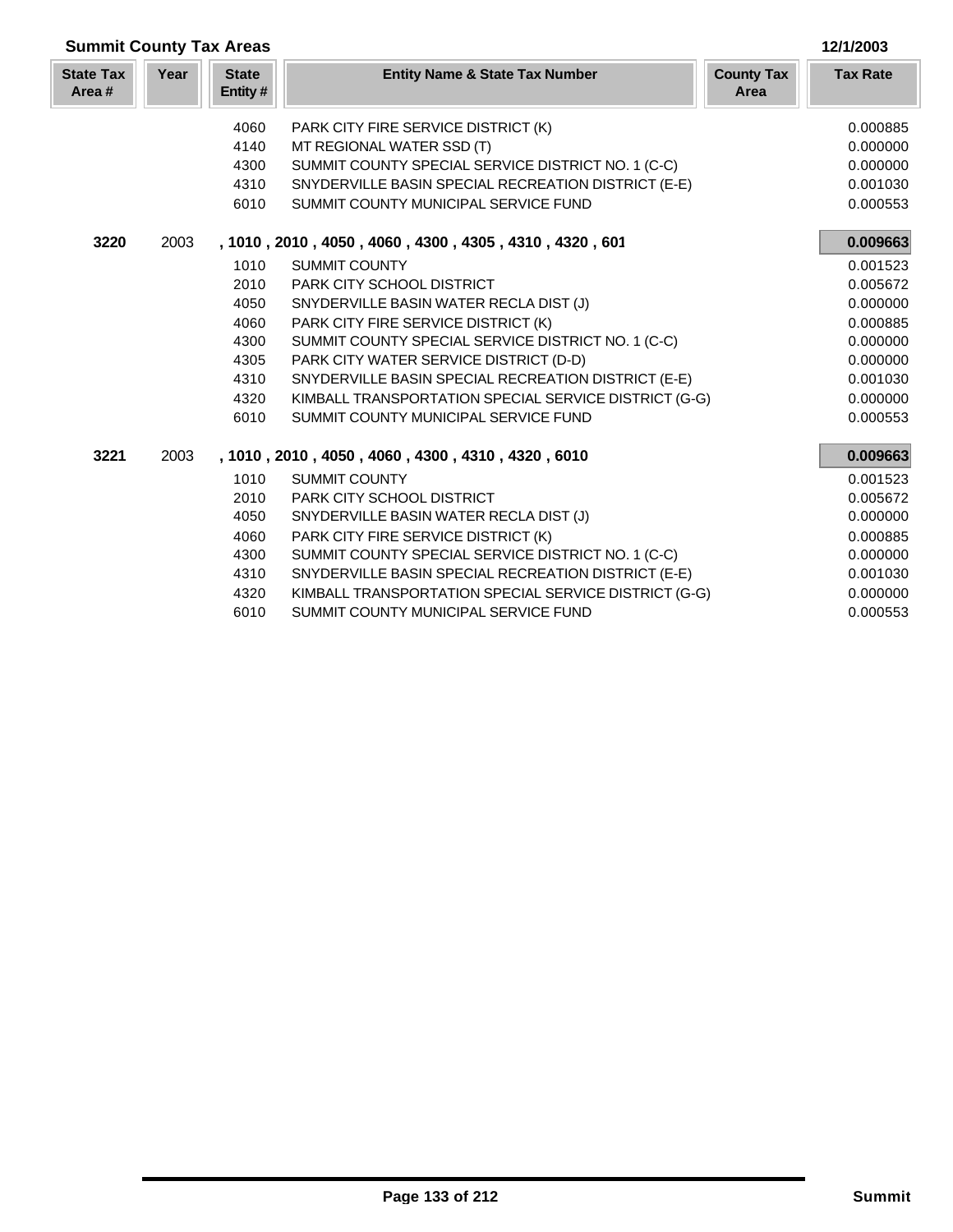| <b>Tooele County Tax Areas</b> |      |                         |                                                                                                               |                           | 12/1/2003            |
|--------------------------------|------|-------------------------|---------------------------------------------------------------------------------------------------------------|---------------------------|----------------------|
| <b>State Tax</b><br>Area#      | Year | <b>State</b><br>Entity# | <b>Entity Name &amp; State Tax Number</b>                                                                     | <b>County Tax</b><br>Area | <b>Tax Rate</b>      |
| 626                            | 2003 |                         | , 1010, 2010, 3020, 4070, 4080                                                                                | 008                       | 0.010444             |
|                                |      | 1010                    | <b>TOOELE COUNTY</b>                                                                                          |                           | 0.001317             |
|                                |      | 2010                    | TOOELE COUNTY SCHOOL DISTRICT                                                                                 |                           | 0.008896             |
|                                |      | 3020                    | <b>OPHIR</b>                                                                                                  |                           | 0.000166             |
|                                |      | 4070                    | RUSH VALLEY WATER CONSERVANCY DISTRICT (G)                                                                    |                           | 0.000065             |
|                                |      | 4080                    | TOOELE COUNTY HOSPITAL SPECIAL SERVICE DISTRICT (H)                                                           |                           | 0.000000             |
| 627                            | 2003 |                         | , 1010, 2010, 3030, 4070, 4080                                                                                | 009                       | 0.011440             |
|                                |      | 1010                    | <b>TOOELE COUNTY</b>                                                                                          |                           | 0.001317             |
|                                |      | 2010                    | TOOELE COUNTY SCHOOL DISTRICT                                                                                 |                           | 0.008896             |
|                                |      | 3030                    | <b>RUSH VALLEY</b>                                                                                            |                           | 0.001162             |
|                                |      | 4070                    | RUSH VALLEY WATER CONSERVANCY DISTRICT (G)                                                                    |                           | 0.000065             |
|                                |      | 4080                    | TOOELE COUNTY HOSPITAL SPECIAL SERVICE DISTRICT (H)                                                           |                           | 0.000000             |
| 628                            | 2003 |                         | , 1010, 2010, 3040, 4030, 4070, 4080                                                                          | 004                       | 0.013962             |
|                                |      | 1010                    | <b>TOOELE COUNTY</b>                                                                                          |                           | 0.001317             |
|                                |      | 2010                    | TOOELE COUNTY SCHOOL DISTRICT                                                                                 |                           | 0.008896             |
|                                |      | 3040                    | <b>STOCKTON</b>                                                                                               |                           | 0.003284             |
|                                |      | 4030                    | TOOELE VALLEY MOSQUITO ABATEMENT DISTRICT (C)                                                                 |                           | 0.000400             |
|                                |      | 4070                    | RUSH VALLEY WATER CONSERVANCY DISTRICT (G)                                                                    |                           | 0.000065             |
|                                |      | 4080                    | TOOELE COUNTY HOSPITAL SPECIAL SERVICE DISTRICT (H)                                                           |                           | 0.000000             |
| 633                            | 2003 |                         | , 1010, 2010, 3060, 4070, 4080                                                                                | 005                       | 0.011112             |
|                                |      | 1010                    | <b>TOOELE COUNTY</b>                                                                                          |                           | 0.001317             |
|                                |      | 2010                    | TOOELE COUNTY SCHOOL DISTRICT                                                                                 |                           | 0.008896             |
|                                |      | 3060                    | <b>VERNON</b>                                                                                                 |                           | 0.000834             |
|                                |      | 4070                    | RUSH VALLEY WATER CONSERVANCY DISTRICT (G)                                                                    |                           | 0.000065             |
|                                |      | 4080                    | TOOELE COUNTY HOSPITAL SPECIAL SERVICE DISTRICT (H)                                                           |                           | 0.000000             |
| 634                            | 2003 |                         | , 1010, 2010, 3070                                                                                            | 003                       | 0.013174             |
|                                |      | 1010                    | <b>TOOELE COUNTY</b>                                                                                          |                           | 0.001317             |
|                                |      | 2010                    | TOOELE COUNTY SCHOOL DISTRICT                                                                                 |                           | 0.008896             |
|                                |      | 3070                    | <b>WENDOVER</b>                                                                                               |                           | 0.002961             |
| 635                            | 2003 |                         | , 1010, 2010, 4010, 4030, 4080, 4090                                                                          | 013                       | 0.011168             |
|                                |      | 1010                    | <b>TOOELE COUNTY</b>                                                                                          |                           | 0.001317             |
|                                |      | 2010                    | TOOELE COUNTY SCHOOL DISTRICT                                                                                 |                           | 0.008896             |
|                                |      | 4010                    | STANSBURY PARK IMPROVEMENT DISTRICT (A)                                                                       |                           | 0.000155             |
|                                |      | 4030                    | TOOELE VALLEY MOSQUITO ABATEMENT DISTRICT (C)                                                                 |                           | 0.000400             |
|                                |      | 4080                    | TOOELE COUNTY HOSPITAL SPECIAL SERVICE DISTRICT (H)                                                           |                           | 0.000000             |
|                                |      | 4090                    | NORTH TOOELE COUNTY FIRE PROTECTION SERVICE DISTRICT (J)                                                      |                           | 0.000400             |
| 636                            | 2003 |                         | , 1010, 2010, 4010, 4030, 4040, 4050, 4080, 4090                                                              | 007                       | 0.014028             |
|                                |      | 1010                    | <b>TOOELE COUNTY</b>                                                                                          |                           | 0.001317             |
|                                |      | 2010                    | TOOELE COUNTY SCHOOL DISTRICT                                                                                 |                           | 0.008896             |
|                                |      | 4010                    | STANSBURY PARK IMPROVEMENT DISTRICT (A)                                                                       |                           | 0.000155             |
|                                |      | 4030                    | TOOELE VALLEY MOSQUITO ABATEMENT DISTRICT (C)                                                                 |                           | 0.000400             |
|                                |      | 4040                    | STANSBURY GREENBELT SERVICE AREA OF TOOELE COUNTY (D)                                                         |                           | 0.001205             |
|                                |      | 4050<br>4080            | STANSBURY RECREATION SERVICE AREA OF TOOELE COUNTY (E)<br>TOOELE COUNTY HOSPITAL SPECIAL SERVICE DISTRICT (H) |                           | 0.001655<br>0.000000 |
|                                |      | 4090                    | NORTH TOOELE COUNTY FIRE PROTECTION SERVICE DISTRICT (J)                                                      |                           | 0.000400             |
|                                |      |                         |                                                                                                               |                           |                      |

Г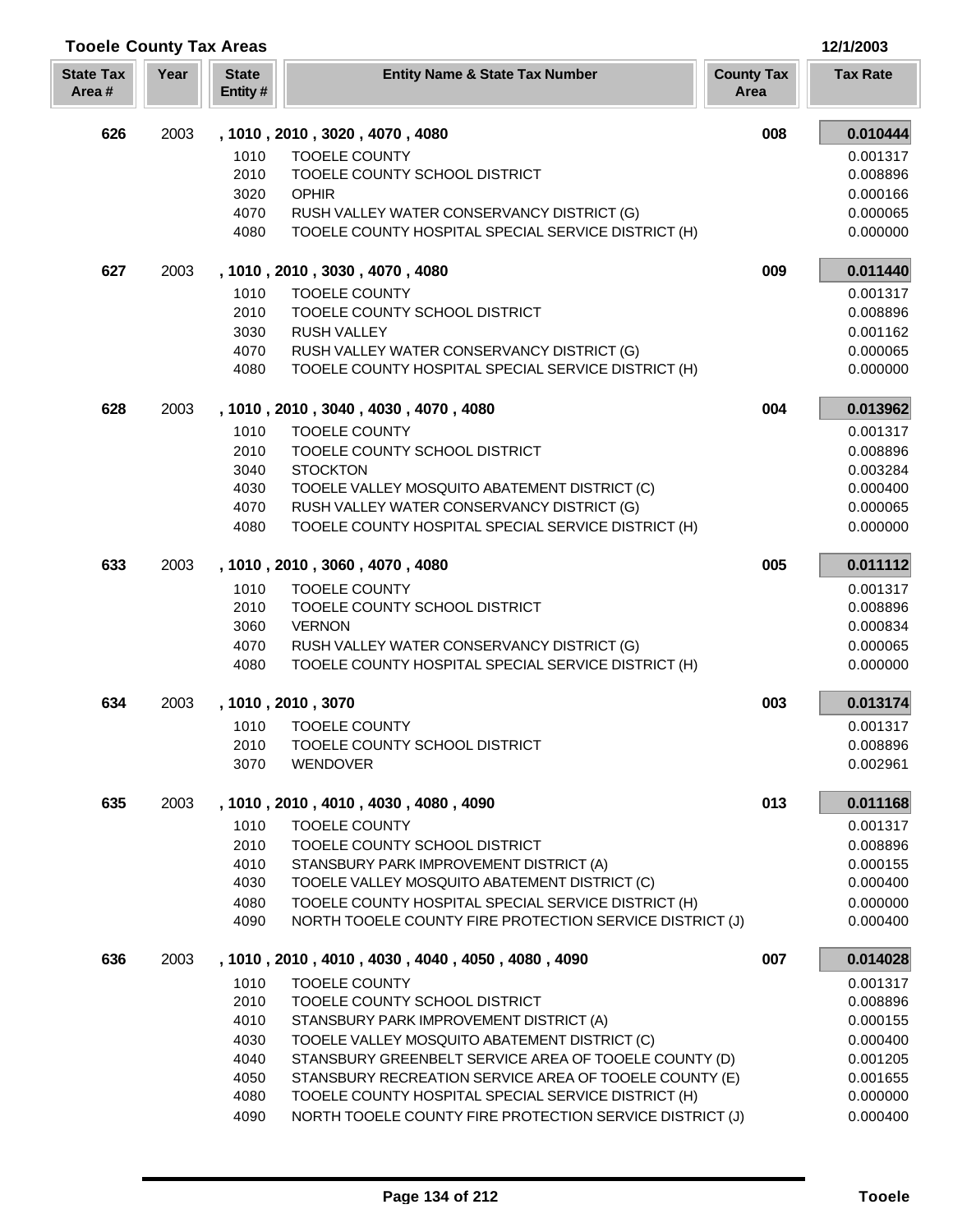| <b>Tooele County Tax Areas</b> |      |                         |                                                                                                          |                           | 12/1/2003            |
|--------------------------------|------|-------------------------|----------------------------------------------------------------------------------------------------------|---------------------------|----------------------|
| <b>State Tax</b><br>Area#      | Year | <b>State</b><br>Entity# | <b>Entity Name &amp; State Tax Number</b>                                                                | <b>County Tax</b><br>Area | <b>Tax Rate</b>      |
| 637                            | 2003 |                         | , 1010, 2010, 4020, 4030, 4080, 4090, 4100                                                               | 006                       | 0.011450             |
|                                |      | 1010                    | <b>TOOELE COUNTY</b>                                                                                     |                           | 0.001317             |
|                                |      | 2010                    | TOOELE COUNTY SCHOOL DISTRICT                                                                            |                           | 0.008896             |
|                                |      | 4020                    | LAKEPOINT IMPROVEMENT DISTRICT (B)                                                                       |                           | 0.000205             |
|                                |      | 4030                    | TOOELE VALLEY MOSQUITO ABATEMENT DISTRICT (C)                                                            |                           | 0.000400             |
|                                |      | 4080                    | TOOELE COUNTY HOSPITAL SPECIAL SERVICE DISTRICT (H)                                                      |                           | 0.000000             |
|                                |      | 4090<br>4100            | NORTH TOOELE COUNTY FIRE PROTECTION SERVICE DISTRICT (J)<br>LAKEPOINT CEMETERY AND PARK SERVICE AREA (K) |                           | 0.000400<br>0.000232 |
|                                |      |                         |                                                                                                          |                           |                      |
| 638                            | 2003 |                         | , 1010, 2010, 4030, 4040, 4050, 4080, 4090                                                               | 014                       | 0.013873             |
|                                |      | 1010<br>2010            | <b>TOOELE COUNTY</b><br>TOOELE COUNTY SCHOOL DISTRICT                                                    |                           | 0.001317<br>0.008896 |
|                                |      | 4030                    | TOOELE VALLEY MOSQUITO ABATEMENT DISTRICT (C)                                                            |                           | 0.000400             |
|                                |      | 4040                    | STANSBURY GREENBELT SERVICE AREA OF TOOELE COUNTY (D)                                                    |                           | 0.001205             |
|                                |      | 4050                    | STANSBURY RECREATION SERVICE AREA OF TOOELE COUNTY (E)                                                   |                           | 0.001655             |
|                                |      | 4080                    | TOOELE COUNTY HOSPITAL SPECIAL SERVICE DISTRICT (H)                                                      |                           | 0.000000             |
|                                |      | 4090                    | NORTH TOOELE COUNTY FIRE PROTECTION SERVICE DISTRICT (J)                                                 |                           | 0.000400             |
| 639                            | 2003 |                         | , 1010, 2010, 4030, 4080, 4090                                                                           | 010                       | 0.011013             |
|                                |      | 1010                    | <b>TOOELE COUNTY</b>                                                                                     |                           | 0.001317             |
|                                |      | 2010                    | TOOELE COUNTY SCHOOL DISTRICT                                                                            |                           | 0.008896             |
|                                |      | 4030                    | TOOELE VALLEY MOSQUITO ABATEMENT DISTRICT (C)                                                            |                           | 0.000400             |
|                                |      | 4080                    | TOOELE COUNTY HOSPITAL SPECIAL SERVICE DISTRICT (H)                                                      |                           | 0.000000             |
|                                |      | 4090                    | NORTH TOOELE COUNTY FIRE PROTECTION SERVICE DISTRICT (J)                                                 |                           | 0.000400             |
| 640                            | 2003 |                         | , 1010, 2010, 4030, 4060, 4080, 4090                                                                     | 015                       | 0.011013             |
|                                |      | 1010                    | <b>TOOELE COUNTY</b>                                                                                     |                           | 0.001317             |
|                                |      | 2010<br>4030            | TOOELE COUNTY SCHOOL DISTRICT<br>TOOELE VALLEY MOSQUITO ABATEMENT DISTRICT (C)                           |                           | 0.008896             |
|                                |      | 4060                    | WEST ERDA IMPROVEMENT DISTRICT (F)                                                                       |                           | 0.000400<br>0.000000 |
|                                |      | 4080                    | TOOELE COUNTY HOSPITAL SPECIAL SERVICE DISTRICT (H)                                                      |                           | 0.000000             |
|                                |      | 4090                    | NORTH TOOELE COUNTY FIRE PROTECTION SERVICE DISTRICT (J)                                                 |                           | 0.000400             |
| 641                            | 2003 |                         | , 1010, 2010, 4030, 4070, 4080                                                                           | 016                       | 0.010678             |
|                                |      | 1010                    | <b>TOOELE COUNTY</b>                                                                                     |                           | 0.001317             |
|                                |      | 2010                    | TOOELE COUNTY SCHOOL DISTRICT                                                                            |                           | 0.008896             |
|                                |      | 4030                    | TOOELE VALLEY MOSQUITO ABATEMENT DISTRICT (C)                                                            |                           | 0.000400             |
|                                |      | 4070                    | RUSH VALLEY WATER CONSERVANCY DISTRICT (G)                                                               |                           | 0.000065             |
|                                |      | 4080                    | TOOELE COUNTY HOSPITAL SPECIAL SERVICE DISTRICT (H)                                                      |                           | 0.000000             |
| 642                            | 2003 |                         | , 1010, 2010, 4070, 4080                                                                                 | 017                       | 0.010278             |
|                                |      | 1010                    | <b>TOOELE COUNTY</b>                                                                                     |                           | 0.001317             |
|                                |      | 2010                    | TOOELE COUNTY SCHOOL DISTRICT                                                                            |                           | 0.008896             |
|                                |      | 4070<br>4080            | RUSH VALLEY WATER CONSERVANCY DISTRICT (G)<br>TOOELE COUNTY HOSPITAL SPECIAL SERVICE DISTRICT (H)        |                           | 0.000065<br>0.000000 |
|                                |      |                         |                                                                                                          |                           |                      |
| 643                            | 2003 |                         | , 1010, 2010, 4080                                                                                       | 011                       | 0.010213             |
|                                |      | 1010<br>2010            | <b>TOOELE COUNTY</b><br>TOOELE COUNTY SCHOOL DISTRICT                                                    |                           | 0.001317<br>0.008896 |
|                                |      | 4080                    | TOOELE COUNTY HOSPITAL SPECIAL SERVICE DISTRICT (H)                                                      |                           | 0.000000             |
| 644                            | 2003 |                         | , 1010, 2010, 4080, 4090                                                                                 | 019                       | 0.010613             |
|                                |      |                         |                                                                                                          |                           |                      |

Īī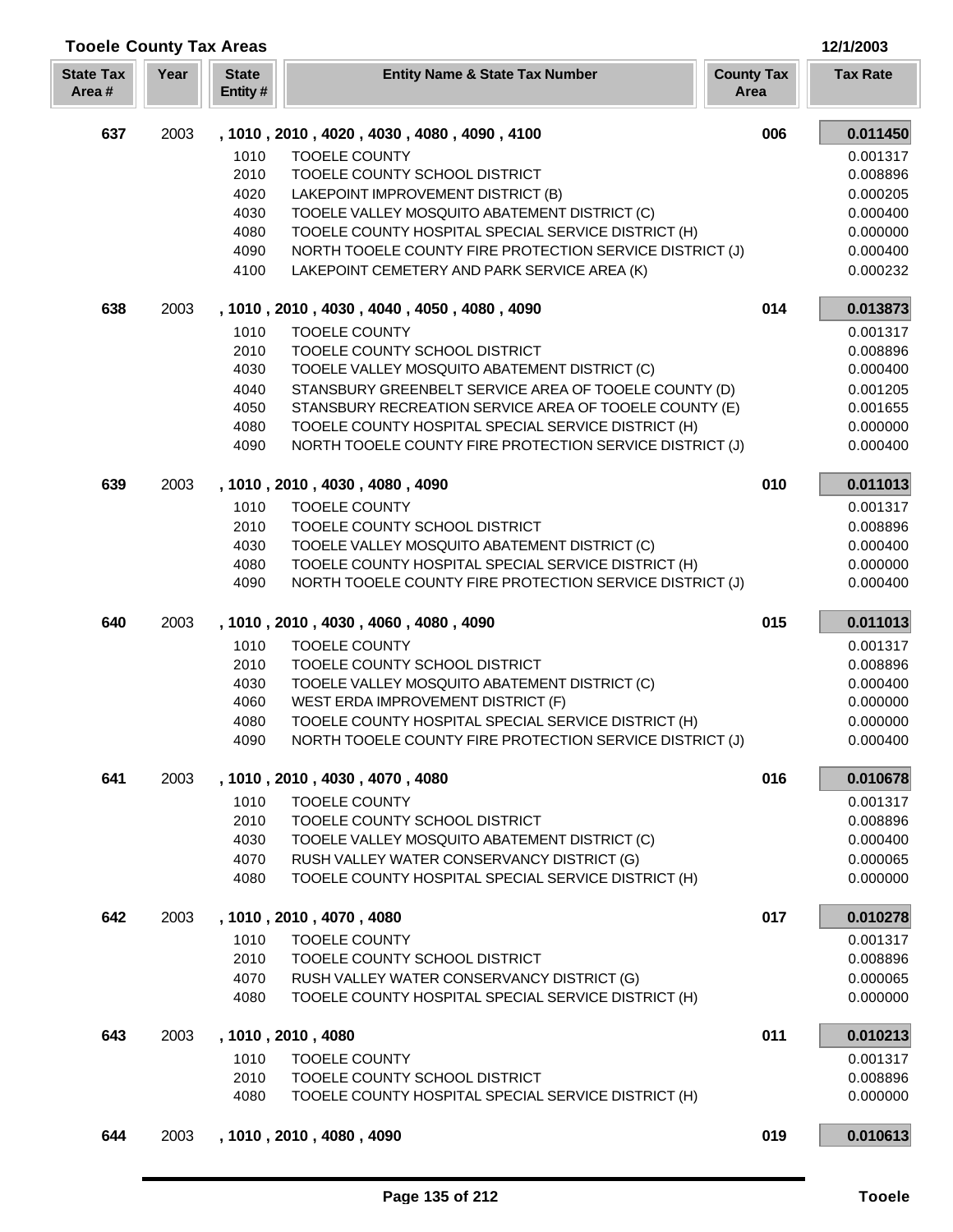| <b>Tooele County Tax Areas</b> |      |                         |                                                                                                                    |                           | 12/1/2003            |
|--------------------------------|------|-------------------------|--------------------------------------------------------------------------------------------------------------------|---------------------------|----------------------|
| <b>State Tax</b><br>Area#      | Year | <b>State</b><br>Entity# | <b>Entity Name &amp; State Tax Number</b>                                                                          | <b>County Tax</b><br>Area | <b>Tax Rate</b>      |
|                                |      | 1010                    | <b>TOOELE COUNTY</b>                                                                                               |                           | 0.001317             |
|                                |      | 2010                    | TOOELE COUNTY SCHOOL DISTRICT                                                                                      |                           | 0.008896             |
|                                |      | 4080                    | TOOELE COUNTY HOSPITAL SPECIAL SERVICE DISTRICT (H)                                                                |                           | 0.000000             |
|                                |      | 4090                    | NORTH TOOELE COUNTY FIRE PROTECTION SERVICE DISTRICT (J)                                                           |                           | 0.000400             |
| 2696                           | 2003 |                         | , 1010, 2010, 3010, 4030, 4080                                                                                     | 002                       | 0.014011             |
|                                |      | 1010                    | <b>TOOELE COUNTY</b>                                                                                               |                           | 0.001317             |
|                                |      | 2010                    | TOOELE COUNTY SCHOOL DISTRICT                                                                                      |                           | 0.008896             |
|                                |      | 3010                    | <b>GRANTSVILLE</b>                                                                                                 |                           | 0.003398             |
|                                |      | 4030<br>4080            | TOOELE VALLEY MOSQUITO ABATEMENT DISTRICT (C)<br>TOOELE COUNTY HOSPITAL SPECIAL SERVICE DISTRICT (H)               |                           | 0.000400<br>0.000000 |
| 2697                           | 2003 |                         | , 1010, 2010, 3050, 4080                                                                                           | 001                       | 0.013038             |
|                                |      | 1010                    | <b>TOOELE COUNTY</b>                                                                                               |                           | 0.001317             |
|                                |      | 2010                    | TOOELE COUNTY SCHOOL DISTRICT                                                                                      |                           | 0.008896             |
|                                |      | 3050                    | <b>TOOELE</b>                                                                                                      |                           | 0.002825             |
|                                |      | 4080                    | TOOELE COUNTY HOSPITAL SPECIAL SERVICE DISTRICT (H)                                                                |                           | 0.000000             |
| 2698                           | 2003 |                         | , 1010, 2010, 3050, 4080, 8010                                                                                     | 018                       | 0.013038             |
|                                |      | 1010                    | <b>TOOELE COUNTY</b>                                                                                               |                           | 0.001317             |
|                                |      | 2010                    | TOOELE COUNTY SCHOOL DISTRICT                                                                                      |                           | 0.008896             |
|                                |      | 3050                    | <b>TOOELE</b>                                                                                                      |                           | 0.002825             |
|                                |      | 4080                    | TOOELE COUNTY HOSPITAL SPECIAL SERVICE DISTRICT (H)<br>TOOELE CENTRAL BUSINESS DIST. NEIGHBORHOOD DEVELOPMENT PLAN |                           | 0.000000             |
|                                |      | 8010                    | $-(A-1)$                                                                                                           |                           | 0.000000             |
| 2699                           | 2003 |                         | , 1010, 2010, 3050, 4080, 8020                                                                                     | 020                       | 0.013038             |
|                                |      | 1010                    | <b>TOOELE COUNTY</b>                                                                                               |                           | 0.001317             |
|                                |      | 2010                    | TOOELE COUNTY SCHOOL DISTRICT                                                                                      |                           | 0.008896             |
|                                |      | 3050                    | <b>TOOELE</b>                                                                                                      |                           | 0.002825             |
|                                |      | 4080                    | TOOELE COUNTY HOSPITAL SPECIAL SERVICE DISTRICT (H)                                                                |                           | 0.000000             |
|                                |      | 8020                    | TOOELE CITY AIRPORT REDEVELOPMENT PROJECT NO. 2 - AREA NO. 1 -<br>TOOELE CITY - (B-1)                              |                           | 0.000000             |
| 2700                           | 2003 |                         | , 1010, 2010, 3050, 4080, 8030                                                                                     | 021                       | 0.013038             |
|                                |      | 1010                    | <b>TOOELE COUNTY</b>                                                                                               |                           | 0.001317             |
|                                |      | 2010                    | TOOELE COUNTY SCHOOL DISTRICT                                                                                      |                           | 0.008896             |
|                                |      | 3050                    | <b>TOOELE</b>                                                                                                      |                           | 0.002825             |
|                                |      | 4080                    | TOOELE COUNTY HOSPITAL SPECIAL SERVICE DISTRICT (H)                                                                |                           | 0.000000             |
|                                |      | 8030                    | TOOELE CITY AIRPORT REDEVELOPMENT PROJECT NO. 2 - AREA NO. 2 -<br>TOOELE CITY - (B-2)                              |                           | 0.000000             |
| 2986                           | 2003 |                         | , 1010, 2010, 3050, 4080, 8015                                                                                     | 022                       | 0.013038             |
|                                |      | 1010                    | <b>TOOELE COUNTY</b>                                                                                               |                           | 0.001317             |
|                                |      | 2010                    | TOOELE COUNTY SCHOOL DISTRICT                                                                                      |                           | 0.008896             |
|                                |      | 3050                    | <b>TOOELE</b>                                                                                                      |                           | 0.002825             |
|                                |      | 4080<br>8015            | TOOELE COUNTY HOSPITAL SPECIAL SERVICE DISTRICT (H)<br>TOOELE ARMY DEPOT ECONOMIC REDEVELOPMENT PROJECT (A-2)      |                           | 0.000000<br>0.000000 |
| 3094                           | 2003 |                         | , 1010, 2010, 3050, 4080, 4110                                                                                     | 023                       | 0.013438             |
|                                |      | 1010                    | <b>TOOELE COUNTY</b>                                                                                               |                           | 0.001317             |
|                                |      | 2010                    | TOOELE COUNTY SCHOOL DISTRICT                                                                                      |                           | 0.008896             |
|                                |      | 3050                    | <b>TOOELE</b>                                                                                                      |                           | 0.002825             |

L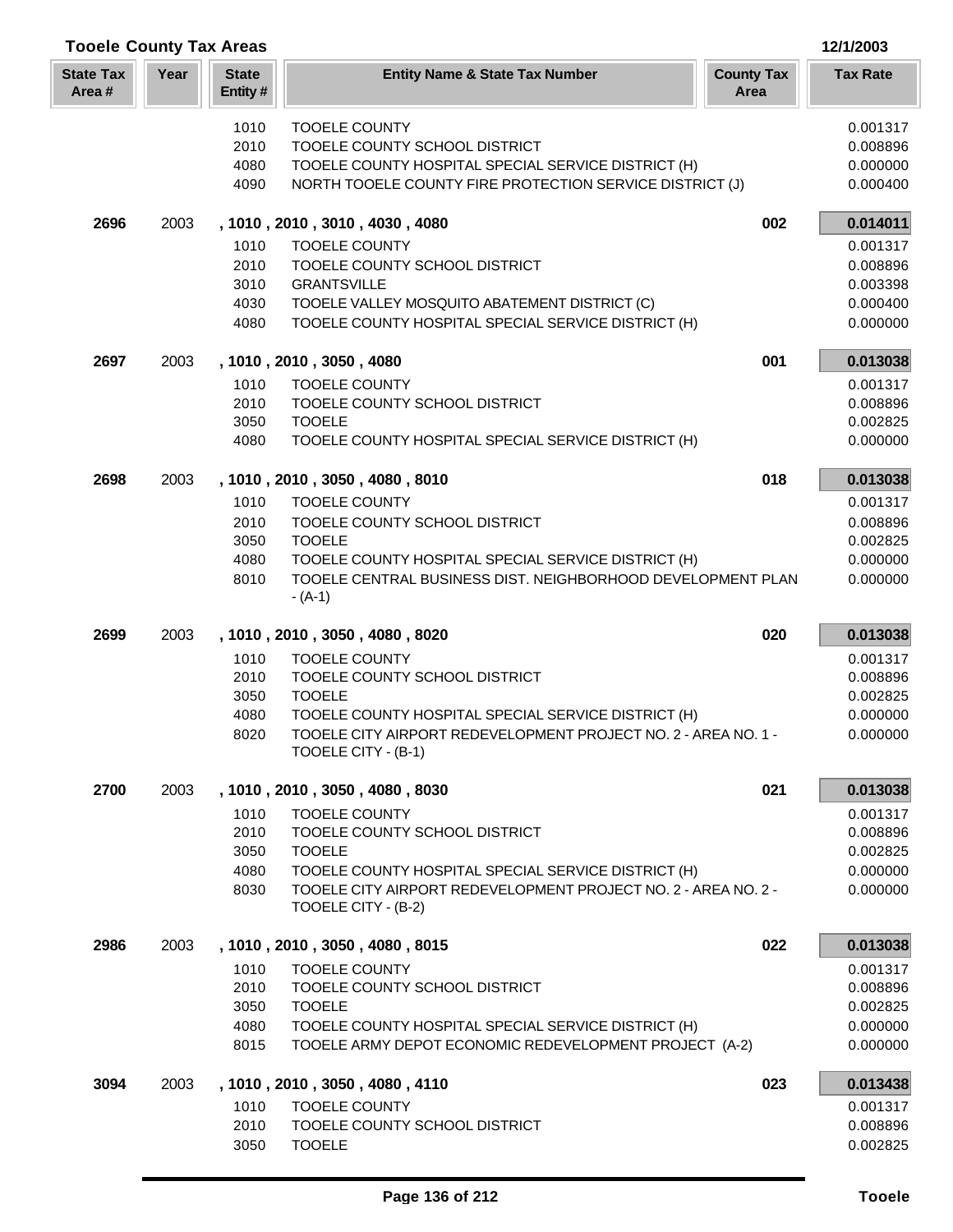| <b>Tooele County Tax Areas</b> |      |                                      |                                                                                                                                                                                                                     |                           | 12/1/2003                                                |
|--------------------------------|------|--------------------------------------|---------------------------------------------------------------------------------------------------------------------------------------------------------------------------------------------------------------------|---------------------------|----------------------------------------------------------|
| <b>State Tax</b><br>Area#      | Year | <b>State</b><br>Entity#              | <b>Entity Name &amp; State Tax Number</b>                                                                                                                                                                           | <b>County Tax</b><br>Area | <b>Tax Rate</b>                                          |
|                                |      | 4080<br>4110                         | TOOELE COUNTY HOSPITAL SPECIAL SERVICE DISTRICT (H)<br>NORTH TOOELE CITY SSD (L)                                                                                                                                    |                           | 0.000000<br>0.000400                                     |
| 3222                           | 2003 |                                      | , 1010, 2010, 4080, 4090, 4120                                                                                                                                                                                      | 027                       | 0.010613                                                 |
|                                |      | 1010<br>2010<br>4080<br>4090<br>4120 | <b>TOOELE COUNTY</b><br>TOOELE COUNTY SCHOOL DISTRICT<br>TOOELE COUNTY HOSPITAL SPECIAL SERVICE DISTRICT (H)<br>NORTH TOOELE COUNTY FIRE PROTECTION SERVICE DISTRICT (J)<br>SADDLEBACK SPECIAL SERVICE DISTRICT (M) |                           | 0.001317<br>0.008896<br>0.000000<br>0.000400<br>0.000000 |
| 3223                           | 2003 |                                      | , 1010, 2010, 4020, 4030, 4080, 4090, 4100, 4120                                                                                                                                                                    | 025                       | 0.011450                                                 |
|                                |      | 1010                                 | <b>TOOELE COUNTY</b>                                                                                                                                                                                                |                           | 0.001317                                                 |
|                                |      | 2010                                 | TOOELE COUNTY SCHOOL DISTRICT                                                                                                                                                                                       |                           | 0.008896                                                 |
|                                |      | 4020                                 | LAKEPOINT IMPROVEMENT DISTRICT (B)                                                                                                                                                                                  |                           | 0.000205                                                 |
|                                |      | 4030                                 | TOOELE VALLEY MOSQUITO ABATEMENT DISTRICT (C)                                                                                                                                                                       |                           | 0.000400                                                 |
|                                |      | 4080                                 | TOOELE COUNTY HOSPITAL SPECIAL SERVICE DISTRICT (H)                                                                                                                                                                 |                           | 0.000000                                                 |
|                                |      | 4090                                 | NORTH TOOELE COUNTY FIRE PROTECTION SERVICE DISTRICT (J)                                                                                                                                                            |                           | 0.000400                                                 |
|                                |      | 4100                                 | LAKEPOINT CEMETERY AND PARK SERVICE AREA (K)                                                                                                                                                                        |                           | 0.000232                                                 |
|                                |      | 4120                                 | SADDLEBACK SPECIAL SERVICE DISTRICT (M)                                                                                                                                                                             |                           | 0.000000                                                 |
| 3224                           | 2003 |                                      | , 1010, 2010, 4030, 4080, 4090, 4120                                                                                                                                                                                | 026                       | 0.011013                                                 |
|                                |      | 1010                                 | <b>TOOELE COUNTY</b>                                                                                                                                                                                                |                           | 0.001317                                                 |
|                                |      | 2010                                 | TOOELE COUNTY SCHOOL DISTRICT                                                                                                                                                                                       |                           | 0.008896                                                 |
|                                |      | 4030                                 | TOOELE VALLEY MOSQUITO ABATEMENT DISTRICT (C)                                                                                                                                                                       |                           | 0.000400                                                 |
|                                |      | 4080                                 | TOOELE COUNTY HOSPITAL SPECIAL SERVICE DISTRICT (H)                                                                                                                                                                 |                           | 0.000000                                                 |
|                                |      | 4090                                 | NORTH TOOELE COUNTY FIRE PROTECTION SERVICE DISTRICT (J)                                                                                                                                                            |                           | 0.000400                                                 |
|                                |      | 4120                                 | SADDLEBACK SPECIAL SERVICE DISTRICT (M)                                                                                                                                                                             |                           | 0.000000                                                 |
| 3330                           | 2003 |                                      | , 1010, 2010, 3070, 8040                                                                                                                                                                                            |                           | 0.013174                                                 |
|                                |      | 1010                                 | <b>TOOELE COUNTY</b>                                                                                                                                                                                                |                           | 0.001317                                                 |
|                                |      | 2010                                 | TOOELE COUNTY SCHOOL DISTRICT                                                                                                                                                                                       |                           | 0.008896                                                 |
|                                |      | 3070                                 | WENDOVER                                                                                                                                                                                                            |                           | 0.002961                                                 |
|                                |      | 8040                                 | DENNER ECONOMIC DEVELOPMENT PROJECT (C-1)                                                                                                                                                                           |                           | 0.000000                                                 |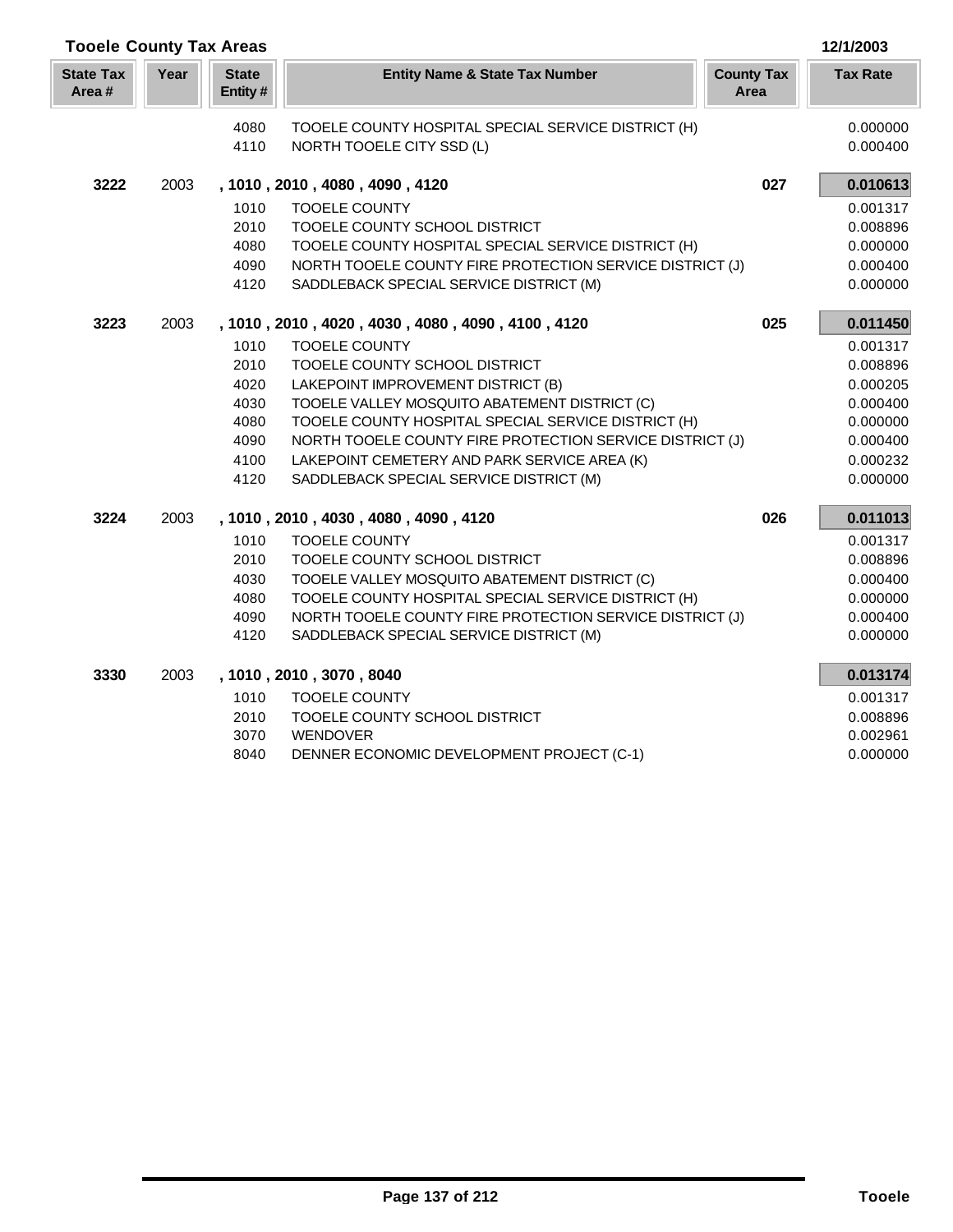| <b>Uintah County Tax Areas</b><br>12/1/2003 |      |                         |                                                                                     |                           |                      |
|---------------------------------------------|------|-------------------------|-------------------------------------------------------------------------------------|---------------------------|----------------------|
| <b>State Tax</b><br>Area#                   | Year | <b>State</b><br>Entity# | <b>Entity Name &amp; State Tax Number</b>                                           | <b>County Tax</b><br>Area | <b>Tax Rate</b>      |
| 646                                         | 2003 |                         | , 1010, 2010, 3010, 4040, 4080, 4095, 4270                                          | 012                       | 0.011430             |
|                                             |      | 1010                    | <b>UINTAH COUNTY</b>                                                                |                           | 0.002977             |
|                                             |      | 2010                    | UINTAH COUNTY SCHOOL DISTRICT                                                       |                           | 0.006211             |
|                                             |      | 3010                    | <b>BALLARD</b>                                                                      |                           | 0.001078             |
|                                             |      | 4040                    | BALLARD WATER IMPROVEMENT DISTRICT (D)                                              |                           | 0.000518             |
|                                             |      | 4080                    | UINTAH COUNTY MOSQUITO ABATEMENT DISTRICT (H)                                       |                           | 0.000288             |
|                                             |      | 4095                    | UINTAH REC. SPECIAL SERVICE DIST (K)                                                |                           | 0.000000             |
|                                             |      | 4270                    | CENTRAL UTAH WATER CONSERVANCY DISTRICT (X)                                         |                           | 0.000358             |
| 647                                         | 2003 |                         | , 1010, 2010, 3010, 4080, 4095, 4270                                                | 011                       | 0.010912             |
|                                             |      | 1010                    | <b>UINTAH COUNTY</b>                                                                |                           | 0.002977             |
|                                             |      | 2010                    | UINTAH COUNTY SCHOOL DISTRICT                                                       |                           | 0.006211             |
|                                             |      | 3010                    | <b>BALLARD</b>                                                                      |                           | 0.001078             |
|                                             |      | 4080                    | UINTAH COUNTY MOSQUITO ABATEMENT DISTRICT (H)                                       |                           | 0.000288             |
|                                             |      | 4095<br>4270            | UINTAH REC. SPECIAL SERVICE DIST (K)<br>CENTRAL UTAH WATER CONSERVANCY DISTRICT (X) |                           | 0.000000<br>0.000358 |
|                                             |      |                         |                                                                                     |                           |                      |
| 649                                         | 2003 |                         | , 1010, 2010, 3020, 4010, 4060, 4080, 4090, 4095, 427                               | 022                       | 0.012842             |
|                                             |      | 1010                    | <b>UINTAH COUNTY</b>                                                                |                           | 0.002977             |
|                                             |      | 2010                    | UINTAH COUNTY SCHOOL DISTRICT                                                       |                           | 0.006211             |
|                                             |      | 3020<br>4010            | <b>NAPLES</b><br>UINTAH WATER CONSERVANCY DISTRICT (A)                              |                           | 0.000593<br>0.000392 |
|                                             |      | 4060                    | ASHLEY VALLEY WATER & SEWER IMPROVEMENT DISTRICT (F)                                |                           | 0.002023             |
|                                             |      | 4080                    | UINTAH COUNTY MOSQUITO ABATEMENT DISTRICT (H)                                       |                           | 0.000288             |
|                                             |      | 4090                    | HIGH COUNTRY SPECIAL IMPROVEMENT DISTRICT (J)                                       |                           | 0.000000             |
|                                             |      | 4095                    | UINTAH REC. SPECIAL SERVICE DIST (K)                                                |                           | 0.000000             |
|                                             |      | 4270                    | CENTRAL UTAH WATER CONSERVANCY DISTRICT (X)                                         |                           | 0.000358             |
| 650                                         | 2003 |                         | , 1010, 2010, 3020, 4010, 4060, 4080, 4095, 4270                                    | 014                       | 0.012842             |
|                                             |      | 1010                    | <b>UINTAH COUNTY</b>                                                                |                           | 0.002977             |
|                                             |      | 2010                    | UINTAH COUNTY SCHOOL DISTRICT                                                       |                           | 0.006211             |
|                                             |      | 3020                    | <b>NAPLES</b>                                                                       |                           | 0.000593             |
|                                             |      | 4010                    | UINTAH WATER CONSERVANCY DISTRICT (A)                                               |                           | 0.000392             |
|                                             |      | 4060                    | ASHLEY VALLEY WATER & SEWER IMPROVEMENT DISTRICT (F)                                |                           | 0.002023             |
|                                             |      | 4080                    | UINTAH COUNTY MOSQUITO ABATEMENT DISTRICT (H)                                       |                           | 0.000288             |
|                                             |      | 4095<br>4270            | UINTAH REC. SPECIAL SERVICE DIST (K)<br>CENTRAL UTAH WATER CONSERVANCY DISTRICT (X) |                           | 0.000000             |
|                                             |      |                         |                                                                                     |                           | 0.000358             |
| 651                                         | 2003 |                         | , 1010, 2010, 3020, 4010, 4060, 4080, 4095, 4270, 801                               | 020                       | 0.012842             |
|                                             |      | 1010                    | UINTAH COUNTY                                                                       |                           | 0.002977             |
|                                             |      | 2010                    | UINTAH COUNTY SCHOOL DISTRICT                                                       |                           | 0.006211             |
|                                             |      | 3020<br>4010            | <b>NAPLES</b><br>UINTAH WATER CONSERVANCY DISTRICT (A)                              |                           | 0.000593<br>0.000392 |
|                                             |      | 4060                    | ASHLEY VALLEY WATER & SEWER IMPROVEMENT DISTRICT (F)                                |                           | 0.002023             |
|                                             |      | 4080                    | UINTAH COUNTY MOSQUITO ABATEMENT DISTRICT (H)                                       |                           | 0.000288             |
|                                             |      | 4095                    | UINTAH REC. SPECIAL SERVICE DIST (K)                                                |                           | 0.000000             |
|                                             |      | 4270                    | CENTRAL UTAH WATER CONSERVANCY DISTRICT (X)                                         |                           | 0.000358             |
|                                             |      | 8010                    | NAPLES REDEVELOPMENT PROJECT<br>$(A-1)$                                             |                           | 0.000000             |
| 652                                         | 2003 |                         | , 1010, 2010, 3020, 4010, 4060, 4080, 4095, 4270, 801                               | 028                       | 0.012842             |
|                                             |      | 1010                    | <b>UINTAH COUNTY</b>                                                                |                           | 0.002977             |
|                                             |      | 2010                    | UINTAH COUNTY SCHOOL DISTRICT                                                       |                           | 0.006211             |
|                                             |      | 3020                    | <b>NAPLES</b>                                                                       |                           | 0.000593             |

I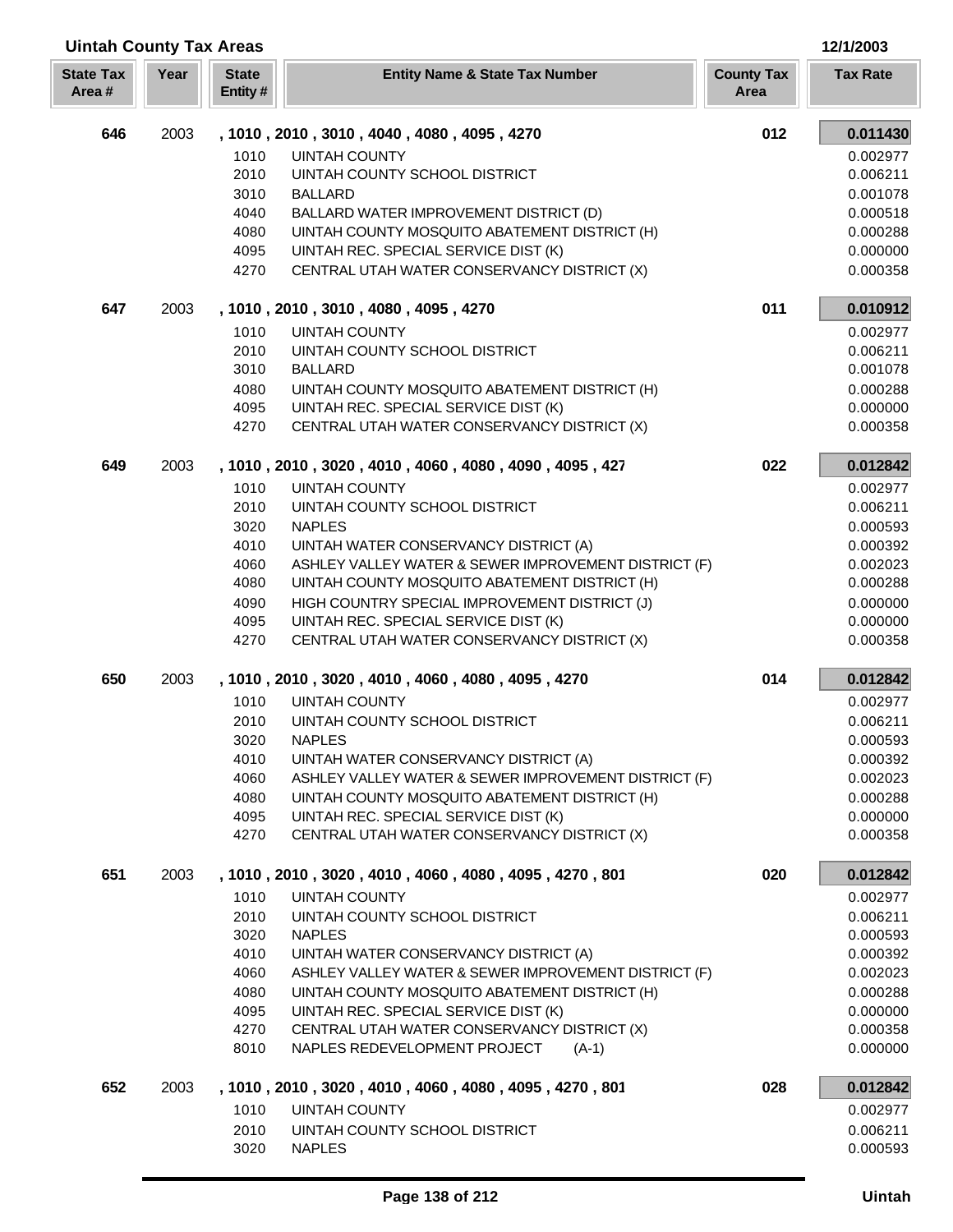| Year<br><b>State</b><br><b>County Tax</b><br><b>State Tax</b><br><b>Entity Name &amp; State Tax Number</b><br><b>Tax Rate</b><br>Area#<br>Entity#<br>Area<br>4010<br>UINTAH WATER CONSERVANCY DISTRICT (A)<br>0.000392<br>4060<br>ASHLEY VALLEY WATER & SEWER IMPROVEMENT DISTRICT (F)<br>0.002023<br>4080<br>UINTAH COUNTY MOSQUITO ABATEMENT DISTRICT (H)<br>0.000288<br>4095<br>UINTAH REC. SPECIAL SERVICE DIST (K)<br>0.000000<br>4270<br>CENTRAL UTAH WATER CONSERVANCY DISTRICT (X)<br>0.000358<br>8015<br>1500 SOUTH NEIGHBORHOOD DEVELOPMENT - NAPLES CITY - (A-2)<br>0.000000<br>654<br>024<br>0.013399<br>2003<br>, 1010, 2010, 3030, 4010, 4060, 4080, 4095, 4270<br><b>UINTAH COUNTY</b><br>1010<br>0.002977<br>2010<br>UINTAH COUNTY SCHOOL DISTRICT<br>0.006211<br>3030<br><b>VERNAL</b><br>0.001150<br>4010<br>UINTAH WATER CONSERVANCY DISTRICT (A)<br>0.000392<br>4060<br>ASHLEY VALLEY WATER & SEWER IMPROVEMENT DISTRICT (F)<br>0.002023<br>4080<br>UINTAH COUNTY MOSQUITO ABATEMENT DISTRICT (H)<br>0.000288<br>0.000000<br>4095<br>UINTAH REC. SPECIAL SERVICE DIST (K)<br>4270<br>CENTRAL UTAH WATER CONSERVANCY DISTRICT (X)<br>0.000358<br>656<br>2003<br>021<br>, 1010, 2010, 3030, 4010, 4080, 4095, 4270, 6020<br>0.013277<br>1010<br><b>UINTAH COUNTY</b><br>0.002977<br>2010<br>UINTAH COUNTY SCHOOL DISTRICT<br>0.006211<br>3030<br><b>VERNAL</b><br>0.001150<br>4010<br>UINTAH WATER CONSERVANCY DISTRICT (A)<br>0.000392<br>4080<br>UINTAH COUNTY MOSQUITO ABATEMENT DISTRICT (H)<br>0.000288<br>4095<br>UINTAH REC. SPECIAL SERVICE DIST (K)<br>0.000000<br>4270<br>CENTRAL UTAH WATER CONSERVANCY DISTRICT (X)<br>0.000358<br>6020<br>AREA WITHDRAWN FROM ASHLEY VALLEY WATER AND SEWER<br>0.001901<br>IMPROVEMENT (II) (SHOWALTER, MEACHAM)<br>657<br>2003<br>, 1010, 2010, 3030, 4010, 4080, 4095, 4270, 6030<br>023<br>0.011865<br>1010<br><b>UINTAH COUNTY</b><br>0.002977<br>2010<br>UINTAH COUNTY SCHOOL DISTRICT<br>0.006211<br>3030<br><b>VERNAL</b><br>0.001150<br>4010<br>UINTAH WATER CONSERVANCY DISTRICT (A)<br>0.000392<br>4080<br>UINTAH COUNTY MOSQUITO ABATEMENT DISTRICT (H)<br>0.000288<br>4095<br>UINTAH REC. SPECIAL SERVICE DIST (K)<br>0.000000<br>4270<br>CENTRAL UTAH WATER CONSERVANCY DISTRICT (X)<br>0.000358<br>6030<br>AREA WITHDRAWN FROM ASHLEY VALLEY WATER & SEWER IMPROVEMENT<br>0.000489<br>DISTRICT (III) (PHEASAN GELN)<br>004<br>0.011376<br>661<br>2003<br>, 1010, 2010, 3030, 4010, 4080, 4095, 4270<br>1010<br>UINTAH COUNTY<br>0.002977<br>2010<br>UINTAH COUNTY SCHOOL DISTRICT<br>0.006211<br>3030<br><b>VERNAL</b><br>0.001150<br>4010<br>UINTAH WATER CONSERVANCY DISTRICT (A)<br>0.000392<br>4080<br>UINTAH COUNTY MOSQUITO ABATEMENT DISTRICT (H)<br>0.000288<br>4095<br>UINTAH REC. SPECIAL SERVICE DIST (K)<br>0.000000<br>4270<br>CENTRAL UTAH WATER CONSERVANCY DISTRICT (X)<br>0.000358<br>662<br>2003<br>, 1010, 2010, 4010, 4020, 4080, 4095, 4270<br>003<br>0.010970<br>1010<br><b>UINTAH COUNTY</b><br>0.002977<br>2010<br>UINTAH COUNTY SCHOOL DISTRICT<br>0.006211<br>UINTAH WATER CONSERVANCY DISTRICT (A)<br>0.000392<br>4010<br>MAESER WATER IMPROVEMENT DISTRICT (B)<br>4020<br>0.000744 | <b>Uintah County Tax Areas</b> |  |  |  | 12/1/2003 |
|---------------------------------------------------------------------------------------------------------------------------------------------------------------------------------------------------------------------------------------------------------------------------------------------------------------------------------------------------------------------------------------------------------------------------------------------------------------------------------------------------------------------------------------------------------------------------------------------------------------------------------------------------------------------------------------------------------------------------------------------------------------------------------------------------------------------------------------------------------------------------------------------------------------------------------------------------------------------------------------------------------------------------------------------------------------------------------------------------------------------------------------------------------------------------------------------------------------------------------------------------------------------------------------------------------------------------------------------------------------------------------------------------------------------------------------------------------------------------------------------------------------------------------------------------------------------------------------------------------------------------------------------------------------------------------------------------------------------------------------------------------------------------------------------------------------------------------------------------------------------------------------------------------------------------------------------------------------------------------------------------------------------------------------------------------------------------------------------------------------------------------------------------------------------------------------------------------------------------------------------------------------------------------------------------------------------------------------------------------------------------------------------------------------------------------------------------------------------------------------------------------------------------------------------------------------------------------------------------------------------------------------------------------------------------------------------------------------------------------------------------------------------------------------------------------------------------------------------------------------------------------------------------------------------------------------------------------------------------------------------------------------------------------------------------------------------------------------------------------------------------------------------------------------------------------------------|--------------------------------|--|--|--|-----------|
|                                                                                                                                                                                                                                                                                                                                                                                                                                                                                                                                                                                                                                                                                                                                                                                                                                                                                                                                                                                                                                                                                                                                                                                                                                                                                                                                                                                                                                                                                                                                                                                                                                                                                                                                                                                                                                                                                                                                                                                                                                                                                                                                                                                                                                                                                                                                                                                                                                                                                                                                                                                                                                                                                                                                                                                                                                                                                                                                                                                                                                                                                                                                                                                             |                                |  |  |  |           |
|                                                                                                                                                                                                                                                                                                                                                                                                                                                                                                                                                                                                                                                                                                                                                                                                                                                                                                                                                                                                                                                                                                                                                                                                                                                                                                                                                                                                                                                                                                                                                                                                                                                                                                                                                                                                                                                                                                                                                                                                                                                                                                                                                                                                                                                                                                                                                                                                                                                                                                                                                                                                                                                                                                                                                                                                                                                                                                                                                                                                                                                                                                                                                                                             |                                |  |  |  |           |
|                                                                                                                                                                                                                                                                                                                                                                                                                                                                                                                                                                                                                                                                                                                                                                                                                                                                                                                                                                                                                                                                                                                                                                                                                                                                                                                                                                                                                                                                                                                                                                                                                                                                                                                                                                                                                                                                                                                                                                                                                                                                                                                                                                                                                                                                                                                                                                                                                                                                                                                                                                                                                                                                                                                                                                                                                                                                                                                                                                                                                                                                                                                                                                                             |                                |  |  |  |           |
|                                                                                                                                                                                                                                                                                                                                                                                                                                                                                                                                                                                                                                                                                                                                                                                                                                                                                                                                                                                                                                                                                                                                                                                                                                                                                                                                                                                                                                                                                                                                                                                                                                                                                                                                                                                                                                                                                                                                                                                                                                                                                                                                                                                                                                                                                                                                                                                                                                                                                                                                                                                                                                                                                                                                                                                                                                                                                                                                                                                                                                                                                                                                                                                             |                                |  |  |  |           |
|                                                                                                                                                                                                                                                                                                                                                                                                                                                                                                                                                                                                                                                                                                                                                                                                                                                                                                                                                                                                                                                                                                                                                                                                                                                                                                                                                                                                                                                                                                                                                                                                                                                                                                                                                                                                                                                                                                                                                                                                                                                                                                                                                                                                                                                                                                                                                                                                                                                                                                                                                                                                                                                                                                                                                                                                                                                                                                                                                                                                                                                                                                                                                                                             |                                |  |  |  |           |
|                                                                                                                                                                                                                                                                                                                                                                                                                                                                                                                                                                                                                                                                                                                                                                                                                                                                                                                                                                                                                                                                                                                                                                                                                                                                                                                                                                                                                                                                                                                                                                                                                                                                                                                                                                                                                                                                                                                                                                                                                                                                                                                                                                                                                                                                                                                                                                                                                                                                                                                                                                                                                                                                                                                                                                                                                                                                                                                                                                                                                                                                                                                                                                                             |                                |  |  |  |           |
|                                                                                                                                                                                                                                                                                                                                                                                                                                                                                                                                                                                                                                                                                                                                                                                                                                                                                                                                                                                                                                                                                                                                                                                                                                                                                                                                                                                                                                                                                                                                                                                                                                                                                                                                                                                                                                                                                                                                                                                                                                                                                                                                                                                                                                                                                                                                                                                                                                                                                                                                                                                                                                                                                                                                                                                                                                                                                                                                                                                                                                                                                                                                                                                             |                                |  |  |  |           |
|                                                                                                                                                                                                                                                                                                                                                                                                                                                                                                                                                                                                                                                                                                                                                                                                                                                                                                                                                                                                                                                                                                                                                                                                                                                                                                                                                                                                                                                                                                                                                                                                                                                                                                                                                                                                                                                                                                                                                                                                                                                                                                                                                                                                                                                                                                                                                                                                                                                                                                                                                                                                                                                                                                                                                                                                                                                                                                                                                                                                                                                                                                                                                                                             |                                |  |  |  |           |
|                                                                                                                                                                                                                                                                                                                                                                                                                                                                                                                                                                                                                                                                                                                                                                                                                                                                                                                                                                                                                                                                                                                                                                                                                                                                                                                                                                                                                                                                                                                                                                                                                                                                                                                                                                                                                                                                                                                                                                                                                                                                                                                                                                                                                                                                                                                                                                                                                                                                                                                                                                                                                                                                                                                                                                                                                                                                                                                                                                                                                                                                                                                                                                                             |                                |  |  |  |           |
|                                                                                                                                                                                                                                                                                                                                                                                                                                                                                                                                                                                                                                                                                                                                                                                                                                                                                                                                                                                                                                                                                                                                                                                                                                                                                                                                                                                                                                                                                                                                                                                                                                                                                                                                                                                                                                                                                                                                                                                                                                                                                                                                                                                                                                                                                                                                                                                                                                                                                                                                                                                                                                                                                                                                                                                                                                                                                                                                                                                                                                                                                                                                                                                             |                                |  |  |  |           |
|                                                                                                                                                                                                                                                                                                                                                                                                                                                                                                                                                                                                                                                                                                                                                                                                                                                                                                                                                                                                                                                                                                                                                                                                                                                                                                                                                                                                                                                                                                                                                                                                                                                                                                                                                                                                                                                                                                                                                                                                                                                                                                                                                                                                                                                                                                                                                                                                                                                                                                                                                                                                                                                                                                                                                                                                                                                                                                                                                                                                                                                                                                                                                                                             |                                |  |  |  |           |
|                                                                                                                                                                                                                                                                                                                                                                                                                                                                                                                                                                                                                                                                                                                                                                                                                                                                                                                                                                                                                                                                                                                                                                                                                                                                                                                                                                                                                                                                                                                                                                                                                                                                                                                                                                                                                                                                                                                                                                                                                                                                                                                                                                                                                                                                                                                                                                                                                                                                                                                                                                                                                                                                                                                                                                                                                                                                                                                                                                                                                                                                                                                                                                                             |                                |  |  |  |           |
|                                                                                                                                                                                                                                                                                                                                                                                                                                                                                                                                                                                                                                                                                                                                                                                                                                                                                                                                                                                                                                                                                                                                                                                                                                                                                                                                                                                                                                                                                                                                                                                                                                                                                                                                                                                                                                                                                                                                                                                                                                                                                                                                                                                                                                                                                                                                                                                                                                                                                                                                                                                                                                                                                                                                                                                                                                                                                                                                                                                                                                                                                                                                                                                             |                                |  |  |  |           |
|                                                                                                                                                                                                                                                                                                                                                                                                                                                                                                                                                                                                                                                                                                                                                                                                                                                                                                                                                                                                                                                                                                                                                                                                                                                                                                                                                                                                                                                                                                                                                                                                                                                                                                                                                                                                                                                                                                                                                                                                                                                                                                                                                                                                                                                                                                                                                                                                                                                                                                                                                                                                                                                                                                                                                                                                                                                                                                                                                                                                                                                                                                                                                                                             |                                |  |  |  |           |
|                                                                                                                                                                                                                                                                                                                                                                                                                                                                                                                                                                                                                                                                                                                                                                                                                                                                                                                                                                                                                                                                                                                                                                                                                                                                                                                                                                                                                                                                                                                                                                                                                                                                                                                                                                                                                                                                                                                                                                                                                                                                                                                                                                                                                                                                                                                                                                                                                                                                                                                                                                                                                                                                                                                                                                                                                                                                                                                                                                                                                                                                                                                                                                                             |                                |  |  |  |           |
|                                                                                                                                                                                                                                                                                                                                                                                                                                                                                                                                                                                                                                                                                                                                                                                                                                                                                                                                                                                                                                                                                                                                                                                                                                                                                                                                                                                                                                                                                                                                                                                                                                                                                                                                                                                                                                                                                                                                                                                                                                                                                                                                                                                                                                                                                                                                                                                                                                                                                                                                                                                                                                                                                                                                                                                                                                                                                                                                                                                                                                                                                                                                                                                             |                                |  |  |  |           |
|                                                                                                                                                                                                                                                                                                                                                                                                                                                                                                                                                                                                                                                                                                                                                                                                                                                                                                                                                                                                                                                                                                                                                                                                                                                                                                                                                                                                                                                                                                                                                                                                                                                                                                                                                                                                                                                                                                                                                                                                                                                                                                                                                                                                                                                                                                                                                                                                                                                                                                                                                                                                                                                                                                                                                                                                                                                                                                                                                                                                                                                                                                                                                                                             |                                |  |  |  |           |
|                                                                                                                                                                                                                                                                                                                                                                                                                                                                                                                                                                                                                                                                                                                                                                                                                                                                                                                                                                                                                                                                                                                                                                                                                                                                                                                                                                                                                                                                                                                                                                                                                                                                                                                                                                                                                                                                                                                                                                                                                                                                                                                                                                                                                                                                                                                                                                                                                                                                                                                                                                                                                                                                                                                                                                                                                                                                                                                                                                                                                                                                                                                                                                                             |                                |  |  |  |           |
|                                                                                                                                                                                                                                                                                                                                                                                                                                                                                                                                                                                                                                                                                                                                                                                                                                                                                                                                                                                                                                                                                                                                                                                                                                                                                                                                                                                                                                                                                                                                                                                                                                                                                                                                                                                                                                                                                                                                                                                                                                                                                                                                                                                                                                                                                                                                                                                                                                                                                                                                                                                                                                                                                                                                                                                                                                                                                                                                                                                                                                                                                                                                                                                             |                                |  |  |  |           |
|                                                                                                                                                                                                                                                                                                                                                                                                                                                                                                                                                                                                                                                                                                                                                                                                                                                                                                                                                                                                                                                                                                                                                                                                                                                                                                                                                                                                                                                                                                                                                                                                                                                                                                                                                                                                                                                                                                                                                                                                                                                                                                                                                                                                                                                                                                                                                                                                                                                                                                                                                                                                                                                                                                                                                                                                                                                                                                                                                                                                                                                                                                                                                                                             |                                |  |  |  |           |
|                                                                                                                                                                                                                                                                                                                                                                                                                                                                                                                                                                                                                                                                                                                                                                                                                                                                                                                                                                                                                                                                                                                                                                                                                                                                                                                                                                                                                                                                                                                                                                                                                                                                                                                                                                                                                                                                                                                                                                                                                                                                                                                                                                                                                                                                                                                                                                                                                                                                                                                                                                                                                                                                                                                                                                                                                                                                                                                                                                                                                                                                                                                                                                                             |                                |  |  |  |           |
|                                                                                                                                                                                                                                                                                                                                                                                                                                                                                                                                                                                                                                                                                                                                                                                                                                                                                                                                                                                                                                                                                                                                                                                                                                                                                                                                                                                                                                                                                                                                                                                                                                                                                                                                                                                                                                                                                                                                                                                                                                                                                                                                                                                                                                                                                                                                                                                                                                                                                                                                                                                                                                                                                                                                                                                                                                                                                                                                                                                                                                                                                                                                                                                             |                                |  |  |  |           |
|                                                                                                                                                                                                                                                                                                                                                                                                                                                                                                                                                                                                                                                                                                                                                                                                                                                                                                                                                                                                                                                                                                                                                                                                                                                                                                                                                                                                                                                                                                                                                                                                                                                                                                                                                                                                                                                                                                                                                                                                                                                                                                                                                                                                                                                                                                                                                                                                                                                                                                                                                                                                                                                                                                                                                                                                                                                                                                                                                                                                                                                                                                                                                                                             |                                |  |  |  |           |
|                                                                                                                                                                                                                                                                                                                                                                                                                                                                                                                                                                                                                                                                                                                                                                                                                                                                                                                                                                                                                                                                                                                                                                                                                                                                                                                                                                                                                                                                                                                                                                                                                                                                                                                                                                                                                                                                                                                                                                                                                                                                                                                                                                                                                                                                                                                                                                                                                                                                                                                                                                                                                                                                                                                                                                                                                                                                                                                                                                                                                                                                                                                                                                                             |                                |  |  |  |           |
|                                                                                                                                                                                                                                                                                                                                                                                                                                                                                                                                                                                                                                                                                                                                                                                                                                                                                                                                                                                                                                                                                                                                                                                                                                                                                                                                                                                                                                                                                                                                                                                                                                                                                                                                                                                                                                                                                                                                                                                                                                                                                                                                                                                                                                                                                                                                                                                                                                                                                                                                                                                                                                                                                                                                                                                                                                                                                                                                                                                                                                                                                                                                                                                             |                                |  |  |  |           |
|                                                                                                                                                                                                                                                                                                                                                                                                                                                                                                                                                                                                                                                                                                                                                                                                                                                                                                                                                                                                                                                                                                                                                                                                                                                                                                                                                                                                                                                                                                                                                                                                                                                                                                                                                                                                                                                                                                                                                                                                                                                                                                                                                                                                                                                                                                                                                                                                                                                                                                                                                                                                                                                                                                                                                                                                                                                                                                                                                                                                                                                                                                                                                                                             |                                |  |  |  |           |
|                                                                                                                                                                                                                                                                                                                                                                                                                                                                                                                                                                                                                                                                                                                                                                                                                                                                                                                                                                                                                                                                                                                                                                                                                                                                                                                                                                                                                                                                                                                                                                                                                                                                                                                                                                                                                                                                                                                                                                                                                                                                                                                                                                                                                                                                                                                                                                                                                                                                                                                                                                                                                                                                                                                                                                                                                                                                                                                                                                                                                                                                                                                                                                                             |                                |  |  |  |           |
|                                                                                                                                                                                                                                                                                                                                                                                                                                                                                                                                                                                                                                                                                                                                                                                                                                                                                                                                                                                                                                                                                                                                                                                                                                                                                                                                                                                                                                                                                                                                                                                                                                                                                                                                                                                                                                                                                                                                                                                                                                                                                                                                                                                                                                                                                                                                                                                                                                                                                                                                                                                                                                                                                                                                                                                                                                                                                                                                                                                                                                                                                                                                                                                             |                                |  |  |  |           |
|                                                                                                                                                                                                                                                                                                                                                                                                                                                                                                                                                                                                                                                                                                                                                                                                                                                                                                                                                                                                                                                                                                                                                                                                                                                                                                                                                                                                                                                                                                                                                                                                                                                                                                                                                                                                                                                                                                                                                                                                                                                                                                                                                                                                                                                                                                                                                                                                                                                                                                                                                                                                                                                                                                                                                                                                                                                                                                                                                                                                                                                                                                                                                                                             |                                |  |  |  |           |
|                                                                                                                                                                                                                                                                                                                                                                                                                                                                                                                                                                                                                                                                                                                                                                                                                                                                                                                                                                                                                                                                                                                                                                                                                                                                                                                                                                                                                                                                                                                                                                                                                                                                                                                                                                                                                                                                                                                                                                                                                                                                                                                                                                                                                                                                                                                                                                                                                                                                                                                                                                                                                                                                                                                                                                                                                                                                                                                                                                                                                                                                                                                                                                                             |                                |  |  |  |           |
|                                                                                                                                                                                                                                                                                                                                                                                                                                                                                                                                                                                                                                                                                                                                                                                                                                                                                                                                                                                                                                                                                                                                                                                                                                                                                                                                                                                                                                                                                                                                                                                                                                                                                                                                                                                                                                                                                                                                                                                                                                                                                                                                                                                                                                                                                                                                                                                                                                                                                                                                                                                                                                                                                                                                                                                                                                                                                                                                                                                                                                                                                                                                                                                             |                                |  |  |  |           |
|                                                                                                                                                                                                                                                                                                                                                                                                                                                                                                                                                                                                                                                                                                                                                                                                                                                                                                                                                                                                                                                                                                                                                                                                                                                                                                                                                                                                                                                                                                                                                                                                                                                                                                                                                                                                                                                                                                                                                                                                                                                                                                                                                                                                                                                                                                                                                                                                                                                                                                                                                                                                                                                                                                                                                                                                                                                                                                                                                                                                                                                                                                                                                                                             |                                |  |  |  |           |
|                                                                                                                                                                                                                                                                                                                                                                                                                                                                                                                                                                                                                                                                                                                                                                                                                                                                                                                                                                                                                                                                                                                                                                                                                                                                                                                                                                                                                                                                                                                                                                                                                                                                                                                                                                                                                                                                                                                                                                                                                                                                                                                                                                                                                                                                                                                                                                                                                                                                                                                                                                                                                                                                                                                                                                                                                                                                                                                                                                                                                                                                                                                                                                                             |                                |  |  |  |           |
|                                                                                                                                                                                                                                                                                                                                                                                                                                                                                                                                                                                                                                                                                                                                                                                                                                                                                                                                                                                                                                                                                                                                                                                                                                                                                                                                                                                                                                                                                                                                                                                                                                                                                                                                                                                                                                                                                                                                                                                                                                                                                                                                                                                                                                                                                                                                                                                                                                                                                                                                                                                                                                                                                                                                                                                                                                                                                                                                                                                                                                                                                                                                                                                             |                                |  |  |  |           |
|                                                                                                                                                                                                                                                                                                                                                                                                                                                                                                                                                                                                                                                                                                                                                                                                                                                                                                                                                                                                                                                                                                                                                                                                                                                                                                                                                                                                                                                                                                                                                                                                                                                                                                                                                                                                                                                                                                                                                                                                                                                                                                                                                                                                                                                                                                                                                                                                                                                                                                                                                                                                                                                                                                                                                                                                                                                                                                                                                                                                                                                                                                                                                                                             |                                |  |  |  |           |
|                                                                                                                                                                                                                                                                                                                                                                                                                                                                                                                                                                                                                                                                                                                                                                                                                                                                                                                                                                                                                                                                                                                                                                                                                                                                                                                                                                                                                                                                                                                                                                                                                                                                                                                                                                                                                                                                                                                                                                                                                                                                                                                                                                                                                                                                                                                                                                                                                                                                                                                                                                                                                                                                                                                                                                                                                                                                                                                                                                                                                                                                                                                                                                                             |                                |  |  |  |           |
|                                                                                                                                                                                                                                                                                                                                                                                                                                                                                                                                                                                                                                                                                                                                                                                                                                                                                                                                                                                                                                                                                                                                                                                                                                                                                                                                                                                                                                                                                                                                                                                                                                                                                                                                                                                                                                                                                                                                                                                                                                                                                                                                                                                                                                                                                                                                                                                                                                                                                                                                                                                                                                                                                                                                                                                                                                                                                                                                                                                                                                                                                                                                                                                             |                                |  |  |  |           |
|                                                                                                                                                                                                                                                                                                                                                                                                                                                                                                                                                                                                                                                                                                                                                                                                                                                                                                                                                                                                                                                                                                                                                                                                                                                                                                                                                                                                                                                                                                                                                                                                                                                                                                                                                                                                                                                                                                                                                                                                                                                                                                                                                                                                                                                                                                                                                                                                                                                                                                                                                                                                                                                                                                                                                                                                                                                                                                                                                                                                                                                                                                                                                                                             |                                |  |  |  |           |
|                                                                                                                                                                                                                                                                                                                                                                                                                                                                                                                                                                                                                                                                                                                                                                                                                                                                                                                                                                                                                                                                                                                                                                                                                                                                                                                                                                                                                                                                                                                                                                                                                                                                                                                                                                                                                                                                                                                                                                                                                                                                                                                                                                                                                                                                                                                                                                                                                                                                                                                                                                                                                                                                                                                                                                                                                                                                                                                                                                                                                                                                                                                                                                                             |                                |  |  |  |           |
|                                                                                                                                                                                                                                                                                                                                                                                                                                                                                                                                                                                                                                                                                                                                                                                                                                                                                                                                                                                                                                                                                                                                                                                                                                                                                                                                                                                                                                                                                                                                                                                                                                                                                                                                                                                                                                                                                                                                                                                                                                                                                                                                                                                                                                                                                                                                                                                                                                                                                                                                                                                                                                                                                                                                                                                                                                                                                                                                                                                                                                                                                                                                                                                             |                                |  |  |  |           |
|                                                                                                                                                                                                                                                                                                                                                                                                                                                                                                                                                                                                                                                                                                                                                                                                                                                                                                                                                                                                                                                                                                                                                                                                                                                                                                                                                                                                                                                                                                                                                                                                                                                                                                                                                                                                                                                                                                                                                                                                                                                                                                                                                                                                                                                                                                                                                                                                                                                                                                                                                                                                                                                                                                                                                                                                                                                                                                                                                                                                                                                                                                                                                                                             |                                |  |  |  |           |
|                                                                                                                                                                                                                                                                                                                                                                                                                                                                                                                                                                                                                                                                                                                                                                                                                                                                                                                                                                                                                                                                                                                                                                                                                                                                                                                                                                                                                                                                                                                                                                                                                                                                                                                                                                                                                                                                                                                                                                                                                                                                                                                                                                                                                                                                                                                                                                                                                                                                                                                                                                                                                                                                                                                                                                                                                                                                                                                                                                                                                                                                                                                                                                                             |                                |  |  |  |           |
|                                                                                                                                                                                                                                                                                                                                                                                                                                                                                                                                                                                                                                                                                                                                                                                                                                                                                                                                                                                                                                                                                                                                                                                                                                                                                                                                                                                                                                                                                                                                                                                                                                                                                                                                                                                                                                                                                                                                                                                                                                                                                                                                                                                                                                                                                                                                                                                                                                                                                                                                                                                                                                                                                                                                                                                                                                                                                                                                                                                                                                                                                                                                                                                             |                                |  |  |  |           |
|                                                                                                                                                                                                                                                                                                                                                                                                                                                                                                                                                                                                                                                                                                                                                                                                                                                                                                                                                                                                                                                                                                                                                                                                                                                                                                                                                                                                                                                                                                                                                                                                                                                                                                                                                                                                                                                                                                                                                                                                                                                                                                                                                                                                                                                                                                                                                                                                                                                                                                                                                                                                                                                                                                                                                                                                                                                                                                                                                                                                                                                                                                                                                                                             |                                |  |  |  |           |
|                                                                                                                                                                                                                                                                                                                                                                                                                                                                                                                                                                                                                                                                                                                                                                                                                                                                                                                                                                                                                                                                                                                                                                                                                                                                                                                                                                                                                                                                                                                                                                                                                                                                                                                                                                                                                                                                                                                                                                                                                                                                                                                                                                                                                                                                                                                                                                                                                                                                                                                                                                                                                                                                                                                                                                                                                                                                                                                                                                                                                                                                                                                                                                                             |                                |  |  |  |           |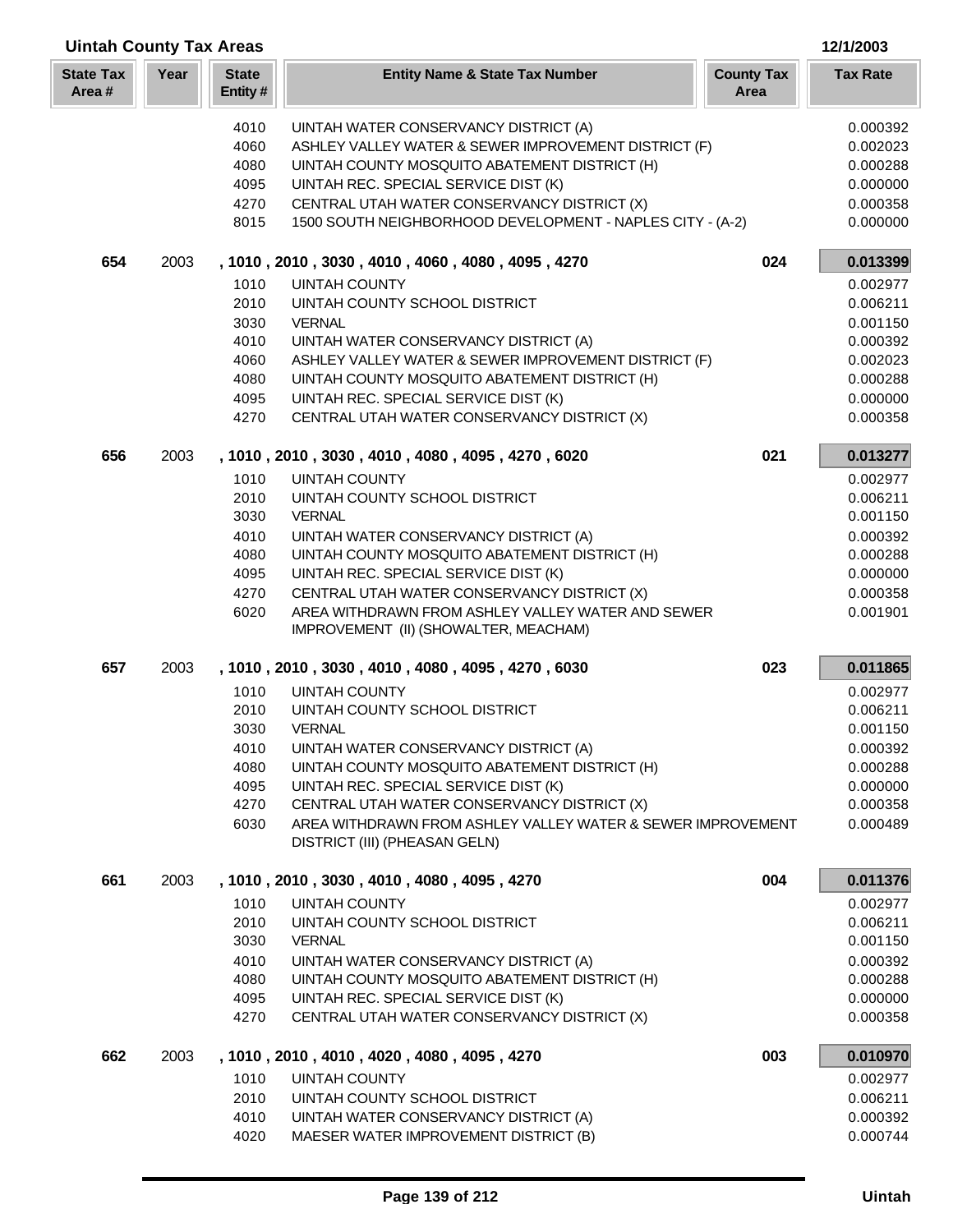| <b>Uintah County Tax Areas</b> |      |                         |                                                                                            |                           |                      |
|--------------------------------|------|-------------------------|--------------------------------------------------------------------------------------------|---------------------------|----------------------|
| <b>State Tax</b><br>Area#      | Year | <b>State</b><br>Entity# | <b>Entity Name &amp; State Tax Number</b>                                                  | <b>County Tax</b><br>Area | <b>Tax Rate</b>      |
|                                |      | 4080                    | UINTAH COUNTY MOSQUITO ABATEMENT DISTRICT (H)                                              |                           | 0.000288             |
|                                |      | 4095                    | UINTAH REC. SPECIAL SERVICE DIST (K)                                                       |                           | 0.000000             |
|                                |      | 4270                    | CENTRAL UTAH WATER CONSERVANCY DISTRICT (X)                                                |                           | 0.000358             |
| 663                            | 2003 |                         | , 1010, 2010, 4010, 4030, 4080, 4095, 4270                                                 | 005                       | 0.012121             |
|                                |      | 1010                    | <b>UINTAH COUNTY</b>                                                                       |                           | 0.002977             |
|                                |      | 2010                    | UINTAH COUNTY SCHOOL DISTRICT                                                              |                           | 0.006211             |
|                                |      | 4010                    | UINTAH WATER CONSERVANCY DISTRICT (A)                                                      |                           | 0.000392             |
|                                |      | 4030                    | JENSEN WATER IMPROVEMENT DISTRICT (C)                                                      |                           | 0.001895             |
|                                |      | 4080                    | UINTAH COUNTY MOSQUITO ABATEMENT DISTRICT (H)                                              |                           | 0.000288             |
|                                |      | 4095                    | UINTAH REC. SPECIAL SERVICE DIST (K)                                                       |                           | 0.000000             |
|                                |      | 4270                    | CENTRAL UTAH WATER CONSERVANCY DISTRICT (X)                                                |                           | 0.000358             |
| 664                            | 2003 |                         | , 1010, 2010, 4010, 4050, 4080, 4095, 4270                                                 | 007                       | 0.011090             |
|                                |      | 1010                    | <b>UINTAH COUNTY</b>                                                                       |                           | 0.002977             |
|                                |      | 2010                    | UINTAH COUNTY SCHOOL DISTRICT                                                              |                           | 0.006211             |
|                                |      | 4010                    | UINTAH WATER CONSERVANCY DISTRICT (A)                                                      |                           | 0.000392             |
|                                |      | 4050<br>4080            | OURAY PARK WATER IMPROVEMENT DISTRICT (E)<br>UINTAH COUNTY MOSQUITO ABATEMENT DISTRICT (H) |                           | 0.000864<br>0.000288 |
|                                |      | 4095                    | UINTAH REC. SPECIAL SERVICE DIST (K)                                                       |                           | 0.000000             |
|                                |      | 4270                    | CENTRAL UTAH WATER CONSERVANCY DISTRICT (X)                                                |                           | 0.000358             |
| 665                            | 2003 |                         | , 1010, 2010, 4010, 4060, 4080, 4095, 4270                                                 | 002                       | 0.012249             |
|                                |      | 1010                    | <b>UINTAH COUNTY</b>                                                                       |                           | 0.002977             |
|                                |      | 2010                    | UINTAH COUNTY SCHOOL DISTRICT                                                              |                           | 0.006211             |
|                                |      | 4010                    | UINTAH WATER CONSERVANCY DISTRICT (A)                                                      |                           | 0.000392             |
|                                |      | 4060                    | ASHLEY VALLEY WATER & SEWER IMPROVEMENT DISTRICT (F)                                       |                           | 0.002023             |
|                                |      | 4080                    | UINTAH COUNTY MOSQUITO ABATEMENT DISTRICT (H)                                              |                           | 0.000288             |
|                                |      | 4095                    | UINTAH REC. SPECIAL SERVICE DIST (K)                                                       |                           | 0.000000             |
|                                |      | 4270                    | CENTRAL UTAH WATER CONSERVANCY DISTRICT (X)                                                |                           | 0.000358             |
| 667                            | 2003 |                         | , 1010, 2010, 4010, 4070, 4080, 4095, 4270                                                 | 009                       | 0.011026             |
|                                |      | 1010                    | <b>UINTAH COUNTY</b>                                                                       |                           | 0.002977             |
|                                |      | 2010                    | UINTAH COUNTY SCHOOL DISTRICT                                                              |                           | 0.006211             |
|                                |      | 4010                    | UINTAH WATER CONSERVANCY DISTRICT (A)                                                      |                           | 0.000392             |
|                                |      | 4070                    | TRIDELL-LAPOINT WATER IMPROVEMENT DISTRICT (G)                                             |                           | 0.000800             |
|                                |      | 4080                    | UINTAH COUNTY MOSQUITO ABATEMENT DISTRICT (H)                                              |                           | 0.000288             |
|                                |      | 4095                    | UINTAH REC. SPECIAL SERVICE DIST (K)                                                       |                           | 0.000000             |
|                                |      | 4270                    | CENTRAL UTAH WATER CONSERVANCY DISTRICT (X)                                                |                           | 0.000358             |
| 668                            | 2003 |                         | , 1010, 2010, 4010, 4080, 4095, 4270                                                       | 001                       | 0.010226             |
|                                |      | 1010                    | <b>UINTAH COUNTY</b>                                                                       |                           | 0.002977             |
|                                |      | 2010<br>4010            | UINTAH COUNTY SCHOOL DISTRICT<br>UINTAH WATER CONSERVANCY DISTRICT (A)                     |                           | 0.006211<br>0.000392 |
|                                |      | 4080                    | UINTAH COUNTY MOSQUITO ABATEMENT DISTRICT (H)                                              |                           | 0.000288             |
|                                |      | 4095                    | UINTAH REC. SPECIAL SERVICE DIST (K)                                                       |                           | 0.000000             |
|                                |      | 4270                    | CENTRAL UTAH WATER CONSERVANCY DISTRICT (X)                                                |                           | 0.000358             |
| 669                            | 2003 |                         | , 1010, 2010, 4010, 4080, 4095, 4270, 4290                                                 | 016                       | 0.010809             |
|                                |      | 1010                    | <b>UINTAH COUNTY</b>                                                                       |                           | 0.002977             |
|                                |      | 2010                    | UINTAH COUNTY SCHOOL DISTRICT                                                              |                           | 0.006211             |
|                                |      | 4010                    | UINTAH WATER CONSERVANCY DISTRICT (A)                                                      |                           | 0.000392             |
|                                |      | 4080                    | UINTAH COUNTY MOSQUITO ABATEMENT DISTRICT (H)                                              |                           | 0.000288             |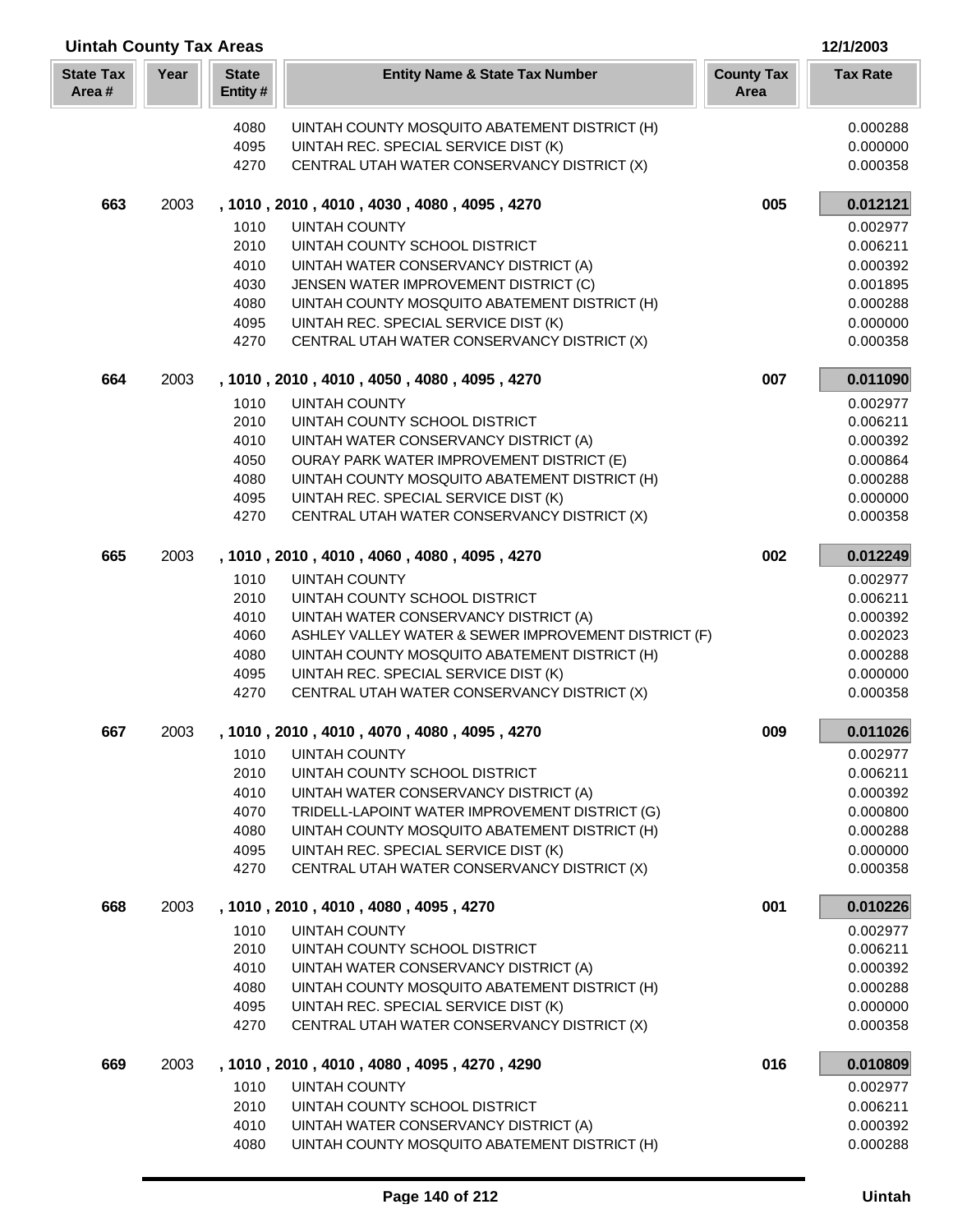| <b>Uintah County Tax Areas</b> |      |                         |                                                                                                  |                           | 12/1/2003            |
|--------------------------------|------|-------------------------|--------------------------------------------------------------------------------------------------|---------------------------|----------------------|
| <b>State Tax</b><br>Area#      | Year | <b>State</b><br>Entity# | <b>Entity Name &amp; State Tax Number</b>                                                        | <b>County Tax</b><br>Area | <b>Tax Rate</b>      |
|                                |      | 4095                    | UINTAH REC. SPECIAL SERVICE DIST (K)                                                             |                           | 0.000000             |
|                                |      | 4270                    | CENTRAL UTAH WATER CONSERVANCY DISTRICT (X)                                                      |                           | 0.000358             |
|                                |      | 4290                    | JOHNSON WATER DISTRICT (Z)                                                                       |                           | 0.000583             |
| 670                            | 2003 |                         | , 1010, 2010, 4040, 4080, 4095, 4270                                                             | 006                       | 0.010352             |
|                                |      | 1010                    | <b>UINTAH COUNTY</b>                                                                             |                           | 0.002977             |
|                                |      | 2010                    | UINTAH COUNTY SCHOOL DISTRICT                                                                    |                           | 0.006211             |
|                                |      | 4040                    | BALLARD WATER IMPROVEMENT DISTRICT (D)                                                           |                           | 0.000518             |
|                                |      | 4080                    | UINTAH COUNTY MOSQUITO ABATEMENT DISTRICT (H)                                                    |                           | 0.000288             |
|                                |      | 4095                    | UINTAH REC. SPECIAL SERVICE DIST (K)                                                             |                           | 0.000000             |
|                                |      | 4270                    | CENTRAL UTAH WATER CONSERVANCY DISTRICT (X)                                                      |                           | 0.000358             |
| 671                            | 2003 |                         | , 1010, 2010, 4070, 4080, 4095, 4270                                                             | 010                       | 0.010634             |
|                                |      | 1010                    | <b>UINTAH COUNTY</b>                                                                             |                           | 0.002977             |
|                                |      | 2010<br>4070            | UINTAH COUNTY SCHOOL DISTRICT<br>TRIDELL-LAPOINT WATER IMPROVEMENT DISTRICT (G)                  |                           | 0.006211             |
|                                |      | 4080                    | UINTAH COUNTY MOSQUITO ABATEMENT DISTRICT (H)                                                    |                           | 0.000800<br>0.000288 |
|                                |      | 4095                    | UINTAH REC. SPECIAL SERVICE DIST (K)                                                             |                           | 0.000000             |
|                                |      | 4270                    | CENTRAL UTAH WATER CONSERVANCY DISTRICT (X)                                                      |                           | 0.000358             |
| 672                            | 2003 |                         | , 1010, 2010, 4080, 4095, 4270                                                                   | 008                       | 0.009834             |
|                                |      | 1010                    | <b>UINTAH COUNTY</b>                                                                             |                           | 0.002977             |
|                                |      | 2010                    | UINTAH COUNTY SCHOOL DISTRICT                                                                    |                           | 0.006211             |
|                                |      | 4080                    | UINTAH COUNTY MOSQUITO ABATEMENT DISTRICT (H)                                                    |                           | 0.000288             |
|                                |      | 4095                    | UINTAH REC. SPECIAL SERVICE DIST (K)                                                             |                           | 0.000000             |
|                                |      | 4270                    | CENTRAL UTAH WATER CONSERVANCY DISTRICT (X)                                                      |                           | 0.000358             |
| 673                            | 2003 |                         | , 1010, 2010, 4080, 4095, 4270, 4290                                                             | 017                       | 0.010417             |
|                                |      | 1010                    | <b>UINTAH COUNTY</b>                                                                             |                           | 0.002977             |
|                                |      | 2010                    | UINTAH COUNTY SCHOOL DISTRICT                                                                    |                           | 0.006211             |
|                                |      | 4080                    | UINTAH COUNTY MOSQUITO ABATEMENT DISTRICT (H)                                                    |                           | 0.000288             |
|                                |      | 4095<br>4270            | UINTAH REC. SPECIAL SERVICE DIST (K)<br>CENTRAL UTAH WATER CONSERVANCY DISTRICT (X)              |                           | 0.000000<br>0.000358 |
|                                |      | 4290                    | JOHNSON WATER DISTRICT (Z)                                                                       |                           | 0.000583             |
| 2688                           | 2003 |                         | , 1010, 2010, 3030, 4010, 4080, 4095, 4270, 6050                                                 | 026                       | 0.012888             |
|                                |      | 1010                    | <b>UINTAH COUNTY</b>                                                                             |                           | 0.002977             |
|                                |      | 2010                    | UINTAH COUNTY SCHOOL DISTRICT                                                                    |                           | 0.006211             |
|                                |      | 3030                    | <b>VERNAL</b>                                                                                    |                           | 0.001150             |
|                                |      | 4010                    | UINTAH WATER CONSERVANCY DISTRICT (A)                                                            |                           | 0.000392             |
|                                |      | 4080                    | UINTAH COUNTY MOSQUITO ABATEMENT DISTRICT (H)                                                    |                           | 0.000288             |
|                                |      | 4095                    | UINTAH REC. SPECIAL SERVICE DIST (K)                                                             |                           | 0.000000             |
|                                |      | 4270<br>6050            | CENTRAL UTAH WATER CONSERVANCY DISTRICT (X)<br>AREA WITHDRAWN FROM ASHLEY VALLEY WATER AND SEWER |                           | 0.000358<br>0.001512 |
|                                |      |                         | IMPROVEMENT DISTRICT (V) (HEENEY)                                                                |                           |                      |
| 2689                           | 2003 |                         | , 1010, 2010, 3020, 4010, 4060, 4080, 4095, 4270, 604                                            | 025                       | 0.012842             |
|                                |      | 1010                    | <b>UINTAH COUNTY</b>                                                                             |                           | 0.002977             |
|                                |      | 2010                    | UINTAH COUNTY SCHOOL DISTRICT                                                                    |                           | 0.006211             |
|                                |      | 3020                    | <b>NAPLES</b>                                                                                    |                           | 0.000593             |
|                                |      | 4010                    | UINTAH WATER CONSERVANCY DISTRICT (A)                                                            |                           | 0.000392             |
|                                |      | 4060                    | ASHLEY VALLEY WATER & SEWER IMPROVEMENT DISTRICT (F)                                             |                           | 0.002023             |
|                                |      | 4080                    | UINTAH COUNTY MOSQUITO ABATEMENT DISTRICT (H)                                                    |                           | 0.000288             |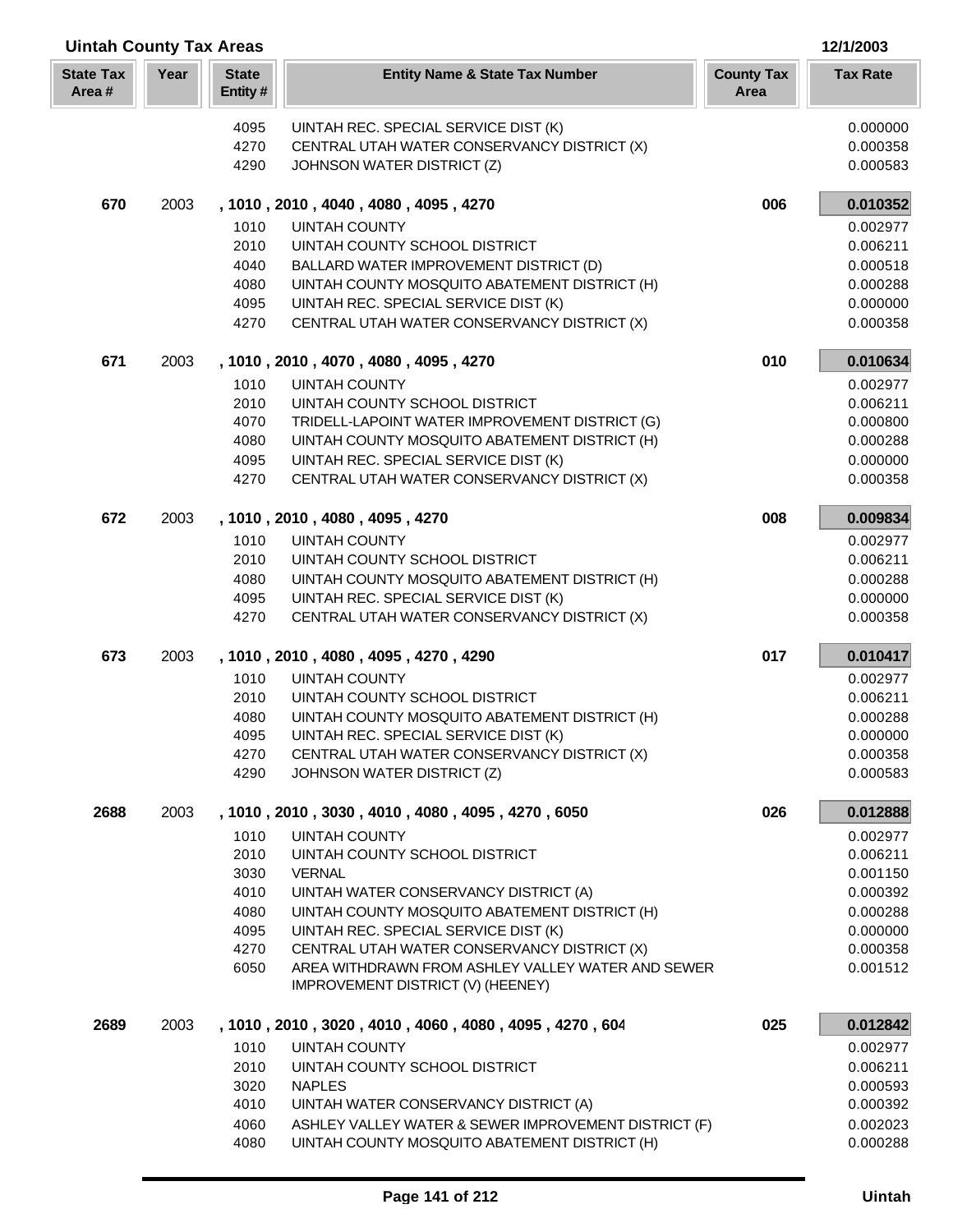| <b>Uintah County Tax Areas</b> |      |                         |                                                                                                                                                                                          |                           | 12/1/2003                        |
|--------------------------------|------|-------------------------|------------------------------------------------------------------------------------------------------------------------------------------------------------------------------------------|---------------------------|----------------------------------|
| <b>State Tax</b><br>Area#      | Year | <b>State</b><br>Entity# | <b>Entity Name &amp; State Tax Number</b>                                                                                                                                                | <b>County Tax</b><br>Area | <b>Tax Rate</b>                  |
|                                |      | 4095<br>4270<br>6040    | UINTAH REC. SPECIAL SERVICE DIST (K)<br>CENTRAL UTAH WATER CONSERVANCY DISTRICT (X)<br>(IV). . AREA DISCONNECTED FROM NAPLES CITY BUT SHALL REMAIN<br>TAXABLE TO PREVENT DEFICIENCY (IV) |                           | 0.000000<br>0.000358<br>0.000000 |
| 2953                           | 2003 |                         | , 1010, 2010, 3030, 4010, 4080, 4095, 4270, 6070                                                                                                                                         | 027                       | 0.013771                         |
|                                |      | 1010                    | <b>UINTAH COUNTY</b>                                                                                                                                                                     |                           | 0.002977                         |
|                                |      | 2010                    | UINTAH COUNTY SCHOOL DISTRICT                                                                                                                                                            |                           | 0.006211                         |
|                                |      | 3030                    | <b>VERNAL</b>                                                                                                                                                                            |                           | 0.001150                         |
|                                |      | 4010                    | UINTAH WATER CONSERVANCY DISTRICT (A)                                                                                                                                                    |                           | 0.000392                         |
|                                |      | 4080                    | UINTAH COUNTY MOSQUITO ABATEMENT DISTRICT (H)                                                                                                                                            |                           | 0.000288                         |
|                                |      | 4095                    | UINTAH REC. SPECIAL SERVICE DIST (K)                                                                                                                                                     |                           | 0.000000                         |
|                                |      | 4270                    | CENTRAL UTAH WATER CONSERVANCY DISTRICT (X)                                                                                                                                              |                           | 0.000358                         |
|                                |      | 6070                    | WEST SIDE WITHDRAWAL (VIII)                                                                                                                                                              |                           | 0.002395                         |
| 2954                           | 2003 |                         | , 1010, 2010, 3030, 4010, 4080, 4095, 4270, 6010                                                                                                                                         | 019                       | 0.012358                         |
|                                |      | 1010                    | <b>UINTAH COUNTY</b>                                                                                                                                                                     |                           | 0.002977                         |
|                                |      | 2010                    | UINTAH COUNTY SCHOOL DISTRICT                                                                                                                                                            |                           | 0.006211                         |
|                                |      | 3030                    | <b>VERNAL</b>                                                                                                                                                                            |                           | 0.001150                         |
|                                |      | 4010                    | UINTAH WATER CONSERVANCY DISTRICT (A)                                                                                                                                                    |                           | 0.000392                         |
|                                |      | 4080                    | UINTAH COUNTY MOSQUITO ABATEMENT DISTRICT (H)                                                                                                                                            |                           | 0.000288                         |
|                                |      | 4095                    | UINTAH REC. SPECIAL SERVICE DIST (K)                                                                                                                                                     |                           | 0.000000                         |
|                                |      | 4270                    | CENTRAL UTAH WATER CONSERVANCY DISTRICT (X)                                                                                                                                              |                           | 0.000358                         |
|                                |      | 6010                    | NORTH WITHDRAWL (I)                                                                                                                                                                      |                           | 0.000982                         |
| 2964                           | 2003 |                         | , 1010, 2010, 3030, 4010, 4080, 4095, 4270, 6060                                                                                                                                         | 029                       | 0.012812                         |
|                                |      | 1010                    | <b>UINTAH COUNTY</b>                                                                                                                                                                     |                           | 0.002977                         |
|                                |      | 2010                    | UINTAH COUNTY SCHOOL DISTRICT                                                                                                                                                            |                           | 0.006211                         |
|                                |      | 3030                    | <b>VERNAL</b>                                                                                                                                                                            |                           | 0.001150                         |
|                                |      | 4010                    | UINTAH WATER CONSERVANCY DISTRICT (A)                                                                                                                                                    |                           | 0.000392                         |
|                                |      | 4080                    | UINTAH COUNTY MOSQUITO ABATEMENT DISTRICT (H)                                                                                                                                            |                           | 0.000288                         |
|                                |      | 4095                    | UINTAH REC. SPECIAL SERVICE DIST (K)                                                                                                                                                     |                           | 0.000000                         |
|                                |      | 4270                    | CENTRAL UTAH WATER CONSERVANCY DISTRICT (X)                                                                                                                                              |                           | 0.000358                         |
|                                |      | 6060                    | SHHIVERS WITHDRAWL (VI)                                                                                                                                                                  |                           | 0.001436                         |
| 3158                           | 2003 |                         | , 1010, 2010, 3030, 4010, 4080, 4095, 4270, 6075                                                                                                                                         | 018                       | 0.014417                         |
|                                |      | 1010                    | <b>UINTAH COUNTY</b>                                                                                                                                                                     |                           | 0.002977                         |
|                                |      | 2010                    | UINTAH COUNTY SCHOOL DISTRICT                                                                                                                                                            |                           | 0.006211                         |
|                                |      | 3030                    | <b>VERNAL</b>                                                                                                                                                                            |                           | 0.001150                         |
|                                |      | 4010                    | UINTAH WATER CONSERVANCY DISTRICT (A)                                                                                                                                                    |                           | 0.000392                         |
|                                |      | 4080                    | UINTAH COUNTY MOSQUITO ABATEMENT DISTRICT (H)                                                                                                                                            |                           | 0.000288                         |
|                                |      | 4095                    | UINTAH REC. SPECIAL SERVICE DIST (K)                                                                                                                                                     |                           | 0.000000                         |
|                                |      | 4270                    | CENTRAL UTAH WATER CONSERVANCY DISTRICT (X)                                                                                                                                              |                           | 0.000358                         |
|                                |      | 6075                    | RASMUSSEN WITHDRAWAL (IX)                                                                                                                                                                |                           | 0.003041                         |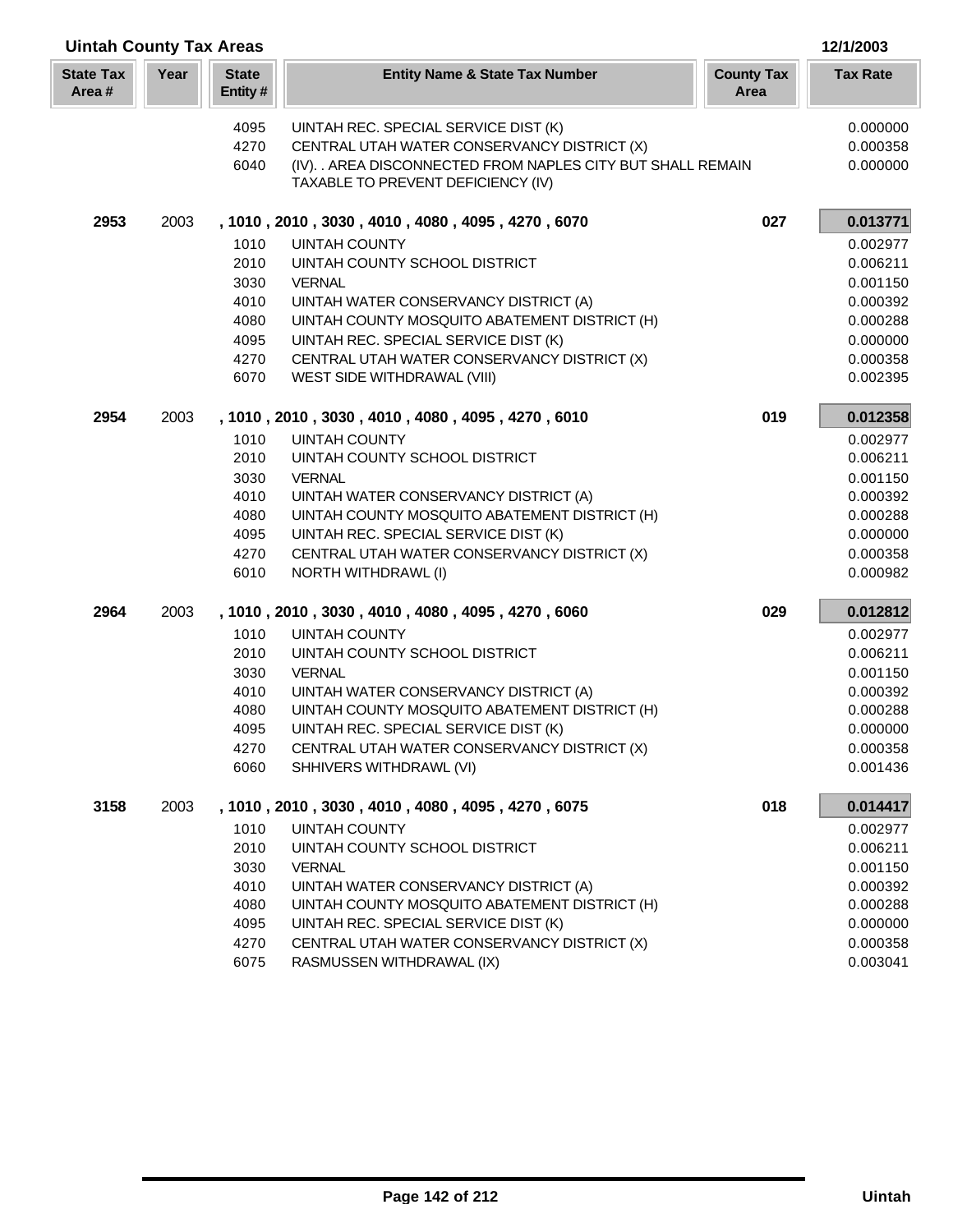| <b>Utah County Tax Areas</b> |      |                         | 12/1/2003                                                                  |                           |                      |
|------------------------------|------|-------------------------|----------------------------------------------------------------------------|---------------------------|----------------------|
| <b>State Tax</b><br>Area#    | Year | <b>State</b><br>Entity# | <b>Entity Name &amp; State Tax Number</b>                                  | <b>County Tax</b><br>Area | <b>Tax Rate</b>      |
| 681                          | 2003 |                         | , 1010, 2010, 3045, 4080, 4250                                             | 017                       | 0.011043             |
|                              |      | 1010                    | <b>UTAH COUNTY</b>                                                         |                           | 0.001411             |
|                              |      | 2010                    | ALPINE SCHOOL DISTRICT                                                     |                           | 0.007884             |
|                              |      | 3045                    | <b>DRAPER</b>                                                              |                           | 0.001354             |
|                              |      | 4080                    | NORTH UTAH COUNTY WATER CONSERVANCY DISTRICT (J)                           |                           | 0.000036             |
|                              |      | 4250                    | CENTRAL UTAH WATER CONSERVANCY DISTRICT (X)                                |                           | 0.000358             |
| 724                          | 2003 |                         | , 1010, 2010, 4090, 4110, 4120, 4140, 4250                                 | 103                       | 0.013281             |
|                              |      | 1010                    | <b>UTAH COUNTY</b>                                                         |                           | 0.001411             |
|                              |      | 2010                    | ALPINE SCHOOL DISTRICT                                                     |                           | 0.007884             |
|                              |      | 4090                    | UTAH COUNTY SERVICE AREA #6 (L)                                            |                           | 0.001110             |
|                              |      | 4110                    | UTAH COUNTY SERVICE AREA #7 (N)                                            |                           | 0.000632             |
|                              |      | 4120                    | UTAH COUNTY SERVICE AREA #8 (O)                                            |                           | 0.000608             |
|                              |      | 4140                    | NORTH FORK SPECIAL SERVICE DISTRICT (Q)                                    |                           | 0.001278             |
|                              |      | 4250                    | CENTRAL UTAH WATER CONSERVANCY DISTRICT (X)                                |                           | 0.000358             |
| 725                          | 2003 |                         | , 1010, 2010, 4090, 4130, 4140, 4250                                       | 107                       | 0.012236             |
|                              |      | 1010                    | <b>UTAH COUNTY</b>                                                         |                           | 0.001411             |
|                              |      | 2010                    | ALPINE SCHOOL DISTRICT                                                     |                           | 0.007884             |
|                              |      | 4090                    | UTAH COUNTY SERVICE AREA #6 (L)                                            |                           | 0.001110             |
|                              |      | 4130<br>4140            | UTAH COUNTY SERVICE AREA #9 (P)<br>NORTH FORK SPECIAL SERVICE DISTRICT (Q) |                           | 0.000195<br>0.001278 |
|                              |      | 4250                    | CENTRAL UTAH WATER CONSERVANCY DISTRICT (X)                                |                           | 0.000358             |
| 726                          | 2003 |                         | , 1010, 2010, 4080, 4090, 4110, 4120, 4250                                 | 020                       |                      |
|                              |      |                         |                                                                            |                           | 0.012039             |
|                              |      | 1010<br>2010            | <b>UTAH COUNTY</b><br>ALPINE SCHOOL DISTRICT                               |                           | 0.001411<br>0.007884 |
|                              |      | 4080                    | NORTH UTAH COUNTY WATER CONSERVANCY DISTRICT (J)                           |                           | 0.000036             |
|                              |      | 4090                    | UTAH COUNTY SERVICE AREA #6 (L)                                            |                           | 0.001110             |
|                              |      | 4110                    | UTAH COUNTY SERVICE AREA #7 (N)                                            |                           | 0.000632             |
|                              |      | 4120                    | UTAH COUNTY SERVICE AREA #8 (O)                                            |                           | 0.000608             |
|                              |      | 4250                    | CENTRAL UTAH WATER CONSERVANCY DISTRICT (X)                                |                           | 0.000358             |
| 728                          | 2003 |                         | , 1010, 2010, 4080, 4090, 4130, 4250                                       | 025                       | 0.010994             |
|                              |      | 1010                    | <b>UTAH COUNTY</b>                                                         |                           | 0.001411             |
|                              |      | 2010                    | ALPINE SCHOOL DISTRICT                                                     |                           | 0.007884             |
|                              |      | 4080                    | NORTH UTAH COUNTY WATER CONSERVANCY DISTRICT (J)                           |                           | 0.000036             |
|                              |      | 4090                    | UTAH COUNTY SERVICE AREA #6 (L)                                            |                           | 0.001110             |
|                              |      | 4130                    | UTAH COUNTY SERVICE AREA #9 (P)                                            |                           | 0.000195             |
|                              |      | 4250                    | CENTRAL UTAH WATER CONSERVANCY DISTRICT (X)                                |                           | 0.000358             |
| 730                          | 2003 |                         | , 1010, 2010, 4090, 4110, 4120, 4250                                       | 051                       | 0.012003             |
|                              |      | 1010                    | UTAH COUNTY                                                                |                           | 0.001411             |
|                              |      | 2010                    | ALPINE SCHOOL DISTRICT                                                     |                           | 0.007884             |
|                              |      | 4090                    | UTAH COUNTY SERVICE AREA #6 (L)                                            |                           | 0.001110             |
|                              |      | 4110                    | UTAH COUNTY SERVICE AREA #7 (N)                                            |                           | 0.000632             |
|                              |      | 4120                    | UTAH COUNTY SERVICE AREA #8 (O)                                            |                           | 0.000608             |
|                              |      | 4250                    | CENTRAL UTAH WATER CONSERVANCY DISTRICT (X)                                |                           | 0.000358             |
| 732                          | 2003 |                         | , 1010, 2010, 4090, 4130, 4250                                             | 035                       | 0.010958             |
|                              |      | 1010                    | <b>UTAH COUNTY</b>                                                         |                           | 0.001411             |
|                              |      | 2010                    | ALPINE SCHOOL DISTRICT                                                     |                           | 0.007884             |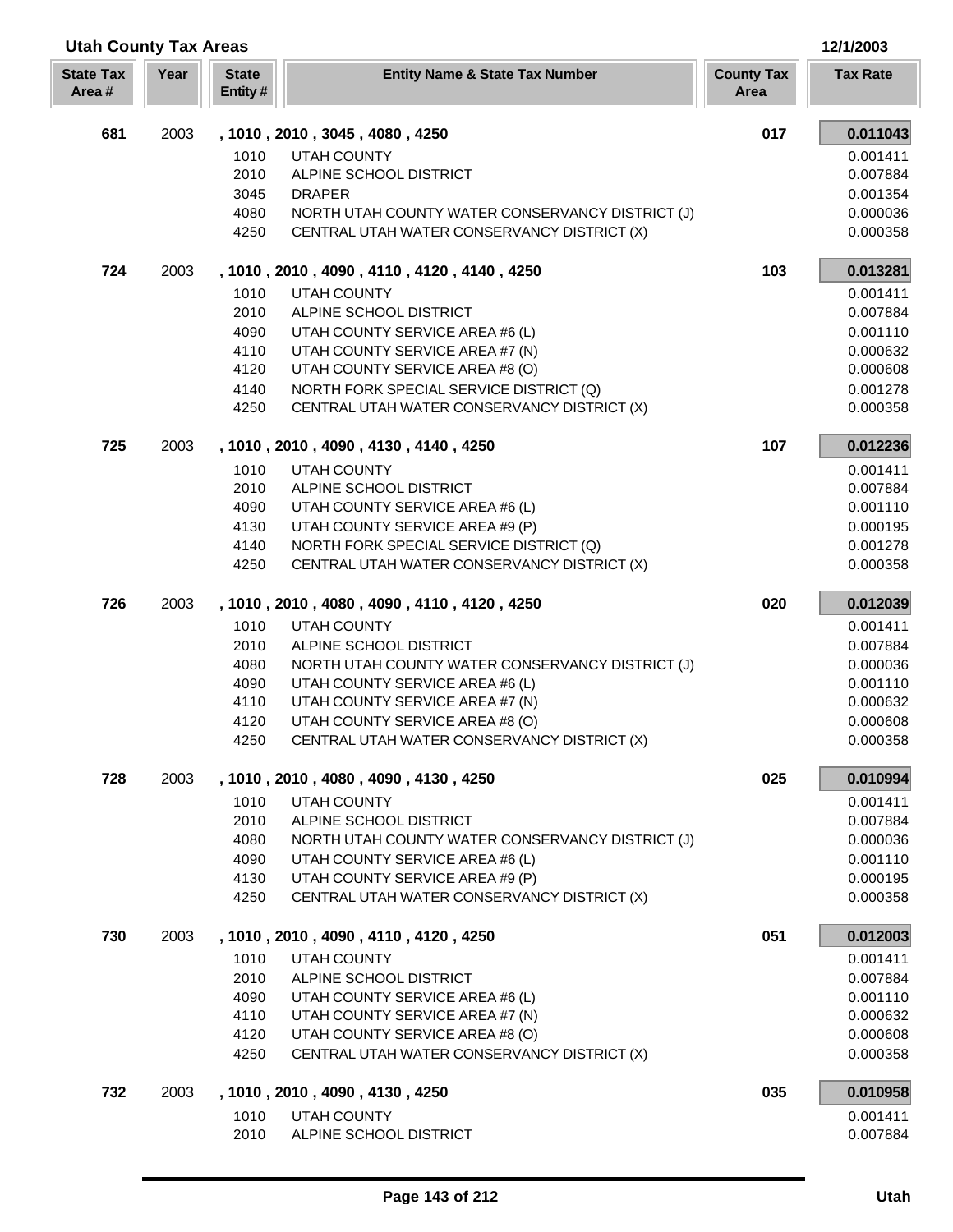| Year<br><b>State Tax</b><br><b>State</b><br><b>Entity Name &amp; State Tax Number</b><br><b>County Tax</b><br><b>Tax Rate</b><br>Area#<br>Entity#<br>Area<br>UTAH COUNTY SERVICE AREA #6 (L)<br>0.001110<br>4090<br>4130<br>UTAH COUNTY SERVICE AREA #9 (P)<br>0.000195<br>4250<br>CENTRAL UTAH WATER CONSERVANCY DISTRICT (X)<br>0.000358<br>734<br>035<br>0.010958<br>2003<br>, 1010, 2010, 4090, 4130, 4250, 4300<br>1010<br><b>UTAH COUNTY</b><br>0.001411<br>2010<br>ALPINE SCHOOL DISTRICT<br>0.007884<br>4090<br>UTAH COUNTY SERVICE AREA #6 (L)<br>0.001110<br>4130<br>UTAH COUNTY SERVICE AREA #9 (P)<br>0.000195<br>4250<br>CENTRAL UTAH WATER CONSERVANCY DISTRICT (X)<br>0.000358<br>4300<br>FAIRFIELD CEMETERY MAINTENANCE DISTRICT (C-C)<br>0.000000<br>736<br>0.011340<br>2003<br>165<br>, 1010, 2030, 4070, 4090, 4130, 4250<br>1010<br><b>UTAH COUNTY</b><br>0.001411<br>2030<br>NEBO SCHOOL DISTRICT<br>0.008087<br>4070<br>BENJAMIN CEMETERY MAINTENANCE DISTRICT (H)<br>0.000179<br>4090<br>UTAH COUNTY SERVICE AREA #6 (L)<br>0.001110<br>4130<br>UTAH COUNTY SERVICE AREA #9 (P)<br>0.000195<br>4250<br>CENTRAL UTAH WATER CONSERVANCY DISTRICT (X)<br>0.000358<br>737<br>2003<br>120<br>0.012206<br>, 1010, 2030, 4090, 4110, 4120, 4250<br>1010<br><b>UTAH COUNTY</b><br>0.001411<br>2030<br>NEBO SCHOOL DISTRICT<br>0.008087<br>4090<br>UTAH COUNTY SERVICE AREA #6 (L)<br>0.001110<br>4110<br>UTAH COUNTY SERVICE AREA #7 (N)<br>0.000632<br>4120<br>UTAH COUNTY SERVICE AREA #8 (O)<br>0.000608<br>4250<br>CENTRAL UTAH WATER CONSERVANCY DISTRICT (X)<br>0.000358<br>739<br>125<br>2003<br>, 1010, 2030, 4090, 4130, 4250<br>0.011161<br>1010<br><b>UTAH COUNTY</b><br>0.001411<br>2030<br>NEBO SCHOOL DISTRICT<br>0.008087<br>4090<br>UTAH COUNTY SERVICE AREA #6 (L)<br>0.001110<br>UTAH COUNTY SERVICE AREA #9 (P)<br>4130<br>0.000195<br>4250<br>CENTRAL UTAH WATER CONSERVANCY DISTRICT (X)<br>0.000358<br>740<br>125<br>2003<br>, 1010, 2030, 4090, 4130, 4250, 4290<br>0.011161<br>1010<br><b>UTAH COUNTY</b><br>0.001411<br>2030<br>NEBO SCHOOL DISTRICT<br>0.008087<br>UTAH COUNTY SERVICE AREA #6 (L)<br>4090<br>0.001110<br>4130<br>UTAH COUNTY SERVICE AREA #9 (P)<br>0.000195<br>CENTRAL UTAH WATER CONSERVANCY DISTRICT (X)<br>0.000358<br>4250<br>SOUTH UTAH COUNTY NATURAL GAS IMPROVEMENT DISTRICT (B-B)<br>4290<br>0.000000<br>741<br>155<br>0.012846<br>2003<br>, 1010, 2030, 4090, 4250, 4270<br>1010<br><b>UTAH COUNTY</b><br>0.001411<br>2030<br>NEBO SCHOOL DISTRICT<br>0.008087<br>4090<br>UTAH COUNTY SERVICE AREA #6 (L)<br>0.001110<br>CENTRAL UTAH WATER CONSERVANCY DISTRICT (X)<br>4250<br>0.000358<br>4270<br>SOLDIER SUMMIT SPECIAL SERVICE DISTRICT (Z)<br>0.001880<br>0.011005<br>2448<br>2003<br>, 1010, 2010, 3010, 4080, 4100, 4250<br>040<br>1010<br>UTAH COUNTY<br>0.001411<br>2010<br>ALPINE SCHOOL DISTRICT<br>0.007884 | <b>Utah County Tax Areas</b> |  |  |  | 12/1/2003 |
|----------------------------------------------------------------------------------------------------------------------------------------------------------------------------------------------------------------------------------------------------------------------------------------------------------------------------------------------------------------------------------------------------------------------------------------------------------------------------------------------------------------------------------------------------------------------------------------------------------------------------------------------------------------------------------------------------------------------------------------------------------------------------------------------------------------------------------------------------------------------------------------------------------------------------------------------------------------------------------------------------------------------------------------------------------------------------------------------------------------------------------------------------------------------------------------------------------------------------------------------------------------------------------------------------------------------------------------------------------------------------------------------------------------------------------------------------------------------------------------------------------------------------------------------------------------------------------------------------------------------------------------------------------------------------------------------------------------------------------------------------------------------------------------------------------------------------------------------------------------------------------------------------------------------------------------------------------------------------------------------------------------------------------------------------------------------------------------------------------------------------------------------------------------------------------------------------------------------------------------------------------------------------------------------------------------------------------------------------------------------------------------------------------------------------------------------------------------------------------------------------------------------------------------------------------------------------------------------------------------------------------------------------------------------------------------------------------------------------------------------------------------------------------------------------------------------------------------------------------------------------------------------|------------------------------|--|--|--|-----------|
|                                                                                                                                                                                                                                                                                                                                                                                                                                                                                                                                                                                                                                                                                                                                                                                                                                                                                                                                                                                                                                                                                                                                                                                                                                                                                                                                                                                                                                                                                                                                                                                                                                                                                                                                                                                                                                                                                                                                                                                                                                                                                                                                                                                                                                                                                                                                                                                                                                                                                                                                                                                                                                                                                                                                                                                                                                                                                              |                              |  |  |  |           |
|                                                                                                                                                                                                                                                                                                                                                                                                                                                                                                                                                                                                                                                                                                                                                                                                                                                                                                                                                                                                                                                                                                                                                                                                                                                                                                                                                                                                                                                                                                                                                                                                                                                                                                                                                                                                                                                                                                                                                                                                                                                                                                                                                                                                                                                                                                                                                                                                                                                                                                                                                                                                                                                                                                                                                                                                                                                                                              |                              |  |  |  |           |
|                                                                                                                                                                                                                                                                                                                                                                                                                                                                                                                                                                                                                                                                                                                                                                                                                                                                                                                                                                                                                                                                                                                                                                                                                                                                                                                                                                                                                                                                                                                                                                                                                                                                                                                                                                                                                                                                                                                                                                                                                                                                                                                                                                                                                                                                                                                                                                                                                                                                                                                                                                                                                                                                                                                                                                                                                                                                                              |                              |  |  |  |           |
|                                                                                                                                                                                                                                                                                                                                                                                                                                                                                                                                                                                                                                                                                                                                                                                                                                                                                                                                                                                                                                                                                                                                                                                                                                                                                                                                                                                                                                                                                                                                                                                                                                                                                                                                                                                                                                                                                                                                                                                                                                                                                                                                                                                                                                                                                                                                                                                                                                                                                                                                                                                                                                                                                                                                                                                                                                                                                              |                              |  |  |  |           |
|                                                                                                                                                                                                                                                                                                                                                                                                                                                                                                                                                                                                                                                                                                                                                                                                                                                                                                                                                                                                                                                                                                                                                                                                                                                                                                                                                                                                                                                                                                                                                                                                                                                                                                                                                                                                                                                                                                                                                                                                                                                                                                                                                                                                                                                                                                                                                                                                                                                                                                                                                                                                                                                                                                                                                                                                                                                                                              |                              |  |  |  |           |
|                                                                                                                                                                                                                                                                                                                                                                                                                                                                                                                                                                                                                                                                                                                                                                                                                                                                                                                                                                                                                                                                                                                                                                                                                                                                                                                                                                                                                                                                                                                                                                                                                                                                                                                                                                                                                                                                                                                                                                                                                                                                                                                                                                                                                                                                                                                                                                                                                                                                                                                                                                                                                                                                                                                                                                                                                                                                                              |                              |  |  |  |           |
|                                                                                                                                                                                                                                                                                                                                                                                                                                                                                                                                                                                                                                                                                                                                                                                                                                                                                                                                                                                                                                                                                                                                                                                                                                                                                                                                                                                                                                                                                                                                                                                                                                                                                                                                                                                                                                                                                                                                                                                                                                                                                                                                                                                                                                                                                                                                                                                                                                                                                                                                                                                                                                                                                                                                                                                                                                                                                              |                              |  |  |  |           |
|                                                                                                                                                                                                                                                                                                                                                                                                                                                                                                                                                                                                                                                                                                                                                                                                                                                                                                                                                                                                                                                                                                                                                                                                                                                                                                                                                                                                                                                                                                                                                                                                                                                                                                                                                                                                                                                                                                                                                                                                                                                                                                                                                                                                                                                                                                                                                                                                                                                                                                                                                                                                                                                                                                                                                                                                                                                                                              |                              |  |  |  |           |
|                                                                                                                                                                                                                                                                                                                                                                                                                                                                                                                                                                                                                                                                                                                                                                                                                                                                                                                                                                                                                                                                                                                                                                                                                                                                                                                                                                                                                                                                                                                                                                                                                                                                                                                                                                                                                                                                                                                                                                                                                                                                                                                                                                                                                                                                                                                                                                                                                                                                                                                                                                                                                                                                                                                                                                                                                                                                                              |                              |  |  |  |           |
|                                                                                                                                                                                                                                                                                                                                                                                                                                                                                                                                                                                                                                                                                                                                                                                                                                                                                                                                                                                                                                                                                                                                                                                                                                                                                                                                                                                                                                                                                                                                                                                                                                                                                                                                                                                                                                                                                                                                                                                                                                                                                                                                                                                                                                                                                                                                                                                                                                                                                                                                                                                                                                                                                                                                                                                                                                                                                              |                              |  |  |  |           |
|                                                                                                                                                                                                                                                                                                                                                                                                                                                                                                                                                                                                                                                                                                                                                                                                                                                                                                                                                                                                                                                                                                                                                                                                                                                                                                                                                                                                                                                                                                                                                                                                                                                                                                                                                                                                                                                                                                                                                                                                                                                                                                                                                                                                                                                                                                                                                                                                                                                                                                                                                                                                                                                                                                                                                                                                                                                                                              |                              |  |  |  |           |
|                                                                                                                                                                                                                                                                                                                                                                                                                                                                                                                                                                                                                                                                                                                                                                                                                                                                                                                                                                                                                                                                                                                                                                                                                                                                                                                                                                                                                                                                                                                                                                                                                                                                                                                                                                                                                                                                                                                                                                                                                                                                                                                                                                                                                                                                                                                                                                                                                                                                                                                                                                                                                                                                                                                                                                                                                                                                                              |                              |  |  |  |           |
|                                                                                                                                                                                                                                                                                                                                                                                                                                                                                                                                                                                                                                                                                                                                                                                                                                                                                                                                                                                                                                                                                                                                                                                                                                                                                                                                                                                                                                                                                                                                                                                                                                                                                                                                                                                                                                                                                                                                                                                                                                                                                                                                                                                                                                                                                                                                                                                                                                                                                                                                                                                                                                                                                                                                                                                                                                                                                              |                              |  |  |  |           |
|                                                                                                                                                                                                                                                                                                                                                                                                                                                                                                                                                                                                                                                                                                                                                                                                                                                                                                                                                                                                                                                                                                                                                                                                                                                                                                                                                                                                                                                                                                                                                                                                                                                                                                                                                                                                                                                                                                                                                                                                                                                                                                                                                                                                                                                                                                                                                                                                                                                                                                                                                                                                                                                                                                                                                                                                                                                                                              |                              |  |  |  |           |
|                                                                                                                                                                                                                                                                                                                                                                                                                                                                                                                                                                                                                                                                                                                                                                                                                                                                                                                                                                                                                                                                                                                                                                                                                                                                                                                                                                                                                                                                                                                                                                                                                                                                                                                                                                                                                                                                                                                                                                                                                                                                                                                                                                                                                                                                                                                                                                                                                                                                                                                                                                                                                                                                                                                                                                                                                                                                                              |                              |  |  |  |           |
|                                                                                                                                                                                                                                                                                                                                                                                                                                                                                                                                                                                                                                                                                                                                                                                                                                                                                                                                                                                                                                                                                                                                                                                                                                                                                                                                                                                                                                                                                                                                                                                                                                                                                                                                                                                                                                                                                                                                                                                                                                                                                                                                                                                                                                                                                                                                                                                                                                                                                                                                                                                                                                                                                                                                                                                                                                                                                              |                              |  |  |  |           |
|                                                                                                                                                                                                                                                                                                                                                                                                                                                                                                                                                                                                                                                                                                                                                                                                                                                                                                                                                                                                                                                                                                                                                                                                                                                                                                                                                                                                                                                                                                                                                                                                                                                                                                                                                                                                                                                                                                                                                                                                                                                                                                                                                                                                                                                                                                                                                                                                                                                                                                                                                                                                                                                                                                                                                                                                                                                                                              |                              |  |  |  |           |
|                                                                                                                                                                                                                                                                                                                                                                                                                                                                                                                                                                                                                                                                                                                                                                                                                                                                                                                                                                                                                                                                                                                                                                                                                                                                                                                                                                                                                                                                                                                                                                                                                                                                                                                                                                                                                                                                                                                                                                                                                                                                                                                                                                                                                                                                                                                                                                                                                                                                                                                                                                                                                                                                                                                                                                                                                                                                                              |                              |  |  |  |           |
|                                                                                                                                                                                                                                                                                                                                                                                                                                                                                                                                                                                                                                                                                                                                                                                                                                                                                                                                                                                                                                                                                                                                                                                                                                                                                                                                                                                                                                                                                                                                                                                                                                                                                                                                                                                                                                                                                                                                                                                                                                                                                                                                                                                                                                                                                                                                                                                                                                                                                                                                                                                                                                                                                                                                                                                                                                                                                              |                              |  |  |  |           |
|                                                                                                                                                                                                                                                                                                                                                                                                                                                                                                                                                                                                                                                                                                                                                                                                                                                                                                                                                                                                                                                                                                                                                                                                                                                                                                                                                                                                                                                                                                                                                                                                                                                                                                                                                                                                                                                                                                                                                                                                                                                                                                                                                                                                                                                                                                                                                                                                                                                                                                                                                                                                                                                                                                                                                                                                                                                                                              |                              |  |  |  |           |
|                                                                                                                                                                                                                                                                                                                                                                                                                                                                                                                                                                                                                                                                                                                                                                                                                                                                                                                                                                                                                                                                                                                                                                                                                                                                                                                                                                                                                                                                                                                                                                                                                                                                                                                                                                                                                                                                                                                                                                                                                                                                                                                                                                                                                                                                                                                                                                                                                                                                                                                                                                                                                                                                                                                                                                                                                                                                                              |                              |  |  |  |           |
|                                                                                                                                                                                                                                                                                                                                                                                                                                                                                                                                                                                                                                                                                                                                                                                                                                                                                                                                                                                                                                                                                                                                                                                                                                                                                                                                                                                                                                                                                                                                                                                                                                                                                                                                                                                                                                                                                                                                                                                                                                                                                                                                                                                                                                                                                                                                                                                                                                                                                                                                                                                                                                                                                                                                                                                                                                                                                              |                              |  |  |  |           |
|                                                                                                                                                                                                                                                                                                                                                                                                                                                                                                                                                                                                                                                                                                                                                                                                                                                                                                                                                                                                                                                                                                                                                                                                                                                                                                                                                                                                                                                                                                                                                                                                                                                                                                                                                                                                                                                                                                                                                                                                                                                                                                                                                                                                                                                                                                                                                                                                                                                                                                                                                                                                                                                                                                                                                                                                                                                                                              |                              |  |  |  |           |
|                                                                                                                                                                                                                                                                                                                                                                                                                                                                                                                                                                                                                                                                                                                                                                                                                                                                                                                                                                                                                                                                                                                                                                                                                                                                                                                                                                                                                                                                                                                                                                                                                                                                                                                                                                                                                                                                                                                                                                                                                                                                                                                                                                                                                                                                                                                                                                                                                                                                                                                                                                                                                                                                                                                                                                                                                                                                                              |                              |  |  |  |           |
|                                                                                                                                                                                                                                                                                                                                                                                                                                                                                                                                                                                                                                                                                                                                                                                                                                                                                                                                                                                                                                                                                                                                                                                                                                                                                                                                                                                                                                                                                                                                                                                                                                                                                                                                                                                                                                                                                                                                                                                                                                                                                                                                                                                                                                                                                                                                                                                                                                                                                                                                                                                                                                                                                                                                                                                                                                                                                              |                              |  |  |  |           |
|                                                                                                                                                                                                                                                                                                                                                                                                                                                                                                                                                                                                                                                                                                                                                                                                                                                                                                                                                                                                                                                                                                                                                                                                                                                                                                                                                                                                                                                                                                                                                                                                                                                                                                                                                                                                                                                                                                                                                                                                                                                                                                                                                                                                                                                                                                                                                                                                                                                                                                                                                                                                                                                                                                                                                                                                                                                                                              |                              |  |  |  |           |
|                                                                                                                                                                                                                                                                                                                                                                                                                                                                                                                                                                                                                                                                                                                                                                                                                                                                                                                                                                                                                                                                                                                                                                                                                                                                                                                                                                                                                                                                                                                                                                                                                                                                                                                                                                                                                                                                                                                                                                                                                                                                                                                                                                                                                                                                                                                                                                                                                                                                                                                                                                                                                                                                                                                                                                                                                                                                                              |                              |  |  |  |           |
|                                                                                                                                                                                                                                                                                                                                                                                                                                                                                                                                                                                                                                                                                                                                                                                                                                                                                                                                                                                                                                                                                                                                                                                                                                                                                                                                                                                                                                                                                                                                                                                                                                                                                                                                                                                                                                                                                                                                                                                                                                                                                                                                                                                                                                                                                                                                                                                                                                                                                                                                                                                                                                                                                                                                                                                                                                                                                              |                              |  |  |  |           |
|                                                                                                                                                                                                                                                                                                                                                                                                                                                                                                                                                                                                                                                                                                                                                                                                                                                                                                                                                                                                                                                                                                                                                                                                                                                                                                                                                                                                                                                                                                                                                                                                                                                                                                                                                                                                                                                                                                                                                                                                                                                                                                                                                                                                                                                                                                                                                                                                                                                                                                                                                                                                                                                                                                                                                                                                                                                                                              |                              |  |  |  |           |
|                                                                                                                                                                                                                                                                                                                                                                                                                                                                                                                                                                                                                                                                                                                                                                                                                                                                                                                                                                                                                                                                                                                                                                                                                                                                                                                                                                                                                                                                                                                                                                                                                                                                                                                                                                                                                                                                                                                                                                                                                                                                                                                                                                                                                                                                                                                                                                                                                                                                                                                                                                                                                                                                                                                                                                                                                                                                                              |                              |  |  |  |           |
|                                                                                                                                                                                                                                                                                                                                                                                                                                                                                                                                                                                                                                                                                                                                                                                                                                                                                                                                                                                                                                                                                                                                                                                                                                                                                                                                                                                                                                                                                                                                                                                                                                                                                                                                                                                                                                                                                                                                                                                                                                                                                                                                                                                                                                                                                                                                                                                                                                                                                                                                                                                                                                                                                                                                                                                                                                                                                              |                              |  |  |  |           |
|                                                                                                                                                                                                                                                                                                                                                                                                                                                                                                                                                                                                                                                                                                                                                                                                                                                                                                                                                                                                                                                                                                                                                                                                                                                                                                                                                                                                                                                                                                                                                                                                                                                                                                                                                                                                                                                                                                                                                                                                                                                                                                                                                                                                                                                                                                                                                                                                                                                                                                                                                                                                                                                                                                                                                                                                                                                                                              |                              |  |  |  |           |
|                                                                                                                                                                                                                                                                                                                                                                                                                                                                                                                                                                                                                                                                                                                                                                                                                                                                                                                                                                                                                                                                                                                                                                                                                                                                                                                                                                                                                                                                                                                                                                                                                                                                                                                                                                                                                                                                                                                                                                                                                                                                                                                                                                                                                                                                                                                                                                                                                                                                                                                                                                                                                                                                                                                                                                                                                                                                                              |                              |  |  |  |           |
|                                                                                                                                                                                                                                                                                                                                                                                                                                                                                                                                                                                                                                                                                                                                                                                                                                                                                                                                                                                                                                                                                                                                                                                                                                                                                                                                                                                                                                                                                                                                                                                                                                                                                                                                                                                                                                                                                                                                                                                                                                                                                                                                                                                                                                                                                                                                                                                                                                                                                                                                                                                                                                                                                                                                                                                                                                                                                              |                              |  |  |  |           |
|                                                                                                                                                                                                                                                                                                                                                                                                                                                                                                                                                                                                                                                                                                                                                                                                                                                                                                                                                                                                                                                                                                                                                                                                                                                                                                                                                                                                                                                                                                                                                                                                                                                                                                                                                                                                                                                                                                                                                                                                                                                                                                                                                                                                                                                                                                                                                                                                                                                                                                                                                                                                                                                                                                                                                                                                                                                                                              |                              |  |  |  |           |
|                                                                                                                                                                                                                                                                                                                                                                                                                                                                                                                                                                                                                                                                                                                                                                                                                                                                                                                                                                                                                                                                                                                                                                                                                                                                                                                                                                                                                                                                                                                                                                                                                                                                                                                                                                                                                                                                                                                                                                                                                                                                                                                                                                                                                                                                                                                                                                                                                                                                                                                                                                                                                                                                                                                                                                                                                                                                                              |                              |  |  |  |           |
|                                                                                                                                                                                                                                                                                                                                                                                                                                                                                                                                                                                                                                                                                                                                                                                                                                                                                                                                                                                                                                                                                                                                                                                                                                                                                                                                                                                                                                                                                                                                                                                                                                                                                                                                                                                                                                                                                                                                                                                                                                                                                                                                                                                                                                                                                                                                                                                                                                                                                                                                                                                                                                                                                                                                                                                                                                                                                              |                              |  |  |  |           |
|                                                                                                                                                                                                                                                                                                                                                                                                                                                                                                                                                                                                                                                                                                                                                                                                                                                                                                                                                                                                                                                                                                                                                                                                                                                                                                                                                                                                                                                                                                                                                                                                                                                                                                                                                                                                                                                                                                                                                                                                                                                                                                                                                                                                                                                                                                                                                                                                                                                                                                                                                                                                                                                                                                                                                                                                                                                                                              |                              |  |  |  |           |
|                                                                                                                                                                                                                                                                                                                                                                                                                                                                                                                                                                                                                                                                                                                                                                                                                                                                                                                                                                                                                                                                                                                                                                                                                                                                                                                                                                                                                                                                                                                                                                                                                                                                                                                                                                                                                                                                                                                                                                                                                                                                                                                                                                                                                                                                                                                                                                                                                                                                                                                                                                                                                                                                                                                                                                                                                                                                                              |                              |  |  |  |           |
|                                                                                                                                                                                                                                                                                                                                                                                                                                                                                                                                                                                                                                                                                                                                                                                                                                                                                                                                                                                                                                                                                                                                                                                                                                                                                                                                                                                                                                                                                                                                                                                                                                                                                                                                                                                                                                                                                                                                                                                                                                                                                                                                                                                                                                                                                                                                                                                                                                                                                                                                                                                                                                                                                                                                                                                                                                                                                              |                              |  |  |  |           |
|                                                                                                                                                                                                                                                                                                                                                                                                                                                                                                                                                                                                                                                                                                                                                                                                                                                                                                                                                                                                                                                                                                                                                                                                                                                                                                                                                                                                                                                                                                                                                                                                                                                                                                                                                                                                                                                                                                                                                                                                                                                                                                                                                                                                                                                                                                                                                                                                                                                                                                                                                                                                                                                                                                                                                                                                                                                                                              |                              |  |  |  |           |
|                                                                                                                                                                                                                                                                                                                                                                                                                                                                                                                                                                                                                                                                                                                                                                                                                                                                                                                                                                                                                                                                                                                                                                                                                                                                                                                                                                                                                                                                                                                                                                                                                                                                                                                                                                                                                                                                                                                                                                                                                                                                                                                                                                                                                                                                                                                                                                                                                                                                                                                                                                                                                                                                                                                                                                                                                                                                                              |                              |  |  |  |           |
|                                                                                                                                                                                                                                                                                                                                                                                                                                                                                                                                                                                                                                                                                                                                                                                                                                                                                                                                                                                                                                                                                                                                                                                                                                                                                                                                                                                                                                                                                                                                                                                                                                                                                                                                                                                                                                                                                                                                                                                                                                                                                                                                                                                                                                                                                                                                                                                                                                                                                                                                                                                                                                                                                                                                                                                                                                                                                              |                              |  |  |  |           |
|                                                                                                                                                                                                                                                                                                                                                                                                                                                                                                                                                                                                                                                                                                                                                                                                                                                                                                                                                                                                                                                                                                                                                                                                                                                                                                                                                                                                                                                                                                                                                                                                                                                                                                                                                                                                                                                                                                                                                                                                                                                                                                                                                                                                                                                                                                                                                                                                                                                                                                                                                                                                                                                                                                                                                                                                                                                                                              |                              |  |  |  |           |
|                                                                                                                                                                                                                                                                                                                                                                                                                                                                                                                                                                                                                                                                                                                                                                                                                                                                                                                                                                                                                                                                                                                                                                                                                                                                                                                                                                                                                                                                                                                                                                                                                                                                                                                                                                                                                                                                                                                                                                                                                                                                                                                                                                                                                                                                                                                                                                                                                                                                                                                                                                                                                                                                                                                                                                                                                                                                                              |                              |  |  |  |           |
|                                                                                                                                                                                                                                                                                                                                                                                                                                                                                                                                                                                                                                                                                                                                                                                                                                                                                                                                                                                                                                                                                                                                                                                                                                                                                                                                                                                                                                                                                                                                                                                                                                                                                                                                                                                                                                                                                                                                                                                                                                                                                                                                                                                                                                                                                                                                                                                                                                                                                                                                                                                                                                                                                                                                                                                                                                                                                              |                              |  |  |  |           |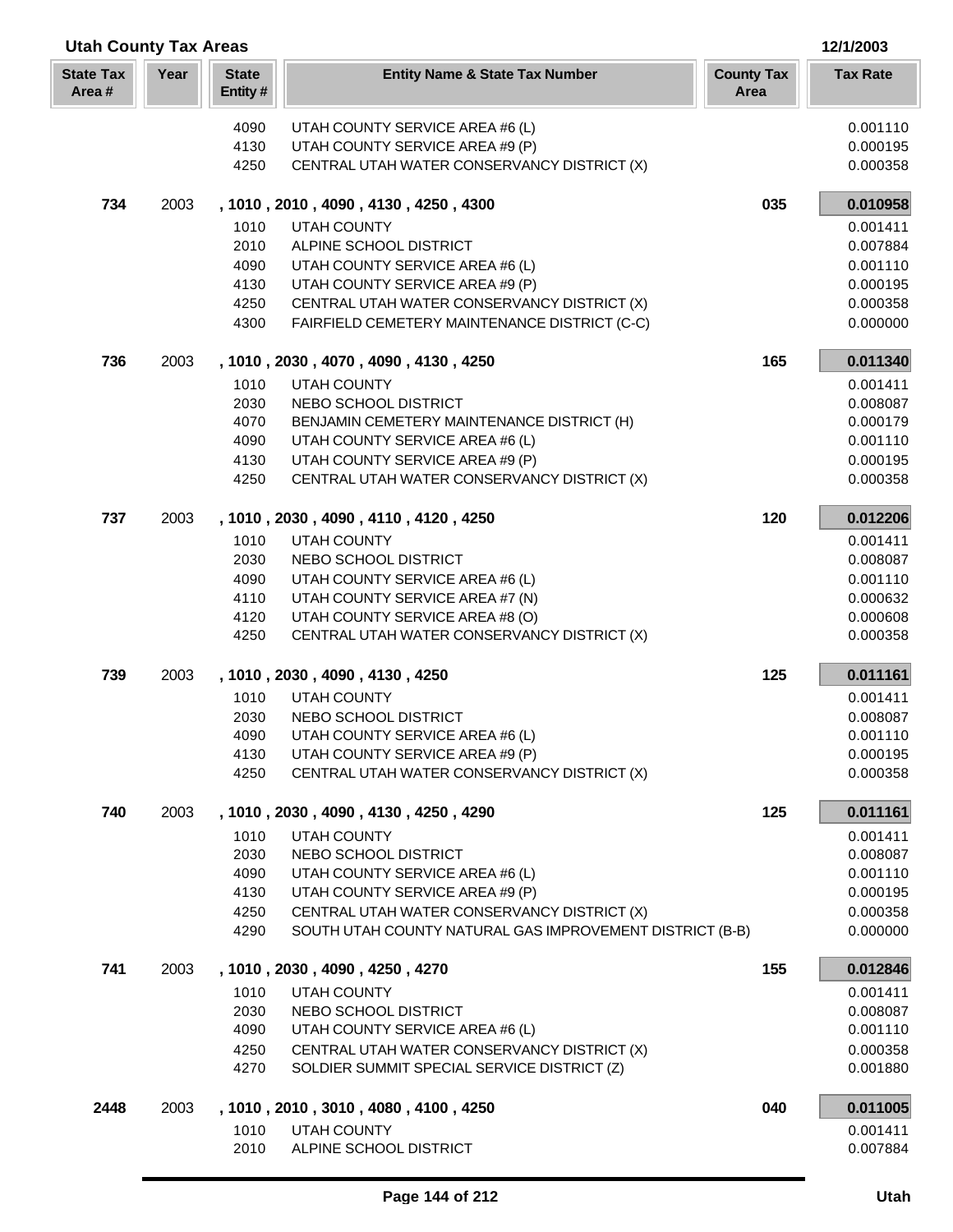| <b>Utah County Tax Areas</b> |      |                         |                                                                                             | 12/1/2003                 |                      |
|------------------------------|------|-------------------------|---------------------------------------------------------------------------------------------|---------------------------|----------------------|
| <b>State Tax</b><br>Area#    | Year | <b>State</b><br>Entity# | <b>Entity Name &amp; State Tax Number</b>                                                   | <b>County Tax</b><br>Area | <b>Tax Rate</b>      |
|                              |      | 3010                    | <b>ALPINE</b>                                                                               |                           | 0.001316             |
|                              |      | 4080                    | NORTH UTAH COUNTY WATER CONSERVANCY DISTRICT (J)                                            |                           | 0.000036             |
|                              |      | 4100                    | TIMPANOGOS SPECIAL SERVICE DISTRICT (M)                                                     |                           | 0.000000             |
|                              |      | 4250                    | CENTRAL UTAH WATER CONSERVANCY DISTRICT (X)                                                 |                           | 0.000358             |
| 2459                         | 2003 |                         | , 1010, 2010, 3090, 4020, 4080, 4100, 4250, 8202                                            | 010                       | 0.012243             |
|                              |      | 1010                    | <b>UTAH COUNTY</b>                                                                          |                           | 0.001411             |
|                              |      | 2010                    | ALPINE SCHOOL DISTRICT                                                                      |                           | 0.007884             |
|                              |      | 3090                    | <b>LEHI</b>                                                                                 |                           | 0.002541             |
|                              |      | 4020                    | LEHI METROPOLITAN WATER DISTRICT (B)                                                        |                           | 0.000013             |
|                              |      | 4080                    | NORTH UTAH COUNTY WATER CONSERVANCY DISTRICT (J)                                            |                           | 0.000036             |
|                              |      | 4100                    | TIMPANOGOS SPECIAL SERVICE DISTRICT (M)                                                     |                           | 0.000000             |
|                              |      | 4250                    | CENTRAL UTAH WATER CONSERVANCY DISTRICT (X)                                                 |                           | 0.000358             |
|                              |      | 8202                    | ALPINE HIGHWAY EXONOMIC DEVELOPMENT PLAN - LEHI CITY - (E-2)                                |                           | 0.000000             |
| 2461                         | 2003 |                         | , 1010, 2010, 3080, 4080, 4100, 4250                                                        | 045                       | 0.011149             |
|                              |      | 1010                    | UTAH COUNTY                                                                                 |                           | 0.001411             |
|                              |      | 2010                    | ALPINE SCHOOL DISTRICT                                                                      |                           | 0.007884             |
|                              |      | 3080                    | <b>HIGHLAND</b>                                                                             |                           | 0.001460             |
|                              |      | 4080                    | NORTH UTAH COUNTY WATER CONSERVANCY DISTRICT (J)                                            |                           | 0.000036             |
|                              |      | 4100                    | TIMPANOGOS SPECIAL SERVICE DISTRICT (M)                                                     |                           | 0.000000             |
|                              |      | 4250                    | CENTRAL UTAH WATER CONSERVANCY DISTRICT (X)                                                 |                           | 0.000358             |
| 2463                         | 2003 |                         | , 1010, 2010, 3090, 4020, 4080, 4100, 4250                                                  | 010                       | 0.012243             |
|                              |      | 1010                    | <b>UTAH COUNTY</b>                                                                          |                           | 0.001411             |
|                              |      | 2010                    | ALPINE SCHOOL DISTRICT                                                                      |                           | 0.007884             |
|                              |      | 3090                    | LEHI                                                                                        |                           | 0.002541             |
|                              |      | 4020                    | LEHI METROPOLITAN WATER DISTRICT (B)                                                        |                           | 0.000013             |
|                              |      | 4080<br>4100            | NORTH UTAH COUNTY WATER CONSERVANCY DISTRICT (J)<br>TIMPANOGOS SPECIAL SERVICE DISTRICT (M) |                           | 0.000036<br>0.000000 |
|                              |      | 4250                    | CENTRAL UTAH WATER CONSERVANCY DISTRICT (X)                                                 |                           | 0.000358             |
| 2471                         | 2003 |                         | , 1010, 2010, 3040, 4080, 4100, 4250                                                        | 021                       | 0.011587             |
|                              |      | 1010                    | UTAH COUNTY                                                                                 |                           | 0.001411             |
|                              |      | 2010                    | ALPINE SCHOOL DISTRICT                                                                      |                           | 0.007884             |
|                              |      | 3040                    | <b>CEDAR HILLS</b>                                                                          |                           | 0.001898             |
|                              |      | 4080                    | NORTH UTAH COUNTY WATER CONSERVANCY DISTRICT (J)                                            |                           | 0.000036             |
|                              |      | 4100                    | TIMPANOGOS SPECIAL SERVICE DISTRICT (M)                                                     |                           | 0.000000             |
|                              |      | 4250                    | CENTRAL UTAH WATER CONSERVANCY DISTRICT (X)                                                 |                           | 0.000358             |
| 2484                         | 2003 |                         | , 1010, 2010, 3047, 4250                                                                    | 038                       | 0.011345             |
|                              |      | 1010                    | UTAH COUNTY                                                                                 |                           | 0.001411             |
|                              |      | 2010                    | ALPINE SCHOOL DISTRICT                                                                      |                           | 0.007884             |
|                              |      | 3047                    | <b>EAGLE MOUNTAIN</b>                                                                       |                           | 0.001692             |
|                              |      | 4250                    | CENTRAL UTAH WATER CONSERVANCY DISTRICT (X)                                                 |                           | 0.000358             |
| 2485                         | 2003 |                         | , 1010, 2010, 3090, 4020, 4080, 4100, 4250, 8201                                            | 010                       | 0.012243             |
|                              |      | 1010                    | UTAH COUNTY                                                                                 |                           | 0.001411             |
|                              |      | 2010                    | ALPINE SCHOOL DISTRICT                                                                      |                           | 0.007884             |
|                              |      | 3090                    | LEHI                                                                                        |                           | 0.002541             |
|                              |      | 4020                    | LEHI METROPOLITAN WATER DISTRICT (B)                                                        |                           | 0.000013             |
|                              |      | 4080                    | NORTH UTAH COUNTY WATER CONSERVANCY DISTRICT (J)                                            |                           | 0.000036             |
|                              |      | 4100                    | TIMPANOGOS SPECIAL SERVICE DISTRICT (M)                                                     |                           | 0.000000             |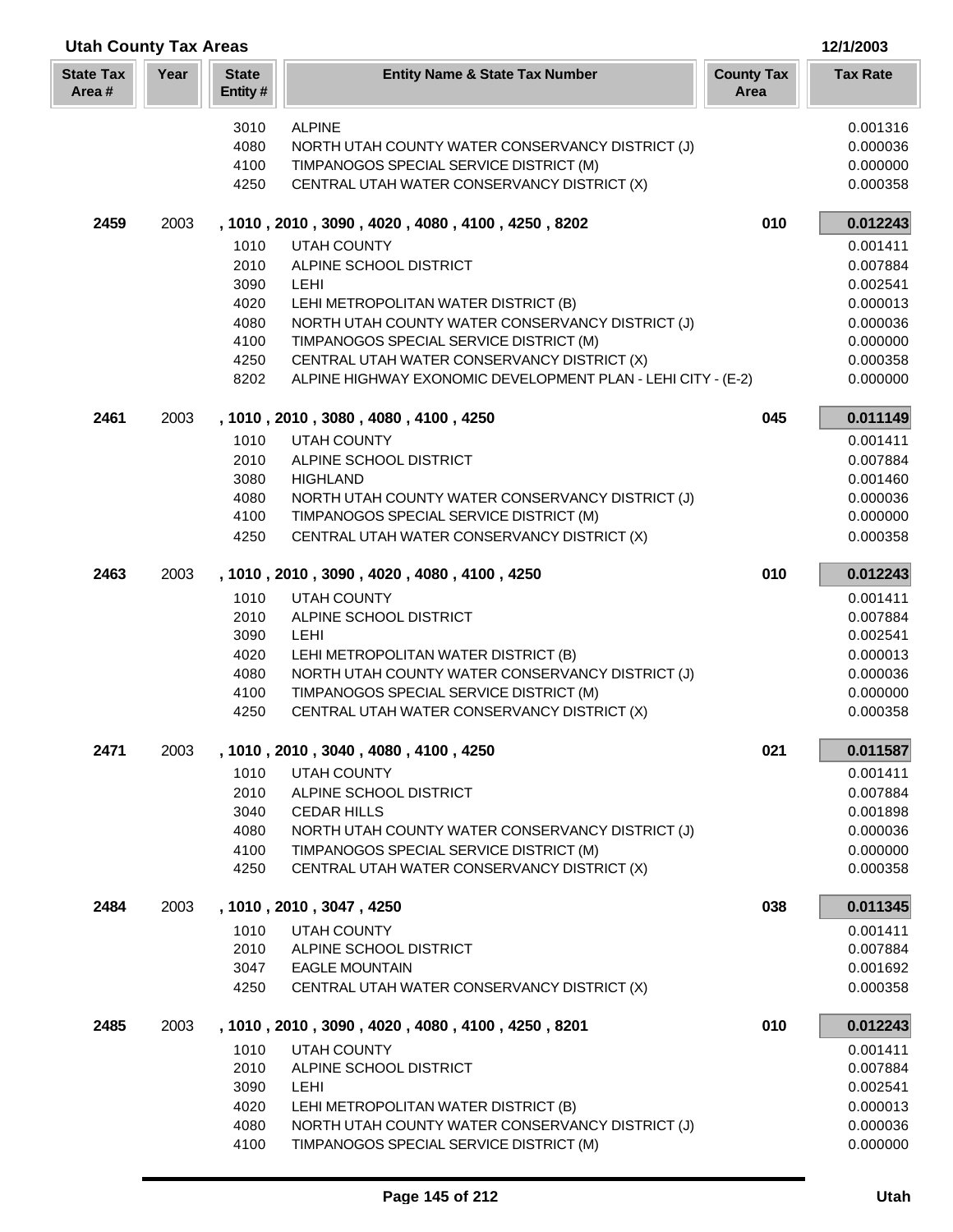| <b>Utah County Tax Areas</b> |      |                         |                                                                                                               |                           |                      |
|------------------------------|------|-------------------------|---------------------------------------------------------------------------------------------------------------|---------------------------|----------------------|
| <b>State Tax</b><br>Area#    | Year | <b>State</b><br>Entity# | <b>Entity Name &amp; State Tax Number</b>                                                                     | <b>County Tax</b><br>Area | <b>Tax Rate</b>      |
|                              |      | 4250                    | CENTRAL UTAH WATER CONSERVANCY DISTRICT (X)                                                                   |                           | 0.000358             |
|                              |      | 8201                    | MILL POND HEIGHBORHOOD DEVELOPMENT PLAN - LEHI CITY - (E-1)                                                   |                           | 0.000000             |
| 2486                         | 2003 |                         | , 1010, 2010, 3140, 4050, 4080, 4100, 4250                                                                    | 070                       | 0.012306             |
|                              |      | 1010                    | <b>UTAH COUNTY</b>                                                                                            |                           | 0.001411             |
|                              |      | 2010                    | ALPINE SCHOOL DISTRICT                                                                                        |                           | 0.007884             |
|                              |      | 3140                    | PLEASANT GROVE                                                                                                |                           | 0.002617             |
|                              |      | 4050                    | PLEASANT GROVE METROPOLITAN WATER DISTRICT (E)                                                                |                           | 0.000000             |
|                              |      | 4080<br>4100            | NORTH UTAH COUNTY WATER CONSERVANCY DISTRICT (J)<br>TIMPANOGOS SPECIAL SERVICE DISTRICT (M)                   |                           | 0.000036             |
|                              |      | 4250                    | CENTRAL UTAH WATER CONSERVANCY DISTRICT (X)                                                                   |                           | 0.000000<br>0.000358 |
| 2490                         | 2003 |                         | , 1010, 2010, 3020, 4010, 4080, 4100, 4250, 8252                                                              | 060                       | 0.012034             |
|                              |      | 1010                    | <b>UTAH COUNTY</b>                                                                                            |                           | 0.001411             |
|                              |      | 2010                    | ALPINE SCHOOL DISTRICT                                                                                        |                           | 0.007884             |
|                              |      | 3020                    | <b>AMERICAN FORK</b>                                                                                          |                           | 0.002345             |
|                              |      | 4010                    | AMERICAN FORK METROPOLITAN WATER DISTRICT (A)                                                                 |                           | 0.000000             |
|                              |      | 4080                    | NORTH UTAH COUNTY WATER CONSERVANCY DISTRICT (J)                                                              |                           | 0.000036             |
|                              |      | 4100                    | TIMPANOGOS SPECIAL SERVICE DISTRICT (M)                                                                       |                           | 0.000000             |
|                              |      | 4250                    | CENTRAL UTAH WATER CONSERVANCY DISTRICT (X)                                                                   |                           | 0.000358             |
|                              |      | 8252                    | WEST SIDE REDEVELOPMENT PROJECT - PHASE ONE - AMERICAN FORK<br>$CITY - (F-2)$                                 |                           | 0.000000             |
| 2491                         | 2003 |                         | , 1010, 2010, 3020, 4010, 4080, 4100, 4250, 8253                                                              | 060                       | 0.012034             |
|                              |      | 1010                    | <b>UTAH COUNTY</b>                                                                                            |                           | 0.001411             |
|                              |      | 2010                    | ALPINE SCHOOL DISTRICT                                                                                        |                           | 0.007884             |
|                              |      | 3020                    | <b>AMERICAN FORK</b>                                                                                          |                           | 0.002345             |
|                              |      | 4010                    | AMERICAN FORK METROPOLITAN WATER DISTRICT (A)                                                                 |                           | 0.000000             |
|                              |      | 4080                    | NORTH UTAH COUNTY WATER CONSERVANCY DISTRICT (J)                                                              |                           | 0.000036             |
|                              |      | 4100                    | TIMPANOGOS SPECIAL SERVICE DISTRICT (M)                                                                       |                           | 0.000000             |
|                              |      | 4250<br>8253            | CENTRAL UTAH WATER CONSERVANCY DISTRICT (X)<br>EAST MAIN STREET REDEVELOPMENT PROJECT - AMERICAN FORK - (F-3) |                           | 0.000358             |
|                              |      |                         |                                                                                                               |                           | 0.000000             |
| 2493                         | 2003 |                         | , 1010, 2010, 3020, 4010, 4080, 4100, 4250                                                                    | 060                       | 0.012034             |
|                              |      | 1010                    | UTAH COUNTY                                                                                                   |                           | 0.001411             |
|                              |      | 2010<br>3020            | ALPINE SCHOOL DISTRICT<br><b>AMERICAN FORK</b>                                                                |                           | 0.007884<br>0.002345 |
|                              |      | 4010                    | AMERICAN FORK METROPOLITAN WATER DISTRICT (A)                                                                 |                           | 0.000000             |
|                              |      | 4080                    | NORTH UTAH COUNTY WATER CONSERVANCY DISTRICT (J)                                                              |                           | 0.000036             |
|                              |      | 4100                    | TIMPANOGOS SPECIAL SERVICE DISTRICT (M)                                                                       |                           | 0.000000             |
|                              |      | 4250                    | CENTRAL UTAH WATER CONSERVANCY DISTRICT (X)                                                                   |                           | 0.000358             |
| 2495                         | 2003 |                         | , 1010, 2010, 3020, 4010, 4080, 4100, 4250, 8251                                                              | 060                       | 0.012034             |
|                              |      | 1010                    | <b>UTAH COUNTY</b>                                                                                            |                           | 0.001411             |
|                              |      | 2010                    | ALPINE SCHOOL DISTRICT                                                                                        |                           | 0.007884             |
|                              |      | 3020                    | <b>AMERICAN FORK</b>                                                                                          |                           | 0.002345             |
|                              |      | 4010                    | AMERICAN FORK METROPOLITAN WATER DISTRICT (A)                                                                 |                           | 0.000000             |
|                              |      | 4080                    | NORTH UTAH COUNTY WATER CONSERVANCY DISTRICT (J)                                                              |                           | 0.000036             |
|                              |      | 4100<br>4250            | TIMPANOGOS SPECIAL SERVICE DISTRICT (M)<br>CENTRAL UTAH WATER CONSERVANCY DISTRICT (X)                        |                           | 0.000000<br>0.000358 |
|                              |      | 8251                    | NORTH VALLEY REDEVELOPMENT PROJECT - AMERICAN FORK CITY - (F-1)                                               |                           | 0.000000             |
| 2499                         | 2003 |                         | , 1010, 2010, 3100, 4030, 4250                                                                                | 080                       | 0.011527             |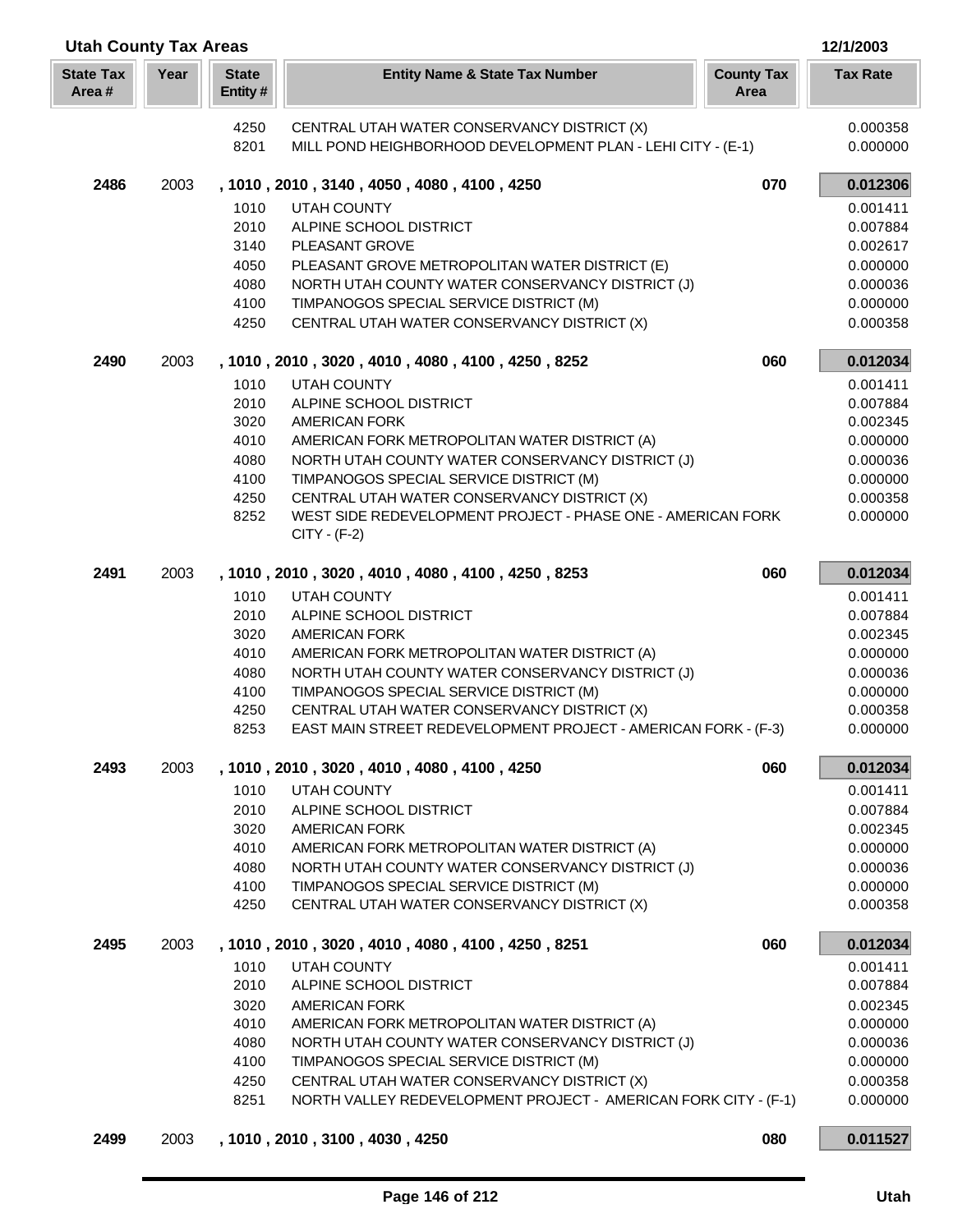| <b>Utah County Tax Areas</b> |      |                         |                                                                                                 |                           | 12/1/2003            |
|------------------------------|------|-------------------------|-------------------------------------------------------------------------------------------------|---------------------------|----------------------|
| <b>State Tax</b><br>Area#    | Year | <b>State</b><br>Entity# | <b>Entity Name &amp; State Tax Number</b>                                                       | <b>County Tax</b><br>Area | <b>Tax Rate</b>      |
|                              |      | 1010                    | <b>UTAH COUNTY</b>                                                                              |                           | 0.001411             |
|                              |      | 2010                    | ALPINE SCHOOL DISTRICT                                                                          |                           | 0.007884             |
|                              |      | 3100                    | <b>LINDON</b>                                                                                   |                           | 0.001874             |
|                              |      | 4030                    | LINDON METROPOLITAN WATER DISTRICT (C)                                                          |                           | 0.000000             |
|                              |      | 4250                    | CENTRAL UTAH WATER CONSERVANCY DISTRICT (X)                                                     |                           | 0.000358             |
| 2501                         | 2003 |                         | , 1010, 2010, 3100, 4030, 4080, 4250                                                            | 085                       | 0.011563             |
|                              |      | 1010                    | <b>UTAH COUNTY</b>                                                                              |                           | 0.001411             |
|                              |      | 2010                    | ALPINE SCHOOL DISTRICT                                                                          |                           | 0.007884             |
|                              |      | 3100                    | <b>LINDON</b>                                                                                   |                           | 0.001874             |
|                              |      | 4030                    | LINDON METROPOLITAN WATER DISTRICT (C)                                                          |                           | 0.000000             |
|                              |      | 4080<br>4250            | NORTH UTAH COUNTY WATER CONSERVANCY DISTRICT (J)<br>CENTRAL UTAH WATER CONSERVANCY DISTRICT (X) |                           | 0.000036<br>0.000358 |
| 2504                         | 2003 |                         | , 1010, 2010, 3100, 4030, 4250, 8103                                                            | 080                       | 0.011527             |
|                              |      | 1010                    | <b>UTAH COUNTY</b>                                                                              |                           | 0.001411             |
|                              |      | 2010                    | ALPINE SCHOOL DISTRICT                                                                          |                           | 0.007884             |
|                              |      | 3100                    | <b>LINDON</b>                                                                                   |                           | 0.001874             |
|                              |      | 4030                    | LINDON METROPOLITAN WATER DISTRICT (C)                                                          |                           | 0.000000             |
|                              |      | 4250                    | CENTRAL UTAH WATER CONSERVANCY DISTRICT (X)                                                     |                           | 0.000358             |
|                              |      | 8103                    | STATE STREET #1 REDEVELOPMENT PROJECT - LINDON CITY - (C-2)                                     |                           | 0.000000             |
| 2507                         | 2003 |                         | , 1010, 2010, 3100, 4030, 4250, 8101, 8102                                                      | 080                       | 0.011527             |
|                              |      | 1010                    | <b>UTAH COUNTY</b>                                                                              |                           | 0.001411             |
|                              |      | 2010                    | ALPINE SCHOOL DISTRICT                                                                          |                           | 0.007884             |
|                              |      | 3100<br>4030            | <b>LINDON</b>                                                                                   |                           | 0.001874<br>0.000000 |
|                              |      | 4250                    | LINDON METROPOLITAN WATER DISTRICT (C)<br>CENTRAL UTAH WATER CONSERVANCY DISTRICT (X)           |                           | 0.000358             |
|                              |      | 8101                    | LINDON REDEVELOPMENT PROJECT - LINDON CITY - (C-1)                                              |                           | 0.000000             |
|                              |      | 8102                    | AREA IN LINDON REDEVELOPMENT PROJECT AREA, OUTSIDE 100 ACRE                                     |                           | 0.000000             |
|                              |      |                         | <b>AREA</b> (%)                                                                                 |                           |                      |
| 2509                         | 2003 |                         | , 1010, 2010, 3030, 4250                                                                        | 050                       | 0.010529             |
|                              |      | 1010                    | UTAH COUNTY                                                                                     |                           | 0.001411             |
|                              |      | 2010                    | ALPINE SCHOOL DISTRICT                                                                          |                           | 0.007884             |
|                              |      | 3030<br>4250            | <b>CEDAR FORT</b><br>CENTRAL UTAH WATER CONSERVANCY DISTRICT (X)                                |                           | 0.000876<br>0.000358 |
|                              |      |                         |                                                                                                 |                           |                      |
| 2510                         | 2003 |                         | , 1010, 2010, 3100, 4030, 4250, 8104                                                            | 080                       | 0.011527             |
|                              |      | 1010                    | UTAH COUNTY                                                                                     |                           | 0.001411             |
|                              |      | 2010                    | ALPINE SCHOOL DISTRICT                                                                          |                           | 0.007884             |
|                              |      | 3100                    | <b>LINDON</b>                                                                                   |                           | 0.001874             |
|                              |      | 4030<br>4250            | LINDON METROPOLITAN WATER DISTRICT (C)<br>CENTRAL UTAH WATER CONSERVANCY DISTRICT (X)           |                           | 0.000000<br>0.000358 |
|                              |      | 8104                    | LINDON REDEVELOPMENT PROJECT AREA NO. 3 - LINDON CITY - (C-3)                                   |                           | 0.000000             |
| 2511                         | 2003 |                         | , 1010, 2010, 3120, 4040, 4250                                                                  | 090                       | 0.011392             |
|                              |      | 1010                    | UTAH COUNTY                                                                                     |                           | 0.001411             |
|                              |      | 2010                    | ALPINE SCHOOL DISTRICT                                                                          |                           | 0.007884             |
|                              |      | 3120                    | <b>OREM</b>                                                                                     |                           | 0.001698             |
|                              |      | 4040                    | OREM METROPOLITAN WATER DISTRICT (D)                                                            |                           | 0.000041             |
|                              |      | 4250                    | CENTRAL UTAH WATER CONSERVANCY DISTRICT (X)                                                     |                           | 0.000358             |

I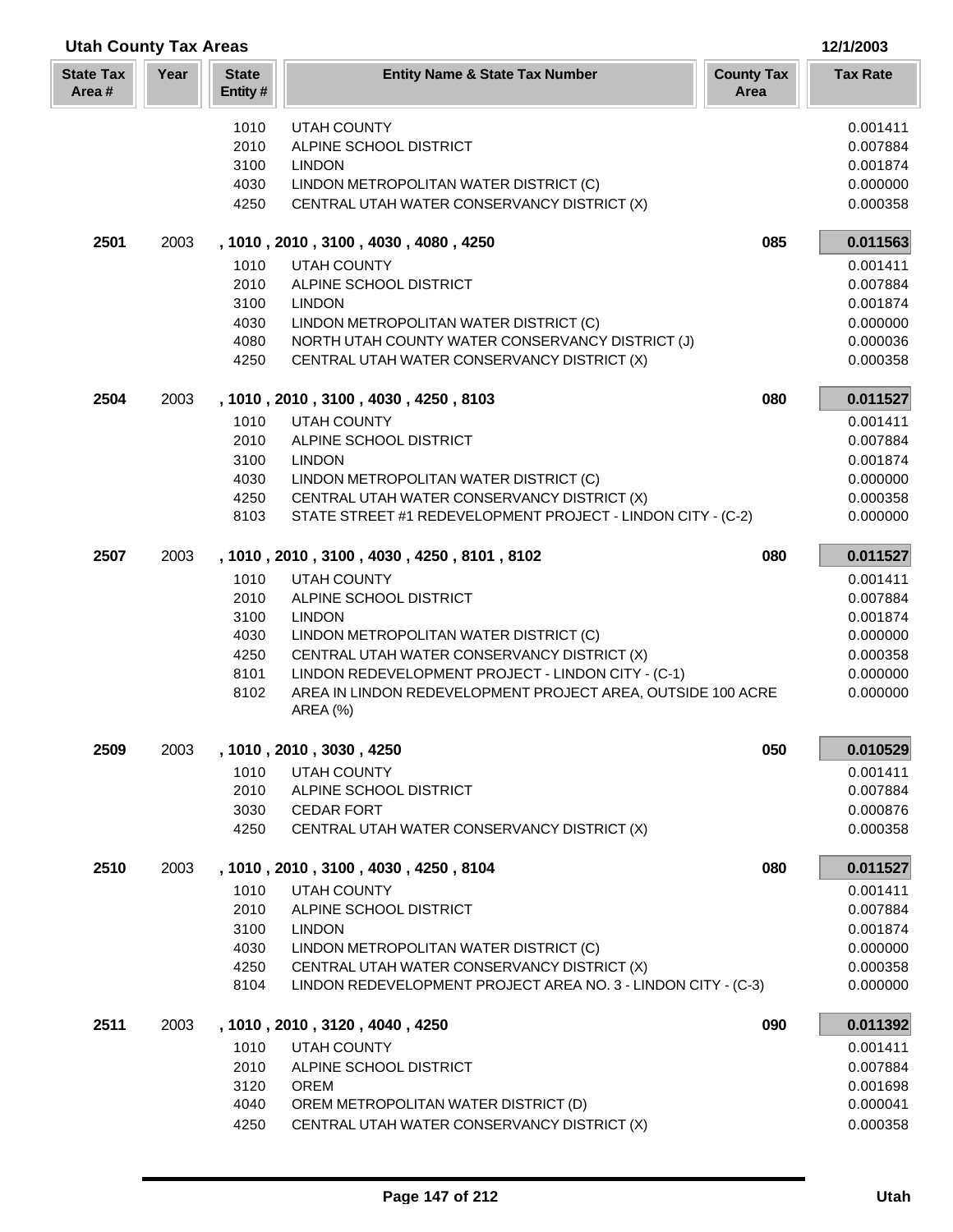| <b>Utah County Tax Areas</b> |      |                         |                                                                                                 |                           | 12/1/2003            |
|------------------------------|------|-------------------------|-------------------------------------------------------------------------------------------------|---------------------------|----------------------|
| <b>State Tax</b><br>Area#    | Year | <b>State</b><br>Entity# | <b>Entity Name &amp; State Tax Number</b>                                                       | <b>County Tax</b><br>Area | <b>Tax Rate</b>      |
| 2512                         | 2003 |                         | , 1010, 2010, 3195, 4250                                                                        | 095                       | 0.011653             |
|                              |      | 1010                    | UTAH COUNTY                                                                                     |                           | 0.001411             |
|                              |      | 2010                    | ALPINE SCHOOL DISTRICT                                                                          |                           | 0.007884             |
|                              |      | 3195                    | <b>VINEYARD</b>                                                                                 |                           | 0.002000             |
|                              |      | 4250                    | CENTRAL UTAH WATER CONSERVANCY DISTRICT (X)                                                     |                           | 0.000358             |
| 2523                         | 2003 |                         | , 1010, 2010, 3120, 4040, 4250, 8052                                                            | 090                       | 0.011392             |
|                              |      | 1010                    | <b>UTAH COUNTY</b>                                                                              |                           | 0.001411             |
|                              |      | 2010                    | ALPINE SCHOOL DISTRICT                                                                          |                           | 0.007884             |
|                              |      | 3120                    | <b>OREM</b>                                                                                     |                           | 0.001698             |
|                              |      | 4040                    | OREM METROPOLITAN WATER DISTRICT (D)                                                            |                           | 0.000041             |
|                              |      | 4250                    | CENTRAL UTAH WATER CONSERVANCY DISTRICT (X)                                                     |                           | 0.000358             |
|                              |      | 8052                    | REDEVELOPMENT PROJECT AREA #85-02 - OREM CITY - (B-2)                                           |                           | 0.000000             |
| 2528                         | 2003 |                         | , 1010, 2010, 3120, 4040, 4250, 8057                                                            | 090                       | 0.011392             |
|                              |      | 1010                    | UTAH COUNTY                                                                                     |                           | 0.001411             |
|                              |      | 2010                    | ALPINE SCHOOL DISTRICT                                                                          |                           | 0.007884             |
|                              |      | 3120                    | <b>OREM</b>                                                                                     |                           | 0.001698             |
|                              |      | 4040                    | OREM METROPOLITAN WATER DISTRICT (D)                                                            |                           | 0.000041             |
|                              |      | 4250                    | CENTRAL UTAH WATER CONSERVANCY DISTRICT (X)                                                     |                           | 0.000358             |
|                              |      | 8057                    | REDEVELOPMENT PLAN NO. 90-08 - OREM CITY - (B-7)                                                |                           | 0.000000             |
| 2531                         | 2003 |                         | , 1010, 2010, 4090, 4110, 4120, 4150, 4250                                                      | 030                       | 0.012003             |
|                              |      | 1010                    | <b>UTAH COUNTY</b>                                                                              |                           | 0.001411             |
|                              |      | 2010                    | ALPINE SCHOOL DISTRICT                                                                          |                           | 0.007884             |
|                              |      | 4090                    | UTAH COUNTY SERVICE AREA #6 (L)                                                                 |                           | 0.001110             |
|                              |      | 4110                    | UTAH COUNTY SERVICE AREA #7 (N)                                                                 |                           | 0.000632             |
|                              |      | 4120                    | UTAH COUNTY SERVICE AREA #8 (O)                                                                 |                           | 0.000608             |
|                              |      | 4150<br>4250            | WHITE HILLS SPECIAL DISTRICT (S)<br>CENTRAL UTAH WATER CONSERVANCY DISTRICT (X)                 |                           | 0.000000<br>0.000358 |
|                              |      |                         |                                                                                                 |                           |                      |
| 2533                         | 2003 |                         | , 1010, 2020, 3150, 4060, 4250                                                                  | 110                       | 0.010616             |
|                              |      | 1010                    | UTAH COUNTY                                                                                     |                           | 0.001411             |
|                              |      | 2020                    | PROVO CITY SCHOOL DISTRICT                                                                      |                           | 0.006071             |
|                              |      | 3150                    | <b>PROVO</b>                                                                                    |                           | 0.002776             |
|                              |      | 4060                    | PROVO METROPOLITAN WATER DISTRICT (F)                                                           |                           | 0.000000             |
|                              |      | 4250                    | CENTRAL UTAH WATER CONSERVANCY DISTRICT (X)                                                     |                           | 0.000358             |
| 2535                         | 2003 |                         | , 1010, 2010, 3120, 4040, 4250, 8056                                                            | 090                       | 0.011392             |
|                              |      | 1010                    | UTAH COUNTY                                                                                     |                           | 0.001411             |
|                              |      | 2010                    | ALPINE SCHOOL DISTRICT                                                                          |                           | 0.007884             |
|                              |      | 3120                    | <b>OREM</b>                                                                                     |                           | 0.001698             |
|                              |      | 4040                    | OREM METROPOLITAN WATER DISTRICT (D)                                                            |                           | 0.000041             |
|                              |      | 4250<br>8056            | CENTRAL UTAH WATER CONSERVANCY DISTRICT (X)<br>REDEVELOPMENT PLAN NO. 87-10 - OREM CITY - (B-6) |                           | 0.000358<br>0.000000 |
| 2539                         | 2003 |                         | , 1010, 2010, 3120, 4040, 4250, 8055                                                            | 090                       | 0.011392             |
|                              |      | 1010                    | UTAH COUNTY                                                                                     |                           | 0.001411             |
|                              |      | 2010                    | ALPINE SCHOOL DISTRICT                                                                          |                           | 0.007884             |
|                              |      | 3120                    | <b>OREM</b>                                                                                     |                           | 0.001698             |
|                              |      | 4040                    | OREM METROPOLITAN WATER DISTRICT (D)                                                            |                           | 0.000041             |
|                              |      | 4250                    | CENTRAL UTAH WATER CONSERVANCY DISTRICT (X)                                                     |                           | 0.000358             |

 $\overline{\phantom{a}}$ L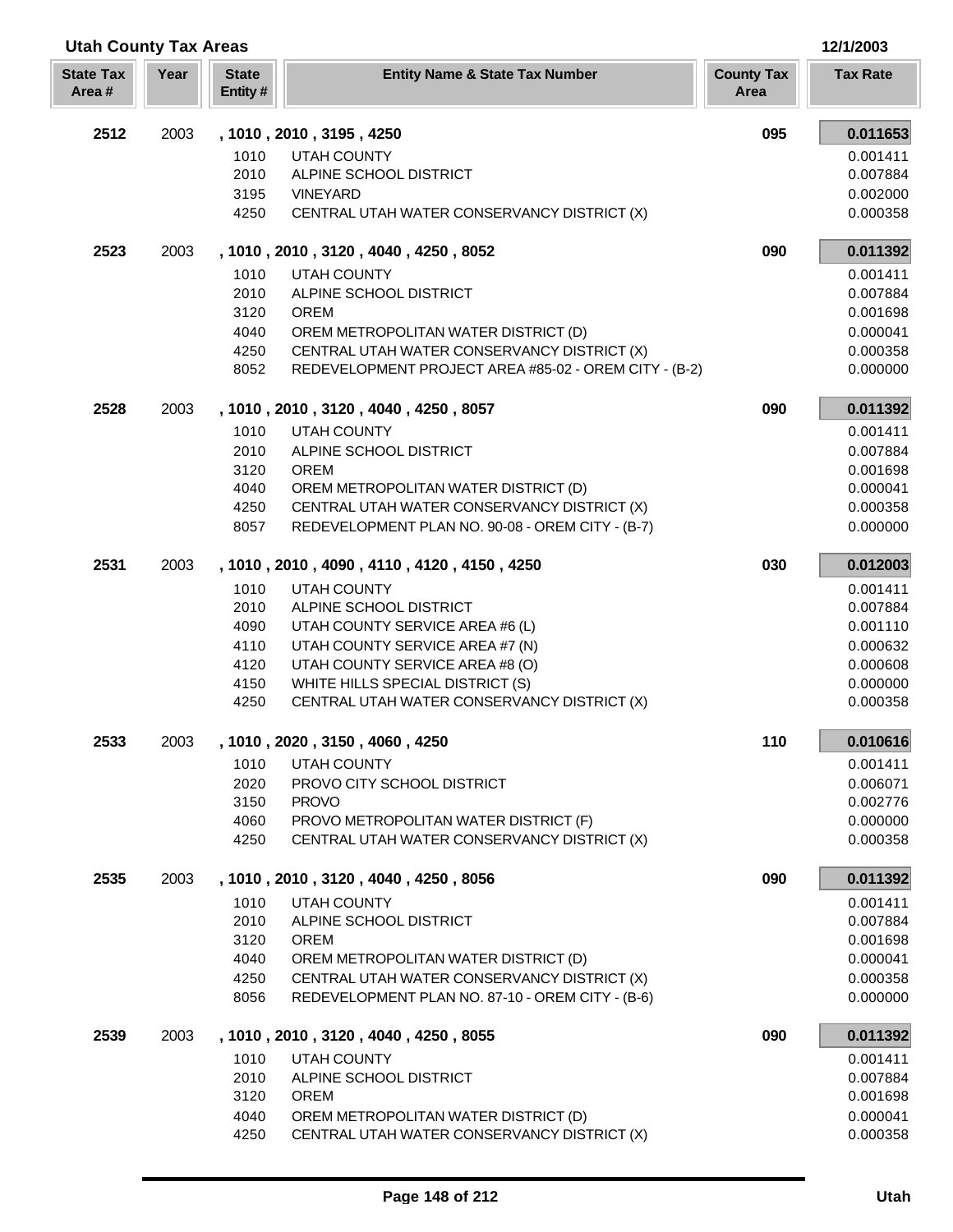| <b>Utah County Tax Areas</b> |      |                         |                                                                                                        |                           | 12/1/2003            |
|------------------------------|------|-------------------------|--------------------------------------------------------------------------------------------------------|---------------------------|----------------------|
| <b>State Tax</b><br>Area#    | Year | <b>State</b><br>Entity# | <b>Entity Name &amp; State Tax Number</b>                                                              | <b>County Tax</b><br>Area | <b>Tax Rate</b>      |
|                              |      | 8055                    | REDEVELOPMENT PROJECT AREA #85-04 - OREM CITY - (B-5)                                                  |                           | 0.000000             |
| 2544                         | 2003 |                         | , 1010, 2010, 3120, 4040, 4250, 8051                                                                   | 090                       | 0.011392             |
|                              |      | 1010                    | UTAH COUNTY                                                                                            |                           | 0.001411             |
|                              |      | 2010                    | ALPINE SCHOOL DISTRICT                                                                                 |                           | 0.007884             |
|                              |      | 3120                    | <b>OREM</b>                                                                                            |                           | 0.001698             |
|                              |      | 4040                    | OREM METROPOLITAN WATER DISTRICT (D)                                                                   |                           | 0.000041             |
|                              |      | 4250                    | CENTRAL UTAH WATER CONSERVANCY DISTRICT (X)                                                            |                           | 0.000358             |
|                              |      | 8051                    | WESTSIDE DEVELOPMENT PLAN #85-01 - OREM CITY - (B-1)                                                   |                           | 0.000000             |
| 2545                         | 2003 |                         | , 1010, 2010, 3120, 4040, 4250, 8054                                                                   | 090                       | 0.011392             |
|                              |      | 1010                    | <b>UTAH COUNTY</b>                                                                                     |                           | 0.001411             |
|                              |      | 2010                    | ALPINE SCHOOL DISTRICT                                                                                 |                           | 0.007884             |
|                              |      | 3120                    | <b>OREM</b>                                                                                            |                           | 0.001698             |
|                              |      | 4040                    | OREM METROPOLITAN WATER DISTRICT (D)                                                                   |                           | 0.000041             |
|                              |      | 4250<br>8054            | CENTRAL UTAH WATER CONSERVANCY DISTRICT (X)<br>REDEVELOPMENT PROJECT AREA #85-03-B - OREM CITY - (B-4) |                           | 0.000358<br>0.000000 |
|                              |      |                         |                                                                                                        |                           |                      |
| 2547                         | 2003 |                         | , 1010, 2010, 3120, 4040, 4250, 8053                                                                   | 090                       | 0.011392             |
|                              |      | 1010                    | <b>UTAH COUNTY</b>                                                                                     |                           | 0.001411             |
|                              |      | 2010                    | ALPINE SCHOOL DISTRICT                                                                                 |                           | 0.007884             |
|                              |      | 3120<br>4040            | <b>OREM</b><br>OREM METROPOLITAN WATER DISTRICT (D)                                                    |                           | 0.001698<br>0.000041 |
|                              |      | 4250                    | CENTRAL UTAH WATER CONSERVANCY DISTRICT (X)                                                            |                           | 0.000358             |
|                              |      | 8053                    | REDEVELOPMENT PROJECT AREA #85-03-A - OREM CITY - (B-3)                                                |                           | 0.000000             |
| 2551                         | 2003 |                         | , 1010, 2010, 4090, 4110, 4120, 4250, 4300                                                             | 036                       | 0.012003             |
|                              |      | 1010                    | <b>UTAH COUNTY</b>                                                                                     |                           | 0.001411             |
|                              |      | 2010                    | ALPINE SCHOOL DISTRICT                                                                                 |                           | 0.007884             |
|                              |      | 4090                    | UTAH COUNTY SERVICE AREA #6 (L)                                                                        |                           | 0.001110             |
|                              |      | 4110                    | UTAH COUNTY SERVICE AREA #7 (N)                                                                        |                           | 0.000632             |
|                              |      | 4120                    | UTAH COUNTY SERVICE AREA #8 (O)                                                                        |                           | 0.000608             |
|                              |      | 4250                    | CENTRAL UTAH WATER CONSERVANCY DISTRICT (X)                                                            |                           | 0.000358             |
|                              |      | 4300                    | FAIRFIELD CEMETERY MAINTENANCE DISTRICT (C-C)                                                          |                           | 0.000000             |
| 2556                         | 2003 |                         | , 1010, 2020, 3150, 4060, 4250, 8001                                                                   | 110                       | 0.010616             |
|                              |      | 1010                    | UTAH COUNTY                                                                                            |                           | 0.001411             |
|                              |      | 2020                    | PROVO CITY SCHOOL DISTRICT                                                                             |                           | 0.006071             |
|                              |      | 3150                    | <b>PROVO</b>                                                                                           |                           | 0.002776             |
|                              |      | 4060                    | PROVO METROPOLITAN WATER DISTRICT (F)                                                                  |                           | 0.000000             |
|                              |      | 4250<br>8001            | CENTRAL UTAH WATER CONSERVANCY DISTRICT (X)<br>ACADEMY SQUARE REDEVELOPMENT PROJECT - PROVO - (A-1)    |                           | 0.000358<br>0.000000 |
| 2558                         | 2003 |                         | , 1010, 2020, 3150, 4060, 4250, 8003                                                                   | 110                       | 0.010616             |
|                              |      |                         |                                                                                                        |                           |                      |
|                              |      | 1010<br>2020            | UTAH COUNTY<br>PROVO CITY SCHOOL DISTRICT                                                              |                           | 0.001411<br>0.006071 |
|                              |      | 3150                    | <b>PROVO</b>                                                                                           |                           | 0.002776             |
|                              |      | 4060                    | PROVO METROPOLITAN WATER DISTRICT (F)                                                                  |                           | 0.000000             |
|                              |      | 4250                    | CENTRAL UTAH WATER CONSERVANCY DISTRICT (X)                                                            |                           | 0.000358             |
|                              |      | 8003                    | CENTRAL BUSINESS DISTRICT REDEVELOPMENT PROJECT OF PROVO -                                             |                           | 0.000000             |
|                              |      |                         | $(A-3)$                                                                                                |                           |                      |
| 2559                         | 2003 |                         | , 1010, 2020, 3150, 4060, 4250, 8002                                                                   | 110                       | 0.010616             |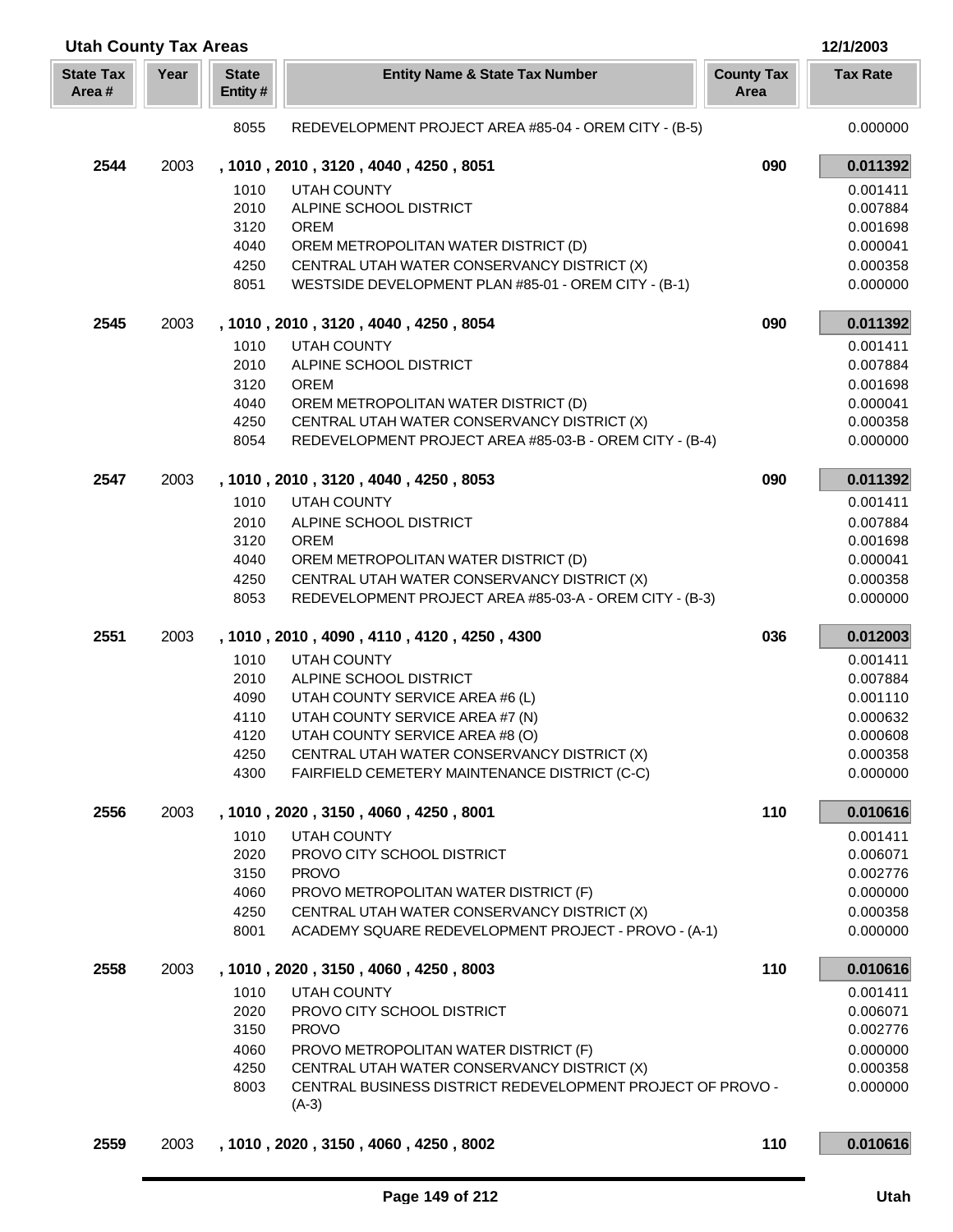| <b>Utah County Tax Areas</b> |      |                         |                                                                            | 12/1/2003                 |                      |
|------------------------------|------|-------------------------|----------------------------------------------------------------------------|---------------------------|----------------------|
| <b>State Tax</b><br>Area#    | Year | <b>State</b><br>Entity# | <b>Entity Name &amp; State Tax Number</b>                                  | <b>County Tax</b><br>Area | <b>Tax Rate</b>      |
|                              |      | 1010                    | <b>UTAH COUNTY</b>                                                         |                           | 0.001411             |
|                              |      | 2020                    | PROVO CITY SCHOOL DISTRICT                                                 |                           | 0.006071             |
|                              |      | 3150                    | <b>PROVO</b>                                                               |                           | 0.002776             |
|                              |      | 4060                    | PROVO METROPOLITAN WATER DISTRICT (F)                                      |                           | 0.000000             |
|                              |      | 4250                    | CENTRAL UTAH WATER CONSERVANCY DISTRICT (X)                                |                           | 0.000358             |
|                              |      | 8002                    | CENTRAL BUSINESS DISTRICT REDEVELOPMENT PROJECT OF PROVO -<br>$(A-2)$      |                           | 0.000000             |
| 2560                         | 2003 |                         | , 1010 , 2020 , 3150 , 4060 , 4250 , 8004                                  | 110                       | 0.010616             |
|                              |      | 1010                    | <b>UTAH COUNTY</b>                                                         |                           | 0.001411             |
|                              |      | 2020                    | PROVO CITY SCHOOL DISTRICT                                                 |                           | 0.006071             |
|                              |      | 3150                    | <b>PROVO</b>                                                               |                           | 0.002776             |
|                              |      | 4060                    | PROVO METROPOLITAN WATER DISTRICT (F)                                      |                           | 0.000000             |
|                              |      | 4250                    | CENTRAL UTAH WATER CONSERVANCY DISTRICT (X)                                |                           | 0.000358             |
|                              |      | 8004                    | SOUTH UNIVERSITY AVENUE REDEVELOPMENT PROJECT - PROVO CITY -<br>$(A-4)$    |                           | 0.000000             |
| 2562                         | 2003 |                         | , 1010, 2020, 3150, 4060, 4250, 8005                                       | 110                       | 0.010616             |
|                              |      | 1010                    | <b>UTAH COUNTY</b>                                                         |                           | 0.001411             |
|                              |      | 2020                    | PROVO CITY SCHOOL DISTRICT                                                 |                           | 0.006071             |
|                              |      | 3150                    | <b>PROVO</b>                                                               |                           | 0.002776             |
|                              |      | 4060                    | PROVO METROPOLITAN WATER DISTRICT (F)                                      |                           | 0.000000             |
|                              |      | 4250                    | CENTRAL UTAH WATER CONSERVANCY DISTRICT (X)                                |                           | 0.000358             |
|                              |      | 8005                    | PROVO CITY REDEVELOPMENT PROJECT AREA #4 - PROVO CITY - (A-5)              |                           | 0.000000             |
| 2566                         | 2003 |                         | , 1010, 2030, 3190, 4250                                                   | 130                       | 0.011664             |
|                              |      | 1010                    | <b>UTAH COUNTY</b>                                                         |                           | 0.001411             |
|                              |      | 2030                    | NEBO SCHOOL DISTRICT                                                       |                           | 0.008087             |
|                              |      | 3190                    | <b>SPRINGVILLE</b>                                                         |                           | 0.001808             |
|                              |      | 4250                    | CENTRAL UTAH WATER CONSERVANCY DISTRICT (X)                                |                           | 0.000358             |
| 2570                         | 2003 |                         | 1010, 2030, 3180, 4250                                                     | 150                       | 0.011159             |
|                              |      | 1010                    | UTAH COUNTY                                                                |                           | 0.001411             |
|                              |      | 2030                    | NEBO SCHOOL DISTRICT                                                       |                           | 0.008087             |
|                              |      | 3180<br>4250            | <b>SPANISH FORK</b><br>CENTRAL UTAH WATER CONSERVANCY DISTRICT (X)         |                           | 0.001303<br>0.000358 |
|                              |      |                         |                                                                            |                           |                      |
| 2571                         | 2003 |                         | , 1010, 2030, 3110, 4250                                                   | 140                       | 0.012469             |
|                              |      | 1010                    | <b>UTAH COUNTY</b>                                                         |                           | 0.001411             |
|                              |      | 2030                    | NEBO SCHOOL DISTRICT                                                       |                           | 0.008087             |
|                              |      | 3110<br>4250            | <b>MAPLETON</b><br>CENTRAL UTAH WATER CONSERVANCY DISTRICT (X)             |                           | 0.002613<br>0.000358 |
|                              |      |                         |                                                                            |                           |                      |
| 2573                         | 2003 |                         | , 1010, 2030, 3180, 4250, 8301                                             | 150                       | 0.011159             |
|                              |      | 1010                    | UTAH COUNTY                                                                |                           | 0.001411             |
|                              |      | 2030                    | NEBO SCHOOL DISTRICT                                                       |                           | 0.008087             |
|                              |      | 3180                    | <b>SPANISH FORK</b>                                                        |                           | 0.001303             |
|                              |      | 4250                    | CENTRAL UTAH WATER CONSERVANCY DISTRICT (X)                                |                           | 0.000358             |
|                              |      | 8301                    | INDUSTRIAL NEIGHBORHOOD DEVELOPMENT PLANT - SPANISH FORK CITY<br>$-$ (G-1) |                           | 0.000000             |
| 2575                         | 2003 |                         | , 1010, 2030, 3180, 4250, 8302                                             | 150                       | 0.011159             |
|                              |      | 1010                    | UTAH COUNTY                                                                |                           | 0.001411             |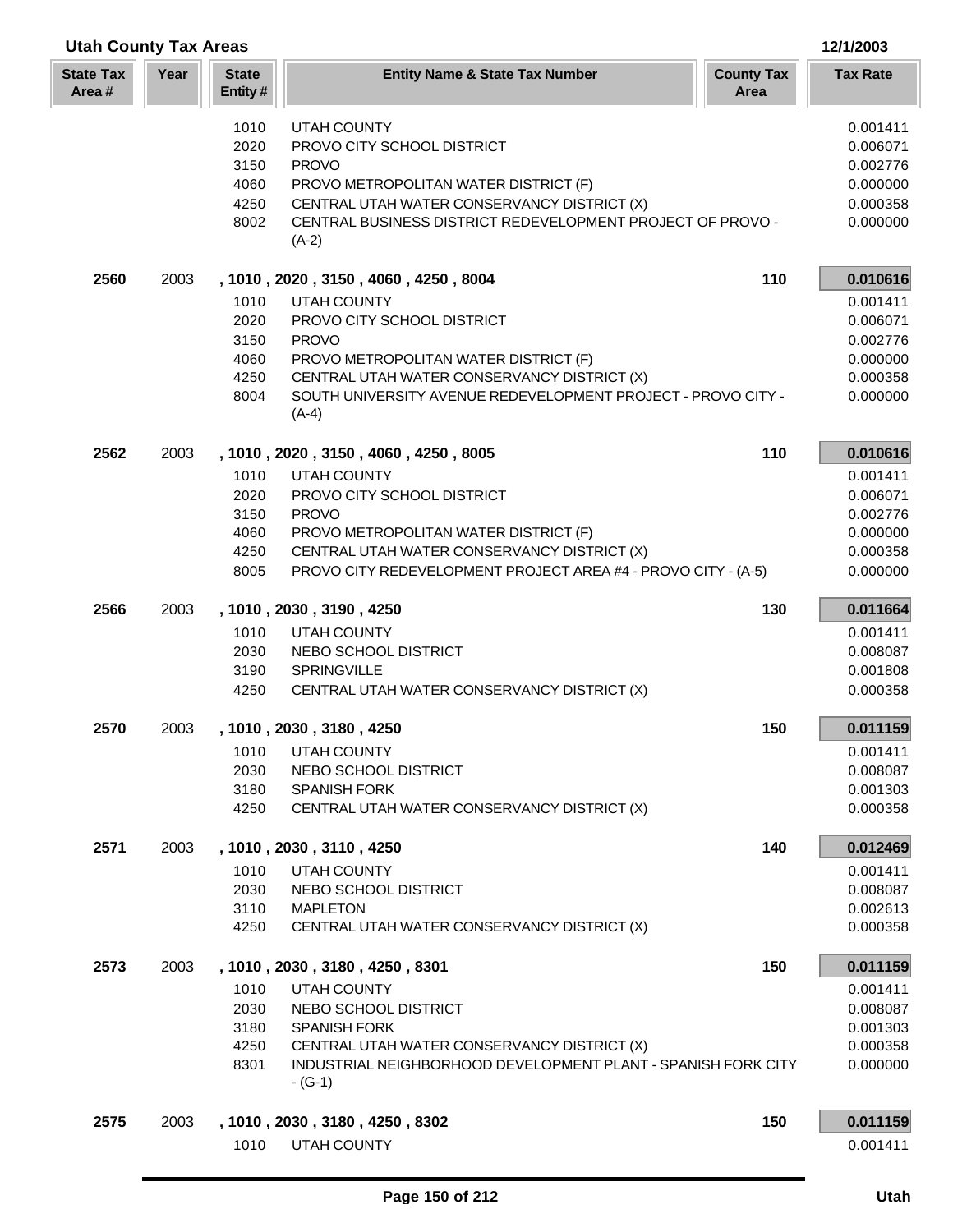| <b>Utah County Tax Areas</b> |      |                         |                                                                                              |                           | 12/1/2003            |
|------------------------------|------|-------------------------|----------------------------------------------------------------------------------------------|---------------------------|----------------------|
| <b>State Tax</b><br>Area#    | Year | <b>State</b><br>Entity# | <b>Entity Name &amp; State Tax Number</b>                                                    | <b>County Tax</b><br>Area | <b>Tax Rate</b>      |
|                              |      | 2030                    | NEBO SCHOOL DISTRICT                                                                         |                           | 0.008087             |
|                              |      | 3180                    | <b>SPANISH FORK</b>                                                                          |                           | 0.001303             |
|                              |      | 4250                    | CENTRAL UTAH WATER CONSERVANCY DISTRICT (X)                                                  |                           | 0.000358             |
|                              |      | 8302                    | KIRBY LANE DEVELOPMENT PLAN - SPANISH FORK CITY - (G-2)                                      |                           | 0.000000             |
| 2578                         | 2003 |                         | , 1010, 2030, 4070, 4090, 4110, 4120, 4250                                                   | 160                       | 0.012385             |
|                              |      | 1010                    | <b>UTAH COUNTY</b>                                                                           |                           | 0.001411             |
|                              |      | 2030                    | NEBO SCHOOL DISTRICT                                                                         |                           | 0.008087             |
|                              |      | 4070                    | BENJAMIN CEMETERY MAINTENANCE DISTRICT (H)                                                   |                           | 0.000179             |
|                              |      | 4090                    | UTAH COUNTY SERVICE AREA #6 (L)                                                              |                           | 0.001110             |
|                              |      | 4110                    | UTAH COUNTY SERVICE AREA #7 (N)                                                              |                           | 0.000632             |
|                              |      | 4120                    | UTAH COUNTY SERVICE AREA #8 (O)                                                              |                           | 0.000608             |
|                              |      | 4250                    | CENTRAL UTAH WATER CONSERVANCY DISTRICT (X)                                                  |                           | 0.000358             |
| 2579                         | 2003 |                         | , 1010, 2030, 3180, 4250, 8303                                                               | 150                       | 0.011159             |
|                              |      | 1010                    | <b>UTAH COUNTY</b>                                                                           |                           | 0.001411             |
|                              |      | 2030                    | NEBO SCHOOL DISTRICT                                                                         |                           | 0.008087             |
|                              |      | 3180                    | <b>SPANISH FORK</b>                                                                          |                           | 0.001303             |
|                              |      | 4250                    | CENTRAL UTAH WATER CONSERVANCY DISTRICT (X)                                                  |                           | 0.000358             |
|                              |      | 8303                    | SPANISH FORK CANYON ECONOMIC DEVELOPMENT PLAN - SPANISH FORK<br>$- (G-3)$                    |                           | 0.000000             |
| 2580                         | 2003 |                         | , 1010, 2030, 3160, 4250                                                                     | 180                       | 0.011471             |
|                              |      | 1010                    | <b>UTAH COUNTY</b>                                                                           |                           | 0.001411             |
|                              |      | 2030                    | NEBO SCHOOL DISTRICT                                                                         |                           | 0.008087             |
|                              |      | 3160                    | <b>SALEM</b>                                                                                 |                           | 0.001615             |
|                              |      | 4250                    | CENTRAL UTAH WATER CONSERVANCY DISTRICT (X)                                                  |                           | 0.000358             |
| 2581                         | 2003 |                         | , 1010, 2030, 3130, 4250                                                                     | 170                       | 0.011440             |
|                              |      | 1010                    | <b>UTAH COUNTY</b>                                                                           |                           | 0.001411             |
|                              |      | 2030                    | NEBO SCHOOL DISTRICT                                                                         |                           | 0.008087             |
|                              |      | 3130                    | <b>PAYSON</b>                                                                                |                           | 0.001584             |
|                              |      | 4250                    | CENTRAL UTAH WATER CONSERVANCY DISTRICT (X)                                                  |                           | 0.000358             |
| 2583                         | 2003 |                         | , 1010, 2030, 3130, 4250, 8151                                                               | 170                       | 0.011440             |
|                              |      | 1010                    | <b>UTAH COUNTY</b>                                                                           |                           | 0.001411             |
|                              |      | 2030                    | NEBO SCHOOL DISTRICT                                                                         |                           | 0.008087             |
|                              |      | 3130                    | <b>PAYSON</b>                                                                                |                           | 0.001584             |
|                              |      | 4250<br>8151            | CENTRAL UTAH WATER CONSERVANCY DISTRICT (X)<br>PAYSON REDEVELOPMENT PROJECT - PAYSON - (D-1) |                           | 0.000358<br>0.000000 |
| 2587                         | 2003 |                         | , 1010, 2030, 3060, 4250, 4290                                                               | 200                       | 0.010922             |
|                              |      | 1010                    | <b>UTAH COUNTY</b>                                                                           |                           | 0.001411             |
|                              |      | 2030                    | NEBO SCHOOL DISTRICT                                                                         |                           | 0.008087             |
|                              |      | 3060                    | <b>GENOLA</b>                                                                                |                           | 0.001066             |
|                              |      | 4250                    | CENTRAL UTAH WATER CONSERVANCY DISTRICT (X)                                                  |                           | 0.000358             |
|                              |      | 4290                    | SOUTH UTAH COUNTY NATURAL GAS IMPROVEMENT DISTRICT (B-B)                                     |                           | 0.000000             |
| 2591                         | 2003 |                         | , 1010, 2030, 3130, 4250, 8153                                                               | 170                       | 0.011440             |
|                              |      | 1010                    | <b>UTAH COUNTY</b>                                                                           |                           | 0.001411             |
|                              |      | 2030                    | NEBO SCHOOL DISTRICT                                                                         |                           | 0.008087             |
|                              |      | 3130                    | <b>PAYSON</b>                                                                                |                           | 0.001584             |
|                              |      | 4250                    | CENTRAL UTAH WATER CONSERVANCY DISTRICT (X)                                                  |                           | 0.000358             |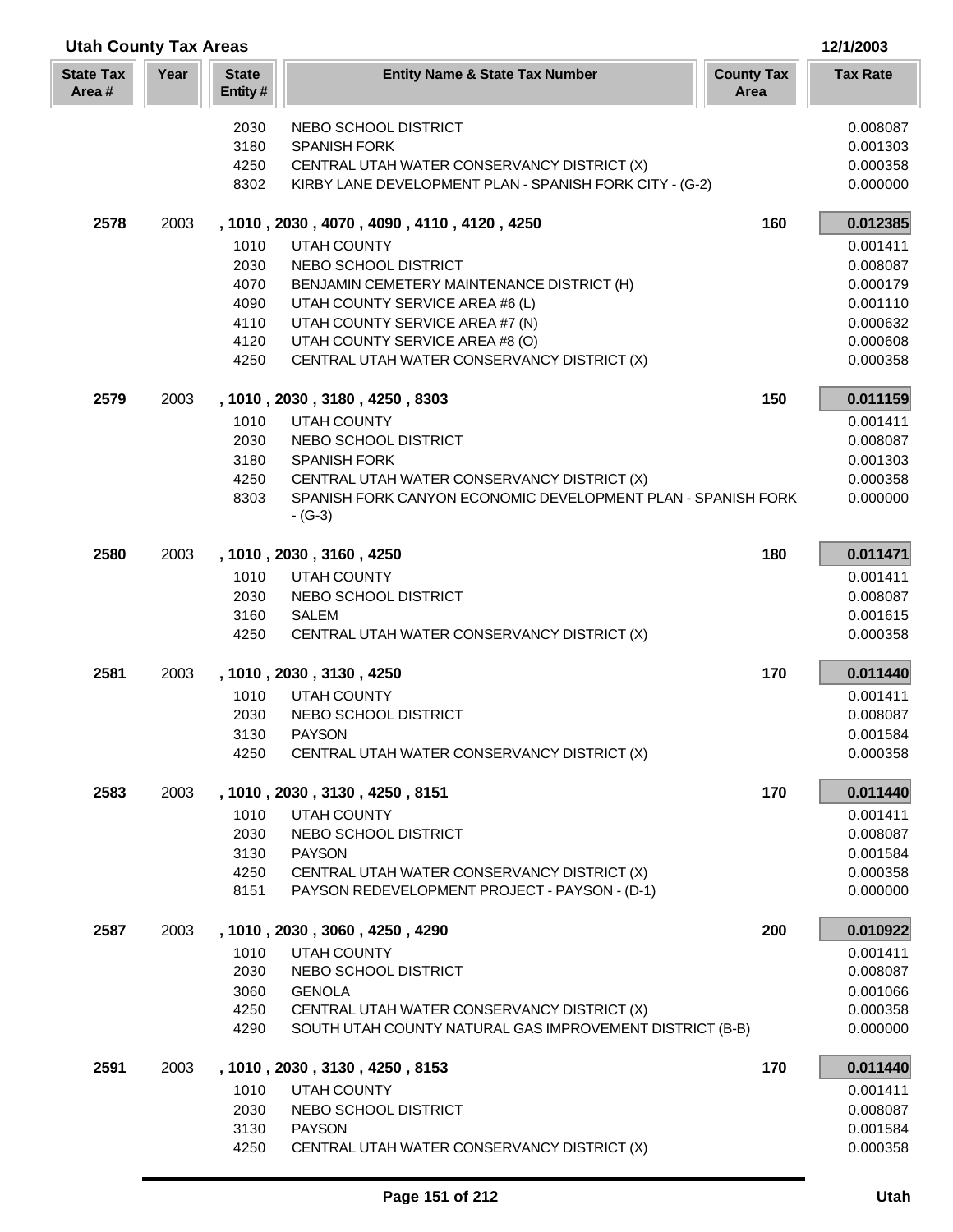| <b>Utah County Tax Areas</b> |      |                         |                                                                                                         |                           | 12/1/2003            |
|------------------------------|------|-------------------------|---------------------------------------------------------------------------------------------------------|---------------------------|----------------------|
| <b>State Tax</b><br>Area#    | Year | <b>State</b><br>Entity# | <b>Entity Name &amp; State Tax Number</b>                                                               | <b>County Tax</b><br>Area | <b>Tax Rate</b>      |
|                              |      | 8153                    | PAYSON BUSINESS PARK ECONOMIC DEVELOPMENT PROJECT AREA -<br>PAYSON CITY - (D-2)                         |                           | 0.000000             |
| 2592                         | 2003 |                         | , 1010, 2030, 3200, 4250                                                                                | 182                       | 0.011555             |
|                              |      | 1010                    | <b>UTAH COUNTY</b>                                                                                      |                           | 0.001411             |
|                              |      | 2030                    | NEBO SCHOOL DISTRICT                                                                                    |                           | 0.008087             |
|                              |      | 3200                    | <b>WOODLAND HILLS</b>                                                                                   |                           | 0.001699             |
|                              |      | 4250                    | CENTRAL UTAH WATER CONSERVANCY DISTRICT (X)                                                             |                           | 0.000358             |
| 2593                         | 2003 |                         | , 1010, 2030, 3050, 4250                                                                                | 181                       | 0.012160             |
|                              |      | 1010                    | <b>UTAH COUNTY</b>                                                                                      |                           | 0.001411             |
|                              |      | 2030                    | NEBO SCHOOL DISTRICT                                                                                    |                           | 0.008087             |
|                              |      | 3050                    | <b>ELK RIDGE</b>                                                                                        |                           | 0.002304             |
|                              |      | 4250                    | CENTRAL UTAH WATER CONSERVANCY DISTRICT (X)                                                             |                           | 0.000358             |
| 2594                         | 2003 |                         | , 1010, 2030, 3170, 4250                                                                                | 190                       | 0.011815             |
|                              |      | 1010                    | <b>UTAH COUNTY</b>                                                                                      |                           | 0.001411             |
|                              |      | 2030                    | NEBO SCHOOL DISTRICT                                                                                    |                           | 0.008087             |
|                              |      | 3170                    | <b>SANTAQUIN</b>                                                                                        |                           | 0.001959             |
|                              |      | 4250                    | CENTRAL UTAH WATER CONSERVANCY DISTRICT (X)                                                             |                           | 0.000358             |
| 2596                         | 2003 |                         | , 1010, 2030, 4090, 4110, 4120, 4250, 4290                                                              | 120                       | 0.012206             |
|                              |      | 1010                    | <b>UTAH COUNTY</b>                                                                                      |                           | 0.001411             |
|                              |      | 2030                    | NEBO SCHOOL DISTRICT                                                                                    |                           | 0.008087             |
|                              |      | 4090                    | UTAH COUNTY SERVICE AREA #6 (L)                                                                         |                           | 0.001110             |
|                              |      | 4110                    | UTAH COUNTY SERVICE AREA #7 (N)                                                                         |                           | 0.000632             |
|                              |      | 4120                    | UTAH COUNTY SERVICE AREA #8 (O)                                                                         |                           | 0.000608             |
|                              |      | 4250                    | CENTRAL UTAH WATER CONSERVANCY DISTRICT (X)                                                             |                           | 0.000358             |
|                              |      | 4290                    | SOUTH UTAH COUNTY NATURAL GAS IMPROVEMENT DISTRICT (B-B)                                                |                           | 0.000000             |
| 2597                         | 2003 |                         | , 1010, 2030, 3070, 4250, 4290                                                                          | 210                       | 0.010230             |
|                              |      |                         | 1010 UTAH COUNTY                                                                                        |                           | 0.001411             |
|                              |      | 2030                    | NEBO SCHOOL DISTRICT                                                                                    |                           | 0.008087             |
|                              |      | 3070                    | <b>GOSHEN</b>                                                                                           |                           | 0.000374             |
|                              |      | 4250<br>4290            | CENTRAL UTAH WATER CONSERVANCY DISTRICT (X)<br>SOUTH UTAH COUNTY NATURAL GAS IMPROVEMENT DISTRICT (B-B) |                           | 0.000358<br>0.000000 |
|                              |      |                         |                                                                                                         |                           |                      |
| 2718                         | 2003 |                         | , 1010, 2010, 3100, 4030, 4250, 8101                                                                    | 080                       | 0.011527             |
|                              |      | 1010                    | <b>UTAH COUNTY</b>                                                                                      |                           | 0.001411             |
|                              |      | 2010                    | ALPINE SCHOOL DISTRICT                                                                                  |                           | 0.007884             |
|                              |      | 3100<br>4030            | <b>LINDON</b><br>LINDON METROPOLITAN WATER DISTRICT (C)                                                 |                           | 0.001874<br>0.000000 |
|                              |      | 4250                    | CENTRAL UTAH WATER CONSERVANCY DISTRICT (X)                                                             |                           | 0.000358             |
|                              |      | 8101                    | LINDON REDEVELOPMENT PROJECT - LINDON CITY - (C-1)                                                      |                           | 0.000000             |
| 2721                         | 2003 |                         | , 1010, 2010, 3100, 4030, 4080, 4250, 8101, 8102                                                        | 085                       | 0.011563             |
|                              |      | 1010                    | UTAH COUNTY                                                                                             |                           | 0.001411             |
|                              |      | 2010                    | ALPINE SCHOOL DISTRICT                                                                                  |                           | 0.007884             |
|                              |      | 3100                    | <b>LINDON</b>                                                                                           |                           | 0.001874             |
|                              |      | 4030                    | LINDON METROPOLITAN WATER DISTRICT (C)                                                                  |                           | 0.000000             |
|                              |      | 4080                    | NORTH UTAH COUNTY WATER CONSERVANCY DISTRICT (J)                                                        |                           | 0.000036             |
|                              |      | 4250                    | CENTRAL UTAH WATER CONSERVANCY DISTRICT (X)                                                             |                           | 0.000358             |
|                              |      | 8101                    | LINDON REDEVELOPMENT PROJECT - LINDON CITY - (C-1)                                                      |                           | 0.000000             |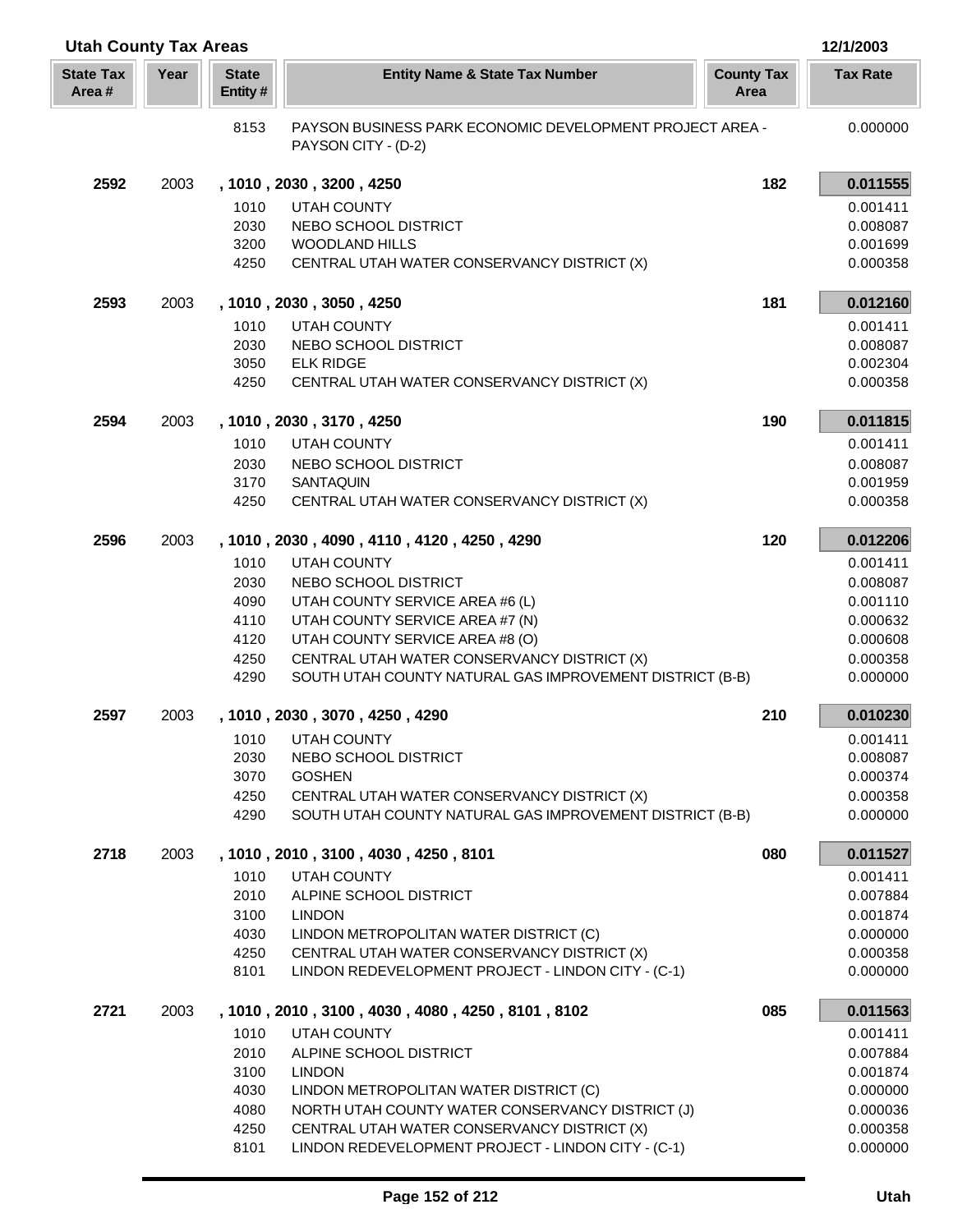| <b>Utah County Tax Areas</b> |      |                         |                                                                                        |                           | 12/1/2003            |
|------------------------------|------|-------------------------|----------------------------------------------------------------------------------------|---------------------------|----------------------|
| <b>State Tax</b><br>Area#    | Year | <b>State</b><br>Entity# | <b>Entity Name &amp; State Tax Number</b>                                              | <b>County Tax</b><br>Area | <b>Tax Rate</b>      |
|                              |      | 8102                    | AREA IN LINDON REDEVELOPMENT PROJECT AREA, OUTSIDE 100 ACRE<br>AREA (%)                |                           | 0.000000             |
| 2723                         | 2003 |                         | , 1010, 2010, 3195, 4080, 4250                                                         | 096                       | 0.011689             |
|                              |      | 1010                    | UTAH COUNTY                                                                            |                           | 0.001411             |
|                              |      | 2010                    | ALPINE SCHOOL DISTRICT                                                                 |                           | 0.007884             |
|                              |      | 3195                    | <b>VINEYARD</b>                                                                        |                           | 0.002000             |
|                              |      | 4080                    | NORTH UTAH COUNTY WATER CONSERVANCY DISTRICT (J)                                       |                           | 0.000036             |
|                              |      | 4250                    | CENTRAL UTAH WATER CONSERVANCY DISTRICT (X)                                            |                           | 0.000358             |
| 2791                         | 2003 |                         | , 1010, 2010, 3075, 4250                                                               | 039                       | 0.011214             |
|                              |      | 1010                    | <b>UTAH COUNTY</b>                                                                     |                           | 0.001411             |
|                              |      | 2010                    | ALPINE SCHOOL DISTRICT                                                                 |                           | 0.007884             |
|                              |      | 3075                    | <b>SARATOGA SPRINGS</b>                                                                |                           | 0.001561             |
|                              |      | 4250                    | CENTRAL UTAH WATER CONSERVANCY DISTRICT (X)                                            |                           | 0.000358             |
| 2796                         | 2003 |                         | , 1010, 2010, 3140, 4050, 4080, 4100, 4250, 8400                                       | 070                       | 0.012306             |
|                              |      | 1010                    | UTAH COUNTY                                                                            |                           | 0.001411             |
|                              |      | 2010                    | ALPINE SCHOOL DISTRICT                                                                 |                           | 0.007884             |
|                              |      | 3140<br>4050            | PLEASANT GROVE<br>PLEASANT GROVE METROPOLITAN WATER DISTRICT (E)                       |                           | 0.002617<br>0.000000 |
|                              |      | 4080                    | NORTH UTAH COUNTY WATER CONSERVANCY DISTRICT (J)                                       |                           | 0.000036             |
|                              |      | 4100                    | TIMPANOGOS SPECIAL SERVICE DISTRICT (M)                                                |                           | 0.000000             |
|                              |      | 4250                    | CENTRAL UTAH WATER CONSERVANCY DISTRICT (X)                                            |                           | 0.000358             |
|                              |      | 8400                    | 700 S. NEIGH. DEV. PLAN (H-1)                                                          |                           | 0.000000             |
| 2797                         | 2003 |                         | , 1010, 2010, 3140, 4050, 4080, 4100, 4250, 8401                                       | 070                       | 0.012306             |
|                              |      | 1010                    | <b>UTAH COUNTY</b>                                                                     |                           | 0.001411             |
|                              |      | 2010                    | ALPINE SCHOOL DISTRICT                                                                 |                           | 0.007884             |
|                              |      | 3140                    | PLEASANT GROVE                                                                         |                           | 0.002617             |
|                              |      | 4050                    | PLEASANT GROVE METROPOLITAN WATER DISTRICT (E)                                         |                           | 0.000000             |
|                              |      | 4080                    | NORTH UTAH COUNTY WATER CONSERVANCY DISTRICT (J)                                       |                           | 0.000036             |
|                              |      | 4100<br>4250            | TIMPANOGOS SPECIAL SERVICE DISTRICT (M)<br>CENTRAL UTAH WATER CONSERVANCY DISTRICT (X) |                           | 0.000000<br>0.000358 |
|                              |      | 8401                    | CBD NEIGH. DEV. PLAN (H-2)                                                             |                           | 0.000000             |
| 2798                         | 2003 |                         | , 1010, 2030, 3180, 4250, 8304                                                         | 150                       | 0.011159             |
|                              |      | 1010                    | UTAH COUNTY                                                                            |                           | 0.001411             |
|                              |      | 2030                    | NEBO SCHOOL DISTRICT                                                                   |                           | 0.008087             |
|                              |      | 3180                    | <b>SPANISH FORK</b>                                                                    |                           | 0.001303             |
|                              |      | 4250                    | CENTRAL UTAH WATER CONSERVANCY DISTRICT (X)                                            |                           | 0.000358             |
|                              |      | 8304                    | SWENSON ECONOMIC DEV. AREA (G-4)                                                       |                           | 0.000000             |
| 3057                         | 2003 |                         | , 1010, 2010, 3047, 4100, 4250                                                         | 038                       | 0.011345             |
|                              |      | 1010                    | UTAH COUNTY                                                                            |                           | 0.001411             |
|                              |      | 2010                    | ALPINE SCHOOL DISTRICT                                                                 |                           | 0.007884             |
|                              |      | 3047                    | <b>EAGLE MOUNTAIN</b>                                                                  |                           | 0.001692             |
|                              |      | 4100                    | TIMPANOGOS SPECIAL SERVICE DISTRICT (M)                                                |                           | 0.000000             |
|                              |      | 4250                    | CENTRAL UTAH WATER CONSERVANCY DISTRICT (X)                                            |                           | 0.000358             |
| 3117                         | 2003 |                         | , 1010, 2030, 3190, 4250, 8450                                                         | 130                       | 0.011664             |
|                              |      | 1010                    | <b>UTAH COUNTY</b>                                                                     |                           | 0.001411             |
|                              |      | 2030                    | NEBO SCHOOL DISTRICT                                                                   |                           | 0.008087             |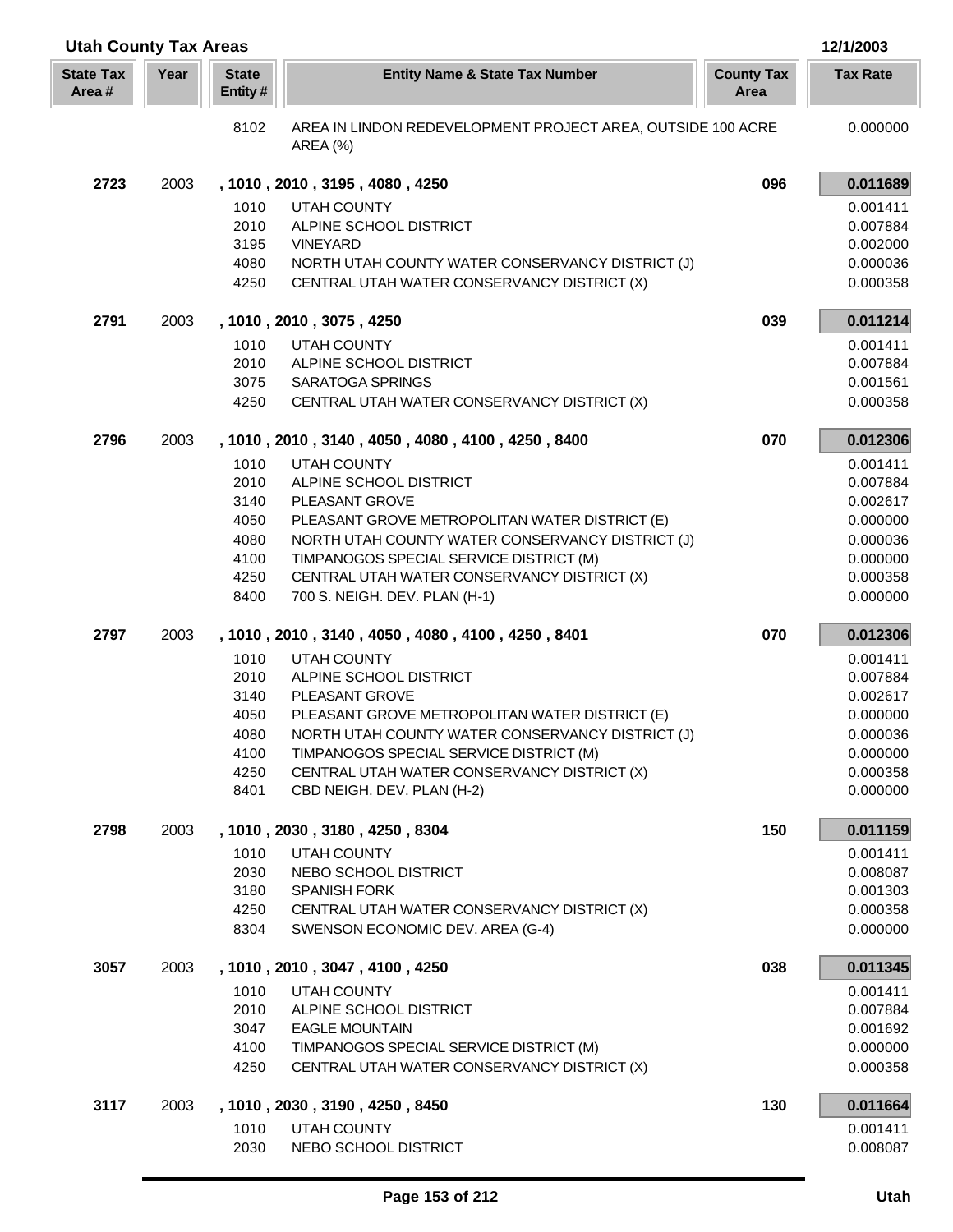| <b>Utah County Tax Areas</b> |      |                         |                                                                              | 12/1/2003                 |                      |
|------------------------------|------|-------------------------|------------------------------------------------------------------------------|---------------------------|----------------------|
| <b>State Tax</b><br>Area#    | Year | <b>State</b><br>Entity# | <b>Entity Name &amp; State Tax Number</b>                                    | <b>County Tax</b><br>Area | <b>Tax Rate</b>      |
|                              |      | 3190                    | <b>SPRINGVILLE</b>                                                           |                           | 0.001808             |
|                              |      | 4250                    | CENTRAL UTAH WATER CONSERVANCY DISTRICT (X)                                  |                           | 0.000358             |
|                              |      | 8450                    | FRONTAGE ROAD NBRHD RDA (I-1)                                                |                           | 0.000000             |
| 3130                         | 2003 |                         | , 1010, 2010, 3075, 4100, 4250                                               |                           | 0.011214             |
|                              |      | 1010                    | UTAH COUNTY                                                                  |                           | 0.001411             |
|                              |      | 2010                    | ALPINE SCHOOL DISTRICT                                                       |                           | 0.007884             |
|                              |      | 3075                    | <b>SARATOGA SPRINGS</b>                                                      |                           | 0.001561             |
|                              |      | 4100                    | TIMPANOGOS SPECIAL SERVICE DISTRICT (M)                                      |                           | 0.000000             |
|                              |      | 4250                    | CENTRAL UTAH WATER CONSERVANCY DISTRICT (X)                                  |                           | 0.000358             |
| 3142                         | 2003 |                         | , 1010, 2030, 4090, 4130, 4250, 4310                                         |                           | 0.011161             |
|                              |      | 1010                    | <b>UTAH COUNTY</b>                                                           |                           | 0.001411             |
|                              |      | 2030                    | NEBO SCHOOL DISTRICT                                                         |                           | 0.008087             |
|                              |      | 4090                    | UTAH COUNTY SERVICE AREA #6 (L)                                              |                           | 0.001110             |
|                              |      | 4130                    | UTAH COUNTY SERVICE AREA #9 (P)                                              |                           | 0.000195             |
|                              |      | 4250                    | CENTRAL UTAH WATER CONSERVANCY DISTRICT (X)                                  |                           | 0.000358             |
|                              |      | 4310                    | EAGLES LANDING FIRE PROTECTION SSD (EE                                       |                           | 0.000000             |
| 3147                         | 2003 |                         | , 1010, 2010, 4080, 4090, 4110, 4120, 4250, 4315                             | 019                       | 0.012039             |
|                              |      | 1010                    | UTAH COUNTY                                                                  |                           | 0.001411             |
|                              |      | 2010                    | ALPINE SCHOOL DISTRICT                                                       |                           | 0.007884             |
|                              |      | 4080                    | NORTH UTAH COUNTY WATER CONSERVANCY DISTRICT (J)                             |                           | 0.000036             |
|                              |      | 4090                    | UTAH COUNTY SERVICE AREA #6 (L)                                              |                           | 0.001110             |
|                              |      | 4110                    | UTAH COUNTY SERVICE AREA #7 (N)                                              |                           | 0.000632             |
|                              |      | 4120                    | UTAH COUNTY SERVICE AREA #8 (O)                                              |                           | 0.000608             |
|                              |      | 4250                    | CENTRAL UTAH WATER CONSERVANCY DISTRICT (X)                                  |                           | 0.000358             |
|                              |      | 4315                    | ALPINE COVE WATER SSD (F-F)                                                  |                           | 0.000000             |
| 3150                         | 2003 |                         | , 1010, 2010, 3045, 4080, 4145, 4250, 4305, 4320                             | 019                       | 0.015076             |
|                              |      | 1010                    | <b>UTAH COUNTY</b>                                                           |                           | 0.001411             |
|                              |      | 2010                    | ALPINE SCHOOL DISTRICT                                                       |                           | 0.007884             |
|                              |      | 3045                    | <b>DRAPER</b>                                                                |                           | 0.001354             |
|                              |      | 4080                    | NORTH UTAH COUNTY WATER CONSERVANCY DISTRICT (J)                             |                           | 0.000036             |
|                              |      | 4145                    | JORDAN VALLEY WATER CONSERVANCY DISTRICT (R)                                 |                           | 0.000397             |
|                              |      | 4250                    | CENTRAL UTAH WATER CONSERVANCY DISTRICT (X)                                  |                           | 0.000358             |
|                              |      | 4305                    | TRAVERSE RIDGE SSD (D-D)                                                     |                           | 0.003120             |
|                              |      | 4320                    | SOUTH VALLEY SEWER DIST - (G-G)                                              |                           | 0.000516             |
| 3169                         | 2003 |                         | , 1010, 2010, 3020, 4010, 4080, 4100, 4250, 8254                             | 060                       | 0.012034             |
|                              |      | 1010                    | UTAH COUNTY                                                                  |                           | 0.001411             |
|                              |      | 2010                    | ALPINE SCHOOL DISTRICT                                                       |                           | 0.007884             |
|                              |      | 3020                    | <b>AMERICAN FORK</b>                                                         |                           | 0.002345             |
|                              |      | 4010                    | AMERICAN FORK METROPOLITAN WATER DISTRICT (A)                                |                           | 0.000000             |
|                              |      | 4080                    | NORTH UTAH COUNTY WATER CONSERVANCY DISTRICT (J)                             |                           | 0.000036             |
|                              |      | 4100                    | TIMPANOGOS SPECIAL SERVICE DISTRICT (M)                                      |                           | 0.000000             |
|                              |      | 4250<br>8254            | CENTRAL UTAH WATER CONSERVANCY DISTRICT (X)<br>EGG FARM ECONOMIC DEV - (F-4) |                           | 0.000358<br>0.000000 |
| 3170                         | 2003 |                         | , 1010, 2030, 3180, 4250, 8305                                               | 150                       | 0.011159             |
|                              |      | 1010                    | UTAH COUNTY                                                                  |                           | 0.001411             |
|                              |      | 2030                    | NEBO SCHOOL DISTRICT                                                         |                           | 0.008087             |
|                              |      | 3180                    | SPANISH FORK                                                                 |                           | 0.001303             |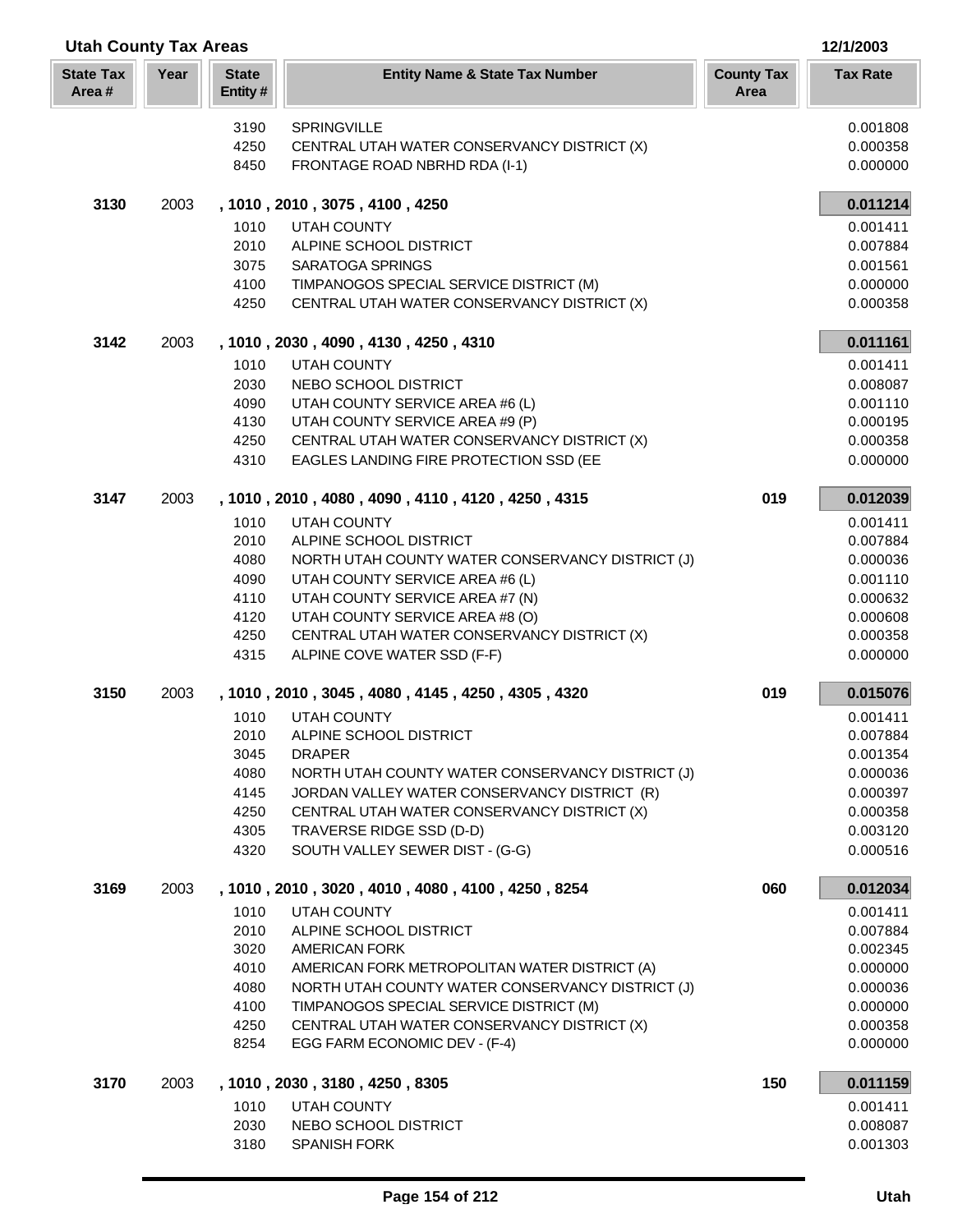| <b>Utah County Tax Areas</b> |      |                         |                                                                                                 |                           | 12/1/2003            |
|------------------------------|------|-------------------------|-------------------------------------------------------------------------------------------------|---------------------------|----------------------|
| <b>State Tax</b><br>Area#    | Year | <b>State</b><br>Entity# | <b>Entity Name &amp; State Tax Number</b>                                                       | <b>County Tax</b><br>Area | <b>Tax Rate</b>      |
|                              |      | 4250                    | CENTRAL UTAH WATER CONSERVANCY DISTRICT (X)                                                     |                           | 0.000358             |
|                              |      | 8305                    | GATEWAY ECONOMIC DEV - (G-5)                                                                    |                           | 0.000000             |
| 3225                         | 2003 |                         | , 1010, 2010, 3010, 4080, 4250                                                                  | 024                       | 0.011005             |
|                              |      | 1010                    | <b>UTAH COUNTY</b>                                                                              |                           | 0.001411             |
|                              |      | 2010                    | ALPINE SCHOOL DISTRICT                                                                          |                           | 0.007884             |
|                              |      | 3010                    | <b>ALPINE</b>                                                                                   |                           | 0.001316             |
|                              |      | 4080<br>4250            | NORTH UTAH COUNTY WATER CONSERVANCY DISTRICT (J)<br>CENTRAL UTAH WATER CONSERVANCY DISTRICT (X) |                           | 0.000036<br>0.000358 |
| 3226                         | 2003 |                         | , 1010, 2010, 3040, 4080, 4250                                                                  |                           | 0.011587             |
|                              |      | 1010                    | <b>UTAH COUNTY</b>                                                                              |                           | 0.001411             |
|                              |      | 2010                    | ALPINE SCHOOL DISTRICT                                                                          |                           | 0.007884             |
|                              |      | 3040                    | <b>CEDAR HILLS</b>                                                                              |                           | 0.001898             |
|                              |      | 4080<br>4250            | NORTH UTAH COUNTY WATER CONSERVANCY DISTRICT (J)<br>CENTRAL UTAH WATER CONSERVANCY DISTRICT (X) |                           | 0.000036<br>0.000358 |
| 3227                         | 2003 |                         | , 1010, 2010, 3020, 4010, 4080, 4250                                                            | 060                       | 0.012034             |
|                              |      | 1010                    | <b>UTAH COUNTY</b>                                                                              |                           | 0.001411             |
|                              |      | 2010                    | ALPINE SCHOOL DISTRICT                                                                          |                           | 0.007884             |
|                              |      | 3020                    | <b>AMERICAN FORK</b>                                                                            |                           | 0.002345             |
|                              |      | 4010                    | AMERICAN FORK METROPOLITAN WATER DISTRICT (A)                                                   |                           | 0.000000             |
|                              |      | 4080                    | NORTH UTAH COUNTY WATER CONSERVANCY DISTRICT (J)                                                |                           | 0.000036             |
|                              |      | 4250                    | CENTRAL UTAH WATER CONSERVANCY DISTRICT (X)                                                     |                           | 0.000358             |
| 3228                         | 2003 |                         | , 1010, 2010, 3090, 4020, 4080, 4250                                                            | 011                       | 0.012243             |
|                              |      | 1010                    | <b>UTAH COUNTY</b>                                                                              |                           | 0.001411             |
|                              |      | 2010<br>3090            | ALPINE SCHOOL DISTRICT<br>LEHI                                                                  |                           | 0.007884<br>0.002541 |
|                              |      | 4020                    | LEHI METROPOLITAN WATER DISTRICT (B)                                                            |                           | 0.000013             |
|                              |      | 4080                    | NORTH UTAH COUNTY WATER CONSERVANCY DISTRICT (J)                                                |                           | 0.000036             |
|                              |      | 4250                    | CENTRAL UTAH WATER CONSERVANCY DISTRICT (X)                                                     |                           | 0.000358             |
| 3229                         | 2003 |                         | , 1010, 2010, 3140, 4050, 4080, 4250                                                            |                           | 0.012306             |
|                              |      | 1010                    | <b>UTAH COUNTY</b>                                                                              |                           | 0.001411             |
|                              |      | 2010                    | ALPINE SCHOOL DISTRICT                                                                          |                           | 0.007884             |
|                              |      | 3140<br>4050            | PLEASANT GROVE<br>PLEASANT GROVE METROPOLITAN WATER DISTRICT (E)                                |                           | 0.002617<br>0.000000 |
|                              |      | 4080                    | NORTH UTAH COUNTY WATER CONSERVANCY DISTRICT (J)                                                |                           | 0.000036             |
|                              |      | 4250                    | CENTRAL UTAH WATER CONSERVANCY DISTRICT (X)                                                     |                           | 0.000358             |
| 3230                         | 2003 |                         | , 1010, 2010, 3045, 4080, 4100, 4145, 4250, 4305                                                | 018                       | 0.014560             |
|                              |      | 1010                    | UTAH COUNTY                                                                                     |                           | 0.001411             |
|                              |      | 2010                    | ALPINE SCHOOL DISTRICT                                                                          |                           | 0.007884             |
|                              |      | 3045<br>4080            | <b>DRAPER</b><br>NORTH UTAH COUNTY WATER CONSERVANCY DISTRICT (J)                               |                           | 0.001354<br>0.000036 |
|                              |      | 4100                    | TIMPANOGOS SPECIAL SERVICE DISTRICT (M)                                                         |                           | 0.000000             |
|                              |      | 4145                    | JORDAN VALLEY WATER CONSERVANCY DISTRICT (R)                                                    |                           | 0.000397             |
|                              |      | 4250                    | CENTRAL UTAH WATER CONSERVANCY DISTRICT (X)                                                     |                           | 0.000358             |
|                              |      | 4305                    | TRAVERSE RIDGE SSD (D-D)                                                                        |                           | 0.003120             |
| 3233                         | 2003 |                         | , 1010, 2030, 3160, 4250, 8500                                                                  |                           | 0.011471             |
|                              |      | 1010                    | UTAH COUNTY                                                                                     |                           | 0.001411             |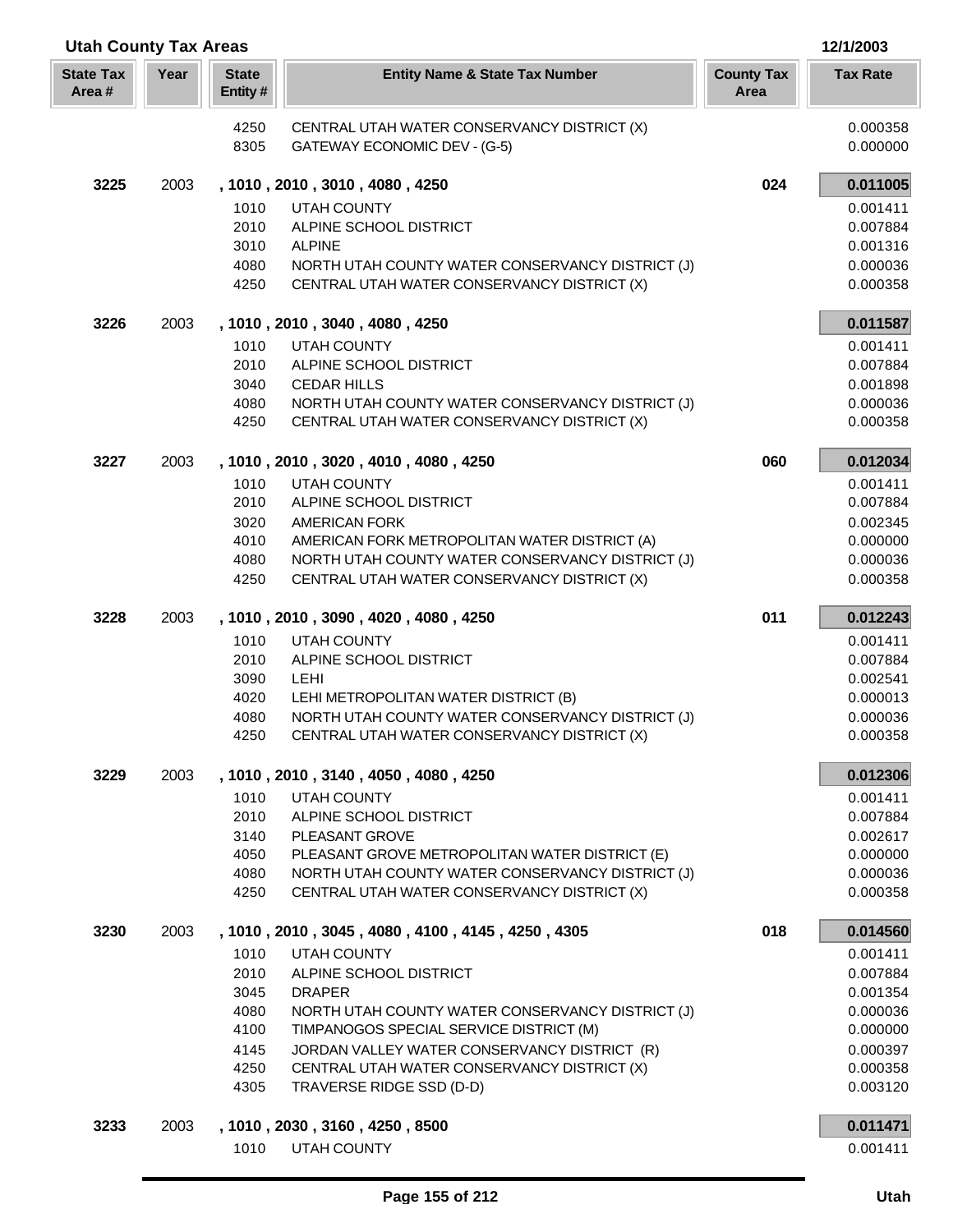## **Year Entity Name & State Tax Number County Tax Tax Rate Area State Tax Area # Utah County Tax Areas 12/1/2003 State Entity #** 2030 NEBO SCHOOL DISTRICT 0.008087 3160 SALEM 0.001615 4250 CENTRAL UTAH WATER CONSERVANCY DISTRICT (X) 0.000358

PLAN (J-1) SALEM

8500 HENDERSON INDUSTRIAL & BUSINESS PARK ECONOMIC DEVELOPMENT 0.000000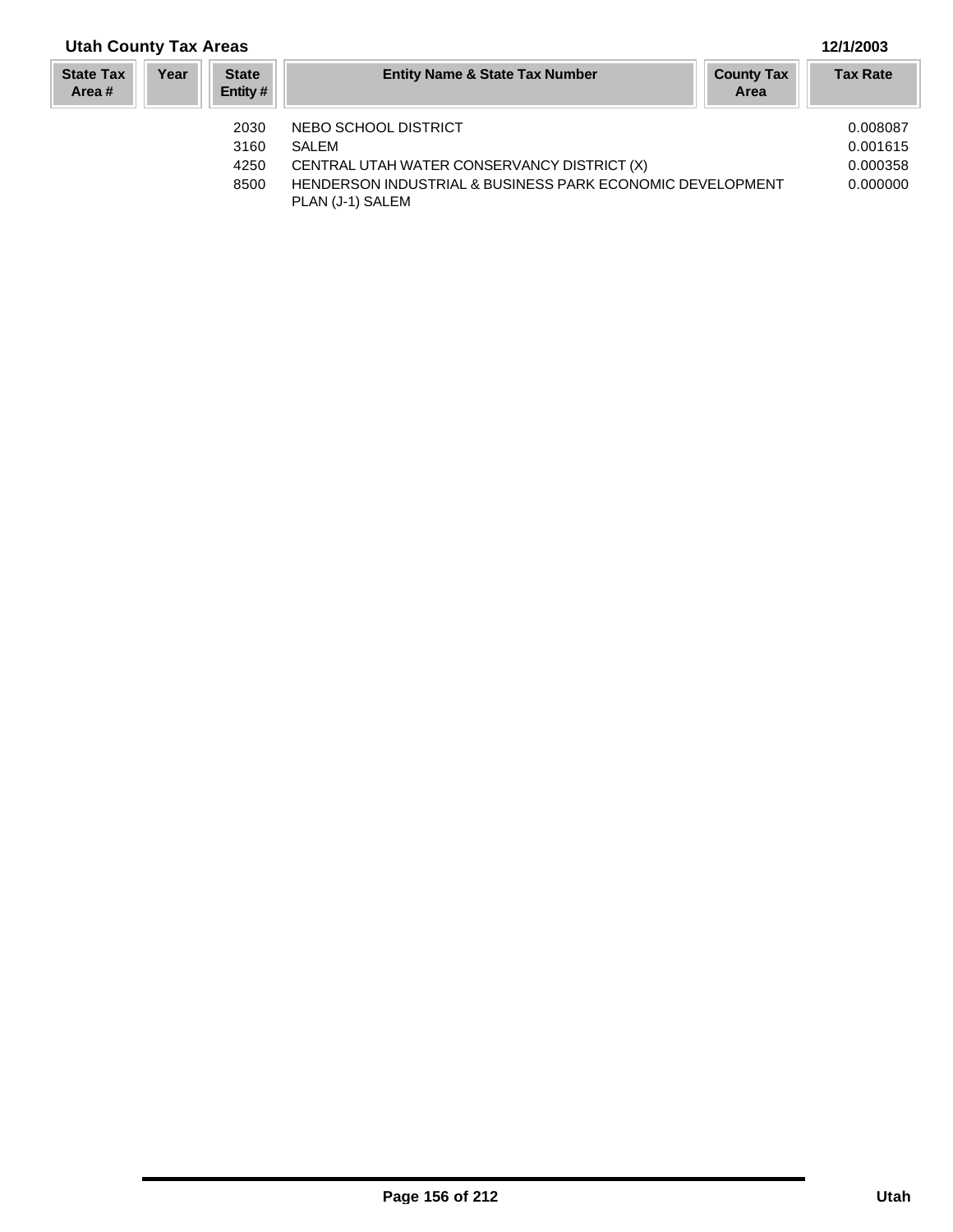| <b>Wasatch County Tax Areas</b> |      |                         |                                                          |                           | 12/1/2003            |
|---------------------------------|------|-------------------------|----------------------------------------------------------|---------------------------|----------------------|
| <b>State Tax</b><br>Area#       | Year | <b>State</b><br>Entity# | <b>Entity Name &amp; State Tax Number</b>                | <b>County Tax</b><br>Area | <b>Tax Rate</b>      |
| 742                             | 2003 |                         | , 1010, 2010, 3010, 4010, 4040, 4065, 4090, 4270         | 001                       | 0.009933             |
|                                 |      | 1010                    | <b>WASATCH COUNTY</b>                                    |                           | 0.002240             |
|                                 |      | 2010                    | WASATCH COUNTY SCHOOL DISTRICT                           |                           | 0.006259             |
|                                 |      | 3010                    | <b>CHARLESTON</b>                                        |                           | 0.000448             |
|                                 |      | 4010                    | CHARLESTON WATER CONSERVANCY DISTRICT (A)                |                           | 0.000045             |
|                                 |      | 4040                    | HEBER VALLEY SPECIAL SERVICE DISTRICT (E)                |                           | 0.000000             |
|                                 |      | 4065                    | WASATCH COUNTY FIRE PROTECTION SPECIAL SERVICE DIST. (H) |                           | 0.000266             |
|                                 |      | 4090                    | WASATCH COUNTY SPECIAL SERVICE DISTRICT #21 (L)          |                           | 0.000317             |
|                                 |      | 4270                    | CENTRAL UTAH WATER CONSERVANCY DISTRICT (X)              |                           | 0.000358             |
| 743                             | 2003 |                         | , 1010, 2010, 3010, 4065, 4090, 4270                     | 005                       | 0.009888             |
|                                 |      | 1010                    | <b>WASATCH COUNTY</b>                                    |                           | 0.002240             |
|                                 |      | 2010                    | WASATCH COUNTY SCHOOL DISTRICT                           |                           | 0.006259             |
|                                 |      | 3010                    | <b>CHARLESTON</b>                                        |                           | 0.000448             |
|                                 |      | 4065                    | WASATCH COUNTY FIRE PROTECTION SPECIAL SERVICE DIST. (H) |                           | 0.000266             |
|                                 |      | 4090                    | WASATCH COUNTY SPECIAL SERVICE DISTRICT #21 (L)          |                           | 0.000317             |
|                                 |      | 4270                    | CENTRAL UTAH WATER CONSERVANCY DISTRICT (X)              |                           | 0.000358             |
| 744                             | 2003 |                         | , 1010, 2010, 3020, 4040, 4065, 4090, 4270               | 003                       | 0.010797             |
|                                 |      | 1010                    | <b>WASATCH COUNTY</b>                                    |                           | 0.002240             |
|                                 |      | 2010                    | WASATCH COUNTY SCHOOL DISTRICT                           |                           | 0.006259             |
|                                 |      | 3020                    | <b>HEBER CITY</b>                                        |                           | 0.001357             |
|                                 |      | 4040                    | HEBER VALLEY SPECIAL SERVICE DISTRICT (E)                |                           | 0.000000             |
|                                 |      | 4065                    | WASATCH COUNTY FIRE PROTECTION SPECIAL SERVICE DIST. (H) |                           | 0.000266             |
|                                 |      | 4090                    | WASATCH COUNTY SPECIAL SERVICE DISTRICT #21 (L)          |                           | 0.000317             |
|                                 |      | 4270                    | CENTRAL UTAH WATER CONSERVANCY DISTRICT (X)              |                           | 0.000358             |
| 746                             | 2003 |                         | , 1010, 2010, 3030, 4020, 4040, 4065, 4090, 4270         | 004                       | 0.010349             |
|                                 |      | 1010                    | <b>WASATCH COUNTY</b>                                    |                           | 0.002240             |
|                                 |      | 2010                    | WASATCH COUNTY SCHOOL DISTRICT                           |                           | 0.006259             |
|                                 |      | 3030<br>4020            | <b>MIDWAY</b><br>MIDWAY SANITATION DISTRICT (B)          |                           | 0.000839<br>0.000070 |
|                                 |      | 4040                    | HEBER VALLEY SPECIAL SERVICE DISTRICT (E)                |                           | 0.000000             |
|                                 |      | 4065                    | WASATCH COUNTY FIRE PROTECTION SPECIAL SERVICE DIST. (H) |                           | 0.000266             |
|                                 |      | 4090                    | WASATCH COUNTY SPECIAL SERVICE DISTRICT #21 (L)          |                           | 0.000317             |
|                                 |      | 4270                    | CENTRAL UTAH WATER CONSERVANCY DISTRICT (X)              |                           | 0.000358             |
|                                 |      |                         |                                                          |                           |                      |
| 750                             | 2003 |                         | , 1010, 2010, 3040, 4065, 4090, 4270                     | 010                       | 0.010250             |
|                                 |      | 1010                    | <b>WASATCH COUNTY</b>                                    |                           | 0.002240             |
|                                 |      | 2010<br>3040            | WASATCH COUNTY SCHOOL DISTRICT<br>WALLSBURG              |                           | 0.006259             |
|                                 |      | 4065                    | WASATCH COUNTY FIRE PROTECTION SPECIAL SERVICE DIST. (H) |                           | 0.000810<br>0.000266 |
|                                 |      | 4090                    | WASATCH COUNTY SPECIAL SERVICE DISTRICT #21 (L)          |                           | 0.000317             |
|                                 |      | 4270                    | CENTRAL UTAH WATER CONSERVANCY DISTRICT (X)              |                           | 0.000358             |
| 751                             | 2003 |                         | , 1010, 2010, 4010, 4065, 4090, 4270                     | 002                       | 0.009485             |
|                                 |      | 1010                    | <b>WASATCH COUNTY</b>                                    |                           | 0.002240             |
|                                 |      | 2010                    | WASATCH COUNTY SCHOOL DISTRICT                           |                           | 0.006259             |
|                                 |      | 4010                    | CHARLESTON WATER CONSERVANCY DISTRICT (A)                |                           | 0.000045             |
|                                 |      | 4065                    | WASATCH COUNTY FIRE PROTECTION SPECIAL SERVICE DIST. (H) |                           | 0.000266             |
|                                 |      | 4090                    | WASATCH COUNTY SPECIAL SERVICE DISTRICT #21 (L)          |                           | 0.000317             |
|                                 |      | 4270                    | CENTRAL UTAH WATER CONSERVANCY DISTRICT (X)              |                           | 0.000358             |

Γ L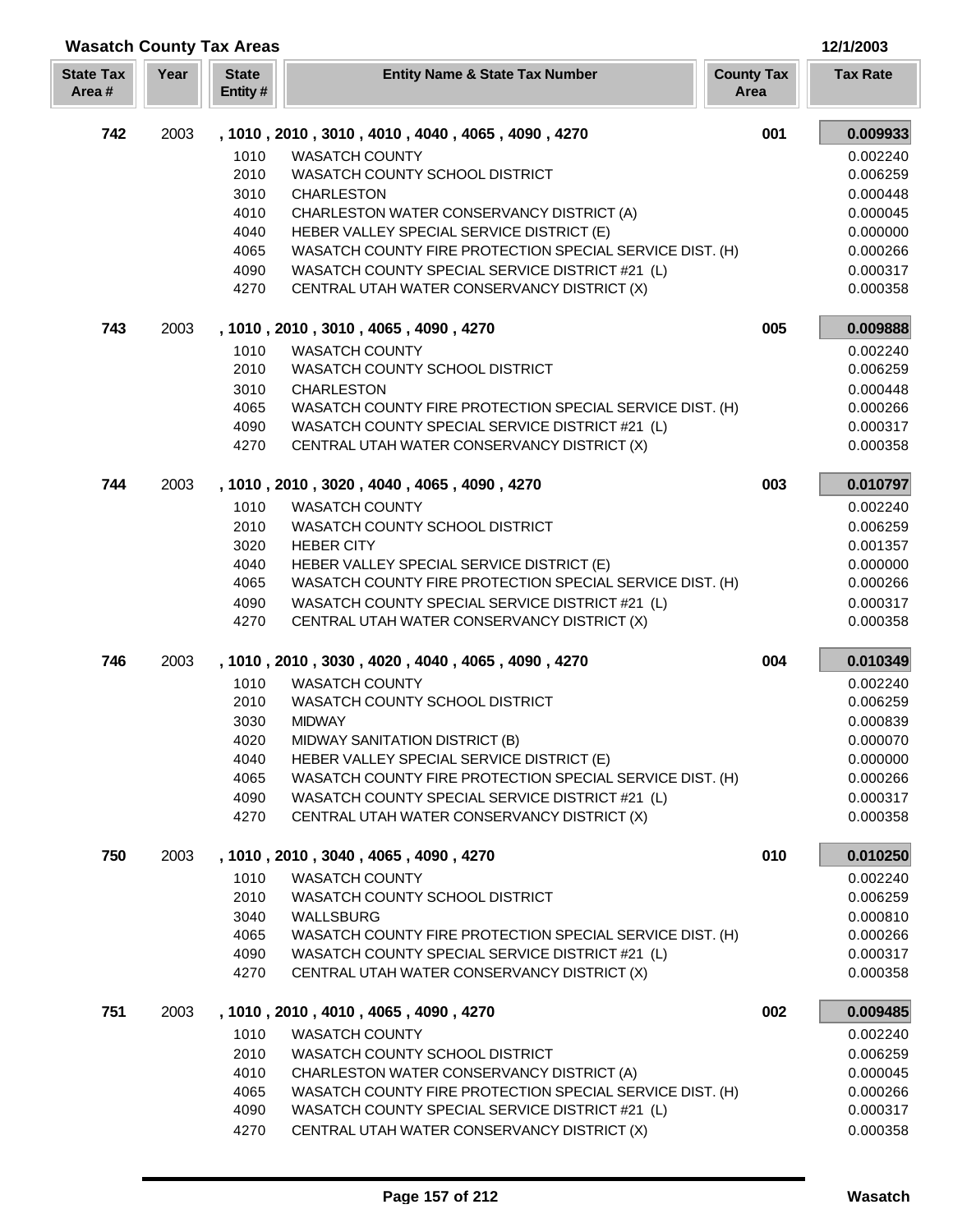| <b>Wasatch County Tax Areas</b> |      |                         |                                                                                                             |                           | 12/1/2003            |
|---------------------------------|------|-------------------------|-------------------------------------------------------------------------------------------------------------|---------------------------|----------------------|
| <b>State Tax</b><br>Area#       | Year | <b>State</b><br>Entity# | <b>Entity Name &amp; State Tax Number</b>                                                                   | <b>County Tax</b><br>Area | <b>Tax Rate</b>      |
| 752                             | 2003 |                         | , 1010, 2010, 4020, 4040, 4065, 4090, 4270                                                                  | 006                       | 0.009510             |
|                                 |      | 1010                    | <b>WASATCH COUNTY</b>                                                                                       |                           | 0.002240             |
|                                 |      | 2010                    | WASATCH COUNTY SCHOOL DISTRICT                                                                              |                           | 0.006259             |
|                                 |      | 4020                    | MIDWAY SANITATION DISTRICT (B)                                                                              |                           | 0.000070             |
|                                 |      | 4040                    | HEBER VALLEY SPECIAL SERVICE DISTRICT (E)                                                                   |                           | 0.000000             |
|                                 |      | 4065                    | WASATCH COUNTY FIRE PROTECTION SPECIAL SERVICE DIST. (H)                                                    |                           | 0.000266             |
|                                 |      | 4090                    | WASATCH COUNTY SPECIAL SERVICE DISTRICT #21 (L)                                                             |                           | 0.000317             |
|                                 |      | 4270                    | CENTRAL UTAH WATER CONSERVANCY DISTRICT (X)                                                                 |                           | 0.000358             |
| 754                             | 2003 |                         | , 1010, 2010, 4030, 4065, 4090, 4270                                                                        | 012                       | 0.009440             |
|                                 |      | 1010                    | <b>WASATCH COUNTY</b>                                                                                       |                           | 0.002240             |
|                                 |      | 2010                    | WASATCH COUNTY SCHOOL DISTRICT                                                                              |                           | 0.006259             |
|                                 |      | 4030                    | WASATCH COUNTY SERVICE AREA #1 (C)                                                                          |                           | 0.000000             |
|                                 |      | 4065<br>4090            | WASATCH COUNTY FIRE PROTECTION SPECIAL SERVICE DIST. (H)<br>WASATCH COUNTY SPECIAL SERVICE DISTRICT #21 (L) |                           | 0.000266<br>0.000317 |
|                                 |      | 4270                    | CENTRAL UTAH WATER CONSERVANCY DISTRICT (X)                                                                 |                           | 0.000358             |
| 755                             | 2003 |                         | , 1010, 2010, 4050, 4065, 4090, 4095, 4270                                                                  | 012                       | 0.009440             |
|                                 |      | 1010                    | <b>WASATCH COUNTY</b>                                                                                       |                           | 0.002240             |
|                                 |      | 2010                    | WASATCH COUNTY SCHOOL DISTRICT                                                                              |                           | 0.006259             |
|                                 |      | 4050                    | WASATCH COUNTY SUBDIVISION SPECIAL SERVICE DISTRICT NO. 1 (F)                                               |                           | 0.000000             |
|                                 |      | 4065                    | WASATCH COUNTY FIRE PROTECTION SPECIAL SERVICE DIST. (H)                                                    |                           | 0.000266             |
|                                 |      | 4090                    | WASATCH COUNTY SPECIAL SERVICE DISTRICT #21 (L)                                                             |                           | 0.000317             |
|                                 |      | 4095                    | TWIN CREEKS SPECIAL SERVICE DIST. (O)                                                                       |                           | 0.000000             |
|                                 |      | 4270                    | CENTRAL UTAH WATER CONSERVANCY DISTRICT (X)                                                                 |                           | 0.000358             |
| 756                             | 2003 |                         | , 1010, 2010, 4060, 4065, 4090, 4270                                                                        | 012                       | 0.009440             |
|                                 |      | 1010                    | <b>WASATCH COUNTY</b>                                                                                       |                           | 0.002240             |
|                                 |      | 2010                    | WASATCH COUNTY SCHOOL DISTRICT                                                                              |                           | 0.006259             |
|                                 |      | 4060                    | WASATCH COUNTY SUBDIVISION SPECIAL SERVICE DISTRICT NO. 2 (G)                                               |                           | 0.000000             |
|                                 |      | 4065<br>4090            | WASATCH COUNTY FIRE PROTECTION SPECIAL SERVICE DIST. (H)<br>WASATCH COUNTY SPECIAL SERVICE DISTRICT #21 (L) |                           | 0.000266<br>0.000317 |
|                                 |      | 4270                    | CENTRAL UTAH WATER CONSERVANCY DISTRICT (X)                                                                 |                           | 0.000358             |
| 757                             | 2003 |                         | , 1010, 2010, 4065, 4090, 4270                                                                              | 012                       | 0.009440             |
|                                 |      | 1010                    | <b>WASATCH COUNTY</b>                                                                                       |                           | 0.002240             |
|                                 |      | 2010                    | WASATCH COUNTY SCHOOL DISTRICT                                                                              |                           | 0.006259             |
|                                 |      | 4065                    | WASATCH COUNTY FIRE PROTECTION SPECIAL SERVICE DIST. (H)                                                    |                           | 0.000266             |
|                                 |      | 4090                    | WASATCH COUNTY SPECIAL SERVICE DISTRICT #21 (L)                                                             |                           | 0.000317             |
|                                 |      | 4270                    | CENTRAL UTAH WATER CONSERVANCY DISTRICT (X)                                                                 |                           | 0.000358             |
| 758                             | 2003 |                         | , 1010, 2010, 4090, 4270, 4290                                                                              | 008                       | 0.011193             |
|                                 |      | 1010                    | <b>WASATCH COUNTY</b>                                                                                       |                           | 0.002240             |
|                                 |      | 2010                    | WASATCH COUNTY SCHOOL DISTRICT                                                                              |                           | 0.006259             |
|                                 |      | 4090                    | WASATCH COUNTY SPECIAL SERVICE DISTRICT #21 (L)                                                             |                           | 0.000317             |
|                                 |      | 4270<br>4290            | CENTRAL UTAH WATER CONSERVANCY DISTRICT (X)<br>SOLDIER SUMMIT SPECIAL SERVICE DISTRICT (Z)                  |                           | 0.000358<br>0.002019 |
| 2677                            | 2003 |                         | , 1010, 2010, 3035, 4070, 4075, 4080, 4090, 4270                                                            | 009                       | 0.012317             |
|                                 |      | 1010                    | <b>WASATCH COUNTY</b>                                                                                       |                           | 0.002240             |
|                                 |      | 2010                    | WASATCH COUNTY SCHOOL DISTRICT                                                                              |                           | 0.006259             |
|                                 |      | 3035                    | PARK CITY (4)                                                                                               |                           | 0.002266             |

Γ L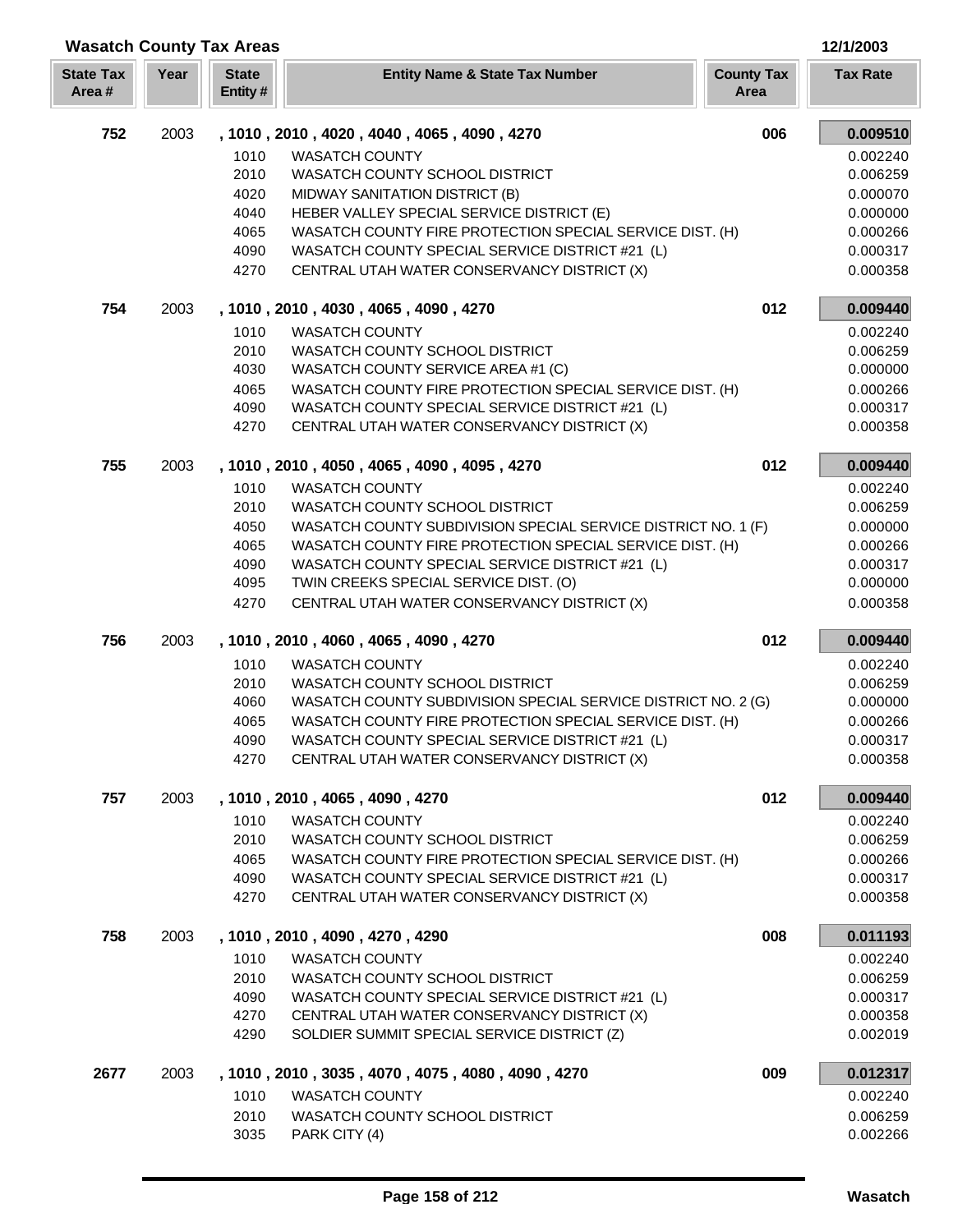|                           |      | <b>Wasatch County Tax Areas</b> |                                                          |                           | 12/1/2003            |
|---------------------------|------|---------------------------------|----------------------------------------------------------|---------------------------|----------------------|
| <b>State Tax</b><br>Area# | Year | <b>State</b><br>Entity#         | <b>Entity Name &amp; State Tax Number</b>                | <b>County Tax</b><br>Area | <b>Tax Rate</b>      |
|                           |      | 4070                            | PARK CITY FIRE SERVICE DISTRICT (I)                      |                           | 0.000877             |
|                           |      | 4075                            | SNYDERVILLE BASIN WATER RECLA DIST (J)                   |                           | 0.000000             |
|                           |      | 4080                            | PARK CITY WATER SERVICE DISTRICT (K)                     |                           | 0.000000             |
|                           |      | 4090                            | WASATCH COUNTY SPECIAL SERVICE DISTRICT #21 (L)          |                           | 0.000317             |
|                           |      | 4270                            | CENTRAL UTAH WATER CONSERVANCY DISTRICT (X)              |                           | 0.000358             |
| 2741                      | 2003 |                                 | , 1010, 2010, 3035, 4080, 4090, 4270                     | 007                       | 0.011440             |
|                           |      | 1010                            | <b>WASATCH COUNTY</b>                                    |                           | 0.002240             |
|                           |      | 2010                            | WASATCH COUNTY SCHOOL DISTRICT                           |                           | 0.006259             |
|                           |      | 3035                            | PARK CITY (4)                                            |                           | 0.002266             |
|                           |      | 4080                            | PARK CITY WATER SERVICE DISTRICT (K)                     |                           | 0.000000             |
|                           |      | 4090                            | WASATCH COUNTY SPECIAL SERVICE DISTRICT #21 (L)          |                           | 0.000317             |
|                           |      | 4270                            | CENTRAL UTAH WATER CONSERVANCY DISTRICT (X)              |                           | 0.000358             |
| 2746                      | 2003 |                                 | , 1010, 2010, 3030, 4020, 4065, 4090, 4270               | 004                       | 0.010349             |
|                           |      | 1010                            | <b>WASATCH COUNTY</b>                                    |                           | 0.002240             |
|                           |      | 2010                            | WASATCH COUNTY SCHOOL DISTRICT                           |                           | 0.006259             |
|                           |      | 3030                            | <b>MIDWAY</b>                                            |                           | 0.000839             |
|                           |      | 4020                            | MIDWAY SANITATION DISTRICT (B)                           |                           | 0.000070             |
|                           |      | 4065                            | WASATCH COUNTY FIRE PROTECTION SPECIAL SERVICE DIST. (H) |                           | 0.000266             |
|                           |      | 4090                            | WASATCH COUNTY SPECIAL SERVICE DISTRICT #21 (L)          |                           | 0.000317             |
|                           |      | 4270                            | CENTRAL UTAH WATER CONSERVANCY DISTRICT (X)              |                           | 0.000358             |
| 2747                      | 2003 |                                 | , 1010, 2010, 4020, 4065, 4090, 4270                     | 006                       | 0.009510             |
|                           |      | 1010                            | <b>WASATCH COUNTY</b>                                    |                           | 0.002240             |
|                           |      | 2010                            | WASATCH COUNTY SCHOOL DISTRICT                           |                           | 0.006259             |
|                           |      | 4020                            | MIDWAY SANITATION DISTRICT (B)                           |                           | 0.000070             |
|                           |      | 4065                            | WASATCH COUNTY FIRE PROTECTION SPECIAL SERVICE DIST. (H) |                           | 0.000266             |
|                           |      | 4090                            | WASATCH COUNTY SPECIAL SERVICE DISTRICT #21 (L)          |                           | 0.000317             |
|                           |      | 4270                            | CENTRAL UTAH WATER CONSERVANCY DISTRICT (X)              |                           | 0.000358             |
| 2803                      | 2003 |                                 | 1010, 2010, 3030, 4015, 4020, 4040, 4065, 4090, 427      | 004                       | 0.010349             |
|                           |      | 1010                            | WASATCH COUNTY                                           |                           | 0.002240             |
|                           |      | 2010                            | WASATCH COUNTY SCHOOL DISTRICT<br><b>MIDWAY</b>          |                           | 0.006259             |
|                           |      | 3030<br>4015                    | ALPENHOF SPECIAL SERVICE DIST (N)                        |                           | 0.000839<br>0.000000 |
|                           |      | 4020                            | MIDWAY SANITATION DISTRICT (B)                           |                           | 0.000070             |
|                           |      | 4040                            | HEBER VALLEY SPECIAL SERVICE DISTRICT (E)                |                           | 0.000000             |
|                           |      | 4065                            | WASATCH COUNTY FIRE PROTECTION SPECIAL SERVICE DIST. (H) |                           | 0.000266             |
|                           |      | 4090                            | WASATCH COUNTY SPECIAL SERVICE DISTRICT #21 (L)          |                           | 0.000317             |
|                           |      | 4270                            | CENTRAL UTAH WATER CONSERVANCY DISTRICT (X)              |                           | 0.000358             |
| 2804                      | 2003 |                                 | , 1010, 2010, 3030, 4020, 4025, 4040, 4065, 4090, 427    | 004                       | 0.010349             |
|                           |      | 1010                            | <b>WASATCH COUNTY</b>                                    |                           | 0.002240             |
|                           |      | 2010                            | WASATCH COUNTY SCHOOL DISTRICT                           |                           | 0.006259             |
|                           |      | 3030                            | <b>MIDWAY</b>                                            |                           | 0.000839             |
|                           |      | 4020                            | MIDWAY SANITATION DISTRICT (B)                           |                           | 0.000070             |
|                           |      | 4025                            | HAMLET SPECIAL SERVICE DIST (M)                          |                           | 0.000000             |
|                           |      | 4040                            | HEBER VALLEY SPECIAL SERVICE DISTRICT (E)                |                           | 0.000000             |
|                           |      | 4065                            | WASATCH COUNTY FIRE PROTECTION SPECIAL SERVICE DIST. (H) |                           | 0.000266             |
|                           |      | 4090                            | WASATCH COUNTY SPECIAL SERVICE DISTRICT #21 (L)          |                           | 0.000317             |
|                           |      | 4270                            | CENTRAL UTAH WATER CONSERVANCY DISTRICT (X)              |                           | 0.000358             |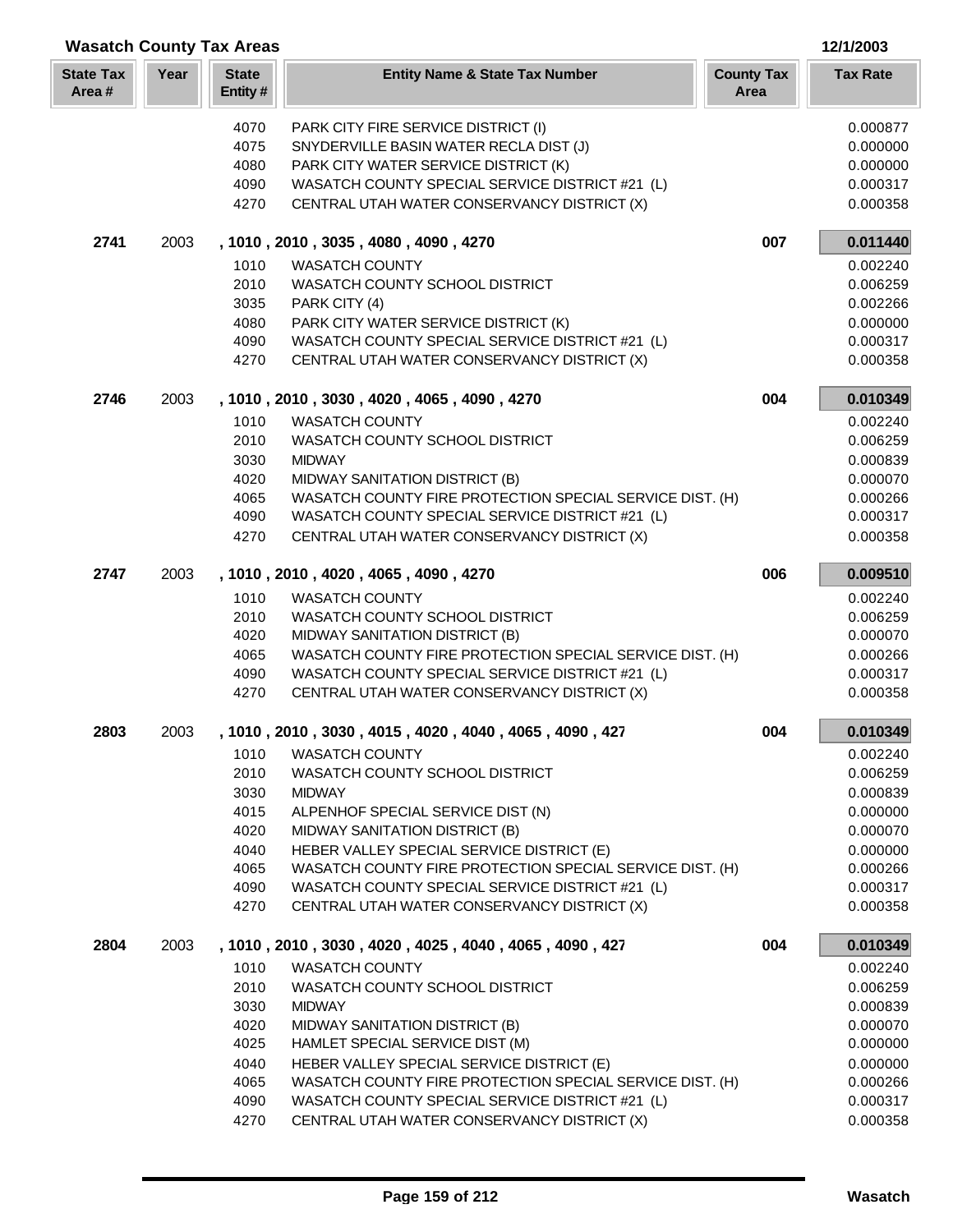| <b>Wasatch County Tax Areas</b> |      |                         |                                                                                                             |                           | 12/1/2003            |
|---------------------------------|------|-------------------------|-------------------------------------------------------------------------------------------------------------|---------------------------|----------------------|
| <b>State Tax</b><br>Area#       | Year | <b>State</b><br>Entity# | <b>Entity Name &amp; State Tax Number</b>                                                                   | <b>County Tax</b><br>Area | <b>Tax Rate</b>      |
| 2808                            | 2003 |                         | , 1010, 2010, 3020, 4065, 4090, 4270                                                                        | 003                       | 0.010797             |
|                                 |      | 1010                    | <b>WASATCH COUNTY</b>                                                                                       |                           | 0.002240             |
|                                 |      | 2010                    | WASATCH COUNTY SCHOOL DISTRICT                                                                              |                           | 0.006259             |
|                                 |      | 3020                    | <b>HEBER CITY</b>                                                                                           |                           | 0.001357             |
|                                 |      | 4065                    | WASATCH COUNTY FIRE PROTECTION SPECIAL SERVICE DIST. (H)                                                    |                           | 0.000266             |
|                                 |      | 4090<br>4270            | WASATCH COUNTY SPECIAL SERVICE DISTRICT #21 (L)<br>CENTRAL UTAH WATER CONSERVANCY DISTRICT (X)              |                           | 0.000317<br>0.000358 |
| 2858                            | 2003 |                         | , 1010, 2010, 4065, 4090, 4095, 4270                                                                        | 012                       | 0.009440             |
|                                 |      | 1010                    | <b>WASATCH COUNTY</b>                                                                                       |                           | 0.002240             |
|                                 |      | 2010                    | WASATCH COUNTY SCHOOL DISTRICT                                                                              |                           | 0.006259             |
|                                 |      | 4065                    | WASATCH COUNTY FIRE PROTECTION SPECIAL SERVICE DIST. (H)                                                    |                           | 0.000266             |
|                                 |      | 4090                    | WASATCH COUNTY SPECIAL SERVICE DISTRICT #21 (L)                                                             |                           | 0.000317             |
|                                 |      | 4095                    | TWIN CREEKS SPECIAL SERVICE DIST. (O)                                                                       |                           | 0.000000             |
|                                 |      | 4270                    | CENTRAL UTAH WATER CONSERVANCY DISTRICT (X)                                                                 |                           | 0.000358             |
| 2859                            | 2003 |                         | , 1010, 2010, 4040, 4065, 4090, 4095, 4270                                                                  | 012                       | 0.009440             |
|                                 |      | 1010                    | <b>WASATCH COUNTY</b>                                                                                       |                           | 0.002240             |
|                                 |      | 2010                    | WASATCH COUNTY SCHOOL DISTRICT                                                                              |                           | 0.006259             |
|                                 |      | 4040                    | HEBER VALLEY SPECIAL SERVICE DISTRICT (E)                                                                   |                           | 0.000000             |
|                                 |      | 4065                    | WASATCH COUNTY FIRE PROTECTION SPECIAL SERVICE DIST. (H)                                                    |                           | 0.000266             |
|                                 |      | 4090<br>4095            | WASATCH COUNTY SPECIAL SERVICE DISTRICT #21 (L)<br>TWIN CREEKS SPECIAL SERVICE DIST. (O)                    |                           | 0.000317<br>0.000000 |
|                                 |      | 4270                    | CENTRAL UTAH WATER CONSERVANCY DISTRICT (X)                                                                 |                           | 0.000358             |
| 3234                            | 2003 |                         | , 1010, 2010, 3030, 4065, 4090, 4270                                                                        |                           | 0.010279             |
|                                 |      | 1010                    | <b>WASATCH COUNTY</b>                                                                                       |                           | 0.002240             |
|                                 |      | 2010                    | WASATCH COUNTY SCHOOL DISTRICT                                                                              |                           | 0.006259             |
|                                 |      | 3030                    | <b>MIDWAY</b>                                                                                               |                           | 0.000839             |
|                                 |      | 4065                    | WASATCH COUNTY FIRE PROTECTION SPECIAL SERVICE DIST. (H)                                                    |                           | 0.000266             |
|                                 |      | 4090                    | WASATCH COUNTY SPECIAL SERVICE DISTRICT #21 (L)                                                             |                           | 0.000317             |
|                                 |      | 4270                    | CENTRAL UTAH WATER CONSERVANCY DISTRICT (X)                                                                 |                           | 0.000358             |
| 3235                            | 2003 |                         | , 1010, 2010, 3010, 4010, 4065, 4090, 4270                                                                  |                           | 0.009933             |
|                                 |      | 1010                    | <b>WASATCH COUNTY</b>                                                                                       |                           | 0.002240             |
|                                 |      | 2010                    | WASATCH COUNTY SCHOOL DISTRICT                                                                              |                           | 0.006259             |
|                                 |      | 3010                    | <b>CHARLESTON</b>                                                                                           |                           | 0.000448             |
|                                 |      | 4010                    | CHARLESTON WATER CONSERVANCY DISTRICT (A)                                                                   |                           | 0.000045             |
|                                 |      | 4065<br>4090            | WASATCH COUNTY FIRE PROTECTION SPECIAL SERVICE DIST. (H)<br>WASATCH COUNTY SPECIAL SERVICE DISTRICT #21 (L) |                           | 0.000266<br>0.000317 |
|                                 |      | 4270                    | CENTRAL UTAH WATER CONSERVANCY DISTRICT (X)                                                                 |                           | 0.000358             |
| 3236                            | 2003 |                         | , 1010, 2010, 4030, 4065, 4090, 4100, 4270                                                                  |                           | 0.009440             |
|                                 |      | 1010                    | <b>WASATCH COUNTY</b>                                                                                       |                           | 0.002240             |
|                                 |      | 2010                    | WASATCH COUNTY SCHOOL DISTRICT                                                                              |                           | 0.006259             |
|                                 |      | 4030                    | WASATCH COUNTY SERVICE AREA #1 (C)                                                                          |                           | 0.000000             |
|                                 |      | 4065                    | WASATCH COUNTY FIRE PROTECTION SPECIAL SERVICE DIST. (H)                                                    |                           | 0.000266             |
|                                 |      | 4090                    | WASATCH COUNTY SPECIAL SERVICE DISTRICT #21 (L)                                                             |                           | 0.000317             |
|                                 |      | 4100                    | JORDANELLE SPECIAL SERVICE DISTRICT (P)                                                                     |                           | 0.000000             |
|                                 |      | 4270                    | CENTRAL UTAH WATER CONSERVANCY DISTRICT (X)                                                                 |                           | 0.000358             |
| 3237                            | 2003 |                         | , 1010, 2010, 3035, 4070, 4075, 4080, 4090, 4100, 427                                                       |                           | 0.012317             |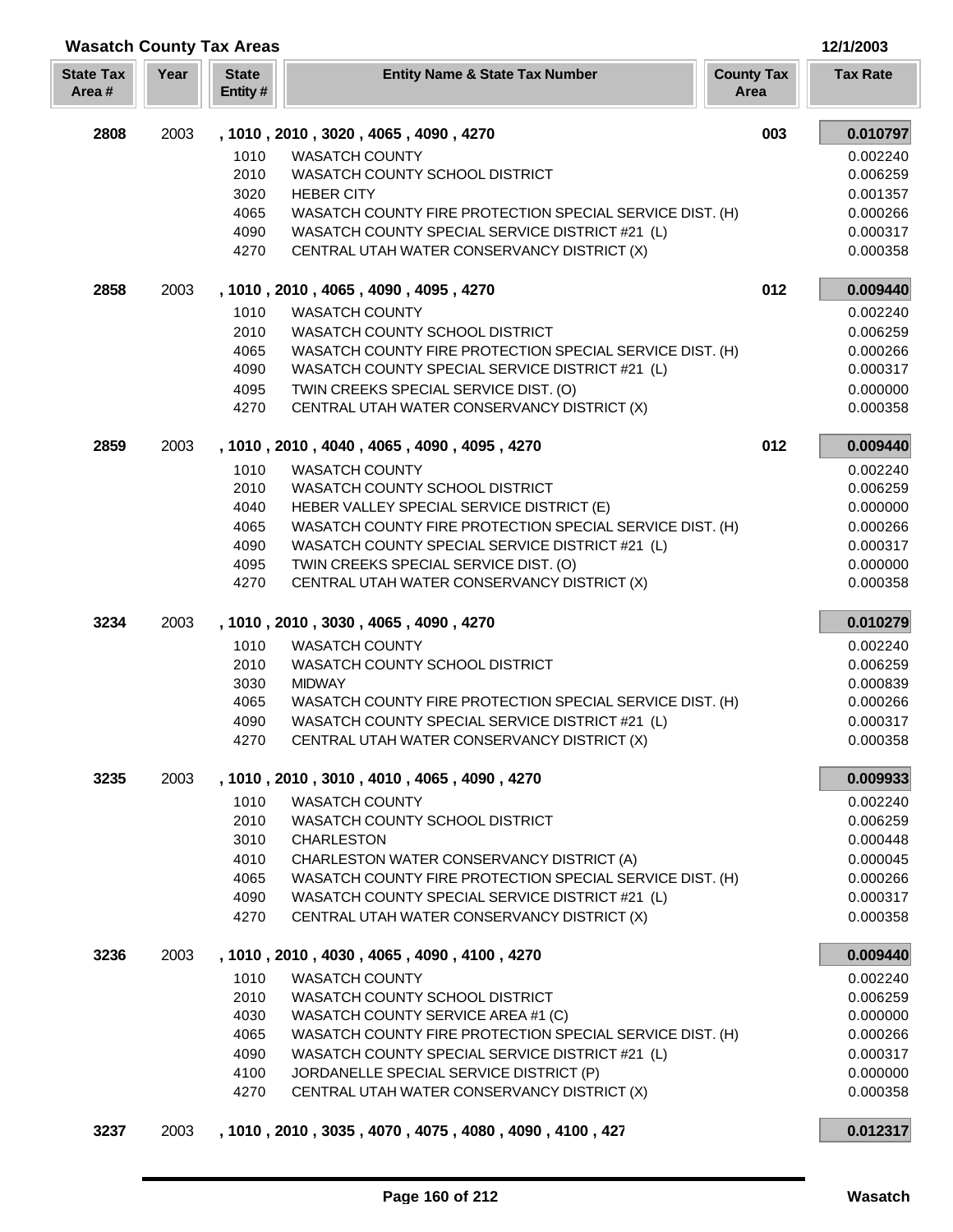|                           | <b>Wasatch County Tax Areas</b><br>12/1/2003 |                                                      |                                                                                                                                                                                                                                                                                                               |                                                                                  |  |
|---------------------------|----------------------------------------------|------------------------------------------------------|---------------------------------------------------------------------------------------------------------------------------------------------------------------------------------------------------------------------------------------------------------------------------------------------------------------|----------------------------------------------------------------------------------|--|
| <b>State Tax</b><br>Area# | Year                                         | <b>State</b><br>Entity#                              | <b>Entity Name &amp; State Tax Number</b><br><b>County Tax</b><br>Area                                                                                                                                                                                                                                        | <b>Tax Rate</b>                                                                  |  |
|                           |                                              | 1010<br>2010<br>3035<br>4070<br>4075<br>4080<br>4090 | <b>WASATCH COUNTY</b><br>WASATCH COUNTY SCHOOL DISTRICT<br>PARK CITY (4)<br>PARK CITY FIRE SERVICE DISTRICT (I)<br>SNYDERVILLE BASIN WATER RECLA DIST (J)<br>PARK CITY WATER SERVICE DISTRICT (K)<br>WASATCH COUNTY SPECIAL SERVICE DISTRICT #21 (L)                                                          | 0.002240<br>0.006259<br>0.002266<br>0.000877<br>0.000000<br>0.000000<br>0.000317 |  |
|                           |                                              | 4100<br>4270                                         | JORDANELLE SPECIAL SERVICE DISTRICT (P)<br>CENTRAL UTAH WATER CONSERVANCY DISTRICT (X)                                                                                                                                                                                                                        | 0.000000<br>0.000358                                                             |  |
| 3238                      | 2003                                         | 1010<br>2010<br>4065<br>4090<br>4100<br>4270         | , 1010 , 2010 , 4065 , 4090 , 4100 , 4270<br><b>WASATCH COUNTY</b><br>WASATCH COUNTY SCHOOL DISTRICT<br>WASATCH COUNTY FIRE PROTECTION SPECIAL SERVICE DIST. (H)<br>WASATCH COUNTY SPECIAL SERVICE DISTRICT #21 (L)<br>JORDANELLE SPECIAL SERVICE DISTRICT (P)<br>CENTRAL UTAH WATER CONSERVANCY DISTRICT (X) | 0.009440<br>0.002240<br>0.006259<br>0.000266<br>0.000317<br>0.000000<br>0.000358 |  |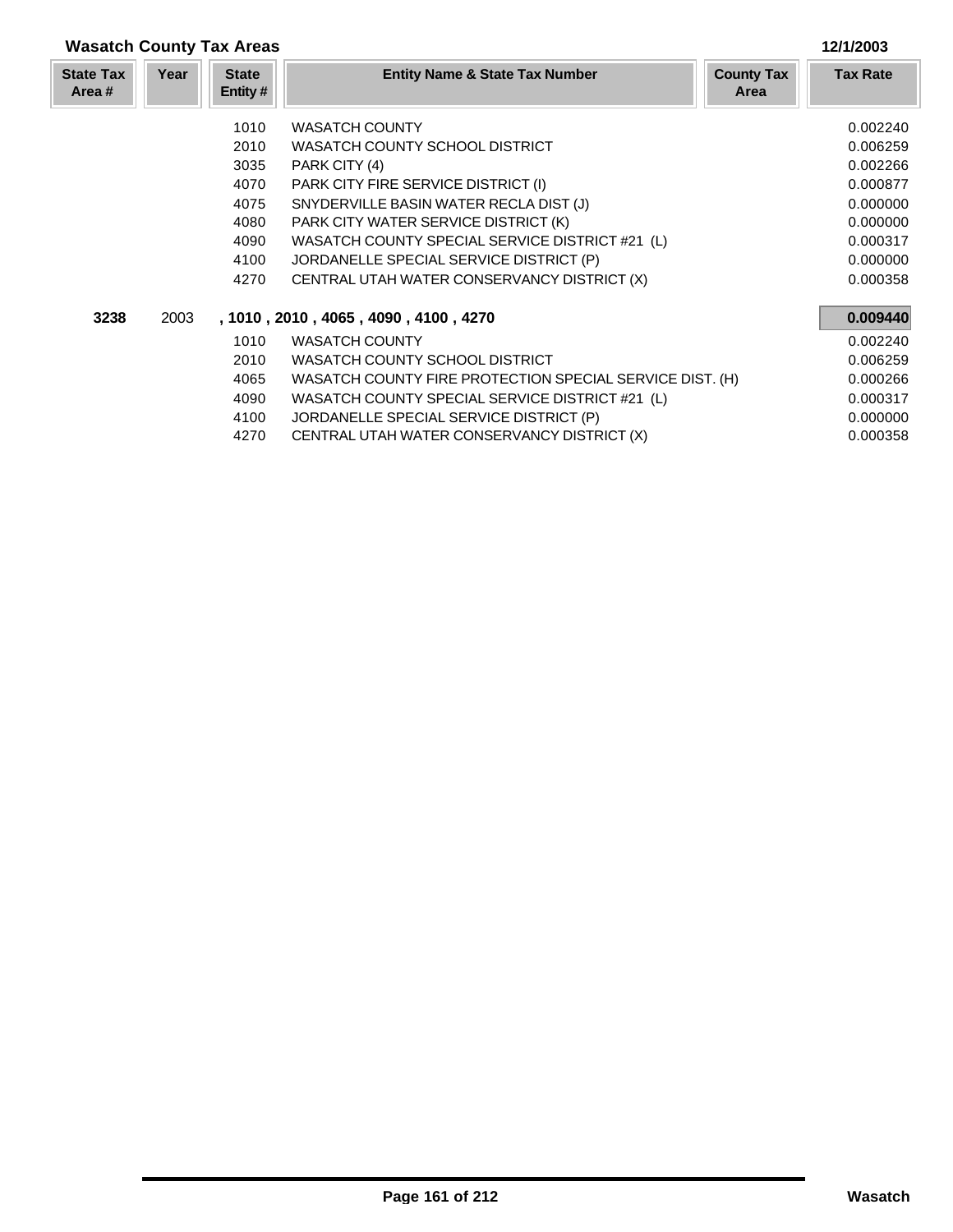| 12/1/2003 |
|-----------|
|-----------|

| <b>Washington County Tax Areas</b> |      | 12/1/2003               |                                                                                                  |                           |                      |
|------------------------------------|------|-------------------------|--------------------------------------------------------------------------------------------------|---------------------------|----------------------|
| <b>State Tax</b><br>Area#          | Year | <b>State</b><br>Entity# | <b>Entity Name &amp; State Tax Number</b>                                                        | <b>County Tax</b><br>Area | <b>Tax Rate</b>      |
| 779                                | 2003 |                         | , 1010, 2010, 3100, 4010, 4030, 4085                                                             | 010                       | 0.010097             |
|                                    |      | 1010                    | <b>WASHINGTON COUNTY</b>                                                                         |                           | 0.001695             |
|                                    |      | 2010                    | WASHINGTON COUNTY SCHOOL DISTRICT                                                                |                           | 0.006680             |
|                                    |      | 3100                    | SPRINGDALE                                                                                       |                           | 0.000460             |
|                                    |      | 4010                    | WASHINGTON COUNTY WATER CONSERVANCY DISTRICT (A)                                                 |                           | 0.000925             |
|                                    |      | 4030                    | ROCKVILLE/SPRINGDALE FIRE PROTECTION DISTRICT (F)                                                |                           | 0.000337             |
|                                    |      | 4085                    | WASHINGTON COUNTY SPECIAL SERVICE DISTRICT NO. 1 (O)                                             |                           | 0.000000             |
| 780                                | 2003 |                         | , 1010, 2010, 3110, 4010, 4070, 4085                                                             | 011                       | 0.010162             |
|                                    |      | 1010                    | <b>WASHINGTON COUNTY</b>                                                                         |                           | 0.001695             |
|                                    |      | 2010                    | WASHINGTON COUNTY SCHOOL DISTRICT                                                                |                           | 0.006680             |
|                                    |      | 3110                    | <b>TOQUERVILLE</b>                                                                               |                           | 0.000862             |
|                                    |      | 4010                    | WASHINGTON COUNTY WATER CONSERVANCY DISTRICT (A)                                                 |                           | 0.000925             |
|                                    |      | 4070<br>4085            | ASH CREEK SPECIAL SERVICE DIST (I)<br>WASHINGTON COUNTY SPECIAL SERVICE DISTRICT NO. 1 (O)       |                           | 0.000000<br>0.000000 |
|                                    |      |                         |                                                                                                  |                           |                      |
| 3288                               | 2003 |                         | , 1010, 2010, 4010, 4065, 4085, 4110<br><b>WASHINGTON COUNTY</b>                                 | 034                       | 0.010148<br>0.001695 |
|                                    |      | 1010<br>2010            | <b>WASHINGTON COUNTY SCHOOL DISTRICT</b>                                                         |                           | 0.006680             |
|                                    |      | 4010                    | WASHINGTON COUNTY WATER CONSERVANCY DISTRICT (A)                                                 |                           | 0.000925             |
|                                    |      | 4065                    | SOUTHWESTERN SPECIAL SERVICE DIST (L)                                                            |                           | 0.000808             |
|                                    |      | 4085                    | WASHINGTON COUNTY SPECIAL SERVICE DISTRICT NO. 1 (O)                                             |                           | 0.000000             |
|                                    |      | 4110                    | SOUTHWEST MOSQUITO ABATEMENT & CONTROL DISTRICT (U)                                              |                           | 0.000040             |
| 3289                               | 2003 |                         | , 1010, 2010, 4010, 4060, 4085, 4110                                                             | 036                       | 0.010531             |
|                                    |      | 1010                    | <b>WASHINGTON COUNTY</b>                                                                         |                           | 0.001695             |
|                                    |      | 2010                    | WASHINGTON COUNTY SCHOOL DISTRICT                                                                |                           | 0.006680             |
|                                    |      | 4010                    | WASHINGTON COUNTY WATER CONSERVANCY DISTRICT (A)                                                 |                           | 0.000925             |
|                                    |      | 4060                    | SOUTHEASTERN SPECIAL SERVICE DIST (J)                                                            |                           | 0.001191             |
|                                    |      | 4085                    | WASHINGTON COUNTY SPECIAL SERVICE DISTRICT NO. 1 (O)                                             |                           | 0.000000             |
|                                    |      | 4110                    | SOUTHWEST MOSQUITO ABATEMENT & CONTROL DISTRICT (U)                                              |                           | 0.000040             |
| 3290                               | 2003 |                         | , 1010, 2010, 4010, 4070, 4085, 4095, 4110                                                       | 037                       | 0.010615             |
|                                    |      | 1010                    | <b>WASHINGTON COUNTY</b>                                                                         |                           | 0.001695             |
|                                    |      | 2010                    | WASHINGTON COUNTY SCHOOL DISTRICT                                                                |                           | 0.006680             |
|                                    |      | 4010                    | WASHINGTON COUNTY WATER CONSERVANCY DISTRICT (A)                                                 |                           | 0.000925             |
|                                    |      | 4070                    | ASH CREEK SPECIAL SERVICE DIST (I)                                                               |                           | 0.000000             |
|                                    |      | 4085<br>4095            | WASHINGTON COUNTY SPECIAL SERVICE DISTRICT NO. 1 (O)<br>LEEDS AREA SPECIAL SERVICE DISTRICT (R)  |                           | 0.000000<br>0.001275 |
|                                    |      | 4110                    | SOUTHWEST MOSQUITO ABATEMENT & CONTROL DISTRICT (U)                                              |                           | 0.000040             |
|                                    |      |                         |                                                                                                  |                           |                      |
| 3291                               | 2003 |                         | , 1010, 2010, 4010, 4080, 4085, 4110                                                             | 038                       | 0.009340             |
|                                    |      | 1010                    | <b>WASHINGTON COUNTY</b>                                                                         |                           | 0.001695             |
|                                    |      | 2010                    | WASHINGTON COUNTY SCHOOL DISTRICT                                                                |                           | 0.006680             |
|                                    |      | 4010                    | WASHINGTON COUNTY WATER CONSERVANCY DISTRICT (A)                                                 |                           | 0.000925             |
|                                    |      | 4080<br>4085            | PINE VALLEY SPECIAL SERVICE DISTRICT (N)<br>WASHINGTON COUNTY SPECIAL SERVICE DISTRICT NO. 1 (O) |                           | 0.000000<br>0.000000 |
|                                    |      | 4110                    | SOUTHWEST MOSQUITO ABATEMENT & CONTROL DISTRICT (U)                                              |                           | 0.000040             |
| 3292                               | 2003 |                         | , 1010, 2010, 3010, 4010, 4085, 4110                                                             | 001                       | 0.011544             |
|                                    |      | 1010                    | <b>WASHINGTON COUNTY</b>                                                                         |                           | 0.001695             |
|                                    |      |                         |                                                                                                  |                           |                      |

I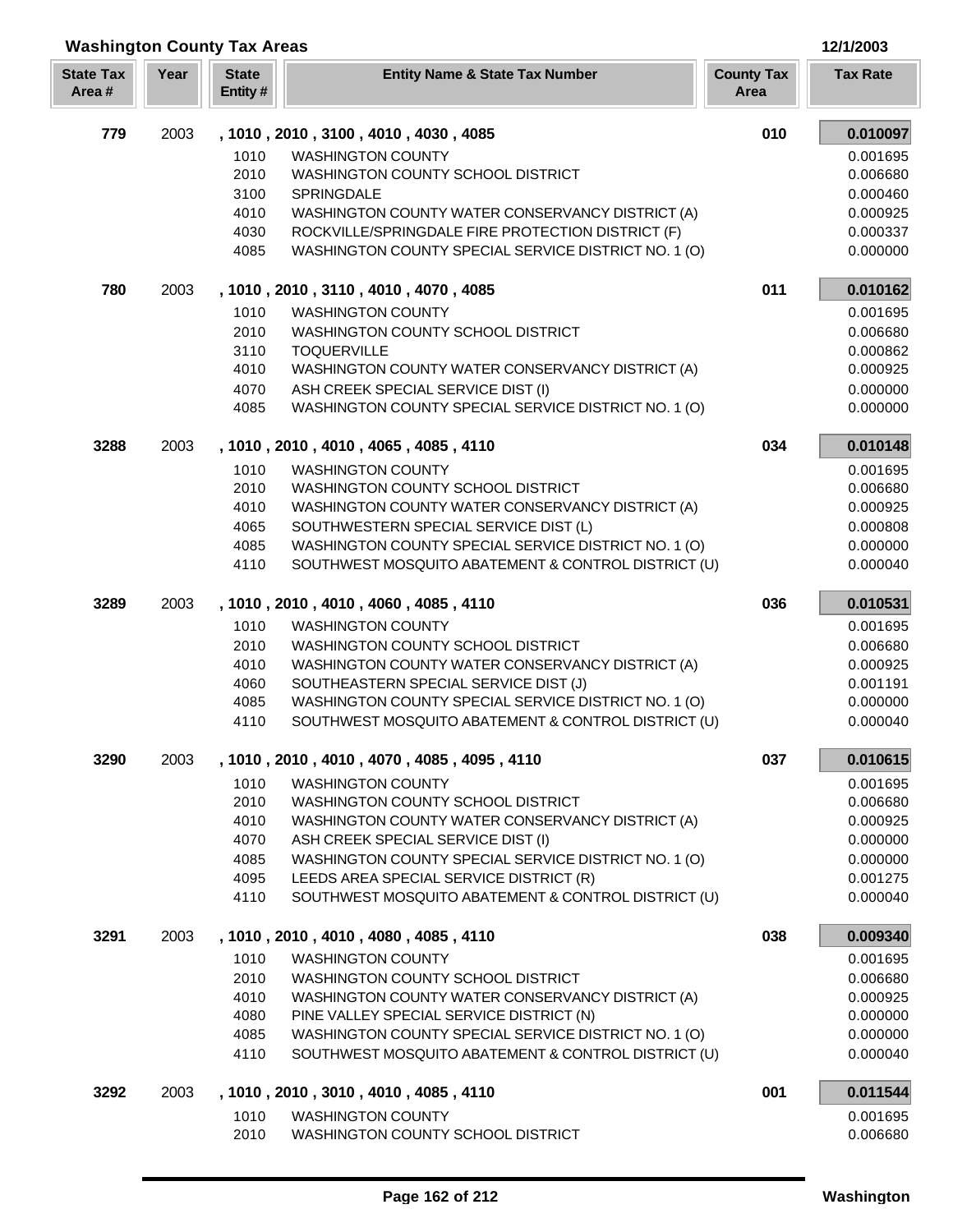| <b>Washington County Tax Areas</b> |      |                         |                                                                                                                    |                           |                      |
|------------------------------------|------|-------------------------|--------------------------------------------------------------------------------------------------------------------|---------------------------|----------------------|
| <b>State Tax</b><br>Area#          | Year | <b>State</b><br>Entity# | <b>Entity Name &amp; State Tax Number</b>                                                                          | <b>County Tax</b><br>Area | <b>Tax Rate</b>      |
|                                    |      | 3010                    | <b>ENTERPRISE</b>                                                                                                  |                           | 0.002204             |
|                                    |      | 4010                    | WASHINGTON COUNTY WATER CONSERVANCY DISTRICT (A)                                                                   |                           | 0.000925             |
|                                    |      | 4085                    | WASHINGTON COUNTY SPECIAL SERVICE DISTRICT NO. 1 (O)                                                               |                           | 0.000000             |
|                                    |      | 4110                    | SOUTHWEST MOSQUITO ABATEMENT & CONTROL DISTRICT (U)                                                                |                           | 0.000040             |
| 3294                               | 2003 |                         | , 1010, 2010, 3090, 4010, 4085, 4110                                                                               | 009                       | 0.010947             |
|                                    |      | 1010                    | <b>WASHINGTON COUNTY</b>                                                                                           |                           | 0.001695             |
|                                    |      | 2010                    | WASHINGTON COUNTY SCHOOL DISTRICT                                                                                  |                           | 0.006680             |
|                                    |      | 3090                    | <b>SANTA CLARA</b>                                                                                                 |                           | 0.001607             |
|                                    |      | 4010                    | WASHINGTON COUNTY WATER CONSERVANCY DISTRICT (A)                                                                   |                           | 0.000925             |
|                                    |      | 4085<br>4110            | WASHINGTON COUNTY SPECIAL SERVICE DISTRICT NO. 1 (O)<br>SOUTHWEST MOSQUITO ABATEMENT & CONTROL DISTRICT (U)        |                           | 0.000000<br>0.000040 |
| 3295                               | 2003 |                         | , 1010, 2010, 3120, 4010, 4085, 4110                                                                               | 012                       | 0.010626             |
|                                    |      | 1010                    | <b>WASHINGTON COUNTY</b>                                                                                           |                           | 0.001695             |
|                                    |      | 2010                    | WASHINGTON COUNTY SCHOOL DISTRICT                                                                                  |                           | 0.006680             |
|                                    |      | 3120                    | <b>VIRGIN</b>                                                                                                      |                           | 0.001286             |
|                                    |      | 4010                    | WASHINGTON COUNTY WATER CONSERVANCY DISTRICT (A)                                                                   |                           | 0.000925             |
|                                    |      | 4085                    | WASHINGTON COUNTY SPECIAL SERVICE DISTRICT NO. 1 (O)                                                               |                           | 0.000000             |
|                                    |      | 4110                    | SOUTHWEST MOSQUITO ABATEMENT & CONTROL DISTRICT (U)                                                                |                           | 0.000040             |
| 3296                               | 2003 |                         | , 1010, 2010, 3030, 4010, 4070, 4085, 4110, 8050                                                                   | 027                       | 0.011479             |
|                                    |      | 1010                    | <b>WASHINGTON COUNTY</b>                                                                                           |                           | 0.001695             |
|                                    |      | 2010                    | WASHINGTON COUNTY SCHOOL DISTRICT                                                                                  |                           | 0.006680             |
|                                    |      | 3030                    | <b>HURRICANE</b>                                                                                                   |                           | 0.002139             |
|                                    |      | 4010                    | WASHINGTON COUNTY WATER CONSERVANCY DISTRICT (A)                                                                   |                           | 0.000925             |
|                                    |      | 4070                    | ASH CREEK SPECIAL SERVICE DIST (I)                                                                                 |                           | 0.000000             |
|                                    |      | 4085                    | WASHINGTON COUNTY SPECIAL SERVICE DISTRICT NO. 1 (O)                                                               |                           | 0.000000             |
|                                    |      | 4110<br>8050            | SOUTHWEST MOSQUITO ABATEMENT & CONTROL DISTRICT (U)<br>HURRICANE REDEVELOPMENT PROJECT AREA #1 - HURRICANE - (C-1) |                           | 0.000040<br>0.000000 |
| 3297                               | 2003 |                         | 1010, 2010, 3070, 4010, 4085, 4090, 4110                                                                           | 007                       | 0.012225             |
|                                    |      | 1010                    | <b>WASHINGTON COUNTY</b>                                                                                           |                           | 0.001695             |
|                                    |      | 2010                    | WASHINGTON COUNTY SCHOOL DISTRICT                                                                                  |                           | 0.006680             |
|                                    |      | 3070                    | NEW HARMONY                                                                                                        |                           | 0.002150             |
|                                    |      | 4010                    | WASHINGTON COUNTY WATER CONSERVANCY DISTRICT (A)                                                                   |                           | 0.000925             |
|                                    |      | 4085                    | WASHINGTON COUNTY SPECIAL SERVICE DISTRICT NO. 1 (O)                                                               |                           | 0.000000             |
|                                    |      | 4090                    | NEW HARMONY VALLEY SPECIAL SERVICE DISTRICT (P)                                                                    |                           | 0.000735             |
|                                    |      | 4110                    | SOUTHWEST MOSQUITO ABATEMENT & CONTROL DISTRICT (U)                                                                |                           | 0.000040             |
| 3298                               | 2003 |                         | , 1010, 2010, 4010, 4085, 4090, 4110                                                                               | 038                       | 0.010075             |
|                                    |      | 1010                    | <b>WASHINGTON COUNTY</b>                                                                                           |                           | 0.001695             |
|                                    |      | 2010                    | WASHINGTON COUNTY SCHOOL DISTRICT                                                                                  |                           | 0.006680             |
|                                    |      | 4010                    | WASHINGTON COUNTY WATER CONSERVANCY DISTRICT (A)                                                                   |                           | 0.000925             |
|                                    |      | 4085                    | WASHINGTON COUNTY SPECIAL SERVICE DISTRICT NO. 1 (O)                                                               |                           | 0.000000             |
|                                    |      | 4090<br>4110            | NEW HARMONY VALLEY SPECIAL SERVICE DISTRICT (P)<br>SOUTHWEST MOSQUITO ABATEMENT & CONTROL DISTRICT (U)             |                           | 0.000735<br>0.000040 |
| 3299                               | 2003 |                         | , 1010, 2010, 3075, 4010, 4030, 4110                                                                               | 018                       | 0.011162             |
|                                    |      |                         |                                                                                                                    |                           |                      |
|                                    |      | 1010                    | <b>WASHINGTON COUNTY</b>                                                                                           |                           | 0.001695             |
|                                    |      | 2010<br>3075            | WASHINGTON COUNTY SCHOOL DISTRICT<br><b>ROCKVILLE</b>                                                              |                           | 0.006680<br>0.001485 |
|                                    |      | 4010                    | WASHINGTON COUNTY WATER CONSERVANCY DISTRICT (A)                                                                   |                           | 0.000925             |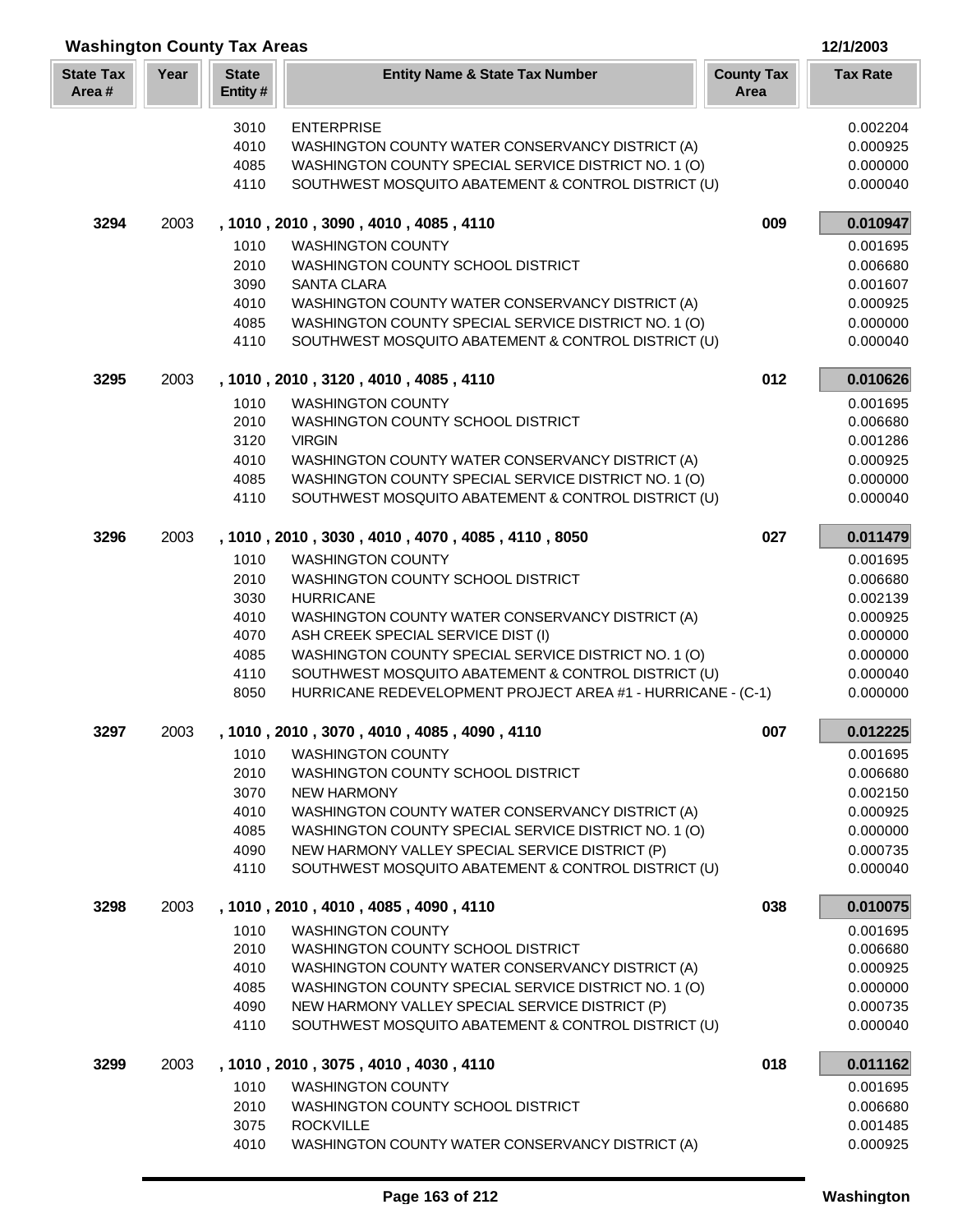| <b>Washington County Tax Areas</b> |      |                         |                                                                                                               |                           | 12/1/2003            |
|------------------------------------|------|-------------------------|---------------------------------------------------------------------------------------------------------------|---------------------------|----------------------|
| <b>State Tax</b><br>Area#          | Year | <b>State</b><br>Entity# | <b>Entity Name &amp; State Tax Number</b>                                                                     | <b>County Tax</b><br>Area | <b>Tax Rate</b>      |
|                                    |      | 4030                    | ROCKVILLE/SPRINGDALE FIRE PROTECTION DISTRICT (F)                                                             |                           | 0.000337             |
|                                    |      | 4110                    | SOUTHWEST MOSQUITO ABATEMENT & CONTROL DISTRICT (U)                                                           |                           | 0.000040             |
| 3300                               | 2003 |                         | , 1010, 2010, 4010, 4040, 4085, 4110                                                                          | 021                       | 0.009340             |
|                                    |      | 1010                    | <b>WASHINGTON COUNTY</b>                                                                                      |                           | 0.001695             |
|                                    |      | 2010                    | WASHINGTON COUNTY SCHOOL DISTRICT                                                                             |                           | 0.006680             |
|                                    |      | 4010                    | WASHINGTON COUNTY WATER CONSERVANCY DISTRICT (A)                                                              |                           | 0.000925             |
|                                    |      | 4040                    | DAMMERON VALLEY SPECIAL SERVICE DISTRICT (G)                                                                  |                           | 0.000000             |
|                                    |      | 4085<br>4110            | WASHINGTON COUNTY SPECIAL SERVICE DISTRICT NO. 1 (O)<br>SOUTHWEST MOSQUITO ABATEMENT & CONTROL DISTRICT (U)   |                           | 0.000000<br>0.000040 |
| 3301                               | 2003 |                         | , 1010, 2010, 3030, 4010, 4070, 4085, 4110, 8052                                                              | 028                       | 0.011479             |
|                                    |      | 1010                    | <b>WASHINGTON COUNTY</b>                                                                                      |                           | 0.001695             |
|                                    |      | 2010                    | WASHINGTON COUNTY SCHOOL DISTRICT                                                                             |                           | 0.006680             |
|                                    |      | 3030                    | <b>HURRICANE</b>                                                                                              |                           | 0.002139             |
|                                    |      | 4010                    | WASHINGTON COUNTY WATER CONSERVANCY DISTRICT (A)                                                              |                           | 0.000925             |
|                                    |      | 4070                    | ASH CREEK SPECIAL SERVICE DIST (I)                                                                            |                           | 0.000000             |
|                                    |      | 4085                    | WASHINGTON COUNTY SPECIAL SERVICE DISTRICT NO. 1 (O)                                                          |                           | 0.000000             |
|                                    |      | 4110                    | SOUTHWEST MOSQUITO ABATEMENT & CONTROL DISTRICT (U)                                                           |                           | 0.000040             |
|                                    |      | 8052                    | HURRICANE REDEVELOPMENT PROJECT AREA #2 - HURRICANE - (C-2)                                                   |                           | 0.000000             |
| 3302                               | 2003 |                         | , 1010, 2010, 3030, 4010, 4070, 4085, 4110, 8054                                                              | 029                       | 0.011479             |
|                                    |      | 1010                    | <b>WASHINGTON COUNTY</b>                                                                                      |                           | 0.001695             |
|                                    |      | 2010                    | WASHINGTON COUNTY SCHOOL DISTRICT                                                                             |                           | 0.006680             |
|                                    |      | 3030<br>4010            | <b>HURRICANE</b><br>WASHINGTON COUNTY WATER CONSERVANCY DISTRICT (A)                                          |                           | 0.002139<br>0.000925 |
|                                    |      | 4070                    | ASH CREEK SPECIAL SERVICE DIST (I)                                                                            |                           | 0.000000             |
|                                    |      | 4085                    | WASHINGTON COUNTY SPECIAL SERVICE DISTRICT NO. 1 (O)                                                          |                           | 0.000000             |
|                                    |      | 4110                    | SOUTHWEST MOSQUITO ABATEMENT & CONTROL DISTRICT (U)                                                           |                           | 0.000040             |
|                                    |      | 8054                    | HURRICANE REDEVELOPMENT PROJECT AREA #3 - HURRICANE - (C-3)                                                   |                           | 0.000000             |
| 3303                               | 2003 |                         | 1010, 2010, 3030, 4010, 4070, 4085, 4110                                                                      | 003                       | 0.011479             |
|                                    |      | 1010                    | <b>WASHINGTON COUNTY</b>                                                                                      |                           | 0.001695             |
|                                    |      | 2010                    | WASHINGTON COUNTY SCHOOL DISTRICT                                                                             |                           | 0.006680             |
|                                    |      | 3030                    | <b>HURRICANE</b>                                                                                              |                           | 0.002139             |
|                                    |      | 4010<br>4070            | WASHINGTON COUNTY WATER CONSERVANCY DISTRICT (A)<br>ASH CREEK SPECIAL SERVICE DIST (I)                        |                           | 0.000925<br>0.000000 |
|                                    |      | 4085                    | WASHINGTON COUNTY SPECIAL SERVICE DISTRICT NO. 1 (O)                                                          |                           | 0.000000             |
|                                    |      | 4110                    | SOUTHWEST MOSQUITO ABATEMENT & CONTROL DISTRICT (U)                                                           |                           | 0.000040             |
| 3304                               | 2003 |                         | , 1010, 2010, 3080, 4010, 4085, 4110, 8032                                                                    | 032                       | 0.011265             |
|                                    |      | 1010                    | <b>WASHINGTON COUNTY</b>                                                                                      |                           | 0.001695             |
|                                    |      | 2010                    | WASHINGTON COUNTY SCHOOL DISTRICT                                                                             |                           | 0.006680             |
|                                    |      | 3080                    | ST. GEORGE                                                                                                    |                           | 0.001925             |
|                                    |      | 4010                    | WASHINGTON COUNTY WATER CONSERVANCY DISTRICT (A)                                                              |                           | 0.000925             |
|                                    |      | 4085                    | WASHINGTON COUNTY SPECIAL SERVICE DISTRICT NO. 1 (O)                                                          |                           | 0.000000             |
|                                    |      | 4110<br>8032            | SOUTHWEST MOSQUITO ABATEMENT & CONTROL DISTRICT (U)<br>ST GEORGE 1-15 ECONOMIC DEVELOPMENT PROJECT AREA (A-4) |                           | 0.000040<br>0.000000 |
| 3305                               | 2003 |                         | , 1010, 2010, 3080, 4010, 4085, 4110, 8010                                                                    | 017                       | 0.011265             |
|                                    |      | 1010                    | <b>WASHINGTON COUNTY</b>                                                                                      |                           | 0.001695             |
|                                    |      | 2010                    | WASHINGTON COUNTY SCHOOL DISTRICT                                                                             |                           | 0.006680             |
|                                    |      | 3080                    | ST. GEORGE                                                                                                    |                           | 0.001925             |

Γ I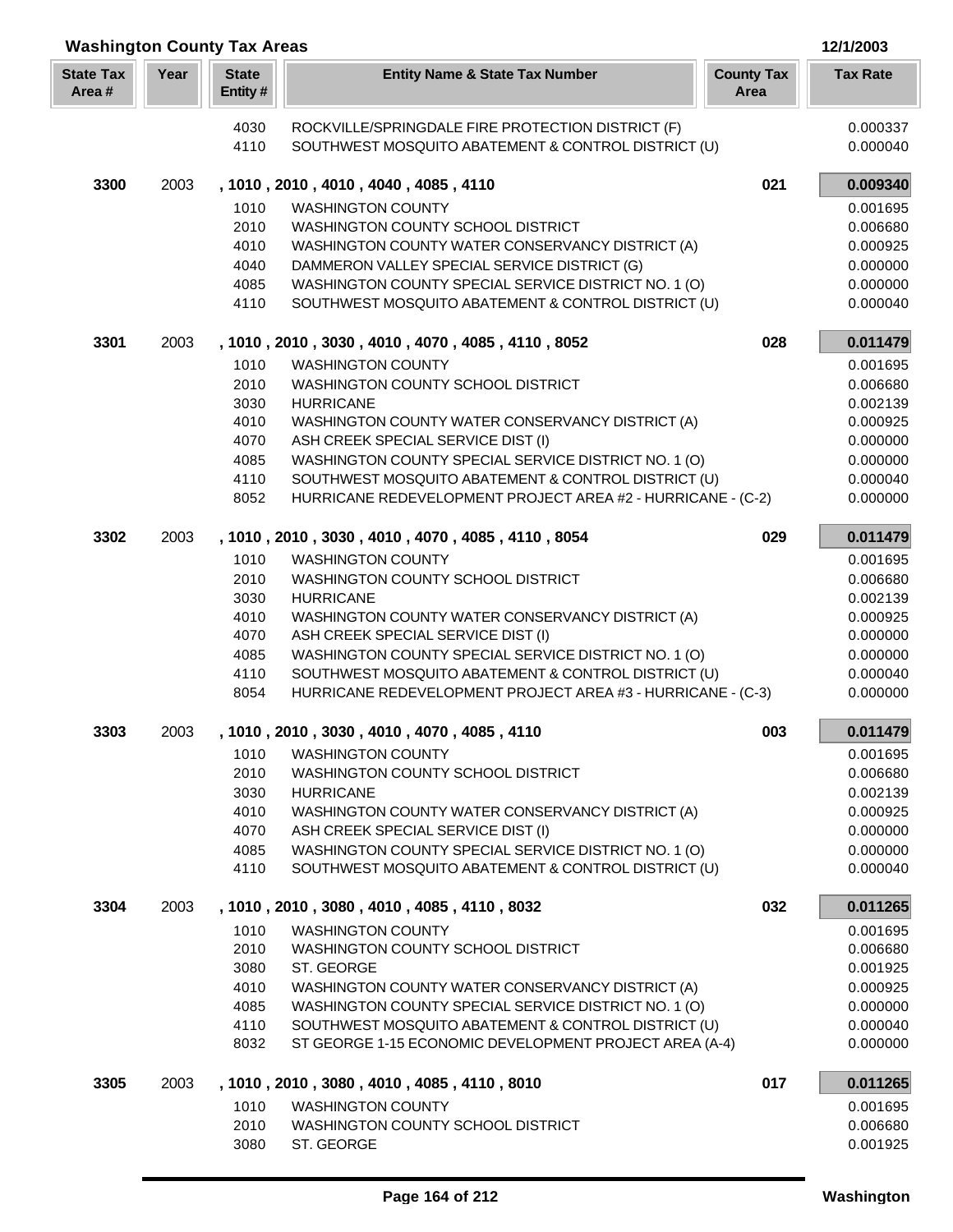| <b>Washington County Tax Areas</b><br>12/1/2003 |      |                         |                                                                                                         |                           |                      |
|-------------------------------------------------|------|-------------------------|---------------------------------------------------------------------------------------------------------|---------------------------|----------------------|
| <b>State Tax</b><br>Area#                       | Year | <b>State</b><br>Entity# | <b>Entity Name &amp; State Tax Number</b>                                                               | <b>County Tax</b><br>Area | <b>Tax Rate</b>      |
|                                                 |      | 4010                    | WASHINGTON COUNTY WATER CONSERVANCY DISTRICT (A)                                                        |                           | 0.000925             |
|                                                 |      | 4085                    | WASHINGTON COUNTY SPECIAL SERVICE DISTRICT NO. 1 (O)                                                    |                           | 0.000000             |
|                                                 |      | 4110                    | SOUTHWEST MOSQUITO ABATEMENT & CONTROL DISTRICT (U)                                                     |                           | 0.000040             |
|                                                 |      | 8010                    | ST. GEORGE REDEVELOPMENT AGENCY PROJECT - (A-1)                                                         |                           | 0.000000             |
| 3306                                            | 2003 |                         | , 1010, 2010, 3080, 4010, 4085, 4110, 8020                                                              | 017                       | 0.011265             |
|                                                 |      | 1010                    | <b>WASHINGTON COUNTY</b>                                                                                |                           | 0.001695             |
|                                                 |      | 2010                    | WASHINGTON COUNTY SCHOOL DISTRICT                                                                       |                           | 0.006680             |
|                                                 |      | 3080                    | ST. GEORGE                                                                                              |                           | 0.001925             |
|                                                 |      | 4010                    | WASHINGTON COUNTY WATER CONSERVANCY DISTRICT (A)                                                        |                           | 0.000925             |
|                                                 |      | 4085                    | WASHINGTON COUNTY SPECIAL SERVICE DISTRICT NO. 1 (O)                                                    |                           | 0.000000             |
|                                                 |      | 4110                    | SOUTHWEST MOSQUITO ABATEMENT & CONTROL DISTRICT (U)                                                     |                           | 0.000040             |
|                                                 |      | 8020                    | ST. GEORGE REDEVELOPMENT AGENCY PROJECT - (A-2)                                                         |                           | 0.000000             |
| 3307                                            | 2003 |                         | , 1010, 2010, 3080, 4010, 4085, 4110, 8030                                                              | 017                       | 0.011265             |
|                                                 |      | 1010                    | <b>WASHINGTON COUNTY</b>                                                                                |                           | 0.001695             |
|                                                 |      | 2010                    | WASHINGTON COUNTY SCHOOL DISTRICT                                                                       |                           | 0.006680             |
|                                                 |      | 3080                    | ST. GEORGE                                                                                              |                           | 0.001925             |
|                                                 |      | 4010                    | WASHINGTON COUNTY WATER CONSERVANCY DISTRICT (A)                                                        |                           | 0.000925             |
|                                                 |      | 4085                    | WASHINGTON COUNTY SPECIAL SERVICE DISTRICT NO. 1 (O)                                                    |                           | 0.000000             |
|                                                 |      | 4110                    | SOUTHWEST MOSQUITO ABATEMENT & CONTROL DISTRICT (U)                                                     |                           | 0.000040             |
|                                                 |      | 8030                    | ST. GEORGE REDEVELOPMENT AGENCY PROJECT - (A-3)                                                         |                           | 0.000000             |
| 3308                                            | 2003 |                         | , 1010, 2010, 4010, 4050, 4055, 4085, 4110                                                              | 022                       | 0.009340             |
|                                                 |      | 1010                    | <b>WASHINGTON COUNTY</b>                                                                                |                           | 0.001695             |
|                                                 |      | 2010                    | WASHINGTON COUNTY SCHOOL DISTRICT                                                                       |                           | 0.006680             |
|                                                 |      | 4010                    | WASHINGTON COUNTY WATER CONSERVANCY DISTRICT (A)                                                        |                           | 0.000925             |
|                                                 |      | 4050                    | DIXIE DEER SPECIAL SERVICE DISTRICT (H)                                                                 |                           | 0.000000             |
|                                                 |      | 4055<br>4085            | NORTHWESTERN SPECIAL SERVICE DIST (K)<br>WASHINGTON COUNTY SPECIAL SERVICE DISTRICT NO. 1 (O)           |                           | 0.000000<br>0.000000 |
|                                                 |      | 4110                    | SOUTHWEST MOSQUITO ABATEMENT & CONTROL DISTRICT (U)                                                     |                           | 0.000040             |
| 3309                                            | 2003 |                         | , 1010, 2010, 4010, 4055, 4085, 4110                                                                    | 035                       | 0.009340             |
|                                                 |      | 1010                    | <b>WASHINGTON COUNTY</b>                                                                                |                           | 0.001695             |
|                                                 |      | 2010                    | WASHINGTON COUNTY SCHOOL DISTRICT                                                                       |                           | 0.006680             |
|                                                 |      | 4010                    | WASHINGTON COUNTY WATER CONSERVANCY DISTRICT (A)                                                        |                           | 0.000925             |
|                                                 |      | 4055                    | NORTHWESTERN SPECIAL SERVICE DIST (K)                                                                   |                           | 0.000000             |
|                                                 |      | 4085                    | WASHINGTON COUNTY SPECIAL SERVICE DISTRICT NO. 1 (O)                                                    |                           | 0.000000             |
|                                                 |      | 4110                    | SOUTHWEST MOSQUITO ABATEMENT & CONTROL DISTRICT (U)                                                     |                           | 0.000040             |
| 3310                                            | 2003 |                         | , 1010, 2010, 3020, 4010, 4110                                                                          | 002                       | 0.014735             |
|                                                 |      | 1010                    | <b>WASHINGTON COUNTY</b>                                                                                |                           | 0.001695             |
|                                                 |      | 2010                    | WASHINGTON COUNTY SCHOOL DISTRICT                                                                       |                           | 0.006680             |
|                                                 |      | 3020                    | <b>HILDALE</b>                                                                                          |                           | 0.005395             |
|                                                 |      | 4010<br>4110            | WASHINGTON COUNTY WATER CONSERVANCY DISTRICT (A)<br>SOUTHWEST MOSQUITO ABATEMENT & CONTROL DISTRICT (U) |                           | 0.000925<br>0.000040 |
|                                                 |      |                         |                                                                                                         |                           |                      |
| 3311                                            | 2003 |                         | , 1010, 2010, 3050, 4010, 4070, 4085, 4110                                                              | 005                       | 0.010973             |
|                                                 |      | 1010                    | <b>WASHINGTON COUNTY</b>                                                                                |                           | 0.001695             |
|                                                 |      | 2010                    | WASHINGTON COUNTY SCHOOL DISTRICT                                                                       |                           | 0.006680             |
|                                                 |      | 3050                    | <b>LA VERKIN</b>                                                                                        |                           | 0.001633             |
|                                                 |      | 4010                    | WASHINGTON COUNTY WATER CONSERVANCY DISTRICT (A)                                                        |                           | 0.000925             |
|                                                 |      | 4070                    | ASH CREEK SPECIAL SERVICE DIST (I)                                                                      |                           | 0.000000             |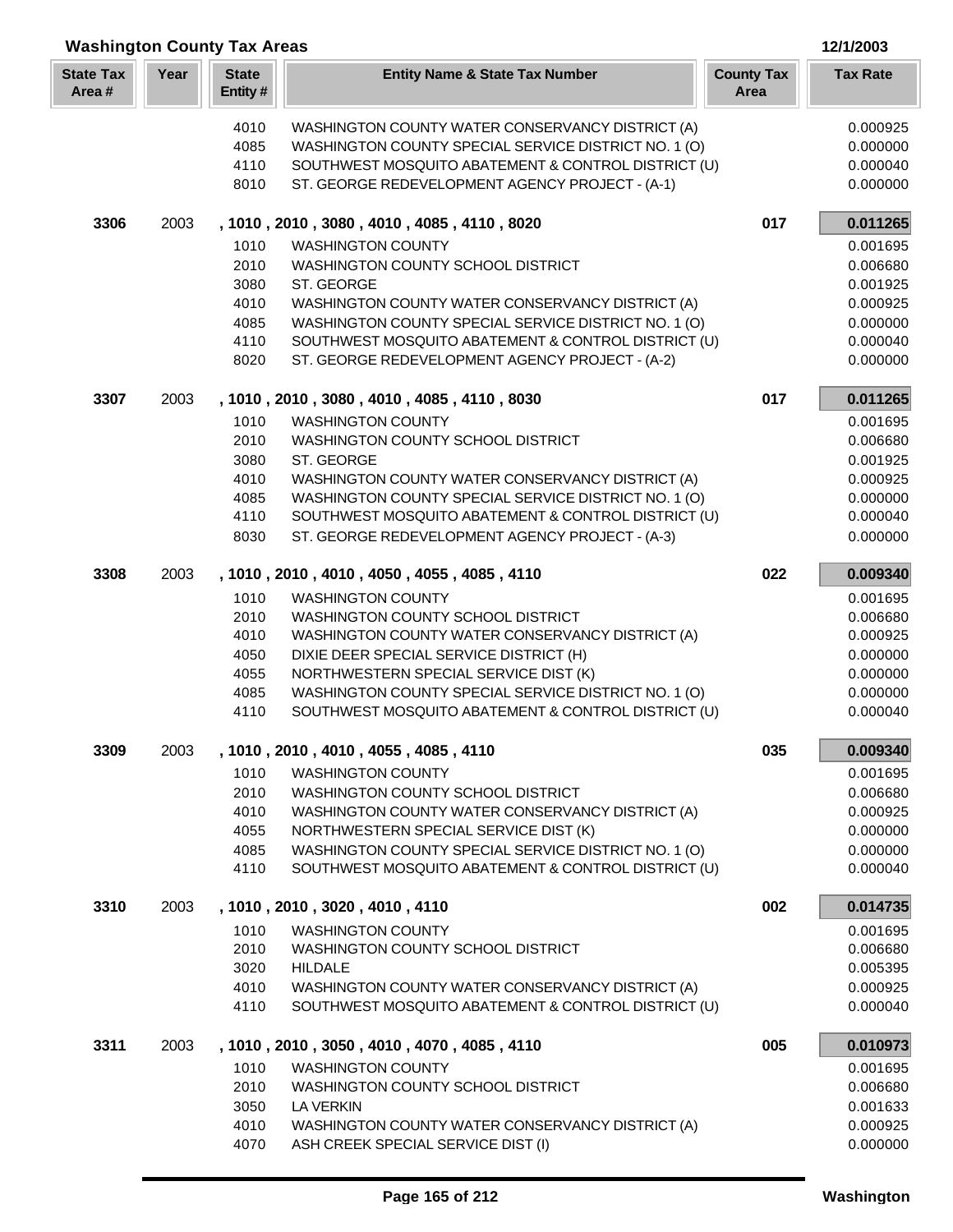| Year<br><b>State</b><br><b>State Tax</b><br><b>County Tax</b><br><b>Tax Rate</b><br><b>Entity Name &amp; State Tax Number</b><br>Area #<br>Entity#<br>Area<br>0.000000<br>4085<br>WASHINGTON COUNTY SPECIAL SERVICE DISTRICT NO. 1 (O)<br>4110<br>SOUTHWEST MOSQUITO ABATEMENT & CONTROL DISTRICT (U)<br>0.000040<br>015<br>0.009340<br>3312<br>, 1010, 2010, 4010, 4070, 4085, 4110<br>2003<br>1010<br><b>WASHINGTON COUNTY</b><br>0.001695<br>2010<br>WASHINGTON COUNTY SCHOOL DISTRICT<br>0.006680<br>4010<br>WASHINGTON COUNTY WATER CONSERVANCY DISTRICT (A)<br>0.000925<br>4070<br>ASH CREEK SPECIAL SERVICE DIST (I)<br>0.000000<br>4085<br>WASHINGTON COUNTY SPECIAL SERVICE DISTRICT NO. 1 (O)<br>0.000000<br>SOUTHWEST MOSQUITO ABATEMENT & CONTROL DISTRICT (U)<br>4110<br>0.000040<br>3313<br>2003<br>, 1010, 2010, 3130, 4010, 4070, 4085, 4100, 4110<br>041<br>0.013761<br>1010<br><b>WASHINGTON COUNTY</b><br>0.001695<br>2010<br>WASHINGTON COUNTY SCHOOL DISTRICT<br>0.006680<br>3130<br><b>WASHINGTON</b><br>0.001421<br>4010<br>WASHINGTON COUNTY WATER CONSERVANCY DISTRICT (A)<br>0.000925<br>4070<br>ASH CREEK SPECIAL SERVICE DIST (I)<br>0.000000<br>4085<br>WASHINGTON COUNTY SPECIAL SERVICE DISTRICT NO. 1 (O)<br>0.000000<br>4100<br>CORAL CANYON SSD (S)<br>0.003000<br>SOUTHWEST MOSQUITO ABATEMENT & CONTROL DISTRICT (U)<br>4110<br>0.000040<br>3314<br>013<br>2003<br>, 1010, 2010, 3130, 4010, 4070, 4085, 4110<br>0.010761<br>1010<br><b>WASHINGTON COUNTY</b><br>0.001695<br>2010<br>WASHINGTON COUNTY SCHOOL DISTRICT<br>0.006680<br>3130<br><b>WASHINGTON</b><br>0.001421<br>4010<br>WASHINGTON COUNTY WATER CONSERVANCY DISTRICT (A)<br>0.000925<br>4070<br>ASH CREEK SPECIAL SERVICE DIST (I)<br>0.000000<br>4085<br>WASHINGTON COUNTY SPECIAL SERVICE DISTRICT NO. 1 (O)<br>0.000000<br>4110<br>SOUTHWEST MOSQUITO ABATEMENT & CONTROL DISTRICT (U)<br>0.000040<br>3315<br>, 1010, 2010, 3130, 4010, 4085, 4100, 4110<br>041<br>0.013761<br>2003<br>1010 WASHINGTON COUNTY<br>0.001695<br>WASHINGTON COUNTY SCHOOL DISTRICT<br>2010<br>0.006680<br>3130<br><b>WASHINGTON</b><br>0.001421<br>4010<br>WASHINGTON COUNTY WATER CONSERVANCY DISTRICT (A)<br>0.000925<br>4085<br>WASHINGTON COUNTY SPECIAL SERVICE DISTRICT NO. 1 (O)<br>0.000000<br>4100<br>CORAL CANYON SSD (S)<br>0.003000<br>4110<br>SOUTHWEST MOSQUITO ABATEMENT & CONTROL DISTRICT (U)<br>0.000040<br>3316<br>013<br>0.010761<br>2003<br>, 1010, 2010, 3130, 4010, 4085, 4110<br>1010<br><b>WASHINGTON COUNTY</b><br>0.001695<br>2010<br>WASHINGTON COUNTY SCHOOL DISTRICT<br>0.006680<br>3130<br><b>WASHINGTON</b><br>0.001421<br>4010<br>WASHINGTON COUNTY WATER CONSERVANCY DISTRICT (A)<br>0.000925<br>WASHINGTON COUNTY SPECIAL SERVICE DISTRICT NO. 1 (O)<br>4085<br>0.000000<br>4110<br>SOUTHWEST MOSQUITO ABATEMENT & CONTROL DISTRICT (U)<br>0.000040<br>0.011265<br>3317<br>2003<br>, 1010, 2010, 3080, 4010, 4085, 4110, 8033<br>040<br>1010<br><b>WASHINGTON COUNTY</b><br>0.001695<br>2010<br>WASHINGTON COUNTY SCHOOL DISTRICT<br>0.006680<br>ST. GEORGE<br>3080<br>0.001925<br>4010<br>WASHINGTON COUNTY WATER CONSERVANCY DISTRICT (A)<br>0.000925 | <b>Washington County Tax Areas</b><br>12/1/2003 |  |      |                                                      |  |          |  |
|------------------------------------------------------------------------------------------------------------------------------------------------------------------------------------------------------------------------------------------------------------------------------------------------------------------------------------------------------------------------------------------------------------------------------------------------------------------------------------------------------------------------------------------------------------------------------------------------------------------------------------------------------------------------------------------------------------------------------------------------------------------------------------------------------------------------------------------------------------------------------------------------------------------------------------------------------------------------------------------------------------------------------------------------------------------------------------------------------------------------------------------------------------------------------------------------------------------------------------------------------------------------------------------------------------------------------------------------------------------------------------------------------------------------------------------------------------------------------------------------------------------------------------------------------------------------------------------------------------------------------------------------------------------------------------------------------------------------------------------------------------------------------------------------------------------------------------------------------------------------------------------------------------------------------------------------------------------------------------------------------------------------------------------------------------------------------------------------------------------------------------------------------------------------------------------------------------------------------------------------------------------------------------------------------------------------------------------------------------------------------------------------------------------------------------------------------------------------------------------------------------------------------------------------------------------------------------------------------------------------------------------------------------------------------------------------------------------------------------------------------------------------------------------------------------------------------------------------------------------------------------------------------------------------------------------------------------------------------------------------------------------------------------------------------------------------------------------------------------------------------------------------------------------------------|-------------------------------------------------|--|------|------------------------------------------------------|--|----------|--|
|                                                                                                                                                                                                                                                                                                                                                                                                                                                                                                                                                                                                                                                                                                                                                                                                                                                                                                                                                                                                                                                                                                                                                                                                                                                                                                                                                                                                                                                                                                                                                                                                                                                                                                                                                                                                                                                                                                                                                                                                                                                                                                                                                                                                                                                                                                                                                                                                                                                                                                                                                                                                                                                                                                                                                                                                                                                                                                                                                                                                                                                                                                                                                                              |                                                 |  |      |                                                      |  |          |  |
|                                                                                                                                                                                                                                                                                                                                                                                                                                                                                                                                                                                                                                                                                                                                                                                                                                                                                                                                                                                                                                                                                                                                                                                                                                                                                                                                                                                                                                                                                                                                                                                                                                                                                                                                                                                                                                                                                                                                                                                                                                                                                                                                                                                                                                                                                                                                                                                                                                                                                                                                                                                                                                                                                                                                                                                                                                                                                                                                                                                                                                                                                                                                                                              |                                                 |  |      |                                                      |  |          |  |
|                                                                                                                                                                                                                                                                                                                                                                                                                                                                                                                                                                                                                                                                                                                                                                                                                                                                                                                                                                                                                                                                                                                                                                                                                                                                                                                                                                                                                                                                                                                                                                                                                                                                                                                                                                                                                                                                                                                                                                                                                                                                                                                                                                                                                                                                                                                                                                                                                                                                                                                                                                                                                                                                                                                                                                                                                                                                                                                                                                                                                                                                                                                                                                              |                                                 |  |      |                                                      |  |          |  |
|                                                                                                                                                                                                                                                                                                                                                                                                                                                                                                                                                                                                                                                                                                                                                                                                                                                                                                                                                                                                                                                                                                                                                                                                                                                                                                                                                                                                                                                                                                                                                                                                                                                                                                                                                                                                                                                                                                                                                                                                                                                                                                                                                                                                                                                                                                                                                                                                                                                                                                                                                                                                                                                                                                                                                                                                                                                                                                                                                                                                                                                                                                                                                                              |                                                 |  |      |                                                      |  |          |  |
|                                                                                                                                                                                                                                                                                                                                                                                                                                                                                                                                                                                                                                                                                                                                                                                                                                                                                                                                                                                                                                                                                                                                                                                                                                                                                                                                                                                                                                                                                                                                                                                                                                                                                                                                                                                                                                                                                                                                                                                                                                                                                                                                                                                                                                                                                                                                                                                                                                                                                                                                                                                                                                                                                                                                                                                                                                                                                                                                                                                                                                                                                                                                                                              |                                                 |  |      |                                                      |  |          |  |
|                                                                                                                                                                                                                                                                                                                                                                                                                                                                                                                                                                                                                                                                                                                                                                                                                                                                                                                                                                                                                                                                                                                                                                                                                                                                                                                                                                                                                                                                                                                                                                                                                                                                                                                                                                                                                                                                                                                                                                                                                                                                                                                                                                                                                                                                                                                                                                                                                                                                                                                                                                                                                                                                                                                                                                                                                                                                                                                                                                                                                                                                                                                                                                              |                                                 |  |      |                                                      |  |          |  |
|                                                                                                                                                                                                                                                                                                                                                                                                                                                                                                                                                                                                                                                                                                                                                                                                                                                                                                                                                                                                                                                                                                                                                                                                                                                                                                                                                                                                                                                                                                                                                                                                                                                                                                                                                                                                                                                                                                                                                                                                                                                                                                                                                                                                                                                                                                                                                                                                                                                                                                                                                                                                                                                                                                                                                                                                                                                                                                                                                                                                                                                                                                                                                                              |                                                 |  |      |                                                      |  |          |  |
|                                                                                                                                                                                                                                                                                                                                                                                                                                                                                                                                                                                                                                                                                                                                                                                                                                                                                                                                                                                                                                                                                                                                                                                                                                                                                                                                                                                                                                                                                                                                                                                                                                                                                                                                                                                                                                                                                                                                                                                                                                                                                                                                                                                                                                                                                                                                                                                                                                                                                                                                                                                                                                                                                                                                                                                                                                                                                                                                                                                                                                                                                                                                                                              |                                                 |  |      |                                                      |  |          |  |
|                                                                                                                                                                                                                                                                                                                                                                                                                                                                                                                                                                                                                                                                                                                                                                                                                                                                                                                                                                                                                                                                                                                                                                                                                                                                                                                                                                                                                                                                                                                                                                                                                                                                                                                                                                                                                                                                                                                                                                                                                                                                                                                                                                                                                                                                                                                                                                                                                                                                                                                                                                                                                                                                                                                                                                                                                                                                                                                                                                                                                                                                                                                                                                              |                                                 |  |      |                                                      |  |          |  |
|                                                                                                                                                                                                                                                                                                                                                                                                                                                                                                                                                                                                                                                                                                                                                                                                                                                                                                                                                                                                                                                                                                                                                                                                                                                                                                                                                                                                                                                                                                                                                                                                                                                                                                                                                                                                                                                                                                                                                                                                                                                                                                                                                                                                                                                                                                                                                                                                                                                                                                                                                                                                                                                                                                                                                                                                                                                                                                                                                                                                                                                                                                                                                                              |                                                 |  |      |                                                      |  |          |  |
|                                                                                                                                                                                                                                                                                                                                                                                                                                                                                                                                                                                                                                                                                                                                                                                                                                                                                                                                                                                                                                                                                                                                                                                                                                                                                                                                                                                                                                                                                                                                                                                                                                                                                                                                                                                                                                                                                                                                                                                                                                                                                                                                                                                                                                                                                                                                                                                                                                                                                                                                                                                                                                                                                                                                                                                                                                                                                                                                                                                                                                                                                                                                                                              |                                                 |  |      |                                                      |  |          |  |
|                                                                                                                                                                                                                                                                                                                                                                                                                                                                                                                                                                                                                                                                                                                                                                                                                                                                                                                                                                                                                                                                                                                                                                                                                                                                                                                                                                                                                                                                                                                                                                                                                                                                                                                                                                                                                                                                                                                                                                                                                                                                                                                                                                                                                                                                                                                                                                                                                                                                                                                                                                                                                                                                                                                                                                                                                                                                                                                                                                                                                                                                                                                                                                              |                                                 |  |      |                                                      |  |          |  |
|                                                                                                                                                                                                                                                                                                                                                                                                                                                                                                                                                                                                                                                                                                                                                                                                                                                                                                                                                                                                                                                                                                                                                                                                                                                                                                                                                                                                                                                                                                                                                                                                                                                                                                                                                                                                                                                                                                                                                                                                                                                                                                                                                                                                                                                                                                                                                                                                                                                                                                                                                                                                                                                                                                                                                                                                                                                                                                                                                                                                                                                                                                                                                                              |                                                 |  |      |                                                      |  |          |  |
|                                                                                                                                                                                                                                                                                                                                                                                                                                                                                                                                                                                                                                                                                                                                                                                                                                                                                                                                                                                                                                                                                                                                                                                                                                                                                                                                                                                                                                                                                                                                                                                                                                                                                                                                                                                                                                                                                                                                                                                                                                                                                                                                                                                                                                                                                                                                                                                                                                                                                                                                                                                                                                                                                                                                                                                                                                                                                                                                                                                                                                                                                                                                                                              |                                                 |  |      |                                                      |  |          |  |
|                                                                                                                                                                                                                                                                                                                                                                                                                                                                                                                                                                                                                                                                                                                                                                                                                                                                                                                                                                                                                                                                                                                                                                                                                                                                                                                                                                                                                                                                                                                                                                                                                                                                                                                                                                                                                                                                                                                                                                                                                                                                                                                                                                                                                                                                                                                                                                                                                                                                                                                                                                                                                                                                                                                                                                                                                                                                                                                                                                                                                                                                                                                                                                              |                                                 |  |      |                                                      |  |          |  |
|                                                                                                                                                                                                                                                                                                                                                                                                                                                                                                                                                                                                                                                                                                                                                                                                                                                                                                                                                                                                                                                                                                                                                                                                                                                                                                                                                                                                                                                                                                                                                                                                                                                                                                                                                                                                                                                                                                                                                                                                                                                                                                                                                                                                                                                                                                                                                                                                                                                                                                                                                                                                                                                                                                                                                                                                                                                                                                                                                                                                                                                                                                                                                                              |                                                 |  |      |                                                      |  |          |  |
|                                                                                                                                                                                                                                                                                                                                                                                                                                                                                                                                                                                                                                                                                                                                                                                                                                                                                                                                                                                                                                                                                                                                                                                                                                                                                                                                                                                                                                                                                                                                                                                                                                                                                                                                                                                                                                                                                                                                                                                                                                                                                                                                                                                                                                                                                                                                                                                                                                                                                                                                                                                                                                                                                                                                                                                                                                                                                                                                                                                                                                                                                                                                                                              |                                                 |  |      |                                                      |  |          |  |
|                                                                                                                                                                                                                                                                                                                                                                                                                                                                                                                                                                                                                                                                                                                                                                                                                                                                                                                                                                                                                                                                                                                                                                                                                                                                                                                                                                                                                                                                                                                                                                                                                                                                                                                                                                                                                                                                                                                                                                                                                                                                                                                                                                                                                                                                                                                                                                                                                                                                                                                                                                                                                                                                                                                                                                                                                                                                                                                                                                                                                                                                                                                                                                              |                                                 |  |      |                                                      |  |          |  |
|                                                                                                                                                                                                                                                                                                                                                                                                                                                                                                                                                                                                                                                                                                                                                                                                                                                                                                                                                                                                                                                                                                                                                                                                                                                                                                                                                                                                                                                                                                                                                                                                                                                                                                                                                                                                                                                                                                                                                                                                                                                                                                                                                                                                                                                                                                                                                                                                                                                                                                                                                                                                                                                                                                                                                                                                                                                                                                                                                                                                                                                                                                                                                                              |                                                 |  |      |                                                      |  |          |  |
|                                                                                                                                                                                                                                                                                                                                                                                                                                                                                                                                                                                                                                                                                                                                                                                                                                                                                                                                                                                                                                                                                                                                                                                                                                                                                                                                                                                                                                                                                                                                                                                                                                                                                                                                                                                                                                                                                                                                                                                                                                                                                                                                                                                                                                                                                                                                                                                                                                                                                                                                                                                                                                                                                                                                                                                                                                                                                                                                                                                                                                                                                                                                                                              |                                                 |  |      |                                                      |  |          |  |
|                                                                                                                                                                                                                                                                                                                                                                                                                                                                                                                                                                                                                                                                                                                                                                                                                                                                                                                                                                                                                                                                                                                                                                                                                                                                                                                                                                                                                                                                                                                                                                                                                                                                                                                                                                                                                                                                                                                                                                                                                                                                                                                                                                                                                                                                                                                                                                                                                                                                                                                                                                                                                                                                                                                                                                                                                                                                                                                                                                                                                                                                                                                                                                              |                                                 |  |      |                                                      |  |          |  |
|                                                                                                                                                                                                                                                                                                                                                                                                                                                                                                                                                                                                                                                                                                                                                                                                                                                                                                                                                                                                                                                                                                                                                                                                                                                                                                                                                                                                                                                                                                                                                                                                                                                                                                                                                                                                                                                                                                                                                                                                                                                                                                                                                                                                                                                                                                                                                                                                                                                                                                                                                                                                                                                                                                                                                                                                                                                                                                                                                                                                                                                                                                                                                                              |                                                 |  |      |                                                      |  |          |  |
|                                                                                                                                                                                                                                                                                                                                                                                                                                                                                                                                                                                                                                                                                                                                                                                                                                                                                                                                                                                                                                                                                                                                                                                                                                                                                                                                                                                                                                                                                                                                                                                                                                                                                                                                                                                                                                                                                                                                                                                                                                                                                                                                                                                                                                                                                                                                                                                                                                                                                                                                                                                                                                                                                                                                                                                                                                                                                                                                                                                                                                                                                                                                                                              |                                                 |  |      |                                                      |  |          |  |
|                                                                                                                                                                                                                                                                                                                                                                                                                                                                                                                                                                                                                                                                                                                                                                                                                                                                                                                                                                                                                                                                                                                                                                                                                                                                                                                                                                                                                                                                                                                                                                                                                                                                                                                                                                                                                                                                                                                                                                                                                                                                                                                                                                                                                                                                                                                                                                                                                                                                                                                                                                                                                                                                                                                                                                                                                                                                                                                                                                                                                                                                                                                                                                              |                                                 |  |      |                                                      |  |          |  |
|                                                                                                                                                                                                                                                                                                                                                                                                                                                                                                                                                                                                                                                                                                                                                                                                                                                                                                                                                                                                                                                                                                                                                                                                                                                                                                                                                                                                                                                                                                                                                                                                                                                                                                                                                                                                                                                                                                                                                                                                                                                                                                                                                                                                                                                                                                                                                                                                                                                                                                                                                                                                                                                                                                                                                                                                                                                                                                                                                                                                                                                                                                                                                                              |                                                 |  |      |                                                      |  |          |  |
|                                                                                                                                                                                                                                                                                                                                                                                                                                                                                                                                                                                                                                                                                                                                                                                                                                                                                                                                                                                                                                                                                                                                                                                                                                                                                                                                                                                                                                                                                                                                                                                                                                                                                                                                                                                                                                                                                                                                                                                                                                                                                                                                                                                                                                                                                                                                                                                                                                                                                                                                                                                                                                                                                                                                                                                                                                                                                                                                                                                                                                                                                                                                                                              |                                                 |  |      |                                                      |  |          |  |
|                                                                                                                                                                                                                                                                                                                                                                                                                                                                                                                                                                                                                                                                                                                                                                                                                                                                                                                                                                                                                                                                                                                                                                                                                                                                                                                                                                                                                                                                                                                                                                                                                                                                                                                                                                                                                                                                                                                                                                                                                                                                                                                                                                                                                                                                                                                                                                                                                                                                                                                                                                                                                                                                                                                                                                                                                                                                                                                                                                                                                                                                                                                                                                              |                                                 |  |      |                                                      |  |          |  |
|                                                                                                                                                                                                                                                                                                                                                                                                                                                                                                                                                                                                                                                                                                                                                                                                                                                                                                                                                                                                                                                                                                                                                                                                                                                                                                                                                                                                                                                                                                                                                                                                                                                                                                                                                                                                                                                                                                                                                                                                                                                                                                                                                                                                                                                                                                                                                                                                                                                                                                                                                                                                                                                                                                                                                                                                                                                                                                                                                                                                                                                                                                                                                                              |                                                 |  |      |                                                      |  |          |  |
|                                                                                                                                                                                                                                                                                                                                                                                                                                                                                                                                                                                                                                                                                                                                                                                                                                                                                                                                                                                                                                                                                                                                                                                                                                                                                                                                                                                                                                                                                                                                                                                                                                                                                                                                                                                                                                                                                                                                                                                                                                                                                                                                                                                                                                                                                                                                                                                                                                                                                                                                                                                                                                                                                                                                                                                                                                                                                                                                                                                                                                                                                                                                                                              |                                                 |  |      |                                                      |  |          |  |
|                                                                                                                                                                                                                                                                                                                                                                                                                                                                                                                                                                                                                                                                                                                                                                                                                                                                                                                                                                                                                                                                                                                                                                                                                                                                                                                                                                                                                                                                                                                                                                                                                                                                                                                                                                                                                                                                                                                                                                                                                                                                                                                                                                                                                                                                                                                                                                                                                                                                                                                                                                                                                                                                                                                                                                                                                                                                                                                                                                                                                                                                                                                                                                              |                                                 |  |      |                                                      |  |          |  |
|                                                                                                                                                                                                                                                                                                                                                                                                                                                                                                                                                                                                                                                                                                                                                                                                                                                                                                                                                                                                                                                                                                                                                                                                                                                                                                                                                                                                                                                                                                                                                                                                                                                                                                                                                                                                                                                                                                                                                                                                                                                                                                                                                                                                                                                                                                                                                                                                                                                                                                                                                                                                                                                                                                                                                                                                                                                                                                                                                                                                                                                                                                                                                                              |                                                 |  |      |                                                      |  |          |  |
|                                                                                                                                                                                                                                                                                                                                                                                                                                                                                                                                                                                                                                                                                                                                                                                                                                                                                                                                                                                                                                                                                                                                                                                                                                                                                                                                                                                                                                                                                                                                                                                                                                                                                                                                                                                                                                                                                                                                                                                                                                                                                                                                                                                                                                                                                                                                                                                                                                                                                                                                                                                                                                                                                                                                                                                                                                                                                                                                                                                                                                                                                                                                                                              |                                                 |  |      |                                                      |  |          |  |
|                                                                                                                                                                                                                                                                                                                                                                                                                                                                                                                                                                                                                                                                                                                                                                                                                                                                                                                                                                                                                                                                                                                                                                                                                                                                                                                                                                                                                                                                                                                                                                                                                                                                                                                                                                                                                                                                                                                                                                                                                                                                                                                                                                                                                                                                                                                                                                                                                                                                                                                                                                                                                                                                                                                                                                                                                                                                                                                                                                                                                                                                                                                                                                              |                                                 |  |      |                                                      |  |          |  |
|                                                                                                                                                                                                                                                                                                                                                                                                                                                                                                                                                                                                                                                                                                                                                                                                                                                                                                                                                                                                                                                                                                                                                                                                                                                                                                                                                                                                                                                                                                                                                                                                                                                                                                                                                                                                                                                                                                                                                                                                                                                                                                                                                                                                                                                                                                                                                                                                                                                                                                                                                                                                                                                                                                                                                                                                                                                                                                                                                                                                                                                                                                                                                                              |                                                 |  |      |                                                      |  |          |  |
|                                                                                                                                                                                                                                                                                                                                                                                                                                                                                                                                                                                                                                                                                                                                                                                                                                                                                                                                                                                                                                                                                                                                                                                                                                                                                                                                                                                                                                                                                                                                                                                                                                                                                                                                                                                                                                                                                                                                                                                                                                                                                                                                                                                                                                                                                                                                                                                                                                                                                                                                                                                                                                                                                                                                                                                                                                                                                                                                                                                                                                                                                                                                                                              |                                                 |  |      |                                                      |  |          |  |
|                                                                                                                                                                                                                                                                                                                                                                                                                                                                                                                                                                                                                                                                                                                                                                                                                                                                                                                                                                                                                                                                                                                                                                                                                                                                                                                                                                                                                                                                                                                                                                                                                                                                                                                                                                                                                                                                                                                                                                                                                                                                                                                                                                                                                                                                                                                                                                                                                                                                                                                                                                                                                                                                                                                                                                                                                                                                                                                                                                                                                                                                                                                                                                              |                                                 |  |      |                                                      |  |          |  |
|                                                                                                                                                                                                                                                                                                                                                                                                                                                                                                                                                                                                                                                                                                                                                                                                                                                                                                                                                                                                                                                                                                                                                                                                                                                                                                                                                                                                                                                                                                                                                                                                                                                                                                                                                                                                                                                                                                                                                                                                                                                                                                                                                                                                                                                                                                                                                                                                                                                                                                                                                                                                                                                                                                                                                                                                                                                                                                                                                                                                                                                                                                                                                                              |                                                 |  |      |                                                      |  |          |  |
|                                                                                                                                                                                                                                                                                                                                                                                                                                                                                                                                                                                                                                                                                                                                                                                                                                                                                                                                                                                                                                                                                                                                                                                                                                                                                                                                                                                                                                                                                                                                                                                                                                                                                                                                                                                                                                                                                                                                                                                                                                                                                                                                                                                                                                                                                                                                                                                                                                                                                                                                                                                                                                                                                                                                                                                                                                                                                                                                                                                                                                                                                                                                                                              |                                                 |  |      |                                                      |  |          |  |
|                                                                                                                                                                                                                                                                                                                                                                                                                                                                                                                                                                                                                                                                                                                                                                                                                                                                                                                                                                                                                                                                                                                                                                                                                                                                                                                                                                                                                                                                                                                                                                                                                                                                                                                                                                                                                                                                                                                                                                                                                                                                                                                                                                                                                                                                                                                                                                                                                                                                                                                                                                                                                                                                                                                                                                                                                                                                                                                                                                                                                                                                                                                                                                              |                                                 |  |      |                                                      |  |          |  |
|                                                                                                                                                                                                                                                                                                                                                                                                                                                                                                                                                                                                                                                                                                                                                                                                                                                                                                                                                                                                                                                                                                                                                                                                                                                                                                                                                                                                                                                                                                                                                                                                                                                                                                                                                                                                                                                                                                                                                                                                                                                                                                                                                                                                                                                                                                                                                                                                                                                                                                                                                                                                                                                                                                                                                                                                                                                                                                                                                                                                                                                                                                                                                                              |                                                 |  |      |                                                      |  |          |  |
|                                                                                                                                                                                                                                                                                                                                                                                                                                                                                                                                                                                                                                                                                                                                                                                                                                                                                                                                                                                                                                                                                                                                                                                                                                                                                                                                                                                                                                                                                                                                                                                                                                                                                                                                                                                                                                                                                                                                                                                                                                                                                                                                                                                                                                                                                                                                                                                                                                                                                                                                                                                                                                                                                                                                                                                                                                                                                                                                                                                                                                                                                                                                                                              |                                                 |  |      |                                                      |  |          |  |
|                                                                                                                                                                                                                                                                                                                                                                                                                                                                                                                                                                                                                                                                                                                                                                                                                                                                                                                                                                                                                                                                                                                                                                                                                                                                                                                                                                                                                                                                                                                                                                                                                                                                                                                                                                                                                                                                                                                                                                                                                                                                                                                                                                                                                                                                                                                                                                                                                                                                                                                                                                                                                                                                                                                                                                                                                                                                                                                                                                                                                                                                                                                                                                              |                                                 |  | 4085 | WASHINGTON COUNTY SPECIAL SERVICE DISTRICT NO. 1 (O) |  | 0.000000 |  |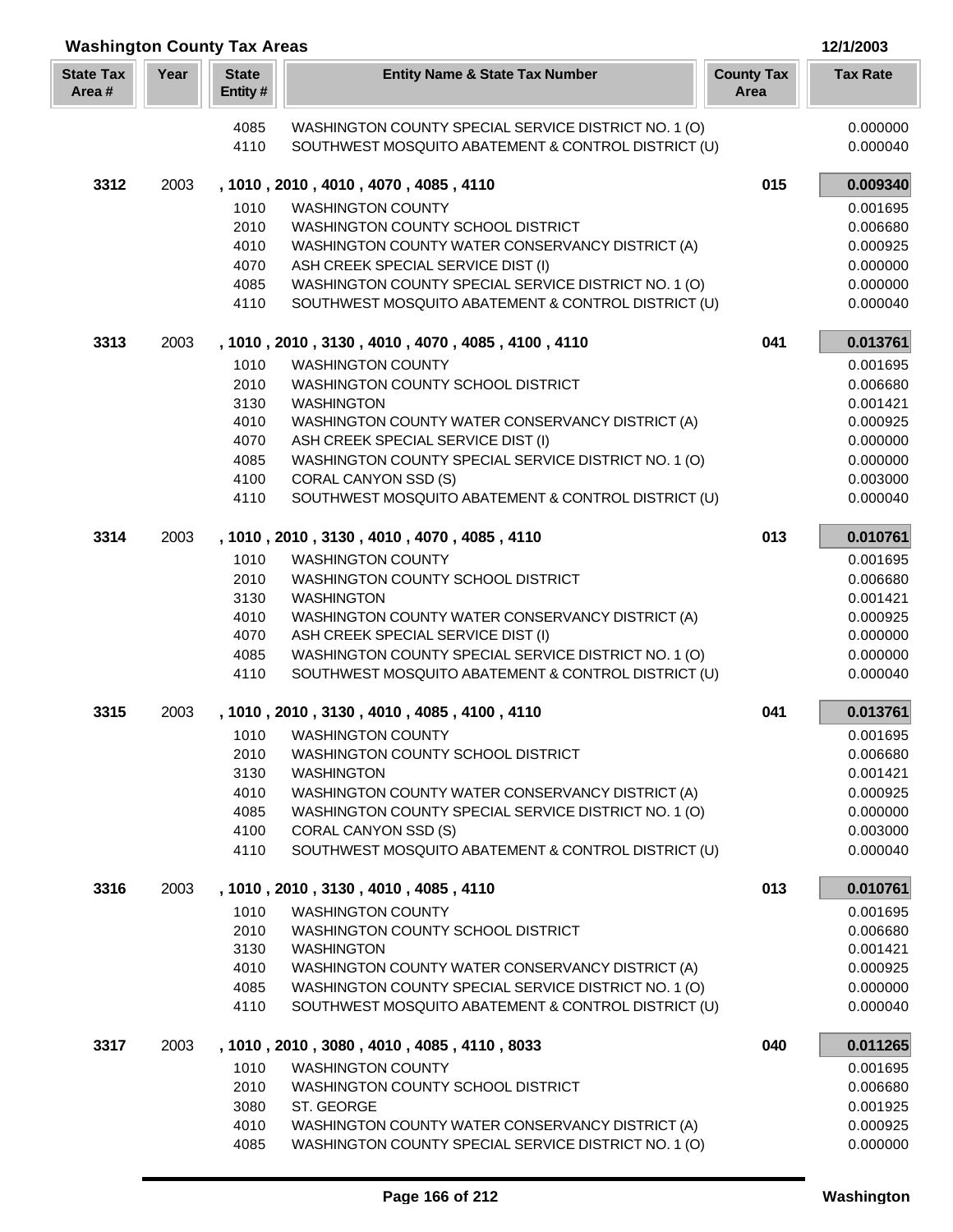| <b>Washington County Tax Areas</b> |      |                         |                                                                                                             |                           | 12/1/2003            |
|------------------------------------|------|-------------------------|-------------------------------------------------------------------------------------------------------------|---------------------------|----------------------|
| <b>State Tax</b><br>Area#          | Year | <b>State</b><br>Entity# | <b>Entity Name &amp; State Tax Number</b>                                                                   | <b>County Tax</b><br>Area | <b>Tax Rate</b>      |
|                                    |      | 4110                    | SOUTHWEST MOSQUITO ABATEMENT & CONTROL DISTRICT (U)                                                         |                           | 0.000040             |
|                                    |      | 8033                    | FORT PIERCE ECONOMIC DEV - PHASE I - (A-5)                                                                  |                           | 0.000000             |
| 3318                               | 2003 |                         | , 1010, 2010, 3080, 4010, 4085, 4110, 8034                                                                  | 040                       | 0.011265             |
|                                    |      | 1010                    | <b>WASHINGTON COUNTY</b>                                                                                    |                           | 0.001695             |
|                                    |      | 2010                    | WASHINGTON COUNTY SCHOOL DISTRICT                                                                           |                           | 0.006680             |
|                                    |      | 3080                    | ST. GEORGE                                                                                                  |                           | 0.001925             |
|                                    |      | 4010                    | WASHINGTON COUNTY WATER CONSERVANCY DISTRICT (A)                                                            |                           | 0.000925             |
|                                    |      | 4085                    | WASHINGTON COUNTY SPECIAL SERVICE DISTRICT NO. 1 (O)                                                        |                           | 0.000000             |
|                                    |      | 4110<br>8034            | SOUTHWEST MOSQUITO ABATEMENT & CONTROL DISTRICT (U)<br>FORT PIERCE ECONOMIC DEV - PHASE II - (A-6           |                           | 0.000040<br>0.000000 |
| 3319                               | 2003 |                         | , 1010, 2010, 3080, 4010, 4085, 4110                                                                        | 008                       | 0.011265             |
|                                    |      | 1010                    | <b>WASHINGTON COUNTY</b>                                                                                    |                           | 0.001695             |
|                                    |      | 2010                    | WASHINGTON COUNTY SCHOOL DISTRICT                                                                           |                           | 0.006680             |
|                                    |      | 3080                    | ST. GEORGE                                                                                                  |                           | 0.001925             |
|                                    |      | 4010                    | WASHINGTON COUNTY WATER CONSERVANCY DISTRICT (A)                                                            |                           | 0.000925             |
|                                    |      | 4085                    | WASHINGTON COUNTY SPECIAL SERVICE DISTRICT NO. 1 (O)                                                        |                           | 0.000000             |
|                                    |      | 4110                    | SOUTHWEST MOSQUITO ABATEMENT & CONTROL DISTRICT (U)                                                         |                           | 0.000040             |
| 3320                               | 2003 |                         | , 1010, 2010, 3040, 4010, 4085, 4110, 8100                                                                  | 042                       | 0.010807             |
|                                    |      | 1010                    | <b>WASHINGTON COUNTY</b>                                                                                    |                           | 0.001695             |
|                                    |      | 2010                    | WASHINGTON COUNTY SCHOOL DISTRICT                                                                           |                           | 0.006680             |
|                                    |      | 3040                    | <b>IVINS</b>                                                                                                |                           | 0.001467             |
|                                    |      | 4010                    | WASHINGTON COUNTY WATER CONSERVANCY DISTRICT (A)                                                            |                           | 0.000925             |
|                                    |      | 4085<br>4110            | WASHINGTON COUNTY SPECIAL SERVICE DISTRICT NO. 1 (O)<br>SOUTHWEST MOSQUITO ABATEMENT & CONTROL DISTRICT (U) |                           | 0.000000<br>0.000040 |
|                                    |      | 8100                    | SNOW CANYON PARKWAY ECONOMIC DEVELOPMENT PLAN - IVINS TOWN -                                                |                           | 0.000000             |
|                                    |      |                         | $(D-1)$ 2002                                                                                                |                           |                      |
| 3321                               | 2003 |                         | , 1010, 2010, 3040, 4010, 4085, 4110                                                                        | 004                       | 0.010807             |
|                                    |      | 1010                    | <b>WASHINGTON COUNTY</b>                                                                                    |                           | 0.001695             |
|                                    |      | 2010                    | WASHINGTON COUNTY SCHOOL DISTRICT                                                                           |                           | 0.006680             |
|                                    |      | 3040                    | <b>IVINS</b>                                                                                                |                           | 0.001467             |
|                                    |      | 4010<br>4085            | WASHINGTON COUNTY WATER CONSERVANCY DISTRICT (A)<br>WASHINGTON COUNTY SPECIAL SERVICE DISTRICT NO. 1 (O)    |                           | 0.000925<br>0.000000 |
|                                    |      | 4110                    | SOUTHWEST MOSQUITO ABATEMENT & CONTROL DISTRICT (U)                                                         |                           | 0.000040             |
| 3322                               | 2003 |                         | , 1010, 2010, 3060, 4010, 4075, 4085, 4095, 4110                                                            | 006                       | 0.011542             |
|                                    |      | 1010                    | <b>WASHINGTON COUNTY</b>                                                                                    |                           | 0.001695             |
|                                    |      | 2010                    | WASHINGTON COUNTY SCHOOL DISTRICT                                                                           |                           | 0.006680             |
|                                    |      | 3060                    | <b>LEEDS</b>                                                                                                |                           | 0.000927             |
|                                    |      | 4010                    | WASHINGTON COUNTY WATER CONSERVANCY DISTRICT (A)                                                            |                           | 0.000925             |
|                                    |      | 4075                    | ANGEL SPRINGS SPECIAL SERVICE DISTRICT M 2003                                                               |                           | 0.000000             |
|                                    |      | 4085                    | WASHINGTON COUNTY SPECIAL SERVICE DISTRICT NO. 1 (O)                                                        |                           | 0.000000             |
|                                    |      | 4095                    | LEEDS AREA SPECIAL SERVICE DISTRICT (R)                                                                     |                           | 0.001275             |
|                                    |      | 4110                    | SOUTHWEST MOSQUITO ABATEMENT & CONTROL DISTRICT (U)                                                         |                           | 0.000040             |
| 3323                               | 2003 |                         | , 1010, 2010, 3060, 4010, 4085, 4095, 4110                                                                  | 006                       | 0.011542             |
|                                    |      | 1010<br>2010            | <b>WASHINGTON COUNTY</b><br>WASHINGTON COUNTY SCHOOL DISTRICT                                               |                           | 0.001695             |
|                                    |      | 3060                    | <b>LEEDS</b>                                                                                                |                           | 0.006680<br>0.000927 |
|                                    |      | 4010                    | WASHINGTON COUNTY WATER CONSERVANCY DISTRICT (A)                                                            |                           | 0.000925             |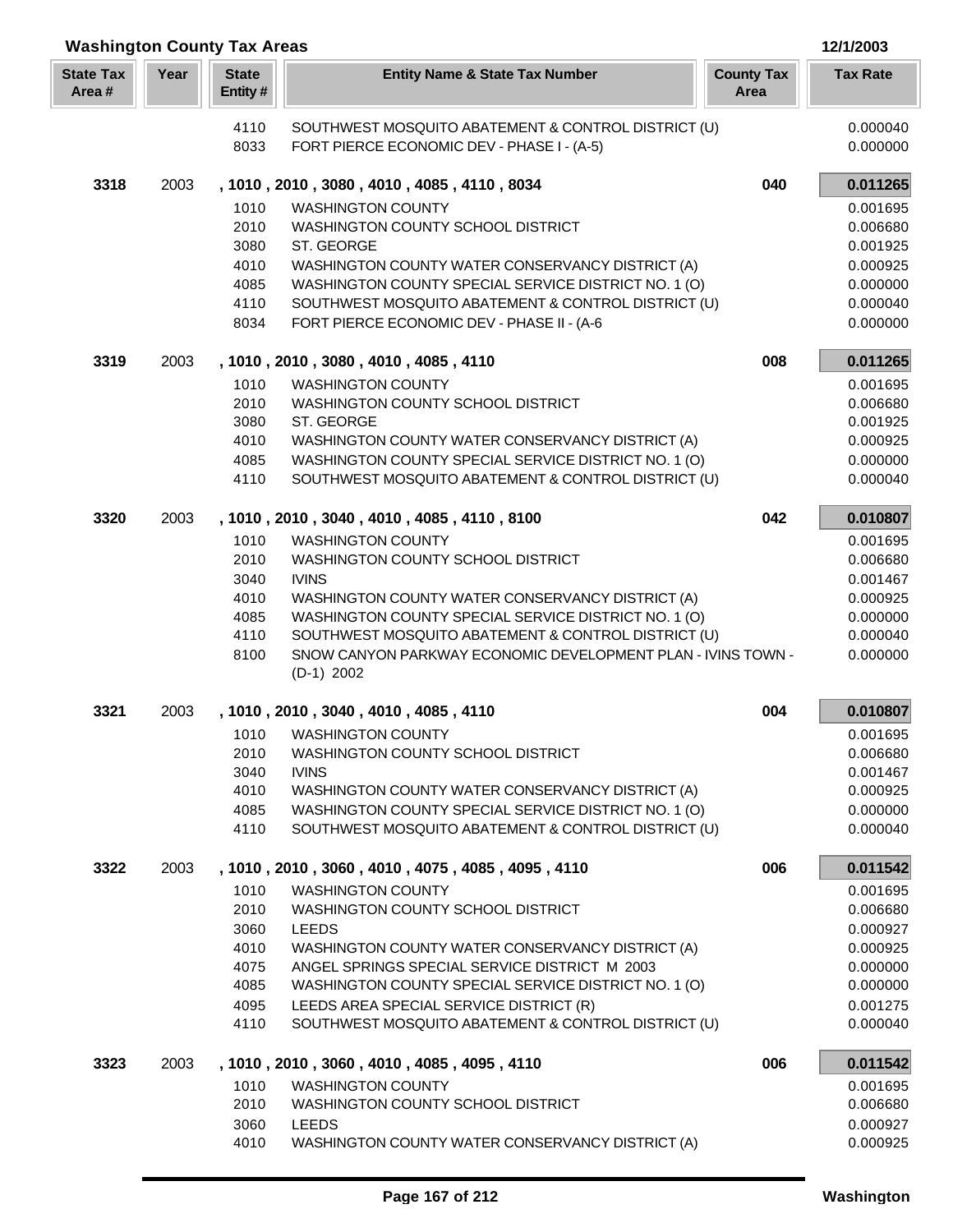| <b>Washington County Tax Areas</b> |      |                         |                                                      |                           |                 |
|------------------------------------|------|-------------------------|------------------------------------------------------|---------------------------|-----------------|
| <b>State Tax</b><br>Area#          | Year | <b>State</b><br>Entity# | <b>Entity Name &amp; State Tax Number</b>            | <b>County Tax</b><br>Area | <b>Tax Rate</b> |
|                                    |      | 4085                    | WASHINGTON COUNTY SPECIAL SERVICE DISTRICT NO. 1 (O) |                           | 0.000000        |
|                                    |      | 4095                    | LEEDS AREA SPECIAL SERVICE DISTRICT (R)              |                           | 0.001275        |
|                                    |      | 4110                    | SOUTHWEST MOSQUITO ABATEMENT & CONTROL DISTRICT (U)  |                           | 0.000040        |
| 3324                               | 2003 |                         | , 1010, 2010, 4010, 4075, 4085, 4095, 4110           | 037                       | 0.010615        |
|                                    |      | 1010                    | <b>WASHINGTON COUNTY</b>                             |                           | 0.001695        |
|                                    |      | 2010                    | WASHINGTON COUNTY SCHOOL DISTRICT                    |                           | 0.006680        |
|                                    |      | 4010                    | WASHINGTON COUNTY WATER CONSERVANCY DISTRICT (A)     |                           | 0.000925        |
|                                    |      | 4075                    | ANGEL SPRINGS SPECIAL SERVICE DISTRICT M 2003        |                           | 0.000000        |
|                                    |      | 4085                    | WASHINGTON COUNTY SPECIAL SERVICE DISTRICT NO. 1 (O) |                           | 0.000000        |
|                                    |      | 4095                    | LEEDS AREA SPECIAL SERVICE DISTRICT (R)              |                           | 0.001275        |
|                                    |      | 4110                    | SOUTHWEST MOSQUITO ABATEMENT & CONTROL DISTRICT (U)  |                           | 0.000040        |
| 3325                               | 2003 |                         | , 1010, 2010, 4010, 4085, 4095, 4110                 | 037                       | 0.010615        |
|                                    |      | 1010                    | <b>WASHINGTON COUNTY</b>                             |                           | 0.001695        |
|                                    |      | 2010                    | WASHINGTON COUNTY SCHOOL DISTRICT                    |                           | 0.006680        |
|                                    |      | 4010                    | WASHINGTON COUNTY WATER CONSERVANCY DISTRICT (A)     |                           | 0.000925        |
|                                    |      | 4085                    | WASHINGTON COUNTY SPECIAL SERVICE DISTRICT NO. 1 (O) |                           | 0.000000        |
|                                    |      | 4095                    | LEEDS AREA SPECIAL SERVICE DISTRICT (R)              |                           | 0.001275        |
|                                    |      | 4110                    | SOUTHWEST MOSQUITO ABATEMENT & CONTROL DISTRICT (U)  |                           | 0.000040        |
| 3326                               | 2003 |                         | , 1010, 2010, 4010, 4075, 4085, 4110                 | 015                       | 0.009340        |
|                                    |      | 1010                    | <b>WASHINGTON COUNTY</b>                             |                           | 0.001695        |
|                                    |      | 2010                    | WASHINGTON COUNTY SCHOOL DISTRICT                    |                           | 0.006680        |
|                                    |      | 4010                    | WASHINGTON COUNTY WATER CONSERVANCY DISTRICT (A)     |                           | 0.000925        |
|                                    |      | 4075                    | ANGEL SPRINGS SPECIAL SERVICE DISTRICT M 2003        |                           | 0.000000        |
|                                    |      | 4085                    | WASHINGTON COUNTY SPECIAL SERVICE DISTRICT NO. 1 (O) |                           | 0.000000        |
|                                    |      | 4110                    | SOUTHWEST MOSQUITO ABATEMENT & CONTROL DISTRICT (U)  |                           | 0.000040        |
| 3327                               | 2003 |                         | , 1010, 2010, 4010, 4085, 4105, 4110                 | 039                       | 0.009340        |
|                                    |      | 1010                    | <b>WASHINGTON COUNTY</b>                             |                           | 0.001695        |
|                                    |      |                         | 2010 WASHINGTON COUNTY SCHOOL DISTRICT               |                           | 0.006680        |
|                                    |      | 4010                    | WASHINGTON COUNTY WATER CONSERVANCY DISTRICT (A)     |                           | 0.000925        |
|                                    |      | 4085                    | WASHINGTON COUNTY SPECIAL SERVICE DISTRICT NO. 1 (O) |                           | 0.000000        |
|                                    |      | 4105                    | SPECIAL IMPROVEMENT DISTRICT 98-1 (T)                |                           | 0.000000        |
|                                    |      | 4110                    | SOUTHWEST MOSQUITO ABATEMENT & CONTROL DISTRICT (U)  |                           | 0.000040        |
| 3328                               | 2003 |                         | , 1010, 2010, 4010, 4085, 4110                       | 015                       | 0.009340        |
|                                    |      | 1010                    | <b>WASHINGTON COUNTY</b>                             |                           | 0.001695        |
|                                    |      | 2010                    | WASHINGTON COUNTY SCHOOL DISTRICT                    |                           | 0.006680        |
|                                    |      | 4010                    | WASHINGTON COUNTY WATER CONSERVANCY DISTRICT (A)     |                           | 0.000925        |
|                                    |      | 4085                    | WASHINGTON COUNTY SPECIAL SERVICE DISTRICT NO. 1 (O) |                           | 0.000000        |
|                                    |      | 4110                    | SOUTHWEST MOSQUITO ABATEMENT & CONTROL DISTRICT (U)  |                           | 0.000040        |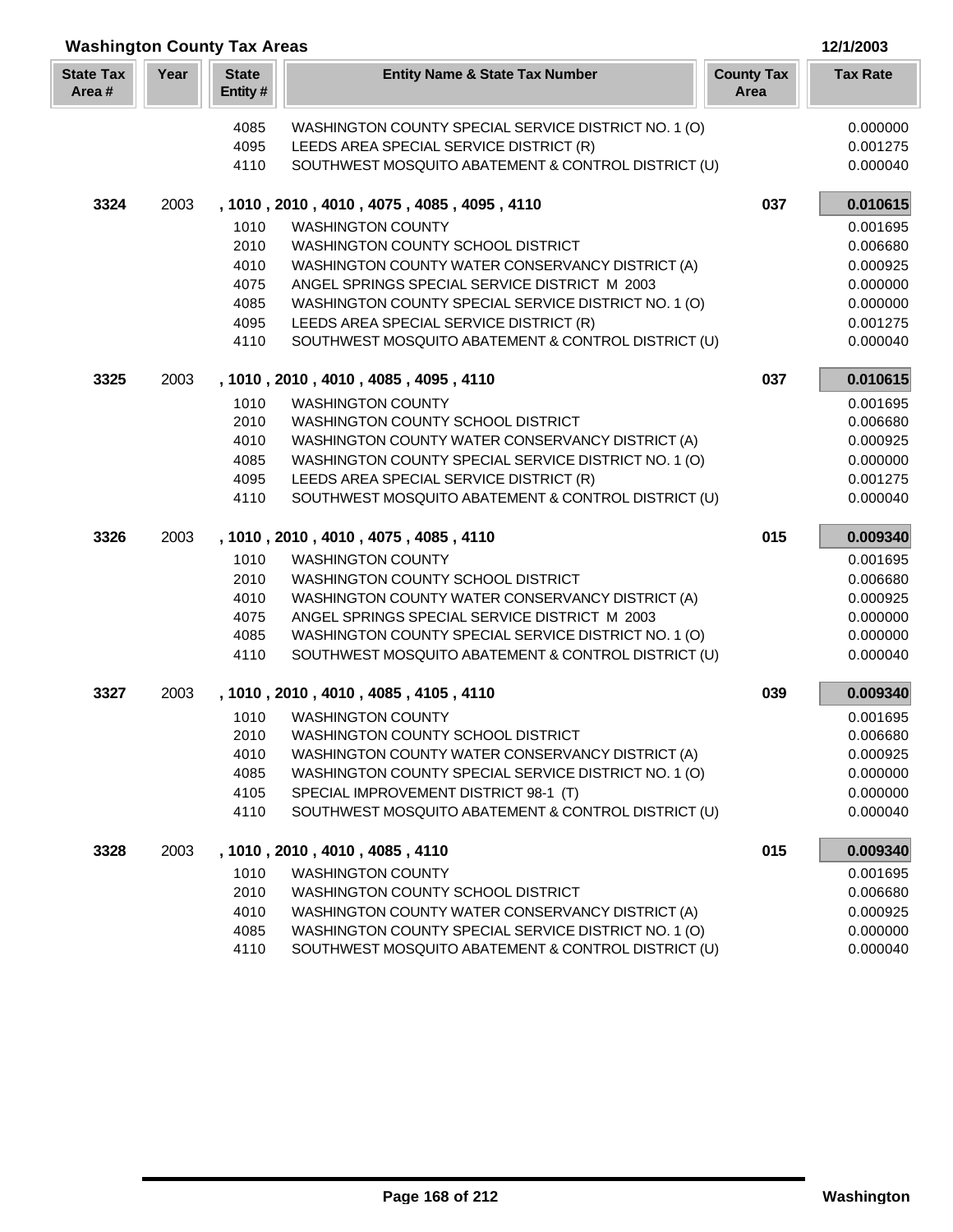| <b>Wayne County Tax Areas</b> |      | 12/1/2003                |                                                                                          |                           |                      |
|-------------------------------|------|--------------------------|------------------------------------------------------------------------------------------|---------------------------|----------------------|
| <b>State Tax</b><br>Area#     | Year | <b>State</b><br>Entity # | <b>Entity Name &amp; State Tax Number</b>                                                | <b>County Tax</b><br>Area | <b>Tax Rate</b>      |
| 787                           | 2003 |                          | , 1010, 2010, 3010, 4010, 4020                                                           | 001                       | 0.007709             |
|                               |      | 1010                     | <b>WAYNE COUNTY</b>                                                                      |                           | 0.002390             |
|                               |      | 2010                     | WAYNE COUNTY SCHOOL DISTRICT                                                             |                           | 0.004958             |
|                               |      | 3010                     | <b>BICKNELL</b>                                                                          |                           | 0.000318             |
|                               |      | 4010                     | WAYNE COUNTY FIRE PROTECTION DISTRICT (A)                                                |                           | 0.000000             |
|                               |      | 4020                     | WAYNE COUNTY WATER CONSERVANCY DISTRICT (B)                                              |                           | 0.000043             |
| 788                           | 2003 |                          | , 1010, 2010, 3020, 4010, 4020                                                           | 002                       | 0.007715             |
|                               |      | 1010                     | <b>WAYNE COUNTY</b>                                                                      |                           | 0.002390             |
|                               |      | 2010                     | WAYNE COUNTY SCHOOL DISTRICT                                                             |                           | 0.004958             |
|                               |      | 3020                     | <b>LOA</b>                                                                               |                           | 0.000324             |
|                               |      | 4010                     | WAYNE COUNTY FIRE PROTECTION DISTRICT (A)                                                |                           | 0.000000             |
|                               |      | 4020                     | WAYNE COUNTY WATER CONSERVANCY DISTRICT (B)                                              |                           | 0.000043             |
| 789                           | 2003 |                          | , 1010, 2010, 3030, 4010, 4020                                                           | 003                       | 0.007869             |
|                               |      | 1010                     | <b>WAYNE COUNTY</b>                                                                      |                           | 0.002390             |
|                               |      | 2010                     | WAYNE COUNTY SCHOOL DISTRICT                                                             |                           | 0.004958             |
|                               |      | 3030                     | <b>LYMAN</b>                                                                             |                           | 0.000478             |
|                               |      | 4010<br>4020             | WAYNE COUNTY FIRE PROTECTION DISTRICT (A)<br>WAYNE COUNTY WATER CONSERVANCY DISTRICT (B) |                           | 0.000000<br>0.000043 |
| 790                           | 2003 |                          |                                                                                          | 004                       | 0.007655             |
|                               |      |                          | , 1010, 2010, 3040, 4010, 4020                                                           |                           |                      |
|                               |      | 1010                     | <b>WAYNE COUNTY</b>                                                                      |                           | 0.002390             |
|                               |      | 2010<br>3040             | WAYNE COUNTY SCHOOL DISTRICT<br><b>TORREY</b>                                            |                           | 0.004958<br>0.000264 |
|                               |      | 4010                     | WAYNE COUNTY FIRE PROTECTION DISTRICT (A)                                                |                           | 0.000000             |
|                               |      | 4020                     | WAYNE COUNTY WATER CONSERVANCY DISTRICT (B)                                              |                           | 0.000043             |
| 791                           | 2003 |                          | , 1010, 2010, 4010, 4020                                                                 | 005                       | 0.007391             |
|                               |      | 1010                     | <b>WAYNE COUNTY</b>                                                                      |                           | 0.002390             |
|                               |      | 2010                     | WAYNE COUNTY SCHOOL DISTRICT                                                             |                           | 0.004958             |
|                               |      | 4010                     | WAYNE COUNTY FIRE PROTECTION DISTRICT (A)                                                |                           | 0.000000             |
|                               |      | 4020                     | WAYNE COUNTY WATER CONSERVANCY DISTRICT (B)                                              |                           | 0.000043             |
| 792                           | 2003 |                          | , 1010, 2010, 4020                                                                       | 006                       | 0.007391             |
|                               |      | 1010                     | <b>WAYNE COUNTY</b>                                                                      |                           | 0.002390             |
|                               |      | 2010                     | WAYNE COUNTY SCHOOL DISTRICT                                                             |                           | 0.004958             |
|                               |      | 4020                     | WAYNE COUNTY WATER CONSERVANCY DISTRICT (B)                                              |                           | 0.000043             |
| 3062                          | 2003 |                          | , 1010, 2010, 3015, 4020                                                                 | 007                       | 0.008447             |
|                               |      | 1010                     | <b>WAYNE COUNTY</b>                                                                      |                           | 0.002390             |
|                               |      | 2010                     | WAYNE COUNTY SCHOOL DISTRICT                                                             |                           | 0.004958             |
|                               |      | 3015                     | <b>HANKSVILLE TOWN</b>                                                                   |                           | 0.001056             |
|                               |      | 4020                     | WAYNE COUNTY WATER CONSERVANCY DISTRICT (B)                                              |                           | 0.000043             |
| 3366                          | 2003 |                          |                                                                                          |                           | 0.008447             |
|                               |      | 1010                     | <b>WAYNE COUNTY</b>                                                                      |                           | 0.002390             |
|                               |      | 2010                     | WAYNE COUNTY SCHOOL DISTRICT                                                             |                           | 0.004958             |
|                               |      | 3015                     | <b>HANKSVILLE TOWN</b>                                                                   |                           | 0.001056             |
|                               |      | 4010<br>4020             | WAYNE COUNTY FIRE PROTECTION DISTRICT (A)<br>WAYNE COUNTY WATER CONSERVANCY DISTRICT (B) |                           | 0.000000<br>0.000043 |
|                               |      |                          |                                                                                          |                           |                      |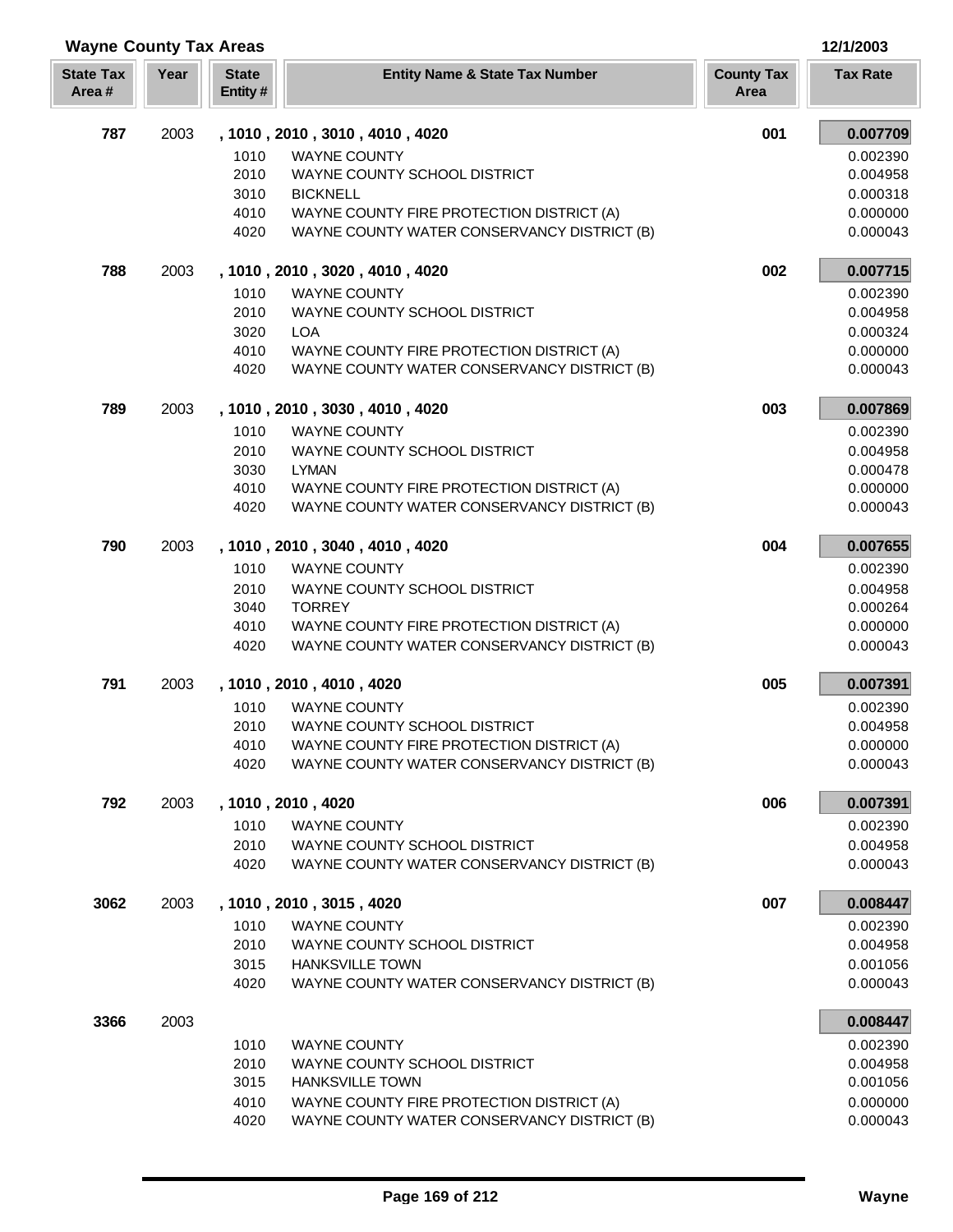| <b>Weber County Tax Areas</b> |      |                         |                                                                                            |                           | 12/1/2003            |  |
|-------------------------------|------|-------------------------|--------------------------------------------------------------------------------------------|---------------------------|----------------------|--|
| <b>State Tax</b><br>Area#     | Year | <b>State</b><br>Entity# | <b>Entity Name &amp; State Tax Number</b>                                                  | <b>County Tax</b><br>Area | <b>Tax Rate</b>      |  |
| 803                           | 2003 |                         | , 1010, 2020, 3020, 4005, 4010, 4070, 4080                                                 | 020                       | 0.012587             |  |
|                               |      | 1010                    | <b>WEBER COUNTY</b>                                                                        |                           | 0.003609             |  |
|                               |      | 2020                    | WEBER COUNTY SCHOOL DISTRICT                                                               |                           | 0.006061             |  |
|                               |      | 3020                    | <b>HARRISVILLE</b>                                                                         |                           | 0.001719             |  |
|                               |      | 4005                    | WEBER BASIN WATER CONSERVANCY DISTRICT (A)                                                 |                           | 0.000196             |  |
|                               |      | 4010                    | CENTRAL WEBER SEWER IMPROVEMENT DISTRICT (B)                                               |                           | 0.000574             |  |
|                               |      | 4070                    | BONA VISTA WATER IMPROVEMENT DISTRICT (J)                                                  |                           | 0.000317             |  |
|                               |      | 4080                    | WEBER COUNTY MOSQUITO ABATEMENT DISTRICT (K)                                               |                           | 0.000111             |  |
| 814                           | 2003 |                         | , 1010, 2020, 3040, 4005, 4010, 4080                                                       | 066                       | 0.013082             |  |
|                               |      | 1010                    | <b>WEBER COUNTY</b>                                                                        |                           | 0.003609             |  |
|                               |      | 2020                    | WEBER COUNTY SCHOOL DISTRICT                                                               |                           | 0.006061             |  |
|                               |      | 3040                    | NORTH OGDEN                                                                                |                           | 0.002531             |  |
|                               |      | 4005<br>4010            | WEBER BASIN WATER CONSERVANCY DISTRICT (A)<br>CENTRAL WEBER SEWER IMPROVEMENT DISTRICT (B) |                           | 0.000196<br>0.000574 |  |
|                               |      | 4080                    | WEBER COUNTY MOSQUITO ABATEMENT DISTRICT (K)                                               |                           | 0.000111             |  |
| 815                           | 2003 |                         | , 1010, 2020, 3040, 4005, 4080                                                             | 042                       | 0.012508             |  |
|                               |      | 1010                    | <b>WEBER COUNTY</b>                                                                        |                           | 0.003609             |  |
|                               |      | 2020                    | WEBER COUNTY SCHOOL DISTRICT                                                               |                           | 0.006061             |  |
|                               |      | 3040                    | NORTH OGDEN                                                                                |                           | 0.002531             |  |
|                               |      | 4005                    | WEBER BASIN WATER CONSERVANCY DISTRICT (A)                                                 |                           | 0.000196             |  |
|                               |      | 4080                    | WEBER COUNTY MOSQUITO ABATEMENT DISTRICT (K)                                               |                           | 0.000111             |  |
| 861                           | 2003 |                         | , 1010, 2020, 3060, 4005, 4030, 4070, 4080                                                 | 021                       | 0.010920             |  |
|                               |      | 1010                    | <b>WEBER COUNTY</b>                                                                        |                           | 0.003609             |  |
|                               |      | 2020                    | WEBER COUNTY SCHOOL DISTRICT                                                               |                           | 0.006061             |  |
|                               |      | 3060                    | <b>PLAIN CITY</b>                                                                          |                           | 0.000528             |  |
|                               |      | 4005                    | WEBER BASIN WATER CONSERVANCY DISTRICT (A)                                                 |                           | 0.000196             |  |
|                               |      | 4030                    | PLAIN CITY CEMETERY MAINTENANCE DISTRICT (E)                                               |                           | 0.000098             |  |
|                               |      | 4070                    | BONA VISTA WATER IMPROVEMENT DISTRICT (J)<br>WEBER COUNTY MOSQUITO ABATEMENT DISTRICT (K)  |                           | 0.000317<br>0.000111 |  |
|                               |      | 4080                    |                                                                                            |                           |                      |  |
| 862                           | 2003 |                         | , 1010, 2020, 3060, 4005, 4030, 4070, 4080, 8351                                           | 296                       | 0.010920             |  |
|                               |      | 1010                    | <b>WEBER COUNTY</b>                                                                        |                           | 0.003609             |  |
|                               |      | 2020                    | WEBER COUNTY SCHOOL DISTRICT                                                               |                           | 0.006061             |  |
|                               |      | 3060<br>4005            | <b>PLAIN CITY</b><br>WEBER BASIN WATER CONSERVANCY DISTRICT (A)                            |                           | 0.000528<br>0.000196 |  |
|                               |      | 4030                    | PLAIN CITY CEMETERY MAINTENANCE DISTRICT (E)                                               |                           | 0.000098             |  |
|                               |      | 4070                    | BONA VISTA WATER IMPROVEMENT DISTRICT (J)                                                  |                           | 0.000317             |  |
|                               |      | 4080                    | WEBER COUNTY MOSQUITO ABATEMENT DISTRICT (K)                                               |                           | 0.000111             |  |
|                               |      | 8351                    | CENTRAL BUSINESS DISTRICT REVELOPMENT PROJECT AREA - PLAIN CITY<br>$- (H-1)$               |                           | 0.000000             |  |
| 863                           | 2003 |                         | , 1010, 2020, 3060, 4005, 4070, 4080                                                       | 141                       | 0.010822             |  |
|                               |      | 1010                    | <b>WEBER COUNTY</b>                                                                        |                           | 0.003609             |  |
|                               |      | 2020                    | WEBER COUNTY SCHOOL DISTRICT                                                               |                           | 0.006061             |  |
|                               |      | 3060                    | <b>PLAIN CITY</b>                                                                          |                           | 0.000528             |  |
|                               |      | 4005                    | WEBER BASIN WATER CONSERVANCY DISTRICT (A)                                                 |                           | 0.000196             |  |
|                               |      | 4070                    | BONA VISTA WATER IMPROVEMENT DISTRICT (J)                                                  |                           | 0.000317             |  |
|                               |      | 4080                    | WEBER COUNTY MOSQUITO ABATEMENT DISTRICT (K)                                               |                           | 0.000111             |  |

Г I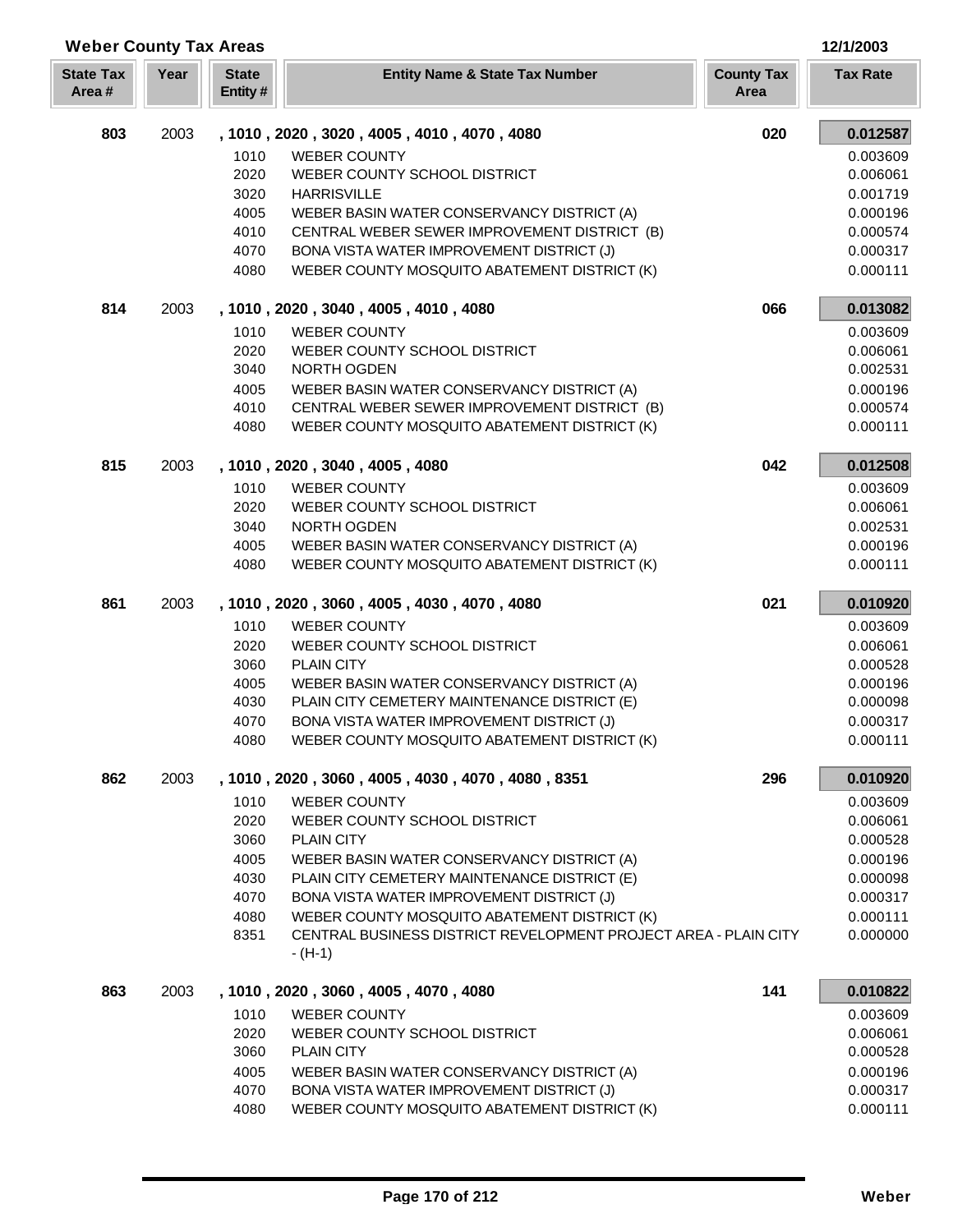| <b>Weber County Tax Areas</b> |      |                         |                                                                          | 12/1/2003       |
|-------------------------------|------|-------------------------|--------------------------------------------------------------------------|-----------------|
| <b>State Tax</b><br>Area#     | Year | <b>State</b><br>Entity# | <b>County Tax</b><br><b>Entity Name &amp; State Tax Number</b><br>Area   | <b>Tax Rate</b> |
| 868                           | 2003 |                         | , 1010, 2020, 3070, 4005, 4010, 4070, 4080                               | 064<br>0.012735 |
|                               |      | 1010                    | <b>WEBER COUNTY</b>                                                      | 0.003609        |
|                               |      | 2020                    | WEBER COUNTY SCHOOL DISTRICT                                             | 0.006061        |
|                               |      | 3070                    | <b>PLEASANT VIEW</b>                                                     | 0.001867        |
|                               |      | 4005                    | WEBER BASIN WATER CONSERVANCY DISTRICT (A)                               | 0.000196        |
|                               |      | 4010                    | CENTRAL WEBER SEWER IMPROVEMENT DISTRICT (B)                             | 0.000574        |
|                               |      | 4070                    | BONA VISTA WATER IMPROVEMENT DISTRICT (J)                                | 0.000317        |
|                               |      | 4080                    | WEBER COUNTY MOSQUITO ABATEMENT DISTRICT (K)                             | 0.000111        |
| 870                           | 2003 |                         | , 1010, 2020, 3070, 4005, 4010, 4080                                     | 063<br>0.012418 |
|                               |      | 1010                    | <b>WEBER COUNTY</b>                                                      | 0.003609        |
|                               |      | 2020                    | WEBER COUNTY SCHOOL DISTRICT                                             | 0.006061        |
|                               |      | 3070                    | PLEASANT VIEW                                                            | 0.001867        |
|                               |      | 4005                    | WEBER BASIN WATER CONSERVANCY DISTRICT (A)                               | 0.000196        |
|                               |      | 4010                    | CENTRAL WEBER SEWER IMPROVEMENT DISTRICT (B)                             | 0.000574        |
|                               |      | 4080                    | WEBER COUNTY MOSQUITO ABATEMENT DISTRICT (K)                             | 0.000111        |
| 871                           | 2003 |                         | , 1010, 2020, 3070, 4005, 4080                                           | 045<br>0.011844 |
|                               |      | 1010                    | <b>WEBER COUNTY</b>                                                      | 0.003609        |
|                               |      | 2020                    | WEBER COUNTY SCHOOL DISTRICT                                             | 0.006061        |
|                               |      | 3070                    | PLEASANT VIEW                                                            | 0.001867        |
|                               |      | 4005                    | WEBER BASIN WATER CONSERVANCY DISTRICT (A)                               | 0.000196        |
|                               |      | 4080                    | WEBER COUNTY MOSQUITO ABATEMENT DISTRICT (K)                             | 0.000111        |
| 875                           | 2003 |                         | , 1010, 2020, 3080, 4005, 4010, 4080, 6040                               | 026<br>0.011701 |
|                               |      | 1010                    | <b>WEBER COUNTY</b>                                                      | 0.003609        |
|                               |      | 2020                    | WEBER COUNTY SCHOOL DISTRICT                                             | 0.006061        |
|                               |      | 3080                    | <b>RIVERDALE</b>                                                         | 0.001150        |
|                               |      | 4005                    | WEBER BASIN WATER CONSERVANCY DISTRICT (A)                               | 0.000196        |
|                               |      | 4010                    | CENTRAL WEBER SEWER IMPROVEMENT DISTRICT (B)                             | 0.000574        |
|                               |      | 4080                    | WEBER COUNTY MOSQUITO ABATEMENT DISTRICT (K)                             | 0.000111        |
|                               |      | 6040                    | RIVERDALE - SPECIAL MUNICIPAL LEVIES TO PURCHASE W.B.W.C. WATER          | 0.000000        |
| 877                           | 2003 |                         | , 1010, 2020, 3080, 4005, 4010, 4080, 6040, 8201                         | 264<br>0.011701 |
|                               |      | 1010                    | <b>WEBER COUNTY</b>                                                      | 0.003609        |
|                               |      | 2020                    | WEBER COUNTY SCHOOL DISTRICT                                             | 0.006061        |
|                               |      | 3080                    | <b>RIVERDALE</b>                                                         | 0.001150        |
|                               |      | 4005                    | WEBER BASIN WATER CONSERVANCY DISTRICT (A)                               | 0.000196        |
|                               |      | 4010                    | CENTRAL WEBER SEWER IMPROVEMENT DISTRICT (B)                             | 0.000574        |
|                               |      | 4080                    | WEBER COUNTY MOSQUITO ABATEMENT DISTRICT (K)                             | 0.000111        |
|                               |      | 6040                    | RIVERDALE - SPECIAL MUNICIPAL LEVIES TO PURCHASE W.B.W.C. WATER          | 0.000000        |
|                               |      | 8201                    | RIVERDALE ROAD NEIGHBORHOOD DEVELOPMENT PLAN - RIVERDALE CITY<br>$(E-1)$ | 0.000000        |
| 879                           | 2003 |                         | , 1010, 2020, 3080, 4005, 4010, 4080, 6040, 8202                         | 300<br>0.011701 |
|                               |      | 1010                    | <b>WEBER COUNTY</b>                                                      | 0.003609        |
|                               |      | 2020                    | WEBER COUNTY SCHOOL DISTRICT                                             | 0.006061        |
|                               |      | 3080                    | <b>RIVERDALE</b>                                                         | 0.001150        |
|                               |      | 4005                    | WEBER BASIN WATER CONSERVANCY DISTRICT (A)                               | 0.000196        |
|                               |      | 4010                    | CENTRAL WEBER SEWER IMPROVEMENT DISTRICT (B)                             | 0.000574        |
|                               |      | 4080                    | WEBER COUNTY MOSQUITO ABATEMENT DISTRICT (K)                             | 0.000111        |
|                               |      | 6040                    | RIVERDALE - SPECIAL MUNICIPAL LEVIES TO PURCHASE W.B.W.C. WATER          | 0.000000        |
|                               |      | 8202                    | 1050 WEST NEIGHBORHOOD DEVELOPMENT PLAN - RIVERDALE CITY - (E-2)         | 0.000000        |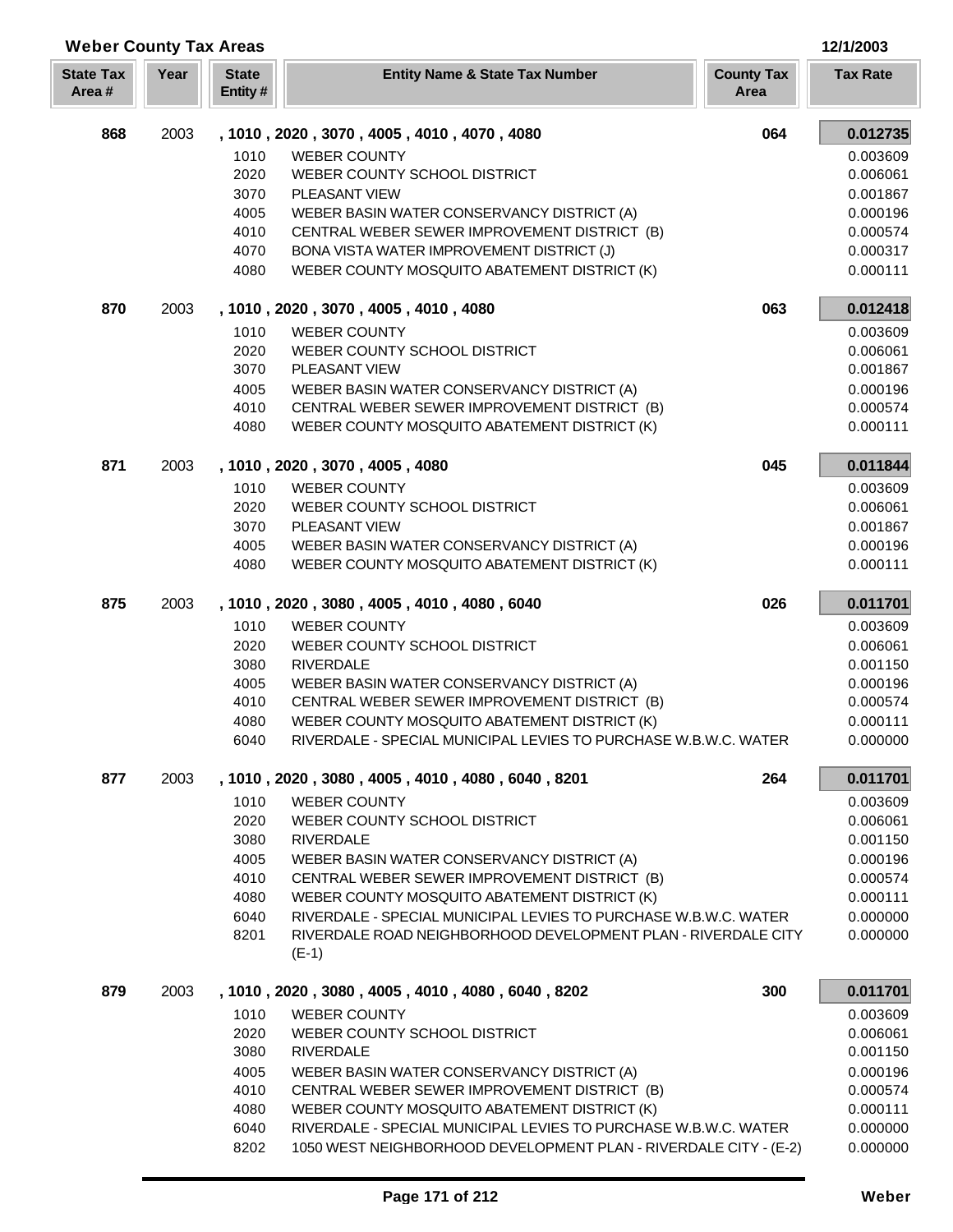| <b>Weber County Tax Areas</b> |      |                         |                                                                                     |                           | 12/1/2003            |
|-------------------------------|------|-------------------------|-------------------------------------------------------------------------------------|---------------------------|----------------------|
| <b>State Tax</b><br>Area#     | Year | <b>State</b><br>Entity# | <b>Entity Name &amp; State Tax Number</b>                                           | <b>County Tax</b><br>Area | <b>Tax Rate</b>      |
|                               |      |                         |                                                                                     |                           |                      |
| 881                           | 2003 |                         | , 1010, 2020, 3080, 4005, 4010, 4080, 6040, 8203                                    | 312                       | 0.011701             |
|                               |      | 1010                    | <b>WEBER COUNTY</b>                                                                 |                           | 0.003609             |
|                               |      | 2020                    | WEBER COUNTY SCHOOL DISTRICT                                                        |                           | 0.006061             |
|                               |      | 3080                    | <b>RIVERDALE</b>                                                                    |                           | 0.001150             |
|                               |      | 4005                    | WEBER BASIN WATER CONSERVANCY DISTRICT (A)                                          |                           | 0.000196             |
|                               |      | 4010                    | CENTRAL WEBER SEWER IMPROVEMENT DISTRICT (B)                                        |                           | 0.000574             |
|                               |      | 4080                    | WEBER COUNTY MOSQUITO ABATEMENT DISTRICT (K)                                        |                           | 0.000111             |
|                               |      | 6040                    | RIVERDALE - SPECIAL MUNICIPAL LEVIES TO PURCHASE W.B.W.C. WATER                     |                           | 0.000000             |
|                               |      | 8203                    | WEBER RIVER NEIGHBORHOOD DEVELOPMENT PLAN - RIVERDALE CITY -<br>$(E-3)$             |                           | 0.000000             |
| 885                           | 2003 |                         | , 1010, 2020, 3080, 4005, 4015, 4080, 6040                                          | 039                       | 0.011890             |
|                               |      | 1010                    | <b>WEBER COUNTY</b>                                                                 |                           | 0.003609             |
|                               |      | 2020                    | WEBER COUNTY SCHOOL DISTRICT                                                        |                           | 0.006061             |
|                               |      | 3080                    | <b>RIVERDALE</b>                                                                    |                           | 0.001150             |
|                               |      | 4005                    | WEBER BASIN WATER CONSERVANCY DISTRICT (A)                                          |                           | 0.000196             |
|                               |      | 4015                    | NORTH DAVIS COUNTY SEWER DISTRICT (C)                                               |                           | 0.000763             |
|                               |      | 4080                    | WEBER COUNTY MOSQUITO ABATEMENT DISTRICT (K)                                        |                           | 0.000111             |
|                               |      | 6040                    | RIVERDALE - SPECIAL MUNICIPAL LEVIES TO PURCHASE W.B.W.C. WATER                     |                           | 0.000000             |
| 886                           | 2003 |                         | , 1010, 2020, 3080, 4005, 4015, 4080, 4130, 6040                                    | 158                       | 0.012006             |
|                               |      | 1010                    | <b>WEBER COUNTY</b>                                                                 |                           | 0.003609             |
|                               |      | 2020                    | WEBER COUNTY SCHOOL DISTRICT                                                        |                           | 0.006061             |
|                               |      | 3080                    | <b>RIVERDALE</b>                                                                    |                           | 0.001150             |
|                               |      | 4005                    | WEBER BASIN WATER CONSERVANCY DISTRICT (A)                                          |                           | 0.000196             |
|                               |      | 4015                    | NORTH DAVIS COUNTY SEWER DISTRICT (C)                                               |                           | 0.000763             |
|                               |      | 4080                    | WEBER COUNTY MOSQUITO ABATEMENT DISTRICT (K)                                        |                           | 0.000111             |
|                               |      | 4130                    | ROY WATER CONSERVANCY SUBDISTRICT (P)                                               |                           | 0.000116             |
|                               |      | 6040                    | RIVERDALE - SPECIAL MUNICIPAL LEVIES TO PURCHASE W.B.W.C. WATER                     |                           | 0.000000             |
| 888                           | 2003 |                         | 1010, 2020, 3090, 4005, 4015, 4080                                                  | 040                       | 0.012820             |
|                               |      | 1010                    | <b>WEBER COUNTY</b>                                                                 |                           | 0.003609             |
|                               |      | 2020                    | WEBER COUNTY SCHOOL DISTRICT                                                        |                           | 0.006061             |
|                               |      | 3090<br>4005            | <b>ROY</b>                                                                          |                           | 0.002080<br>0.000196 |
|                               |      | 4015                    | WEBER BASIN WATER CONSERVANCY DISTRICT (A)<br>NORTH DAVIS COUNTY SEWER DISTRICT (C) |                           | 0.000763             |
|                               |      | 4080                    | WEBER COUNTY MOSQUITO ABATEMENT DISTRICT (K)                                        |                           | 0.000111             |
| 889                           | 2003 |                         | , 1010, 2020, 3090, 4005, 4010, 4080, 4130                                          | 086                       | 0.012747             |
|                               |      | 1010                    | <b>WEBER COUNTY</b>                                                                 |                           | 0.003609             |
|                               |      | 2020                    | WEBER COUNTY SCHOOL DISTRICT                                                        |                           | 0.006061             |
|                               |      | 3090                    | <b>ROY</b>                                                                          |                           | 0.002080             |
|                               |      | 4005                    | WEBER BASIN WATER CONSERVANCY DISTRICT (A)                                          |                           | 0.000196             |
|                               |      | 4010                    | CENTRAL WEBER SEWER IMPROVEMENT DISTRICT (B)                                        |                           | 0.000574             |
|                               |      | 4080                    | WEBER COUNTY MOSQUITO ABATEMENT DISTRICT (K)                                        |                           | 0.000111             |
|                               |      | 4130                    | ROY WATER CONSERVANCY SUBDISTRICT (P)                                               |                           | 0.000116             |
| 890                           | 2003 |                         | , 1010, 2020, 3090, 4005, 4080, 4130                                                | 048                       | 0.012173             |
|                               |      | 1010                    | <b>WEBER COUNTY</b>                                                                 |                           | 0.003609             |
|                               |      | 2020                    | WEBER COUNTY SCHOOL DISTRICT                                                        |                           | 0.006061             |
|                               |      | 3090                    | <b>ROY</b>                                                                          |                           | 0.002080             |
|                               |      | 4005                    | WEBER BASIN WATER CONSERVANCY DISTRICT (A)                                          |                           | 0.000196             |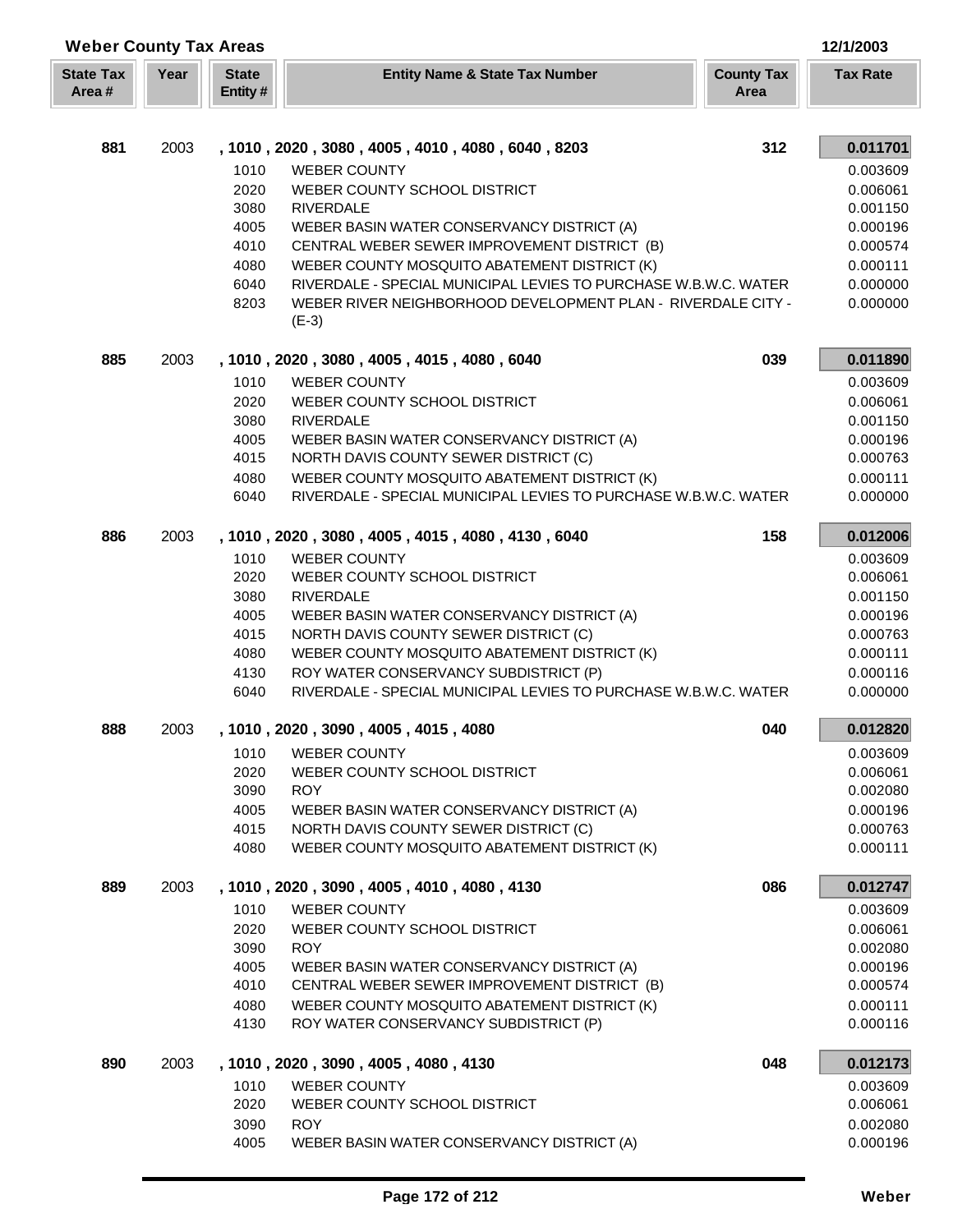| Year<br><b>State</b><br><b>State Tax</b><br><b>Tax Rate</b><br><b>Entity Name &amp; State Tax Number</b><br><b>County Tax</b><br>Area#<br>Entity#<br>Area<br>0.000111<br>4080<br>WEBER COUNTY MOSQUITO ABATEMENT DISTRICT (K)<br>0.000116<br>4130<br>ROY WATER CONSERVANCY SUBDISTRICT (P)<br>899<br>428<br>0.012820<br>2003<br>, 1010, 2020, 3090, 4005, 4015, 4080, 8053<br>1010<br><b>WEBER COUNTY</b><br>0.003609<br>2020<br>WEBER COUNTY SCHOOL DISTRICT<br>0.006061<br>3090<br><b>ROY</b><br>0.002080<br>4005<br>WEBER BASIN WATER CONSERVANCY DISTRICT (A)<br>0.000196<br>4015<br>NORTH DAVIS COUNTY SEWER DISTRICT (C)<br>0.000763<br>4080<br>WEBER COUNTY MOSQUITO ABATEMENT DISTRICT (K)<br>0.000111<br>8053<br>EXPANDED REDEVELOPMENT PROJECT AREA #1 - ROY CITY - (B-2)<br>0.000000<br>901<br>2003<br>041<br>0.012936<br>, 1010, 2020, 3090, 4005, 4015, 4080, 4130<br>1010<br><b>WEBER COUNTY</b><br>0.003609<br>2020<br>WEBER COUNTY SCHOOL DISTRICT<br>0.006061<br>3090<br><b>ROY</b><br>0.002080<br>4005<br>WEBER BASIN WATER CONSERVANCY DISTRICT (A)<br>0.000196<br>4015<br>NORTH DAVIS COUNTY SEWER DISTRICT (C)<br>0.000763<br>4080<br>WEBER COUNTY MOSQUITO ABATEMENT DISTRICT (K)<br>0.000111<br>4130<br>ROY WATER CONSERVANCY SUBDISTRICT (P)<br>0.000116<br>903<br>, 1010, 2020, 3090, 4005, 4015, 4080, 4130, 8051, 805<br>186<br>0.012936<br>2003<br>1010<br><b>WEBER COUNTY</b><br>0.003609<br>2020<br>WEBER COUNTY SCHOOL DISTRICT<br>0.006061<br>3090<br><b>ROY</b><br>0.002080<br>4005<br>WEBER BASIN WATER CONSERVANCY DISTRICT (A)<br>0.000196<br>4015<br>NORTH DAVIS COUNTY SEWER DISTRICT (C)<br>0.000763<br>4080<br>WEBER COUNTY MOSQUITO ABATEMENT DISTRICT (K)<br>0.000111<br>4130<br>ROY WATER CONSERVANCY SUBDISTRICT (P)<br>0.000116<br>AREA IN ROY REDEVELOPMENT PROJECT AREA NO. 1 - (EXPANDED) -<br>8051<br>0.000000<br>OUTSIDE 100 ACRE AREA - (%)<br>REDEVELOPMENT PROJECT AREA NO. 1 - ROY CITY - (B-1)<br>0.000000<br>8052<br>906<br>254<br>2003<br>, 1010, 2020, 3090, 4005, 4015, 4080, 4130, 8054<br>0.012936<br>1010<br>0.003609<br><b>WEBER COUNTY</b><br>2020<br>WEBER COUNTY SCHOOL DISTRICT<br>0.006061<br>3090<br><b>ROY</b><br>0.002080<br>4005<br>WEBER BASIN WATER CONSERVANCY DISTRICT (A)<br>0.000196<br>4015<br>NORTH DAVIS COUNTY SEWER DISTRICT (C)<br>0.000763<br>4080<br>WEBER COUNTY MOSQUITO ABATEMENT DISTRICT (K)<br>0.000111<br>ROY WATER CONSERVANCY SUBDISTRICT (P)<br>0.000116<br>4130<br>8054<br>REDEVELOPMENT PROJECT AREA NO. TWO - ROY CITY - (B-3)<br>0.000000<br>78 313<br>908<br>2003<br>, 1010, 2020, 3090, 4005, 4015, 4080, 4130, 4150<br>0.013405<br>1010<br><b>WEBER COUNTY</b><br>0.003609<br>2020<br>WEBER COUNTY SCHOOL DISTRICT<br>0.006061<br>3090<br><b>ROY</b><br>0.002080<br>4005<br>WEBER BASIN WATER CONSERVANCY DISTRICT (A)<br>0.000196<br>4015<br>NORTH DAVIS COUNTY SEWER DISTRICT (C)<br>0.000763<br>4080<br>WEBER COUNTY MOSQUITO ABATEMENT DISTRICT (K)<br>0.000111<br>4130<br>ROY WATER CONSERVANCY SUBDISTRICT (P)<br>0.000116 | <b>Weber County Tax Areas</b> |      |                                       | 12/1/2003 |
|-----------------------------------------------------------------------------------------------------------------------------------------------------------------------------------------------------------------------------------------------------------------------------------------------------------------------------------------------------------------------------------------------------------------------------------------------------------------------------------------------------------------------------------------------------------------------------------------------------------------------------------------------------------------------------------------------------------------------------------------------------------------------------------------------------------------------------------------------------------------------------------------------------------------------------------------------------------------------------------------------------------------------------------------------------------------------------------------------------------------------------------------------------------------------------------------------------------------------------------------------------------------------------------------------------------------------------------------------------------------------------------------------------------------------------------------------------------------------------------------------------------------------------------------------------------------------------------------------------------------------------------------------------------------------------------------------------------------------------------------------------------------------------------------------------------------------------------------------------------------------------------------------------------------------------------------------------------------------------------------------------------------------------------------------------------------------------------------------------------------------------------------------------------------------------------------------------------------------------------------------------------------------------------------------------------------------------------------------------------------------------------------------------------------------------------------------------------------------------------------------------------------------------------------------------------------------------------------------------------------------------------------------------------------------------------------------------------------------------------------------------------------------------------------------------------------------------------------------------------------------------------------------------------------------------------------------------------------------------------------------------------------------------------------|-------------------------------|------|---------------------------------------|-----------|
|                                                                                                                                                                                                                                                                                                                                                                                                                                                                                                                                                                                                                                                                                                                                                                                                                                                                                                                                                                                                                                                                                                                                                                                                                                                                                                                                                                                                                                                                                                                                                                                                                                                                                                                                                                                                                                                                                                                                                                                                                                                                                                                                                                                                                                                                                                                                                                                                                                                                                                                                                                                                                                                                                                                                                                                                                                                                                                                                                                                                                                         |                               |      |                                       |           |
|                                                                                                                                                                                                                                                                                                                                                                                                                                                                                                                                                                                                                                                                                                                                                                                                                                                                                                                                                                                                                                                                                                                                                                                                                                                                                                                                                                                                                                                                                                                                                                                                                                                                                                                                                                                                                                                                                                                                                                                                                                                                                                                                                                                                                                                                                                                                                                                                                                                                                                                                                                                                                                                                                                                                                                                                                                                                                                                                                                                                                                         |                               |      |                                       |           |
|                                                                                                                                                                                                                                                                                                                                                                                                                                                                                                                                                                                                                                                                                                                                                                                                                                                                                                                                                                                                                                                                                                                                                                                                                                                                                                                                                                                                                                                                                                                                                                                                                                                                                                                                                                                                                                                                                                                                                                                                                                                                                                                                                                                                                                                                                                                                                                                                                                                                                                                                                                                                                                                                                                                                                                                                                                                                                                                                                                                                                                         |                               |      |                                       |           |
|                                                                                                                                                                                                                                                                                                                                                                                                                                                                                                                                                                                                                                                                                                                                                                                                                                                                                                                                                                                                                                                                                                                                                                                                                                                                                                                                                                                                                                                                                                                                                                                                                                                                                                                                                                                                                                                                                                                                                                                                                                                                                                                                                                                                                                                                                                                                                                                                                                                                                                                                                                                                                                                                                                                                                                                                                                                                                                                                                                                                                                         |                               |      |                                       |           |
|                                                                                                                                                                                                                                                                                                                                                                                                                                                                                                                                                                                                                                                                                                                                                                                                                                                                                                                                                                                                                                                                                                                                                                                                                                                                                                                                                                                                                                                                                                                                                                                                                                                                                                                                                                                                                                                                                                                                                                                                                                                                                                                                                                                                                                                                                                                                                                                                                                                                                                                                                                                                                                                                                                                                                                                                                                                                                                                                                                                                                                         |                               |      |                                       |           |
|                                                                                                                                                                                                                                                                                                                                                                                                                                                                                                                                                                                                                                                                                                                                                                                                                                                                                                                                                                                                                                                                                                                                                                                                                                                                                                                                                                                                                                                                                                                                                                                                                                                                                                                                                                                                                                                                                                                                                                                                                                                                                                                                                                                                                                                                                                                                                                                                                                                                                                                                                                                                                                                                                                                                                                                                                                                                                                                                                                                                                                         |                               |      |                                       |           |
|                                                                                                                                                                                                                                                                                                                                                                                                                                                                                                                                                                                                                                                                                                                                                                                                                                                                                                                                                                                                                                                                                                                                                                                                                                                                                                                                                                                                                                                                                                                                                                                                                                                                                                                                                                                                                                                                                                                                                                                                                                                                                                                                                                                                                                                                                                                                                                                                                                                                                                                                                                                                                                                                                                                                                                                                                                                                                                                                                                                                                                         |                               |      |                                       |           |
|                                                                                                                                                                                                                                                                                                                                                                                                                                                                                                                                                                                                                                                                                                                                                                                                                                                                                                                                                                                                                                                                                                                                                                                                                                                                                                                                                                                                                                                                                                                                                                                                                                                                                                                                                                                                                                                                                                                                                                                                                                                                                                                                                                                                                                                                                                                                                                                                                                                                                                                                                                                                                                                                                                                                                                                                                                                                                                                                                                                                                                         |                               |      |                                       |           |
|                                                                                                                                                                                                                                                                                                                                                                                                                                                                                                                                                                                                                                                                                                                                                                                                                                                                                                                                                                                                                                                                                                                                                                                                                                                                                                                                                                                                                                                                                                                                                                                                                                                                                                                                                                                                                                                                                                                                                                                                                                                                                                                                                                                                                                                                                                                                                                                                                                                                                                                                                                                                                                                                                                                                                                                                                                                                                                                                                                                                                                         |                               |      |                                       |           |
|                                                                                                                                                                                                                                                                                                                                                                                                                                                                                                                                                                                                                                                                                                                                                                                                                                                                                                                                                                                                                                                                                                                                                                                                                                                                                                                                                                                                                                                                                                                                                                                                                                                                                                                                                                                                                                                                                                                                                                                                                                                                                                                                                                                                                                                                                                                                                                                                                                                                                                                                                                                                                                                                                                                                                                                                                                                                                                                                                                                                                                         |                               |      |                                       |           |
|                                                                                                                                                                                                                                                                                                                                                                                                                                                                                                                                                                                                                                                                                                                                                                                                                                                                                                                                                                                                                                                                                                                                                                                                                                                                                                                                                                                                                                                                                                                                                                                                                                                                                                                                                                                                                                                                                                                                                                                                                                                                                                                                                                                                                                                                                                                                                                                                                                                                                                                                                                                                                                                                                                                                                                                                                                                                                                                                                                                                                                         |                               |      |                                       |           |
|                                                                                                                                                                                                                                                                                                                                                                                                                                                                                                                                                                                                                                                                                                                                                                                                                                                                                                                                                                                                                                                                                                                                                                                                                                                                                                                                                                                                                                                                                                                                                                                                                                                                                                                                                                                                                                                                                                                                                                                                                                                                                                                                                                                                                                                                                                                                                                                                                                                                                                                                                                                                                                                                                                                                                                                                                                                                                                                                                                                                                                         |                               |      |                                       |           |
|                                                                                                                                                                                                                                                                                                                                                                                                                                                                                                                                                                                                                                                                                                                                                                                                                                                                                                                                                                                                                                                                                                                                                                                                                                                                                                                                                                                                                                                                                                                                                                                                                                                                                                                                                                                                                                                                                                                                                                                                                                                                                                                                                                                                                                                                                                                                                                                                                                                                                                                                                                                                                                                                                                                                                                                                                                                                                                                                                                                                                                         |                               |      |                                       |           |
|                                                                                                                                                                                                                                                                                                                                                                                                                                                                                                                                                                                                                                                                                                                                                                                                                                                                                                                                                                                                                                                                                                                                                                                                                                                                                                                                                                                                                                                                                                                                                                                                                                                                                                                                                                                                                                                                                                                                                                                                                                                                                                                                                                                                                                                                                                                                                                                                                                                                                                                                                                                                                                                                                                                                                                                                                                                                                                                                                                                                                                         |                               |      |                                       |           |
|                                                                                                                                                                                                                                                                                                                                                                                                                                                                                                                                                                                                                                                                                                                                                                                                                                                                                                                                                                                                                                                                                                                                                                                                                                                                                                                                                                                                                                                                                                                                                                                                                                                                                                                                                                                                                                                                                                                                                                                                                                                                                                                                                                                                                                                                                                                                                                                                                                                                                                                                                                                                                                                                                                                                                                                                                                                                                                                                                                                                                                         |                               |      |                                       |           |
|                                                                                                                                                                                                                                                                                                                                                                                                                                                                                                                                                                                                                                                                                                                                                                                                                                                                                                                                                                                                                                                                                                                                                                                                                                                                                                                                                                                                                                                                                                                                                                                                                                                                                                                                                                                                                                                                                                                                                                                                                                                                                                                                                                                                                                                                                                                                                                                                                                                                                                                                                                                                                                                                                                                                                                                                                                                                                                                                                                                                                                         |                               |      |                                       |           |
|                                                                                                                                                                                                                                                                                                                                                                                                                                                                                                                                                                                                                                                                                                                                                                                                                                                                                                                                                                                                                                                                                                                                                                                                                                                                                                                                                                                                                                                                                                                                                                                                                                                                                                                                                                                                                                                                                                                                                                                                                                                                                                                                                                                                                                                                                                                                                                                                                                                                                                                                                                                                                                                                                                                                                                                                                                                                                                                                                                                                                                         |                               |      |                                       |           |
|                                                                                                                                                                                                                                                                                                                                                                                                                                                                                                                                                                                                                                                                                                                                                                                                                                                                                                                                                                                                                                                                                                                                                                                                                                                                                                                                                                                                                                                                                                                                                                                                                                                                                                                                                                                                                                                                                                                                                                                                                                                                                                                                                                                                                                                                                                                                                                                                                                                                                                                                                                                                                                                                                                                                                                                                                                                                                                                                                                                                                                         |                               |      |                                       |           |
|                                                                                                                                                                                                                                                                                                                                                                                                                                                                                                                                                                                                                                                                                                                                                                                                                                                                                                                                                                                                                                                                                                                                                                                                                                                                                                                                                                                                                                                                                                                                                                                                                                                                                                                                                                                                                                                                                                                                                                                                                                                                                                                                                                                                                                                                                                                                                                                                                                                                                                                                                                                                                                                                                                                                                                                                                                                                                                                                                                                                                                         |                               |      |                                       |           |
|                                                                                                                                                                                                                                                                                                                                                                                                                                                                                                                                                                                                                                                                                                                                                                                                                                                                                                                                                                                                                                                                                                                                                                                                                                                                                                                                                                                                                                                                                                                                                                                                                                                                                                                                                                                                                                                                                                                                                                                                                                                                                                                                                                                                                                                                                                                                                                                                                                                                                                                                                                                                                                                                                                                                                                                                                                                                                                                                                                                                                                         |                               |      |                                       |           |
|                                                                                                                                                                                                                                                                                                                                                                                                                                                                                                                                                                                                                                                                                                                                                                                                                                                                                                                                                                                                                                                                                                                                                                                                                                                                                                                                                                                                                                                                                                                                                                                                                                                                                                                                                                                                                                                                                                                                                                                                                                                                                                                                                                                                                                                                                                                                                                                                                                                                                                                                                                                                                                                                                                                                                                                                                                                                                                                                                                                                                                         |                               |      |                                       |           |
|                                                                                                                                                                                                                                                                                                                                                                                                                                                                                                                                                                                                                                                                                                                                                                                                                                                                                                                                                                                                                                                                                                                                                                                                                                                                                                                                                                                                                                                                                                                                                                                                                                                                                                                                                                                                                                                                                                                                                                                                                                                                                                                                                                                                                                                                                                                                                                                                                                                                                                                                                                                                                                                                                                                                                                                                                                                                                                                                                                                                                                         |                               |      |                                       |           |
|                                                                                                                                                                                                                                                                                                                                                                                                                                                                                                                                                                                                                                                                                                                                                                                                                                                                                                                                                                                                                                                                                                                                                                                                                                                                                                                                                                                                                                                                                                                                                                                                                                                                                                                                                                                                                                                                                                                                                                                                                                                                                                                                                                                                                                                                                                                                                                                                                                                                                                                                                                                                                                                                                                                                                                                                                                                                                                                                                                                                                                         |                               |      |                                       |           |
|                                                                                                                                                                                                                                                                                                                                                                                                                                                                                                                                                                                                                                                                                                                                                                                                                                                                                                                                                                                                                                                                                                                                                                                                                                                                                                                                                                                                                                                                                                                                                                                                                                                                                                                                                                                                                                                                                                                                                                                                                                                                                                                                                                                                                                                                                                                                                                                                                                                                                                                                                                                                                                                                                                                                                                                                                                                                                                                                                                                                                                         |                               |      |                                       |           |
|                                                                                                                                                                                                                                                                                                                                                                                                                                                                                                                                                                                                                                                                                                                                                                                                                                                                                                                                                                                                                                                                                                                                                                                                                                                                                                                                                                                                                                                                                                                                                                                                                                                                                                                                                                                                                                                                                                                                                                                                                                                                                                                                                                                                                                                                                                                                                                                                                                                                                                                                                                                                                                                                                                                                                                                                                                                                                                                                                                                                                                         |                               |      |                                       |           |
|                                                                                                                                                                                                                                                                                                                                                                                                                                                                                                                                                                                                                                                                                                                                                                                                                                                                                                                                                                                                                                                                                                                                                                                                                                                                                                                                                                                                                                                                                                                                                                                                                                                                                                                                                                                                                                                                                                                                                                                                                                                                                                                                                                                                                                                                                                                                                                                                                                                                                                                                                                                                                                                                                                                                                                                                                                                                                                                                                                                                                                         |                               |      |                                       |           |
|                                                                                                                                                                                                                                                                                                                                                                                                                                                                                                                                                                                                                                                                                                                                                                                                                                                                                                                                                                                                                                                                                                                                                                                                                                                                                                                                                                                                                                                                                                                                                                                                                                                                                                                                                                                                                                                                                                                                                                                                                                                                                                                                                                                                                                                                                                                                                                                                                                                                                                                                                                                                                                                                                                                                                                                                                                                                                                                                                                                                                                         |                               |      |                                       |           |
|                                                                                                                                                                                                                                                                                                                                                                                                                                                                                                                                                                                                                                                                                                                                                                                                                                                                                                                                                                                                                                                                                                                                                                                                                                                                                                                                                                                                                                                                                                                                                                                                                                                                                                                                                                                                                                                                                                                                                                                                                                                                                                                                                                                                                                                                                                                                                                                                                                                                                                                                                                                                                                                                                                                                                                                                                                                                                                                                                                                                                                         |                               |      |                                       |           |
|                                                                                                                                                                                                                                                                                                                                                                                                                                                                                                                                                                                                                                                                                                                                                                                                                                                                                                                                                                                                                                                                                                                                                                                                                                                                                                                                                                                                                                                                                                                                                                                                                                                                                                                                                                                                                                                                                                                                                                                                                                                                                                                                                                                                                                                                                                                                                                                                                                                                                                                                                                                                                                                                                                                                                                                                                                                                                                                                                                                                                                         |                               |      |                                       |           |
|                                                                                                                                                                                                                                                                                                                                                                                                                                                                                                                                                                                                                                                                                                                                                                                                                                                                                                                                                                                                                                                                                                                                                                                                                                                                                                                                                                                                                                                                                                                                                                                                                                                                                                                                                                                                                                                                                                                                                                                                                                                                                                                                                                                                                                                                                                                                                                                                                                                                                                                                                                                                                                                                                                                                                                                                                                                                                                                                                                                                                                         |                               |      |                                       |           |
|                                                                                                                                                                                                                                                                                                                                                                                                                                                                                                                                                                                                                                                                                                                                                                                                                                                                                                                                                                                                                                                                                                                                                                                                                                                                                                                                                                                                                                                                                                                                                                                                                                                                                                                                                                                                                                                                                                                                                                                                                                                                                                                                                                                                                                                                                                                                                                                                                                                                                                                                                                                                                                                                                                                                                                                                                                                                                                                                                                                                                                         |                               |      |                                       |           |
|                                                                                                                                                                                                                                                                                                                                                                                                                                                                                                                                                                                                                                                                                                                                                                                                                                                                                                                                                                                                                                                                                                                                                                                                                                                                                                                                                                                                                                                                                                                                                                                                                                                                                                                                                                                                                                                                                                                                                                                                                                                                                                                                                                                                                                                                                                                                                                                                                                                                                                                                                                                                                                                                                                                                                                                                                                                                                                                                                                                                                                         |                               |      |                                       |           |
|                                                                                                                                                                                                                                                                                                                                                                                                                                                                                                                                                                                                                                                                                                                                                                                                                                                                                                                                                                                                                                                                                                                                                                                                                                                                                                                                                                                                                                                                                                                                                                                                                                                                                                                                                                                                                                                                                                                                                                                                                                                                                                                                                                                                                                                                                                                                                                                                                                                                                                                                                                                                                                                                                                                                                                                                                                                                                                                                                                                                                                         |                               |      |                                       |           |
|                                                                                                                                                                                                                                                                                                                                                                                                                                                                                                                                                                                                                                                                                                                                                                                                                                                                                                                                                                                                                                                                                                                                                                                                                                                                                                                                                                                                                                                                                                                                                                                                                                                                                                                                                                                                                                                                                                                                                                                                                                                                                                                                                                                                                                                                                                                                                                                                                                                                                                                                                                                                                                                                                                                                                                                                                                                                                                                                                                                                                                         |                               |      |                                       |           |
|                                                                                                                                                                                                                                                                                                                                                                                                                                                                                                                                                                                                                                                                                                                                                                                                                                                                                                                                                                                                                                                                                                                                                                                                                                                                                                                                                                                                                                                                                                                                                                                                                                                                                                                                                                                                                                                                                                                                                                                                                                                                                                                                                                                                                                                                                                                                                                                                                                                                                                                                                                                                                                                                                                                                                                                                                                                                                                                                                                                                                                         |                               |      |                                       |           |
|                                                                                                                                                                                                                                                                                                                                                                                                                                                                                                                                                                                                                                                                                                                                                                                                                                                                                                                                                                                                                                                                                                                                                                                                                                                                                                                                                                                                                                                                                                                                                                                                                                                                                                                                                                                                                                                                                                                                                                                                                                                                                                                                                                                                                                                                                                                                                                                                                                                                                                                                                                                                                                                                                                                                                                                                                                                                                                                                                                                                                                         |                               |      |                                       |           |
|                                                                                                                                                                                                                                                                                                                                                                                                                                                                                                                                                                                                                                                                                                                                                                                                                                                                                                                                                                                                                                                                                                                                                                                                                                                                                                                                                                                                                                                                                                                                                                                                                                                                                                                                                                                                                                                                                                                                                                                                                                                                                                                                                                                                                                                                                                                                                                                                                                                                                                                                                                                                                                                                                                                                                                                                                                                                                                                                                                                                                                         |                               |      |                                       |           |
|                                                                                                                                                                                                                                                                                                                                                                                                                                                                                                                                                                                                                                                                                                                                                                                                                                                                                                                                                                                                                                                                                                                                                                                                                                                                                                                                                                                                                                                                                                                                                                                                                                                                                                                                                                                                                                                                                                                                                                                                                                                                                                                                                                                                                                                                                                                                                                                                                                                                                                                                                                                                                                                                                                                                                                                                                                                                                                                                                                                                                                         |                               |      |                                       |           |
|                                                                                                                                                                                                                                                                                                                                                                                                                                                                                                                                                                                                                                                                                                                                                                                                                                                                                                                                                                                                                                                                                                                                                                                                                                                                                                                                                                                                                                                                                                                                                                                                                                                                                                                                                                                                                                                                                                                                                                                                                                                                                                                                                                                                                                                                                                                                                                                                                                                                                                                                                                                                                                                                                                                                                                                                                                                                                                                                                                                                                                         |                               |      |                                       |           |
|                                                                                                                                                                                                                                                                                                                                                                                                                                                                                                                                                                                                                                                                                                                                                                                                                                                                                                                                                                                                                                                                                                                                                                                                                                                                                                                                                                                                                                                                                                                                                                                                                                                                                                                                                                                                                                                                                                                                                                                                                                                                                                                                                                                                                                                                                                                                                                                                                                                                                                                                                                                                                                                                                                                                                                                                                                                                                                                                                                                                                                         |                               |      |                                       |           |
|                                                                                                                                                                                                                                                                                                                                                                                                                                                                                                                                                                                                                                                                                                                                                                                                                                                                                                                                                                                                                                                                                                                                                                                                                                                                                                                                                                                                                                                                                                                                                                                                                                                                                                                                                                                                                                                                                                                                                                                                                                                                                                                                                                                                                                                                                                                                                                                                                                                                                                                                                                                                                                                                                                                                                                                                                                                                                                                                                                                                                                         |                               |      |                                       |           |
|                                                                                                                                                                                                                                                                                                                                                                                                                                                                                                                                                                                                                                                                                                                                                                                                                                                                                                                                                                                                                                                                                                                                                                                                                                                                                                                                                                                                                                                                                                                                                                                                                                                                                                                                                                                                                                                                                                                                                                                                                                                                                                                                                                                                                                                                                                                                                                                                                                                                                                                                                                                                                                                                                                                                                                                                                                                                                                                                                                                                                                         |                               |      |                                       |           |
|                                                                                                                                                                                                                                                                                                                                                                                                                                                                                                                                                                                                                                                                                                                                                                                                                                                                                                                                                                                                                                                                                                                                                                                                                                                                                                                                                                                                                                                                                                                                                                                                                                                                                                                                                                                                                                                                                                                                                                                                                                                                                                                                                                                                                                                                                                                                                                                                                                                                                                                                                                                                                                                                                                                                                                                                                                                                                                                                                                                                                                         |                               |      |                                       |           |
|                                                                                                                                                                                                                                                                                                                                                                                                                                                                                                                                                                                                                                                                                                                                                                                                                                                                                                                                                                                                                                                                                                                                                                                                                                                                                                                                                                                                                                                                                                                                                                                                                                                                                                                                                                                                                                                                                                                                                                                                                                                                                                                                                                                                                                                                                                                                                                                                                                                                                                                                                                                                                                                                                                                                                                                                                                                                                                                                                                                                                                         |                               |      |                                       |           |
|                                                                                                                                                                                                                                                                                                                                                                                                                                                                                                                                                                                                                                                                                                                                                                                                                                                                                                                                                                                                                                                                                                                                                                                                                                                                                                                                                                                                                                                                                                                                                                                                                                                                                                                                                                                                                                                                                                                                                                                                                                                                                                                                                                                                                                                                                                                                                                                                                                                                                                                                                                                                                                                                                                                                                                                                                                                                                                                                                                                                                                         |                               |      |                                       |           |
|                                                                                                                                                                                                                                                                                                                                                                                                                                                                                                                                                                                                                                                                                                                                                                                                                                                                                                                                                                                                                                                                                                                                                                                                                                                                                                                                                                                                                                                                                                                                                                                                                                                                                                                                                                                                                                                                                                                                                                                                                                                                                                                                                                                                                                                                                                                                                                                                                                                                                                                                                                                                                                                                                                                                                                                                                                                                                                                                                                                                                                         |                               | 4150 | HOOPER WATER IMPROVEMENT DISTRICT (T) | 0.000469  |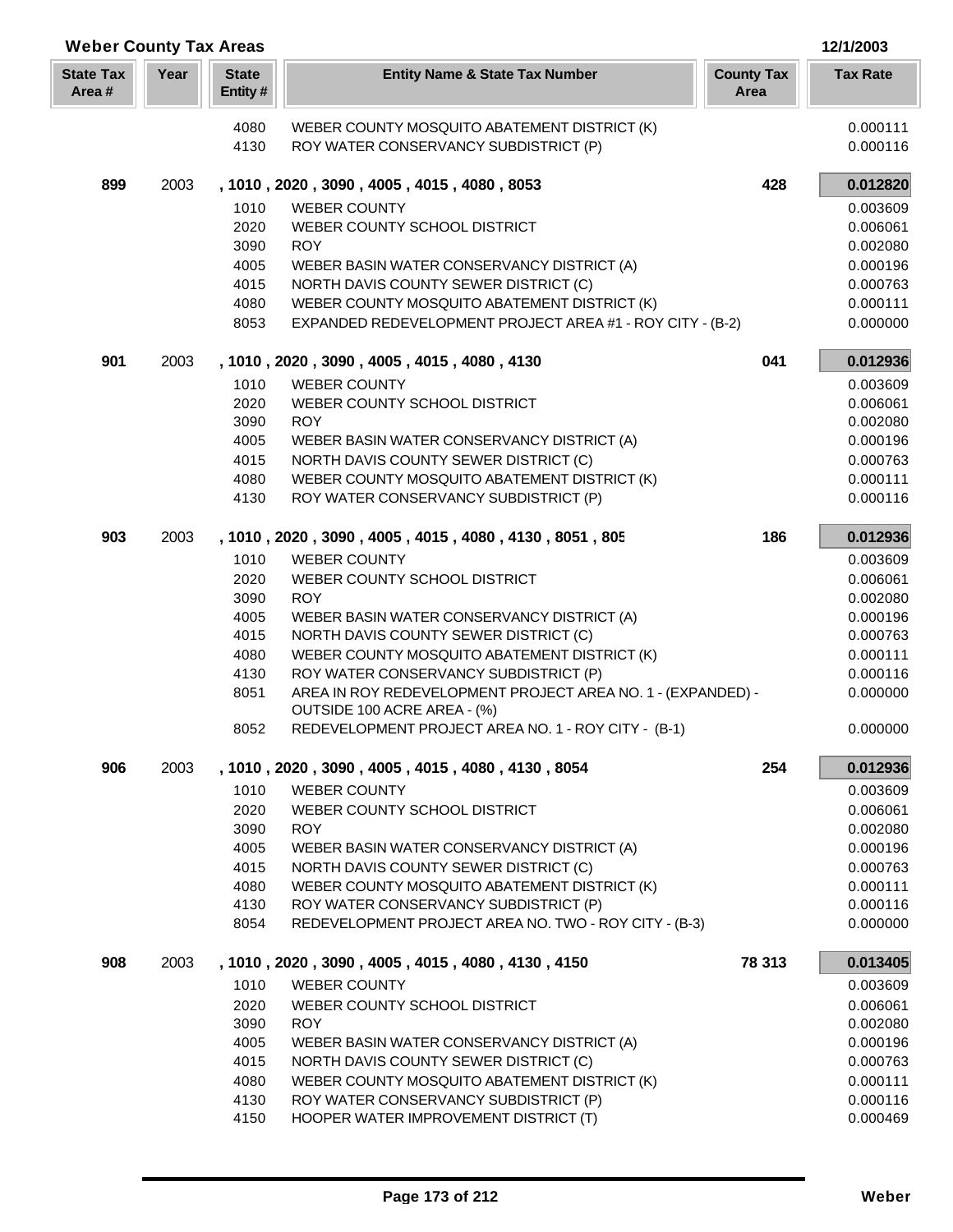| <b>Weber County Tax Areas</b> |      |                         |                                                                                                                        |                           | 12/1/2003       |
|-------------------------------|------|-------------------------|------------------------------------------------------------------------------------------------------------------------|---------------------------|-----------------|
| <b>State Tax</b><br>Area#     | Year | <b>State</b><br>Entity# | <b>Entity Name &amp; State Tax Number</b>                                                                              | <b>County Tax</b><br>Area | <b>Tax Rate</b> |
| 909                           | 2003 |                         | , 1010, 2020, 3090, 4005, 4015, 4080, 4150                                                                             | 109                       | 0.013289        |
|                               |      | 1010                    | <b>WEBER COUNTY</b>                                                                                                    |                           | 0.003609        |
|                               |      | 2020                    | WEBER COUNTY SCHOOL DISTRICT                                                                                           |                           | 0.006061        |
|                               |      | 3090                    | <b>ROY</b>                                                                                                             |                           | 0.002080        |
|                               |      | 4005                    | WEBER BASIN WATER CONSERVANCY DISTRICT (A)                                                                             |                           | 0.000196        |
|                               |      | 4015                    | NORTH DAVIS COUNTY SEWER DISTRICT (C)                                                                                  |                           | 0.000763        |
|                               |      | 4080                    | WEBER COUNTY MOSQUITO ABATEMENT DISTRICT (K)                                                                           |                           | 0.000111        |
|                               |      | 4150                    | HOOPER WATER IMPROVEMENT DISTRICT (T)                                                                                  |                           | 0.000469        |
| 912                           | 2003 |                         | , 1010, 2020, 3100, 4005, 4010, 4080, 6050                                                                             | 027                       | 0.012702        |
|                               |      | 1010                    | <b>WEBER COUNTY</b>                                                                                                    |                           | 0.003609        |
|                               |      | 2020                    | WEBER COUNTY SCHOOL DISTRICT                                                                                           |                           | 0.006061        |
|                               |      | 3100                    | SOUTH OGDEN                                                                                                            |                           | 0.002151        |
|                               |      | 4005                    | WEBER BASIN WATER CONSERVANCY DISTRICT (A)                                                                             |                           | 0.000196        |
|                               |      | 4010                    | CENTRAL WEBER SEWER IMPROVEMENT DISTRICT (B)                                                                           |                           | 0.000574        |
|                               |      | 4080                    | WEBER COUNTY MOSQUITO ABATEMENT DISTRICT (K)                                                                           |                           | 0.000111        |
|                               |      | 6050                    | SOUTH OGDEN - SPECIAL MUNICIPAL LEVIES TO PURCHASE W.B.W.C.<br><b>WATER</b>                                            |                           | 0.000000        |
| 913                           | 2003 |                         | , 1010, 2020, 3100, 4005, 4080, 6050                                                                                   | 050                       | 0.012128        |
|                               |      | 1010                    | <b>WEBER COUNTY</b>                                                                                                    |                           | 0.003609        |
|                               |      | 2020                    | WEBER COUNTY SCHOOL DISTRICT                                                                                           |                           | 0.006061        |
|                               |      | 3100                    | SOUTH OGDEN                                                                                                            |                           | 0.002151        |
|                               |      | 4005                    | WEBER BASIN WATER CONSERVANCY DISTRICT (A)                                                                             |                           | 0.000196        |
|                               |      | 4080                    | WEBER COUNTY MOSQUITO ABATEMENT DISTRICT (K)                                                                           |                           | 0.000111        |
|                               |      | 6050                    | SOUTH OGDEN - SPECIAL MUNICIPAL LEVIES TO PURCHASE W.B.W.C.<br><b>WATER</b>                                            |                           | 0.000000        |
| 914                           | 2003 |                         | , 1010, 2020, 3100, 4005, 4010, 4080, 6050, 8101                                                                       | 226                       | 0.012702        |
|                               |      | 1010                    | <b>WEBER COUNTY</b>                                                                                                    |                           | 0.003609        |
|                               |      | 2020                    | WEBER COUNTY SCHOOL DISTRICT                                                                                           |                           | 0.006061        |
|                               |      | 3100                    | SOUTH OGDEN                                                                                                            |                           | 0.002151        |
|                               |      | 4005                    | WEBER BASIN WATER CONSERVANCY DISTRICT (A)                                                                             |                           | 0.000196        |
|                               |      | 4010                    | CENTRAL WEBER SEWER IMPROVEMENT DISTRICT (B)                                                                           |                           | 0.000574        |
|                               |      | 4080                    | WEBER COUNTY MOSQUITO ABATEMENT DISTRICT (K)                                                                           |                           | 0.000111        |
|                               |      | 6050                    | SOUTH OGDEN - SPECIAL MUNICIPAL LEVIES TO PURCHASE W.B.W.C.<br><b>WATER</b>                                            |                           | 0.000000        |
|                               |      | 8101                    | WASHINGTON BOULEVARD NEIGHBORHOOD DEVELOPMENT PLAN - SOUTH<br>OGDEN CITY - (C-1)                                       |                           | 0.000000        |
| 918                           | 2003 |                         | , 1010, 2020, 3100, 4005, 4010, 4080, 4140, 6050                                                                       | 075                       | 0.013034        |
|                               |      | 1010                    | <b>WEBER COUNTY</b>                                                                                                    |                           | 0.003609        |
|                               |      | 2020                    | WEBER COUNTY SCHOOL DISTRICT                                                                                           |                           | 0.006061        |
|                               |      | 3100                    | SOUTH OGDEN                                                                                                            |                           | 0.002151        |
|                               |      | 4005                    | WEBER BASIN WATER CONSERVANCY DISTRICT (A)                                                                             |                           | 0.000196        |
|                               |      | 4010                    | CENTRAL WEBER SEWER IMPROVEMENT DISTRICT (B)                                                                           |                           | 0.000574        |
|                               |      | 4080                    | WEBER COUNTY MOSQUITO ABATEMENT DISTRICT (K)                                                                           |                           | 0.000111        |
|                               |      | 4140                    | UINTAH HIGHLANDS WATER & SEWER IMPROVEMENT DISTRICT (S)<br>SOUTH OGDEN - SPECIAL MUNICIPAL LEVIES TO PURCHASE W.B.W.C. |                           | 0.000332        |
|                               |      | 6050                    | <b>WATER</b>                                                                                                           |                           | 0.000000        |
| 919                           | 2003 |                         | , 1010, 2020, 3100, 4005, 4080, 4140, 6050                                                                             | 062                       | 0.012460        |
|                               |      | 1010                    | <b>WEBER COUNTY</b>                                                                                                    |                           | 0.003609        |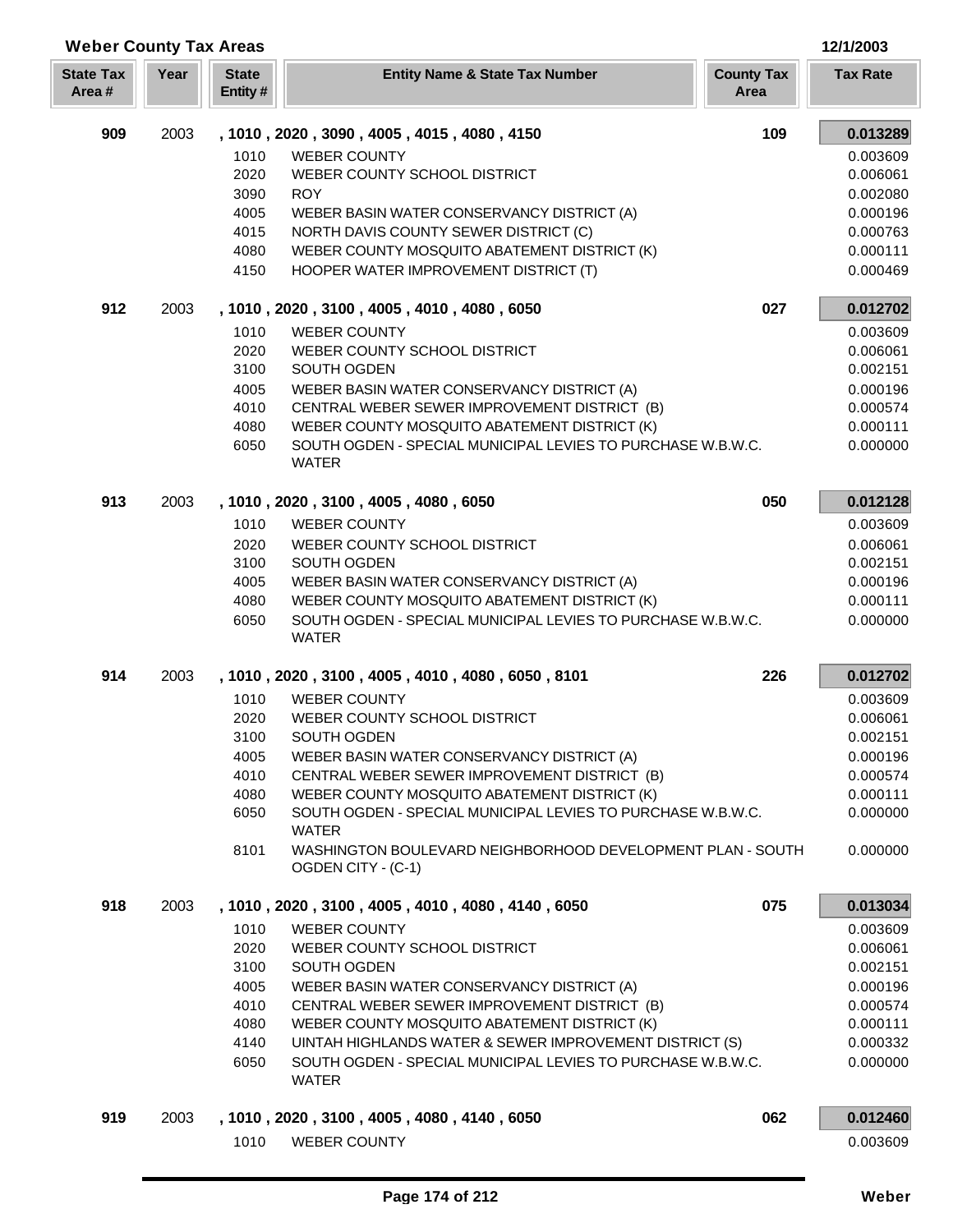| <b>State Tax</b><br>Area# | Year | <b>State</b><br>Entity# | <b>Entity Name &amp; State Tax Number</b>                                            | <b>County Tax</b><br>Area | <b>Tax Rate</b> |
|---------------------------|------|-------------------------|--------------------------------------------------------------------------------------|---------------------------|-----------------|
|                           |      | 2020                    | WEBER COUNTY SCHOOL DISTRICT                                                         |                           | 0.006061        |
|                           |      | 3100                    | SOUTH OGDEN                                                                          |                           | 0.002151        |
|                           |      | 4005                    | WEBER BASIN WATER CONSERVANCY DISTRICT (A)                                           |                           | 0.000196        |
|                           |      | 4080                    | WEBER COUNTY MOSQUITO ABATEMENT DISTRICT (K)                                         |                           | 0.000111        |
|                           |      | 4140                    | UINTAH HIGHLANDS WATER & SEWER IMPROVEMENT DISTRICT (S)                              |                           | 0.000332        |
|                           |      | 6050                    | SOUTH OGDEN - SPECIAL MUNICIPAL LEVIES TO PURCHASE W.B.W.C.<br><b>WATER</b>          |                           | 0.000000        |
| 922                       | 2003 |                         | , 1010, 2020, 3110, 4005, 4010, 4080, 6060                                           | 299                       | 0.011646        |
|                           |      | 1010                    | <b>WEBER COUNTY</b>                                                                  |                           | 0.003609        |
|                           |      | 2020                    | WEBER COUNTY SCHOOL DISTRICT                                                         |                           | 0.006061        |
|                           |      | 3110                    | <b>UINTAH</b>                                                                        |                           | 0.000798        |
|                           |      | 4005                    | WEBER BASIN WATER CONSERVANCY DISTRICT (A)                                           |                           | 0.000196        |
|                           |      | 4010                    | CENTRAL WEBER SEWER IMPROVEMENT DISTRICT (B)                                         |                           | 0.000574        |
|                           |      | 4080                    | WEBER COUNTY MOSQUITO ABATEMENT DISTRICT (K)                                         |                           | 0.000111        |
|                           |      | 6060                    | UINTAH - SPECIAL MUNICIPAL LEVIES TO PURCHASE W.B.W.C. WATER                         |                           | 0.000297        |
|                           |      |                         |                                                                                      |                           |                 |
| 923                       | 2003 |                         | , 1010, 2020, 3110, 4005, 4080, 6060                                                 | 055                       | 0.011072        |
|                           |      | 1010                    | <b>WEBER COUNTY</b>                                                                  |                           | 0.003609        |
|                           |      | 2020                    | WEBER COUNTY SCHOOL DISTRICT                                                         |                           | 0.006061        |
|                           |      | 3110                    | <b>UINTAH</b>                                                                        |                           | 0.000798        |
|                           |      | 4005                    | WEBER BASIN WATER CONSERVANCY DISTRICT (A)                                           |                           | 0.000196        |
|                           |      | 4080                    | WEBER COUNTY MOSQUITO ABATEMENT DISTRICT (K)                                         |                           | 0.000111        |
|                           |      | 6060                    | UINTAH - SPECIAL MUNICIPAL LEVIES TO PURCHASE W.B.W.C. WATER                         |                           | 0.000297        |
| 924                       | 2003 |                         | , 1010, 2020, 3110, 4005, 4080, 4140, 6060                                           | 089                       | 0.011404        |
|                           |      | 1010                    | <b>WEBER COUNTY</b>                                                                  |                           | 0.003609        |
|                           |      | 2020                    | WEBER COUNTY SCHOOL DISTRICT                                                         |                           | 0.006061        |
|                           |      | 3110                    | <b>UINTAH</b>                                                                        |                           | 0.000798        |
|                           |      | 4005                    | WEBER BASIN WATER CONSERVANCY DISTRICT (A)                                           |                           | 0.000196        |
|                           |      | 4080                    | WEBER COUNTY MOSQUITO ABATEMENT DISTRICT (K)                                         |                           | 0.000111        |
|                           |      | 4140                    | UINTAH HIGHLANDS WATER & SEWER IMPROVEMENT DISTRICT (S)                              |                           | 0.000332        |
|                           |      | 6060                    | UINTAH - SPECIAL MUNICIPAL LEVIES TO PURCHASE W.B.W.C. WATER                         |                           | 0.000297        |
| 925                       | 2003 |                         | , 1010, 2020, 3120, 4005, 4010, 4080, 6070                                           | 024                       | 0.014134        |
|                           |      | 1010                    | <b>WEBER COUNTY</b>                                                                  |                           | 0.003609        |
|                           |      | 2020                    | WEBER COUNTY SCHOOL DISTRICT                                                         |                           | 0.006061        |
|                           |      | 3120                    | <b>WASHINGTON TERRACE</b>                                                            |                           | 0.003583        |
|                           |      | 4005                    | WEBER BASIN WATER CONSERVANCY DISTRICT (A)                                           |                           | 0.000196        |
|                           |      | 4010                    | CENTRAL WEBER SEWER IMPROVEMENT DISTRICT (B)                                         |                           | 0.000574        |
|                           |      | 4080                    | WEBER COUNTY MOSQUITO ABATEMENT DISTRICT (K)                                         |                           | 0.000111        |
|                           |      | 6070                    | WASHINGTON TERRACE - SPECIAL MUNICIPAL LEVIES TO PURCHASE<br>W.B.W.C<br><b>WATER</b> |                           | 0.000000        |
| 927                       | 2003 |                         | , 1010, 2020, 3120, 4005, 4010, 4080, 6070, 8151                                     | 255                       | 0.014134        |
|                           |      | 1010                    | <b>WEBER COUNTY</b>                                                                  |                           | 0.003609        |
|                           |      | 2020                    | WEBER COUNTY SCHOOL DISTRICT                                                         |                           | 0.006061        |
|                           |      | 3120                    | <b>WASHINGTON TERRACE</b>                                                            |                           | 0.003583        |
|                           |      | 4005                    | WEBER BASIN WATER CONSERVANCY DISTRICT (A)                                           |                           | 0.000196        |
|                           |      | 4010                    | CENTRAL WEBER SEWER IMPROVEMENT DISTRICT (B)                                         |                           | 0.000574        |
|                           |      | 4080                    | WEBER COUNTY MOSQUITO ABATEMENT DISTRICT (K)                                         |                           | 0.000111        |
|                           |      | 6070                    | WASHINGTON TERRACE - SPECIAL MUNICIPAL LEVIES TO PURCHASE                            |                           | 0.000000        |
|                           |      |                         |                                                                                      |                           |                 |

**Weber County Tax Areas 12/1/2003**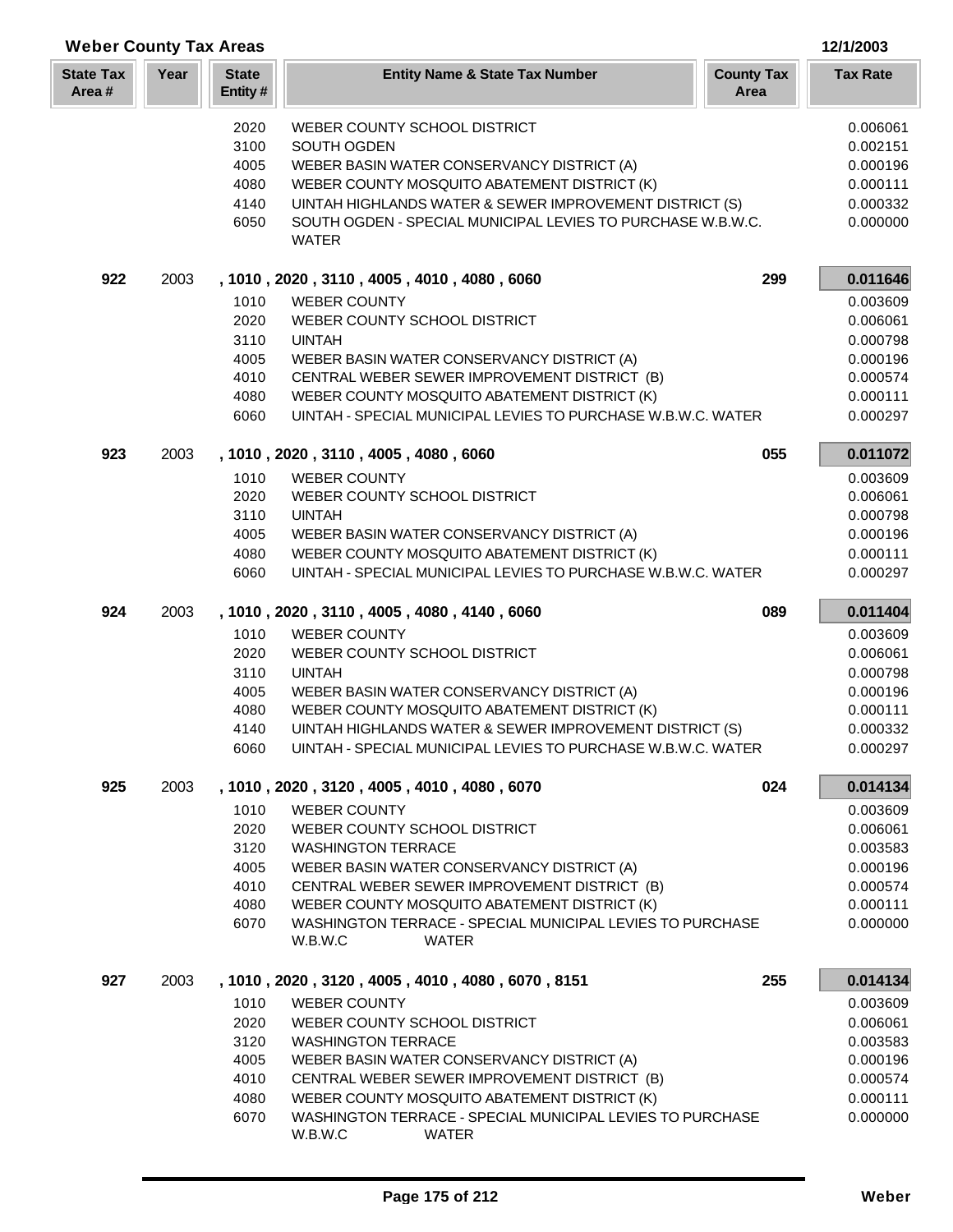| <b>Weber County Tax Areas</b> |      |                         |                                                                                      |                           | 12/1/2003       |
|-------------------------------|------|-------------------------|--------------------------------------------------------------------------------------|---------------------------|-----------------|
| <b>State Tax</b><br>Area#     | Year | <b>State</b><br>Entity# | <b>Entity Name &amp; State Tax Number</b>                                            | <b>County Tax</b><br>Area | <b>Tax Rate</b> |
|                               |      | 8151                    | SOUTHEAST REDEVELOPMENT PLAN - WASHINGTON TERRACE CITY - (D-1)                       |                           | 0.000000        |
| 929                           | 2003 |                         | , 1010, 2020, 3120, 4005, 4010, 4080, 6070, 8152                                     | 253                       | 0.014134        |
|                               |      | 1010                    | <b>WEBER COUNTY</b>                                                                  |                           | 0.003609        |
|                               |      | 2020                    | WEBER COUNTY SCHOOL DISTRICT                                                         |                           | 0.006061        |
|                               |      | 3120                    | <b>WASHINGTON TERRACE</b>                                                            |                           | 0.003583        |
|                               |      | 4005                    | WEBER BASIN WATER CONSERVANCY DISTRICT (A)                                           |                           | 0.000196        |
|                               |      | 4010                    | CENTRAL WEBER SEWER IMPROVEMENT DISTRICT (B)                                         |                           | 0.000574        |
|                               |      | 4080                    | WEBER COUNTY MOSQUITO ABATEMENT DISTRICT (K)                                         |                           | 0.000111        |
|                               |      | 6070                    | WASHINGTON TERRACE - SPECIAL MUNICIPAL LEVIES TO PURCHASE<br>W.B.W.C<br><b>WATER</b> |                           | 0.000000        |
|                               |      | 8152                    | CBD NEIGHBORHOOD DEVELOPMENT PLAN - WASHINGTON TERRACE CITY<br>$- (D-2)$             |                           | 0.000000        |
| 936                           | 2003 |                         | , 1010, 2020, 3130, 4005, 4015, 4080, 4210, 4220, 428                                | 289                       | 0.012249        |
|                               |      | 1010                    | <b>WEBER COUNTY</b>                                                                  |                           | 0.003609        |
|                               |      | 2020                    | WEBER COUNTY SCHOOL DISTRICT                                                         |                           | 0.006061        |
|                               |      | 3130                    | <b>WEST HAVEN</b>                                                                    |                           | 0.000000        |
|                               |      | 4005                    | WEBER BASIN WATER CONSERVANCY DISTRICT (A)                                           |                           | 0.000196        |
|                               |      | 4015                    | NORTH DAVIS COUNTY SEWER DISTRICT (C)                                                |                           | 0.000763        |
|                               |      | 4080                    | WEBER COUNTY MOSQUITO ABATEMENT DISTRICT (K)                                         |                           | 0.000111        |
|                               |      | 4210                    | <b>WEBER FIRE DISTRICT</b>                                                           |                           | 0.001400        |
|                               |      |                         | $(E-E)$                                                                              |                           |                 |
|                               |      | 4220                    | WEBER COUNTY SEWER SERVICE AREA # 2 (F-F)                                            |                           | 0.000000        |
|                               |      | 4285                    | WEST HAVEN WASTE WATER SPECIAL SERVICE DISTRICT (O-O)                                |                           | 0.000000        |
|                               |      | 6013                    | AREAWITHDRAWN FROM WEBER COUNTY FIRE PROTECTION SERVICE<br>AREA #4 (IV)              |                           | 0.000109        |
| 944                           | 2003 |                         | , 1010, 2020, 3130, 4005, 4010, 4040, 4080, 4100, 421                                |                           | 0.012147        |
|                               |      | 1010                    | <b>WEBER COUNTY</b>                                                                  |                           | 0.003609        |
|                               |      | 2020                    | WEBER COUNTY SCHOOL DISTRICT                                                         |                           | 0.006061        |
|                               |      | 3130                    | <b>WEST HAVEN</b>                                                                    |                           | 0.000000        |
|                               |      | 4005                    | WEBER BASIN WATER CONSERVANCY DISTRICT (A)                                           |                           | 0.000196        |
|                               |      | 4010                    | CENTRAL WEBER SEWER IMPROVEMENT DISTRICT (B)                                         |                           | 0.000574        |
|                               |      | 4040                    | WEST WEBER-TAYLOR CEMETERY MAINTENANCE DISTRICT (F)                                  |                           | 0.000087        |
|                               |      | 4080                    | WEBER COUNTY MOSQUITO ABATEMENT DISTRICT (K)                                         |                           | 0.000111        |
|                               |      | 4100                    | TAYLOR-WEST WEBER WATER IMPROVEMENT DISTRICT (M)                                     |                           | 0.000000        |
|                               |      | 4210                    | <b>WEBER FIRE DISTRICT</b><br>$(E-E)$                                                |                           | 0.001400        |
|                               |      | 4285                    | WEST HAVEN WASTE WATER SPECIAL SERVICE DISTRICT (O-O)                                |                           | 0.000000        |
|                               |      | 6013                    | AREAWITHDRAWN FROM WEBER COUNTY FIRE PROTECTION SERVICE<br>AREA #4 (IV)              |                           | 0.000109        |
|                               |      |                         |                                                                                      |                           |                 |
| 955                           | 2003 |                         | , 1010, 2020, 4005, 4010, 4070, 4080, 4210, 6013                                     | 017, 061                  | 0.012377        |
|                               |      | 1010                    | <b>WEBER COUNTY</b>                                                                  |                           | 0.003609        |
|                               |      | 2020                    | WEBER COUNTY SCHOOL DISTRICT                                                         |                           | 0.006061        |
|                               |      | 4005                    | WEBER BASIN WATER CONSERVANCY DISTRICT (A)                                           |                           | 0.000196        |
|                               |      | 4010                    | CENTRAL WEBER SEWER IMPROVEMENT DISTRICT (B)                                         |                           | 0.000574        |
|                               |      | 4070                    | BONA VISTA WATER IMPROVEMENT DISTRICT (J)                                            |                           | 0.000317        |
|                               |      | 4080                    | WEBER COUNTY MOSQUITO ABATEMENT DISTRICT (K)                                         |                           | 0.000111        |
|                               |      | 4210                    | <b>WEBER FIRE DISTRICT</b><br>$(E-E)$                                                |                           | 0.001400        |
|                               |      | 6013                    | AREAWITHDRAWN FROM WEBER COUNTY FIRE PROTECTION SERVICE<br>AREA #4 (IV)              |                           | 0.000109        |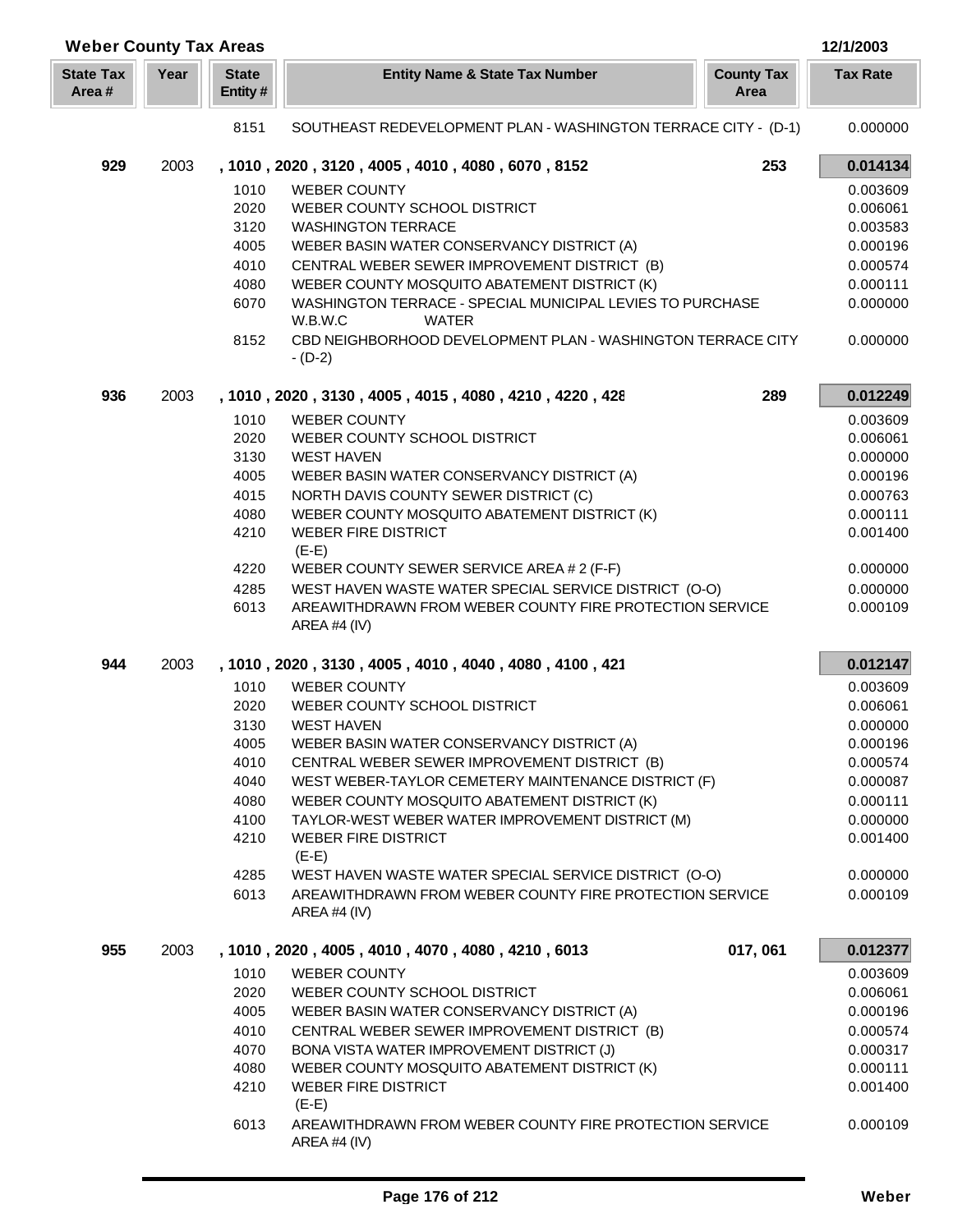| <b>Weber County Tax Areas</b> |      |                         |                                                                                    |                           | 12/1/2003            |
|-------------------------------|------|-------------------------|------------------------------------------------------------------------------------|---------------------------|----------------------|
| <b>State Tax</b><br>Area#     | Year | <b>State</b><br>Entity# | <b>Entity Name &amp; State Tax Number</b>                                          | <b>County Tax</b><br>Area | <b>Tax Rate</b>      |
|                               |      |                         |                                                                                    |                           |                      |
| 957                           | 2003 |                         | , 1010, 2020, 4005, 4070, 4080, 4210, 6013                                         | 016                       | 0.011803             |
|                               |      | 1010                    | <b>WEBER COUNTY</b>                                                                |                           | 0.003609             |
|                               |      | 2020                    | WEBER COUNTY SCHOOL DISTRICT                                                       |                           | 0.006061             |
|                               |      | 4005                    | WEBER BASIN WATER CONSERVANCY DISTRICT (A)                                         |                           | 0.000196             |
|                               |      | 4070                    | BONA VISTA WATER IMPROVEMENT DISTRICT (J)                                          |                           | 0.000317             |
|                               |      | 4080                    | WEBER COUNTY MOSQUITO ABATEMENT DISTRICT (K)                                       |                           | 0.000111             |
|                               |      | 4210                    | <b>WEBER FIRE DISTRICT</b><br>$(E-E)$                                              |                           | 0.001400             |
|                               |      | 6013                    | AREAWITHDRAWN FROM WEBER COUNTY FIRE PROTECTION SERVICE<br>AREA #4 (IV)            |                           | 0.000109             |
| 959                           | 2003 |                         | , 1010, 2020, 4005, 4010, 4080, 4210, 6013                                         | 023                       | 0.012060             |
|                               |      | 1010                    | <b>WEBER COUNTY</b>                                                                |                           | 0.003609             |
|                               |      | 2020                    | WEBER COUNTY SCHOOL DISTRICT                                                       |                           | 0.006061             |
|                               |      | 4005                    | WEBER BASIN WATER CONSERVANCY DISTRICT (A)                                         |                           | 0.000196             |
|                               |      | 4010                    | CENTRAL WEBER SEWER IMPROVEMENT DISTRICT (B)                                       |                           | 0.000574             |
|                               |      | 4080                    | WEBER COUNTY MOSQUITO ABATEMENT DISTRICT (K)                                       |                           | 0.000111             |
|                               |      | 4210                    | <b>WEBER FIRE DISTRICT</b>                                                         |                           | 0.001400             |
|                               |      | 6013                    | $(E-E)$<br>AREAWITHDRAWN FROM WEBER COUNTY FIRE PROTECTION SERVICE<br>AREA #4 (IV) |                           | 0.000109             |
| 960                           | 2003 |                         | , 1010, 2020, 4005, 4080, 4210, 6013                                               | 058                       | 0.011486             |
|                               |      |                         |                                                                                    |                           |                      |
|                               |      | 1010                    | <b>WEBER COUNTY</b>                                                                |                           | 0.003609             |
|                               |      | 2020<br>4005            | WEBER COUNTY SCHOOL DISTRICT<br>WEBER BASIN WATER CONSERVANCY DISTRICT (A)         |                           | 0.006061<br>0.000196 |
|                               |      | 4080                    | WEBER COUNTY MOSQUITO ABATEMENT DISTRICT (K)                                       |                           | 0.000111             |
|                               |      | 4210                    | <b>WEBER FIRE DISTRICT</b>                                                         |                           | 0.001400             |
|                               |      |                         | $(E-E)$                                                                            |                           |                      |
|                               |      | 6013                    | AREAWITHDRAWN FROM WEBER COUNTY FIRE PROTECTION SERVICE<br>AREA #4 $(IV)$          |                           | 0.000109             |
| 961                           | 2003 |                         | , 1010, 2020, 4005, 4010, 4080, 4140, 4210, 6013                                   | 159                       | 0.012392             |
|                               |      | 1010                    | <b>WEBER COUNTY</b>                                                                |                           | 0.003609             |
|                               |      | 2020                    | WEBER COUNTY SCHOOL DISTRICT                                                       |                           | 0.006061             |
|                               |      | 4005                    | WEBER BASIN WATER CONSERVANCY DISTRICT (A)                                         |                           | 0.000196             |
|                               |      | 4010                    | CENTRAL WEBER SEWER IMPROVEMENT DISTRICT (B)                                       |                           | 0.000574             |
|                               |      | 4080                    | WEBER COUNTY MOSQUITO ABATEMENT DISTRICT (K)                                       |                           | 0.000111             |
|                               |      | 4140                    | UINTAH HIGHLANDS WATER & SEWER IMPROVEMENT DISTRICT (S)                            |                           | 0.000332             |
|                               |      | 4210                    | <b>WEBER FIRE DISTRICT</b><br>$(E-E)$                                              |                           | 0.001400             |
|                               |      | 6013                    | AREAWITHDRAWN FROM WEBER COUNTY FIRE PROTECTION SERVICE<br>AREA #4 (IV)            |                           | 0.000109             |
| 962                           | 2003 |                         | , 1010, 2020, 4005, 4080, 4140, 4210, 6013                                         | 054                       | 0.011818             |
|                               |      | 1010                    | <b>WEBER COUNTY</b>                                                                |                           | 0.003609             |
|                               |      | 2020                    | WEBER COUNTY SCHOOL DISTRICT                                                       |                           | 0.006061             |
|                               |      | 4005                    | WEBER BASIN WATER CONSERVANCY DISTRICT (A)                                         |                           | 0.000196             |
|                               |      | 4080                    | WEBER COUNTY MOSQUITO ABATEMENT DISTRICT (K)                                       |                           | 0.000111             |
|                               |      | 4140                    | UINTAH HIGHLANDS WATER & SEWER IMPROVEMENT DISTRICT (S)                            |                           | 0.000332             |
|                               |      | 4210                    | <b>WEBER FIRE DISTRICT</b><br>$(E-E)$                                              |                           | 0.001400             |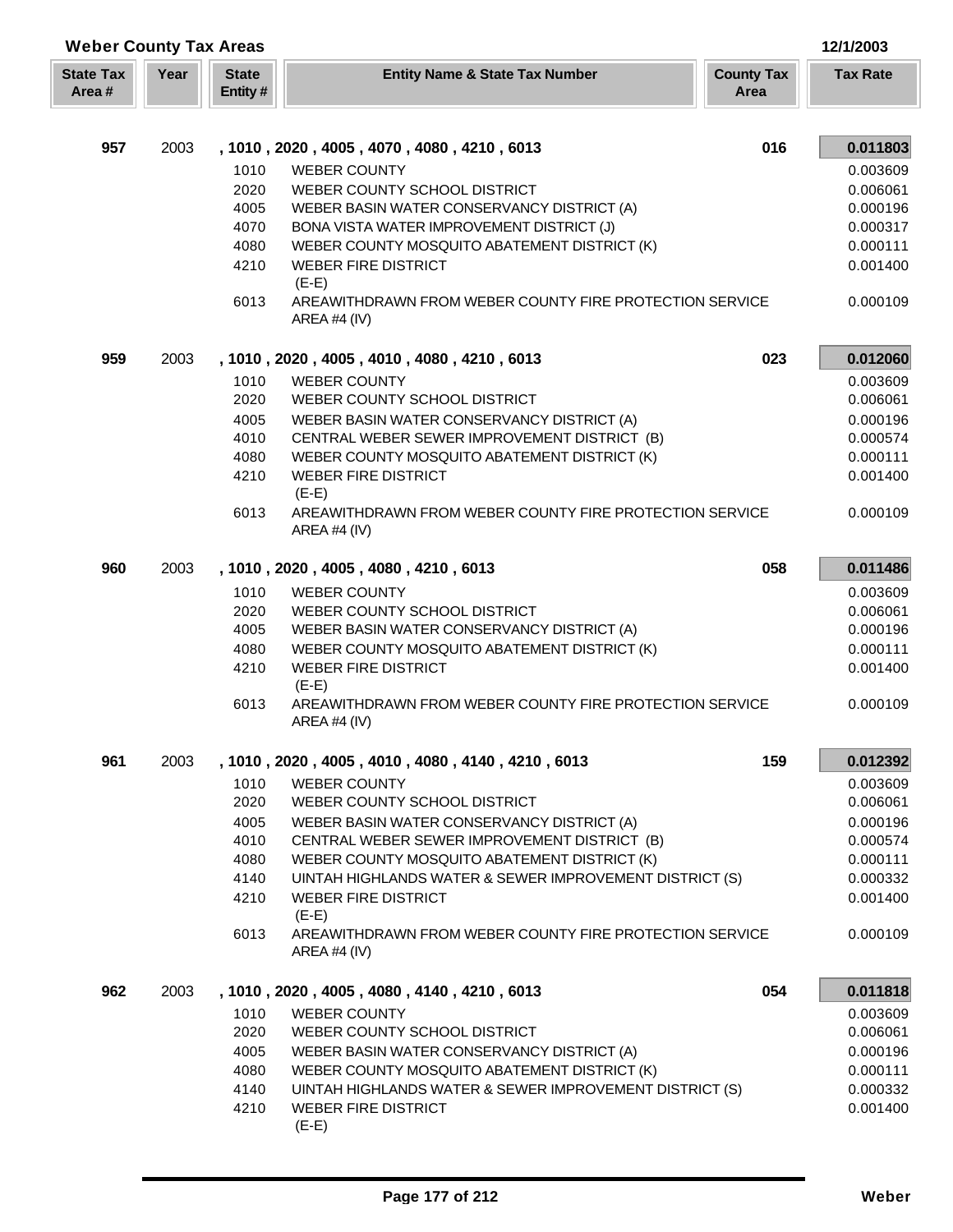| <b>Weber County Tax Areas</b> |      |                         |                                                                                |                           | 12/1/2003       |
|-------------------------------|------|-------------------------|--------------------------------------------------------------------------------|---------------------------|-----------------|
| <b>State Tax</b><br>Area#     | Year | <b>State</b><br>Entity# | <b>Entity Name &amp; State Tax Number</b>                                      | <b>County Tax</b><br>Area | <b>Tax Rate</b> |
|                               |      | 6013                    | AREAWITHDRAWN FROM WEBER COUNTY FIRE PROTECTION SERVICE<br><b>AREA #4 (IV)</b> |                           | 0.000109        |
| 963                           | 2003 |                         | , 1010, 2020, 4005, 4015, 4060, 4080, 4150, 4160, 421                          | 190                       | 0.012845        |
|                               |      | 1010                    | <b>WEBER COUNTY</b>                                                            |                           | 0.003609        |
|                               |      | 2020                    | WEBER COUNTY SCHOOL DISTRICT                                                   |                           | 0.006061        |
|                               |      | 4005                    | WEBER BASIN WATER CONSERVANCY DISTRICT (A)                                     |                           | 0.000196        |
|                               |      | 4015                    | NORTH DAVIS COUNTY SEWER DISTRICT (C)                                          |                           | 0.000763        |
|                               |      | 4060                    | HOOPER CEMETERY MAINTENANCE DISTRICT (H)                                       |                           | 0.000127        |
|                               |      | 4080                    | WEBER COUNTY MOSQUITO ABATEMENT DISTRICT (K)                                   |                           | 0.000111        |
|                               |      | 4150                    | HOOPER WATER IMPROVEMENT DISTRICT (T)                                          |                           | 0.000469        |
|                               |      | 4160                    | HOOPER PARK SERVICE AREA (W)                                                   |                           | 0.000000        |
|                               |      | 4210                    | <b>WEBER FIRE DISTRICT</b><br>$(E-E)$                                          |                           | 0.001400        |
|                               |      | 4220                    | WEBER COUNTY SEWER SERVICE AREA # 2 (F-F)                                      |                           | 0.000000        |
|                               |      | 6013                    | AREAWITHDRAWN FROM WEBER COUNTY FIRE PROTECTION SERVICE<br>AREA #4 (IV)        |                           | 0.000109        |
| 967                           | 2003 |                         | , 1010, 2020, 4005, 4015, 4070, 4080, 4210, 4220, 601                          | 198                       | 0.012566        |
|                               |      | 1010                    | <b>WEBER COUNTY</b>                                                            |                           | 0.003609        |
|                               |      | 2020                    | WEBER COUNTY SCHOOL DISTRICT                                                   |                           | 0.006061        |
|                               |      | 4005                    | WEBER BASIN WATER CONSERVANCY DISTRICT (A)                                     |                           | 0.000196        |
|                               |      | 4015                    | NORTH DAVIS COUNTY SEWER DISTRICT (C)                                          |                           | 0.000763        |
|                               |      | 4070                    | BONA VISTA WATER IMPROVEMENT DISTRICT (J)                                      |                           | 0.000317        |
|                               |      | 4080                    | WEBER COUNTY MOSQUITO ABATEMENT DISTRICT (K)                                   |                           | 0.000111        |
|                               |      | 4210                    | <b>WEBER FIRE DISTRICT</b><br>$(E-E)$                                          |                           | 0.001400        |
|                               |      | 4220                    | WEBER COUNTY SEWER SERVICE AREA # 2 (F-F)                                      |                           | 0.000000        |
|                               |      | 6013                    | AREAWITHDRAWN FROM WEBER COUNTY FIRE PROTECTION SERVICE<br>AREA #4 $(IV)$      |                           | 0.000109        |
| 968                           | 2003 |                         | , 1010, 2020, 4005, 4015, 4070, 4080, 4130, 4210, 422                          | 199                       | 0.012682        |
|                               |      |                         | 1010 WEBER COUNTY                                                              |                           | 0.003609        |
|                               |      | 2020                    | WEBER COUNTY SCHOOL DISTRICT                                                   |                           | 0.006061        |
|                               |      | 4005                    | WEBER BASIN WATER CONSERVANCY DISTRICT (A)                                     |                           | 0.000196        |
|                               |      | 4015                    | NORTH DAVIS COUNTY SEWER DISTRICT (C)                                          |                           | 0.000763        |
|                               |      | 4070                    | BONA VISTA WATER IMPROVEMENT DISTRICT (J)                                      |                           | 0.000317        |
|                               |      | 4080                    | WEBER COUNTY MOSQUITO ABATEMENT DISTRICT (K)                                   |                           | 0.000111        |
|                               |      | 4130                    | ROY WATER CONSERVANCY SUBDISTRICT (P)                                          |                           | 0.000116        |
|                               |      | 4210                    | <b>WEBER FIRE DISTRICT</b><br>$(E-E)$                                          |                           | 0.001400        |
|                               |      | 4220                    | WEBER COUNTY SEWER SERVICE AREA # 2 (F-F)                                      |                           | 0.000000        |
|                               |      | 6013                    | AREAWITHDRAWN FROM WEBER COUNTY FIRE PROTECTION SERVICE<br>AREA #4 $(IV)$      |                           | 0.000109        |
| 970                           | 2003 |                         | , 1010, 2020, 4005, 4015, 4080, 4210, 4220, 6013                               | 200                       | 0.012249        |
|                               |      | 1010                    | <b>WEBER COUNTY</b>                                                            |                           | 0.003609        |
|                               |      | 2020                    | WEBER COUNTY SCHOOL DISTRICT                                                   |                           | 0.006061        |
|                               |      | 4005                    | WEBER BASIN WATER CONSERVANCY DISTRICT (A)                                     |                           | 0.000196        |
|                               |      | 4015                    | NORTH DAVIS COUNTY SEWER DISTRICT (C)                                          |                           | 0.000763        |
|                               |      | 4080                    | WEBER COUNTY MOSQUITO ABATEMENT DISTRICT (K)                                   |                           | 0.000111        |
|                               |      | 4210                    | <b>WEBER FIRE DISTRICT</b><br>$(E-E)$                                          |                           | 0.001400        |
|                               |      | 4220                    | WEBER COUNTY SEWER SERVICE AREA # 2 (F-F)                                      |                           | 0.000000        |
|                               |      |                         |                                                                                |                           |                 |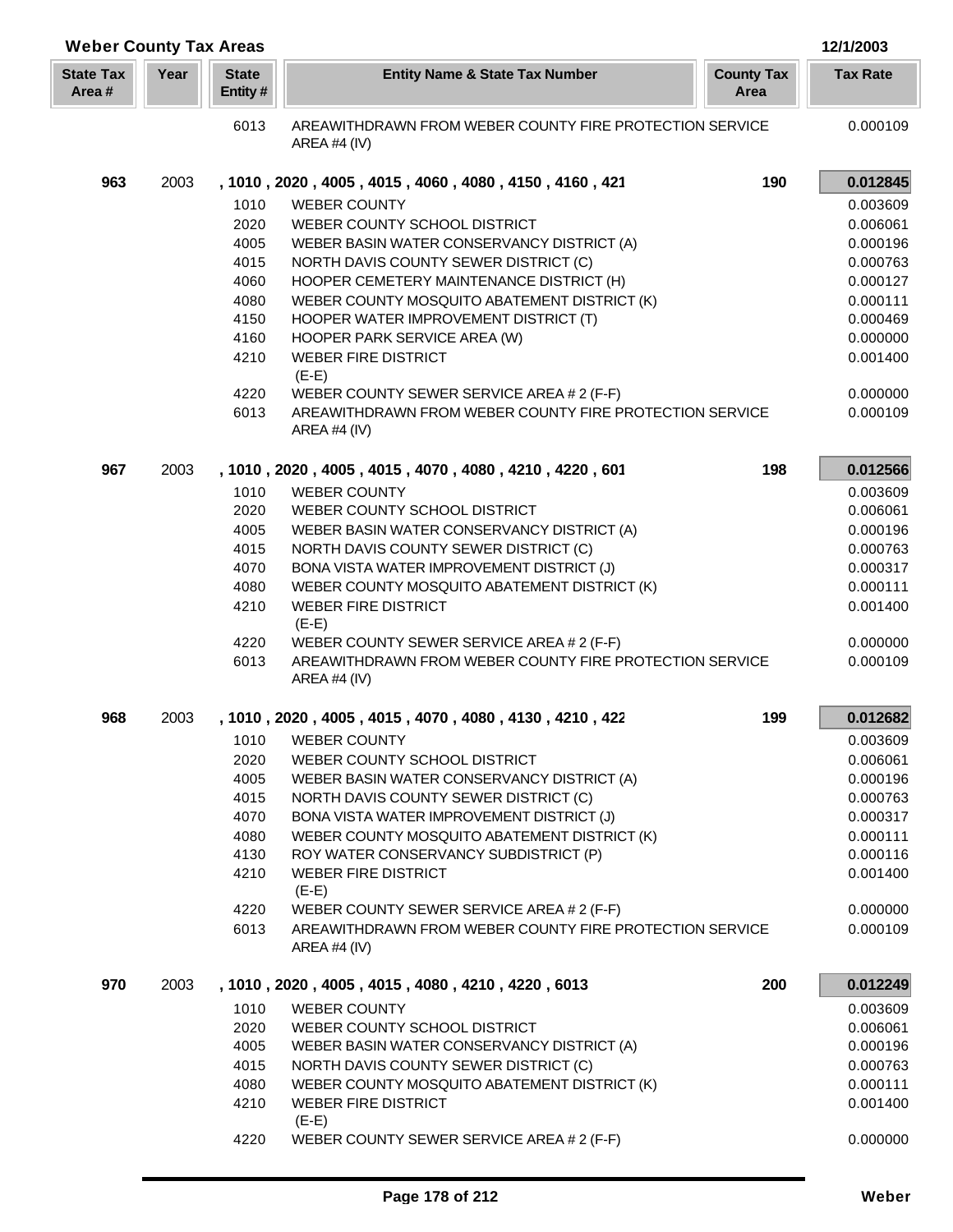| <b>Weber County Tax Areas</b> |      |                         |                                                                           |                           | 12/1/2003       |
|-------------------------------|------|-------------------------|---------------------------------------------------------------------------|---------------------------|-----------------|
| <b>State Tax</b><br>Area#     | Year | <b>State</b><br>Entity# | <b>Entity Name &amp; State Tax Number</b>                                 | <b>County Tax</b><br>Area | <b>Tax Rate</b> |
|                               |      | 6013                    | AREAWITHDRAWN FROM WEBER COUNTY FIRE PROTECTION SERVICE<br>AREA #4 (IV)   |                           | 0.000109        |
| 972                           | 2003 |                         | , 1010, 2020, 4005, 4015, 4080, 4130, 4210, 6013                          | 038                       | 0.012365        |
|                               |      | 1010                    | <b>WEBER COUNTY</b>                                                       |                           | 0.003609        |
|                               |      | 2020                    | WEBER COUNTY SCHOOL DISTRICT                                              |                           | 0.006061        |
|                               |      | 4005                    | WEBER BASIN WATER CONSERVANCY DISTRICT (A)                                |                           | 0.000196        |
|                               |      | 4015                    | NORTH DAVIS COUNTY SEWER DISTRICT (C)                                     |                           | 0.000763        |
|                               |      | 4080                    | WEBER COUNTY MOSQUITO ABATEMENT DISTRICT (K)                              |                           | 0.000111        |
|                               |      | 4130                    | ROY WATER CONSERVANCY SUBDISTRICT (P)                                     |                           | 0.000116        |
|                               |      | 4210                    | <b>WEBER FIRE DISTRICT</b><br>$(E-E)$                                     |                           | 0.001400        |
|                               |      | 6013                    | AREAWITHDRAWN FROM WEBER COUNTY FIRE PROTECTION SERVICE<br>AREA #4 $(IV)$ |                           | 0.000109        |
| 973                           | 2003 |                         | , 1010, 2020, 4005, 4015, 4080, 4130, 4210, 4220, 601                     | 201                       | 0.012365        |
|                               |      | 1010                    | <b>WEBER COUNTY</b>                                                       |                           | 0.003609        |
|                               |      | 2020                    | WEBER COUNTY SCHOOL DISTRICT                                              |                           | 0.006061        |
|                               |      | 4005                    | WEBER BASIN WATER CONSERVANCY DISTRICT (A)                                |                           | 0.000196        |
|                               |      | 4015                    | NORTH DAVIS COUNTY SEWER DISTRICT (C)                                     |                           | 0.000763        |
|                               |      | 4080                    | WEBER COUNTY MOSQUITO ABATEMENT DISTRICT (K)                              |                           | 0.000111        |
|                               |      | 4130                    | ROY WATER CONSERVANCY SUBDISTRICT (P)                                     |                           | 0.000116        |
|                               |      | 4210                    | <b>WEBER FIRE DISTRICT</b><br>$(E-E)$                                     |                           | 0.001400        |
|                               |      | 4220                    | WEBER COUNTY SEWER SERVICE AREA # 2 (F-F)                                 |                           | 0.000000        |
|                               |      | 6013                    | AREAWITHDRAWN FROM WEBER COUNTY FIRE PROTECTION SERVICE<br>AREA #4 (IV)   |                           | 0.000109        |
| 974                           | 2003 |                         | , 1010, 2020, 4005, 4015, 4080, 4130, 4150, 4210, 601                     | 069                       | 0.012834        |
|                               |      | 1010                    | <b>WEBER COUNTY</b>                                                       |                           | 0.003609        |
|                               |      | 2020                    | WEBER COUNTY SCHOOL DISTRICT                                              |                           | 0.006061        |
|                               |      | 4005                    | WEBER BASIN WATER CONSERVANCY DISTRICT (A)                                |                           | 0.000196        |
|                               |      | 4015                    | NORTH DAVIS COUNTY SEWER DISTRICT (C)                                     |                           | 0.000763        |
|                               |      | 4080                    | WEBER COUNTY MOSQUITO ABATEMENT DISTRICT (K)                              |                           | 0.000111        |
|                               |      | 4130                    | ROY WATER CONSERVANCY SUBDISTRICT (P)                                     |                           | 0.000116        |
|                               |      | 4150                    | HOOPER WATER IMPROVEMENT DISTRICT (T)                                     |                           | 0.000469        |
|                               |      | 4210                    | <b>WEBER FIRE DISTRICT</b><br>$(E-E)$                                     |                           | 0.001400        |
|                               |      | 6013                    | AREAWITHDRAWN FROM WEBER COUNTY FIRE PROTECTION SERVICE<br>AREA #4 (IV)   |                           | 0.000109        |
| 977                           | 2003 |                         | , 1010, 2020, 4005, 4015, 4080, 4150, 4210, 4220, 601                     | 188                       | 0.012718        |
|                               |      | 1010                    | <b>WEBER COUNTY</b>                                                       |                           | 0.003609        |
|                               |      | 2020                    | WEBER COUNTY SCHOOL DISTRICT                                              |                           | 0.006061        |
|                               |      | 4005                    | WEBER BASIN WATER CONSERVANCY DISTRICT (A)                                |                           | 0.000196        |
|                               |      | 4015                    | NORTH DAVIS COUNTY SEWER DISTRICT (C)                                     |                           | 0.000763        |
|                               |      | 4080                    | WEBER COUNTY MOSQUITO ABATEMENT DISTRICT (K)                              |                           | 0.000111        |
|                               |      | 4150                    | HOOPER WATER IMPROVEMENT DISTRICT (T)                                     |                           | 0.000469        |
|                               |      | 4210                    | <b>WEBER FIRE DISTRICT</b><br>$(E-E)$                                     |                           | 0.001400        |
|                               |      | 4220                    | WEBER COUNTY SEWER SERVICE AREA # 2 (F-F)                                 |                           | 0.000000        |
|                               |      | 6013                    | AREAWITHDRAWN FROM WEBER COUNTY FIRE PROTECTION SERVICE<br>AREA #4 (IV)   |                           | 0.000109        |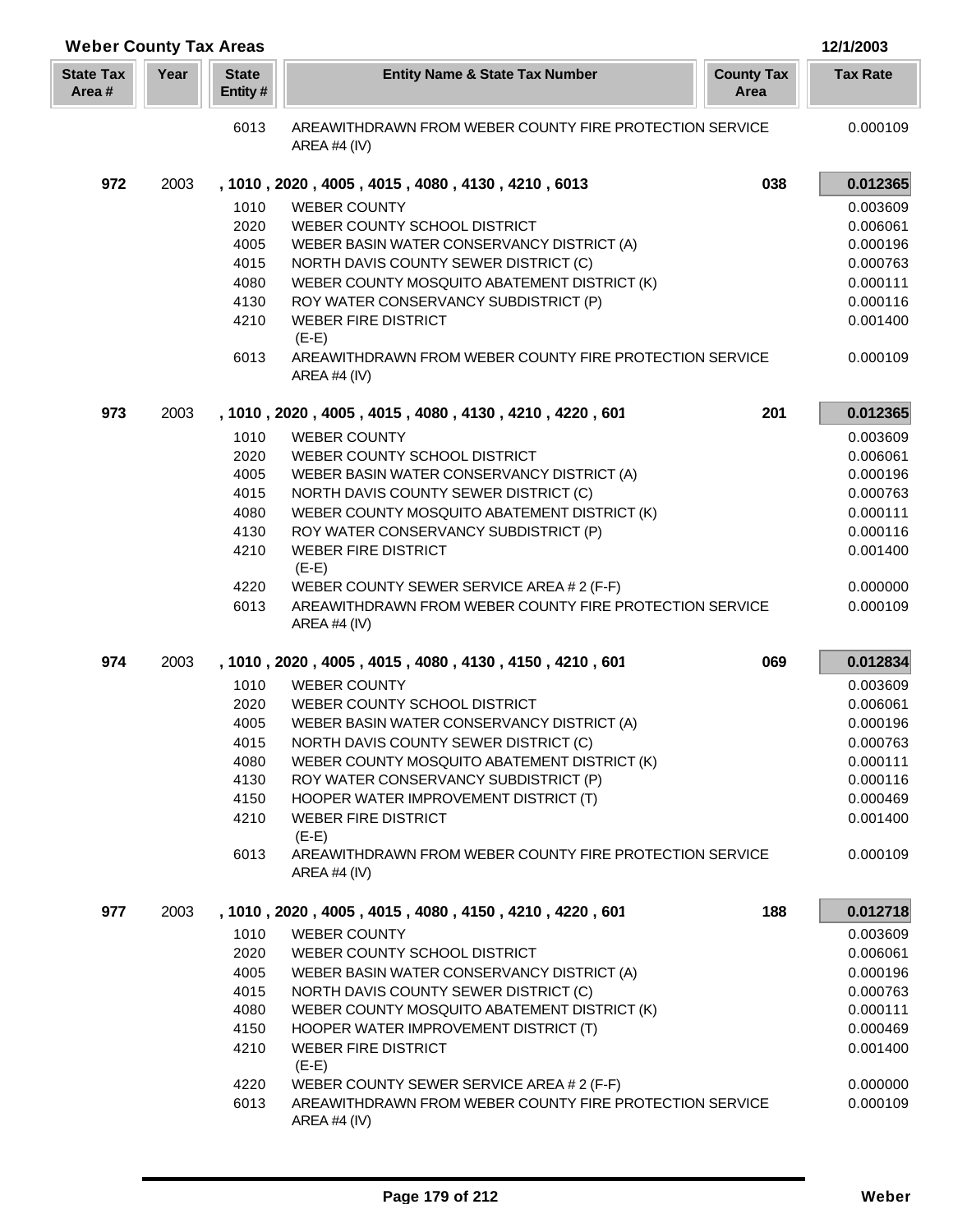| <b>Weber County Tax Areas</b> |      |                         |                                                                           |                           | 12/1/2003       |
|-------------------------------|------|-------------------------|---------------------------------------------------------------------------|---------------------------|-----------------|
| <b>State Tax</b><br>Area#     | Year | <b>State</b><br>Entity# | <b>Entity Name &amp; State Tax Number</b>                                 | <b>County Tax</b><br>Area | <b>Tax Rate</b> |
| 980                           | 2003 |                         | , 1010, 2020, 4005, 4030, 4070, 4080, 4210, 6013                          | 019                       | 0.011901        |
|                               |      | 1010                    | <b>WEBER COUNTY</b>                                                       |                           | 0.003609        |
|                               |      | 2020                    | WEBER COUNTY SCHOOL DISTRICT                                              |                           | 0.006061        |
|                               |      | 4005                    | WEBER BASIN WATER CONSERVANCY DISTRICT (A)                                |                           | 0.000196        |
|                               |      | 4030                    | PLAIN CITY CEMETERY MAINTENANCE DISTRICT (E)                              |                           | 0.000098        |
|                               |      | 4070                    | BONA VISTA WATER IMPROVEMENT DISTRICT (J)                                 |                           | 0.000317        |
|                               |      | 4080                    | WEBER COUNTY MOSQUITO ABATEMENT DISTRICT (K)                              |                           | 0.000111        |
|                               |      | 4210                    | <b>WEBER FIRE DISTRICT</b><br>$(E-E)$                                     |                           | 0.001400        |
|                               |      | 6013                    | AREAWITHDRAWN FROM WEBER COUNTY FIRE PROTECTION SERVICE<br>AREA #4 $(IV)$ |                           | 0.000109        |
| 981                           | 2003 |                         | , 1010, 2020, 4005, 4030, 4080, 4210, 6013                                | 044                       | 0.011584        |
|                               |      | 1010                    | <b>WEBER COUNTY</b>                                                       |                           | 0.003609        |
|                               |      | 2020                    | WEBER COUNTY SCHOOL DISTRICT                                              |                           | 0.006061        |
|                               |      | 4005                    | WEBER BASIN WATER CONSERVANCY DISTRICT (A)                                |                           | 0.000196        |
|                               |      | 4030                    | PLAIN CITY CEMETERY MAINTENANCE DISTRICT (E)                              |                           | 0.000098        |
|                               |      | 4080                    | WEBER COUNTY MOSQUITO ABATEMENT DISTRICT (K)                              |                           | 0.000111        |
|                               |      | 4210                    | <b>WEBER FIRE DISTRICT</b><br>$(E-E)$                                     |                           | 0.001400        |
|                               |      | 6013                    | AREAWITHDRAWN FROM WEBER COUNTY FIRE PROTECTION SERVICE<br>AREA #4 (IV)   |                           | 0.000109        |
| 982                           | 2003 |                         | , 1010, 2020, 4005, 4040, 4080, 4210, 6013                                | 057                       | 0.011573        |
|                               |      | 1010                    | <b>WEBER COUNTY</b>                                                       |                           | 0.003609        |
|                               |      | 2020                    | WEBER COUNTY SCHOOL DISTRICT                                              |                           | 0.006061        |
|                               |      | 4005                    | WEBER BASIN WATER CONSERVANCY DISTRICT (A)                                |                           | 0.000196        |
|                               |      | 4040                    | WEST WEBER-TAYLOR CEMETERY MAINTENANCE DISTRICT (F)                       |                           | 0.000087        |
|                               |      | 4080                    | WEBER COUNTY MOSQUITO ABATEMENT DISTRICT (K)                              |                           | 0.000111        |
|                               |      | 4210                    | <b>WEBER FIRE DISTRICT</b><br>$(E-E)$                                     |                           | 0.001400        |
|                               |      | 6013                    | AREAWITHDRAWN FROM WEBER COUNTY FIRE PROTECTION SERVICE<br>AREA #4 (IV)   |                           | 0.000109        |
| 984                           | 2003 |                         | , 1010, 2020, 4005, 4050, 4080, 4180, 4210, 6013                          | 108                       | 0.012062        |
|                               |      | 1010                    | <b>WEBER COUNTY</b>                                                       |                           | 0.003609        |
|                               |      | 2020                    | WEBER COUNTY SCHOOL DISTRICT                                              |                           | 0.006061        |
|                               |      | 4005                    | WEBER BASIN WATER CONSERVANCY DISTRICT (A)                                |                           | 0.000196        |
|                               |      | 4050                    | WARREN-WEST WARREN CEMETERY MAINTENANCE DISTRICT (G)                      |                           | 0.000109        |
|                               |      | 4080                    | WEBER COUNTY MOSQUITO ABATEMENT DISTRICT (K)                              |                           | 0.000111        |
|                               |      | 4180                    | WEST WARREN-WARREN WATER IMPROVEMENT DISTRICT (A-A)                       |                           | 0.000467        |
|                               |      | 4210                    | <b>WEBER FIRE DISTRICT</b><br>$(E-E)$                                     |                           | 0.001400        |
|                               |      | 6013                    | AREAWITHDRAWN FROM WEBER COUNTY FIRE PROTECTION SERVICE<br>AREA #4 (IV)   |                           | 0.000109        |
| 986                           | 2003 |                         | , 1010, 2020, 4005, 4050, 4080, 4210, 6013                                | 056                       | 0.011595        |
|                               |      | 1010                    | <b>WEBER COUNTY</b>                                                       |                           | 0.003609        |
|                               |      | 2020                    | WEBER COUNTY SCHOOL DISTRICT                                              |                           | 0.006061        |
|                               |      | 4005                    | WEBER BASIN WATER CONSERVANCY DISTRICT (A)                                |                           | 0.000196        |
|                               |      | 4050                    | WARREN-WEST WARREN CEMETERY MAINTENANCE DISTRICT (G)                      |                           | 0.000109        |
|                               |      | 4080                    | WEBER COUNTY MOSQUITO ABATEMENT DISTRICT (K)                              |                           | 0.000111        |
|                               |      | 4210                    | <b>WEBER FIRE DISTRICT</b><br>$(E-E)$                                     |                           | 0.001400        |

Γ L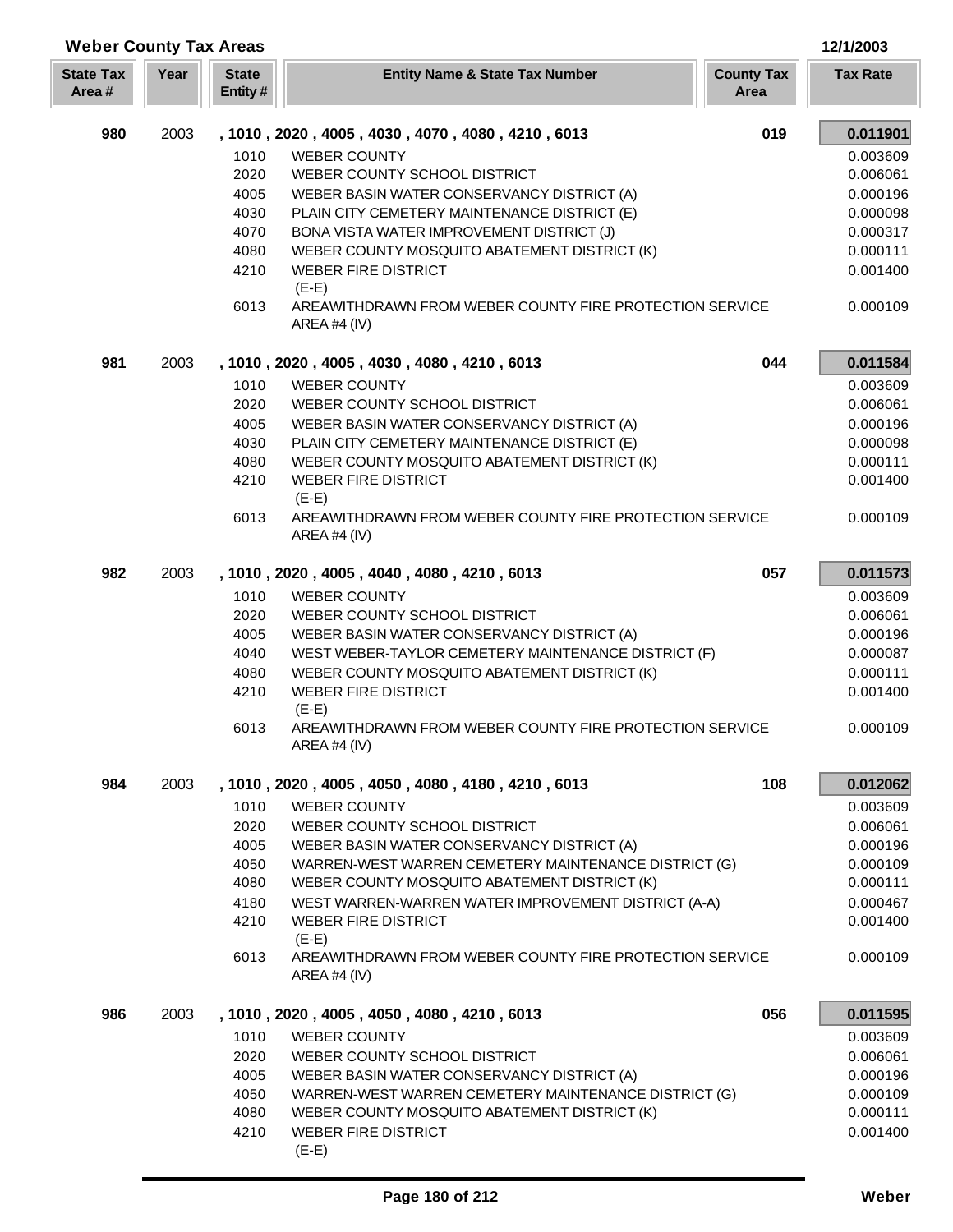| <b>Weber County Tax Areas</b> |      |                         |                                                                                                  |                           | 12/1/2003            |
|-------------------------------|------|-------------------------|--------------------------------------------------------------------------------------------------|---------------------------|----------------------|
| <b>State Tax</b><br>Area#     | Year | <b>State</b><br>Entity# | <b>Entity Name &amp; State Tax Number</b>                                                        | <b>County Tax</b><br>Area | <b>Tax Rate</b>      |
|                               |      | 6013                    | AREAWITHDRAWN FROM WEBER COUNTY FIRE PROTECTION SERVICE<br>AREA #4 $(IV)$                        |                           | 0.000109             |
| 987                           | 2003 |                         | , 1010, 2020, 4005, 4050, 4080, 4210, 4280, 6013                                                 | 302                       | 0.011911             |
|                               |      | 1010                    | <b>WEBER COUNTY</b>                                                                              |                           | 0.003609             |
|                               |      | 2020                    | WEBER COUNTY SCHOOL DISTRICT                                                                     |                           | 0.006061             |
|                               |      | 4005                    | WEBER BASIN WATER CONSERVANCY DISTRICT (A)                                                       |                           | 0.000196             |
|                               |      | 4050                    | WARREN-WEST WARREN CEMETERY MAINTENANCE DISTRICT (G)                                             |                           | 0.000109             |
|                               |      | 4080                    | WEBER COUNTY MOSQUITO ABATEMENT DISTRICT (K)                                                     |                           | 0.000111             |
|                               |      | 4210                    | <b>WEBER FIRE DISTRICT</b>                                                                       |                           | 0.001400             |
|                               |      | 4280                    | $(E-E)$<br>WEBER COUNTY SERVICE AREA NO. 6 - WEST WARREN PARK (N-N)                              |                           | 0.000316             |
|                               |      | 6013                    | AREAWITHDRAWN FROM WEBER COUNTY FIRE PROTECTION SERVICE<br>AREA #4 $(IV)$                        |                           | 0.000109             |
| 988                           | 2003 |                         | , 1010, 2020, 4005, 4050, 4080, 4100, 4180, 4210, 601                                            | 130                       | 0.012062             |
|                               |      | 1010                    | <b>WEBER COUNTY</b>                                                                              |                           | 0.003609             |
|                               |      | 2020                    | WEBER COUNTY SCHOOL DISTRICT                                                                     |                           | 0.006061             |
|                               |      | 4005                    | WEBER BASIN WATER CONSERVANCY DISTRICT (A)                                                       |                           | 0.000196             |
|                               |      | 4050                    | WARREN-WEST WARREN CEMETERY MAINTENANCE DISTRICT (G)                                             |                           | 0.000109             |
|                               |      | 4080<br>4100            | WEBER COUNTY MOSQUITO ABATEMENT DISTRICT (K)<br>TAYLOR-WEST WEBER WATER IMPROVEMENT DISTRICT (M) |                           | 0.000111<br>0.000000 |
|                               |      | 4180                    | WEST WARREN-WARREN WATER IMPROVEMENT DISTRICT (A-A)                                              |                           | 0.000467             |
|                               |      | 4210                    | <b>WEBER FIRE DISTRICT</b><br>$(E-E)$                                                            |                           | 0.001400             |
|                               |      | 6013                    | AREAWITHDRAWN FROM WEBER COUNTY FIRE PROTECTION SERVICE<br>AREA #4 $(IV)$                        |                           | 0.000109             |
| 998                           | 2003 |                         | , 1010, 2020, 4005, 4080, 4210, 4270, 6013                                                       | 231 316                   | 0.011486             |
|                               |      | 1010                    | <b>WEBER COUNTY</b>                                                                              |                           | 0.003609             |
|                               |      | 2020                    | WEBER COUNTY SCHOOL DISTRICT                                                                     |                           | 0.006061             |
|                               |      | 4005                    | WEBER BASIN WATER CONSERVANCY DISTRICT (A)                                                       |                           | 0.000196             |
|                               |      | 4080                    | WEBER COUNTY MOSQUITO ABATEMENT DISTRICT (K)                                                     |                           | 0.000111             |
|                               |      | 4210                    | <b>WEBER FIRE DISTRICT</b><br>$(E-E)$                                                            |                           | 0.001400             |
|                               |      | 4270                    | GREEN HILL COUNTRY ESTATES WATER & SEWER IMPRV. DIST. (M-M)                                      |                           | 0.000000             |
|                               |      | 6013                    | AREAWITHDRAWN FROM WEBER COUNTY FIRE PROTECTION SERVICE<br>AREA #4 $(IV)$                        |                           | 0.000109             |
| 999                           | 2003 |                         | , 1010, 2020, 4005, 4080, 4090, 4190, 4210, 6013                                                 | 126                       | 0.011567             |
|                               |      | 1010                    | <b>WEBER COUNTY</b>                                                                              |                           | 0.003609             |
|                               |      | 2020                    | WEBER COUNTY SCHOOL DISTRICT                                                                     |                           | 0.006061             |
|                               |      | 4005                    | WEBER BASIN WATER CONSERVANCY DISTRICT (A)                                                       |                           | 0.000196             |
|                               |      | 4080                    | WEBER COUNTY MOSQUITO ABATEMENT DISTRICT (K)                                                     |                           | 0.000111             |
|                               |      | 4090<br>4190            | EDEN CEMETERY MAINTENANCE DISTRICT (L)<br>NORDIC VALLEY SEWER IMPROVEMENT DISTRICT (C-C)         |                           | 0.000081<br>0.000000 |
|                               |      | 4210                    | <b>WEBER FIRE DISTRICT</b><br>$(E-E)$                                                            |                           | 0.001400             |
|                               |      | 6013                    | AREAWITHDRAWN FROM WEBER COUNTY FIRE PROTECTION SERVICE<br>AREA #4 (IV)                          |                           | 0.000109             |
| 1000                          | 2003 |                         | , 1010, 2020, 4005, 4080, 4090, 4210, 6013                                                       | 28 317                    | 0.011567             |
|                               |      | 1010                    | <b>WEBER COUNTY</b>                                                                              |                           | 0.003609             |
|                               |      | 2020                    | WEBER COUNTY SCHOOL DISTRICT                                                                     |                           | 0.006061             |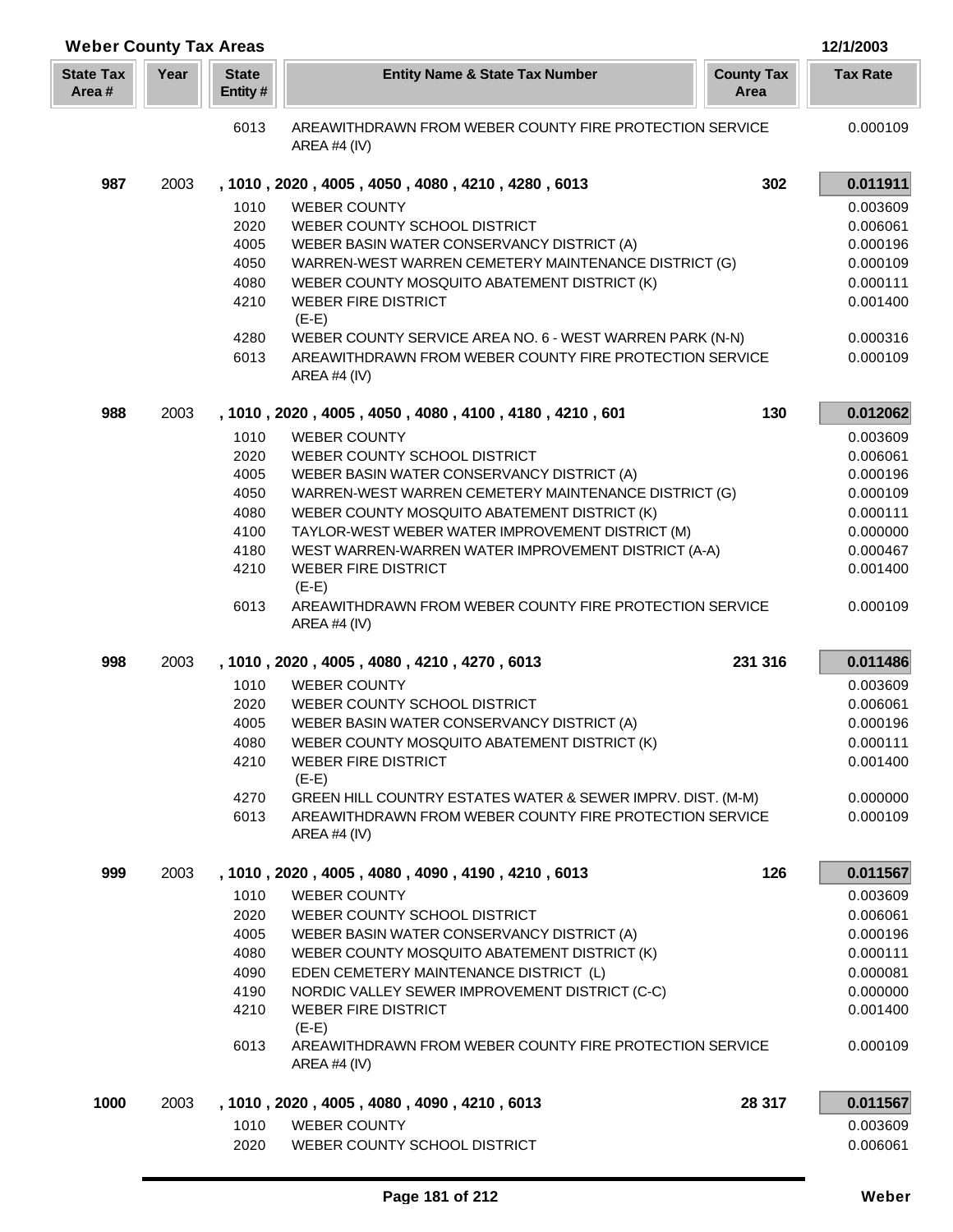| <b>Weber County Tax Areas</b> |      |                         |                                                                           |                           | 12/1/2003            |
|-------------------------------|------|-------------------------|---------------------------------------------------------------------------|---------------------------|----------------------|
| <b>State Tax</b><br>Area#     | Year | <b>State</b><br>Entity# | <b>Entity Name &amp; State Tax Number</b>                                 | <b>County Tax</b><br>Area | <b>Tax Rate</b>      |
|                               |      | 4005                    | WEBER BASIN WATER CONSERVANCY DISTRICT (A)                                |                           | 0.000196             |
|                               |      | 4080                    | WEBER COUNTY MOSQUITO ABATEMENT DISTRICT (K)                              |                           | 0.000111             |
|                               |      | 4090                    | EDEN CEMETERY MAINTENANCE DISTRICT (L)                                    |                           | 0.000081             |
|                               |      | 4210                    | <b>WEBER FIRE DISTRICT</b>                                                |                           | 0.001400             |
|                               |      |                         | $(E-E)$                                                                   |                           |                      |
|                               |      | 6013                    | AREAWITHDRAWN FROM WEBER COUNTY FIRE PROTECTION SERVICE<br>AREA #4 (IV)   |                           | 0.000109             |
| 1001                          | 2003 |                         | , 1010, 2020, 4005, 4080, 4090, 4135, 4210, 6013                          | 227                       | 0.012255             |
|                               |      | 1010                    | <b>WEBER COUNTY</b>                                                       |                           | 0.003609             |
|                               |      | 2020                    | WEBER COUNTY SCHOOL DISTRICT                                              |                           | 0.006061             |
|                               |      | 4005                    | WEBER BASIN WATER CONSERVANCY DISTRICT (A)                                |                           | 0.000196             |
|                               |      | 4080                    | WEBER COUNTY MOSQUITO ABATEMENT DISTRICT (K)                              |                           | 0.000111             |
|                               |      | 4090                    | EDEN CEMETERY MAINTENANCE DISTRICT (L)                                    |                           | 0.000081             |
|                               |      | 4135                    | POWDER MOUNTAIN WATER AND SEWER IMPROVEMENT DIST. (R)                     |                           | 0.000688             |
|                               |      | 4210                    | <b>WEBER FIRE DISTRICT</b><br>$(E-E)$                                     |                           | 0.001400             |
|                               |      | 6013                    | AREAWITHDRAWN FROM WEBER COUNTY FIRE PROTECTION SERVICE<br>AREA #4 (IV)   |                           | 0.000109             |
| 1002                          | 2003 |                         | , 1010, 2020, 4005, 4080, 4090, 4210, 4230, 6013                          | 203                       | 0.011567             |
|                               |      | 1010                    | <b>WEBER COUNTY</b>                                                       |                           | 0.003609             |
|                               |      | 2020                    | WEBER COUNTY SCHOOL DISTRICT                                              |                           | 0.006061             |
|                               |      | 4005                    | WEBER BASIN WATER CONSERVANCY DISTRICT (A)                                |                           | 0.000196             |
|                               |      | 4080                    | WEBER COUNTY MOSQUITO ABATEMENT DISTRICT (K)                              |                           | 0.000111             |
|                               |      | 4090                    | EDEN CEMETERY MAINTENANCE DISTRICT (L)                                    |                           | 0.000081             |
|                               |      | 4210                    | <b>WEBER FIRE DISTRICT</b><br>$(E-E)$                                     |                           | 0.001400             |
|                               |      | 4230                    | THE WOLF CREEK SEWER IMPROVEMENT DISTRICT (G-G)                           |                           | 0.000000             |
|                               |      | 6013                    | AREAWITHDRAWN FROM WEBER COUNTY FIRE PROTECTION SERVICE<br>AREA #4 (IV)   |                           | 0.000109             |
| 1003                          | 2003 |                         | , 1010, 2020, 4005, 4080, 4100, 4210, 6013                                | 207                       | 0.011486             |
|                               |      | 1010                    | <b>WEBER COUNTY</b>                                                       |                           | 0.003609             |
|                               |      | 2020                    | WEBER COUNTY SCHOOL DISTRICT                                              |                           | 0.006061             |
|                               |      | 4005                    | WEBER BASIN WATER CONSERVANCY DISTRICT (A)                                |                           | 0.000196             |
|                               |      | 4080                    | WEBER COUNTY MOSQUITO ABATEMENT DISTRICT (K)                              |                           | 0.000111             |
|                               |      | 4100                    | TAYLOR-WEST WEBER WATER IMPROVEMENT DISTRICT (M)                          |                           | 0.000000             |
|                               |      | 4210                    | <b>WEBER FIRE DISTRICT</b><br>$(E-E)$                                     |                           | 0.001400             |
|                               |      | 6013                    | AREAWITHDRAWN FROM WEBER COUNTY FIRE PROTECTION SERVICE<br>AREA #4 (IV)   |                           | 0.000109             |
| 1004                          | 2003 |                         | , 1010, 2020, 4005, 4080, 4110, 4210, 6013                                | 092                       | 0.011486             |
|                               |      | 1010                    | <b>WEBER COUNTY</b>                                                       |                           |                      |
|                               |      | 2020                    | WEBER COUNTY SCHOOL DISTRICT                                              |                           | 0.003609<br>0.006061 |
|                               |      | 4005                    | WEBER BASIN WATER CONSERVANCY DISTRICT (A)                                |                           | 0.000196             |
|                               |      | 4080                    | WEBER COUNTY MOSQUITO ABATEMENT DISTRICT (K)                              |                           | 0.000111             |
|                               |      | 4110                    | DURFEE CREEK SEWER IMPROVEMENT DISTRICT (N)                               |                           | 0.000000             |
|                               |      | 4210                    | <b>WEBER FIRE DISTRICT</b>                                                |                           | 0.001400             |
|                               |      |                         | $(E-E)$                                                                   |                           |                      |
|                               |      | 6013                    | AREAWITHDRAWN FROM WEBER COUNTY FIRE PROTECTION SERVICE<br>AREA #4 $(IV)$ |                           | 0.000109             |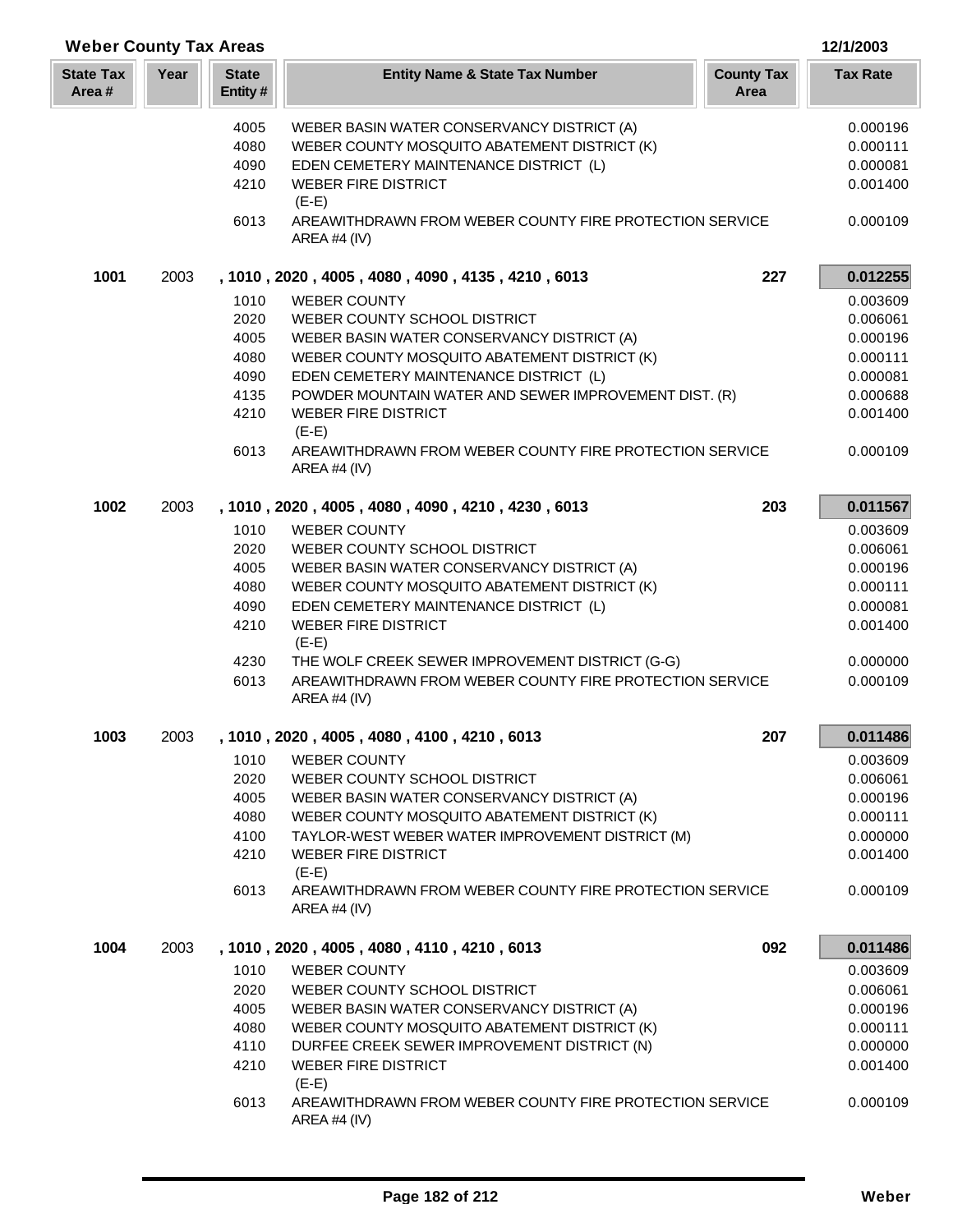| <b>Weber County Tax Areas</b> |      |                         |                                                                                                                 |                           | 12/1/2003            |
|-------------------------------|------|-------------------------|-----------------------------------------------------------------------------------------------------------------|---------------------------|----------------------|
| <b>State Tax</b><br>Area#     | Year | <b>State</b><br>Entity# | <b>Entity Name &amp; State Tax Number</b>                                                                       | <b>County Tax</b><br>Area | <b>Tax Rate</b>      |
| 1005                          | 2003 |                         | , 1010, 2020, 4005, 4080, 4120, 4190, 4210, 4240, 601                                                           | 219                       | 0.011552             |
|                               |      | 1010                    | <b>WEBER COUNTY</b>                                                                                             |                           | 0.003609             |
|                               |      | 2020                    | WEBER COUNTY SCHOOL DISTRICT                                                                                    |                           | 0.006061             |
|                               |      | 4005                    | WEBER BASIN WATER CONSERVANCY DISTRICT (A)                                                                      |                           | 0.000196             |
|                               |      | 4080                    | WEBER COUNTY MOSQUITO ABATEMENT DISTRICT (K)                                                                    |                           | 0.000111             |
|                               |      | 4120<br>4190            | LIBERTY CEMETERY MAINTENANCE DISTRICT (O)<br>NORDIC VALLEY SEWER IMPROVEMENT DISTRICT (C-C)                     |                           | 0.000066<br>0.000000 |
|                               |      | 4210                    | <b>WEBER FIRE DISTRICT</b><br>$(E-E)$                                                                           |                           | 0.001400             |
|                               |      | 4240                    | WEBER COUNTY SERVICE AREA NO. 5 - LIBERTY PARK (H-H)                                                            |                           | 0.000000             |
|                               |      | 6013                    | AREAWITHDRAWN FROM WEBER COUNTY FIRE PROTECTION SERVICE<br>AREA #4 $(IV)$                                       |                           | 0.000109             |
| 1006                          | 2003 |                         | , 1010, 2020, 4005, 4080, 4120, 4210, 4230, 4240, 601                                                           | 223                       | 0.011552             |
|                               |      | 1010                    | <b>WEBER COUNTY</b>                                                                                             |                           | 0.003609             |
|                               |      | 2020                    | WEBER COUNTY SCHOOL DISTRICT                                                                                    |                           | 0.006061             |
|                               |      | 4005                    | WEBER BASIN WATER CONSERVANCY DISTRICT (A)                                                                      |                           | 0.000196             |
|                               |      | 4080<br>4120            | WEBER COUNTY MOSQUITO ABATEMENT DISTRICT (K)                                                                    |                           | 0.000111             |
|                               |      | 4210                    | LIBERTY CEMETERY MAINTENANCE DISTRICT (O)<br><b>WEBER FIRE DISTRICT</b>                                         |                           | 0.000066<br>0.001400 |
|                               |      |                         | $(E-E)$                                                                                                         |                           |                      |
|                               |      | 4230                    | THE WOLF CREEK SEWER IMPROVEMENT DISTRICT (G-G)                                                                 |                           | 0.000000             |
|                               |      | 4240                    | WEBER COUNTY SERVICE AREA NO. 5 - LIBERTY PARK (H-H)                                                            |                           | 0.000000             |
|                               |      | 6013                    | AREAWITHDRAWN FROM WEBER COUNTY FIRE PROTECTION SERVICE<br>AREA #4 (IV)                                         |                           | 0.000109             |
| 1007                          | 2003 |                         | , 1010, 2020, 4005, 4080, 4120, 4210, 4240, 6013                                                                | 36 315                    | 0.011552             |
|                               |      | 1010                    | <b>WEBER COUNTY</b>                                                                                             |                           | 0.003609             |
|                               |      | 2020                    | WEBER COUNTY SCHOOL DISTRICT                                                                                    |                           | 0.006061             |
|                               |      | 4005                    | WEBER BASIN WATER CONSERVANCY DISTRICT (A)                                                                      |                           | 0.000196             |
|                               |      | 4080                    | WEBER COUNTY MOSQUITO ABATEMENT DISTRICT (K)                                                                    |                           | 0.000111             |
|                               |      | 4120                    | LIBERTY CEMETERY MAINTENANCE DISTRICT (O)                                                                       |                           | 0.000066             |
|                               |      | 4210                    | <b>WEBER FIRE DISTRICT</b><br>$(E-E)$                                                                           |                           | 0.001400             |
|                               |      | 4240                    | WEBER COUNTY SERVICE AREA NO. 5 - LIBERTY PARK (H-H)<br>AREAWITHDRAWN FROM WEBER COUNTY FIRE PROTECTION SERVICE |                           | 0.000000             |
|                               |      | 6013                    | AREA #4 (IV)                                                                                                    |                           | 0.000109             |
| 1010                          | 2003 |                         | , 1010, 2020, 4005, 4080, 4135, 4210, 6013                                                                      | 090                       | 0.012174             |
|                               |      | 1010                    | <b>WEBER COUNTY</b>                                                                                             |                           | 0.003609             |
|                               |      | 2020                    | WEBER COUNTY SCHOOL DISTRICT                                                                                    |                           | 0.006061             |
|                               |      | 4005                    | WEBER BASIN WATER CONSERVANCY DISTRICT (A)                                                                      |                           | 0.000196             |
|                               |      | 4080                    | WEBER COUNTY MOSQUITO ABATEMENT DISTRICT (K)                                                                    |                           | 0.000111             |
|                               |      | 4135                    | POWDER MOUNTAIN WATER AND SEWER IMPROVEMENT DIST. (R)                                                           |                           | 0.000688             |
|                               |      | 4210                    | <b>WEBER FIRE DISTRICT</b><br>$(E-E)$                                                                           |                           | 0.001400             |
|                               |      | 6013                    | AREAWITHDRAWN FROM WEBER COUNTY FIRE PROTECTION SERVICE<br>AREA #4 $(IV)$                                       |                           | 0.000109             |
| 1012                          | 2003 |                         | , 1010, 2020, 4005, 4080, 4150, 4210, 6013                                                                      | 034                       | 0.011955             |
|                               |      | 1010                    | <b>WEBER COUNTY</b>                                                                                             |                           | 0.003609             |
|                               |      | 2020                    | WEBER COUNTY SCHOOL DISTRICT                                                                                    |                           | 0.006061             |
|                               |      | 4005                    | WEBER BASIN WATER CONSERVANCY DISTRICT (A)                                                                      |                           | 0.000196             |

Г ı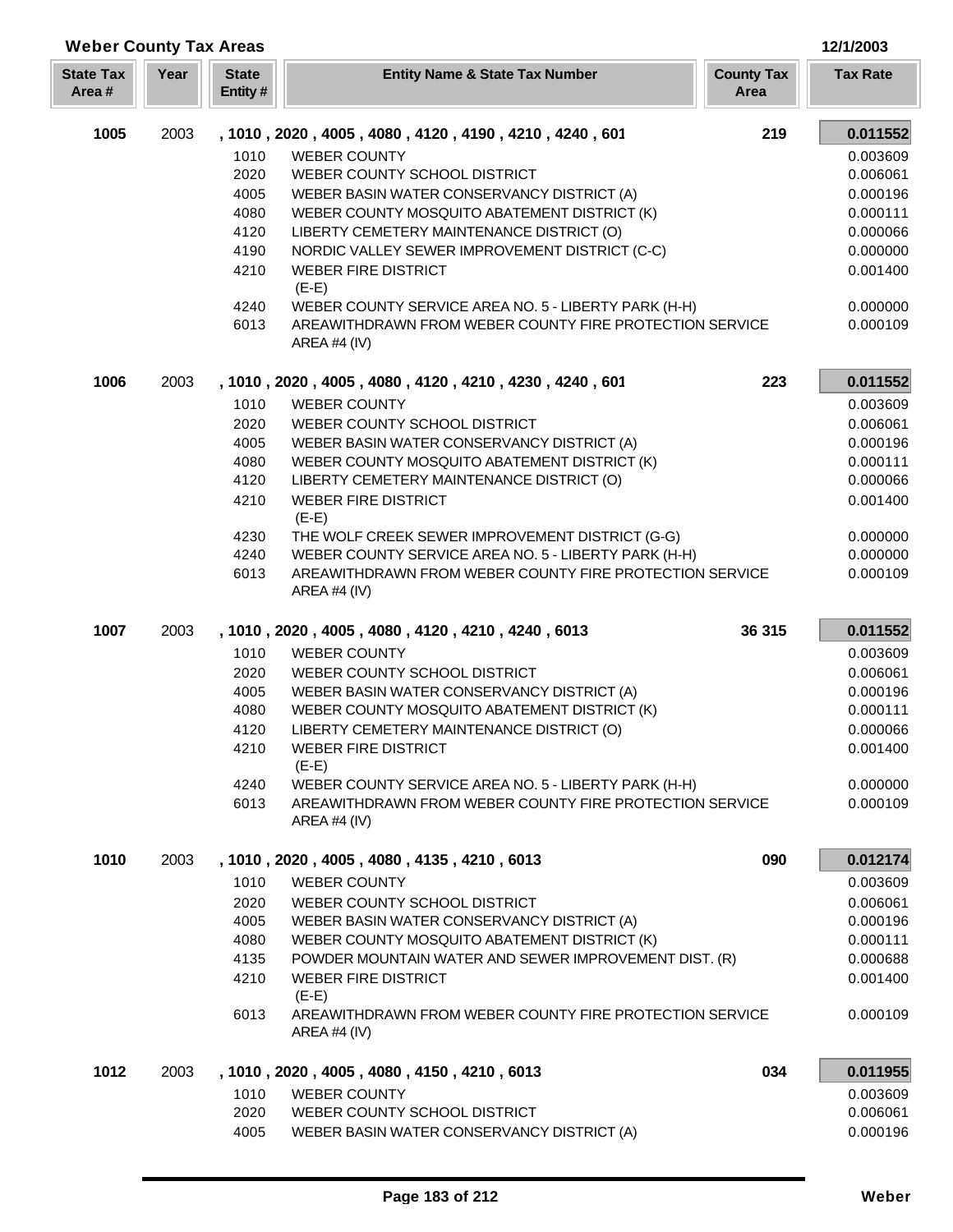| <b>Weber County Tax Areas</b> |      |                          |                                                                                                               | 12/1/2003                 |                      |
|-------------------------------|------|--------------------------|---------------------------------------------------------------------------------------------------------------|---------------------------|----------------------|
| <b>State Tax</b><br>Area#     | Year | <b>State</b><br>Entity # | <b>Entity Name &amp; State Tax Number</b>                                                                     | <b>County Tax</b><br>Area | <b>Tax Rate</b>      |
|                               |      | 4080                     | WEBER COUNTY MOSQUITO ABATEMENT DISTRICT (K)                                                                  |                           | 0.000111             |
|                               |      | 4150                     | HOOPER WATER IMPROVEMENT DISTRICT (T)                                                                         |                           | 0.000469             |
|                               |      | 4210                     | <b>WEBER FIRE DISTRICT</b>                                                                                    |                           | 0.001400             |
|                               |      | 6013                     | $(E-E)$<br>AREAWITHDRAWN FROM WEBER COUNTY FIRE PROTECTION SERVICE<br>AREA #4 $(IV)$                          |                           | 0.000109             |
| 1013                          | 2003 |                          | , 1010, 2020, 4005, 4080, 4210, 4250, 6013                                                                    | 221                       | 0.011486             |
|                               |      | 1010                     | <b>WEBER COUNTY</b>                                                                                           |                           | 0.003609             |
|                               |      | 2020                     | WEBER COUNTY SCHOOL DISTRICT                                                                                  |                           | 0.006061             |
|                               |      | 4005                     | WEBER BASIN WATER CONSERVANCY DISTRICT (A)                                                                    |                           | 0.000196             |
|                               |      | 4080                     | WEBER COUNTY MOSQUITO ABATEMENT DISTRICT (K)                                                                  |                           | 0.000111             |
|                               |      | 4210                     | <b>WEBER FIRE DISTRICT</b><br>$(E-E)$                                                                         |                           | 0.001400             |
|                               |      | 4250                     | HUNTSVILLE HOLLOW SEWER IMPROVEMENT DISTRICT (I-I)                                                            |                           | 0.000000             |
|                               |      | 6013                     | AREAWITHDRAWN FROM WEBER COUNTY FIRE PROTECTION SERVICE<br>AREA #4 $(IV)$                                     |                           | 0.000109             |
| 1047                          | 2003 |                          | , 1010, 2020, 3090, 4005, 4015, 4080, 4130, 6013                                                              | 321                       | 0.013045             |
|                               |      | 1010                     | <b>WEBER COUNTY</b>                                                                                           |                           | 0.003609             |
|                               |      | 2020                     | WEBER COUNTY SCHOOL DISTRICT                                                                                  |                           | 0.006061             |
|                               |      | 3090                     | <b>ROY</b>                                                                                                    |                           | 0.002080             |
|                               |      | 4005<br>4015             | WEBER BASIN WATER CONSERVANCY DISTRICT (A)<br>NORTH DAVIS COUNTY SEWER DISTRICT (C)                           |                           | 0.000196<br>0.000763 |
|                               |      | 4080                     | WEBER COUNTY MOSQUITO ABATEMENT DISTRICT (K)                                                                  |                           | 0.000111             |
|                               |      | 4130                     | ROY WATER CONSERVANCY SUBDISTRICT (P)                                                                         |                           | 0.000116             |
|                               |      | 6013                     | AREAWITHDRAWN FROM WEBER COUNTY FIRE PROTECTION SERVICE<br>AREA #4 $(IV)$                                     |                           | 0.000109             |
| 2119                          | 2003 |                          | , 1010, 2020, 3040, 4005, 4010, 4020, 4080, 8301                                                              | 273                       | 0.013177             |
|                               |      | 1010                     | <b>WEBER COUNTY</b>                                                                                           |                           | 0.003609             |
|                               |      | 2020                     | WEBER COUNTY SCHOOL DISTRICT                                                                                  |                           | 0.006061             |
|                               |      | 3040                     | NORTH OGDEN                                                                                                   |                           | 0.002531             |
|                               |      | 4005                     | WEBER BASIN WATER CONSERVANCY DISTRICT (A)                                                                    |                           | 0.000196             |
|                               |      | 4010                     | CENTRAL WEBER SEWER IMPROVEMENT DISTRICT (B)                                                                  |                           | 0.000574             |
|                               |      | 4020                     | BEN LOMON CEMETERY MAINT. DIST. (D)                                                                           |                           | 0.000095             |
|                               |      | 4080<br>8301             | WEBER COUNTY MOSQUITO ABATEMENT DISTRICT (K)<br>NORTH OGDEN CITY CENTRAL BUSINESS DISTRICT DEVELOPMENT PLAN - |                           | 0.000111<br>0.000000 |
|                               |      |                          | NORTH OGDEN CITY (G-1)                                                                                        |                           |                      |
| 2128                          | 2003 |                          | , 1010, 2020, 3040, 4005, 4010, 4020, 4070, 4080                                                              | 013                       | 0.013494             |
|                               |      | 1010                     | <b>WEBER COUNTY</b>                                                                                           |                           | 0.003609             |
|                               |      | 2020                     | WEBER COUNTY SCHOOL DISTRICT                                                                                  |                           | 0.006061             |
|                               |      | 3040                     | NORTH OGDEN                                                                                                   |                           | 0.002531             |
|                               |      | 4005                     | WEBER BASIN WATER CONSERVANCY DISTRICT (A)                                                                    |                           | 0.000196             |
|                               |      | 4010                     | CENTRAL WEBER SEWER IMPROVEMENT DISTRICT (B)                                                                  |                           | 0.000574             |
|                               |      | 4020                     | BEN LOMON CEMETERY MAINT. DIST. (D)                                                                           |                           | 0.000095             |
|                               |      | 4070                     | BONA VISTA WATER IMPROVEMENT DISTRICT (J)                                                                     |                           | 0.000317             |
|                               |      | 4080                     | WEBER COUNTY MOSQUITO ABATEMENT DISTRICT (K)                                                                  |                           | 0.000111             |
| 2131                          | 2003 |                          | , 1010, 2010, 3050, 4005, 4010, 4070, 4080, 6030                                                              | 022                       | 0.016434             |
|                               |      | 1010                     | <b>WEBER COUNTY</b>                                                                                           |                           | 0.003609             |
|                               |      | 2010                     | OGDEN CITY SCHOOL DISTRICT                                                                                    |                           | 0.007284             |
|                               |      | 3050                     | <b>OGDEN</b>                                                                                                  |                           | 0.004061             |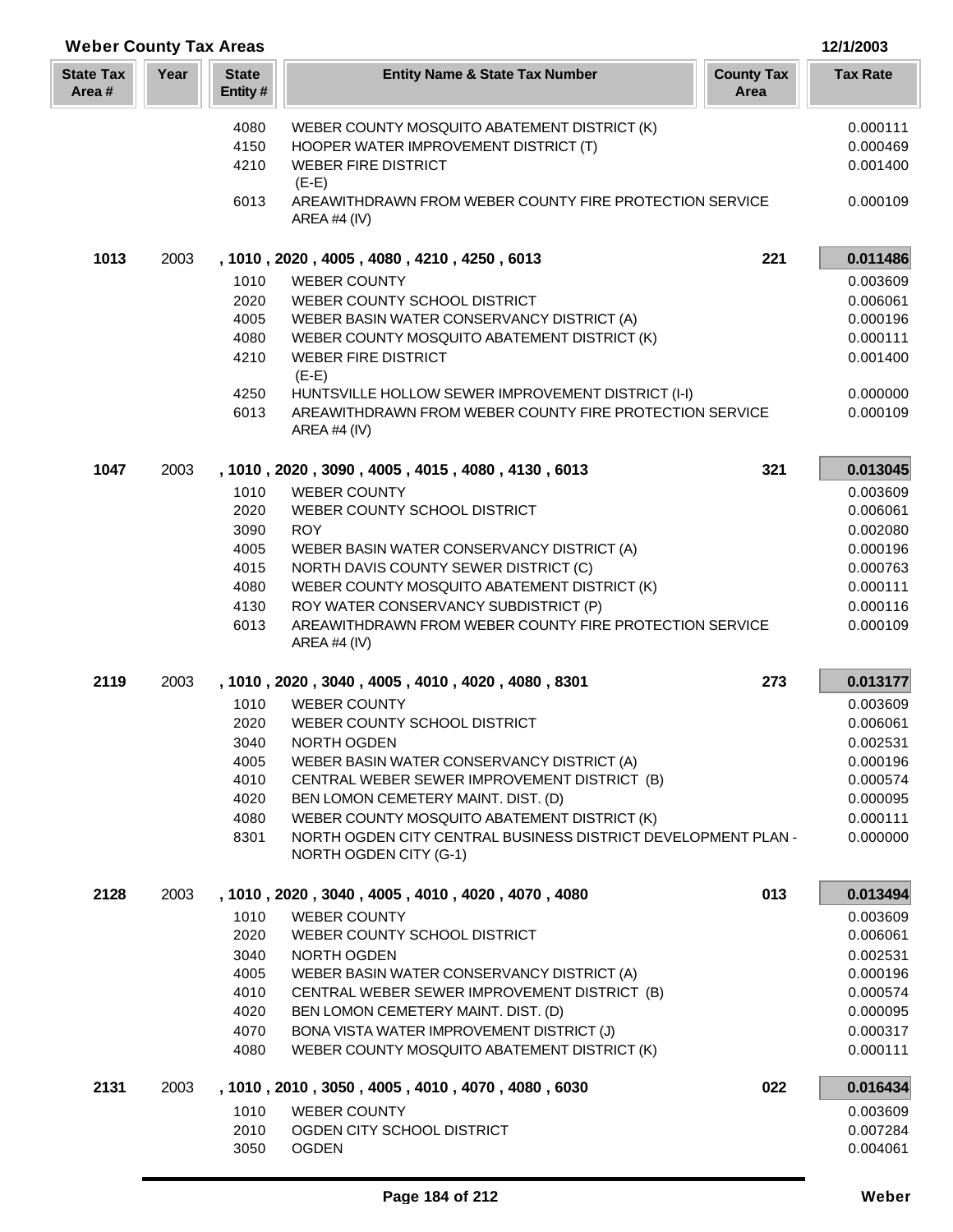| <b>Weber County Tax Areas</b> |      |                         |                                                                                                                  |                           | 12/1/2003            |
|-------------------------------|------|-------------------------|------------------------------------------------------------------------------------------------------------------|---------------------------|----------------------|
| <b>State Tax</b><br>Area#     | Year | <b>State</b><br>Entity# | <b>Entity Name &amp; State Tax Number</b>                                                                        | <b>County Tax</b><br>Area | <b>Tax Rate</b>      |
|                               |      | 4005                    | WEBER BASIN WATER CONSERVANCY DISTRICT (A)                                                                       |                           | 0.000196             |
|                               |      | 4010                    | CENTRAL WEBER SEWER IMPROVEMENT DISTRICT (B)                                                                     |                           | 0.000574             |
|                               |      | 4070                    | BONA VISTA WATER IMPROVEMENT DISTRICT (J)                                                                        |                           | 0.000317             |
|                               |      | 4080                    | WEBER COUNTY MOSQUITO ABATEMENT DISTRICT (K)                                                                     |                           | 0.000111             |
|                               |      | 6030                    | OGDEN CITY - SPECIAL MUNICIPAL LEVIES TO PURCHASE W.B.W.C. WATER                                                 |                           | 0.000282             |
| 2132                          | 2003 |                         | , 1010, 2010, 3050, 4005, 4010, 4080, 6030                                                                       | 025                       | 0.016117             |
|                               |      | 1010                    | <b>WEBER COUNTY</b>                                                                                              |                           | 0.003609             |
|                               |      | 2010                    | OGDEN CITY SCHOOL DISTRICT                                                                                       |                           | 0.007284             |
|                               |      | 3050                    | <b>OGDEN</b>                                                                                                     |                           | 0.004061             |
|                               |      | 4005                    | WEBER BASIN WATER CONSERVANCY DISTRICT (A)                                                                       |                           | 0.000196             |
|                               |      | 4010                    | CENTRAL WEBER SEWER IMPROVEMENT DISTRICT (B)                                                                     |                           | 0.000574             |
|                               |      | 4080<br>6030            | WEBER COUNTY MOSQUITO ABATEMENT DISTRICT (K)<br>OGDEN CITY - SPECIAL MUNICIPAL LEVIES TO PURCHASE W.B.W.C. WATER |                           | 0.000111<br>0.000282 |
| 2133                          | 2003 |                         | , 1010, 2010, 3050, 4005, 4080, 6030                                                                             | 043                       | 0.015543             |
|                               |      | 1010                    | <b>WEBER COUNTY</b>                                                                                              |                           | 0.003609             |
|                               |      | 2010                    | OGDEN CITY SCHOOL DISTRICT                                                                                       |                           | 0.007284             |
|                               |      | 3050                    | <b>OGDEN</b>                                                                                                     |                           | 0.004061             |
|                               |      | 4005                    | WEBER BASIN WATER CONSERVANCY DISTRICT (A)                                                                       |                           | 0.000196             |
|                               |      | 4080                    | WEBER COUNTY MOSQUITO ABATEMENT DISTRICT (K)                                                                     |                           | 0.000111             |
|                               |      | 6030                    | OGDEN CITY - SPECIAL MUNICIPAL LEVIES TO PURCHASE W.B.W.C. WATER                                                 |                           | 0.000282             |
| 2144                          | 2003 |                         | , 1010, 2010, 3050, 4005, 4010, 4080, 6030, 8004                                                                 | 182                       | 0.016117             |
|                               |      | 1010                    | <b>WEBER COUNTY</b>                                                                                              |                           | 0.003609             |
|                               |      | 2010                    | OGDEN CITY SCHOOL DISTRICT                                                                                       |                           | 0.007284             |
|                               |      | 3050                    | <b>OGDEN</b>                                                                                                     |                           | 0.004061             |
|                               |      | 4005                    | WEBER BASIN WATER CONSERVANCY DISTRICT (A)                                                                       |                           | 0.000196             |
|                               |      | 4010                    | CENTRAL WEBER SEWER IMPROVEMENT DISTRICT (B)                                                                     |                           | 0.000574             |
|                               |      | 4080                    | WEBER COUNTY MOSQUITO ABATEMENT DISTRICT (K)                                                                     |                           | 0.000111             |
|                               |      | 6030                    | OGDEN CITY - SPECIAL MUNICIPAL LEVIES TO PURCHASE W.B.W.C. WATER                                                 |                           | 0.000282             |
|                               |      | 8004                    | UNION GARDENS REDEVELOPMENT PROJECT, PROJECT #5 - OGDEN CITY -<br>$(A-4)$                                        |                           | 0.000000             |
| 2145                          | 2003 |                         | , 1010, 2010, 3050, 4005, 4010, 4080, 6030, 8012                                                                 | 246                       | 0.016117             |
|                               |      | 1010                    | <b>WEBER COUNTY</b>                                                                                              |                           | 0.003609             |
|                               |      | 2010                    | OGDEN CITY SCHOOL DISTRICT                                                                                       |                           | 0.007284             |
|                               |      | 3050                    | <b>OGDEN</b>                                                                                                     |                           | 0.004061             |
|                               |      | 4005                    | WEBER BASIN WATER CONSERVANCY DISTRICT (A)                                                                       |                           | 0.000196             |
|                               |      | 4010                    | CENTRAL WEBER SEWER IMPROVEMENT DISTRICT (B)                                                                     |                           | 0.000574             |
|                               |      | 4080                    | WEBER COUNTY MOSQUITO ABATEMENT DISTRICT (K)                                                                     |                           | 0.000111             |
|                               |      | 6030                    | OGDEN CITY - SPECIAL MUNICIPAL LEVIES TO PURCHASE W.B.W.C. WATER                                                 |                           | 0.000282             |
|                               |      | 8012                    | TWELFTH STREET REDEVELOPMENT PROJECT - OGDEN CITY - (A-12)                                                       |                           | 0.000000             |
| 2151                          | 2003 |                         | , 1010, 2010, 3050, 4005, 4010, 4080, 6030, 8009                                                                 | 238                       | 0.016117             |
|                               |      | 1010                    | <b>WEBER COUNTY</b>                                                                                              |                           | 0.003609             |
|                               |      | 2010                    | OGDEN CITY SCHOOL DISTRICT                                                                                       |                           | 0.007284             |
|                               |      | 3050                    | <b>OGDEN</b>                                                                                                     |                           | 0.004061             |
|                               |      | 4005                    | WEBER BASIN WATER CONSERVANCY DISTRICT (A)                                                                       |                           | 0.000196             |
|                               |      | 4010                    | CENTRAL WEBER SEWER IMPROVEMENT DISTRICT (B)                                                                     |                           | 0.000574             |
|                               |      | 4080                    | WEBER COUNTY MOSQUITO ABATEMENT DISTRICT (K)                                                                     |                           | 0.000111             |
|                               |      | 6030                    | OGDEN CITY - SPECIAL MUNICIPAL LEVIES TO PURCHASE W.B.W.C. WATER                                                 |                           | 0.000282             |
|                               |      | 8009                    | PARK BOULEVARD REDEVELOPMENT PROJECT - OGDEN CITY - (A-9)                                                        |                           | 0.000000             |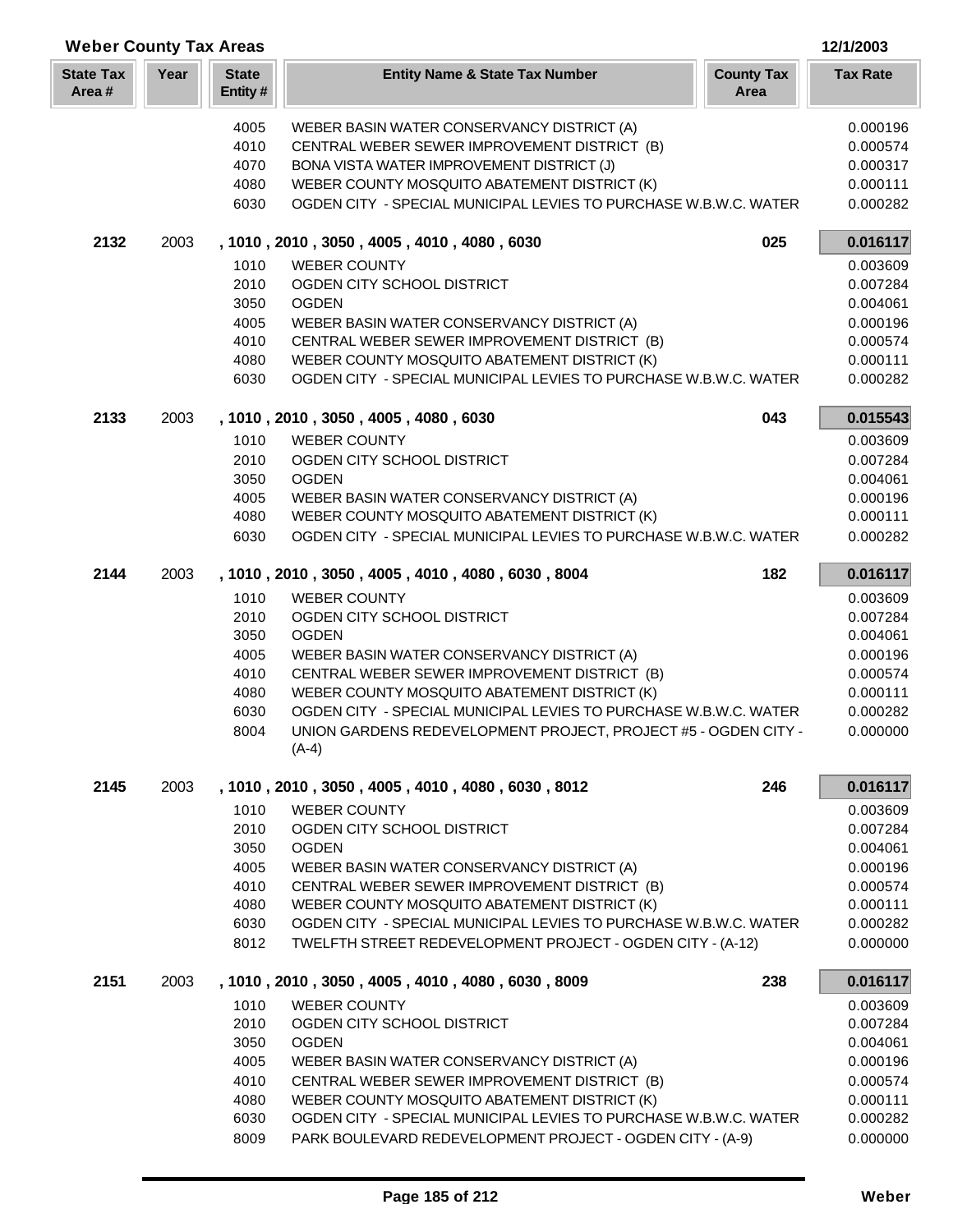| <b>Weber County Tax Areas</b> |      |                         |                                                                                                                  |                           | 12/1/2003            |
|-------------------------------|------|-------------------------|------------------------------------------------------------------------------------------------------------------|---------------------------|----------------------|
| <b>State Tax</b><br>Area#     | Year | <b>State</b><br>Entity# | <b>Entity Name &amp; State Tax Number</b>                                                                        | <b>County Tax</b><br>Area | <b>Tax Rate</b>      |
|                               |      |                         |                                                                                                                  |                           |                      |
| 2152                          | 2003 |                         | , 1010, 2010, 3050, 4005, 4010, 4080, 6030, 8013                                                                 | 263                       | 0.016117             |
|                               |      | 1010                    | <b>WEBER COUNTY</b>                                                                                              |                           | 0.003609             |
|                               |      | 2010                    | OGDEN CITY SCHOOL DISTRICT                                                                                       |                           | 0.007284             |
|                               |      | 3050                    | <b>OGDEN</b>                                                                                                     |                           | 0.004061             |
|                               |      | 4005                    | WEBER BASIN WATER CONSERVANCY DISTRICT (A)                                                                       |                           | 0.000196             |
|                               |      | 4010                    | CENTRAL WEBER SEWER IMPROVEMENT DISTRICT (B)                                                                     |                           | 0.000574             |
|                               |      | 4080<br>6030            | WEBER COUNTY MOSQUITO ABATEMENT DISTRICT (K)<br>OGDEN CITY - SPECIAL MUNICIPAL LEVIES TO PURCHASE W.B.W.C. WATER |                           | 0.000111<br>0.000282 |
|                               |      | 8013                    | GOLDEN SPIKE REDEVELOPMENT PROJECT - OGDEN CITY - (A-13)                                                         |                           | 0.000000             |
| 2153                          | 2003 |                         | , 1010, 2010, 3050, 4005, 4010, 4080, 6030, 8001                                                                 | 093                       | 0.016117             |
|                               |      | 1010                    | <b>WEBER COUNTY</b>                                                                                              |                           | 0.003609             |
|                               |      | 2010                    | OGDEN CITY SCHOOL DISTRICT                                                                                       |                           | 0.007284             |
|                               |      | 3050                    | <b>OGDEN</b>                                                                                                     |                           | 0.004061             |
|                               |      | 4005                    | WEBER BASIN WATER CONSERVANCY DISTRICT (A)                                                                       |                           | 0.000196             |
|                               |      | 4010                    | CENTRAL WEBER SEWER IMPROVEMENT DISTRICT (B)                                                                     |                           | 0.000574             |
|                               |      | 4080                    | WEBER COUNTY MOSQUITO ABATEMENT DISTRICT (K)                                                                     |                           | 0.000111             |
|                               |      | 6030                    | OGDEN CITY - SPECIAL MUNICIPAL LEVIES TO PURCHASE W.B.W.C. WATER                                                 |                           | 0.000282             |
|                               |      | 8001                    | CBD MALL REDEVELOPMENT PROJECT, PROJECT #1 - OGDEN CITY - (A-1)                                                  |                           | 0.000000             |
| 2154                          | 2003 |                         | , 1010, 2010, 3050, 4005, 4010, 4080, 6030, 8010                                                                 | 251                       | 0.016117             |
|                               |      | 1010                    | <b>WEBER COUNTY</b>                                                                                              |                           | 0.003609             |
|                               |      | 2010                    | OGDEN CITY SCHOOL DISTRICT                                                                                       |                           | 0.007284             |
|                               |      | 3050                    | <b>OGDEN</b>                                                                                                     |                           | 0.004061             |
|                               |      | 4005<br>4010            | WEBER BASIN WATER CONSERVANCY DISTRICT (A)<br>CENTRAL WEBER SEWER IMPROVEMENT DISTRICT (B)                       |                           | 0.000196<br>0.000574 |
|                               |      | 4080                    | WEBER COUNTY MOSQUITO ABATEMENT DISTRICT (K)                                                                     |                           | 0.000111             |
|                               |      | 6030                    | OGDEN CITY - SPECIAL MUNICIPAL LEVIES TO PURCHASE W.B.W.C. WATER                                                 |                           | 0.000282             |
|                               |      | 8010                    | LINCOLN REDEVELOPMENT PROJECT - OGDEN CITY - (A-10)                                                              |                           | 0.000000             |
| 2155                          | 2003 |                         | 1010, 2010, 3050, 4005, 4010, 4080, 6030, 8008                                                                   | 237                       | 0.016117             |
|                               |      | 1010                    | <b>WEBER COUNTY</b>                                                                                              |                           | 0.003609             |
|                               |      | 2010                    | OGDEN CITY SCHOOL DISTRICT                                                                                       |                           | 0.007284             |
|                               |      | 3050                    | <b>OGDEN</b>                                                                                                     |                           | 0.004061             |
|                               |      | 4005                    | WEBER BASIN WATER CONSERVANCY DISTRICT (A)                                                                       |                           | 0.000196             |
|                               |      | 4010                    | CENTRAL WEBER SEWER IMPROVEMENT DISTRICT (B)                                                                     |                           | 0.000574             |
|                               |      | 4080<br>6030            | WEBER COUNTY MOSQUITO ABATEMENT DISTRICT (K)<br>OGDEN CITY - SPECIAL MUNICIPAL LEVIES TO PURCHASE W.B.W.C. WATER |                           | 0.000111             |
|                               |      | 8008                    | LESTER PARK REDEVELOPMENT PROJECT #8 - OGDEN CITY - (A-8)                                                        |                           | 0.000282<br>0.000000 |
| 2158                          | 2003 |                         | , 1010, 2010, 3050, 4005, 4010, 4080, 6030, 8002                                                                 | 139                       | 0.016117             |
|                               |      | 1010                    | <b>WEBER COUNTY</b>                                                                                              |                           | 0.003609             |
|                               |      | 2010                    | OGDEN CITY SCHOOL DISTRICT                                                                                       |                           | 0.007284             |
|                               |      | 3050                    | <b>OGDEN</b>                                                                                                     |                           | 0.004061             |
|                               |      | 4005                    | WEBER BASIN WATER CONSERVANCY DISTRICT (A)                                                                       |                           | 0.000196             |
|                               |      | 4010                    | CENTRAL WEBER SEWER IMPROVEMENT DISTRICT (B)                                                                     |                           | 0.000574             |
|                               |      | 4080                    | WEBER COUNTY MOSQUITO ABATEMENT DISTRICT (K)                                                                     |                           | 0.000111             |
|                               |      | 6030                    | OGDEN CITY - SPECIAL MUNICIPAL LEVIES TO PURCHASE W.B.W.C. WATER                                                 |                           | 0.000282             |
|                               |      | 8002                    | 25TH STREET REDEVELOPMENT PROJECT, PROJECT #2 - OGDEN CITY -<br>$(A-2)$                                          |                           | 0.000000             |
| 2161                          | 2003 |                         | , 1010, 2010, 3050, 4005, 4010, 4080, 6030, 8007                                                                 | 236                       | 0.016117             |

Г L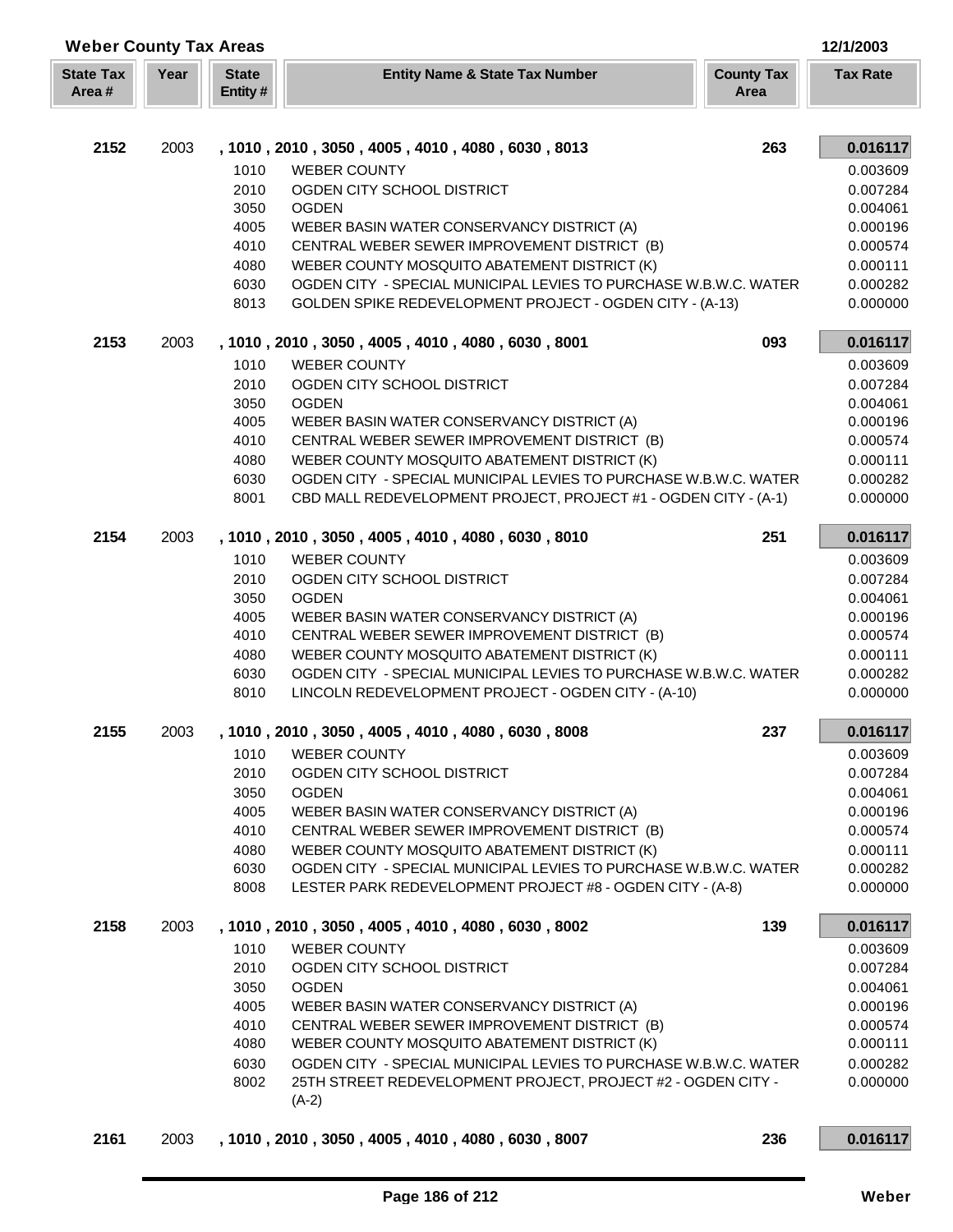| <b>Weber County Tax Areas</b> |      |                         |                                                                                |                           | 12/1/2003       |
|-------------------------------|------|-------------------------|--------------------------------------------------------------------------------|---------------------------|-----------------|
| <b>State Tax</b><br>Area#     | Year | <b>State</b><br>Entity# | <b>Entity Name &amp; State Tax Number</b>                                      | <b>County Tax</b><br>Area | <b>Tax Rate</b> |
|                               |      | 1010                    | <b>WEBER COUNTY</b>                                                            |                           | 0.003609        |
|                               |      | 2010                    | OGDEN CITY SCHOOL DISTRICT                                                     |                           | 0.007284        |
|                               |      | 3050                    | <b>OGDEN</b>                                                                   |                           | 0.004061        |
|                               |      | 4005                    | WEBER BASIN WATER CONSERVANCY DISTRICT (A)                                     |                           | 0.000196        |
|                               |      | 4010                    | CENTRAL WEBER SEWER IMPROVEMENT DISTRICT (B)                                   |                           | 0.000574        |
|                               |      | 4080                    | WEBER COUNTY MOSQUITO ABATEMENT DISTRICT (K)                                   |                           | 0.000111        |
|                               |      | 6030                    | OGDEN CITY - SPECIAL MUNICIPAL LEVIES TO PURCHASE W.B.W.C. WATER               |                           | 0.000282        |
|                               |      | 8007                    | GOLDEN LINKS REDEVELOPMENT PROJECT #7 - OGDEN CITY - (A-7)                     |                           | 0.000000        |
| 2162                          | 2003 |                         | , 1010, 2010, 3050, 4005, 4010, 4080, 6030, 8006                               | 224                       | 0.016117        |
|                               |      | 1010                    | <b>WEBER COUNTY</b>                                                            |                           | 0.003609        |
|                               |      | 2010                    | OGDEN CITY SCHOOL DISTRICT                                                     |                           | 0.007284        |
|                               |      | 3050                    | <b>OGDEN</b>                                                                   |                           | 0.004061        |
|                               |      | 4005                    | WEBER BASIN WATER CONSERVANCY DISTRICT (A)                                     |                           | 0.000196        |
|                               |      | 4010                    | CENTRAL WEBER SEWER IMPROVEMENT DISTRICT (B)                                   |                           | 0.000574        |
|                               |      | 4080                    | WEBER COUNTY MOSQUITO ABATEMENT DISTRICT (K)                                   |                           | 0.000111        |
|                               |      | 6030                    | OGDEN CITY - SPECIAL MUNICIPAL LEVIES TO PURCHASE W.B.W.C. WATER               |                           | 0.000282        |
|                               |      | 8006                    | WASHINGTON BOULEVARD REDEVELOPMENT PROJECT, PROJECT #6<br>- OGDEN CITY - (A-6) |                           | 0.000000        |
| 2165                          | 2003 |                         | , 1010, 2010, 3050, 4005, 4010, 4080, 6030, 8011                               | 252                       | 0.016117        |
|                               |      | 1010                    | <b>WEBER COUNTY</b>                                                            |                           | 0.003609        |
|                               |      | 2010                    | OGDEN CITY SCHOOL DISTRICT                                                     |                           | 0.007284        |
|                               |      | 3050                    | <b>OGDEN</b>                                                                   |                           | 0.004061        |
|                               |      | 4005                    | WEBER BASIN WATER CONSERVANCY DISTRICT (A)                                     |                           | 0.000196        |
|                               |      | 4010                    | CENTRAL WEBER SEWER IMPROVEMENT DISTRICT (B)                                   |                           | 0.000574        |
|                               |      | 4080                    | WEBER COUNTY MOSQUITO ABATEMENT DISTRICT (K)                                   |                           | 0.000111        |
|                               |      | 6030                    | OGDEN CITY - SPECIAL MUNICIPAL LEVIES TO PURCHASE W.B.W.C. WATER               |                           | 0.000282        |
|                               |      | 8011                    | SOUTH CBD REDEVELOPMENT PROJECT - OGDEN CITY - (A-11)                          |                           | 0.000000        |
| 2169                          | 2003 |                         | , 1010, 2010, 3050, 4005, 4010, 4080, 6030, 8005                               | 183                       | 0.016117        |
|                               |      | 1010                    | <b>WEBER COUNTY</b>                                                            |                           | 0.003609        |
|                               |      | 2010                    | OGDEN CITY SCHOOL DISTRICT                                                     |                           | 0.007284        |
|                               |      | 3050                    | <b>OGDEN</b>                                                                   |                           | 0.004061        |
|                               |      | 4005                    | WEBER BASIN WATER CONSERVANCY DISTRICT (A)                                     |                           | 0.000196        |
|                               |      | 4010                    | CENTRAL WEBER SEWER IMPROVEMENT DISTRICT (B)                                   |                           | 0.000574        |
|                               |      | 4080                    | WEBER COUNTY MOSQUITO ABATEMENT DISTRICT (K)                                   |                           | 0.000111        |
|                               |      | 6030                    | OGDEN CITY - SPECIAL MUNICIPAL LEVIES TO PURCHASE W.B.W.C. WATER               |                           | 0.000282        |
|                               |      | 8005                    | ST. BENEDICTS REDEVELOPMENT PROJECT, PROJECT #4 - OGDEN CITY -<br>$A-5)$       |                           | 0.000000        |
| 2171                          | 2003 |                         | , 1010, 2010, 3050, 4005, 4010, 4080, 6030, 8015                               | 297                       | 0.016117        |
|                               |      | 1010                    | <b>WEBER COUNTY</b>                                                            |                           | 0.003609        |
|                               |      | 2010                    | OGDEN CITY SCHOOL DISTRICT                                                     |                           | 0.007284        |
|                               |      | 3050                    | <b>OGDEN</b>                                                                   |                           | 0.004061        |
|                               |      | 4005                    | WEBER BASIN WATER CONSERVANCY DISTRICT (A)                                     |                           | 0.000196        |
|                               |      | 4010                    | CENTRAL WEBER SEWER IMPROVEMENT DISTRICT (B)                                   |                           | 0.000574        |
|                               |      | 4080                    | WEBER COUNTY MOSQUITO ABATEMENT DISTRICT (K)                                   |                           | 0.000111        |
|                               |      | 6030                    | OGDEN CITY - SPECIAL MUNICIPAL LEVIES TO PURCHASE W.B.W.C. WATER               |                           | 0.000282        |
|                               |      | 8015                    | FAIRMOUNT REDEVELOPMENT PROJECT - OGDEN CITY - (A-15)                          |                           | 0.000000        |
| 2176                          | 2003 |                         | , 1010, 2020, 3090, 4005, 4015, 4070, 4080                                     | 243                       | 0.013137        |
|                               |      | 1010                    | <b>WEBER COUNTY</b>                                                            |                           | 0.003609        |

Г L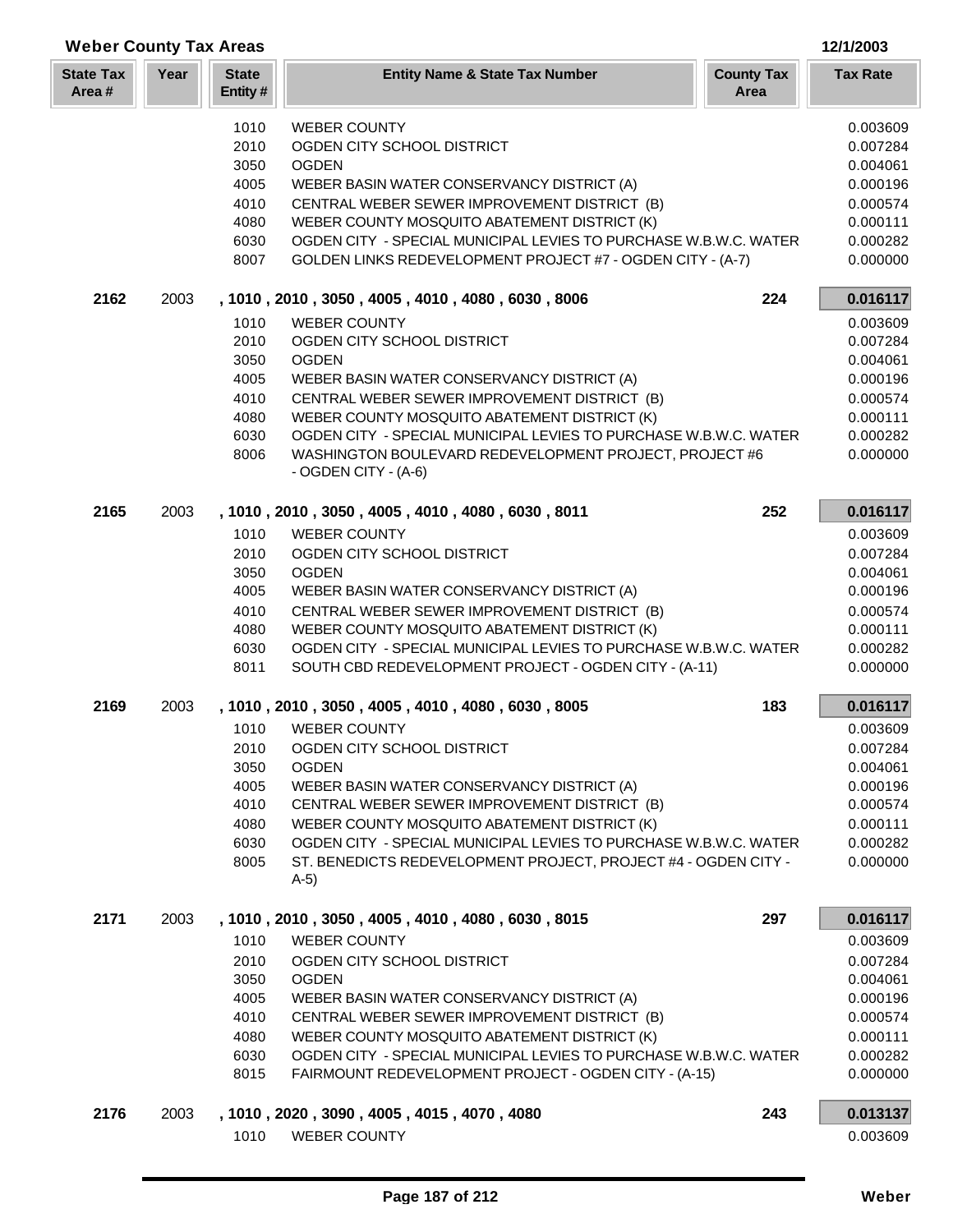| <b>Weber County Tax Areas</b> |      |                         |                                                                                                                                                | 12/1/2003                 |                      |
|-------------------------------|------|-------------------------|------------------------------------------------------------------------------------------------------------------------------------------------|---------------------------|----------------------|
| <b>State Tax</b><br>Area#     | Year | <b>State</b><br>Entity# | <b>Entity Name &amp; State Tax Number</b>                                                                                                      | <b>County Tax</b><br>Area | <b>Tax Rate</b>      |
|                               |      | 2020                    | WEBER COUNTY SCHOOL DISTRICT                                                                                                                   |                           | 0.006061             |
|                               |      | 3090                    | <b>ROY</b>                                                                                                                                     |                           | 0.002080             |
|                               |      | 4005                    | WEBER BASIN WATER CONSERVANCY DISTRICT (A)                                                                                                     |                           | 0.000196             |
|                               |      | 4015                    | NORTH DAVIS COUNTY SEWER DISTRICT (C)                                                                                                          |                           | 0.000763             |
|                               |      | 4070                    | BONA VISTA WATER IMPROVEMENT DISTRICT (J)                                                                                                      |                           | 0.000317             |
|                               |      | 4080                    | WEBER COUNTY MOSQUITO ABATEMENT DISTRICT (K)                                                                                                   |                           | 0.000111             |
| 2177                          | 2003 |                         | , 1010, 2010, 3050, 4005, 4010, 4080, 6030, 8003                                                                                               | 154                       | 0.016117             |
|                               |      | 1010                    | <b>WEBER COUNTY</b>                                                                                                                            |                           | 0.003609             |
|                               |      | 2010                    | OGDEN CITY SCHOOL DISTRICT                                                                                                                     |                           | 0.007284             |
|                               |      | 3050                    | <b>OGDEN</b>                                                                                                                                   |                           | 0.004061             |
|                               |      | 4005                    | WEBER BASIN WATER CONSERVANCY DISTRICT (A)                                                                                                     |                           | 0.000196             |
|                               |      | 4010                    | CENTRAL WEBER SEWER IMPROVEMENT DISTRICT (B)                                                                                                   |                           | 0.000574             |
|                               |      | 4080<br>6030            | WEBER COUNTY MOSQUITO ABATEMENT DISTRICT (K)<br>OGDEN CITY - SPECIAL MUNICIPAL LEVIES TO PURCHASE W.B.W.C. WATER                               |                           | 0.000111<br>0.000282 |
|                               |      | 8003                    | NEWGATE MALL REDEVELOPMENT PROJECT, PROJECT #3 - OGDEN CITY -                                                                                  |                           | 0.000000             |
|                               |      |                         | $(A-3)$                                                                                                                                        |                           |                      |
| 2181                          | 2003 |                         | , 1010, 2010, 3050, 4005, 4010, 4080, 6030, 8014                                                                                               | 265                       | 0.016117             |
|                               |      | 1010                    | <b>WEBER COUNTY</b>                                                                                                                            |                           | 0.003609             |
|                               |      | 2010                    | OGDEN CITY SCHOOL DISTRICT                                                                                                                     |                           | 0.007284             |
|                               |      | 3050                    | <b>OGDEN</b>                                                                                                                                   |                           | 0.004061             |
|                               |      | 4005                    | WEBER BASIN WATER CONSERVANCY DISTRICT (A)                                                                                                     |                           | 0.000196             |
|                               |      | 4010                    | CENTRAL WEBER SEWER IMPROVEMENT DISTRICT (B)                                                                                                   |                           | 0.000574             |
|                               |      | 4080                    | WEBER COUNTY MOSQUITO ABATEMENT DISTRICT (K)                                                                                                   |                           | 0.000111             |
|                               |      | 6030<br>8014            | OGDEN CITY - SPECIAL MUNICIPAL LEVIES TO PURCHASE W.B.W.C. WATER<br>OGDEN-HINCKLEY AIRPORT REDEVELOPMENT PROJECT AREA - OGDEN<br>CITY - (A-14) |                           | 0.000282<br>0.000000 |
| 2183                          | 2003 |                         | , 1010, 2010, 3050, 4005, 4015, 4080, 6030, 8014                                                                                               | 266                       | 0.016306             |
|                               |      | 1010                    | <b>WEBER COUNTY</b>                                                                                                                            |                           | 0.003609             |
|                               |      | 2010                    | OGDEN CITY SCHOOL DISTRICT                                                                                                                     |                           | 0.007284             |
|                               |      | 3050                    | <b>OGDEN</b>                                                                                                                                   |                           | 0.004061             |
|                               |      | 4005                    | WEBER BASIN WATER CONSERVANCY DISTRICT (A)                                                                                                     |                           | 0.000196             |
|                               |      | 4015                    | NORTH DAVIS COUNTY SEWER DISTRICT (C)                                                                                                          |                           | 0.000763             |
|                               |      | 4080<br>6030            | WEBER COUNTY MOSQUITO ABATEMENT DISTRICT (K)<br>OGDEN CITY - SPECIAL MUNICIPAL LEVIES TO PURCHASE W.B.W.C. WATER                               |                           | 0.000111<br>0.000282 |
|                               |      | 8014                    | OGDEN-HINCKLEY AIRPORT REDEVELOPMENT PROJECT AREA - OGDEN                                                                                      |                           | 0.000000             |
|                               |      |                         | CITY - (A-14)                                                                                                                                  |                           |                      |
| 2187                          | 2003 |                         | , 1010, 2020, 3100, 4005, 4010, 4080, 6050, 8102                                                                                               | 298                       | 0.012702             |
|                               |      | 1010                    | <b>WEBER COUNTY</b>                                                                                                                            |                           | 0.003609             |
|                               |      | 2020                    | WEBER COUNTY SCHOOL DISTRICT                                                                                                                   |                           | 0.006061             |
|                               |      | 3100                    | SOUTH OGDEN                                                                                                                                    |                           | 0.002151             |
|                               |      | 4005                    | WEBER BASIN WATER CONSERVANCY DISTRICT (A)                                                                                                     |                           | 0.000196             |
|                               |      | 4010                    | CENTRAL WEBER SEWER IMPROVEMENT DISTRICT (B)                                                                                                   |                           | 0.000574             |
|                               |      | 4080<br>6050            | WEBER COUNTY MOSQUITO ABATEMENT DISTRICT (K)<br>SOUTH OGDEN - SPECIAL MUNICIPAL LEVIES TO PURCHASE W.B.W.C.                                    |                           | 0.000111<br>0.000000 |
|                               |      |                         | <b>WATER</b>                                                                                                                                   |                           |                      |
|                               |      | 8102                    | 36TH STREET REDEVELOPMENT PROJECT AREA - SOUTH OGDEN CITY -<br>$(C-2)$                                                                         |                           | 0.000000             |
| 2192                          | 2003 |                         | , 1010, 2020, 3100, 4005, 4010, 4080, 6050, 8201                                                                                               | 245                       | 0.012702             |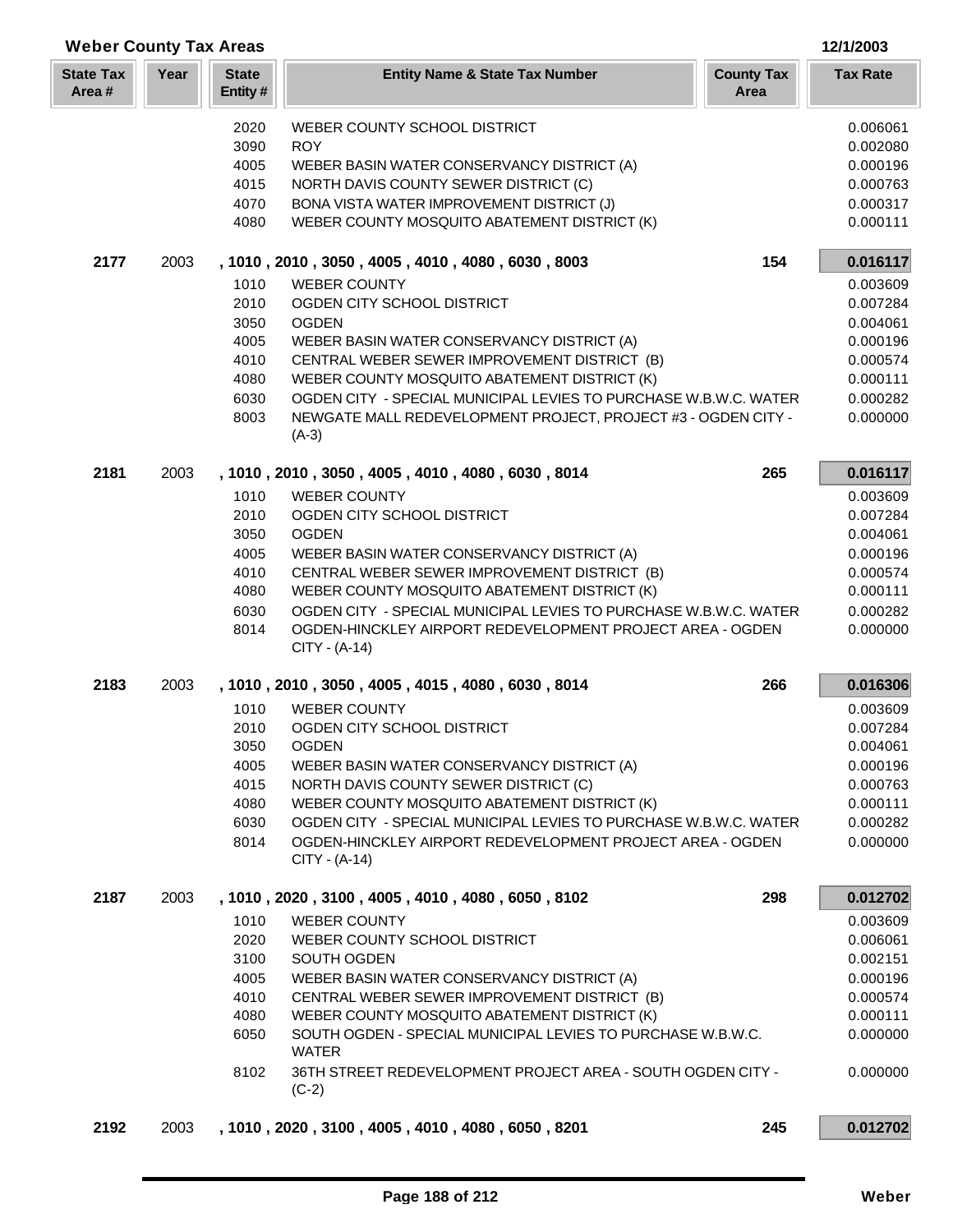| <b>Weber County Tax Areas</b> |      |                         |                                                                                              |                           | 12/1/2003            |
|-------------------------------|------|-------------------------|----------------------------------------------------------------------------------------------|---------------------------|----------------------|
| <b>State Tax</b><br>Area#     | Year | <b>State</b><br>Entity# | <b>Entity Name &amp; State Tax Number</b>                                                    | <b>County Tax</b><br>Area | <b>Tax Rate</b>      |
|                               |      | 1010                    | <b>WEBER COUNTY</b>                                                                          |                           | 0.003609             |
|                               |      | 2020                    | WEBER COUNTY SCHOOL DISTRICT                                                                 |                           | 0.006061             |
|                               |      | 3100                    | SOUTH OGDEN                                                                                  |                           | 0.002151             |
|                               |      | 4005                    | WEBER BASIN WATER CONSERVANCY DISTRICT (A)                                                   |                           | 0.000196             |
|                               |      | 4010                    | CENTRAL WEBER SEWER IMPROVEMENT DISTRICT (B)                                                 |                           | 0.000574             |
|                               |      | 4080                    | WEBER COUNTY MOSQUITO ABATEMENT DISTRICT (K)                                                 |                           | 0.000111             |
|                               |      | 6050                    | SOUTH OGDEN - SPECIAL MUNICIPAL LEVIES TO PURCHASE W.B.W.C.<br><b>WATER</b>                  |                           | 0.000000             |
|                               |      | 8201                    | RIVERDALE ROAD NEIGHBORHOOD DEVELOPMENT PLAN - RIVERDALE CITY<br>$(E-1)$                     |                           | 0.000000             |
| 2203                          | 2003 |                         | , 1010, 2020, 3090, 4005, 4015, 4080, 4130, 4150, 422                                        | 314                       | 0.013405             |
|                               |      | 1010                    | <b>WEBER COUNTY</b>                                                                          |                           | 0.003609             |
|                               |      | 2020                    | WEBER COUNTY SCHOOL DISTRICT                                                                 |                           | 0.006061             |
|                               |      | 3090                    | <b>ROY</b>                                                                                   |                           | 0.002080             |
|                               |      | 4005                    | WEBER BASIN WATER CONSERVANCY DISTRICT (A)                                                   |                           | 0.000196             |
|                               |      | 4015                    | NORTH DAVIS COUNTY SEWER DISTRICT (C)                                                        |                           | 0.000763             |
|                               |      | 4080                    | WEBER COUNTY MOSQUITO ABATEMENT DISTRICT (K)                                                 |                           | 0.000111             |
|                               |      | 4130                    | ROY WATER CONSERVANCY SUBDISTRICT (P)                                                        |                           | 0.000116             |
|                               |      | 4150                    | HOOPER WATER IMPROVEMENT DISTRICT (T)                                                        |                           | 0.000469             |
|                               |      | 4220                    | WEBER COUNTY SEWER SERVICE AREA # 2 (F-F)                                                    |                           | 0.000000             |
| 2208                          | 2003 |                         | , 1010, 2020, 3090, 4005, 4015, 4080, 4130, 8052                                             | 271                       | 0.012936             |
|                               |      | 1010                    | <b>WEBER COUNTY</b>                                                                          |                           | 0.003609             |
|                               |      | 2020                    | WEBER COUNTY SCHOOL DISTRICT                                                                 |                           | 0.006061             |
|                               |      | 3090                    | <b>ROY</b>                                                                                   |                           | 0.002080             |
|                               |      | 4005                    | WEBER BASIN WATER CONSERVANCY DISTRICT (A)                                                   |                           | 0.000196             |
|                               |      | 4015                    | NORTH DAVIS COUNTY SEWER DISTRICT (C)                                                        |                           | 0.000763             |
|                               |      | 4080                    | WEBER COUNTY MOSQUITO ABATEMENT DISTRICT (K)                                                 |                           | 0.000111             |
|                               |      | 4130<br>8052            | ROY WATER CONSERVANCY SUBDISTRICT (P)<br>REDEVELOPMENT PROJECT AREA NO. 1 - ROY CITY - (B-1) |                           | 0.000116<br>0.000000 |
|                               |      |                         |                                                                                              |                           |                      |
| 2211                          | 2003 | 1010                    | , 1010, 2020, 3090, 4005, 4015, 4080, 4130, 8055<br><b>WEBER COUNTY</b>                      | 272                       | 0.012936<br>0.003609 |
|                               |      | 2020                    | WEBER COUNTY SCHOOL DISTRICT                                                                 |                           | 0.006061             |
|                               |      | 3090                    | <b>ROY</b>                                                                                   |                           | 0.002080             |
|                               |      | 4005                    | WEBER BASIN WATER CONSERVANCY DISTRICT (A)                                                   |                           | 0.000196             |
|                               |      | 4015                    | NORTH DAVIS COUNTY SEWER DISTRICT (C)                                                        |                           | 0.000763             |
|                               |      | 4080                    | WEBER COUNTY MOSQUITO ABATEMENT DISTRICT (K)                                                 |                           | 0.000111             |
|                               |      | 4130                    | ROY WATER CONSERVANCY SUBDISTRICT (P)                                                        |                           | 0.000116             |
|                               |      | 8055                    | CITY CENTER REDEVELOPMENT PROJECT NO. 3 - ROY CITY - (B-4)                                   |                           | 0.000000             |
| 2212                          | 2003 |                         | , 1010, 2010, 3050, 4005, 4080, 4140, 6030                                                   | 311                       | 0.015875             |
|                               |      | 1010                    | <b>WEBER COUNTY</b>                                                                          |                           | 0.003609             |
|                               |      | 2010                    | OGDEN CITY SCHOOL DISTRICT                                                                   |                           | 0.007284             |
|                               |      | 3050                    | <b>OGDEN</b>                                                                                 |                           | 0.004061             |
|                               |      | 4005                    | WEBER BASIN WATER CONSERVANCY DISTRICT (A)                                                   |                           | 0.000196             |
|                               |      | 4080                    | WEBER COUNTY MOSQUITO ABATEMENT DISTRICT (K)                                                 |                           | 0.000111             |
|                               |      | 4140                    | UINTAH HIGHLANDS WATER & SEWER IMPROVEMENT DISTRICT (S)                                      |                           | 0.000332             |
|                               |      | 6030                    | OGDEN CITY - SPECIAL MUNICIPAL LEVIES TO PURCHASE W.B.W.C. WATER                             |                           | 0.000282             |
| 2809                          | 2003 |                         | , 1010, 2020, 3070, 4005, 4020, 4080                                                         | 006                       | 0.011939             |
|                               |      | 1010                    | <b>WEBER COUNTY</b>                                                                          |                           | 0.003609             |

μ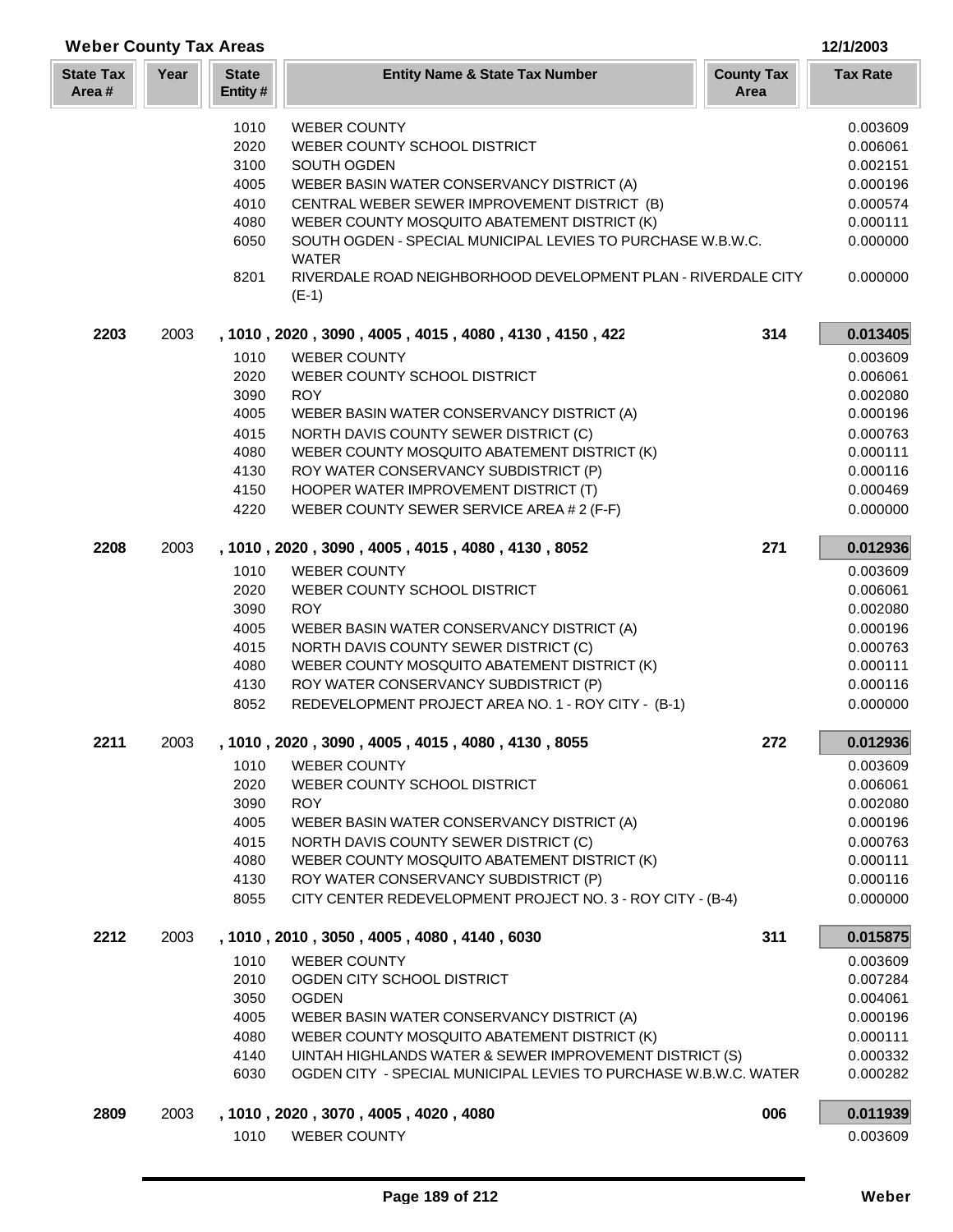| <b>Weber County Tax Areas</b> |      |                         |                                                                           | 12/1/2003                 |                      |
|-------------------------------|------|-------------------------|---------------------------------------------------------------------------|---------------------------|----------------------|
| <b>State Tax</b><br>Area#     | Year | <b>State</b><br>Entity# | <b>Entity Name &amp; State Tax Number</b>                                 | <b>County Tax</b><br>Area | <b>Tax Rate</b>      |
|                               |      | 2020                    | WEBER COUNTY SCHOOL DISTRICT                                              |                           | 0.006061             |
|                               |      | 3070                    | PLEASANT VIEW                                                             |                           | 0.001867             |
|                               |      | 4005                    | WEBER BASIN WATER CONSERVANCY DISTRICT (A)                                |                           | 0.000196             |
|                               |      | 4020                    | BEN LOMON CEMETERY MAINT. DIST. (D)                                       |                           | 0.000095             |
|                               |      | 4080                    | WEBER COUNTY MOSQUITO ABATEMENT DISTRICT (K)                              |                           | 0.000111             |
| 2810                          | 2003 |                         | , 1010, 2020, 4005, 4020, 4080, 4210, 6013                                | 001                       | 0.011581             |
|                               |      | 1010                    | <b>WEBER COUNTY</b>                                                       |                           | 0.003609             |
|                               |      | 2020                    | WEBER COUNTY SCHOOL DISTRICT                                              |                           | 0.006061             |
|                               |      | 4005                    | WEBER BASIN WATER CONSERVANCY DISTRICT (A)                                |                           | 0.000196             |
|                               |      | 4020                    | BEN LOMON CEMETERY MAINT. DIST. (D)                                       |                           | 0.000095             |
|                               |      | 4080                    | WEBER COUNTY MOSQUITO ABATEMENT DISTRICT (K)                              |                           | 0.000111             |
|                               |      | 4210                    | <b>WEBER FIRE DISTRICT</b><br>$(E-E)$                                     |                           | 0.001400             |
|                               |      | 6013                    | AREAWITHDRAWN FROM WEBER COUNTY FIRE PROTECTION SERVICE<br>AREA #4 $(IV)$ |                           | 0.000109             |
| 2811                          | 2003 |                         | , 1010, 2020, 3070, 4005, 4010, 4020, 4080                                | 011                       | 0.012513             |
|                               |      | 1010                    | <b>WEBER COUNTY</b>                                                       |                           | 0.003609             |
|                               |      | 2020                    | WEBER COUNTY SCHOOL DISTRICT                                              |                           | 0.006061             |
|                               |      | 3070                    | PLEASANT VIEW                                                             |                           | 0.001867             |
|                               |      | 4005                    | WEBER BASIN WATER CONSERVANCY DISTRICT (A)                                |                           | 0.000196             |
|                               |      | 4010                    | CENTRAL WEBER SEWER IMPROVEMENT DISTRICT (B)                              |                           | 0.000574             |
|                               |      | 4020                    | BEN LOMON CEMETERY MAINT. DIST. (D)                                       |                           | 0.000095             |
|                               |      | 4080                    | WEBER COUNTY MOSQUITO ABATEMENT DISTRICT (K)                              |                           | 0.000111             |
| 2812                          | 2003 |                         | , 1010, 2020, 4005, 4010, 4020, 4080, 4210, 6013                          | 003                       | 0.012155             |
|                               |      | 1010                    | <b>WEBER COUNTY</b>                                                       |                           | 0.003609             |
|                               |      | 2020                    | WEBER COUNTY SCHOOL DISTRICT                                              |                           | 0.006061             |
|                               |      | 4005                    | WEBER BASIN WATER CONSERVANCY DISTRICT (A)                                |                           | 0.000196             |
|                               |      | 4010                    | CENTRAL WEBER SEWER IMPROVEMENT DISTRICT (B)                              |                           | 0.000574             |
|                               |      | 4020                    | BEN LOMON CEMETERY MAINT. DIST. (D)                                       |                           | 0.000095             |
|                               |      | 4080                    | WEBER COUNTY MOSQUITO ABATEMENT DISTRICT (K)                              |                           | 0.000111             |
|                               |      | 4210                    | <b>WEBER FIRE DISTRICT</b><br>$(E-E)$                                     |                           | 0.001400             |
|                               |      | 6013                    | AREAWITHDRAWN FROM WEBER COUNTY FIRE PROTECTION SERVICE<br>AREA #4 $(IV)$ |                           | 0.000109             |
| 2813                          | 2003 |                         | , 1010, 2020, 3040, 4005, 4010, 4020, 4080                                | 010                       | 0.013177             |
|                               |      | 1010                    | <b>WEBER COUNTY</b>                                                       |                           | 0.003609             |
|                               |      | 2020                    | WEBER COUNTY SCHOOL DISTRICT                                              |                           | 0.006061             |
|                               |      | 3040                    | NORTH OGDEN                                                               |                           | 0.002531             |
|                               |      | 4005                    | WEBER BASIN WATER CONSERVANCY DISTRICT (A)                                |                           | 0.000196             |
|                               |      | 4010                    | CENTRAL WEBER SEWER IMPROVEMENT DISTRICT (B)                              |                           | 0.000574             |
|                               |      | 4020                    | BEN LOMON CEMETERY MAINT. DIST. (D)                                       |                           | 0.000095             |
|                               |      | 4080                    | WEBER COUNTY MOSQUITO ABATEMENT DISTRICT (K)                              |                           | 0.000111             |
| 2814                          | 2003 |                         | , 1010, 2020, 3070, 4005, 4010, 4020, 4070, 4080                          | 065                       | 0.012830             |
|                               |      | 1010                    | <b>WEBER COUNTY</b>                                                       |                           | 0.003609             |
|                               |      | 2020                    | WEBER COUNTY SCHOOL DISTRICT                                              |                           | 0.006061             |
|                               |      | 3070<br>4005            | PLEASANT VIEW<br>WEBER BASIN WATER CONSERVANCY DISTRICT (A)               |                           | 0.001867<br>0.000196 |
|                               |      | 4010                    | CENTRAL WEBER SEWER IMPROVEMENT DISTRICT (B)                              |                           | 0.000574             |
|                               |      |                         |                                                                           |                           |                      |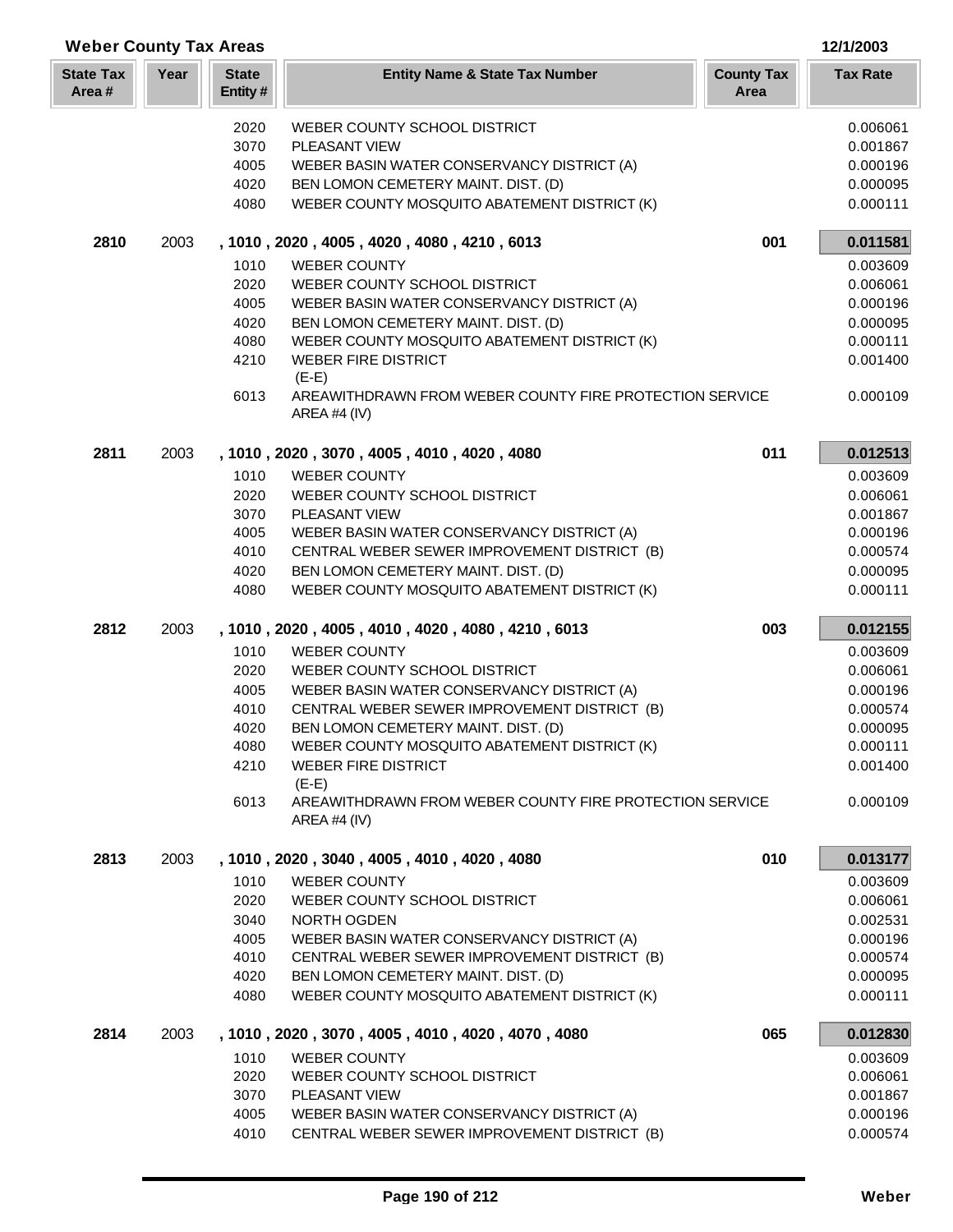| <b>Weber County Tax Areas</b> |      |                         | 12/1/2003                                                                                                        |                           |                      |
|-------------------------------|------|-------------------------|------------------------------------------------------------------------------------------------------------------|---------------------------|----------------------|
| <b>State Tax</b><br>Area#     | Year | <b>State</b><br>Entity# | <b>Entity Name &amp; State Tax Number</b>                                                                        | <b>County Tax</b><br>Area | <b>Tax Rate</b>      |
|                               |      | 4020                    | BEN LOMON CEMETERY MAINT. DIST. (D)                                                                              |                           | 0.000095             |
|                               |      | 4070                    | BONA VISTA WATER IMPROVEMENT DISTRICT (J)                                                                        |                           | 0.000317             |
|                               |      | 4080                    | WEBER COUNTY MOSQUITO ABATEMENT DISTRICT (K)                                                                     |                           | 0.000111             |
|                               |      |                         |                                                                                                                  |                           |                      |
| 2815                          | 2003 |                         | , 1010, 2020, 3070, 4005, 4020, 4070, 4080                                                                       | 067                       | 0.012256             |
|                               |      | 1010                    | <b>WEBER COUNTY</b>                                                                                              |                           | 0.003609             |
|                               |      | 2020                    | WEBER COUNTY SCHOOL DISTRICT                                                                                     |                           | 0.006061             |
|                               |      | 3070                    | <b>PLEASANT VIEW</b>                                                                                             |                           | 0.001867             |
|                               |      | 4005<br>4020            | WEBER BASIN WATER CONSERVANCY DISTRICT (A)<br>BEN LOMON CEMETERY MAINT. DIST. (D)                                |                           | 0.000196<br>0.000095 |
|                               |      |                         |                                                                                                                  |                           | 0.000317             |
|                               |      | 4070                    | BONA VISTA WATER IMPROVEMENT DISTRICT (J)                                                                        |                           |                      |
|                               |      | 4080                    | WEBER COUNTY MOSQUITO ABATEMENT DISTRICT (K)                                                                     |                           | 0.000111             |
| 2816                          | 2003 |                         | , 1010, 2020, 3040, 4005, 4020, 4080                                                                             | 005                       | 0.012603             |
|                               |      | 1010                    | <b>WEBER COUNTY</b>                                                                                              |                           | 0.003609             |
|                               |      | 2020                    | WEBER COUNTY SCHOOL DISTRICT                                                                                     |                           | 0.006061             |
|                               |      | 3040                    | NORTH OGDEN                                                                                                      |                           | 0.002531             |
|                               |      | 4005                    | WEBER BASIN WATER CONSERVANCY DISTRICT (A)                                                                       |                           | 0.000196             |
|                               |      | 4020                    | BEN LOMON CEMETERY MAINT. DIST. (D)                                                                              |                           | 0.000095             |
|                               |      | 4080                    | WEBER COUNTY MOSQUITO ABATEMENT DISTRICT (K)                                                                     |                           | 0.000111             |
| 2819                          | 2003 |                         | , 1010, 2020, 3020, 4005, 4010, 4020, 4070, 4080                                                                 | 012                       | 0.012682             |
|                               |      | 1010                    | <b>WEBER COUNTY</b>                                                                                              |                           | 0.003609             |
|                               |      | 2020                    | WEBER COUNTY SCHOOL DISTRICT                                                                                     |                           | 0.006061             |
|                               |      | 3020                    | <b>HARRISVILLE</b>                                                                                               |                           | 0.001719             |
|                               |      | 4005                    | WEBER BASIN WATER CONSERVANCY DISTRICT (A)                                                                       |                           | 0.000196             |
|                               |      | 4010                    | CENTRAL WEBER SEWER IMPROVEMENT DISTRICT (B)                                                                     |                           | 0.000574             |
|                               |      | 4020                    | BEN LOMON CEMETERY MAINT. DIST. (D)                                                                              |                           | 0.000095             |
|                               |      | 4070                    | BONA VISTA WATER IMPROVEMENT DISTRICT (J)                                                                        |                           | 0.000317             |
|                               |      | 4080                    | WEBER COUNTY MOSQUITO ABATEMENT DISTRICT (K)                                                                     |                           | 0.000111             |
| 2820                          | 2003 |                         | 1010, 2020, 4005, 4010, 4020, 4070, 4080, 4210, 601                                                              | 007                       | 0.012472             |
|                               |      | 1010                    | <b>WEBER COUNTY</b>                                                                                              |                           | 0.003609             |
|                               |      | 2020                    | WEBER COUNTY SCHOOL DISTRICT                                                                                     |                           | 0.006061             |
|                               |      | 4005                    | WEBER BASIN WATER CONSERVANCY DISTRICT (A)                                                                       |                           | 0.000196             |
|                               |      | 4010                    | CENTRAL WEBER SEWER IMPROVEMENT DISTRICT (B)                                                                     |                           | 0.000574             |
|                               |      | 4020                    | BEN LOMON CEMETERY MAINT. DIST. (D)                                                                              |                           | 0.000095             |
|                               |      | 4070                    | BONA VISTA WATER IMPROVEMENT DISTRICT (J)                                                                        |                           | 0.000317             |
|                               |      | 4080                    | WEBER COUNTY MOSQUITO ABATEMENT DISTRICT (K)                                                                     |                           | 0.000111             |
|                               |      | 4210                    | <b>WEBER FIRE DISTRICT</b><br>$(E-E)$                                                                            |                           | 0.001400             |
|                               |      | 6013                    | AREAWITHDRAWN FROM WEBER COUNTY FIRE PROTECTION SERVICE<br>AREA #4 $(IV)$                                        |                           | 0.000109             |
| 2822                          | 2003 |                         | , 1010, 2010, 3050, 4005, 4010, 4020, 4080, 6030                                                                 | 014                       | 0.016212             |
|                               |      | 1010                    | <b>WEBER COUNTY</b>                                                                                              |                           | 0.003609             |
|                               |      | 2010                    | OGDEN CITY SCHOOL DISTRICT                                                                                       |                           | 0.007284             |
|                               |      | 3050                    | <b>OGDEN</b>                                                                                                     |                           | 0.004061             |
|                               |      | 4005                    | WEBER BASIN WATER CONSERVANCY DISTRICT (A)                                                                       |                           | 0.000196             |
|                               |      | 4010                    | CENTRAL WEBER SEWER IMPROVEMENT DISTRICT (B)                                                                     |                           | 0.000574             |
|                               |      | 4020                    | BEN LOMON CEMETERY MAINT. DIST. (D)                                                                              |                           | 0.000095             |
|                               |      | 4080<br>6030            | WEBER COUNTY MOSQUITO ABATEMENT DISTRICT (K)<br>OGDEN CITY - SPECIAL MUNICIPAL LEVIES TO PURCHASE W.B.W.C. WATER |                           | 0.000111<br>0.000282 |
|                               |      |                         |                                                                                                                  |                           |                      |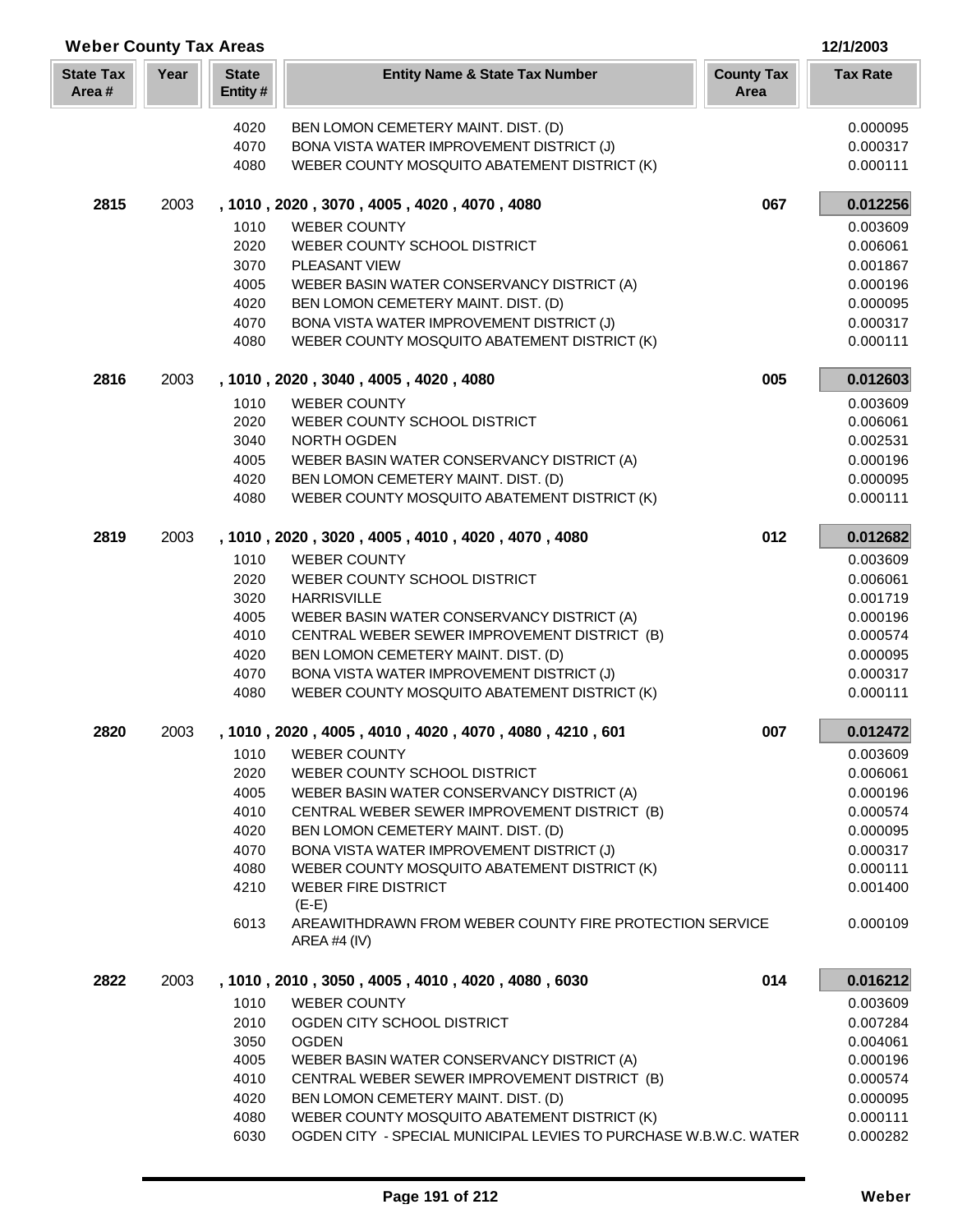| <b>Weber County Tax Areas</b> |      |                         |                                                                                            |     | 12/1/2003            |
|-------------------------------|------|-------------------------|--------------------------------------------------------------------------------------------|-----|----------------------|
| <b>State Tax</b><br>Area#     | Year | <b>State</b><br>Entity# | <b>County Tax</b><br><b>Entity Name &amp; State Tax Number</b><br>Area                     |     | <b>Tax Rate</b>      |
|                               |      |                         |                                                                                            |     |                      |
| 2830                          | 2003 |                         | , 1010, 2020, 3020, 4005, 4010, 4020, 4080                                                 | 085 | 0.012365             |
|                               |      | 1010                    | <b>WEBER COUNTY</b>                                                                        |     | 0.003609             |
|                               |      | 2020                    | WEBER COUNTY SCHOOL DISTRICT                                                               |     | 0.006061             |
|                               |      | 3020                    | <b>HARRISVILLE</b>                                                                         |     | 0.001719             |
|                               |      | 4005<br>4010            | WEBER BASIN WATER CONSERVANCY DISTRICT (A)<br>CENTRAL WEBER SEWER IMPROVEMENT DISTRICT (B) |     | 0.000196<br>0.000574 |
|                               |      | 4020                    | BEN LOMON CEMETERY MAINT. DIST. (D)                                                        |     | 0.000095             |
|                               |      | 4080                    | WEBER COUNTY MOSQUITO ABATEMENT DISTRICT (K)                                               |     | 0.000111             |
| 2832                          | 2003 |                         | , 1010, 2020, 3020, 4005, 4010, 4080                                                       | 079 | 0.012270             |
|                               |      | 1010                    | <b>WEBER COUNTY</b>                                                                        |     | 0.003609             |
|                               |      | 2020                    | WEBER COUNTY SCHOOL DISTRICT                                                               |     | 0.006061             |
|                               |      | 3020                    | <b>HARRISVILLE</b>                                                                         |     | 0.001719             |
|                               |      | 4005                    | WEBER BASIN WATER CONSERVANCY DISTRICT (A)                                                 |     | 0.000196             |
|                               |      | 4010                    | CENTRAL WEBER SEWER IMPROVEMENT DISTRICT (B)                                               |     | 0.000574             |
|                               |      | 4080                    | WEBER COUNTY MOSQUITO ABATEMENT DISTRICT (K)                                               |     | 0.000111             |
| 2834                          | 2003 |                         | , 1010, 2020, 3090, 4005, 4015, 4070, 4080, 4130                                           | 242 | 0.013253             |
|                               |      | 1010                    | <b>WEBER COUNTY</b>                                                                        |     | 0.003609             |
|                               |      | 2020                    | WEBER COUNTY SCHOOL DISTRICT                                                               |     | 0.006061             |
|                               |      | 3090                    | <b>ROY</b>                                                                                 |     | 0.002080             |
|                               |      | 4005                    | WEBER BASIN WATER CONSERVANCY DISTRICT (A)                                                 |     | 0.000196             |
|                               |      | 4015                    | NORTH DAVIS COUNTY SEWER DISTRICT (C)                                                      |     | 0.000763             |
|                               |      | 4070                    | BONA VISTA WATER IMPROVEMENT DISTRICT (J)                                                  |     | 0.000317             |
|                               |      | 4080                    | WEBER COUNTY MOSQUITO ABATEMENT DISTRICT (K)                                               |     | 0.000111             |
|                               |      | 4130                    | ROY WATER CONSERVANCY SUBDISTRICT (P)                                                      |     | 0.000116             |
| 2836                          | 2003 |                         | , 1010, 2020, 3040, 4005, 4020, 4080, 8301                                                 | 274 | 0.012603             |
|                               |      | 1010                    | <b>WEBER COUNTY</b>                                                                        |     | 0.003609             |
|                               |      | 2020                    | WEBER COUNTY SCHOOL DISTRICT                                                               |     | 0.006061             |
|                               |      | 3040                    | NORTH OGDEN                                                                                |     | 0.002531             |
|                               |      | 4005                    | WEBER BASIN WATER CONSERVANCY DISTRICT (A)                                                 |     | 0.000196             |
|                               |      | 4020                    | BEN LOMON CEMETERY MAINT. DIST. (D)                                                        |     | 0.000095             |
|                               |      | 4080                    | WEBER COUNTY MOSQUITO ABATEMENT DISTRICT (K)                                               |     | 0.000111             |
|                               |      | 8301                    | NORTH OGDEN CITY CENTRAL BUSINESS DISTRICT DEVELOPMENT PLAN -<br>NORTH OGDEN CITY (G-1)    |     | 0.000000             |
| 2837                          | 2003 |                         | , 1010, 2020, 3130, 4005, 4010, 4080, 4130, 4150, 421                                      | 215 | 0.012645             |
|                               |      | 1010                    | <b>WEBER COUNTY</b>                                                                        |     | 0.003609             |
|                               |      | 2020                    | WEBER COUNTY SCHOOL DISTRICT                                                               |     | 0.006061             |
|                               |      | 3130                    | <b>WEST HAVEN</b>                                                                          |     | 0.000000             |
|                               |      | 4005                    | WEBER BASIN WATER CONSERVANCY DISTRICT (A)                                                 |     | 0.000196             |
|                               |      | 4010                    | CENTRAL WEBER SEWER IMPROVEMENT DISTRICT (B)                                               |     | 0.000574             |
|                               |      | 4080                    | WEBER COUNTY MOSQUITO ABATEMENT DISTRICT (K)                                               |     | 0.000111             |
|                               |      | 4130                    | ROY WATER CONSERVANCY SUBDISTRICT (P)                                                      |     | 0.000116             |
|                               |      | 4150                    | HOOPER WATER IMPROVEMENT DISTRICT (T)                                                      |     | 0.000469             |
|                               |      | 4210                    | <b>WEBER FIRE DISTRICT</b>                                                                 |     | 0.001400             |
|                               |      |                         | $(E-E)$                                                                                    |     |                      |
|                               |      | 4220                    | WEBER COUNTY SEWER SERVICE AREA # 2 (F-F)                                                  |     | 0.000000             |
|                               |      | 4285                    | WEST HAVEN WASTE WATER SPECIAL SERVICE DISTRICT (O-O)                                      |     | 0.000000             |
|                               |      | 6013                    | AREAWITHDRAWN FROM WEBER COUNTY FIRE PROTECTION SERVICE<br>AREA #4 (IV)                    |     | 0.000109             |

Г L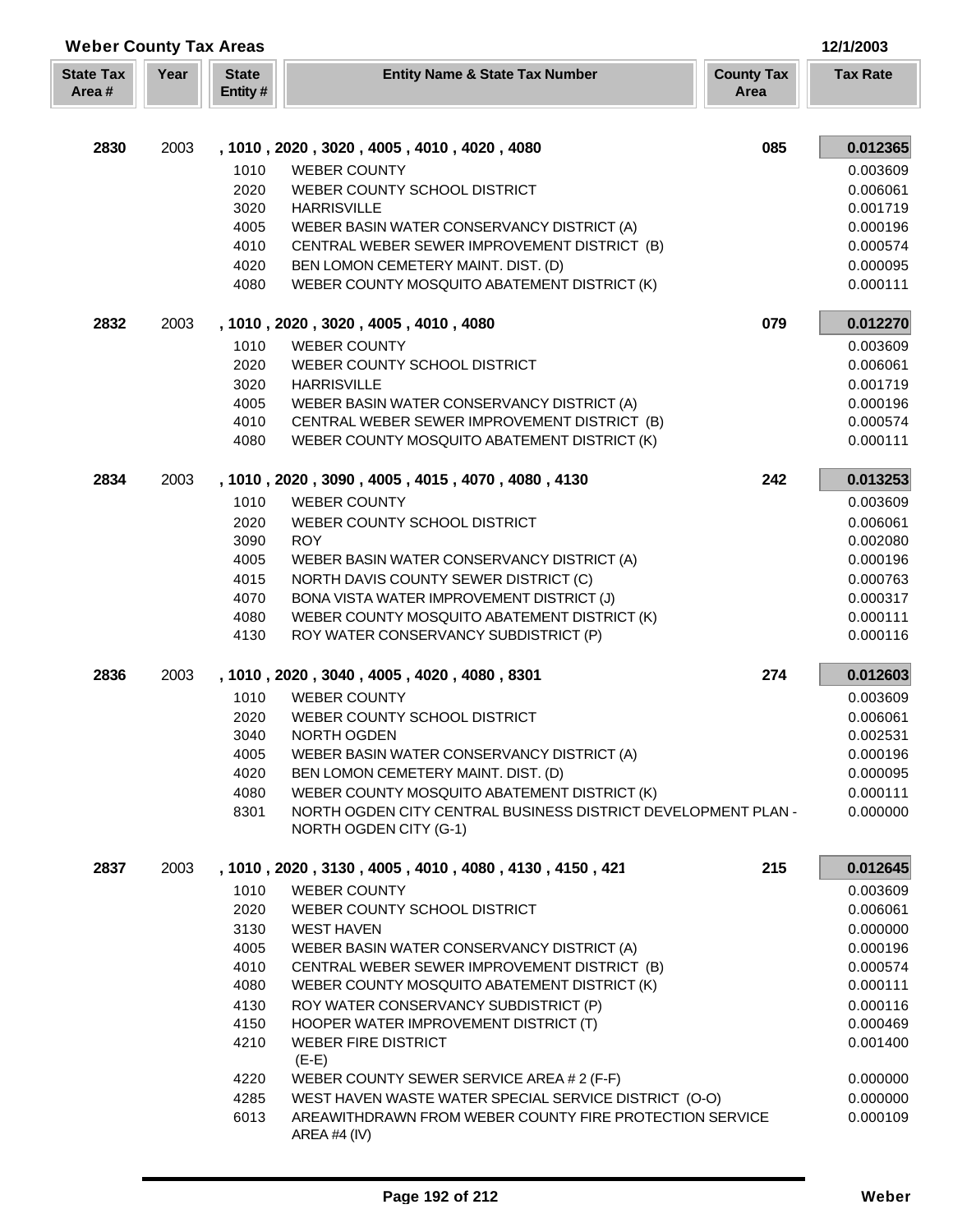| <b>Weber County Tax Areas</b> |      |                          |                                                                           |                           | 12/1/2003       |
|-------------------------------|------|--------------------------|---------------------------------------------------------------------------|---------------------------|-----------------|
| <b>State Tax</b><br>Area#     | Year | <b>State</b><br>Entity # | <b>Entity Name &amp; State Tax Number</b>                                 | <b>County Tax</b><br>Area | <b>Tax Rate</b> |
| 2838                          | 2003 |                          | , 1010, 2020, 4005, 4010, 4070, 4080, 4210, 6013, 825                     | 330                       | 0.012377        |
|                               |      | 1010                     | <b>WEBER COUNTY</b>                                                       |                           | 0.003609        |
|                               |      | 2020                     | WEBER COUNTY SCHOOL DISTRICT                                              |                           | 0.006061        |
|                               |      | 4005                     | WEBER BASIN WATER CONSERVANCY DISTRICT (A)                                |                           | 0.000196        |
|                               |      | 4010                     | CENTRAL WEBER SEWER IMPROVEMENT DISTRICT (B)                              |                           | 0.000574        |
|                               |      | 4070                     | BONA VISTA WATER IMPROVEMENT DISTRICT (J)                                 |                           | 0.000317        |
|                               |      | 4080                     | WEBER COUNTY MOSQUITO ABATEMENT DISTRICT (K)                              |                           | 0.000111        |
|                               |      | 4210                     | <b>WEBER FIRE DISTRICT</b><br>$(E-E)$                                     |                           | 0.001400        |
|                               |      | 6013                     | AREAWITHDRAWN FROM WEBER COUNTY FIRE PROTECTION SERVICE<br>AREA #4 (IV)   |                           | 0.000109        |
|                               |      | 8252                     | WEBER COUNTY INDUSTRIAL PARK PROJECT AREA NO. 3 - WEBER<br>COUNTY - (F-2) |                           | 0.000000        |
| 2839                          | 2003 |                          | , 1010, 2020, 4005, 4010, 4080, 4210, 6013, 8252                          | 331                       | 0.012060        |
|                               |      | 1010                     | <b>WEBER COUNTY</b>                                                       |                           | 0.003609        |
|                               |      | 2020                     | WEBER COUNTY SCHOOL DISTRICT                                              |                           | 0.006061        |
|                               |      | 4005                     | WEBER BASIN WATER CONSERVANCY DISTRICT (A)                                |                           | 0.000196        |
|                               |      | 4010                     | CENTRAL WEBER SEWER IMPROVEMENT DISTRICT (B)                              |                           | 0.000574        |
|                               |      | 4080                     | WEBER COUNTY MOSQUITO ABATEMENT DISTRICT (K)                              |                           | 0.000111        |
|                               |      | 4210                     | <b>WEBER FIRE DISTRICT</b><br>$(E-E)$                                     |                           | 0.001400        |
|                               |      | 6013                     | AREAWITHDRAWN FROM WEBER COUNTY FIRE PROTECTION SERVICE<br>AREA #4 (IV)   |                           | 0.000109        |
|                               |      | 8252                     | WEBER COUNTY INDUSTRIAL PARK PROJECT AREA NO. 3 - WEBER<br>COUNTY - (F-2) |                           | 0.000000        |
| 2840                          | 2003 |                          | , 1010, 2020, 4005, 4010, 4020, 4080, 4210, 6013, 825                     | 328                       | 0.012155        |
|                               |      | 1010                     | <b>WEBER COUNTY</b>                                                       |                           | 0.003609        |
|                               |      | 2020                     | WEBER COUNTY SCHOOL DISTRICT                                              |                           | 0.006061        |
|                               |      | 4005                     | WEBER BASIN WATER CONSERVANCY DISTRICT (A)                                |                           | 0.000196        |
|                               |      | 4010                     | CENTRAL WEBER SEWER IMPROVEMENT DISTRICT (B)                              |                           | 0.000574        |
|                               |      | 4020                     | BEN LOMON CEMETERY MAINT. DIST. (D)                                       |                           | 0.000095        |
|                               |      | 4080                     | WEBER COUNTY MOSQUITO ABATEMENT DISTRICT (K)                              |                           | 0.000111        |
|                               |      | 4210                     | <b>WEBER FIRE DISTRICT</b><br>$(E-E)$                                     |                           | 0.001400        |
|                               |      | 6013                     | AREAWITHDRAWN FROM WEBER COUNTY FIRE PROTECTION SERVICE<br>AREA #4 $(IV)$ |                           | 0.000109        |
|                               |      | 8252                     | WEBER COUNTY INDUSTRIAL PARK PROJECT AREA NO. 3 - WEBER<br>COUNTY - (F-2) |                           | 0.000000        |
| 2841                          | 2003 |                          | , 1010, 2020, 4005, 4010, 4020, 4070, 4080, 4210, 601                     | 329                       | 0.012472        |
|                               |      | 1010                     | <b>WEBER COUNTY</b>                                                       |                           | 0.003609        |
|                               |      | 2020                     | WEBER COUNTY SCHOOL DISTRICT                                              |                           | 0.006061        |
|                               |      | 4005                     | WEBER BASIN WATER CONSERVANCY DISTRICT (A)                                |                           | 0.000196        |
|                               |      | 4010                     | CENTRAL WEBER SEWER IMPROVEMENT DISTRICT (B)                              |                           | 0.000574        |
|                               |      | 4020                     | BEN LOMON CEMETERY MAINT. DIST. (D)                                       |                           | 0.000095        |
|                               |      | 4070                     | BONA VISTA WATER IMPROVEMENT DISTRICT (J)                                 |                           | 0.000317        |
|                               |      | 4080                     | WEBER COUNTY MOSQUITO ABATEMENT DISTRICT (K)                              |                           | 0.000111        |
|                               |      | 4210                     | <b>WEBER FIRE DISTRICT</b><br>$(E-E)$                                     |                           | 0.001400        |
|                               |      | 6013                     | AREAWITHDRAWN FROM WEBER COUNTY FIRE PROTECTION SERVICE<br>AREA #4 (IV)   |                           | 0.000109        |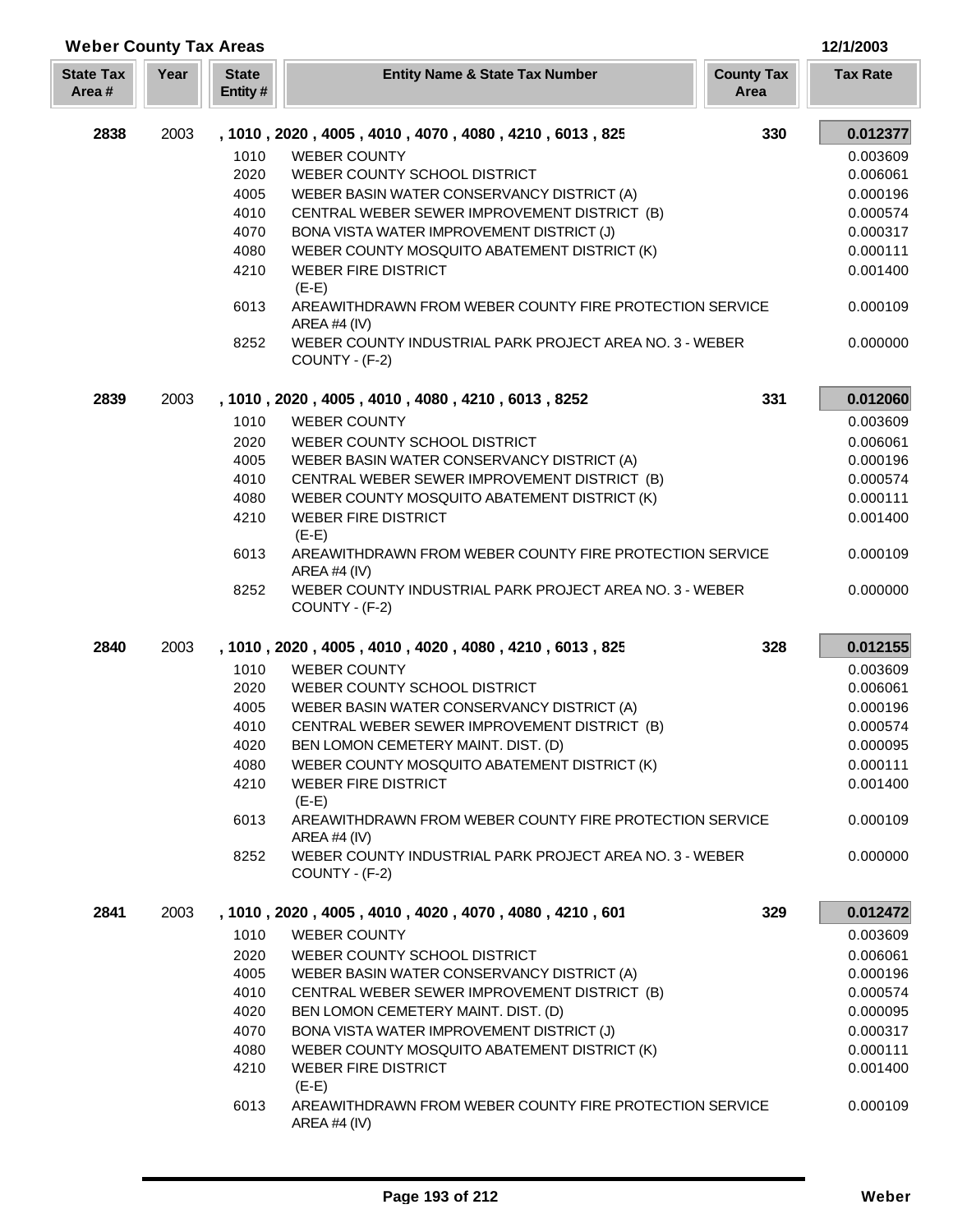| <b>Weber County Tax Areas</b> |      |                         |                                                                                      |                           | 12/1/2003       |
|-------------------------------|------|-------------------------|--------------------------------------------------------------------------------------|---------------------------|-----------------|
| <b>State Tax</b><br>Area #    | Year | <b>State</b><br>Entity# | <b>Entity Name &amp; State Tax Number</b>                                            | <b>County Tax</b><br>Area | <b>Tax Rate</b> |
|                               |      | 8252                    | WEBER COUNTY INDUSTRIAL PARK PROJECT AREA NO. 3 - WEBER<br>COUNTY - (F-2)            |                           | 0.000000        |
| 2842                          | 2003 |                         | , 1010, 2020, 4005, 4015, 4080, 4130, 4150, 4210, 422                                | 310                       | 0.012834        |
|                               |      | 1010                    | <b>WEBER COUNTY</b>                                                                  |                           | 0.003609        |
|                               |      | 2020                    | WEBER COUNTY SCHOOL DISTRICT                                                         |                           | 0.006061        |
|                               |      | 4005                    | WEBER BASIN WATER CONSERVANCY DISTRICT (A)                                           |                           | 0.000196        |
|                               |      | 4015                    | NORTH DAVIS COUNTY SEWER DISTRICT (C)                                                |                           | 0.000763        |
|                               |      | 4080                    | WEBER COUNTY MOSQUITO ABATEMENT DISTRICT (K)                                         |                           | 0.000111        |
|                               |      | 4130                    | ROY WATER CONSERVANCY SUBDISTRICT (P)                                                |                           | 0.000116        |
|                               |      | 4150                    | HOOPER WATER IMPROVEMENT DISTRICT (T)                                                |                           | 0.000469        |
|                               |      | 4210                    | <b>WEBER FIRE DISTRICT</b><br>$(E-E)$                                                |                           | 0.001400        |
|                               |      | 4220                    | WEBER COUNTY SEWER SERVICE AREA # 2 (F-F)                                            |                           | 0.000000        |
|                               |      | 6013                    | AREAWITHDRAWN FROM WEBER COUNTY FIRE PROTECTION SERVICE<br>AREA #4 $(IV)$            |                           | 0.000109        |
| 2846                          | 2003 |                         | , 1010, 2020, 4005, 4050, 4080, 4180, 4210, 4280, 601                                | 303                       | 0.012378        |
|                               |      | 1010                    | <b>WEBER COUNTY</b>                                                                  |                           | 0.003609        |
|                               |      | 2020                    | WEBER COUNTY SCHOOL DISTRICT                                                         |                           | 0.006061        |
|                               |      | 4005                    | WEBER BASIN WATER CONSERVANCY DISTRICT (A)                                           |                           | 0.000196        |
|                               |      | 4050                    | WARREN-WEST WARREN CEMETERY MAINTENANCE DISTRICT (G)                                 |                           | 0.000109        |
|                               |      | 4080                    | WEBER COUNTY MOSQUITO ABATEMENT DISTRICT (K)                                         |                           | 0.000111        |
|                               |      | 4180                    | WEST WARREN-WARREN WATER IMPROVEMENT DISTRICT (A-A)                                  |                           | 0.000467        |
|                               |      | 4210                    | <b>WEBER FIRE DISTRICT</b><br>$(E-E)$                                                |                           | 0.001400        |
|                               |      | 4280                    | WEBER COUNTY SERVICE AREA NO. 6 - WEST WARREN PARK (N-N)                             |                           | 0.000316        |
|                               |      | 6013                    | AREAWITHDRAWN FROM WEBER COUNTY FIRE PROTECTION SERVICE<br>AREA #4 (IV)              |                           | 0.000109        |
| 2900                          | 2003 |                         | , 1010, 2020, 3040, 4005, 4010, 4020, 4070, 4080, 601                                | 332                       | 0.013603        |
|                               |      | 1010                    | <b>WEBER COUNTY</b>                                                                  |                           | 0.003609        |
|                               |      |                         | 2020 WEBER COUNTY SCHOOL DISTRICT                                                    |                           | 0.006061        |
|                               |      | 3040                    | NORTH OGDEN                                                                          |                           | 0.002531        |
|                               |      | 4005                    | WEBER BASIN WATER CONSERVANCY DISTRICT (A)                                           |                           | 0.000196        |
|                               |      | 4010                    | CENTRAL WEBER SEWER IMPROVEMENT DISTRICT (B)                                         |                           | 0.000574        |
|                               |      | 4020                    | BEN LOMON CEMETERY MAINT. DIST. (D)                                                  |                           | 0.000095        |
|                               |      | 4070                    | BONA VISTA WATER IMPROVEMENT DISTRICT (J)                                            |                           | 0.000317        |
|                               |      | 4080                    | WEBER COUNTY MOSQUITO ABATEMENT DISTRICT (K)                                         |                           | 0.000111        |
|                               |      | 6013                    | AREAWITHDRAWN FROM WEBER COUNTY FIRE PROTECTION SERVICE<br>AREA #4 $(IV)$            |                           | 0.000109        |
| 2902                          | 2003 |                         | , 1010, 2020, 3120, 4005, 4010, 4080, 6013, 6070                                     | 335                       | 0.014243        |
|                               |      | 1010                    | <b>WEBER COUNTY</b>                                                                  |                           | 0.003609        |
|                               |      | 2020                    | WEBER COUNTY SCHOOL DISTRICT                                                         |                           | 0.006061        |
|                               |      | 3120                    | <b>WASHINGTON TERRACE</b>                                                            |                           | 0.003583        |
|                               |      | 4005                    | WEBER BASIN WATER CONSERVANCY DISTRICT (A)                                           |                           | 0.000196        |
|                               |      | 4010                    | CENTRAL WEBER SEWER IMPROVEMENT DISTRICT (B)                                         |                           | 0.000574        |
|                               |      | 4080                    | WEBER COUNTY MOSQUITO ABATEMENT DISTRICT (K)                                         |                           | 0.000111        |
|                               |      | 6013                    | AREAWITHDRAWN FROM WEBER COUNTY FIRE PROTECTION SERVICE<br>AREA #4 $(IV)$            |                           | 0.000109        |
|                               |      | 6070                    | WASHINGTON TERRACE - SPECIAL MUNICIPAL LEVIES TO PURCHASE<br>W.B.W.C<br><b>WATER</b> |                           | 0.000000        |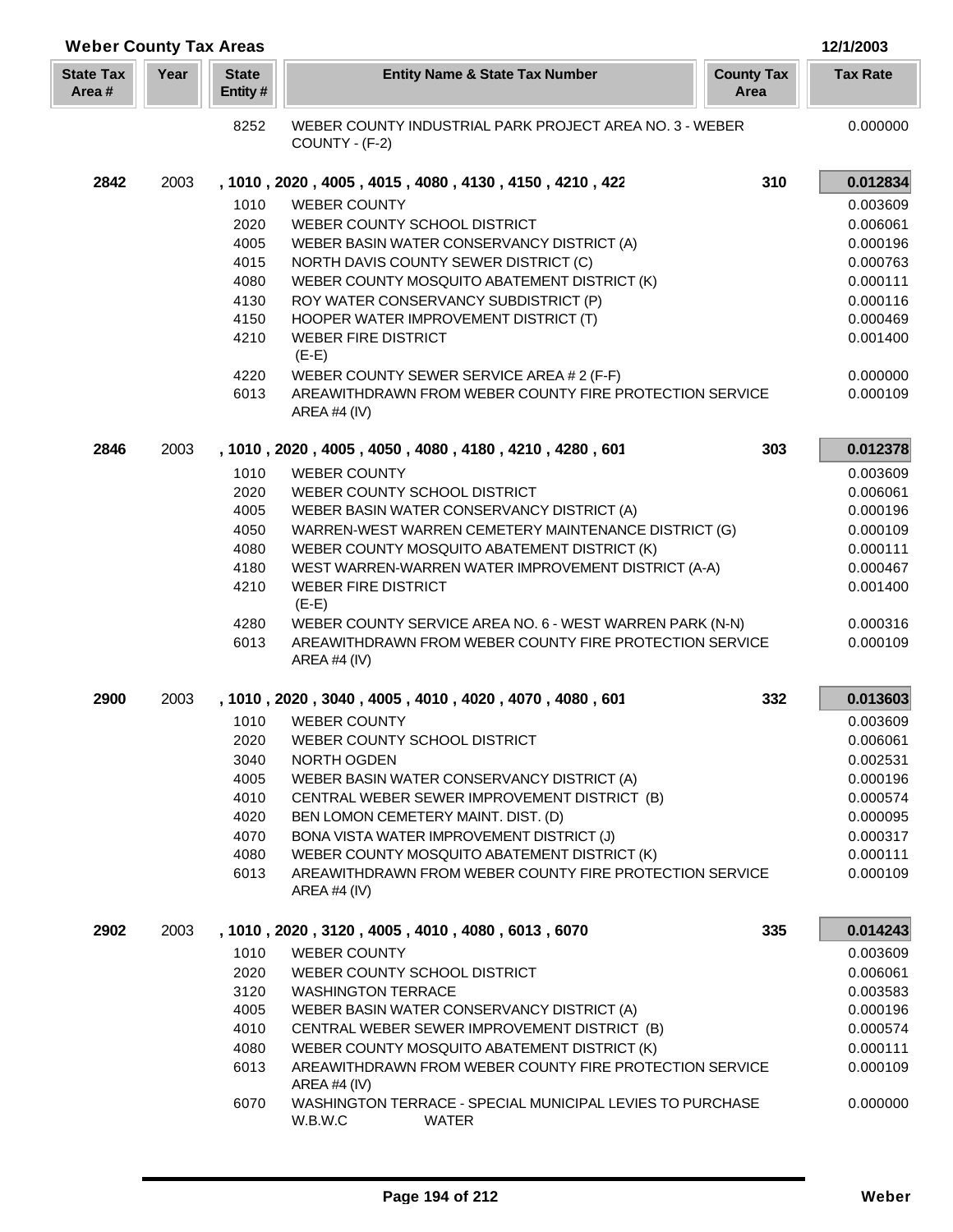| <b>Weber County Tax Areas</b> |      |                         |                                                                                   |                           | 12/1/2003       |
|-------------------------------|------|-------------------------|-----------------------------------------------------------------------------------|---------------------------|-----------------|
| <b>State Tax</b><br>Area#     | Year | <b>State</b><br>Entity# | <b>Entity Name &amp; State Tax Number</b>                                         | <b>County Tax</b><br>Area | <b>Tax Rate</b> |
| 2904                          | 2003 |                         | , 1010, 2020, 3110, 4005, 4080, 6013, 6060                                        | 338                       | 0.011181        |
|                               |      | 1010                    | <b>WEBER COUNTY</b>                                                               |                           | 0.003609        |
|                               |      | 2020                    | WEBER COUNTY SCHOOL DISTRICT                                                      |                           | 0.006061        |
|                               |      | 3110                    | <b>UINTAH</b>                                                                     |                           | 0.000798        |
|                               |      | 4005                    | WEBER BASIN WATER CONSERVANCY DISTRICT (A)                                        |                           | 0.000196        |
|                               |      | 4080                    | WEBER COUNTY MOSQUITO ABATEMENT DISTRICT (K)                                      |                           | 0.000111        |
|                               |      | 6013                    | AREAWITHDRAWN FROM WEBER COUNTY FIRE PROTECTION SERVICE<br>AREA #4 $(IV)$         |                           | 0.000109        |
|                               |      | 6060                    | UINTAH - SPECIAL MUNICIPAL LEVIES TO PURCHASE W.B.W.C. WATER                      |                           | 0.000297        |
| 3046                          | 2003 |                         | , 1010, 2020, 3090, 4005, 4015, 4080, 4130, 6012                                  |                           | 0.012936        |
|                               |      | 1010                    | <b>WEBER COUNTY</b>                                                               |                           | 0.003609        |
|                               |      | 2020                    | WEBER COUNTY SCHOOL DISTRICT                                                      |                           | 0.006061        |
|                               |      | 3090                    | <b>ROY</b>                                                                        |                           | 0.002080        |
|                               |      | 4005                    | WEBER BASIN WATER CONSERVANCY DISTRICT (A)                                        |                           | 0.000196        |
|                               |      | 4015                    | NORTH DAVIS COUNTY SEWER DISTRICT (C)                                             |                           | 0.000763        |
|                               |      | 4080                    | WEBER COUNTY MOSQUITO ABATEMENT DISTRICT (K)                                      |                           | 0.000111        |
|                               |      | 4130                    | ROY WATER CONSERVANCY SUBDISTRICT (P)                                             |                           | 0.000116        |
|                               |      | 6012                    | AREA IN ROY CITY WITHDRAWN FROM HOOPER WATER IMPROVEMENT<br><b>DISTRICT (III)</b> |                           | 0.000000        |
| 3048                          | 2003 |                         | , 1010, 2020, 3090, 4005, 4015, 4080, 4130, 4150, 422                             | 334                       | 0.013514        |
|                               |      | 1010                    | <b>WEBER COUNTY</b>                                                               |                           | 0.003609        |
|                               |      | 2020                    | WEBER COUNTY SCHOOL DISTRICT                                                      |                           | 0.006061        |
|                               |      | 3090                    | <b>ROY</b>                                                                        |                           | 0.002080        |
|                               |      | 4005                    | WEBER BASIN WATER CONSERVANCY DISTRICT (A)                                        |                           | 0.000196        |
|                               |      | 4015                    | NORTH DAVIS COUNTY SEWER DISTRICT (C)                                             |                           | 0.000763        |
|                               |      | 4080                    | WEBER COUNTY MOSQUITO ABATEMENT DISTRICT (K)                                      |                           | 0.000111        |
|                               |      | 4130                    | ROY WATER CONSERVANCY SUBDISTRICT (P)                                             |                           | 0.000116        |
|                               |      | 4150                    | HOOPER WATER IMPROVEMENT DISTRICT (T)                                             |                           | 0.000469        |
|                               |      | 4220                    | WEBER COUNTY SEWER SERVICE AREA # 2 (F-F)                                         |                           | 0.000000        |
|                               |      | 6013                    | AREAWITHDRAWN FROM WEBER COUNTY FIRE PROTECTION SERVICE<br>AREA #4 $(IV)$         |                           | 0.000109        |
| 3071                          | 2003 |                         | , 1010, 2020, 3040, 4005, 4010, 4070, 4080, 6013                                  | 333                       | 0.013508        |
|                               |      | 1010                    | <b>WEBER COUNTY</b>                                                               |                           | 0.003609        |
|                               |      | 2020                    | WEBER COUNTY SCHOOL DISTRICT                                                      |                           | 0.006061        |
|                               |      | 3040                    | NORTH OGDEN                                                                       |                           | 0.002531        |
|                               |      | 4005                    | WEBER BASIN WATER CONSERVANCY DISTRICT (A)                                        |                           | 0.000196        |
|                               |      | 4010                    | CENTRAL WEBER SEWER IMPROVEMENT DISTRICT (B)                                      |                           | 0.000574        |
|                               |      | 4070                    | BONA VISTA WATER IMPROVEMENT DISTRICT (J)                                         |                           | 0.000317        |
|                               |      | 4080                    | WEBER COUNTY MOSQUITO ABATEMENT DISTRICT (K)                                      |                           | 0.000111        |
|                               |      | 6013                    | AREAWITHDRAWN FROM WEBER COUNTY FIRE PROTECTION SERVICE<br>AREA #4 $(IV)$         |                           | 0.000109        |
| 3075                          | 2003 |                         | , 1010, 2020, 3020, 4005, 4010, 4070, 4080, 6013                                  | 365                       | 0.012696        |
|                               |      | 1010                    | <b>WEBER COUNTY</b>                                                               |                           | 0.003609        |
|                               |      | 2020                    | WEBER COUNTY SCHOOL DISTRICT                                                      |                           | 0.006061        |
|                               |      | 3020                    | <b>HARRISVILLE</b>                                                                |                           | 0.001719        |
|                               |      | 4005                    | WEBER BASIN WATER CONSERVANCY DISTRICT (A)                                        |                           | 0.000196        |
|                               |      | 4010                    | CENTRAL WEBER SEWER IMPROVEMENT DISTRICT (B)                                      |                           | 0.000574        |
|                               |      | 4070                    | BONA VISTA WATER IMPROVEMENT DISTRICT (J)                                         |                           | 0.000317        |
|                               |      | 4080                    | WEBER COUNTY MOSQUITO ABATEMENT DISTRICT (K)                                      |                           | 0.000111        |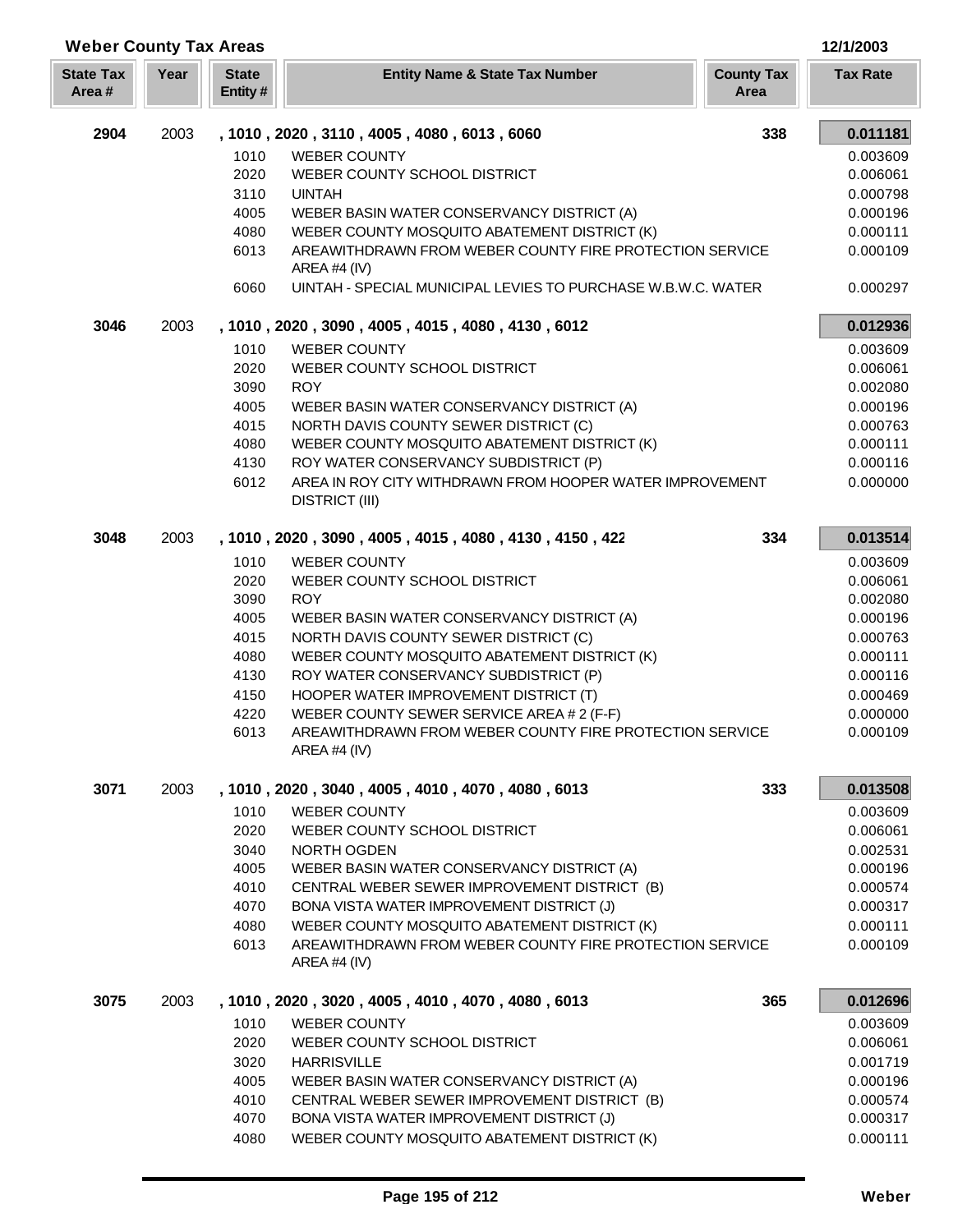| <b>Weber County Tax Areas</b> |      |                         |                                                                                                                         |                           | 12/1/2003            |
|-------------------------------|------|-------------------------|-------------------------------------------------------------------------------------------------------------------------|---------------------------|----------------------|
| <b>State Tax</b><br>Area#     | Year | <b>State</b><br>Entity# | <b>Entity Name &amp; State Tax Number</b>                                                                               | <b>County Tax</b><br>Area | <b>Tax Rate</b>      |
|                               |      | 6013                    | AREAWITHDRAWN FROM WEBER COUNTY FIRE PROTECTION SERVICE<br>AREA #4 (IV)                                                 |                           | 0.000109             |
| 3076                          | 2003 |                         | , 1010, 2020, 3020, 4005, 4010, 4020, 4070, 4080, 601                                                                   | 366                       | 0.012791             |
|                               |      | 1010                    | <b>WEBER COUNTY</b>                                                                                                     |                           | 0.003609             |
|                               |      | 2020                    | WEBER COUNTY SCHOOL DISTRICT                                                                                            |                           | 0.006061             |
|                               |      | 3020                    | <b>HARRISVILLE</b>                                                                                                      |                           | 0.001719             |
|                               |      | 4005                    | WEBER BASIN WATER CONSERVANCY DISTRICT (A)                                                                              |                           | 0.000196             |
|                               |      | 4010                    | CENTRAL WEBER SEWER IMPROVEMENT DISTRICT (B)                                                                            |                           | 0.000574             |
|                               |      | 4020                    | BEN LOMON CEMETERY MAINT. DIST. (D)                                                                                     |                           | 0.000095             |
|                               |      | 4070                    | BONA VISTA WATER IMPROVEMENT DISTRICT (J)                                                                               |                           | 0.000317             |
|                               |      | 4080<br>6013            | WEBER COUNTY MOSQUITO ABATEMENT DISTRICT (K)<br>AREAWITHDRAWN FROM WEBER COUNTY FIRE PROTECTION SERVICE<br>AREA #4 (IV) |                           | 0.000111<br>0.000109 |
| 3082                          | 2003 |                         | , 1010, 2010, 3050, 4005, 4010, 4070, 4080, 6030, 801                                                                   | 358                       | 0.016434             |
|                               |      | 1010                    | <b>WEBER COUNTY</b>                                                                                                     |                           | 0.003609             |
|                               |      | 2010                    | OGDEN CITY SCHOOL DISTRICT                                                                                              |                           | 0.007284             |
|                               |      | 3050                    | <b>OGDEN</b>                                                                                                            |                           | 0.004061             |
|                               |      | 4005                    | WEBER BASIN WATER CONSERVANCY DISTRICT (A)<br>CENTRAL WEBER SEWER IMPROVEMENT DISTRICT (B)                              |                           | 0.000196             |
|                               |      | 4010<br>4070            | BONA VISTA WATER IMPROVEMENT DISTRICT (J)                                                                               |                           | 0.000574<br>0.000317 |
|                               |      | 4080                    | WEBER COUNTY MOSQUITO ABATEMENT DISTRICT (K)                                                                            |                           | 0.000111             |
|                               |      | 6030                    | OGDEN CITY - SPECIAL MUNICIPAL LEVIES TO PURCHASE W.B.W.C. WATER                                                        |                           | 0.000282             |
|                               |      | 8016                    | DEFENSE DEPOT OGDEN ECONOMIC - (A-16)                                                                                   |                           | 0.000000             |
| 3083                          | 2003 |                         | , 1010, 2010, 3050, 4005, 4010, 4080, 6030, 8016                                                                        | 359                       | 0.016117             |
|                               |      | 1010                    | <b>WEBER COUNTY</b>                                                                                                     |                           | 0.003609             |
|                               |      | 2010                    | OGDEN CITY SCHOOL DISTRICT                                                                                              |                           | 0.007284             |
|                               |      | 3050                    | <b>OGDEN</b>                                                                                                            |                           | 0.004061             |
|                               |      | 4005                    | WEBER BASIN WATER CONSERVANCY DISTRICT (A)                                                                              |                           | 0.000196             |
|                               |      | 4010                    | CENTRAL WEBER SEWER IMPROVEMENT DISTRICT (B)<br>WEBER COUNTY MOSQUITO ABATEMENT DISTRICT (K)                            |                           | 0.000574<br>0.000111 |
|                               |      | 4080<br>6030            | OGDEN CITY - SPECIAL MUNICIPAL LEVIES TO PURCHASE W.B.W.C. WATER                                                        |                           | 0.000282             |
|                               |      | 8016                    | DEFENSE DEPOT OGDEN ECONOMIC - (A-16)                                                                                   |                           | 0.000000             |
| 3091                          | 2003 |                         | , 1010, 2010, 3050, 4005, 4010, 4080, 6030, 8017                                                                        | 367                       | 0.016117             |
|                               |      | 1010                    | <b>WEBER COUNTY</b>                                                                                                     |                           | 0.003609             |
|                               |      | 2010                    | OGDEN CITY SCHOOL DISTRICT                                                                                              |                           | 0.007284             |
|                               |      | 3050                    | <b>OGDEN</b>                                                                                                            |                           | 0.004061             |
|                               |      | 4005                    | WEBER BASIN WATER CONSERVANCY DISTRICT (A)                                                                              |                           | 0.000196             |
|                               |      | 4010                    | CENTRAL WEBER SEWER IMPROVEMENT DISTRICT (B)                                                                            |                           | 0.000574             |
|                               |      | 4080<br>6030            | WEBER COUNTY MOSQUITO ABATEMENT DISTRICT (K)<br>OGDEN CITY - SPECIAL MUNICIPAL LEVIES TO PURCHASE W.B.W.C. WATER        |                           | 0.000111<br>0.000282 |
|                               |      | 8017                    | IOMEGA ECONOMIC PLAN - (A-17)                                                                                           |                           | 0.000000             |
| 3093                          | 2003 |                         | , 1010, 2010, 3050, 4005, 4010, 4080, 6030, 8018                                                                        | 368                       | 0.016117             |
|                               |      | 1010                    | <b>WEBER COUNTY</b>                                                                                                     |                           | 0.003609             |
|                               |      | 2010                    | OGDEN CITY SCHOOL DISTRICT                                                                                              |                           | 0.007284             |
|                               |      | 3050                    | <b>OGDEN</b>                                                                                                            |                           | 0.004061             |
|                               |      | 4005                    | WEBER BASIN WATER CONSERVANCY DISTRICT (A)                                                                              |                           | 0.000196             |
|                               |      | 4010                    | CENTRAL WEBER SEWER IMPROVEMENT DISTRICT (B)                                                                            |                           | 0.000574             |
|                               |      | 4080                    | WEBER COUNTY MOSQUITO ABATEMENT DISTRICT (K)                                                                            |                           | 0.000111             |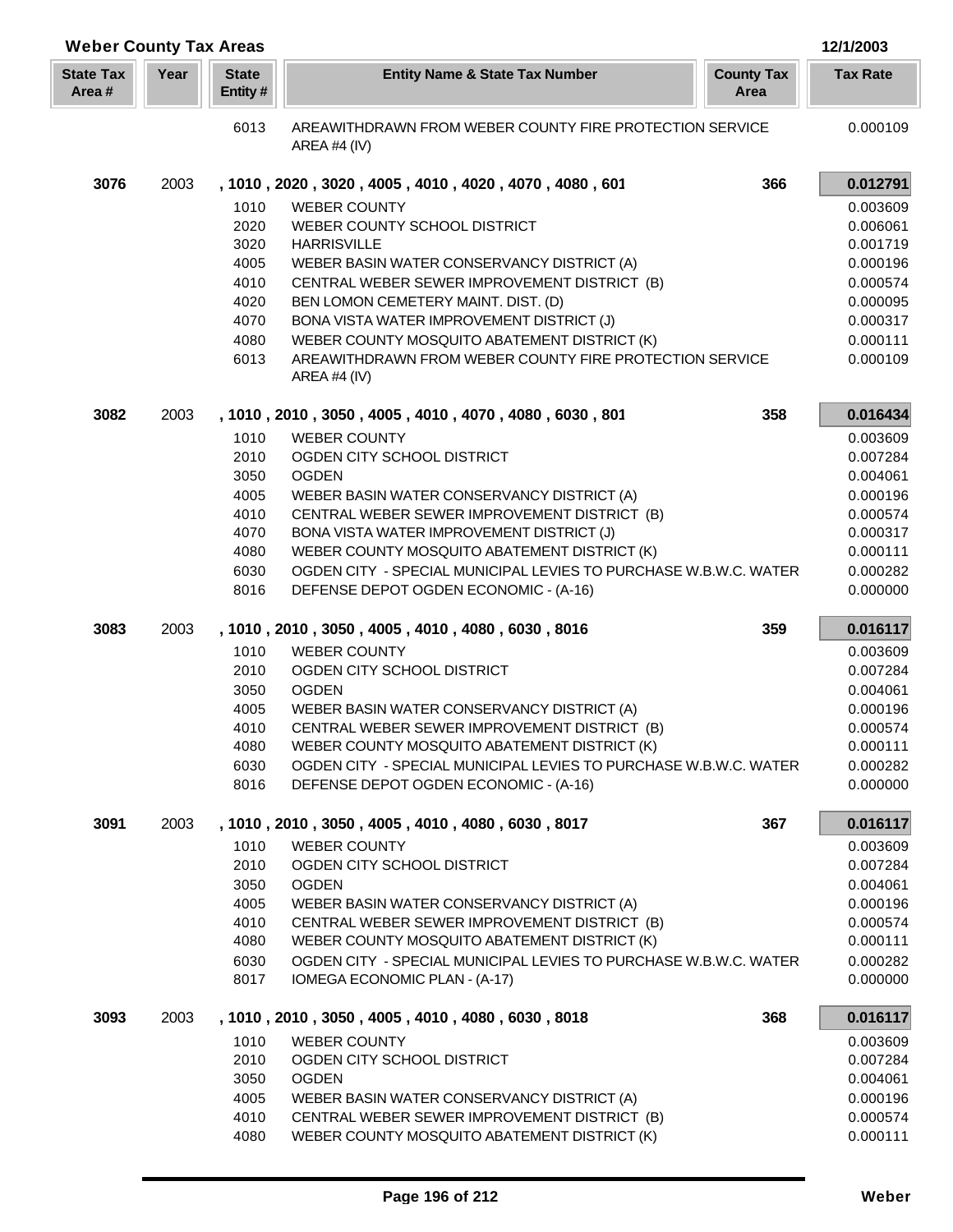| <b>Weber County Tax Areas</b> |      |                         |                                                                           |                           | 12/1/2003       |
|-------------------------------|------|-------------------------|---------------------------------------------------------------------------|---------------------------|-----------------|
| <b>State Tax</b><br>Area#     | Year | <b>State</b><br>Entity# | <b>Entity Name &amp; State Tax Number</b>                                 | <b>County Tax</b><br>Area | <b>Tax Rate</b> |
|                               |      | 6030                    | OGDEN CITY - SPECIAL MUNICIPAL LEVIES TO PURCHASE W.B.W.C. WATER          |                           | 0.000282        |
|                               |      | 8018                    | AMERICAN CAN RDA PROJECT - (A-18)                                         |                           | 0.000000        |
| 3095                          | 2003 |                         | , 1010, 2020, 3035, 4005, 4030, 4070, 4080, 4210, 601                     | 363                       | 0.011901        |
|                               |      | 1010                    | <b>WEBER COUNTY</b>                                                       |                           | 0.003609        |
|                               |      | 2020                    | WEBER COUNTY SCHOOL DISTRICT                                              |                           | 0.006061        |
|                               |      | 3035                    | MARRIOTT-SLATERVILLE                                                      |                           | 0.000000        |
|                               |      | 4005                    | WEBER BASIN WATER CONSERVANCY DISTRICT (A)                                |                           | 0.000196        |
|                               |      | 4030                    | PLAIN CITY CEMETERY MAINTENANCE DISTRICT (E)                              |                           | 0.000098        |
|                               |      | 4070                    | BONA VISTA WATER IMPROVEMENT DISTRICT (J)                                 |                           | 0.000317        |
|                               |      | 4080                    | WEBER COUNTY MOSQUITO ABATEMENT DISTRICT (K)                              |                           | 0.000111        |
|                               |      | 4210                    | <b>WEBER FIRE DISTRICT</b><br>$(E-E)$                                     |                           | 0.001400        |
|                               |      | 6013                    | AREAWITHDRAWN FROM WEBER COUNTY FIRE PROTECTION SERVICE<br>AREA #4 (IV)   |                           | 0.000109        |
| 3096                          | 2003 |                         | , 1010, 2020, 3035, 4005, 4070, 4080, 4210, 6013                          | 361                       | 0.011803        |
|                               |      | 1010                    | <b>WEBER COUNTY</b>                                                       |                           | 0.003609        |
|                               |      | 2020                    | WEBER COUNTY SCHOOL DISTRICT                                              |                           | 0.006061        |
|                               |      | 3035                    | MARRIOTT-SLATERVILLE                                                      |                           | 0.000000        |
|                               |      | 4005                    | WEBER BASIN WATER CONSERVANCY DISTRICT (A)                                |                           | 0.000196        |
|                               |      | 4070                    | BONA VISTA WATER IMPROVEMENT DISTRICT (J)                                 |                           | 0.000317        |
|                               |      | 4080                    | WEBER COUNTY MOSQUITO ABATEMENT DISTRICT (K)                              |                           | 0.000111        |
|                               |      | 4210                    | <b>WEBER FIRE DISTRICT</b><br>$(E-E)$                                     |                           | 0.001400        |
|                               |      | 6013                    | AREAWITHDRAWN FROM WEBER COUNTY FIRE PROTECTION SERVICE<br>AREA #4 (IV)   |                           | 0.000109        |
| 3099                          | 2003 |                         | , 1010, 2020, 3035, 4005, 4040, 4080, 4100, 4210, 601                     | 364                       | 0.011573        |
|                               |      | 1010                    | <b>WEBER COUNTY</b>                                                       |                           | 0.003609        |
|                               |      | 2020                    | WEBER COUNTY SCHOOL DISTRICT                                              |                           | 0.006061        |
|                               |      | 3035                    | MARRIOTT-SLATERVILLE                                                      |                           | 0.000000        |
|                               |      | 4005                    | WEBER BASIN WATER CONSERVANCY DISTRICT (A)                                |                           | 0.000196        |
|                               |      | 4040                    | WEST WEBER-TAYLOR CEMETERY MAINTENANCE DISTRICT (F)                       |                           | 0.000087        |
|                               |      | 4080                    | WEBER COUNTY MOSQUITO ABATEMENT DISTRICT (K)                              |                           | 0.000111        |
|                               |      | 4100                    | TAYLOR-WEST WEBER WATER IMPROVEMENT DISTRICT (M)                          |                           | 0.000000        |
|                               |      | 4210                    | <b>WEBER FIRE DISTRICT</b><br>$(E-E)$                                     |                           | 0.001400        |
|                               |      | 6013                    | AREAWITHDRAWN FROM WEBER COUNTY FIRE PROTECTION SERVICE<br>AREA #4 (IV)   |                           | 0.000109        |
| 3129                          | 2003 |                         | , 1010, 2020, 3035, 4005, 4010, 4070, 4080, 4210, 601                     | 362                       | 0.012377        |
|                               |      | 1010                    | <b>WEBER COUNTY</b>                                                       |                           | 0.003609        |
|                               |      | 2020                    | WEBER COUNTY SCHOOL DISTRICT                                              |                           | 0.006061        |
|                               |      | 3035                    | MARRIOTT-SLATERVILLE                                                      |                           | 0.000000        |
|                               |      | 4005                    | WEBER BASIN WATER CONSERVANCY DISTRICT (A)                                |                           | 0.000196        |
|                               |      | 4010                    | CENTRAL WEBER SEWER IMPROVEMENT DISTRICT (B)                              |                           | 0.000574        |
|                               |      | 4070                    | BONA VISTA WATER IMPROVEMENT DISTRICT (J)                                 |                           | 0.000317        |
|                               |      | 4080                    | WEBER COUNTY MOSQUITO ABATEMENT DISTRICT (K)                              |                           | 0.000111        |
|                               |      | 4210                    | <b>WEBER FIRE DISTRICT</b><br>$(E-E)$                                     |                           | 0.001400        |
|                               |      | 6013                    | AREAWITHDRAWN FROM WEBER COUNTY FIRE PROTECTION SERVICE<br>AREA #4 $(IV)$ |                           | 0.000109        |

L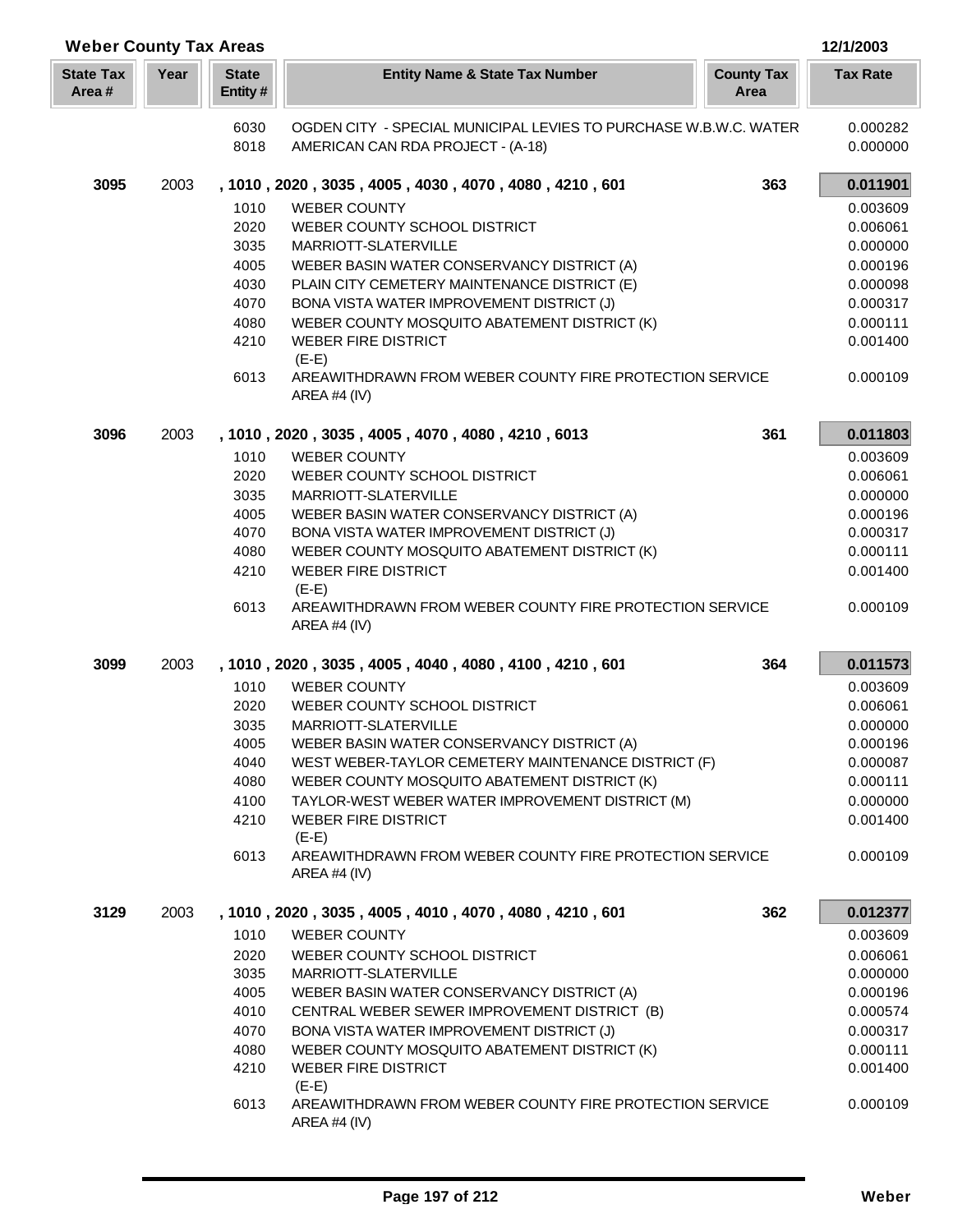| <b>Weber County Tax Areas</b> |      |                          |                                                                                                                         |                           | 12/1/2003            |
|-------------------------------|------|--------------------------|-------------------------------------------------------------------------------------------------------------------------|---------------------------|----------------------|
| <b>State Tax</b><br>Area#     | Year | <b>State</b><br>Entity # | <b>Entity Name &amp; State Tax Number</b>                                                                               | <b>County Tax</b><br>Area | <b>Tax Rate</b>      |
| 3136                          | 2003 |                          | , 1010, 2020, 3020, 4005, 4010, 4020, 4080, 6013                                                                        | 373                       | 0.012474             |
|                               |      | 1010                     | <b>WEBER COUNTY</b>                                                                                                     |                           | 0.003609             |
|                               |      | 2020                     | WEBER COUNTY SCHOOL DISTRICT                                                                                            |                           | 0.006061             |
|                               |      | 3020                     | <b>HARRISVILLE</b>                                                                                                      |                           | 0.001719             |
|                               |      | 4005                     | WEBER BASIN WATER CONSERVANCY DISTRICT (A)                                                                              |                           | 0.000196             |
|                               |      | 4010                     | CENTRAL WEBER SEWER IMPROVEMENT DISTRICT (B)                                                                            |                           | 0.000574             |
|                               |      | 4020                     | BEN LOMON CEMETERY MAINT. DIST. (D)                                                                                     |                           | 0.000095             |
|                               |      | 4080<br>6013             | WEBER COUNTY MOSQUITO ABATEMENT DISTRICT (K)<br>AREAWITHDRAWN FROM WEBER COUNTY FIRE PROTECTION SERVICE<br>AREA #4 (IV) |                           | 0.000111<br>0.000109 |
| 3137                          | 2003 |                          | , 1010, 2020, 3020, 4005, 4010, 4080, 6013                                                                              | 372                       | 0.012379             |
|                               |      | 1010                     | <b>WEBER COUNTY</b>                                                                                                     |                           | 0.003609             |
|                               |      | 2020                     | WEBER COUNTY SCHOOL DISTRICT                                                                                            |                           | 0.006061             |
|                               |      | 3020                     | <b>HARRISVILLE</b>                                                                                                      |                           | 0.001719             |
|                               |      | 4005                     | WEBER BASIN WATER CONSERVANCY DISTRICT (A)                                                                              |                           | 0.000196             |
|                               |      | 4010                     | CENTRAL WEBER SEWER IMPROVEMENT DISTRICT (B)                                                                            |                           | 0.000574             |
|                               |      | 4080                     | WEBER COUNTY MOSQUITO ABATEMENT DISTRICT (K)                                                                            |                           | 0.000111             |
|                               |      | 6013                     | AREAWITHDRAWN FROM WEBER COUNTY FIRE PROTECTION SERVICE<br>AREA #4 (IV)                                                 |                           | 0.000109             |
| 3139                          | 2003 |                          | , 1010, 2020, 3010, 4005, 4010, 4070, 4080, 4210, 601                                                                   | 145                       | 0.012667             |
|                               |      | 1010                     | <b>WEBER COUNTY</b>                                                                                                     |                           | 0.003609             |
|                               |      | 2020                     | WEBER COUNTY SCHOOL DISTRICT                                                                                            |                           | 0.006061             |
|                               |      | 3010                     | <b>FARR WEST</b>                                                                                                        |                           | 0.000290             |
|                               |      | 4005                     | WEBER BASIN WATER CONSERVANCY DISTRICT (A)                                                                              |                           | 0.000196             |
|                               |      | 4010                     | CENTRAL WEBER SEWER IMPROVEMENT DISTRICT (B)                                                                            |                           | 0.000574             |
|                               |      | 4070                     | BONA VISTA WATER IMPROVEMENT DISTRICT (J)                                                                               |                           | 0.000317             |
|                               |      | 4080                     | WEBER COUNTY MOSQUITO ABATEMENT DISTRICT (K)                                                                            |                           | 0.000111             |
|                               |      | 4210                     | <b>WEBER FIRE DISTRICT</b><br>$(E-E)$                                                                                   |                           | 0.001400             |
|                               |      | 6013                     | AREAWITHDRAWN FROM WEBER COUNTY FIRE PROTECTION SERVICE<br><b>AREA #4 (IV)</b>                                          |                           | 0.000109             |
| 3140                          | 2003 |                          | , 1010, 2020, 3010, 4005, 4030, 4070, 4080, 4210, 601                                                                   | 308                       | 0.012191             |
|                               |      | 1010                     | <b>WEBER COUNTY</b>                                                                                                     |                           | 0.003609             |
|                               |      | 2020                     | WEBER COUNTY SCHOOL DISTRICT                                                                                            |                           | 0.006061             |
|                               |      | 3010                     | <b>FARR WEST</b>                                                                                                        |                           | 0.000290             |
|                               |      | 4005                     | WEBER BASIN WATER CONSERVANCY DISTRICT (A)                                                                              |                           | 0.000196             |
|                               |      | 4030                     | PLAIN CITY CEMETERY MAINTENANCE DISTRICT (E)                                                                            |                           | 0.000098             |
|                               |      | 4070                     | BONA VISTA WATER IMPROVEMENT DISTRICT (J)                                                                               |                           | 0.000317             |
|                               |      | 4080                     | WEBER COUNTY MOSQUITO ABATEMENT DISTRICT (K)                                                                            |                           | 0.000111             |
|                               |      | 4210                     | <b>WEBER FIRE DISTRICT</b><br>$(E-E)$                                                                                   |                           | 0.001400             |
|                               |      | 6013                     | AREAWITHDRAWN FROM WEBER COUNTY FIRE PROTECTION SERVICE<br>AREA #4 $(IV)$                                               |                           | 0.000109             |
| 3141                          | 2003 |                          | , 1010, 2020, 3030, 4005, 4080, 4210, 6013                                                                              | 035                       | 0.012787             |
|                               |      | 1010                     | <b>WEBER COUNTY</b>                                                                                                     |                           | 0.003609             |
|                               |      | 2020                     | WEBER COUNTY SCHOOL DISTRICT                                                                                            |                           | 0.006061             |
|                               |      | 3030                     | <b>HUNTSVILLE</b>                                                                                                       |                           | 0.001301             |
|                               |      | 4005                     | WEBER BASIN WATER CONSERVANCY DISTRICT (A)                                                                              |                           | 0.000196             |
|                               |      | 4080                     | WEBER COUNTY MOSQUITO ABATEMENT DISTRICT (K)                                                                            |                           | 0.000111             |

Г L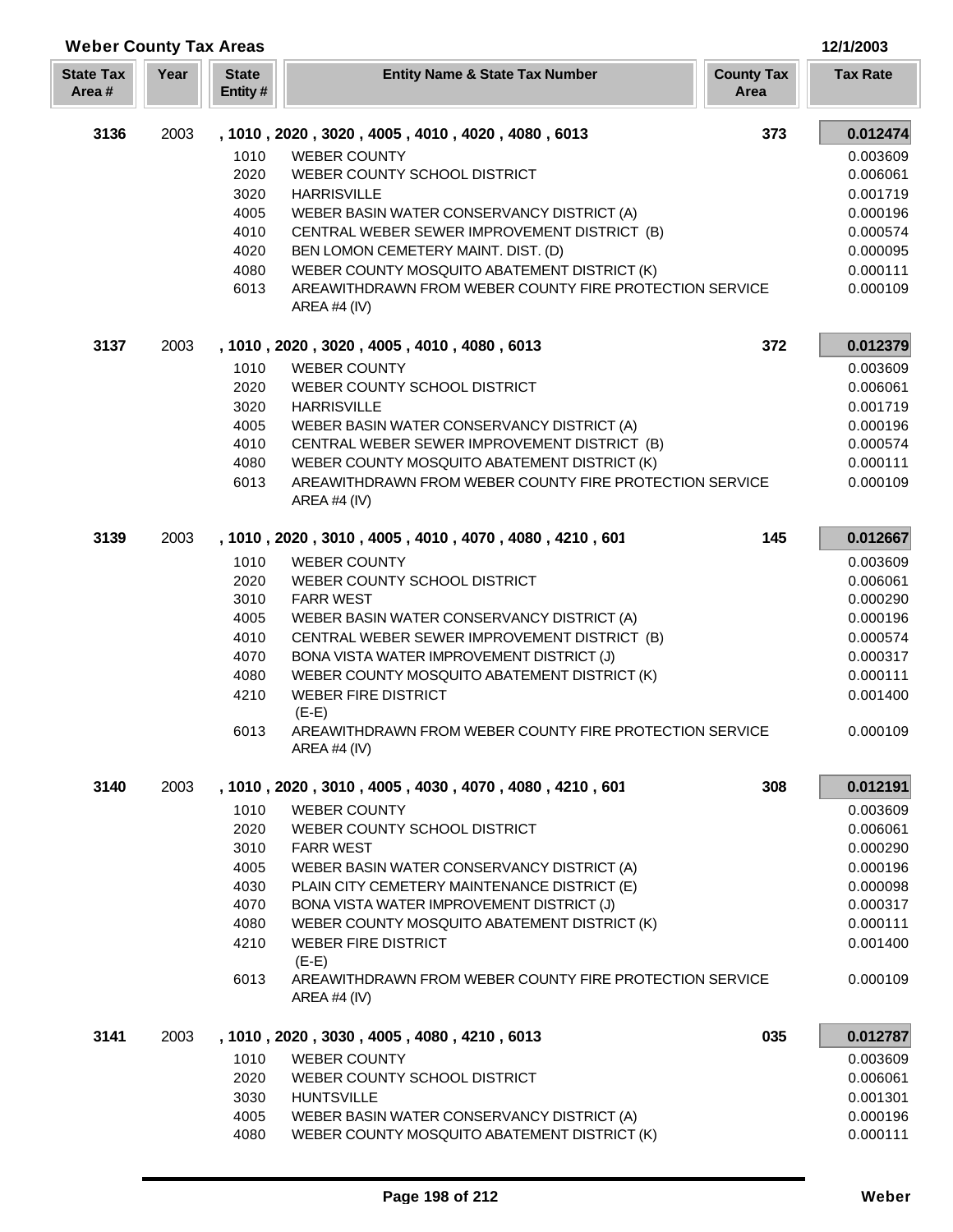| <b>Weber County Tax Areas</b> |      |                          |                                                                              |                           | 12/1/2003       |
|-------------------------------|------|--------------------------|------------------------------------------------------------------------------|---------------------------|-----------------|
| <b>State Tax</b><br>Area#     | Year | <b>State</b><br>Entity # | <b>Entity Name &amp; State Tax Number</b>                                    | <b>County Tax</b><br>Area | <b>Tax Rate</b> |
|                               |      | 4210                     | <b>WEBER FIRE DISTRICT</b><br>$(E-E)$                                        |                           | 0.001400        |
|                               |      | 6013                     | AREAWITHDRAWN FROM WEBER COUNTY FIRE PROTECTION SERVICE<br>AREA #4 (IV)      |                           | 0.000109        |
| 3143                          | 2003 |                          | , 1010, 2020, 3010, 4005, 4010, 4080, 4210, 6013                             | 083                       | 0.012350        |
|                               |      | 1010                     | <b>WEBER COUNTY</b>                                                          |                           | 0.003609        |
|                               |      | 2020                     | WEBER COUNTY SCHOOL DISTRICT                                                 |                           | 0.006061        |
|                               |      | 3010                     | <b>FARR WEST</b>                                                             |                           | 0.000290        |
|                               |      | 4005                     | WEBER BASIN WATER CONSERVANCY DISTRICT (A)                                   |                           | 0.000196        |
|                               |      | 4010                     | CENTRAL WEBER SEWER IMPROVEMENT DISTRICT (B)                                 |                           | 0.000574        |
|                               |      | 4080                     | WEBER COUNTY MOSQUITO ABATEMENT DISTRICT (K)                                 |                           | 0.000111        |
|                               |      | 4210                     | <b>WEBER FIRE DISTRICT</b><br>$(E-E)$                                        |                           | 0.001400        |
|                               |      | 6013                     | AREAWITHDRAWN FROM WEBER COUNTY FIRE PROTECTION SERVICE<br>AREA #4 (IV)      |                           | 0.000109        |
| 3145                          | 2003 |                          | , 1010, 2020, 3010, 4005, 4030, 4080, 4210, 6013                             | 307                       | 0.011874        |
|                               |      | 1010                     | <b>WEBER COUNTY</b>                                                          |                           | 0.003609        |
|                               |      | 2020                     | WEBER COUNTY SCHOOL DISTRICT                                                 |                           | 0.006061        |
|                               |      | 3010                     | <b>FARR WEST</b>                                                             |                           | 0.000290        |
|                               |      | 4005                     | WEBER BASIN WATER CONSERVANCY DISTRICT (A)                                   |                           | 0.000196        |
|                               |      | 4030                     | PLAIN CITY CEMETERY MAINTENANCE DISTRICT (E)                                 |                           | 0.000098        |
|                               |      | 4080                     | WEBER COUNTY MOSQUITO ABATEMENT DISTRICT (K)                                 |                           | 0.000111        |
|                               |      | 4210                     | <b>WEBER FIRE DISTRICT</b><br>$(E-E)$                                        |                           | 0.001400        |
|                               |      | 6013                     | AREAWITHDRAWN FROM WEBER COUNTY FIRE PROTECTION SERVICE<br>AREA #4 (IV)      |                           | 0.000109        |
| 3146                          | 2003 |                          | , 1010, 2020, 3010, 4005, 4010, 4070, 4080, 4210, 601                        | 268                       | 0.012667        |
|                               |      | 1010                     | <b>WEBER COUNTY</b>                                                          |                           | 0.003609        |
|                               |      | 2020                     | WEBER COUNTY SCHOOL DISTRICT                                                 |                           | 0.006061        |
|                               |      | 3010                     | <b>FARR WEST</b>                                                             |                           | 0.000290        |
|                               |      | 4005                     | WEBER BASIN WATER CONSERVANCY DISTRICT (A)                                   |                           | 0.000196        |
|                               |      | 4010                     | CENTRAL WEBER SEWER IMPROVEMENT DISTRICT (B)                                 |                           | 0.000574        |
|                               |      | 4070                     | BONA VISTA WATER IMPROVEMENT DISTRICT (J)                                    |                           | 0.000317        |
|                               |      | 4080                     | WEBER COUNTY MOSQUITO ABATEMENT DISTRICT (K)                                 |                           | 0.000111        |
|                               |      | 4210                     | <b>WEBER FIRE DISTRICT</b><br>$(E-E)$                                        |                           | 0.001400        |
|                               |      | 6013                     | AREAWITHDRAWN FROM WEBER COUNTY FIRE PROTECTION SERVICE<br>AREA #4 $(IV)$    |                           | 0.000109        |
|                               |      | 8251                     | REDEVELOPMENT PLAN OF WEBER COUNTY REDEVELOPMENT PROJECT<br>AREA NO. 2 - (F- |                           | 0.000000        |
| 3173                          | 2003 |                          | , 1010, 2020, 3130, 4005, 4010, 4070, 4080, 4210, 422                        | 288                       | 0.012377        |
|                               |      | 1010                     | <b>WEBER COUNTY</b>                                                          |                           | 0.003609        |
|                               |      | 2020                     | WEBER COUNTY SCHOOL DISTRICT                                                 |                           | 0.006061        |
|                               |      | 3130                     | <b>WEST HAVEN</b>                                                            |                           | 0.000000        |
|                               |      | 4005                     | WEBER BASIN WATER CONSERVANCY DISTRICT (A)                                   |                           | 0.000196        |
|                               |      | 4010                     | CENTRAL WEBER SEWER IMPROVEMENT DISTRICT (B)                                 |                           | 0.000574        |
|                               |      | 4070                     | BONA VISTA WATER IMPROVEMENT DISTRICT (J)                                    |                           | 0.000317        |
|                               |      | 4080                     | WEBER COUNTY MOSQUITO ABATEMENT DISTRICT (K)                                 |                           | 0.000111        |
|                               |      | 4210                     | <b>WEBER FIRE DISTRICT</b><br>$(E-E)$                                        |                           | 0.001400        |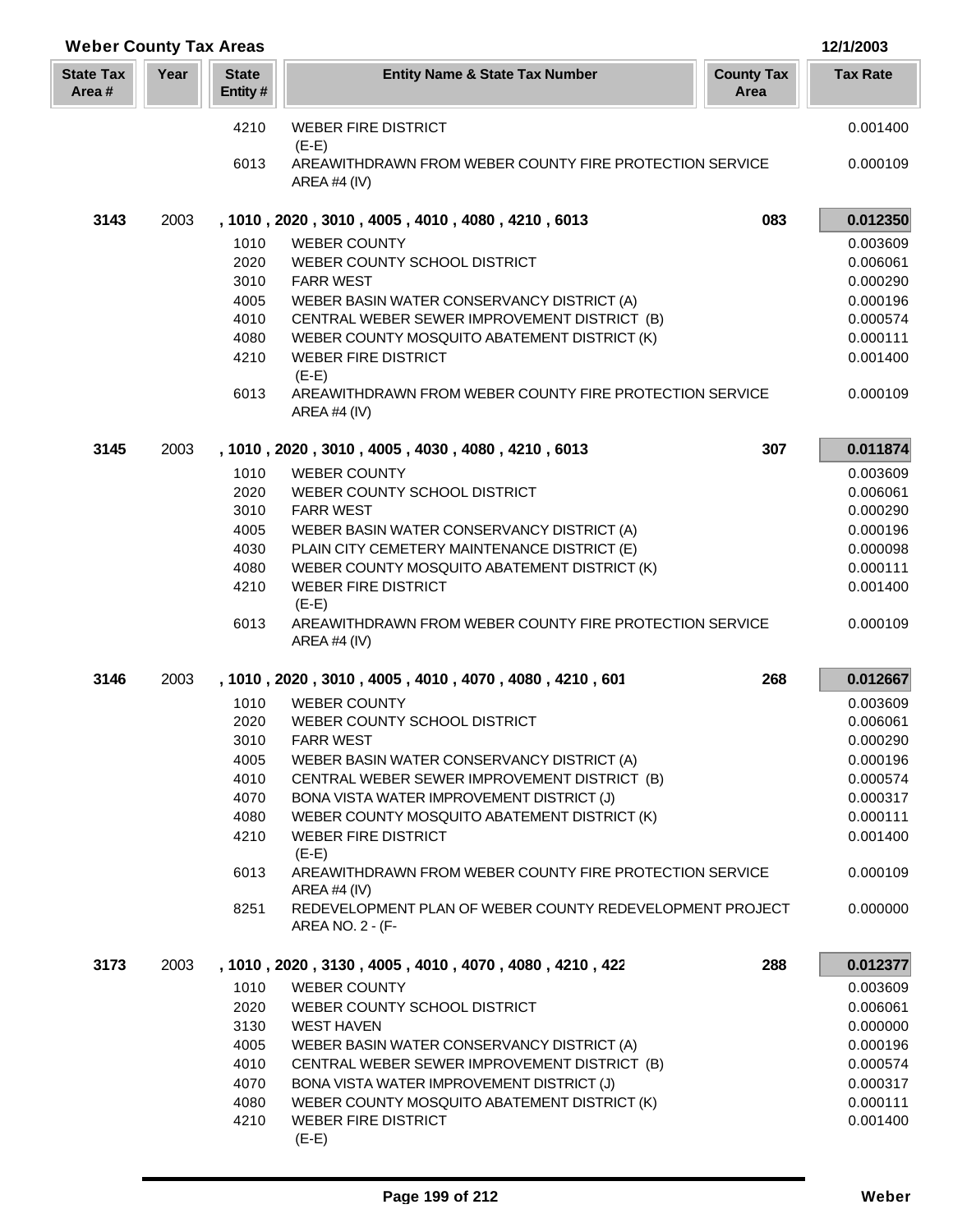|                           | <b>Weber County Tax Areas</b> |                         |                                                                                                                                         |                           |                      |  |
|---------------------------|-------------------------------|-------------------------|-----------------------------------------------------------------------------------------------------------------------------------------|---------------------------|----------------------|--|
| <b>State Tax</b><br>Area# | Year                          | <b>State</b><br>Entity# | <b>Entity Name &amp; State Tax Number</b>                                                                                               | <b>County Tax</b><br>Area | <b>Tax Rate</b>      |  |
|                           |                               | 4220                    | WEBER COUNTY SEWER SERVICE AREA # 2 (F-F)                                                                                               |                           | 0.000000             |  |
|                           |                               | 4285                    | WEST HAVEN WASTE WATER SPECIAL SERVICE DISTRICT (O-O)                                                                                   |                           | 0.000000             |  |
|                           |                               | 6013                    | AREAWITHDRAWN FROM WEBER COUNTY FIRE PROTECTION SERVICE                                                                                 |                           | 0.000109             |  |
|                           |                               |                         | AREA #4 (IV)                                                                                                                            |                           |                      |  |
| 3174                      | 2003                          |                         | , 1010, 2020, 3130, 4005, 4010, 4080, 4130, 4210, 422                                                                                   | 352                       | 0.012176             |  |
|                           |                               | 1010                    | <b>WEBER COUNTY</b>                                                                                                                     |                           | 0.003609<br>0.006061 |  |
|                           |                               | 2020<br>3130            | WEBER COUNTY SCHOOL DISTRICT<br><b>WEST HAVEN</b>                                                                                       |                           | 0.000000             |  |
|                           |                               | 4005                    | WEBER BASIN WATER CONSERVANCY DISTRICT (A)                                                                                              |                           | 0.000196             |  |
|                           |                               | 4010                    | CENTRAL WEBER SEWER IMPROVEMENT DISTRICT (B)                                                                                            |                           | 0.000574             |  |
|                           |                               | 4080                    | WEBER COUNTY MOSQUITO ABATEMENT DISTRICT (K)                                                                                            |                           | 0.000111             |  |
|                           |                               | 4130                    | ROY WATER CONSERVANCY SUBDISTRICT (P)                                                                                                   |                           | 0.000116             |  |
|                           |                               | 4210                    | <b>WEBER FIRE DISTRICT</b>                                                                                                              |                           | 0.001400             |  |
|                           |                               |                         | $(E-E)$                                                                                                                                 |                           |                      |  |
|                           |                               | 4220                    | WEBER COUNTY SEWER SERVICE AREA # 2 (F-F)                                                                                               |                           | 0.000000             |  |
|                           |                               | 4285                    | WEST HAVEN WASTE WATER SPECIAL SERVICE DISTRICT (O-O)                                                                                   |                           | 0.000000             |  |
|                           |                               | 6013                    | AREAWITHDRAWN FROM WEBER COUNTY FIRE PROTECTION SERVICE<br>AREA #4 (IV)                                                                 |                           | 0.000109             |  |
| 3177                      | 2003                          |                         | , 1010, 2020, 3130, 4005, 4010, 4070, 4080, 4210, 428                                                                                   | 170 276                   | 0.012377             |  |
|                           |                               | 1010                    | <b>WEBER COUNTY</b>                                                                                                                     |                           | 0.003609             |  |
|                           |                               | 2020                    | WEBER COUNTY SCHOOL DISTRICT                                                                                                            |                           | 0.006061             |  |
|                           |                               | 3130                    | <b>WEST HAVEN</b>                                                                                                                       |                           | 0.000000             |  |
|                           |                               | 4005                    | WEBER BASIN WATER CONSERVANCY DISTRICT (A)                                                                                              |                           | 0.000196             |  |
|                           |                               | 4010                    | CENTRAL WEBER SEWER IMPROVEMENT DISTRICT (B)                                                                                            |                           | 0.000574             |  |
|                           |                               | 4070                    | BONA VISTA WATER IMPROVEMENT DISTRICT (J)                                                                                               |                           | 0.000317             |  |
|                           |                               | 4080<br>4210            | WEBER COUNTY MOSQUITO ABATEMENT DISTRICT (K)<br><b>WEBER FIRE DISTRICT</b>                                                              |                           | 0.000111<br>0.001400 |  |
|                           |                               |                         | $(E-E)$                                                                                                                                 |                           |                      |  |
|                           |                               | 4285                    | WEST HAVEN WASTE WATER SPECIAL SERVICE DISTRICT (O-O)                                                                                   |                           | 0.000000             |  |
|                           |                               | 6013                    | AREAWITHDRAWN FROM WEBER COUNTY FIRE PROTECTION SERVICE<br><b>AREA #4 (IV)</b>                                                          |                           | 0.000109             |  |
| 3179                      | 2003                          |                         | , 1010, 2020, 3130, 4005, 4010, 4080, 4100, 4210, 428                                                                                   | 280                       | 0.012060             |  |
|                           |                               | 1010                    | <b>WEBER COUNTY</b>                                                                                                                     |                           | 0.003609             |  |
|                           |                               | 2020                    | WEBER COUNTY SCHOOL DISTRICT                                                                                                            |                           | 0.006061             |  |
|                           |                               | 3130                    | <b>WEST HAVEN</b>                                                                                                                       |                           | 0.000000             |  |
|                           |                               | 4005                    | WEBER BASIN WATER CONSERVANCY DISTRICT (A)                                                                                              |                           | 0.000196             |  |
|                           |                               | 4010                    | CENTRAL WEBER SEWER IMPROVEMENT DISTRICT (B)                                                                                            |                           | 0.000574             |  |
|                           |                               | 4080                    | WEBER COUNTY MOSQUITO ABATEMENT DISTRICT (K)                                                                                            |                           | 0.000111             |  |
|                           |                               | 4100                    | TAYLOR-WEST WEBER WATER IMPROVEMENT DISTRICT (M)                                                                                        |                           | 0.000000             |  |
|                           |                               | 4210                    | <b>WEBER FIRE DISTRICT</b>                                                                                                              |                           | 0.001400             |  |
|                           |                               |                         | $(E-E)$                                                                                                                                 |                           |                      |  |
|                           |                               | 4285<br>6013            | WEST HAVEN WASTE WATER SPECIAL SERVICE DISTRICT (O-O)<br>AREAWITHDRAWN FROM WEBER COUNTY FIRE PROTECTION SERVICE<br><b>AREA #4 (IV)</b> |                           | 0.000000<br>0.000109 |  |
| 3180                      | 2003                          |                         | , 1010, 2020, 3130, 4005, 4010, 4070, 4080, 4100, 421                                                                                   | 239                       | 0.012377             |  |
|                           |                               | 1010                    | <b>WEBER COUNTY</b>                                                                                                                     |                           | 0.003609             |  |
|                           |                               | 2020                    | WEBER COUNTY SCHOOL DISTRICT                                                                                                            |                           | 0.006061             |  |
|                           |                               | 3130                    | <b>WEST HAVEN</b>                                                                                                                       |                           | 0.000000             |  |
|                           |                               | 4005                    | WEBER BASIN WATER CONSERVANCY DISTRICT (A)                                                                                              |                           | 0.000196             |  |
|                           |                               | 4010                    | CENTRAL WEBER SEWER IMPROVEMENT DISTRICT (B)                                                                                            |                           | 0.000574             |  |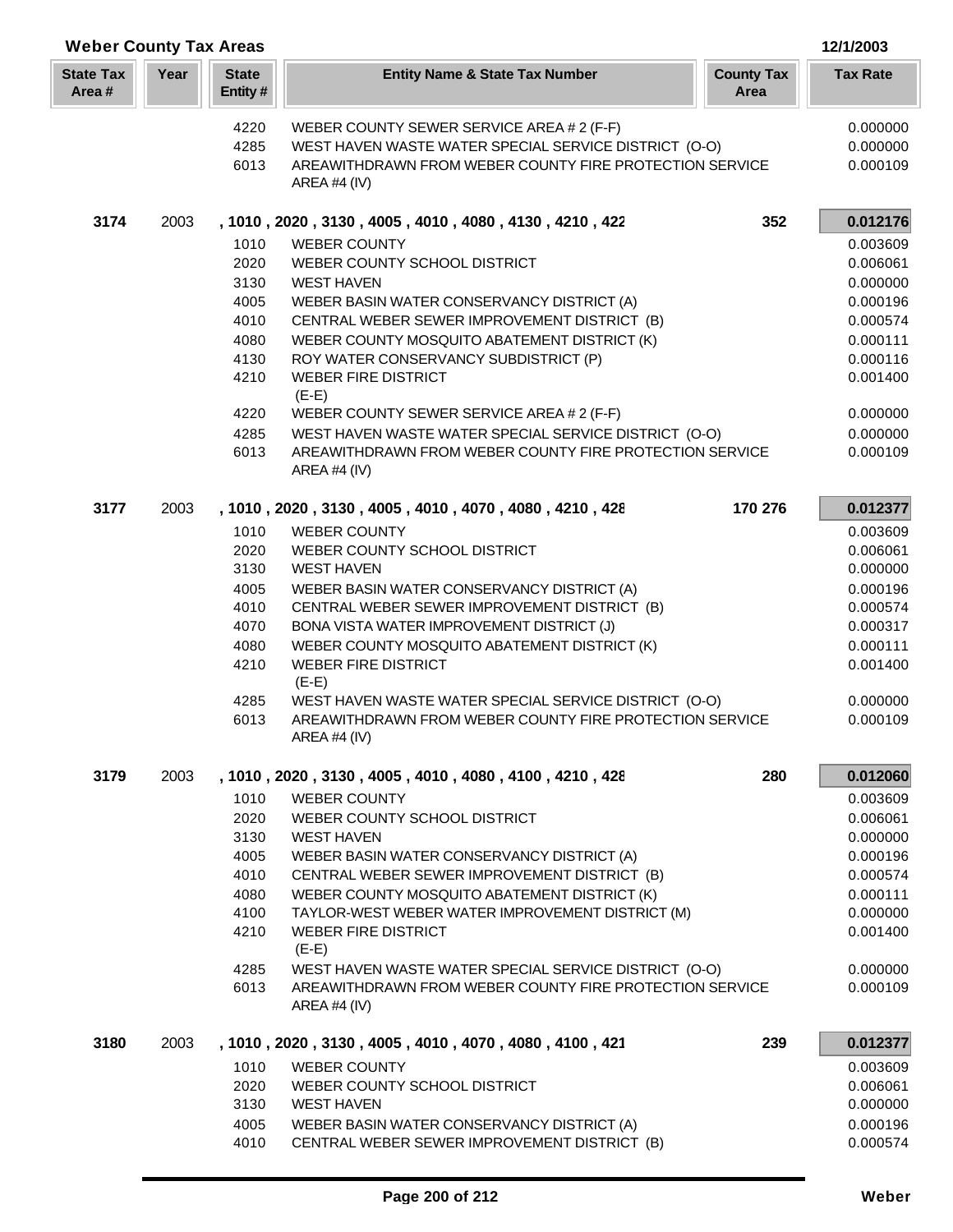| <b>Weber County Tax Areas</b> |      |                         |                                                                                                    |                           |                      |
|-------------------------------|------|-------------------------|----------------------------------------------------------------------------------------------------|---------------------------|----------------------|
| <b>State Tax</b><br>Area#     | Year | <b>State</b><br>Entity# | <b>Entity Name &amp; State Tax Number</b>                                                          | <b>County Tax</b><br>Area | <b>Tax Rate</b>      |
|                               |      | 4070                    | BONA VISTA WATER IMPROVEMENT DISTRICT (J)                                                          |                           | 0.000317             |
|                               |      | 4080                    | WEBER COUNTY MOSQUITO ABATEMENT DISTRICT (K)                                                       |                           | 0.000111             |
|                               |      | 4100                    | TAYLOR-WEST WEBER WATER IMPROVEMENT DISTRICT (M)                                                   |                           | 0.000000             |
|                               |      | 4210                    | <b>WEBER FIRE DISTRICT</b><br>$(E-E)$                                                              |                           | 0.001400             |
|                               |      | 4285                    | WEST HAVEN WASTE WATER SPECIAL SERVICE DISTRICT (O-O)                                              |                           | 0.000000             |
|                               |      | 6013                    | AREAWITHDRAWN FROM WEBER COUNTY FIRE PROTECTION SERVICE<br>AREA #4 (IV)                            |                           | 0.000109             |
| 3181                          | 2003 |                         | , 1010, 2020, 3130, 4005, 4010, 4080, 4210, 4285, 601                                              | 281                       | 0.012060             |
|                               |      | 1010                    | <b>WEBER COUNTY</b>                                                                                |                           | 0.003609             |
|                               |      | 2020                    | WEBER COUNTY SCHOOL DISTRICT                                                                       |                           | 0.006061             |
|                               |      | 3130                    | <b>WEST HAVEN</b>                                                                                  |                           | 0.000000             |
|                               |      | 4005                    | WEBER BASIN WATER CONSERVANCY DISTRICT (A)                                                         |                           | 0.000196             |
|                               |      | 4010<br>4080            | CENTRAL WEBER SEWER IMPROVEMENT DISTRICT (B)<br>WEBER COUNTY MOSQUITO ABATEMENT DISTRICT (K)       |                           | 0.000574<br>0.000111 |
|                               |      | 4210                    | <b>WEBER FIRE DISTRICT</b>                                                                         |                           | 0.001400             |
|                               |      |                         | $(E-E)$                                                                                            |                           |                      |
|                               |      | 4285                    | WEST HAVEN WASTE WATER SPECIAL SERVICE DISTRICT (O-O)                                              |                           | 0.000000             |
|                               |      | 6013                    | AREAWITHDRAWN FROM WEBER COUNTY FIRE PROTECTION SERVICE<br>AREA #4 (IV)                            |                           | 0.000109             |
| 3182                          | 2003 |                         | , 1010, 2020, 3130, 4005, 4010, 4080, 4210, 4220, 428                                              | 323                       | 0.012060             |
|                               |      | 1010                    | <b>WEBER COUNTY</b>                                                                                |                           | 0.003609             |
|                               |      | 2020                    | WEBER COUNTY SCHOOL DISTRICT                                                                       |                           | 0.006061             |
|                               |      | 3130                    | <b>WEST HAVEN</b>                                                                                  |                           | 0.000000             |
|                               |      | 4005                    | WEBER BASIN WATER CONSERVANCY DISTRICT (A)                                                         |                           | 0.000196             |
|                               |      | 4010                    | CENTRAL WEBER SEWER IMPROVEMENT DISTRICT (B)                                                       |                           | 0.000574             |
|                               |      | 4080                    | WEBER COUNTY MOSQUITO ABATEMENT DISTRICT (K)                                                       |                           | 0.000111             |
|                               |      | 4210                    | <b>WEBER FIRE DISTRICT</b><br>$(E-E)$                                                              |                           | 0.001400             |
|                               |      | 4220<br>4285            | WEBER COUNTY SEWER SERVICE AREA # 2 (F-F)<br>WEST HAVEN WASTE WATER SPECIAL SERVICE DISTRICT (O-O) |                           | 0.000000<br>0.000000 |
|                               |      | 6013                    | AREAWITHDRAWN FROM WEBER COUNTY FIRE PROTECTION SERVICE<br>AREA #4 (IV)                            |                           | 0.000109             |
| 3184                          | 2003 |                         | , 1010, 2020, 3130, 4005, 4010, 4080, 4100, 4210, 422                                              | 292                       | 0.012060             |
|                               |      | 1010                    | <b>WEBER COUNTY</b>                                                                                |                           | 0.003609             |
|                               |      | 2020                    | WEBER COUNTY SCHOOL DISTRICT                                                                       |                           | 0.006061             |
|                               |      | 3130                    | <b>WEST HAVEN</b>                                                                                  |                           | 0.000000             |
|                               |      | 4005                    | WEBER BASIN WATER CONSERVANCY DISTRICT (A)                                                         |                           | 0.000196             |
|                               |      | 4010                    | CENTRAL WEBER SEWER IMPROVEMENT DISTRICT (B)                                                       |                           | 0.000574             |
|                               |      | 4080                    | WEBER COUNTY MOSQUITO ABATEMENT DISTRICT (K)                                                       |                           | 0.000111             |
|                               |      | 4100                    | TAYLOR-WEST WEBER WATER IMPROVEMENT DISTRICT (M)                                                   |                           | 0.000000             |
|                               |      | 4210                    | <b>WEBER FIRE DISTRICT</b><br>$(E-E)$                                                              |                           | 0.001400             |
|                               |      | 4220                    | WEBER COUNTY SEWER SERVICE AREA # 2 (F-F)                                                          |                           | 0.000000             |
|                               |      | 4285                    | WEST HAVEN WASTE WATER SPECIAL SERVICE DISTRICT (O-O)                                              |                           | 0.000000             |
|                               |      | 6013                    | AREAWITHDRAWN FROM WEBER COUNTY FIRE PROTECTION SERVICE<br>AREA #4 (IV)                            |                           | 0.000109             |
| 3186                          | 2003 |                         | , 1010, 2020, 3130, 4005, 4010, 4080, 4150, 4210, 428                                              | 278                       | 0.012529             |
|                               |      | 1010                    | <b>WEBER COUNTY</b>                                                                                |                           | 0.003609             |
|                               |      | 2020                    | WEBER COUNTY SCHOOL DISTRICT                                                                       |                           | 0.006061             |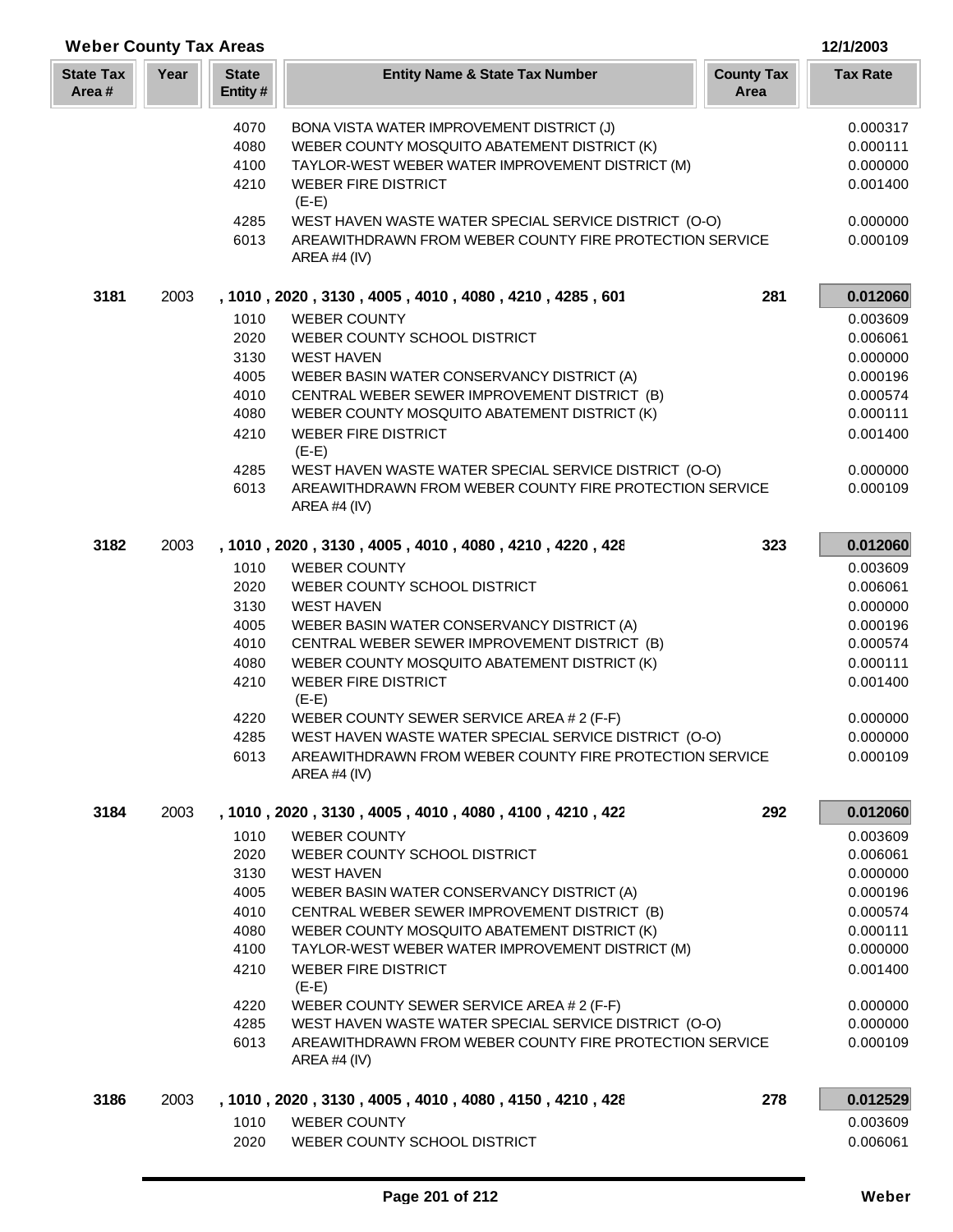## **Year Entity Name & State Tax Number County Tax Tax Rate Area State Tax Area # Weber County Tax Areas 12/1/2003 State Entity #** 3130 WEST HAVEN 0.000000 4005 WEBER BASIN WATER CONSERVANCY DISTRICT (A) 0.000196 4010 CENTRAL WEBER SEWER IMPROVEMENT DISTRICT (B) 0.000574 4080 WEBER COUNTY MOSQUITO ABATEMENT DISTRICT (K) 0.000111 4150 HOOPER WATER IMPROVEMENT DISTRICT (T) 0.000469 0.000469 4210 WEBER FIRE DISTRICT 0.001400  $(E-E)$ 4285 WEST HAVEN WASTE WATER SPECIAL SERVICE DISTRICT (O-O) 0.000000 6013 AREAWITHDRAWN FROM WEBER COUNTY FIRE PROTECTION SERVICE 0.000109 AREA #4 (IV) **3187** 2003 **, 1010 , 2020 , 3130 , 4005 , 4010 , 4080 , 4150 , 4210 , 422 324 0.012529** 1010 WEBER COUNTY 0.003609 2020 WEBER COUNTY SCHOOL DISTRICT **120000001** 0.006061 3130 WEST HAVEN 0.000000 4005 WEBER BASIN WATER CONSERVANCY DISTRICT (A) 0.000196 4010 CENTRAL WEBER SEWER IMPROVEMENT DISTRICT (B) 0.000574 4080 WEBER COUNTY MOSQUITO ABATEMENT DISTRICT (K) 0.000111 4150 HOOPER WATER IMPROVEMENT DISTRICT (T) 0.000469 0.000469 Produced a series of the USTRICT control of the USTRICT control of the USTRICT control of the USTRICT control of the USTRICT control of the USTRICT control of the USTRICT control of the USTRICT control of the USTRICT contr (E-E) 4220 WEBER COUNTY SEWER SERVICE AREA # 2 (F-F) 0.000000 4285 WEST HAVEN WASTE WATER SPECIAL SERVICE DISTRICT (O-O) 0.000000 6013 AREAWITHDRAWN FROM WEBER COUNTY FIRE PROTECTION SERVICE 0.000109 AREA #4 (IV) **3188** 2003 **, 1010 , 2020 , 3130 , 4005 , 4010 , 4015 , 4080 , 4150 , 421 287 0.013292** 1010 WEBER COUNTY **1010** WEBER COUNTY 2020 WEBER COUNTY SCHOOL DISTRICT And the control of the control of the control of the control of the control of the control of the control of the control of the control of the control of the control of the control of the 3130 WEST HAVEN 0.000000 4005 WEBER BASIN WATER CONSERVANCY DISTRICT (A) 0.000196 4010 CENTRAL WEBER SEWER IMPROVEMENT DISTRICT (B) 0.000574 4015 NORTH DAVIS COUNTY SEWER DISTRICT (C)  $0.000763$ 4080 WEBER COUNTY MOSQUITO ABATEMENT DISTRICT (K) 0.000111 4150 HOOPER WATER IMPROVEMENT DISTRICT (T) 0.000469 0.000469 A 210 WEBER FIRE DISTRICT A LOCAL CONTROL CONTROL CONTROL CONTROL CONTROL CONTROL CONTROL CONTROL CONTROL CONTROL CONTROL CONTROL CONTROL CONTROL CONTROL CONTROL CONTROL CONTROL CONTROL CONTROL CONTROL CONTROL CONTROL CONT (E-E) 4220 WEBER COUNTY SEWER SERVICE AREA # 2 (F-F) 0.000000 4285 WEST HAVEN WASTE WATER SPECIAL SERVICE DISTRICT (O-O) 0.000000 6013 AREAWITHDRAWN FROM WEBER COUNTY FIRE PROTECTION SERVICE 0.000109 AREA #4 (IV)

| 3189 | 2003 |      | , 1010, 2020, 3130, 4005, 4010, 4015, 4080, 4150, 421 | 282 | 0.013292 |
|------|------|------|-------------------------------------------------------|-----|----------|
|      |      | 1010 | <b>WEBER COUNTY</b>                                   |     | 0.003609 |
|      |      | 2020 | WEBER COUNTY SCHOOL DISTRICT                          |     | 0.006061 |
|      |      | 3130 | <b>WEST HAVEN</b>                                     |     | 0.000000 |
|      |      | 4005 | WEBER BASIN WATER CONSERVANCY DISTRICT (A)            |     | 0.000196 |
|      |      | 4010 | CENTRAL WEBER SEWER IMPROVEMENT DISTRICT (B)          |     | 0.000574 |
|      |      | 4015 | NORTH DAVIS COUNTY SEWER DISTRICT (C)                 |     | 0.000763 |
|      |      | 4080 | WEBER COUNTY MOSQUITO ABATEMENT DISTRICT (K)          |     | 0.000111 |
|      |      | 4150 | HOOPER WATER IMPROVEMENT DISTRICT (T)                 |     | 0.000469 |
|      |      | 4210 | <b>WEBER FIRE DISTRICT</b><br>$(E-E)$                 |     | 0.001400 |
|      |      | 4285 | WEST HAVEN WASTE WATER SPECIAL SERVICE DISTRICT (O-O) |     | 0.000000 |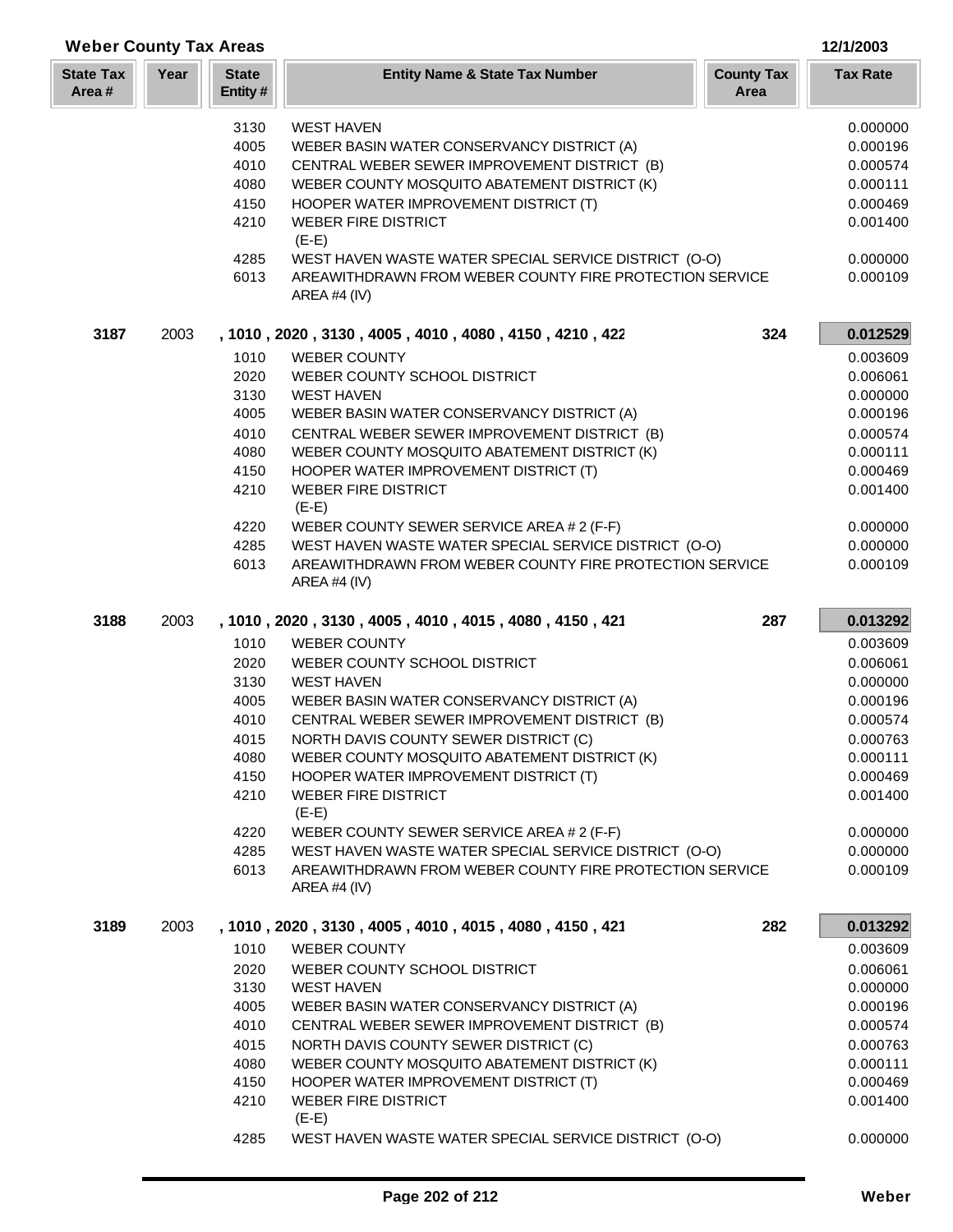| <b>Weber County Tax Areas</b> |      |                         |                                                                                                                  |                           | 12/1/2003       |
|-------------------------------|------|-------------------------|------------------------------------------------------------------------------------------------------------------|---------------------------|-----------------|
| <b>State Tax</b><br>Area #    | Year | <b>State</b><br>Entity# | <b>Entity Name &amp; State Tax Number</b>                                                                        | <b>County Tax</b><br>Area | <b>Tax Rate</b> |
|                               |      | 6013                    | AREAWITHDRAWN FROM WEBER COUNTY FIRE PROTECTION SERVICE<br>AREA #4 (IV)                                          |                           | 0.000109        |
| 3190                          | 2003 |                         | , 1010, 2020, 3130, 4005, 4015, 4080, 4150, 4210, 428                                                            | 370                       | 0.012718        |
|                               |      | 1010                    | <b>WEBER COUNTY</b>                                                                                              |                           | 0.003609        |
|                               |      | 2020                    | WEBER COUNTY SCHOOL DISTRICT                                                                                     |                           | 0.006061        |
|                               |      | 3130                    | <b>WEST HAVEN</b>                                                                                                |                           | 0.000000        |
|                               |      | 4005                    | WEBER BASIN WATER CONSERVANCY DISTRICT (A)                                                                       |                           | 0.000196        |
|                               |      | 4015                    | NORTH DAVIS COUNTY SEWER DISTRICT (C)                                                                            |                           | 0.000763        |
|                               |      | 4080                    | WEBER COUNTY MOSQUITO ABATEMENT DISTRICT (K)                                                                     |                           | 0.000111        |
|                               |      | 4150                    | HOOPER WATER IMPROVEMENT DISTRICT (T)                                                                            |                           | 0.000469        |
|                               |      | 4210                    | <b>WEBER FIRE DISTRICT</b><br>$(E-E)$                                                                            |                           | 0.001400        |
|                               |      | 4285                    | WEST HAVEN WASTE WATER SPECIAL SERVICE DISTRICT (O-O)                                                            |                           | 0.000000        |
|                               |      | 6013                    | AREAWITHDRAWN FROM WEBER COUNTY FIRE PROTECTION SERVICE<br>AREA #4 (IV)                                          |                           | 0.000109        |
| 3191                          | 2003 |                         | , 1010, 2020, 3130, 4005, 4015, 4080, 4130, 4150, 421                                                            | 371                       | 0.012834        |
|                               |      | 1010                    | <b>WEBER COUNTY</b>                                                                                              |                           | 0.003609        |
|                               |      | 2020                    | WEBER COUNTY SCHOOL DISTRICT                                                                                     |                           | 0.006061        |
|                               |      | 3130                    | <b>WEST HAVEN</b>                                                                                                |                           | 0.000000        |
|                               |      | 4005                    | WEBER BASIN WATER CONSERVANCY DISTRICT (A)                                                                       |                           | 0.000196        |
|                               |      | 4015                    | NORTH DAVIS COUNTY SEWER DISTRICT (C)                                                                            |                           | 0.000763        |
|                               |      | 4080                    | WEBER COUNTY MOSQUITO ABATEMENT DISTRICT (K)                                                                     |                           | 0.000111        |
|                               |      | 4130                    | ROY WATER CONSERVANCY SUBDISTRICT (P)                                                                            |                           | 0.000116        |
|                               |      | 4150                    | HOOPER WATER IMPROVEMENT DISTRICT (T)                                                                            |                           | 0.000469        |
|                               |      | 4210                    | <b>WEBER FIRE DISTRICT</b><br>$(E-E)$                                                                            |                           | 0.001400        |
|                               |      | 4285                    | WEST HAVEN WASTE WATER SPECIAL SERVICE DISTRICT (O-O)                                                            |                           | 0.000000        |
|                               |      | 6013                    | AREAWITHDRAWN FROM WEBER COUNTY FIRE PROTECTION SERVICE<br>AREA #4 (IV)                                          |                           | 0.000109        |
| 3192                          | 2003 |                         | , 1010, 2020, 3130, 4005, 4010, 4015, 4080, 4130, 415                                                            | 283                       | 0.013408        |
|                               |      | 1010                    | <b>WEBER COUNTY</b>                                                                                              |                           | 0.003609        |
|                               |      | 2020                    | WEBER COUNTY SCHOOL DISTRICT                                                                                     |                           | 0.006061        |
|                               |      | 3130                    | <b>WEST HAVEN</b>                                                                                                |                           | 0.000000        |
|                               |      | 4005                    | WEBER BASIN WATER CONSERVANCY DISTRICT (A)                                                                       |                           | 0.000196        |
|                               |      | 4010                    | CENTRAL WEBER SEWER IMPROVEMENT DISTRICT (B)                                                                     |                           | 0.000574        |
|                               |      | 4015                    | NORTH DAVIS COUNTY SEWER DISTRICT (C)                                                                            |                           | 0.000763        |
|                               |      | 4080                    | WEBER COUNTY MOSQUITO ABATEMENT DISTRICT (K)                                                                     |                           | 0.000111        |
|                               |      | 4130                    | ROY WATER CONSERVANCY SUBDISTRICT (P)                                                                            |                           | 0.000116        |
|                               |      | 4150                    | HOOPER WATER IMPROVEMENT DISTRICT (T)                                                                            |                           | 0.000469        |
|                               |      | 4210                    | <b>WEBER FIRE DISTRICT</b><br>$(E-E)$                                                                            |                           | 0.001400        |
|                               |      | 4285                    | WEST HAVEN WASTE WATER SPECIAL SERVICE DISTRICT (O-O)<br>AREAWITHDRAWN FROM WEBER COUNTY FIRE PROTECTION SERVICE |                           | 0.000000        |
|                               |      | 6013                    | AREA #4 (IV)                                                                                                     |                           | 0.000109        |
| 3194                          | 2003 |                         | , 1010, 2020, 3130, 4005, 4010, 4080, 4130, 4210, 428                                                            | 206                       | 0.012176        |
|                               |      | 1010                    | <b>WEBER COUNTY</b>                                                                                              |                           | 0.003609        |
|                               |      | 2020                    | WEBER COUNTY SCHOOL DISTRICT                                                                                     |                           | 0.006061        |
|                               |      | 3130                    | <b>WEST HAVEN</b>                                                                                                |                           | 0.000000        |
|                               |      | 4005                    | WEBER BASIN WATER CONSERVANCY DISTRICT (A)                                                                       |                           | 0.000196        |
|                               |      | 4010                    | CENTRAL WEBER SEWER IMPROVEMENT DISTRICT (B)                                                                     |                           | 0.000574        |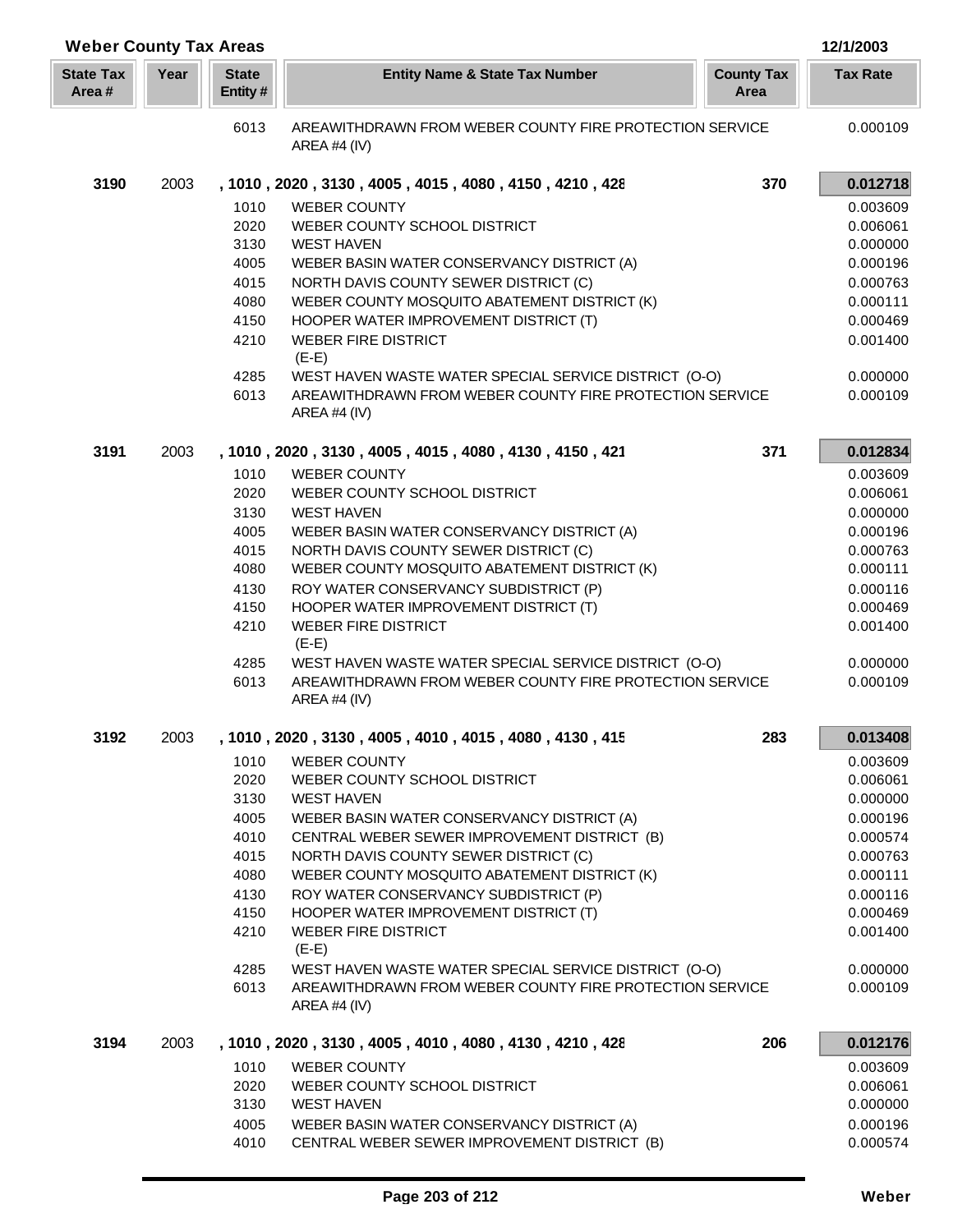| <b>Weber County Tax Areas</b> |      |                         |                                                                         |                           | 12/1/2003            |
|-------------------------------|------|-------------------------|-------------------------------------------------------------------------|---------------------------|----------------------|
| <b>State Tax</b><br>Area#     | Year | <b>State</b><br>Entity# | <b>Entity Name &amp; State Tax Number</b>                               | <b>County Tax</b><br>Area | <b>Tax Rate</b>      |
|                               |      | 4080                    | WEBER COUNTY MOSQUITO ABATEMENT DISTRICT (K)                            |                           | 0.000111             |
|                               |      | 4130                    | ROY WATER CONSERVANCY SUBDISTRICT (P)                                   |                           | 0.000116             |
|                               |      | 4210                    | <b>WEBER FIRE DISTRICT</b><br>$(E-E)$                                   |                           | 0.001400             |
|                               |      | 4285                    | WEST HAVEN WASTE WATER SPECIAL SERVICE DISTRICT (O-O)                   |                           | 0.000000             |
|                               |      | 6013                    | AREAWITHDRAWN FROM WEBER COUNTY FIRE PROTECTION SERVICE<br>AREA #4 (IV) |                           | 0.000109             |
| 3241                          | 2003 |                         | , 1010, 2020, 3090, 4005, 4015, 4060, 4080, 4130                        | 348                       | 0.013063             |
|                               |      | 1010                    | <b>WEBER COUNTY</b>                                                     |                           | 0.003609             |
|                               |      | 2020                    | WEBER COUNTY SCHOOL DISTRICT                                            |                           | 0.006061             |
|                               |      | 3090                    | <b>ROY</b>                                                              |                           | 0.002080             |
|                               |      | 4005                    | WEBER BASIN WATER CONSERVANCY DISTRICT (A)                              |                           | 0.000196             |
|                               |      | 4015                    | NORTH DAVIS COUNTY SEWER DISTRICT (C)                                   |                           | 0.000763             |
|                               |      | 4060                    | HOOPER CEMETERY MAINTENANCE DISTRICT (H)                                |                           | 0.000127             |
|                               |      | 4080                    | WEBER COUNTY MOSQUITO ABATEMENT DISTRICT (K)                            |                           | 0.000111             |
|                               |      | 4130                    | ROY WATER CONSERVANCY SUBDISTRICT (P)                                   |                           | 0.000116             |
| 3242                          | 2003 |                         | , 1010, 2020, 3090, 4005, 4080, 4130, 4220, 6013                        | 353                       | 0.012282             |
|                               |      | 1010                    | <b>WEBER COUNTY</b>                                                     |                           | 0.003609             |
|                               |      | 2020                    | WEBER COUNTY SCHOOL DISTRICT                                            |                           | 0.006061             |
|                               |      | 3090<br>4005            | <b>ROY</b><br>WEBER BASIN WATER CONSERVANCY DISTRICT (A)                |                           | 0.002080<br>0.000196 |
|                               |      | 4080                    | WEBER COUNTY MOSQUITO ABATEMENT DISTRICT (K)                            |                           | 0.000111             |
|                               |      | 4130                    | ROY WATER CONSERVANCY SUBDISTRICT (P)                                   |                           | 0.000116             |
|                               |      | 4220                    | WEBER COUNTY SEWER SERVICE AREA # 2 (F-F)                               |                           | 0.000000             |
|                               |      | 6013                    | AREAWITHDRAWN FROM WEBER COUNTY FIRE PROTECTION SERVICE<br>AREA #4 (IV) |                           | 0.000109             |
| 3243                          | 2003 |                         | , 1010, 2020, 3090, 4005, 4015, 4080, 4130, 4220, 601                   | 385                       | 0.013045             |
|                               |      | 1010                    | <b>WEBER COUNTY</b>                                                     |                           | 0.003609             |
|                               |      | 2020                    | WEBER COUNTY SCHOOL DISTRICT                                            |                           | 0.006061             |
|                               |      | 3090                    | <b>ROY</b>                                                              |                           | 0.002080             |
|                               |      | 4005                    | WEBER BASIN WATER CONSERVANCY DISTRICT (A)                              |                           | 0.000196             |
|                               |      | 4015                    | NORTH DAVIS COUNTY SEWER DISTRICT (C)                                   |                           | 0.000763             |
|                               |      | 4080                    | WEBER COUNTY MOSQUITO ABATEMENT DISTRICT (K)                            |                           | 0.000111             |
|                               |      | 4130                    | ROY WATER CONSERVANCY SUBDISTRICT (P)                                   |                           | 0.000116             |
|                               |      | 4220                    | WEBER COUNTY SEWER SERVICE AREA # 2 (F-F)                               |                           | 0.000000             |
|                               |      | 6013                    | AREAWITHDRAWN FROM WEBER COUNTY FIRE PROTECTION SERVICE<br>AREA #4 (IV) |                           | 0.000109             |
| 3244                          | 2003 |                         | , 1010, 2020, 3090, 4005, 4015, 4080, 4220, 6013                        |                           | 0.012929             |
|                               |      | 1010                    | <b>WEBER COUNTY</b>                                                     |                           | 0.003609             |
|                               |      | 2020                    | WEBER COUNTY SCHOOL DISTRICT                                            |                           | 0.006061             |
|                               |      | 3090                    | <b>ROY</b>                                                              |                           | 0.002080             |
|                               |      | 4005                    | WEBER BASIN WATER CONSERVANCY DISTRICT (A)                              |                           | 0.000196             |
|                               |      | 4015                    | NORTH DAVIS COUNTY SEWER DISTRICT (C)                                   |                           | 0.000763             |
|                               |      | 4080                    | WEBER COUNTY MOSQUITO ABATEMENT DISTRICT (K)                            |                           | 0.000111             |
|                               |      | 4220                    | WEBER COUNTY SEWER SERVICE AREA # 2 (F-F)                               |                           | 0.000000             |
|                               |      | 6013                    | AREAWITHDRAWN FROM WEBER COUNTY FIRE PROTECTION SERVICE<br>AREA #4 (IV) |                           | 0.000109             |
| 3246                          | 2003 |                         | , 1010 , 2020 , 4005 , 4040 , 4080 , 4100 , 4210 , 6013                 | 053                       | 0.011573             |

L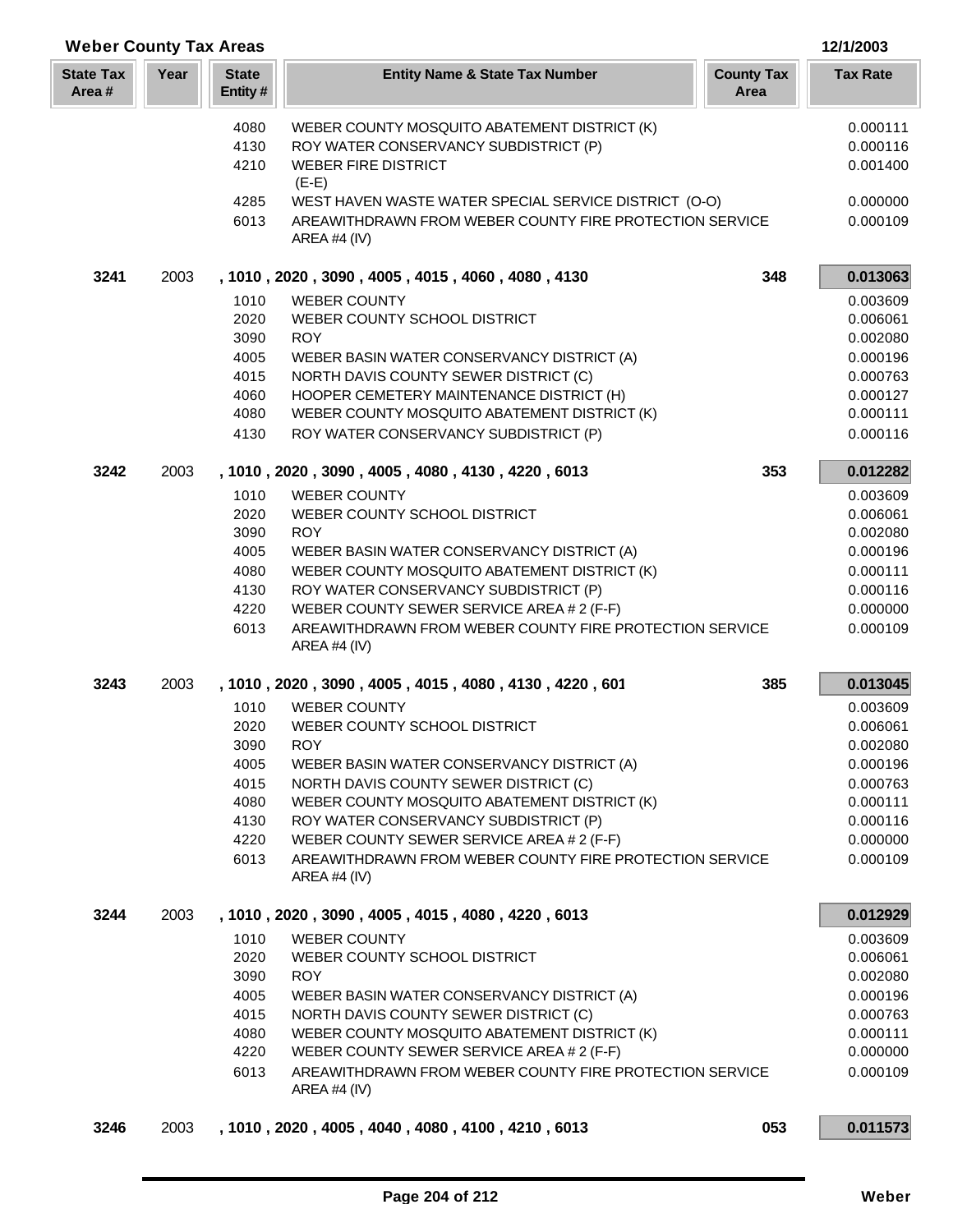| <b>Weber County Tax Areas</b> |      |                          |                                                                         |                           | 12/1/2003       |
|-------------------------------|------|--------------------------|-------------------------------------------------------------------------|---------------------------|-----------------|
| <b>State Tax</b><br>Area#     | Year | <b>State</b><br>Entity # | <b>Entity Name &amp; State Tax Number</b>                               | <b>County Tax</b><br>Area | <b>Tax Rate</b> |
|                               |      | 1010                     | <b>WEBER COUNTY</b>                                                     |                           | 0.003609        |
|                               |      | 2020                     | WEBER COUNTY SCHOOL DISTRICT                                            |                           | 0.006061        |
|                               |      | 4005                     | WEBER BASIN WATER CONSERVANCY DISTRICT (A)                              |                           | 0.000196        |
|                               |      | 4040                     | WEST WEBER-TAYLOR CEMETERY MAINTENANCE DISTRICT (F)                     |                           |                 |
|                               |      |                          |                                                                         |                           | 0.000087        |
|                               |      | 4080                     | WEBER COUNTY MOSQUITO ABATEMENT DISTRICT (K)                            |                           | 0.000111        |
|                               |      | 4100                     | TAYLOR-WEST WEBER WATER IMPROVEMENT DISTRICT (M)                        |                           | 0.000000        |
|                               |      | 4210                     | <b>WEBER FIRE DISTRICT</b><br>$(E-E)$                                   |                           | 0.001400        |
|                               |      | 6013                     | AREAWITHDRAWN FROM WEBER COUNTY FIRE PROTECTION SERVICE<br>AREA #4 (IV) |                           | 0.000109        |
| 3248                          | 2003 |                          | , 1010, 2020, 3090, 4005, 4015, 4080, 4130, 8056                        | 383                       | 0.012936        |
|                               |      | 1010                     | <b>WEBER COUNTY</b>                                                     |                           | 0.003609        |
|                               |      | 2020                     | WEBER COUNTY SCHOOL DISTRICT                                            |                           | 0.006061        |
|                               |      | 3090                     | <b>ROY</b>                                                              |                           | 0.002080        |
|                               |      | 4005                     | WEBER BASIN WATER CONSERVANCY DISTRICT (A)                              |                           | 0.000196        |
|                               |      | 4015                     | NORTH DAVIS COUNTY SEWER DISTRICT (C)                                   |                           | 0.000763        |
|                               |      | 4080                     | WEBER COUNTY MOSQUITO ABATEMENT DISTRICT (K)                            |                           | 0.000111        |
|                               |      | 4130                     | ROY WATER CONSERVANCY SUBDISTRICT (P)                                   |                           | 0.000116        |
|                               |      | 8056                     | 1900 WEST REDEVELOPMENT PROJECT AREA - ROY CITY - (B-5)                 |                           | 0.000000        |
| 3249                          | 2003 |                          | , 1010, 2010, 3050, 4005, 4010, 4080, 6030, 8020                        | 382                       | 0.016117        |
|                               |      | 1010                     | <b>WEBER COUNTY</b>                                                     |                           | 0.003609        |
|                               |      | 2010                     | OGDEN CITY SCHOOL DISTRICT                                              |                           | 0.007284        |
|                               |      | 3050                     | <b>OGDEN</b>                                                            |                           | 0.004061        |
|                               |      | 4005                     | WEBER BASIN WATER CONSERVANCY DISTRICT (A)                              |                           | 0.000196        |
|                               |      | 4010                     | CENTRAL WEBER SEWER IMPROVEMENT DISTRICT (B)                            |                           | 0.000574        |
|                               |      | 4080                     | WEBER COUNTY MOSQUITO ABATEMENT DISTRICT (K)                            |                           | 0.000111        |
|                               |      | 6030                     | OGDEN CITY - SPECIAL MUNICIPAL LEVIES TO PURCHASE W.B.W.C. WATER        |                           | 0.000282        |
|                               |      | 8020                     | WEST 12TH STREET ECONOMIC DEVELOPMENT PLAN - OGDEN CITY - (A-20)        |                           | 0.000000        |
| 3250                          | 2003 |                          | , 1010, 2010, 3050, 4005, 4010, 4080, 6030, 8021                        | 387                       | 0.016117        |
|                               |      | 1010                     | <b>WEBER COUNTY</b>                                                     |                           | 0.003609        |
|                               |      | 2010                     | OGDEN CITY SCHOOL DISTRICT                                              |                           | 0.007284        |
|                               |      | 3050                     | <b>OGDEN</b>                                                            |                           | 0.004061        |
|                               |      | 4005                     | WEBER BASIN WATER CONSERVANCY DISTRICT (A)                              |                           | 0.000196        |
|                               |      | 4010                     | CENTRAL WEBER SEWER IMPROVEMENT DISTRICT (B)                            |                           | 0.000574        |
|                               |      | 4080                     | WEBER COUNTY MOSQUITO ABATEMENT DISTRICT (K)                            |                           | 0.000111        |
|                               |      | 6030                     | OGDEN CITY - SPECIAL MUNICIPAL LEVIES TO PURCHASE W.B.W.C. WATER        |                           | 0.000282        |
|                               |      | 8021                     | HINCKLEY DRIVE ECONOMIC DEVELOPMENT PLAN - OGDEN CITY - (A-21)          |                           | 0.000000        |
| 3253                          | 2003 |                          | , 1010, 2020, 3100, 4005, 4010, 4080, 6050, 8103                        | 381                       | 0.012702        |
|                               |      | 1010                     | <b>WEBER COUNTY</b>                                                     |                           | 0.003609        |
|                               |      | 2020                     | WEBER COUNTY SCHOOL DISTRICT                                            |                           | 0.006061        |
|                               |      | 3100                     | SOUTH OGDEN                                                             |                           | 0.002151        |
|                               |      | 4005                     | WEBER BASIN WATER CONSERVANCY DISTRICT (A)                              |                           | 0.000196        |
|                               |      | 4010                     | CENTRAL WEBER SEWER IMPROVEMENT DISTRICT (B)                            |                           | 0.000574        |
|                               |      | 4080                     | WEBER COUNTY MOSQUITO ABATEMENT DISTRICT (K)                            |                           | 0.000111        |
|                               |      | 6050                     | SOUTH OGDEN - SPECIAL MUNICIPAL LEVIES TO PURCHASE W.B.W.C.             |                           | 0.000000        |
|                               |      |                          | <b>WATER</b>                                                            |                           |                 |
|                               |      | 8103                     | HINCKLEY REDEVELOPMENT PROJECT AREA - SOUTH OGDEN - (C-3)               |                           | 0.000000        |
| 3254                          | 2003 |                          | , 1010 , 2020 , 3025 , 4080 , 4210 , 6013                               |                           | 0.011676        |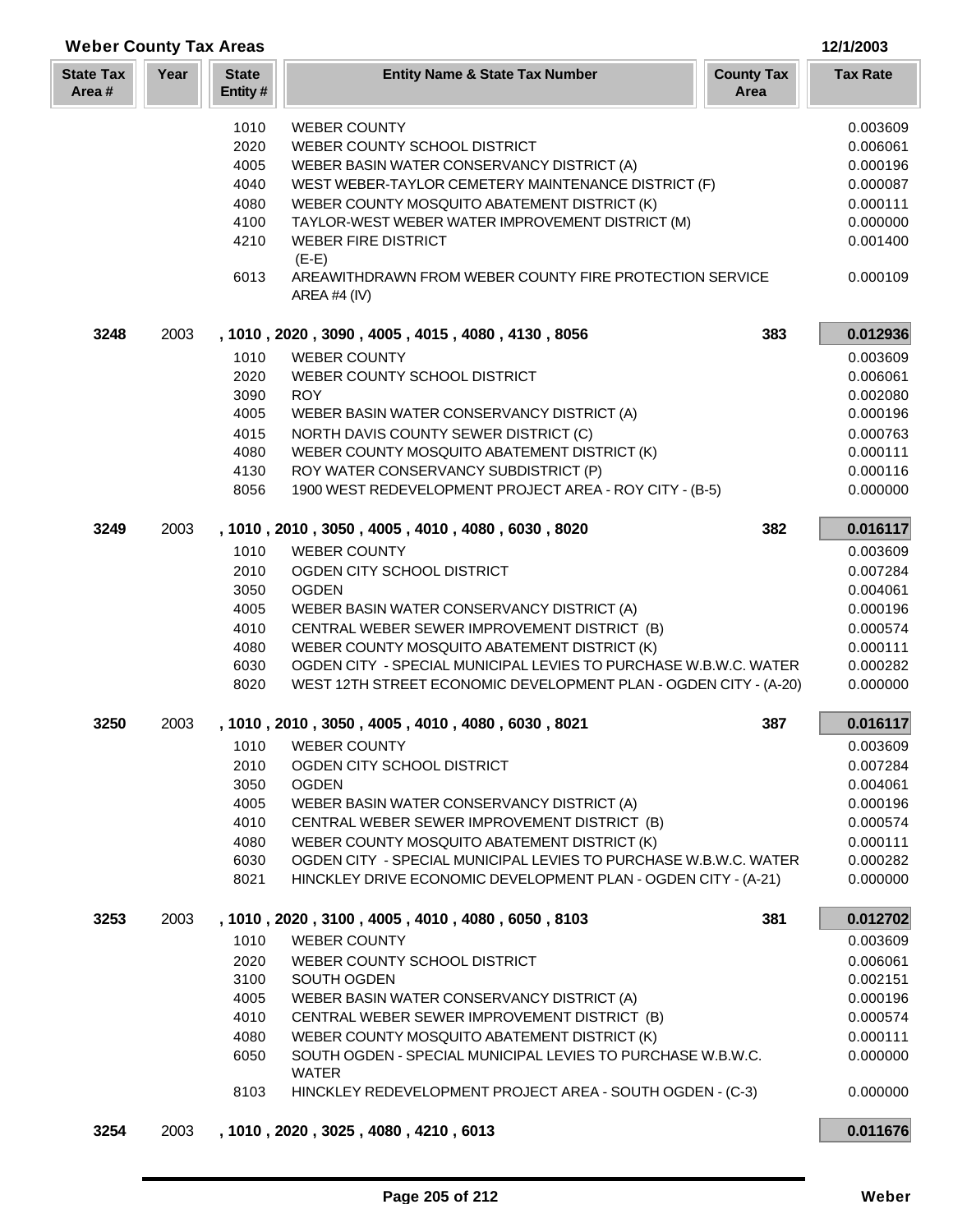| <b>Weber County Tax Areas</b> |      |                         |                                                                         | 12/1/2003                 |                 |
|-------------------------------|------|-------------------------|-------------------------------------------------------------------------|---------------------------|-----------------|
| <b>State Tax</b><br>Area#     | Year | <b>State</b><br>Entity# | <b>Entity Name &amp; State Tax Number</b>                               | <b>County Tax</b><br>Area | <b>Tax Rate</b> |
|                               |      | 1010                    | <b>WEBER COUNTY</b>                                                     |                           | 0.003609        |
|                               |      | 2020                    | WEBER COUNTY SCHOOL DISTRICT                                            |                           | 0.006061        |
|                               |      | 3025                    | <b>HOOPER</b>                                                           |                           | 0.000386        |
|                               |      | 4080                    | WEBER COUNTY MOSQUITO ABATEMENT DISTRICT (K)                            |                           | 0.000111        |
|                               |      | 4210                    | <b>WEBER FIRE DISTRICT</b><br>$(E-E)$                                   |                           | 0.001400        |
|                               |      | 6013                    | AREAWITHDRAWN FROM WEBER COUNTY FIRE PROTECTION SERVICE<br>AREA #4 (IV) |                           | 0.000109        |
| 3255                          | 2003 |                         | , 1010, 2020, 3025, 4005, 4040, 4080, 4210, 6013                        | 379                       | 0.011959        |
|                               |      | 1010                    | <b>WEBER COUNTY</b>                                                     |                           | 0.003609        |
|                               |      | 2020                    | WEBER COUNTY SCHOOL DISTRICT                                            |                           | 0.006061        |
|                               |      | 3025                    | <b>HOOPER</b>                                                           |                           | 0.000386        |
|                               |      | 4005                    | WEBER BASIN WATER CONSERVANCY DISTRICT (A)                              |                           | 0.000196        |
|                               |      | 4040                    | WEST WEBER-TAYLOR CEMETERY MAINTENANCE DISTRICT (F)                     |                           | 0.000087        |
|                               |      | 4080                    | WEBER COUNTY MOSQUITO ABATEMENT DISTRICT (K)                            |                           | 0.000111        |
|                               |      | 4210                    | <b>WEBER FIRE DISTRICT</b><br>$(E-E)$                                   |                           | 0.001400        |
|                               |      | 6013                    | AREAWITHDRAWN FROM WEBER COUNTY FIRE PROTECTION SERVICE<br>AREA #4 (IV) |                           | 0.000109        |
| 3256                          | 2003 |                         | , 1010, 2020, 3025, 4005, 4015, 4060, 4080, 4150, 421                   | 191                       | 0.013231        |
|                               |      | 1010                    | <b>WEBER COUNTY</b>                                                     |                           | 0.003609        |
|                               |      | 2020                    | WEBER COUNTY SCHOOL DISTRICT                                            |                           | 0.006061        |
|                               |      | 3025                    | <b>HOOPER</b>                                                           |                           | 0.000386        |
|                               |      | 4005                    | WEBER BASIN WATER CONSERVANCY DISTRICT (A)                              |                           | 0.000196        |
|                               |      | 4015                    | NORTH DAVIS COUNTY SEWER DISTRICT (C)                                   |                           | 0.000763        |
|                               |      | 4060                    | HOOPER CEMETERY MAINTENANCE DISTRICT (H)                                |                           | 0.000127        |
|                               |      | 4080                    | WEBER COUNTY MOSQUITO ABATEMENT DISTRICT (K)                            |                           | 0.000111        |
|                               |      | 4150                    | HOOPER WATER IMPROVEMENT DISTRICT (T)                                   |                           | 0.000469        |
|                               |      | 4210                    | <b>WEBER FIRE DISTRICT</b><br>$(E-E)$                                   |                           | 0.001400        |
|                               |      | 4220                    | WEBER COUNTY SEWER SERVICE AREA # 2 (F-F)                               |                           | 0.000000        |
|                               |      | 6013                    | AREAWITHDRAWN FROM WEBER COUNTY FIRE PROTECTION SERVICE<br>AREA #4 (IV) |                           | 0.000109        |
| 3257                          | 2003 |                         | , 1010, 2020, 3025, 4005, 4060, 4080, 4100, 4150, 416                   | 088                       | 0.012468        |
|                               |      | 1010                    | <b>WEBER COUNTY</b>                                                     |                           | 0.003609        |
|                               |      | 2020                    | WEBER COUNTY SCHOOL DISTRICT                                            |                           | 0.006061        |
|                               |      | 3025                    | <b>HOOPER</b>                                                           |                           | 0.000386        |
|                               |      | 4005                    | WEBER BASIN WATER CONSERVANCY DISTRICT (A)                              |                           | 0.000196        |
|                               |      | 4060                    | HOOPER CEMETERY MAINTENANCE DISTRICT (H)                                |                           | 0.000127        |
|                               |      | 4080                    | WEBER COUNTY MOSQUITO ABATEMENT DISTRICT (K)                            |                           | 0.000111        |
|                               |      | 4100                    | TAYLOR-WEST WEBER WATER IMPROVEMENT DISTRICT (M)                        |                           | 0.000000        |
|                               |      | 4150                    | HOOPER WATER IMPROVEMENT DISTRICT (T)                                   |                           | 0.000469        |
|                               |      | 4160                    | HOOPER PARK SERVICE AREA (W)                                            |                           | 0.000000        |
|                               |      | 4210                    | <b>WEBER FIRE DISTRICT</b><br>$(E-E)$                                   |                           | 0.001400        |
|                               |      | 6013                    | AREAWITHDRAWN FROM WEBER COUNTY FIRE PROTECTION SERVICE<br>AREA #4 (IV) |                           | 0.000109        |
| 3258                          | 2003 |                         | , 1010, 2020, 3025, 4005, 4060, 4080, 4100, 4160, 421                   | 032                       | 0.011999        |
|                               |      | 1010                    | <b>WEBER COUNTY</b>                                                     |                           | 0.003609        |
|                               |      | 2020                    | WEBER COUNTY SCHOOL DISTRICT                                            |                           | 0.006061        |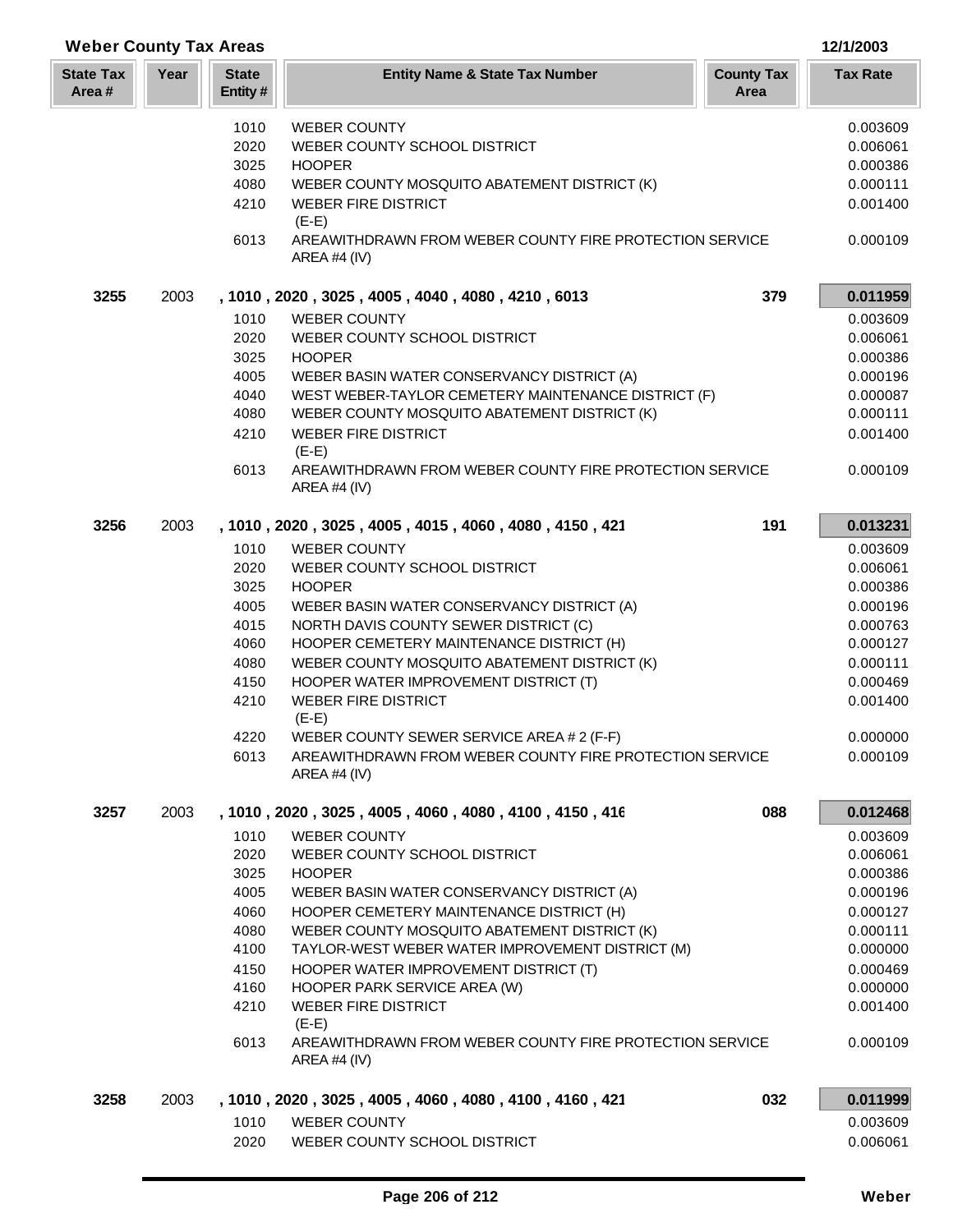| <b>State Tax</b><br>Area# | Year | <b>State</b><br>Entity# | <b>Entity Name &amp; State Tax Number</b>                               | <b>County Tax</b><br>Area | <b>Tax Rate</b> |
|---------------------------|------|-------------------------|-------------------------------------------------------------------------|---------------------------|-----------------|
|                           |      | 3025                    | <b>HOOPER</b>                                                           |                           | 0.000386        |
|                           |      | 4005                    | WEBER BASIN WATER CONSERVANCY DISTRICT (A)                              |                           | 0.000196        |
|                           |      | 4060                    | HOOPER CEMETERY MAINTENANCE DISTRICT (H)                                |                           | 0.000127        |
|                           |      | 4080                    | WEBER COUNTY MOSQUITO ABATEMENT DISTRICT (K)                            |                           | 0.000111        |
|                           |      | 4100                    | TAYLOR-WEST WEBER WATER IMPROVEMENT DISTRICT (M)                        |                           | 0.000000        |
|                           |      | 4160                    | HOOPER PARK SERVICE AREA (W)                                            |                           | 0.000000        |
|                           |      | 4210                    | <b>WEBER FIRE DISTRICT</b><br>$(E-E)$                                   |                           | 0.001400        |
|                           |      | 6013                    | AREAWITHDRAWN FROM WEBER COUNTY FIRE PROTECTION SERVICE<br>AREA #4 (IV) |                           | 0.000109        |
| 3259                      | 2003 |                         | , 1010, 2020, 3025, 4005, 4015, 4080, 4130, 4210, 601                   | 378                       | 0.012751        |
|                           |      | 1010                    | <b>WEBER COUNTY</b>                                                     |                           | 0.003609        |
|                           |      | 2020                    | WEBER COUNTY SCHOOL DISTRICT                                            |                           | 0.006061        |
|                           |      | 3025                    | <b>HOOPER</b>                                                           |                           | 0.000386        |
|                           |      | 4005                    | WEBER BASIN WATER CONSERVANCY DISTRICT (A)                              |                           | 0.000196        |
|                           |      | 4015                    | NORTH DAVIS COUNTY SEWER DISTRICT (C)                                   |                           | 0.000763        |
|                           |      | 4080                    | WEBER COUNTY MOSQUITO ABATEMENT DISTRICT (K)                            |                           | 0.000111        |
|                           |      | 4130                    | ROY WATER CONSERVANCY SUBDISTRICT (P)                                   |                           | 0.000116        |
|                           |      | 4210                    | <b>WEBER FIRE DISTRICT</b><br>$(E-E)$                                   |                           | 0.001400        |
|                           |      | 6013                    | AREAWITHDRAWN FROM WEBER COUNTY FIRE PROTECTION SERVICE<br>AREA #4 (IV) |                           | 0.000109        |
| 3260                      | 2003 |                         | , 1010, 2020, 3025, 4005, 4015, 4080, 4210, 6013                        | 037                       | 0.012635        |
|                           |      | 1010                    | <b>WEBER COUNTY</b>                                                     |                           | 0.003609        |
|                           |      | 2020                    | WEBER COUNTY SCHOOL DISTRICT                                            |                           | 0.006061        |
|                           |      | 3025                    | <b>HOOPER</b>                                                           |                           | 0.000386        |
|                           |      | 4005                    | WEBER BASIN WATER CONSERVANCY DISTRICT (A)                              |                           | 0.000196        |
|                           |      | 4015                    | NORTH DAVIS COUNTY SEWER DISTRICT (C)                                   |                           | 0.000763        |
|                           |      | 4080                    | WEBER COUNTY MOSQUITO ABATEMENT DISTRICT (K)                            |                           | 0.000111        |
|                           |      | 4210                    | <b>WEBER FIRE DISTRICT</b><br>$(E-E)$                                   |                           | 0.001400        |
|                           |      | 6013                    | AREAWITHDRAWN FROM WEBER COUNTY FIRE PROTECTION SERVICE<br>AREA #4 (IV) |                           | 0.000109        |
| 3261                      | 2003 |                         | , 1010, 2020, 3025, 4005, 4015, 4060, 4080, 4130, 415                   | 347                       | 0.013347        |
|                           |      | 1010                    | <b>WEBER COUNTY</b>                                                     |                           | 0.003609        |
|                           |      | 2020                    | WEBER COUNTY SCHOOL DISTRICT                                            |                           | 0.006061        |
|                           |      | 3025                    | <b>HOOPER</b>                                                           |                           | 0.000386        |
|                           |      | 4005                    | WEBER BASIN WATER CONSERVANCY DISTRICT (A)                              |                           | 0.000196        |
|                           |      | 4015                    | NORTH DAVIS COUNTY SEWER DISTRICT (C)                                   |                           | 0.000763        |
|                           |      | 4060                    | HOOPER CEMETERY MAINTENANCE DISTRICT (H)                                |                           | 0.000127        |
|                           |      | 4080                    | WEBER COUNTY MOSQUITO ABATEMENT DISTRICT (K)                            |                           | 0.000111        |
|                           |      | 4130                    | ROY WATER CONSERVANCY SUBDISTRICT (P)                                   |                           | 0.000116        |
|                           |      | 4150                    | HOOPER WATER IMPROVEMENT DISTRICT (T)                                   |                           | 0.000469        |
|                           |      | 4160                    | HOOPER PARK SERVICE AREA (W)                                            |                           | 0.000000        |
|                           |      | 4210                    | <b>WEBER FIRE DISTRICT</b><br>$(E-E)$                                   |                           | 0.001400        |
|                           |      | 4220                    | WEBER COUNTY SEWER SERVICE AREA # 2 (F-F)                               |                           | 0.000000        |
|                           |      |                         |                                                                         |                           |                 |
|                           |      | 6013                    | AREAWITHDRAWN FROM WEBER COUNTY FIRE PROTECTION SERVICE<br>AREA #4 (IV) |                           | 0.000109        |

**Weber County Tax Areas 12/1/2003**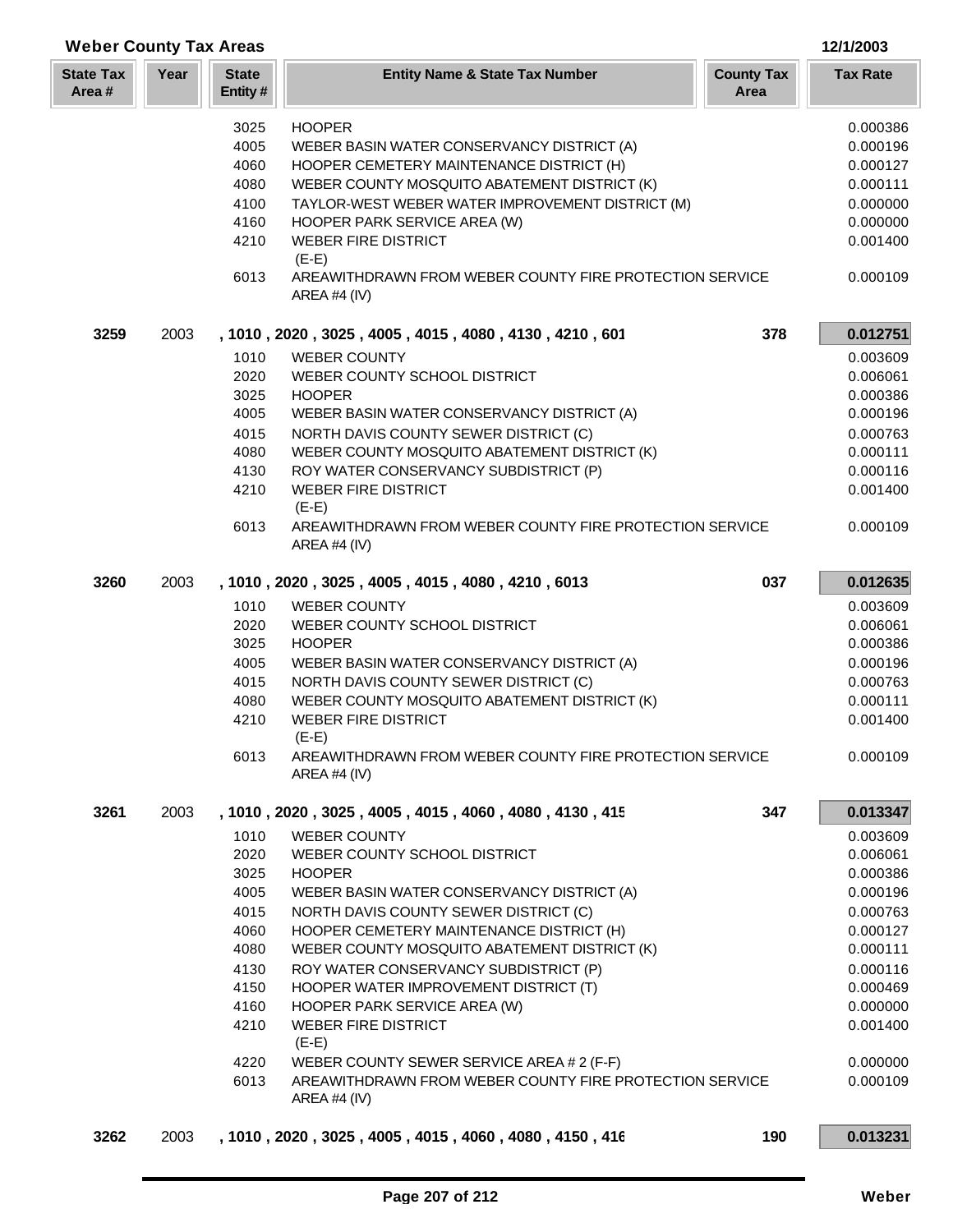| <b>Weber County Tax Areas</b> |      |                         |                                                                         |                           | 12/1/2003            |
|-------------------------------|------|-------------------------|-------------------------------------------------------------------------|---------------------------|----------------------|
| <b>State Tax</b><br>Area#     | Year | <b>State</b><br>Entity# | <b>Entity Name &amp; State Tax Number</b>                               | <b>County Tax</b><br>Area | <b>Tax Rate</b>      |
|                               |      | 1010                    | <b>WEBER COUNTY</b>                                                     |                           | 0.003609             |
|                               |      | 2020                    | WEBER COUNTY SCHOOL DISTRICT                                            |                           | 0.006061             |
|                               |      | 3025                    | <b>HOOPER</b>                                                           |                           | 0.000386             |
|                               |      | 4005                    | WEBER BASIN WATER CONSERVANCY DISTRICT (A)                              |                           | 0.000196             |
|                               |      | 4015                    | NORTH DAVIS COUNTY SEWER DISTRICT (C)                                   |                           | 0.000763             |
|                               |      | 4060                    | HOOPER CEMETERY MAINTENANCE DISTRICT (H)                                |                           | 0.000127             |
|                               |      | 4080                    | WEBER COUNTY MOSQUITO ABATEMENT DISTRICT (K)                            |                           | 0.000111             |
|                               |      | 4150                    | HOOPER WATER IMPROVEMENT DISTRICT (T)                                   |                           | 0.000469             |
|                               |      | 4160                    | HOOPER PARK SERVICE AREA (W)                                            |                           | 0.000000             |
|                               |      | 4210                    | <b>WEBER FIRE DISTRICT</b>                                              |                           | 0.001400             |
|                               |      |                         | $(E-E)$                                                                 |                           |                      |
|                               |      | 4220                    | WEBER COUNTY SEWER SERVICE AREA # 2 (F-F)                               |                           | 0.000000             |
|                               |      | 6013                    | AREAWITHDRAWN FROM WEBER COUNTY FIRE PROTECTION SERVICE<br>AREA #4 (IV) |                           | 0.000109             |
| 3263                          | 2003 |                         | , 1010, 2020, 3025, 4005, 4015, 4060, 4080, 4130, 416                   | 346                       | 0.012878             |
|                               |      | 1010                    | <b>WEBER COUNTY</b>                                                     |                           | 0.003609             |
|                               |      | 2020                    | WEBER COUNTY SCHOOL DISTRICT                                            |                           | 0.006061             |
|                               |      | 3025                    | <b>HOOPER</b>                                                           |                           | 0.000386             |
|                               |      | 4005                    | WEBER BASIN WATER CONSERVANCY DISTRICT (A)                              |                           | 0.000196             |
|                               |      | 4015                    | NORTH DAVIS COUNTY SEWER DISTRICT (C)                                   |                           | 0.000763             |
|                               |      | 4060                    | HOOPER CEMETERY MAINTENANCE DISTRICT (H)                                |                           | 0.000127             |
|                               |      | 4080                    | WEBER COUNTY MOSQUITO ABATEMENT DISTRICT (K)                            |                           | 0.000111             |
|                               |      | 4130                    | ROY WATER CONSERVANCY SUBDISTRICT (P)                                   |                           | 0.000116             |
|                               |      | 4160                    | HOOPER PARK SERVICE AREA (W)<br><b>WEBER FIRE DISTRICT</b>              |                           | 0.000000             |
|                               |      | 4210                    | $(E-E)$                                                                 |                           | 0.001400             |
|                               |      | 6013                    | AREAWITHDRAWN FROM WEBER COUNTY FIRE PROTECTION SERVICE<br>AREA #4 (IV) |                           | 0.000109             |
| 3264                          | 2003 |                         | , 1010, 2020, 3025, 4005, 4015, 4080, 4150, 4210, 422                   | 188                       | 0.013104             |
|                               |      | 1010                    | <b>WEBER COUNTY</b>                                                     |                           | 0.003609             |
|                               |      | 2020                    | WEBER COUNTY SCHOOL DISTRICT                                            |                           | 0.006061             |
|                               |      | 3025                    | <b>HOOPER</b>                                                           |                           | 0.000386             |
|                               |      | 4005                    | WEBER BASIN WATER CONSERVANCY DISTRICT (A)                              |                           | 0.000196             |
|                               |      | 4015                    | NORTH DAVIS COUNTY SEWER DISTRICT (C)                                   |                           | 0.000763             |
|                               |      | 4080                    | WEBER COUNTY MOSQUITO ABATEMENT DISTRICT (K)                            |                           | 0.000111             |
|                               |      | 4150                    | HOOPER WATER IMPROVEMENT DISTRICT (T)                                   |                           | 0.000469             |
|                               |      | 4210                    | <b>WEBER FIRE DISTRICT</b><br>$(E-E)$                                   |                           | 0.001400             |
|                               |      | 4220                    | WEBER COUNTY SEWER SERVICE AREA # 2 (F-F)                               |                           | 0.000000             |
|                               |      | 6013                    | AREAWITHDRAWN FROM WEBER COUNTY FIRE PROTECTION SERVICE<br>AREA #4 (IV) |                           | 0.000109             |
| 3265                          | 2003 |                         | , 1010, 2020, 3025, 4005, 4060, 4080, 4130, 4150, 416                   | 345                       | 0.012584             |
|                               |      | 1010                    | <b>WEBER COUNTY</b>                                                     |                           | 0.003609             |
|                               |      | 2020                    | WEBER COUNTY SCHOOL DISTRICT                                            |                           | 0.006061             |
|                               |      | 3025                    | <b>HOOPER</b>                                                           |                           | 0.000386             |
|                               |      | 4005                    | WEBER BASIN WATER CONSERVANCY DISTRICT (A)                              |                           | 0.000196             |
|                               |      | 4060                    | HOOPER CEMETERY MAINTENANCE DISTRICT (H)                                |                           | 0.000127             |
|                               |      | 4080                    | WEBER COUNTY MOSQUITO ABATEMENT DISTRICT (K)                            |                           | 0.000111             |
|                               |      | 4130                    | ROY WATER CONSERVANCY SUBDISTRICT (P)                                   |                           | 0.000116             |
|                               |      | 4150<br>4160            | HOOPER WATER IMPROVEMENT DISTRICT (T)                                   |                           | 0.000469<br>0.000000 |
|                               |      |                         | HOOPER PARK SERVICE AREA (W)                                            |                           |                      |

L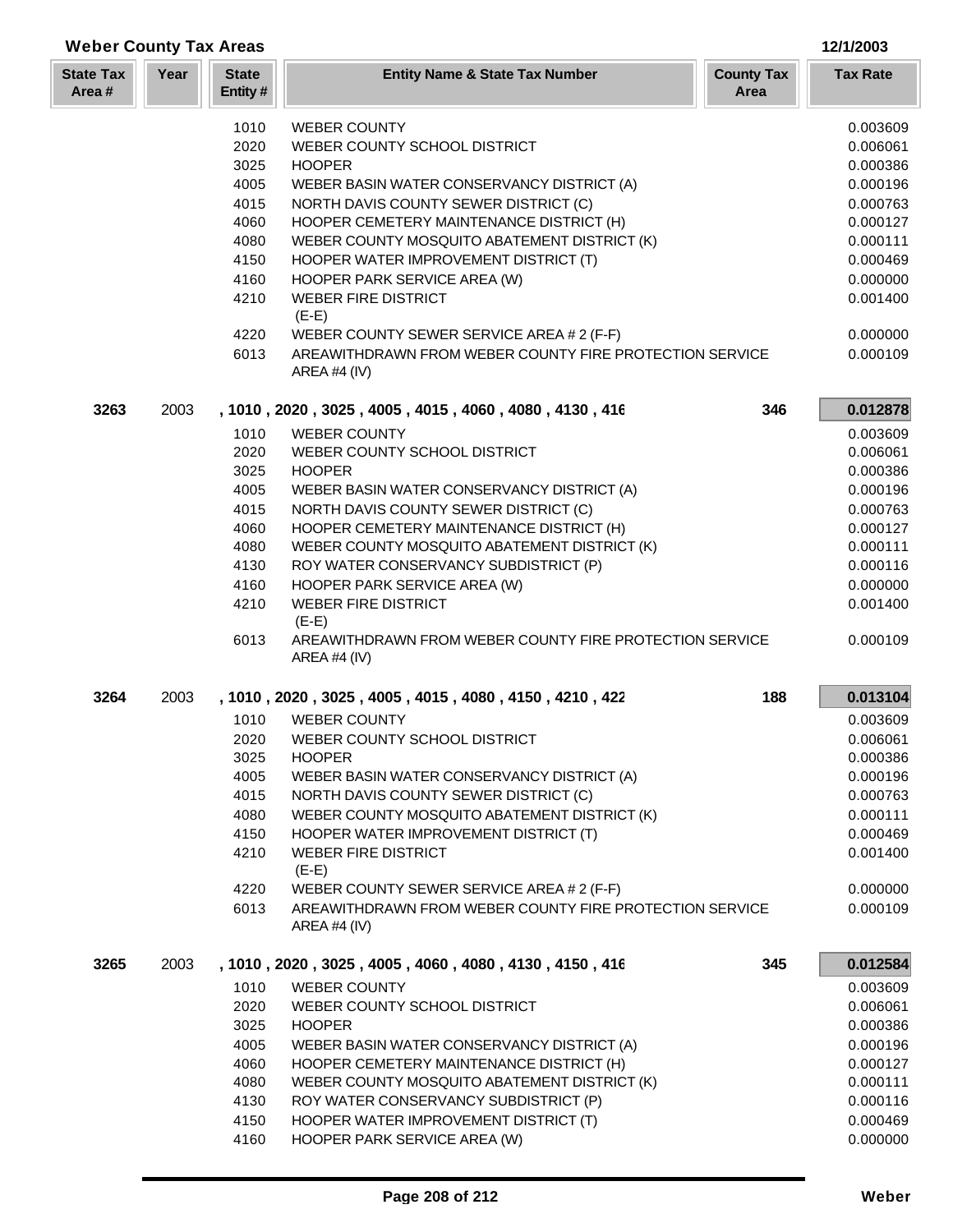| <b>Weber County Tax Areas</b> |      |                         |                                                                         |                           | 12/1/2003       |
|-------------------------------|------|-------------------------|-------------------------------------------------------------------------|---------------------------|-----------------|
| <b>State Tax</b><br>Area#     | Year | <b>State</b><br>Entity# | <b>Entity Name &amp; State Tax Number</b>                               | <b>County Tax</b><br>Area | <b>Tax Rate</b> |
|                               |      | 4210                    | <b>WEBER FIRE DISTRICT</b><br>$(E-E)$                                   |                           | 0.001400        |
|                               |      | 6013                    | AREAWITHDRAWN FROM WEBER COUNTY FIRE PROTECTION SERVICE<br>AREA #4 (IV) |                           | 0.000109        |
| 3266                          | 2003 |                         | , 1010, 2020, 3025, 4005, 4060, 4080, 4130, 4160, 421                   | 344                       | 0.012115        |
|                               |      | 1010                    | <b>WEBER COUNTY</b>                                                     |                           | 0.003609        |
|                               |      | 2020                    | WEBER COUNTY SCHOOL DISTRICT                                            |                           | 0.006061        |
|                               |      | 3025                    | <b>HOOPER</b>                                                           |                           | 0.000386        |
|                               |      | 4005                    | WEBER BASIN WATER CONSERVANCY DISTRICT (A)                              |                           | 0.000196        |
|                               |      | 4060                    | HOOPER CEMETERY MAINTENANCE DISTRICT (H)                                |                           | 0.000127        |
|                               |      | 4080                    | WEBER COUNTY MOSQUITO ABATEMENT DISTRICT (K)                            |                           | 0.000111        |
|                               |      | 4130                    | ROY WATER CONSERVANCY SUBDISTRICT (P)                                   |                           | 0.000116        |
|                               |      | 4160                    | HOOPER PARK SERVICE AREA (W)                                            |                           | 0.000000        |
|                               |      | 4210                    | <b>WEBER FIRE DISTRICT</b><br>$(E-E)$                                   |                           | 0.001400        |
|                               |      | 6013                    | AREAWITHDRAWN FROM WEBER COUNTY FIRE PROTECTION SERVICE<br>AREA #4 (IV) |                           | 0.000109        |
| 3267                          | 2003 |                         | , 1010, 2020, 3025, 4005, 4060, 4080, 4160, 4210, 601                   | 030                       | 0.011999        |
|                               |      | 1010                    | <b>WEBER COUNTY</b>                                                     |                           | 0.003609        |
|                               |      | 2020                    | WEBER COUNTY SCHOOL DISTRICT                                            |                           | 0.006061        |
|                               |      | 3025                    | <b>HOOPER</b>                                                           |                           | 0.000386        |
|                               |      | 4005                    | WEBER BASIN WATER CONSERVANCY DISTRICT (A)                              |                           | 0.000196        |
|                               |      | 4060                    | HOOPER CEMETERY MAINTENANCE DISTRICT (H)                                |                           | 0.000127        |
|                               |      | 4080                    | WEBER COUNTY MOSQUITO ABATEMENT DISTRICT (K)                            |                           | 0.000111        |
|                               |      | 4160                    | HOOPER PARK SERVICE AREA (W)                                            |                           | 0.000000        |
|                               |      | 4210                    | <b>WEBER FIRE DISTRICT</b><br>$(E-E)$                                   |                           | 0.001400        |
|                               |      | 6013                    | AREAWITHDRAWN FROM WEBER COUNTY FIRE PROTECTION SERVICE<br>AREA #4 (IV) |                           | 0.000109        |
| 3268                          | 2003 |                         | , 1010, 2020, 3025, 4005, 4010, 4060, 4080, 4150, 416                   | 031                       | 0.013042        |
|                               |      | 1010                    | <b>WEBER COUNTY</b>                                                     |                           | 0.003609        |
|                               |      | 2020                    | WEBER COUNTY SCHOOL DISTRICT                                            |                           | 0.006061        |
|                               |      | 3025                    | <b>HOOPER</b>                                                           |                           | 0.000386        |
|                               |      | 4005                    | WEBER BASIN WATER CONSERVANCY DISTRICT (A)                              |                           | 0.000196        |
|                               |      | 4010                    | CENTRAL WEBER SEWER IMPROVEMENT DISTRICT (B)                            |                           | 0.000574        |
|                               |      | 4060                    | HOOPER CEMETERY MAINTENANCE DISTRICT (H)                                |                           | 0.000127        |
|                               |      | 4080                    | WEBER COUNTY MOSQUITO ABATEMENT DISTRICT (K)                            |                           | 0.000111        |
|                               |      | 4150                    | HOOPER WATER IMPROVEMENT DISTRICT (T)                                   |                           | 0.000469        |
|                               |      | 4160                    | HOOPER PARK SERVICE AREA (W)                                            |                           | 0.000000        |
|                               |      | 4210                    | <b>WEBER FIRE DISTRICT</b><br>$(E-E)$                                   |                           | 0.001400        |
|                               |      | 6013                    | AREAWITHDRAWN FROM WEBER COUNTY FIRE PROTECTION SERVICE<br>AREA #4 (IV) |                           | 0.000109        |
| 3269                          | 2003 |                         | , 1010, 2020, 3025, 4005, 4080, 4210, 6013                              | 59 380                    | 0.011872        |
|                               |      | 1010                    | <b>WEBER COUNTY</b>                                                     |                           | 0.003609        |
|                               |      | 2020                    | WEBER COUNTY SCHOOL DISTRICT                                            |                           | 0.006061        |
|                               |      | 3025                    | <b>HOOPER</b>                                                           |                           | 0.000386        |
|                               |      | 4005                    | WEBER BASIN WATER CONSERVANCY DISTRICT (A)                              |                           | 0.000196        |
|                               |      | 4080                    | WEBER COUNTY MOSQUITO ABATEMENT DISTRICT (K)                            |                           | 0.000111        |

ı L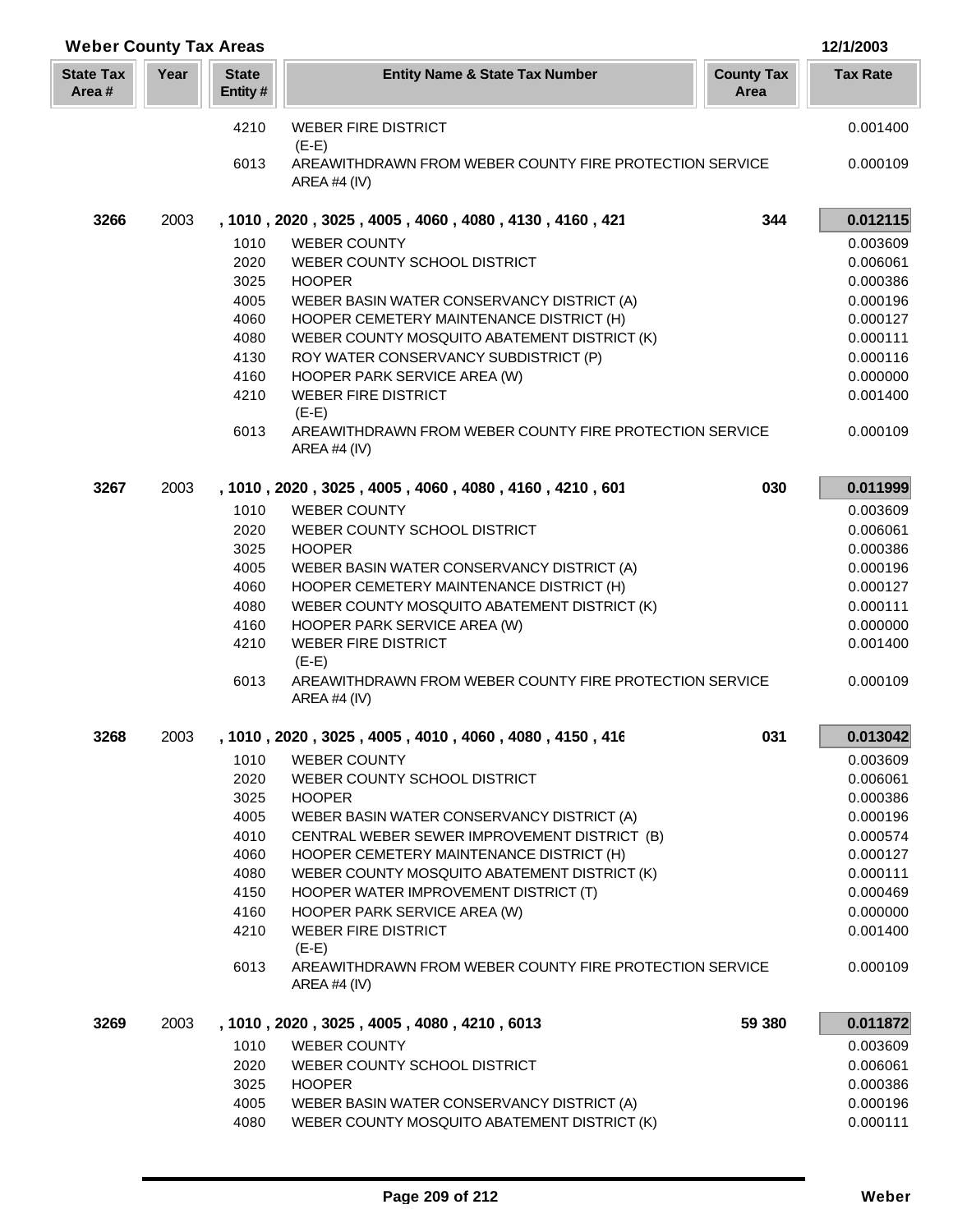| <b>Weber County Tax Areas</b> |      |                         |                                                                           |                           | 12/1/2003       |
|-------------------------------|------|-------------------------|---------------------------------------------------------------------------|---------------------------|-----------------|
| <b>State Tax</b><br>Area#     | Year | <b>State</b><br>Entity# | <b>Entity Name &amp; State Tax Number</b>                                 | <b>County Tax</b><br>Area | <b>Tax Rate</b> |
|                               |      | 4210                    | <b>WEBER FIRE DISTRICT</b><br>$(E-E)$                                     |                           | 0.001400        |
|                               |      | 6013                    | AREAWITHDRAWN FROM WEBER COUNTY FIRE PROTECTION SERVICE<br>AREA #4 (IV)   |                           | 0.000109        |
| 3271                          | 2003 |                         | , 1010, 2010, 3050, 4005, 4010, 4080, 6030, 8019                          | 375                       | 0.016117        |
|                               |      | 1010                    | <b>WEBER COUNTY</b>                                                       |                           | 0.003609        |
|                               |      | 2010                    | OGDEN CITY SCHOOL DISTRICT                                                |                           | 0.007284        |
|                               |      | 3050                    | <b>OGDEN</b>                                                              |                           | 0.004061        |
|                               |      | 4005                    | WEBER BASIN WATER CONSERVANCY DISTRICT (A)                                |                           | 0.000196        |
|                               |      | 4010                    | CENTRAL WEBER SEWER IMPROVEMENT DISTRICT (B)                              |                           | 0.000574        |
|                               |      | 4080                    | WEBER COUNTY MOSQUITO ABATEMENT DISTRICT (K)                              |                           | 0.000111        |
|                               |      | 6030                    | OGDEN CITY - SPECIAL MUNICIPAL LEVIES TO PURCHASE W.B.W.C. WATER          |                           | 0.000282        |
|                               |      | 8019                    | WALL AVENUE REDEVELOPMENT PLAN - OGDEN CITY - (A-19)                      |                           | 0.000000        |
| 3272                          | 2003 |                         | , 1010, 2020, 3090, 4005, 4015, 4060, 4080                                | 235                       | 0.012947        |
|                               |      | 1010                    | <b>WEBER COUNTY</b>                                                       |                           | 0.003609        |
|                               |      | 2020                    | WEBER COUNTY SCHOOL DISTRICT                                              |                           | 0.006061        |
|                               |      | 3090                    | <b>ROY</b>                                                                |                           | 0.002080        |
|                               |      | 4005                    | WEBER BASIN WATER CONSERVANCY DISTRICT (A)                                |                           | 0.000196        |
|                               |      | 4015                    | NORTH DAVIS COUNTY SEWER DISTRICT (C)                                     |                           | 0.000763        |
|                               |      | 4060                    | HOOPER CEMETERY MAINTENANCE DISTRICT (H)                                  |                           | 0.000127        |
|                               |      | 4080                    | WEBER COUNTY MOSQUITO ABATEMENT DISTRICT (K)                              |                           | 0.000111        |
| 3273                          | 2003 |                         | , 1010, 2020, 3040, 4005, 4010, 4020, 4080, 6013                          | 355                       | 0.013286        |
|                               |      | 1010                    | <b>WEBER COUNTY</b>                                                       |                           | 0.003609        |
|                               |      | 2020                    | WEBER COUNTY SCHOOL DISTRICT                                              |                           | 0.006061        |
|                               |      | 3040                    | NORTH OGDEN                                                               |                           | 0.002531        |
|                               |      | 4005                    | WEBER BASIN WATER CONSERVANCY DISTRICT (A)                                |                           | 0.000196        |
|                               |      | 4010                    | CENTRAL WEBER SEWER IMPROVEMENT DISTRICT (B)                              |                           | 0.000574        |
|                               |      | 4020                    | BEN LOMON CEMETERY MAINT. DIST. (D)                                       |                           | 0.000095        |
|                               |      | 4080                    | WEBER COUNTY MOSQUITO ABATEMENT DISTRICT (K)                              |                           | 0.000111        |
|                               |      | 6013                    | AREAWITHDRAWN FROM WEBER COUNTY FIRE PROTECTION SERVICE<br>AREA #4 (IV)   |                           | 0.000109        |
| 3276                          | 2003 |                         | , 1010, 2010, 3050, 4005, 4010, 4080, 6013, 6030                          | 336                       | 0.016226        |
|                               |      | 1010                    | <b>WEBER COUNTY</b>                                                       |                           | 0.003609        |
|                               |      | 2010                    | OGDEN CITY SCHOOL DISTRICT                                                |                           | 0.007284        |
|                               |      | 3050                    | <b>OGDEN</b>                                                              |                           | 0.004061        |
|                               |      | 4005                    | WEBER BASIN WATER CONSERVANCY DISTRICT (A)                                |                           | 0.000196        |
|                               |      | 4010                    | CENTRAL WEBER SEWER IMPROVEMENT DISTRICT (B)                              |                           | 0.000574        |
|                               |      | 4080                    | WEBER COUNTY MOSQUITO ABATEMENT DISTRICT (K)                              |                           | 0.000111        |
|                               |      | 6013                    | AREAWITHDRAWN FROM WEBER COUNTY FIRE PROTECTION SERVICE<br>AREA #4 $(IV)$ |                           | 0.000109        |
|                               |      | 6030                    | OGDEN CITY - SPECIAL MUNICIPAL LEVIES TO PURCHASE W.B.W.C. WATER          |                           | 0.000282        |
| 3277                          | 2003 |                         | , 1010, 2020, 4005, 4010, 4040, 4080, 4100, 4210, 601                     | 377                       | 0.012147        |
|                               |      | 1010                    | <b>WEBER COUNTY</b>                                                       |                           | 0.003609        |
|                               |      | 2020                    | WEBER COUNTY SCHOOL DISTRICT                                              |                           | 0.006061        |
|                               |      | 4005                    | WEBER BASIN WATER CONSERVANCY DISTRICT (A)                                |                           | 0.000196        |
|                               |      | 4010                    | CENTRAL WEBER SEWER IMPROVEMENT DISTRICT (B)                              |                           | 0.000574        |
|                               |      | 4040                    | WEST WEBER-TAYLOR CEMETERY MAINTENANCE DISTRICT (F)                       |                           | 0.000087        |
|                               |      | 4080                    | WEBER COUNTY MOSQUITO ABATEMENT DISTRICT (K)                              |                           | 0.000111        |

L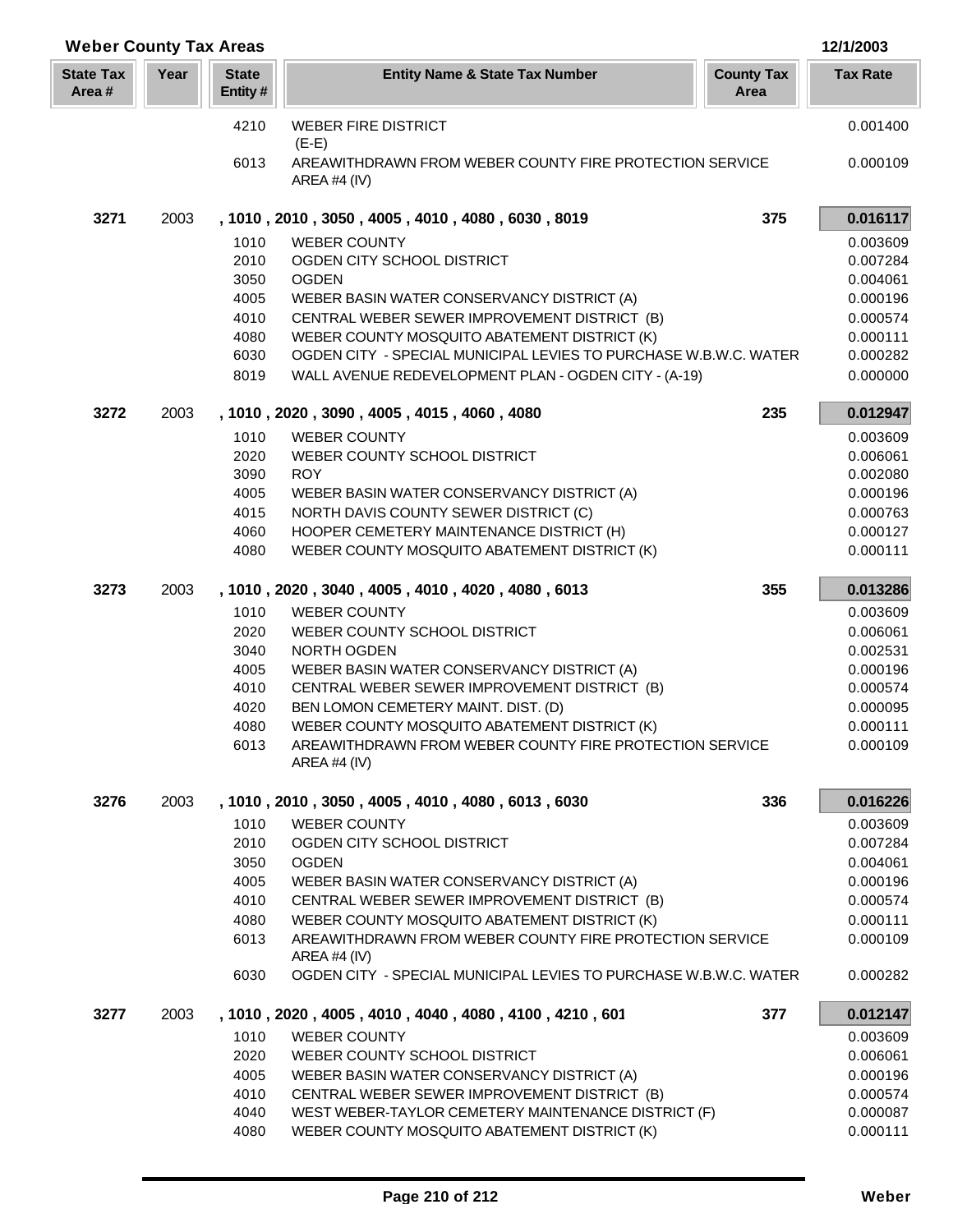| <b>Weber County Tax Areas</b> |      |                         |                                                                                                      |                           | 12/1/2003            |
|-------------------------------|------|-------------------------|------------------------------------------------------------------------------------------------------|---------------------------|----------------------|
| <b>State Tax</b><br>Area#     | Year | <b>State</b><br>Entity# | <b>Entity Name &amp; State Tax Number</b>                                                            | <b>County Tax</b><br>Area | <b>Tax Rate</b>      |
|                               |      | 4100                    | TAYLOR-WEST WEBER WATER IMPROVEMENT DISTRICT (M)                                                     |                           | 0.000000             |
|                               |      | 4210                    | <b>WEBER FIRE DISTRICT</b>                                                                           |                           | 0.001400             |
|                               |      |                         | $(E-E)$                                                                                              |                           |                      |
|                               |      | 6013                    | AREAWITHDRAWN FROM WEBER COUNTY FIRE PROTECTION SERVICE<br><b>AREA #4 (IV)</b>                       |                           | 0.000109             |
| 3278                          | 2003 |                         | , 1010, 2020, 3090, 4005, 4015, 4060, 4080, 4160, 422                                                | 384                       | 0.013056             |
|                               |      | 1010                    | <b>WEBER COUNTY</b>                                                                                  |                           | 0.003609             |
|                               |      | 2020                    | WEBER COUNTY SCHOOL DISTRICT                                                                         |                           | 0.006061             |
|                               |      | 3090                    | <b>ROY</b>                                                                                           |                           | 0.002080             |
|                               |      | 4005                    | WEBER BASIN WATER CONSERVANCY DISTRICT (A)                                                           |                           | 0.000196             |
|                               |      | 4015                    | NORTH DAVIS COUNTY SEWER DISTRICT (C)                                                                |                           | 0.000763             |
|                               |      | 4060                    | HOOPER CEMETERY MAINTENANCE DISTRICT (H)                                                             |                           | 0.000127             |
|                               |      | 4080                    | WEBER COUNTY MOSQUITO ABATEMENT DISTRICT (K)                                                         |                           | 0.000111             |
|                               |      | 4160                    | HOOPER PARK SERVICE AREA (W)                                                                         |                           | 0.000000             |
|                               |      | 4220<br>6013            | WEBER COUNTY SEWER SERVICE AREA # 2 (F-F)<br>AREAWITHDRAWN FROM WEBER COUNTY FIRE PROTECTION SERVICE |                           | 0.000000<br>0.000109 |
|                               |      |                         | <b>AREA #4 (IV)</b>                                                                                  |                           |                      |
| 3279                          | 2003 |                         | , 1010, 2020, 3090, 4005, 4015, 4080, 4130, 4220                                                     | 386                       | 0.012936             |
|                               |      | 1010                    | <b>WEBER COUNTY</b>                                                                                  |                           | 0.003609             |
|                               |      | 2020                    | WEBER COUNTY SCHOOL DISTRICT                                                                         |                           | 0.006061             |
|                               |      | 3090                    | <b>ROY</b>                                                                                           |                           | 0.002080             |
|                               |      | 4005                    | WEBER BASIN WATER CONSERVANCY DISTRICT (A)                                                           |                           | 0.000196             |
|                               |      | 4015                    | NORTH DAVIS COUNTY SEWER DISTRICT (C)                                                                |                           | 0.000763             |
|                               |      | 4080                    | WEBER COUNTY MOSQUITO ABATEMENT DISTRICT (K)                                                         |                           | 0.000111             |
|                               |      | 4130                    | ROY WATER CONSERVANCY SUBDISTRICT (P)                                                                |                           | 0.000116             |
|                               |      | 4220                    | WEBER COUNTY SEWER SERVICE AREA # 2 (F-F)                                                            |                           | 0.000000             |
| 3280                          | 2003 |                         | , 1010, 2020, 3090, 4005, 4015, 4060, 4080, 4150, 416                                                | 369                       | 0.013525             |
|                               |      | 1010                    | <b>WEBER COUNTY</b>                                                                                  |                           | 0.003609             |
|                               |      | 2020<br>3090            | WEBER COUNTY SCHOOL DISTRICT<br><b>ROY</b>                                                           |                           | 0.006061             |
|                               |      | 4005                    | WEBER BASIN WATER CONSERVANCY DISTRICT (A)                                                           |                           | 0.002080<br>0.000196 |
|                               |      | 4015                    | NORTH DAVIS COUNTY SEWER DISTRICT (C)                                                                |                           | 0.000763             |
|                               |      | 4060                    | HOOPER CEMETERY MAINTENANCE DISTRICT (H)                                                             |                           | 0.000127             |
|                               |      | 4080                    | WEBER COUNTY MOSQUITO ABATEMENT DISTRICT (K)                                                         |                           | 0.000111             |
|                               |      | 4150                    | HOOPER WATER IMPROVEMENT DISTRICT (T)                                                                |                           | 0.000469             |
|                               |      | 4160                    | HOOPER PARK SERVICE AREA (W)                                                                         |                           | 0.000000             |
|                               |      | 4220                    | WEBER COUNTY SEWER SERVICE AREA # 2 (F-F)                                                            |                           | 0.000000             |
|                               |      | 6013                    | AREAWITHDRAWN FROM WEBER COUNTY FIRE PROTECTION SERVICE<br><b>AREA #4 (IV)</b>                       |                           | 0.000109             |
| 3281                          | 2003 |                         | , 1010, 2020, 4005, 4050, 4080, 4180, 4210, 4280, 429                                                |                           | 0.012378             |
|                               |      | 1010                    | <b>WEBER COUNTY</b>                                                                                  |                           | 0.003609             |
|                               |      | 2020                    | WEBER COUNTY SCHOOL DISTRICT                                                                         |                           | 0.006061             |
|                               |      | 4005                    | WEBER BASIN WATER CONSERVANCY DISTRICT (A)                                                           |                           | 0.000196             |
|                               |      | 4050                    | WARREN-WEST WARREN CEMETERY MAINTENANCE DISTRICT (G)                                                 |                           | 0.000109             |
|                               |      | 4080                    | WEBER COUNTY MOSQUITO ABATEMENT DISTRICT (K)                                                         |                           | 0.000111             |
|                               |      | 4180<br>4210            | WEST WARREN-WARREN WATER IMPROVEMENT DISTRICT (A-A)<br><b>WEBER FIRE DISTRICT</b>                    |                           | 0.000467             |
|                               |      |                         | $(E-E)$                                                                                              |                           | 0.001400             |
|                               |      | 4280                    | WEBER COUNTY SERVICE AREA NO. 6 - WEST WARREN PARK (N-N)                                             |                           | 0.000316             |
|                               |      | 4290                    | WEBER CO INDUSTRIAL SERV AREA #1 (P-P)                                                               |                           | 0.000000             |